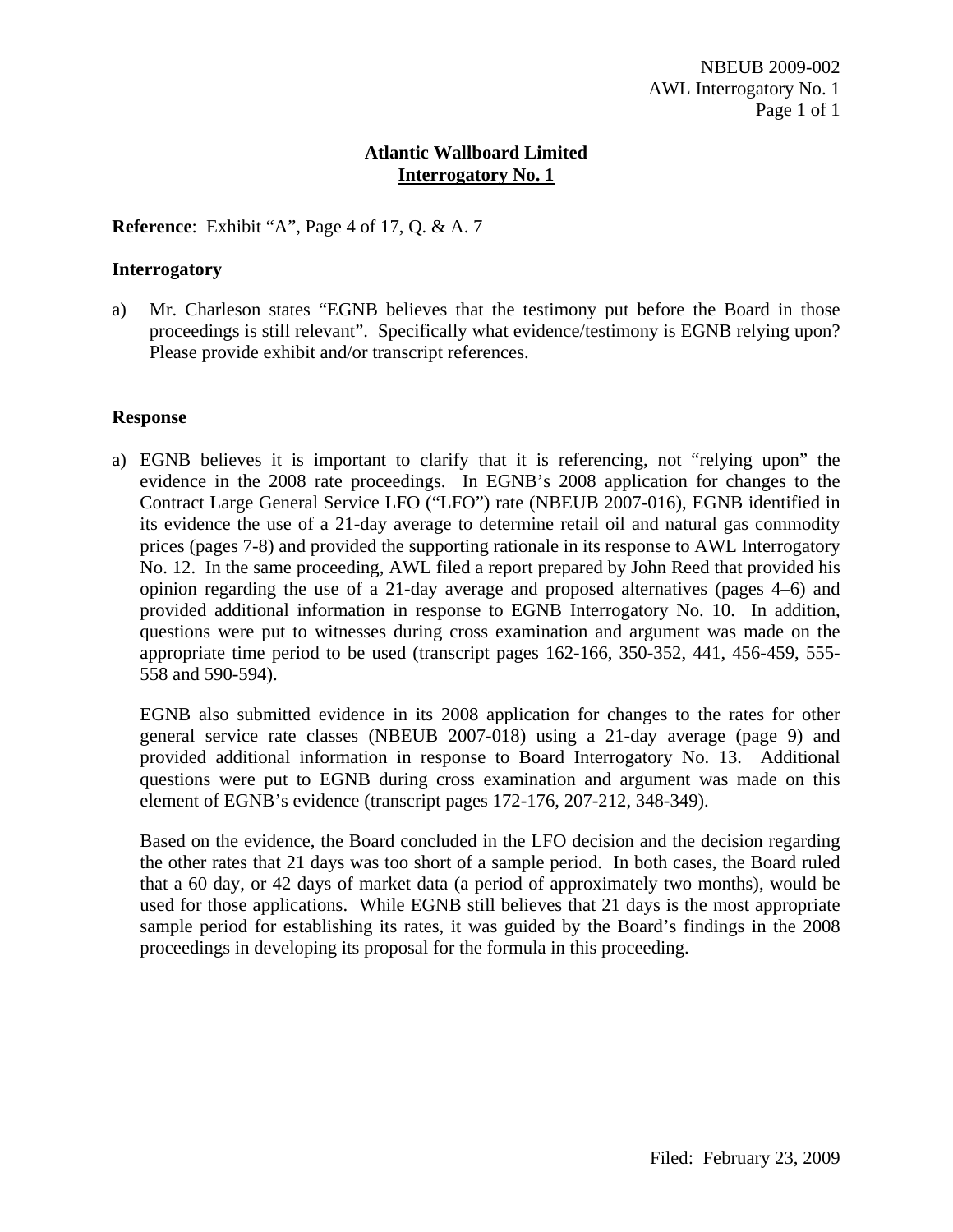**Reference**: Exhibit "A", Page 6 of 17 Q. & A. 12

### **Interrogatory**

a) Explain how EGNB believes that continued use of an "efficiency factor" is relevant to pricing involving newly constructed customers as opposed to conversion customers?

### **Response**

a) It is important to note that an efficiency factor is not used for LFO customers like AWL. For the classes where an efficiency factor is used, it will differ in relevance to each customer converting to natural gas. The gain in efficiency for newly constructed customers will likely be less than that seen by customers converting older equipment to natural gas. In the case of new construction, the alternate fuel equipment choices are likely to have improved efficiencies in comparison to older equipment in existing premises. However, the purpose of the formula is to develop postage stamp rates that provide typical customers with the opportunity to achieve target levels of savings. For each customer, whether new construction or conversion, their circumstances will differ and rates cannot be set to address each unique situation. Given the size of the existing customer base, EGNB believes that it is appropriate to factor in the efficiency gains that many existing customers will have seen, and prospective customers will see, from the conversion to gas.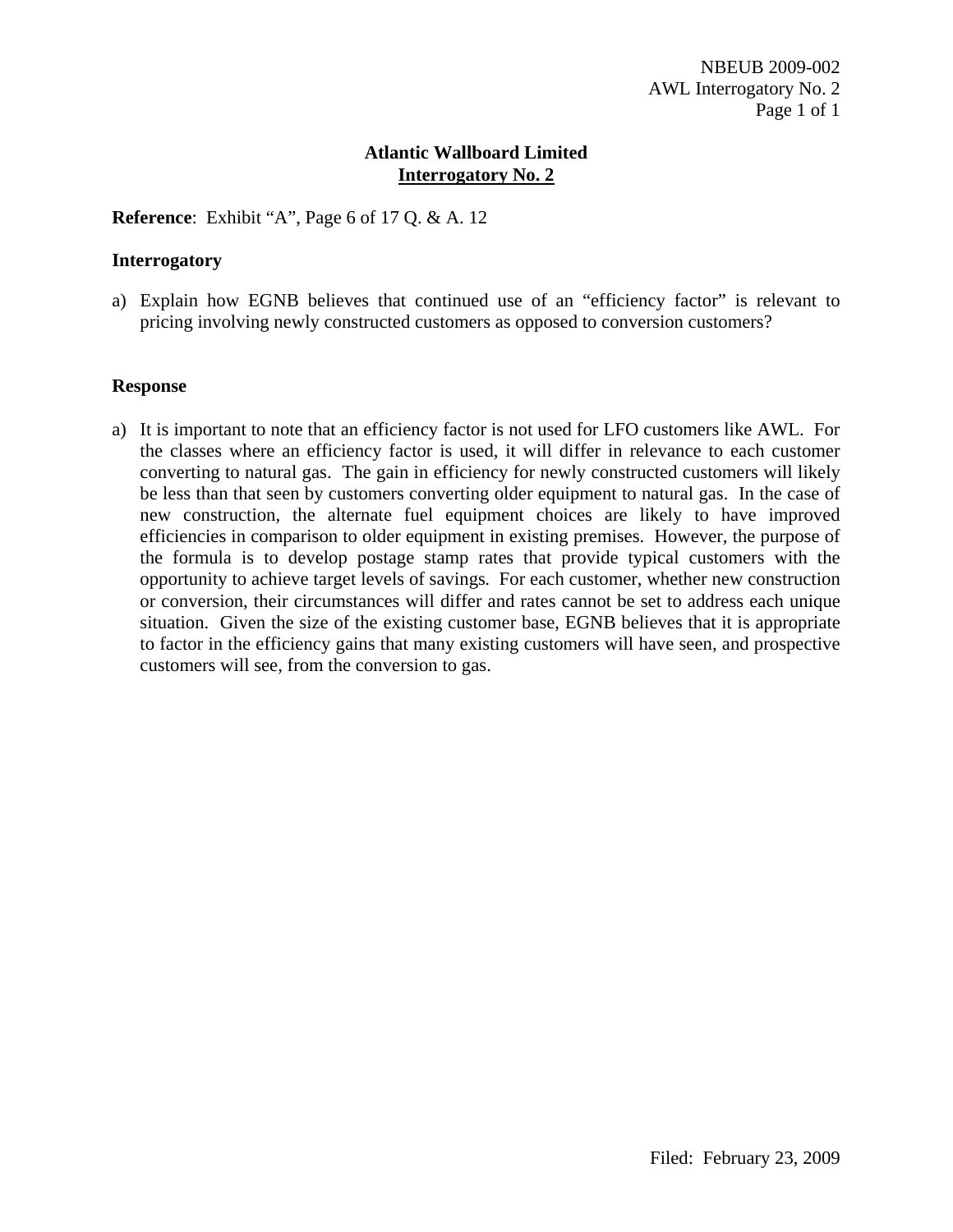**Reference**: Exhibit "A", Page 11 of 17, Q. & A. 20

### **Interrogatory**

a) What evidence presented in prior rate cases is EGNB relying upon in support of its position on the "target savings level"? Please provide exhibit and/or transcript references.

#### **Response**

a) The target savings levels were originally proposed and approved in EGNB's original rate setting proceeding, NBPUB 299. EGNB's evidence can be found at Exhibit A, pages 7-8, Exhibit O, pages 2-3, EGNB's response to Province of New Brunswick Interrogatory No. 2(b), Irving Interrogatory No. 1, April 10, 2000 transcript pages 153-154 and the July 18, 2000 transcript pages 1222-1227. Since that time, evidence on target savings can be found in EGNB's 2004 rates application (NBPUB 2004/001) at Exhibit A, page 5 and the response to Maritime Natural Gas Contractors Association Interrogatory No. 6. In the 2005 rates application (NBPUB 2004-053) the evidence can be found at Exhibit A, pages 5-6 and in the responses to Board Interrogatory No. 8, Competitive Energy Services Interrogatory No. 6 and Flakeboard Interrogatory No. 17. In each of these cases, the Board approved the target savings levels as proposed by EGNB.

Additional evidence was presented in EGNB's 2008 application to change its rates for a number of rate classes (NBEUB 2007-0018). The evidence in this proceeding can be found at Exhibit A, page 7 and the responses to Board Interrogatories No. 3, No. 6 and No. 10. In this proceeding the Board found that it would not approve the proposed change to the target savings for Contract General Service customers "based on the fact that not enough evidence was provided to convince the Board that such a change is appropriate at this time."(April 9, 2008 Decision, page 5)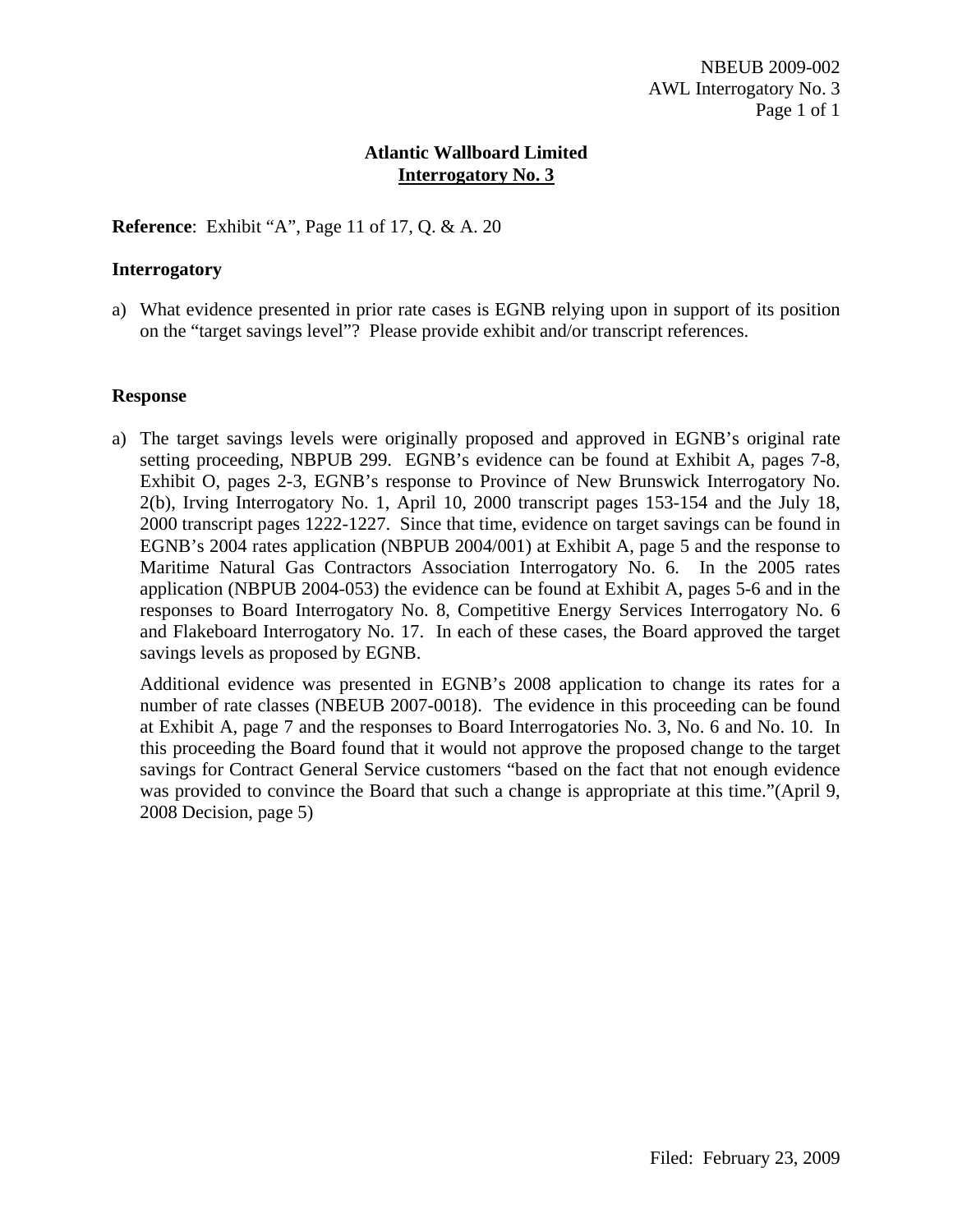**Reference**: Exhibit "A", Page 13 of 17 Q. & A. 27

### **Interrogatory**

a) Please provide a copy of the determination of the "market spread" (provided under the auspices of the Board's confidentiality policy is acceptable).

#### **Response**

- a) The \$2.25 has been determined by including costs intended to cover the following:
	- i) the cost associated with the purchase price of a long term supply contract held by EGNB;
	- ii) administrative costs; and
	- iii) margin to cover any risk associated with Basis and Foreign Exchange volatility throughout the term of the price offering.

Given the commercial nature of the long term supply contract, EGNB is unable to provide further details regarding the calculations. EGNB does not believe this can be filed in confidence as other intervenors in this proceeding are participants in the commercial gas supply markets and access to the contract information may prejudice the supplier's position in the market.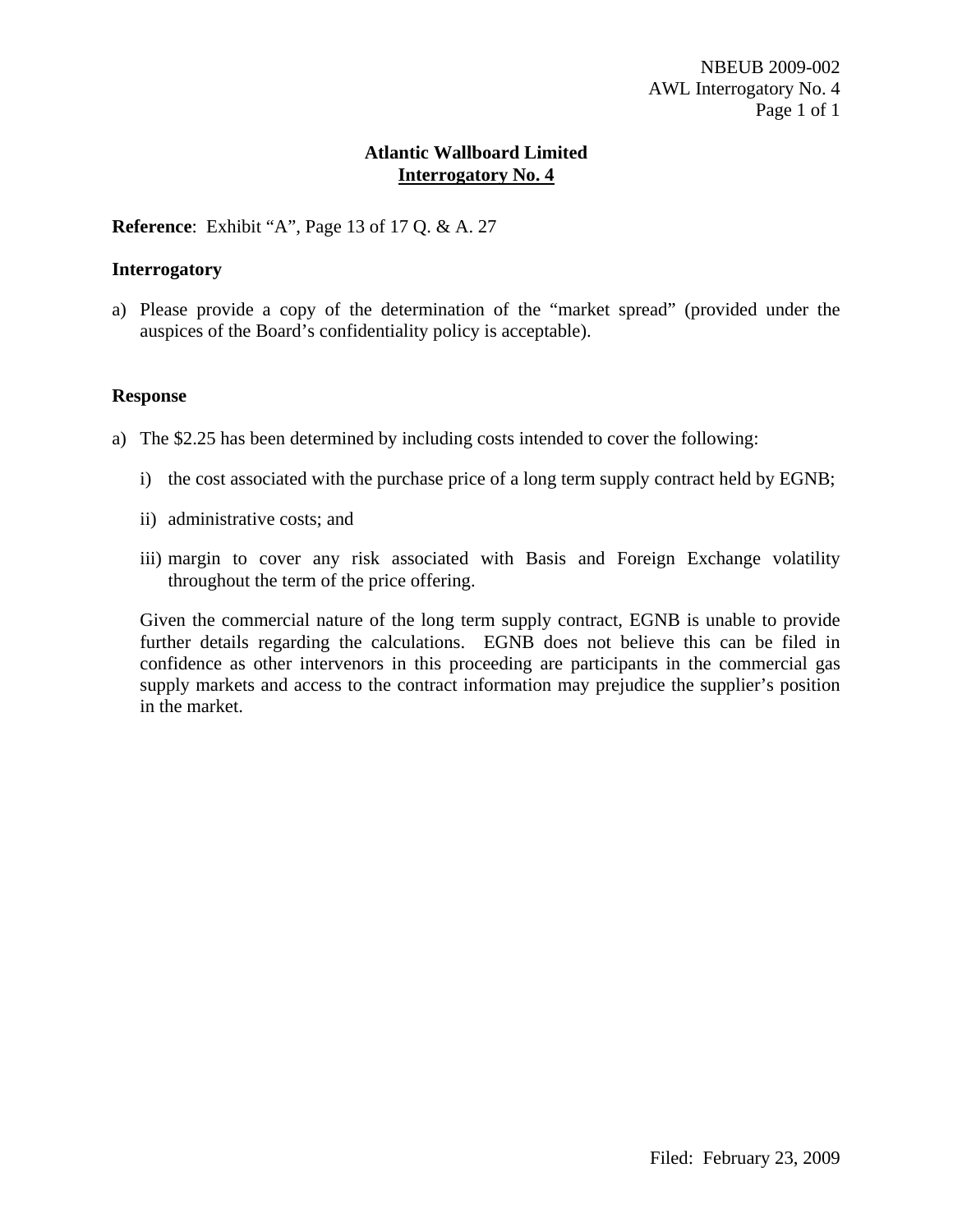**Reference:** Exhibit "A", Pages 14 & 15 of 17 Q. & A. 28

### **Interrogatory**

a) Please provide the basis upon which EGNB believes EVP provides "price transparency"?

#### **Response**

a) The pricing of the EVP product is generally available to the marketplace and is placed on EGNB's web site. The basis for the pricing has been made public through recent regulatory proceedings. The same pricing is made available to all commercial customers requesting commodity under this service. This provides full transparency to the price available in the market.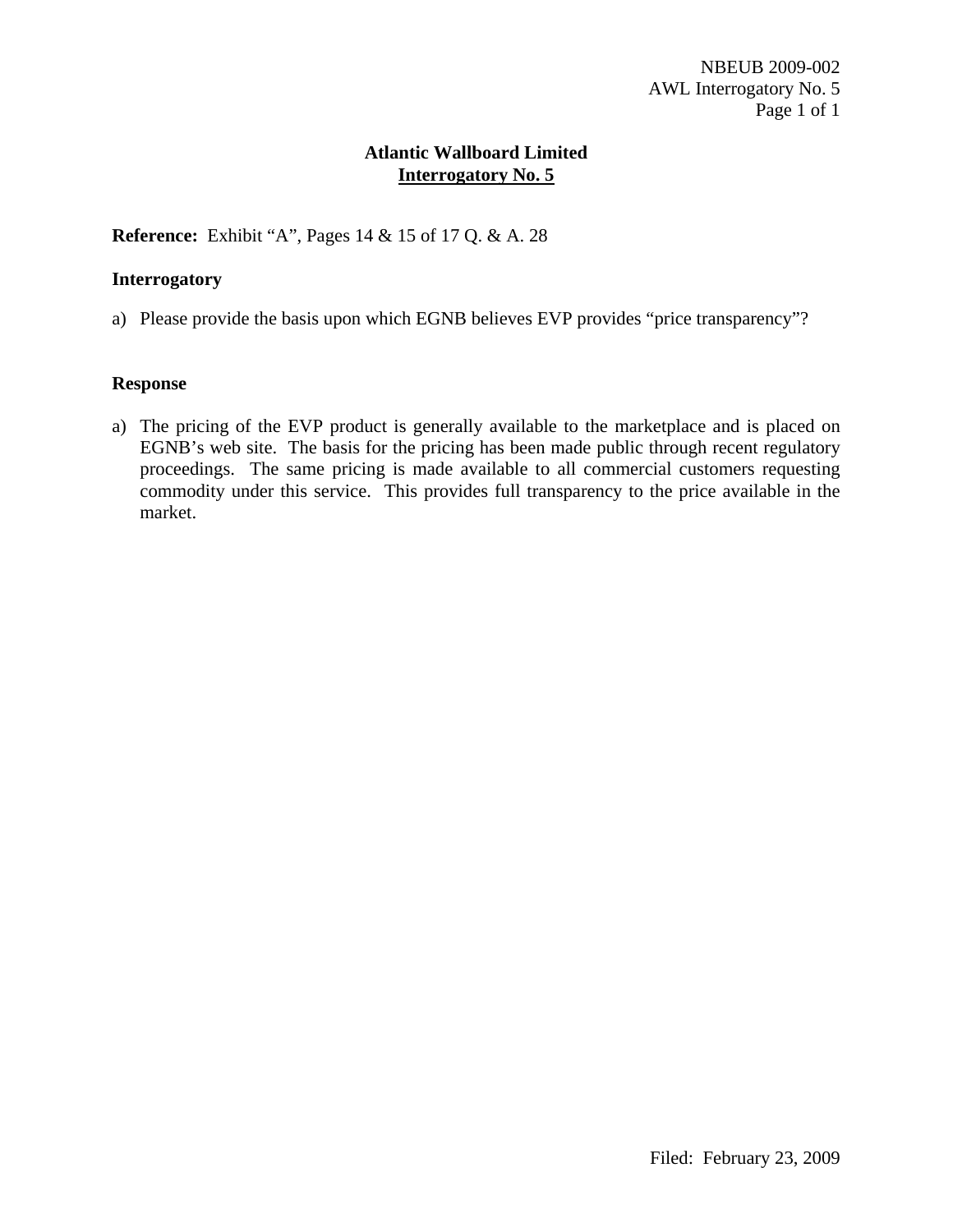**Reference**: Exhibit "A", Page 17 of 17, Q. & A. 33

### **Interrogatory**

a) Please provide the rationale for using 21 trading days in a Rate Rider application.

#### **Response**

a) EGNB is proposing that 21 trading days be used in a Rate Rider application to allow EGNB to be responsive to changes in the competitive position of natural gas against competing fuels. The methodology used for Rate Riders needs to recognize the timing of rider applications, address factors impacting commodity markets and be reasonably reflective of the manner in which the competing fuel prices are set for EGNB to maintain the ability for a typical customer to achieve target savings.

EGNB typically has the ability to adjust its rates on a monthly basis through the use of a Rate Rider application. The current process for implementing a Rate Rider requires EGNB to provide the Board with at least 14 days to review and approve any rider request. After allowing the time to determine the applicability of a rider and prepare the application, this will generally result in a monthly cycle for applying rate riders. By using a 21 day average, the time period used for evaluating commodity pricing matches this cycle, enabling EGNB to be responsive to changes that are occurring in the marketplace.

The use of a 21 day average also balances the need to be responsive to changing market conditions, by considering major market price events that have longer term price implications, while ignoring minor events that will not impact longer term prices. A major market event, such as a terrorist act which impacts supply, or sustained cold or economic downturn which impacts demand will have an impact on intermediate to long term pricing. A minor market price event, such as the threat of a tropical storm or hurricane which has little to no impact on supply, will impact pricing in the short term, up to 7 days. It is important that the duration used for Rate Riders allows EGNB to be responsive, but also considers major market price events, while ignoring minor events. The 21 day average balances these elements.

Since the purpose of EGNB's market based rates is to provide a target savings in comparison to fuel alternatives, the methodology used for establishing the price needs to be reasonably reflective of the manner in which the competing fuel prices are set. Retail oil prices change frequently in response to market conditions and EGNB's rates need to be able to respond to these changes. The price of oil will change regularly and EGNB needs to be able to respond to maintain its competitiveness. EGNB believes the use of a 21 day average for Rate Riders provides the best ability to respond.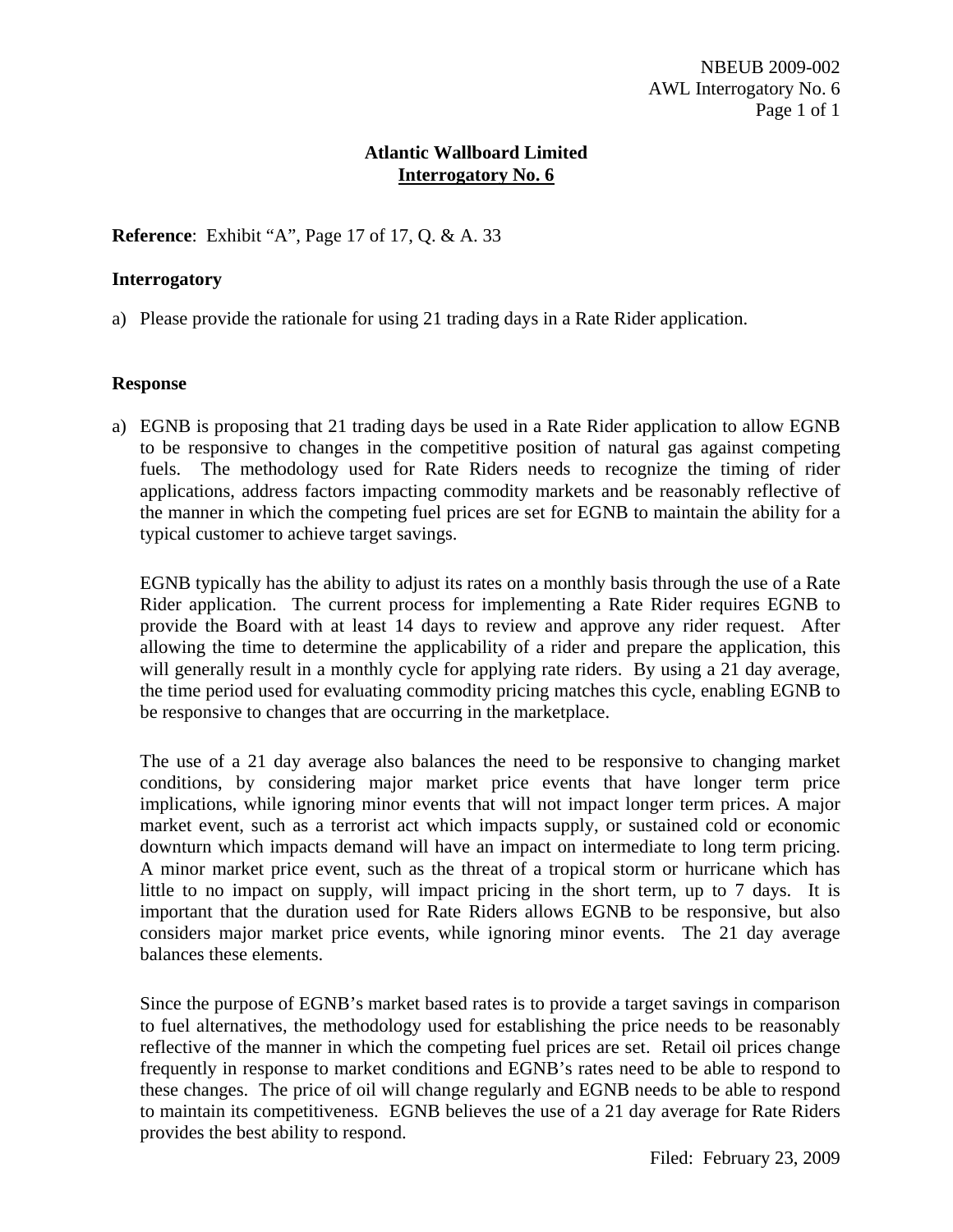**Reference**: Exhibit "A", Schedule 3 – MJ Ervin & Associates Report – Page 10

## **Interrogatory**

a) Provide copies of the data upon which Mr. Ervin relied to arrive at his conclusion that LFO customers "…generally receive a discount of about 5 cents per litre off the residential price".

### **Response**

a) As stated in our report on Page 8:

"… our model is based on "typical" discounts, as we have determined in interviews with fuel marketers. No marketer was willing (nor did we expect) to formally provide a discount schedule based on volume, since none exists. As there are no "posted" prices for other than residential (i.e. no formal rate "classes" as per EGNB), discounts can vary from one customer to another, and will vary over time according to competitive pressures. "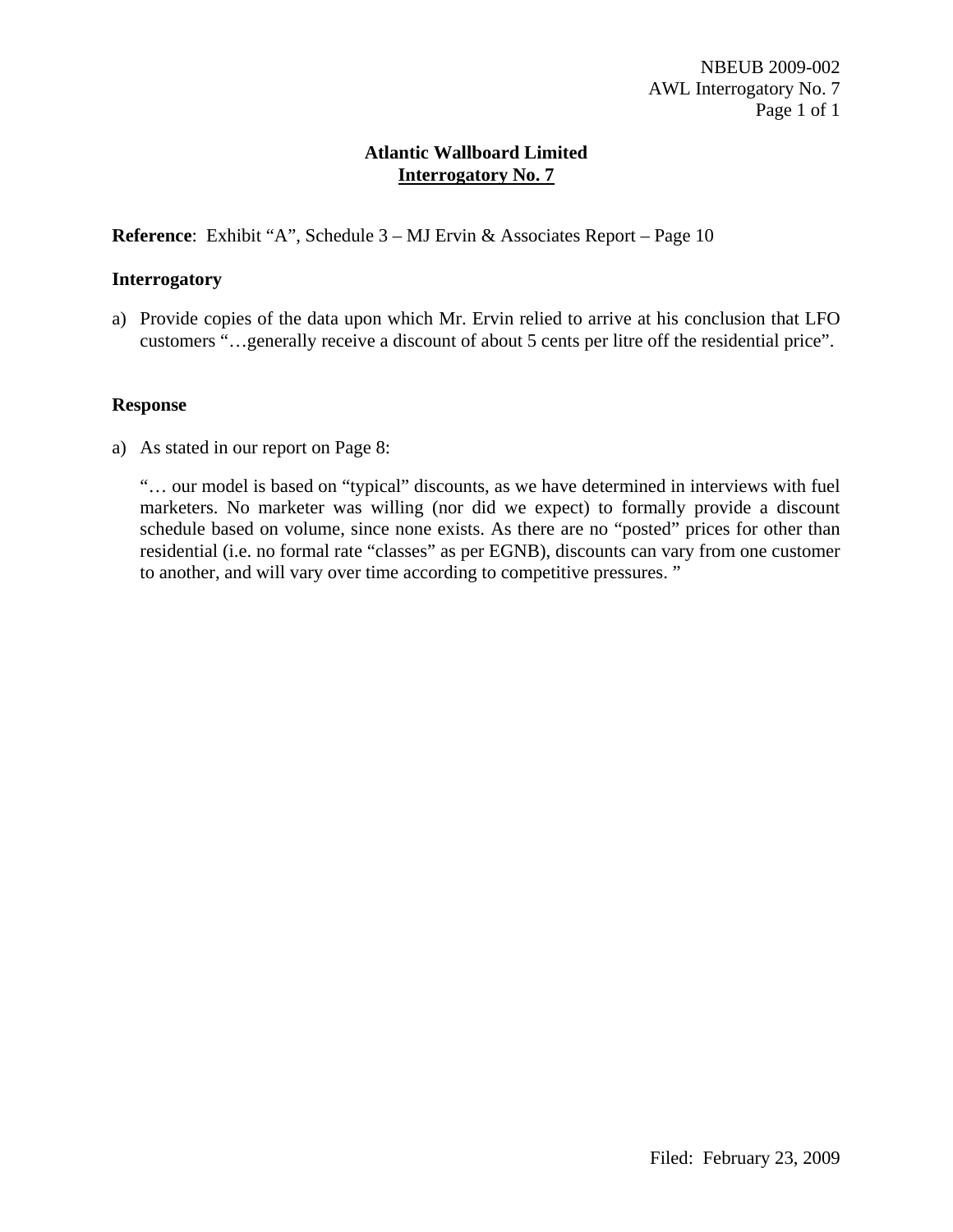**Reference**: Exhibit "A", Schedule 3 – MJ Ervin & Associates Report – Page 11

## **Interrogatory**

a) Please provide the data upon which Mr. Ervin's Figure 8 is created including the basis for the "wholesale margin" and "retail margin delivery" amounts as well as the data upon which Mr. Ervin relied to determine these amounts and the "furnace oil rack price".

## **Response**

a) Figure 8 is simply a graphical representation of MJ Ervin & Associates' recommended spreads over the New York Harbour No. 2 Oil price. The calculation for the recommended spreads in each rate class is presented on pages 9 and 10 of the MJ Ervin & Associates Report.

The retail margin reflects the maximum regulated furnace oil margin (23 cents per litre) minus 0.5 cents per litre (to reflect the fact that historically marketers have chosen to charge less than the regulated maximum). The wholesale margin presented in Figure 8 represents the difference between the wholesale rack price and the New York Harbour No. 2 oil spot price. The wholesale margin was not quantified in Figure 8 as the graphic does not refer to a specific timeframe – these margin depictions are shown in Figure 8 simply to illustrate the definitions of these terms. Rack prices are not used in proposed formulae; these are based on New York Harbour spot prices (except in the case of HFO).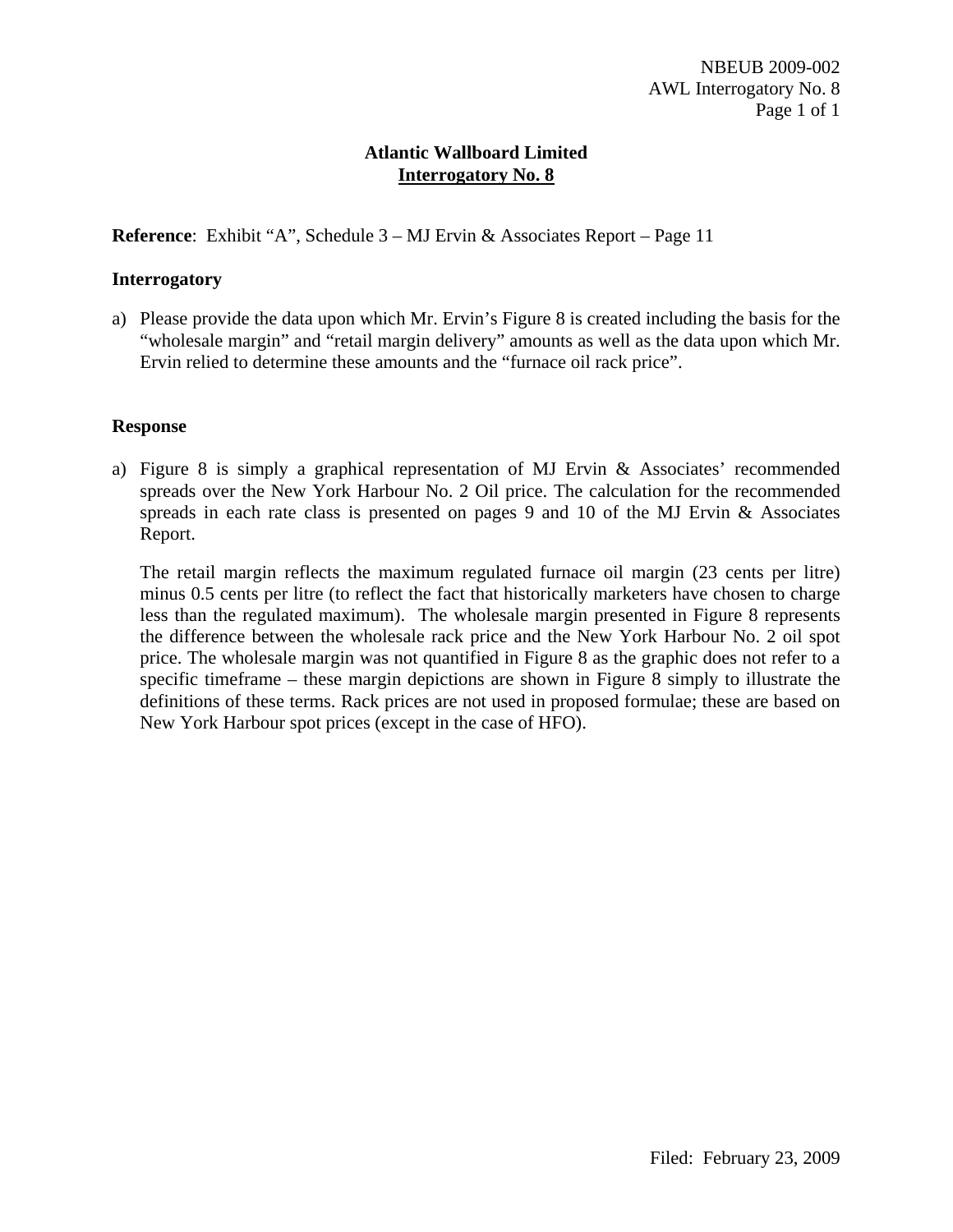### **Reference:** Exhibit A, Evidence of EGNB

### **Interrogatory**

Please list all areas in the formula where changes in the source information or calculation methodology are proposed.

#### **Response**

The formula has been changed in the following manner:

- the calculation methodology for all line items has been changed to specify the number of digits that numbers are rounded to;
- the source information and calculation methodology of the Alternative Energy Price (Line 1) has been changed based on the recommendations of MJ Ervin & Associates;
- the source information for the Typical Annual Consumption (Lines 3 and 5) has been changed to use natural gas consumption data from the most recent 12 month period;
- the source information for the Typical Annual Natural Gas Consumption (Line 10) has been changed to use natural gas consumption data from the most recent 12 month period;
- the calculation of the Commodity Cost (Line 12) has been changed to use two calendar months (42 days) of historic information instead of one month (21 days); and
- the source information for Average Contract Demand (Line 17) has been changed to use contract demand data from the most recent 12 month period.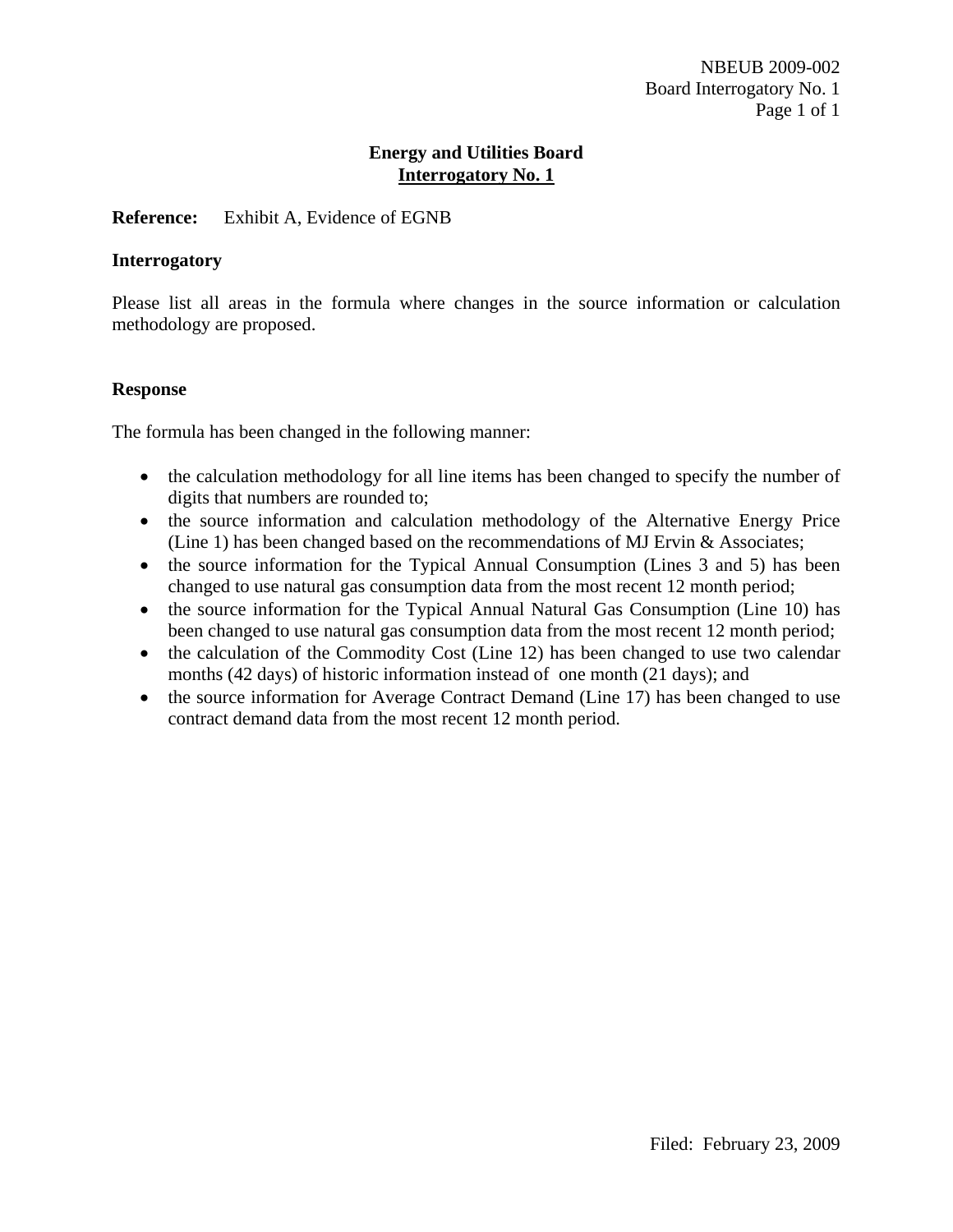**Reference:** Exhibit A, Evidence of EGNB, Page 2, A-3

## **Interrogatory**

Please confirm that calculations in the formula where numbers are rounded to 4 decimal places is a change from the previous method used by EGNB.

## **Response**

The rounding of calculations to 4 decimal places is a change from the previous method used by EGNB.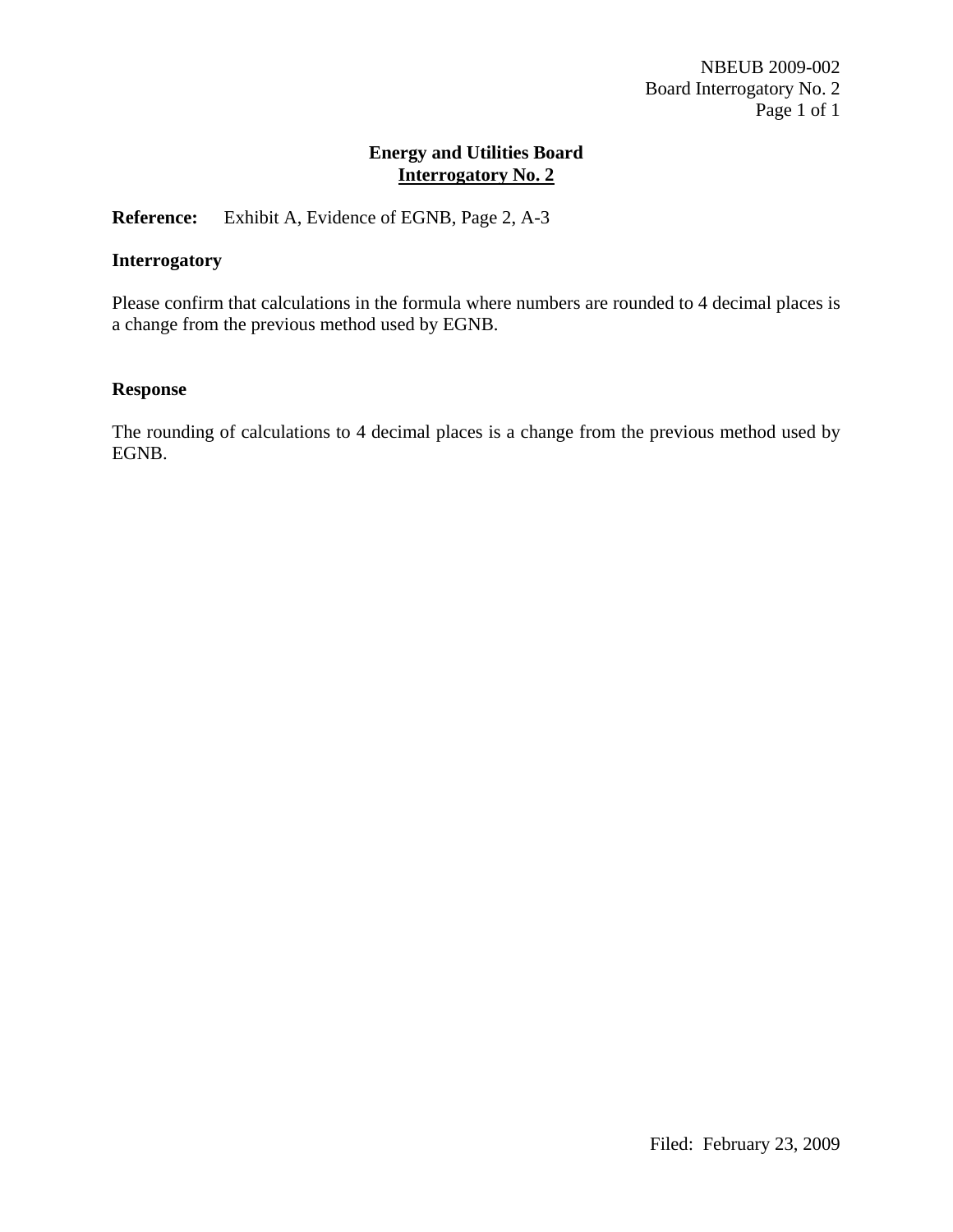## **Reference:** Exhibit A, Evidence of EGNB, Page 2, A-3

### **Interrogatory**

Has EGNB developed a formula that could be used for the LFO second and third blocks? If so, please provide it as well as an explanation of how it could work. Please also explain why EGNB does not feel that a formula should be used for those blocks.

#### **Response**

EGNB has not developed a formula that could be used for the LFO second and third blocks as the vast majority of LFO customers only consume within the first block and the target savings for this class of customers has historically been determined based on the first block rate.

EGNB does not believe it is appropriate to use a formula for these blocks as there are limited customers consuming gas in these blocks and there is no transparency to the factors that may be impacting their target savings levels. The second and third blocks were originally implemented to recognize the buying power of much larger natural gas users. EGNB believes that users with consumption in these blocks still maintain comparable buying power and the absence of any visibility to the results of this buying power make it difficult to develop any formula to manage target savings levels for consumption within the second and third blocks.

EGNB believes the fact that its largest LFO customers continue to consume gas within these blocks means that target savings, at minimum, are being achieved. However, these customers have also expressed concerns regarding EGNB rates for large users, suggesting that increases to these blocks may impact their consumption levels. As a result, EGNB is not proposing a formula or change to the rates for these blocks at this time.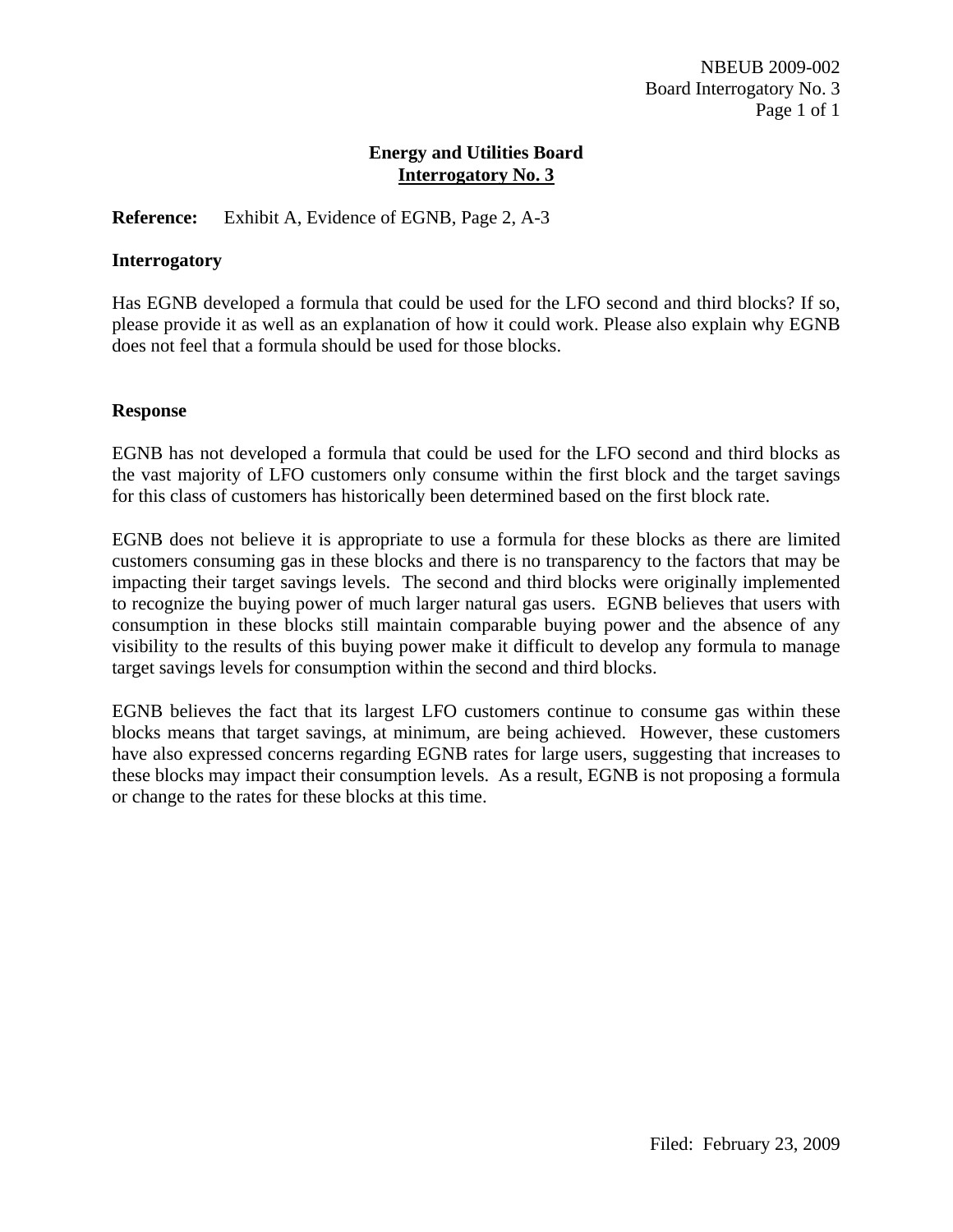## **Reference:** Exhibit A, Evidence of EGNB, Page 3, A-4 and Page 5, A-9

#### **Interrogatory**

- (a) Please provide the supporting data for the proposed Natural Gas usage profile for each customer class.
- (b) For each customer class please provide the amount of the change in the usage profiles. In determining the profiles based on 2008 actual consumption, was the consumption of all customers in a given class used? If not please explain why not.

### **Response**

(a) Please see the attached tables showing the 2008 actual consumption for the customers included in the determination of the usage profiles. For completeness, EGNB has included the data related to the SGSRE rate.

|              | Jan   | <b>Feb</b> | Mar | Apr   | May   | Jun   | Jul   | Aug | Sep | Oct   | Nov   | <b>Dec</b> |  |
|--------------|-------|------------|-----|-------|-------|-------|-------|-----|-----|-------|-------|------------|--|
| <b>SGSRE</b> |       |            |     |       |       |       |       |     |     |       |       |            |  |
| Prior        | 18%   | 16%        | 15% | 10%   | 7%    | 4%    | 2%    | 2%  | 2%  | 4%    | 8%    | 11%        |  |
| Proposed     | 17%   | 15%        | 16% | 8%    | 6%    | 3%    | 2%    | 3%  | 3%  | 4%    | 10%   | 13%        |  |
| Change       | $-1%$ | $-1%$      | 1%  | $-2%$ | $-1%$ | -1%   | 0%    | 1%  | 1%  | 0%    | 2%    | 2%         |  |
| <b>SGSRO</b> |       |            |     |       |       |       |       |     |     |       |       |            |  |
| Prior        | 18%   | 16%        | 15% | 10%   | 7%    | 4%    | 2%    | 2%  | 2%  | 4%    | 8%    | 11%        |  |
| Proposed     | 19%   | 16%        | 15% | 8%    | 5%    | 2%    | 2%    | 2%  | 3%  | 4%    | 8%    | 15%        |  |
| Change       | 1%    | 0%         | 0%  | $-2%$ | $-2%$ | $-2%$ | 0%    | 0%  | 1%  | 0%    | 0%    | 4%         |  |
| SGSC         |       |            |     |       |       |       |       |     |     |       |       |            |  |
| Prior        | 19%   | 17%        | 14% | 9%    | 4%    | 2%    | 2%    | 2%  | 2%  | 5%    | 9%    | 15%        |  |
| Proposed     | 18%   | 17%        | 16% | 9%    | 5%    | 2%    | 2%    | 2%  | 3%  | 4%    | 8%    | 14%        |  |
| Change       | $-1%$ | 0%         | 2%  | 0%    | 1%    | 0%    | 0%    | 0%  | 1%  | $-1%$ | $-1%$ | $-1%$      |  |
| GS           |       |            |     |       |       |       |       |     |     |       |       |            |  |
| Prior        | 17%   | 16%        | 14% | 9%    | 5%    | 2%    | 2%    | 2%  | 2%  | 6%    | 9%    | 14%        |  |
| Proposed     | 16%   | 16%        | 15% | 9%    | 5%    | 3%    | 2%    | 2%  | 3%  | 6%    | 9%    | 13%        |  |
| Change       | -1%   | 0%         | 1%  | 0%    | 0%    | 1%    | 0%    | 0%  | 1%  | 0%    | 0%    | $-1%$      |  |
| CGS          |       |            |     |       |       |       |       |     |     |       |       |            |  |
| Prior        | 17%   | 15%        | 14% | 10%   | 6%    | 3%    | 3%    | 3%  | 3%  | 6%    | 9%    | 14%        |  |
| Proposed     | 15%   | 15%        | 16% | 9%    | 5%    | 3%    | 3%    | 3%  | 3%  | 6%    | 10%   | 13%        |  |
| Change       | -2%   | 0%         | 2%  | $-1%$ | $-1%$ | 0%    | $0\%$ | 0%  | 0%  | 0%    | 1%    | $-1%$      |  |

(b) The following changes have occurred in the usage profiles:

The consumption for all customers meeting the criteria specified in A22 of EGNB's evidence has been used in determining the profiles.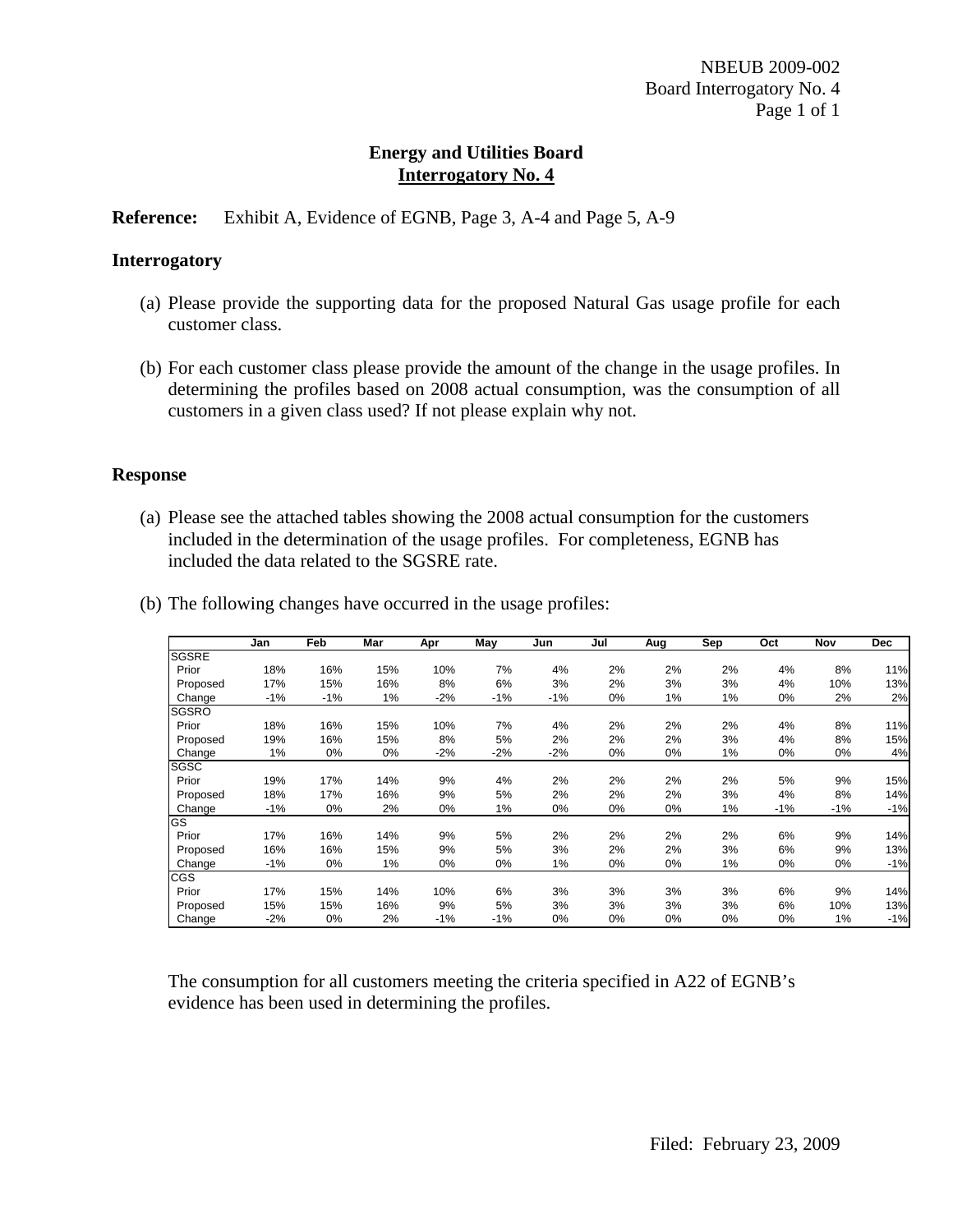## **Reference:** Exhibit A, Evidence of EGNB, Pages 6-7, A-12

### **Interrogatory**

- (a) Please provide the data and its source, used to support the comment that "The typical efficiency of oil equipment within the New Brunswick market used in all rate classes, excluding LFO and HFO, is typically lower than the efficiency of the natural gas equipment being installed."
- (b) For all natural gas heating and domestic hot water equipment installed by EGNB in the last 3 years, please provide the models installed, the number of each model installed and the manufacturer's recommended efficiency for each model.
- (c) Is a cost for water heater rental included for the classes other than SGSRE? If not, why not?

#### **Response**

(a) The efficiency assumptions made by EGNB are based on industry knowledge, one of which is based on the differentiation of the physical properties of the two fuels. For example, most of the natural gas used by EGNB customers is for space heating. When natural gas and heating oil are combusted in a space heating appliance, the efficiency of the appliance is expressed by the percentage of useful energy that is used to heat the space, while the remaining energy in the fuel is wasted through venting of the flue gases outdoors.

The flue gas contains a variety of gases including water vapour and unburnt fuel. In the case of water vapour, it includes both specific heat and latent heat from the combustion of the fuel. The latent heat in the water vapour of the flue gases from natural gas constitutes about 10% of the energy available in the fuel. A high efficiency natural gas furnace is designed to capture a portion of this heat by adding a secondary heat exchanger, which cools the flue gas below the dew point, thereby condensing the water vapour and transferring the specific and latent heat into the space being heated. Because natural gas is clean burning, it is relatively inexpensive to manufacture appliances that can capture the latent heat of combustion.

The flue gas from heating oil includes unburnt fuel and sulphur in addition to water vapour. This makes it very difficult and expensive to manufacture appliances to capture the latent heat of combustion because the flue gas is very corrosive and dirty. Almost 100% of the natural gas furnaces sold in New Brunswick are high efficiency condensing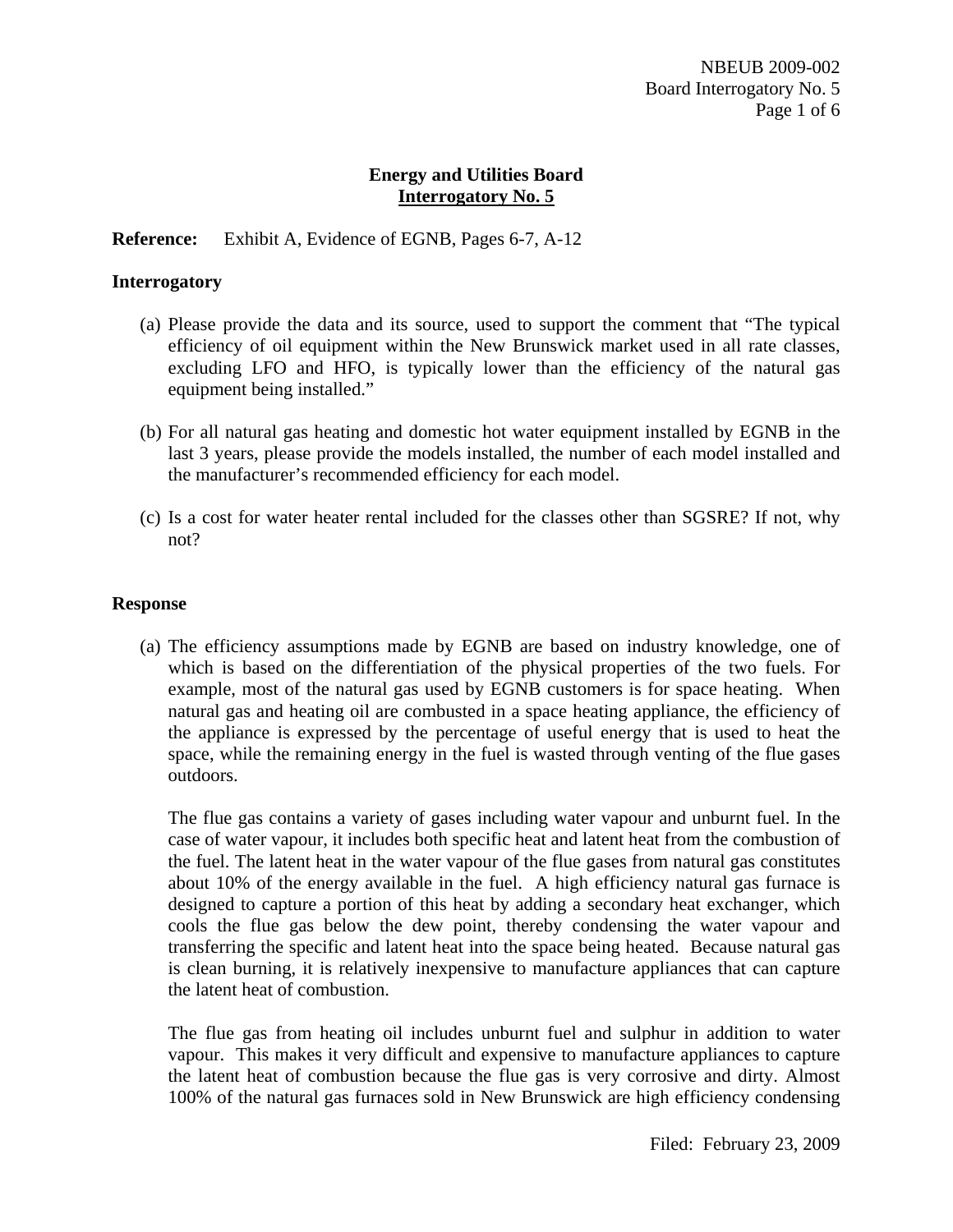models, whereas, EGNB is not aware of any condensing oil furnaces being sold in  $Canada<sup>1</sup>$ .

EGNB also notes that an efficiency factor refers to the effective efficiency of the system using the energy. This is the amount of energy required to accomplish the end result divided by the actual amount of energy consumed. For example, in the case of space heating the end result is the occupants' comfort. Any measures that are taken to reduce the amount of energy consumed while maintaining the occupants' comfort will increase the effective efficiency. Using a set back thermostat to reduce the set point during times when the building is not occupied will reduce energy without affecting comfort. The effective efficiency of energy consuming systems can vary greatly while still providing the desired end result.

The following are some of the other factors that can affect efficiencies and an explanation of how the efficiency of existing oil-fired appliances compare to new natural gas appliances.

## Residential and Small Commercial (SGSRO, SGSC)

 $\overline{a}$ 

The Annual Fuel Utilization Efficiency (AFUE) of a heating appliance accounts for the seasonal efficiency of the appliance over the entire heating season and accounts for jacket losses, flue loss in the burner off cycle and pre and post purging as well as combustion efficiency. This is the only measurement that will allow an accurate comparison of the efficiency of one appliance to another. The AFUE of a heating appliance can only be determined using a test method specified in the standard for that appliance. The results of the test are certified by a testing agency such as Canadian Standards Association (CSA). This is now part of the certification process that manufacturers of residential furnaces and boilers must do to label their appliances as being CSA approved. Therefore, the seasonal efficiencies of modern oil and gas-fired furnaces and boilers can be easily determined and compared to each other.

Many of the customers that EGNB are targeting will have oil-fired appliances that were manufactured prior to the AFUE test procedure. Therefore, establishing seasonal efficiencies for old furnaces and boilers can only be based on the judgment of an expert in this field. The only efficiency test that can be done on these appliances is a steadystate combustion test. Steady-state efficiency measures the maximum efficiency the furnace achieves after it has been running long enough to reach its peak-level operating temperature.

This is an important standardized testing procedure that is used by a serviceperson to adjust the oil burner, but the figure it gives is not the efficiency the furnace or boiler will achieve in actual use over the course of a heating season. The difference between the

<sup>&</sup>lt;sup>1</sup> The Department of Energy's Energy Star web site in the U.S. lists three manufacturers of condensing oil furnaces but Natural Resource Canada's Energy Star web site lists none.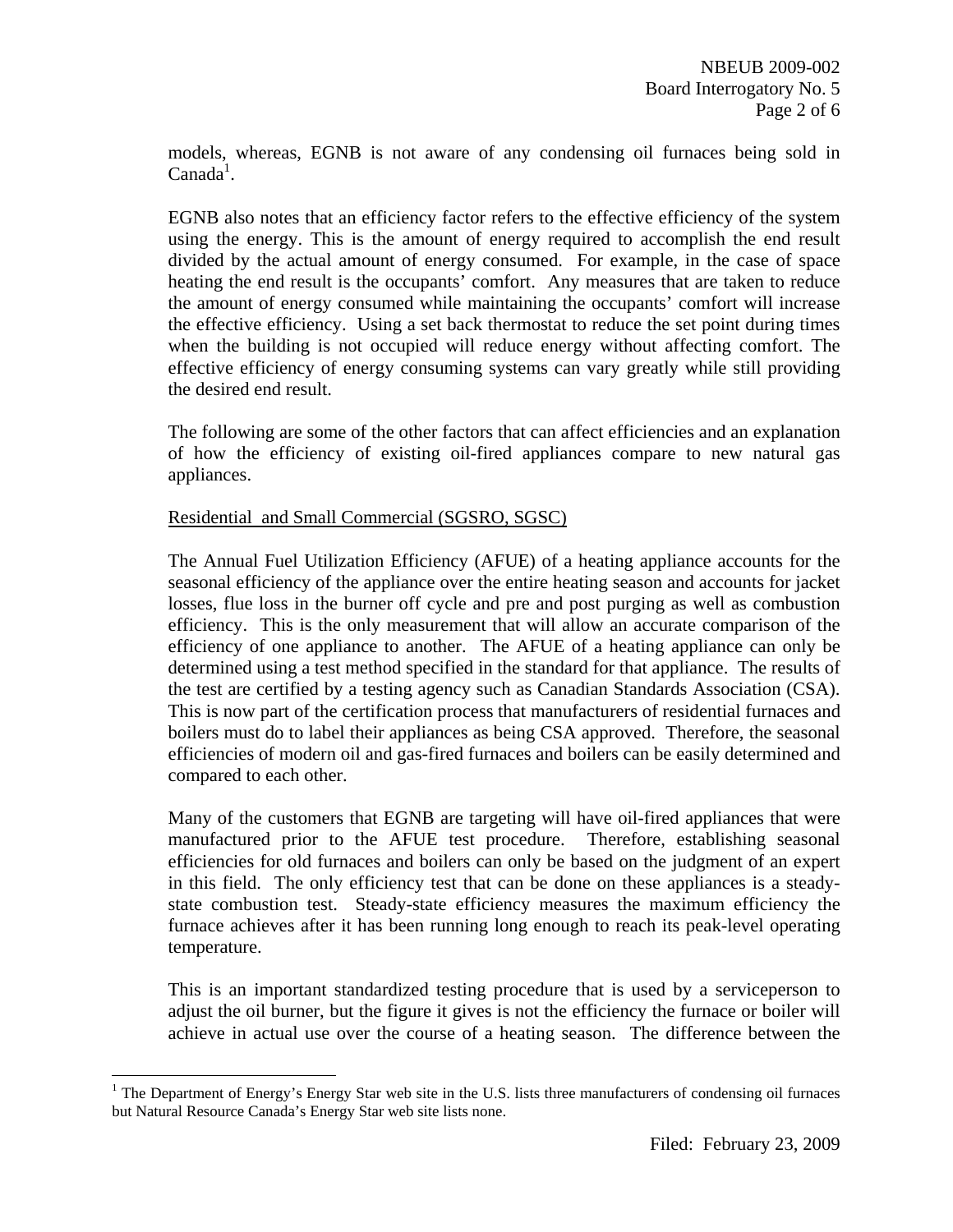steady state efficiency for an old furnace and the seasonal efficiency is about 10% or more. Therefore, a furnace with a steady-state efficiency of 75% would have a seasonal efficiency of about 65%. Also, the combustion of oil leaves a carbon soot deposit on the heat exchange surfaces of the appliance and must be cleaned annually to maintain its efficiency. The steady-state efficiency of an oil appliance deteriorates from the time it is cleaned until the following year when it is cleaned again, whereas natural gas appliances burn clean so there is no loss of efficiency over time.

EGNB obtained statistics from Natural Resources Canada's EnerGuide for Houses program on the estimated steady state efficiency of furnaces and boilers found in the homes in New Brunswick that have been audited under this program between August 2002 and September 2005. The average steady-state efficiency for the 525 homes audited was 74%, which means the average seasonal efficiency would be in the 65% or less range. Although this is a relatively small sample, and homeowners that are interested in participating in the EnerGuide for Homes program likely have higher than average energy bills, the results demonstrate that homes in the older parts of the cities, where EGNB has built distribution mains, do have old inefficient furnaces and boilers. There are no doubt homes with new oil furnaces and boilers that do have seasonal efficiencies of up to 85%. However, EGNB does not expect a homeowner with a new oil furnace or boiler to replace it strictly on the basis of economics.

All of the residential natural gas furnaces and close to 100% of the boilers being installed in New Brunswick are high-efficiency condensing models (as discussed above). Highefficiency furnaces have AFUE ratings from 92% to 94%. High-efficiency natural gas boilers would be slightly less than this.

While the average efficiency of existing oil equipment in the residential and small commercial market is likely improving, it will be doing so at a relatively slow rate as equipment reaches the end of its economic life (20-30 years). When this modest improvement to the average oil equipment of prospective customers is combined with the average efficiency improvement that existing customers have received, EGNB believes that retaining seasonal efficiencies of 68% for oil and 87% for natural gas in the SGSRO and SGSC rate classes is reasonable.

### Commercial (GS, CGS)

While there will be a certain degree of consistency in the efficiencies seen in the residential oil and small commercial classes, the effective efficiency can vary widely within the GS and CGS classes. The following are some of the factors that can affect this efficiency and an explanation of how the efficiency of existing oil-fired appliances compare to new natural gas appliances: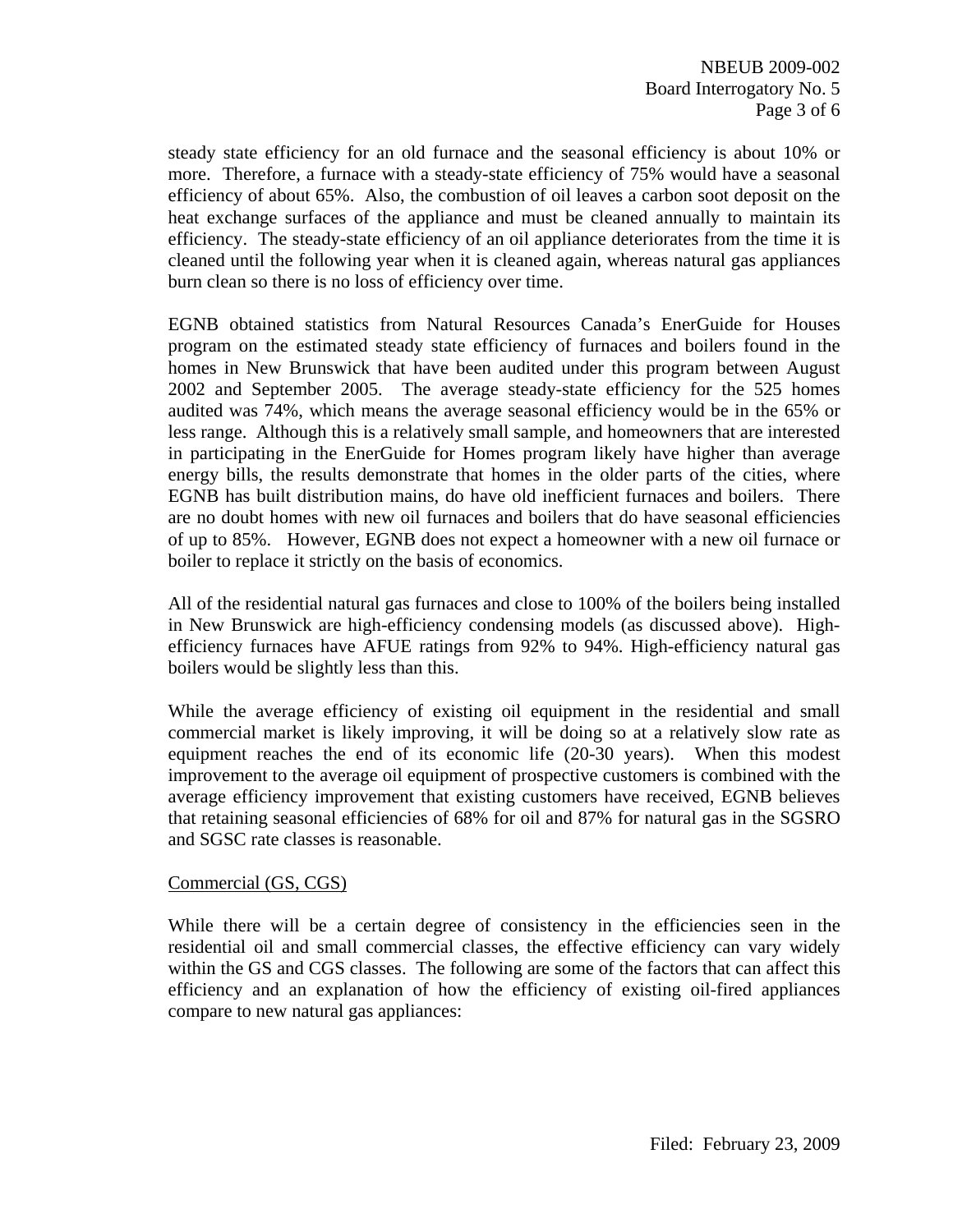1. Combustion Efficiency

Combustion efficiency is the appliance's ability to convert the gross heat input into useful heat output. Combustion efficiency losses include the uncombusted fuel and the latent and sensible heat loss in the flue gas. This method of measurement ignores all other heat losses from the appliance and only demonstrates the combustion efficiency at one point in time in a steady state condition.

The combustion efficiency of oil fired appliances in the commercial market can vary significantly. Some new oil fired appliances can have combustion efficiency ratings equal to or even higher than the same appliance using natural gas. This is primarily due to lower levels of hydrogen in oil compared to natural gas. The more hydrogen there is in a fuel, the more latent heat there is in the flue gas. As described earlier, latent heat can be recovered from the flue gas by condensing the water vapour produced during the combustion process. However, a commercial oil-fired appliance is unable to condense its products of combustion due to high levels of sulphur in the fuel, which makes the products of combustion very corrosive. So when natural gas is fired in the same appliance, there is no ability to capture the latent heat produced and in fact these appliances must be designed with lower efficiencies to ensure that no condensing takes place.

However, natural gas appliances that are designed for gas can capture the latent heat of combustion and exceed new oil appliances by about 10%. Heating systems that have low return temperatures will have higher efficiencies than those with high return temperatures. Therefore, air heating appliances, and those with low return water temperatures can have combustion efficiencies over 95%. In the case of appliances with old oil burners, the combustion efficiency can be below 70%.

2. Thermal Efficiency

Thermal efficiency measures the effectiveness of the heat exchanger to transfer heat from the combustion process to the heating medium excluding radiation and convection losses, on a steady state basis. This is a more accurate measure of efficiency than simply measuring the combustion efficiency but since the measurement is done on a steady state basis, it does not account for losses that occur through normal on-off cycling. One disadvantage of oil-fired appliances is that the heat transfer surfaces must be kept free of soot that is formed when oil is combusted, whereas natural gas burns clean and never fouls the heat transfer surfaces.

3. Seasonal Efficiency

As discussed above, seasonal efficiency is the efficiency of the appliance over the entire heating season and is usually referred to as AFUE, which can only be determined using a test method specified in the standard for that appliance to receive CSA certification.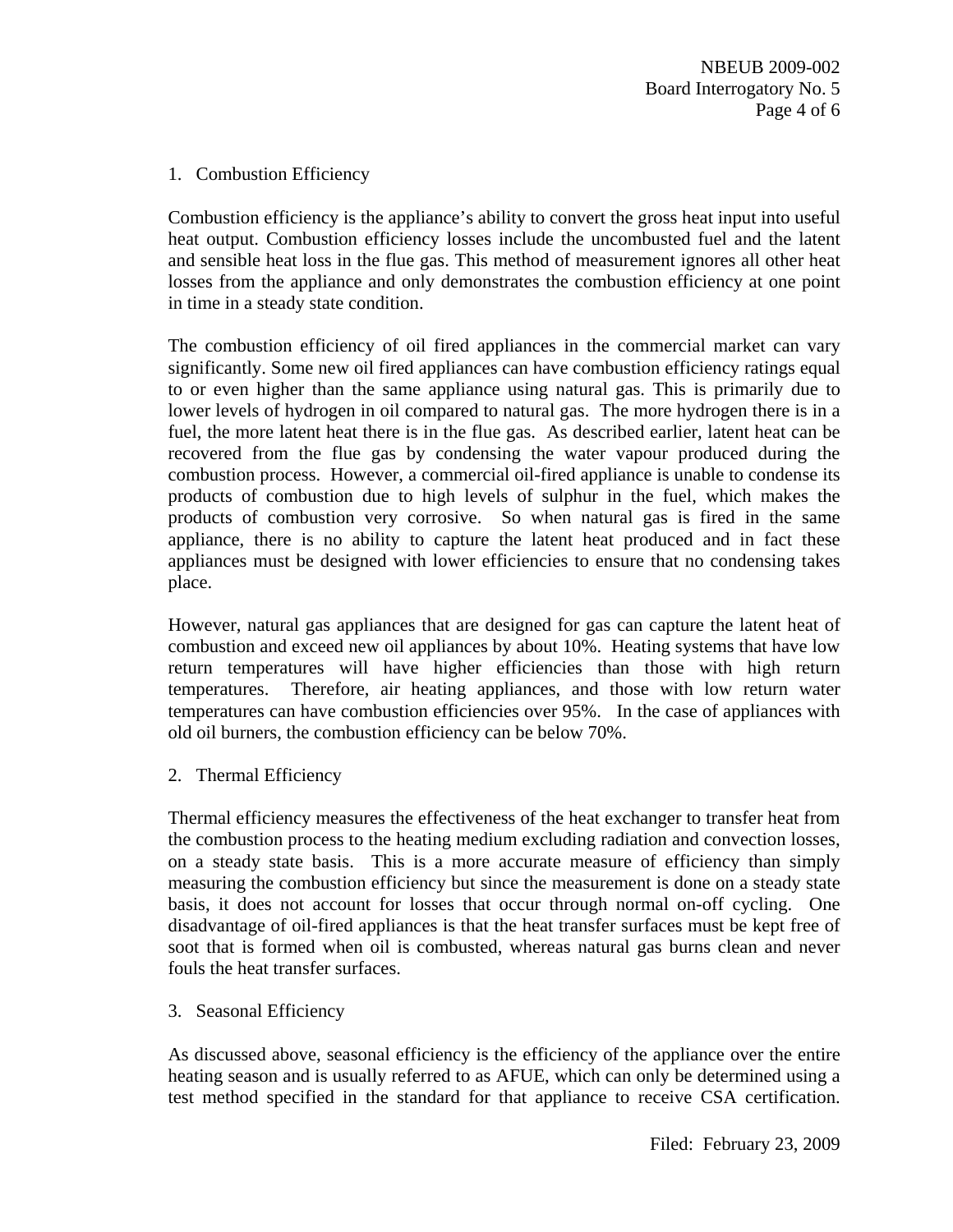CSA is only applicable to heating appliances with inputs of 300,000 BTU/hour or less, therefore, the seasonal efficiencies of modern oil and gas-fired furnaces and boilers with inputs under this threshold can be easily determined and compared to each other. In New Brunswick, most natural gas furnaces and boilers will have higher AFUE ratings than new oil furnaces and boilers because EGNB promotes and sells appliances that have higher AFUE ratings than oil appliances sold here.

Although the AFUE ratings (or seasonal efficiency) for appliances over 300,000 BTU/hour are not certified, many of the design features of appliances with high AFUE ratings are also included in natural gas furnaces and boilers with firing rates above 300,000 BTU/hour. For example, boilers that are designed to only fire natural gas can have such features as secondary condensing heat exchangers to capture the latent heat of combustion and horizontal side wall venting and direct venting to reduce flue losses during the burner off cycle. These are the features that are found on smaller gas-fired boilers that contribute to high AFUE ratings over 90%. Therefore, when comparing a new oil appliance at 85% combustion efficiency and a natural gas appliance at 85% efficiency, consideration must also be given to features that do not affect combustion efficiency but do affect seasonal efficiency.

4. Other Efficiency Considerations

1

Boilers are often located away from the space being heated in a room that has large fresh air openings that bring in ambient air for combustion. The radiant heat loss from the boiler is lost, which results in lower seasonal efficiencies. Most old oil-fired boilers are significantly oversized, which exacerbates the amount of fuel wasted through standby losses. As noted above, modern natural gas boilers are available with sealed combustion, which eliminates the standby loss associated with combustion air.

The distribution system that delivers the steam or hot water to the area being heated can also increase losses. For example, a warehouse using steam or hot water unit heaters located at the ceiling will waste far more energy than a natural gas-fired radiant tube heater, which is commonly used to heat spaces with high ceilings. A unit heater at the ceiling will cause large vertical temperature gradients between the ceiling and the floor level where the heat is required. High temperatures at the ceiling cause increased heat loss through the roof. A natural gas radiant tube heater directs the heat at the floor allowing lower room temperatures while increasing occupant comfort.

Similarly, oil-fired unit heaters have seasonal efficiencies well below natural gas radiant tube heaters. Tests done by the Gas Research Institute<sup>2</sup> found that unit heaters consumed twice as much energy as radiant tube heaters even when the combustion efficiency of the unit heaters is greater than the radiant tube heater. If oil-fired unit heaters are just

 $2$  Tubular Radiant Heater versus Unit Heater: Comparative Testing, Gas Research Institute, GRI-02/0240 August 2002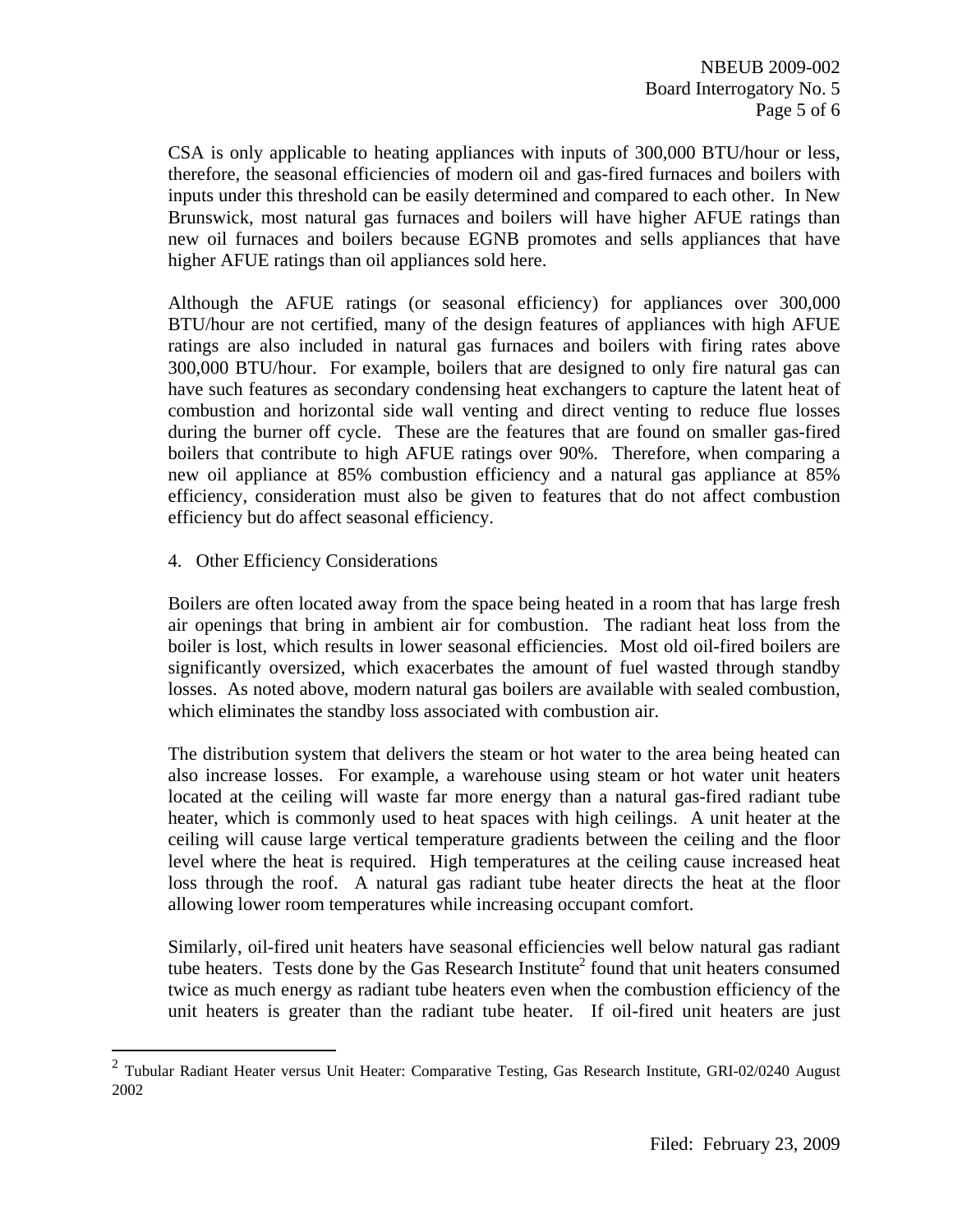replaced with natural gas-fired unit heaters there will still be a significant increase in seasonal efficiency. Modern natural gas unit heaters are available with sealed combustion, which reduces the standby loss considerably and others are available with secondary condensing heat exchangers that have seasonal efficiencies of 90% or better.

Other efficiency measures that often get implemented when new appliances are installed include controls that more closely match the output of the appliance to the needs of the building. These controls are effective on both oil and gas systems but the most costeffective time to install the proper controls is when the appliance is being installed so customers switching to gas will see incremental benefits from these measures as well.

Given the variety of efficiency improvements available with commercial natural gas-fired heating appliances, some customers switching from oil will see efficiency improvements of less than 15 percent and others will see more. However, on average, and for all of the reasons indicated, EGNB believes retaining the efficiency factors of 65% for oil and 80% for natural gas in the GS and CGS rates classes is appropriate to provide the opportunity for typical customers to achieve target savings.

- (b) Please see the attached table that provides the required information. While EGNB has endeavoured to provide the manufacturer's recommended efficiency for each model, EGNB was unable to find this information for certain equipment.
- (c) The cost for a water heater rental is not included for the classes other than SGSRE due to a lower degree of certainty that a water heater rental will have been used by the customer prior to conversion as alternate appliances (e.g. oil or propane fired water heater, oil boiler, etc.) may have been used to satisfy this need and/or for commercial customers domestic hot water may not be part of the conversion to natural gas. Including a rental charge for customers in these other classes would increase the delivery rate and not necessarily reflect the typical customer cost, which would compromise the ability to achieve target savings levels.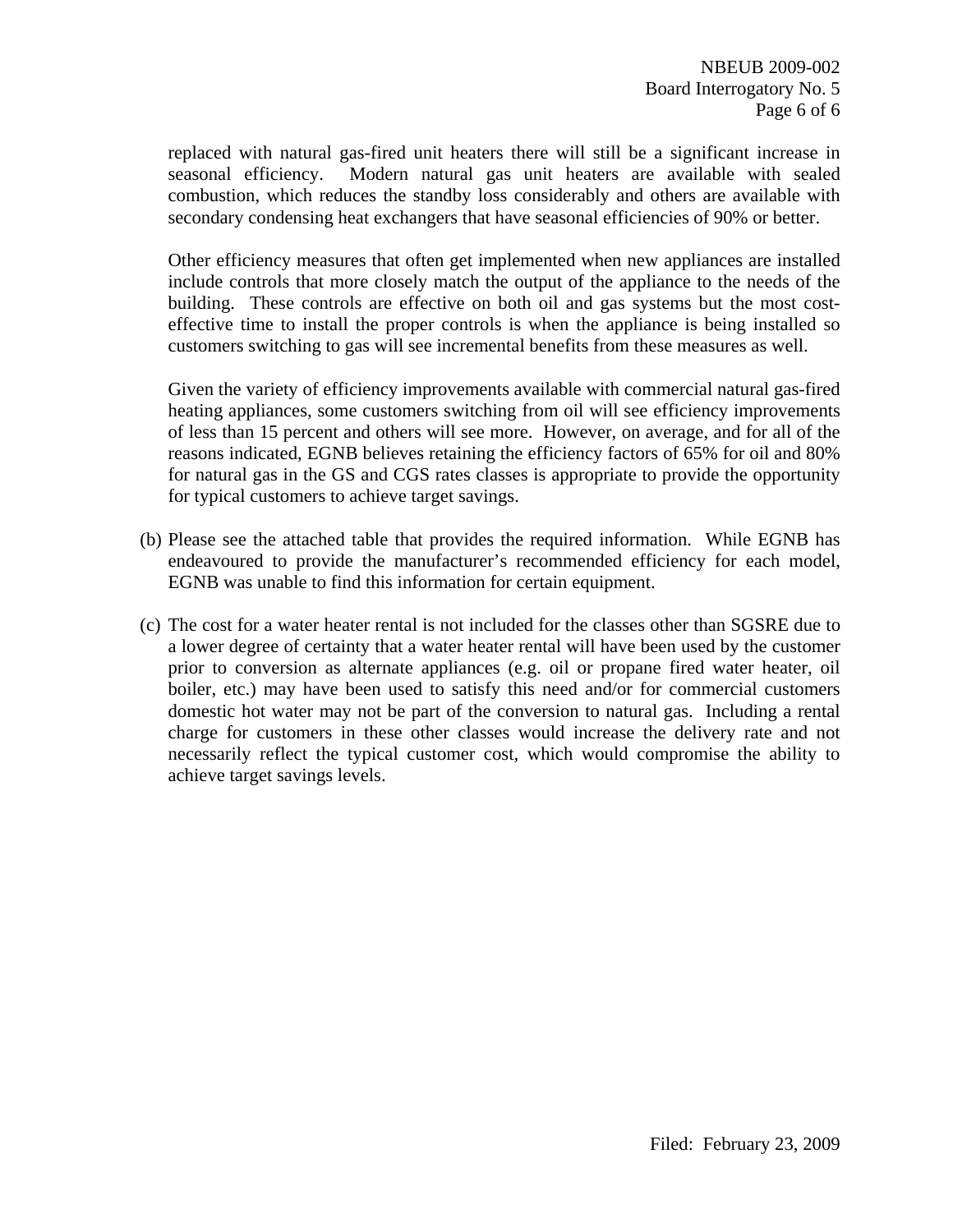**Reference:** Exhibit A, Evidence of EGNB, Page 7, A-13

### **Interrogatory**

Please provide the source documents for all conversion factors from gigajoules to litres.

#### **Response**

The image from the Natural Resources Canada website on the next page shows the conversion factors used for Light Fuel Oil (#2) and Heavy Fuel Oil (#6). A  $m<sup>3</sup>$  of liquid is equivalent to 1,000 litres. Since the conversion factors reflect GJ/m<sup>3</sup> the conversion for litres/GJ is determined by:

- Light Fuel Oil  $1/38.68 * 1,000 = 25.8532$
- Heavy Fuel Oil  $1/41.73 * 1,000 = 23.9636$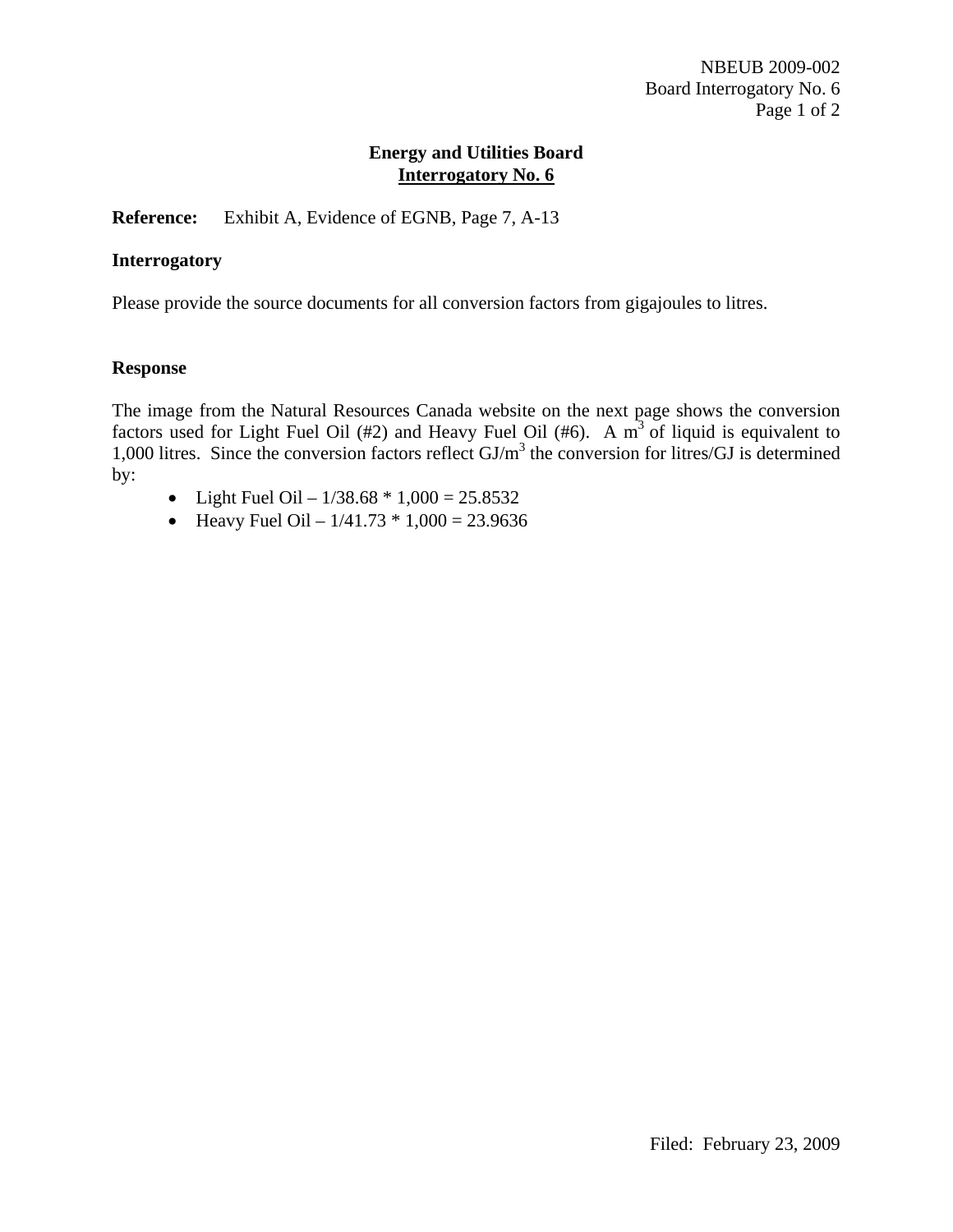Appendix A: Conversion and Emissions Factors Used

Page 1 of 2

Natural Resources Ressources naturelles<br>Canada Canada Canada

Canadä

÷.

NRCan > OEE > Appendix A: Conversion and Emissions Factors Used

#### **Personal: Transportation**

Ĭ.

## APPENDIX A: CONVERSION AND EMISSIONS FACTORS **USED**

| Factor /<br>Conversion      | <b>Description</b>                     | Fuel                                                   | Value   | Units                              | Source                                                                                                                        |  |  |  |
|-----------------------------|----------------------------------------|--------------------------------------------------------|---------|------------------------------------|-------------------------------------------------------------------------------------------------------------------------------|--|--|--|
| Energy<br>Content           |                                        | Natural Gas                                            | 0.03723 | Gi/m <sup>3</sup>                  | Natural Resources Canada,<br>Issues Tables, 1998-1999,<br>1999, www.nccp.ca/<br>NCCP/national process/<br>issues/index_e.html |  |  |  |
|                             | Amount of<br>energy in<br>primary fuel | Liquid<br>Petroleum Gas<br>(LPG/propane)               | 25.53   | Gi/m <sup>3</sup>                  | National Energy Board [of<br>Canada], An Energy Market<br>Assessment - Conversion<br>Factors, Retrieved<br>December 2004      |  |  |  |
|                             |                                        | Light Fuel Oil<br>#2                                   | 38.68   | Gi/m <sup>3</sup>                  | Natural Resources Canada,<br>Canada's Emissions                                                                               |  |  |  |
|                             |                                        | Heavy Fuel Oil<br>#6 (Bunker C)                        | 41.73   | Gi/m <sup>3</sup>                  | Outlook: An Update,<br>1999                                                                                                   |  |  |  |
|                             |                                        | Natural Gas                                            | 80%     | $\frac{0}{0}$                      |                                                                                                                               |  |  |  |
| Capacity                    | Average                                | Liquid<br>Petroleum Gas<br>efficiency of (LPG/propane) | 70%     | $\%$                               | Marbek Resource                                                                                                               |  |  |  |
| Factor                      | combustion<br>over year                | Light Fuel Oil<br>#2                                   | 80%     | $\frac{0}{0}$                      | Consultants                                                                                                                   |  |  |  |
|                             |                                        | Heavy Fuel Oil<br>#6 (Bunker C)                        | 80%     | $\frac{0}{0}$                      |                                                                                                                               |  |  |  |
|                             |                                        | Natural Gas                                            | 1.902   | kgCO <sub>2</sub> e/m <sup>3</sup> |                                                                                                                               |  |  |  |
| GHG<br>Emissions            | Industrial                             | Liquid<br>Petroleum Gas<br>(LPG/propane)               | 1534    | kgCO <sub>2</sub> e/m <sup>3</sup> | Environment Canada,<br>Canada's Greenhouse Gas<br>Inventory, 1990-2002;                                                       |  |  |  |
| Factors                     | combustion                             | Light Fuel Oil<br>#2                                   | 2840    | kgCO <sub>2</sub> e/m <sup>3</sup> | Annex 7: Emission Factors,<br>August 2004                                                                                     |  |  |  |
|                             |                                        | Heavy Fuel Oil<br>#6 (Bunker C)                        | 3112    | kgCO <sub>2</sub> e/m <sup>3</sup> |                                                                                                                               |  |  |  |
|                             | Ontario<br>average in<br>2002          | Electricity                                            | 0.258   | kgCO,e/kWh                         | Environment Canada,                                                                                                           |  |  |  |
| GHG<br>Emissions<br>Factors | Quebec<br>average in<br>2002           | Electricity                                            | 0.0018  |                                    | Canada's Greenhouse Gas<br>kgCO <sub>2</sub> e/kWh Inventory, 1990-2002;<br>Annex 13: Electricity                             |  |  |  |
|                             | Nova Scotia<br>average in<br>2000      | Electricity                                            | 0.759   | kgCO,e/kWh                         | Intensity Tables, August<br>2004                                                                                              |  |  |  |
| Volume                      |                                        |                                                        |         |                                    |                                                                                                                               |  |  |  |

http://oee.nrcan.gc.ca/industrial/technical-info/benchmarking/ctwp/appendix-a.cfm?attr=8 2/12/2009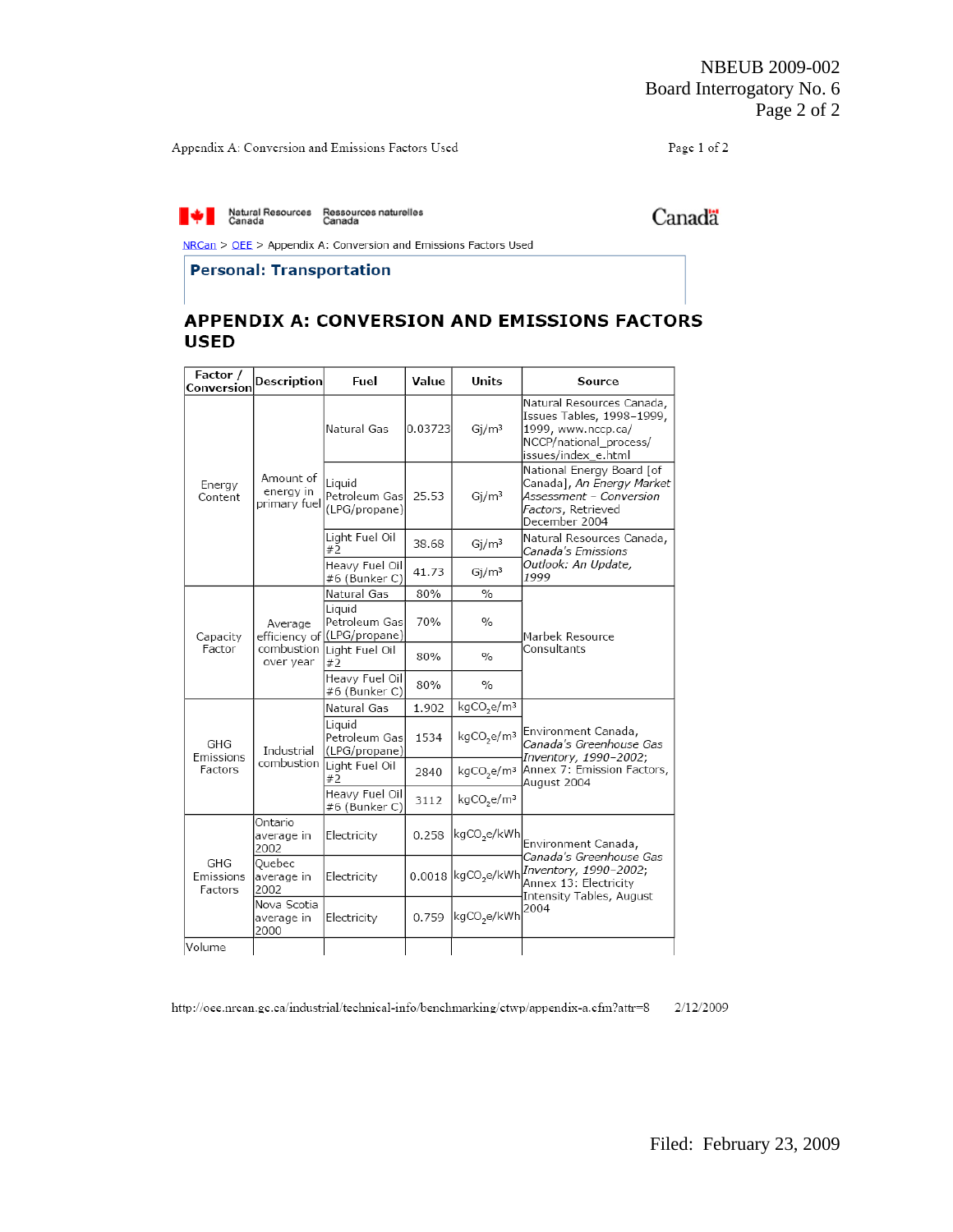## **Reference:** Exhibit A, Evidence of EGNB, Page 8, A-16

### **Interrogatory**

- (a) Please provide the information, data or study to support the annual electricity consumption and the monthly usage profile.
- (b) Please explain why the usage profile in A-16 does not match the profile (as it relates to Heating Use) in Schedule 2, Page 4.

#### **Response**

- (a) The annual electricity consumption and the monthly usage profile was established on the following basis:
	- i) The average annual consumption for existing SGSRE customers using natural gas for space and domestic hot water was determined to be 111 GJ based on 2008 consumption.
	- ii) The average monthly consumption for domestic hot water is based on a study that was done by the Load Research group within Enbridge Gas Distribution in an Ottawa home, where the natural gas use was measured over a 365 day period. A copy of these results is attached, which shows 26 GJ of gas being used for domestic hot water.
	- iii) The space heating requirement of 85 GJs was determined by subtracting the water heating load from the total annual consumption of 111 GJ.
	- iv) The remaining 85 GJ were then allocated to the individual months in amounts necessary to arrive at the typical usage for that month as seen during 2008 for SGSRE customers.
	- v) The natural gas use for domestic hot water and space heating was then converted to kWH by adjusting for the difference in the efficiencies between natural gas and electric water heaters and furnaces and then converting from GJs of natural gas to kilowatt hours of electricity. This conversion assumes an electric water heater efficiency of 90%, electric space heat efficiency of 100%, gas water heater efficiency of 60% and gas space heat efficiency of 92%. It also applies a standard conversion factor of  $1 \text{ GJ} = 277.84 \text{ kWh}$ . This results in the following calculation for heating and water heating consumption: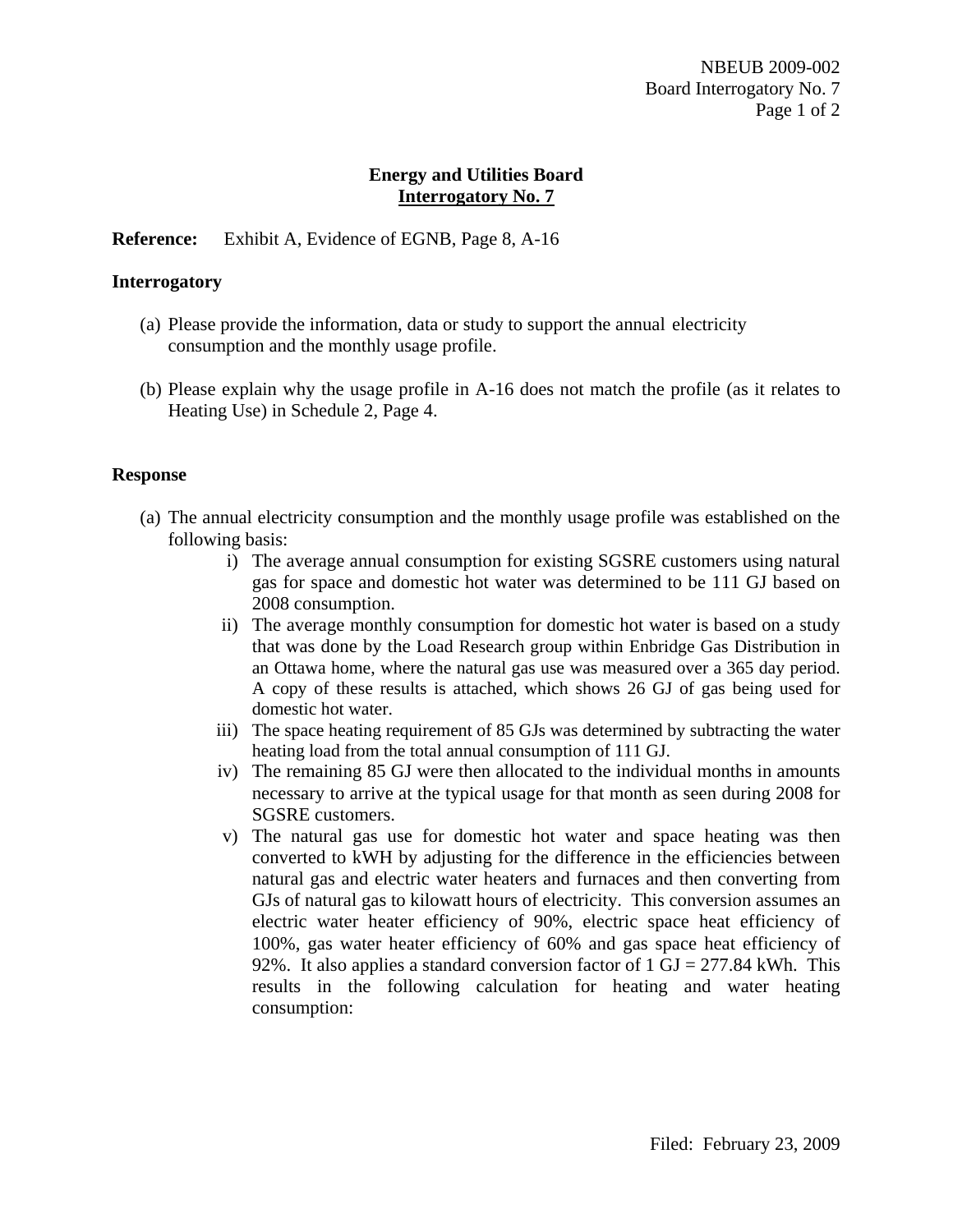|    |                              | <b>Calculation</b>    | <b>Result</b> |
|----|------------------------------|-----------------------|---------------|
|    | 1. Typical gas consumption   | 2008 Actual           | 111 GJ        |
| 2. | Water heating load           | Estimate              | 26 GJ         |
| 3. | Heating load                 | Line $1$ – Line 2     | 85 GJ         |
|    | 4. Electric heat load (GJ)   | Line $3 * 92\%/100\%$ | 78.2 GJ       |
| 5. | Electric heat load (kWh)     | Line 4 * 277.84       | 21,727 kWh    |
| 6. | Electric water heating (GJ)  | Line $2 * 60\%/90\%$  | 17.3333 GJ    |
| 7. | Electric water heating (kWh) | Line 6 *277.84        | 4,816 kWh     |

(b) The usage profiles provided in A-16 of the evidence do not match the profiles in Schedule 2, Page 4 due to an oversight on the part of EGNB. The usage profiles found in A-16 are the historic profiles used when the Typical Annual Natural Gas Consumption was 114 GJs per year. When EGNB revised the Typical Annual Natural Gas Consumption to 111 GJs per year to reflect 2008 SGSRE consumption, the usage profiles were updated to reflect the change in consumption and the usage profiles experience in 2008. The updated profiles were inadvertently not transferred to A-16, but were correctly applied to the derivation found in Schedule 2, Page 4.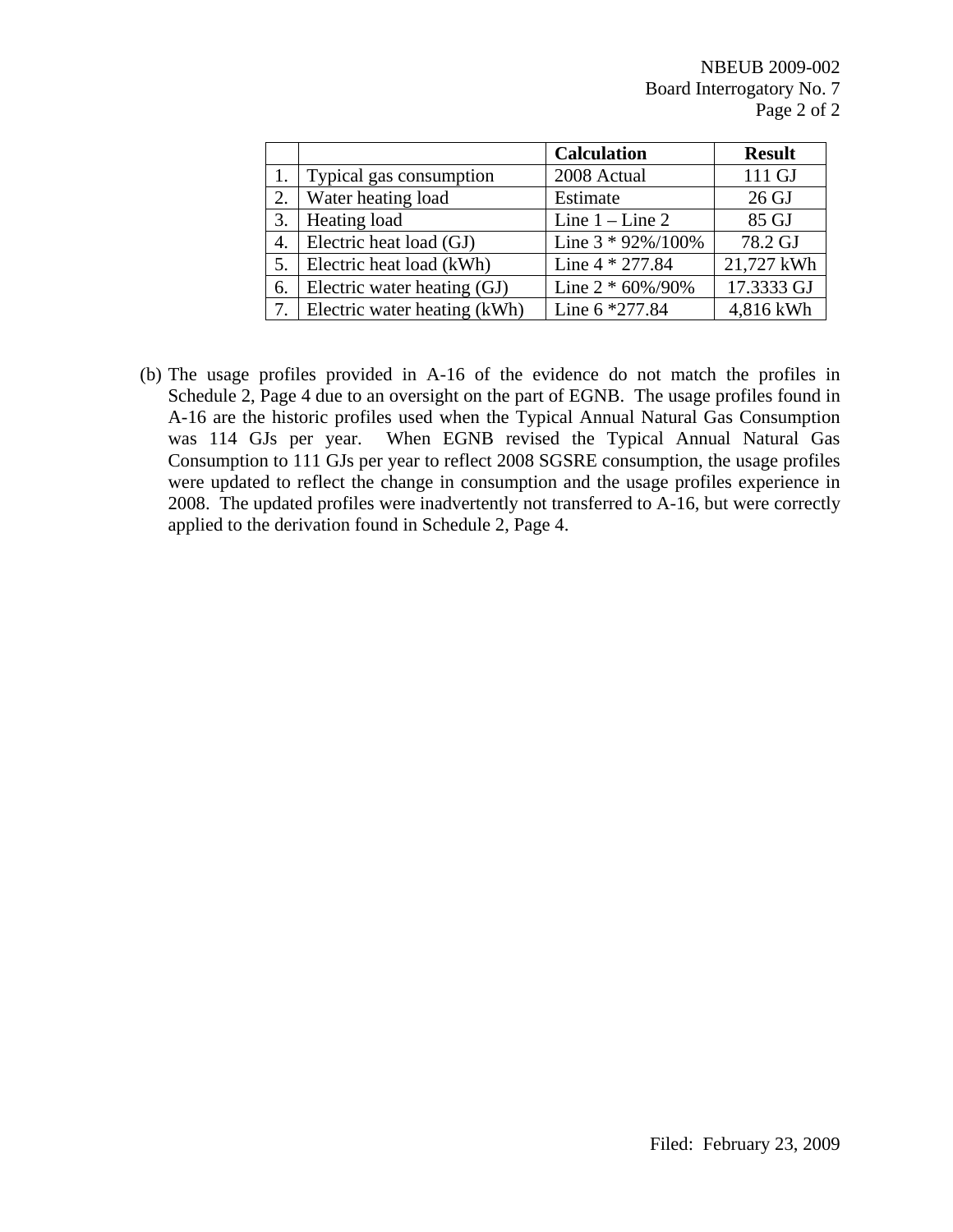**Reference:** Exhibit A, Evidence of EGNB, Page 11, A-20

#### **Interrogatory**

- (a) Please provide the existing studies or any empirical evidence that the target savings rates are adequate.
- (b) Does EGNB have any estimate of price elasticity for Natural Gas customers in New Brunswick? If yes, please provide estimates and supporting documentation

#### **Response**

- (a) EGNB has not conducted any studies regarding the adequacy of target savings rates. The empirical evidence that EGNB relies on is the rate of conversion that continues to occur with the target savings levels in place. If target savings are higher than necessary to incent customers to convert to and continue using natural gas, the deferral account will grow unnecessarily. If target savings levels are too low, EGNB will experience greater challenges in attracting new customers, which also has negative consequences on the business. By continuously monitoring its sales activities, and considering feedback from potential customers during the sales process, EGNB is confident that the target level of savings proposed continues to provide the necessary balance between attracting and retaining customers and minimizing additions to its deferral account.
- (b) EGNB does not have an estimate of price elasticity for natural gas customers in New Brunswick.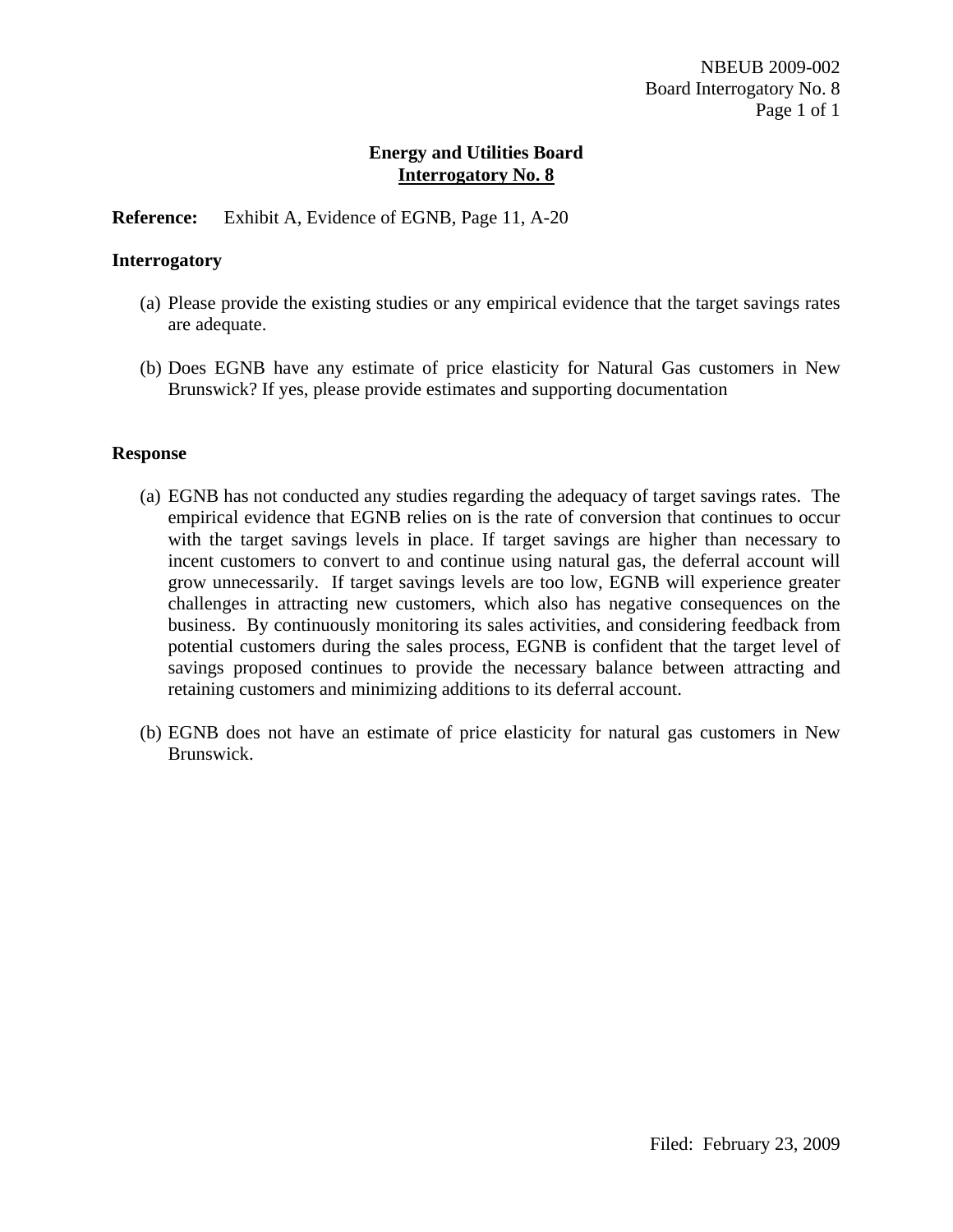**Reference:** Exhibit A, Evidence of EGNB, Page 11, A-22

### **Interrogatory**

- (a) Please provide the supporting data for the Typical Annual Natural Gas Consumption.
- (b) Please identify any changes in the typical annual consumption by class and describe the reasons for any change.

#### **Response**

(a) Please see the response to Board Interrogatory No. 4 (a) for the supporting data for the SGSRE, SGSRO, SGSC, GS, and CGS rate classes. The following tables contain the supporting data for the LFO and HFO classes:

| 2008        |
|-------------|
| Consumption |
| (GJs)       |
| 16,234      |
| 16,992      |
| 18,292      |
| 19,279      |
| 19,540      |
| 19,905      |
| 21,069      |
| 23,659      |
| 27,705      |
| 31,302      |
| 38,443      |
| 41,982      |
| 50,090      |
| 64,913      |
| 92,709      |
| 33,474      |
|             |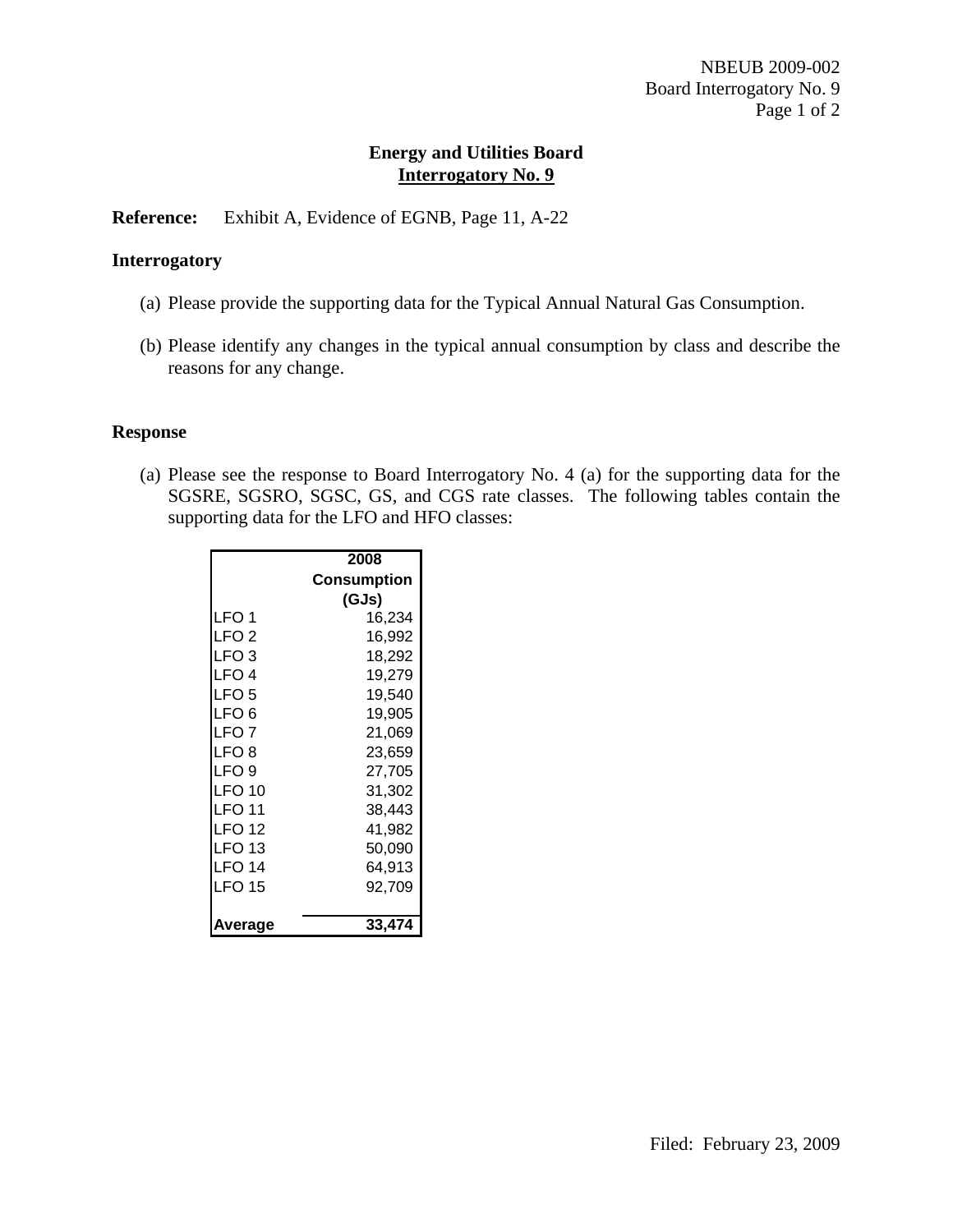|                  | 2008               |
|------------------|--------------------|
|                  | <b>Consumption</b> |
|                  | (GJs)              |
| HFO <sub>1</sub> | 46,483             |
| HFO2             | 52,192             |
| HFO 3            | 89,690             |
| HFO 4            | 107,245            |
| HFO 5            | 137,480            |
| HFO <sub>6</sub> | 157,644            |
| HFO <sub>7</sub> | 335,557            |
|                  |                    |
| verage           | 132,327            |

(b) The following changes in typical annual natural gas consumption are being proposed in the formula:

|              | <b>Annual Consumption</b> |                 |        |  |  |  |  |  |  |  |
|--------------|---------------------------|-----------------|--------|--|--|--|--|--|--|--|
|              | Prior                     | <b>Proposed</b> | Change |  |  |  |  |  |  |  |
| <b>SGSRE</b> | 114                       | 111             | (3)    |  |  |  |  |  |  |  |
| <b>SGSRO</b> | 114                       | 84              | (30)   |  |  |  |  |  |  |  |
| <b>SGSC</b>  | 195                       | 223             | 28     |  |  |  |  |  |  |  |
| GS           | 1,175                     | 913             | (262)  |  |  |  |  |  |  |  |
| CGS          | 4,400                     | 4,946           | 546    |  |  |  |  |  |  |  |
| LFO          | 31,745                    | 33,474          | 1,729  |  |  |  |  |  |  |  |
| HFO          | 33,227                    | 132,327         | 99,100 |  |  |  |  |  |  |  |

These changes are due to changes that have occurred in the typical consumption profile over time as more customers have been added to the system. In the case of SGSRO customers, the reduction is largely due to the number of Private Married Quarters ("PMQs") at Base Gagetown in Oromocto that were converted in 2007 that represent a high percentage of SGSRO customers (approximately 35%) and are smaller homes with lower consumption. For GS, CGS and LFO customers, the changes are attributable to the mix of customers and consumption patterns. The significant increase in HFO reflects the fact that this annual consumption number has not been revisited since the market formula was first put in place and consumption in this rate class has been greater than originally expected.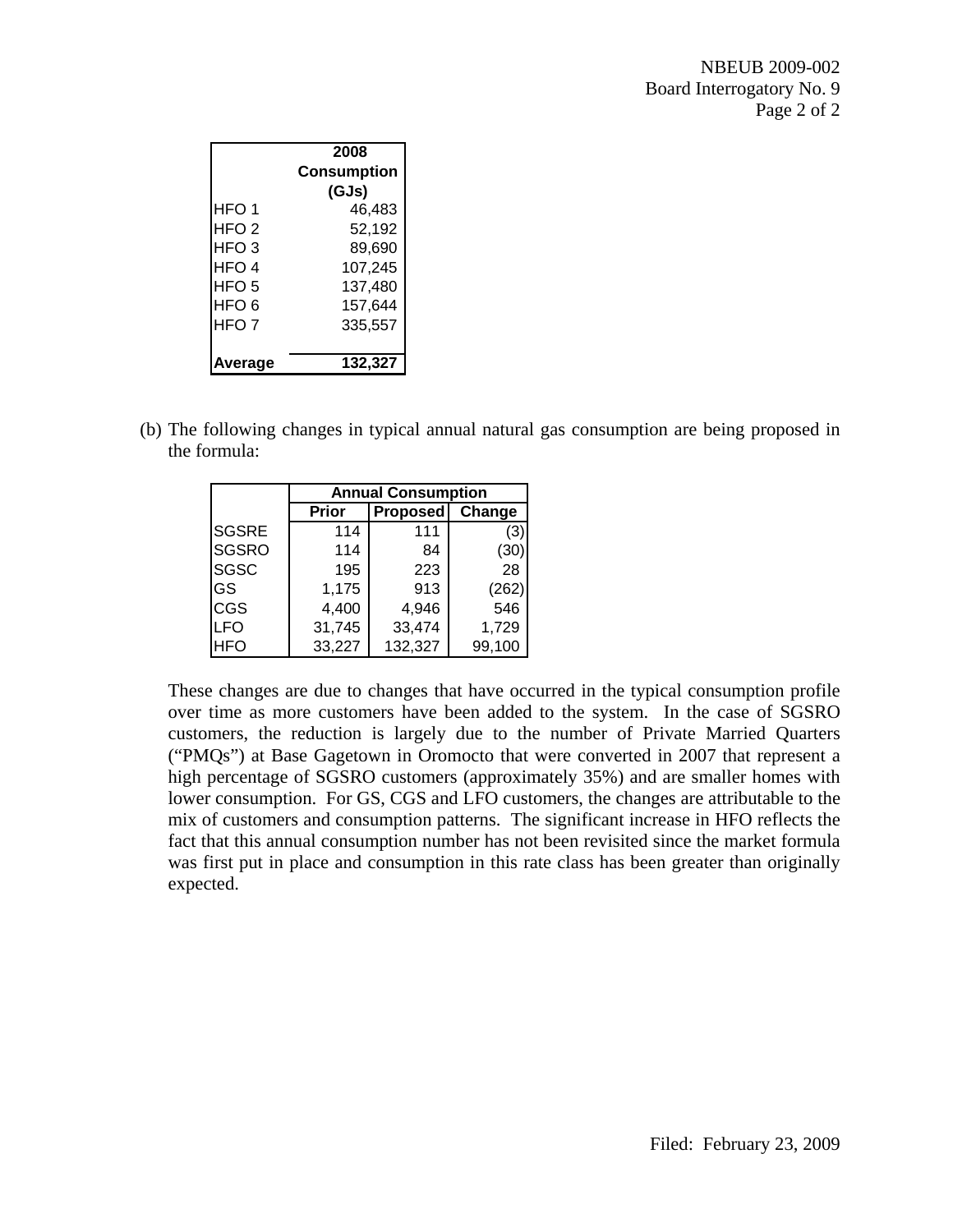## **Reference:** Exhibit A, Schedule 2, Page 1, Page 4

### **Interrogatory**

- (a) Please explain why the Typical Annual Natural Gas Consumption is not the same for both SGSRE and SGSRO customers.
- (b) Please provide the supporting data for the difference.

### **Response**

- (a) The Typical Annual Natural Gas Consumption is not the same for both SGSRE and SGSRO customers as the 2008 consumption and usage profiles for the customers in these classes differ.
- (b) Please see the response to Board Interrogatory No. 4 (a).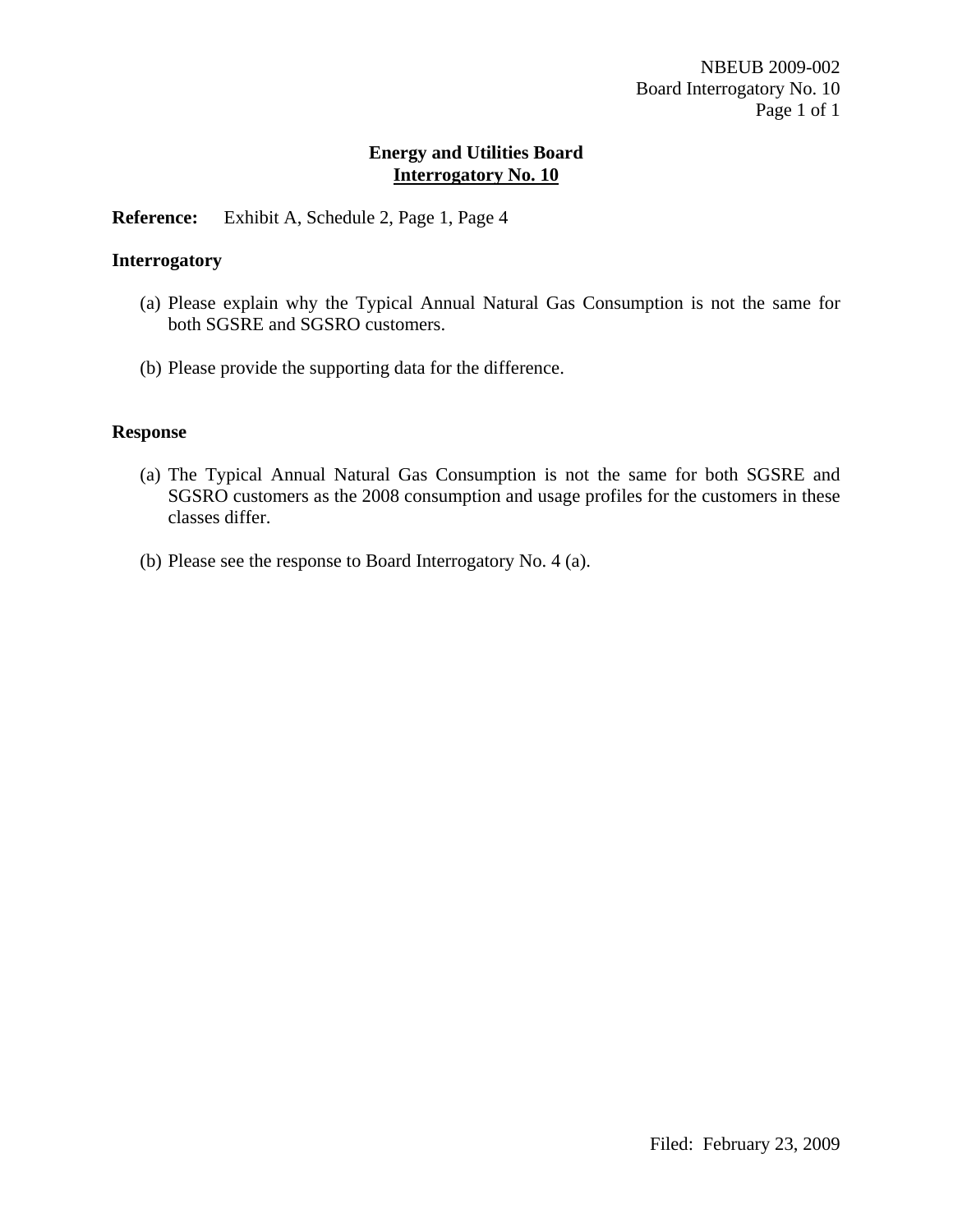## **Reference:** Exhibit A, Schedule 2 Page 1, Derivation Table SGSRO Line 1-6 SGSRO

### **Interrogatory**

Please explain why Line 6 for the SGSRO class is not 2148.56 (.7767 x 2766.27 = 2148.56.)

### **Response**

Upon investigation, EGNB has determined that in applying the usage profiles to create the weighted average oil prices the resulting monthly numbers were not rounded to 4 decimals. The same was found to be the case for the litres to GJ conversion factor. The following tables reflect the correct weighted average calculation and litres to GJ conversion factor and resulting Derivation Table – Oil:

|                                  | Jan-09       | Feb-09 | Mar-09 | Apr-09 | Mav-09 | Jun-09 | <b>Jul-09</b> | Aug-09 | Sep-09                                                                                                           | $Oct-09$ | Nov-09       | $Dec-09$                     |                 |
|----------------------------------|--------------|--------|--------|--------|--------|--------|---------------|--------|------------------------------------------------------------------------------------------------------------------|----------|--------------|------------------------------|-----------------|
| Usage Profile & Weighted Average |              |        |        |        |        |        |               |        |                                                                                                                  |          |              |                              |                 |
| SGSRO                            | 19%          | 16%    | 15%    | 8%     | 5%     | 2%     | 2%            | 2%     | 3%                                                                                                               | 4%       | 8%           | 15%                          |                 |
|                                  |              |        |        |        |        |        |               |        | \$ 0.1439 \$ 0.1224 \$ 0.1154 \$ 0.0618 \$ 0.0388 \$ 0.0156 \$ 0.0158 \$ 0.0159 \$ 0.0241 \$ 0.0326              |          |              | \$ 0.0659 \$ 0.1247 \$0.7769 |                 |
| SGSC                             | 18%          | 17%    | 16%    | 9%     | 5%     | 2%     | 2%            | 2%     | 3%                                                                                                               | 4%       | 8%           | 14%                          |                 |
|                                  |              |        |        |        |        |        |               |        | \$ 0.1327 \$ 0.1266 \$ 0.1198 \$ 0.0677 \$ 0.0378 \$ 0.0152 \$ 0.0154 \$ 0.0155 \$ 0.0235 \$ 0.0318 \$ 0.0643 \$ |          |              |                              | 0.1136 \$0.7639 |
| GS                               | 16%          | 16%    | 15%    | 9%     | 5%     | 3%     | 2%            | 2%     | 3%                                                                                                               | 6%       | 9%           | 13%                          |                 |
|                                  |              |        |        |        |        |        |               |        | \$ 0.1140 \$ 0.1189 \$ 0.1137 \$ 0.0640 \$ 0.0396 \$ 0.0216 \$ 0.0182 \$ 0.0186 \$ 0.0220 \$ 0.0447              |          | \$ 0.0736 \$ |                              | 0.1065 \$0.7554 |
| CGS                              | 15%          | 15%    | 16%    | 9%     | 5%     | 3%     | 3%            | 3%     | 3%                                                                                                               | 6%       | 10%          | 13%                          |                 |
|                                  |              |        |        |        |        |        |               |        | \$ 0.1076 \$ 0.1087 \$ 0.1166 \$ 0.0659 \$ 0.0368 \$ 0.0222 \$ 0.0224 \$ 0.0227 \$ 0.0229 \$ 0.0465 \$ 0.0783 \$ |          |              |                              | 0.1029 \$0.7535 |
| <b>LFO</b>                       | 8.33%        | 8.33%  | 8.33%  | 8.33%  | 8.33%  | 8.33%  | 8.33%         | 8.33%  | 8.33%                                                                                                            | 8.33%    | 8.33%        | 8.33%                        |                 |
|                                  | \$ 0.0589 \$ | 0.0595 |        |        |        |        |               |        | \$ 0.0599 \$ 0.0601 \$ 0.0605 \$ 0.0609 \$ 0.0615 \$ 0.0622 \$ 0.0629 \$ 0.0637                                  |          | $$0.0644$ \$ | 0.0651                       | \$0.7396        |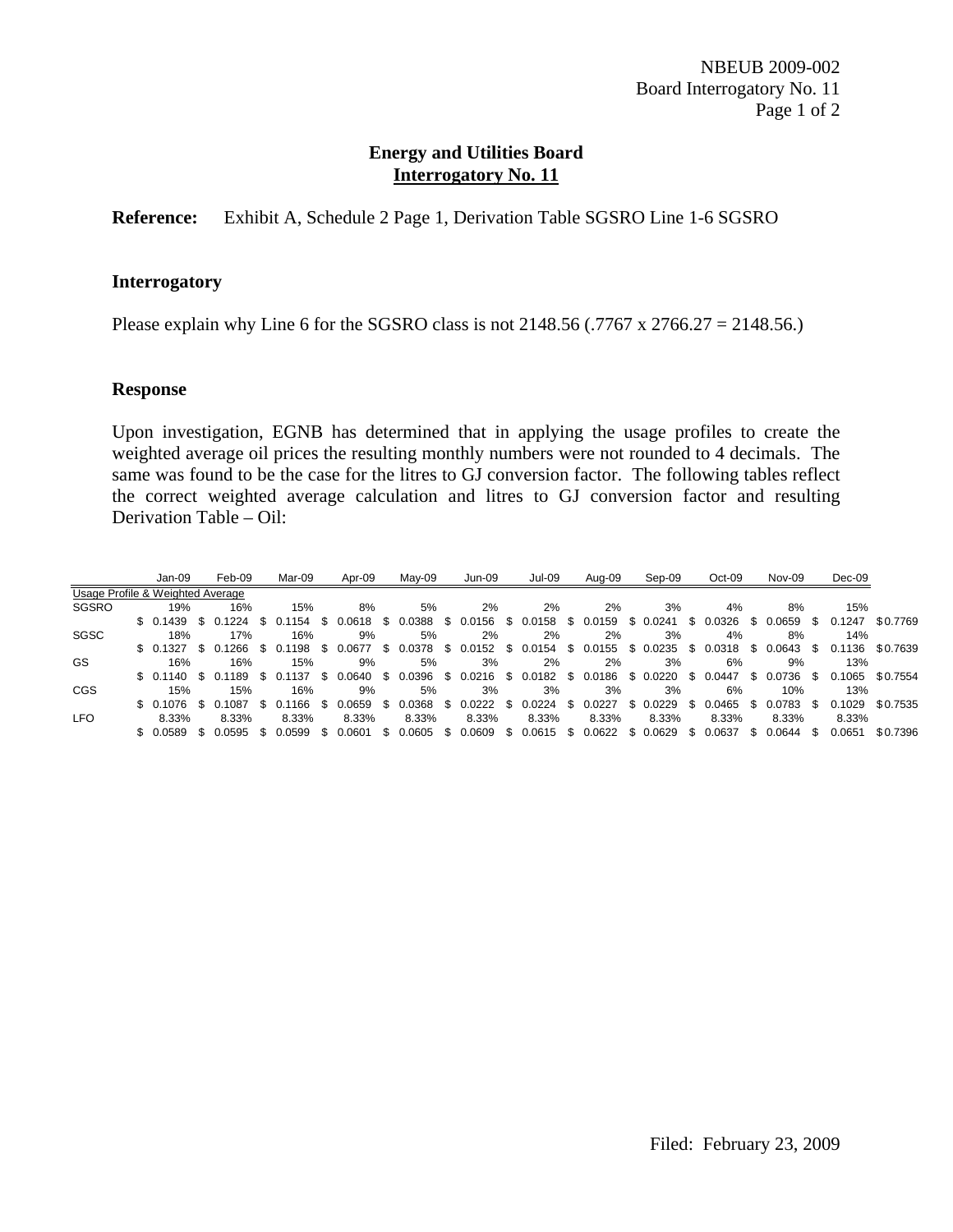|                                           | <b>Units</b>         | <b>Calculation</b>         | <b>SGSRO</b> | <b>SGSC</b> | <b>GS</b>   | <b>CGS</b>   | CLGS_LFO     | <b>HFO</b>     |
|-------------------------------------------|----------------------|----------------------------|--------------|-------------|-------------|--------------|--------------|----------------|
| 1 Alternative Energy Price                | CAN\$/I              | <b>Retail Oil Price</b>    | \$0.7769     | \$0.7639    | \$0.7554    | \$0.7535     | \$0.7396     | \$0.2700       |
| 2 Assumed Efficiency factor               |                      | Assigned                   | 78.16%       | 78.16%      | 81.25%      | 81.25%       | 100%         | 100%           |
| 3 Typical Annual Consumption              | GJs/year             | Line $10 /$ Line 2         | 107          | 285         | 1,124       | 6,087        | 33,474       | 132,327        |
| 4 Conversion Factor                       | I/GJ                 | Assigned                   | 25.8532      | 25.8532     | 25.8532     | 25.8532      | 25.8532      | 23.9636        |
| <b>5 Typical Annual Consumption</b>       | in litres            | Line 3 x Line 4            | 2,766.29     | 7,368.16    | 29,059.00   | 157,368.43   | 865,410.02   | 3,171,031.30   |
| 6 Total Alternative Energy Cost           | \$/ year             | Line 1 x Line 5            | \$2,149.13   | \$5,628.54  | \$21,951.17 | \$118,577.11 | \$640,057.25 | \$856,178.45   |
| <b>7 Target Savings Level</b>             | %                    | Assigned                   | 20%          | 20%         | 15%         | 15%          | 10%          | 5%             |
| 8 Target Savings Amount                   |                      | Line 6 x Line 7            | \$429.83     | \$1,125.71  | \$3,292.68  | \$17,786.57  | \$64,005.73  | \$42,808.92    |
| 9 Target Natural Gas Cost                 |                      | Line 6 - Line 8            | \$1,719.30   | \$4,502.83  | \$18,658.49 | \$100,790.54 | \$576,051.52 | \$813,369.53   |
| 10 Typical Annual Natural Gas Consumption | GJs/ year            | <b>Typical Customer</b>    | 84           | 223         | 913         | 4,946        | 33,474       | 132,327        |
| 11 Target Burner Tip Price                | $\sqrt{\mathcal{G}}$ | Line $9/10$                | \$20.4679    | \$20.1921   | \$20.4365   | \$20.3782    | \$17.2089    | \$6.1467       |
| 12 Commodity Cost                         | \$/GJ                | EUG or EVP price           | \$11.7998    | \$11.7998   | \$11.7998   | \$11.7998    | \$10.3412    | \$10.3412      |
| 13 Target Distribution Rate               | $\sqrt{\mathcal{G}}$ | Line 11 - Line 13          | \$8.6681     | \$8.3923    | \$8.6367    | \$8.5784     | \$6.8677     | $-$4.1945$     |
| 14 Target Annual Distribution Charge      | \$                   | Line $13 \times$ Line $10$ | \$728.12     | \$1,871.48  | \$7,885.31  | \$42,428.77  | \$229,890.23 | $-$555,042.29$ |
| 15 Monthly Customer Charge                |                      | Assigned                   | \$16.00      | \$16.00     | \$16.00     |              |              |                |
| 16 Annual Customer Charge                 |                      | Line 15 * 12               | \$192.00     | \$192.00    | \$192.00    | $\Omega$     | 0            |                |
| 17 Average Contract Demand                | <b>GJs</b>           | Average                    |              |             |             | 46           | 275          | 865            |
| <b>18 Contract Demand Charge</b>          |                      | Assigned                   | 0            | 0           | 0           | \$5.20       | \$5.20       | \$3.90         |
| 19 Revenue from Demand Charge             |                      | Line 17 * Line 18 * 12     | $\Omega$     | 0           | $\Omega$    | \$2,870.40   | \$17,160.00  | \$40,482.00    |
| 20 Target Revenue From Delivery Charge    |                      | Line 14 - Lines 16 or 19   | \$536.12     | \$1,679.48  | \$7,693.31  | \$39,558.37  | \$212,730.23 | -\$595,524.29  |
| 21 Distribution Delivery Charge           | \$/GJ                | Line 20/Line 10            | \$6.3824     | \$7.5313    | \$8.4264    | \$7.9981     | \$6.3551     | $-$4.5004$     |

\* Table shows potential rates for calendar 2009 based on the application of the Formula using market information from November and December 2008. Natural gas consumption and contract demand amounts are based on 2008 billing data.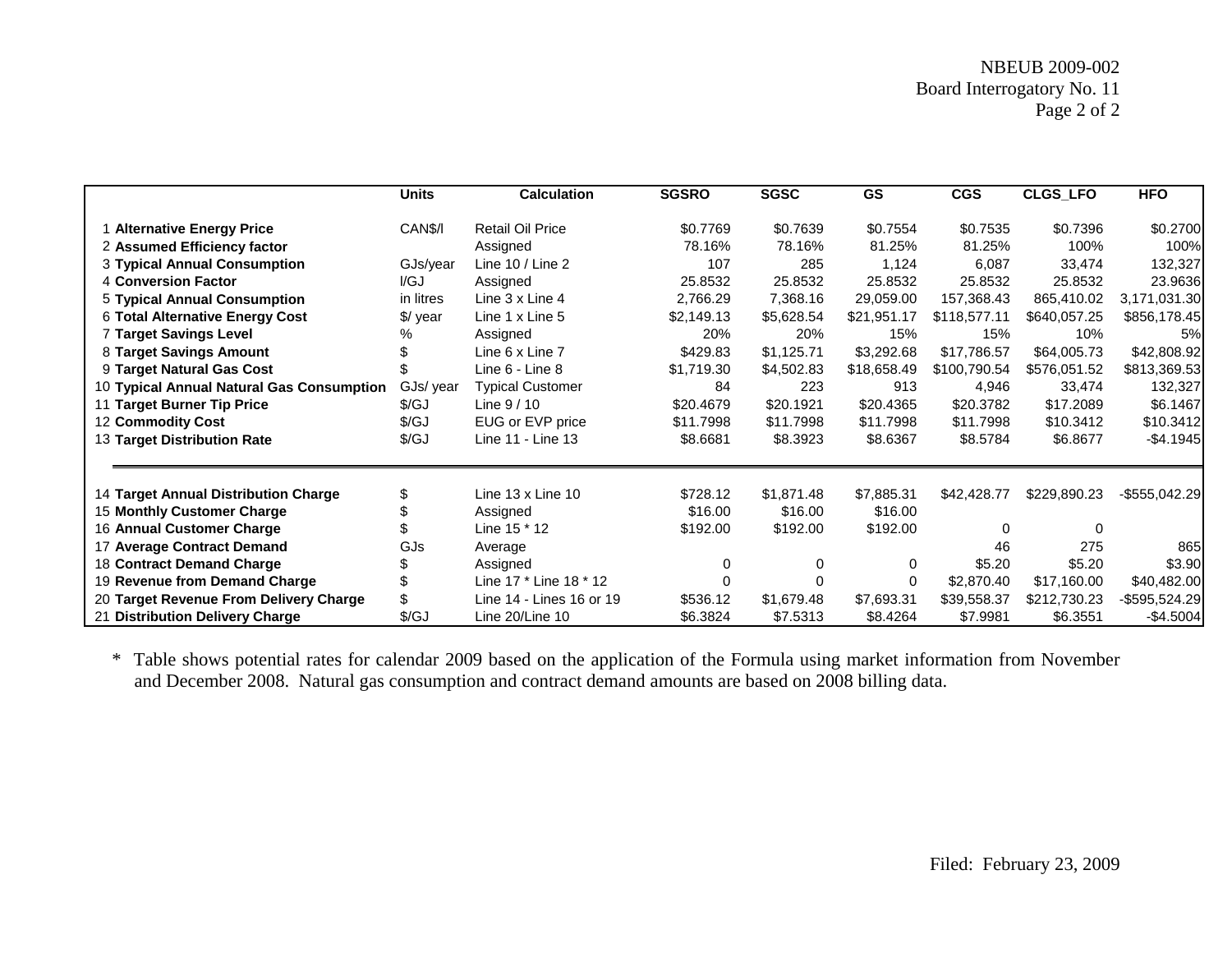**Reference:** Exhibit A Schedule 2, Page 2, Usage Profile and Weighted Average

## **Interrogatory**

Please provide detailed calculations for Usage Profile & Weighted Average for each class.

### **Response**

Please see the response to Board Interrogatory No. 4(a) for the data used to arrive at the usage profiles and weighted average for each class. A simple average of all customer consumption within each month was used to determine the average monthly consumption which was then taken as a percentage of the average annual consumption.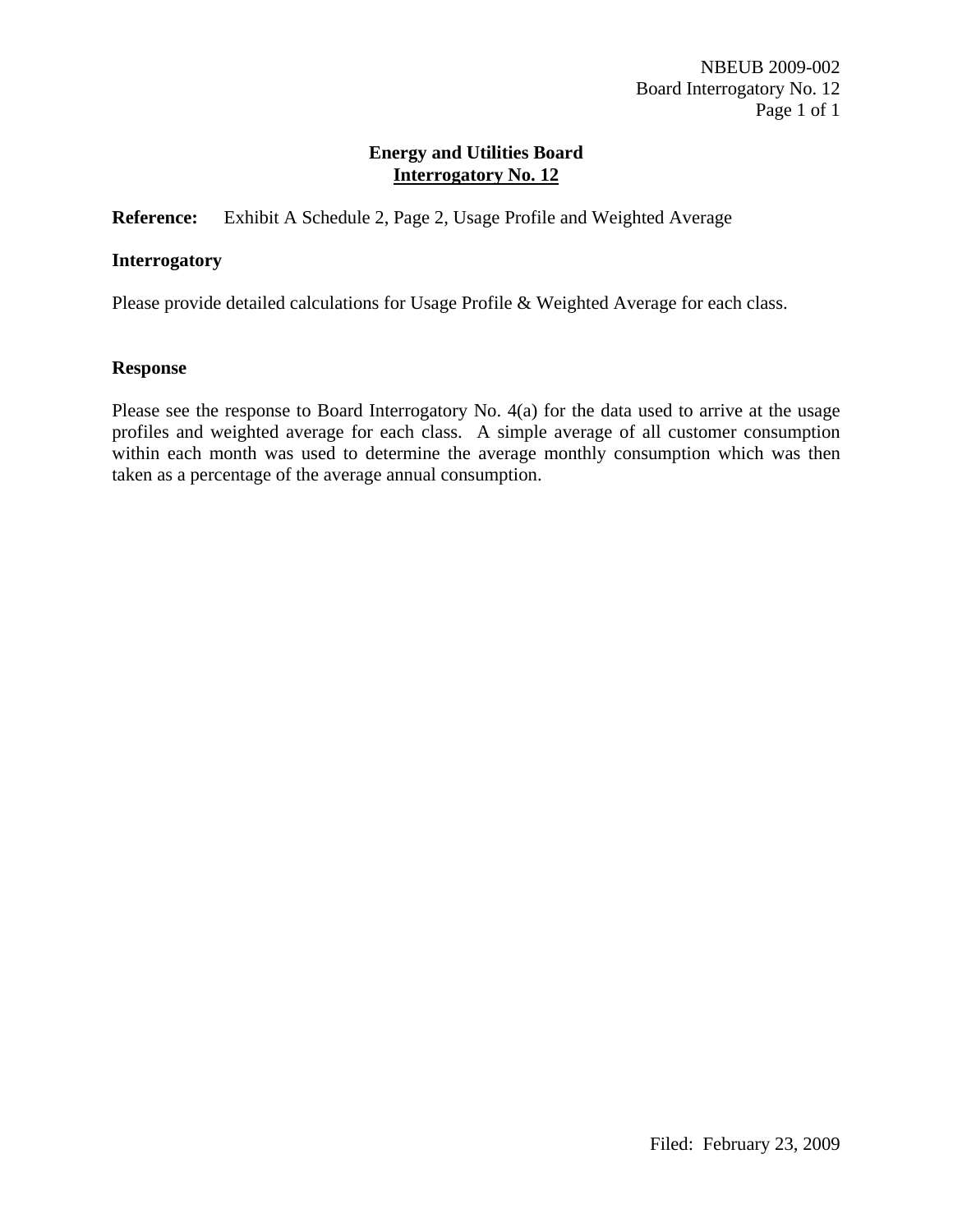# **Reference:** Exhibit A, Schedule 2, Pages 2, 3

## **Interrogatory**

Please provide exact exchange rates used in these calculations.

#### **Response**

The exchange rates used in the calculations were as follows:

|                                                                                                                              | Jan-09 | Feb-09            | Mar-09  | Apr-09            | May-09   | Jun-09   | <b>Jul-09</b> | Aug-09   | Sep-09         | Oct-09   | Nov-09   | Dec-09   |
|------------------------------------------------------------------------------------------------------------------------------|--------|-------------------|---------|-------------------|----------|----------|---------------|----------|----------------|----------|----------|----------|
| 3-Nov-2008                                                                                                                   | 0.8435 | 0.8435            | 0.8449  | 0.8449            | 0.8449   | 0.8457   | 0.8457        | 0.8457   | 0.8465         | 0.8465   | 0.8465   | 0.848    |
| 4-Nov-2008                                                                                                                   | 0.8672 | 0.8672            | 0.8675  | 0.8675            | 0.8675   | 0.8689   | 0.8689        | 0.8689   | 0.8692         | 0.8692   | 0.8692   | 0.8696   |
| 5-Nov-2008                                                                                                                   | 0.8594 | 0.8594            | 0.8599  | 0.8599            | 0.8599   | 0.8612   | 0.8612        | 0.8612   | 0.8614         | 0.8614   | 0.8614   | 0.8621   |
| 6-Nov-2008                                                                                                                   | 0.841  | 0.841             | 0.8416  | 0.8416            | 0.8416   | 0.8429   | 0.8429        | 0.8429   | 0.844          | 0.844    | 0.844    | 0.8447   |
| 7-Nov-2008                                                                                                                   | 0.8409 | 0.8409            | 0.8411  | 0.8411            | 0.8411   | 0.8423   | 0.8423        | 0.8423   | 0.8432         | 0.8432   | 0.8432   | 0.8432   |
| 10-Nov-2008                                                                                                                  | 0.8385 | 0.8385            | 0.83865 | 0.83865           | 0.83865  | 0.83945  | 0.83945       | 0.83945  | 0.8408         | 0.8408   | 0.8408   | 0.84065  |
| 11-Nov-2008                                                                                                                  | 0.8361 | 0.8361            | 0.8362  | 0.8362            | 0.8362   | 0.8366   | 0.8366        | 0.8366   | 0.8384         | 0.8384   | 0.8384   | 0.8381   |
| 12-Nov-2008                                                                                                                  | 0.808  | 0.808             | 0.8079  | 0.8079            | 0.8079   | 0.8085   | 0.8085        | 0.8085   | 0.8088         | 0.8088   | 0.8088   | 0.8082   |
| 13-Nov-2008                                                                                                                  | 0.815  | 0.815             | 0.8153  | 0.8153            | 0.8153   | 0.8156   | 0.8156        | 0.8156   | 0.8159         | 0.8159   | 0.8159   | 0.8159   |
| 14-Nov-2008                                                                                                                  | 0.8201 | 0.8201            | 0.8201  | 0.8201            | 0.8201   | 0.8205   | 0.8205        | 0.8205   | 0.8204         | 0.8204   | 0.8204   | 0.8206   |
| 17-Nov-2008                                                                                                                  | 0.8172 | 0.8172            | 0.8173  | 0.8173            | 0.8173   | 0.8176   | 0.8176        | 0.8176   | 0.8177         | 0.8177   | 0.8177   | 0.8178   |
| 18-Nov-2008                                                                                                                  | 0.8077 | 0.8077            | 0.8077  | 0.8077            | 0.8077   | 0.8081   | 0.8081        | 0.8081   | 0.8083         | 0.8083   | 0.8083   | 0.8082   |
| 19-Nov-2008                                                                                                                  | 0.8009 | 0.8009            | 0.801   | 0.801             | 0.801    | 0.8012   | 0.8012        | 0.8012   | 0.8012         | 0.8012   | 0.8012   | 0.8014   |
| 20-Nov-2008                                                                                                                  | 0.7782 | 0.7782            | 0.7785  | 0.7785            | 0.7785   | 0.7789   | 0.7789        | 0.7789   | 0.7791         | 0.7791   | 0.7791   | 0.779    |
| 21-Nov-2008                                                                                                                  | 0.7769 | 0.7769            | 0.7777  | 0.7777            | 0.7777   | 0.7781   | 0.7781        | 0.7781   | 0.7787         | 0.7787   | 0.7787   | 0.7784   |
| 24-Nov-2008                                                                                                                  | 0.8082 | 0.8082            | 0.8093  | 0.8093            | 0.8093   | 0.8099   | 0.8099        | 0.8099   | 0.8111         | 0.8111   | 0.8111   | 0.8108   |
| 25-Nov-2008                                                                                                                  | 0.814  | 0.814             | 0.8148  | 0.8148            | 0.8148   | 0.8154   | 0.8154        | 0.8154   | 0.816          | 0.816    | 0.816    | 0.8161   |
| 26-Nov-2008                                                                                                                  | 0.8121 | 0.8121            | 0.8134  | 0.8134            | 0.8134   | 0.8145   | 0.8145        | 0.8145   | 0.8159         | 0.8159   | 0.8159   | 0.8164   |
| 27-Nov-2008                                                                                                                  | 0.8121 | 0.8121            | 0.8134  | 0.8134            | 0.8134   | 0.8145   | 0.8145        | 0.8145   | 0.8159         | 0.8159   | 0.8159   | 0.8164   |
| 28-Nov-2008                                                                                                                  | 0.8061 | 0.8061            | 0.8079  | 0.8079            | 0.8079   | 0.8089   | 0.8089        | 0.8089   | 0.8122         | 0.8122   | 0.8122   | 0.8127   |
| 1-Dec-2008                                                                                                                   | 0.8074 | 0.8074            | 0.8093  | 0.8093            | 0.8093   | 0.8115   | 0.8115        | 0.8115   | 0.8146         | 0.8146   | 0.8146   | 0.8159   |
| 2-Dec-2008                                                                                                                   | 0.7974 | 0.7974            | 0.7993  | 0.7993            | 0.7993   | 0.8014   | 0.8014        | 0.8014   | 0.8037         | 0.8037   | 0.8037   | 0.8054   |
| 3-Dec-2008                                                                                                                   | 0.793  | 0.793             | 0.7942  | 0.7942            | 0.7942   | 0.7957   | 0.7957        | 0.7957   | 0.7975         | 0.7975   | 0.7975   | 0.7987   |
| 4-Dec-2008                                                                                                                   | 0.7824 | 0.7824            | 0.7836  | 0.7836            | 0.7836   | 0.7856   | 0.7856        | 0.7856   | 0.7875         | 0.7875   | 0.7875   | 0.7886   |
| 5-Dec-2008                                                                                                                   | 0.7814 | 0.7814            | 0.7823  | 0.7823            | 0.7823   | 0.7843   | 0.7843        | 0.7843   | 0.7867         | 0.7867   | 0.7867   | 0.7875   |
| 8-Dec-2008                                                                                                                   | 0.798  | 0.798             | 0.799   | 0.799             | 0.799    | 0.8009   | 0.8009        | 0.8009   | 0.8036         | 0.8036   | 0.8036   | 0.8045   |
| 9-Dec-2008                                                                                                                   | 0.7912 | 0.7912            | 0.7919  | 0.7919            | 0.7919   | 0.793    | 0.793         | 0.793    | 0.7952         | 0.7952   | 0.7952   | 0.7956   |
| 10-Dec-2008                                                                                                                  | 0.7927 | 0.7927            | 0.793   | 0.793             | 0.793    | 0.7943   | 0.7943        | 0.7943   | 0.7962         | 0.7962   | 0.7962   | 0.7964   |
| 11-Dec-2008                                                                                                                  | 0.8101 | 0.8101            | 0.8105  | 0.8105            | 0.8105   | 0.8119   | 0.8119        | 0.8119   | 0.8139         | 0.8139   | 0.8139   | 0.8144   |
| 12-Dec-2008                                                                                                                  | 0.8042 | 0.8042            | 0.8047  | 0.8047            | 0.8047   | 0.8059   | 0.8059        | 0.8059   | 0.8071         | 0.8071   | 0.8071   | 0.8074   |
| 15-Dec-2008                                                                                                                  | 0.8072 | 0.8072            | 0.8073  | 0.8073            | 0.8073   | 0.8089   | 0.8089        | 0.8089   | 0.8099         | 0.8099   | 0.8099   | 0.81     |
| 16-Dec-2008                                                                                                                  | 0.8121 | 0.8121            | 0.8243  | 0.8243            | 0.8243   | 0.8256   | 0.8256        | 0.8256   | 0.8273         | 0.8273   | 0.8273   | 0.8274   |
| 17-Dec-2008                                                                                                                  |        |                   | 0.834   | 0.834             | 0.834    | 0.835    | 0.835         | 0.835    | 0.8362         | 0.8362   | 0.8362   | 0.8364   |
| 18-Dec-2008                                                                                                                  |        |                   | 0.8335  | 0.8335            | 0.8335   | 0.8345   | 0.8345        | 0.8345   | 0.8359         | 0.8359   | 0.8359   | 0.8361   |
| 19-Dec-2008                                                                                                                  |        |                   | 0.8175  | 0.8175            | 0.8175   | 0.8185   | 0.8185        | 0.8185   | 0.8199         | 0.8199   | 0.8199   | 0.8201   |
| 22-Dec-2008                                                                                                                  |        |                   | 0.8202  | 0.8202            | 0.8202   | 0.8212   | 0.8212        | 0.8212   | 0.8228         | 0.8228   | 0.8228   | 0.8237   |
| 23-Dec-2008                                                                                                                  |        |                   | 0.8241  | 0.8241            | 0.8241   | 0.8254   | 0.8254        | 0.8254   | 0.827          | 0.827    | 0.827    | 0.828    |
| 24-Dec-2008                                                                                                                  |        |                   | 0.8209  | 0.8209            | 0.8209   | 0.8223   | 0.8223        |          | 0.8223 0.82395 | 0.82395  | 0.82395  | 0.825    |
| 26-Dec-2008                                                                                                                  |        |                   | 0.8177  | 0.8177            | 0.8177   | 0.8192   | 0.8192        | 0.8192   | 0.8209         | 0.8209   | 0.8209   | 0.822    |
| 29-Dec-2008                                                                                                                  |        |                   | 0.826   | 0.826             | 0.826    | 0.8275   | 0.8275        | 0.8275   | 0.8292         | 0.8292   | 0.8292   | 0.8303   |
| 30-Dec-2008                                                                                                                  |        |                   | 0.8159  | 0.8159            | 0.8159   | 0.8174   | 0.8174        | 0.8174   | 0.8188         | 0.8188   | 0.8188   | 0.8202   |
| 31-Dec-2008                                                                                                                  |        |                   | 0.8224  | 0.8224            | 0.8224   | 0.8238   | 0.8238        | 0.8238   | 0.8255         | 0.8255   | 0.8255   | 0.8264   |
|                                                                                                                              |        |                   |         |                   |          |          |               |          |                |          |          |          |
| Average \$US/Can                                                                                                             |        | \$0.8119 \$0.8119 |         | \$0.8154 \$0.8154 | \$0.8154 | \$0.8165 | \$0.8165      | \$0.8165 | \$0.8178       | \$0.8178 | \$0.8178 | \$0.8183 |
| Average \$CAN/US \$1.2317 \$1.2317 \$1.2264 \$1.2264 \$1.2264 \$1.2248 \$1.2248 \$1.2248 \$1.2228 \$1.2228 \$1.2228 \$1.2221 |        |                   |         |                   |          |          |               |          |                |          |          |          |

12-month average \$1.2256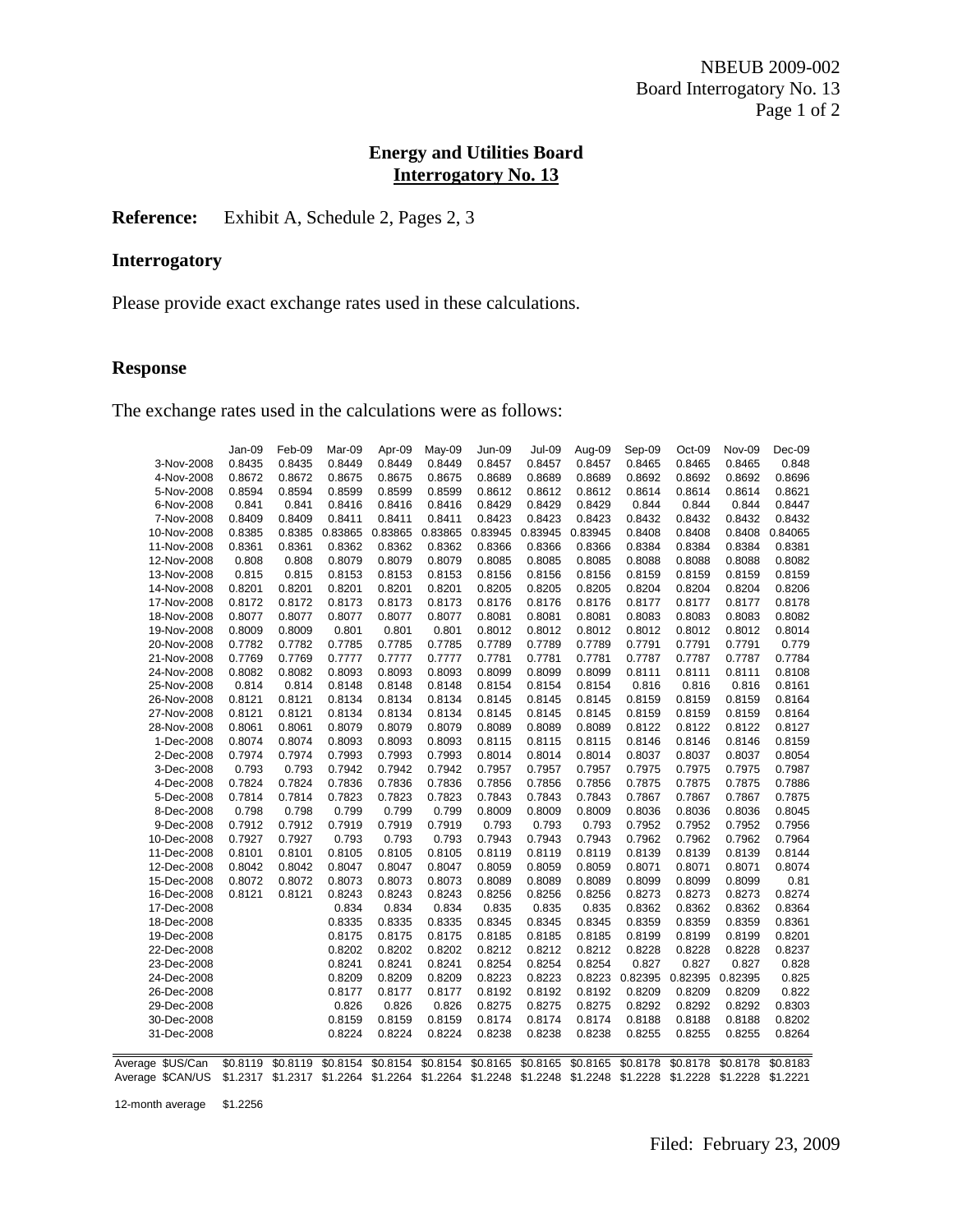The exchange rates applicable to January and February 2009 were not traded after December 16, 2008. As a result, an average of the trading data available for November and December 2008 was used.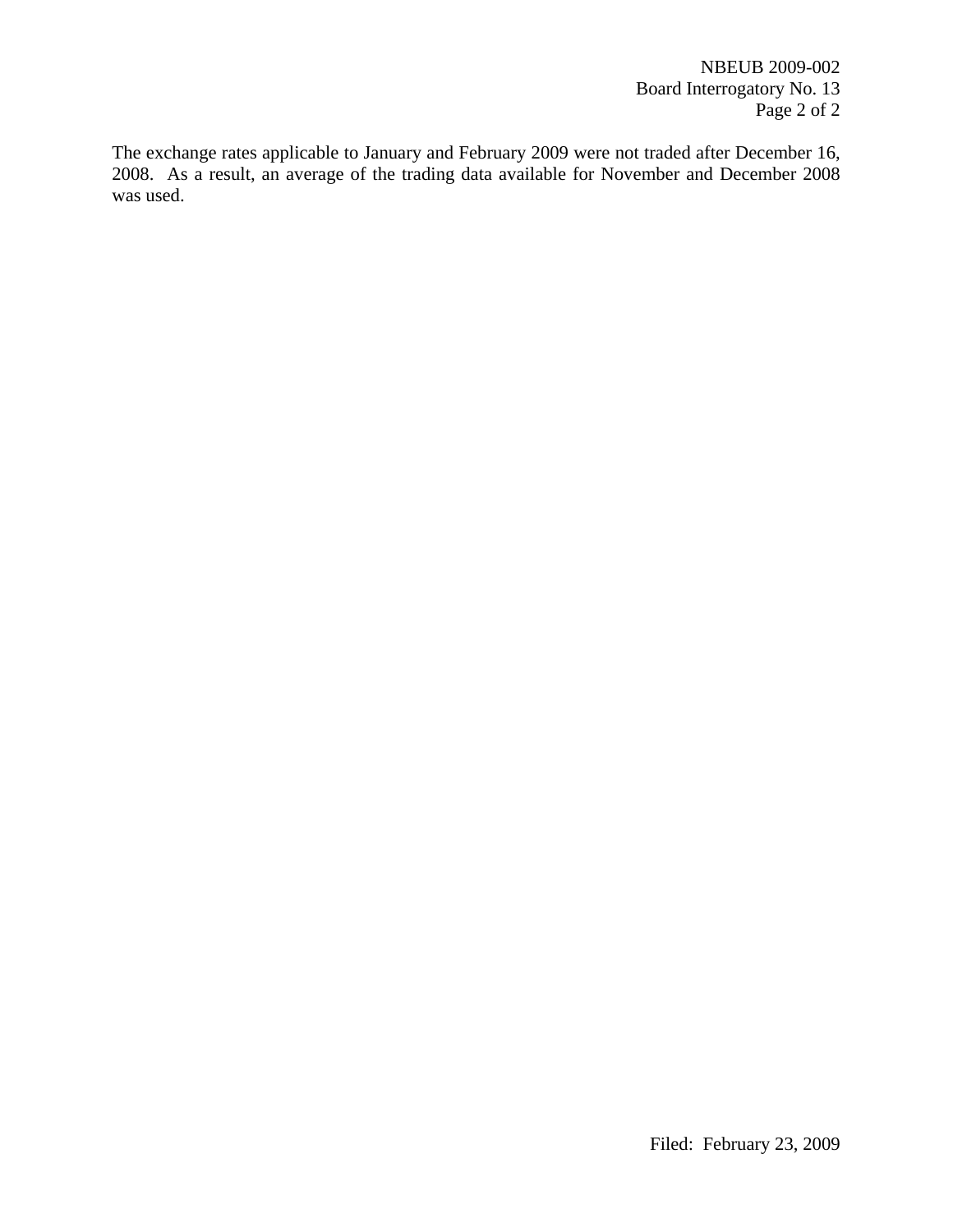**Reference:** Exhibit A Schedule 2 Page 3-4

### **Interrogatory**

- (a) Please provide the source, including web address(es) that will be used for all market data.
- (b) Is this data publicly available?
- (c) If not please provide the fee or other restrictions for the websites that are being used.

### **Response**

.

- (a) EGNB obtains its exchange rate and commodity price market data from Barchart.com. The web address used to acquire the data is www2.barchart.com/mktcom.asp.
- (b) The data is publicly available from Barchart.com, but only a limited number of trading days are available. EGNB captures this information on a daily basis in a spreadsheet of trading data.
- (c) See (b).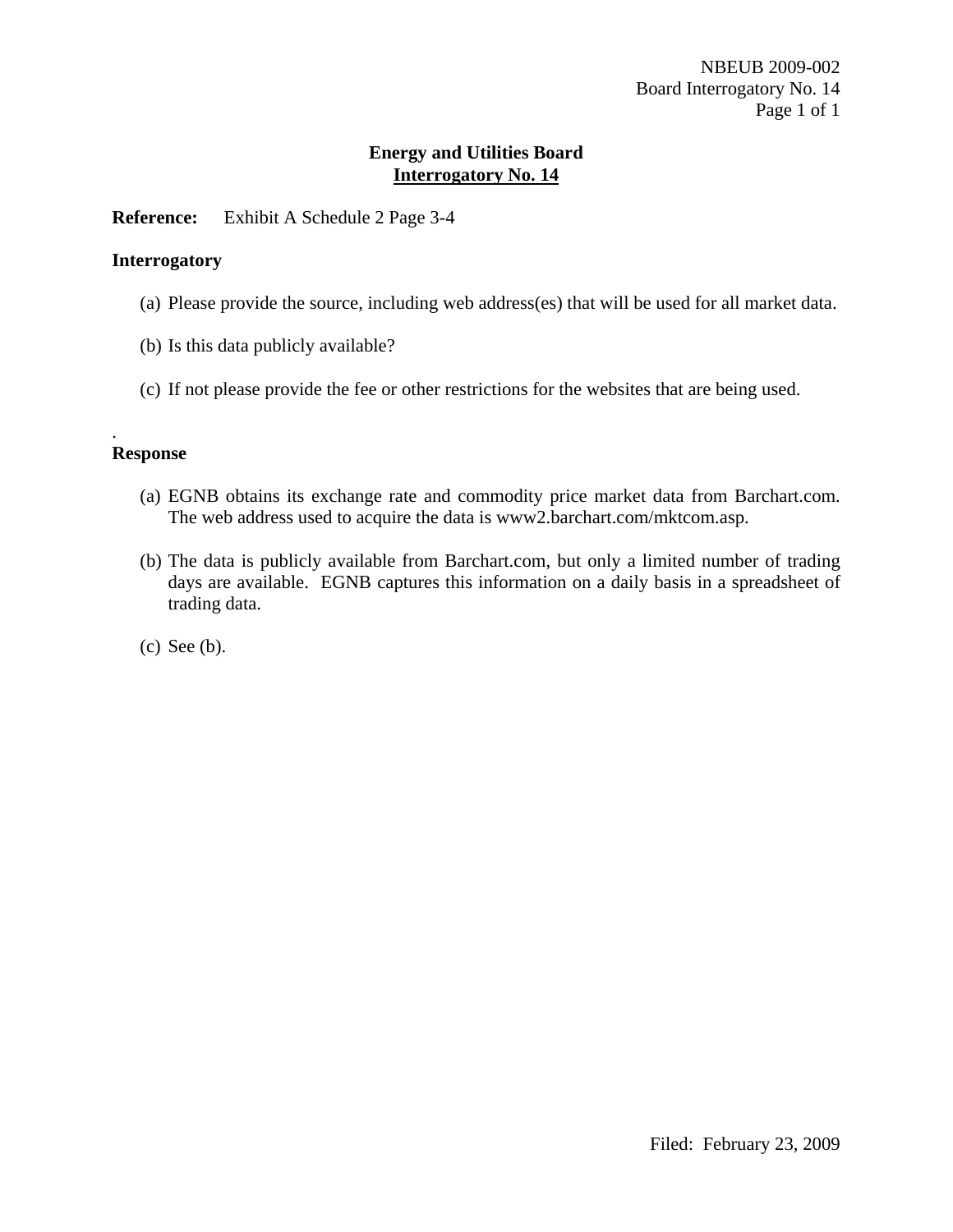## **Reference:** Exhibit A, Schedule 3, Page 9-10, Residential Furnace Oil Prices

### **Interrogatory**

- (a) Do the actual retail prices of furnace oil take into account retail prices in other markets where EGNB has customers (i.e. Moncton or Fredericton)?
- (b) What would be the impact of including Moncton and Fredericton in the calculation of the spread? Please provide data to support the calculations.

### **Response**

- (a) The comparison between actual retail furnace oil prices and the regulated maximum price reflected prices in Saint John as indicated.
- (b) Table 1, below, presents actual retail furnace oil prices in Saint John, Moncton and Fredericton compared to the regulated maximum retail price. The actual price in these three markets averaged 0.8 cents per litre less than the regulated maximum price. The impact of including Moncton and Fredericton in the calculation of the spread would be to reduce the maximum available margin from 22.5 cents per litre to 22.2 cents per litre.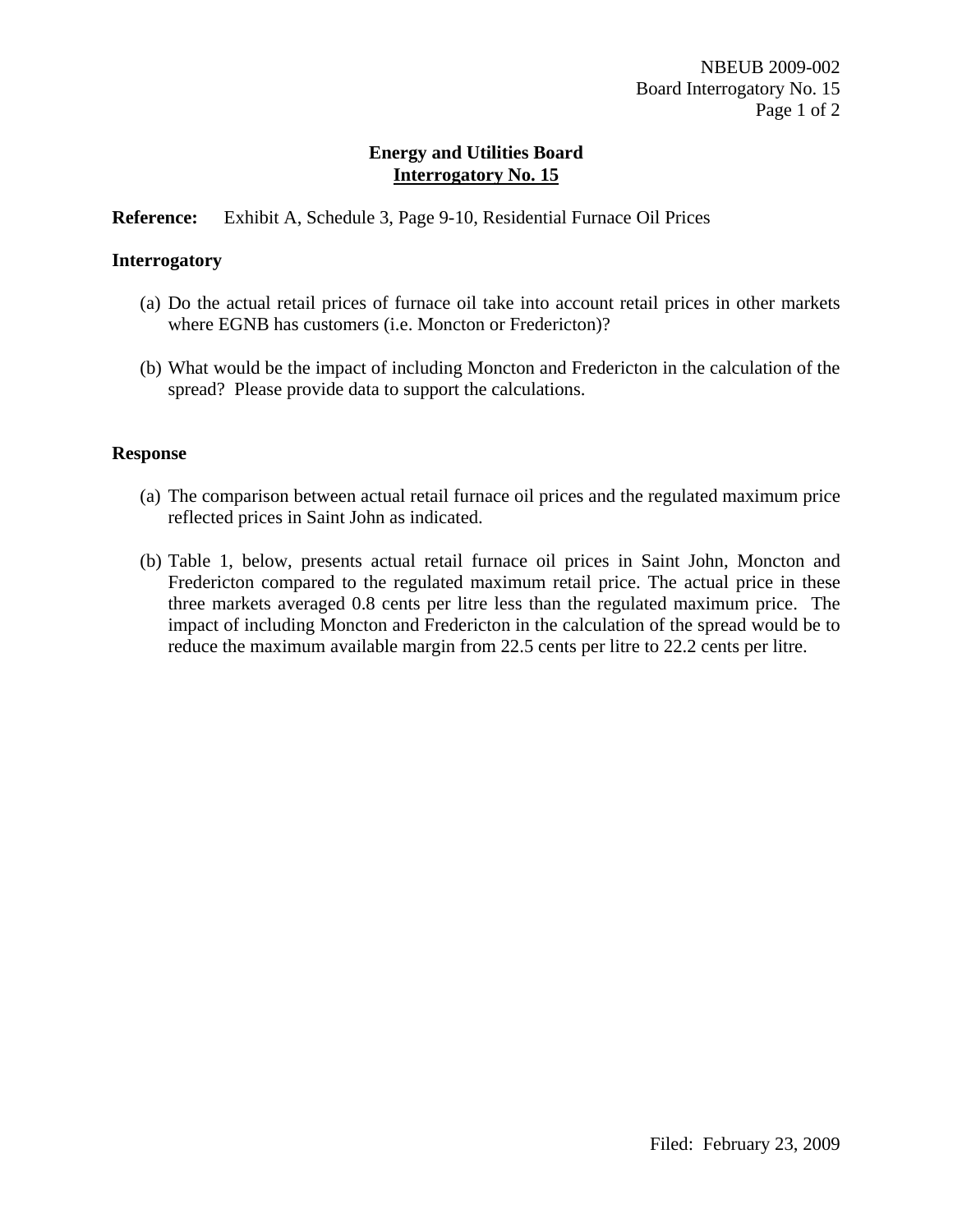|             | <b>Saint John</b> | <b>Fredericton</b> | <b>Moncton</b> | Average | Regulated      |        |
|-------------|-------------------|--------------------|----------------|---------|----------------|--------|
|             | Actual            | <b>Actual</b>      | Actual         |         | <b>Maximum</b> | Delta  |
| 8-Jan-08    | 104.8             | 104.0              | 105.1          | 104.7   | 105.3          | $-0.6$ |
| 15-Jan-08   | 107.1             | 105.7              | 107.8          | 106.9   | 108.2          | $-1.3$ |
| 22-Jan-08   | 105.8             | 103.9              | 105.9          | 105.2   | 106.2          | $-1.0$ |
| 29-Jan-08   | 105.1             | 103.2              | 105.4          | 104.6   | 105.3          | $-0.7$ |
| 5-Feb-08    | 102.5             | 102.0              | 102.8          | 102.4   | 102.9          | $-0.5$ |
| 12-Feb-08   | 101.0             | 100.9              | 101.6          | 101.2   | 101.7          | $-0.5$ |
| 19-Feb-08   | 103.5             | 103.1              | 103.9          | 103.5   | 103.9          | $-0.4$ |
| 26-Feb-08   | 107.6             | 107.0              | 107.8          | 107.4   | 108.0          | $-0.6$ |
| $4-Mar-08$  | 111.4             | 110.7              | 112.0          | 111.4   | 112.0          | $-0.6$ |
| 11-Mar-08   | 110.7             | 110.0              | 111.4          | 110.7   | 111.1          | $-0.4$ |
| 18-Mar-08   | 115.5             | 116.5              | 116.8          | 116.2   | 117.0          | $-0.8$ |
| 25-Mar-08   | 123.0             | 121.3              | 123.2          | 122.5   | 123.5          | $-1.0$ |
| $1-Apr-08$  | 121.3             | 119.7              | 122.0          | 121.0   | 122.1          | $-1.1$ |
| 8-Apr-08    | 123.8             | 121.7              | 123.8          | 123.1   | 124.5          | $-1.4$ |
| 15-Apr-08   | 118.0             | 118.3              | 118.4          | 118.2   | 118.4          | $-0.2$ |
| 22-Apr-08   | 124.8             | 124.9              | 125.2          | 125.0   | 125.2          | $-0.2$ |
| 29-Apr-08   | 124.1             | 124.8              | 125.1          | 124.7   | 125.1          | $-0.4$ |
| 6-May-08    | 124.5             | 124.6              | 125.1          | 124.7   | 125.5          | $-0.8$ |
| 13-May-08   | 123.0             | 123.6              | 123.3          | 123.3   | 123.4          | $-0.1$ |
| 20-May-08   | 132.5             | 132.1              | 133.2          | 132.6   | 133.2          | $-0.6$ |
| 27-May-08   | 134.0             | 134.5              | 135.2          | 134.6   | 135.2          | $-0.6$ |
| 3-Jun-08    | 139.4             | 137.4              | 139.7          | 138.8   | 140.0          | $-1.2$ |
| 10-Jun-08   | 145.5             | 142.5              | 146.0          | 144.7   | 146.0          | $-1.3$ |
| 17-Jun-08   | 139.6             | 137.6              | 138.7          | 138.7   | 138.8          | $-0.1$ |
| 24-Jun-08   | 143.2             | 140.7              | 143.4          | 142.4   | 143.4          | $-1.0$ |
| 1-Jul-08    | 140.8             | 138.6              | 141.8          | 140.4   | 140.2          | 0.2    |
| 8-Jul-08    | 142.9             | 141.6              | 143.0          | 142.5   | 143.1          | $-0.6$ |
| 15-Jul-08   | 146.9             | 144.4              | 147.3          | 146.2   | 147.5          | $-1.3$ |
| 22-Jul-08   | 145.1             | 143.3              | 145.5          | 144.6   | 145.5          | $-0.9$ |
| 29-Jul-08   | 136.9             | 135.5              | 136.6          | 136.3   | 136.6          | $-0.3$ |
| 5-Aug-08    | 131.6             | 131.4              | 132.2          | 131.7   | 132.2          | $-0.5$ |
| 12-Aug-08   | 129.2             | 128.8              | 129.9          | 129.3   | 129.9          | $-0.6$ |
| 19-Aug-08   | 123.8             | 124.2              | 124.2          | 124.1   | 124.3          | $-0.2$ |
| 26-Aug-08   | 122.9             | 122.1              | 123.2          | 122.7   | 123.3          | $-0.6$ |
| 2-Sep-08    | 124.2             | 123.0              | 124.6          | 123.9   | 124.6          | $-0.7$ |
| 9-Sep-08    | 124.8             | 123.3              | 125.6          | 124.6   | 126.1          | $-1.5$ |
| 16-Sep-08   | 121.8             | 121.3              | 122.2          | 121.8   | 122.4          | $-0.6$ |
| 23-Sep-08   | 120.6             | 118.1              | 120.7          | 119.8   | 121.1          | -1.3   |
| 30-Sep-08   | 117.4             | 116.5              | 117.6          | 117.2   | 118.6          | $-1.4$ |
| 7-Oct-08    | 118.4             | 117.1              | 119.1          | 118.2   | 119.4          | $-1.2$ |
| 14-Oct-08   | 114.6             | 113.3              | 114.9          | 114.3   | 115.3          | $-1.0$ |
| 21-Oct-08   | 109.5             | 107.6              | 110.2          | 109.1   | 110.1          | $-1.0$ |
| 28-Oct-08   | 104.3             | 102.0              | 104.7          | 103.6   | 105.5          | $-1.9$ |
| 4-Nov-08    | 102.1             | 99.9               | 102.4          | 101.5   | 103.1          | -1.6   |
| 11-Nov-08   | 100.7             | 99.9               | 101.9          | 100.8   | 102.0          | $-1.2$ |
| 18-Nov-08   | 98.1              | 96.1               | 97.6           | 97.3    | 98.6           | $-1.3$ |
| 25-Nov-08   | 94.5              | 92.9               | 94.9           | 94.1    | 95.0           | -0.9   |
| $2$ -Dec-08 | 91.7              | 90.0               | 92.2           | 91.3    | 92.5           | $-1.2$ |
| 9-Dec-08    | 89.9              | 88.9               | 90.3           | 89.7    | 90.4           | $-0.7$ |
| 16-Dec-08   | 81.1              | 81.6               | 82.2           | 81.6    | 82.3           | $-0.7$ |
| 23-Dec-08   | 79.8              | 79.3               | 79.7           | 79.6    | 80.4           | $-0.8$ |
| 30-Dec-08   | 76.6              | 76.4               | 76.7           | 76.6    | 77.2           | $-0.6$ |
| Average     | 117.0             | 115.9              | 117.4          | 116.8   | 117.6          | $-0.8$ |

#### *Table 1: Retail Furnace Oil Prices*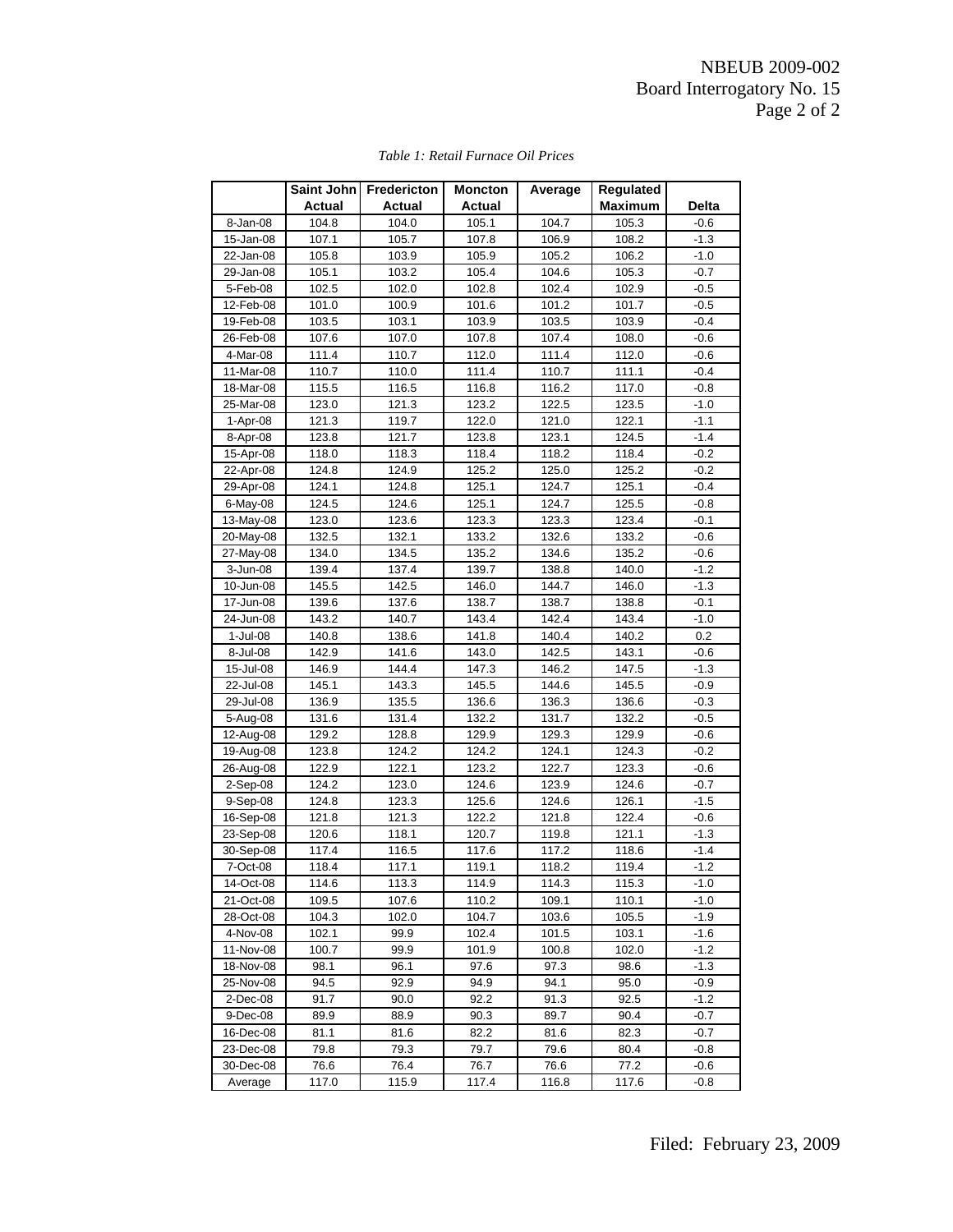## **Reference: Exhibit A, Schedule 3, Page 10**

#### **Interrogatory**

Please provide the rationale or the data to support the conclusion for expected discounts in retail price for Small Commercial, General Service, Contract General Service and Light Fuel Oil customer classes.

#### **Response**

As stated in the MJ Ervin Report on Page 8:

"… our model is based on "typical" discounts, as we have determined in interviews with fuel marketers. No marketer was willing (nor did we expect) to formally provide a discount schedule based on volume, since none exists. As there are no "posted" prices for other than residential (i.e. no formal rate "classes" as per EGNB), discounts can vary from one customer to another, and will vary over time according to competitive pressures."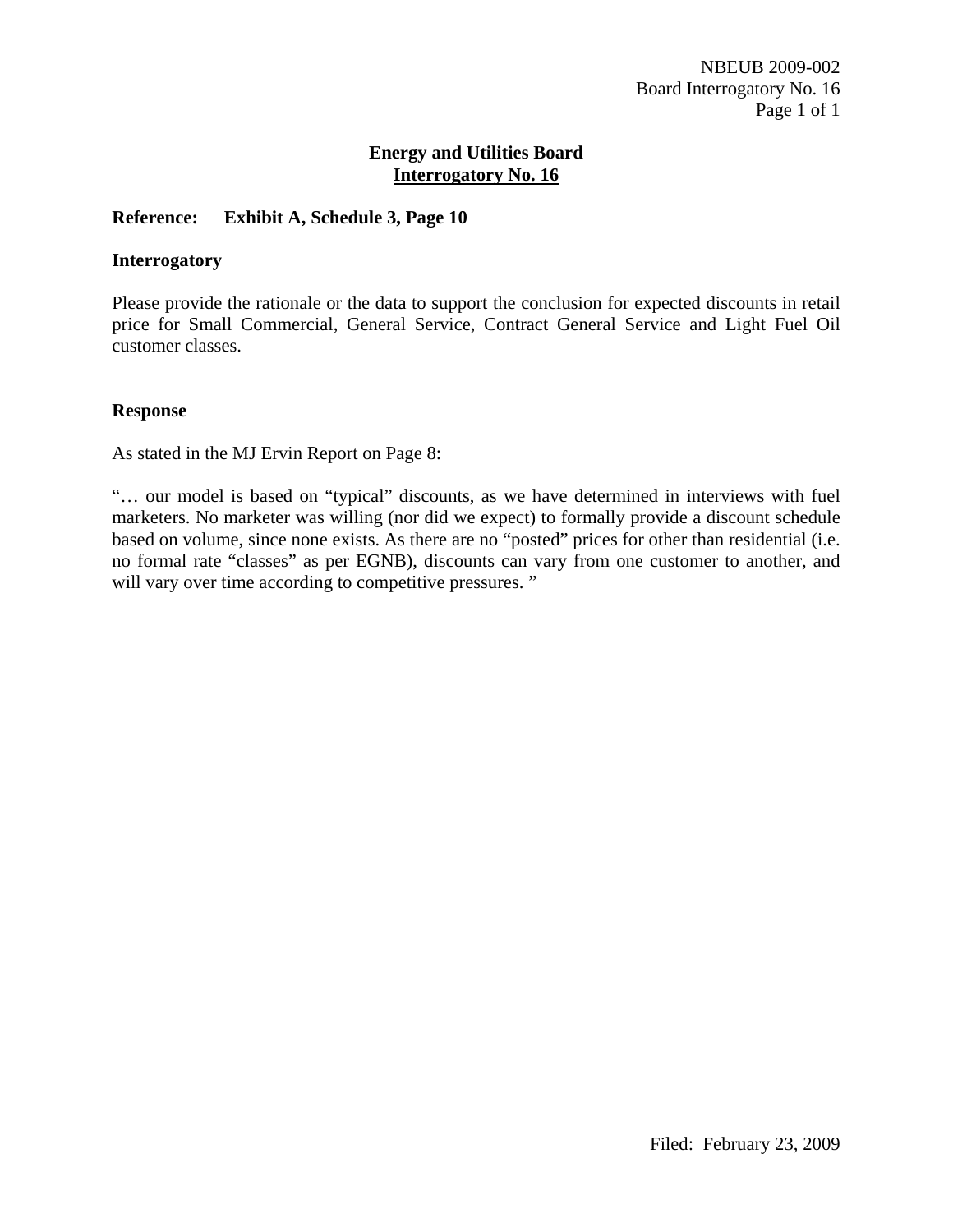## **Public Intervenor Interrogatory No. 1**

## **Reference:** Background to the Market-Based Rate Setting Methodology Regulatory Background

### **Interrogatory**

- 1. Please identify any Canadian or US jurisdictions that use a methodology similar to that currently employed by EGNB to develop market-based rates. Please describe any differences between the proposed EGNB formula and the formulae in place in other jurisdictions.
- 2. Please identify the hearing at which EGNB formally filed documentation, including details of the calculations and alternative methodologies considered, when seeking Board approval of the market-based rate setting methodology.
- 3. Please identify the decision arising from the hearing referenced in (2) above.

#### **Response**

- 1. EGNB has not conducted a survey of other Canadian and US jurisdictions to determine if a methodology similar to that currently employed by EGNB is used. EGNB believes the market-based rates methodology is appropriate for the New Brunswick market and is consistent with EGNB's proposal when it was awarded the general franchise for the Province.
- 2. EGNB filed evidence describing the market-based approach to setting rates in the NBPUB 299 proceeding in 2000. It was indicated in that evidence that the methodology being proposed was consistent with the proposal accepted by the Province in awarding the general franchise to EGNB.
- 3. The decision in the NBPUB 299 proceeding was issued on June 23, 2000. In that decision, the Board stated that:

"The Board recognizes that there must be an incentive for customers to switch from their existing energy source to natural gas. The Board considers that a market-based approach to establishing the target distribution rates for EGNB is appropriate during the development period. The Board also considers that "postage stamp" rates are appropriate."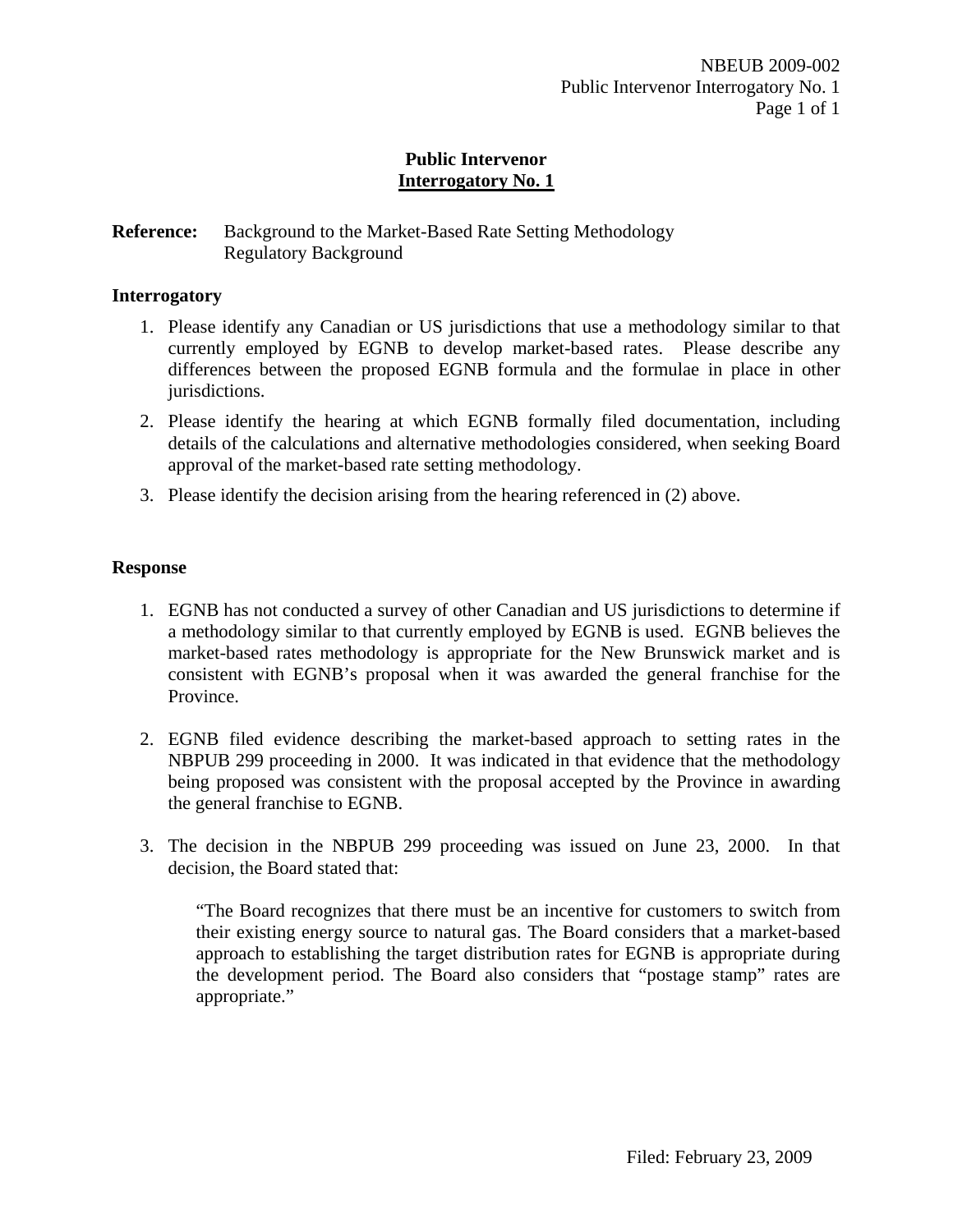# **Reference:** Background to the Market-Based Rate Setting Methodology Marketing and Promotion

### **Interrogatory**

- 1. For the initial launch of EGNB's natural gas distribution service and for each medium used (print, television, radio, internet etc.), provide copies of the text used to inform potential customers of the benefits of switching to natural gas.
- 2. For each subsequent promotion program beyond the initial launch, provide the same information as requested in (1) above.
- 3. Please describe the \$3,500 in currently available rebates, as indicated on the EGNB website. Was this rebate program approved by the Board? Please describe how these rebates are taken into account in determining the Company's proposed market-based rate formula. Please provide all documents and spreadsheets in EGNB's possession that address the expected cost of the rebates, expected benefits and risks.
- Note: For each promotion campaign, specify the medium, the text, and the date that the promotion campaign began.

### **Response**

- 1. The information requested in this interrogatory is not readily available and would require substantial effort on the part of EGNB to assemble. More importantly, EGNB does not believe this information is relevant to the Board's examination of the elements in the market-based formula used by EGNB.
- 2. See 1. above.
- 3. The \$3,500 offer is a limited time offer that EGNB has made available to residential customers that are "on main". In addition to the standard \$3,000 incentive that is available for prospective residential customers, an additional \$500 has been made available for customers that sign up for natural gas service by March 31, 2009. This limited time offer has been put in place to stimulate signing activity by "on main" prospective customers during the winter months. Encouraging conversion activity at this time of year assists in the scheduling of construction resources during the later part of the winter and early spring, a time period when activity levels are traditionally slower.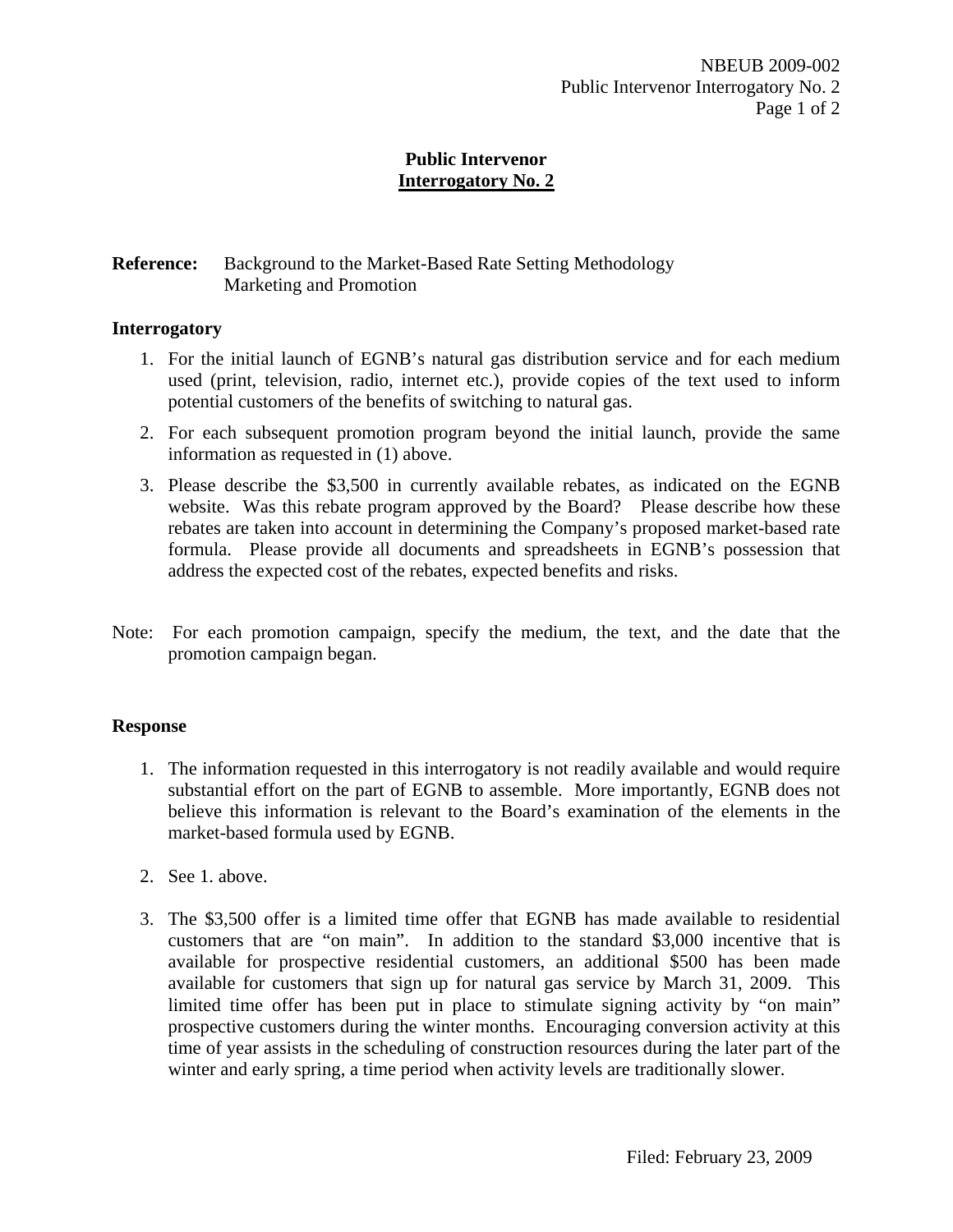This incentive program, as with other incentive programs, does not require approval by the Board. On July 20, 2006, the Board issued a "Policy re Customer Incentives" that EGNB uses as a guide for establishing its incentive programs. EGNB believes that this program is consistent with that Policy.

This rebate program and other incentive programs were not taken into account in determining the proposed formula.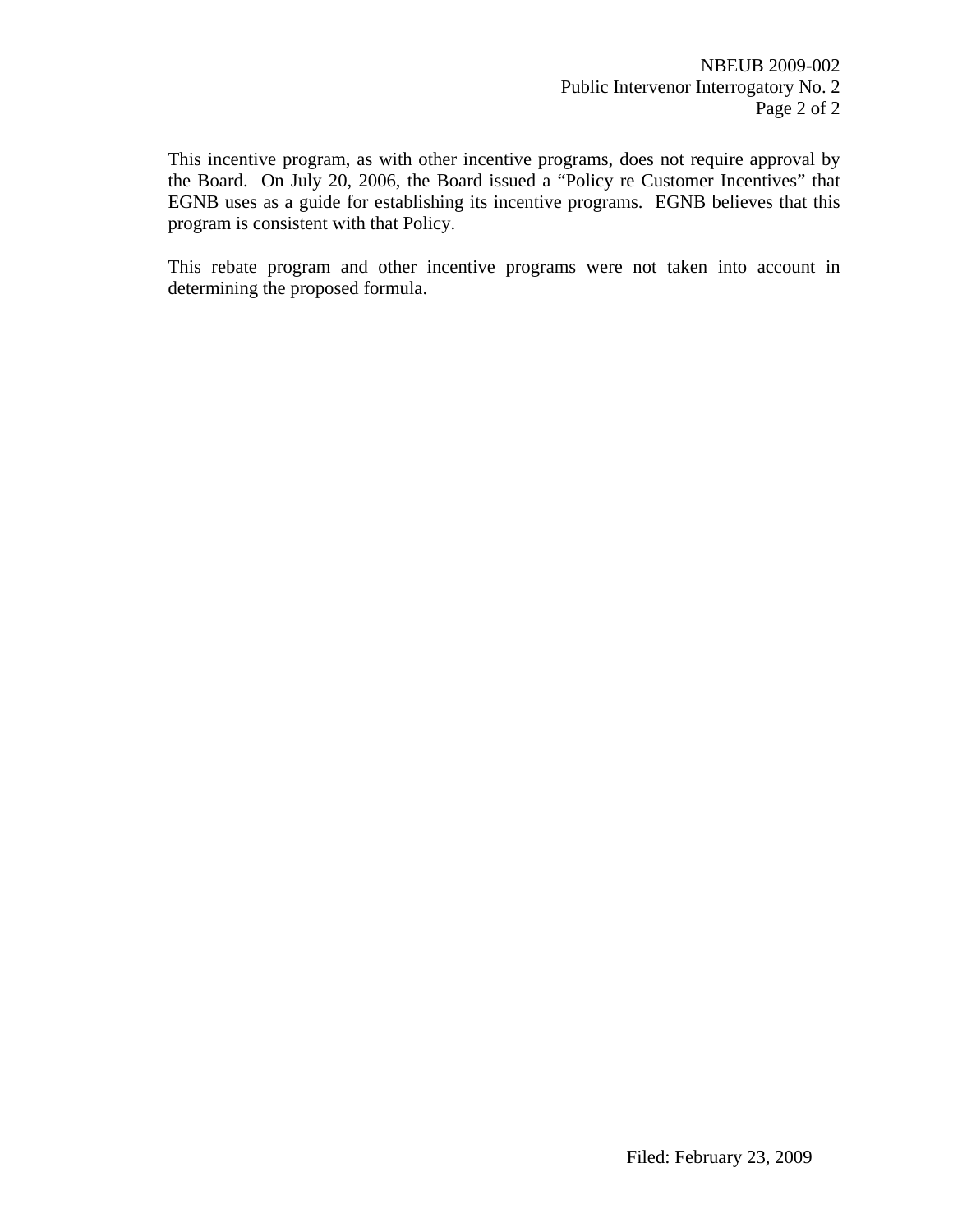# **Reference:** Background to the Market-Based Rate Setting Methodology Target Savings

### **Interrogatory**

- 1. For each customer class, describe the conditions that would have to exist in order for customers in that class to actually receive the targeted savings promised by EGNB.
- 2. For each customer class, what would be the probability that customers in that class would actually receive the targeted savings? Provide calculations to support your answer.

#### **Response**

1. EGNB's market-based rates formula is intended to provide a typical customer with the ability to achieve a target level of savings. EGNB does not "promise" that all customers will achieve that level of savings as suggested in the question.

There are a number of situations that could occur that would cause a customer in a class to receive or exceed the targeted savings. Simplistically, if all of their historic and current operating parameters matched those in the formula, they would achieve the target savings. However, there is significant interplay between the variables in the formula. For example, if their historic oil pricing was greater than that assumed by EGNB, but their efficiency gain was less, they may still achieve, or exceed, target savings. Similarly, if their actual consumption was greater than that in the formula, but their natural gas commodity price was higher, they may still achieve, or exceed, target savings.

It is not possible to describe all of the possible situations and permutations that could exist that would allow customers to receive or exceed the target savings. The purpose of the formula is to use a typical customer profile and pricing information to provide a means of developing a rate that would allow a customer with the same characteristics to achieve the savings.

2. Given the number of permutations of customer circumstances related to different elements in the formula that could provide them with the ability to achieve or exceed target savings, EGNB is unable to determine the requested probability.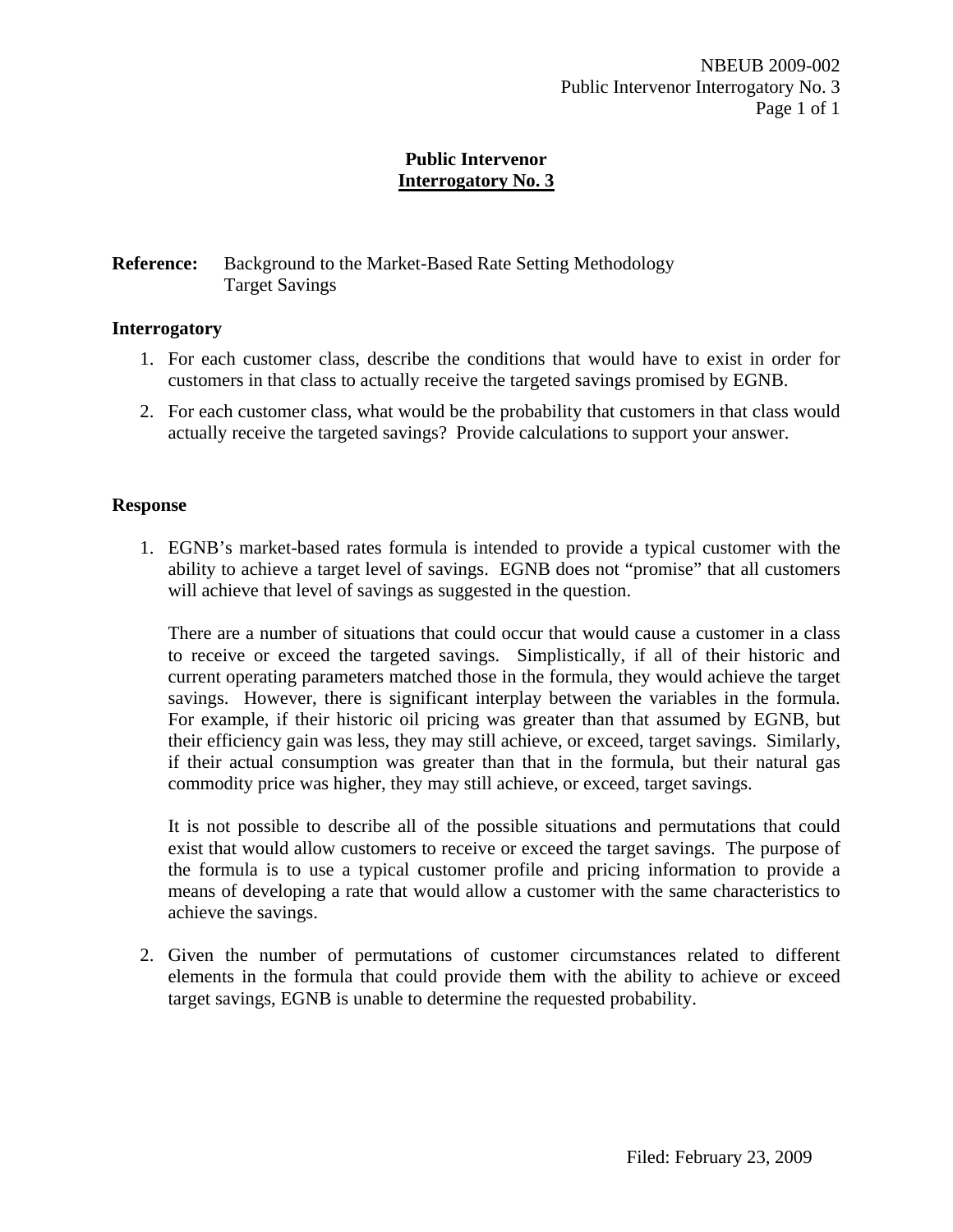# **Reference:** Objectives of Market-Based Rate Formula

#### **Interrogatory**

- 1. What objectives does EGNB believe should guide the specification of the market-based formula?
- 2. Were these the objectives used by EGNB to develop its proposal for the formula filed on January 26, 2009?
- 3. Please provide any internal documents in EGNB's possession relating to the formation of its opinion on the objectives of the market-based rate formula. Such documents should include preliminary or final drafts of correspondence, letters, telegrams, facsimile transmissions, email communications, memoranda, reports, notes, minutes, agendas, notices and any other relevant documents.

### **Response**

- 1. EGNB believes that the key objectives of the market-based formula are:
	- i.) provide customers with a sufficient level of savings to incent the conversion to and continued use of natural gas; and
	- ii.) minimize additions to the deferral account.
- 2. Yes.
- 3. EGNB is not aware of any such documents. These objectives are consistent with the original proposal filed with the Province in 1999 and have guided EGNB's rate setting activities since that time.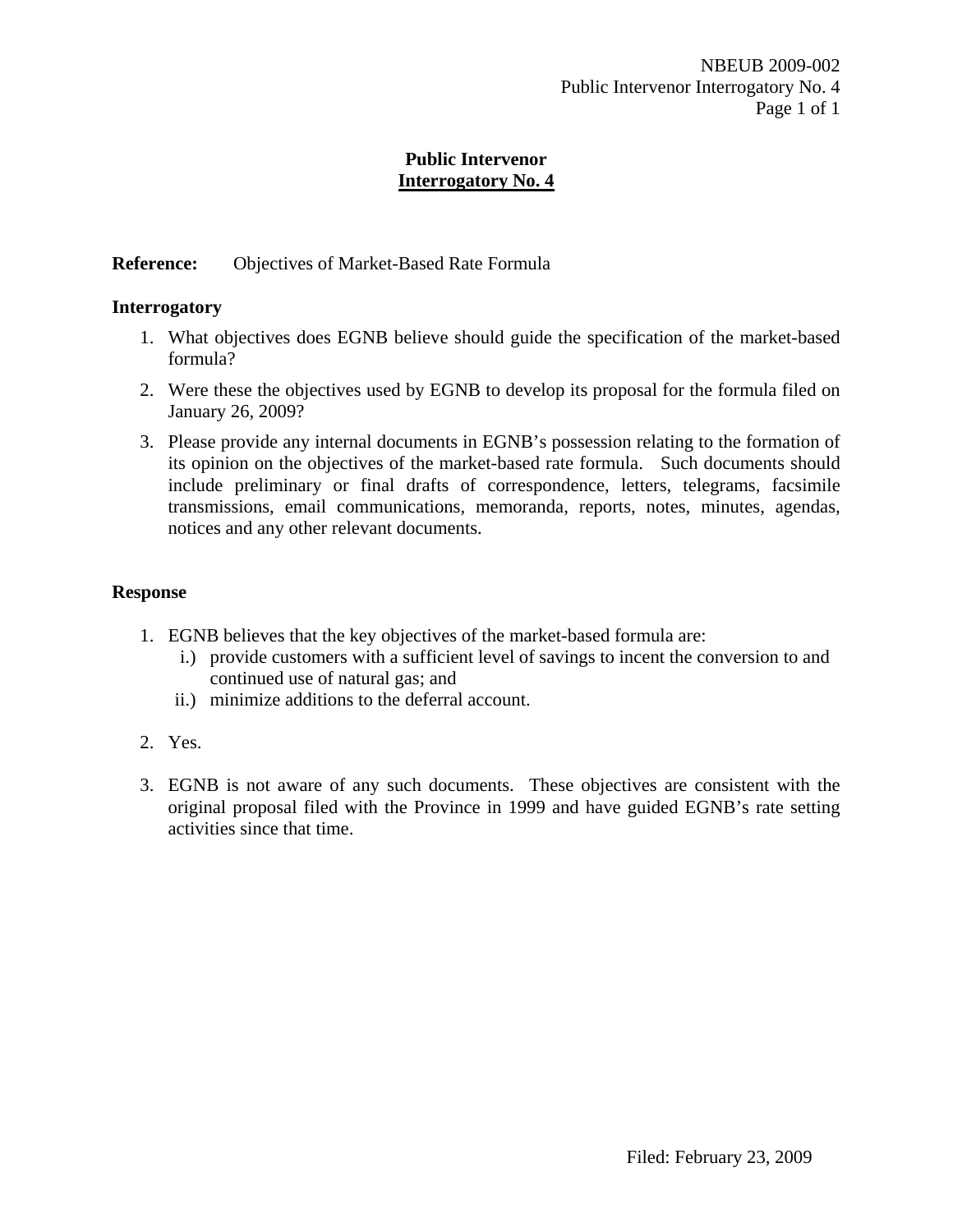# **Reference:** Objectives of Market-Based Rate Formula

EGNB witness Charleson states on Exhibit A, page 11 that:

"EGNB is proposing that the Board approved savings levels continue to be used. These savings levels have been approved by the Board based on the evidence presented in prior rate cases that the savings level struck a balance between providing sufficient incentive to convert to natural gas and recovering as much of EGNB's costs as possible during the development period. EGNB believes that the current savings levels will continue to provide a sufficient incentive for customers to convert to and continue to use natural gas, while also minimizing additions to the deferral account."

# **Interrogatory**

1. Is it EGNB's position that its proposed market-based rate formula provides an appropriate incentive for all customers to convert to and to continue using natural gas?

### **Response**

1. Yes.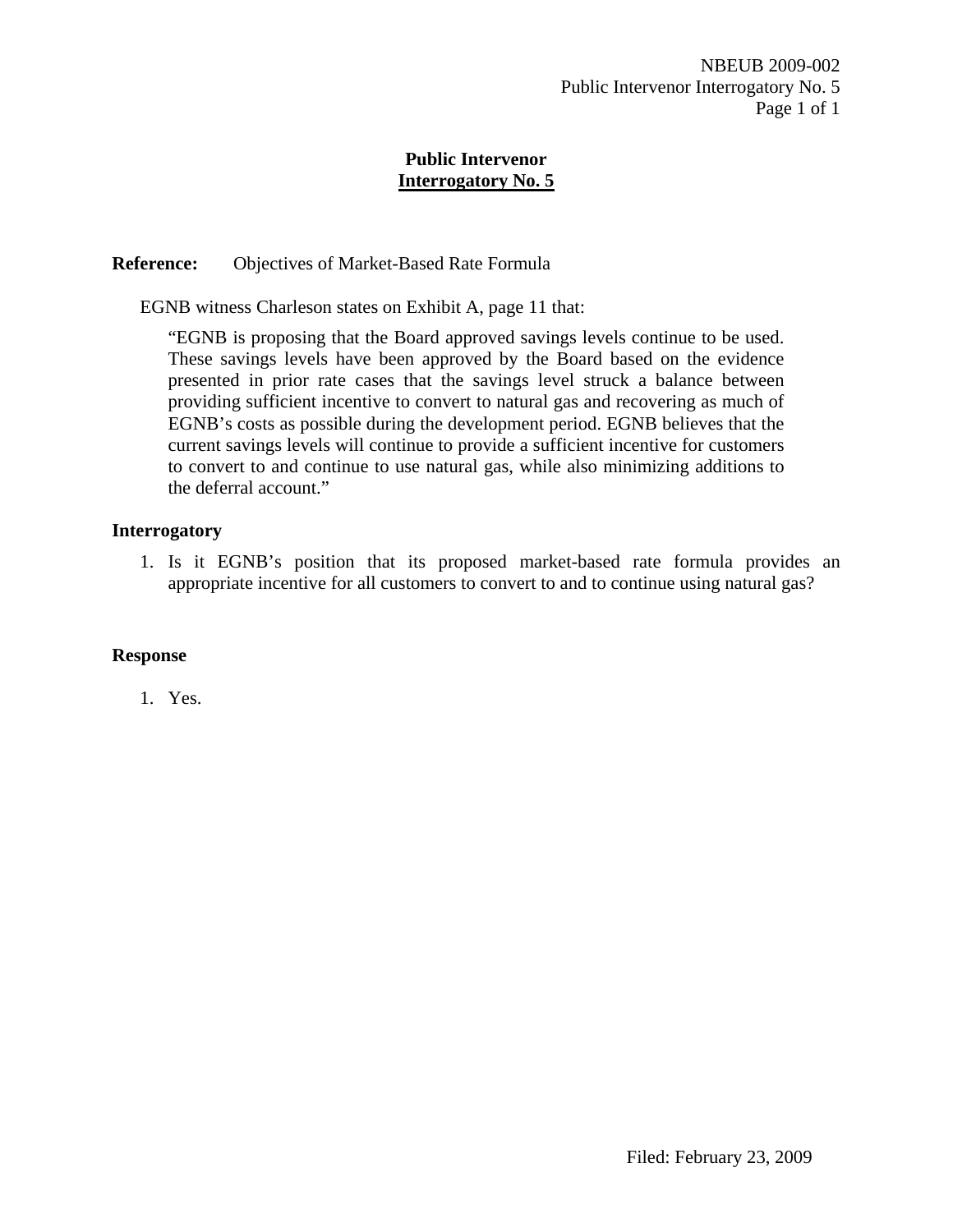# **Reference:** Objectives of Market-Based Rate Formula Fixed Price Offer and Enbridge Variable Product

# **Interrogatory**

- 1. What were the objectives behind EGNB's development of a Fixed Price Offer for EUG commodity service? Are these different from the objectives used in setting the proposed formula rate for delivery service? Please describe any differences and the rationale for such differences.
- 2. What were the objectives behind EGNB's development of an Enbridge Variable Product for commodity service? Are these different from the objectives used in setting the proposed formula rate for delivery service? Please describe any differences and the rationale for such differences.
- 3. Please provide all analysis performed by EGNB and all data reviewed by EGNB in connection with the introduction of a Fixed Price Offer and Enbridge Variable Product for EUG commodity service. Please provide all internal documents in EGNB's possession relating to the formation of its opinion on the objectives of the EUG Fixed Price Offer and the Enbridge Variable Product. Such documents should include preliminary or final drafts of correspondence, letters, telegrams, facsimile transmissions, email communications, memoranda, reports, notes, minutes, agendas, notices and any other relevant documents.
- 4. Has EGNB's introduced any other EUG commodity service pricing offers other than the Fixed Price Offer, Standard Offer and Enbridge Variable Product? If so, please list each pricing offer and terms. Please describe the rationale for electing to make such a pricing offer available to customers and provide all data reviewed by and analysis performed by EGNB in connection with the evaluation of new pricing offers.
- 5. Was one objective behind the introduction of a Fixed Price Offer for EUG commodity service to reduce the volatility of gas costs for customers? Is this a concern for EGNB when developing the market-based rate formula for delivery service? What priority is given by EGNB to reducing volatility? How is this taken into account in the January 26 proposal? Please provide all internal documents in EGNB's possession related to EGNB's consideration of volatility in the delivery rate formula, including preliminary or final drafts of correspondence, letters, telegrams, facsimile transmissions, email communications, memoranda, reports, notes, minutes, agendas, notices and any other relevant documents.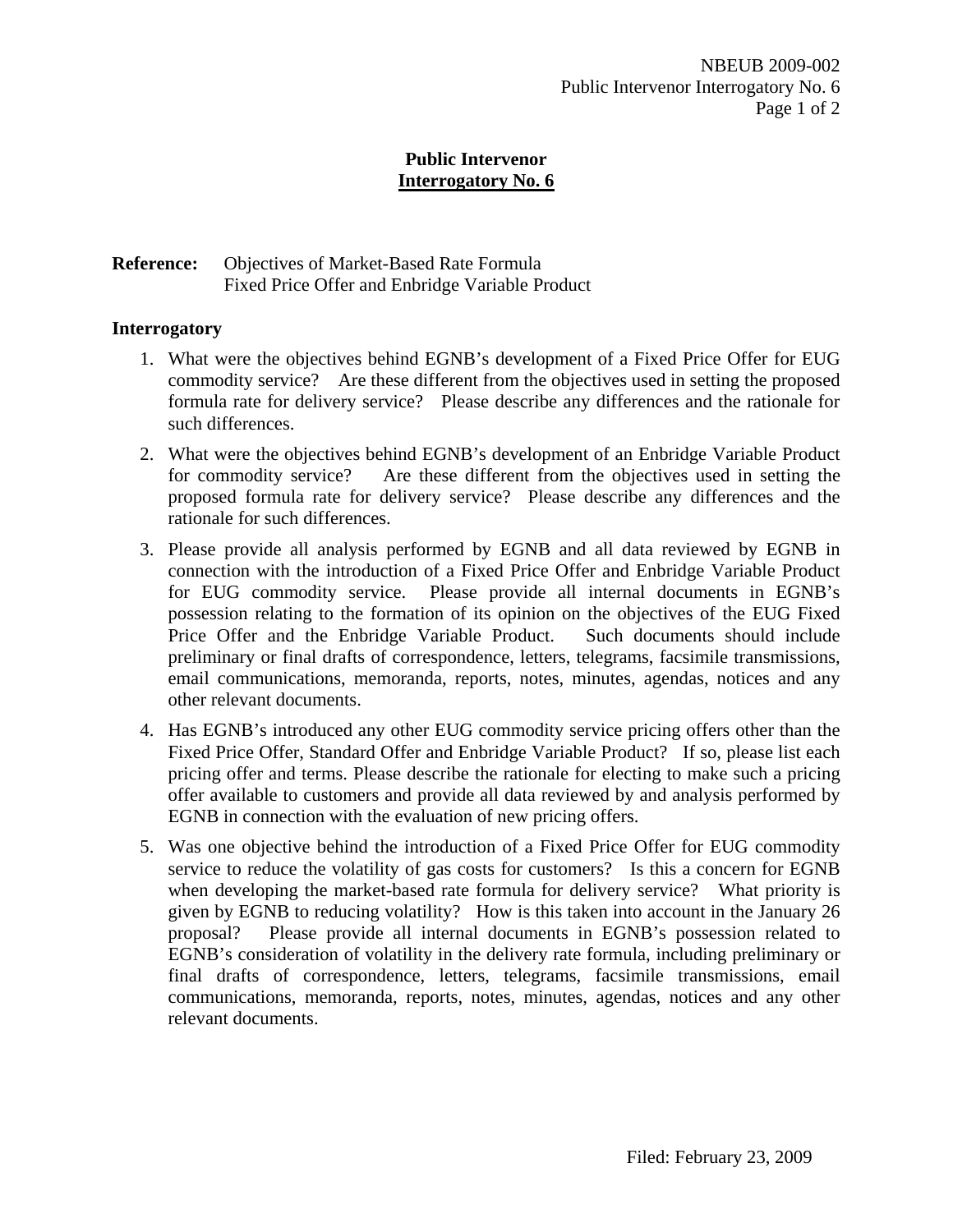### **Response**

- 1. The objective behind EGNB's development of the Fixed Price Offer was to provide a commodity offering that provided customers with certainty regarding their commodity costs for a 12 month period. This objective differs from the objectives used in setting the formula, as the formula objectives are related to the ability to achieve target savings and minimizing additions to the deferral account.
- 2. The objectives behind EGNB's development of the Enbridge Variable Product ("EVP") was to provide a commodity offering for commercial customers that EGNB believed provided pricing that was comparable to the manner in which many larger customers acquire supply in other markets and was similar to the manner in which EGNB acquires its own supply. EVP also provided the customer with pricing through a transparent formula that was simple for the customer to forecast forward for budget purposes. By providing EVP, EGNB provides more choice to commercial customers.
- 3. EGNB does not believe analysis performed regarding the Fixed Price Offer is relevant to the Board's examination of the elements in the market-based formula used by EGNB. The analysis performed regarding EVP related to the structure of the pricing for EVP. This is seen in EGNB's response to AWL Interrogatory No. 4. EGNB does not have any other documents related to the development of EVP.
- 4. EGNB also provides an Off-Peak service commodity offering that is only available to customers taking service under its off-peak rates. This product was made available in recognition of the fact that other EGNB commodity offerings factor in the impact of winter basis spreads. Since the Off-Peak service commodity offering is only available for consumption outside of the winter months, it provides a price that is more indicative of what pricing these customers should see. The Off-Peak product is priced at NYMEX  $+$ US\$1.25/mmbtu, with a surcharge of US\$3.00/mmbtu applied to any gas consumed between December and March inclusive.
- 5. As indicated in the response to 1 above, reducing the volatility of gas costs was the main objective behind the introduction of the Fixed Price Offer. This however was not a concern in developing the market-based rate formula for delivery service as there were differing objectives behind the formula development. While providing a certain degree of rate stability is preferable, the ability for a typical customer to achieve target savings is the principal concern for EGNB in setting its rates. The introduction of the Fixed Price Offer supported a desire to provide more choice with regards to commodity offerings in the market.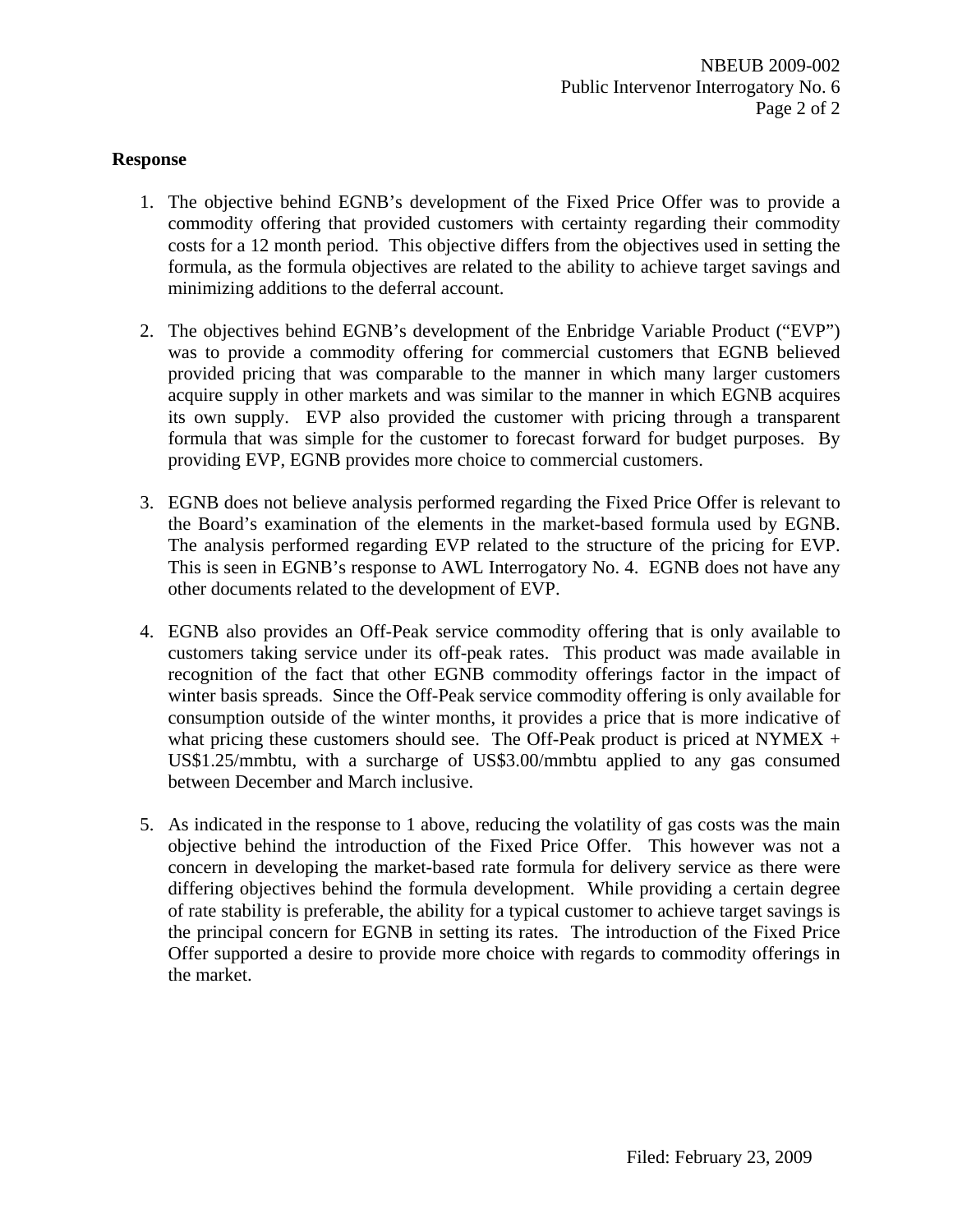**Reference:** Impact of Pricing of Commodity Services on Ability of Formula to Meet **Objectives** 

### **Interrogatory**

- 1. Is it true that EGNB's value proposition and proposal rate formula is based on the total delivered cost of natural gas, including the commodity component and the delivery component?
- 2. How did EGNB account for the different pricing choices for commodity services that are available to customers when EGNB designed the proposed delivery service market-based rate formula filed with the Board on January 26, 2009?

# **Response**

- 1. Yes.
- 2. EGNB does not account for the different commodity pricing services that are available to customers when examining and designing the elements in the proposed market-based rate formula. As EGNB indicated in its evidence, EGNB proposes to "use EUG and EVP prices as they are both publicly available in the marketplace and representative of the type of pricing that customers within the rate classes are able to obtain." transparency of the price information is one of the critical elements in establishing the formula. By using a price that is generally available in the marketplace, customers have the ability to compare the EUG and EVP price against other offerings in the market and identify if they may be able to obtain a lower price or something that fits better with their appetite for risk related to commodity pricing.

Given the transparency of EUB and EVP pricing, these may reasonably be considered the maximum rate that customers would pay, outside of a premium they may be willing to pay for another offering (e.g. price certainty through a fixed price). As a result, to the extent that customers can contract for commodity at a lower price, they will increase the level of savings they can achieve.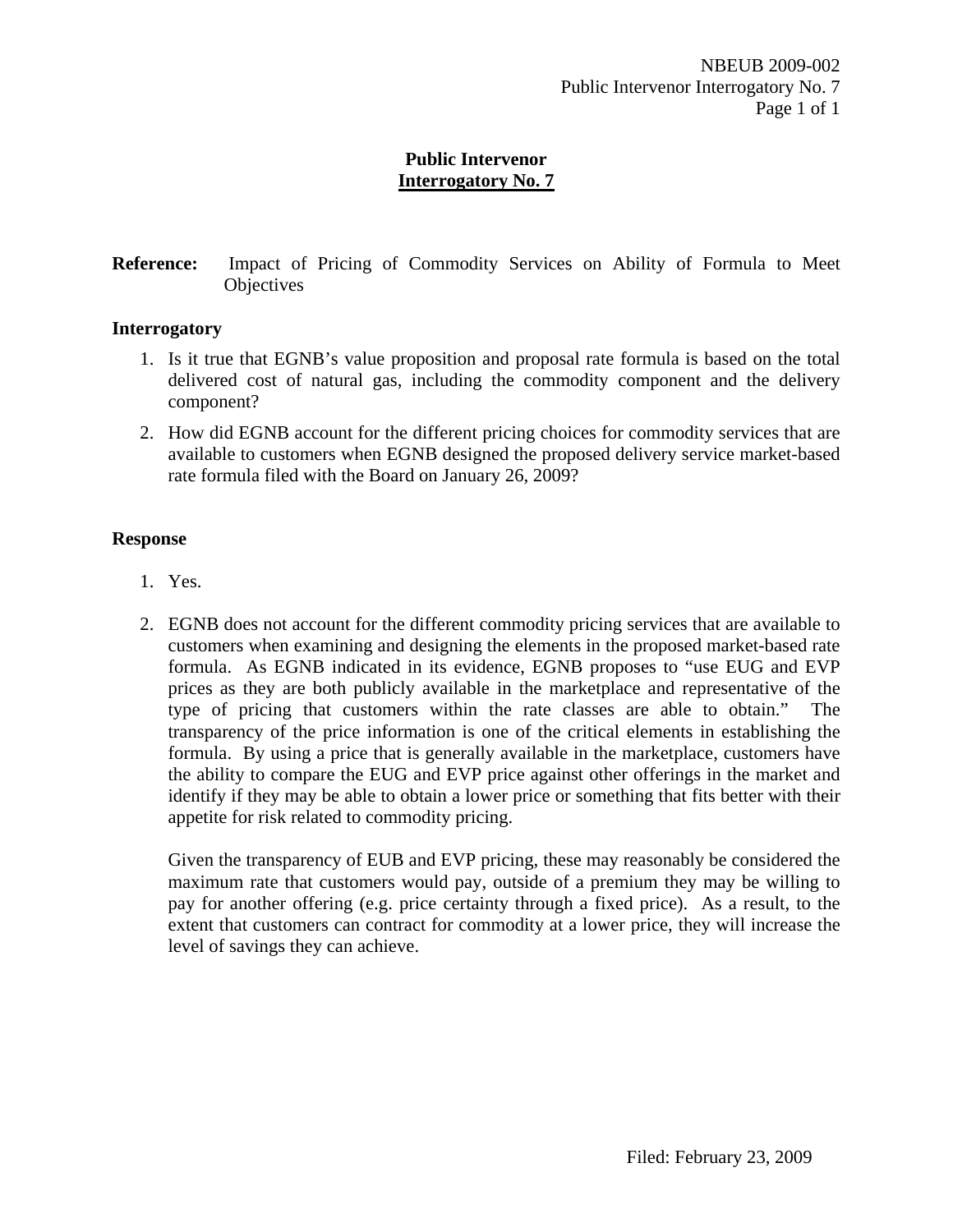**Reference:** Impact of Pricing of Commodity Services on Ability of Formula to Meet **Objectives** Alternatives to the Standard Offer

#### **Interrogatory**

- 1. If a customer elects to take the EUG Fixed Price Offer, how does EGNB's proposed formula take this into consideration when setting the distribution rate? Is EGNB's proposal to use that customer's fixed EUG price as the input for commodity cost in the rate formula? If not, why not?
- 2. Did EGNB consider implementing a different distribution rate for customers who take the Fixed Price Offer as compared to the Standard Offer? If not, why not? If yes, please discuss how EGNB evaluated this possibility and what EGNB deemed the pros and cons of each alternative to be. What rationale did EGNB use to support its final decision on this matter?
- 3. What would be the impacts on a customer's incentive to convert to and to continue using natural gas:
	- i. If EGNB were to use a customer-specific EUG price for customers taking the Fixed Price Offer?
	- ii. If EGNB were to use the Standard Offer EUG price for customers taking the Fixed Price Offer?
- 4. Assume, for example, that a customer locks in a Fixed Price Offer from EUG when market prices for natural gas and oil are relatively high. Assume then that the market prices for both gas and oil fall. Won't that customer's total cost of delivered gas appear unattractive relative to the cost of procuring oil at the current lower market prices? In this case, won't EGNB fail to meet its value proposition of offering an incentive both to convert to and to continue using natural gas?

#### **Response**

1. EGNB's proposed formula does not take the EUG Fixed Price Offer into consideration when setting the distribution rate, in the same way that EGNB does not factor in the pricing of marketers like Irving and Park Fuels. The EUG standard offer is used as the basis for establishing the delivery rates as it is the predominant EUG offering used by EGNB customers. Also, since the Fixed Price Offer has only been offered in the fall for a November 1 start date it does not provide the necessary forward view of market conditions throughout the year. The standard EUG offer adjusts on a monthly basis to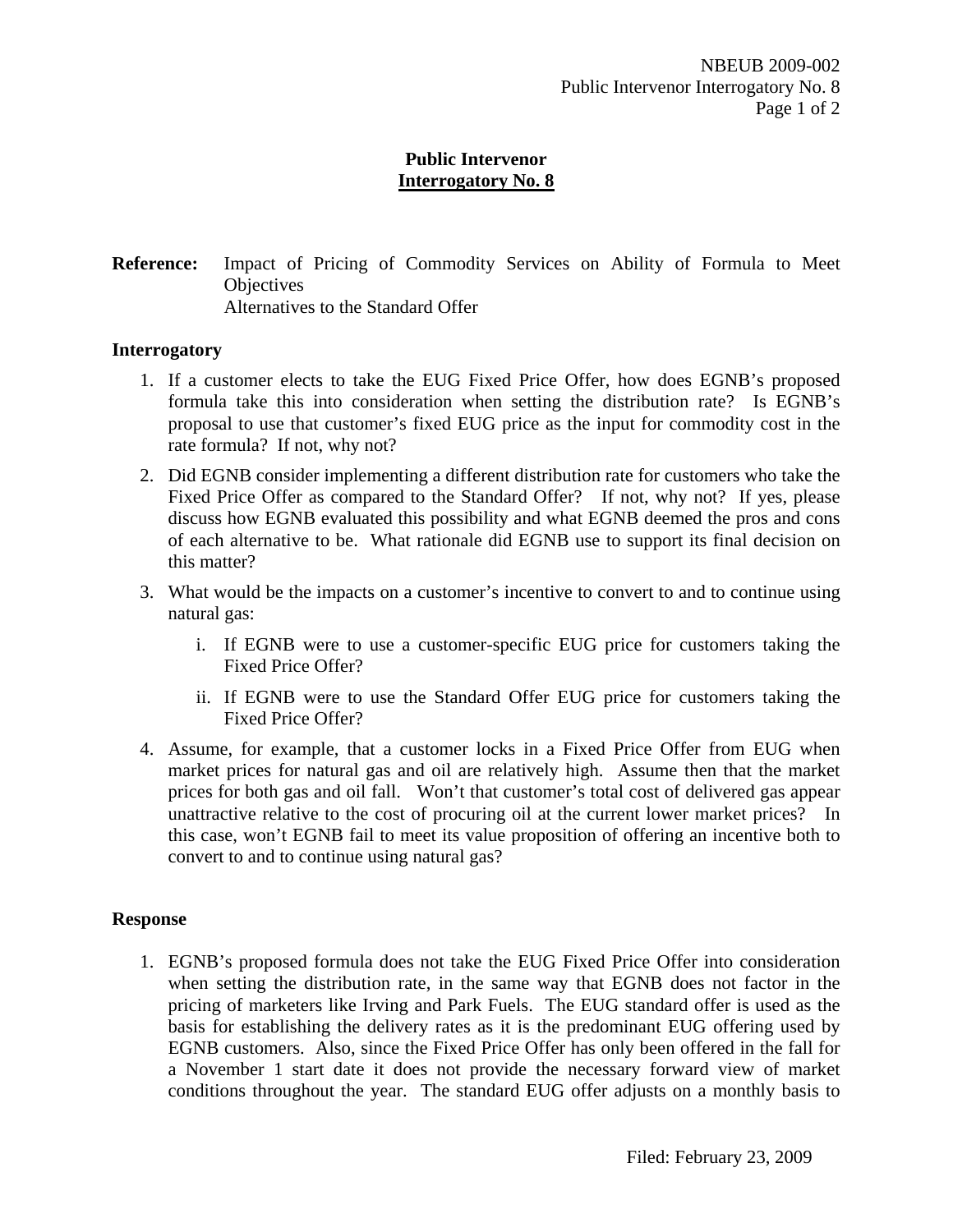reflect changes in commodity market conditions. This provides a forward 12 month forecast at all times, which is required to identify the requirement for any rate riders.

- 2. EGNB did not consider implementing a different distribution rate for customers who take the Fixed Price Offer, the same as it has not considered implementing a different distribution rate for customers who take commodity service from someone other than EGNB. The purpose of using EUG is to have a transparent commodity cost that provides a forward 12 month view at any point in time that would reflect what a typical customer would pay for commodity.
- 3. The impact on a customer's incentive to convert to and continue using gas could only be assessed at the end of the period that the Fixed Price Offer was available. To the extent that on average the standard EUG price was above the Fixed Priced Offer during the term of the agreement, the customer would achieve greater savings if the standard EUG price is used to establish their delivery rate than if a "customer-specific" rate was established using the Fixed Price Offer, thereby increasing their incentive to convert to and continue to use natural gas. Conversely, if the standard EUG price was on average below the Fixed Price Offer, the customer would achieve greater savings if their delivery rate was established using the Fixed Price Offer.

It is important to note that EGNB does not believe it is feasible or practical to establish delivery rates on a "customer-specific" basis.

4. It is true that if both oil and natural gas prices fall after a customer locks into a Fixed Price Offer they will achieve a lower level of savings than EGNB targets for a typical customer. Similarly, if natural gas prices rose after a customer locks into a Fixed Price Offer they will achieve greater savings than EGNB targets for a typical customer. However, customers choosing the Fixed Price Offer will have reduced the risk of volatility in their natural gas commodity price. This may carry more value for a customer than achieving the target level of savings. It is on the same basis that customers choose to acquire their commodity from someone other than EGNB. Some customers may equate value to the terms of a particular commodity offering that goes beyond the price being offered. EGNB cannot quantify these considerations into the derivation of delivery rates.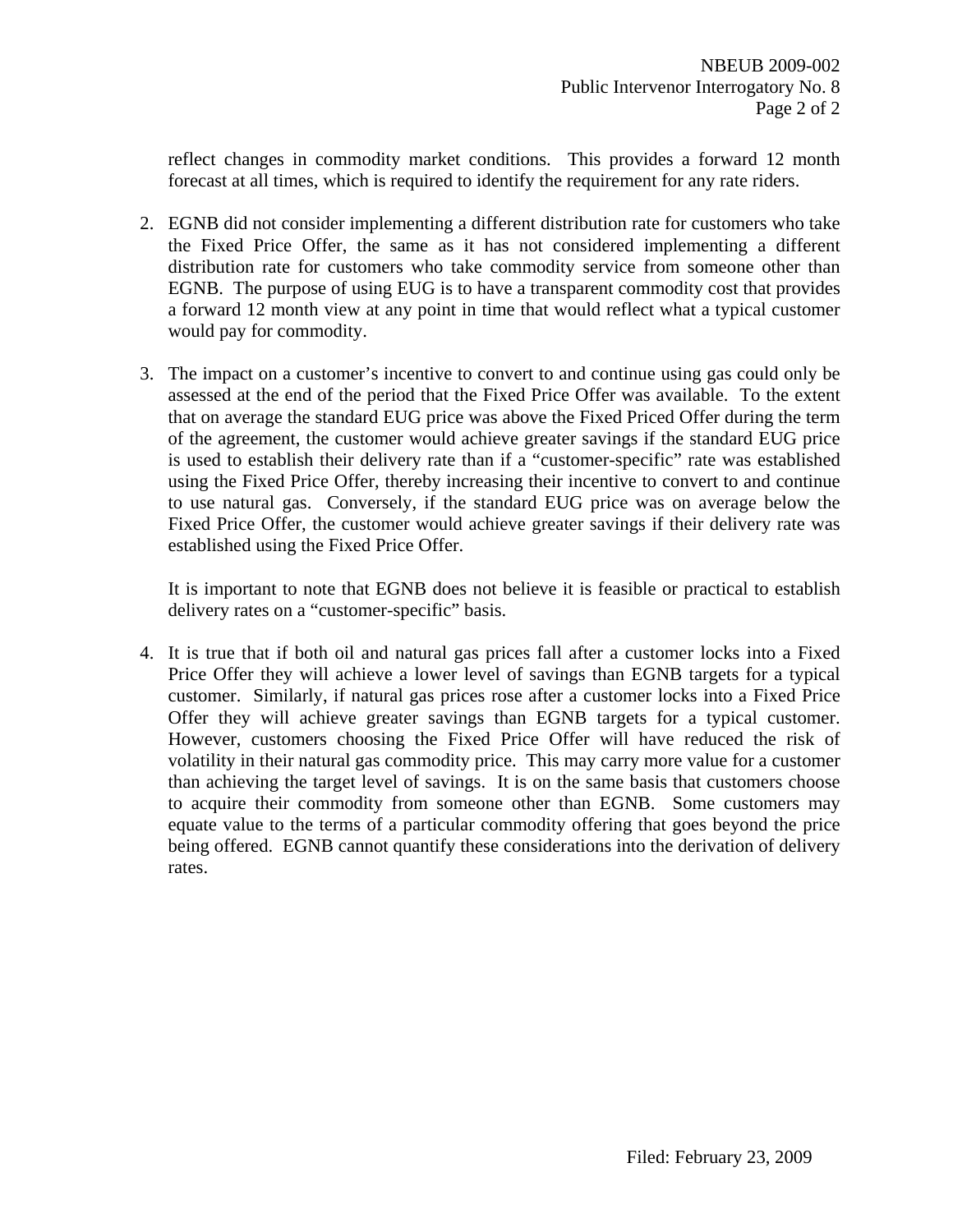**Reference:** Impact of Pricing of Commodity Services on Ability of Formula to Meet **Objectives** Pricing

### **Interrogatory**

- 1. Please provide, in spreadsheet form, historic pricing for EUG's Standard Offer, Fixed Price Offer and all other EUG commodity offers from the date such offers were first made available to customers through February 1, 2009.
- 2. Please provide a detailed explanation for how EGNB determines the price of the EUG Fixed Price Offer. Is it based on forward prices for natural gas? Is there a profit margin embedded in the price? Is a premium included for the risks that EGNB takes by offering a fixed-price service? Does EGNB make up in future rate periods any shortfalls in commodity revenue received from customers taking the Fixed Price Offer and the actual costs of supplying the gas commodity to those customers? Does EGNB credit back in future rate periods any excess commodity revenue received from customers taking the Fixed Price Offer over and above the actual costs of supplying the gas commodity to those customers? Does EGNB hedge the risks of supplying customers under a Fixed Price Offer? If so, how does EGNB hedge those risks? Please provide all spreadsheets used by EGNB to formulate the Fixed Price Offer and to manage its implementation.
- 3. Please provide a detailed explanation for how EGNB determines the price of the Enbridge Variable Product. Is a premium included for the risks that EGNB takes by offering this product? Does EGNB make up in future rate periods any shortfalls in commodity revenue received from customers taking the Enbridge Variable Product and the actual costs of supplying the gas commodity to those customers? Does EGNB credit back in future rate periods any excess commodity revenue received from customers taking the Enbridge Variable Product over and above the actual costs of supplying the gas commodity to those customers? What risks does EGNB bear in supplying customers under the Enbridge Variable Product? Does EGNB hedge any of those risks? Please provide all spreadsheets used by EGNB to formulate the Fixed Price Offer and to manage its implementation.
- 4. Do EGNB's regulatory financial statements, as filed with the Board, include the revenues and costs associated with providing EUG commodity services? If not, why not? Please provide a copy of the financial statements that include the profit and loss, cash flow and asset/liability positions related to EGNB's EUG commodity services for each fiscal year since 2003.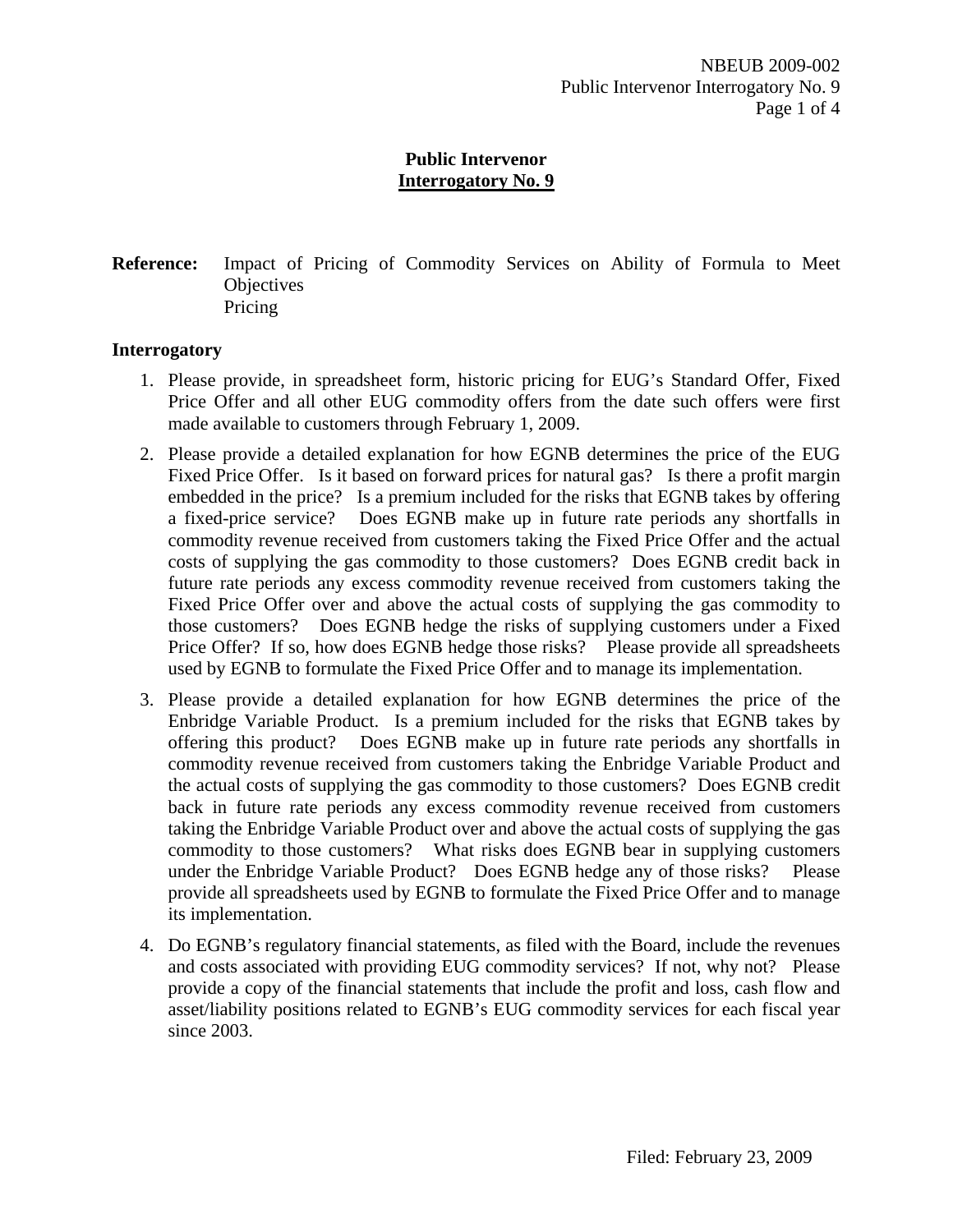# **Response**

1. The historic pricing of the different commodity offerings by EGNB are shown in the table below:

| <b>Effective</b><br><b>Date</b> | <b>EUG</b>         | Off-<br>Peak | <b>EVP</b> | <b>Fixed</b><br><b>Price</b> |
|---------------------------------|--------------------|--------------|------------|------------------------------|
| May-03                          | \$8.49             |              |            |                              |
| $Jun-03$                        | \$8.49             |              |            |                              |
| <b>Jul-03</b>                   | \$8.49             |              |            |                              |
| Aug-03                          | \$8.20             |              |            |                              |
| Sep-03                          | \$8.20             |              |            |                              |
| Oct-03                          | \$7.35             |              |            |                              |
| Nov-03                          | \$7.35             |              |            |                              |
| Dec-03                          | \$7.35             |              |            |                              |
| Jan-04                          | \$7.35             |              |            |                              |
| Feb-04                          | \$7.75             |              |            |                              |
| Mar-04                          | \$7.75             |              |            |                              |
| Apr-04                          | \$7.75             |              |            |                              |
| May-04                          | \$8.40             |              |            |                              |
| $Jun-04$                        | \$9.20             |              |            |                              |
| <b>Jul-04</b>                   | \$9.20             |              |            |                              |
| Aug-04                          | \$9.20             |              |            |                              |
| Sep-04                          | \$9.20             |              |            |                              |
| Oct-04                          | \$9.20             |              |            |                              |
| Nov-04                          | \$10.10            |              |            |                              |
| Dec-04                          | \$9.45             |              |            |                              |
| Jan-05                          | \$9.45             |              |            |                              |
| Feb-05                          | \$9.45             |              |            |                              |
| Mar-05                          | \$9.45             |              |            |                              |
| Apr-05                          | \$9.45             |              |            |                              |
| May-05                          | \$10.30            |              |            |                              |
| <b>Jun-05</b>                   | \$9.98             |              |            |                              |
| <b>Jul-05</b>                   | \$10.50            |              |            |                              |
| Aug-05                          | \$10.50            |              |            |                              |
| Sep-05                          | \$11.60            |              |            |                              |
| Oct-05                          | \$13.57            |              |            |                              |
| Nov-05                          | \$14.71            |              |            |                              |
| $Dec-05$                        | \$14.26            |              |            |                              |
| Jan-06                          | \$14.26            |              |            |                              |
| Feb-06<br>Mar-06                | \$11.95            |              |            |                              |
|                                 | \$11.45<br>\$11.45 |              |            |                              |
| Apr-06                          | \$11.45            |              |            |                              |
| May-06<br><b>Jun-06</b>         | \$10.80            |              |            |                              |
| <b>Jul-06</b>                   | \$11.30            | \$7.64       |            |                              |
| Aug-06                          | \$11.30            | \$8.79       |            |                              |
| Sep-06                          | \$11.95            | \$8.53       |            |                              |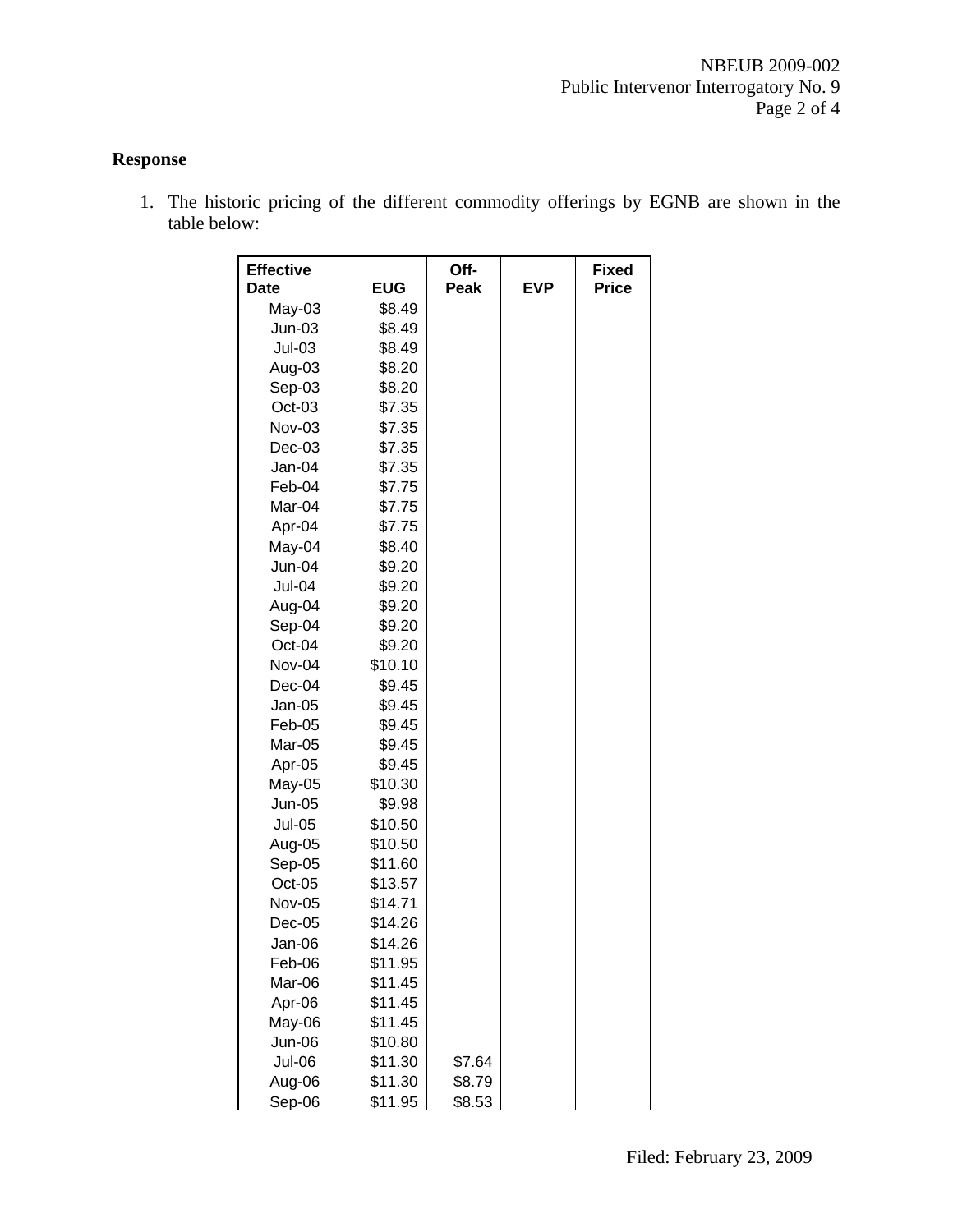| Oct-06        | \$10.95 | \$5.83  |         |         |
|---------------|---------|---------|---------|---------|
| <b>Nov-06</b> | \$10.95 | \$9.05  |         |         |
| Dec-06        | \$10.95 | \$13.46 |         |         |
| Jan-07        | \$10.95 | \$10.90 |         |         |
| Feb-07        | \$10.95 | \$12.06 |         |         |
| Mar-07        | \$10.95 | \$12.31 |         |         |
| Apr-07        | \$11.95 | \$9.64  | \$10.73 |         |
| May-07        | \$11.95 | \$9.21  | \$10.27 |         |
| <b>Jun-07</b> | \$11.95 | \$8.96  | \$9.98  |         |
| Jul-07        | \$11.40 | \$8.26  | \$9.27  |         |
| Aug-07        | \$10.80 | \$7.44  | \$8.45  |         |
| Sep-07        | \$10.80 | \$6.69  | \$7.69  |         |
| Oct-07        | \$10.80 | \$7.23  | \$8.18  |         |
| <b>Nov-07</b> | \$10.80 | \$7.63  | \$8.52  | \$10.80 |
| Dec-07        | \$11.20 | \$11.01 | \$8.96  | \$10.80 |
| Jan-08        | \$11.20 | \$10.91 | \$8.85  | \$10.80 |
| Feb-08        | \$11.20 | \$11.80 | \$9.75  | \$10.80 |
| Mar-08        | \$12.35 | \$12.50 | \$10.43 | \$10.80 |
| Apr-08        | \$13.13 | \$10.53 | \$11.51 | \$10.80 |
| May-08        | \$13.13 | \$11.96 | \$12.92 | \$10.80 |
| <b>Jun-08</b> | \$14.15 | \$12.39 | \$13.33 | \$10.80 |
| Jul-08        | \$14.95 | \$13.87 | \$14.84 | \$10.80 |
| Aug-08        | \$13.55 | \$10.16 | \$11.13 | \$10.80 |
| Sep-08        | \$11.85 | \$9.71  | \$10.71 | \$10.80 |
| Oct-08        | \$10.90 | \$8.80  | \$9.81  | \$10.80 |
| <b>Nov-08</b> | \$10.90 | \$8.81  | \$9.95  | \$12.50 |
| Dec-08        | \$10.90 | \$8.80  | \$10.71 | \$12.50 |
| Jan-09        | \$10.50 | \$11.53 | \$9.50  | \$12.50 |
| Feb-09        | \$10.90 | \$9.66  | \$7.82  | \$12.50 |

2. EGNB provides supply for this offering by entering into a physical supply agreement for a volume of gas that will support the expected interest in the Fixed Price Offer at a price that is fixed for the contract term with the supplier. An additional charge is then added to cover volumetric risk and administrative costs associated with this offering. The product is priced in a manner that it recovers all of its costs, with no potential for a shortfall in the commodity revenue received from the customers being supplied by the Fixed Price Offer. Any excess revenues that arise would be related to lower than anticipated administration costs or volumetric fluctuations. These revenues are credited back to the Purchase Gas Variance Account (PGVA) which will flow as a credit to the EUG price.

EGNB does not make any adjustments in future rate periods to account for any shortfalls or surpluses, as this is handled monthly through PGVA balance adjustments using aggregated results from all combined alternate products.

3. As indicated in A27 of EGNB's evidence, EVP is priced based on the monthly NYMEX price plus a market spread that is currently set at US\$2.25/mmbtu. Please see the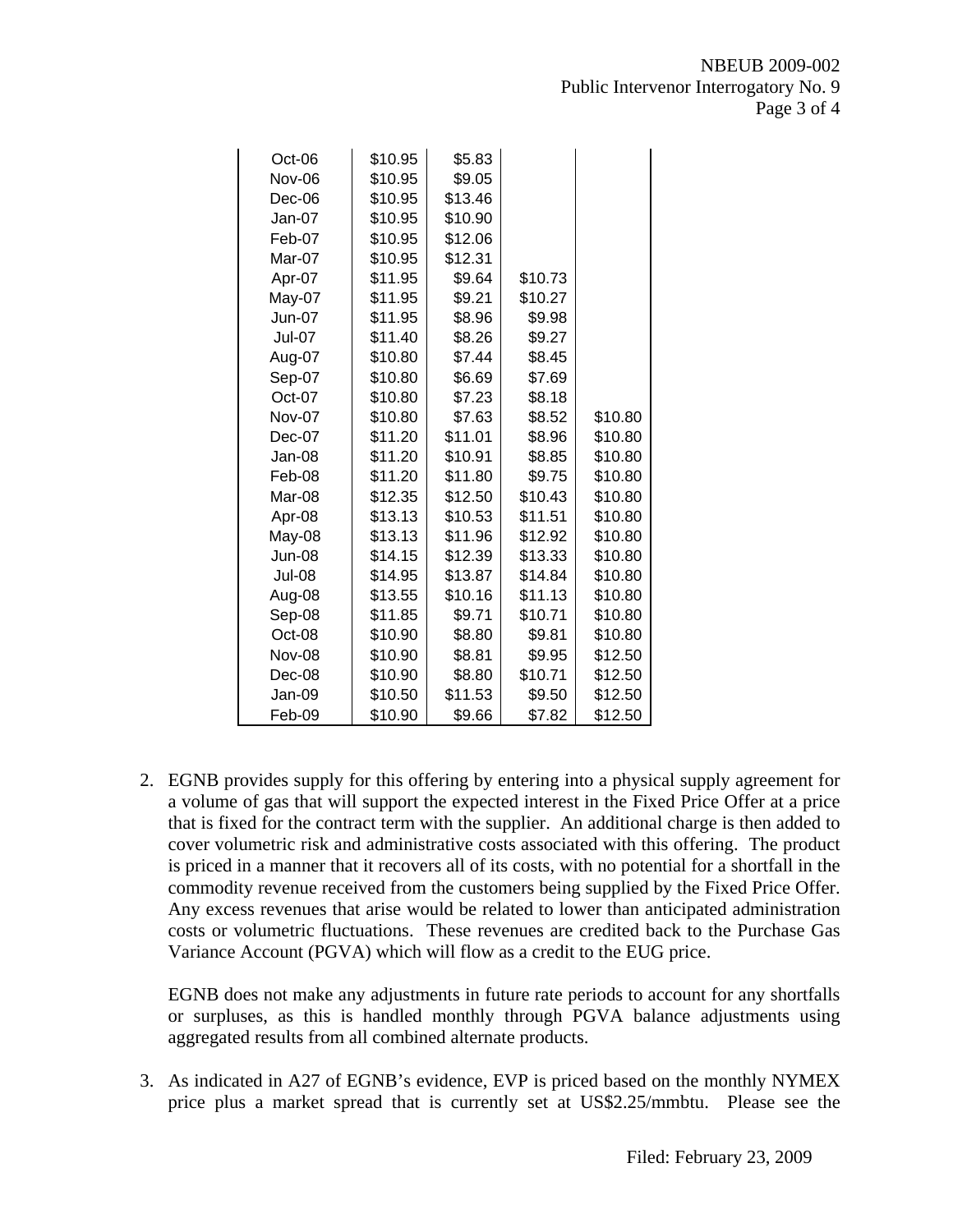response to AWL Interrogatory No. 4 for an explanation on how the market spread is established. The product is priced in a manner that it recovers all of its costs within the current period, with no potential for a shortfall in the commodity revenue received from the customers being supplied by EVP. Any excess revenues that arise would be related to lower than anticipated administration, basis or exchange rate costs. These revenues are credited back to the PGVA which will flow as a credit to the EUG price.

EGNB believes that it bears no risk in supplying customers under EVP due to the manner in which the price is structured and the nature of the gas supply contract that is used to support EVP deliveries. Similarly, because of the nature of the gas supply contract, it is not necessary for EGNB to hedge any aspect of the offering.

4. EGNB's regulatory financial statements, as filed with the Board, do not include the revenues and costs associated with providing EUG commodity services as these costs and revenues do not form part of the revenue requirement that is subject to regulation. EGNB files this information with the Board on an annual basis as part of its Commodity Sales report. A copy of the 2007 report is attached to this response.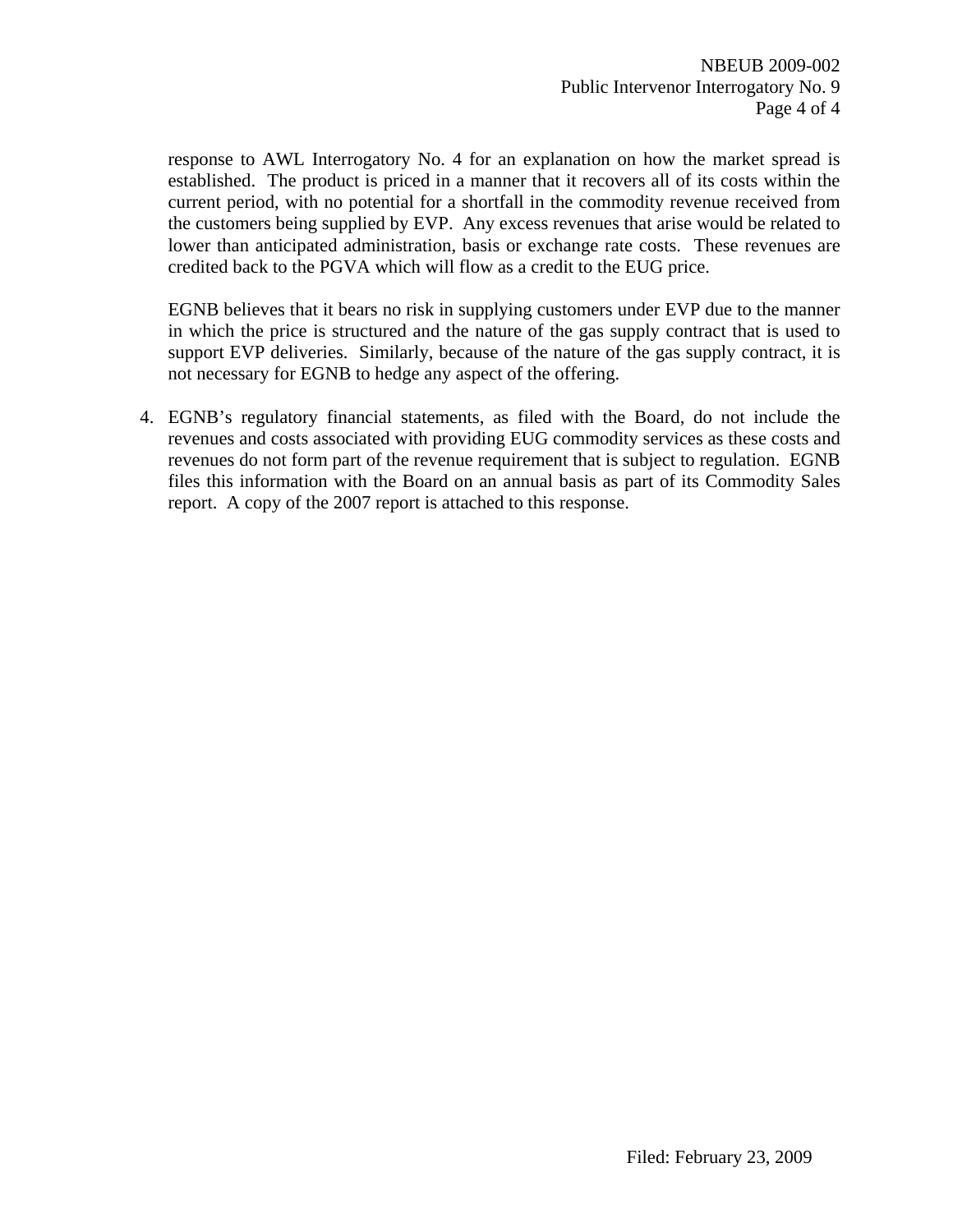**Reference:** Impact of Pricing of Commodity Services on Ability of Formula to Meet **Objectives** Customer Data

#### **Interrogatory**

- 1. How many customers in each EGNB rate class and what corresponding gas volumes are currently being served under the Fixed Price Offer from EUG?
- 2. How many customers in each EGNB rate class and what corresponding gas volumes are currently being served under the Enbridge Variable Product from EUG?
- 3. Please provide a table showing for each rate class
	- i. Name of the rate class,
	- ii. Total number of customers and aggregate annual gas usage,
	- iii. Number of customers in that class taking commodity service from EUG and their aggregate annual gas usage,
	- iv. Breakdown showing which customers in iii. above are taking each commodity offer available from EUG and the associated gas usage for each commodity offer,
	- v. Number of customers in that class taking commodity service from an Enbridge affiliate and their aggregate annual gas usage, and
	- vi. Number of customers in that class taking commodity service from unaffiliated gas marketers and their aggregate annual gas usage.

### **Response**

EGNB wishes to clarify the information presented in the table on page 15 of its evidence. The column showing the utilization of EUG incorporates the percentage of customers using both the Standard Offer and the Fixed Price Offer. As can be seen in the table below, the Standard Offer is the predominant product used by 57% of EGNB customers in comparison to the 12% that use the Fixed Price Offer. Additionally, in preparing this response, EGNB identified one LFO EUG customer that had inadvertently been counted as using EVP. As such, the percentage of LFO customers on EUG should be 5% and with EVP should be 20%. An updated version of the table reflecting these adjustments is shown below.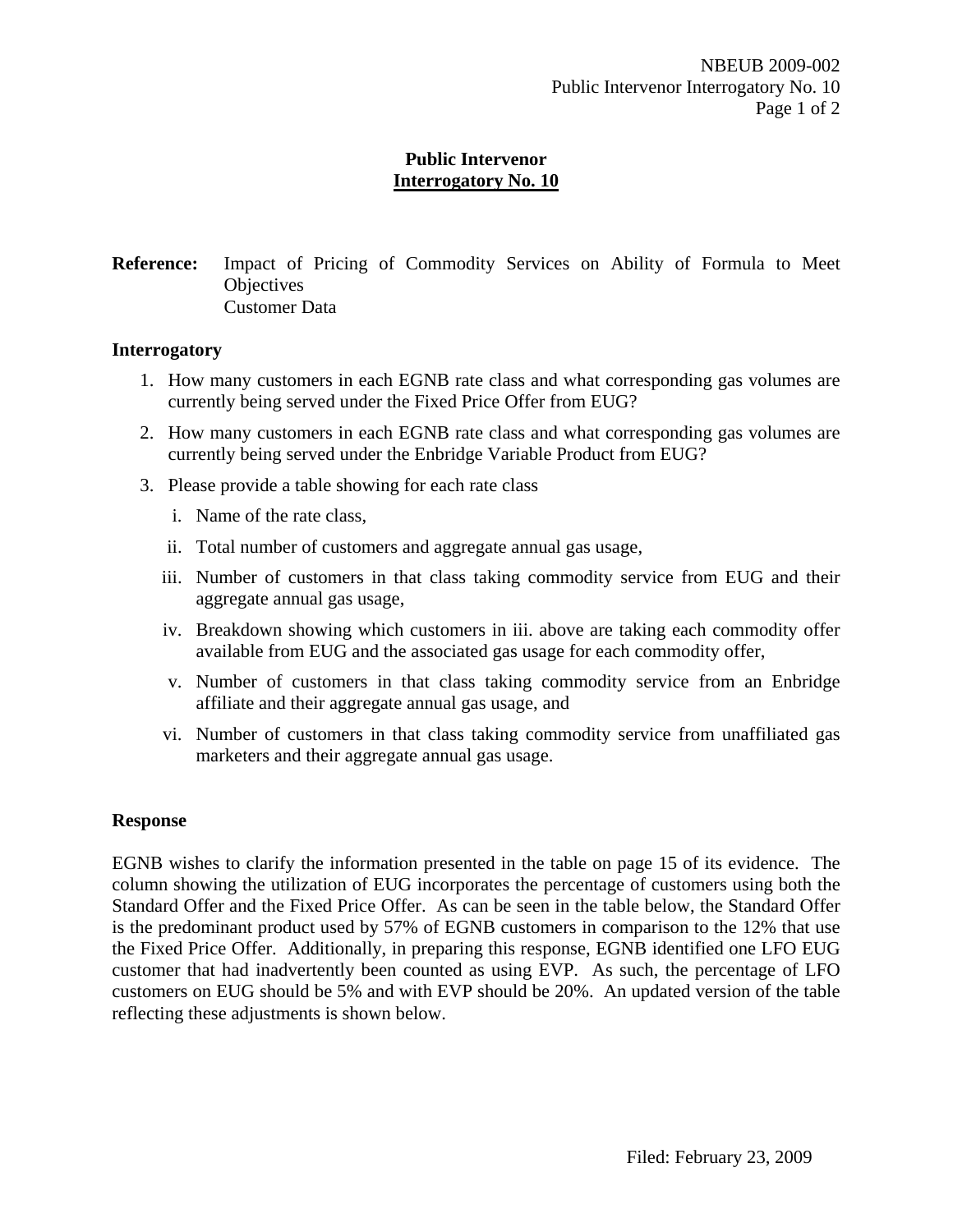# NBEUB 2009-002 Public Intervenor Interrogatory No. 10 Page 2 of 2

| <b>Rate Class</b> | <b>EUG</b> | <b>EVP</b> | <b>Others</b> |
|-------------------|------------|------------|---------------|
| <b>SGSRE</b>      | 54%        | $0\%$      | 46%           |
| <b>SGSRO</b>      | 67%        | 0%         | 33%           |
| SGSC              | 54%        | 0%         | 46%           |
| <b>GS</b>         | 36%        | 0%         | 64%           |
| <b>CGS</b>        | 24%        | 1%         | 75%           |
| <b>LFO</b>        | 5%         | 20%        | 75%           |
| <b>HFO</b>        | $0\%$      | 14%        | 86%           |
| <b>Total</b>      | 57%        | $0\%$      | 43%           |

The requested information is shown in the table below:

|                   |                  | <b>EUG</b> |         |           | <b>Fixed Price Offer</b> |        |                  | <b>EVP</b> |         |                  | Off-Peak |                          |           | <b>Other Marketer</b> |           |                  | Total           |           |
|-------------------|------------------|------------|---------|-----------|--------------------------|--------|------------------|------------|---------|------------------|----------|--------------------------|-----------|-----------------------|-----------|------------------|-----------------|-----------|
|                   | <b>Customers</b> |            | Annual  | Customers |                          | Annual | <b>Customers</b> |            | Annual  | <b>Customers</b> |          | Annual                   | Customers |                       | Annual    | <b>Customers</b> |                 | Annual    |
| <b>Rate Class</b> |                  | %          | Usage   |           | %                        | Usage  |                  | %          | Usage   |                  | %        | Usage                    |           | %                     | Usage     |                  | %               | Usage     |
| <b>SGSRE</b>      | 920              | 54         | 76.657  | 301       | 18                       | 20,663 |                  |            |         |                  |          | $\overline{\phantom{a}}$ | 482       | 28                    | 73,890    | 1.703            | 100             | 171.211   |
| <b>SGSRO</b>      | 3.195            | 67         | 232.558 | 864       | 18                       | 51,636 |                  |            | 124     |                  |          |                          | 700       | 15                    | 64.020    | 4.760            | 100             | 348,338   |
| <b>SGSC</b>       | 707              | 54         | 112.189 |           |                          |        |                  |            | 645     |                  |          |                          | 599       | 46                    | 153,408   | 1,310            | 100             | 266,242   |
| <b>IGS</b>        | 485              | 36         | 345,448 |           |                          |        |                  |            | 4,899   |                  |          | -                        | 857       | 64                    | 683,388   | .348             | 100             | .033,736  |
| <b>CGS</b>        | 59               | 24         | 161.812 |           |                          | .447   |                  |            | 5.668   |                  |          | $\overline{\phantom{0}}$ | 184       | 75                    | 833.843   | 246              | 10 <sup>c</sup> | ,002,770  |
| <b>LFO</b>        |                  |            | .157    |           |                          |        |                  | 20         | 72,301  |                  | 10       | 87,249                   | 13        | 65                    | 852,952   | 20               | 100             | 023,659   |
| <b>HFO</b>        |                  |            |         |           |                          |        |                  | 14         | 323,408 |                  |          |                          | 6         | 86                    | 583.808   |                  | 100             | 907,217   |
| <b>CLVOP</b>      |                  |            |         |           |                          |        |                  |            |         |                  |          |                          |           | 100                   | 17.125    |                  | 100             | 17,125    |
| <b>OPS</b>        |                  | 100        | 4,529   |           |                          |        |                  |            |         |                  |          | $\overline{\phantom{0}}$ |           |                       |           |                  | 100             | 4,529     |
| Totals            | 5,384            | 57         | 944,351 | .166      | 12                       | 73,747 | 18               |            | 407.045 |                  |          | 87,249                   | 2.842     | 30                    | 3,262,434 | 9.412            | 100             | 4,774,827 |

Notes:

- 1. There are no Enbridge affiliates offering commodity services in the New Brunswick market.
- 2. There is one customer that has made an alternate supply arrangement through EGNB that does not fall within the standard offers. This arrangement was put in place to meet the specific needs of the customer. EGNB has not included the customer or their usage in the table as providing this may identify the customer and their consumption.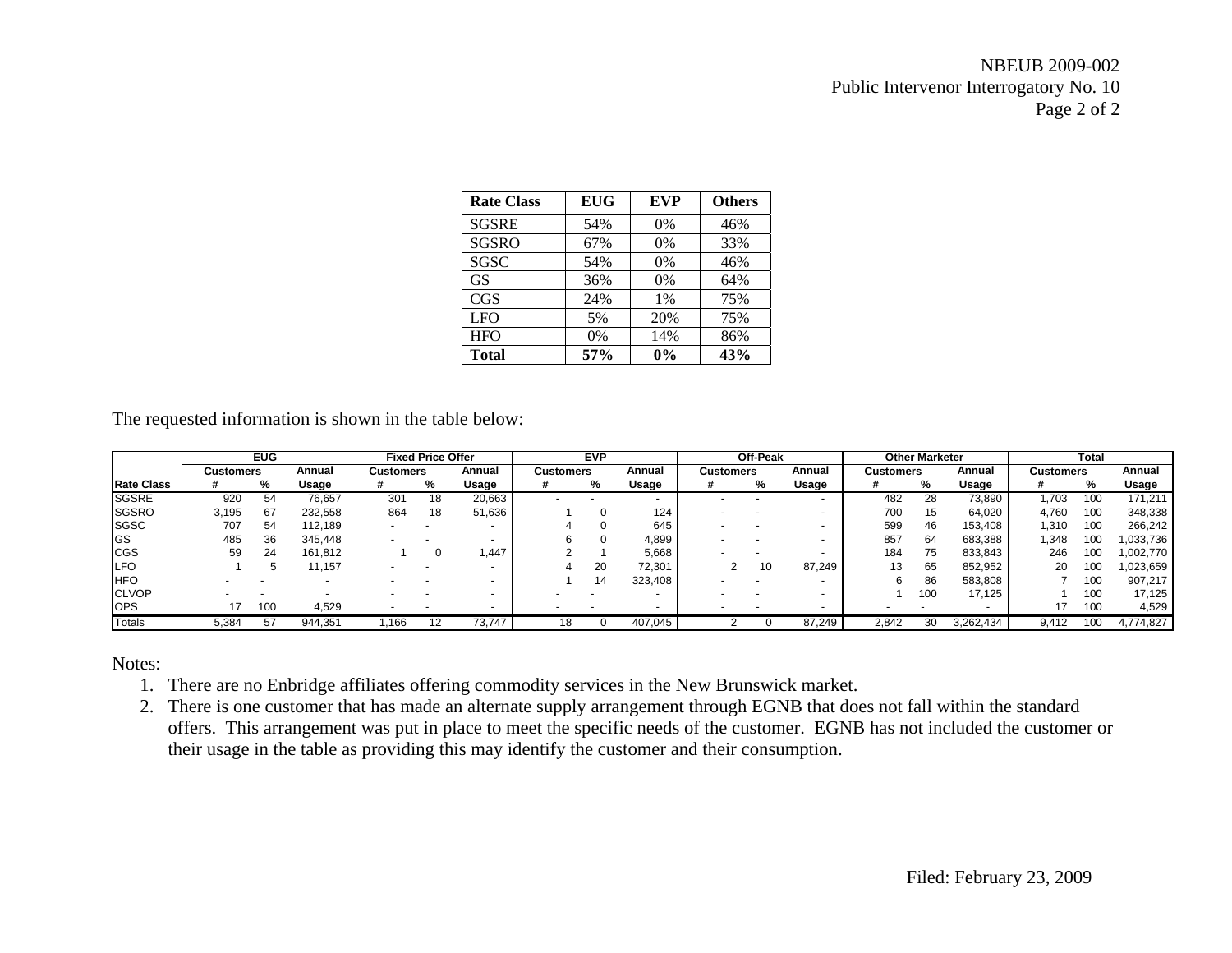**Reference:** Impact of Pricing of Commodity Services on Ability of Formula to Meet **Objectives** Pricing Options Data

### **Interrogatory**

- 1. Please provide all data reviewed by EGNB and all analysis performed by EGNB related to pricing options (e.g., fixed price for a given term, variable price resetting with a given frequency) available to and chosen by customers who choose a fuel other than natural gas. Please address each rate class and each alternate fuel covered by EGNB's January 26, 2009 proposal for a market-based rate formula.
- 2. Please provide all data reviewed by MJ Ervin and all analysis performed by MJ Ervin related to pricing options (e.g., fixed price for a given term, variable price resetting with a given frequency) available to and chosen by customers who choose a fuel other than natural gas. Please address each rate class and each alternate fuel covered by EGNB's January 26, 2009 proposal for a market-based rate formula.
- 3. Please explain how the pricing options available to and chosen by customers who choose a fuel other than natural gas are taken into account in EGNB's January 26, 2009 proposal for a market-based rate formula? For example, if EGNB determined that customers taking other fuels lock in their commodity prices for a year or a season at a time at a given time of year, how does EGNB's proposed formula take this into account and meet EGNB's value proposition for such customers? Please address all rate classes and all commodity pricing options available to customers.

### **Response**

- 1. EGNB has not reviewed data or conducted any analysis related to pricing options available to and chosen by customers who choose a fuel other than natural gas.
- 2. MJ Ervin & Associates did not complete any analysis relating to pricing options. Such analysis was beyond the scope of MJ Ervin & Associates engagement which was to assist EGNB in the determination of wholesale and retail distillate fuel prices in New Brunswick to be used in its formula to establish market-based natural gas delivery rates. MJ Ervin & Associates did not examine any other fuels besides retail distillate oil in the scope of their engagement.
- 3. EGNB did not consider the pricing options available to and chosen by customers who choose a fuel other than natural gas in developing its proposal for the market-based rate formula. As there is little transparency regarding alternate fuel pricing, EGNB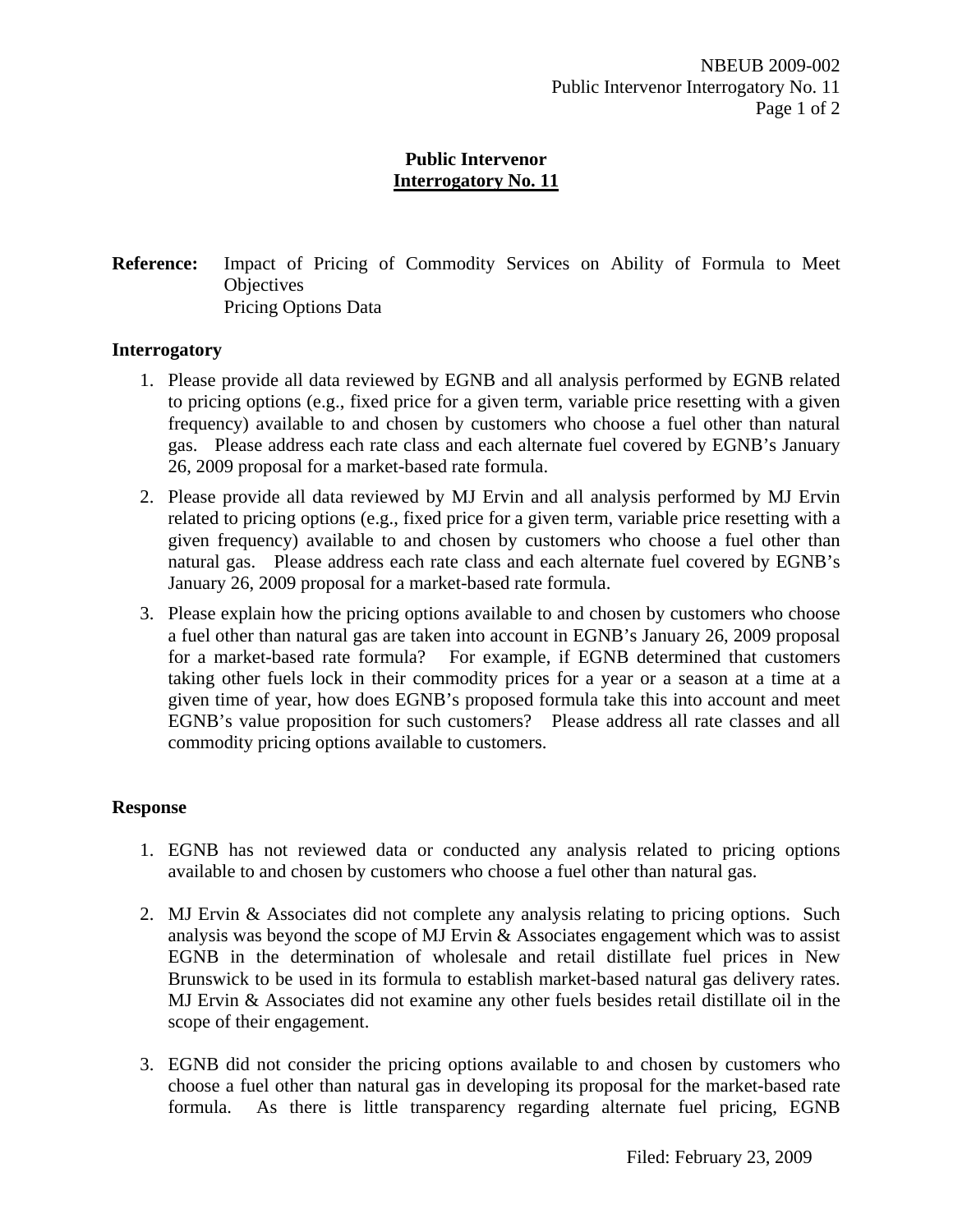incorporated a forward 12 month view of oil and electricity pricing as its best estimate of the expected alternate fuel cost for a typical customer.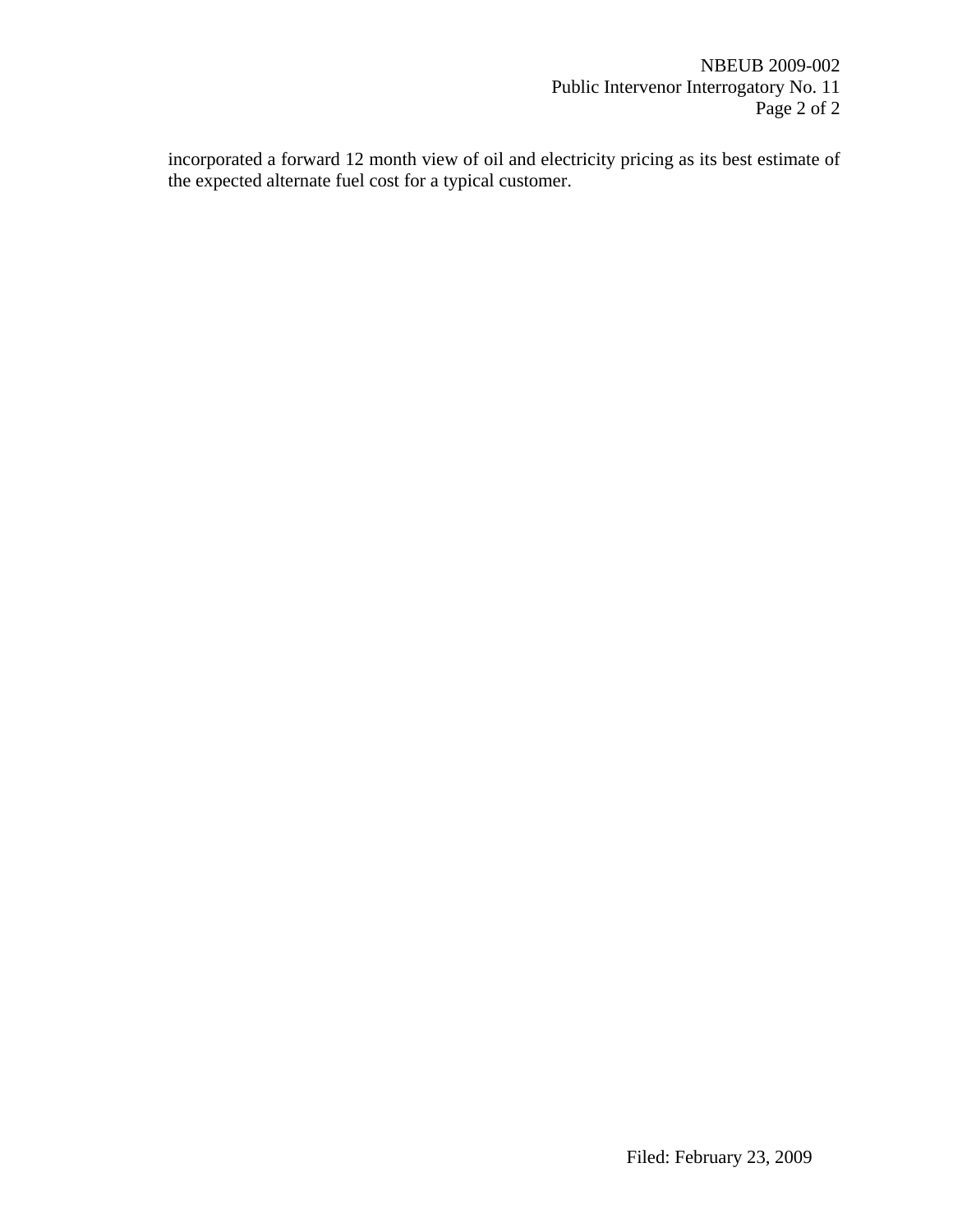**Reference:** Impact of Pricing of Commodity Services on Ability of Formula to Meet **Objectives** Customers Not Taking Service

#### **Interrogatory**

- 1. For all customers eligible to use natural gas who have elected *not* to use natural gas, please provide EGNB's best estimate with regard to the following questions:
	- i. How many customers and how much demand are in the eligible class? In other words, if EGNB were to achieve 100% penetration in each rate class, how much higher would its customer numbers and demand numbers be by rate class?
	- ii. For all customers in (i)., what percentage of customers and what percentage of eligible demand does EGNB estimate is being supplied an alternative fuel under a fixed-price supply arrangement? For what duration does EGNB estimate that those customers have locked in a fixed price for that alternative fuel? What does EGNB estimate the timing of that purchase decision for customers in each rate class choosing an alternative fuel, e.g., do the customers lock in a price for the upcoming season or year at a particular time of year? Does EGNB believe there is an open season during which customers negotiate with marketers? If so, when is that open season and for which fuels and customer types?
	- iii. For all customers in (i)., what percentage of customers and what percentage of eligible demand does EGNB estimate is being supplied an alternative fuel under a variable-price arrangement? What does EGNB estimate to be the frequency with which those rates reset for the alternative fuel?
	- iv. Please provide all backup calculations and data used to form EGNB's opinions for  $(i)$ ,  $(ii)$ , and  $(iii)$ . above.
	- v. Please provide the best estimate of EGNB's consultant MJ Ervin with respect to questions (i), (ii), and (iii). above. Please provide all backup calculations and data used to form the opinion of MJ Ervin for (i), (ii), ands (iii) above.
- 2. Has EGNB examined non-price terms associated with the supply of alternate fuels as compared to the supply of natural gas under the EGNB delivery tariff and terms of EUG or alternative marketer commodity service? If not, why not? If so, please provide all analyses performed by or reviewed by EGNB in this regard.
- 3. Does EGNB believe that non-price terms could impact a customer's decision on whether to take natural gas as compared to an alternative fuel? What non-price terms does EGNB consider to be most important? Why? How has EGNB taken into account nonprice differences in the development of its proposed formula?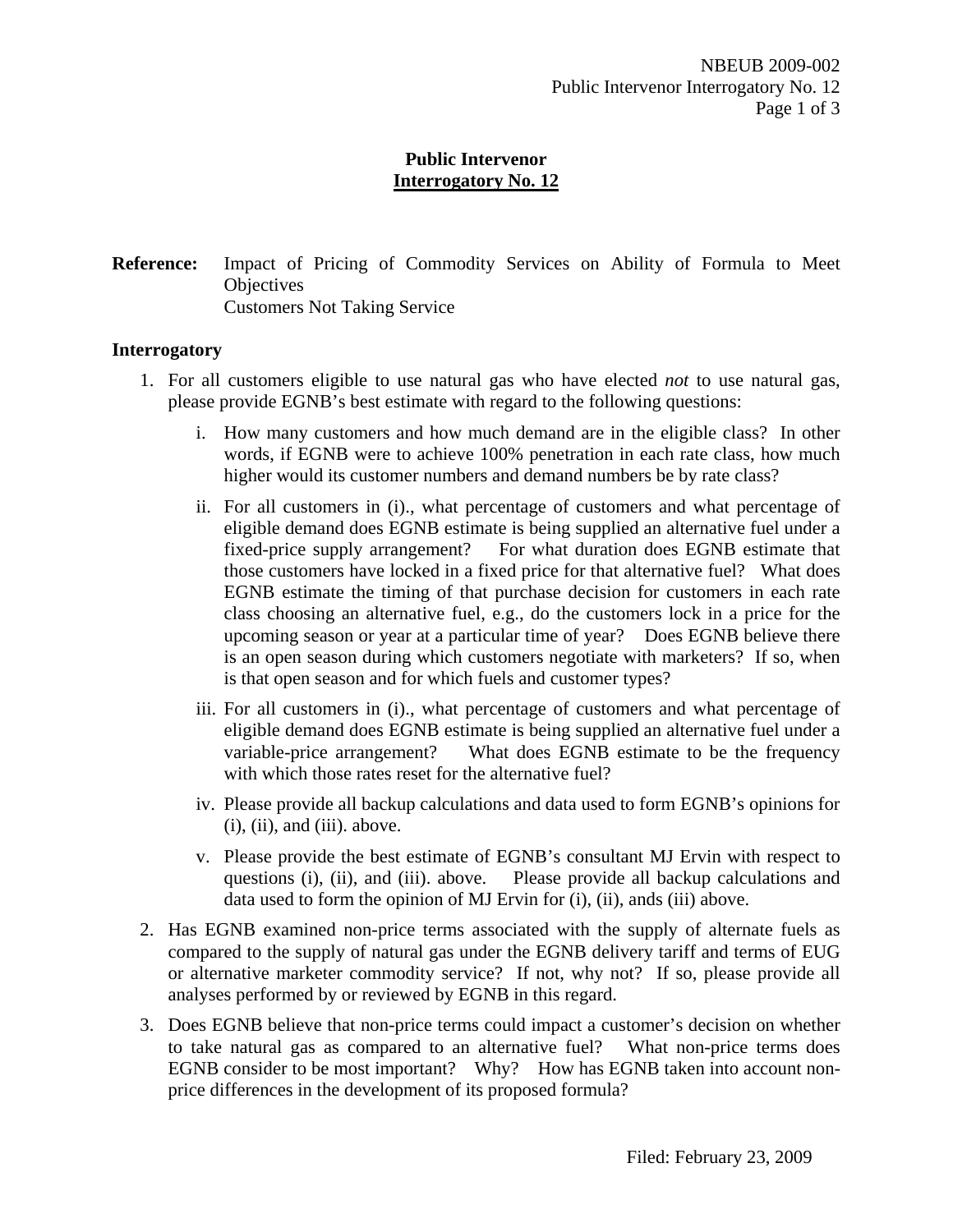- 4. Has EGNB or any of its consultants surveyed customers to understand what drives their fuel purchase decision making, what their actual alternative fuel costs are or how customers measure savings? If yes, please provide a copy of the survey and results of the survey. If no, why not?
- 5. Please provide all market research studies related to customer fuel purchasing decisions that EGNB has performed or reviewed during the past five years.

### **Response**

1.

- i.) The following table identifies the number of customers that EGNB estimates as currently not being captured within the markets it serves. EGNB has made the following assumptions:
	- For the residential rate classes, the estimate is based on the number of noncustomers where EGNB currently has main in place. The breakdown between SGSRE and SGSRO is based on fuel usage of residential customers.
	- For the commercial rate classes, the estimates are based on the total number of businesses within the communities served by EGNB based on market data received by EGNB in 2006, with home based businesses excluded (those with 1-2 employees). The breakdown between rate classes is based on the existing distribution of customers between these classes, adjusted downwards for the larger classes as EGNB believes it has achieved greater penetration with these businesses. EGNB uses a different assumption for commercial customers than residential customers as it is more likely to extend its main to reach the load available from commercial customers.
	- The LFO and HFO classes have been estimated based on EGNB's understanding of the current market potential.
	- The potential demand has been estimated by applying the typical customer consumption as EGNB has no specific knowledge of the actual potential demand for all of these customers:

|              | Customers | TJs   |
|--------------|-----------|-------|
| <b>SGSRE</b> | 11,779    | 1,307 |
| <b>SGSRO</b> | 4,478     | 376   |
| <b>SGSC</b>  | 2,314     | 516   |
| GS           | 1,671     | 1,526 |
| CGS          | 300       | 1,484 |
| LFO          | 3         | 100   |
| <b>HFO</b>   |           | 132   |
|              | 20,546    |       |

- ii.) EGNB does not have any market information regarding alternative fuel offerings and as a result is unable to determine the requested information.
- iii.) See ii.) above.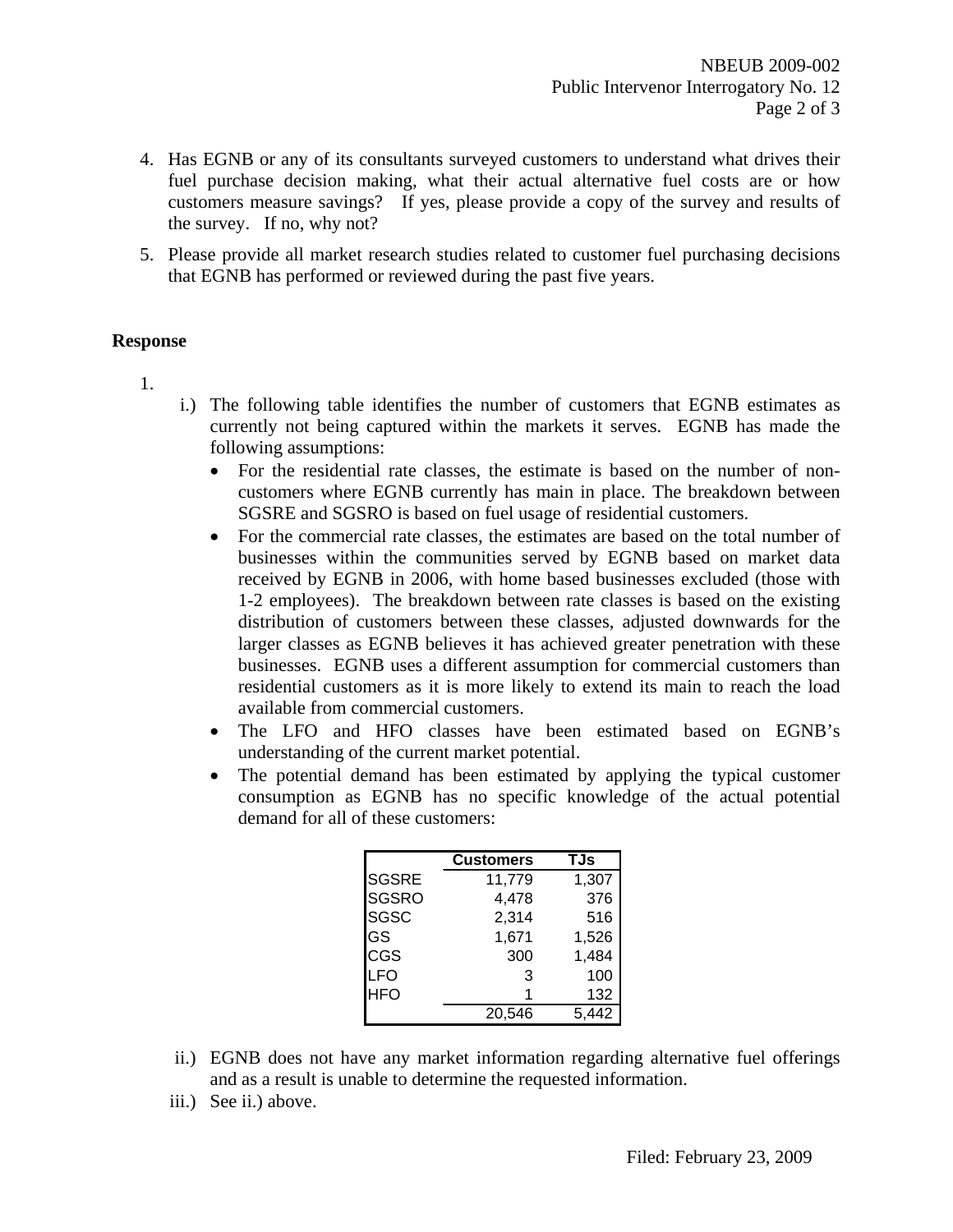- iv.) The assumptions underpinning i.) have been indicated in the response to part i.).
- v.) MJ Ervin & Associates did not examine any other fuels besides retail distillate oil in the scope of their engagement. MJ Ervin  $\&$  Associates cannot provide an estimate with respect to part i.) as they did not complete any analysis on furnace oil demand within New Brunswick. Such analysis was beyond the scope of their engagement, which was to assist EGNB in the determination of wholesale and retail distillate fuel prices in New Brunswick to be used in its formula to establish market-based natural gas delivery rates. With respect to questions ii.) and iii.), while MJ Ervin  $\&$ Associates cannot estimate the percentages requested, as such analysis was beyond the scope of their engagement, the discussions they have had with marketers would indicate that most, if not all, furnace oil is purchased under a variable versus fixedprice arrangement, with prices fluctuating at time of delivery.
- 2. EGNB has not examined the non-price terms associated with the supply of alternate fuels as compared to the supply of natural gas. During the sales process, EGNB will typically review current energy costs with the customer and estimate what these costs would look like if they were using natural gas. This does not require understanding the detailed terms and conditions associated with the supply of the alternate fuel. It also does not play any role in estimating the alternate fuel price for the derivation of the distribution rate.
- 3. EGNB believes that the principle driver behind most customers' decision to convert to natural gas will be the potential savings and environmental benefits achieved through the conversion. EGNB is aware of some circumstances where the loss of volume discounts on their alternate fuel purchases at other facilities that do not have access to gas may deter a customer from converting to gas. However, this is not typical and EGNB believes this issue cannot be addressed by any rate setting mechanism. As a result, EGNB has not given any consideration to the impact that non-price terms may have on a customer's decision in developing it proposed formula.
- 4. EGNB has not surveyed customers to understand what drives their fuel purchase decisions as it believes it has sufficient anecdotal evidence from customers to understand these aspects. EGNB does collect information from commercial customers during the sales process regarding their alternate fuel cost (to do the savings analysis), but does not consolidate this information for the purpose of analysis. EGNB is also aware that some customers track before and after consumption and costs for the purpose of assessing their savings.
- 5. EGNB has not conducted any studies on customer fuel purchasing decisions during the past five years.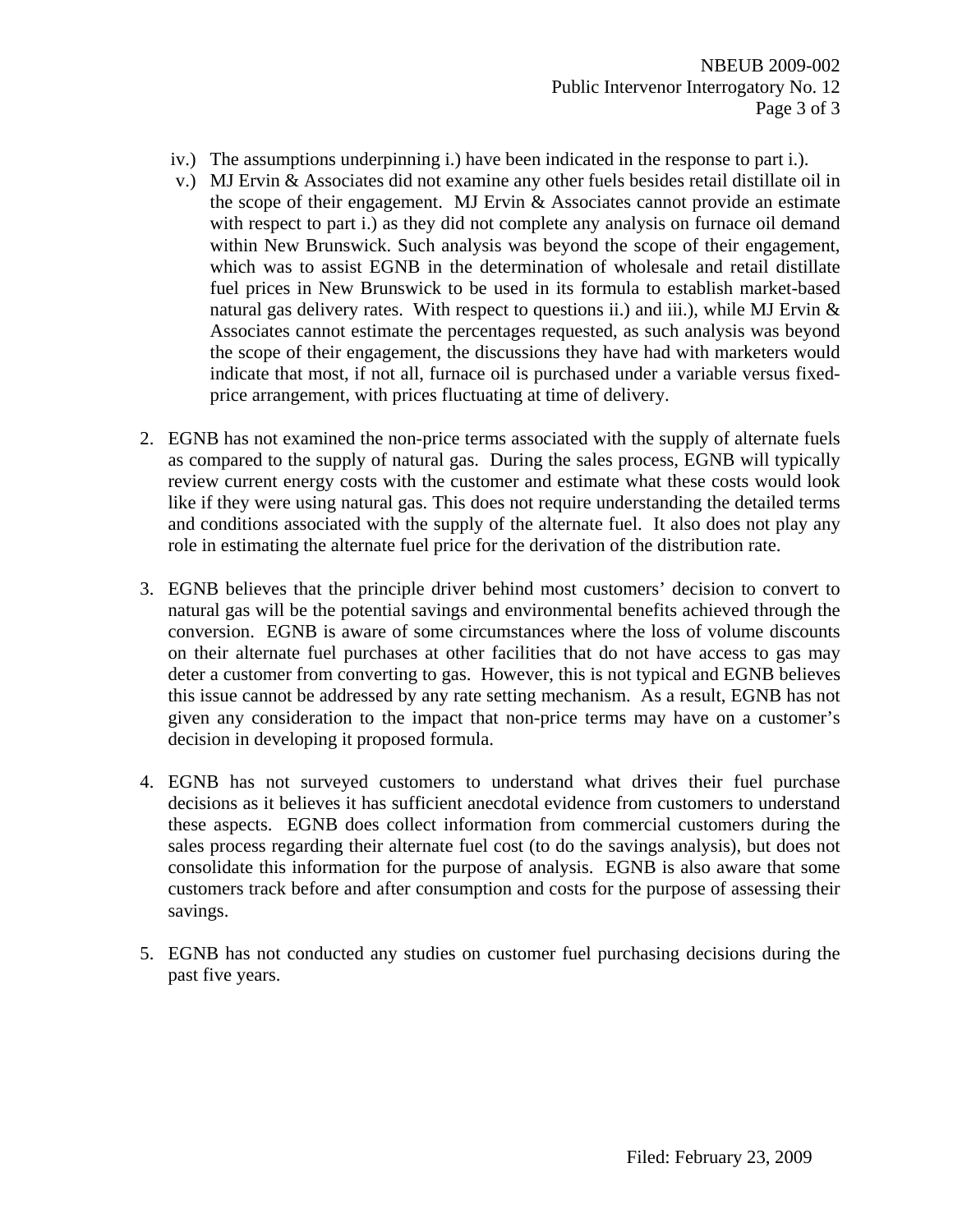**Reference:** Impact of Pricing of Commodity Services on Ability of Formula to Meet **Objectives** Delivering Target Savings

### **Interrogatory**

- 1. Does EGNB have any customer research or analysis that supports the proposition that the proposed formula will deliver the target savings for existing and potential customers? If yes, please provide a copy of this analysis. If no, why not?
- 2. Please provide all backcasting analyses performed by EGNB or its consultants that evaluate the level of savings achieved by the market-based rate formula, since the market-based rate methodology was implemented. If no such analyses exist, please explain why EGNB has not backcast the formula to determine the level of savings actually achieved by customers.
- 3. Please provide all studies related to the price elasticity of demand of natural gas customers that have been reviewed by or performed by EGNB or MJ Ervin during the past five years. Did EGNB rely on any of these studies when formulating its January 26 recommendation for the market-based rate formula? Why or why not?

### **Response**

- 1. EGNB relies on the derivation table as the basis that the formula will deliver the target savings for typical existing and potential customers. All of the variables used within the table are either based on market information, customer data or reasonable estimates based on industry information and standard conversion factors.
- 2. EGNB monitors and reviews anticipated and achieved target savings on a regular basis. The following table provides this analysis since 2002: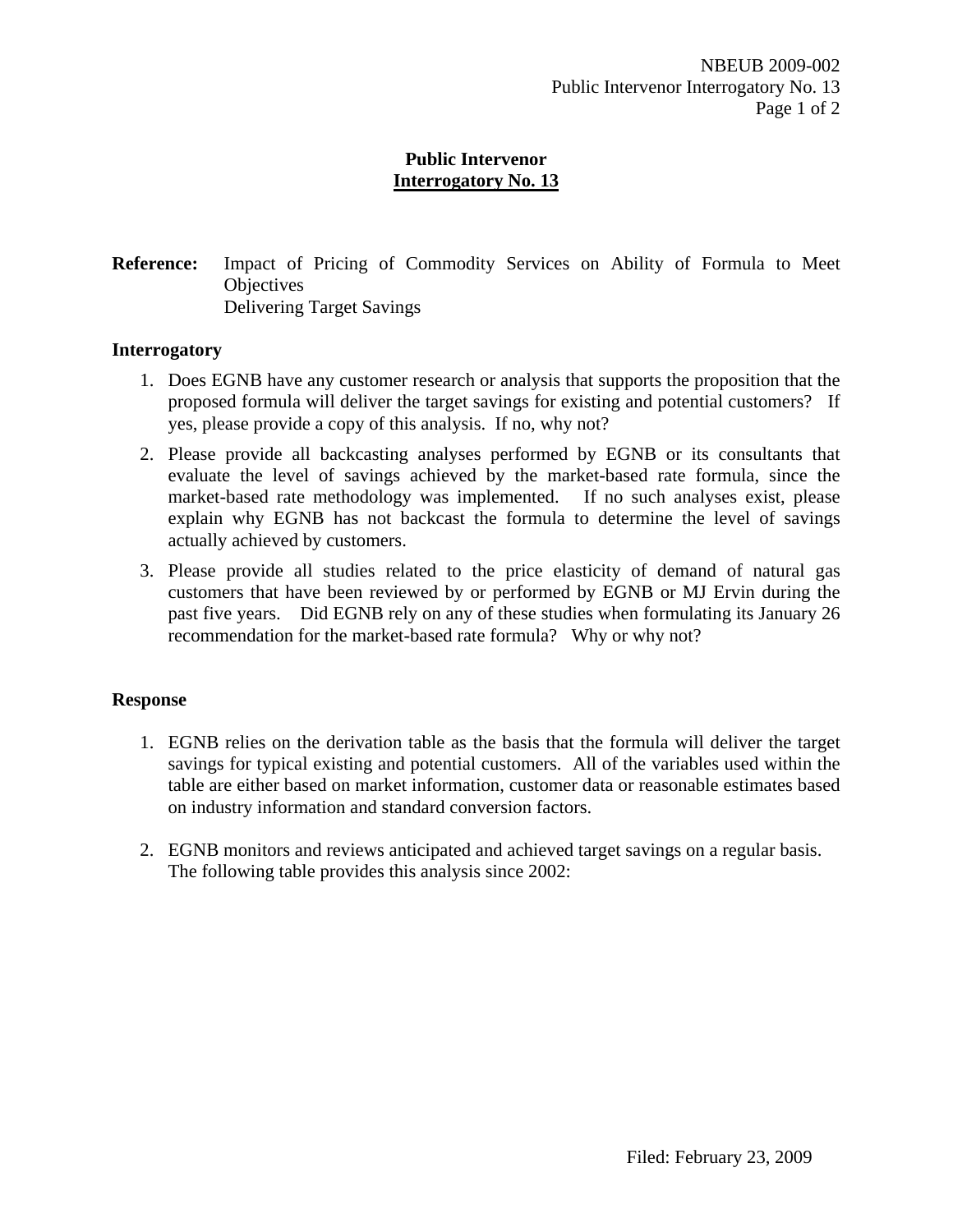|                         | <b>Historic Savings (%)</b> |      |       |                           |                  |       |      |  |  |  |  |  |  |  |
|-------------------------|-----------------------------|------|-------|---------------------------|------------------|-------|------|--|--|--|--|--|--|--|
| Rate                    | 2002                        | 2003 | 2004  | 2005                      | 2006             | 2007  | 2008 |  |  |  |  |  |  |  |
| SGS                     | 33%                         | 40%  | 28%   | 28%                       | 22%              |       |      |  |  |  |  |  |  |  |
| <b>SGSRO</b>            |                             |      |       |                           |                  | 18%   | 23%  |  |  |  |  |  |  |  |
| <b>SGSRE</b>            |                             |      |       |                           |                  | 21%   | 20%  |  |  |  |  |  |  |  |
| SGSC                    |                             |      |       |                           |                  | 18%   | 25%  |  |  |  |  |  |  |  |
| GS                      | 30%                         | 39%  | 25%   | 29%                       | 13%              | 18%   | 16%  |  |  |  |  |  |  |  |
| $\overline{\text{CGS}}$ | 21%                         | 35%  | 22%   | 27%                       | 18%              | 21%   | 29%  |  |  |  |  |  |  |  |
| <b>LFO</b>              | 18%                         | 18%  | 13%   | 14%                       | 16%              | 20%   | 31%  |  |  |  |  |  |  |  |
|                         |                             |      |       |                           |                  |       |      |  |  |  |  |  |  |  |
|                         |                             |      |       | <b>Savings Target (%)</b> |                  |       |      |  |  |  |  |  |  |  |
| Rate                    | 2002                        | 2003 | 2004  | 2005                      | 2006             | 2007  | 2008 |  |  |  |  |  |  |  |
| SGS                     | 30%                         | 30%  | 20%   | 20%                       | 20%              |       |      |  |  |  |  |  |  |  |
| <b>SGSRO</b>            |                             |      |       |                           |                  | 20%   | 20%  |  |  |  |  |  |  |  |
| <b>SGSRE</b>            |                             |      |       |                           |                  | 20%   | 20%  |  |  |  |  |  |  |  |
| <b>SGSC</b>             |                             |      |       |                           |                  | 20%   | 20%  |  |  |  |  |  |  |  |
| $\overline{\text{GS}}$  | 15%                         | 15%  | 15%   | 15%                       | 15%              | 15%   | 15%  |  |  |  |  |  |  |  |
| $\overline{\text{CGS}}$ | 15%                         | 15%  | 15%   | 15%                       | 15%              | 15%   | 15%  |  |  |  |  |  |  |  |
| <b>LFO</b>              | 15%                         | 15%  | 15%   | 10%                       | 10%              | 10%   | 10%  |  |  |  |  |  |  |  |
|                         |                             |      |       |                           |                  |       |      |  |  |  |  |  |  |  |
|                         |                             |      |       | Variance (%)              |                  |       |      |  |  |  |  |  |  |  |
| Rate                    | 2002                        | 2003 | 2004  | 2005                      | 2006             | 2007  | 2008 |  |  |  |  |  |  |  |
| SGS                     | 3%                          | 10%  | 8%    | 8%                        | 2%               |       |      |  |  |  |  |  |  |  |
| <b>SGSRO</b>            |                             |      |       |                           |                  | $-2%$ | 3%   |  |  |  |  |  |  |  |
| <b>SGSRE</b>            |                             |      |       |                           |                  | 1%    | 0%   |  |  |  |  |  |  |  |
| SGSC                    |                             |      |       |                           |                  | $-2%$ | 5%   |  |  |  |  |  |  |  |
| $\overline{\text{GS}}$  | 15%                         | 24%  | 10%   | 14%                       | $-2%$            | 3%    | 1%   |  |  |  |  |  |  |  |
| CGS                     | 6%                          | 20%  | 7%    | 12%                       | 3%               | 6%    | 14%  |  |  |  |  |  |  |  |
| LFO                     | $\overline{3\%}$            | 3%   | $-2%$ | 4%                        | $\overline{6\%}$ | 10%   | 21%  |  |  |  |  |  |  |  |

3. EGNB did not review or perform any studies related to the price elasticity of demand of natural gas customers. In addition, MJ Ervin & Associates has not performed or reviewed any studies related to the price elasticity of demand for natural gas during the past five years. The purpose of the market-based rates formula is to provide target savings for typical natural gas customers. Price elasticity was not a consideration in determining a mechanism for achieving this.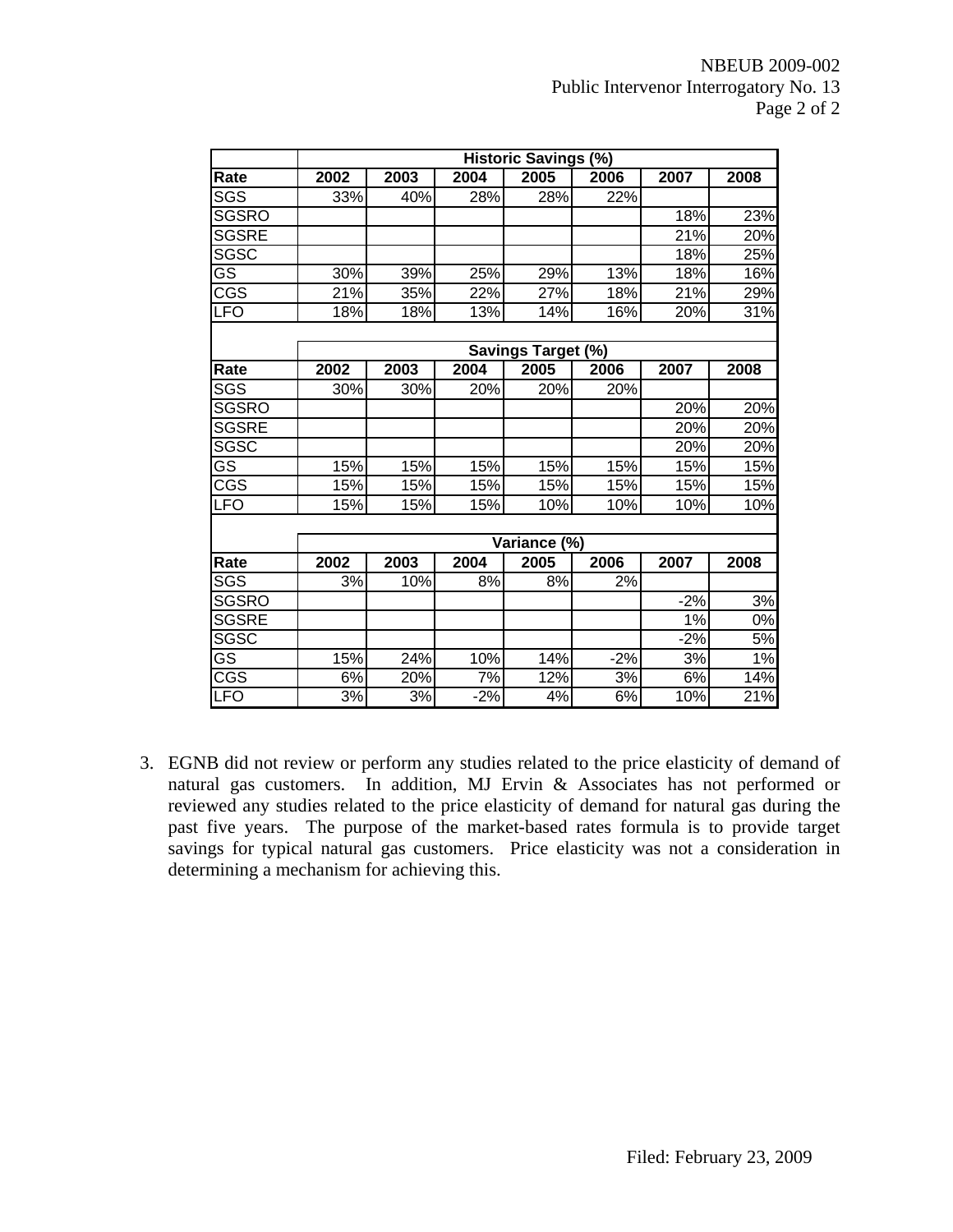# **Reference:** Calculation of the Formula Target Savings / Residential Oil vs. Residential Electricity / Market Spreads

# **Interrogatory**

- 1. Is the EGNB proposed formula designed to deliver the target savings for existing EGNB customers, for prospective EGNB customers, or both?
- 2. In formulating its January 26 recommendation, did EGNB consider combining the residential oil and residential electricity classes? What does EGNB view to be the costs and benefits of continuing to separate these customers in distinct classes as compared to combining them in a single class? Please provide all workpapers, analysis, and internal company documents that relate to EGNB's opinion on this subject.
- 3. With reference to Question and Answer 27, on Page 13 of the Evidence:
	- i. What is the basis for the \$2.25/MMBTU market spread?
	- ii. Please provide all spreadsheets, workpapers and other documents that EGNB has reviewed or relied upon in determining that market spread.

### **Response**

- 1. Both.
- 2. EGNB did not consider combining the residential oil and residential electricity classes in formulating its recommendation. Given the current volatility in commodity markets and the disparity between the market-based SGSRO and SGSRE delivery rates, combining the classes would result in one class of customer either receiving greater than target savings, which would contribute unnecessary additions to the deferral or less than target savings which may negatively impact the ability to incent customers to convert to and continue using natural gas.
- 3. Please see the response to Public Intervenor Interrogatory No. 9 part 3.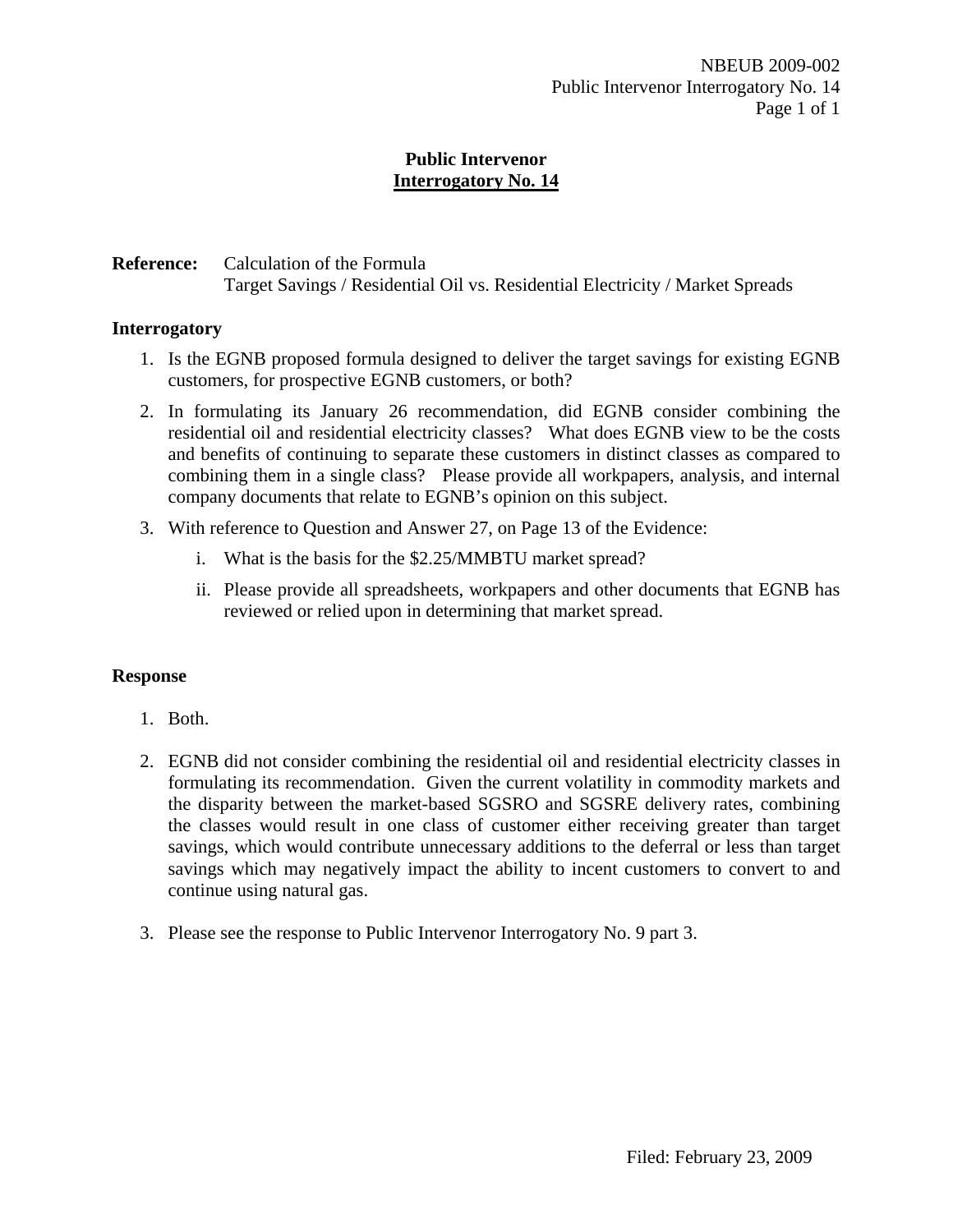# **Reference:** Calculation of the Formula Potential Variability of Assumptions With Respect to Oil-Based Rates

### **Interrogatory**

For each assumption used in EGNB's proposed formulae for oil-based rates, please provide EGNB's best estimate of the potential variability of the assumption in question. At the very least, specify the following for the Derivation Table - Oil in Schedule 2, Page 1 of 4

1. What is EGNB's best estimate of the potential variability of the retail oil price used in line 1? Please address both how much EGNB would expect an individual customer's energy price to differ from the class average and what the variability of the retail energy price itself is over time. Please express the variability of the retail price itself as an annualized volatility. Please distinguish, where appropriate, between the variability for existing EGNB customers and variability for potential EGNB customers. Please provide all documents, workpapers, and reliance materials related to EGNB's opinions on this matter.

If EGNB does not have this information, please explain why. Include in your explanation, a justification for the continued claim of targeted savings for existing and prospective customers. Provide all documents, workpapers, and reliance materials related to EGNB's opinions on this matter.

2. What is EGNB's best estimate of the range of actual efficiencies used by customers in each class? Is the estimate in line 2 intended to be the average efficiency for the class, the median efficiency? Please address how much the efficiency factor for an individual customer could differ from the class average and what the degree of error with respect to the accuracy of EGNB's estimate of the class average is. Please distinguish, where appropriate, between the range for existing EGNB customers and range for potential EGNB customers. Please provide all documents, workpapers, and reliance materials related to EGNB's opinions on this matter.

If EGNB does not have this information, please explain why. Include in your explanation, a justification for the continued claim of targeted savings for existing and prospective customers. Provide all documents, workpapers, and reliance materials related to EGNB's opinions on this matter.

3. What is EGNB's best estimate of the range of the typical annual consumption used in line 3 for each class? Please address how much the typical annual consumption for an individual customer could differ from the class average and what the expected degree of error is with respect to the accuracy of EGNB's estimate of the class average. By how much would the annual consumption for each customer class typically be expected to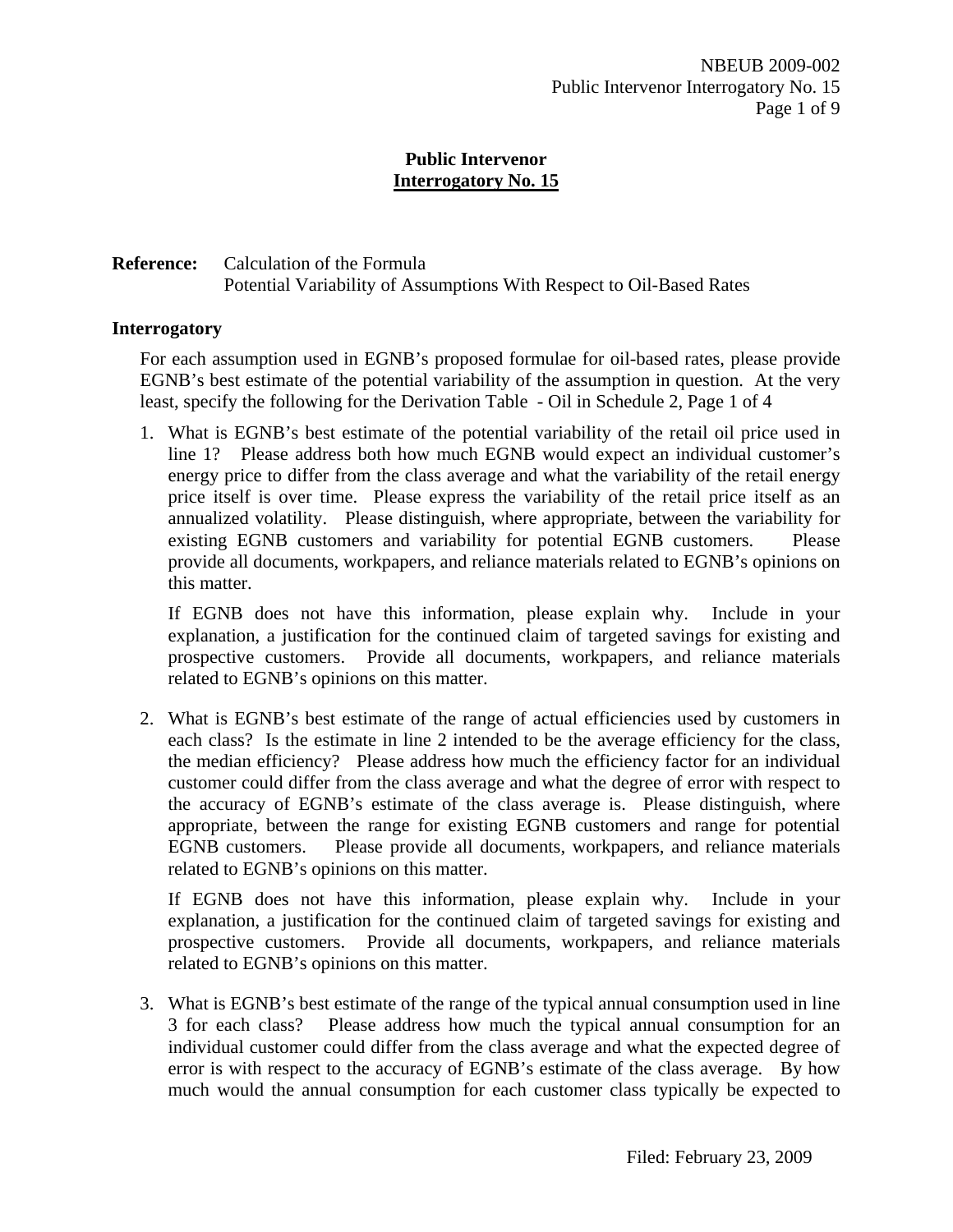vary due to weather, economic conditions and other factors that EGNB believes impact consumption? Please distinguish, where appropriate, between the range of consumption and variability for existing EGNB customers and range of consumption and variability for potential EGNB customers. Please provide all documents, workpapers, and reliance materials related to EGNB's opinions on this matter.

If EGNB does not have this information, please explain why. Include in your explanation, a justification for the continued claim of targeted savings for existing and prospective customers. Provide all documents, workpapers, and reliance materials related to EGNB's opinions on this matter.

4. What is EGNB's best estimate of the potential variability of the Typical Natural Gas Consumption used in line 10? Please address by how much the Typical Natural Gas Consumption for an individual customer could differ from the class average and what the degree of error is with respect to the accuracy of EGNB's estimate of the class average. By how much would the Typical Natural Gas Consumption typically be expected to vary in a year for each customer class due to weather, economic conditions and other factors that EGNB believes impact consumption? Please distinguish, where appropriate, between the range of consumption and variability for existing EGNB customers and the range of consumption and variability for potential EGNB customers. Please provide all documents, workpapers, and reliance materials related to EGNB's opinions on this matter.

If EGNB does not have this information, please explain why. Include in your explanation, a justification for the continued claim of targeted savings for existing and prospective customers. Provide all documents, workpapers, and reliance materials related to EGNB's opinions on this matter.

5. What is EGNB's best estimate of the potential variability of the Commodity Cost used in line 12? Please address how much the Commodity Cost for an individual customer could differ from the class average and what the degree of error is with respect to the accuracy of EGNB's estimate of the class average Commodity Cost. Please also provide EGNB's best estimate of the annualized volatility of the Commodity Cost by customer class. Please distinguish, where appropriate, between the variability for existing EGNB customers and variability for potential EGNB customers. Please provide all documents, workpapers, and reliance materials related to EGNB's opinions on this matter.

If EGNB does not have this information, please explain why. Include in your explanation, a justification for the continued claim of targeted savings for existing and prospective customers. Provide all documents, workpapers, and reliance materials related to EGNB's opinions on this matter.

6. Please provide EGNB's forecast of the annualized volatility of the Target Distribution Rate by rate class. Please explain how correlations between the formula inputs were accounted for in arriving at the estimate of the volatility of the Target Distribution Rate. Please provide all documents, workpapers, and reliance materials related to EGNB's opinions on this matter.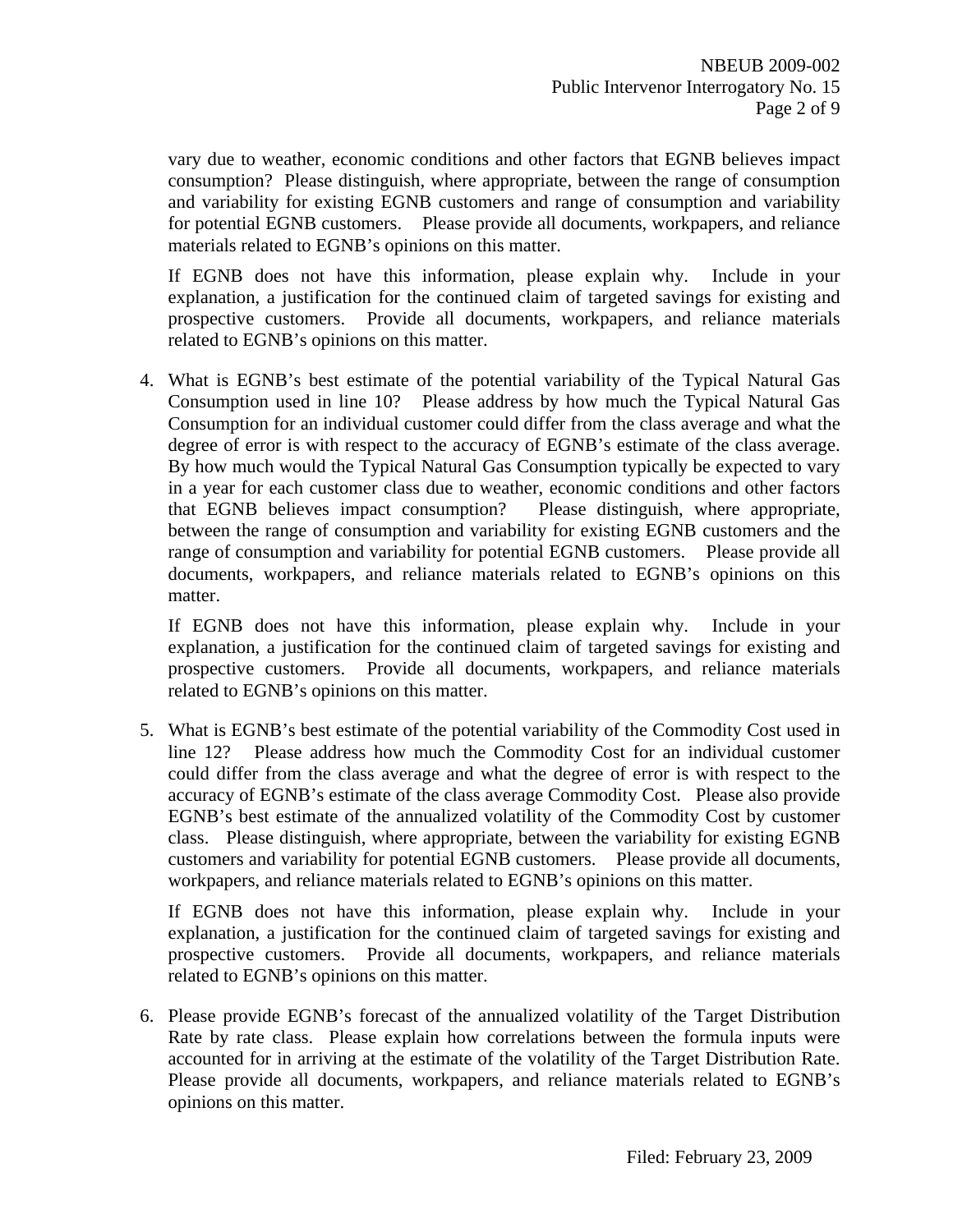If EGNB does not have this information, please explain why. Include in your explanation, a justification for the continued claim of targeted savings for existing and prospective customers. Provide all documents, workpapers, and reliance materials related to EGNB's opinions on this matter.

7. Please provide EGNB's calculation of the historic annualized volatility of the distribution rate, by year and by rate class. Please compare and contrast the historic volatility to the forecast volatility. Does EGNB believe that the proposed revisions to the formula will increase or decrease volatility for each rate class? Please provide all documents, workpapers, and reliance materials related to EGNB's opinions on this matter.

If EGNB does not have this information, please explain why. Include in your explanation, a justification for the continued claim of targeted savings for existing and prospective customers. Provide all documents, workpapers, and reliance materials related to EGNB's opinions on this matter.

8. In Derivation Table - Oil in Schedule 2, Page 1 of 4, please specify which Commodity Cost estimates are EUG and which are EVP.

### **Response**

Some principles apply equally to all aspects of the formula. First, EGNB would anticipate that the degree of variability in any formula element experienced by potential EGNB customers would be the same as that experienced by existing customers as they would be influenced by similar market and operating conditions.

EGNB monitors the target savings levels provided by the formula on a weekly basis, by applying the most recent market data to the retail oil and natural gas prices to assess if targeted savings are being achieved on an annual basis. If EGNB determines that market conditions have changed such that target savings may not be achieved, or greater than target savings may be achieved, it can file an application to adjust these rates through a rate rider.

1. EGNB has not conducted any analysis on the potential variability of retail oil prices. As a result EGNB is not in a position to estimate the variability that has been requested.

The variability of the retail oil price will have a direct relationship with the variability being seen in the New York Harbour No. 2 oil price and the US/CDN exchange rate. As has been seen over the past year, there has been a high degree of volatility in wholesale oil prices and exchange rates. Over the past 12 months the wholesale spot price has varied between a maximum on July 3, 2008 of US\$4.0833/gallon and a minimum of US\$1.2125/gallon on December 24, 2008, 237% volatility. This volatility has also been seen in the maximum retail prices approved by the Board, which have ranged between CDN\$0.718/litre on January 1, 2009 and CDN\$1.475/litre on July 10, 2008.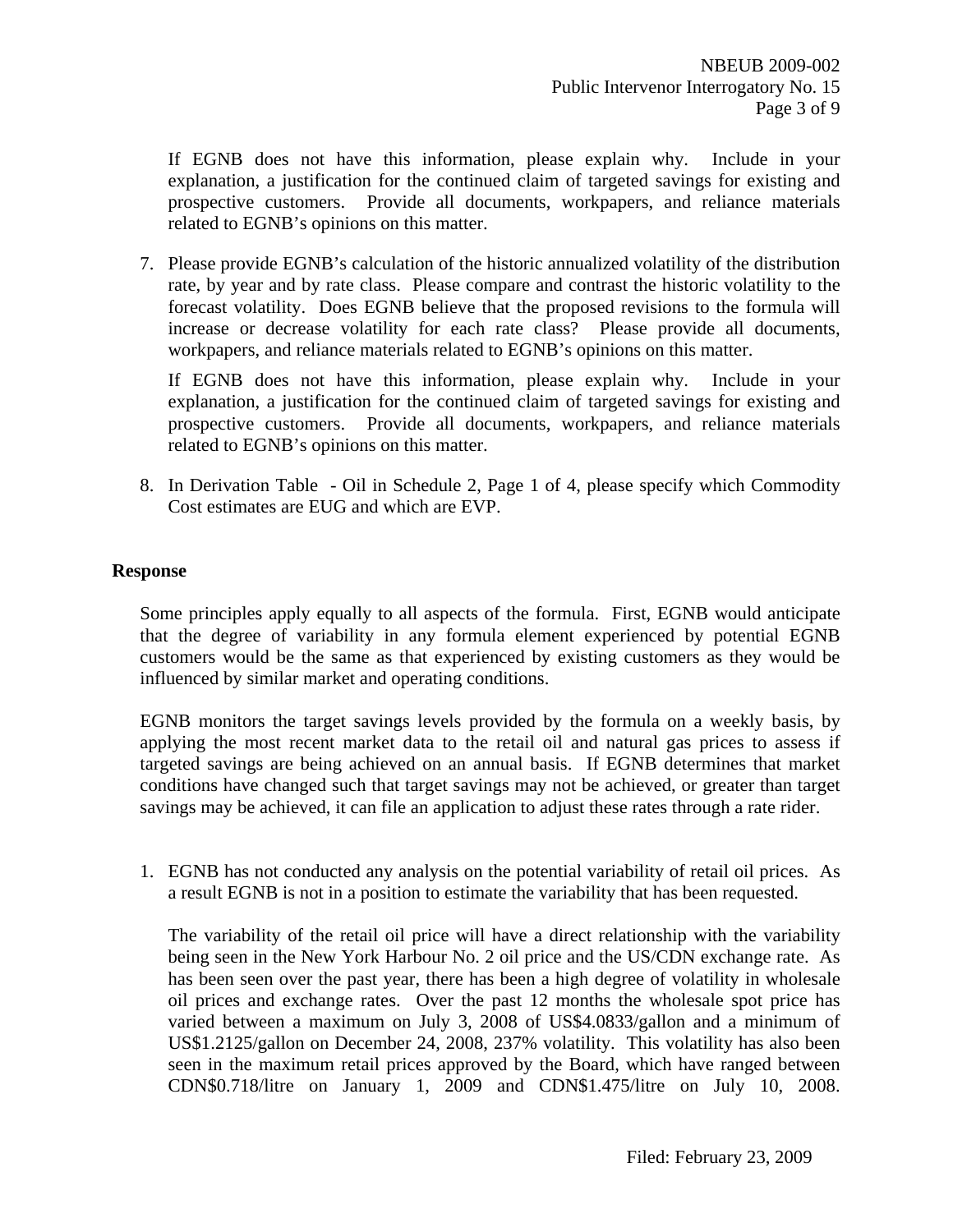EGNB is unable to assess the individual variability that a customer may see between the energy price that they pay and the maximum retail price over time as there is no transparency regarding these retail prices.

2. EGNB is unable to estimate the range of the actual efficiencies of the oil equipment being used by customers prior to conversion in each class as it does not have access to this information. Please see the response to Board Interrogatory No. 5(a) for additional clarity on EGNB's assumptions regarding oil efficiencies.

The table attached to Board Interrogatory No. 5(b) indicates that the efficiency of the natural gas heating equipment that has been installed by EGNB ranges from 82% to 99% for boilers, 92% to 97% for furnaces, 78% to 83% for Rooftop Units and 80% to 82% for Unit Heaters. Water Heaters have ranged from 57% to 96%.

The efficiency factors used in line 2 are intended to reflect the average efficiency gain within the class based on the predominant equipment used to serve that class. In the case of residential and small commercial, furnace efficiencies are the principal drivers behind the efficiency factor. For larger commercial customers, equipment other than furnaces is more predominant.

The efficiency factor for an individual customer can vary greatly from the class average, especially in commercial applications. For example, in the GS and CGS markets there are customers who operate very inefficient old hot water and steam space heating systems. Boilers can be located in unheated areas with little or no pipe insulation distributing hot water or steam to unit heaters located at the ceiling. Not only are the boilers themselves inefficient but the heat distribution system is inefficient. Switching to radiant tube heaters in a case like this can reduce the amount of energy required to heat the building by more than 50%. In other cases, newer more efficient oil equipment may be replaced to obtain other benefits from converting to natural gas (e.g. lower maintenance costs, no on-site fuel storage, etc.). Given the number of variables that can affect the efficiency gain, EGNB is unable to estimate the degree of variability that may occur.

3. The typical annual consumption shown is line 3 is the estimated oil consumption in GJs/year which is estimated based on the typical annual natural gas consumption shown in line 10 and applying the assumed efficiency factors seen in line 2. Since any differences in the annual consumption will be directly related to differences seen in line 10, EGNB has responded to these questions based on information available regarding natural gas consumption.

Please see the data provided in the response to Board Interrogatory No. 4(a) for information regarding the degree to which typical annual consumption for an individual customer could differ from the class average.

The degree to which customer consumption may vary due to weather will be largely dependent on the degree to which the customer's load is temperature sensitive. EGNB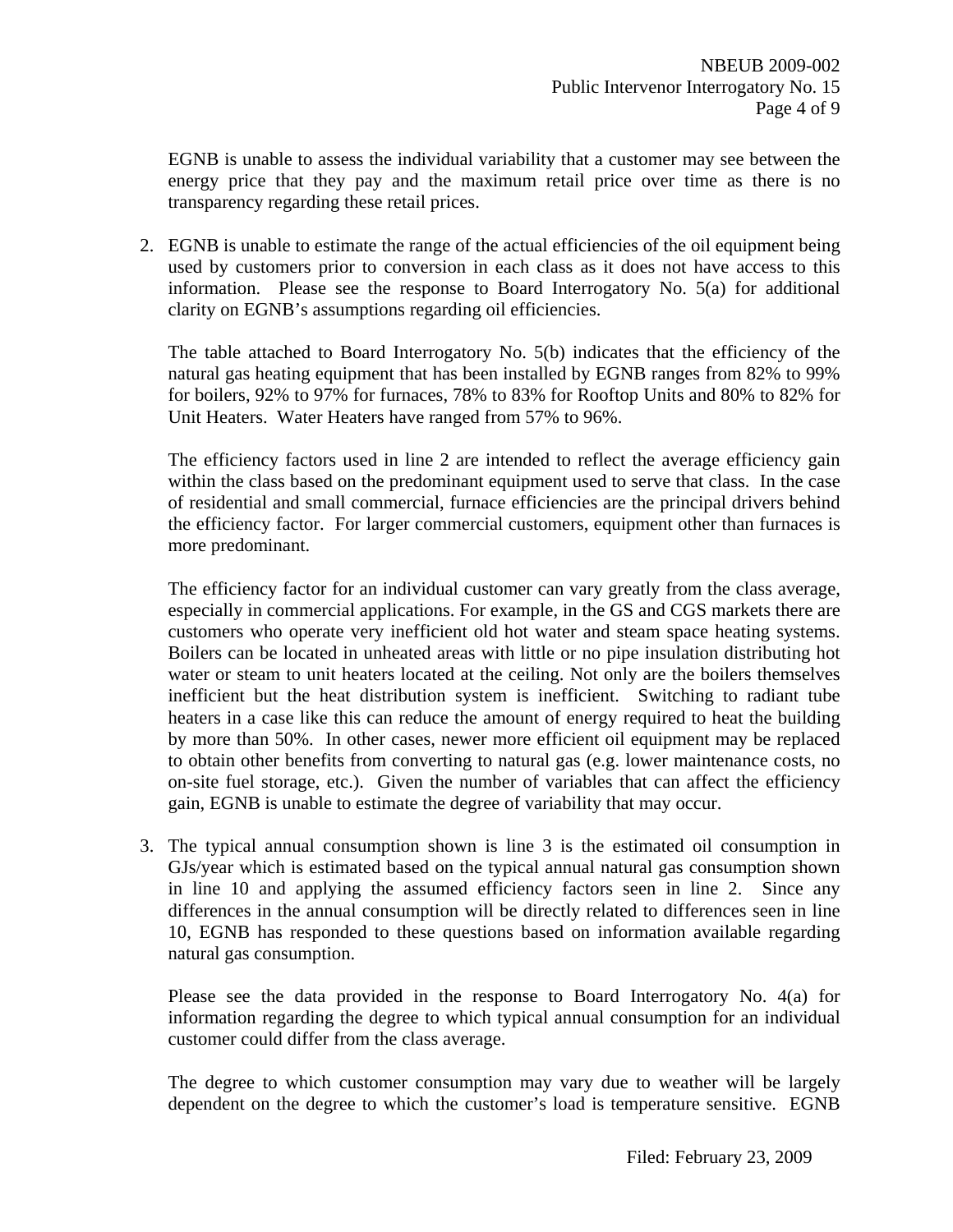breaks down customer consumption into two categories: Temperature Sensitive Load (TSL); and Base Load (BL) (or non-temperature sensitive load). This breakdown is based on EGNB's understanding of the equipment that each customer has and the use of that equipment. The following table provides a summary by rate class of how EGNB estimates the customer base is broken down between these categories.

| <b>Rate Class</b> | Base Load % | Temp. Sensitive Load % |
|-------------------|-------------|------------------------|
| <b>SGS-RE</b>     | 28.8        | 71.2                   |
| SGS-RO            | 22.5        | 77.5                   |
| SGS-C             | 20.6        | 79.4                   |
| <b>GS</b>         | 26.9        | 73.1                   |
| <b>CGS</b>        | 31.3        | 68.7                   |
| <b>LFO</b>        | 93.6        | 6.4                    |
| HFO               | 35.4        | 64.6                   |

#### 2008 Consumption – Base load vs Temperature Sensitive load

As the category name implies, TSL is susceptible to variation due to weather. The effect weather has on TSL depends on the time of year. For example, an unusually cold January will have a much more significant impact on TSL then an unusually cold June where most people have already turned their heat off for the summer. As opposed to TSL, BL tends to be affected by economic factors as this consumption is driven by the use of processing machinery and in water heating.

Predicting how factors like weather and the economy will affect customer consumption is not easily done. When EGNB forecasts customer consumption it uses a system of degree days (a measure of variance of temperature between the reference value of 18°C and the average outside temperature for that day. The value of  $18^{\circ}$ C is taken as a reference point because experience shows that if the outside temperature is this value then no heating or cooling is normally required) where, based on history, a forecast of weather is tied to TSL consumption. These same degree days are then used when explaining variances in consumption after the fact. Again timing is also a factor with weather so when the colder or warmer weather occurs will determine how effective degree days are at predicting consumption.

Given the complexity and wide range of assumptions that may be considered, EGNB is unable to estimate the variability in customer load due to economic conditions and other factors.

4. Please see the response to Board Interrogatory No. 4(a) for the degree of variability seen in existing customer natural gas consumption and how these differ from the class average. Please see 3. above regarding factors that can influence the variability.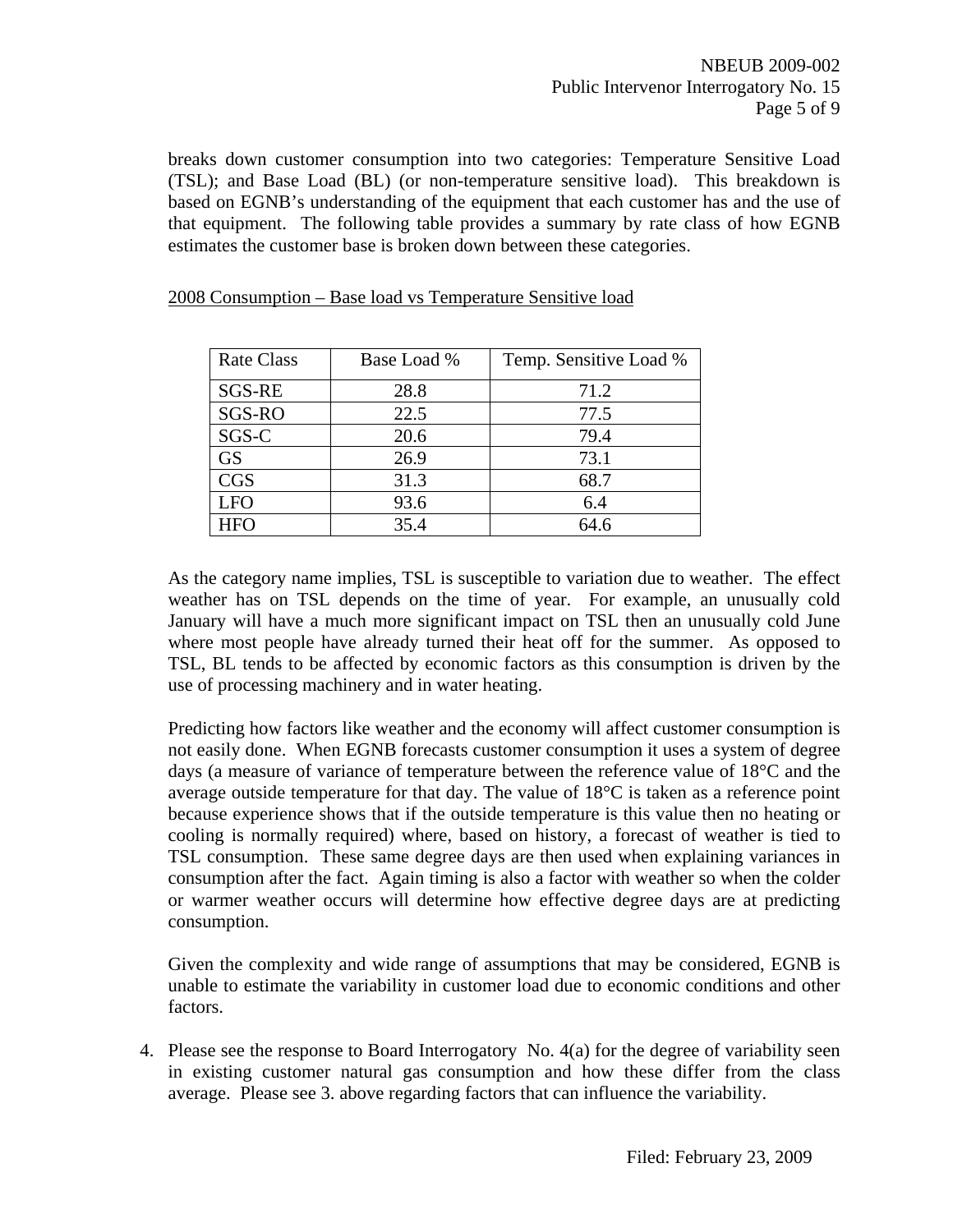- 5. EGNB is not able to estimate the potential variability that a customer may see in their commodity cost as there is a lack of transparency in the commodity costs experienced by customers that do not use an EGNB commodity offering.
- 6. EGNB does not forecast the annualized volatility of the Target Distribution Rate by rate class. The Target Distribution Rate will move in direct relationship to changes in retail oil and natural gas commodity costs.
- 7. The following table shows the effective delivery rates for each rate class by month and the volatility of the rates each year:

|               |            |              |              |             | Delivery Rate (\$/GJ) |            |            |            |
|---------------|------------|--------------|--------------|-------------|-----------------------|------------|------------|------------|
|               |            |              |              |             |                       |            | <b>LFO</b> |            |
|               |            |              |              |             |                       |            | (Block     |            |
| <b>Month</b>  | <b>SGS</b> | <b>SGSRE</b> | <b>SGSRO</b> | <b>SGSC</b> | GS                    | <b>CGS</b> | 1)         | <b>HFO</b> |
| Jul-00        | 3.3371     |              |              |             | 1.7923                | 1.3446     | 0.7901     | 0.0860     |
| Aug-00        | 3.3371     |              |              |             | 1.7923                | 1.3446     | 0.7901     | 0.0860     |
| Sep-00        | 3.3371     |              |              |             | 1.7923                | 1.3446     | 0.7901     | 0.0860     |
| Oct-00        | 3.3371     |              |              |             | 1.7923                | 1.3446     | 0.7901     | 0.0860     |
| Nov-00        | 3.3371     |              |              |             | 1.7923                | 1.3446     | 0.7901     | 0.0860     |
| Dec-00        | 3.3371     |              |              |             | 1.7923                | 1.3446     | 0.7901     | 0.0860     |
| Volatility    | 0.0000     |              |              |             | 0.0000                | 0.0000     | 0.0000     | 0.0000     |
|               |            |              |              |             |                       |            |            |            |
| Jan-01        | 3.3371     |              |              |             | 1.7923                | 1.3446     | 0.7901     | 0.0860     |
| Feb-01        | 3.3371     |              |              |             | 1.7923                | 1.3446     | 0.7901     | 0.0860     |
| Mar-01        | 3.3371     |              |              |             | 1.7923                | 1.3446     | 0.7901     | 0.0860     |
| Apr-01        | 3.3371     |              |              |             | 1.7923                | 1.3446     | 0.7901     | 0.0860     |
| May-01        | 3.3371     |              |              |             | 1.7923                | 1.3446     | 0.7901     | 0.0860     |
| Jun-01        | 3.3371     |              |              |             | 1.7923                | 1.3446     | 0.7901     | 0.0860     |
| $Jul-01$      | 3.3371     |              |              |             | 1.7923                | 1.3446     | 0.7901     | 0.0860     |
| Aug-01        | 3.3371     |              |              |             | 1.7923                | 1.3446     | 0.7901     | 0.0860     |
| Sep-01        | 3.3371     |              |              |             | 1.7923                | 1.3446     | 0.7901     | 0.0860     |
| Oct-01        | 3.3371     |              |              |             | 1.7923                | 1.3446     | 0.7901     | 0.0860     |
| Nov-01        | 3.3371     |              |              |             | 1.7923                | 1.3446     | 0.7901     | 0.0860     |
| Dec-01        | 3.3371     |              |              |             | 1.7923                | 1.3446     | 0.7901     | 0.0860     |
| Volatility    | 0.0000     |              |              |             | 0.0000                | 0.0000     | 0.0000     | 0.0000     |
|               |            |              |              |             |                       |            |            |            |
| Jan-02        | 3.3371     |              |              |             | 1.7923                | 1.3446     | 0.7901     | 0.0860     |
| Feb-02        | 3.3371     |              |              |             | 1.7923                | 1.3446     | 0.7901     | 0.0860     |
| Mar-02        | 3.3371     |              |              |             | 1.7923                | 1.3446     | 0.7901     | 0.0860     |
| Apr-02        | 3.3371     |              |              |             | 1.7923                | 1.3446     | 0.7901     | 0.0860     |
| May-02        | 3.3371     |              |              |             | 1.7923                | 1.3446     | 0.7901     | 0.0860     |
| Jun-02        | 3.3371     |              |              |             | 1.7923                | 1.3446     | 0.7901     | 0.0860     |
| <b>Jul-02</b> | 3.3371     |              |              |             | 1.7923                | 1.3446     | 0.7901     | 0.0860     |
| Aug-02        | 3.3371     |              |              |             | 1.7923                | 1.3446     | 0.7901     | 0.0860     |
| Sep-02        | 3.3371     |              |              |             | 1.7923                | 1.3446     | 0.7901     | 0.0860     |
| Oct-02        | 3.3371     |              |              |             | 1.7923                | 1.3446     | 0.7901     | 0.0860     |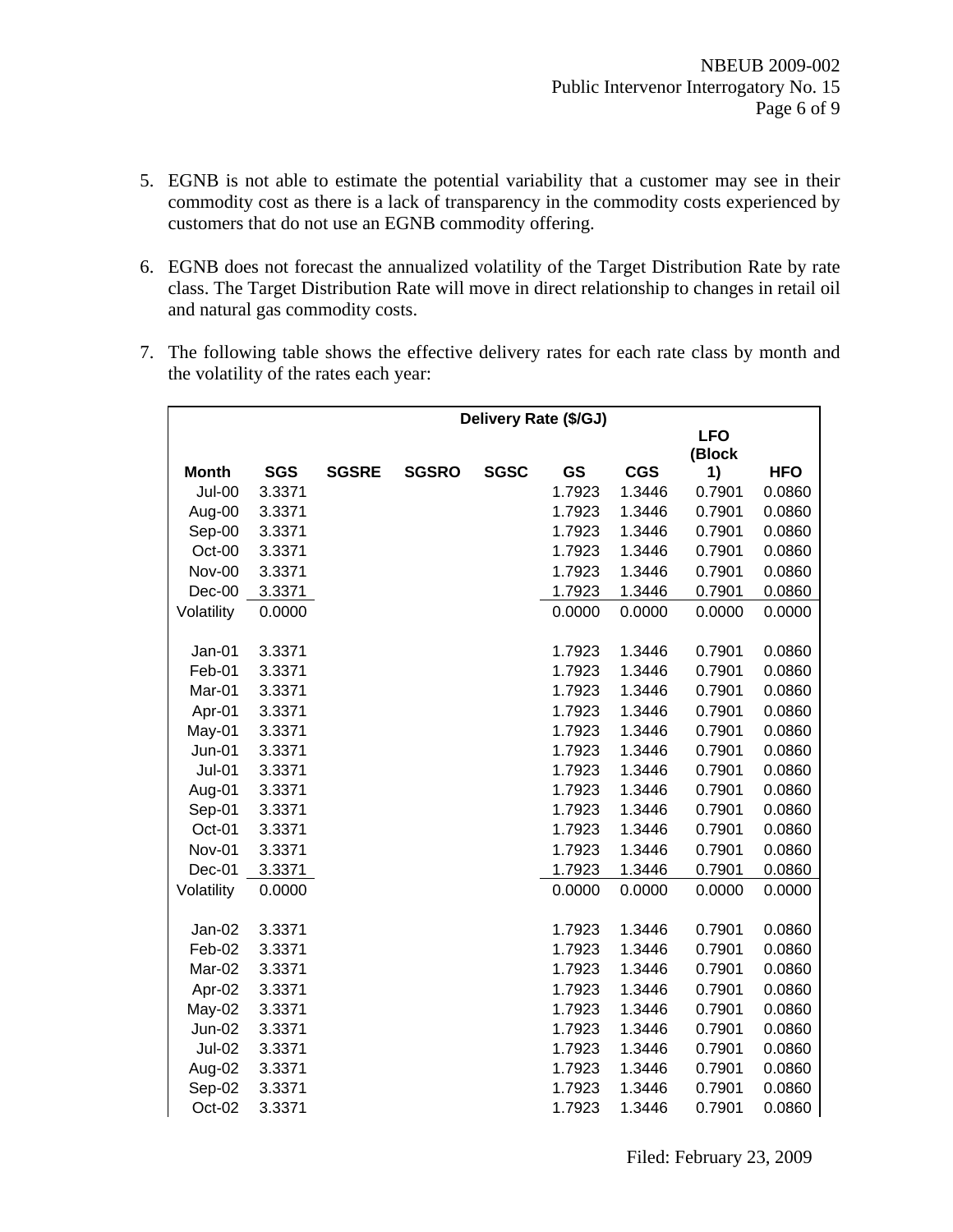| Nov-02        | 3.3371 | 1.7923 | 1.3446 | 0.7901 | 0.0860 |
|---------------|--------|--------|--------|--------|--------|
| Dec-02        | 3.3371 | 1.7923 | 1.3446 | 0.7901 | 0.0860 |
| Volatility    | 0.0000 | 0.0000 | 0.0000 | 0.0000 | 0.0000 |
|               |        |        |        |        |        |
| $Jan-03$      | 3.3371 | 1.7923 | 1.3446 | 0.7901 | 0.0860 |
| Feb-03        | 3.3371 | 1.7923 | 1.3446 | 0.7901 | 0.0860 |
| Mar-03        | 3.3371 | 1.7923 | 1.3446 | 0.7901 | 0.0860 |
| Apr-03        | 3.3371 | 1.7923 | 1.3446 | 0.7901 | 0.0860 |
| $May-03$      | 3.3371 | 1.7923 | 1.3446 | 0.7901 | 0.0860 |
| $Jun-03$      | 3.3371 | 1.7923 | 1.3446 | 0.7901 | 0.0860 |
| $Jul-03$      | 3.3371 | 1.7923 | 1.3446 | 0.7901 | 0.0860 |
| Aug-03        | 3.3371 | 1.7923 | 1.3446 | 0.7901 | 0.0860 |
| Sep-03        | 3.3371 | 1.7923 | 1.3446 | 0.7901 | 0.0860 |
| Oct-03        | 3.3371 | 1.7923 | 1.3446 | 0.7901 | 0.0860 |
| Nov-03        | 3.3371 | 1.7923 | 1.3446 | 0.7901 | 0.0860 |
| $Dec-03$      |        |        |        |        | 0.0860 |
|               | 3.3371 | 1.7923 | 1.3446 | 0.7901 |        |
| Volatility    | 0.0000 | 0.0000 | 0.0000 | 0.0000 | 0.0000 |
| Jan-04        | 3.3371 | 1.7923 | 1.3446 | 0.7901 | 0.0860 |
| Feb-04        | 3.3371 | 1.7923 | 1.3446 | 0.7901 | 0.0860 |
| Mar-04        | 3.3371 | 1.7923 | 1.3446 | 0.7901 | 0.0860 |
| Apr-04        | 3.3371 | 1.7923 | 1.3446 | 0.7901 | 0.0860 |
| May-04        | 4.1368 | 2.2166 | 1.5091 | 0.7901 | 0.0860 |
| Jun-04        | 4.1368 | 2.2166 | 1.5091 | 0.7901 | 0.0860 |
| Jul-04        | 4.1368 | 2.2166 | 1.5091 | 0.7901 | 0.0860 |
| Aug-04        | 4.1368 | 2.2166 | 1.5091 | 0.7901 | 0.0860 |
| Sep-04        | 4.1368 | 2.2166 | 1.5091 | 0.7901 | 0.0860 |
| Oct-04        | 4.1368 | 2.2166 | 1.5091 | 0.7901 | 0.0860 |
| Nov-04        | 4.1368 | 2.2166 | 1.5091 | 0.7901 | 0.0860 |
| Dec-04        | 4.1368 | 2.2166 | 1.5091 | 0.7901 | 0.0860 |
| Volatility    | 0.3937 | 0.2089 | 0.0810 | 0.0000 | 0.0000 |
|               |        |        |        |        |        |
| Jan-05        | 4.1368 | 2.2166 | 1.5091 | 0.7901 | 0.0860 |
| Feb-05        | 4.1368 | 2.2166 | 1.5091 | 0.7901 | 0.0860 |
| Mar-05        | 4.1368 | 2.2166 | 1.5091 | 0.7901 | 0.0860 |
| Apr-05        | 5.4436 | 3.8326 | 3.1427 | 0.9773 | 0.0860 |
| May-05        | 5.4436 | 3.8326 | 3.1427 | 0.9773 | 0.0860 |
| <b>Jun-05</b> | 5.4436 | 3.8326 | 3.1427 | 0.9773 | 0.0860 |
| <b>Jul-05</b> | 5.4436 | 3.8326 | 3.1427 | 0.9773 | 0.0860 |
| Aug-05        | 5.4436 | 3.8326 | 3.1427 | 0.9773 | 0.0860 |
| Sep-05        | 5.4436 | 3.8326 | 3.1427 | 0.9773 | 0.0860 |
| Oct-05        | 5.4436 | 3.8326 | 3.1427 | 0.9773 | 0.0860 |
| Nov-05        | 5.4436 | 3.8326 | 3.1427 | 0.9773 | 0.0860 |
| $Dec-05$      | 5.4436 | 3.8326 | 3.1427 | 0.9773 | 0.0860 |
| Volatility    | 0.5910 | 0.7309 | 0.7388 | 0.0847 | 0.0000 |
|               |        |        |        |        |        |
| Jan-06        | 3.6912 | 2.7226 | 1.5727 | 0.4873 | 0.0860 |
| Feb-06        | 5.4436 | 5.1759 | 3.9469 | 0.9773 | 0.0860 |
|               |        |        |        |        |        |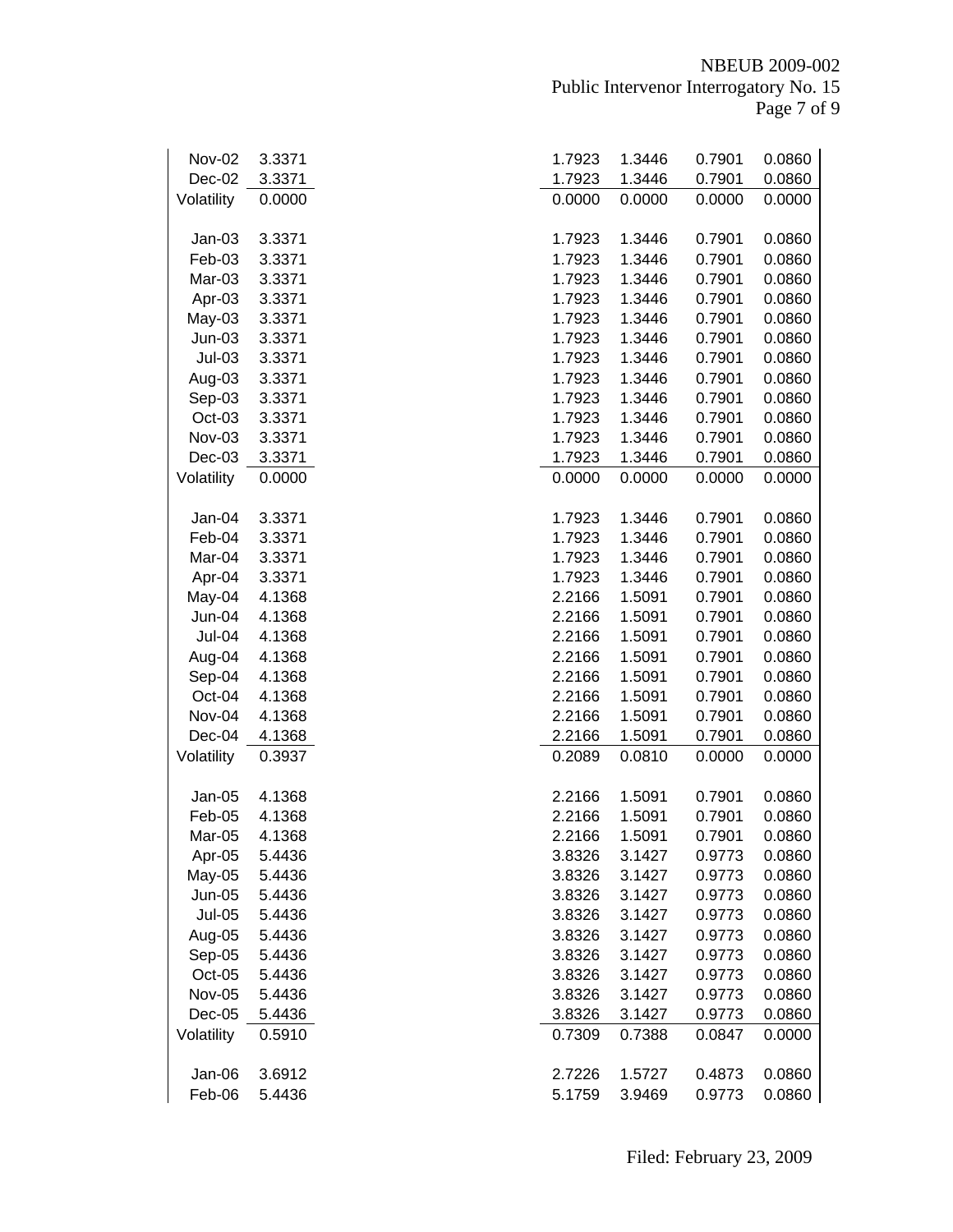| Mar-06        | 5.4436 |        |        |        | 6.4259 | 5.1469 | 1.9773 | 0.0860 |
|---------------|--------|--------|--------|--------|--------|--------|--------|--------|
| Apr-06        | 5.4436 |        |        |        | 6.4259 | 5.1469 | 1.9773 | 0.0860 |
| May-06        | 5.4436 |        |        |        | 6.4259 | 5.1469 | 1.9773 | 0.0860 |
| Jun-06        | 5.4436 |        |        |        | 7.1820 | 5.8919 | 2.3910 | 0.0860 |
| Jul-06        | 5.4436 |        |        |        | 7.1820 | 5.8919 | 2.3910 | 0.0860 |
| Aug-06        | 5.4436 |        |        |        | 7.1820 | 5.8919 | 2.3910 | 0.0860 |
| Sep-06        | 5.4436 |        |        |        | 7.1820 | 5.8919 | 2.3910 | 0.0860 |
| Oct-06        | 5.4436 |        |        |        | 7.1820 | 5.8919 | 2.3910 | 0.0860 |
| Nov-06        | 5.4436 |        |        |        | 7.1820 | 5.8919 | 2.3910 | 0.0860 |
| Dec-06        | 5.4436 |        |        |        | 7.1820 | 5.8919 | 2.3910 | 0.0860 |
| Volatility    | 0.5059 |        |        |        | 1.3235 | 1.2822 | 0.6328 | 0.0000 |
|               |        |        |        |        |        |        |        |        |
| Jan-07        |        | 2.3487 | 6.5813 | 6.3195 | 7.1820 | 5.8919 | 2.3910 | 0.0860 |
| Feb-07        |        | 2.3487 | 6.5813 | 6.3195 | 5.6820 | 4.9919 | 2.3910 | 0.0860 |
| Mar-07        |        | 2.3487 | 6.5813 | 6.3195 | 5.6820 | 4.9919 | 2.3910 | 0.0860 |
| Apr-07        |        | 2.3487 | 6.5813 | 6.3195 | 5.6820 | 4.9919 | 2.3910 | 0.0860 |
| May-07        |        | 2.3487 | 6.5813 | 6.3195 | 5.6820 | 4.9919 | 2.3910 | 0.0860 |
| <b>Jun-07</b> |        | 2.3487 | 6.5813 | 6.3195 | 5.6820 | 4.9919 | 2.3910 | 0.0860 |
| <b>Jul-07</b> |        | 2.3487 | 6.5813 | 6.3195 | 5.6820 | 4.9919 | 2.3910 | 0.0860 |
| Aug-07        |        | 2.3487 | 6.5813 | 6.3195 | 5.6820 | 4.9919 | 2.3910 | 0.0860 |
| Sep-07        |        | 2.3487 | 6.5813 | 6.3195 | 5.6820 | 4.9919 | 2.3910 | 0.0860 |
| Oct-07        |        | 2.3487 | 6.8782 | 6.6465 | 6.6155 | 5.8919 | 2.3910 | 0.0860 |
| Nov-07        |        | 3.4377 | 7.3173 | 7.0653 | 7.1820 | 5.8919 | 2.3910 | 0.0860 |
| Dec-07        |        | 3.4377 | 7.6212 | 7.6212 | 7.1820 | 5.8919 | 2.3910 | 0.0860 |
| Volatility    |        | 0.4239 | 0.3507 | 0.4143 | 0.6850 | 0.4431 | 0.0000 | 0.0000 |
|               |        |        |        |        |        |        |        |        |
| Jan-08        |        | 4.2810 | 7.6212 | 7.6212 | 7.1820 | 5.8919 | 2.3910 | 0.0860 |
| Feb-08        |        | 4.2810 | 7.6212 | 7.6212 | 7.1820 | 5.8919 | 2.3910 | 0.0860 |
| Mar-08        |        | 4.2810 | 7.6212 | 7.6212 | 7.1820 | 5.8919 | 2.3910 | 0.0860 |
| Apr-08        |        | 2.8181 | 9.7456 | 9.3538 | 9.6570 | 8.6291 | 4.0861 | 0.0860 |
| May-08        |        | 2.8181 | 9.7456 | 9.3538 | 9.6570 | 8.6291 | 4.0861 | 0.0860 |
| Jun-08        |        | 2.8181 | 9.7456 | 9.3538 | 9.6570 | 8.6291 | 4.0861 | 0.0860 |
| <b>Jul-08</b> |        | 2.8181 | 9.7456 | 9.3538 | 9.6570 | 8.6291 | 4.0861 | 0.0860 |
| Aug-08        |        | 2.8181 | 9.7456 | 9.3538 | 9.6570 | 8.6291 | 4.0861 | 0.0860 |
| Sep-08        |        | 2.8181 | 9.7456 | 9.3538 | 9.6570 | 8.6291 | 4.0861 | 0.0860 |
| Oct-08        |        | 4.5916 | 9.7456 | 9.3538 | 9.6570 | 8.6291 | 4.0861 | 0.0860 |
| Nov-08        |        | 4.5916 | 9.7456 | 9.3538 | 9.6570 | 8.6291 | 4.0861 | 0.0860 |
| Dec-08        |        | 4.5916 | 9.7456 | 9.3538 | 9.6570 | 8.6291 | 4.0861 | 0.0860 |
| Volatility    |        | 0.8528 | 0.9608 | 0.7836 | 1.1194 | 1.2379 | 0.7666 | 0.0000 |

Since EGNB forecasts future rates on an annual basis, the forecast volatility in future years would be zero.

Historic changes in the delivery rates had been driven by changes in retail oil and natural gas commodity prices. EGNB does not believe that the proposed changes in the formula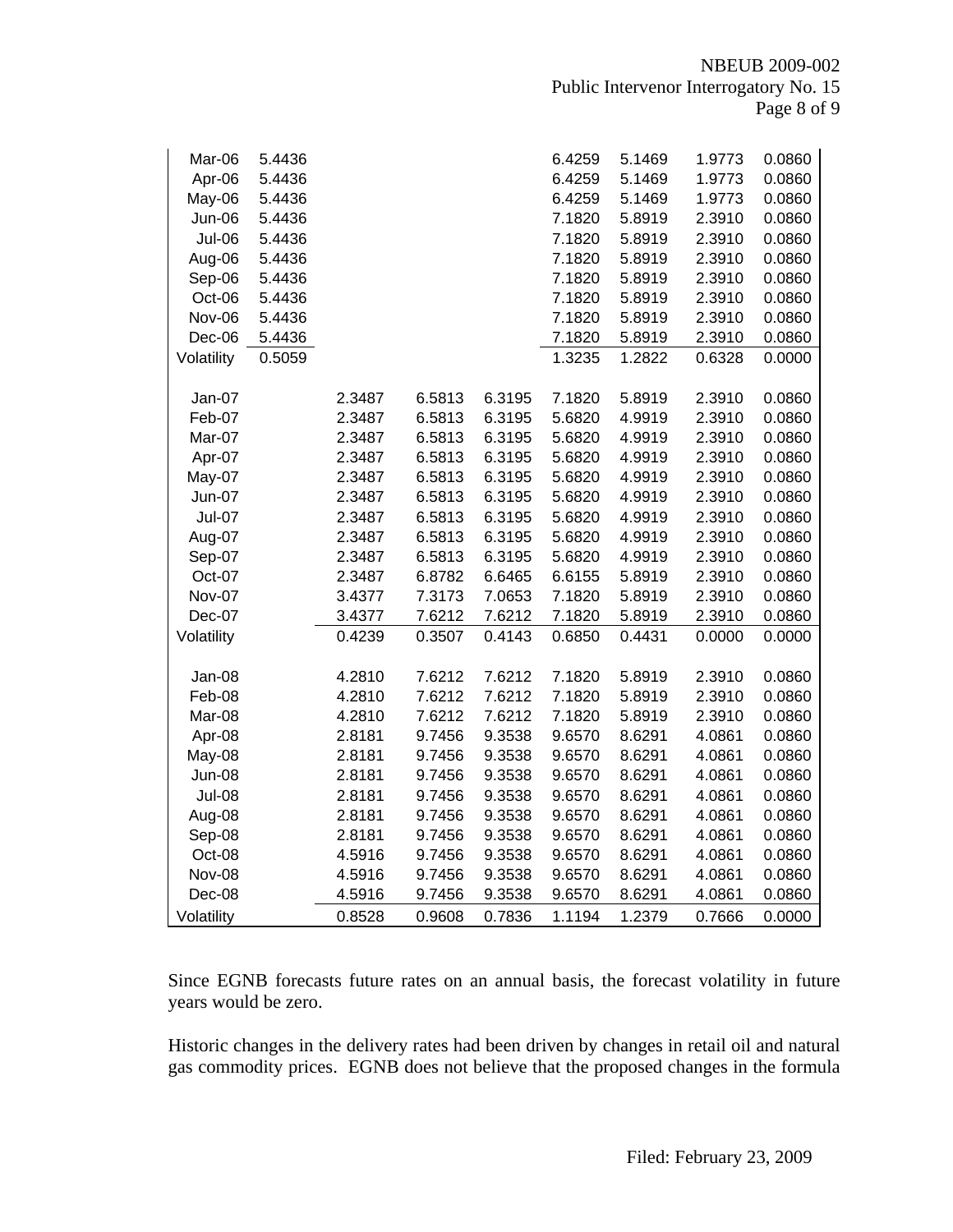will lead to an increase or decrease in the volatility in the rate classes as the rates will have the same dependence on price movements in the commodity markets.

8. The Commodity Cost estimates for LFO and HFO classes are based on EVP, while all other classes are based on EUG.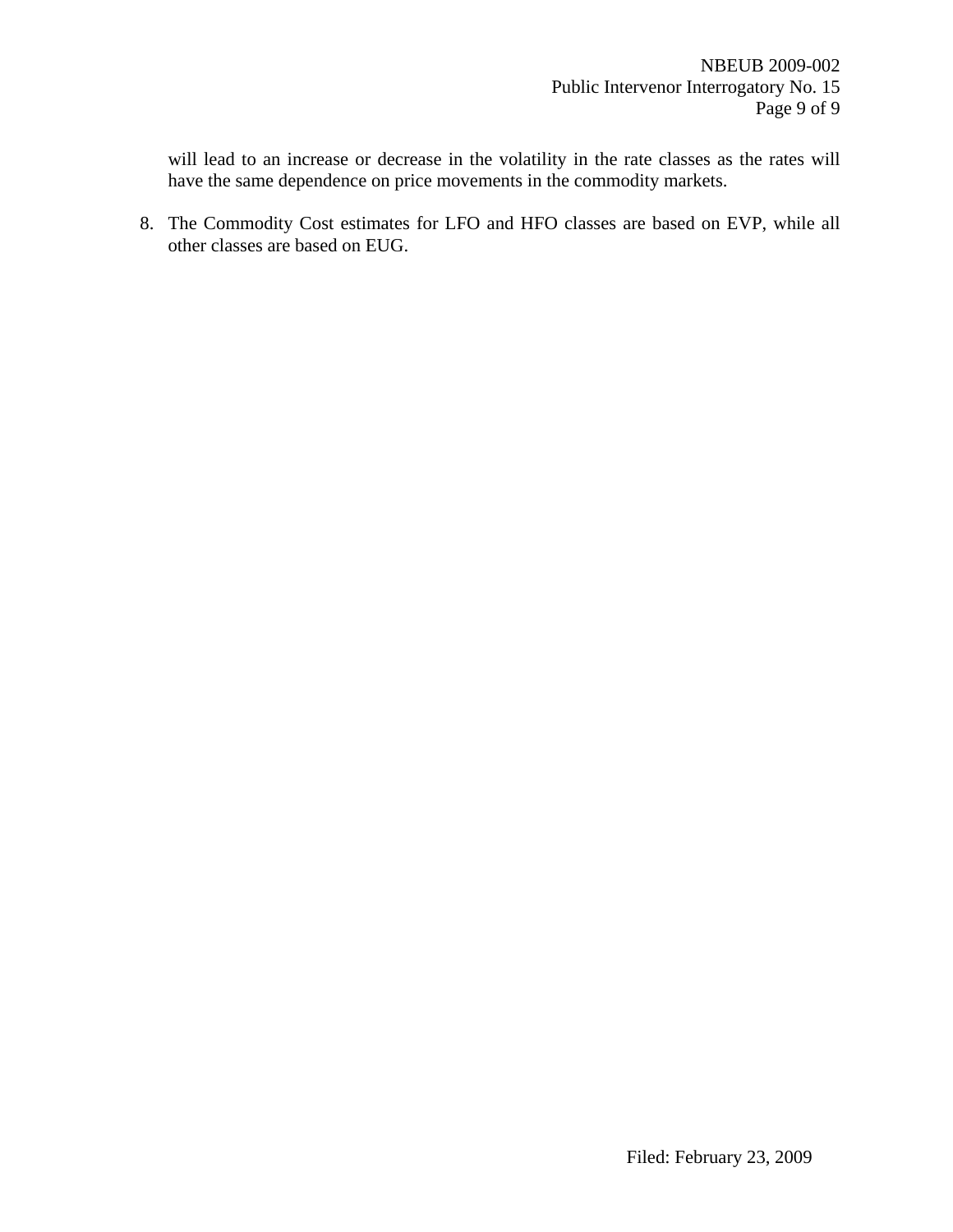# **Reference:** Calculation of the Formula Potential Variability of Assumptions With Respect to Electricity-Based Rates

### **Interrogatory**

For each assumption used in EGNB's proposed formulae for electricity-based rates, please provide EGNB's best estimate of the potential variability of the assumption in question. At the very least, specify the following for the Derivation Table - Electricity in Schedule 2, Page 4 of 4.

1. What is EGNB's best estimate of the potential variability of the Alternative Energy Cost used in line 1? Please address both how much an individual customer's energy price might differ from the class average and what the variability of the retail energy price itself is. Please express the variability of the retail price itself as an annualized volatility. Please distinguish, where appropriate, between the variability for existing EGNB customers and variability for potential EGNB customers. Please also distinguish between those customers who take (or would take) service from NB Power as compared to customers who take (or would take) service from municipal providers. Please provide all documents, workpapers, and reliance materials related to EGNB's opinions on this matter.

If EGNB does not have this information, please explain why. Include in your explanation, a justification for the continued claim of targeted savings for existing and prospective customers. Provide all documents, workpapers, and reliance materials related to EGNB's opinions on this matter.

2. What is EGNB's best estimate of the potential variability of the Typical Natural Gas Consumption used in line 10? Please address how much the Typical Natural Gas Consumption for an individual customer could differ from the class average and what the degree of error is with respect to the accuracy of EGNB's estimate of the class average. Please distinguish, where appropriate, between the variability for existing EGNB customers and variability for potential EGNB customers. Please also distinguish between those customers who take (or would take) service from NB Power as compared to customers who take (or would take) service from municipal providers. Please provide all documents, workpapers, and reliance materials related to EGNB's opinions on this matter.

If EGNB does not have this information, please explain why. Include in your explanation, a justification for the continued claim of targeted savings for existing and prospective customers. Provide all documents, workpapers, and reliance materials related to EGNB's opinions on this matter.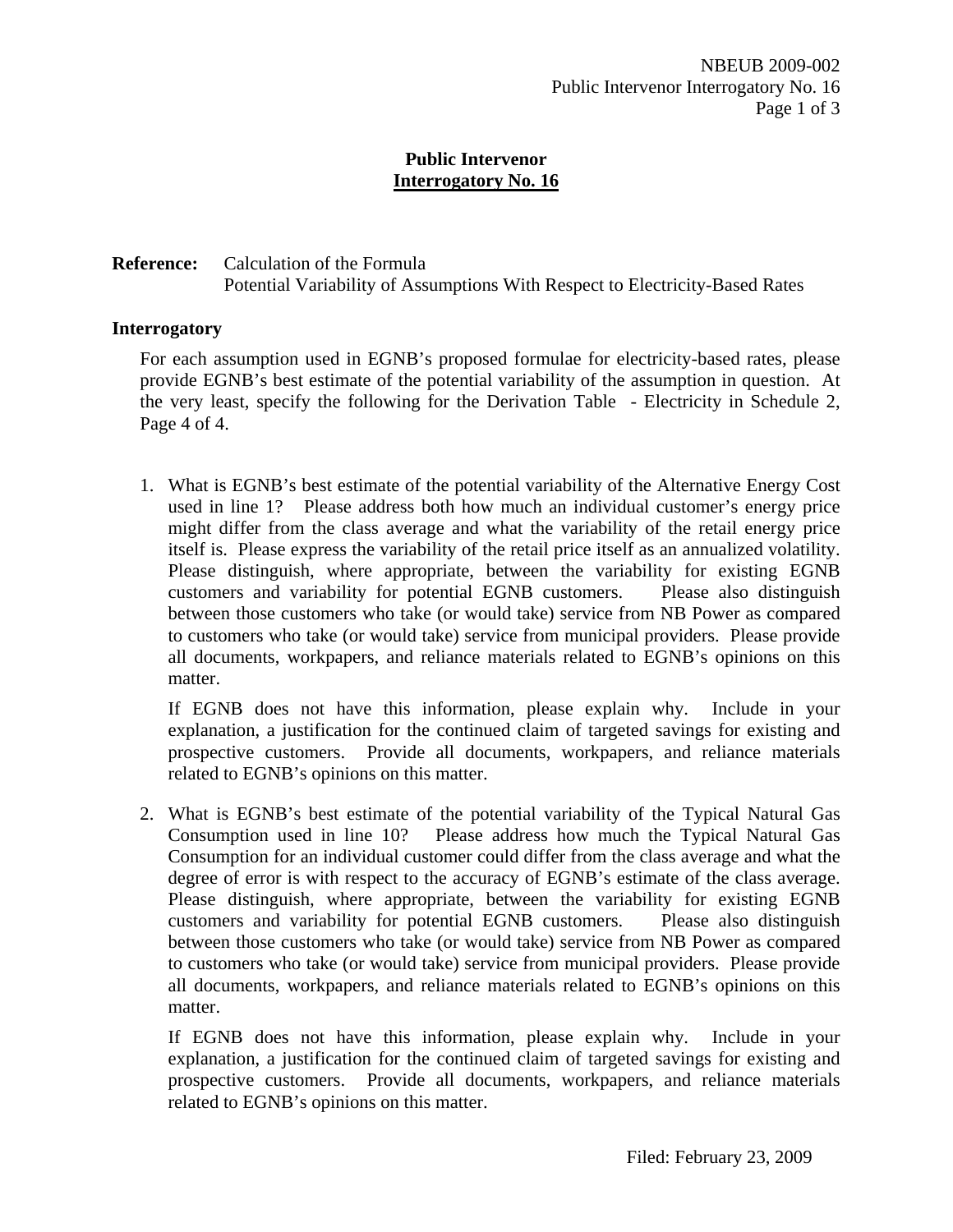3. What is EGNB's best estimate of the potential variability of the Commodity Cost used in line 12? Please address how much the Commodity Cost for an individual customer could differ from the class average and what the degree of error is with respect to the accuracy of EGNB's estimate of the class average Commodity Cost. Please also provide EGNB's best estimate of the annualized volatility of the Commodity Cost by customer class. Please distinguish, where appropriate, between the variability for existing EGNB customers and variability for potential EGNB customers. Please provide all documents, workpapers, and reliance materials related to EGNB's opinions on this matter.

If EGNB does not have this information, please explain why. Include in your explanation, a justification for the continued claim of targeted savings for existing and prospective customers. Provide all documents, workpapers, and reliance materials related to EGNB's opinions on this matter.

4. Please provide EGNB's forecast of the annualized volatility of the Target Distribution Rate by rate class. Please explain how correlations between the formula inputs were accounted for in arriving at the estimate of the volatility of the Target Distribution Rate. Please provide all documents, workpapers, and reliance materials related to EGNB's opinions on this matter.

If EGNB does not have this information, please explain why. Include in your explanation, a justification for the continued claim of targeted savings for existing and prospective customers. Provide all documents, workpapers, and reliance materials related to EGNB's opinions on this matter.

5. Please provide EGNB's calculation of the historic annualized volatility of the distribution rate, by year and by rate class. Please compare and contrast the historic volatility to the forecast volatility. Does EGNB believe that the proposed revisions to the formula will increase or decrease volatility for each rate class? Please provide all documents, workpapers, and reliance materials related to EGNB's opinions on this matter.

If EGNB does not have this information, please explain why. Include in your explanation, a justification for the continued claim of targeted savings for existing and prospective customers. Provide all documents, workpapers, and reliance materials related to EGNB's opinions on this matter.

# **Response**

1. Because of the manner in which electricity prices are established there is limited volatility in the retail energy price that underpins the alternative energy costs. Saint John customers will see some variability to the extent that Saint John Energy electricity rates differ from those of NB Power and individual customers will experience variability depending on their consumption patterns. The extent to which their base electricity consumption varies from the assumed plug and light load will influence the consumption that would otherwise have been billed in the first or second block of the electric rate structure. Customers with less plug and light load will experience higher alternative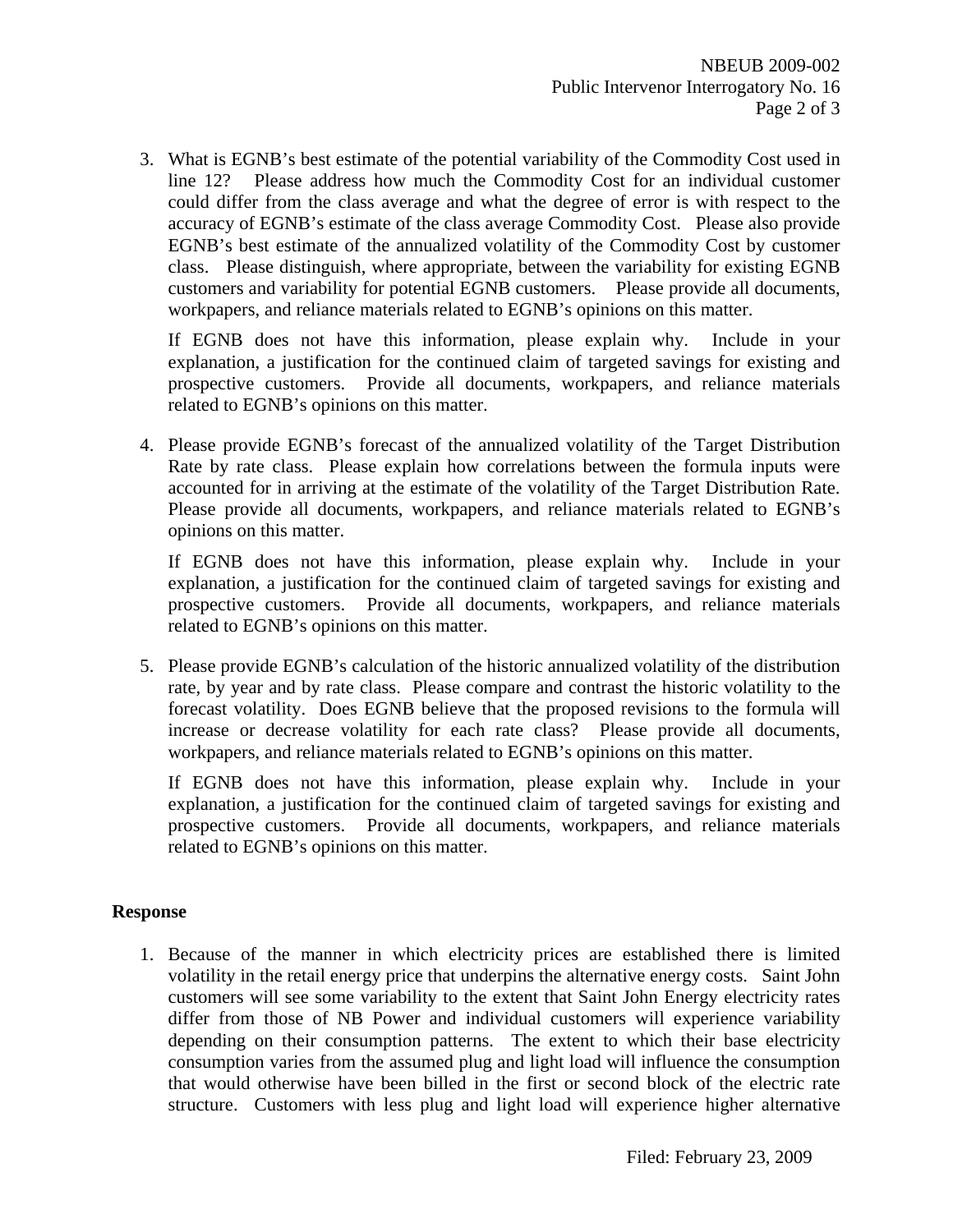energy costs and those with a higher plug and light load will experience lower alternative energy costs.

- 2. Please see the response to Public Intervenor Interrogatory No. 15 part 4.
- 3. Please see the response to Public Intervenor Interrogatory No. 15 part 5.
- 4. Please see the response to Public Intervenor Interrogatory No. 15 part 6.
- 5. Please see the response to Public Intervenor Interrogatory No. 15 part 7.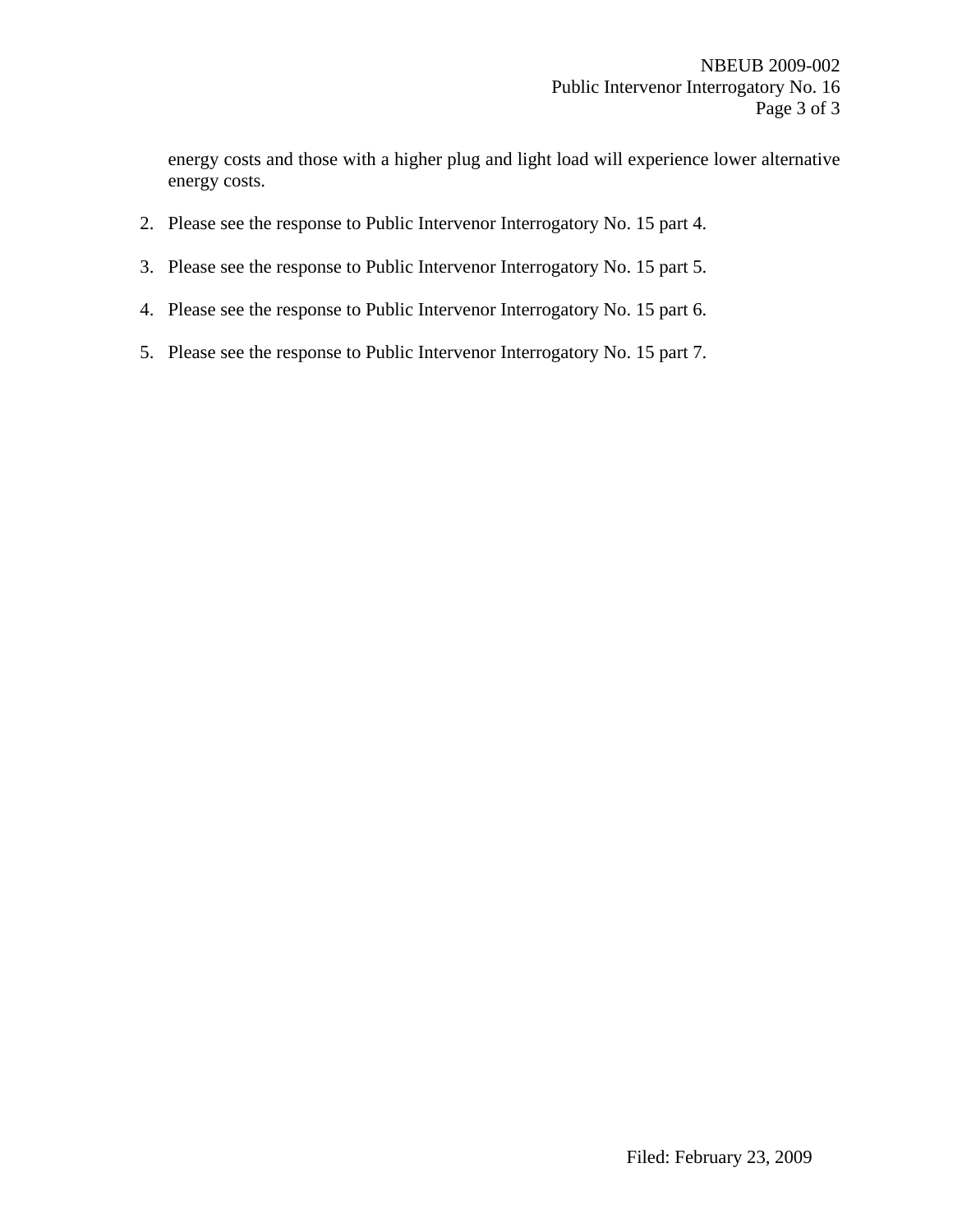## **Public Intervenor Interrogatory No. 17**

# **Reference:** Calculation of the Formula MJ Ervin Report

#### **Interrogatory**

- 1. Please provide all data reviewed or relied upon by MJ Ervin in the development of its report. Please provide the data in Excel spreadsheet form, where available.
- 2. Please provide a list of jurisdictions in which MJ Ervin has worked on the development of regulated rates for natural gas delivery service. Please describe each assignment and specify the dates during which the assignments were carried out. Please provide a copy of the work product produced in association with each assignment.
- 3. Has MJ Ervin ever worked on the development or implementation of a regulated marketbased rate for natural gas delivery service? Please specify those assignments listed in response to 2. above which addressed market-based pricing for natural gas delivery service.

# **Response**

1. Table 1 summarizes the data reviewed and relied upon by MJ Ervin & Associates in the development of its report. This data is provided in an Excel file titled Distillate Fuel Price Forecast.

| Data                                            | <b>Source</b>                                      | <b>Methodology Notes</b>                            |
|-------------------------------------------------|----------------------------------------------------|-----------------------------------------------------|
| <b>US\$/CDN\$ Exchange Rate</b>                 | <b>Bank of Canada</b>                              | Noon rate                                           |
| <b>WTI Spot Price</b>                           | EIA (Energy Information<br>Administration)         |                                                     |
| <b>No. 2 Oil Spot Price</b>                     | <b>EIA (Energy Information</b><br>Administration)  |                                                     |
| <b>Saint John Furnace Rack</b><br><b>Price</b>  | MJ Ervin & Associates                              | Imperial Oil and Petro-Canada<br>rack prices        |
| <b>New Brunswick Retail Price</b>               | MJ Ervin & Associates                              | Weekly telephone survey of<br>furnace oil marketers |
| <b>Residual Fuel Oil Spot Price</b>             | EIA (Energy Information<br>Administration)         |                                                     |
| <b>Regulated Maximum Retail</b><br><b>Price</b> | New Brunswick Energy and<br><b>Utilities Board</b> |                                                     |

|  |  |  |  | Table 1: MJ Ervin & Associates Report Data |  |  |
|--|--|--|--|--------------------------------------------|--|--|
|--|--|--|--|--------------------------------------------|--|--|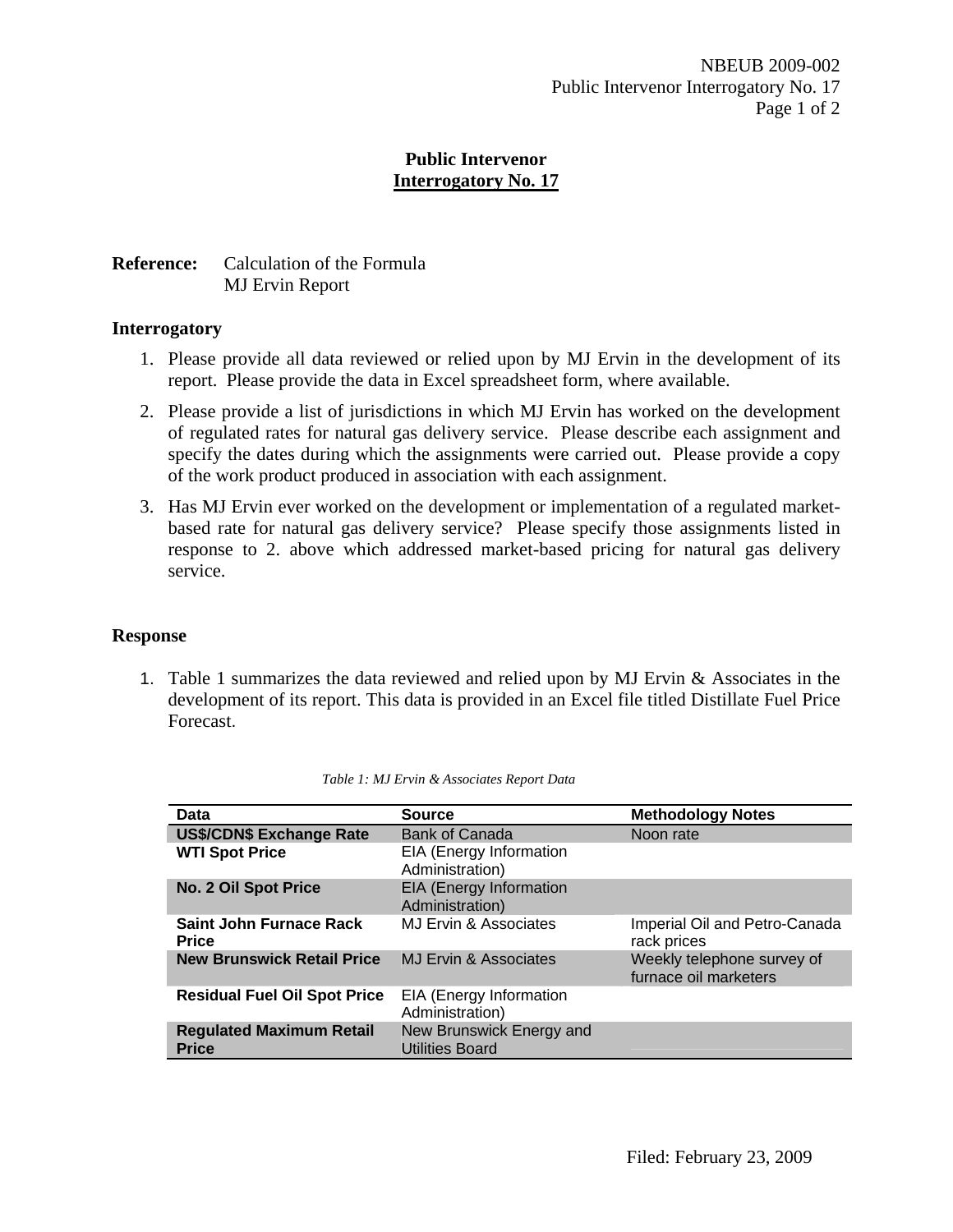In the course of preparing this data file, MJ Ervin & Associates has discovered a miscalculation that impacts its recommendation for HFO prices. Exhibit A, Schedule 3, Page 11 states:

*Over the past five years, the NYH spot price for residual fuels has averaged 62 percent of the WTI crude spot price with a standard deviation of five percentage points. While the price relationship is highly variable as evidenced in Figure 9, the WTI price benchmark is the best available petroleum basis. We recommend the HFO price be calculated at 62 percent of the WTI crude price.* 

In fact, over the past five years, the spot price for residual fuels has averaged 72 percent of the WTI crude spot price with a standard deviation of around six. Based on this data, MJ Ervin & Associates recommends the HFO price be calculated at 72 percent of the WTI price.

- 2. Mr. Ervin has not worked on the development of regulated rates for natural gas delivery service. MJ Ervin & Associates are downstream petroleum analysts, and the scope of its engagement relates to its area of expertise.
- 3. No. Refer to response to 2 above.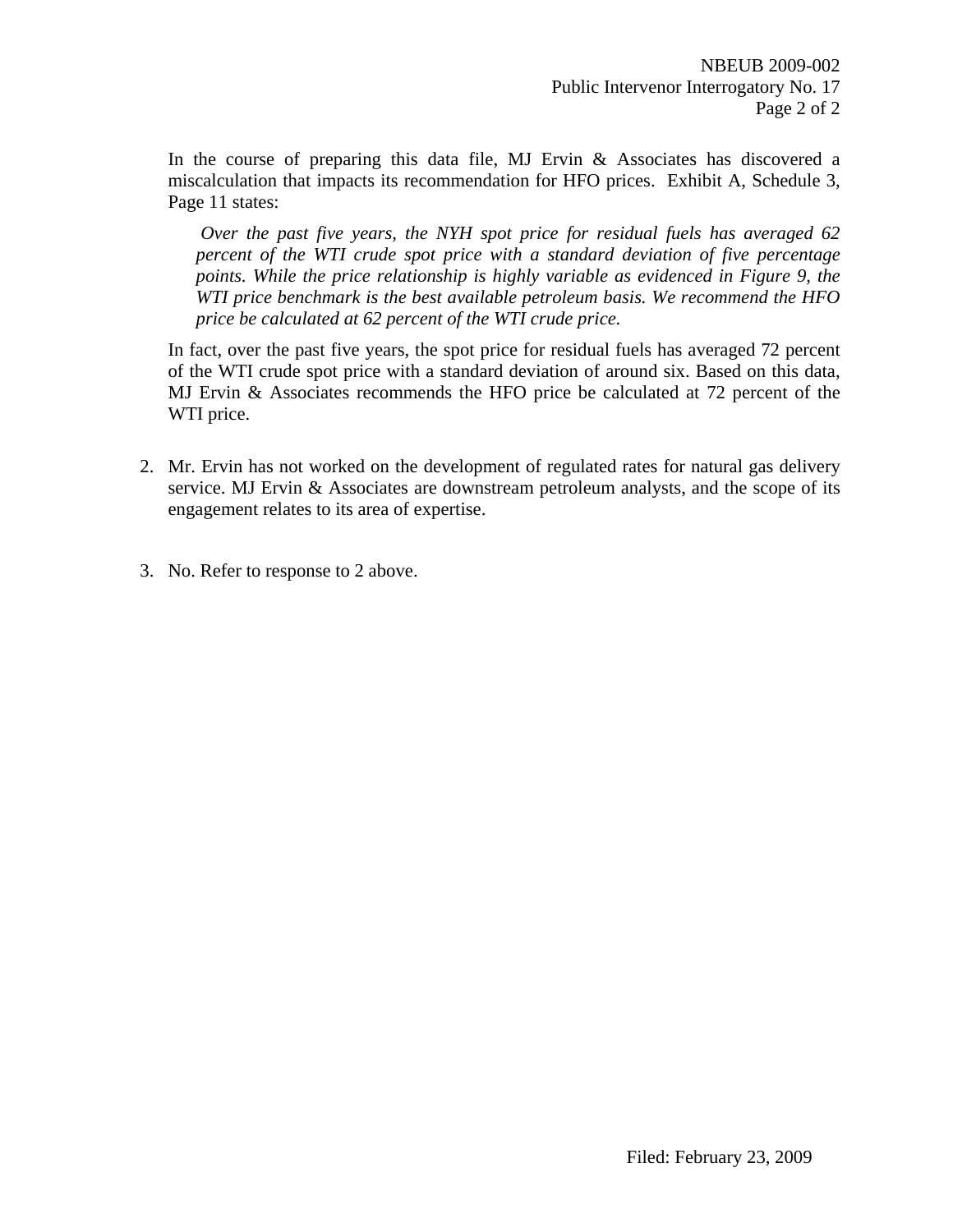## **Public Intervenor Interrogatory No. 18**

## **Reference:** Calculation of the Formula Usage Profiles

## **Interrogatory**

- 1. EGNB notes on page 5, question 9, that it applies a usage profile. Is it correct that the usage profile is a class wide profile and that the individual customer profiles could differ substantially from the class average?
- 2. Please provide all data reviewed by EGNB and all analyses performed by EGNB with respect to the question of whether and by how much individual customer demands can differ from the class average.
- 3. How can EGNB's proposed formula accurately forecast the cost of alternative fuel if the usage profile is not based on that individual customer's demand but instead based on class average demand? Please provide all quantitative analysis that EGNB has performed for low-load factor or high load factor customers in each EGNB class.
- 4. Is it correct that EGNB used the usage profile of customers who do take natural gas delivery service from EGNB? Has EGNB performed any analysis to estimate the relationship between the usage profile of customers who do not take natural gas delivery service from EGNB and the usage profile of customers who do take natural gas delivery service from EGNB? Please provide all quantitative analysis performed or reviewed by EGNB and its consultants.
- 5. Does EGNB agree that in order for the formula to provide the target level of savings for a customer who does not currently take natural gas delivery service from EGNB, the usage profile used in the formula would need to be reasonably reflective of that customer's usage profile? If not, why not?
- 6. Please fill in the table on the next page for each EGNB rate class for customers currently taking service. The percentiles should be determined based on gas demand (in GJ), so that each decile has one-tenth of the gas demand (or as close to 10% as possible), while the number of customers in each decile should decrease from the 91-100 decile to the 0- 10 decile. In other words, the customers with the largest gas demand should be in percentile 100, and the customers with the smallest gas demand should be in percentile 0.
- 7. Please provide any estimates of the demand characteristics of eligible New Brunswick customers that are *not* currently using natural gas. Please provide EGNB's best estimate of the percentiles, number of customers and associated demand eligible (but not taking service) for each rate class in a similar format to the Table shown on the next page in question 6.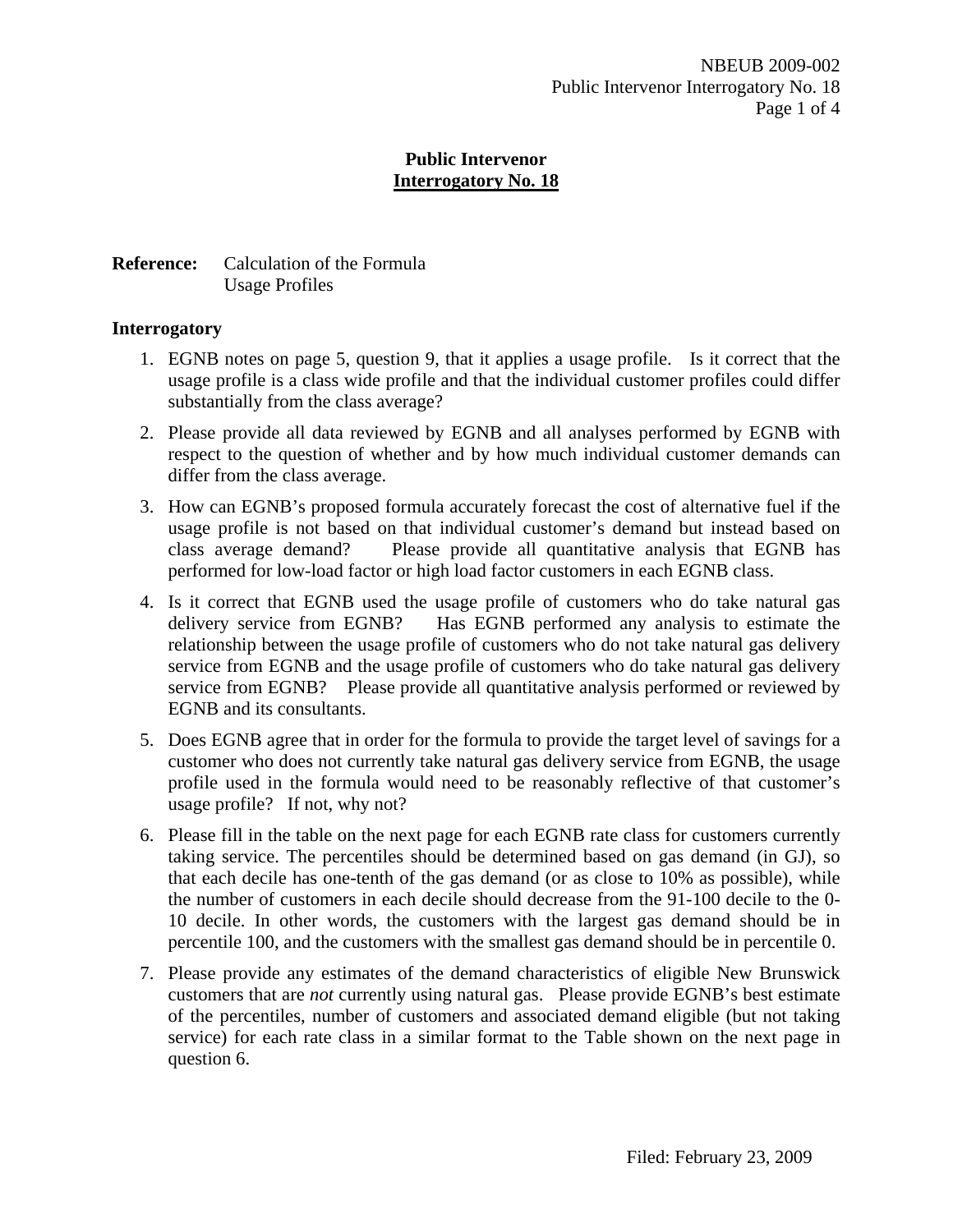| PI IR-18 Question 6  |                            |                        |  |  |  |  |  |
|----------------------|----------------------------|------------------------|--|--|--|--|--|
| <b>By Rate Class</b> |                            |                        |  |  |  |  |  |
| Percentile           | <b>Number of Customers</b> | <b>Gas Demand (GJ)</b> |  |  |  |  |  |
| 91-100               |                            |                        |  |  |  |  |  |
| 81-90                |                            |                        |  |  |  |  |  |
| 71-80                |                            |                        |  |  |  |  |  |
| 61-70                |                            |                        |  |  |  |  |  |
| $51 - 60$            |                            |                        |  |  |  |  |  |
| $41 - 50$            |                            |                        |  |  |  |  |  |
| $31 - 40$            |                            |                        |  |  |  |  |  |
| $21 - 30$            |                            |                        |  |  |  |  |  |
| $11-20$              |                            |                        |  |  |  |  |  |
| $0 - 10$             |                            |                        |  |  |  |  |  |

#### **Response**

- 1. The usage profile is a class wide profile and individual customer profiles will differ from this profile.
- 2. Please see the response to Board Interrogatory No. 4(a) for all of the relevant data related to individual customer demands. EGNB has not conducted any analyses regarding the degree to which individual customer demands can differ from the class average. The intention of the market-based rates formula is to establish rates for a typical customer, where some customers will consume more and others less than the average.
- **3.** The purpose of the formula is to establish a delivery rate that will provide a typical customer with the opportunity to achieve target savings. EGNB believes that a classaverage is the most appropriate means of accomplishing this as it is not feasible to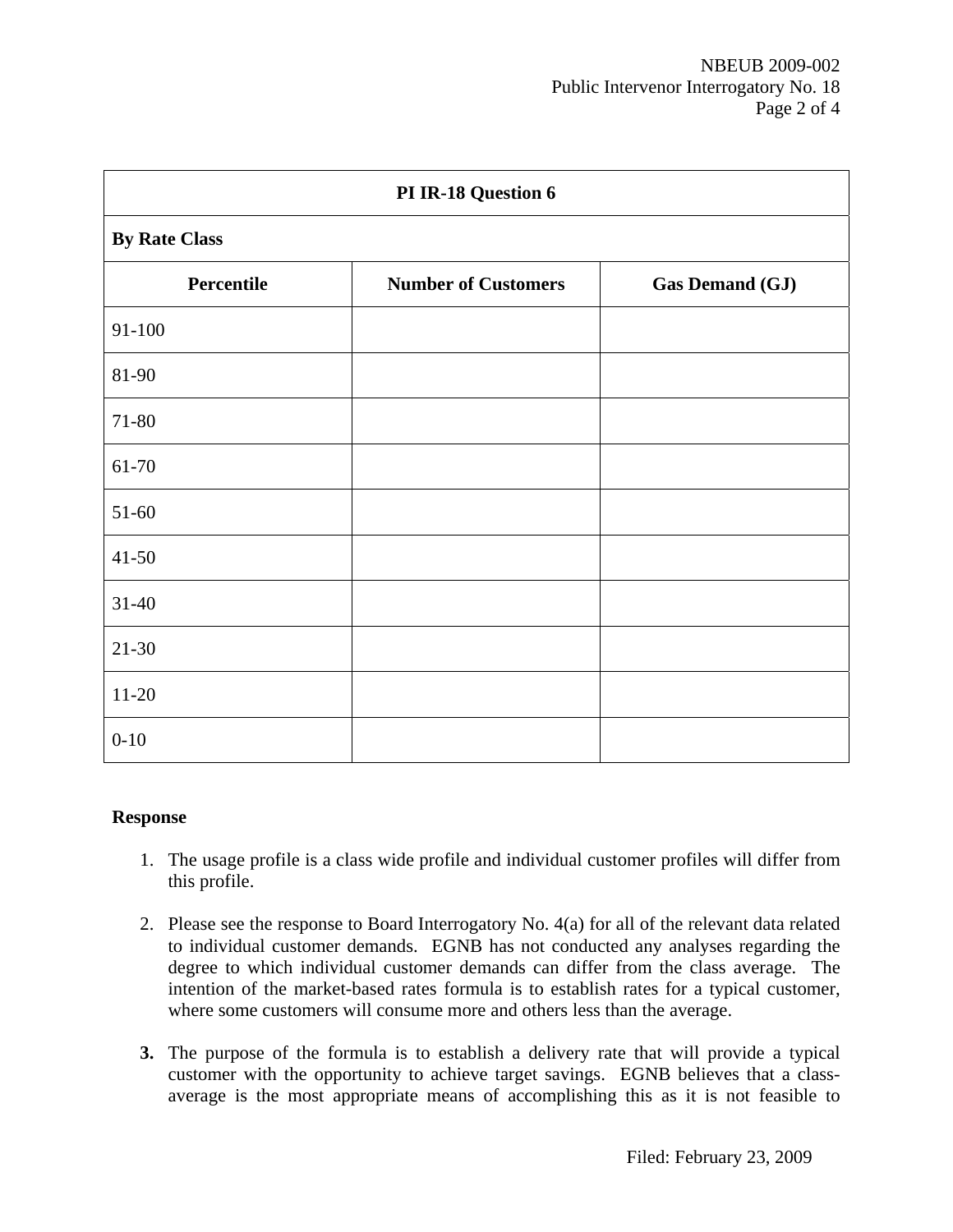establish a unique delivery rate for each customer's usage profile. EGNB has not conducted any quantitative analysis on low-load or high-load factor customers.

- 4. EGNB used the usage profile of customers who do take natural gas delivery service from EGNB as these are the only ones that EGNB has usage profile information for. EGNB has not conducted any analysis on the load profiles of customers who do not take delivery service from EGNB, as it does not have access to this information.
- 5. EGNB agrees that the usage profile used in the formula would need to be reasonably reflective of the usage profile of a prospective customer to provide the target savings if all other elements of the formula are equal. It is reasonable to expect that there will be some variance in terms of the ability to achieve target savings among all customers within a class; both existing and prospective. However, the purpose of the formula is to provide typical, not all, customers with the ability to achieve target savings.
- 6. The tables for SGSRE, SGSRO, SGSC, GS and CGS are provided below. There are insufficient customers within the LFO and HFO classes to provide meaningful data.

| <b>Rate Class: SGSRE</b> |                  |                  |  |  |  |  |
|--------------------------|------------------|------------------|--|--|--|--|
|                          |                  | $\overline{Gas}$ |  |  |  |  |
|                          | Number of        | Demand           |  |  |  |  |
| Percentile               | <b>Customers</b> | (GJ)             |  |  |  |  |
| 91-100                   | 33               | 13,236           |  |  |  |  |
| 81-90                    | 41               | 13,102           |  |  |  |  |
| $71 - 80$                | 52               | 13,158           |  |  |  |  |
| 61-70                    | 81               | 13,080           |  |  |  |  |
| 51-60                    | 106              | 13,096           |  |  |  |  |
| 41-50                    | 127              | 13,133           |  |  |  |  |
| $31 - 40$                | 146              | 13,171           |  |  |  |  |
| $21 - 30$                | 167              | 13,165           |  |  |  |  |
| $11 - 20$                | 192              | 13,151           |  |  |  |  |
| $0 - 10$                 | 239              | 13,117           |  |  |  |  |

| Rate Class: SGSRO |                  |        |  |  |  |
|-------------------|------------------|--------|--|--|--|
|                   |                  | Gas    |  |  |  |
|                   | <b>Number of</b> | Demand |  |  |  |
| <b>Percentile</b> | <b>Customers</b> | (GJ)   |  |  |  |
| 91-100            | 123              | 27,562 |  |  |  |
| 81-90             | 186              | 27,513 |  |  |  |
| $71 - 80$         | 231              | 27.539 |  |  |  |
| 61-70             | 273              | 27.566 |  |  |  |
| 51-60             | 310              | 27,502 |  |  |  |
| 41-50             | 346              | 27,574 |  |  |  |
| $31 - 40$         | 382              | 27.533 |  |  |  |
| $21 - 30$         | 421              | 27.599 |  |  |  |
| $11 - 20$         | 472              | 27,519 |  |  |  |
| $0 - 10$          | 551              | 27.534 |  |  |  |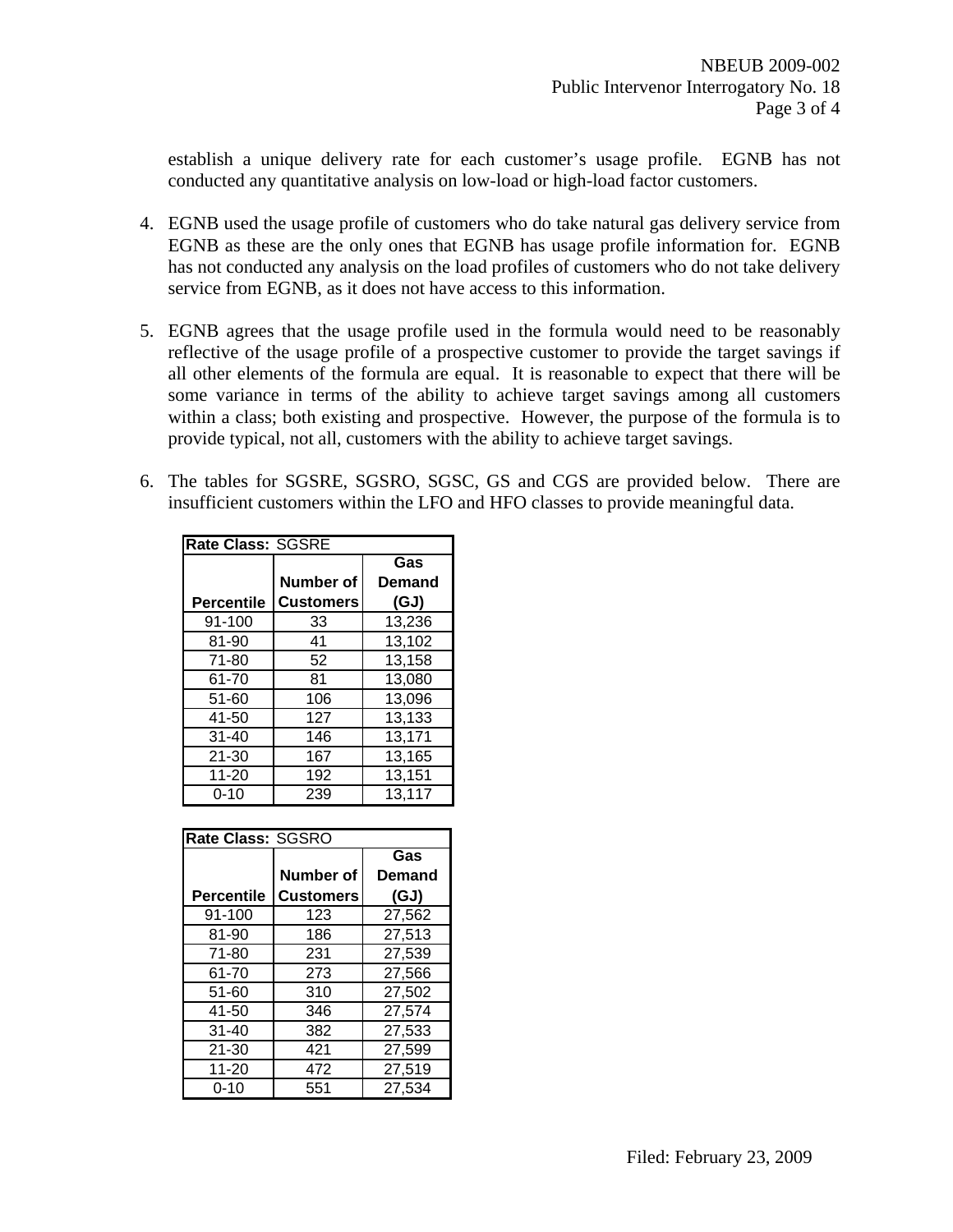| <b>Rate Class: SGSC</b> |                  |               |  |  |  |
|-------------------------|------------------|---------------|--|--|--|
|                         |                  | Gas           |  |  |  |
|                         | Number of        | <b>Demand</b> |  |  |  |
| <b>Percentile</b>       | <b>Customers</b> | (GJ)          |  |  |  |
| 91-100                  | 27               | 21,501        |  |  |  |
| 81-90                   | 40               | 20,936        |  |  |  |
| $71 - 80$               | 49               | 21,280        |  |  |  |
| 61-70                   | 58               | 21,081        |  |  |  |
| 51-60                   | 68               | 21,354        |  |  |  |
| 41-50                   | 79               | 21,092        |  |  |  |
| $31 - 40$               | 94               | 21,263        |  |  |  |
| $21 - 30$               | 117              | 21,247        |  |  |  |
| 11-20                   | 153              | 21,152        |  |  |  |
| 0-10                    | 267              | 21,249        |  |  |  |

| Rate Class: GS |                  |        |  |  |  |
|----------------|------------------|--------|--|--|--|
|                |                  | Gas    |  |  |  |
|                | Number of        | Demand |  |  |  |
| Percentile     | <b>Customers</b> | (GJ)   |  |  |  |
| 91-100         | 25               | 65,167 |  |  |  |
| 81-90          | 37               | 74,283 |  |  |  |
| 71-80          | 46               | 75,886 |  |  |  |
| 61-70          | 56               | 75,983 |  |  |  |
| 51-60          | 65               | 74,898 |  |  |  |
| 41-50          | 79               | 75,936 |  |  |  |
| $31 - 40$      | 94               | 75,406 |  |  |  |
| $21 - 30$      | 113              | 75,442 |  |  |  |
| $11 - 20$      | 135              | 75,519 |  |  |  |
| 0-10           | 165              | 75,681 |  |  |  |

| <b>Rate Class: CGS</b> |                  |        |  |  |  |  |
|------------------------|------------------|--------|--|--|--|--|
|                        |                  | Gas    |  |  |  |  |
|                        | Number of        | Demand |  |  |  |  |
| <b>Percentile</b>      | <b>Customers</b> | (GJ)   |  |  |  |  |
| 91-100                 | 6                | 90,316 |  |  |  |  |
| 81-90                  | 7                | 78,995 |  |  |  |  |
| $71 - 80$              | 10               | 87,578 |  |  |  |  |
| 61-70                  | 12               | 88,489 |  |  |  |  |
| 51-60                  | 13               | 82,971 |  |  |  |  |
| 41-50                  | 16               | 85,689 |  |  |  |  |
| $31 - 40$              | 20               | 85,811 |  |  |  |  |
| $21 - 30$              | 24               | 85,418 |  |  |  |  |
| $11 - 20$              | 29               | 84,752 |  |  |  |  |
| $0 - 10$               | 36               | 85,677 |  |  |  |  |

7. EGNB does not have any estimates of the demand characteristics of those residences and businesses in New Brunswick that do not use natural gas as it has no access to the information necessary to conduct such an analysis.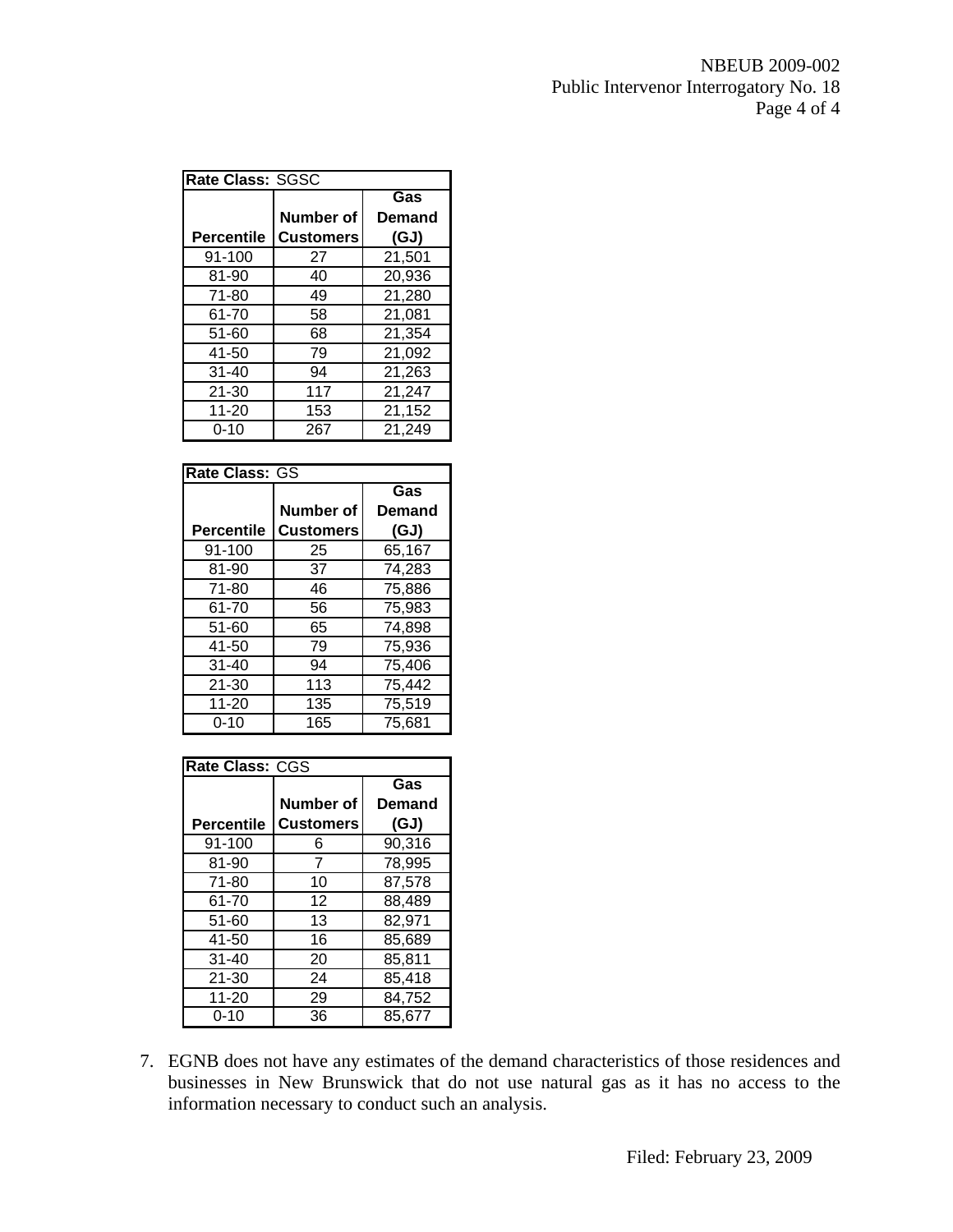## **Public Intervenor Interrogatory No. 19**

## **Reference:** Calculation of the Formula Historical Fuel Price Data

#### **Interrogatory**

- 1. EGNB has proposed to use two calendar months of historic fuel price data (Page 4, Question and Answer 7 of the Evidence). Does EGNB or MJ Ervin have any evidence that marketers of alternative fuels price their product based on two months of historic price data? Does EGNB or MJ Ervin have any evidence that marketers of alternative fuels price their product based on the current forward markets or the prior day's closing prices? If marketers price their product based on current or end-of-prior day forward prices, wouldn't the use of two month history compromise the formula's ability to deliver the target savings? Please explain.
- 2. Refer to Page 17, Question and Answer 33 of the Evidence. What is the justification for using two months of history to set the rate, but only 21-days to trigger the rate rider?

#### **Response**

1. EGNB has no evidence that marketers of alternate fuels price their products based on two months of historic data, current forward markets or prior day's closing as there is little transparency on the means by which marketers establish their pricing. Also, MJ Ervin  $\&$ Associates has no evidence that marketers of furnace oil price their product based on current forward markets or end of prior day forward prices. The only transparent information that EGNB is aware of is the manner in which the Board establishes the maximum retail furnace oil price. This is based on 7-day price average.

To the extent that marketers of alternate products establish the pricing of their products on a different basis than EGNB, there is the potential for the formula's ability to deliver target savings to be compromised. It must be noted though that marketers prices are not subject to regulation, other than maximum furnace oil prices established by the Board. The two months of historic trading data for forward prices are used as a means of establishing the maximum delivery rates to be charged by EGNB, that may only be established once a year. If market conditions change such that delivery rates could increase, EGNB is unable to do so and customers will have the ability to achieve greater than the target savings levels. If market conditions change such that delivery rates compromise the ability to deliver target savings, EGNB may apply for a rate rider to reduce its delivery rates. To allow EGNB to be more responsive in its rider applications, EGNB is proposing a shorter time period for the collection of market data to better align with the application and approval process associated with implementing a rider.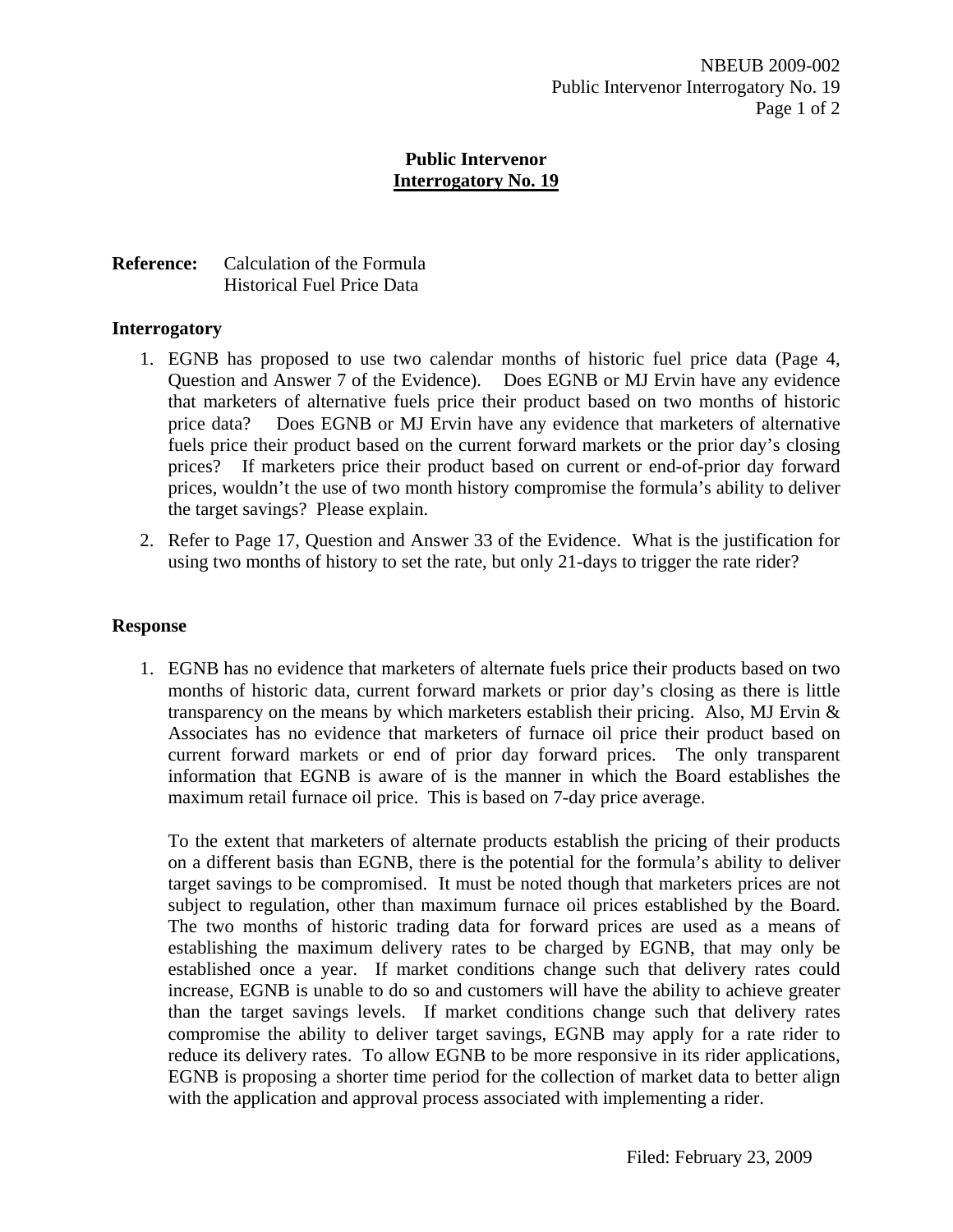2. Please see the response to AWL Interrogatory No. 1 for the reasons supporting the use of two months for establishing the maximum rates and AWL Interrogatory No. 6 for the reasons supporting the use of 21 days for the Rate Rider.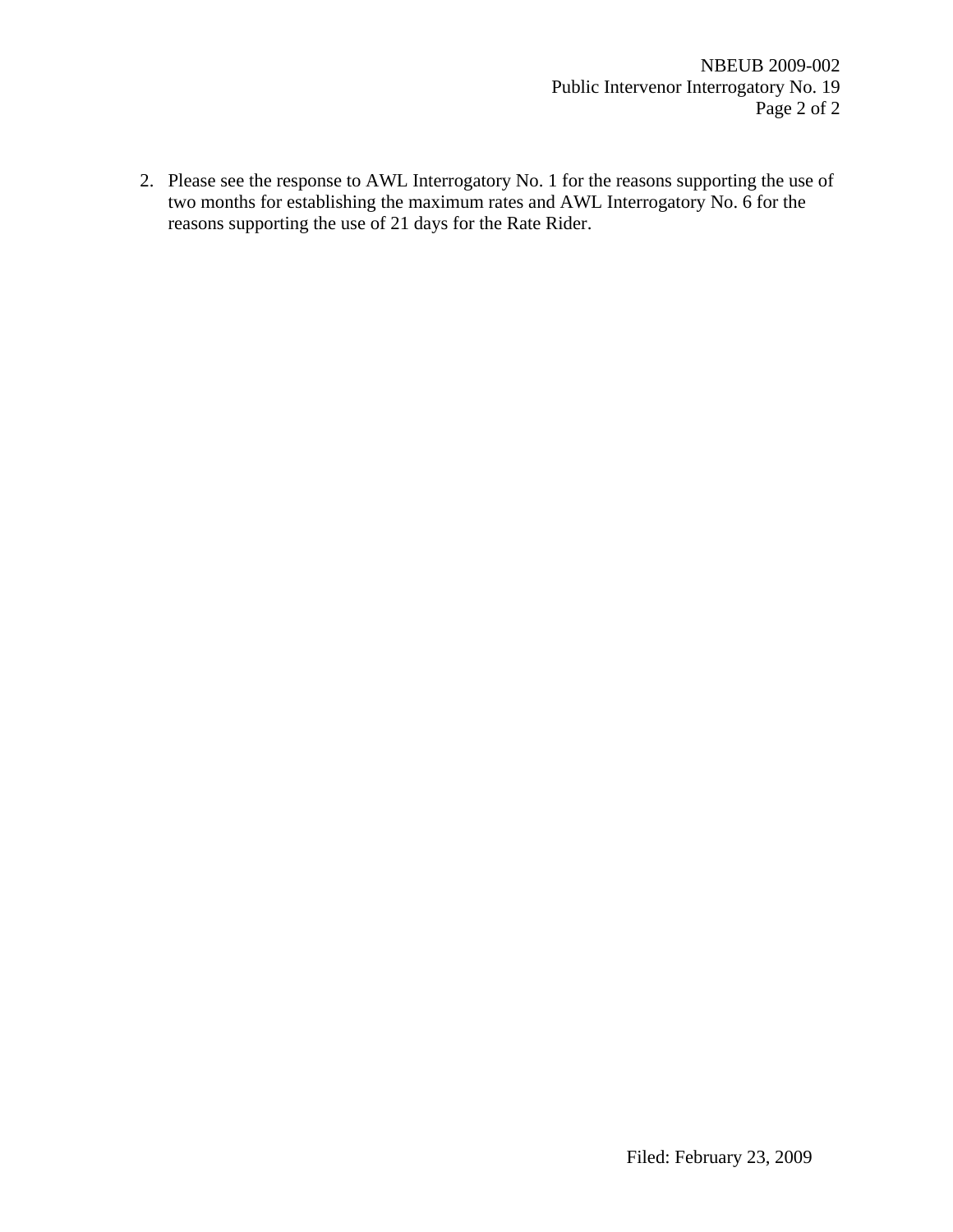## **Public Intervenor Interrogatory No. 20**

## **Reference:** Calculation of the Formula HFO Class

## **Interrogatory**

1. For the HFO class, if it is the case that there is a "lack of price transparency" and "a lack of fungibility," as cited by the MJ Ervin report (Page 7), why does EGNB believe that a market-based rate formula of the type proposed can work for this class? Does EGNB have any evidence on the effectiveness of EGNB's historic market-based rate for delivering the value proposition to HFO customers in the past? What market research has EGNB or its consultants performed to determine whether the formula can be effective for customers who are eligible for the HFO rate but are not currently using natural gas? Has EGNB considered any alternatives to the formula for these customers that would fit within the general framework of alternative rate regulation? What alternatives were considered and why were they not pursued? If EGNB were not constrained by the Board's Orders asking EGNB to continue using market-based rate formula framework, what ratemaking approach does EGNB believe would best suit these customers? Please explain.

# **Response**

1. EGNB has historically been unable to deliver target savings to HFO customers as the formula would suggest a negative delivery rate being required to achieve the savings levels. As EGNB has indicated in the past, there are reasons beyond target savings that will drive a customer's decision to convert. In the case of HFO customers, the reasons for using natural gas are typically related to environmental and/or maintenance concerns.

EGNB believes that a market-based formula remains the most effective means for establishing the maximum delivery rate for the HFO class as market conditions can create conditions that would support target savings being achieved. During the summer of 2008, market conditions were such that HFO customers had the opportunity to achieve significant savings through the use of natural gas in comparison to No. 6 oil. The use of the formula for HFO allows EGNB to monitor when such conditions may exist. These conditions are applicable equally to existing HFO customers and prospective HFO customers.

EGNB has not considered any alternatives to the formula for these customers and believes it continues to be the appropriate rate setting mechanism for these customers for the reasons noted above.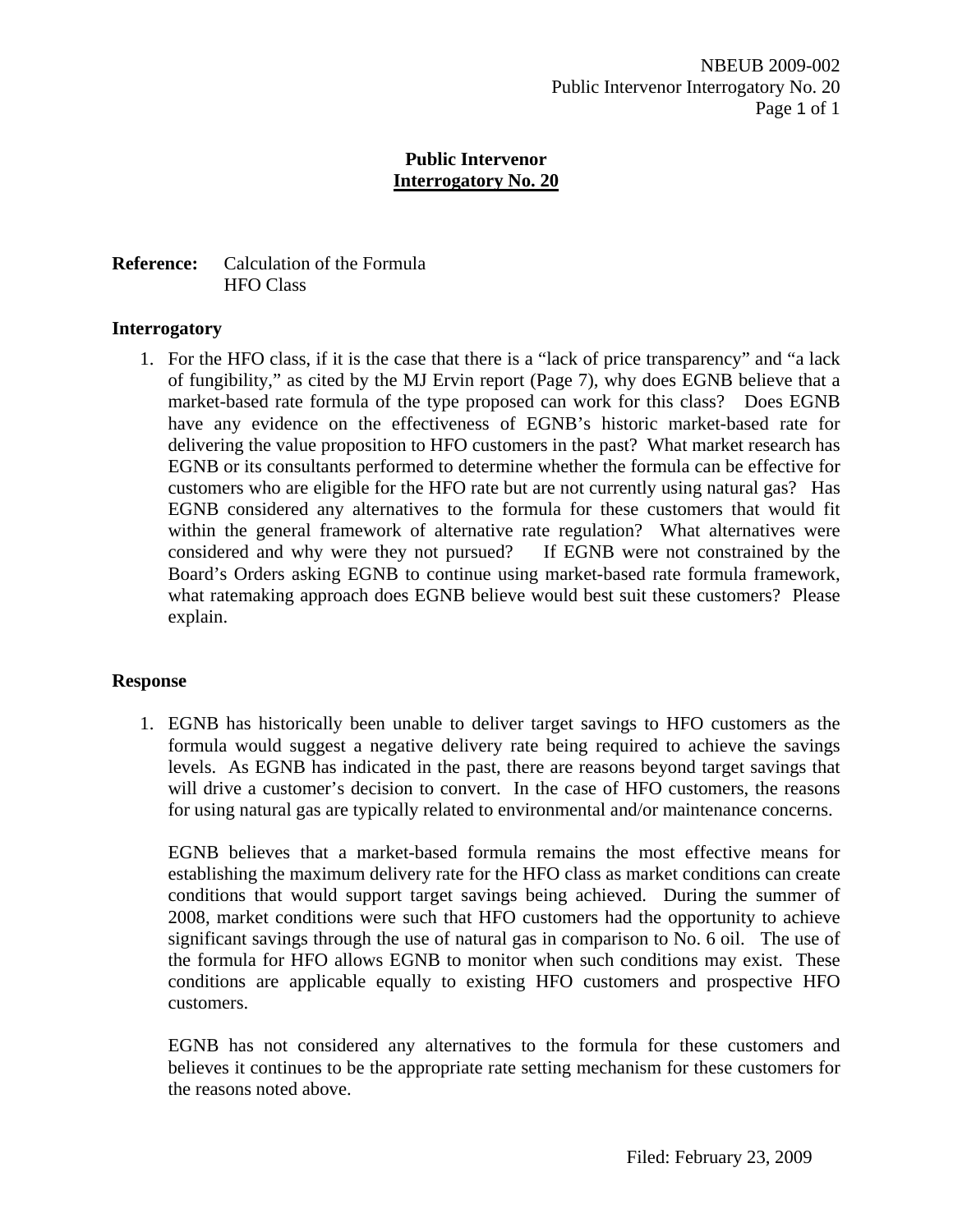## **Public Intervenor Interrogatory No. 21**

# **Reference:** Calculation of the Formula Data Assumptions

## **Interrogatory**

- 1. Please provide all calculations (in spreadsheet form) and reliance documents related to the assumed annual energy usage and monthly profile, base lighting usage, for heating and water heating for the residential electricity rates referenced in Question 16, as well as the monthly profiles shown in the response to Question 4.
- 2. Please provide the calculations used to arrive at the efficiencies listed for each rate class and fuel type on page 7 of Mr. Charleson's testimony. Please provide all source data relied upon.
- 3. Please provide details on the "other" products used by each rate class (as seen in the table on page 15 of Mr. Charleson's testimony). What are these products? Do any of them constitute the majority of sales for any rate class? Are prices available for them? Please provide all source data relied upon.
- 4. Please provide the calculations or sources for the Contract Demand Charge. Please provide all source data relied upon.
- 5. According to the rates posted on the Saint John Energy and NB Power websites, electricity is roughly 60 cents per kWh cheaper in Saint John, a savings of over 6%. If the alternative energy costs are overestimated for customers in Saint John, would they be receiving the target savings level of 20%? Has EGNB considered using the Saint John price for the customers located in the Saint John service territory and the NB Power price for customers located in the NB Power service territory? Why or why not?

# **Response**

1. The monthly profile of electricity consumption is based on the typical usage profile for an SGSRE customer. The supporting data for this profile can be found in EGNB's response to Board Interrogatory No. 4(a). The assumed annual energy usage is also based on this data, plus the addition of the base plug and light load. The manner for determining the heating and water heating load can be found in EGNB's response to Board Interrogatory No. 7.

The 848 kWh/month of plug and light load was determined at the time the SGSRE rate was established. To determine this, EGNB has relied on information from NB Power's web site which indicates that approximately 60% of a customer's electric bill can be related to home heating (nbpower.com/html/en/conservation/save energy/tips.html). By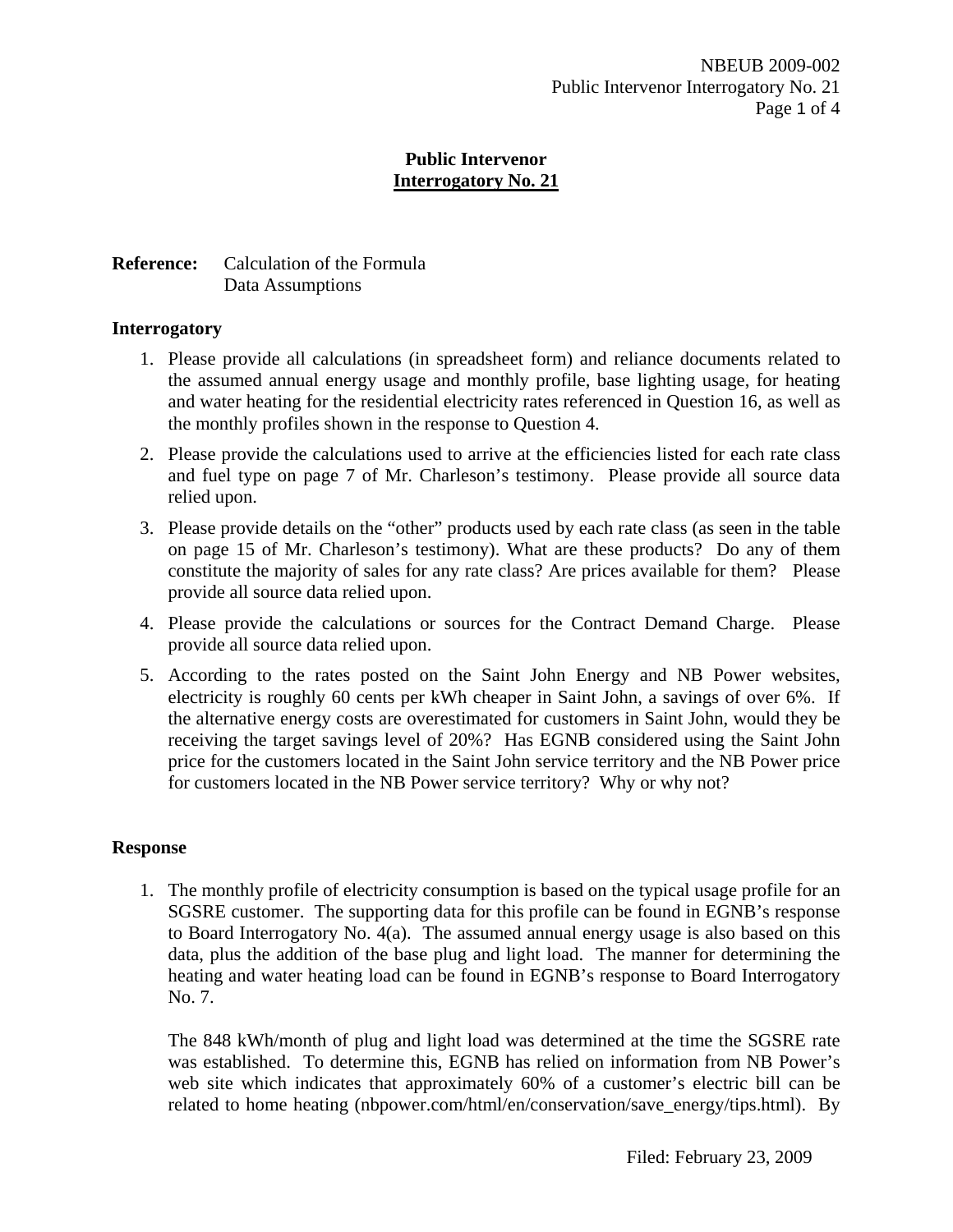using the heating load and assuming that this represents approximately 60% of the total energy consumption, EGNB is then able to determine the remaining load that is associated with water heating and plug and light load. After deducting the assumed water heating load, the remaining load is assumed to be plug and light load. In preparing this interrogatory response, EGNB recognized that the derivation of the plug and light load should have been updated to reflect the reduction in the typical annual natural gas consumption for the SGSRE class from 114 GJ/year to 111 GJ/year. This would result in a reduction of the 848 kWh/month to 806 kWh/month. The following table summarizes this calculation:

|                            | Calculation                  | kWh    |
|----------------------------|------------------------------|--------|
| <b>Heating Usage</b>       | Estimated                    | 21,727 |
| <b>Water Heating Usage</b> | Estimated                    | 4,816  |
| <b>Total Consumption</b>   | Line $1/0.6$                 | 36,212 |
| Plug & Light Load          | Line $3 - (Line 1 + Line 2)$ | 9,669  |
| 5.   Monthly Plug & Light  | Line $4/12$                  | 806    |

The following tables reflect the correction to the plug & light load:

|                | <b>Block 1</b> | <b>Block 2</b> | <b>Base</b> | <b>Electic Heating Usage</b> |           | <b>Electric Water Heater Usage</b> |           | Total  | <b>Water Heater</b> | <b>Total Electric</b> |
|----------------|----------------|----------------|-------------|------------------------------|-----------|------------------------------------|-----------|--------|---------------------|-----------------------|
| Month          | Incr           | Incr           | <b>kWh</b>  | Usage Profile                | kWh usage | <b>Usage Profile</b>               | kWh usage | Usage  | Rental              | Cost                  |
| Jan '09        |                |                | 806         | 19.1%                        | 4,150     | 9.8%                               | 472       | 5,428  | \$7.34              | \$410.30              |
| Feb '09        |                |                | 806         | 16.7%                        | 3,628     | 9.2%                               | 443       | 4,877  | \$7.34              | \$362.81              |
| Mar '09        |                |                | 806         | 17.3%                        | 3,759     | 9.8%                               | 472       | 5,037  | \$7.34              | \$376.60              |
| Apr '09        | 3%             | 3%             | 806         | 8.1%                         | 1.760     | 9.7%                               | 467       | 3,033  | \$7.34              | \$209.76              |
| May '09        | 3%             | 3%             | 806         | 5.6%                         | 1.217     | 8.1%                               | 390       | 2.413  | \$7.34              | \$154.71              |
| Jun '09        | 3%             | 3%             | 806         | 2.7%                         | 587       | 7.0%                               | 337       | 1,730  | \$7.34              | \$94.07               |
| <b>Jul '09</b> | 3%             | 3%             | 806         | 0.0%                         |           | 6.5%                               | 313       | 1.119  | \$7.34              | \$38.10               |
| Aug '09        | 3%             | 3%             | 806         | 0.0%                         |           | 6.4%                               | 308       | 1,114  | \$7.34              | \$37.63               |
| Sep '09        | 3%             | 3%             | 806         | 3.2%                         | 695       | 6.8%                               | 327       | 1,828  | \$7.34              | \$102.80              |
| Oct '09        | 3%             | 3%             | 806         | 2.3%                         | 500       | 7.8%                               | 376       | 1.682  | \$7.34              | \$89.77               |
| Nov '09        | 3%             | 3%             | 806         | 10.8%                        | 2,347     | 8.8%                               | 424       | 3,577  | \$7.34              | \$258.03              |
| Dec '09        | 3%             | 3%             | 806         | 14.1%                        | 3,064     | 10.1%                              | 486       | 4,356  | \$7.34              | \$327.25              |
|                |                |                | 9,672       | 100%                         | 21,727    | 100.0%                             | 4,816     | 36,195 | \$88.08 \$          | 2.461.83              |

| Price for electricity             |          |
|-----------------------------------|----------|
| First 1300 KWh                    | \$0.0954 |
| Above 1300 KWh                    | \$0.0862 |
| <b>Estimated Heating Use</b>      | 21727    |
| <b>Estimated Water Heater Use</b> | 4816     |
| Water Heater Rental (60 Gallon)   | \$7.34   |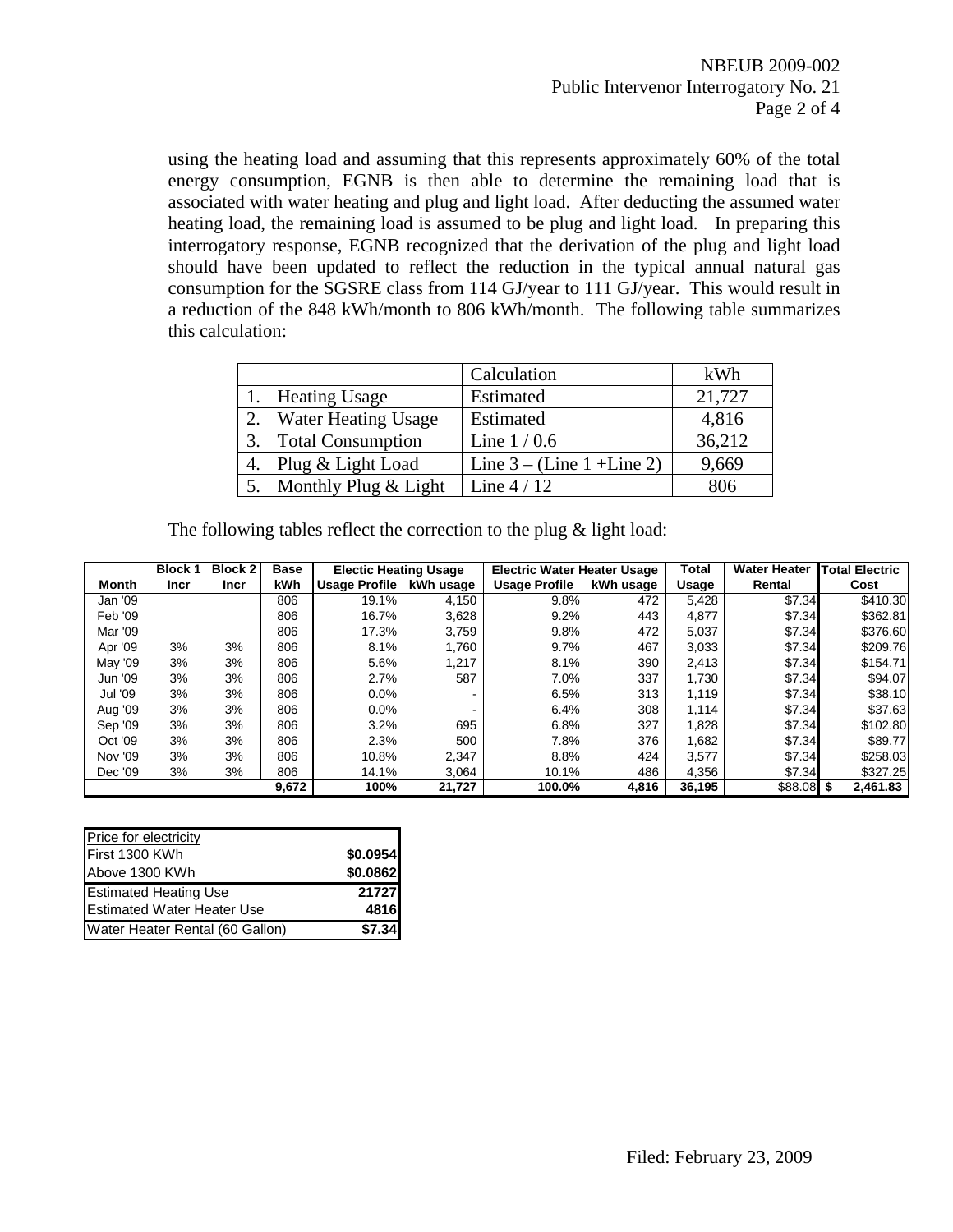|                                           | <b>Units</b>         | <b>Calculation</b>             | <b>SGSRE</b>   |
|-------------------------------------------|----------------------|--------------------------------|----------------|
| 1 Lines 1 - 5 not used                    |                      |                                |                |
| 6 Total Alternative Energy Cost           | \$/ year             | <b>Retail Electricity Cost</b> | \$2,461.83     |
| <b>7 Target Savings Level</b>             | ℅                    | Assigned                       | 20%            |
|                                           |                      |                                |                |
| 8 Target Savings Amount                   | \$                   | Line 6 x Line 7                | \$492.37       |
| 9 Target Natural Gas Cost                 | \$                   | Line 6 - Line 8                | \$1,969.46     |
| 10 Typical Annual Natural Gas Consumption | GJs/ year            | <b>Typical Customer</b>        | 111            |
| 11 Target Burner Tip Price                | $\sqrt{\mathcal{G}}$ | Line $9/10$                    | 17.7429        |
| 12 Commodity Cost                         | $\sqrt{\mathsf{GJ}}$ | <b>EUG Price</b>               | 11.7998        |
| 13 Target Distribution Rate               | \$/GJ                | Line 11 - Line 13              | 5.9431         |
|                                           |                      |                                |                |
| 14 Target Annual Distribution Charge      | \$                   | Line $13 \times$ Line $10$     | \$659.68       |
| 15 Monthly Customer Charge                | \$                   | Assigned                       | \$16.00        |
| 16 Annual Customer Charge                 | \$                   | Line 15 * 12                   | \$192.00       |
| 17 Average Contract Demand                | GJs                  | Average                        |                |
| 18 Contract Demand Charge                 | \$                   | Assigned                       | $\overline{0}$ |
| 19 Revenue from Demand Charge             | \$                   | Line 17 * Line 18 * 12         | $\overline{0}$ |
| 20 Target Revenue From Delivery Charge    | \$                   | Line 14 - Lines 16 or 19       | \$467.68       |
| 21 Distribution Delivery Charge           | \$/GJ                | Line 20/Line 10                | \$4.2134       |

- \* Table shows potential rates for calendar 2009 based on the application of the Formula using market information from November and December 2008. Natural gas consumption is based on 2008 billing data.
- 2. Please see the response to Board Interrogatory No. 5(a).
- 3. The "others" column in the table on page 15 reflects the percentage of customers that obtain their commodity from a supplier other than EGNB. This would include offerings by licensed gas marketers and other supply arrangements that a customer may make for themselves. As the chart indicates, this constitutes the majority of sales for customers in the GS, CGS, LFO and HFO classes. There is little to no transparency on the prices of the other supply arrangements that customers make. As a result, EGNB does not have any price data for these supply arrangements, other then anecdotal knowledge of the pricing that some customers have been able to obtain. EGNB assumes that the prices seen by these customers are either lower than those available from EGNB or provide terms and conditions that fit the customer's needs better than those offered by EGNB.
- 4. The Contract Demand Charge was established in the original rates proceeding (NBPUB 299) to recognize that "a significant portion of total costs allocated to these rate classes is fixed, and is capacity related." (Exhibit B, page 8). The demand charge was put in place to encourage customers "to improve their load factor (ratio of average daily volumes to peak volumes) and thereby benefit by way of a lower unit rate by volume of gas consumed in comparison to identical consumption at a lower load factor." (Ibid)
- 5. Based on EGNB's review of the NB Power and Saint John Energy websites, the posted rates are approximately 0.6 cents per kWh lower with Saint John Energy, not 60 cents per kWh as suggested in the question. This is still a difference of approximately 6%. If all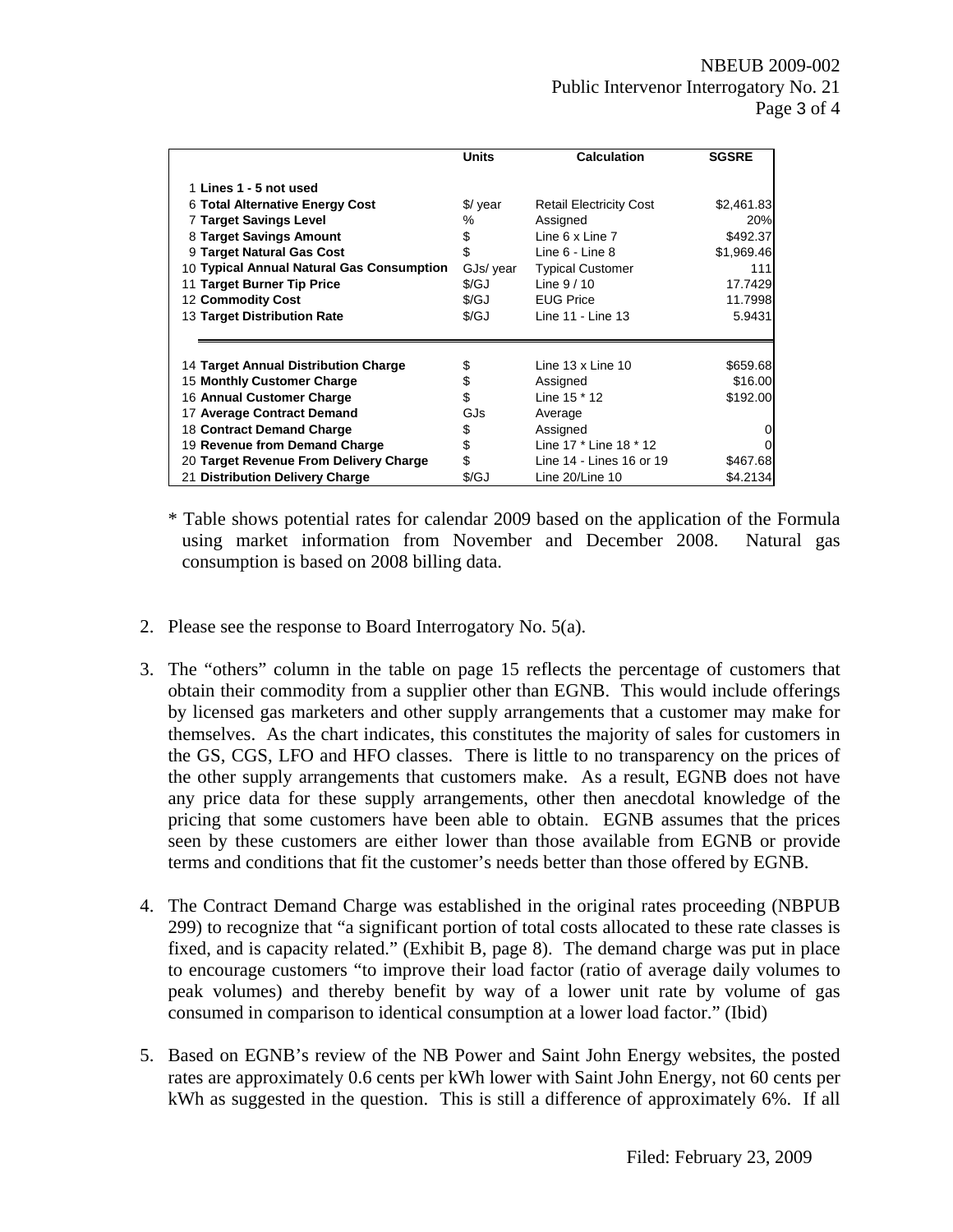other elements of the formula were realized by an SGSRE customer in Saint John (e.g. annual consumption, commodity cost) they would not achieve the target savings. However, as with any other SGSRE customer, any differences in their consumption patterns or commodity pricing will also affect the savings that are achieved.

EGNB has not considered using a separate pricing formula for SGSRE customers in Saint John for the reasons articulated on page 10 of the evidence and the fact that it would be counter to the principle of postage stamp rates that was included in the proposal accepted by the Province in granting the franchise rights and the rate design concepts accepted by the Board in EGNB's original rate proceeding.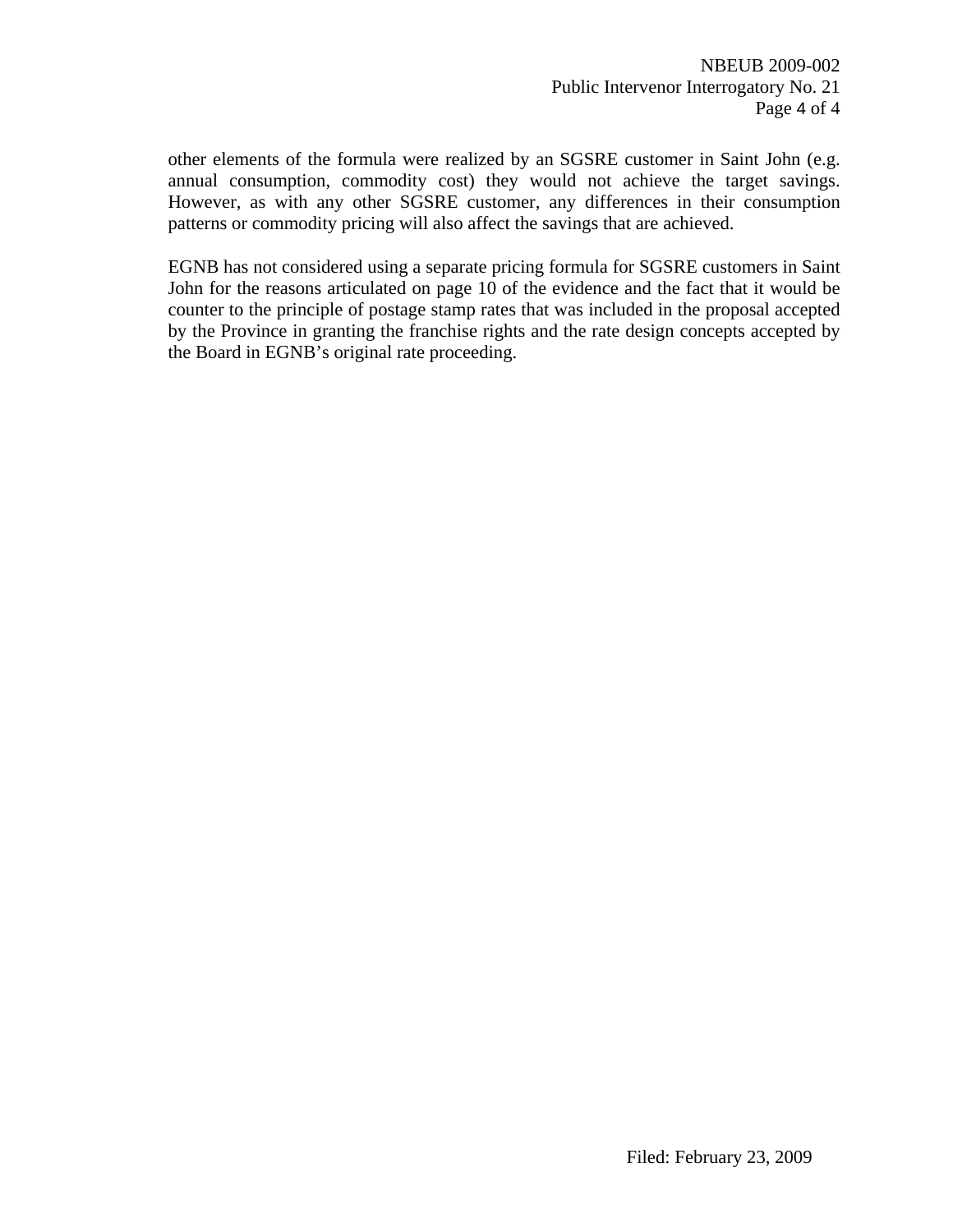## **Public Intervenor Interrogatory No. 22**

## **Reference:** Interrogatory Responses

#### **Interrogatory**

- 1. For all of the interrogatories, IR-1 to IR-21, provide the name of the individual who has answered each interrogatory, or questions therein.
- 2. For each individual identified, provide his or her title and organizational affiliation. If that individual has multiple titles at multiple Enbridge Companies, please provide all titles held by the individual

#### **Response**

1. EGNB does not believe it is appropriate or necessary to provide the name of the individual who has assisted in answering each interrogatory, or the questions therein. EGNB will bring forward the individuals it believes are appropriate to respond to any questions that may arise from the interrogatory during the oral portion of the proceeding.

EGNB believes this is consistent with the findings of the Board in its February 12, 2009 Motions Day decision in the NBSO Revenue Requirement proceeding.

2. See 1 above.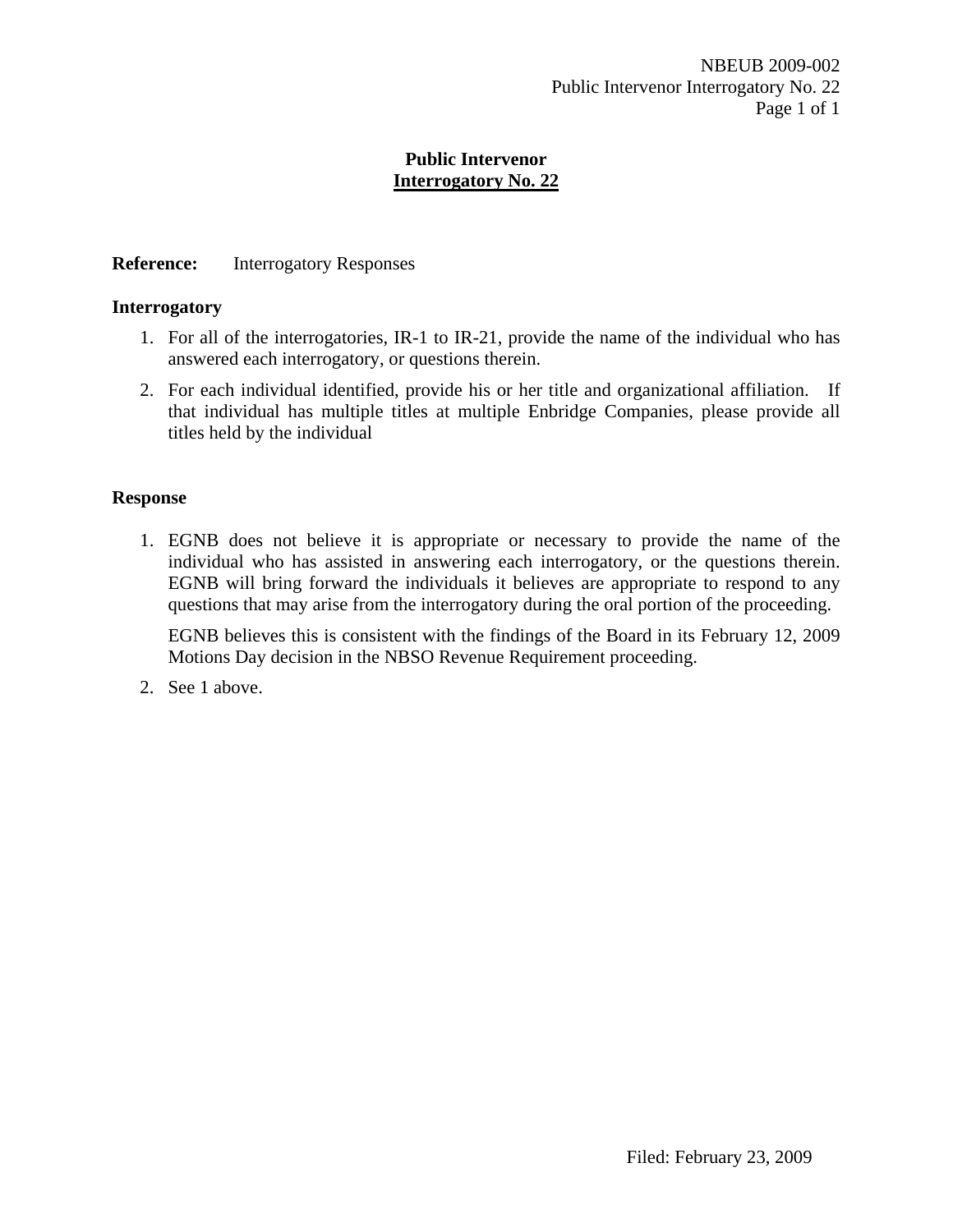|                                | Jan              | Feb             | Mar              | Apr              | May              | Jun            | Jul             | Aug          | Sep             | Oct              | Nov              | <b>Dec</b>       | <b>Total</b> |
|--------------------------------|------------------|-----------------|------------------|------------------|------------------|----------------|-----------------|--------------|-----------------|------------------|------------------|------------------|--------------|
| CGS <sub>1</sub>               | 198.31           | 244.64          | 271.83           | 180.75           | 165.58           | 107.45         | 89.94           | 100.45       | 109.67          | 129.53           | 177.52           | 225.84           | 2002         |
| CGS <sub>2</sub>               | 296.54           | 278.43          | 249.36           | 173.67           | 121.83           | 70.38          | 60.3            | 61.35        | 79.54           | 150.08           | 225.89           | 260.86           | 2028         |
| CGS <sub>3</sub>               | 145.2            | 193.23          | 241.38           | 209.46           | 176.12           | 154.61         | 153.12          | 149.94       | 136.23          | 170.31           | 172.56           | 187.41           | 2090         |
| CGS <sub>4</sub>               | 324.73           | 299.75          | 266.07           | 177.39           | 122.95           | 72.01          | 58.29           | 61.19        | 80.68           | 154.53           | 219.93           | 286.58           | 2124         |
| CGS <sub>5</sub>               | 293.81           | 270.55          | 205.57           | 243.29           | 150.93           | 95.16          | 92.29           | 102.88       | 104.66          | 138.64           | 185.88           | 263.44           | 2147         |
| CGS <sub>6</sub>               | 291.21           | 247.52          | 288.52           | 202.35           | 140.52           | 109.36         | 101.39          | 114.18       | 98.9            | 167.36           | 174.62           | 219.75           | 2156         |
| CGS7                           | 335.49           | 255.98          | 305.6            | 224.06           | 170.02           | 54.51          | 29.65           | 38.61        | 83.89           | 184.98           | 227.92           | 245.91           | 2157         |
| CGS8                           | 283.56           | 293.3           | 275.61           | 194.81           | 138.93           | 97.01          | 103.52          | 107.21       | 108.05          | 144.73           | 192.25           | 236.3            | 2175         |
| CGS <sub>9</sub>               | 274.57           | 521.19          | 561.87           | $-16.62$         | 135.15           | 74.39          | 89.49           | 104.27       | 63.35           | 70.46            | 83.53            | 223.33           | 2185         |
| <b>CGS 10</b>                  | 126.74           | 272.6           | 287.59           | 188.92           | 158.28           | 165.55         | 152.78          | 160.92       | 138.77          | 161.66           | 187.27           | 199.5            | 2201         |
| <b>CGS 11</b>                  | 352.92           | 407.98          | 371.02           | 220.46           | 118.46           | 54.49          | 13.27           | 21.1         | 49.92           | 106.07           | 213              | 298.68           | 2227         |
| <b>CGS 12</b>                  | 177.58           | 406.45          | 312.52           | 209.85           | 166.86           | 74.95          | 72.88           | 81.01        | 84.54           | 178.96           | 221.98           | 258.11           | 2246         |
| <b>CGS 13</b>                  | 523.56           | 443.03          | 455.89           | 136.6            | 44.02            | $-1.28$        | $-0.81$         | 1.76         | 12.89           | 42.86            | 236.89           | 369.04           | 2264         |
| <b>CGS 14</b>                  | 271.73           | 252.52          | 280.74           | 232.89           | 147.75           | 165.03         | 129.69          | 164.11       | 150.8           | 179.44           | 155.36           | 158.07           | 2288         |
| <b>CGS 15</b>                  | 300.5            | 476.9           | 345.41           | 166.89           | 26.40            | 2.02           | $-0.21$         | 2.78         | 7.37            | 214.33           | 290.02           | 457.39           | 2290         |
| <b>CGS 16</b>                  | 336.55           | 320.21          | 284.27           | 175.73           | 134.53           | 79.87          | 63.83           | 69           | 94.03           | 170.97           | 249.96           | 315.03           | 2294         |
| <b>CGS 17</b>                  | 375.71           | 343.32          | 367.91           | 246.53           | 127.20           | 52.47          | 46.02           | 50.61        | 50.72           | 133.08           | 207.53           | 329.54           | 2331         |
| <b>CGS 18</b>                  | 302.57           | 463.07          | 622.69           | 377.86           | 77.53            | 50.01          | $-4.65$         | 1.61         | $-3.91$         | 88.15            | 155.82           | 218.11           | 2349         |
| <b>CGS 19</b>                  | 435.35           | 453.82          | 434.54           | 287.11           | 164.58           | 15.38          | $-0.29$         | 2.2          | 6.06            | 9.38             | 185.65           | 367.13           | 2361         |
| <b>CGS 20</b>                  | 352.6            | 253.06          | 325.12           | 265.02           | 186.72           | 156.91         | 138.26          | 151.52       | 60.33           | 17.03            | 202.69           | 278.41           | 2388         |
| <b>CGS 21</b>                  | 471.2            | 413.63          | 439.33           | 189              | 12.81            | 3.94           | $-10.01$        | $-1.2$       | $-6.44$         | 340.82           | 196.53           | 343.48           | 2393         |
| <b>CGS 22</b>                  | 528.3            | 388.08          | 361.51           | 200.19           | 54.60            | 5.24           | 2.65            | 8.61         | 38.46           | 108              | 306.1            | 391.44           | 2393         |
| <b>CGS 23</b>                  | 280.3            | 283.32          | 263.42           | 196.77           | 186.42           | 156.94         | 183.04          | 172.61       | 171.05          | 182.68           | 223.52           | 220.74           | 2521         |
| <b>CGS 24</b>                  | 94.66            | 108.53          | 166.33           | 139.9            | 197.70           | 171.98         | 130.57          | 106.75       | 145.37          | 316.18           | 481.72           | 475.06           | 2535         |
| <b>CGS 25</b>                  | 346.01           | 268.21          | 319.9            | 199.39           | 181.66           | 146.61         | 141.98          | 154.96       | 128.47          | 173.12           | 225.88           | 259.8            | 2546         |
| <b>CGS 26</b>                  | 404.64           | 312.67          | 232.56           | 145.8            | 223.54           | 134.14         | 132.24          | 160.42       | 153.25          | 176.11           | 219.81           | 251.85           | 2547         |
| <b>CGS 27</b>                  | 333              | 306.34          | 302.21           | 221.25           | 161.87           | 132.06         | 152.58          | 148.95       | 109.46          | 113.6            | 244.21           | 341.51           | 2567         |
| <b>CGS 28</b>                  | 487.88           | 402.62          | 458.46           | 236.41           | 114.05           | 53.17          | 31.43           | 4.22         | 0.26            | 76.45            | 264.74           | 442.39           | 2572         |
| <b>CGS 29</b>                  | 514.13           | 627.57          | 549.05           | 260.9            | $-40.59$         | $-5.15$        | $-0.31$         | 2.33         | 6.43            | 9.95             | 184.78           | 506.32           | 2615         |
| <b>CGS 30</b>                  | 357.2            | 323.06          | 331.71           | 213.41           | 161.81           | 105.84         | 102.21          | 103.46       | 142.83          | 197.08           | 269.8            | 339.36           | 2648         |
| <b>CGS 31</b>                  | 690.76           | 492.49          | 779.99           | 138.12           | $-0.94$          | $-1.23$        | $-1.19$         | 0.82         | $-0.82$         | 20.21            | 197.33           | 339.2            | 2655         |
| <b>CGS 32</b>                  | 616.62           | 448.09          | 414.84           | 321.94           | 155.62           | 15.32          | 13.45           | 3.73         | 5.53            | 158.25           | 247.53           | 267.47           | 2668         |
| <b>CGS 33</b>                  | 368.75           | 304.78          | 325.46           | 288.64           | 158.36           | 152.93         | 112.24          | 153.23       | 114.19          | 199.86           | 253.56           | 241.06           | 2673         |
| <b>CGS 34</b>                  | 473.94           | 468             | 1414.96          | $-92.01$         | 24.15            | 9.22           | 1.66            | 1.87         | 0.1             | 21.59            | 191.22           | 162.58           | 2677         |
| <b>CGS 35</b>                  | 548.46           | 674.85          | 674.1            | 386.71           | $-57.70$         | $-5.97$        | $-0.36$         | 2.76         | 7.81            | 12.45            | 82.43            | 352.91           | 2678         |
| CGS 36                         | 548.74           | 577.38          | 475.4            | 217.83           | 86.23            | 20.68          | 5.6             | 2.63         | 9.93            | 56.77            | 259.14           | 426.9            | 2687         |
| <b>CGS 37</b>                  | 548.7            | 499.95          | 549.73           | 211.54           | 51.74            | 2.14           | $-1.22$         | 0.98         | 9.45            | 95.92            | 277.24           | 467.91           | 2714         |
| <b>CGS 38</b>                  | 450.06           | 470.31          | 432.48           | 224.61           | 64.66            | 41.09          | 36.5            | 76.24        | 77.92           | 70.05            | 210.62           | 562.2            | 2717         |
| <b>CGS 39</b>                  | 438.67           | 467.24          | 419.51           | 240.69           | 160.70           | 22.94          | 0.65            | $-1.87$      | 18.98           | 242.13           | 291.35           | 418.81           | 2720         |
| <b>CGS 40</b>                  | 394.05           | 339.2           | 309.17           | 212.15           | 154.07           | 151.35         | 146.64          | 144.13       | 140.98          | 176.98           | 221.27           | 355.02           | 2745         |
| <b>CGS 41</b>                  | 465.24           | 541.12          | 524.96           | 285.72           | 47.53            | 3.62           | $-0.58$         | 4.16         | 7.16            | 118.39           | 237.63           | 514.54           | 2749         |
| <b>CGS 42</b>                  | $-72.47$         | 1211.35         | 544.07           | 302.05           | 71.05            | 7.02           | $-0.45$         | 2.71         | 5.73            | 50.29            | 189.56           | 441.81           | 2753         |
| <b>CGS 43</b>                  | 664.63           | 509.4           | 585.31           | 192.13           | 32.35            | $-2.35$        | $-1.43$         | 2.42         | 6.48            | 53.86            | 229.36           | 509.56           | 2782         |
| <b>CGS 44</b>                  | 279.28           | 269.38          | 298.83           | 252.03           | 164.77           | 195.56         | 193.74          | 192.67       | 194.89          | 240.34           | 258.59           | 245.75           | 2786         |
| <b>CGS 45</b>                  | 528.62           | 412.48          | 550.1            | 242.04           | 94.41            | 58.81          | 44.26           | 41.83        | 44.65           | 90.69            | 278.95           | 412.82           | 2800         |
| <b>CGS 46</b>                  | 428.1            | 361.19          | 352.19           | 267.05           | 207.95           | 116.41         | 89.85           | 103.86       | 130.91          | 210.42           | 261.51           | 280.58           | 2810         |
| <b>CGS 47</b><br><b>CGS 48</b> | 516.67<br>504.84 | 415.09<br>547.5 | 439.97<br>370.36 | 212.85<br>230.57 | 111.24<br>175.79 | 18.66<br>24.73 | 1.14<br>$-2.14$ | 5.58<br>2.07 | 9.09<br>$-2.07$ | 129.94<br>143.34 | 234.19<br>341.87 | 726.49<br>507.33 | 2821<br>2844 |
| <b>CGS 49</b>                  | 474.41           | 397.07          | 366.73           | 228.97           | 146.17           | 89.54          | 60.7            | 6.47         | 58.49           | 230.97           | 340.56           | 457.26           | 2857         |
| <b>CGS 50</b>                  | 370.53           | 288.16          | 323.4            | 267.71           | 247.92           | 158.61         | 126.6           | 143.49       | 178.73          | 248.38           | 294.36           | 271.15           | 2919         |
| <b>CGS 51</b>                  | 366.56           | 312.54          | 347.65           | 187.5            | 198.98           | 205.69         | 191.59          | 197.78       | 113.24          | 275.6            | 246.92           | 284.13           | 2928         |
| <b>CGS 52</b>                  | 319.67           | 604.79          | 471              | 387              | 140.87           | 7.58           | $-0.74$         | 2.5          | 53.44           | 287.63           | 312.79           | 364.34           | 2951         |
| <b>CGS 53</b>                  | 408.89           | 383.28          | 380.98           | 362.38           | 290.06           | 42.79          | $-2.01$         | 1.73         | 20.78           | 174.44           | 370.26           | 525.98           | 2960         |
| <b>CGS 54</b>                  | 533.53           | 520.16          | 470.59           | 270.29           | 168.31           | 90.25          | $-2.84$         | 2.44         | 28.43           | 166.69           | 294.51           | 421.67           | 2964         |
| <b>CGS 55</b>                  | 492.25           | 450.47          | 369.31           | 212.25           | 153.98           | 38.25          | $-1.78$         | 2.02         | 113.05          | 272.88           | 338.22           | 530.16           | 2971         |
| <b>CGS 56</b>                  | 857.38           | 547.09          | 652.1            | 179.7            | 86.92            | $-2.44$        | $-0.23$         | 3.35         | 10.33           | 58.32            | 200.46           | 419.59           | 3013         |
| <b>CGS 57</b>                  | 437.96           | 95.34           | 354.1            | 330.39           | 217.42           | 205.07         | 175.84          | 163.18       | 191.77          | 206.5            | 282.7            | 393.68           | 3054         |
| <b>CGS 58</b>                  | 260.1            | 453.98          | 305.75           | 408.84           | 183.77           | 116.43         | 129.67          | 148.59       | 128.71          | 239.91           | 309.89           | 383.45           | 3069         |
| <b>CGS 59</b>                  | 909.56           | 579.29          | 541.66           | 397.28           | 199.92           | 6.84           | 5.9             | 9.56         | 6.51            | 60.26            | 157.38           | 202.52           | 3077         |
| CGS <sub>60</sub>              | 698.51           | 570.55          | 616.78           | 648.85           | 246.06           | 55.68          | 0.8             | 0.02         | 11.37           | 23.72            | 89.81            | 138.6            | 3101         |
| <b>CGS 61</b>                  | 566.19           | 604.26          | 579.01           | 273.92           | 88.25            | 14.34          | 3.04            | 4.54         | 7.67            | 210.7            | 303.85           | 445.71           | 3101         |
| <b>CGS 62</b>                  | 411.39           | 902.67          | 671.49           | 402.77           | 143.83           | $-87.99$       | $-11.83$        | 12.28        | 20.29           | 25.18            | 184.01           | 437.72           | 3112         |
| <b>CGS 63</b>                  | 618.21           | 472.22          | 572.19           | 343.54           | 204.50           | $-9.25$        | $-0.08$         | 2.15         | 28.09           | 256.34           | 387.89           | 253.93           | 3130         |
| <b>CGS 64</b>                  | 801.31           | 722.69          | 620.49           | 126.75           | 222.46           | 63.79          | $-0.43$         | 2.92         | 8.04            | 12.91            | 41.12            | 516.82           | 3139         |
| <b>CGS 65</b>                  | 97.57            | 76.47           | 1444.64          | 144.95           | 117.73           | 104.17         | 70.25           | 68.19        | 85.01           | 154.4            | 297.19           | 506.18           | 3167         |
| <b>CGS 66</b>                  | 326.47           | 367.55          | 345.94           | 234.32           | 204.86           | 214.11         | 206.36          | 221.48       | 205.18          | 253.74           | 275.91           | 328.14           | 3184         |
| <b>CGS 67</b>                  | 651.96           | 562.22          | 519.58           | 253.55           | 111.56           | 16.2           | $-1.74$         | 1.33         | 13.18           | 170.42           | 356.84           | 582.3            | 3237         |
| <b>CGS 68</b>                  | 621.04           | 579.84          | 540              | 262.94           | 105.25           | 27.09          | 13.4            | 21.63        | 35.49           | 181.44           | 393.12           | 477.41           | 3259         |
| <b>CGS 69</b>                  | 467.68           | 393.83          | 396.81           | 326.03           | 239.57           | 182.5          | 133.96          | 135.89       | 106.56          | 208.46           | 268.58           | 409.43           | 3269         |
| <b>CGS 70</b>                  | 618.68           | 588.52          | 611.87           | 305.75           | 156.81           | 36.5           | 16.11           | 25.3         | 37.85           | 123.65           | 310.77           | 535.33           | 3367         |
| <b>CGS 71</b>                  | 408.77           | 352.19          | 362.35           | 295.01           | 206.95           | 210.92         | 209.21          | 212.31       | 188.74          | 246.21           | 315.88           | 378.68           | 3387         |
| <b>CGS 72</b>                  | 615.75           | 491.17          | 408.15           | 242.13           | 198.72           | 98.08          | 98.3            | 96.41        | 148.52          | 247.09           | 333.57           | 417.02           | 3395         |
| <b>CGS 73</b>                  | 765.92           | 596.29          | 651.69           | 306.4            | 159.80           | $-6.32$        | $-1.97$         | 2.75         | $-2.45$         | 26.67            | 350.53           | 555.41           | 3405         |
| <b>CGS 74</b>                  | 894.2            | 721.25          | 625.7            | 211.62           | 3.25             | $-2.77$        | $-1.03$         | 1.45         | $-1.45$         | 87.09            | 345.27           | 520.28           | 3405         |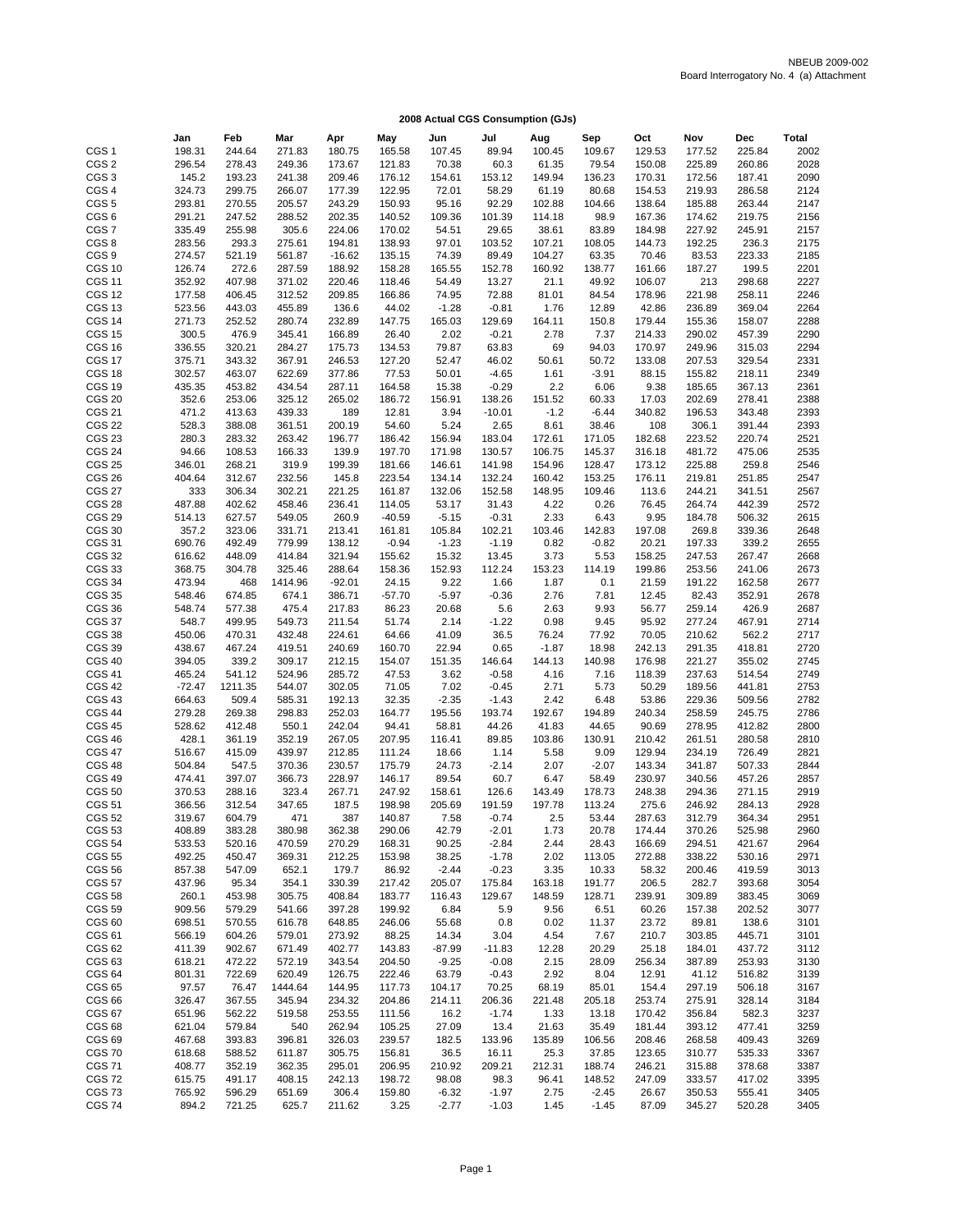|                                  | Jan                | Feb               | Mar               | Apr               | May              | Jun              | Jul              | Aug             | Sep             | Oct              | Nov              | Dec              | <b>Total</b> |
|----------------------------------|--------------------|-------------------|-------------------|-------------------|------------------|------------------|------------------|-----------------|-----------------|------------------|------------------|------------------|--------------|
| <b>CGS 75</b>                    | 474.17             | 419.78            | 1198.19           | 607.95            | $-11.92$         | 42.69            | 0.99             | 3.77            | 14.53           | 94.52            | 236.35           | 353.81           | 3435         |
| <b>CGS 76</b>                    | 141.12             | 185.88            | 234.34            | 225.15            | 287.20           | 402.64           | 431.63           | 437.3           | 297.04          | 360.8            | 328.96           | 112.26           | 3444         |
| <b>CGS 77</b>                    | 655.58             | 882.42            | 1236.42           | $-78.26$          | 19.44            | $-1.32$          | $-1.55$          | 1.12            | 0.5             | 39.74            | 211.96           | 480.46           | 3447         |
| <b>CGS 78</b>                    | 484.89             | 538.24            | 458.86            | 298.36            | 188.37           | 147.97           | 127.17           | 150.5           | 184.47          | 253.59           | 327.02           | 415.9            | 3575         |
| <b>CGS 79</b>                    | 304.36             | 868               | 510.87            | 128.45            | 138.75           | 56.6             | 13.16            | 25.73           | 112.1           | 364.39           | 538.2            | 603.57           | 3664         |
| <b>CGS 80</b>                    | 526.52             | 383.91            | 353.4             | 314.28            | 215.94           | 312.3            | 219.37           | 138.4           | 317.76          | 238.46           | 298.61           | 400.69           | 3720         |
| <b>CGS 81</b>                    | 609.04             | 515.33            | 539.02            | 318.51            | 209.62           | 129.92           | 79.59            | 82.75           | 75.46           | 252.54           | 377.58           | 537.51           | 3727         |
| <b>CGS 82</b>                    | 480.49             | 88.46             | 804.26            | 301.67            | 270.82           | 187.13           | 211.18           | 201.1           | 200.96          | 259.73           | 330.33           | 400.09           | 3736         |
| <b>CGS 83</b><br><b>CGS 84</b>   | 528.41<br>572.05   | 564.41            | 522.73<br>381.92  | 337.63<br>362.97  | 226.37<br>222.94 | 137.61<br>180.26 | 97.02<br>121.77  | 100.23<br>55.2  | 140.06          | 288.55<br>271    | 358.77           | 445.5<br>499.25  | 3747<br>3787 |
| <b>CGS 85</b>                    | 648.97             | 611.05<br>705.5   | 648.19            | 365.58            | 146.65           | 22.25            | $-0.52$          | 4.08            | 135.65<br>11.57 | 164.94           | 373.08<br>437.56 | 671.24           | 3826         |
| <b>CGS 86</b>                    | 608.96             | 572.68            | 532.24            | 380.85            | 269.67           | 165.31           | 106.24           | 56.38           | 86.21           | 265.76           | 382.09           | 415.04           | 3841         |
| <b>CGS 87</b>                    | 362.37             | 762.38            | 519.48            | 365.3             | 218.81           | 150.29           | 90.31            | 93.34           | 138.22          | 286.12           | 380.8            | 475.09           | 3843         |
| <b>CGS 88</b>                    | 569.6              | 527.34            | 506.53            | 412.57            | 368.15           | 162.23           | 147.42           | 102.63          | 116.41          | 188.02           | 332.81           | 419.17           | 3853         |
| <b>CGS 89</b>                    | 793.94             | 744.09            | 809.36            | 293.67            | 125.11           | 18.79            | 1.61             | 9.58            | 41.64           | 134.13           | 336.37           | 556.57           | 3865         |
| <b>CGS 90</b>                    | 492.17             | 468.02            | 492.67            | 327.53            | 250.47           | 197.6            | 228.63           | 218.31          | 207.23          | 248.38           | 364.83           | 412.23           | 3908         |
| <b>CGS 91</b>                    | 401.7              | 460.03            | 426.45            | 240.53            | 518.65           | 165.53           | 121.26           | 241.41          | 180.32          | 321.97           | 412.91           | 511.05           | 4002         |
| <b>CGS 92</b>                    | 632.39             | 519.19            | 569.66            | 415.47            | 255.30           | 109.69           | 69.06            | 71.89           | 96.4            | 291.29           | 415.26           | 563.09           | 4009         |
| <b>CGS 93</b>                    | 785.16             | 925.76            | 393.38            | 366.96            | 162.25           | 15.43            | 4.5              | 10.93           | 52.04           | 202.82           | 392.58           | 707.25           | 4019         |
| CGS 94                           | 519                | 1323.01           | 905.72            | 409.21            | 40.43            | 32.57            | 24.68            | 28.28           | 28.95           | 64.72            | 161.97           | 495.71           | 4034         |
| <b>CGS 95</b><br><b>CGS 96</b>   | 640.14<br>555.87   | 619.77<br>577.3   | 590.51<br>588.26  | 357.73<br>114.29  | 252.15<br>377.34 | 140.36<br>183.07 | 82.13<br>178.01  | 91.46<br>203.48 | 97.11<br>234.37 | 246.77<br>322.6  | 386.5<br>348.37  | 551.25<br>462.98 | 4056<br>4146 |
| <b>CGS 97</b>                    | 742.2              | 620.13            | 626.16            | 352.03            | 224.64           | 77.02            | 34.27            | 36.3            | 67.47           | 229.45           | 475.67           | 712.49           | 4198         |
| <b>CGS 98</b>                    | 1042.92            | 700.02            | 863.91            | 341.52            | 86.93            | 7.12             | $-0.8$           | 3.56            | 4.73            | 104.6            | 379.61           | 669.92           | 4204         |
| <b>CGS 99</b>                    | 720.16             | 803.2             | 725.3             | 535.68            | 78.40            | $-2.95$          | 8.09             | 12.76           | 36.38           | 219.33           | 432.15           | 656.83           | 4225         |
| <b>CGS 100</b>                   | 198.18             | 755.75            | 457.88            | 329.83            | 291.73           | 272.17           | 249.35           | 247.8           | 286.07          | 331.19           | 368.08           | 450.92           | 4239         |
| <b>CGS 101</b>                   | 510.62             | 500.82            | 511.03            | 346.05            | 300.23           | 238.67           | 253.49           | 254.43          | 252.33          | 292.7            | 370.46           | 464.83           | 4296         |
| <b>CGS 102</b>                   | 590.07             | 450.38            | 477.1             | 386.9             | 304.73           | 237.19           | 226.45           | 224.44          | 244.6           | 308.52           | 354.71           | 525.94           | 4331         |
| <b>CGS 103</b>                   | 734.81             | 813.38            | 745.55            | 433.91            | 238.21           | $-8.87$          | $-0.7$           | 4.03            | 10.83           | 230.67           | 476.66           | 699.09           | 4378         |
| <b>CGS 104</b>                   | 693.83             | 545.26            | 662.44            | 438.19            | 261.47           | 198.9            | 190.52           | 201.89          | 171.8           | 258.48           | 372.61           | 406.38           | 4402         |
| <b>CGS 105</b>                   | 832.44             | 973.64            | 831.61            | 472.3             | 214.49           | 14.75            | $-7.21$          | 4.85            | 18.07           | 232.58           | 390.93           | 582.76           | 4561         |
| <b>CGS 106</b>                   | 847.58             | 862.78            | 1042.32           | 436.62            | $-11.63$         | $-6.65$          | $-2.57$          | 3.62            | 5.88            | 12.43            | 557.21           | 832.76           | 4580         |
| <b>CGS 107</b><br><b>CGS 108</b> | 727.46<br>757.17   | 1122.43<br>766.02 | 831.13<br>575.34  | 387.59<br>374.68  | 78.99<br>235.95  | $-0.7$<br>248.17 | 0.84<br>66.59    | 6.33<br>96.09   | 27.88<br>174.31 | 211.22<br>332.01 | 390.05<br>487.19 | 820.37<br>626.57 | 4604<br>4740 |
| <b>CGS 109</b>                   | 1238.05            | 889.28            | 894.51            | 236.26            | $-30.11$         | $-10.38$         | $-2.5$           | 8.19            | 19.17           | 47.19            | 596.61           | 993.62           | 4880         |
| <b>CGS 110</b>                   | 749.87             | 674.76            | 664.58            | 451.34            | 338.32           | 221.42           | 173.64           | 102.98          | 144.76          | 308.3            | 434.55           | 634.29           | 4899         |
| <b>CGS 111</b>                   | 932.89             | 786.6             | 827.64            | 608.53            | 23.39            | $-6.49$          | $-2.52$          | 3.56            | $-3.56$         | 403.01           | 606.37           | 763.48           | 4943         |
| <b>CGS 112</b>                   | 791.8              | 661.33            | 717.17            | 414.4             | 231.65           | 124.98           | 92.84            | 101.17          | 147.65          | 382.32           | 547.01           | 807.8            | 5020         |
| <b>CGS 113</b>                   | 1075.42            | 816.74            | 760.48            | 297.79            | 220.29           | 56.04            | $-3.6$           | 3.91            | 63.85           | 416.24           | 596.4            | 785.43           | 5089         |
| <b>CGS 114</b>                   | 853.2              | 711.05            | 742.88            | 401.55            | 133.42           | 35.49            | $-7.04$          | 3.2             | 28.6            | 241.5            | 1013             | 942.99           | 5100         |
| <b>CGS 115</b>                   | 1031.79            | 963.83            | 889.75            | 437.32            | 97.87            | $-4.98$          | $-2.55$          | 1.63            | $-1.63$         | 260.05           | 619.54           | 897.42           | 5190         |
| <b>CGS 116</b>                   | 605.22             | 1230.77           | 836.34            | 501.75            | 353.32           | 142.47           | 22.01            | 22.92           | 45              | 413.73           | 481.59           | 624.84           | 5280         |
| <b>CGS 117</b>                   | 723.35             | 573.17            | 698.14            | 479.43            | 358.77           | 252.56           | 181.5            | 187.22          | 224.05          | 390.58           | 494.68           | 721.77           | 5285         |
| <b>CGS 118</b><br><b>CGS 119</b> | 383.3<br>672.25    | 398.84<br>325.15  | 451.56<br>799.47  | 438.12<br>1430.29 | 441.29<br>255.21 | 468.85<br>59.9   | 396.52<br>12.26  | 453.68<br>12.06 | 407.86<br>11.79 | 488.13<br>556.06 | 481.75<br>577.84 | 491.9<br>614.75  | 5302<br>5327 |
| <b>CGS 120</b>                   | 783.5              | 1464.49           | 1028.01           | 473.07            | 143.79           | 2.57             | $-0.57$          | 4.38            | 19.92           | 237.36           | 476.63           | 899.17           | 5532         |
| <b>CGS 121</b>                   | 851.12             | 813.47            | 863.86            | 546.75            | 269.92           | 190.1            | 114.09           | 124.78          | 182.34          | 346.81           | 517.97           | 742              | 5563         |
| <b>CGS 122</b>                   | 843.99             | 691.33            | 839.91            | 578.97            | 273.34           | 168.13           | 239              | 248.42          | 182.17          | 278.35           | 469.42           | 829.85           | 5643         |
| <b>CGS 123</b>                   | 708.94             | 993.49            | 710.67            | 430.51            | 355.83           | 238.37           | 221.97           | 195.73          | 261.97          | 404.88           | 557.37           | 729.47           | 5809         |
| <b>CGS 124</b>                   | 1233.95            | 1265.32           | 1262.48           | 570.44            | 18.63            | $-5.55$          | $-4.3$           | 4.74            | $-4.74$         | 324.18           | 391.96           | 772.37           | 5829         |
| <b>CGS 125</b>                   | 645.9              | 506.7             | 671.83            | 505.8             | 446.01           | 387.63           | 316.53           | 322.23          | 373.64          | 557.4            | 564.92           | 578.37           | 5877         |
| <b>CGS 126</b>                   | 1659.15            | 1468.84           | 102.76            | 445.85            | 83.06            | $-24.88$         | $-24.43$         | 9.18            | 9.8             | 499.63           | 832.73           | 999.7            | 6061         |
| <b>CGS 127</b>                   | 937.36             | 756.71            | 898.38            | 605.7             | 455.44           | 114.01           | 7.35             | 22.39           | 219.22          | 526.93           | 715.21           | 825.56           | 6084         |
| <b>CGS 128</b>                   | 907.58             | 820.13            | 777.06            | 452.56            | 288.90           | 205.71           | 188.63           | 202.14          | 262.05          | 413.8            | 621.67           | 944.37           | 6085         |
| <b>CGS 129</b><br><b>CGS 130</b> | 857.68<br>1032.27  | 720.72<br>1187.34 | 806.01<br>1041.3  | 591.33<br>603.91  | 328.91<br>339.75 | 309.01<br>164.53 | 274.24<br>$-0.4$ | 309.27<br>5.88  | 262.92<br>15.51 | 371.11<br>418.1  | 638.18<br>648.32 | 746.06<br>817.08 | 6215<br>6274 |
| <b>CGS 131</b>                   | 1138.8             | 1089.19           | 1061.24           | 679.79            | 383.43           | 59.46            | $-4.48$          | 3.79            | 56.27           | 316.18           | 675.24           | 832.05           | 6291         |
| <b>CGS 132</b>                   | 1732.75            | 1172.55           | 1031.89           | 475.69            | 273.35           | 47.42            | 4.42             | 12.49           | 69.4            | 146.14           | 449.52           | 896.7            | 6312         |
| <b>CGS 133</b>                   | 1076.62            | 939.98            | 919.98            | 597.13            | 331.29           | 179.34           | 11.51            | 9.65            | 191.34          | 431.14           | 674.26           | 1027.4           | 6390         |
| CGS 134                          | 1097.84            | 989.68            | 889.61            | 475.41            | 280.16           | 218.44           | 212.48           | 210.37          | 301.58          | 360.88           | 633.98           | 810.94           | 6481         |
| <b>CGS 135</b>                   | 1227.49            | 1138.23           | 968.98            | 469.39            | 223.82           | 152.93           | 180.47           | 104.23          | 172.1           | 365.29           | 685.71           | 955.56           | 6644         |
| <b>CGS 136</b>                   | 1207.95            | 1111.27           | 1122.1            | 678.17            | 362.48           | $-8.93$          | $-5.23$          | 3.16            | $-3.16$         | 233.48           | 821.78           | 1122.13          | 6645         |
| <b>CGS 137</b>                   | 89.7               | 38.73             | 5791.31           | 353.9             | 9.85             | 17.66            | 39.98            | 79.48           | 35.1            | 60.59            | 85.61            | 99.67            | 6702         |
| <b>CGS 138</b>                   | 868.77             | 1468.28           | 1029.6            | 798.71            | 200.23           | $-34.93$         | $-0.93$          | 5.27            | 63.95           | 228.11           | 971.39           | 1188.42          | 6787         |
| CGS 139                          | 1246.66            | 1000.13           | 1159.67           | 605.38            | 402.29           | 82.3             | $-2.83$          | 3.98            | $-3.98$         | 261.31           | 978.98           | 1109.64          | 6844         |
| <b>CGS 140</b>                   | 1288.44            | 1463.42           | 1239.21           | 659.3             | 104.85           | $-0.95$          | 14.76            | 11.92           | 49.31           | 316.16           | 648.33           | 1079.42          | 6874         |
| <b>CGS 141</b><br><b>CGS 142</b> | 1463.73<br>1015.69 | 1042.74<br>859.12 | 1310.83<br>896.09 | 748.93<br>654.52  | 333.79<br>503.88 | 74.31<br>351.16  | 19.37<br>274.8   | 23.79<br>312.36 | 34.4<br>351.1   | 319.99<br>518.39 | 613.38<br>682.11 | 935.11<br>717.32 | 6920<br>7137 |
| <b>CGS 143</b>                   | 1114.27            | 1022.83           | 1059.05           | 618.99            | 412.84           | 325.39           | 188.01           | 371.92          | 366.59          | 681.48           | 1036.62          | 152.07           | 7350         |
| <b>CGS 144</b>                   | 760.22             | 621.37            | 729.87            | 672.23            | 705.20           | 704.74           | 560.33           | 476.4           | 440.1           | 561.48           | 637.28           | 624.36           | 7494         |
| <b>CGS 145</b>                   | 1241.78            | 865.03            | 966.42            | 673.02            | 444.02           | 254.04           | 186.09           | 227.97          | 261.35          | 582.22           | 697.01           | 1123.84          | 7523         |
| <b>CGS 146</b>                   | 1474.71            | 1180.79           | 1446.05           | 890.75            | 207.39           | 10.81            | 15.4             | 5.25            | $-3.58$         | 321.24           | 843.7            | 1170.38          | 7563         |
| <b>CGS 147</b>                   | 1630.23            | 1347.09           | 1589.9            | 741.1             | 266.32           | 11.31            | $-3.49$          | 5.01            | 6.68            | 290.73           | 798.54           | 951.95           | 7635         |
| <b>CGS 148</b>                   | 1238.63            | 1585.19           | 1237.64           | 537.39            | 206.07           | 173.95           | 161.4            | 169.74          | 200.39          | 385.22           | 647.36           | 1156.94          | 7700         |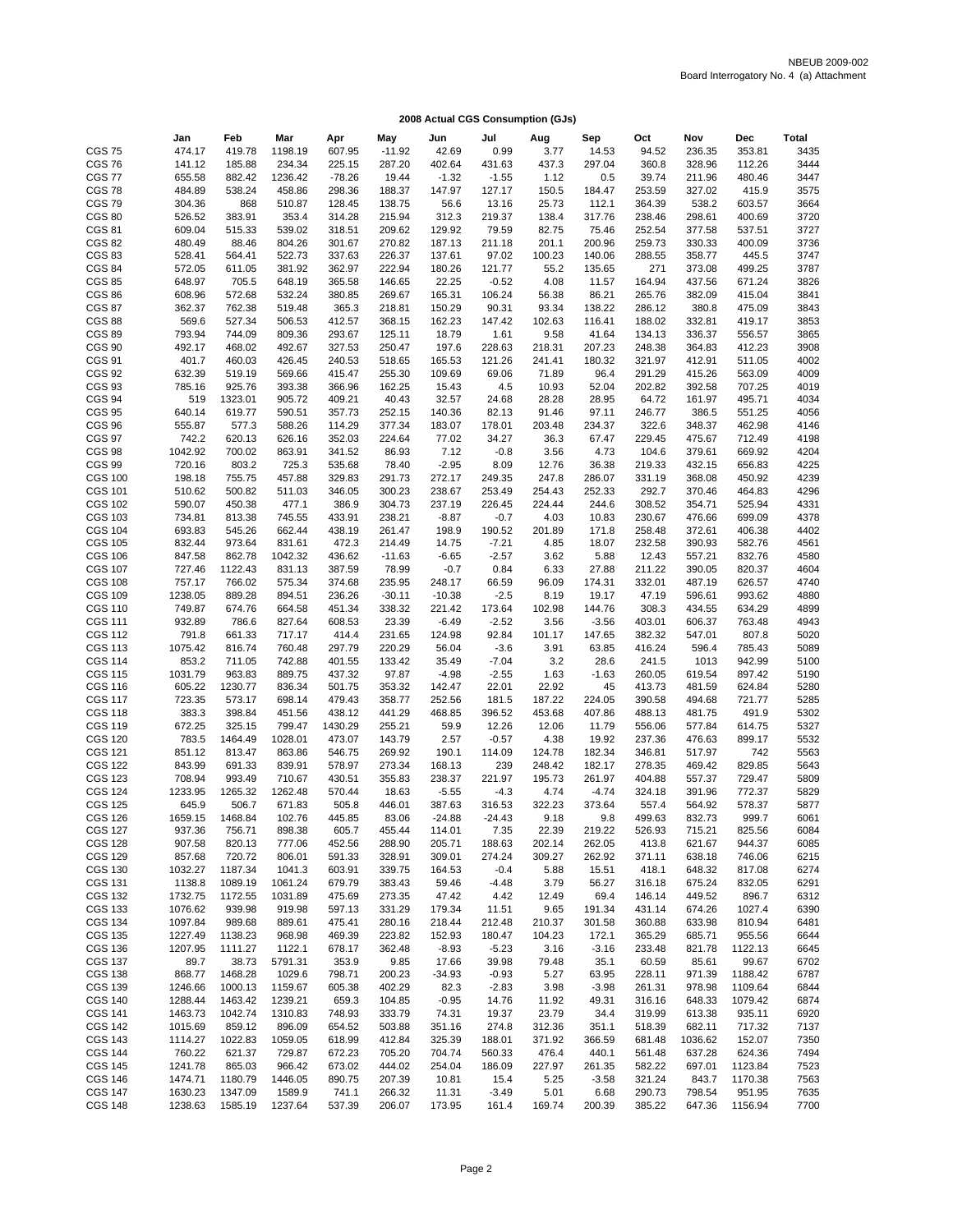|                | Loco Actual SSS concamption (Coo) |         |         |         |          |         |         |         |         |         |         |            |              |
|----------------|-----------------------------------|---------|---------|---------|----------|---------|---------|---------|---------|---------|---------|------------|--------------|
|                | Jan                               | Feb     | Mar     | Apr     | May      | Jun     | Jul     | Aug     | Sep     | Oct     | Nov     | <b>Dec</b> | <b>Total</b> |
| <b>CGS 149</b> | 638.12                            | 612.42  | 690.39  | 600.31  | 701.55   | 650.09  | 615.8   | 549.05  | 574.91  | 654.59  | 676.07  | 747.89     | 7711         |
| <b>CGS 150</b> | 751.49                            | 857.67  | 831.57  | 644.56  | 574.29   | 489.52  | 532.99  | 523.92  | 474.49  | 580.97  | 791.1   | 686.05     | 7739         |
| <b>CGS 151</b> | 1479.43                           | 1224.73 | 1095.65 | 469.67  | 175.17   | 126.84  | $-4.57$ | 4.4     | $-3.22$ | 402.37  | 1184.9  | 1654.87    | 7810         |
| <b>CGS 152</b> | 1387.87                           | 1205.25 | 1171.9  | 906.47  | 328.32   | 242.01  | 179.57  | 162.59  | 221.02  | 435.27  | 744.06  | 1164.81    | 8149         |
| <b>CGS 153</b> | 1275.76                           | 1156.59 | 1019.3  | 527.95  | 78.88    | 518.25  | 269.14  | 315.21  | 433.4   | 709.4   | 827.12  | 1055.73    | 8187         |
| <b>CGS 154</b> | 1226.3                            | 1029.71 | 1118.41 | 756.38  | 425.90   | 271.79  | 255.96  | 248.37  | 204.55  | 767.81  | 836.25  | 1188.88    | 8330         |
| <b>CGS 155</b> | 1591.25                           | 1880.52 | 1989.1  | 1081.57 | 64.56    | 11.8    | $-1.47$ | 10.37   | 28.68   | 126.3   | 584.31  | 1236.15    | 8603         |
| <b>CGS 156</b> | 582.83                            | 1076.49 | 804.94  | 1026.52 | 901.36   | 853.65  | 584.08  | 594.35  | 463.15  | 535.18  | 807.09  | 855.89     | 9086         |
| <b>CGS 157</b> | 1434.57                           | 1790.73 | 1413.35 | 771.12  | 268.48   | 299.79  | 352.22  | 357.15  | 334.36  | 421.87  | 691.91  | 1159.17    | 9295         |
| <b>CGS 158</b> | 612.37                            | 741.5   | 871.07  | 772.84  | 758.75   | 753.78  | 872.89  | 831.37  | 805.95  | 790.17  | 781.67  | 709.85     | 9302         |
| <b>CGS 159</b> | 1106.05                           | 1188.66 | 1194.53 | 775.27  | 670.05   | 426.51  | 447.39  | 527.9   | 504.38  | 721.8   | 786.41  | 1049.91    | 9399         |
| <b>CGS 160</b> | 1285.9                            | 690.23  | 3430.05 | 703.27  | 571.77   | 53.26   | 203.5   | 146.18  | 326.29  | 464.72  | 606.04  | 936.2      | 9417         |
| <b>CGS 161</b> | 1652.13                           | 1446.79 | 1414.42 | 929.41  | 545.41   | 273.24  | 365.43  | 403.59  | 467.87  | 650.6   | 885.77  | 1164.84    | 10200        |
| <b>CGS 162</b> | 822.53                            | 822.09  | 771.28  | 801.09  | 812.71   | 884.41  | 850.37  | 940.2   | 880.28  | 917.56  | 912.29  | 1040.92    | 10456        |
| <b>CGS 163</b> | 1416.62                           | 2157.8  | 1568.6  | 2350    | $-79.07$ | 132.26  | $-0.94$ | 10.61   | 26.07   | 339.47  | 1216.24 | 1804.15    | 10942        |
| <b>CGS 164</b> | 1820.07                           | 1413.88 | 1685.59 | 1047.58 | 808.45   | 356.44  | 173.27  | 199.89  | 186.68  | 798.88  | 1061.6  | 1639.8     | 11192        |
| <b>CGS 165</b> | 1769.35                           | 1416.51 | 1680.09 | 938.83  | 511.41   | 684.39  | 361.86  | 278.01  | 373.45  | 891.2   | 1294.92 | 1592.35    | 11792        |
| <b>CGS 166</b> | 1586.36                           | 3304.97 | 2028.75 | 159.72  | 364.46   | 117.81  | 110.16  | 100.98  | 149.02  | 795.86  | 1688.21 | 1681.99    | 12088        |
| <b>CGS 167</b> | 1436.79                           | 1252.1  | 1324    | 1186.89 | 825.58   | 634.5   | 577.25  | 544.67  | 663.16  | 1146.13 | 1272.75 | 1461.17    | 12325        |
| <b>CGS 168</b> | 1711.18                           | 1406.37 | 1476.29 | 1151.31 | 982.01   | 747.36  | 615.34  | 552.33  | 527.13  | 831.68  | 1268.23 | 1621.74    | 12891        |
| <b>CGS 169</b> | 1917.64                           | 1237.61 | 1513.18 | 1413.48 | 1036.41  | 678.99  | 476.35  | 353.96  | 842.99  | 1040.46 | 1339.05 | 1419.34    | 13269        |
| <b>CGS 170</b> | 1066.58                           | 1303.09 | 1245.35 | 1319.06 | 1238.52  | 1158.06 | 1225.35 | 1333.44 | 1196.86 | 1326.44 | 1184.01 | 1108.72    | 14705        |
| <b>CGS 171</b> | 4948.1                            | 1990.21 | 2362.07 | 1208.62 | 706.59   | 276.89  | 68.7    | 137.48  | 313.68  | 397.29  | 542.8   | 1781.06    | 14733        |
| <b>CGS 172</b> | 2478.58                           | 2076.05 | 2141.55 | 1548.61 | 1070.12  | 683.17  | 482.81  | 421.85  | 550.58  | 1194.51 | 1593.14 | 1992.04    | 16233        |
| <b>CGS 173</b> | 1988.43                           | 2030.89 | 2155.17 | 1584.61 | 1252.59  | 954.95  | 836.69  | 910.36  | 1130.98 | 1627.69 | 1741.68 | 2269.54    | 18484        |
| Average        | 756                               | 734     | 772     | 445     | 253      | 159     | 128     | 132     | 151     | 301     | 473     | 642        | 4946         |
| Weighting      | 15%                               | 15%     | 16%     | 9%      | 5%       | 3%      | 3%      | 3%      | 3%      | 6%      | 10%     | 13%        | 100%         |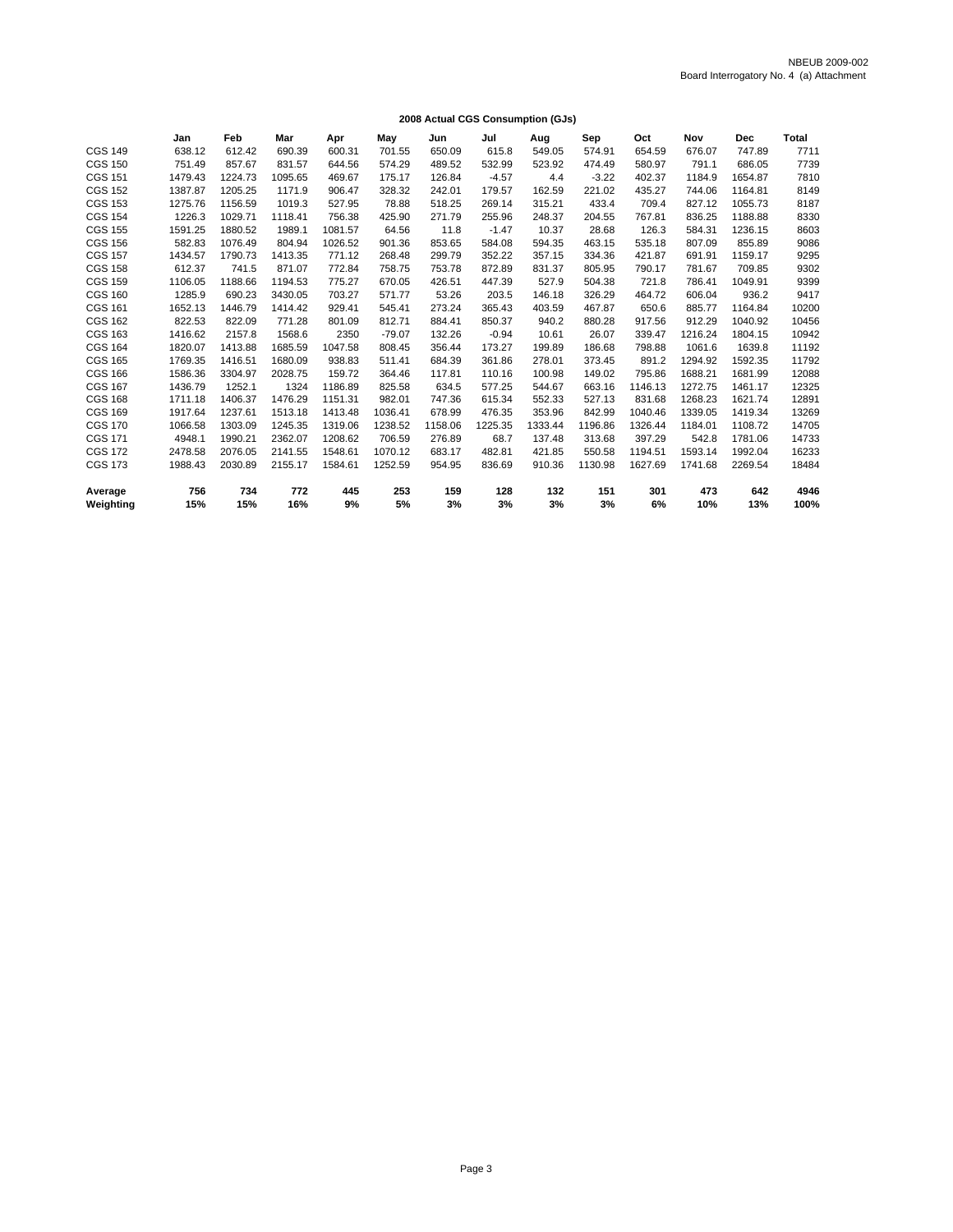|                 | Jan    | Feb    | Mar      | Apr           | May     | Jun     | Jul                | Aug     | Sep     | Oct   | Nov   | Dec    | Total |
|-----------------|--------|--------|----------|---------------|---------|---------|--------------------|---------|---------|-------|-------|--------|-------|
| GS <sub>1</sub> | 62.2   | 51.5   | 60.35    | 41.92         | 13.95   | 13      | 10.58              | 7.66    | 13.34   | 30.63 | 39.13 | 56.67  | 401   |
| GS <sub>2</sub> | 50.05  | 80.75  | 66.22    | 32.28         | 19.62   | 10.42   | 8.19               | 8.6     | 11.24   | 27.5  | 39.06 | 48.25  | 402   |
| GS <sub>3</sub> |        |        |          |               |         |         |                    |         |         |       |       |        | 403   |
| GS <sub>4</sub> | 71.69  | 63.74  | 58.98    | 42.64<br>45.6 | 18.81   | 4.23    | $-0.39$<br>$-0.11$ | 1.15    | 5.57    | 23.88 | 41.01 | 71.63  | 403   |
|                 | 72.78  | 80.59  | 68.44    |               | 6.11    | $-0.78$ |                    | 0.43    | 1.09    | 22.01 | 45.63 | 61.45  |       |
| GS <sub>5</sub> | 69     | 52.48  | 58.79    | 37.43         | 31.64   | 14.44   | 9.28               | 8.68    | 10.89   | 21.67 | 35.61 | 53.88  | 404   |
| GS 6            | 16.95  | 74.22  | 88.45    | 24.41         | 29.64   | 1.5     | 32.67              | 6.21    | 13.69   | 23.76 | 16.58 | 77.52  | 406   |
| GS7             | 42.07  | 83.02  | 57.93    | 41.96         | 28.63   | 13.31   | 6.55               | 5.95    | 10.21   | 28.67 | 40.11 | 47.96  | 406   |
| GS8             | 106.93 | 28.36  | 48.11    | 33.38         | 27.00   | 19.27   | 14.78              | 14.73   | 13.43   | 25.97 | 33.06 | 42.39  | 407   |
| GS <sub>9</sub> | 66.19  | 48.81  | 58.59    | 36.04         | 22.43   | 14.97   | 13.03              | 11.88   | 11.64   | 26.05 | 38.43 | 59.64  | 408   |
| GS 10           | 51.56  | 50.19  | 89.76    | 74.75         | $-6.84$ | 6.7     | 8.59               | 7.32    | 12.02   | 12.19 | 57.67 | 44.42  | 408   |
| GS 11           | 3.23   | 67.43  | 69.76    | 50.07         | 31.02   | 18.12   | 9.18               | 10.12   | 11.79   | 29.26 | 44.82 | 64.33  | 409   |
| GS 12           | 43.55  | 35.38  | 40.68    | 34.51         | 32.72   | 31.84   | 31.44              | 32.04   | 28.42   | 36.74 | 34    | 29.03  | 410   |
| GS 13           | 105.09 | 71.6   | 89.34    | 27.26         | 3.54    | $-1$    | $-0.06$            | 0.96    | 0.84    | 10.22 | 30.37 | 73.37  | 412   |
| GS 14           | 47.76  | 58.71  | 56.39    | 40.36         | 23.44   | 21.54   | 20.76              | 18.41   | 21.63   | 31.26 | 30.64 | 40.73  | 412   |
| GS 15           | 70.67  | 53.1   | 65.86    | 33.62         | 22.59   | 13.09   | 10.25              | 9.9     | 10.53   | 24.76 | 39.16 | 59.65  | 413   |
| GS 16           | 69.78  | 63.88  | 55.64    | 39.6          | 22.65   | 14.44   | 10.4               | 10.2    | 12.75   | 30.49 | 44.17 | 40.48  | 414   |
| GS 17           | 78.05  | 103.71 | 85.1     | 37.18         | 9.04    | $-0.43$ | $-0.07$            | 0.42    | 2.44    | 12.37 | 34.4  | 54.44  | 417   |
| GS 18           | 35.93  | 30.3   | 34.87    | 37.96         | 34.89   | 34.98   | 22.86              | 34.62   | 33.64   | 42.77 | 38.11 | 36.27  | 417   |
| GS 19           | 65.32  | 53.47  | 54.9     | 42.27         | 29.74   | 18.23   | 10.76              | 10.74   | 16.45   | 28.86 | 36.85 | 51     | 419   |
| GS 20           | 64.02  | 119.63 | 77.38    | 27.12         | 4.75    | $-2.62$ | $-0.33$            | 2.17    | 8.77    | 12.49 | 37.73 | 67.82  | 419   |
| GS 21           | 36.03  | 34.67  | 37.6     | 35.35         | 40.45   | 35.17   | 32.76              | 34.98   | 34.57   | 34.81 | 34.02 | 30.05  | 420   |
| GS 22           | 63.13  | 58.34  | 57.5     | 35.54         | 23.05   | 13.87   | 11.86              | 13.16   | 17.51   | 31.23 | 40.19 | 55.36  | 421   |
| GS 23           | 225.75 | 196.23 | 0        | 0             | 1.87    | $-1.16$ | $-0.71$            | 0.26    | $-0.26$ | 0     | 0     | 0      | 422   |
| GS 24           | 1.61   | 39.26  | 119.12   | 42.28         | 30.67   | 14.81   | 8.28               | 10.1    | 11.76   | 30.59 | 52.31 | 61.82  | 423   |
| GS 25           | 57.09  | 63.41  | 57.12    | 42.12         | 28.20   | 21      | 15.32              | 15.55   | 19.24   | 30.09 | 31.28 | 43     | 423   |
| GS 26           | 60.97  | 55.45  | 56.98    | 41.51         | 24.20   | 10.53   | 8.21               | 9.25    | 19.2    | 34.37 | 44.91 | 58.31  | 424   |
| GS 27           | 64.97  | 51.39  | 59.45    | 39.06         | 27.17   | 17.99   | 14.84              | 12.58   | 13.53   | 33.93 | 44.09 | 45.61  | 425   |
| GS 28           | 62.11  | 168.55 | 87.61    | $-24.48$      | 3.19    | $-2.91$ | $-0.23$            | 1.43    | 3.9     | 6     | 3.83  | 115.98 | 425   |
| GS 29           | 48.23  | 87.36  | 68.95    | 35.21         | 29.46   | 12.2    | 8.5                | 9.24    | 12.65   | 24.32 | 38.04 | 50.97  | 425   |
| GS 30           | 48.15  | 79.49  | 64.4     | 39.16         | 24.12   | 16.08   | 8.98               | 9.32    | 12.55   | 27.7  | 40.39 | 55.2   | 426   |
| GS 31           | 95.4   | 84.53  | 52.22    | 33.7          | 13.90   | 4.2     | 3.87               | 5.24    | 4.71    | 18.41 | 41.72 | 67.66  | 426   |
| GS 32           | 81.11  | 86.8   | 98.4     | 40.34         | 6.64    | $-0.79$ | $-0.05$            | 0.36    | 1.13    | 7.16  | 37.69 | 67.01  | 426   |
| GS 33           | 46.74  | 81.7   | 60.32    | 38.62         | 25.45   | 15.49   | 12.05              | 11.88   | 17.48   | 27.65 | 39.33 | 49.33  | 426   |
| GS 34           | 88.34  | 103.46 | 86.61    | 32.78         | $-1.32$ | $-0.8$  | $-0.05$            | 0.37    | 1.05    | 6.02  | 37.41 | 72.69  | 427   |
| GS 35           | 64.63  | 82.53  | 76.83    | 17.92         | 1.78    | $-0.11$ | 0.1                | 0.44    | 2.14    | 18.37 | 59.67 | 102.74 | 427   |
| GS 36           | 121.95 | 125.68 | 37.74    | 23.83         | 10.21   | $-0.62$ | 0.25               | 0.57    | 6.72    | 5.64  | 39.03 | 56.27  | 427   |
| GS 37           | 86.39  | 40.51  | 62.7     | 38.01         | 21.85   | 11.75   | 13.66              | 14.67   | 18.07   | 26.13 | 35.82 | 57.8   | 427   |
| GS 38           | 51.81  | 97.96  | 81.05    | 39.87         | 19.97   | 18.81   | 6.68               | 8.71    | 8.98    | 11.56 | 28.98 | 54.53  | 429   |
| GS 39           | 59.05  | 57.02  | 60.89    | 48.68         | 37.97   | 15.6    | 10.67              | 11.9    | 14.22   | 27.16 | 35.88 | 50.7   | 430   |
| GS 40           | 100.98 | 74.96  | 75.86    | 28.8          | 8.99    | 0.54    | $-0.32$            | 0.48    | 0.82    | 7.88  | 42.75 | 88.1   | 430   |
| GS 41           | 82.06  | 141.02 | 91.03    | 19.69         | 4.06    | 1.17    | 1.81               | 2.26    | 3.58    | 6.43  | 20.99 | 56.34  | 430   |
| GS 42           | 81.06  | 95.29  | 90.9     | 45.52         | 10.10   | $-0.17$ | $-0.08$            | 0.55    | 2.59    | 14.04 | 30.38 | 61.52  | 432   |
| GS 43           | 64.44  | 64.36  | 62.8     | 40.21         | 23.17   | 15.58   | 13.63              | 13.56   | 15.45   | 29.05 | 39.12 | 50.67  | 432   |
| GS 44           | 110.16 | 102.27 | 87.44    | $-0.17$       | 1.82    | $-0.65$ | $-0.04$            | 0.3     | 0.83    | 1.3   | 28.33 | 101.87 | 433   |
| GS 45           | 75.42  | 73.97  | 64.42    | 37.96         | 26.03   | 0.86    | $-0.09$            | 0.53    | 1.43    | 13.1  | 53.79 | 86.35  | 434   |
| GS 46           | 68.38  | 53.93  | 63.12    | 42.71         | 30.49   | 15.55   | 8.84               | 11.36   | 12.99   | 25.08 | 38.25 | 63.8   | 435   |
| GS 47           | 93.96  | 87.99  | 83.02    | 38.59         | 8.91    | $-1.31$ | $-0.16$            | 0.78    | 3.12    | 11.63 | 33.39 | 75.73  | 436   |
| GS 48           | 43.61  | 118.97 | 62.69    | 33.18         | 19.81   | 9.04    | 6.9                | 6.59    | 12.24   | 28.29 | 40.45 | 54.39  | 436   |
| GS 49           | 60.93  | 71.48  | 62.85    | 36.4          | 24.67   | 15.49   | 9.68               | 11.57   | 12.63   | 31.42 | 43.86 | 55.18  | 436   |
| GS 50           | 80.59  | 66.51  | 43.47    | 61.73         | 17.57   | 0.87    | 20.25              | 8.53    | 7.02    | 7.91  | 56.08 | 66.31  | 437   |
| GS 51           | 78.17  | 70.84  | 70.42    | 34.24         | 19.25   | 9.7     | 6.97               | 6.33    | 9.8     | 22.15 | 42.1  | 67.7   | 438   |
| GS 52           | 42.21  | 84.41  | 60.56    | 40.42         | 26.07   | 16.33   | 17.61              | 14.3    | 13.34   | 29.96 | 39.8  | 52.77  | 438   |
| GS 53           | 60.78  | 65.05  | 64.49    | 37.03         | 27.11   | 15.73   | 9.7                | 11.52   | 16.32   | 31.67 | 40.53 | 57.93  | 438   |
| GS 54           | 87.79  | 67.11  | 76.8     | 30.87         | 13.09   | 1.73    | 0.04               | 0.52    | 4.02    | 20.74 | 47.27 | 87.99  | 438   |
| GS 55           | 22.13  | 121.91 | 62.11    | 42.88         | 26.63   | 18.34   | 9.29               | 10.14   | 12.66   | 28.07 | 37.86 | 47.18  | 439   |
| GS 56           | 157.17 | 10.48  | $-11.05$ | 105.08        | 15.81   | $-8.73$ | 0.81               | $-0.07$ | 2.38    | 69.52 | 57.35 | 40.64  | 439   |
| GS 57           | 3.23   | 76.51  | 76.34    | 51.62         | 31.09   | 14.74   | 9.14               | 9.21    | 13.51   | 28.82 | 51.75 | 73.89  | 440   |
| GS 58           | 74.25  | 94.39  | 95.54    | 52.32         | 17.16   | $-1.82$ | $-0.08$            | 0.49    | 2.21    | 17.4  | 33.66 | 54.34  | 440   |
| GS 59           | 71.1   | 57.58  | 70.92    | 36.55         | 23.03   | 12.82   | 8.94               | 9.67    | 17.17   | 31.96 | 43.66 | 56.71  | 440   |
| GS 60           | 83.4   | 68.33  | 77.05    | 39.56         | 21.16   | 6.13    | 4.7                | 3.22    | 6.49    | 20.77 | 44.29 | 66.07  | 441   |
| GS 61           | 34.89  | 34.57  | 37.61    | 35.89         | 37.59   | 35.4    | 39.01              | 38.38   | 35.26   | 35.6  | 37.32 | 39.93  | 441   |
| GS 62           | 65.58  | 50.68  | 61.16    | 35.19         | 27.51   | 19.63   | 17.34              | 17.06   | 15.78   | 29.95 | 41.54 | 60.43  | 442   |
| GS 63           | 73.86  | 59.66  | 62.21    | 39.37         | 26.45   | 17.56   | 12.42              | 11.16   | 11.81   | 27.78 | 40.74 | 59.26  | 442   |
| GS 64           | 103.34 | 91.56  | 88.68    | 36.84         | $-5.80$ | $-0.77$ | $-0.05$            | 0.36    | 1.69    | 11.55 | 33.93 | 81.5   | 443   |
| GS 65           | 73.61  | 60.22  | 62.56    | 36.97         | 25.00   | 17.52   | 15.06              | 13.15   | 14.78   | 32.16 | 46.36 | 47.24  | 445   |
| GS 66           | 38.12  | 32.68  | 42.36    | 41.79         | 36.95   | 34.81   | 35.76              | 34.86   | 29.84   | 42.69 | 38.5  | 38.01  | 446   |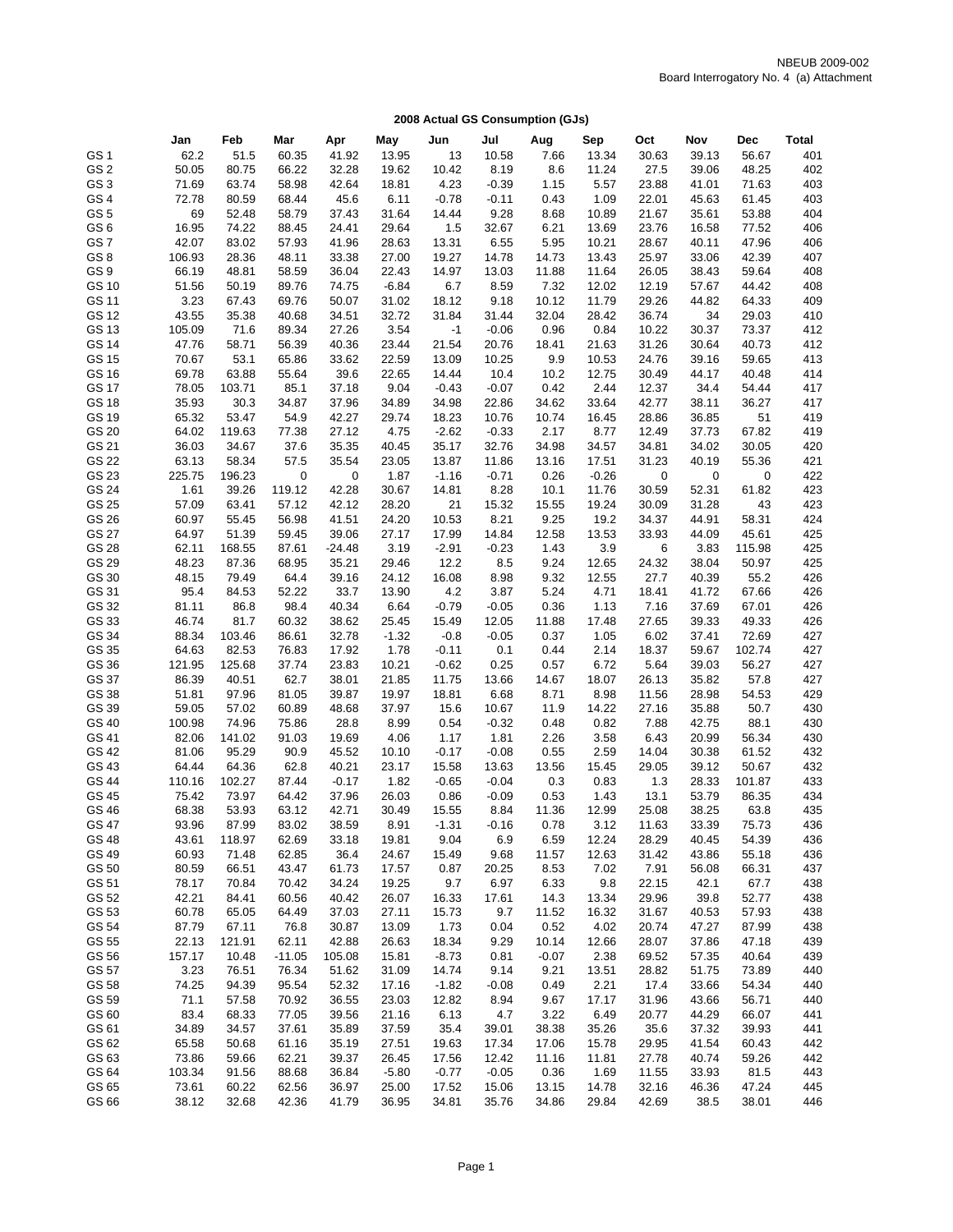|                | Jan             | Feb             | Mar             | Apr           | May           | Jun              | Jul            | Aug          | Sep           | Oct           | Nov            | Dec            | <b>Total</b> |
|----------------|-----------------|-----------------|-----------------|---------------|---------------|------------------|----------------|--------------|---------------|---------------|----------------|----------------|--------------|
| GS 67          | 64.56           | 71.58           | 67.29           | 42.88         | 25.86         | 15.5             | 11.78          | 9.54         | 14.44         | 30.49         | 41.04          | 51.58          | 447          |
| GS 68          | 100.05          | 92.26           | 79.79           | 40.93         | 2.67          | $-0.39$          | $-0.21$        | 0.34         | 0.31          | 3.86          | 45.89          | 81.27          | 447          |
| GS 69          | 56.16           | 67.4            | 65.78           | 45.89         | 27.88         | 13.87            | 8.4            | 7.92         | 15.08         | 30.51         | 48.69          | 61.71          | 449          |
| GS 70          | 31.58           | 33.62           | 36.54           | 36.9          | 35.71         | 32.95            | 41.63          | 41.78        | 38.89         | 40.12         | 41.65          | 38.27          | 450          |
|                |                 |                 |                 |               |               |                  |                |              |               |               |                |                | 451          |
| GS 71          | 75.13           | 57.04           | 69.33           | 42.35         | 28.72         | 10.27            | 7.29           | 9.14         | 13.27         | 33.6          | 50.39          | 54.07          |              |
| GS 72          | 34.92           | 124.28          | 66.93           | 40.83         | 21.24         | 12.35            | 10.34          | 9.47         | 13.94         | 30.14         | 37.11<br>40.36 | 50.29          | 452          |
| GS 73          | 24.43           | 127.59          | 68.47           | 38.8          | 29.69         | 11.99            | 9.05           | 10.76        | 14.49         | 27.74         |                | 48.52          | 452          |
| GS 74          | 67.41           | 64.96           | 65.55           | 42.04         | 29.57         | 16.81            | 10.03          | 11.67        | 14.24         | 29.1          | 47.05          | 53.56          | 452          |
| GS 75          | 135.31          | 57.78           | 87.01           | 18.66         | 13.33         | 1.09             | $-0.88$        | 1.63         | 3.52          | 10.93         | 44.55          | 79.76          | 453          |
| GS 76          | 92.22           | 81.42           | 79.18           | 34.47         | 7.16          | 6.73             | 6.65           | 6.63         | 6.44          | 13.79         | 37.77          | 80.76          | 453          |
| GS 77          | 49.7            | 44.24           | 44.42           | 36.11         | 32.71         | 35.1             | 33.16          | 37.07        | 30.29         | 34.28         | 33.77          | 42.67          | 454          |
| GS 78          | 36.45           | 97.47           | 63.52           | 43.86         | 27.64         | 17.33            | 11.62          | 12.27        | 15.04         | 30.45         | 43.6           | 55.01          | 454          |
| GS 79          | 43.17           | 43.7            | 39.11           | 37.81         | 39.79         | 33.24            | 34.84          | 36.01        | 36.26         | 40.13         | 34.37          | 36.47          | 455          |
| GS 80          | 51.05           | 80.68           | 67.31           | 45.01         | 31.50         | 18.4             | 13.29          | 11.67        | 15.83         | 29.11         | 39.9           | 53.24          | 457          |
| GS 81          | 57.94           | 51.1            | 55.27           | 45.94         | 33.06         | 24.83            | 16.55          | 15.26        | 20.43         | 34.81         | 49.3           | 53.6           | 458          |
| GS 82          | 67.66           | 72.98           | 55.59           | 36.26         | 26.11         | 2.18             | 3.73           | 10.47        | 13.9          | 27.86         | 77.21          | 64.53          | 458          |
| GS 83          | 79.66           | 66.68           | 70.68           | 42.49         | 21.40         | 10.13            | 4.38           | 4.81         | 10.19         | 30.19         | 47.74          | 70.47          | 459          |
| GS 84          | 78.45           | 92.39           | 78.47           | 30.5          | 16.79         | 3.44             | 1.5            | 2.05         | 7.41          | 26.44         | 54.49          | 67.89          | 460          |
| GS 85          | 123.91          | 113.38          | 93.21           | 16.16         | $-2.57$       | $-1.19$          | 0.02           | 0.56         | 1.6           | 2.62          | 25.88          | 86.39          | 460          |
| GS 86          | 95.45<br>70.58  | 76.91<br>60.71  | 77.98           | 33.69         | 5.11          | $-0.37$          | $-0.17$        | 0.24         | 2.39          | 19.62         | 54.26          | 95             | 460<br>460   |
| GS 87<br>GS 88 |                 | 104.06          | 59.66           | 46.98         | 31.96         | 18.81            | 12.27          | 10.65        | 13.98         | 28.9          | 42.4           | 63.26          | 461          |
|                | 102.25          |                 | 85.27           | 35.63         | 15.17         | $-0.74$          | $-0.05$        | 0.35         | 0.97          | 9.44          | 32.41          | 75.88          |              |
| GS 89          | 37.8            | 86.43           | 75.06           | 42.45         | 33.60         | 19.5             | 12.15          | 13.45        | 15.76         | 32.65         | 40.88          | 51.47          | 461          |
| GS 90          | 91.43           | 74.25           | 76.86           | 43.98         | 21.23         | 3.5              | 2.71           | 3.33         | 2.64          | 23.11         | 46.46          | 72.08          | 462          |
| GS 91          | 45.98           | $-78.02$        | 354.92          | $-11.44$      | 21.88         | $-6.73$          | 0.77           | 7.84         | 22.98         | $-18.46$      | 72.47          | 50.17          | 462          |
| GS 92<br>GS 93 | 64.85           | 75.76           | 66.54           | 46.45         | 25.93         | 18.9             | 14.16          | 14.68        | 17.63         | 26.75         | 38.23          | 53.79          | 464<br>464   |
| GS 94          | 93.03           | 122.84          | 82.51           | 36.91         | 14.98         | 6.25             | 0.78           | 1.29<br>0.27 | 2.23          | 2.82          | 44.99          | 55.34<br>75.37 | 464          |
| GS 95          | 118.71<br>81.06 | 100.35<br>69.08 | 102.29<br>71.56 | 22.29<br>44.5 | 3.28<br>23.92 | $-0.27$<br>14.52 | $-0.3$<br>9.43 | 10.26        | 0.26<br>10.87 | 6.51<br>27.09 | 35.61<br>43.39 | 59.79          | 465          |
| GS 96          | 50.11           | 83.6            | 76.09           | 49.99         | 34.23         | 16.99            | 10.71          | 10.44        | 16.03         | 28.26         |                | 52.72          | 466          |
| GS 97          | 140.29          | 93.46           | 88.57           | 6.98          | 1.28          | $-0.44$          | $-0.17$        | 0.24         | $-0.24$       | 3.46          | 36.68<br>37.77 | 94.67          | 466          |
| GS 98          | 77.36           | 105.5           | 91.49           | 45.09         | 9.12          | 0.4              | $-0.05$        | 0.34         | 0.93          | 12.06         | 49.02          | 74.75          | 466          |
| GS 99          | 129.7           | 112.74          | 82.13           | 36.21         | 6.80          | 1.41             | 0.08           | 0.47         | 2.04          | 8.12          | 26.24          | 60.61          | 467          |
| GS 100         | $-14.78$        | 94.85           | 97.59           | 64.66         | 41.28         | 10.19            | 0.18           | 6.86         | 10.41         | 35.65         | 69.13          | 55.12          | 471          |
| GS 101         | 38.19           | 129.15          | 70.37           | 40.56         | 24.65         | 17.98            | 8.66           | 10.99        | 14.09         | 28.92         | 36.57          | 51.65          | 472          |
| GS 102         | $-9.35$         | 153.82          | 54.01           | 93.22         | $-11.93$      | $-0.96$          | $-0.06$        | 0.43         | 1.2           | 1.86          | 58.25          | 131.68         | 472          |
| GS 103         | 83.3            | 79.45           | 73.36           | 52.49         | 23.61         | 7.37             | 2.28           | 4.95         | 8.86          | 23.76         | 46.03          | 66.89          | 472          |
| GS 104         | 69.39           | 78.93           | 70.37           | 47.09         | 25.53         | 14.75            | 10.26          | 10.95        | 16.18         | 31.92         | 42.28          | 55.17          | 473          |
| GS 105         | 102.91          | 51.57           | 56.77           | 47.6          | 33.22         | 11.25            | 4.9            | 4.43         | 19.33         | 6.15          | 43.41          | 91.52          | 473          |
| GS 106         | 61.83           | 77.26           | 69.62           | 50.46         | 23.63         | 35.57            | 47.47          | 39           | 3.08          | 13.67         | 19.85          | 32.18          | 474          |
| GS 107         | 74.72           | 60.84           | 70.35           | 43.04         | 29.96         | 20.68            | 15.11          | 12.75        | 17.34         | 33.56         | 47.35          | 48.81          | 475          |
| GS 108         | 98.2            | 90.26           | 90.9            | 36.31         | 5.88          | $-0.28$          | $-0.25$        | 0.3          | 1.77          | 10.69         | 42.25          | 99.1           | 475          |
| GS 109         | 77.13           | 70.52           | 69.28           | 39.96         | 18.96         | 7.02             | 8.86           | 9.33         | 18.23         | 39.84         | 55.79          | 60.51          | 475          |
| GS 110         | 39.96           | 31.89           | 40.1            | 39.84         | 38.73         | 39.5             | 41.52          | 43.13        | 34.18         | 42.85         | 41.99          | 42.1           | 476          |
| GS 111         | 62.56           | 73.42           | 67.48           | 44.49         | 28.53         | 17.89            | 9.77           | 9.91         | 16.34         | 39.29         | 44.9           | 61.35          | 476          |
| GS 112         | 63.91           | 51.87           | 59.59           | 45            | 34.79         | 29.19            | 21.64          | 13.31        | 15.67         | 36.66         | 51.51          | 54.36          | 478          |
| GS 113         | 94.26           | 93.41           | 86.37           | 35.01         | 13.86         | 1.4              | 1.52           | 1.88         | 1.53          | 13.31         | 55.01          | 80.5           | 478          |
| GS 114         | 52.07           | 55.23           | 54.26           | 51.14         | 17.63         | 15.83            | 5.9            | 0.39         | 60.79         | 66.25         | 61.57          | 37.87          | 479          |
| GS 115         | 91.81           | 118.71          | 106.12          | 48.93         | 10.16         | $-0.7$           | $-0.05$        | 0.41         | 1.15          | 4.48          | 23.79          | 74.71          | 480          |
| GS 116         | 5.09            | 2.92            | 8.85            | $-2.27$       | 0.52          | 2.43             | $-3.54$        | $-0.14$      | 1.35          | 134.75        | 141.05         | 189.3          | 480          |
| GS 117         | 92.68           | 81.08           | 77.68           | 30.43         | 17.51         | 5.68             | 2.65           | 3.75         | 7.39          | 26.01         | 54.4           | 81.15          | 480          |
| GS 118         | 69.75           | 74.94           | 69.92           | 49.93         | 27.85         | 16.89            | 8.33           | 12.8         | 15.88         | 35.2          | 43.11          | 56.4           | 481          |
| GS 119         | 83.13           | 75.93           | 64.42           | 85.88         | $-1.70$       | $-4.19$          | $-0.1$         | 0.29         | 2.97          | 36.7          | 37.36          | 100.84         | 482          |
| GS 120         | 49.77           | 43.82           | 51.82           | 37.58         | 36.73         | 29.67            | 34.01          | 35.73        | 33.17         | 40.1          | 41.2           | 48.4           | 482          |
| GS 121         | 115.79          | 95.83           | 108.72          | 26.28         | 8.39          | 3.86             | 0.66           | 1.5          | 1.07          | 4.22          | 30.8           | 84.92          | 482          |
| GS 122         | 81.4            | 67.41           | 78.87           | 40.53         | 19.30         | 3.71             | 0.36           | 0.67         | 4.24          | 27.01         | 51.25          | 107.36         | 482          |
| GS 123         | 123.92          | 56.78           | 73.35           | 41.85         | 18.96         | 13.17            | 5.14           | 4.36         | 5.33          | 23.64         | 34.27          | 82             | 483          |
| GS 124         | 68.1            | 79.16           | 72.61           | 46.19         | 27.95         | 17.5             | 9.94           | 11.33        | 17.55         | 36.48         | 42.12          | 54.51          | 483          |
| GS 125         | 76.19           | 56.91           | 68.15           | 47.68         | 30.26         | 18.87            | 18.31          | 20.69        | 20.4          | 23.8          | 39.73          | 62.96          | 484          |
| GS 126         | 70.93           | 69.15           | 63.43           | 50.71         | 39.12         | 23.77            | 8.62           | 2.92         | 11.12         | 32.44         | 45.98          | 65.98          | 484          |
| GS 127         | 78.1            | 63.49           | 68.38           | 44.17         | 24.75         | 16.72            | 12.49          | 11.58        | 16.66         | 29.83         | 46.03          | 72.39          | 485          |
| GS 128         | 71.99           | 59.86           | 93.68           | 5.44          | 21.83         | 22.5             | 42.78          | 11.52        | 21.1          | 24.54         | 18.37          | 91.35          | 485          |
| GS 129         | 98.95           | 81.28           | 78.93           | 36.83         | 15.64         | 4.57             | 0.45           | 0.84         | 4.11          | 27.66         | 54.39          | 83.12          | 487          |
| GS 130         | 87.59           | 80.87           | 80.75           | 38.37         | 13.69         | 11.14            | 10.83          | 11.13        | 10.81         | 30.51         | 50.89          | 60.71          | 487          |
| GS 131         | 140.58          | 111.41          | 110.25          | 39.57         | 0.95          | $-0.45$          | $-0.26$        | 0.39         | $-0.39$       | 1.53          | 27.95          | 56.13          | 488          |
| GS 132         | 75.28           | 79.32           | 89              | 36.6          | 0.48          | $-0.38$          | $-1.27$        | 0.27         | $-0.54$       | 15.6          | 78.15          | 116.8          | 489          |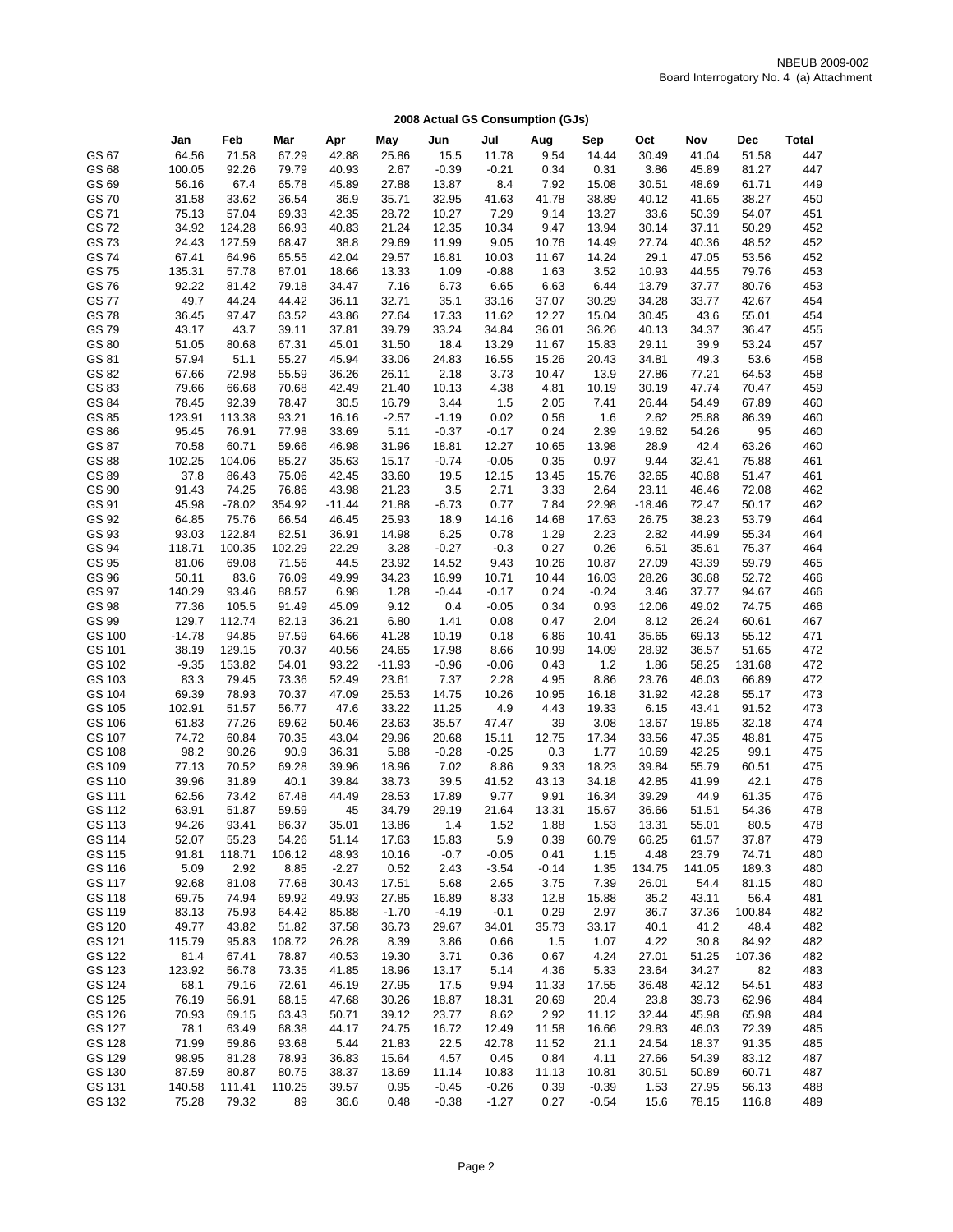| 2008 Actual GS Consumption (GJs) |  |
|----------------------------------|--|
|----------------------------------|--|

|                  | Jan             | Feb            | Mar             | Apr            | May            | Jun              | Jul              | Aug           | Sep           | Oct            | Nov            | Dec            | Total      |
|------------------|-----------------|----------------|-----------------|----------------|----------------|------------------|------------------|---------------|---------------|----------------|----------------|----------------|------------|
| GS 133           | 108.69          | 97.57          | 91.19           | 28.56          | 5.97           | 0.88             | $-0.2$           | 0.51          | 2.25          | 12.22          | 45.22          | 97.47          | 490        |
| GS 134           | 85.99           | 65.96          | 122.71          | 0.9            | 36.46          | 4.4              | 4.8              | 5.38          | 9.07          | 19.38          | 43.91          | 93.84          | 493        |
| GS 135           | 81.79           | 58.19          | 73.6            | 48.84          | 30.23          | 19.47            | 13.09            | 11.41         | 14.58         | 32.64          | 52.08          | 57.12          | 493        |
| GS 136           | 97.06           | 107.29         | 109.66          | 46.92          | 6.12           | $-0.77$          | $-0.07$          | 0.4           | 1.78          | 11.18          | 34.3           | 81.9           | 496        |
| GS 137           | 103.68          | 126.87         | 100.84          | 50.27          | 5.52           | $-0.95$          | $-0.06$          | 0.44          | 1.45          | 6.67           | 35.41          | 65.77          | 496        |
| GS 138           | 95.01           | 120.89         | 101.52          | 53.61          | 11.54          | $-0.02$          | $-0.05$          | 0.42          | 1.46          | 17.2           | 48.52          | 48.13          | 498        |
| GS 139           | 79.6            | 64.51          | 78.68           | 47.99          | 34.04          | 24.27            | 11.88            | 12.72         | 13.16         | 31.6           | 48.32          | 52.3           | 499        |
| GS 140           | 89              | 170.24         | 130.64          | 30.96          | 9.21           | $-0.24$          | $-0.08$          | 0.58          | 1.61          | 7.41           | 25.82          | 35.02          | 500        |
| GS 141           | 42.87           | 121.33         | 71.4            | 53.88          | 31.62          | 21.22            | 16.18            | 11.07         | 14.54         | 30.06          | 36.67          | 50             | 501        |
| GS 142           | 86.21           | 111.6          | 51.53           | 42.12          | 23.63          | 18.09            | 13.78            | 12.92         | 17.69         | 26.65          | 40.08          | 57.3           | 502        |
| GS 143           | 93.19           | 88.61          | 97.14           | 26.73          | 32.29          | $-1.21$          | 0                | 0.18          | 3.27          | 41.63          | 54.01          | 66.58          | 502        |
| GS 144           | 61.26           | 65.56          | 126.95          | 40.49          | 36.59          | 11.11            | 0.21             | 2.92          | 11.45         | 13.54          | 73.87          | 59.39          | 503        |
| GS 145           | 74.13           | 76.85          | 100.99          | 24.89          | 35.74          | $-6.14$          | 6.47             | 11.64         | 19.87         | 28.31          | 43.47          | 87.35          | 504        |
| GS 146           | 103.54          | 112.04         | 96.05           | 44.78          | 10.94          | $-0.62$          | $-0.08$          | 0.46          | 1.55          | 9.26           | 46.17          | 80.62          | 505        |
| GS 147           | 157.12          | 68.9           | 65.05           | 19.17          | $-10.38$       | 17.69            | 13.35            | 14.63         | 20.2          | 35.81          | 45.6           | 57.87          | 505        |
| GS 148           | 125.52          | 95.57          | 97.19           | 25.87          | 7.94           | 0.56             | $-0.38$          | 0.55          | 0.2           | 9.89           | 46.95          | 95.29          | 505        |
| GS 149           | 85.63           | 68.85          | 81.7            | 47.86          | 29.93          | 18.5             | 13.62            | 11.65         | 12.5          | 30.03          | 52.36          | 52.87          | 506        |
| GS 150           | 72.56           | 121.31         | 81.82           | 23.95          | $-0.29$        | $-0.77$          | $-0.05$          | 0.35          | 1.39          | 10.36          | 46.43          | 149.72         | 507        |
| GS 151           | 92.2            | 115.64         | 103.46          | 47.88          | 17.26          | 2.88             | $-1.82$          | 1.16          | 2.12          | 13.72          | 36.9           | 75.68          | 507        |
| GS 152           | 107.55          | 100.03         | 91.54           | 39.83          | 5.21           | 0.11             | $-0.32$          | 0.22          | $-0.1$        | 14.64          | 53.06          | 95.7           | 507        |
| GS 153           | 71.67           | 81.39          | 76.75           | 49.57          | 28.53          | 14.88            | 9.48             | 11.05         | 21.58         | 37.87          | 46.81          | 58.35          | 508        |
| GS 154           | 152.38          | 60.57          | 71.57           | 42.4           | 14.53          | 4.77             | 5.85             | 7.25          | 14.11         | 27.94          | 41.8           | 65.15          | 508        |
| GS 155           | 94.83           | 79.26          | 66.98           | 40.84          | 29.14          | 17.37            | 11.02            | 12.19         | 17.08         | 33.25          | 40.68          | 65.81          | 508        |
| GS 156<br>GS 157 | 52.04<br>88.07  | 44.66<br>76.58 | 53.23           | 43.27<br>49.98 | 46.12          | 35.75            | 36.45<br>3.31    | 34.95         | 31.94         | 40.81          | 42.88          | 46.74          | 509        |
| GS 158           | 105.07          | 50.48          | 80.95<br>102.29 | 13.76          | 29.25<br>33.16 | 14.39<br>15.57   | 6.29             | 0.58<br>7.3   | 1.15<br>18.33 | 31.19<br>24.85 | 48.98<br>37.31 | 84.88<br>95.53 | 509<br>510 |
| GS 159           | 89.84           | 94.95          | 93.62           | 33.26          | 14.84          | $-0.06$          | $-0.66$          | 0.48          | 6.41          | 27.01          | 68.31          | 84.49          | 512        |
| GS 160           | 100.26          | 110.77         | 98.96           | 42.36          | 12.55          | 9.79             | 1.22             | 1.92          | 7.31          | 19.33          | 37.22          | 71.08          | 513        |
| GS 161           | 74.27           | 71.85          | 73.92           | 46.8           | 26.35          | 16.82            | 10.75            | 11.57         | 17.7          | 34.01          | 56.83          | 71.98          | 513        |
| GS 162           | 45.53           | 41.66          | 44.75           | 48.65          | 44.22          | 39.84            | 40.46            | 43.22         | 45.95         | 41.44          | 43.51          | 33.8           | 513        |
| GS 163           | 55.37           | 52.99          | 48.26           | 36.04          | 39.03          | 36.29            | 37.87            | 38.77         | 37.4          | 39.51          | 42.42          | 49.49          | 513        |
| GS 164           | 51.42           | 43.6           | 49.83           | 55.91          | 48.08          | 38.49            | 34.96            | 41.5          | 36.58         | 39.18          | 36.67          | 37.33          | 514        |
| GS 165           | 48.12           | 108.07         | 77.18           | 46.57          | 33.05          | 18.92            | 12.72            | 12.62         | 15.8          | 35.18          | 43.44          | 61.97          | 514        |
| GS 166           | 74.96           | 37.42          | 39.08           | 43.84          | 43.06          | 41.49            | 40.29            | 30.76         | 35.25         | 40.52          | 42.14          | 45             | 514        |
| GS 167           | 66.11           | 74.02          | 71.7            | 45.63          | 31.44          | 23.44            | 16.71            | 15.54         | 20.49         | 39.99          | 49.12          | 60.9           | 515        |
| GS 168           | 121.48          | 82.98          | 89.66           | 40.37          | 20.14          | 0.17             | $-0.2$           | 0.6           | $-0.56$       | 25.28          | 49.73          | 85.57          | 515        |
| GS 169           | 149.7           | 92.6           | 103.47          | 42.3           | 4.66           | $-0.33$          | 0.8              | 0.25          | $-0.25$       | 16.19          | 40.59          | 65.9           | 516        |
| GS 170           | 20.05           | 164.46         | 87.77           | 55.76          | 23.54          | 3.47             | $-1.4$           | 0.89          | 17.57         | 47.49          | 43.95          | 52.69          | 516        |
| GS 171           | 90.23           | 81.22          | 88.75           | 42.36          | 25.24          | 8.49             | 4.73             | 4.62          | 12.55         | 26.4           | 25.94          | 106.44         | 517        |
| GS 172           | 53.63           | 73.17          | 75.16           | 60.55          | 38.47          | 5.36             | 1.18             | 2.41          | 10.88         | 35.82          | 64.11          | 97.55          | 518        |
| GS 173           | 130.96          | 97.85          | 89.43           | 39.54          | 11.22          | 1.89             | 1.96             | 2.18          | 2.44          | 18.21          | 44.48          | 78.7           | 519        |
| GS 174           | 111.4           | 85.98          | 83.51           | 38.19          | 21.58          | 10.26            | 3.08             | 3.43          | 5.69          | 24.16          | 50.47          | 81.5           | 519        |
| GS 175           | 128.16          | 87.48          | 81.1            | 42.7           | 18.87          | 2.36             | $-0.46$          | 0.33          | $-0.33$       | 13.75          | 56.45          | 89.04          | 519        |
| GS 176           | 91.23           | 77.89          | 89.31           | 41.32          | 20.70          | 9.53             | 9.01             | 8.65          | 14.49         | 23.48          | 55.33          | 78.53          | 519        |
| GS 177           | 64.01           | 71.77          | 66.91           | 43.07          | 31.78          | 19.72            | 17.08            | 21.13         | 26.31         | 43.55          | 48.93          | 65.29          | 520        |
| GS 178           | 95.99           | 108.4          | 94.2            | 44.79          | 18.74          | 1.95             | 0.02             | 0.73          | 5.32          | 24.58          | 53             | 72.13          | 520        |
| GS 179           | 77.15           | 64.15          | 98.47           | 16.76          | 53.73          | $-5.61$          | 35.63            | 13.57         | 10.55         | 23.52          | 50.01          | 82.04          | 520        |
| GS 180           | 48.63           | 42.6           | 47.75           | 46.48          | 42.34          | 44.25            | 44.09            | 42.33         | 36.32         | 46             | 40.36          | 39.14          | 520        |
| GS 181           | 19.4            | 103.9          | 73.22           | 47.22          | 37.13          | 21.34            | 14.36            | 16.47         | 21.66         | 41.98          | 52.82          | 71.93          | 521        |
| GS 182           | 122             | 102.76         | 121             | 42.5           | 10.39          | 0.25             | $-0.22$          | 0.32          | $-0.14$       | 9.41           | 41.24          | 76.13          | 526        |
| GS 183           | 102.06          | 93.38          | 88.78           | 38.17          | 13.38          | 0.8              | $-0.35$          | 1.08          | 8.57          | 32.08          | 57.83          | 90.64          | 526        |
| GS 184<br>GS 185 | 81.71<br>161.64 | 72.69<br>57.96 | 75.39<br>108.74 | 49.05<br>47.71 | 30.77<br>9.71  | 18.08<br>$-0.46$ | 14.48<br>$-0.07$ | 12.33<br>0.47 | 14.1<br>2.55  | 32.44<br>10.62 | 50.32<br>37.61 | 75.16<br>90.19 | 527<br>527 |
| GS 186           | 66.79           | 59.71          | 61.69           | 56.09          | 42.37          | 22.77            | 12.39            | 16.74         | 27.9          | 46.47          | 53.18          | 61.39          | 527        |
| GS 187           | 69.73           | 63.94          | 36.53           | 37.47          | 51.81          | 46.41            | 33.46            | 47.83         | 26.91         | 38.1           | 27.21          | 48.69          | 528        |
| GS 188           | 85.15           | 73.13          | 77.19           | 54.48          | 33.83          | 15.32            | 8.59             | 7.63          | 11.35         | 35.33          | 55.19          | 71.22          | 528        |
| GS 189           | 102             | 82.4           | 83.06           | 48.92          | 33.50          | 8.63             | $-0.42$          | 0.34          | $-0.44$       | 22.99          | 58.93          | 88.53          | 528        |
| GS 190           | 77.35           | 64.27          | 66.69           | 46.89          | 36.39          | 27.78            | 19.8             | 11.31         | 15.69         | 41             | 55.12          | 66.67          | 529        |
| GS 191           | 93.17           | 73.75          | 105.81          | 46.6           | 14.40          | 5.4              | 1.66             | 0.28          | 9.02          | 33.03          | 57.93          | 89.14          | 530        |
| GS 192           | 86.07           | 107.78         | 106.41          | 70.91          | 54.93          | 39.29            | 37.57            | 3.21          | 4             | $-0.59$        | 7.49           | 13.57          | 531        |
| GS 193           | 87.12           | 78.08          | 78.54           | 59.92          | 40.36          | 22.96            | 7.45             | 7.85          | 8.75          | 16.88          | 44.23          | 78.63          | 531        |
| GS 194           | 115.1           | 82.07          | 95.43           | 37.72          | 17.33          | 3.49             | 0.55             | 1.29          | 8.12          | 23.15          | 53.89          | 93.04          | 531        |
| GS 195           | 42.1            | 42.48          | 45.48           | 46.07          | 42.95          | 39.98            | 47.78            | 46.45         | 44.8          | 44.58          | 46.35          | 43.19          | 532        |
| GS 196           | 81.23           | 65.15          | 80.41           | 54.3           | 35.48          | 23.23            | 19.46            | 16.99         | 15.1          | 30.59          | 42.87          | 67.49          | 532        |
| GS 197           | 61.78           | 128.86         | 93.79           | 44.8           | 23.13          | 1.87             | 1.44             | 2.19          | 4.18          | 32.51          | 52.45          | 85.68          | 533        |
| GS 198           | 97.67           | 115.84         | 138.57          | 79.46          | 0.23           | 0.72             | 0.74             | 1.12          | 1.02          | 13.45          | 42.2           | 43.69          | 535        |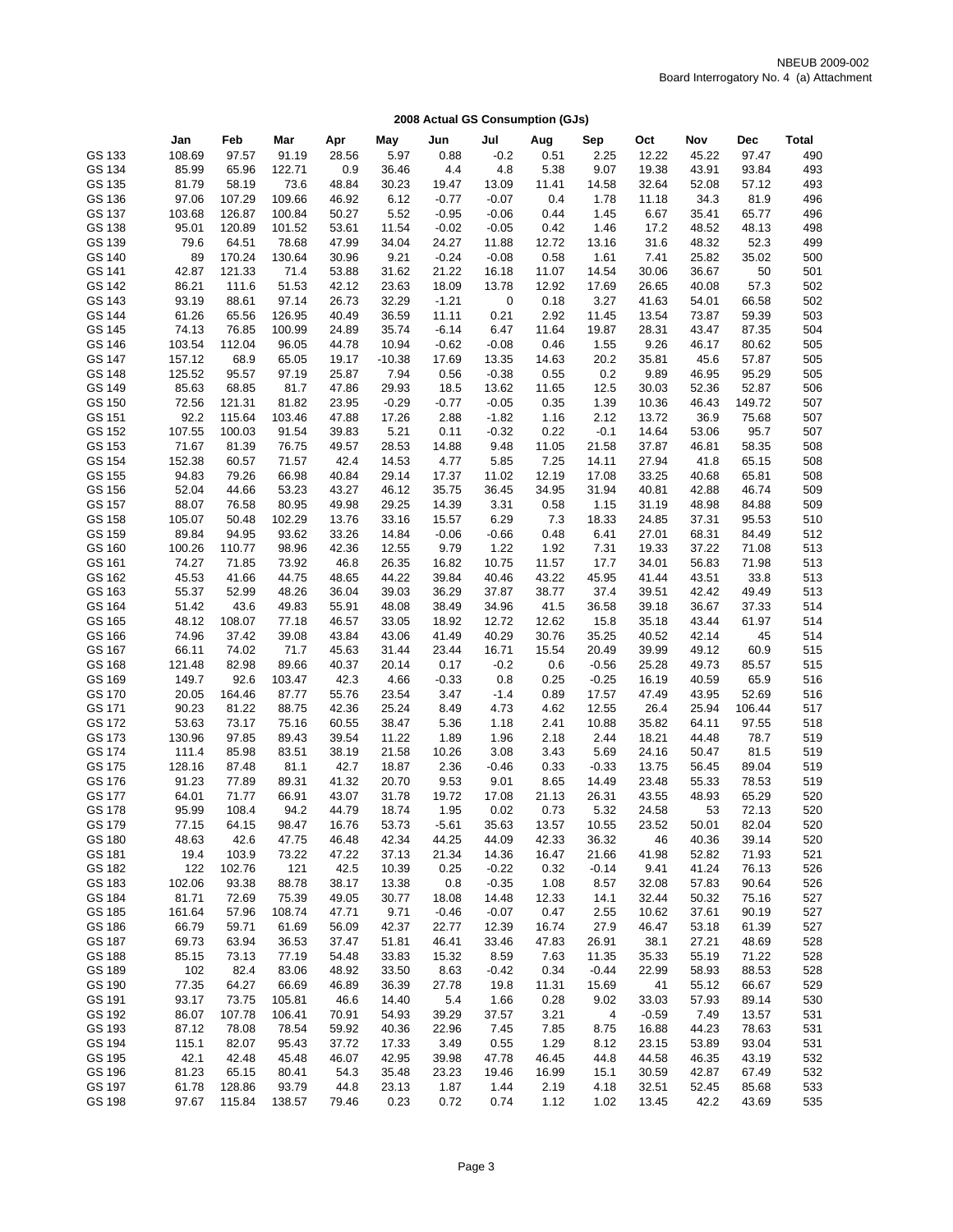|                  | Jan              | Feb              | Mar            | Apr            | May            | Jun                | Jul                | Aug           | Sep           | Oct            | Nov           | Dec            | Total      |
|------------------|------------------|------------------|----------------|----------------|----------------|--------------------|--------------------|---------------|---------------|----------------|---------------|----------------|------------|
| GS 199           | 80.05            | 71.84            | 72.48          | 50.46          | 32.74          | 20.71              | 17.36              | 18.33         | 19.36         | 34.89          | 47.52         | 69.69          | 535        |
| GS 200           | 85.99            | 68.59            | 79.04          | 50.24          | 31.59          | 21.81              | 20.32              | 18.36         | 17.39         | 34.85          | 49.68         | 57.67          | 536        |
| GS 201           | 91.92            | 85.29            | 79.03          | 45.73          | 24.17          | 12.14              | 11.82              | 12.78         | 14.74         | 33.81          | 56.97         | 67.51          | 536        |
| GS 202           | 49.35            | 104.55           | 83.86          | 39.85          | 27.88          | 27.45              | 19.7               | 22.09         | 28.87         | 37.64          | 41.54         | 53.76          | 537        |
| GS 203           | 80.74            | 71.24            | 72.6           | 54.74          | 35.53          | 23.76              | 18.36              | 9.26          | 16.88         | 41.85          | 50.6          | 61.32          | 537        |
| GS 204           | 80.37            | 67.05            | 68.7           | 51.58          | 36.22          | 22.26              | 15.19              | 18.15         | 19.24         | 34.21          | 54.05         | 70.74          | 538        |
| GS 205           | 40.51            | 42.44            | 42.92          | 51.4           | 48.32          | 49.02              | 48.58              | 44.57         | 47.14         | 47.75          | 44.25         | 32.5           | 539        |
| GS 206           | 255.88           | 50.99            | 57.05          | 14.76          | 12.39          | 10.37              | 5.97               | 8.71          | 5.38          | 7.96           | 32.41         | 78.01          | 540        |
| GS 207           | 49.11            | 47.48            | 48.21          | 52.2           | 47.67          | 48.34              | 51.97              | 42.71         | 38.59         | 39.59          | 37.32         | 36.78          | 540        |
| GS 208           | 96.39            | 73.92            | 78             | 55.43          | 30.34          | 19.74              | 15.72              | 6.84          | 3.78          | 30.11          | 49.89         | 80.28          | 540        |
| GS 209           | 82.12            | 80.09            | 78.76          | 52.38          | 29.55          | 24.17              | 17.9               | 15.56         | 17.16         | 35.22          | 45.22         | 62.83          | 541        |
| GS 210           | 149.05           | 141.24           | 2.18           | 40.44          | 24.36          | 9.6                | $-0.26$            | 0.18          | $-0.18$       | 31.13          | 54.34         | 89.08          | 541        |
| GS 211           | 25.28            | 39.31            | 52.64          | 53.62          | 47.02          | 50.31              | 48.08              | 51.78         | 40.83         | 45.23          | 44.48         | 43.15          | 542        |
| GS 212           | 102.24           | 84.47            | 87.05          | 33.3           | 30.77          | 12.21              | 8.29               | 8.58          | 11.24         | 28.78          | 55.33         | 79.86          | 542        |
| GS 213           | 80.47            | 92.58            | 232.51         | $-10.91$       | 12.42          | $-0.29$            | 1.08               | 1.74          | 1.78          | 18.26          | 48.03         | 65.63          | 543        |
| GS 214           | 56.73            | 56.32            | 56.88          | 49.56          | 41.50          | 36.19              | 36.31              | 35.67         | 35.7          | 38.86          | 45.62         | 54.48          | 544        |
| GS 215           | 100.69           | 79.4             | 86.28          | 72.29          | 47.01          | 21.16              | $-0.23$            | 0.71          | $-0.47$       | 13.14          | 53.16         | 70.84          | 544        |
| GS 216           | 3.76             | 93.84            | 92.32          | 57.62          | 36.42          | 22.74              | 15.5               | 14.66         | 17.49         | 36.26          | 60.37         | 93.5           | 544        |
| GS 217           | 118.77           | 71.91            | 83.8           | 47.14          | 21.73          | 2.02               | 1.38               | 2.11          | 6.99          | 27.01          | 62.11         | 99.63          | 545        |
| GS 218           | 57.71            | 112.74           | 84.05          | 47.46          | 26.64          | 16.11              | 11.7               | 13.93         | 18.78         | 36.18          | 52.74         | 67.27          | 545        |
| GS 219           | 85.3             | 88.84            | 78.81          | 42.77          | 18.15          | 0.17               | 0.87               | 1.44          | 8.09          | 45.2           | 78.72         | 97.57          | 546        |
| GS 220           | 85.9             | 68.96            | 82.14          | 52.85          | 33.75          | 20.63              | 17.76              | 19            | 16.26         | 35.37          | 53.07         | 61.38          | 547        |
| GS 221           | 81.76            | 69.65            | 73.64          | 51.62          | 37.99          | 27.44              | 22.69<br>21.14     | 21.64         | 20.45         | 37.3           | 42.59         | 61.59          | 548        |
| GS 222<br>GS 223 | 77.77            | 65.57            | 69.5           | 51.9           | 35.11          | 24.67              |                    | 21.26         | 23.85         | 33.04          | 52.1          | 72.5<br>75.58  | 548<br>549 |
| GS 224           | 83.61<br>110.58  | 70<br>112.51     | 73.88<br>86.35 | 49.31<br>57.9  | 35.33<br>13.23 | 26.24<br>7.14      | 18.19<br>4.52      | 10.33<br>6.88 | 13.36<br>9.51 | 39.39<br>34.09 | 53.51<br>58.9 | 48.02          | 550        |
| GS 225           | 86.8             | 71.66            | 88.02          | 53.39          | 32.13          | 17.72              | 13.87              | 13.24         | 11.59         | 32.84          | 52.42         | 76.31          | 550        |
| GS 226           | 97.05            | 83.44            | 95.5           | 62.63          | 37.76          | 6.9                | $-0.28$            | 0.45          | $-0.45$       | 30             | 17.13         | 120.59         | 551        |
| GS 227           | 123.88           | 69.84            | 99.21          | 50.48          | 29.69          | 14.78              | 2.61               | 5.69          | 12.74         | 28.05          | 43.55         | 71.11          | 552        |
| GS 228           | 92.97            | 88.05            | 84.86          | 47.13          | 18.12          | 13.47              | 12.71              | 11.41         | 13.31         | 29.46          | 58.71         | 81.65          | 552        |
| GS 229           | 94.08            | 82.09            | 83.12          | 55.01          | 30.54          | 10.85              | 10.81              | 7.06          | 13.08         | 29.5           | 52.43         | 84.6           | 553        |
| GS 230           | 93.07            | 76.7             | 78.42          | 53.47          | 33.39          | 18.63              | 15.25              | 15.08         | 14.33         | 35.05          | 50.35         | 70.39          | 554        |
| GS 231           | 136.58           | 108.54           | 116.23         | 29.87          | 13.04          | $-0.36$            | $-0.2$             | 0.33          | $-0.17$       | 13.06          | 47.46         | 90.08          | 554        |
| GS 232           | 41.62            | 37.9             | 46.7           | 46.08          | 53.23          | 47.18              | 47.28              | 44.23         | 49.2          | 49.34          | 46.93         | 45.27          | 555        |
| GS 233           | 84.58            | 67.26            | 81             | 76.13          | 5.26           | 20.51              | 17.03              | 17.38         | 22.23         | 42.21          | 52.21         | 70.02          | 556        |
| GS 234           | 112.08           | 87.76            | 90.71          | 46.14          | 23.97          | 11.95              | 8.48               | 8.54          | 9.81          | 30.55          | 54.03         | 73.13          | 557        |
| GS 235           | 97.4             | 88.28            | 108.81         | 54.65          | 11.61          | 0.26               | 5.74               | 4.37          | 6.31          | 7.98           | 80.3          | 92.44          | 558        |
| GS 236           | 59.57            | 113.07           | 83.96          | 48.08          | 31.75          | 20.16              | 13.19              | 12.56         | 15.76         | 36.66          | 54.54         | 70.39          | 560        |
| GS 237           | 79.74            | 62.36            | 79.08          | 55.6           | 42.17          | 27.63              | 17.51              | 12.31         | 23.54         | 39.71          | 52.54         | 68.17          | 560        |
| GS 238           | 137.7            | 85.51            | 93.9           | 51.47          | 13.88          | $-1.31$            | $-0.21$            | 1.89          | 10.54         | 43.56          | 55.23         | 68.71          | 561        |
| GS 239           | 126.12           | 155.09           | 119.67         | 30.41          | 10.95          | $-1.44$            | 0.42               | 0.76          | 2             | 10.59          | 44.05         | 63.47          | 562        |
| GS 240           | 107.86           | 106.18           | 93.5           | 43.07          | 9.79           | 0.99               | $\mathbf 0$        | 0.69          | $-0.24$       | 35.45          | 64.46         | 101.09         | 563        |
| GS 241           | 85.66            | 87.78            | 85.19          | 52.18          | 37.15          | 19.56              | 11.95              | 15.17         | 20.96         | 38.41          | 45.94         | 63.22          | 563        |
| GS 242           | 79.08            | 62.84            | 79.61          | 55.91          | 39.79          | 23.86              | 18.64              | 17.37         | 18.96         | 38.67          | 53.8          | 76.33          | 565        |
| GS 243           | 107.67           | 122.77           | 114.02         | 61.8           | 24.96          | 4.29               | $-0.07$            | 0.46          | 1.27          | 10             | 36.52         | 81.82          | 566        |
| GS 244           | 51.87            | 109.58           | 84.51          | 55.81          | 35.19          | 24.59              | 15.1               | 16.43         | 20.07         | 36.34          | 52.62         | 63.45          | 566        |
| GS 245<br>GS 246 | 112.98<br>103.95 | 108.42<br>113.17 | 98.5<br>98.19  | 36.91<br>37.45 | 10.15<br>16.48 | $-0.35$<br>$-0.06$ | $-0.45$<br>$-0.08$ | 0.41<br>0.51  | 0.52<br>2.76  | 32.64<br>27.37 | 71.2<br>70.08 | 95.04<br>96.55 | 566<br>566 |
| GS 247           | 31.27            | 8.75             | 306.45         | 25.73          | 29.32          | 8.12               | 3.98               | 5.84          | 8.25          | 28.78          | 43.16         | 66.87          | 567        |
| GS 248           | 16.13            | 57.18            | 205.82         | 34.47          | 14.77          | 1.33               | 0.32               | 0.57          | $-0.57$       | 13.64          | 57.14         | 167.52         | 568        |
| GS 249           | 108.32           | 89.8             | 89.59          | 59.35          | 24.47          | 10.95              | 9.1                | 8.79          | 8.94          | 23.96          | 55.42         | 82.14          | 571        |
| GS 250           | 88.18            | 138.02           | 100.55         | 49.64          | 11.50          | 0.2                | 0.78               | 1.15          | 7.91          | 21.51          | 53.52         | 98             | 571        |
| GS 251           | 107.97           | 86.28            | 105.15         | 46.52          | 27.31          | 15.72              | 3.78               | 0.38          | 3.79          | 11.54          | 55.76         | 106.78         | 571        |
| GS 252           | 150.41           | 112.77           | 123.29         | 30.38          | 14.14          | $-0.87$            | $-0.41$            | 0.63          | $-0.37$       | 9.26           | 39.81         | 92.23          | 571        |
| GS 253           | 90.63            | 98.8             | 76.64          | 57.24          | 34.70          | 20.92              | 12.72              | 10.47         | 16.83         | 35.54          | 50.29         | 66.55          | 571        |
| GS 254           | 68.53            | 59.63            | 62.2           | 40.58          | 37.86          | 31.7               | 40.81              | 41.26         | 39.43         | 40.6           | 48.44         | 60.56          | 572        |
| GS 255           | 111.67           | 105.57           | 104.02         | 47.96          | 19.22          | 5.78               | 0.24               | 0.62          | 2.24          | 15.8           | 35.26         | 123.25         | 572        |
| GS 256           | 112.67           | 90.29            | 96.16          | 51.05          | 27.16          | 25.34              | 10.7               | 10.33         | 13.69         | 33.52          | 44.61         | 57.48          | 573        |
| GS 257           | 95.97            | 105.74           | 94.94          | 53.66          | 27.91          | 7.94               | 2.15               | 1.39          | 4.44          | 40.55          | 58.02         | 81             | 574        |
| GS 258           | 49.3             | 129.57           | 87.36          | 62.21          | 32.06          | 20.63              | 9.79               | 10.57         | 16.5          | 38.87          | 54.13         | 63.58          | 575        |
| GS 259           | 100.97           | 102.09           | 106.36         | 30.82          | 15.40          | 3.53               | 2.67               | 1.35          | 7.3           | 27.25          | 70.59         | 107.36         | 576        |
| GS 260           | 131.48           | 91.96            | 73.52          | 28.56          | 11.85          | 14.12              | 12.05              | 16.65         | 29.25         | 44.78          | 40.83         | 81.3           | 576        |
| GS 261           | 110.96           | 85.9             | 81.25          | 45.77          | 33.53          | 14.47              | 10.1               | 11.11         | 15.31         | 39.6           | 51.32         | 80.03          | 579        |
| GS 262           | 92.99            | 79               | 88             | 60.95          | 33.67          | 16.55              | 11.98              | 11.7          | 15.75         | 37.14          | 54.39         | 77.67          | 580        |
| GS 263           | 182.96           | 118.95           | 123.58         | 22.3           | 0.66           | $-0.83$            | $-0.33$            | 0.46          | $-0.46$       | 0              | 8.41          | 124.5          | 580        |
| GS 264           | 61.15            | 53               | 67.32          | 56.94          | 50.03          | 41.87              | 12.74              | 31.02         | 61.56         | 47.04          | 48.52         | 49.32          | 581        |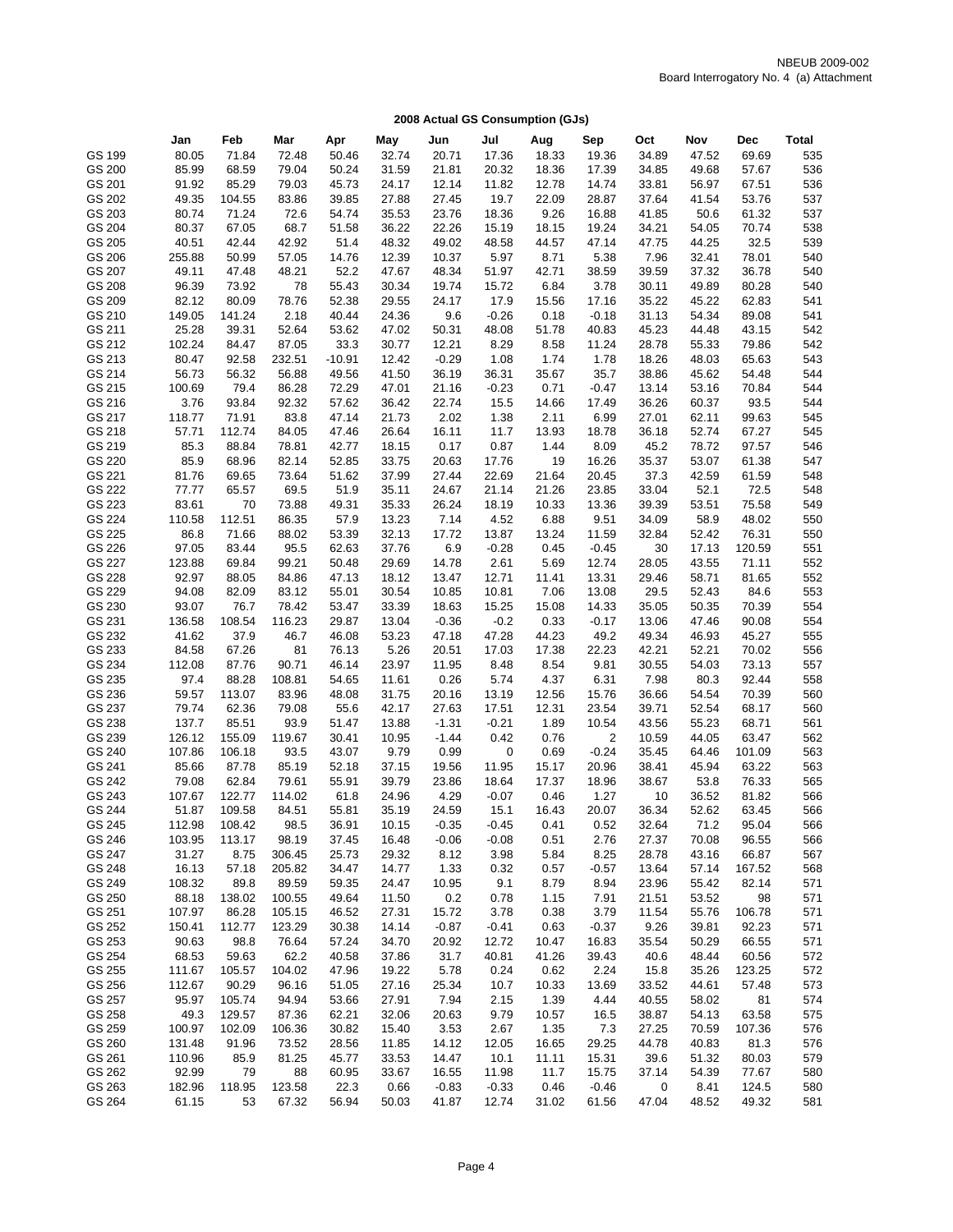|  | 2008 Actual GS Consumption (GJs) |  |
|--|----------------------------------|--|
|  |                                  |  |

|                  | Jan              | Feb              | Mar              |                | May            | Jun           | Jul             |               | Sep             | Oct            | Nov            | <b>Dec</b>      | Total      |
|------------------|------------------|------------------|------------------|----------------|----------------|---------------|-----------------|---------------|-----------------|----------------|----------------|-----------------|------------|
| GS 265           | 28.9             | 130.06           | 85.08            | Apr<br>53.24   | 38.44          | 31.47         | 27.62           | Aug<br>25.2   | 26.53           | 34.9           | 43.49          | 57.34           | 582        |
| GS 266           | 129.44           | 151.44           | 58.3             | 33.58          | 3.62           | $-0.29$       | $-0.3$          | 0.27          | 1.07            | 19.78          | 62.85          | 124.75          | 585        |
|                  |                  |                  |                  |                |                |               |                 |               |                 |                |                |                 | 585        |
| GS 267<br>GS 268 | 122.09           | 93.02            | 113.5            | 50.44          | 23.16          | 7.71          | 4.12            | 3             | 4.01            | 25.32          | 54.48          | 83.95           | 586        |
|                  | 97.02            | 87.94            | 72.34            | 52.44          | 31.77          | 18.9          | 3.38            | 2.78          | 13.21           | 43.73          | 60.56          | 101.78          |            |
| GS 269           | 107.56           | 70.55            | 79.59            | 55.38          | 35.31          | 17.91         | 13.52           | 13.02         | 24.99           | 40.36          | 54.1           | 73.9            | 586        |
| GS 270           | 152.96           | 94.67            | 92.79            | 65.58          | 27.90          | 10.06         | $-0.38$         | 0.29          | $-0.29$         | 35.86          | 74.85          | 32.8            | 587        |
| GS 271<br>GS 272 | 112.7            | $-10.82$         | $-74.05$         | 573.22         | $-45.57$       | 7.32          | $-1.72$         | 1.1           | 1.25            | 2.87           | 16.81          | 4.02            | 587        |
|                  | 56.5             | 96.07            | 70.7             | 55.83          | 35.31          | 42.71         | 9.35            | 36.53         | 24.43           | 35.62          | 56.17          | 67.98           | 587        |
| GS 273           | 76.78            | 68.29            | 80.63            | 64.06          | 40.31<br>52.73 | 24.67         | 18.31<br>49.08  | 18.48         | 25.53           | 36.62          | 52.84          | 81.34           | 588        |
| GS 274           | 52.29            | 62.3             | 60.54<br>83.24   | 55.27          |                | 37.57         |                 | 44.72         | 37.88           | 47.19          | 46.82          | 42.48           | 589        |
| GS 275           | 76.69            | 85.87            |                  | 54.23          | 44.91          | 27.24         | 21.37           | 19.23         | 26.59           | 36.48          | 50.42          | 63.1            | 589        |
| GS 276           | 118.21           | 145.83           | 121.27           | 53.76          | 8.52           | 1.42          | $-0.06$         | 0.4           | 1.26            | 14.7           | 59.37          | 65.77           | 590        |
| GS 277           | 96.33            | 122.84           | 108.2            | 65.79          | 14.31          | 4.02          | 2.17            | 2.46          | 5.33            | 19.26          | 48.92          | 102.97          | 593        |
| GS 278           | 115.07           | 119.97           | 95.85            | 41.42          | 16.14          | 0.11          | $-0.1$          | 0.6           | 3.59            | 28.49          | 69.76          | 102.03          | 593        |
| GS 279           | 140.56           | 79.79            | 81.95            | 49.79          | 31.63          | 9.03          | 8.42            | 9.21          | 20.64           | 37.3           | 53.32          | 73.8            | 595        |
| GS 280           | 54.31            | 64.78            | 62.58            | 48.53          | 45.97          | 47.66         | 39.86           | 41.25         | 42.21           | 52.99          | 47.31          | 48.02           | 595        |
| GS 281           | 86.99            | 90.68            | 86.31            | 58.71          | 36.29          | 20.29         | 17.67           | 17.4          | 19.57           | 37.94          | 52.19          | 71.45           | 595        |
| GS 282           | 137.08           | 97.38            | 85.61            | 40.12          | 16.15          | 7.52          | 2.42            | 6.78          | 2.51            | 36.78          | 70.36          | 92.83           | 596        |
| GS 283           | 110.88           | 140.11           | 115.38           | 45             | 10.59          | $-0.01$       | $-0.06$         | 0.47          | 2.05            | 21.58          | 59.97          | 92.06           | 598        |
| GS 284           | 97.03            | 77.41            | 82.12            | 53.73          | 35.74          | 22.13         | 17.1            | 16.82         | 18.73           | 42.69          | 56.62          | 78.45           | 599        |
| GS 285           | 65.49            | 146.9            | 104.91           | 54.06          | 15.48          | 4.13          | 3.55            | 4.76          | 7.16            | 27.51          | 69.03          | 98.81           | 602        |
| GS 286           | 189              | 78.96            | 82.67            | 40.95          | 18.46          | 8.47          | 6.55            | 4.4           | 3.21            | 39.07          | 51.36          | 79.22           | 602        |
| GS 287<br>GS 288 | 89.8             | 83.96            | 86.28            | 50.91          | 33.58          | 18.68         | 15.77           | 17.01         | 22.74           | 44.36          | 57.34          | 82.56           | 603        |
|                  | 96.15            | 157.83           | 143.13           | $-9.49$        | 3.95           | $-0.86$       | $-0.05$         | 0.38          | 1.02            | 26.44          | 77.3           | 107.32          | 603        |
| GS 289           | 75.75            | 71.84            | 76.26            | 55.94          | 45.40          | 32.35         | 29.4            | 24.92         | 23.02           | 40.32          | 55.81          | 72.96           | 604        |
| GS 290           | 187.17           | 175.49           | 93.54            | 14.49          | $-2.78$        | $-1.11$       | $-0.06$         | 0.51          | 1.41            | 2.24           | 33.15          | 100.05          | 604        |
| GS 291           | 91.68            | 105.07           | 103.47           | 47.79          | 23.96          | 17.19         | 8.3             | 9.28          | 15.19           | 37.29          | 54.48          | 90.4            | 604        |
| GS 292           | 55.31            | 51.26            | 48.91            | 55.59          | 56.75          | 48.24         | 53.69           | 52.24         | 47.62           | 50.09          | 50.61          | 35.9            | 606        |
| GS 293           | 93.14            | 79.8             | 81.82            | 54             | 31.68          | 23.97         | 15.87           | 15.17         | 18.94           | 46.23          | 67.2           | 79.59           | 607        |
| GS 294           | 105.96           | 100.62           | 93.68            | 48.13          | 8.84           | 4.67          | 5.12            | 6.42          | 5.21            | 39.31          | 76.72          | 112.78          | 607        |
| GS 295           | 97.81            | 129.09           | 108              | 44.03          | 25.38          | $-0.7$        | $-0.07$         | 0.54          | 3.29            | 29.04          | 56.95          | 115.46          | 609        |
| GS 296           | 133.38           | 119.93           | 121.44           | 67.42          | 19.26          | 2.88          | $-0.07$         | 0.52          | 2.86            | 22.12          | 55.34          | 63.83           | 609        |
| GS 297           | 45.16            | 55.76            | 56.24            | 52.41          | 31.95          | 47.2          | 49.14           | 45.59         | 72.76           | 56.24          | 49.83          | 47.94           | 610        |
| GS 298           | 77.22            | 71.58            | 70.15            | 45.31          | 38.82          | 31.18         | 35.23           | 34.54         | 34.25           | 40.92          | 59.07          | 74.03           | 612        |
| GS 299           | 100.56           | 84.31            | 86.26            | 66.55          | 46.38          | 36.35         | 14.4            | 8.88          | 12.02           | 27.62          | 50.69          | 78.47           | 612        |
| GS 300           | 53.8             | 51.19            | 54.72            | 52.9           | 52.02          | 49.07         | 51.12           | 50.27         | 50.16           | 51.13          | 50.97          | 45.52           | 613        |
| GS 301           | 135.64           | 112.41           | 107.05           | 57.39          | 7.01           | $-0.31$       | $-0.72$         | 0.12          | $-0.32$         | 22.23          | 67.94          | 105.19          | 614        |
| GS 302           | 129.67           | 150.32           | 117.89           | 49.27          | 4.95           | $-0.75$       | $-0.05$         | 0.43          | 1.21            | 13.52          | 51.44          | 95.87           | 614<br>614 |
| GS 303           | 169.17           | 71.19            | 71.52            | 29.79          | 0.70           | 28.45         | 22.7            | 21.56         | 27.54           | 48.85          | 53.55          | 69.45           |            |
| GS 304<br>GS 305 | 99.22            | 72               | 77.47            | 85.64          | 53.39          | 46.15         | 38.11           | 2.05          | 0.04            | 28.56          | 47.68          | 64.61           | 615        |
| GS 306           | 137.46           | 136.15<br>125.63 | 127.11           | 49.71<br>62.72 | $-0.52$        | $-0.3$        | $-0.29$<br>3    | 0.2           | $-0.2$          | 12.62<br>11.78 | 63.64          | 89.47           | 615        |
| GS 307           | 168.39<br>113.23 | 72.43            | 131.04<br>108.36 |                | 27.22          | 10.27         |                 | 0.95          | 2.23            |                | 29.45          | 42.67           | 615        |
| GS 308           |                  |                  |                  | 54.08          | 31.13          | 3.11          | 10.88<br>19.06  | 12.95         | 6.25            | 14.87          | 76.35          | 112.15          | 616        |
| GS 309           | 61.82<br>206.25  | 113.33<br>112.35 | 83.97<br>100.9   | 56.26<br>8.59  | 38.43<br>1.37  | 29.68<br>0.22 | $-0.4$          | 21.79<br>0.36 | 27.77<br>$-0.2$ | 43.32<br>3.12  | 57.61<br>32.39 | 65.62<br>154.53 | 619<br>619 |
| GS 310           | $-8.91$          | 48.85            | 26.25            | 9.08           | 379.79         | $-3.26$       | $-2.29$         | 1.46          | 1.34            | 11.9           | 48.32          | 108.22          | 621        |
| GS 311           | 96.77            | 76.98            | 90.39            | 57.26          | 42.86          | 29.85         | 18.5            | 17.27         | 21.3            | 46.07          | 59.13          | 65.75           | 622        |
| GS 312           | 150.14           | 110.22           | 193.62           | $-11.21$       | 36.55          | 9.46          | $-0.06$         | 0.39          | 6.15            | 17.91          | 33.15          | 76.51           | 623        |
| GS 313           | 59.43            | 60.45            | 96.95            | 17.28          | 41.27          | 46.93         | 60.54           | 35.76         | 30.64           | 52.41          | 84.83          | 37.35           | 624        |
| GS 314           | 108.79           | 130.41           | 110.96           | 42.22          | 2.41           | $-0.29$       | $-0.28$         | 0.2           | 2.35            | 40.48          | 86.77          | 100.49          | 625        |
| GS 315           | 149.65           | 81.54            | 115.69           | 59.09          | 14.15          | 0.27          | 2.19            | 0.65          | 8.4             | 18.75          | 57.46          | 117.01          | 625        |
| GS 316           | 101.7            | 80.85            | 93.83            | 54.78          | 37.00          | 28.73         | 17.33           | 18.76         | 16.7            | 39.19          | 64.1           | 74.27           | 627        |
| GS 317           | 95.96            | 105.99           | 95.97            | 53.73          | 35.52          | 15.34         | 12.36           | 13.98         | 16.64           | 38.05          | 55.8           | 87.99           | 627        |
| GS 318           | 116.88           | 141.02           | 161.7            | 166.64         | 1.47           | $-1.15$       | $-0.1$          | 0.42          | $-0.83$         | 6.47           | 22.58          | 14.33           | 629        |
| GS 319           | 96.75            | 83.66            | 87.34            | 57.41          | 36.83          | 20.6          | 15.23           | 18.72         | 20.6            | 43.29          | 63.35          | 86.6            | 630        |
| GS 320           | 129.92           | 131.72           | 158.58           | 0.09           | 21.58          | 0.75          | 4.08            | $-0.03$       | 3.94            | 23.23          | 75.05          | 81.53           | 630        |
| GS 321           | 125.16           | 123.15           | 113.14           | 38.72          | 11.94          | 1.38          |                 | 1.56          |                 | 21.3           | 52.47          | 138.09          | 632        |
| GS 322           | 122.66           | 138.32           | 120.54           | 52.47          | 9.18           | $-0.8$        | 0.44<br>$-0.01$ | 0.72          | 4.63<br>2.44    | 28.85          | 70.02          | 88.6            | 633        |
| GS 323           | 97.46            | 82.32            | 87.9             | 60.98          | 36.17          | 22.06         |                 | 15.64         | 17.78           | 40.12          | 67.71          | 91.51           | 634        |
| GS 324           |                  |                  |                  |                |                |               | 14.62           |               |                 |                |                |                 |            |
| GS 325           | 113.26           | 96.86            | 102.92           | 51.23          | 29.53          | 10.15         | 1.65            | 0.76          | 15.37           | 40.4           | 68.17          | 104.32          | 635        |
|                  | 124.74           | 118.38           | 118.53           | 43.42          | 32.27          | 18.82         | 20.73           | 20.19         | 17.48           | 19.66          | 33.84          | 68.85           | 637        |
| GS 326           | 96.39            | 82.27            | 86.67            | 61.51          | 41.95          | 26.57         | 21.72           | 19.57         | 21.22           | 41.28          | 60.25          | 78.15           | 638        |
| GS 327           | 81.62            | 195.23           | 114.37           | 54.23          | 17.95          | 5.72          | 4.69            | 5.89          | 4.35            | 20.3           | 53.27          | 80.27           | 638        |
| GS 328           | 123.57           | 100.75           | 113.3            | 25.25          | 12.53          | 10.1          | 8.25            | 8.12          | 6.45            | 46.95          | 92.13          | 91.05           | 638        |
| GS 329           | 118.64           | 98.4             | 101.29           | 52.71          | 26.72          | 13.85         | 11              | 9.61          | 13.74           | 35.05          | 63.13          | 96.68           | 641        |
| GS 330           | 65.82            | 134.81           | 97.87            | 62.52          | 40.13          | 21.36         | 19.92           | 22.51         | 23.26           | 35.39          | 50.31          | 67.27           | 641        |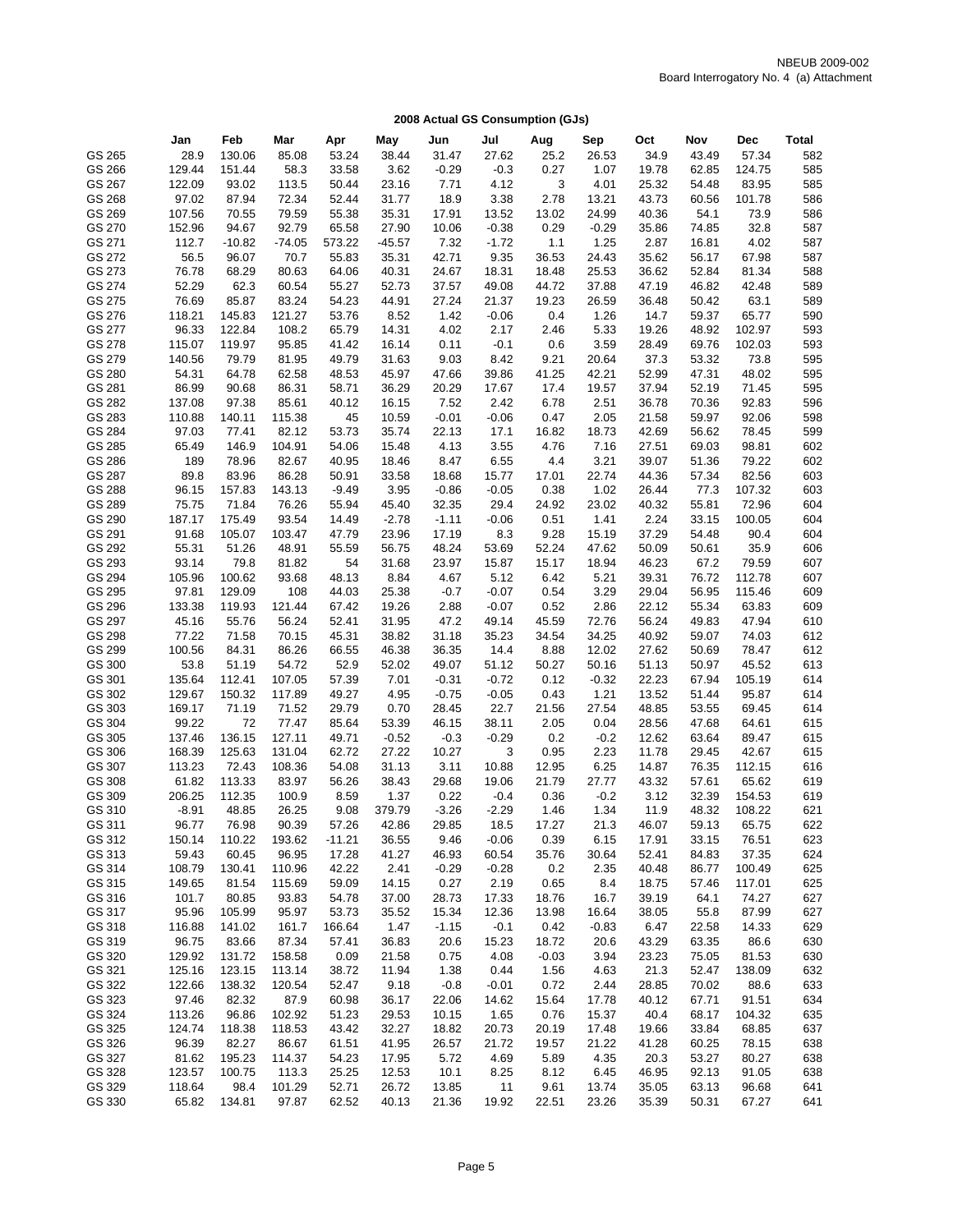|                  | Jan              | Feb              | Mar              | Apr              | May            | Jun              | Jul              | Aug           | Sep           | Oct            | Nov            | <b>Dec</b>       | <b>Total</b> |
|------------------|------------------|------------------|------------------|------------------|----------------|------------------|------------------|---------------|---------------|----------------|----------------|------------------|--------------|
| GS 331           | 121.44           | 133.82           | 36.52            | 56.34            | 36.83          | 13.69            | 6.18             | 0.89          | 12.35         | 47.49          | 76.12          | 100.35           | 642          |
| GS 332           | 62.25            | 63.42            | 77.78            | 57.23            | 45.27          | 38.77            | 48.12            | 51.9          | 38.04         | 50.77          | 54.7           | 54.13            | 642          |
| GS 333           | 46.5             | 52.5             | 53.97            | 54.95            | 51.30          | 57.38            | 60.66            | 59.31         | 55.76         | 53.82          | 52.3           | 44.67            | 643          |
| GS 334           | 136.79           | 152.93           | 108.08           | 106.89           | 14.70          | $-1.42$          | $-0.09$          | 0.65          | 1.85          | 5.07           | 36.04          | 81.88            | 643          |
| GS 335           | 61.66            | 127.78           | 96.33            | 62.12            | 39.10          | 26.44            | 19.93            | 14.28         | 22.38         | 47.63          | 58.17          | 68.07            | 644          |
| GS 336           | 142.42           | 148.82           | 117.8            | 74.97            | 26.53          | 2.04             | 0.63             | 1.23          | 4.68          | 13.77          | 37.75          | 73.7             | 644          |
| GS 337           | 113.29           | 138.49           | 119.04           | 48.7             | 16.13          | 0.94             | $-0.09$          | 0.59          | 2.26          | 31.85          | 73.38          | 99.9             | 644          |
| GS 338           | 126.03           | 147.18           | 127.78           | 50.76            | 10.23          | 1.14             | 0.25             | 0.62          | $-0.76$       | 20             | 67             | 95.07            | 645          |
| GS 339           | 63.69            | 52.5             | 64.71            | 56.92            | 50.29          | 51.99            | 48.36            | 48.56         | 40.69         | 55.59          | 57.06          | 56.92            | 647          |
| GS 340           | 151.79           | 109.86           | 110.65           | 44.97            | 15.63          | 1.91             | $-0.05$          | 0.42          | $-0.42$       | 28.58          | 64.14          | 120.74           | 648          |
| GS 341           | 105.28           | 175.73           | 131.57           | 51.11            | 13.03          | $-0.85$          | $-0.03$          | 0.65          | 2.71          | 22.02          | 55.45          | 93.62            | 650          |
| GS 342           | 56.69            | 158.33           | 30.57            | 153.26           | 24.91          | 19.72            | 11.31            | 11.5          | 19.91         | 42.33          | 50.69          | 71.75            | 651          |
| GS 343           | 141.64           | 106              | 118.94           | 51.92            | 25.25          | 4.19             | 2.12             | 4.44          | 10.55         | 35.05          | 48.14          | 103.41           | 652          |
| GS 344           | 158.62           | 123.73           | 131.05           | 35.43            | 18.55          | 17.02            | 14.37            | 13.81         | 18.23         | 12.38          | 38.42          | 70.12            | 652          |
| GS 345           | 103.43           | 82.2             | 96.46            | 62.37            | 40.37          | 22.06            | 14.82            | 15.75         | 19.76         | 42.65          | 61.38          | 90.78            | 652          |
| GS 346           | 96.48            | 82.58            | 90.29            | 63.47            | 42.70          | 27.77            | 16.1             | 16.05         | 22.38         | 47.87          | 62.93          | 84.61            | 653          |
| GS 347           | 128.21           | 113.08           | 123.96           | 48.89            | 13.21          | 4.84             | $-0.53$          | 0.81          | 0.97          | 10.13          | 74.63          | 135.24           | 653          |
| GS 348           | 117.72           | 103.94           | 102.29           | 63.42            | 26.17          | 13.6             | 13               | 12.42         | 12.65         | 39.31          | 62.49          | 90.39            | 657          |
| GS 349           | 115.81           | 84.88            | 102.64           | 67.68            | 23.80          | 13.6             | 11.64            | 12.28         | 9.74          | 46.95          | 66.58          | 102.06           | 658          |
| GS 350           | 102.89           | 82.31            | 101.19           | 68.19            | 44.76          | 22.84            | 17.53            | 13.86         | 20.82         | 44.38          | 65.35          | 73.81            | 658          |
| GS 351           | 241.8            | 180.11           | 100.02           | 24.95            | $-2.91$        | $-2.3$           | $-1.63$          | 0.57          | 1.51          | 2.37           | 26.12          | 88.37            | 659          |
| GS 352<br>GS 353 | 131.58           | 184.32           | 107.63           | 18.24<br>50.76   | 3.77           | $-1.55$          | $-0.12$          | 0.73          | 2.06<br>13.14 | 3.25           | 92.83          | 116.99           | 660          |
| GS 354           | 151.81<br>115.34 | 105.43<br>92.49  | 94.3<br>100.8    | 55.32            | 36.40<br>36.32 | 6<br>12.15       | 2.58<br>7.17     | 5.89<br>8.77  | 26.28         | 33.69<br>43.98 | 56.81<br>65.57 | 103.1<br>96.55   | 660<br>661   |
| GS 355           | 112.43           | 103.38           | 99.99            | 50.99            | 31.53          | 13.06            | 8.67             | 10.14         | 19.75         | 38.79          | 69.96          | 103.85           | 663          |
| GS 356           | 171.62           | 126.68           | 133.35           | 43.68            | 14.71          | 3                | 1.62             | 2.4           | 1.01          | 14.51          | 50.54          | 99.64            | 663          |
| GS 357           | 98.12            | 85.29            | 89.63            | 61.86            | 41.15          | 23.6             | 17.8             | 15.5          | 19.89         | 48.04          | 68.47          | 93.67            | 663          |
| GS 358           | 45.17            | 61.08            | 58.85            | 61.71            | 59.28          | 57.57            | 53.78            | 54.11         | 57.21         | 54.66          | 51.46          | 48.17            | 663          |
| GS 359           | 134.76           | 160.62           | 134.61           | 60.73            | 1.14           | $-1.18$          | $-0.07$          | 0.55          | 1.87          | 7.18           | 50.89          | 112.74           | 664          |
| GS 360           | 103.37           | 89.47            | 101.11           | 62.33            | 35.49          | 24.31            | 14.83            | 16.22         | 22.64         | 43.17          | 62.63          | 90.63            | 666          |
| GS 361           | 115.61           | 92.7             | 109.77           | 59.61            | 46.77          | 25.43            | $-0.24$          | 7.28          | 18.54         | 42.02          | 59.81          | 91.68            | 669          |
| GS 362           | 52.81            | 51.03            | 63.77            | 55.43            | 52.76          | 57.02            | 61.78            | 71.5          | 53.37         | 50.1           | 48.72          | 52.04            | 670          |
| GS 363           | 100.13           | 135.62           | 123.65           | 35.94            | 9.65           | 3.13             | 1.41             | 3.56          | 4.18          | 22.27          | 83.37          | 152.93           | 676          |
| GS 364           | 94.08            | 74.56            | 94.14            | 74.75            | 52.68          | 29.05            | 18.35            | 16.22         | 33.55         | 44.66          | 64.01          | 82.42            | 678          |
| GS 365           | 200.04           | 139.07           | 105.06           | 42.88            | 7.23           | $-0.63$          | $-0.23$          | 0.33          | 0.24          | 15.32          | 57.21          | 112.18           | 679          |
| GS 366           | 147.28           | 113.53           | 141              | 56.57            | 18.39          | 1.14             | 1.95             | 1.22          | 0.44          | 14.97          | 52.15          | 132.83           | 681          |
| GS 367           | 99.94            | 70.71            | 64.62            | 51.61            | 46.38          | 44.29            | 45.43            | 48.17         | 31.16         | 53.26          | 54.34          | 72.83            | 683          |
| GS 368           | 139.86           | 156.94           | 123.24           | 51.87            | 7.50           | 0.55             | 0.28             | 1.83          | 4.52          | 17.39          | 63.37          | 115.6            | 683          |
| GS 369           | 120.51           | 145.94           | 113.03           | 16.84            | 57.50          | $-0.11$          | $-0.08$          | 0.61          | 2.24          | 40.2           | 80.63          | 106.11           | 683          |
| GS 370           | 97.22            | 94.94            | 102.09           | 75.81            | 43.89          | 25.33            | 17.66            | 14.98         | 21.53         | 36.22          | 62.31          | 92.13            | 684          |
| GS 371           | 128.17           | 159.41           | 116.54           | 52.33            | 28.94          | 4.97             | $-3.66$          | 3.45          | 1.87          | 43.97          | 54.36          | 94.32            | 685          |
| GS 372           | 113.15           | 94.93            | 102.49           | 65.82            | 35.31          | 31.31            | 16.51            | 17.57         | 21.59         | 45.3           | 56.9           | 84.37            | 685          |
| GS 373           | 103.42           | 82.5             | 91.34            | 62.94            | 45.29          | 39.67            | 26.98            | 13.03         | 18.93         | 53.34          | 64.75          | 84.2             | 686          |
| GS 374           | 109.27           | 142.57           | 117.82           | 68.32            | 26.68          | 5.02             | 1.18             | 2.82          | 6.6           | 38.35          | 67.49          | 100.79           | 687          |
| GS 375           | 106.92           | 93.82            | 96.12            | 65.7             | 43.09          | 30.9             | 18.07            | 11.05         | 22.78         | 40.64          | 62.75          | 95.9             | 688          |
| GS 376           | 132.46           | 115.53           | 119.72           | 97.25            | 12.69          | 8.44             | 7.69             | 7.73          | 15.85         | 33.28          | 55.19          | 82.45            | 688          |
| GS 377           | 123.96           | 170.36           | 143.6            | 55.67            | 2.90           | 0.26             | 0.01             | 0.53<br>26.55 | 2.47<br>17.85 | 18.81          | 62.63          | 107.12           | 688          |
| GS 378<br>GS 379 | 81.74<br>137.18  | 127.18<br>117.26 | 160.15<br>112.87 | $-3.08$<br>66.37 | 17.01<br>34.24 | 34.55<br>$-1.91$ | 11.18<br>$-0.46$ | 0.41          | $-0.41$       | 50.5<br>43.45  | 30.86<br>84.67 | 136.22<br>101.75 | 691<br>695   |
| GS 380           | 55.81            | 60.5             | 74.59            | 42.91            | 58.89          | 59.52            | 64.69            | 61.4          | 59.85         | 56.96          | 53.34          | 47.28            | 696          |
| GS 381           | 93.04            | 80               | 82.17            | 61.23            | 45.89          | 32.32            | 45.12            | 39.06         | 36.1          | 52.7           | 57.7           | 71.04            | 696          |
| GS 382           | 149.53           | 139.48           | 118.76           | 37.68            | 4.56           | 1.56             | 2.9              | 2.94          | 2.14          | 18.73          | 70.59          | 147.62           | 696          |
| GS 383           | 134.97           | 126.87           | 121.12           | 53.66            | 18.93          | 0.62             | 0.53             | 1.06          | 1.47          | 41.64          | 80.41          | 115.43           | 697          |
| GS 384           | 109.36           | 116.97           | 114.79           | 73.6             | 45.16          | 13.21            | 13.25            | 13.87         | 20.35         | 44.84          | 55.68          | 75.93            | 697          |
| GS 385           | 60.61            | 48.3             | 59.1             | 59.69            | 57.57          | 55.88            | 57.75            | 55.17         | 49.94         | 67.37          | 62.72          | 62.93            | 697          |
| GS 386           | 371.92           | 67               | 1.17             | 33.37            | 18.19          | 11.23            | 8.25             | 9.15          | 7.29          | 13.27          | 53.09          | 103.85           | 698          |
| GS 387           | 165.51           | 142.29           | 143.61           | 42.36            | 8.84           | $-2.45$          | $-0.12$          | 0.96          | 2.69          | 15.19          | 66.2           | 114.34           | 699          |
| GS 388           | 133.77           | 112.1            | 109.82           | 62.5             | 29.38          | 11.77            | 4.4              | 2.71          | 10.14         | 34.17          | 70.45          | 118.37           | 700          |
| GS 389           | 73.45            | 48.32            | 64.67            | 64.71            | 63.31          | 60.64            | 61.85            | 60.23         | 49.2          | 52.06          | 53.78          | 47.8             | 700          |
| GS 390           | 130.88           | 98.42            | 100.31           | 68.31            | 37.99          | 19.41            | 17.34            | 10.62         | 15.85         | 37.66          | 64.07          | 100.52           | 701          |
| GS 391           | 107.32           | 89.73            | 100.49           | 62.42            | 45.52          | 30.85            | 26.27            | 23.24         | 27.97         | 43.81          | 66.09          | 78.73            | 702          |
| GS 392           | 100.45           | 153.46           | 149.39           | 62.05            | 21.07          | 6.25             | 0.14             | 0.65          | 5.28          | 33.9           | 69.83          | 100.64           | 703          |
| GS 393           | 162.91           | 63.62            | 263.7            | 42.88            | 5.31           | $-0.83$          | $-0.39$          | 0.09          | 7.69          | 5.81           | 58.25          | 94.08            | 703          |
| GS 394           | 54.52            | 47.86            | 62.7             | 61.1             | 55.05          | 68.96            | 65.78            | 60.01         | 56.25         | 68.46          | 58.29          | 45.46            | 704          |
| GS 395           | 138.81           | 151.06           | 124.1            | 61.42            | 23.33          | 1.63             | 0.16             | 0.8           | 6.58          | 42.77          | 65.29          | 90.11            | 706          |
| GS 396           | 130.14           | 112.32           | 117.43           | 71.4             | 34.37          | 18.53            | 2.24             | 0.92          | $-1.03$       | 38.15          | 71.41          | 113.39           | 709          |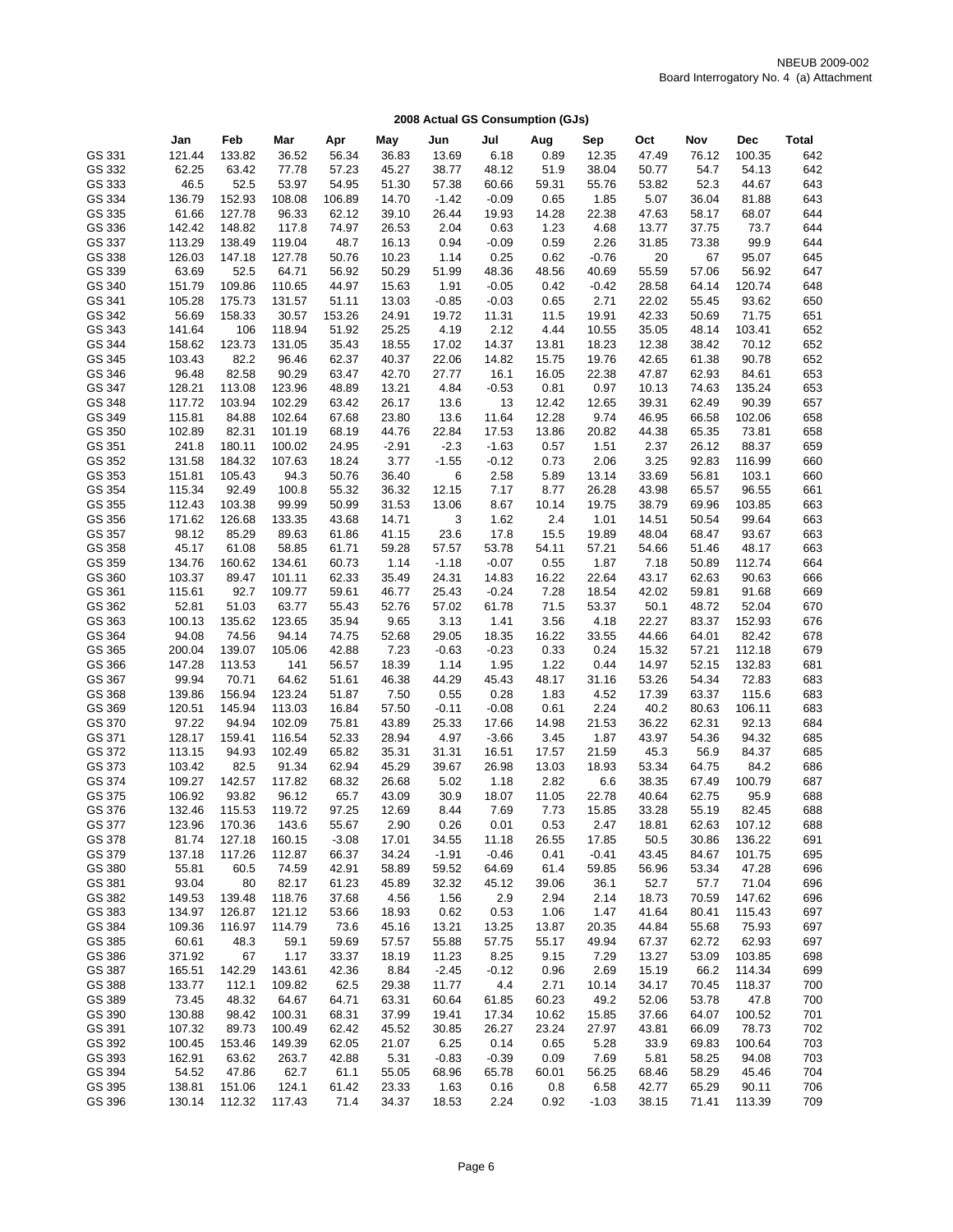|        | Jan      | Feb    | Mar    | Apr      | May      | Jun     | Jul     | Aug   | Sep     | Oct            | Nov    | Dec    | <b>Total</b> |
|--------|----------|--------|--------|----------|----------|---------|---------|-------|---------|----------------|--------|--------|--------------|
| GS 397 | 127.26   | 148.16 | 124.98 | 66.59    | 27.07    | 7.37    | 0.42    | 2.67  | 9.6     | 31.61          | 62.86  | 101.02 | 710          |
|        |          |        |        |          |          |         |         |       |         |                | 53.68  |        |              |
| GS 398 | 139.97   | 153.09 | 123.88 | 105.61   | 21.96    | $-0.26$ | $-0.17$ | 0.82  | 2.72    | 14.79          |        | 93.85  | 710          |
| GS 399 | 174.95   | 172.39 | 105.86 | 17.29    | 5.90     | $-2.42$ | 0.62    | 2.4   | 4.36    | 13.16          | 71.13  | 145.08 | 711          |
| GS 400 | 73.24    | 83.28  | 78.6   | 59.48    | 49.12    | 41.93   | 43.8    | 46.62 | 42.7    | 53.78          | 58.01  | 81.87  | 712          |
| GS 401 | 84.18    | 74.47  | 85.42  | 53.31    | 45.70    | 44.86   | 51.54   | 50.32 | 39.62   | 52.22          | 60.52  | 71.15  | 713          |
| GS 402 | 190.39   | 137.27 | 135.41 | 24.62    | 31.13    | 8.82    | $-0.61$ | 5.07  | 16.79   | 29.89          | 31.55  | 103.1  | 713          |
| GS 403 | 144.71   | 168.45 | 134.01 | 66.64    | 3.46     | $-0.95$ | $-0.06$ | 0.47  | 1.32    | 5.67           | 67.16  | 123    | 714          |
| GS 404 | 65       | 65.08  | 102.53 | 60.03    | 55.41    | 41.56   | 60.12   | 58.17 | 52.78   | 50.53          | 50.01  | 54.13  | 715          |
| GS 405 | 121.24   | 139.31 | 117.46 | 62.04    | 28.69    | 2.58    | 0.09    | 0.62  | 6.1     | 41.61          | 83.43  | 112.2  | 715          |
| GS 406 | 58.17    | 49.5   | 59.52  | 52.94    | 60.74    | 63.8    | 65.16   | 70.64 | 53.36   | 71.67          | 55.61  | 55     | 716          |
| GS 407 | 96.74    | 102.08 | 137.56 | 73.45    | 39.27    | 19.12   | 12.61   | 15.8  | 19.6    | 45.34          | 67.68  | 87.44  | 717          |
| GS 408 | 86.14    | 122.69 | 106.08 | 70.57    | 44.34    | 21.41   | 19.68   | 21.11 | 23.13   | 48.24          | 65.49  | 89.05  | 718          |
| GS 409 | 34.16    | 202.98 | 104.79 | 66.65    | 53.00    | 20.65   | 14.72   | 15.62 | 20.98   | 46.03          | 61.39  | 77.71  | 719          |
| GS 410 | 114.68   | 96.22  | 94.79  | 72.18    | 46.18    | 17.8    | 12.59   | 14.89 | 19.62   | 55.91          | 80.16  | 93.79  | 719          |
| GS 411 | $-43.29$ | 541.9  | 131.63 | $-8.42$  | 13.20    | $-0.27$ | $-1.96$ | 2.43  | 3       | 9.32           | 44.03  | 27.91  | 719          |
| GS 412 | 95.5     | 106.74 | 102.14 | 61.62    | 46.59    | 25.45   | 21.56   | 20.98 | 23.21   | 51.66          | 68.13  | 96.42  | 720          |
| GS 413 | 68.22    | 53.28  | 54.28  | 66.8     | 65.41    | 61.7    | 50.12   | 59.64 | 55.48   | 69.3           | 62.84  | 53.5   | 721          |
| GS 414 | 65.17    | 74.01  | 62.79  | 69.08    | 45.50    | 32.09   | 44.33   | 40.71 | 80.41   | 78.17          | 80.29  | 49.09  | 722          |
| GS 415 | 105.32   | 87.17  | 104.81 | 70.81    | 48.38    | 29.69   | 21.55   | 21.01 | 26.63   | 48.44          | 64.67  | 94.83  | 723          |
| GS 416 | 103.28   | 87.31  | 101.48 | 77.7     | 51.99    | 29.68   | 22      | 19.38 | 23.38   | 44.78          | 68.81  | 95.66  | 725          |
| GS 417 | 130.44   | 105.94 | 112.62 | 67.37    | 43.61    | 16.53   | 4.14    | 5.12  | 17.12   | 45.3           | 66.24  | 111.82 | 726          |
| GS 418 | 90.05    | 162.47 | 122.56 | 65.61    | 36.93    | 6.7     | 0.54    | 1.25  | 2.49    | 59.49          | 75.42  | 113.28 | 737          |
| GS 419 | 180.42   | 160.32 | 135.95 | 33.74    | 1.71     | 0.44    | 0.85    | 1.33  | 0.54    | 4.22           | 78.25  | 139.64 | 737          |
| GS 420 | 70.64    | 151.5  | 111.7  | 69.9     | 46.17    | 22.75   | 17.88   | 19.01 | 24.23   | 50.13          | 65.09  | 90.41  | 739          |
| GS 421 | 110.99   | 102.33 | 109.94 | 67.83    | 45.27    | 21.16   | 14.51   | 14.84 | 19.97   | 52.1           | 74     | 107.8  | 741          |
| GS 422 |          | 151.55 |        |          |          |         | 29.59   | 24.97 |         |                | 56.37  | 80.55  |              |
|        | 62.52    |        | 106.88 | 67.8     | 57.55    | 33.51   |         |       | 26.2    | 44.25<br>18.16 |        |        | 742          |
| GS 423 | 107.93   | 244.11 | 131.89 | $-4.04$  | 33.98    | 2.09    | 2.29    | 3.31  | 8.38    |                | 53.23  | 141.69 | 743          |
| GS 424 | 174.25   | 160.58 | 149.62 | 39       | 9.73     | 0.04    | $-0.38$ | 0.29  | 1.95    | 32.54          | 94.27  | 83.47  | 745          |
| GS 425 | 104.97   | 113.8  | 104.1  | 66.39    | 53.97    | 30.83   | 19.58   | 26.37 | 22.36   | 51.42          | 62.98  | 88.8   | 746          |
| GS 426 | 40.32    | 207.85 | 109.04 | 61.44    | 42.62    | 22.74   | 16.69   | 20.71 | 24.91   | 49.41          | 62.52  | 91.28  | 750          |
| GS 427 | 61.73    | 145.64 | 109.72 | 63.67    | 45.90    | 27.49   | 15.88   | 18.32 | 34.66   | 59.04          | 73.65  | 94.97  | 751          |
| GS 428 | 107.2    | 88.28  | 94.58  | 70.27    | 54.47    | 40.74   | 33.47   | 23.95 | 27.79   | 54.87          | 72.57  | 87.85  | 756          |
| GS 429 | 159.89   | 146.19 | 122.6  | 61.78    | 9.57     | $-0.56$ | $-0.11$ | 0.64  | 4.51    | 35.18          | 70.03  | 146.67 | 756          |
| GS 430 | 147.82   | 121.18 | 128.27 | 65.04    | 22.03    | 0.2     | $-0.68$ | 0.24  | $-0.24$ | 37.95          | 94.85  | 143.55 | 760          |
| GS 431 | 103.39   | 91.46  | 95.54  | 78.82    | 49.10    | 38.8    | 28.28   | 15.08 | 29.98   | 53.66          | 73.63  | 103.44 | 761          |
| GS 432 | 158.25   | 129.28 | 154.07 | 73.01    | 44.22    | 18.18   | $-0.92$ | 1.48  | 3.63    | 8.48           | 69.32  | 104.05 | 763          |
| GS 433 | 138.26   | 177.6  | 134.62 | 127.38   | 15.28    | 1.08    | $-0.08$ | 0.66  | 2.47    | 12.24          | 48.48  | 105.21 | 763          |
| GS 434 | 154.78   | 138.41 | 148.72 | 65.82    | 10.19    | 1.69    | $-0.14$ | 1.9   | 9.87    | 32.2           | 75.63  | 127.37 | 766          |
| GS 435 | 157.3    | 178.16 | 123.86 | 81.92    | 11.14    | 1.09    | $-0.09$ | 0.62  | 1.73    | 17.41          | 72.92  | 120.58 | 767          |
| GS 436 | 127.18   | 102.7  | 101.45 | 55.35    | 35.35    | 24.11   | 19.27   | 23.6  | 24.55   | 67.21          | 86.02  | 99.88  | 767          |
| GS 437 | 148.37   | 126.45 | 116.18 | 82.27    | 42.33    | 20.76   | 19.58   | 9.99  | 9.7     | 33.64          | 65.4   | 92.75  | 767          |
| GS 438 | 148.98   | 130.31 | 128.08 | 60.09    | 20.38    | 18.27   | 16.55   | 17.84 | 15.78   | 31.03          | 73.45  | 109.15 | 770          |
| GS 439 | 84.72    | 151.9  | 244.1  | 97.07    | 6.71     | 0.34    | 0.4     | 0.92  | 1.19    | 22.32          | 33.65  | 128.28 | 772          |
| GS 440 | 119.53   | 155.97 | 155.74 | 94.29    | $-4.34$  | 4.41    | 0.03    | 0.59  | 4.77    | 41.62          | 70.79  | 128.25 | 772          |
| GS 441 | 113.35   | 107.14 | 110.35 | 77.7     | 50.49    | 23.77   | 16.97   | 16.13 | 23.46   | 60.5           | 78.2   | 94.66  | 773          |
| GS 442 | 137.65   | 104.82 | 470.27 | $-29.95$ | 45.27    | $-0.4$  | $-1.5$  | 2.19  | $-2.21$ | 3.12           | 18.25  | 25.89  | 773          |
| GS 443 | 143.94   | 168.94 | 142.86 | 78.18    | 2.24     | $-1.26$ | $-0.08$ | 0.57  | 1.61    | 21.69          | 68.94  | 145.83 | 773          |
| GS 444 | 161.96   | 150.99 | 111.07 | 47.77    | 20.14    | 14.67   | $-0.48$ | 0.32  | $-0.32$ | 53.18          | 87.7   | 128.03 | 775          |
| GS 445 | 213.61   | 162.54 | 72.85  | 94.68    | 13.66    | 6.9     | 8.61    | 8.73  | 9.37    | 19.37          | 54.97  | 111.79 | 777          |
| GS 446 | 146.76   | 239.57 | 122.59 | 26.4     | 0.14     | $-0.42$ | $-0.4$  | 0.28  | $-0.12$ | 39.76          | 83.27  | 120.67 | 779          |
| GS 447 | 160.7    | 171.14 | 173.93 | 61.94    | 33.81    | 15.08   | 1.35    | 1.72  | 4.09    | 13.41          | 41.31  | 102.3  | 781          |
| GS 448 | 131.52   | 144.43 | 136.2  | 74.6     | 33.22    | 15.2    | 2.58    | 3.84  | 14.04   | 46.8           | 73.17  | 108.71 | 784          |
| GS 449 | 116.53   | 101.82 | 106.45 | 81.74    | 46.78    | 32.72   | 26.75   | 19.29 | 30.58   | 57.12          | 72.17  | 96.79  | 789          |
| GS 450 | 160.23   | 184.75 | 174.04 | 85.04    | $-13.83$ | $-1.59$ | $-0.25$ | 0.95  | 2.29    | 3.06           | 54.03  | 140.85 | 790          |
| GS 451 | 124.57   | 112.01 | 110.43 |          |          |         |         | 0.31  |         |                |        | 115.93 | 790          |
|        |          |        |        | 96.14    | 58.60    | $-0.44$ | $-0.44$ |       | $-0.31$ | 84.94          | 88.17  |        |              |
| GS 452 | 108.85   | 89.06  | 108.53 | 79.23    | 52.34    | 38.54   | 30.24   | 32.32 | 37.01   | 48.84          | 69.78  | 98.23  | 793          |
| GS 453 | 92.38    | 210.65 | 140.11 | 69.31    | 36.13    | 4.08    | 0.44    | 0.92  | 7.15    | 48.61          | 81.33  | 103.63 | 795          |
| GS 454 | 104.24   | 119.58 | 100.89 | 63.63    | 34.45    | 25.47   | 19.09   | 22.84 | 27.59   | 57.53          | 104.93 | 114.84 | 795          |
| GS 455 | 119.2    | 111.3  | 123.34 | 72.48    | 43.76    | 30.3    | 30.87   | 7.61  | 14.64   | 68.06          | 83.75  | 90.4   | 796          |
| GS 456 | 124.59   | 144.1  | 152.48 | 91.36    | 5.85     | $-0.39$ | $-0.39$ | 0.55  | 1.23    | 23.35          | 94.36  | 159.63 | 797          |
| GS 457 | 136.78   | 159.05 | 139.91 | 67.21    | 32.71    | 11.76   | 0.16    | 1.97  | 5.05    | 50.48          | 76.61  | 115.13 | 797          |
| GS 458 | 86.27    | 156.11 | 117.41 | 72.03    | 46.82    | 30.09   | 20.38   | 22.9  | 27.13   | 52.2           | 73.19  | 92.65  | 797          |
| GS 459 | 81.86    | 78.81  | 82.7   | 70.82    | 50.49    | 58.63   | 56.16   | 55.69 | 53.79   | 57.95          | 74.04  | 76.54  | 797          |
| GS 460 | 139.67   | 134.6  | 149.62 | 90.86    | 47.48    | 35.53   | 24.58   | 1.56  | $-2.7$  | 10.73          | 59.42  | 106.45 | 798          |
| GS 461 | 256.42   | 207.06 | 68.77  | 37.75    | 26.64    | 14.83   | 12.16   | 12.23 | 12.86   | 30.07          | 52.54  | 67.37  | 799          |
| GS 462 | 151.76   | 126.93 | 125.17 | 74.14    | 37.96    | 18.06   | $-0.4$  | 0.56  | $-0.56$ | 21.27          | 90.05  | 154.03 | 799          |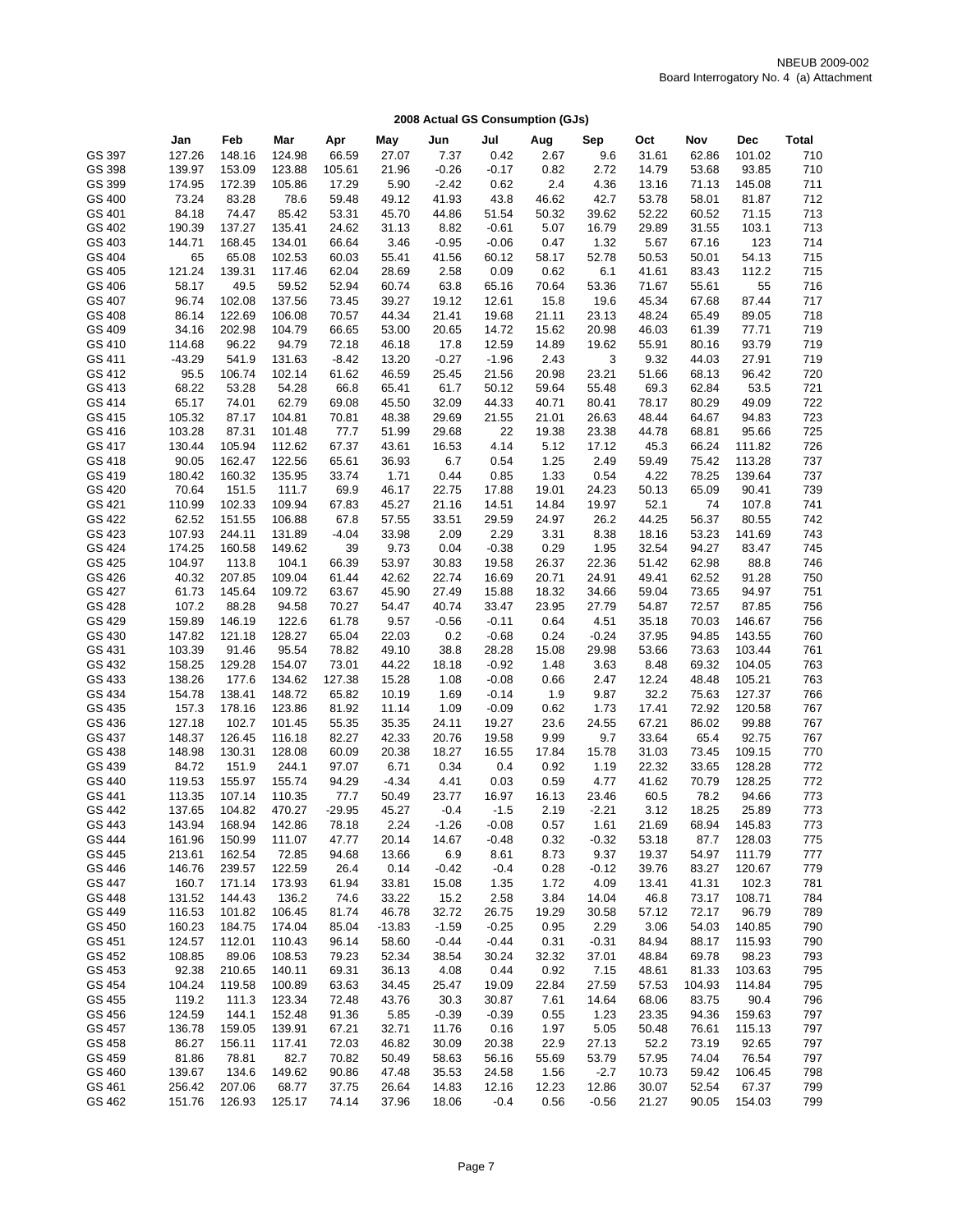|        | Jan     | Feb    | Mar    | Apr    | May     | Jun           | Jul     | Aug    | Sep     | Oct         | Nov    | <b>Dec</b> | <b>Total</b> |
|--------|---------|--------|--------|--------|---------|---------------|---------|--------|---------|-------------|--------|------------|--------------|
| GS 463 | 54.75   | 384.71 | 140.51 | 223.7  | $-3.13$ | $-0.34$       | $-0.74$ | 1.11   | $-1.15$ | $\mathbf 0$ | 1.05   | $-1.05$    | 799          |
| GS 464 | 96.15   | 80.53  | 84.69  | 57.37  | 56.73   | 47            | 49.33   | 49.99  | 56.87   | 57.02       | 64.91  | 103.35     | 804          |
| GS 465 | 125.92  | 98.28  | 114.63 | 74.18  | 48.03   | 34.04         | 26.83   | 28.52  | 28.72   | 49.64       | 68.08  | 109.02     | 806          |
| GS 466 | 136.42  | 131.06 | 129.72 | 77.08  | 50.34   | 9.6           | 1.36    | 1.22   | 8.92    | 50.75       | 85.83  | 127.16     | 809          |
| GS 467 | 155.28  | 149.44 | 145.95 | 60.89  | 22.98   | 8.33          | 8.47    | 11.96  | 16.65   | 38.6        | 74.93  | 116.64     | 810          |
| GS 468 | 181.29  | 231.05 | 187.18 | 62.17  | $-8.22$ | $-1.38$       | $-0.08$ | 0.63   | 1.78    | 2.81        | 41.93  | 112.13     | 811          |
| GS 469 | 84.33   | 110.34 | 133.75 | 77.77  | 60.60   | 31.51         | 28.9    | 20.81  | 16.99   | 59.49       | 93.25  | 94.74      | 812          |
| GS 470 | 138.89  | 152.18 | 127.05 | 81.13  | 34.40   | 4.23          | $-0.1$  | 0.7    | 5.91    | 45.72       | 93.84  | 130.46     | 814          |
| GS 471 | 89.33   | 180.97 | 95.75  | 79.6   | 44.26   | 43.23         | 38.75   | 31.32  | 38.71   | 43.44       | 56.96  | 75.6       | 818          |
| GS 472 | 112.83  | 180.05 | 163.06 |        | 36.45   |               | 0.26    | 1.26   | 7.29    | 36.2        |        | 118.67     | 820          |
| GS 473 |         | 103.15 |        | 79.86  | 44.06   | 3.44<br>37.29 | 34.06   |        | 28.07   |             | 80.84  | 112.24     |              |
|        | 132.85  | 195.59 | 115.01 | 66.6   |         |               |         | 32.58  |         | 50.22       | 65.36  |            | 821<br>822   |
| GS 474 | 165.51  |        | 147.72 | 63.8   | 4.58    | $-0.22$       | $-0.07$ | 0.85   | 2.18    | 22.28       | 79.32  | 140.73     |              |
| GS 475 | 151.84  | 136.49 | 134.14 | 77     | 30.17   | 13.44         | 12.4    | 12.2   | 22.25   | 43.46       | 67.9   | 121.38     | 823          |
| GS 476 | 121.58  | 124.58 | 126.8  | 69.34  | 49.49   | 24.7          | 21.13   | 24.04  | 23.82   | 50.83       | 51.73  | 135.36     | 823          |
| GS 477 | 202     | 218.17 | 31.49  | 109.73 | 25.92   | 0.77          | 1.03    | 1.69   | 1.14    | 17.61       | 72.28  | 143.83     | 826          |
| GS 478 | 100.69  | 111.32 | 100.89 | 106.19 | 41.86   | 36.98         | 27.8    | 36.72  | 36.39   | 59.27       | 74.38  | 97.6       | 830          |
| GS 479 | 43.89   | 48.48  | 52.44  | 49.76  | 41.91   | 42.88         | 56.13   | 97.55  | 87.02   | 104.98      | 105.75 | 99.54      | 830          |
| GS 480 | 150.39  | 115.22 | 121.43 | 51.19  | 36.40   | 48.87         | 23.86   | 4.85   | 28.74   | 55.79       | 68.07  | 126.48     | 831          |
| GS 481 | 170.54  | 148.46 | 124.49 | 62.42  | 24.13   | 6.55          | 5.89    | 9.28   | 5.93    | 26.45       | 91.64  | 156.06     | 832          |
| GS 482 | 128.89  | 106.4  | 331.45 | 40.16  | 10.26   | 1.53          | $-3.61$ | 1.39   | 3.91    | 21.66       | 71.85  | 119.78     | 834          |
| GS 483 | 156.49  | 129.99 | 117.41 | 48.64  | 26.23   | 22.1          | 24.56   | 24.53  | 25.87   | 41.7        | 92.34  | 127.56     | 837          |
| GS 484 | 125.67  | 113.2  | 121.12 | 187    | 32.30   | $-1.53$       | $-0.37$ | 0.47   | 5.77    | 49.32       | 85.68  | 119.39     | 838          |
| GS 485 | 164.94  | 196.36 | 172.38 | 61.57  | 9.52    | 10.04         | 10.34   | 10.6   | 13.28   | 19.75       | 51.29  | 119.73     | 840          |
| GS 486 | 138.32  | 104.83 | 116.79 | 74.35  | 46.84   | 36.5          | 29.76   | 30.25  | 31.35   | 52.82       | 70.21  | 108.46     | 840          |
| GS 487 | 240.38  | 180.54 | 161.1  | 53.88  | 4.99    | $-0.17$       | 0.52    | 1.32   | 40.83   | 7.36        | 61.05  | 89.74      | 842          |
| GS 488 | $-5.86$ | 329.83 | 105.29 | 68.52  | 49.40   | 34.78         | 26.37   | 24.15  | 31.38   | 54.62       | 55.34  | 73.91      | 848          |
| GS 489 | 97.86   | 104.97 | 106.6  | 81.73  | 59.33   | 52.44         | 40.91   | 34.14  | 42.12   | 63.74       | 73.04  | 91.82      | 849          |
| GS 490 | 97.21   | 104.92 | 103.42 | 75.47  | 48.15   | 44.91         | 53.06   | 49.72  | 53.86   | 61.02       | 66.24  | 91.61      | 850          |
| GS 491 | 131.76  | 117.28 | 109.16 | 81.64  | 62.63   | 40.56         | 21.94   | 16.38  | 14.35   | 41.09       | 82.67  | 130.5      | 850          |
| GS 492 | 197.12  | 171.41 | 205.68 | 32.95  | 1.49    | $-1.1$        | $-0.45$ | 0.64   | $-0.64$ | 15.13       | 69.25  | 160.93     | 852          |
| GS 493 | 53.93   | 89.85  | 103.97 | 66.99  | 66.37   | 55.21         | 57.66   | 58.23  | 60.8    | 69.46       | 72.75  | 97.7       | 853          |
| GS 494 | 131.36  | 162.33 | 148.65 | 114.58 | 53.93   | $-1.29$       | $-0.08$ | 0.6    | 1.7     | 15.65       | 102.5  | 123.65     | 854          |
| GS 495 | 157.57  | 106.88 | 109.08 | 60.3   | 51.67   | 42.66         | 47.07   | 47.26  | 45.01   | 52.74       | 58.54  | 77.37      | 856          |
| GS 496 | 155.11  | 148.49 | 75.68  | 116.09 | 42.26   | 20.52         | 20.96   | 16.06  | 14.87   | 52.9        | 82.51  | 113.9      | 859          |
| GS 497 | 140.87  | 108.16 | 124.48 | 80.08  | 50.36   | 34.67         | 25.91   | 23.34  | 33.07   | 55.31       | 76.5   | 106.94     | 860          |
| GS 498 | 114.57  | 109.67 | 114.53 | 78.16  | 51.49   | 28.63         | 25.01   | 24.37  | 32.72   | 66.53       | 90.49  | 124.4      | 861          |
| GS 499 | 91.47   | 85.42  | 91.03  | 61.96  | 160.95  | 51.11         | 43.69   | 44.59  | 50.73   | 46.17       | 53.77  | 79.87      | 861          |
| GS 500 | 126.59  | 107.89 | 124.16 | 84.91  | 51.96   | 39.07         | 32.44   | 28.79  | 28.44   | 55.35       | 89.12  | 95.46      | 864          |
| GS 501 | 77.9    | 96.49  | 88.38  | 61.91  | 68.00   | 54.81         | 58.47   | 60.73  | 57.36   | 77.15       | 78.45  | 85.87      | 866          |
| GS 502 | 118.79  | 108.11 | 114.25 | 89.48  | 65.44   | 40.38         | 28.56   | 27.85  | 29.22   | 50.93       | 85.93  | 110.11     | 869          |
| GS 503 | 176.6   | 157.91 | 138.55 | 60.98  | 31.23   | 3.99          | 0.71    | 1.83   | 18.28   | 59.89       | 90.91  | 129.45     | 870          |
| GS 504 | 70.16   | 80.28  | 79.06  | 80.26  | 78.11   | 63.21         | 62.89   | 68.37  | 58.73   | 78.36       | 70.81  | 81.02      | 871          |
| GS 505 | 134.46  | 111.69 | 120.62 | 81.62  | 58.34   | 46.3          | 34.21   | 20.12  | 25.07   | 58.93       | 80.26  | 102.3      | 874          |
| GS 506 | 148.37  | 143.59 | 132.81 | 70.33  | 35.51   | 25.33         | 10.19   | 15.56  | 30.03   | 56.4        | 83.26  | 123.65     | 875          |
| GS 507 | 123.2   | 146.9  | 135.53 | 82.27  | 53.88   | 42.37         | 12.36   | 22.27  | 35.72   | 62.55       | 68.08  | 91.95      | 877          |
| GS 508 | 149.84  | 190.55 | 152.68 | 69.27  | 17.17   | 0.34          | 0.66    | 1.83   | 6       | 53.85       | 111.63 | 124.93     | 879          |
| GS 509 | 253.53  | 168.95 | 166.78 | 23.68  | 0.13    | $-0.78$       | $-0.3$  | 0.43   | $-0.43$ | 0           | 72.06  | 203.16     | 887          |
| GS 510 | 262.34  | 96.81  | 129.17 | 83.22  | 39.82   | 22.08         | 15.2    | 14.09  | 14.98   | 41.68       | 64.98  | 103.18     | 888          |
| GS 511 | 167.33  | 129.81 | 131.79 | 66.21  | 22.44   | $-7.27$       | $-1.52$ | 13.64  | 28.49   | 72.86       | 95.77  | 173.44     | 893          |
| GS 512 | 134.47  | 225.06 | 167.04 | 57.23  | 19.18   | $-2.14$       | $-0.3$  | 1.16   | 4.43    | 33.28       | 93.64  | 163.79     | 897          |
| GS 513 | 160     | 146.93 | 150.47 | 87.34  | 39.53   | 12.46         | 6.28    | 8.02   | 11.15   | 47.59       | 91     | 140.71     | 901          |
| GS 514 | 171.91  | 159.42 | 154.02 | 62.73  | 27.65   | 9.11          | 5.12    | 7.06   | 12.36   | 37.66       | 94.74  | 160.01     | 902          |
| GS 515 | 105.78  | 122.78 | 52.37  | 93.04  | 87.05   | 68.74         | 59.48   | 63.87  | 63.03   | 67.13       | 60.04  | 58.59      | 902          |
| GS 516 | 128.94  | 122.04 | 122.66 | 74.03  | 51.08   | 28.99         | 26.43   | 28.77  | 36.55   | 63.63       | 95.35  | 126.13     | 905          |
| GS 517 | 198.63  | 163.44 | 169.86 | 82.59  | 14.03   | $-0.92$       | $-0.36$ | 0.51   | $-0.51$ | 11.09       | 92.95  | 174.4      | 906          |
| GS 518 | 88.33   | 135.48 | 126.79 | 82.14  | 52.75   | 36.6          | 29.37   | 36.47  | 49.94   | 76.3        | 89.88  | 102.14     | 906          |
| GS 519 | 24.56   | 230    | 104.97 | 80.82  | 49.26   | 10.76         | 37.96   | 26.7   | 66.41   | 115.69      | 34.33  | 125.02     | 906          |
| GS 520 | 176.92  | 160.4  | 150    | 50.85  | 13.44   | $-1.06$       | $-1.42$ | 0.32   | $-0.59$ | 38.59       | 123.04 | 196.19     | 907          |
| GS 521 | 102.29  | 19.84  | 69.92  | 95.38  | 73.01   | 57.48         | 56.74   | 69.23  | 61.47   | 91.31       | 99.61  | 110.89     | 907          |
| GS 522 | 197.81  | 234.48 | 195.66 | 83.27  | 13.20   | $-1.53$       | $-0.02$ | 0.89   | 3.54    | 9.09        | 40.26  | 130.69     | 907          |
| GS 523 | 149.55  | 129.04 | 133.2  | 87.7   | 45.51   | 21.14         | 12.95   | 13.87  |         | 49.4        |        | 152.86     | 911          |
|        |         |        |        |        |         |               |         |        | 15.61   |             | 100.18 |            |              |
| GS 524 | 134.19  | 113.94 | 116.32 | 76.43  | 54.71   | 28.92         | 25.27   | 23.72  | 36.57   | 73.68       | 99.76  | 129.98     | 913          |
| GS 525 | 208.33  | 178.11 | 208.02 | 34.29  | 8.78    | 1.93          | $-0.35$ | 0.51   | $-0.47$ | 27.33       | 85.53  | 162.84     | 915          |
| GS 526 | 178.01  | 210.36 | 182.65 | 34.21  | 35.91   | $-1.77$       | $-0.04$ | 0.85   | 2.71    | 28.04       | 108.28 | 137        | 916          |
| GS 527 | 3.06    | 18.7   | 39.17  | -10.48 | 40.86   | 133.13        | 131.66  | 138.17 | 129.91  | 145.24      | 107.83 | 41.16      | 918          |
| GS 528 | 128.68  | 122.72 | 122.84 | 76.47  | 54.84   | 30.08         | 29.66   | 30.54  | 39.53   | 64.84       | 96.4   | 122.83     | 919          |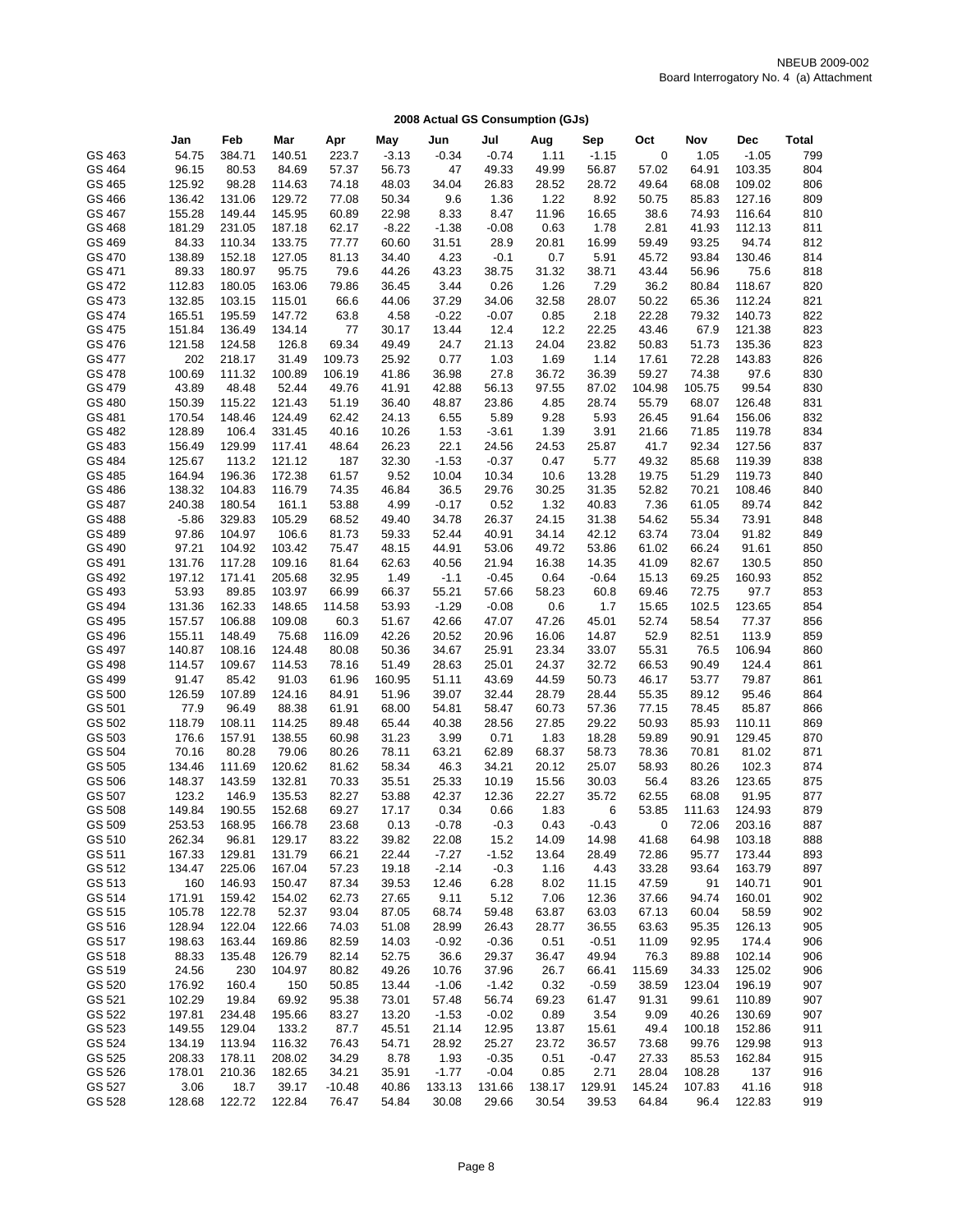|                  | Jan             | Feb             | Mar             | Apr            | May            | Jun           | Jul           | Aug            | Sep            | Oct            | Nov            | <b>Dec</b>       | <b>Total</b> |
|------------------|-----------------|-----------------|-----------------|----------------|----------------|---------------|---------------|----------------|----------------|----------------|----------------|------------------|--------------|
| GS 529           | 135.33          | 157.41          | 143.66          | 95.46          | 11.36          | 11.13         | 1.19          | 26.43          | 51.45          | 59.9           | 91.98          | 137.34           | 923          |
|                  |                 |                 | 112.2           |                |                |               |               |                |                |                |                |                  | 923          |
| GS 530           | 130.45          | 93.16           |                 | 67.95          | 48.90          | 41.68         | 54.19         | 52.44          | 55.38          | 72.21          | 75.44          | 119.21           |              |
| GS 531           | 205.2           | 181.43          | 177.87          | 78.4           | 6.95           | 1.11          | $-2$          | 0.74           | 0.44           | 18.41          | 82.88          | 174.79           | 926          |
| GS 532           | 198.39          | 184.34          | 161.74          | 50.59          | 29.36          | 6.02          | 0.12          | 0.37           | 4.03           | 40.52          | 98.98          | 151.82           | 926          |
| GS 533           | 159.37          | 142.08          | 154.02          | 116.11         | 97.81          | 68.05         | 81.13         | 78.06          | 2.93           | 0              | 4.8            | 22.7             | 927          |
| GS 534           | 133.81          | 115.01          | 121.58          | 87.4           | 68.32          | 59.37         | 39.99         | 17.32          | 29.85          | 72.19          | 83.01          | 101.25           | 929          |
| GS 535           | 78.61           | 123.57          | 95.89           | 85.17          | 67.98          | 66.09         | 65.41         | 66.87          | 59.34          | 64.03          | 76.24          | 82.3             | 932          |
| GS 536           | 210.79          | 209.32          | 184.84          | 85.72          | 5.48           | $-0.82$       | 0.8           | 1.7            | 5.99           | 31.68          | 90.26          | 105.99           | 932          |
| GS 537           | 140.86          | 137.41          | 150.26          | 44.23          | 38.74          | 22.19         | 10.91         | 31.75          | 28.77          | 85.42          | 114.61         | 129.9            | 935          |
| GS 538           | 125.47          | 63.51           | 93.35           | 53.62          | 44.48          | 54.61         | 62.05         | 56.95          | 61.08          | 64.82          | 94.35          | 161.71           | 936          |
| GS 539           | 34.95           | 114.07          | 91.38           | 82.19          | 73.99          | 85.35         | 78.09         | 83.15          | 74.45          | 76.35          | 72.36          | 74.28            | 941          |
| GS 540           | 146.97          | 113.07          | 136.84          | 83.18          | 58.81          | 37.96         | 36.08         | 22.46          | 27.27          | 60.05          | 91.85          | 126.5            | 941          |
| GS 541           | 128.6           | 135.22          | 129.81          | 77.63          | 53.65          | 51            | 47.86         | 49.87          | 44.98          | 59.69          | 66.2           | 96.61            | 941          |
| GS 542           | 112.73          | 217.22          | 154.84          | 152.7          | 35.15          | $-0.78$       | 0.02          | 0.85           | 2.78           | 30.73          | 80.05          | 155.04           | 941          |
| GS 543           | 33.16           | 53.9            | 71.08           | 46.71          | 117.40         | 105.06        | 92.68         | 104.79         | 79.48          | 82.27          | 70.57          | 84.43            | 942          |
| GS 544           | 99.77           | 91.78           | 94.27           | 98.52          | 88.47          | 75.97         | 75.96         | 69.77          | 66.31          | 65.84          | 63.52          | 51.9             | 942          |
| GS 545           | 133.31          | 116.62          | 131.05          | 93.4           | 66.36          | 52.97         | 37.94         | 18.63          | 23.29          | 64.4           | 88.5           | 116.78           | 943          |
| GS 546           | 148.98          | 328.86          | 210.69          | $-14.37$       | 48.81          | 105.18        | 47.98         | 35.16          | 39.89          | 0              | 4.19           | $-4.19$          | 951          |
| GS 547           | 212.42          | 185.61          | 177.77          | 64.92          | $-0.96$        | $-0.55$       | $-0.53$       | 0.36           | $-0.36$        | 42.81          | 107.98         | 164.64           | 954          |
| GS 548           | 154.79          | 120.98          | 139.31          | 88.53          | 52.92          | 36.97         | 28.64         | 26.64          | 29.2           | 57.84          | 84.26          | 134.76           | 955          |
| GS 549           | 226.95          | 186.28          | 190.72          | 69.53          | 6.74           | $-2.28$       | $-0.14$       | 1.05           | 2.98           | 33.28          | 88.06          | 152.52           | 956          |
| GS 550           | 139.38          | 111.12          | 131.09          | 83.68          | 56.77          | 43.7          | 32.68         | 31.71          | 31.59          | 63.99          | 93.02          | 143.57           | 962          |
| GS 551           | 89.92           | 196.09          | 150.74          | 141.33         | 53.32          | 18.64         | 17.24         | 17.12          | 16.45          | 51.97          | 80.49          | 131.67           | 965          |
| GS 552           | 92.41           | 87.47           | 54.92           | 70.8           | 82.91          | 69.74         | 93.92         | 75.11          | 75.29          | 86.9           | 84.1           | 92.65            | 966          |
| GS 553           | 199.48          | 182.3           | 160.57          | 78.11          | 23.98          | 1.98          | 1.44          | 3.01           | 0.42           | 43.84          | 111.74         | 159.78           | 967          |
| GS 554           | 146.62          | 194.09          | 162.17          | 93.94          | 33.12          | 18.34         | 16.77         | 17.03          | 21.17          | 41.58          | 87.61          | 138.25           | 971          |
| GS 555           | 181.68          | 242.18          | 98.83           | 82.84          | 36.29          | 13.2          | $-0.03$       | 0.21           | 0.82           | 52.62          | 103.39         | 158.96           | 971          |
| GS 556<br>GS 557 | 152.36          | 130.43          | 145.17          | 64.86          | 61.56          | 37.62         | 33.81         | 32.11          | 37.28          | 61.02          | 107.91         | 116.35           | 980          |
| GS 558           | 200.78          | 203.64          | 168.03          | 80.66          | 23.94          | $-2.56$       | $-0.12$       | 0.85           | 2.7            | 46.1           | 96.45          | 160.78           | 981<br>982   |
|                  | 75.34<br>138.17 | 89.55           | 121.32          | 109.89         | 91.62          | 71.99         | 15.35         | 37.25          | 76.66          | 85.18          | 93.67<br>94.95 | 113.89           |              |
| GS 559<br>GS 560 | 78.92           | 109.67<br>69.48 | 111.76<br>90.77 | 82.81          | 61.91<br>78.77 | 49.5<br>82.53 | 47.38<br>79.6 | 35.16<br>78.45 | 43.65          | 81.72<br>79.91 |                | 125.81<br>108.38 | 982<br>983   |
| GS 561           | 87.09           | 99.65           | 89.24           | 80.29<br>97.21 | 77.73          | 72.64         | 69.33         | 87.58          | 68.93<br>74.66 | 62.62          | 87.01<br>70.31 | 98.37            | 986          |
| GS 562           | 162.36          | 151.41          | 144.05          | 98.87          | 57.25          | 28.22         | 18.86         | 19.14          | 20.25          | 59.57          | 95.82          | 133.84           | 990          |
| GS 563           | 222.31          | 204.47          | 191.61          | $-14.41$       | $-0.01$        | $-1.14$       | $-0.69$       | 0.46           | 25.7           | 93.14          | 143.35         | 126.77           | 992          |
| GS 564           | 64.8            | 97.37           | 86.54           | 80.34          | 80.66          | 85.47         | 75.23         | 74.55          | 86.75          | 88.82          | 88.67          | 83.12            | 992          |
| GS 565           | 154.34          | 137.79          | 158.42          | 60.87          | 59.05          | 41.91         | 40.09         | 33.27          | 30.36          | 66.01          | 92.99          | 118.02           | 993          |
| GS 566           | 182.06          | 187.18          | 166.84          | 98.26          | 47.95          | 0.08          | $-0.46$       | 0.43           | $-0.76$        | 48.05          | 99.63          | 165.68           | 995          |
| GS 567           | 114.78          | 109.07          | 101.94          | 74.47          | 71.70          | 66.67         | 70.45         | 69.89          | 68.05          | 69.74          | 91.92          | 91.14            | 1000         |
| GS 568           | 64.45           | 365.4           | 272.24          | 60.27          | 15.65          | $-0.96$       | $-12.22$      | 10.85          | $-17.19$       | 15.56          | 59.88          | 178.49           | 1012         |
| GS 569           | 173.41          | 220.68          | 101.25          | 92.82          | 41.74          | 15.09         | 3.5           | 10.45          | 21.41          | 62.33          | 118.25         | 153.52           | 1014         |
| GS 570           | 169.51          | 177.33          | 160.7           | 68             | 35.46          | 9.58          | 5.76          | 9.75           | 26.81          | 83.38          | 107.19         | 166.41           | 1020         |
| GS 571           | 162.32          | 137.9           | 142.49          | 92.98          | 64.20          | 49.09         | 36.01         | 18.51          | 27.07          | 58.73          | 100.15         | 136.05           | 1026         |
| GS 572           | 163.17          | 130.02          | 142.08          | 85.25          | 69.32          | 41.84         | 34.01         | 33.87          | 33.39          | 74.89          | 96.36          | 122.2            | 1026         |
| GS 573           | 152.99          | 127.77          | 126.71          | 97.48          | 74.36          | 55.83         | 43.4          | 19.81          | 25.46          | 73.48          | 98.6           | 130.9            | 1027         |
| GS 574           | 93.74           | 92.97           | 97.93           | 97.63          | 96.05          | 80.25         | 79.29         | 77.66          | 76.11          | 79.12          | 84.34          | 74.82            | 1030         |
| GS 575           | 113.4           | 107.64          | 119.75          | 76.34          | 56.84          | 67.63         | 62.39         | 66.46          | 62.1           | 72.98          | 97.58          | 128.38           | 1031         |
| GS 576           | 186.72          | 200.58          | 167.02          | 106.99         | 29.16          | 13.35         | 7.52          | 3.93           | 15.73          | 50.53          | 88.16          | 163.66           | 1033         |
| GS 577           | 166.81          | 136.02          | 136.31          | 84.87          | 50.93          | 52.83         | 59.45         | 62.82          | 46.84          | 56.54          | 76.83          | 103.33           | 1034         |
| GS 578           | 68.89           | 77.34           | 89.3            | 90.21          | 91.74          | 95.91         | 97.57         | 90.92          | 96.28          | 80.4           | 73.9           | 81.96            | 1034         |
| GS 579           | 118.08          | 118.83          | 94.22           | 84.39          | 76.08          | 76.97         | 79.04         | 75.9           | 74.15          | 77.78          | 79.22          | 80.89            | 1036         |
| GS 580           | 129.98          | 142.33          | 127.9           | 114.36         | 25.55          | 20.66         | 6.25          | 11.57          | 40.78          | 117.83         | 145.08         | 153.29           | 1036         |
| GS 581           | 226.07          | 184.04          | 228.4           | 49.9           | 1.19           | 9.41          | 9.02          | 6.68           | 8.52           | 48.85          | 103.08         | 160.72           | 1036         |
| GS 582           | 146.26          | 124.81          | 132.9           | 106.66         | 84.86          | 62.45         | 37.35         | 21.62          | 27.63          | 75.05          | 100.45         | 116.18           | 1036         |
| GS 583           | 251.88          | 208.32          | 238.56          | 91.24          | 2.66           | 2.01          | 2.07          | 3.32           | 2.2            | 4.06           | 59.07          | 171.27           | 1037         |
| GS 584           | 168.46          | 141.53          | 144.4           | 90.15          | 54.12          | 31.99         | 25.56         | 26.02          | 26.46          | 64.48          | 108.8          | 155.48           | 1037         |
| GS 585           | 188.79          | 162.95          | 150.31          | 75.19          | 43.09          | 11.98         | 11.24         | 0.87           | $-0.9$         | 0              | 144.27         | 253.77           | 1042         |
| GS 586           | 148.52          | 129.35          | 131.27          | 94             | 104.44         | 52.3          | 36.03         | 20.49          | 29.8           | 33.12          | 99.45          | 169.83           | 1049         |
| GS 587           | 131.49          | 126.55          | 123.71          | 80.68          | 62.63          | 58.12         | 60.57         | 61.33          | 59.26          | 73.08          | 106.57         | 106.22           | 1050         |
| GS 588           | 246.82          | 180.68          | 170.24          | 72.73          | 10.77          | 0.98          | 12.15         | 46.55          | 22.82          | 40.15          | 81.16          | 168.36           | 1053         |
| GS 589           | 123.03          | 145.28          | 149.06          | 86.82          | 61.07          | 53.57         | 53.03         | 55.68          | 51.95          | 61.98          | 92.09          | 120.04           | 1054         |
| GS 590           | 94.6            | 140.12          | 123.74          | 85.07          | 71.86          | 67.47         | 61.49         | 60             | 64.59          | 71.63          | 96.83          | 116.32           | 1054         |
| GS 591           | 143.76          | 265.37          | 209.55          | 88.13          | 24.08          | 1.1           | 0.74          | 2.01           | 4.54           | 41.77          | 123.72         | 151.72           | 1056         |
| GS 592           | 137.22          | 104.99          | 134.87          | 87.56          | 71.34          | 51.48         | 36.58         | 47.29          | 49.59          | 86.71          | 112.69         | 143.89           | 1064         |
| GS 593           | 157.9           | 150.21          | 149.49          | 86.65          | 44.67          | 41.98         | 39.95         | 39.5           | 43.36          | 77.18          | 100.24         | 143.13           | 1074         |
| GS 594           | 92.47           | 93.12           | 100.92          | 98.68          | 95.69          | 85.83         | 82.82         | 83.68          | 86.47          | 87.59          | 84.06          | 84.19            | 1076         |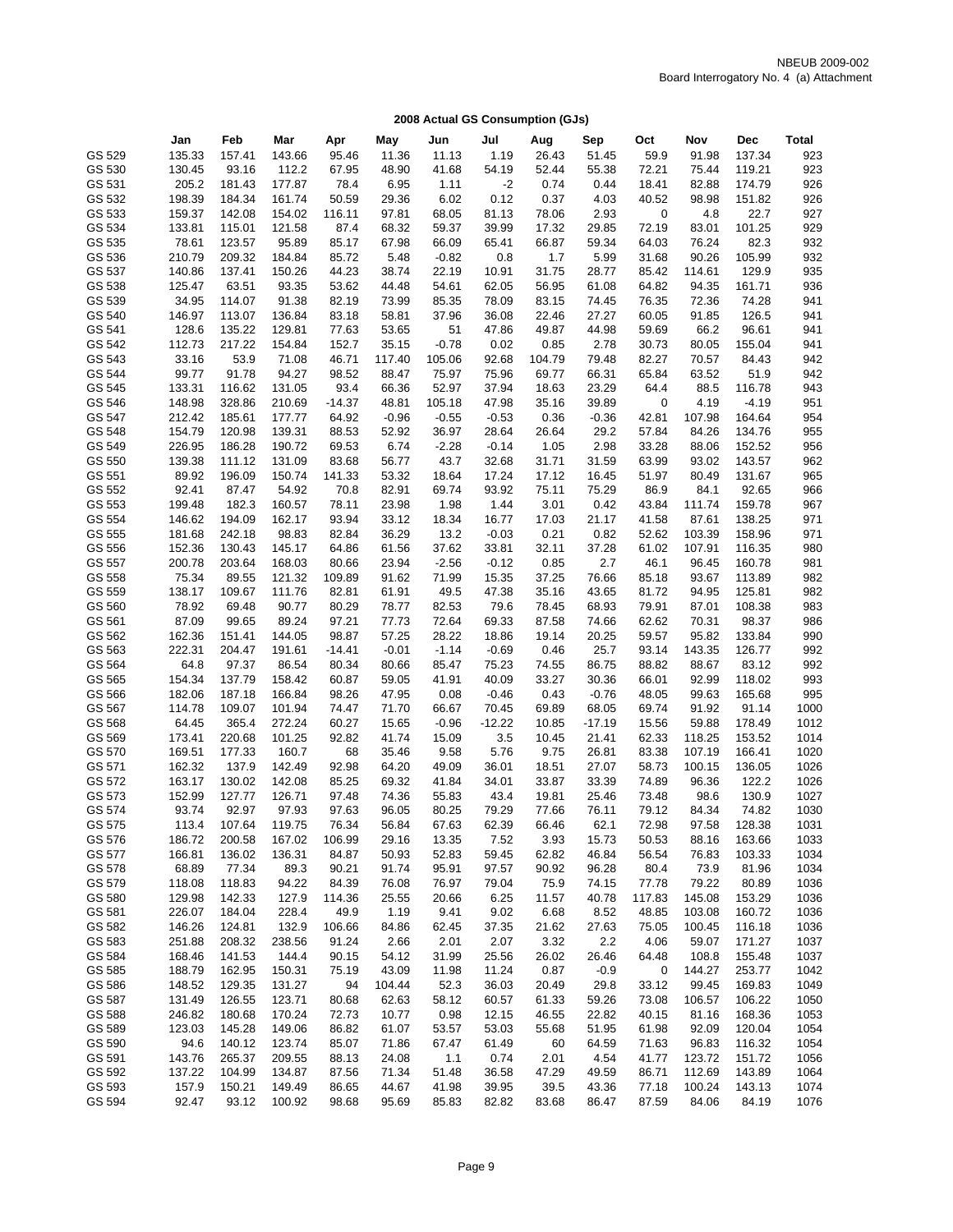|                  | Jan              | Feb              | Mar              | Apr             | May             | Jun             | Jul           | Aug             | Sep            | Oct              | Nov             | Dec            | <b>Total</b> |
|------------------|------------------|------------------|------------------|-----------------|-----------------|-----------------|---------------|-----------------|----------------|------------------|-----------------|----------------|--------------|
| GS 595           | 117.19           | 159.04           | 114.12           | 79.39           | 79.38           | 72.21           | 74.91         | 73.27           | 64.78          | 70.39            | 83.47           | 92.44          | 1081         |
|                  | 203.72           |                  |                  |                 |                 |                 |               |                 |                |                  |                 |                |              |
| GS 596           |                  | 176.42           | 156.98           | 86.36           | 42.21           | $-1.72$         | $-0.36$       | 1.46            | 12.05          | 80.21            | 141.05          | 183.16         | 1082         |
| GS 597           | 206.25           | 184.69           | 208.54           | 68.77           | 29.09           | 14.16           | 5.62          | 10.99           | 11.04          | 39.76            | 117.35          | 186.14         | 1082         |
| GS 598           | 114.46           | 117.07           | 108.23           | 102.19          | 96.91           | 74.68           | 68.62         | 67.34           | 74.45          | 81.56            | 95.05           | 82.08          | 1083         |
| GS 599           | 190.94           | 148.17           | 171.76           | 134.34          | 100.67          | 42.86           | $-0.53$       | 0.74            | 1.25           | 80.19            | 104.03          | 114.08         | 1089         |
| GS 600           | 105.89           | 106.45           | 97.82            | 92.97           | 87.74           | 83.72           | 85.45         | 87.38           | 79.2           | 83.01            | 87.51           | 102.92         | 1100         |
| GS 601           | 273.84           | 227.99           | 194.65           | 106.77          | 29.35           | 0.09            | $-0.37$       | 0.69            | $-0.38$        | 3.92             | 63.6            | 202.16         | 1102         |
| GS 602           | 127.69           | 237.88           | 221.76           | 119.42          | 55.18           | $-2.68$         | $-0.43$       | 1.73            | 3.63           | 74.48            | 116.62          | 148.74         | 1104         |
| GS 603           | 95.52            | 209.55           | 166.16           | 108.1           | 64.37           | 42.76           | 47.42         | 52.12           | 51.42          | 69.86            | 90.99           | 107.8          | 1106         |
| GS 604           | 215              | 175.66           | 201.23           | 94.74           | 57.96           | 30.31           | 24.04         | 20.93           | 27.26          | 55.51            | 86.13           | 118.18         | 1107         |
| GS 605           | 155.8            | 212.09           | 219.94           | 144.12          | $-3.88$         | $-2.16$         | $-0.13$       | $\mathbf{1}$    | 2.83           | 30.97            | 163.29          | 185.7          | 1110         |
| GS 606           | 152.2            | 137.64           | 139.98           | 86.21           | 53.63           | 39.57           | 33.62         | 33.02           | 34.99          | 77.78            | 160.83          | 167.51         | 1117         |
| GS 607           | 236.16           | 223.73           | 186.07           | 79.47           | 21.25           | $-0.16$         | $-0.16$       | 0.08            | $-0.12$        | 52.82            | 133.76          | 184.71         | 1118         |
| GS 608           | 159.1            | 146.39           | 147.13           | 85.01           | 62.24           | 41.4            | 38            | 35.46           | 41.48          | 69.86            | 122.17          | 171.19         | 1119         |
| GS 609           | 188.81           | 150.38           | 151.03           | 95.38           | 56.59           | 30.86           | 37.62         | 32.86           | 45.29          | 72.92            | 110.27          | 149.68         | 1122         |
| GS 610           | 245.54           | 193.49           | 262.39           | 145.66          | $-3.58$         | $-0.54$         | $-0.57$       | 0.45            | $-0.45$        | 47.04            | 92.82           | 146.51         | 1129         |
| GS 611           | 245.8            | 306.01           | 162.36           | 125.62          | $-7.26$         | $-2.04$         | $-0.18$       | 1.11            | 2.72           | 36.89            | 91.75           | 171.68         | 1134         |
| GS 612           | 264.63           | 161.23           | 169.32           | 114.74          | 51.17           | 27.75           | 12.64         | 12.36           | 22.34          | 62.47            | 104.08          | 132.21         | 1135         |
| GS 613           | 245.62           | 203.01           | 205.31           | 108.12          | 28.49           | $-1.66$         | $-0.36$       | 1.13            | 6.33           | 37.25            | 130.75          | 173.12         | 1137         |
| GS 614           | 121.33           | 134.9            | 130.52           | 88.72           | 79.16           | 63.78           | 70.29         | 72.37           | 64.48          | 88.96            | 109.39          | 114.58         | 1138         |
| GS 615           | 191.01           | 181.54           | 142.8            | 97.46           | 62.61           | 53.42           | 51.35         | 45.16           | 49.83          | 60.26            | 45.45           | 162.38         | 1143         |
| GS 616           | 209.74           | 317.74           | 224.49           | 89.88           | 8.88            | 2.13            | $-0.09$       | 1.11            | 4.71           | 17.08            | 74.19           | 196.58         | 1146         |
| GS 617           | 179.43           | 171.78           | 177.51           | 110.09          | 55.41           | 35.71           | 22.34         | 25.47           | 34.44          | 73.88            | 115.78          | 146.61         | 1148         |
| GS 618           | 133.66           | 124.24           | 118.53           | 84.71           | 74.57           | 76.88           | 72.58         | 68.84           | 69.11          | 93.97            | 107.86          | 133.22         | 1158         |
| GS 619           | 178              | 249.91           | 240.29           | 111.71          | 0.04            | $-3.14$         | $-0.3$        | 1.11            | 4.95           | 95.65            | 129.26          | 156.39         | 1164         |
| GS 620           | 129.4            | 191.09           | 156.07           | 105.58          | 65.87           | 61.16           | 55.49         | 54.05           | 62.52          | 71.04            | 99.54           | 116.18         | 1168         |
| GS 621           | 168.14           | 142.96           | 124.88           | 91.03           | 61.75           | 57.88           | 54.71         | 57.49           | 53.65          | 88.84            | 108.95          | 157.73         | 1168         |
| GS 622           | 165.44           | 206.01           | 185.04           | 95.71           | 69.04           | 44.92           | 34.34         | 22.46           | 25.51          | 102.96           | 139.48          | 78.77          | 1170         |
| GS 623           | 138.07           | 88.97            | 127.09           | 92.45           | 95.73           | 70.66           | 72.01         | 77.86           | 77.54          | 99.48            | 108.46          | 121.84         | 1170         |
| GS 624           | 64.76            | 152.42           | 189.39           | 109.72          | 78.05           | 65.94           | 89.93         | 87.11           | 67.65          | 70.1             | 103.6           | 92.84          | 1172         |
| GS 625           | 341.63           | 369.59           | 192.33           | 13.56           | 58.18           | $-1.1$          | 0.41          | 2.58            | 5.48           | 21.49            | 42.16           | 127.54         | 1174         |
| GS 626           | 175.89           | 181.85           | 200.68           | 88.2            | 47.90           | 28.49           | 8.72          | 8.17            | 33.73          | 90.88            | 125.46          | 183.96         | 1174         |
| GS 627           | 174.2            | 313.26           | 206.76           | 82.54           | 63.34           | 14.99           | 0.09          | 3.2             | 15.48          | 48.06            | 66.89           | 185.68         | 1174         |
| GS 628           | 232.21           | 183.46           | 215.69           | 126.26          | 0.55            | 0.17            | 0.29          | 2.52            | $-0.37$        | 58.17            | 191.12          | 169.31         | 1179         |
| GS 629           | 224.52           | 209.54           | 217.71           | 114.24          | 59.83           | 9.97            | 2.34          | 2.37            | 8.46           | 51.49            | 116.25          | 169.84         | 1187         |
| GS 630           | 247.57           | 203.66           | 200.7            | 105.65          | 56.28           | 30.2            | $-0.83$       | 1.28            | $-1.28$        | 59.81            | 106.95          | 178.73         | 1189         |
| GS 631           | $-26.42$         | 356.36           | 152.52           | 125.41          | 93.38           | 75.06           | 33.56         | 34.93           | 62.01          | 89.93            | 99.51           | 94.58          | 1191         |
| GS 632           | $-7.4$           | $-16.6$          | 13.93            | $-9.29$         | 81.48           | 204.94          | 156.71        | 175.64          | 209.16         | 172.16           | 227.15          | $-14.5$        | 1193         |
| GS 633           | 385.25           | 129.89           | 134.64           | 96.23           | 57.59           | 41.38           | 23.11         | 19.91           | 31.69          | 51.57            | 79.24           | 145.51         | 1196         |
| GS 634           | 90.33            | $-50.83$         | 561.71           | 100.12          | 71.71           | 23.2            | 8.63          | 1.65            | 1.89           | 95.07            | 125.81          | 166.88         | 1196         |
| GS 635           | 103.04           | 99.03            | 105.97           | 104.19          | 102.25          | 91.78           | 110.44        | 104.93          | 98.61          | 96.24            | 100.16          | 81.18          | 1198         |
| GS 636           | 192.29           | 176.51           | 178.86           | 140.2           | 114.08          | 32.87           | 23.73         | 21.4            | 24.11          | 30.32            | 97.78           | 170.01         | 1202         |
| GS 637           | 293.91           | 157.68           | 235.04           | 74.15           | 9.99            | $-1.63$         | $-0.63$       | 0.89            | $-0.89$        | 57.2             | 135.96          | 242.34         | 1204         |
| GS 638           | 130.98           | 81.27            | 102.56           | 103.17          | 96.72           | 97.27           | 99.84         | 107.02          | 79.81          | 104.02           | 99.88           | 102.47         | 1205         |
| GS 639           | 167.49           | 231.09           | 185.26           | 110.65          | 64.18           | 26.07           | 11.3          | 18.8            | 33.42          | 68.76            | 104.55          | 185.12         | 1207         |
| GS 640           | 161.46           | 141.54           | 149.05           | 90.89           | 61.67           | 52.24           | 47.4          | 49.81           | 59.21          | 108.96           | 165.15          | 119.79         | 1207         |
| GS 641           | 95.73            | 261.55           | 571.23           | $-32.37$        | 67.68           | 15.32           | 0.04          | 0.26            | 6.18           | 54.66            | 102.35          | 65.09          | 1208         |
| GS 642           | 142.79           | 295.1            | 191.78           | 116.66          | 63.97           | 34.64           | 11.2          | 15.88           | 25.5           | 69.53            | 92.79           | 154.12         | 1214         |
| GS 643           | 364.43           | 249.57           | 224.85           | 73.03           | 2.14            | $-0.58$         | $-0.55$       | 0.38            | $-0.22$        | 0                | 79.4            | 224.9          | 1217         |
| GS 644           | 215.79           | 257.2            | 221.15           | 99.39           | 21.59           | $-1.76$         | $-0.15$       | 1.01<br>1.29    | 3.43           | 79.33            | 136.44          | 189.06         | 1222         |
| GS 645           | 145.61           | 166.32           | 134.81           | 115.98          | 95.26           | 62.54           | $-1.14$       |                 | 45.22<br>94.34 | 131.11           | 153.33          | 178.2          | 1229         |
| GS 646<br>GS 647 | 111.53<br>120.74 | 104.09<br>134.73 | 114.33<br>133.65 | 112.95<br>93.61 | 91.50           | 108.45<br>80.79 | 93.28<br>84.6 | 105.76<br>86.14 | 78.4           | 104.63<br>100.78 | 95.57<br>101.72 | 95.6<br>122.27 | 1232<br>1238 |
| GS 648           | 239.04           | 149.79           | 228.56           | 86.13           | 100.65<br>62.35 | 1.81            | 86.42         | 1.97            | 125.97         | 56.75            | 102.45          | 98.82          | 1240         |
| GS 649           | 205.99           | 192.43           | 210.29           | 164.73          | 102.26          | 43.95           | 27.12         | 2.16            | $-3.27$        | 41.23            | 105.24          | 150.19         | 1242         |
| GS 650           | 97.49            | 86.28            | 114.23           | 107.41          | 110.39          | 108.1           | 111.23        | 102.5           | 109.86         | 104.95           | 95.42           | 96.18          | 1244         |
| GS 651           | 98.25            | 95.26            | 589.01           | 68.32           | 95.24           | 22.16           | $-1.24$       | 1.49            | $-1.49$        | 57.15            | 113.56          | 114.54         | 1252         |
| GS 652           | 174.26           | 168.28           | 175.31           | 121.59          | 71.55           | 39.28           | 32.72         | 35.26           | 60.24          | 97.68            | 140.76          | 139.23         | 1256         |
| GS 653           | 151.48           | 113.47           | 116.74           | 115.94          | 94.59           | 94.09           | 94.87         | 90.64           | 85.3           | 89.44            | 99.02           | 115.4          | 1261         |
| GS 654           | 288.58           | 223.14           | 212.02           | 86.47           | 34.31           | 8.64            | 4.66          | 8.14            | 29.47          | 68.34            | 127.23          | 170            | 1261         |
| GS 655           | 208.58           | 331.42           | 239.91           | 122.63          | 56.93           | 16.61           | $-2.19$       | 4.06            | 4.03           | 24.28            | 74.21           | 183.39         | 1264         |
| GS 656           | 165.03           | 134.54           | 157.65           | 96.26           | 72.23           | 58.49           | 59.52         | 57.94           | 62.94          | 99.97            | 133.36          | 166.63         | 1265         |
| GS 657           | 486.81           | 86.28            | 147.39           | 211.57          | $-2.06$         | $-1.02$         | $-1.02$       | 0.73            | $-0.73$        | 59.73            | 190.79          | 91.25          | 1270         |
| GS 658           | 274.14           | 230.24           | 240.89           | 136.52          | 47.38           | $-1.32$         | $-0.52$       | 0.73            | $-0.73$        | 26.17            | 93.65           | 228.28         | 1275         |
| GS 659           | 64.57            | 233.13           | 239.42           | 149.34          | 74.34           | 32.77           | 13.85         | 15              | 41.11          | 87.39            | 124.88          | 204.17         | 1280         |
| GS 660           | 197.14           | 167.73           | 172.91           | 125.88          | 83.65           | 62.72           | 47.5          | 25.7            | 30.77          | 84.21            | 120.39          | 161.94         | 1281         |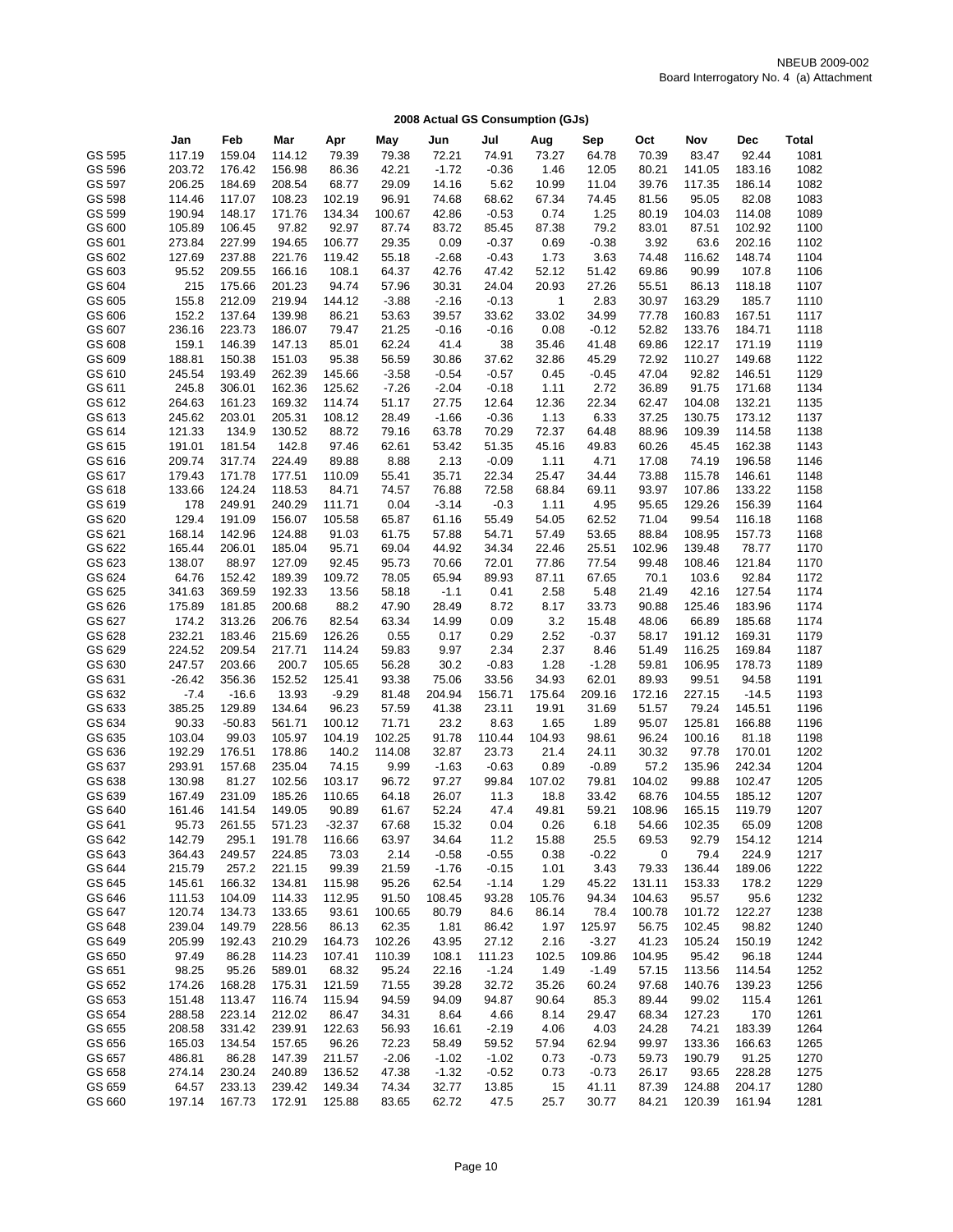|                  | Jan              | Feb              | Mar             | Apr             | May            | Jun           | Jul              | Aug           | Sep              | Oct           | Nov              | Dec             | Total        |
|------------------|------------------|------------------|-----------------|-----------------|----------------|---------------|------------------|---------------|------------------|---------------|------------------|-----------------|--------------|
| GS 661           | 146.1            | 130.02           | 129.14          | 36.79           | 72.71          | 99.43         | 91.63            | 85.36         | 95.74            | 110.36        | 125.88           | 161.99          | 1285         |
| GS 662           | 144.38           | 178.53           | 168.24          | 114.08          | 77.51          | 59.87         | 61.05            | 67.48         | 62.23            | 83.79         | 107.37           | 168.38          | 1293         |
| GS 663           | 175.32           | 205.32           | 180.85          | 118.3           | 72.14          | 51.95         | 40.05            | 39.39         | 46.11            | 87.63         | 119.45           | 158.1           | 1295         |
| GS 664           | 144.98           | 269.66           | 221.79          | 95.14           | 29.09          | 24.5          | 25.09            | 29.94         | 31.18            | 86.88         | 150.15           | 186.67          | 1295         |
| GS 665           | 171.75           | 130.7            | 136.05          | 101.23          | 91.88          | 79.05         | 92.55            | 83.17         | 82.57            | 92.86         | 116.08           | 125.51          | 1303         |
| GS 666           | 148.85           | 127.24           | 139.98          | 118.66          | 95.29          | 77.21         | 77.6             | 79.17         | 69.35            | 105.08        | 120.56           | 146.72          | 1306         |
| GS 667           | 343.66           | 131.27           | 65.54           | 43.82           | 13.78          | 15.82         | 7.06             | 21.91         | 45.66            | 144.28        | 56.45            | 416.62          | 1306         |
| GS 668           | 162.26           | 157.99           | 159.98          | 111.24          | 92.33          | 63.79         | 74.22            | 69.77         | 70.73            | 90.2          | 114.05           | 140.83          | 1307         |
| GS 669           | 248.95           | 226.23           | 208.33          | 144.83          | 58.09          | 3.5           | 3.07             | 5             | 11.79            | 62.1          | 140.56           | 197.21          | 1310         |
| GS 670           | 195.3            | 162.93           | 171.6           | 120.42          | 92.15          | 66.24         | 52.85            | 33.56         | 39.4             | 95.39         | 120.05           | 162.32          | 1312         |
| GS 671           | 112.38           | 107.63           | 114             | 115.8           | 116.03         | 98.9          | 120.47           | 118.45        | 108.85           | 104.2         | 109.86           | 86.28           | 1313         |
| GS 672           | 111.37           | 96.85            | 106.73          | 103.22          | 108.50         | 107.95        | 117.72           | 120.18        | 96.19            | 124.81        | 110.28           | 109.17          | 1313         |
| GS 673           | 224.23           | 260.79           | 243.53          | 121.16          | 36.83          | 26.22         | 25.87            | 26.63         | 26.71            | 52.75         | 102.19           | 169.25          | 1316         |
| GS 674           | 277.78           | 244              | 212.23          | 129.21          | 33.69          | 0.14          | 0.4              | 1.55          | 3.17             | 62.51         | 124.48           | 231.65          | 1321         |
| GS 675           | 220.75           | 214.94           | 195.07          | 113.26          | 69.15          | 22.75         | 17.78            | 17.74         | 26.11            | 75.08         | 149.23           | 203.7           | 1326         |
| GS 676           | 333.9            | 240.39           | 255.18          | 76.07           | 8.04           | $-0.53$       | 0.3              | 1.54          | 3.57             | 40.67         | 137.77           | 231.15          | 1328         |
| GS 677           | 225.78           | 330.66           | 238.19          | 111.65          | 16.98          | $-2.41$       | 0.08             | 0.48          | 9.85             | 55.39         | 142.43           | 199.12          | 1328         |
| GS 678           | 215.91           | 209.25           | 208.6           | 139.55          | 103.61         | 18.66         | 4.52             | 5.46          | 4.17             | 74.57         | 156.16           | 199.46          | 1340         |
| GS 679           | 228.69           | 186.01           | 206.56          | 106.99          | 57.31          | 21.22         | 8.75             | 19.03         | 41.83            | 93.1          | 160.62           | 210.18          | 1340         |
| GS 680           | 230.6            | 225.61           | 208.13          | 120.38          | 66.36          | 30.09         | 23.63            | 21.8          | 40.87            | 86.46         | 140.07           | 149.62          | 1344         |
| GS 681           | 145.2            | 143.13           | 143.04          | 109.58          | 93.64          | 89.95         | 79.73            | 88.18         | 81.28            | 100.75        | 121.36           | 151.89          | 1348         |
| GS 682           | 262.36           | 289.2            | 266.24          | 93.08           | 14.22          | $-1.52$       | 0.7              | 2.02          | 7.07             | 68.41         | 142.21           | 203.87          | 1348         |
| GS 683           | 287.73           | 333.98           | 172.82          | 117.15          | 14.12          | $-1.39$       | $-0.58$          | 0.41          | $-0.41$          | 56.75         | 124.62           | 246.48          | 1352         |
| GS 684           | 206.11           | 197.51           | 193.23          | 124.82          | 93.67          | 47.75         | 37.24            | 37.72         | 59.46            | 95.31         | 137.47           | 143.63          | 1374         |
| GS 685           | 123.57           | 233.95           | 159.67          | 126.28          | 111.60         | 75.4          | 70.61            | 68.21         | 79.8             | 99.57         | 94.09            | 131.34          | 1374         |
| GS 686           | 198.56           | 189.84           | 197.62          | 127.29          | 80.51          | 46.54         | 36.66            | 43.15         | 63.56            | 100.69        | 139.77           | 157.13          | 1381         |
| GS 687           | 183.98           | 155.69           | 182.3           | 126.8           | 92.81          | 76.71         | 75.21            | 74.97         | 68.01            | 99.21         | 125.31           | 127.55          | 1389         |
| GS 688           | 302.09           | 227.25           | 261.96          | 132.9           | 45.83          | 12.11         | $-0.15$          | 1.73          | 6.14             | 78.61         | 145.41           | 175.35          | 1389         |
| GS 689           | 206.04           | 223.54           | 222.26          | 128.12          | 78.85          | 53.58         | 28.41            | 33.55         | 44.84            | 95.61         | 116.89           | 157.86          | 1390         |
| GS 690           | 349.76           | 318.6            | 319.99          | 147             | $-18.70$       | 0.55          | 0.49             | 1.78          | 3.54             | 7             | 28.63            | 234.4           | 1393         |
| GS 691           | 249.83           | 221.28           | 217.41          | 149.36          | 48.67          | 23.74         | 23.44            | 23.04         | 23.01            | 74.4          | 135.03           | 212.74          | 1402         |
| GS 692           | 148.81           | 145.49           | 154.12          | 132.74          | 106.26         | 96.07         | 96.73            | 94.89         | 91.38            | 99.28         | 110.4            | 125.81          | 1402         |
| GS 693           | 193.26           | 83.03            | 151.91          | 95.25           | 112.83         | 91.71         | 78.66            | 74.17         | 81.57            | 126.07        | 155.18           | 161.09          | 1405         |
| GS 694           | 244.35           | 190.38           | 226.17          | 154.32          | 91.10          | $-1.59$       | $-0.66$          | 0.94          | $-0.94$          | 122.48        | 165.75           | 227.25          | 1420         |
| GS 695           | 256.49           | 180.13           | 190.8           | 141.9           | 78.13          | 40.52         | 38.63            | 39.49         | 37.52            | 95.19         | 133.8            | 187.76          | 1420         |
| GS 696           | 205.83           | 166.82           | 185.26          | 122.09          | 87.60          | 69.49         | 69.47            | 70.57         | 62.48            | 102.74        | 132.19           | 146.83          | 1421         |
| GS 697           | 261.62           | 225.77           | 227.2           | 121.96          | 59.88          | 21.91         | $-0.75$          | 1.1           | 0.76             | 101.5         | 172.54           | 246.34          | 1440         |
| GS 698           | 245.63           | 224.16           | 221.63          | 117.94          | 59.60          | 21.48         | 3.08             | 13.04         | 43.57            | 104.52        | 163.43           | 225.8           | 1444         |
| GS 699           | 211.41           | 207.54           | 198.19          | 132.01          | 99.79          | 55.16         | 32.92            | 39.13         | 63.49            | 107.05        | 150.3            | 148.87          | 1446         |
| GS 700<br>GS 701 | 293.51<br>289.16 | 310.46<br>267.05 | 279.49          | 77.05           | 26.64          | $-0.82$       | $-0.8$           | 0.56          | $-0.56$<br>17.65 | 31.38         | 129.92<br>140.46 | 305.93          | 1453         |
| GS 702           | 1077.64          | 4.14             | 234.82<br>30.22 | 153.76<br>22.87 | 49.41<br>27.70 | 6.68<br>19.05 | $-0.44$<br>51.04 | 0.73<br>31.14 | 23.08            | 82.89<br>46.7 | 50.81            | 213.87<br>84.63 | 1456<br>1469 |
| GS 703           | 283.84           | 332.64           | 267.69          | 102.29          | 37.29          | 5.97          | $-0.91$          | 0.83          | 8.35             | 58.27         | 136.71           | 237.45          | 1470         |
| GS 704           | 278.94           | 254.96           | 235             | 119.85          | 58.54          | $-0.73$       | $-0.75$          | 0.56          | 16.45            | 94.81         | 164.87           | 249.94          | 1472         |
| GS 705           | 190.11           | 376.45           | 264.96          | 112.91          | 76.73          | 26.76         | 6.3              | 6.13          | 10.25            | 43.49         | 127.1            | 231.31          | 1473         |
| GS 706           | 116              | 94.25            | 114.02          | 104.97          | 102.80         | 99.07         | 96.67            | 104.53        | 104.32           | 134.82        | 170.09           | 238.56          | 1480         |
| GS 707           | 323.74           | 248.99           | 203.41          | 106.84          | 58.19          | 24.16         | $-2.65$          | 17.15         | 43.28            | 87.63         | 140.15           | 229.58          | 1480         |
| GS 708           | 193.97           | 154.47           | 184.71          | 137.11          | 100.91         | 80.64         | 79.88            | 82.44         | 74.68            | 120.76        | 163.05           | 110.11          | 1483         |
| GS 709           | 226.91           | 210.8            | 679.3           | $-26.94$        | 36.71          | 11.86         | 10.62            | 8.45          | 18.71            | 32.64         | 92.38            | 181.52          | 1483         |
| GS 710           | 269.55           | 118.63           | 202.58          | 127.1           | 82.07          | 48.27         | 40.01            | 62.68         | 66.09            | 104.03        | 131.71           | 240.92          | 1494         |
| GS 711           | 271.73           | 330.21           | 308.11          | 138.19          | 28.11          | 0.25          | $-0.04$          | 5             | 25.03            | 44.76         | 130.81           | 226.01          | 1508         |
| GS 712           | 306.94           | 268.53           | 241.42          | 123.35          | 49.62          | 4.44          | $-0.65$          | 0.44          | $-0.7$           | 83.25         | 166.92           | 274.25          | 1518         |
| GS 713           | 254.92           | 309.15           | 276.1           | 182.86          | 35.58          | $-0.53$       | $-0.15$          | 1.14          | 3.07             | 26.36         | 148.46           | 285.34          | 1522         |
| GS 714           | 238.97           | 225.45           | 234.27          | 171.31          | 97.75          | 45.34         | 22.84            | 25.37         | 25.19            | 107.61        | 140.97           | 192.5           | 1528         |
| GS 715           | 394.64           | 410.74           | 291.92          | 190.29          | 9.76           | $-2.99$       | 1.24             | 3.33          | 9.46             | 45.08         | 28.22            | 151.05          | 1533         |
| GS 716           | 173.33           | 293.55           | 231.94          | 136.57          | 96.25          | 19.47         | 4.75             | 13.8          | 50.16            | 124.15        | 160.1            | 233.79          | 1538         |
| GS 717           | 243.29           | 212.17           | 234.72          | 170.47          | 72.22          | 30.73         | 26.64            | 30.49         | 30.17            | 73.64         | 181.52           | 244.75          | 1551         |
| GS 718           | 337.49           | 371.62           | 301.78          | 114.87          | $-0.13$        | $-1.91$       | $-0.15$          | 1.21          | 3.06             | 31.13         | 158.5            | 233.61          | 1551         |
| GS 719           | 262.71           | 245.58           | 253.57          | 128.13          | 47.20          | 15.08         | 3.83             | 7.32          | 34.16            | 165.73        | 199.71           | 193.05          | 1556         |
| GS 720           | 185.58           | 163.03           | 158.78          | 136.01          | 108.92         | 100.55        | 102.97           | 103.2         | 89.33            | 123.97        | 128.59           | 159.63          | 1561         |
| GS 721           | 264.03           | 248.71           | 280.61          | 157.17          | 30.86          | $-0.78$       | $-0.76$          | 0.54          | $-0.22$          | 101.02        | 201.46           | 288.26          | 1571         |
| GS 722           | 315.52           | 291.44           | 293.16          | 139.58          | 64.36          | 38.4          | 31.22            | 32.11         | 23.6             | 53.84         | 108.06           | 191.68          | 1583         |
| GS 723           | 431.94           | 94.63            | 241.78          | 96.38           | 61.84          | 31.77         | 7.45             | 35.63         | 25.44            | 54.42         | 170.98           | 334.97          | 1587         |
| GS 724           | 311.59           | 391.66           | 131.68          | 128.18          | 44.20          | 24.63         | 27.66            | 28.63         | 18.75            | 53.07         | 139.42           | 297.46          | 1597         |
| GS 725           | 252.23           | 229.09           | 220.66          | 122.84          | 95.46          | 91.34         | 25.98            | 6.22          | 22.15            | 154.61        | 184.19           | 195.54          | 1600         |
| GS 726           | 299.87           | 372.59           | 310.56          | 137.17          | 72.14          | 8.84          | 0.17             | 2.12          | 9.18             | 64.73         | 139.4            | 187.36          | 1604         |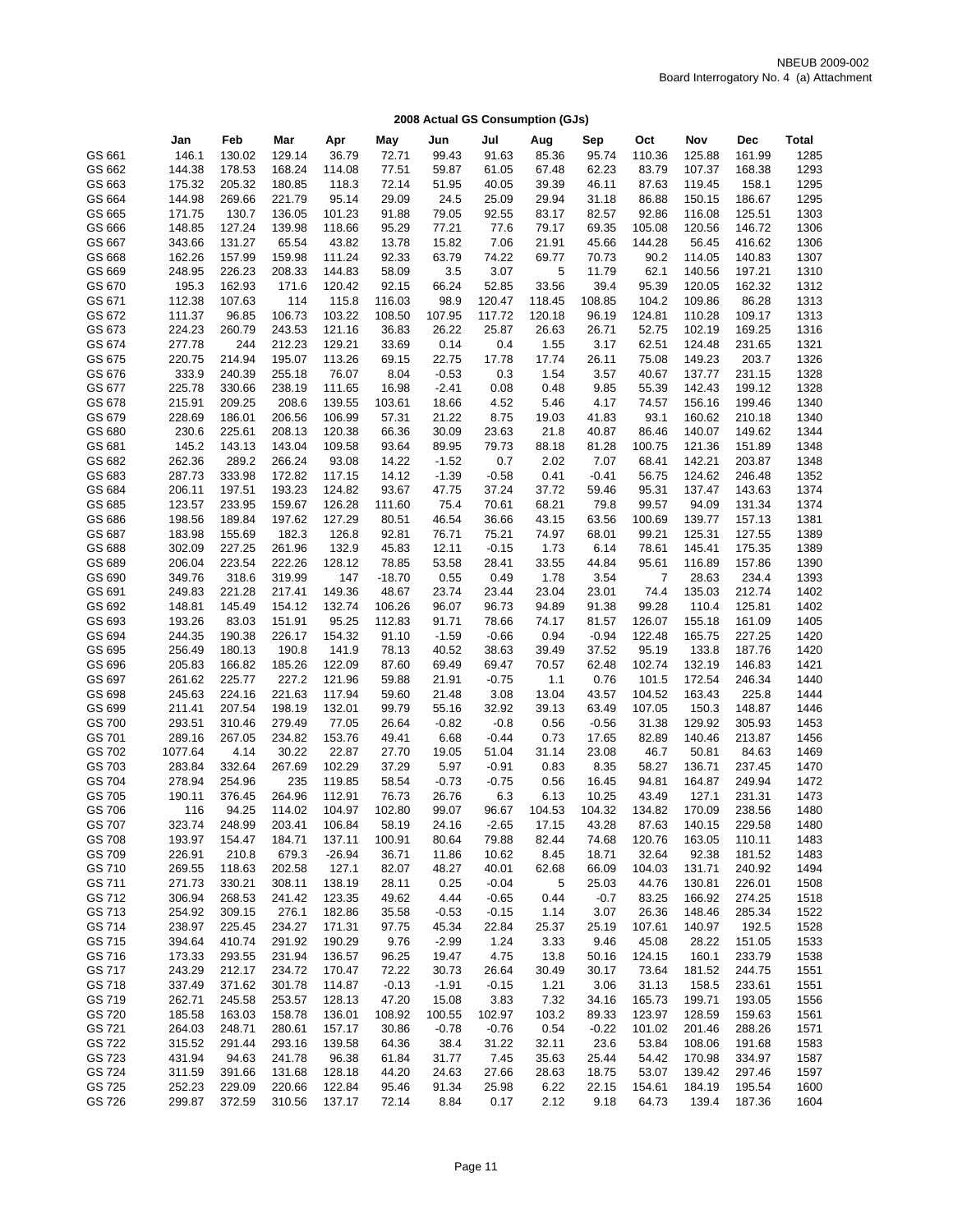|                  | Jan              | Feb              | Mar              | Apr              | May             | Jun              | Jul               | Aug             | Sep            | Oct              | Nov              | Dec              | Total        |
|------------------|------------------|------------------|------------------|------------------|-----------------|------------------|-------------------|-----------------|----------------|------------------|------------------|------------------|--------------|
| GS 727           | 230.69           | 216.92           | 202.26           | 128.55           | 99.99           | 84.06            | 80.9              | 85.48           | 74.36          | 94.87            | 145.8            | 173.55           | 1617         |
| GS 728           | 155.51           | 178.89           | 177.73           | 133.89           | 111.84          | 96.65            | 99.27             | 105.64          | 119.34         | 130.57           | 139.06           | 174.5            | 1623         |
| GS 729           | 198.71           | 355.54           | 276.73           | 175.18           | 69.01           | 5.48             | 5.79              | 9.73            | 12.67          | 102.42           | 154.8            | 258.37           | 1624         |
| GS 730           | 295.64           | 278.19           | 275.25           | 135.82           | 64.39           | 20.8             | 8.65              | 8.08            | 23.66          | 95.45            | 168.97           | 251.55           | 1626         |
| GS 731           | 297.86           | 234.85           | 230.45           | 108.88           | 80.45           | 53.05            | 43.81             | 51.46           | 43.32          | 123.97           | 171.79           | 198.64           | 1639         |
| GS 732           | 273.19           | 281.33           | 262.37           | 153.46           | 133.16          | 44               | 13.96             | 3.85            | 9.49           | 81.06            | 167.34           | 225.85           | 1649         |
| GS 733           | 138.69           | 116.95           | 141.71           | 147.4            | 144.99          | 138.83           | 147.5             | 143.21          | 133.42         | 139.3            | 134.18           | 123.03           | 1649         |
| GS 734           | 291.97           | 279.99           | 274.01           | 157.14           | 48.98           | 17.19            | $-1.29$           | 1.16            | 9.96           | 84.98            | 193.03           | 294.73           | 1652         |
| GS 735           |                  | 216.18           | 305.46           | 174.41           | 59.28           | 35.74            |                   |                 |                | 101.82           | 137              |                  |              |
|                  | 292.25<br>225.49 | 200.35           | 203.46           | 147.78           | 126.78          | 103.22           | 48.85<br>36.31    | 34.34           | 44.86<br>83.1  |                  | 150.66           | 223              | 1673<br>1683 |
| GS 736<br>GS 737 | 170.99           | 149.53           | 196.69           | 142.38           | 122.62          | 125.33           | 129.14            | 91.84<br>123.12 |                | 118.41<br>126.51 | 129.91           | 195.77<br>158.45 | 1687         |
| GS 738           |                  |                  |                  |                  |                 |                  |                   |                 | 111.9          |                  | 130.05           | 273.47           |              |
|                  | 398.81           | 357.18           | 338.11           | 121.26           | 26.46           | 3.4              | $-3.77$           | 1.6             | 7.31           | 45.09            |                  |                  | 1699         |
| GS 739           | 110.33           | 257.1            | 226.84<br>173.16 | 100.39           | 137.89          | 102.98           | 104.73            | 104.77          | 124.86         | 127.04           | 142.14           | 165.58           | 1705         |
| GS 740           | 101.87           | 139.49           |                  | 131.99           | 179.80          | 132.98           | 174.96            | 181.46          | 157.24         | 128.82           | 127.7            | 98.86<br>306.01  | 1728         |
| GS 741           | 304.89           | 271.97           | 276.08           | 167.25           | 110.22          | 28.97            | $-2.53$           | 1.18            | $-1.18$        | 91.11            | 178.92           |                  | 1733         |
| GS 742           | 210.1            | 185.74           | 211.71           | 140.56           | 120.60          | 111.83           | 109.12            | 105.96          | 97.27          | 130.03           | 150.75           | 160.95           | 1735         |
| GS 743           | 275.52           | 199.66           | 227.45           | 149.96           | 112.63          | 92.07            | 82.78             | 85.77           | 78.97          | 102.47           | 138.83           | 220.94           | 1767         |
| GS 744           | 305.84           | 269.3            | 270.18           | 198.91           | 92.56           | 41.7             | 38.07             | 39.81           | 39.42          | 82.52            | 184.2            | 214.56           | 1777         |
| GS 745<br>GS 746 | 186.13           | 216.1            | 219.22           | 154.19           | 108.19          | 109.36           | 105.72            | 107.93          | 97.39          | 136.59           | 155.55<br>238.36 | 182.19           | 1779         |
| GS 747           | 323.97           | 406.78<br>252.9  | 319.9            | 147.71           | 74.47           | 4.71             | $-0.23$           | 1.79            | 8.42           | 6.3              | 277.32           | 247.9<br>292.95  | 1780         |
| GS 748           | 357.88           |                  | 317.75           | 135.59           | 8.65            | 0.3              | $-0.79$           | 1.11            | $-1.11$        | 154.28<br>71.16  |                  | 314.65           | 1797<br>1801 |
| GS 749           | 331.77           | 302.69<br>395.3  | 310.73           | 119.35<br>126.27 | 58.59           | 39.15            | 30.53<br>$-0.16$  | 28.28           | 40.45          |                  | 153.16           |                  | 1804         |
| GS 750           | 385.4<br>247.28  | 242.01           | 330.92<br>255.63 | 167.71           | 21.30<br>123.13 | $-2.07$<br>68.07 | 40.88             | 1.45            | 5.95<br>76.24  | 61.62<br>130.08  | 140.17<br>178.89 | 338.08<br>240.56 | 1814         |
|                  | 129.81           | 424.84           |                  |                  | 186.78          |                  |                   | 43.25           |                |                  |                  |                  |              |
| GS 751<br>GS 752 | 470.18           | 349.13           | 261.9<br>163.27  | 198.02<br>118.99 |                 | 144.05           | 152.06<br>$-4.65$ | 150.12          | 147.77         | $-0.63$          | 13.96<br>113.11  | 10.35<br>318.07  | 1819<br>1827 |
|                  |                  |                  |                  |                  | 235.85          | $-7.13$<br>15.53 |                   | 3.23            | 8.91           | 58.16            |                  |                  |              |
| GS 753<br>GS 754 | 265.67           | 306.45<br>272.26 | 290.59<br>264.64 | 389.45<br>171.05 | 45.95<br>111.50 | 34.29            | 7<br>32.02        | 9.67            | 22.86          | 98.79            | 150.92<br>214.3  | 230.33<br>247.28 | 1833         |
| GS 755           | 314.31<br>196.29 | 235.73           | 279.78           | 203.19           | 80.45           | 101.92           | 102.91            | 35.53           | 35.6<br>79.36  | 116.89<br>139.29 | 145.75           | 181.93           | 1850<br>1851 |
| GS 756           |                  | 335.3            | 462.36           |                  | 75.62           | 31.2             |                   | 104.11          |                | 157.93           | 154.4            |                  | 1864         |
| GS 757           | 201.08<br>367.01 | 439.54           | 349.59           | 238.58<br>192.32 | 32.89           | 5.07             | 13.95<br>3.11     | 16.75<br>10.65  | 35.81          | 57.43            | 139.8            | 140.59           | 1872         |
| GS 758           | 356.1            | 428.18           | 355.83           | 141.6            | 42.01           | $-2.59$          | $-0.26$           |                 | 30.02<br>4.99  |                  | 177.73           | 244.72           | 1877         |
| GS 759           | 332.94           | 315.56           | 304.26           | 171.78           | 119.18          | 54.06            | $-3.49$           | 1.65<br>1.5     | $-2.99$        | 58.26<br>101.32  | 204.53           | 313.79<br>281.14 | 1880         |
| GS 760           | 257.73           | 323.06           | 320.97           | 182.81           | 69.79           | 52.06            | 25.44             | 43.48           | 67.46          | 139.3            | 179.99           | 219.47           | 1882         |
|                  | 226.18           | 183.35           | 221.15           | 171.13           | 140.80          |                  |                   |                 | 84.56          | 148.68           | 182.46           | 252.52           | 1887         |
| GS 761<br>GS 762 | 362.58           | 348.12           | 300.04           | 168.74           | 79.93           | 100.67<br>19.15  | 87.61<br>$-1.12$  | 87.39           | $-0.88$        | 118.47           | 205.13           | 298.17           | 1899         |
|                  |                  | 367.79           | 325.72           |                  |                 |                  |                   | 0.88            |                |                  | 203.19           |                  |              |
| GS 763<br>GS 764 | 132.58           | 203.15           |                  | 208.34<br>159.55 | 159.20          | 4.57             | 1.88              | 1.4<br>115.37   | 31.26          | 213.4            | 174.1            | 259.2<br>212.41  | 1909         |
| GS 765           | 258.43           | 304.09           | 227.69<br>293.03 | 231.11           | 117.99<br>96.64 | 104.65<br>43.44  | 114.18<br>40.96   | 40.78           | 117.82         | 124.39           | 183.42           |                  | 1930<br>1934 |
| GS 766           | 317.07<br>337.15 | 272.46           | 349.53           | 218.89           | 76.69           | 48.84            | 9.45              | 7.67            | 40.56<br>16.21 | 121.72           | 230.02           | 221.27<br>262.33 | 1941         |
| GS 767           | 229.49           | 212.87           | 238.22           | 175.97           | 138.24          | 104.63           | 104.19            | 97.4            | 117.28         | 111.67<br>135.33 | 173.17           | 232.12           | 1959         |
| GS 768           | 386.51           | 407.52           | 377.1            | 183.09           | 72.06           | 10.24            | 4.69              | 5.49            | 14.91          | 61.89            | 163.13           | 274.77           | 1961         |
| GS 769           | 351.38           | 321.32           | 286.29           | 132.02           | 45.29           | 16.33            | 8.49              | 10.32           | 33.58          | 159.47           | 239.7            | 366.97           | 1971         |
| GS 770           | 65.75            | 1029.43          | 268.5            | 174.73           | 72.33           | 17.27            | 0.91              | 0.24            | 10.58          | 66.87            | 122.5            | 190.16           | 2019         |
| GS 771           | 457.99           | 358.7            | 367.78           | 233.87           | 91.68           | 37.34            | 8.2               | 5.45            | 3.44           | 37.62            | 172.75           | 246.21           | 2021         |
| GS 772           | 121.75           | 215.84           | 190.38           | 182.89           | 180.62          | 146.54           | 142.32            | 147.47          | 159.44         | 144.56           | 187.99           | 202.4            | 2022         |
| GS 773           | 393.84           | 361.36           | 347.98           | 155.02           | 64.24           | 27.16            | 23.57             | 19.64           | 34.64          | 115.4            | 185.73           | 304.99           | 2034         |
| GS 774           | 396.98           | 380.9            | 351.38           | 182.16           | 74.16           | 7.49             | $-0.93$           | 0.69            | 14.56          | 105.76           | 240.87           | 280.34           | 2034         |
| GS 775           | 343.04           | 383.77           | 355.97           | 171.37           | 63.71           | 22.33            | 19.36             | 19.68           | 38.67          | 134.98           | 209.73           | 291.57           | 2054         |
| GS 776           | 253.6            | 256.26           | 254.46           | 165.33           | 111.90          | 133.65           | 122.5             | 132.33          | 117.16         | 135.23           | 155.09           | 218.02           | 2056         |
| GS 777           | 465.46           | 595.07           | 165.11           | 171.84           | 36.21           | 1.78             | $-0.92$           | 1.31            | $-1.31$        | 65.5             | 223.8            | 333.77           | 2058         |
| GS 778           | 343.85           | 266.41           | 276.88           | 158.93           | 116.98          | 83.99            | 90.63             | 90.29           | 83.94          | 138.64           | 160.99           | 248.78           | 2060         |
| GS 779           | 175.67           | 217.07           | 199.03           | 152.15           | 134.59          | 46.18            | 63.54             | 67.47           | 89.15          | 116.45           | 358.7            | 446.65           | 2067         |
| GS 780           | 290.86           | 278.99           | 278.05           | 183.92           | 109.72          | 77.91            | 92.08             | 91.09           | 105.97         | 156.09           | 192.05           | 223.06           | 2080         |
| GS 781           | 262.15           | 214.82           | 233.64           | 167.02           | 137.81          | 123.62           | 117.63            | 125.05          | 109.04         | 142.84           | 199.99           | 246.81           | 2080         |
| GS 782           | 497.84           | 463.56           | 357.57           | 192.63           | 49.06           | 8.34             | 4.95              | 6.58            | 9.73           | 45.63            | 164.18           | 287.73           | 2088         |
| GS 783           | 235.8            | 193.57           | 212.72           | 155.7            | 150.86          | 138.15           | 139.56            | 140.58          | 127            | 168.62           | 192.53           | 235.44           | 2091         |
| GS 784           | 250.01           | 1101.23          | 177.54           | 102.15           | 59.13           | 26.05            | 6.04              | 11.79           | 51.37          | 43.91            | 121.67           | 145.04           | 2096         |
|                  |                  |                  |                  |                  | 151.00          |                  |                   |                 |                |                  |                  |                  |              |
| GS 785<br>GS 786 | 298.47<br>294.74 | 266.33<br>317.84 | 262.66<br>350.62 | 183.13<br>235.72 |                 | 96.71            | 89.58             | 85.09<br>39.85  | 95.75<br>77.12 | 151.4            | 183.67<br>174.87 | 245.6<br>250.35  | 2109<br>2154 |
| GS 787           |                  |                  |                  |                  | 149.15          | 93               | 24.51             |                 |                | 146.46           |                  |                  |              |
|                  | 165.24           | 293.34           | 295.27           | 192.21           | 193.40          | 126.01           | 137.34            | 139.66          | 122.46         | 156.26           | 161.18           | 177.08           | 2159         |
| GS 788           | 310.21           | 290.09           | 307.09           | 197.19           | 144.10          | 63.3             | 43.45             | 42.57           | 89.2           | 150.1            | 223.9            | 298.56           | 2160         |
| GS 789           | 427.14           | 373.42           | 377.88           | 158.83           | 82.05           | 36.05            | 16.92             | 17.01           | 22.44          | 77.35            | 210.24           | 375.35           | 2175         |
| GS 790           | 188.27           | 424.65           | 834.36           | -41.07           | 153.48          | 34.77            | 5.18              | 4.72            | 7.73           | 178.76           | 180.39           | 230.25           | 2201         |
| GS 791           | 314              | 301.96           | 309.47           | 177.6            | 128.17          | 71.83            | 55.94             | 56.31           | 89.92          | 151.87           | 230.09           | 314.79           | 2202         |
| GS 792           | 368.34           | 467.46           | 405.72           | 258.18           | 26.15           | $-2.66$          | $-0.15$           | 1.79            | 8.28           | 143.7            | 239.73           | 291.24           | 2208         |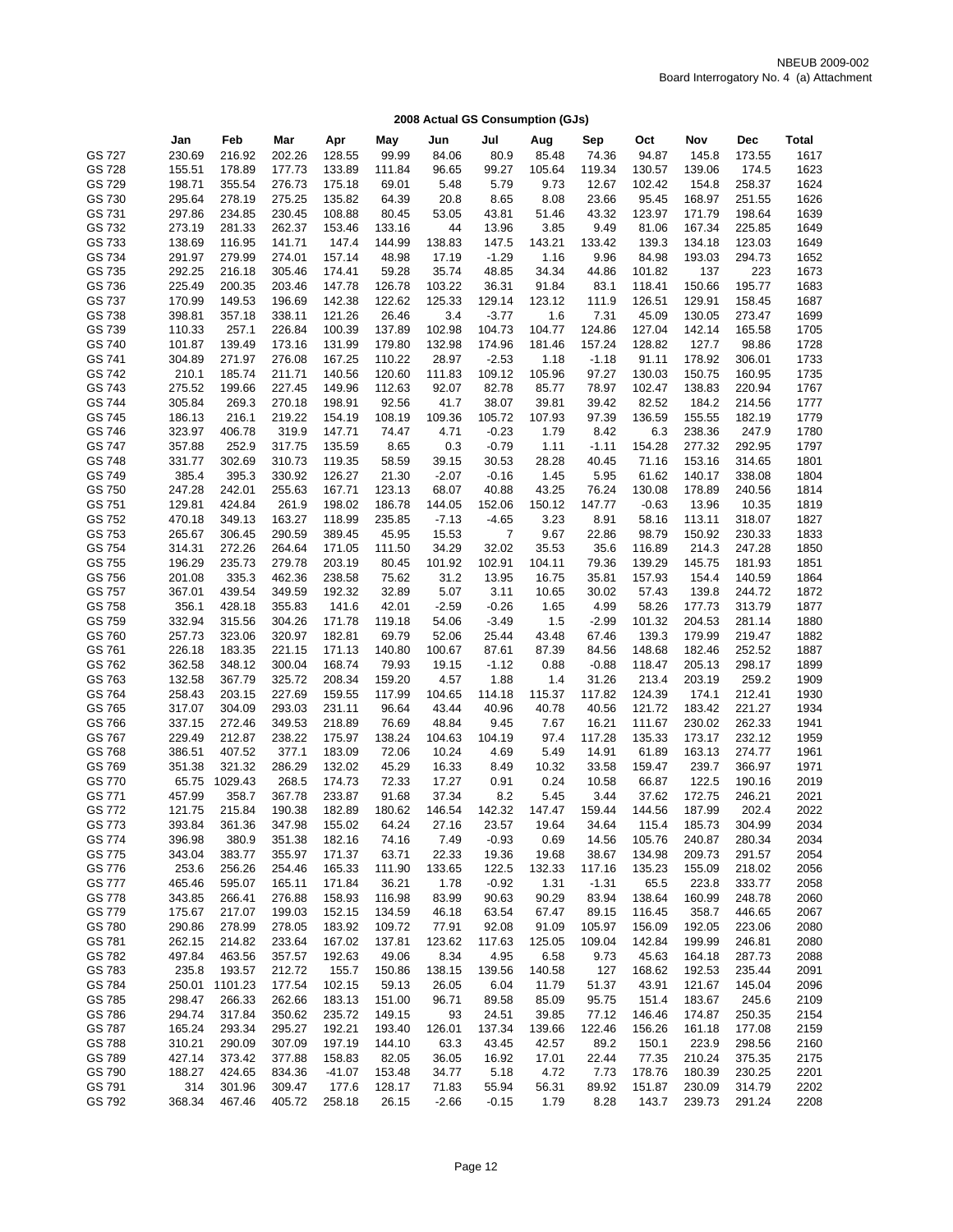|           |          |        |        |        |          |         |         | 2008 Actual GS Consumption (GJs) |         |        |        |            |       |
|-----------|----------|--------|--------|--------|----------|---------|---------|----------------------------------|---------|--------|--------|------------|-------|
|           | Jan      | Feb    | Mar    | Apr    | May      | Jun     | Jul     | Aug                              | Sep     | Oct    | Nov    | <b>Dec</b> | Total |
| GS 793    | 212.11   | 233.14 | 183.89 | 240.22 | 165.18   | 117.69  | 165.76  | 140.14                           | 137.9   | 163.81 | 232.47 | 236.34     | 2229  |
| GS 794    | 498.99   | 476.85 | 473.88 | 143.39 | $-1.15$  | $-1.12$ | $-1.06$ | 0.74                             | $-0.74$ | 58.54  | 252.28 | 333.03     | 2234  |
| GS 795    | 221.95   | 516.16 | 391.69 | 248.98 | 124.47   | 70.72   | 32.58   | 12.13                            | 46.19   | 173.25 | 201.35 | 251.73     | 2291  |
| GS 796    | 335.41   | 320.9  | 335.92 | 208.06 | 145.79   | 64.58   | 44.49   | 49.17                            | 84.55   | 153.63 | 233.58 | 320.04     | 2296  |
| GS 797    | 328.6    | 323.44 | 321.56 | 189.27 | 129.14   | 72.79   | 52.88   | 59.64                            | 90.59   | 160.75 | 248.18 | 332.13     | 2309  |
| GS 798    | 327.3    | 277.67 | 284.57 | 217.4  | 148.62   | 123.49  | 96.5    | 94.03                            | 108.61  | 155    | 216.96 | 281.6      | 2332  |
| GS 799    | 496.21   | 435.24 | 439.46 | 175.77 | 88.02    | $-3.74$ | 0.12    | 28.65                            | 9.89    | 84.57  | 193.1  | 389.39     | 2337  |
| GS 800    | 451.19   | 369.72 | 332.14 | 167.79 | 4.51     | $-0.31$ | $-0.18$ | 1.45                             | 4.57    | 61.67  | 385.58 | 568.12     | 2346  |
| GS 801    | 348.21   | 377.62 | 352.21 | 239.29 | 166.12   | 50.12   | 38.1    | 56.58                            | 78.36   | 166.04 | 236.43 | 284        | 2393  |
| GS 802    | 294.3    | 697.6  | 425.29 | 188.68 | 137.42   | 24.97   | $-1.2$  | 1.35                             | 43.08   | 187.54 | 210.39 | 233.41     | 2443  |
| GS 803    | 664.89   | 131.32 | 569.3  | 317.07 | $-42.59$ | 6.21    | 35.74   | 23.51                            | 26.08   | 72.39  | 288.82 | 366.04     | 2459  |
| GS 804    | 325.74   | 609.88 | 462.13 | 196.82 | 6.03     | $-3.47$ | $-0.2$  | 1.55                             | 4.27    | 26.43  | 190.49 | 714.78     | 2534  |
| GS 805    | $-22.92$ | 516.46 | 528.41 | 286.87 | 170.53   | 78.91   | 15.25   | 3.64                             | 59.81   | 209.03 | 353.81 | 384.47     | 2584  |
| GS 806    | 302.29   | 332.28 | 315.32 | 262.66 | 222.45   | 172.75  | 92.92   | 120.42                           | 117.65  | 172.8  | 193.89 | 291.67     | 2597  |
| GS 807    | 457.72   | 559.07 | 488.89 | 265.74 | 112.61   | 29.85   | $-0.04$ | 2.46                             | 20.44   | 129.24 | 254.01 | 395.66     | 2716  |
| GS 808    | 320.4    | 308.02 | 314.9  | 245.36 | 203.72   | 171.17  | 176.65  | 197.58                           | 167.98  | 179.29 | 220.42 | 273.44     | 2779  |
| GS 809    | 331.58   | 594.24 | 489.47 | 252.49 | 177.46   | 39.75   | 14.69   | 27.7                             | 77.3    | 182.03 | 215.89 | 381.06     | 2784  |
| GS 810    | 414.23   | 411.79 | 440.52 | 257.01 | 154.07   | 64.09   | 31.99   | 37.77                            | 100.31  | 232.36 | 309.18 | 355.72     | 2809  |
| GS 811    | 401.98   | 463.81 | 404.63 | 254.11 | 93.31    | 85.43   | 56.05   | 71.34                            | 111.5   | 228.86 | 296.19 | 343.3      | 2811  |
| GS 812    | 249.45   | 434.98 | 371.62 | 217.4  | 181.30   | 144.26  | 125.73  | 116.31                           | 155.19  | 239.45 | 264.99 | 337.08     | 2838  |
| GS 813    | 321.83   | 362.41 | 345.15 | 256.95 | 421.42   | 78.2    | 159.82  | 81.9                             | 132.84  | 189.59 | 233.7  | 322.45     | 2906  |
| GS 814    | 366.16   | 497.14 | 404.24 | 175.01 | 164.87   | 104.46  | 54.42   | 98.3                             | 146.88  | 141.51 | 528.72 | 576.37     | 3258  |
| GS 815    | 142.88   | 79.24  | 360.69 | 395.5  | 3117.34  | 54.24   | 57.82   | 53.18                            | 49.68   | 50.23  | 45.72  | 66.84      | 4473  |
| Average   | 143      | 148    | 140    | 79     | 48       | 26      | 22      | 22                               | 26      | 52     | 85     | 121        | 913   |
| Weighting | 16%      | 16%    | 15%    | 9%     | 5%       | 3%      | 2%      | 2%                               | 3%      | 6%     | 9%     | 13%        | 100%  |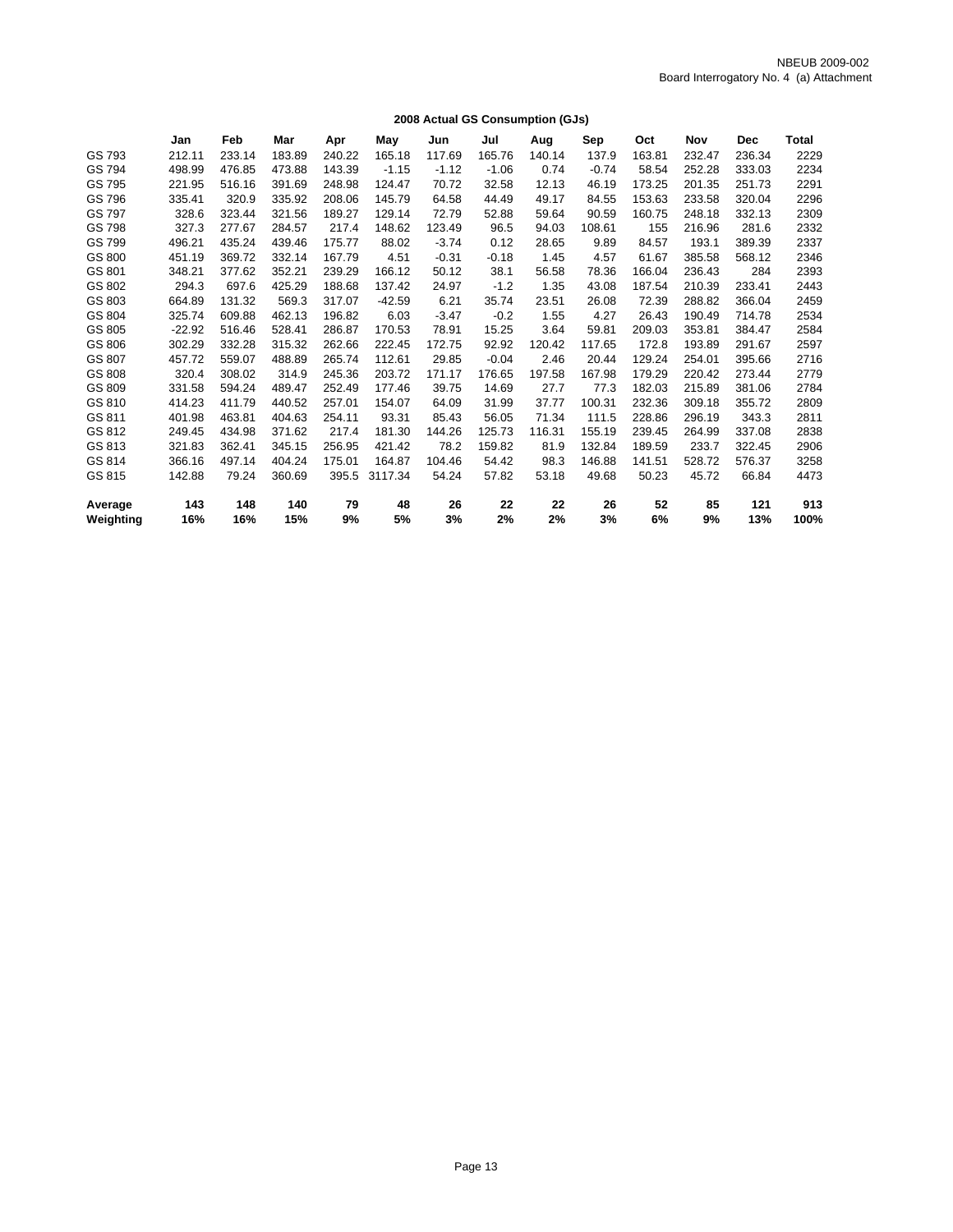| SGSC <sub>1</sub><br>12.54<br>1.67<br>$\mathbf 0$<br>1.08<br>1.04<br>7.3<br>6.77<br>7.13<br>5.74<br>0.64<br>0<br>0.64<br>45<br>SGSC <sub>2</sub><br>9.63<br>4.9<br>2.97<br>0.12<br>1.73<br>3.55<br>7.97<br>10.08<br>3.45<br>0.58<br>$-0.4$<br>1.02<br>46<br>SGSC <sub>3</sub><br>12.76<br>16.73<br>3.28<br>1.32<br>5.4<br>6.37<br>46<br>$-0.11$<br>$-1.31$<br>0.55<br>$-0.33$<br>0.11<br>0.84<br>SGSC <sub>4</sub><br>35.01<br>$-6.1$<br>3<br>$-4.12$<br>1.65<br>$-1.39$<br>0.46<br>$-0.36$<br>1.84<br>2.41<br>0.68<br>12.56<br>46<br>SGSC <sub>5</sub><br>0.05<br>7.11<br>10.18<br>5.13<br>8.77<br>0.17<br>4.17<br>1.29<br>0.25<br>1.31<br>3.14<br>4.07<br>46<br>SGSC <sub>6</sub><br>$\mathbf 0$<br>12.94<br>11.66<br>6.36<br>10.05<br>$-1.74$<br>2.03<br>0.61<br>$-0.04$<br>0.3<br>0.26<br>3.34<br>46<br>SGSC <sub>7</sub><br>2.4<br>21.32<br>10.92<br>6.56<br>1.35<br>$-0.75$<br>0.06<br>0.01<br>1.24<br>0.37<br>2.5<br>46<br>$-0.06$<br>SGSC <sub>8</sub><br>9.56<br>11.97<br>9.3<br>4.32<br>6.97<br>$-1.23$<br>0.64<br>0.25<br>0.34<br>1.7<br>1.02<br>1.22<br>46<br>SGSC <sub>9</sub><br>0<br>1.47<br>1.6<br>2.03<br>1.42<br>2.14<br>19<br>5.05<br>0.54<br>2.89<br>3.45<br>6.5<br>46<br>SGSC <sub>10</sub><br>14.56<br>$-4.33$<br>18.26<br>$-1.88$<br>0.43<br>2.3<br>7.78<br>46<br>$-0.88$<br>6.56<br>$-3.65$<br>4.1<br>3.03<br>SGSC <sub>11</sub><br>47<br>9.5<br>$-5.47$<br>12<br>4.77<br>2.38<br>0.4<br>$-0.33$<br>0.18<br>1.28<br>1.3<br>11.98<br>8.76<br>SGSC <sub>12</sub><br>47<br>8.05<br>10.3<br>6.49<br>8.67<br>2.24<br>1.28<br>$-0.03$<br>0.02<br>0.83<br>0.48<br>5.52<br>2.96<br>SGSC <sub>13</sub><br>47<br>1.66<br>0<br>0.64<br>$-4.86$<br>0.72<br>0.32<br>$-1.12$<br>27.76<br>14.46<br>0.69<br>4.01<br>3.04<br>SGSC <sub>14</sub><br>47<br>29.89<br>$-2.54$<br>8.02<br>12.57<br>$-1.34$<br>$-1.28$<br>$-0.35$<br>0.25<br>0.53<br>0.87<br>2.79<br>$-1.96$<br>SGSC <sub>15</sub><br>2.9<br>4.37<br>15.51<br>8.06<br>0.96<br>7.67<br>1.63<br>0.03<br>$-0.03$<br>1.25<br>4.69<br>48<br>0.62<br>SGSC <sub>16</sub><br>11.54<br>7.83<br>8.26<br>7.14<br>$-0.83$<br>2.82<br>$-1.23$<br>$-0.14$<br>0.8<br>0.91<br>2.39<br>8.33<br>48<br>SGSC 17<br>0.27<br>16.41<br>1.92<br>5.75<br>5.53<br>0.34<br>$-0.05$<br>0<br>0.42<br>1.71<br>5.28<br>10.63<br>48<br>SGSC <sub>18</sub><br>2.25<br>0.01<br>2.71<br>5.92<br>10.58<br>15.02<br>10.61<br>0.14<br>$-0.15$<br>0.07<br>0.86<br>0.81<br>49<br>SGSC 19<br>5.2<br>6.36<br>4.28<br>4.08<br>4.37<br>4.64<br>$-0.96$<br>7.09<br>3.42<br>2.93<br>3.04<br>5.69<br>50<br><b>SGSC 20</b><br>16.07<br>17.4<br>13.23<br>$-2.28$<br>0.51<br>$-0.21$<br>$-0.08$<br>0.05<br>0.62<br>0.57<br>0.48<br>4.06<br>50<br>SGSC <sub>21</sub><br>51<br>9.76<br>7.35<br>9.19<br>8.39<br>3.89<br>1.73<br>0.01<br>0.23<br>0.6<br>0.44<br>1.66<br>7.6<br>SGSC <sub>22</sub><br>8.65<br>51<br>8.43<br>7.79<br>6.73<br>4.80<br>0.41<br>2.07<br>0.75<br>0.95<br>0.67<br>2.98<br>6.71<br>SGSC <sub>23</sub><br>12.27<br>51<br>8.46<br>8.8<br>2.68<br>4.19<br>0.97<br>0.59<br>$-0.09$<br>1.44<br>2.17<br>3.21<br>6.41<br>SGSC 24<br>52<br>10.42<br>10.99<br>14.95<br>$-5.13$<br>3.46<br>0.42<br>0.71<br>0.58<br>1.69<br>2.23<br>2.66<br>8.56<br>SGSC <sub>25</sub><br>52<br>7.11<br>3.73<br>2.14<br>6.03<br>4.03<br>4.07<br>1.35<br>5.75<br>5.18<br>4.01<br>5.44<br>2.95<br>SGSC <sub>26</sub><br>7.32<br>0.03<br>52<br>10.08<br>7.9<br>$-1.05$<br>4.13<br>$-0.22$<br>$-0.03$<br>0.63<br>1.05<br>10.05<br>12.01<br>SGSC 27<br>12.21<br>52<br>11.14<br>12.18<br>10.66<br>2.97<br>0.41<br>0.01<br>$-0.02$<br>0.04<br>0.9<br>0.71<br>0.87<br>SGSC <sub>28</sub><br>7.02<br>5.07<br>6.86<br>52<br>10.29<br>$-0.03$<br>0.66<br>5.09<br>4.44<br>0.54<br>2.87<br>5.16<br>4.27<br>SGSC <sub>29</sub><br>52<br>11.09<br>9.55<br>7.4<br>6.51<br>1.85<br>1.59<br>0.63<br>0.91<br>0.49<br>2.23<br>3.14<br>6.87<br>SGSC 30<br>1.25<br>52<br>9.79<br>9.8<br>7.31<br>6.57<br>0.94<br>2.43<br>0.85<br>0.54<br>2.17<br>3.72<br>7.01<br>SGSC 31<br>1.55<br>53<br>10.01<br>10.14<br>3.57<br>6.72<br>0.34<br>2.57<br>1.41<br>2.57<br>4.16<br>2.3<br>7.26<br>SGSC 32<br>9.71<br>6.12<br>53<br>7.09<br>7.23<br>5.36<br>2.81<br>2.49<br>1.87<br>2.18<br>2.96<br>3.88<br>1.16<br>SGSC 33<br>21<br>6.87<br>1.08<br>0.69<br>$-2.39$<br>$-0.67$<br>0.09<br>1.06<br>2.16<br>3.81<br>7.57<br>11.84<br>53<br>SGSC 34<br>8.79<br>$\overline{2}$<br>53<br>6.66<br>12.67<br>6.39<br>5.07<br>0.2<br>$-0.02$<br>0.01<br>0.43<br>0.5<br>10.65<br>SGSC 35<br>0.97<br>$-0.2$<br>0.27<br>6.36<br>53<br>17.67<br>16.59<br>6.51<br>$-1.09$<br>1.77<br>0.59<br>2.31<br>1.68<br>SGSC 36<br>54<br>5.72<br>8.78<br>2.05<br>9.4<br>0.97<br>7.64<br>1.11<br>4.35<br>3.9<br>5.6<br>2.56<br>1.78<br>SGSC 37<br>$-0.4$<br>1.87<br>$-0.62$<br>0.62<br>$-9.13$<br>10.45<br>2.73<br>0.43<br>27.36<br>14.46<br>1.22<br>5.24<br>54<br>SGSC 38<br>11.91<br>$-0.07$<br>0.07<br>9.27<br>54<br>10.46<br>11.11<br>4.33<br>0.05<br>0.33<br>0.5<br>1.57<br>4.9<br>SGSC 39<br>0.21<br>54<br>10.78<br>7.17<br>2.63<br>3.36<br>0.96<br>0.01<br>1.14<br>2.68<br>3.22<br>16.84<br>5.48<br>SGSC 40<br>55<br>13.11<br>8.4<br>13.5<br>6.31<br>$-0.89$<br>$-0.3$<br>0.7<br>0.14<br>1.58<br>0.91<br>4.96<br>6.31<br>SGSC 41<br>17.56<br>7.64<br>20.28<br>$-3.8$<br>3.23<br>1.17<br>$-0.03$<br>0<br>0.89<br>1.09<br>5.68<br>55<br>1.16<br>SGSC 42<br>0.82<br>17.17<br>5.79<br>13.43<br>$-1.68$<br>0.29<br>$-0.02$<br>0.04<br>0.87<br>1.32<br>2.75<br>14.14<br>55<br>SGSC 43<br>0.54<br>1.33<br>55<br>11.81<br>10.36<br>10.3<br>4.5<br>0.53<br>$-0.15$<br>0.01<br>1.52<br>3.81<br>10.41<br>SGSC 44<br>12.35<br>0.34<br>55<br>13.48<br>10.86<br>$-3.16$<br>7.83<br>0.74<br>1.17<br>1.47<br>0.32<br>1.21<br>8.76<br>SGSC 45<br>7.45<br>6.37<br>8.89<br>8.71<br>6.45<br>2.1<br>0.91<br>0.92<br>1.83<br>1.19<br>2.47<br>8.28<br>56<br>SGSC 46<br>2.5<br>5.52<br>56<br>7.31<br>$-0.58$<br>4.48<br>3.32<br>6.82<br>4.94<br>3.41<br>3.4<br>7.68<br>6.91<br>SGSC 47<br>18.48<br>6.29<br>10.45<br>4.32<br>2.20<br>0.14<br>0.08<br>0.98<br>4.52<br>4.91<br>3.52<br>56<br>$-0.01$<br>SGSC 48<br>9.8<br>13.68<br>7.34<br>10.14<br>4.56<br>2.64<br>1.28<br>$-0.13$<br>0.11<br>1.02<br>1.48<br>4.2<br>56<br>SGSC 49<br>6.35<br>14.73<br>9.84<br>3<br>3.89<br>1.53<br>0.75<br>0.74<br>1.37<br>8.08<br>56<br>1.02<br>4.83<br>SGSC <sub>50</sub><br>9.73<br>8.22<br>6.72<br>7.3<br>2.18<br>1.2<br>$1.2$<br>0.07<br>0.57<br>16.91<br>57<br>1.2<br>1.53<br>SGSC 51<br>12.07<br>9.92<br>9.28<br>2.51<br>4.23<br>0.63<br>0.04<br>0.02<br>0.3<br>0.52<br>6.44<br>11.05<br>57<br>SGSC 52<br>9.93<br>10.41<br>$-0.90$<br>$-0.17$<br>0.03<br>0.56<br>1.39<br>8.91<br>57<br>7.61<br>18.85<br>0.05<br>0.49<br>SGSC 53<br>2.29<br>13.85<br>11.66<br>8.77<br>11.04<br>0.10<br>$-0.1$<br>$-0.11$<br>0.04<br>$-0.04$<br>2.09<br>7.61<br>57<br>SGSC 54<br>15.64<br>9.54<br>9.51<br>3.57<br>4.66<br>$\mathbf 0$<br>$-0.03$<br>0.11<br>0.82<br>1.05<br>11.49<br>1.68<br>58<br><b>SGSC 55</b><br>20.62<br>9.54<br>5.19<br>0.59<br>0.58<br>0.89<br>0.88<br>0.58<br>3.58<br>2.13<br>3.46<br>10.23<br>58<br><b>SGSC 56</b><br>15.04<br>5.31<br>5.97<br>$-0.81$<br>1.01<br>0.85<br>0.73<br>1.62<br>1.88<br>3.13<br>15.59<br>59<br>8.18<br>SGSC 57<br>9.74<br>2.23<br>$-0.07$<br>0.79<br>7.8<br>17.63<br>9.35<br>4.99<br>0.22<br>0.31<br>2.11<br>3.62<br>59<br>SGSC <sub>58</sub><br>12.63<br>11.39<br>8.78<br>4.71<br>2.73<br>0.12<br>0.12<br>0.04<br>1.09<br>0.57<br>6.51<br>11.09<br>60<br><b>SGSC 59</b><br>9.5<br>10.79<br>11.84<br>6.86<br>8.98<br>$-3.07$<br>$-0.15$<br>2.06<br>0.61<br>11.76<br>0.46<br>0.6<br>60<br>SGSC <sub>60</sub><br>1.22<br>11.33<br>13.16<br>9.78<br>10.57<br>9.14<br>$-1.06$<br>0.02<br>0.8<br>0.4<br>1.42<br>3.87<br>61<br>SGSC 61<br>8.29<br>20.4<br>18.65<br>14.91<br>$-4.72$<br>$-1.30$<br>$-1.63$<br>0.13<br>1.9<br>$-0.49$<br>1.15<br>3.44<br>61<br>SGSC <sub>62</sub><br>18.14<br>16.62<br>7.33<br>0.35<br>0.36<br>$-0.43$<br>$-0.19$<br>0.1<br>0.85<br>1.41<br>1.19<br>15.37<br>61<br>SGSC <sub>63</sub><br>15.87<br>13.6<br>10.86<br>3.43<br>0.01<br>$-0.12$<br>0<br>0.01<br>0.29<br>0.3<br>4.69<br>12.32<br>61<br>SGSC 64<br>13.54<br>8.85<br>8.01<br>3.14<br>2.87<br>$-0.25$<br>0.22<br>2.11<br>20.82<br>$-0.06$<br>0<br>2.07<br>61<br>SGSC <sub>65</sub><br>15.34<br>13.44<br>2.09<br>7.96<br>$-1.06$<br>0.57<br>1.72<br>1.34<br>2.39<br>9.96<br>62<br>2.17<br>5.97 |                    | Jan | Feb  | Mar  | Apr     | May  | Jun            | Jul     | Aug  | Sep  | Oct  | Nov  | Dec   | <b>Total</b> |
|----------------------------------------------------------------------------------------------------------------------------------------------------------------------------------------------------------------------------------------------------------------------------------------------------------------------------------------------------------------------------------------------------------------------------------------------------------------------------------------------------------------------------------------------------------------------------------------------------------------------------------------------------------------------------------------------------------------------------------------------------------------------------------------------------------------------------------------------------------------------------------------------------------------------------------------------------------------------------------------------------------------------------------------------------------------------------------------------------------------------------------------------------------------------------------------------------------------------------------------------------------------------------------------------------------------------------------------------------------------------------------------------------------------------------------------------------------------------------------------------------------------------------------------------------------------------------------------------------------------------------------------------------------------------------------------------------------------------------------------------------------------------------------------------------------------------------------------------------------------------------------------------------------------------------------------------------------------------------------------------------------------------------------------------------------------------------------------------------------------------------------------------------------------------------------------------------------------------------------------------------------------------------------------------------------------------------------------------------------------------------------------------------------------------------------------------------------------------------------------------------------------------------------------------------------------------------------------------------------------------------------------------------------------------------------------------------------------------------------------------------------------------------------------------------------------------------------------------------------------------------------------------------------------------------------------------------------------------------------------------------------------------------------------------------------------------------------------------------------------------------------------------------------------------------------------------------------------------------------------------------------------------------------------------------------------------------------------------------------------------------------------------------------------------------------------------------------------------------------------------------------------------------------------------------------------------------------------------------------------------------------------------------------------------------------------------------------------------------------------------------------------------------------------------------------------------------------------------------------------------------------------------------------------------------------------------------------------------------------------------------------------------------------------------------------------------------------------------------------------------------------------------------------------------------------------------------------------------------------------------------------------------------------------------------------------------------------------------------------------------------------------------------------------------------------------------------------------------------------------------------------------------------------------------------------------------------------------------------------------------------------------------------------------------------------------------------------------------------------------------------------------------------------------------------------------------------------------------------------------------------------------------------------------------------------------------------------------------------------------------------------------------------------------------------------------------------------------------------------------------------------------------------------------------------------------------------------------------------------------------------------------------------------------------------------------------------------------------------------------------------------------------------------------------------------------------------------------------------------------------------------------------------------------------------------------------------------------------------------------------------------------------------------------------------------------------------------------------------------------------------------------------------------------------------------------------------------------------------------------------------------------------------------------------------------------------------------------------------------------------------------------------------------------------------------------------------------------------------------------------------------------------------------------------------------------------------------------------------------------------------------------------------------------------------------------------------------------------------------------------------------------------------------------------------------------------------------------------------------------------------------------------------------------------------------------------------------------------------------------------------------------------------------------------------------------------------------------------------------------------------------------------------------------------------------------------------------------------------------------------------------------------------------------------------------------------------------------------------------------------------------------------------------------------------------------------------------------------------------------------------------------------------------------------------------------------------------------------------------------------------------------------------------------------------------------------------------------------------------------------------------------------------------------------------------------------------------------------------------------------------------------------------------------------------------------------------------------------------------------------------------------------------------------------------------------------------------------------------------------------------------------------------------------------------------------------------------------------------------------------------------------------------------------------------------------------------------------------------------------------------------------------------------------------------------------------------------------------------------------------------------------------------------------------------------------------------------------------------------------------------------------------------------------------------------------------------|--------------------|-----|------|------|---------|------|----------------|---------|------|------|------|------|-------|--------------|
|                                                                                                                                                                                                                                                                                                                                                                                                                                                                                                                                                                                                                                                                                                                                                                                                                                                                                                                                                                                                                                                                                                                                                                                                                                                                                                                                                                                                                                                                                                                                                                                                                                                                                                                                                                                                                                                                                                                                                                                                                                                                                                                                                                                                                                                                                                                                                                                                                                                                                                                                                                                                                                                                                                                                                                                                                                                                                                                                                                                                                                                                                                                                                                                                                                                                                                                                                                                                                                                                                                                                                                                                                                                                                                                                                                                                                                                                                                                                                                                                                                                                                                                                                                                                                                                                                                                                                                                                                                                                                                                                                                                                                                                                                                                                                                                                                                                                                                                                                                                                                                                                                                                                                                                                                                                                                                                                                                                                                                                                                                                                                                                                                                                                                                                                                                                                                                                                                                                                                                                                                                                                                                                                                                                                                                                                                                                                                                                                                                                                                                                                                                                                                                                                                                                                                                                                                                                                                                                                                                                                                                                                                                                                                                                                                                                                                                                                                                                                                                                                                                                                                                                                                                                                                                                                                                                                                                                                                                                                                                                                                                                                                                                                                                                                                                                                                                                            |                    |     |      |      |         |      |                |         |      |      |      |      |       |              |
|                                                                                                                                                                                                                                                                                                                                                                                                                                                                                                                                                                                                                                                                                                                                                                                                                                                                                                                                                                                                                                                                                                                                                                                                                                                                                                                                                                                                                                                                                                                                                                                                                                                                                                                                                                                                                                                                                                                                                                                                                                                                                                                                                                                                                                                                                                                                                                                                                                                                                                                                                                                                                                                                                                                                                                                                                                                                                                                                                                                                                                                                                                                                                                                                                                                                                                                                                                                                                                                                                                                                                                                                                                                                                                                                                                                                                                                                                                                                                                                                                                                                                                                                                                                                                                                                                                                                                                                                                                                                                                                                                                                                                                                                                                                                                                                                                                                                                                                                                                                                                                                                                                                                                                                                                                                                                                                                                                                                                                                                                                                                                                                                                                                                                                                                                                                                                                                                                                                                                                                                                                                                                                                                                                                                                                                                                                                                                                                                                                                                                                                                                                                                                                                                                                                                                                                                                                                                                                                                                                                                                                                                                                                                                                                                                                                                                                                                                                                                                                                                                                                                                                                                                                                                                                                                                                                                                                                                                                                                                                                                                                                                                                                                                                                                                                                                                                                            |                    |     |      |      |         |      |                |         |      |      |      |      |       |              |
|                                                                                                                                                                                                                                                                                                                                                                                                                                                                                                                                                                                                                                                                                                                                                                                                                                                                                                                                                                                                                                                                                                                                                                                                                                                                                                                                                                                                                                                                                                                                                                                                                                                                                                                                                                                                                                                                                                                                                                                                                                                                                                                                                                                                                                                                                                                                                                                                                                                                                                                                                                                                                                                                                                                                                                                                                                                                                                                                                                                                                                                                                                                                                                                                                                                                                                                                                                                                                                                                                                                                                                                                                                                                                                                                                                                                                                                                                                                                                                                                                                                                                                                                                                                                                                                                                                                                                                                                                                                                                                                                                                                                                                                                                                                                                                                                                                                                                                                                                                                                                                                                                                                                                                                                                                                                                                                                                                                                                                                                                                                                                                                                                                                                                                                                                                                                                                                                                                                                                                                                                                                                                                                                                                                                                                                                                                                                                                                                                                                                                                                                                                                                                                                                                                                                                                                                                                                                                                                                                                                                                                                                                                                                                                                                                                                                                                                                                                                                                                                                                                                                                                                                                                                                                                                                                                                                                                                                                                                                                                                                                                                                                                                                                                                                                                                                                                                            |                    |     |      |      |         |      |                |         |      |      |      |      |       |              |
|                                                                                                                                                                                                                                                                                                                                                                                                                                                                                                                                                                                                                                                                                                                                                                                                                                                                                                                                                                                                                                                                                                                                                                                                                                                                                                                                                                                                                                                                                                                                                                                                                                                                                                                                                                                                                                                                                                                                                                                                                                                                                                                                                                                                                                                                                                                                                                                                                                                                                                                                                                                                                                                                                                                                                                                                                                                                                                                                                                                                                                                                                                                                                                                                                                                                                                                                                                                                                                                                                                                                                                                                                                                                                                                                                                                                                                                                                                                                                                                                                                                                                                                                                                                                                                                                                                                                                                                                                                                                                                                                                                                                                                                                                                                                                                                                                                                                                                                                                                                                                                                                                                                                                                                                                                                                                                                                                                                                                                                                                                                                                                                                                                                                                                                                                                                                                                                                                                                                                                                                                                                                                                                                                                                                                                                                                                                                                                                                                                                                                                                                                                                                                                                                                                                                                                                                                                                                                                                                                                                                                                                                                                                                                                                                                                                                                                                                                                                                                                                                                                                                                                                                                                                                                                                                                                                                                                                                                                                                                                                                                                                                                                                                                                                                                                                                                                                            |                    |     |      |      |         |      |                |         |      |      |      |      |       |              |
|                                                                                                                                                                                                                                                                                                                                                                                                                                                                                                                                                                                                                                                                                                                                                                                                                                                                                                                                                                                                                                                                                                                                                                                                                                                                                                                                                                                                                                                                                                                                                                                                                                                                                                                                                                                                                                                                                                                                                                                                                                                                                                                                                                                                                                                                                                                                                                                                                                                                                                                                                                                                                                                                                                                                                                                                                                                                                                                                                                                                                                                                                                                                                                                                                                                                                                                                                                                                                                                                                                                                                                                                                                                                                                                                                                                                                                                                                                                                                                                                                                                                                                                                                                                                                                                                                                                                                                                                                                                                                                                                                                                                                                                                                                                                                                                                                                                                                                                                                                                                                                                                                                                                                                                                                                                                                                                                                                                                                                                                                                                                                                                                                                                                                                                                                                                                                                                                                                                                                                                                                                                                                                                                                                                                                                                                                                                                                                                                                                                                                                                                                                                                                                                                                                                                                                                                                                                                                                                                                                                                                                                                                                                                                                                                                                                                                                                                                                                                                                                                                                                                                                                                                                                                                                                                                                                                                                                                                                                                                                                                                                                                                                                                                                                                                                                                                                                            |                    |     |      |      |         |      |                |         |      |      |      |      |       |              |
|                                                                                                                                                                                                                                                                                                                                                                                                                                                                                                                                                                                                                                                                                                                                                                                                                                                                                                                                                                                                                                                                                                                                                                                                                                                                                                                                                                                                                                                                                                                                                                                                                                                                                                                                                                                                                                                                                                                                                                                                                                                                                                                                                                                                                                                                                                                                                                                                                                                                                                                                                                                                                                                                                                                                                                                                                                                                                                                                                                                                                                                                                                                                                                                                                                                                                                                                                                                                                                                                                                                                                                                                                                                                                                                                                                                                                                                                                                                                                                                                                                                                                                                                                                                                                                                                                                                                                                                                                                                                                                                                                                                                                                                                                                                                                                                                                                                                                                                                                                                                                                                                                                                                                                                                                                                                                                                                                                                                                                                                                                                                                                                                                                                                                                                                                                                                                                                                                                                                                                                                                                                                                                                                                                                                                                                                                                                                                                                                                                                                                                                                                                                                                                                                                                                                                                                                                                                                                                                                                                                                                                                                                                                                                                                                                                                                                                                                                                                                                                                                                                                                                                                                                                                                                                                                                                                                                                                                                                                                                                                                                                                                                                                                                                                                                                                                                                                            |                    |     |      |      |         |      |                |         |      |      |      |      |       |              |
|                                                                                                                                                                                                                                                                                                                                                                                                                                                                                                                                                                                                                                                                                                                                                                                                                                                                                                                                                                                                                                                                                                                                                                                                                                                                                                                                                                                                                                                                                                                                                                                                                                                                                                                                                                                                                                                                                                                                                                                                                                                                                                                                                                                                                                                                                                                                                                                                                                                                                                                                                                                                                                                                                                                                                                                                                                                                                                                                                                                                                                                                                                                                                                                                                                                                                                                                                                                                                                                                                                                                                                                                                                                                                                                                                                                                                                                                                                                                                                                                                                                                                                                                                                                                                                                                                                                                                                                                                                                                                                                                                                                                                                                                                                                                                                                                                                                                                                                                                                                                                                                                                                                                                                                                                                                                                                                                                                                                                                                                                                                                                                                                                                                                                                                                                                                                                                                                                                                                                                                                                                                                                                                                                                                                                                                                                                                                                                                                                                                                                                                                                                                                                                                                                                                                                                                                                                                                                                                                                                                                                                                                                                                                                                                                                                                                                                                                                                                                                                                                                                                                                                                                                                                                                                                                                                                                                                                                                                                                                                                                                                                                                                                                                                                                                                                                                                                            |                    |     |      |      |         |      |                |         |      |      |      |      |       |              |
|                                                                                                                                                                                                                                                                                                                                                                                                                                                                                                                                                                                                                                                                                                                                                                                                                                                                                                                                                                                                                                                                                                                                                                                                                                                                                                                                                                                                                                                                                                                                                                                                                                                                                                                                                                                                                                                                                                                                                                                                                                                                                                                                                                                                                                                                                                                                                                                                                                                                                                                                                                                                                                                                                                                                                                                                                                                                                                                                                                                                                                                                                                                                                                                                                                                                                                                                                                                                                                                                                                                                                                                                                                                                                                                                                                                                                                                                                                                                                                                                                                                                                                                                                                                                                                                                                                                                                                                                                                                                                                                                                                                                                                                                                                                                                                                                                                                                                                                                                                                                                                                                                                                                                                                                                                                                                                                                                                                                                                                                                                                                                                                                                                                                                                                                                                                                                                                                                                                                                                                                                                                                                                                                                                                                                                                                                                                                                                                                                                                                                                                                                                                                                                                                                                                                                                                                                                                                                                                                                                                                                                                                                                                                                                                                                                                                                                                                                                                                                                                                                                                                                                                                                                                                                                                                                                                                                                                                                                                                                                                                                                                                                                                                                                                                                                                                                                                            |                    |     |      |      |         |      |                |         |      |      |      |      |       |              |
|                                                                                                                                                                                                                                                                                                                                                                                                                                                                                                                                                                                                                                                                                                                                                                                                                                                                                                                                                                                                                                                                                                                                                                                                                                                                                                                                                                                                                                                                                                                                                                                                                                                                                                                                                                                                                                                                                                                                                                                                                                                                                                                                                                                                                                                                                                                                                                                                                                                                                                                                                                                                                                                                                                                                                                                                                                                                                                                                                                                                                                                                                                                                                                                                                                                                                                                                                                                                                                                                                                                                                                                                                                                                                                                                                                                                                                                                                                                                                                                                                                                                                                                                                                                                                                                                                                                                                                                                                                                                                                                                                                                                                                                                                                                                                                                                                                                                                                                                                                                                                                                                                                                                                                                                                                                                                                                                                                                                                                                                                                                                                                                                                                                                                                                                                                                                                                                                                                                                                                                                                                                                                                                                                                                                                                                                                                                                                                                                                                                                                                                                                                                                                                                                                                                                                                                                                                                                                                                                                                                                                                                                                                                                                                                                                                                                                                                                                                                                                                                                                                                                                                                                                                                                                                                                                                                                                                                                                                                                                                                                                                                                                                                                                                                                                                                                                                                            |                    |     |      |      |         |      |                |         |      |      |      |      |       |              |
|                                                                                                                                                                                                                                                                                                                                                                                                                                                                                                                                                                                                                                                                                                                                                                                                                                                                                                                                                                                                                                                                                                                                                                                                                                                                                                                                                                                                                                                                                                                                                                                                                                                                                                                                                                                                                                                                                                                                                                                                                                                                                                                                                                                                                                                                                                                                                                                                                                                                                                                                                                                                                                                                                                                                                                                                                                                                                                                                                                                                                                                                                                                                                                                                                                                                                                                                                                                                                                                                                                                                                                                                                                                                                                                                                                                                                                                                                                                                                                                                                                                                                                                                                                                                                                                                                                                                                                                                                                                                                                                                                                                                                                                                                                                                                                                                                                                                                                                                                                                                                                                                                                                                                                                                                                                                                                                                                                                                                                                                                                                                                                                                                                                                                                                                                                                                                                                                                                                                                                                                                                                                                                                                                                                                                                                                                                                                                                                                                                                                                                                                                                                                                                                                                                                                                                                                                                                                                                                                                                                                                                                                                                                                                                                                                                                                                                                                                                                                                                                                                                                                                                                                                                                                                                                                                                                                                                                                                                                                                                                                                                                                                                                                                                                                                                                                                                                            |                    |     |      |      |         |      |                |         |      |      |      |      |       |              |
|                                                                                                                                                                                                                                                                                                                                                                                                                                                                                                                                                                                                                                                                                                                                                                                                                                                                                                                                                                                                                                                                                                                                                                                                                                                                                                                                                                                                                                                                                                                                                                                                                                                                                                                                                                                                                                                                                                                                                                                                                                                                                                                                                                                                                                                                                                                                                                                                                                                                                                                                                                                                                                                                                                                                                                                                                                                                                                                                                                                                                                                                                                                                                                                                                                                                                                                                                                                                                                                                                                                                                                                                                                                                                                                                                                                                                                                                                                                                                                                                                                                                                                                                                                                                                                                                                                                                                                                                                                                                                                                                                                                                                                                                                                                                                                                                                                                                                                                                                                                                                                                                                                                                                                                                                                                                                                                                                                                                                                                                                                                                                                                                                                                                                                                                                                                                                                                                                                                                                                                                                                                                                                                                                                                                                                                                                                                                                                                                                                                                                                                                                                                                                                                                                                                                                                                                                                                                                                                                                                                                                                                                                                                                                                                                                                                                                                                                                                                                                                                                                                                                                                                                                                                                                                                                                                                                                                                                                                                                                                                                                                                                                                                                                                                                                                                                                                                            |                    |     |      |      |         |      |                |         |      |      |      |      |       |              |
|                                                                                                                                                                                                                                                                                                                                                                                                                                                                                                                                                                                                                                                                                                                                                                                                                                                                                                                                                                                                                                                                                                                                                                                                                                                                                                                                                                                                                                                                                                                                                                                                                                                                                                                                                                                                                                                                                                                                                                                                                                                                                                                                                                                                                                                                                                                                                                                                                                                                                                                                                                                                                                                                                                                                                                                                                                                                                                                                                                                                                                                                                                                                                                                                                                                                                                                                                                                                                                                                                                                                                                                                                                                                                                                                                                                                                                                                                                                                                                                                                                                                                                                                                                                                                                                                                                                                                                                                                                                                                                                                                                                                                                                                                                                                                                                                                                                                                                                                                                                                                                                                                                                                                                                                                                                                                                                                                                                                                                                                                                                                                                                                                                                                                                                                                                                                                                                                                                                                                                                                                                                                                                                                                                                                                                                                                                                                                                                                                                                                                                                                                                                                                                                                                                                                                                                                                                                                                                                                                                                                                                                                                                                                                                                                                                                                                                                                                                                                                                                                                                                                                                                                                                                                                                                                                                                                                                                                                                                                                                                                                                                                                                                                                                                                                                                                                                                            |                    |     |      |      |         |      |                |         |      |      |      |      |       |              |
|                                                                                                                                                                                                                                                                                                                                                                                                                                                                                                                                                                                                                                                                                                                                                                                                                                                                                                                                                                                                                                                                                                                                                                                                                                                                                                                                                                                                                                                                                                                                                                                                                                                                                                                                                                                                                                                                                                                                                                                                                                                                                                                                                                                                                                                                                                                                                                                                                                                                                                                                                                                                                                                                                                                                                                                                                                                                                                                                                                                                                                                                                                                                                                                                                                                                                                                                                                                                                                                                                                                                                                                                                                                                                                                                                                                                                                                                                                                                                                                                                                                                                                                                                                                                                                                                                                                                                                                                                                                                                                                                                                                                                                                                                                                                                                                                                                                                                                                                                                                                                                                                                                                                                                                                                                                                                                                                                                                                                                                                                                                                                                                                                                                                                                                                                                                                                                                                                                                                                                                                                                                                                                                                                                                                                                                                                                                                                                                                                                                                                                                                                                                                                                                                                                                                                                                                                                                                                                                                                                                                                                                                                                                                                                                                                                                                                                                                                                                                                                                                                                                                                                                                                                                                                                                                                                                                                                                                                                                                                                                                                                                                                                                                                                                                                                                                                                                            |                    |     |      |      |         |      |                |         |      |      |      |      |       |              |
|                                                                                                                                                                                                                                                                                                                                                                                                                                                                                                                                                                                                                                                                                                                                                                                                                                                                                                                                                                                                                                                                                                                                                                                                                                                                                                                                                                                                                                                                                                                                                                                                                                                                                                                                                                                                                                                                                                                                                                                                                                                                                                                                                                                                                                                                                                                                                                                                                                                                                                                                                                                                                                                                                                                                                                                                                                                                                                                                                                                                                                                                                                                                                                                                                                                                                                                                                                                                                                                                                                                                                                                                                                                                                                                                                                                                                                                                                                                                                                                                                                                                                                                                                                                                                                                                                                                                                                                                                                                                                                                                                                                                                                                                                                                                                                                                                                                                                                                                                                                                                                                                                                                                                                                                                                                                                                                                                                                                                                                                                                                                                                                                                                                                                                                                                                                                                                                                                                                                                                                                                                                                                                                                                                                                                                                                                                                                                                                                                                                                                                                                                                                                                                                                                                                                                                                                                                                                                                                                                                                                                                                                                                                                                                                                                                                                                                                                                                                                                                                                                                                                                                                                                                                                                                                                                                                                                                                                                                                                                                                                                                                                                                                                                                                                                                                                                                                            |                    |     |      |      |         |      |                |         |      |      |      |      |       |              |
|                                                                                                                                                                                                                                                                                                                                                                                                                                                                                                                                                                                                                                                                                                                                                                                                                                                                                                                                                                                                                                                                                                                                                                                                                                                                                                                                                                                                                                                                                                                                                                                                                                                                                                                                                                                                                                                                                                                                                                                                                                                                                                                                                                                                                                                                                                                                                                                                                                                                                                                                                                                                                                                                                                                                                                                                                                                                                                                                                                                                                                                                                                                                                                                                                                                                                                                                                                                                                                                                                                                                                                                                                                                                                                                                                                                                                                                                                                                                                                                                                                                                                                                                                                                                                                                                                                                                                                                                                                                                                                                                                                                                                                                                                                                                                                                                                                                                                                                                                                                                                                                                                                                                                                                                                                                                                                                                                                                                                                                                                                                                                                                                                                                                                                                                                                                                                                                                                                                                                                                                                                                                                                                                                                                                                                                                                                                                                                                                                                                                                                                                                                                                                                                                                                                                                                                                                                                                                                                                                                                                                                                                                                                                                                                                                                                                                                                                                                                                                                                                                                                                                                                                                                                                                                                                                                                                                                                                                                                                                                                                                                                                                                                                                                                                                                                                                                                            |                    |     |      |      |         |      |                |         |      |      |      |      |       |              |
|                                                                                                                                                                                                                                                                                                                                                                                                                                                                                                                                                                                                                                                                                                                                                                                                                                                                                                                                                                                                                                                                                                                                                                                                                                                                                                                                                                                                                                                                                                                                                                                                                                                                                                                                                                                                                                                                                                                                                                                                                                                                                                                                                                                                                                                                                                                                                                                                                                                                                                                                                                                                                                                                                                                                                                                                                                                                                                                                                                                                                                                                                                                                                                                                                                                                                                                                                                                                                                                                                                                                                                                                                                                                                                                                                                                                                                                                                                                                                                                                                                                                                                                                                                                                                                                                                                                                                                                                                                                                                                                                                                                                                                                                                                                                                                                                                                                                                                                                                                                                                                                                                                                                                                                                                                                                                                                                                                                                                                                                                                                                                                                                                                                                                                                                                                                                                                                                                                                                                                                                                                                                                                                                                                                                                                                                                                                                                                                                                                                                                                                                                                                                                                                                                                                                                                                                                                                                                                                                                                                                                                                                                                                                                                                                                                                                                                                                                                                                                                                                                                                                                                                                                                                                                                                                                                                                                                                                                                                                                                                                                                                                                                                                                                                                                                                                                                                            |                    |     |      |      |         |      |                |         |      |      |      |      |       |              |
|                                                                                                                                                                                                                                                                                                                                                                                                                                                                                                                                                                                                                                                                                                                                                                                                                                                                                                                                                                                                                                                                                                                                                                                                                                                                                                                                                                                                                                                                                                                                                                                                                                                                                                                                                                                                                                                                                                                                                                                                                                                                                                                                                                                                                                                                                                                                                                                                                                                                                                                                                                                                                                                                                                                                                                                                                                                                                                                                                                                                                                                                                                                                                                                                                                                                                                                                                                                                                                                                                                                                                                                                                                                                                                                                                                                                                                                                                                                                                                                                                                                                                                                                                                                                                                                                                                                                                                                                                                                                                                                                                                                                                                                                                                                                                                                                                                                                                                                                                                                                                                                                                                                                                                                                                                                                                                                                                                                                                                                                                                                                                                                                                                                                                                                                                                                                                                                                                                                                                                                                                                                                                                                                                                                                                                                                                                                                                                                                                                                                                                                                                                                                                                                                                                                                                                                                                                                                                                                                                                                                                                                                                                                                                                                                                                                                                                                                                                                                                                                                                                                                                                                                                                                                                                                                                                                                                                                                                                                                                                                                                                                                                                                                                                                                                                                                                                                            |                    |     |      |      |         |      |                |         |      |      |      |      |       |              |
|                                                                                                                                                                                                                                                                                                                                                                                                                                                                                                                                                                                                                                                                                                                                                                                                                                                                                                                                                                                                                                                                                                                                                                                                                                                                                                                                                                                                                                                                                                                                                                                                                                                                                                                                                                                                                                                                                                                                                                                                                                                                                                                                                                                                                                                                                                                                                                                                                                                                                                                                                                                                                                                                                                                                                                                                                                                                                                                                                                                                                                                                                                                                                                                                                                                                                                                                                                                                                                                                                                                                                                                                                                                                                                                                                                                                                                                                                                                                                                                                                                                                                                                                                                                                                                                                                                                                                                                                                                                                                                                                                                                                                                                                                                                                                                                                                                                                                                                                                                                                                                                                                                                                                                                                                                                                                                                                                                                                                                                                                                                                                                                                                                                                                                                                                                                                                                                                                                                                                                                                                                                                                                                                                                                                                                                                                                                                                                                                                                                                                                                                                                                                                                                                                                                                                                                                                                                                                                                                                                                                                                                                                                                                                                                                                                                                                                                                                                                                                                                                                                                                                                                                                                                                                                                                                                                                                                                                                                                                                                                                                                                                                                                                                                                                                                                                                                                            |                    |     |      |      |         |      |                |         |      |      |      |      |       |              |
|                                                                                                                                                                                                                                                                                                                                                                                                                                                                                                                                                                                                                                                                                                                                                                                                                                                                                                                                                                                                                                                                                                                                                                                                                                                                                                                                                                                                                                                                                                                                                                                                                                                                                                                                                                                                                                                                                                                                                                                                                                                                                                                                                                                                                                                                                                                                                                                                                                                                                                                                                                                                                                                                                                                                                                                                                                                                                                                                                                                                                                                                                                                                                                                                                                                                                                                                                                                                                                                                                                                                                                                                                                                                                                                                                                                                                                                                                                                                                                                                                                                                                                                                                                                                                                                                                                                                                                                                                                                                                                                                                                                                                                                                                                                                                                                                                                                                                                                                                                                                                                                                                                                                                                                                                                                                                                                                                                                                                                                                                                                                                                                                                                                                                                                                                                                                                                                                                                                                                                                                                                                                                                                                                                                                                                                                                                                                                                                                                                                                                                                                                                                                                                                                                                                                                                                                                                                                                                                                                                                                                                                                                                                                                                                                                                                                                                                                                                                                                                                                                                                                                                                                                                                                                                                                                                                                                                                                                                                                                                                                                                                                                                                                                                                                                                                                                                                            |                    |     |      |      |         |      |                |         |      |      |      |      |       |              |
|                                                                                                                                                                                                                                                                                                                                                                                                                                                                                                                                                                                                                                                                                                                                                                                                                                                                                                                                                                                                                                                                                                                                                                                                                                                                                                                                                                                                                                                                                                                                                                                                                                                                                                                                                                                                                                                                                                                                                                                                                                                                                                                                                                                                                                                                                                                                                                                                                                                                                                                                                                                                                                                                                                                                                                                                                                                                                                                                                                                                                                                                                                                                                                                                                                                                                                                                                                                                                                                                                                                                                                                                                                                                                                                                                                                                                                                                                                                                                                                                                                                                                                                                                                                                                                                                                                                                                                                                                                                                                                                                                                                                                                                                                                                                                                                                                                                                                                                                                                                                                                                                                                                                                                                                                                                                                                                                                                                                                                                                                                                                                                                                                                                                                                                                                                                                                                                                                                                                                                                                                                                                                                                                                                                                                                                                                                                                                                                                                                                                                                                                                                                                                                                                                                                                                                                                                                                                                                                                                                                                                                                                                                                                                                                                                                                                                                                                                                                                                                                                                                                                                                                                                                                                                                                                                                                                                                                                                                                                                                                                                                                                                                                                                                                                                                                                                                                            |                    |     |      |      |         |      |                |         |      |      |      |      |       |              |
|                                                                                                                                                                                                                                                                                                                                                                                                                                                                                                                                                                                                                                                                                                                                                                                                                                                                                                                                                                                                                                                                                                                                                                                                                                                                                                                                                                                                                                                                                                                                                                                                                                                                                                                                                                                                                                                                                                                                                                                                                                                                                                                                                                                                                                                                                                                                                                                                                                                                                                                                                                                                                                                                                                                                                                                                                                                                                                                                                                                                                                                                                                                                                                                                                                                                                                                                                                                                                                                                                                                                                                                                                                                                                                                                                                                                                                                                                                                                                                                                                                                                                                                                                                                                                                                                                                                                                                                                                                                                                                                                                                                                                                                                                                                                                                                                                                                                                                                                                                                                                                                                                                                                                                                                                                                                                                                                                                                                                                                                                                                                                                                                                                                                                                                                                                                                                                                                                                                                                                                                                                                                                                                                                                                                                                                                                                                                                                                                                                                                                                                                                                                                                                                                                                                                                                                                                                                                                                                                                                                                                                                                                                                                                                                                                                                                                                                                                                                                                                                                                                                                                                                                                                                                                                                                                                                                                                                                                                                                                                                                                                                                                                                                                                                                                                                                                                                            |                    |     |      |      |         |      |                |         |      |      |      |      |       |              |
|                                                                                                                                                                                                                                                                                                                                                                                                                                                                                                                                                                                                                                                                                                                                                                                                                                                                                                                                                                                                                                                                                                                                                                                                                                                                                                                                                                                                                                                                                                                                                                                                                                                                                                                                                                                                                                                                                                                                                                                                                                                                                                                                                                                                                                                                                                                                                                                                                                                                                                                                                                                                                                                                                                                                                                                                                                                                                                                                                                                                                                                                                                                                                                                                                                                                                                                                                                                                                                                                                                                                                                                                                                                                                                                                                                                                                                                                                                                                                                                                                                                                                                                                                                                                                                                                                                                                                                                                                                                                                                                                                                                                                                                                                                                                                                                                                                                                                                                                                                                                                                                                                                                                                                                                                                                                                                                                                                                                                                                                                                                                                                                                                                                                                                                                                                                                                                                                                                                                                                                                                                                                                                                                                                                                                                                                                                                                                                                                                                                                                                                                                                                                                                                                                                                                                                                                                                                                                                                                                                                                                                                                                                                                                                                                                                                                                                                                                                                                                                                                                                                                                                                                                                                                                                                                                                                                                                                                                                                                                                                                                                                                                                                                                                                                                                                                                                                            |                    |     |      |      |         |      |                |         |      |      |      |      |       |              |
|                                                                                                                                                                                                                                                                                                                                                                                                                                                                                                                                                                                                                                                                                                                                                                                                                                                                                                                                                                                                                                                                                                                                                                                                                                                                                                                                                                                                                                                                                                                                                                                                                                                                                                                                                                                                                                                                                                                                                                                                                                                                                                                                                                                                                                                                                                                                                                                                                                                                                                                                                                                                                                                                                                                                                                                                                                                                                                                                                                                                                                                                                                                                                                                                                                                                                                                                                                                                                                                                                                                                                                                                                                                                                                                                                                                                                                                                                                                                                                                                                                                                                                                                                                                                                                                                                                                                                                                                                                                                                                                                                                                                                                                                                                                                                                                                                                                                                                                                                                                                                                                                                                                                                                                                                                                                                                                                                                                                                                                                                                                                                                                                                                                                                                                                                                                                                                                                                                                                                                                                                                                                                                                                                                                                                                                                                                                                                                                                                                                                                                                                                                                                                                                                                                                                                                                                                                                                                                                                                                                                                                                                                                                                                                                                                                                                                                                                                                                                                                                                                                                                                                                                                                                                                                                                                                                                                                                                                                                                                                                                                                                                                                                                                                                                                                                                                                                            |                    |     |      |      |         |      |                |         |      |      |      |      |       |              |
|                                                                                                                                                                                                                                                                                                                                                                                                                                                                                                                                                                                                                                                                                                                                                                                                                                                                                                                                                                                                                                                                                                                                                                                                                                                                                                                                                                                                                                                                                                                                                                                                                                                                                                                                                                                                                                                                                                                                                                                                                                                                                                                                                                                                                                                                                                                                                                                                                                                                                                                                                                                                                                                                                                                                                                                                                                                                                                                                                                                                                                                                                                                                                                                                                                                                                                                                                                                                                                                                                                                                                                                                                                                                                                                                                                                                                                                                                                                                                                                                                                                                                                                                                                                                                                                                                                                                                                                                                                                                                                                                                                                                                                                                                                                                                                                                                                                                                                                                                                                                                                                                                                                                                                                                                                                                                                                                                                                                                                                                                                                                                                                                                                                                                                                                                                                                                                                                                                                                                                                                                                                                                                                                                                                                                                                                                                                                                                                                                                                                                                                                                                                                                                                                                                                                                                                                                                                                                                                                                                                                                                                                                                                                                                                                                                                                                                                                                                                                                                                                                                                                                                                                                                                                                                                                                                                                                                                                                                                                                                                                                                                                                                                                                                                                                                                                                                                            |                    |     |      |      |         |      |                |         |      |      |      |      |       |              |
|                                                                                                                                                                                                                                                                                                                                                                                                                                                                                                                                                                                                                                                                                                                                                                                                                                                                                                                                                                                                                                                                                                                                                                                                                                                                                                                                                                                                                                                                                                                                                                                                                                                                                                                                                                                                                                                                                                                                                                                                                                                                                                                                                                                                                                                                                                                                                                                                                                                                                                                                                                                                                                                                                                                                                                                                                                                                                                                                                                                                                                                                                                                                                                                                                                                                                                                                                                                                                                                                                                                                                                                                                                                                                                                                                                                                                                                                                                                                                                                                                                                                                                                                                                                                                                                                                                                                                                                                                                                                                                                                                                                                                                                                                                                                                                                                                                                                                                                                                                                                                                                                                                                                                                                                                                                                                                                                                                                                                                                                                                                                                                                                                                                                                                                                                                                                                                                                                                                                                                                                                                                                                                                                                                                                                                                                                                                                                                                                                                                                                                                                                                                                                                                                                                                                                                                                                                                                                                                                                                                                                                                                                                                                                                                                                                                                                                                                                                                                                                                                                                                                                                                                                                                                                                                                                                                                                                                                                                                                                                                                                                                                                                                                                                                                                                                                                                                            |                    |     |      |      |         |      |                |         |      |      |      |      |       |              |
|                                                                                                                                                                                                                                                                                                                                                                                                                                                                                                                                                                                                                                                                                                                                                                                                                                                                                                                                                                                                                                                                                                                                                                                                                                                                                                                                                                                                                                                                                                                                                                                                                                                                                                                                                                                                                                                                                                                                                                                                                                                                                                                                                                                                                                                                                                                                                                                                                                                                                                                                                                                                                                                                                                                                                                                                                                                                                                                                                                                                                                                                                                                                                                                                                                                                                                                                                                                                                                                                                                                                                                                                                                                                                                                                                                                                                                                                                                                                                                                                                                                                                                                                                                                                                                                                                                                                                                                                                                                                                                                                                                                                                                                                                                                                                                                                                                                                                                                                                                                                                                                                                                                                                                                                                                                                                                                                                                                                                                                                                                                                                                                                                                                                                                                                                                                                                                                                                                                                                                                                                                                                                                                                                                                                                                                                                                                                                                                                                                                                                                                                                                                                                                                                                                                                                                                                                                                                                                                                                                                                                                                                                                                                                                                                                                                                                                                                                                                                                                                                                                                                                                                                                                                                                                                                                                                                                                                                                                                                                                                                                                                                                                                                                                                                                                                                                                                            |                    |     |      |      |         |      |                |         |      |      |      |      |       |              |
|                                                                                                                                                                                                                                                                                                                                                                                                                                                                                                                                                                                                                                                                                                                                                                                                                                                                                                                                                                                                                                                                                                                                                                                                                                                                                                                                                                                                                                                                                                                                                                                                                                                                                                                                                                                                                                                                                                                                                                                                                                                                                                                                                                                                                                                                                                                                                                                                                                                                                                                                                                                                                                                                                                                                                                                                                                                                                                                                                                                                                                                                                                                                                                                                                                                                                                                                                                                                                                                                                                                                                                                                                                                                                                                                                                                                                                                                                                                                                                                                                                                                                                                                                                                                                                                                                                                                                                                                                                                                                                                                                                                                                                                                                                                                                                                                                                                                                                                                                                                                                                                                                                                                                                                                                                                                                                                                                                                                                                                                                                                                                                                                                                                                                                                                                                                                                                                                                                                                                                                                                                                                                                                                                                                                                                                                                                                                                                                                                                                                                                                                                                                                                                                                                                                                                                                                                                                                                                                                                                                                                                                                                                                                                                                                                                                                                                                                                                                                                                                                                                                                                                                                                                                                                                                                                                                                                                                                                                                                                                                                                                                                                                                                                                                                                                                                                                                            |                    |     |      |      |         |      |                |         |      |      |      |      |       |              |
|                                                                                                                                                                                                                                                                                                                                                                                                                                                                                                                                                                                                                                                                                                                                                                                                                                                                                                                                                                                                                                                                                                                                                                                                                                                                                                                                                                                                                                                                                                                                                                                                                                                                                                                                                                                                                                                                                                                                                                                                                                                                                                                                                                                                                                                                                                                                                                                                                                                                                                                                                                                                                                                                                                                                                                                                                                                                                                                                                                                                                                                                                                                                                                                                                                                                                                                                                                                                                                                                                                                                                                                                                                                                                                                                                                                                                                                                                                                                                                                                                                                                                                                                                                                                                                                                                                                                                                                                                                                                                                                                                                                                                                                                                                                                                                                                                                                                                                                                                                                                                                                                                                                                                                                                                                                                                                                                                                                                                                                                                                                                                                                                                                                                                                                                                                                                                                                                                                                                                                                                                                                                                                                                                                                                                                                                                                                                                                                                                                                                                                                                                                                                                                                                                                                                                                                                                                                                                                                                                                                                                                                                                                                                                                                                                                                                                                                                                                                                                                                                                                                                                                                                                                                                                                                                                                                                                                                                                                                                                                                                                                                                                                                                                                                                                                                                                                                            |                    |     |      |      |         |      |                |         |      |      |      |      |       |              |
|                                                                                                                                                                                                                                                                                                                                                                                                                                                                                                                                                                                                                                                                                                                                                                                                                                                                                                                                                                                                                                                                                                                                                                                                                                                                                                                                                                                                                                                                                                                                                                                                                                                                                                                                                                                                                                                                                                                                                                                                                                                                                                                                                                                                                                                                                                                                                                                                                                                                                                                                                                                                                                                                                                                                                                                                                                                                                                                                                                                                                                                                                                                                                                                                                                                                                                                                                                                                                                                                                                                                                                                                                                                                                                                                                                                                                                                                                                                                                                                                                                                                                                                                                                                                                                                                                                                                                                                                                                                                                                                                                                                                                                                                                                                                                                                                                                                                                                                                                                                                                                                                                                                                                                                                                                                                                                                                                                                                                                                                                                                                                                                                                                                                                                                                                                                                                                                                                                                                                                                                                                                                                                                                                                                                                                                                                                                                                                                                                                                                                                                                                                                                                                                                                                                                                                                                                                                                                                                                                                                                                                                                                                                                                                                                                                                                                                                                                                                                                                                                                                                                                                                                                                                                                                                                                                                                                                                                                                                                                                                                                                                                                                                                                                                                                                                                                                                            |                    |     |      |      |         |      |                |         |      |      |      |      |       |              |
|                                                                                                                                                                                                                                                                                                                                                                                                                                                                                                                                                                                                                                                                                                                                                                                                                                                                                                                                                                                                                                                                                                                                                                                                                                                                                                                                                                                                                                                                                                                                                                                                                                                                                                                                                                                                                                                                                                                                                                                                                                                                                                                                                                                                                                                                                                                                                                                                                                                                                                                                                                                                                                                                                                                                                                                                                                                                                                                                                                                                                                                                                                                                                                                                                                                                                                                                                                                                                                                                                                                                                                                                                                                                                                                                                                                                                                                                                                                                                                                                                                                                                                                                                                                                                                                                                                                                                                                                                                                                                                                                                                                                                                                                                                                                                                                                                                                                                                                                                                                                                                                                                                                                                                                                                                                                                                                                                                                                                                                                                                                                                                                                                                                                                                                                                                                                                                                                                                                                                                                                                                                                                                                                                                                                                                                                                                                                                                                                                                                                                                                                                                                                                                                                                                                                                                                                                                                                                                                                                                                                                                                                                                                                                                                                                                                                                                                                                                                                                                                                                                                                                                                                                                                                                                                                                                                                                                                                                                                                                                                                                                                                                                                                                                                                                                                                                                                            |                    |     |      |      |         |      |                |         |      |      |      |      |       |              |
|                                                                                                                                                                                                                                                                                                                                                                                                                                                                                                                                                                                                                                                                                                                                                                                                                                                                                                                                                                                                                                                                                                                                                                                                                                                                                                                                                                                                                                                                                                                                                                                                                                                                                                                                                                                                                                                                                                                                                                                                                                                                                                                                                                                                                                                                                                                                                                                                                                                                                                                                                                                                                                                                                                                                                                                                                                                                                                                                                                                                                                                                                                                                                                                                                                                                                                                                                                                                                                                                                                                                                                                                                                                                                                                                                                                                                                                                                                                                                                                                                                                                                                                                                                                                                                                                                                                                                                                                                                                                                                                                                                                                                                                                                                                                                                                                                                                                                                                                                                                                                                                                                                                                                                                                                                                                                                                                                                                                                                                                                                                                                                                                                                                                                                                                                                                                                                                                                                                                                                                                                                                                                                                                                                                                                                                                                                                                                                                                                                                                                                                                                                                                                                                                                                                                                                                                                                                                                                                                                                                                                                                                                                                                                                                                                                                                                                                                                                                                                                                                                                                                                                                                                                                                                                                                                                                                                                                                                                                                                                                                                                                                                                                                                                                                                                                                                                                            |                    |     |      |      |         |      |                |         |      |      |      |      |       |              |
|                                                                                                                                                                                                                                                                                                                                                                                                                                                                                                                                                                                                                                                                                                                                                                                                                                                                                                                                                                                                                                                                                                                                                                                                                                                                                                                                                                                                                                                                                                                                                                                                                                                                                                                                                                                                                                                                                                                                                                                                                                                                                                                                                                                                                                                                                                                                                                                                                                                                                                                                                                                                                                                                                                                                                                                                                                                                                                                                                                                                                                                                                                                                                                                                                                                                                                                                                                                                                                                                                                                                                                                                                                                                                                                                                                                                                                                                                                                                                                                                                                                                                                                                                                                                                                                                                                                                                                                                                                                                                                                                                                                                                                                                                                                                                                                                                                                                                                                                                                                                                                                                                                                                                                                                                                                                                                                                                                                                                                                                                                                                                                                                                                                                                                                                                                                                                                                                                                                                                                                                                                                                                                                                                                                                                                                                                                                                                                                                                                                                                                                                                                                                                                                                                                                                                                                                                                                                                                                                                                                                                                                                                                                                                                                                                                                                                                                                                                                                                                                                                                                                                                                                                                                                                                                                                                                                                                                                                                                                                                                                                                                                                                                                                                                                                                                                                                                            |                    |     |      |      |         |      |                |         |      |      |      |      |       |              |
|                                                                                                                                                                                                                                                                                                                                                                                                                                                                                                                                                                                                                                                                                                                                                                                                                                                                                                                                                                                                                                                                                                                                                                                                                                                                                                                                                                                                                                                                                                                                                                                                                                                                                                                                                                                                                                                                                                                                                                                                                                                                                                                                                                                                                                                                                                                                                                                                                                                                                                                                                                                                                                                                                                                                                                                                                                                                                                                                                                                                                                                                                                                                                                                                                                                                                                                                                                                                                                                                                                                                                                                                                                                                                                                                                                                                                                                                                                                                                                                                                                                                                                                                                                                                                                                                                                                                                                                                                                                                                                                                                                                                                                                                                                                                                                                                                                                                                                                                                                                                                                                                                                                                                                                                                                                                                                                                                                                                                                                                                                                                                                                                                                                                                                                                                                                                                                                                                                                                                                                                                                                                                                                                                                                                                                                                                                                                                                                                                                                                                                                                                                                                                                                                                                                                                                                                                                                                                                                                                                                                                                                                                                                                                                                                                                                                                                                                                                                                                                                                                                                                                                                                                                                                                                                                                                                                                                                                                                                                                                                                                                                                                                                                                                                                                                                                                                                            |                    |     |      |      |         |      |                |         |      |      |      |      |       |              |
|                                                                                                                                                                                                                                                                                                                                                                                                                                                                                                                                                                                                                                                                                                                                                                                                                                                                                                                                                                                                                                                                                                                                                                                                                                                                                                                                                                                                                                                                                                                                                                                                                                                                                                                                                                                                                                                                                                                                                                                                                                                                                                                                                                                                                                                                                                                                                                                                                                                                                                                                                                                                                                                                                                                                                                                                                                                                                                                                                                                                                                                                                                                                                                                                                                                                                                                                                                                                                                                                                                                                                                                                                                                                                                                                                                                                                                                                                                                                                                                                                                                                                                                                                                                                                                                                                                                                                                                                                                                                                                                                                                                                                                                                                                                                                                                                                                                                                                                                                                                                                                                                                                                                                                                                                                                                                                                                                                                                                                                                                                                                                                                                                                                                                                                                                                                                                                                                                                                                                                                                                                                                                                                                                                                                                                                                                                                                                                                                                                                                                                                                                                                                                                                                                                                                                                                                                                                                                                                                                                                                                                                                                                                                                                                                                                                                                                                                                                                                                                                                                                                                                                                                                                                                                                                                                                                                                                                                                                                                                                                                                                                                                                                                                                                                                                                                                                                            |                    |     |      |      |         |      |                |         |      |      |      |      |       |              |
|                                                                                                                                                                                                                                                                                                                                                                                                                                                                                                                                                                                                                                                                                                                                                                                                                                                                                                                                                                                                                                                                                                                                                                                                                                                                                                                                                                                                                                                                                                                                                                                                                                                                                                                                                                                                                                                                                                                                                                                                                                                                                                                                                                                                                                                                                                                                                                                                                                                                                                                                                                                                                                                                                                                                                                                                                                                                                                                                                                                                                                                                                                                                                                                                                                                                                                                                                                                                                                                                                                                                                                                                                                                                                                                                                                                                                                                                                                                                                                                                                                                                                                                                                                                                                                                                                                                                                                                                                                                                                                                                                                                                                                                                                                                                                                                                                                                                                                                                                                                                                                                                                                                                                                                                                                                                                                                                                                                                                                                                                                                                                                                                                                                                                                                                                                                                                                                                                                                                                                                                                                                                                                                                                                                                                                                                                                                                                                                                                                                                                                                                                                                                                                                                                                                                                                                                                                                                                                                                                                                                                                                                                                                                                                                                                                                                                                                                                                                                                                                                                                                                                                                                                                                                                                                                                                                                                                                                                                                                                                                                                                                                                                                                                                                                                                                                                                                            |                    |     |      |      |         |      |                |         |      |      |      |      |       |              |
|                                                                                                                                                                                                                                                                                                                                                                                                                                                                                                                                                                                                                                                                                                                                                                                                                                                                                                                                                                                                                                                                                                                                                                                                                                                                                                                                                                                                                                                                                                                                                                                                                                                                                                                                                                                                                                                                                                                                                                                                                                                                                                                                                                                                                                                                                                                                                                                                                                                                                                                                                                                                                                                                                                                                                                                                                                                                                                                                                                                                                                                                                                                                                                                                                                                                                                                                                                                                                                                                                                                                                                                                                                                                                                                                                                                                                                                                                                                                                                                                                                                                                                                                                                                                                                                                                                                                                                                                                                                                                                                                                                                                                                                                                                                                                                                                                                                                                                                                                                                                                                                                                                                                                                                                                                                                                                                                                                                                                                                                                                                                                                                                                                                                                                                                                                                                                                                                                                                                                                                                                                                                                                                                                                                                                                                                                                                                                                                                                                                                                                                                                                                                                                                                                                                                                                                                                                                                                                                                                                                                                                                                                                                                                                                                                                                                                                                                                                                                                                                                                                                                                                                                                                                                                                                                                                                                                                                                                                                                                                                                                                                                                                                                                                                                                                                                                                                            |                    |     |      |      |         |      |                |         |      |      |      |      |       |              |
|                                                                                                                                                                                                                                                                                                                                                                                                                                                                                                                                                                                                                                                                                                                                                                                                                                                                                                                                                                                                                                                                                                                                                                                                                                                                                                                                                                                                                                                                                                                                                                                                                                                                                                                                                                                                                                                                                                                                                                                                                                                                                                                                                                                                                                                                                                                                                                                                                                                                                                                                                                                                                                                                                                                                                                                                                                                                                                                                                                                                                                                                                                                                                                                                                                                                                                                                                                                                                                                                                                                                                                                                                                                                                                                                                                                                                                                                                                                                                                                                                                                                                                                                                                                                                                                                                                                                                                                                                                                                                                                                                                                                                                                                                                                                                                                                                                                                                                                                                                                                                                                                                                                                                                                                                                                                                                                                                                                                                                                                                                                                                                                                                                                                                                                                                                                                                                                                                                                                                                                                                                                                                                                                                                                                                                                                                                                                                                                                                                                                                                                                                                                                                                                                                                                                                                                                                                                                                                                                                                                                                                                                                                                                                                                                                                                                                                                                                                                                                                                                                                                                                                                                                                                                                                                                                                                                                                                                                                                                                                                                                                                                                                                                                                                                                                                                                                                            |                    |     |      |      |         |      |                |         |      |      |      |      |       |              |
|                                                                                                                                                                                                                                                                                                                                                                                                                                                                                                                                                                                                                                                                                                                                                                                                                                                                                                                                                                                                                                                                                                                                                                                                                                                                                                                                                                                                                                                                                                                                                                                                                                                                                                                                                                                                                                                                                                                                                                                                                                                                                                                                                                                                                                                                                                                                                                                                                                                                                                                                                                                                                                                                                                                                                                                                                                                                                                                                                                                                                                                                                                                                                                                                                                                                                                                                                                                                                                                                                                                                                                                                                                                                                                                                                                                                                                                                                                                                                                                                                                                                                                                                                                                                                                                                                                                                                                                                                                                                                                                                                                                                                                                                                                                                                                                                                                                                                                                                                                                                                                                                                                                                                                                                                                                                                                                                                                                                                                                                                                                                                                                                                                                                                                                                                                                                                                                                                                                                                                                                                                                                                                                                                                                                                                                                                                                                                                                                                                                                                                                                                                                                                                                                                                                                                                                                                                                                                                                                                                                                                                                                                                                                                                                                                                                                                                                                                                                                                                                                                                                                                                                                                                                                                                                                                                                                                                                                                                                                                                                                                                                                                                                                                                                                                                                                                                                            |                    |     |      |      |         |      |                |         |      |      |      |      |       |              |
|                                                                                                                                                                                                                                                                                                                                                                                                                                                                                                                                                                                                                                                                                                                                                                                                                                                                                                                                                                                                                                                                                                                                                                                                                                                                                                                                                                                                                                                                                                                                                                                                                                                                                                                                                                                                                                                                                                                                                                                                                                                                                                                                                                                                                                                                                                                                                                                                                                                                                                                                                                                                                                                                                                                                                                                                                                                                                                                                                                                                                                                                                                                                                                                                                                                                                                                                                                                                                                                                                                                                                                                                                                                                                                                                                                                                                                                                                                                                                                                                                                                                                                                                                                                                                                                                                                                                                                                                                                                                                                                                                                                                                                                                                                                                                                                                                                                                                                                                                                                                                                                                                                                                                                                                                                                                                                                                                                                                                                                                                                                                                                                                                                                                                                                                                                                                                                                                                                                                                                                                                                                                                                                                                                                                                                                                                                                                                                                                                                                                                                                                                                                                                                                                                                                                                                                                                                                                                                                                                                                                                                                                                                                                                                                                                                                                                                                                                                                                                                                                                                                                                                                                                                                                                                                                                                                                                                                                                                                                                                                                                                                                                                                                                                                                                                                                                                                            |                    |     |      |      |         |      |                |         |      |      |      |      |       |              |
|                                                                                                                                                                                                                                                                                                                                                                                                                                                                                                                                                                                                                                                                                                                                                                                                                                                                                                                                                                                                                                                                                                                                                                                                                                                                                                                                                                                                                                                                                                                                                                                                                                                                                                                                                                                                                                                                                                                                                                                                                                                                                                                                                                                                                                                                                                                                                                                                                                                                                                                                                                                                                                                                                                                                                                                                                                                                                                                                                                                                                                                                                                                                                                                                                                                                                                                                                                                                                                                                                                                                                                                                                                                                                                                                                                                                                                                                                                                                                                                                                                                                                                                                                                                                                                                                                                                                                                                                                                                                                                                                                                                                                                                                                                                                                                                                                                                                                                                                                                                                                                                                                                                                                                                                                                                                                                                                                                                                                                                                                                                                                                                                                                                                                                                                                                                                                                                                                                                                                                                                                                                                                                                                                                                                                                                                                                                                                                                                                                                                                                                                                                                                                                                                                                                                                                                                                                                                                                                                                                                                                                                                                                                                                                                                                                                                                                                                                                                                                                                                                                                                                                                                                                                                                                                                                                                                                                                                                                                                                                                                                                                                                                                                                                                                                                                                                                                            |                    |     |      |      |         |      |                |         |      |      |      |      |       |              |
|                                                                                                                                                                                                                                                                                                                                                                                                                                                                                                                                                                                                                                                                                                                                                                                                                                                                                                                                                                                                                                                                                                                                                                                                                                                                                                                                                                                                                                                                                                                                                                                                                                                                                                                                                                                                                                                                                                                                                                                                                                                                                                                                                                                                                                                                                                                                                                                                                                                                                                                                                                                                                                                                                                                                                                                                                                                                                                                                                                                                                                                                                                                                                                                                                                                                                                                                                                                                                                                                                                                                                                                                                                                                                                                                                                                                                                                                                                                                                                                                                                                                                                                                                                                                                                                                                                                                                                                                                                                                                                                                                                                                                                                                                                                                                                                                                                                                                                                                                                                                                                                                                                                                                                                                                                                                                                                                                                                                                                                                                                                                                                                                                                                                                                                                                                                                                                                                                                                                                                                                                                                                                                                                                                                                                                                                                                                                                                                                                                                                                                                                                                                                                                                                                                                                                                                                                                                                                                                                                                                                                                                                                                                                                                                                                                                                                                                                                                                                                                                                                                                                                                                                                                                                                                                                                                                                                                                                                                                                                                                                                                                                                                                                                                                                                                                                                                                            |                    |     |      |      |         |      |                |         |      |      |      |      |       |              |
|                                                                                                                                                                                                                                                                                                                                                                                                                                                                                                                                                                                                                                                                                                                                                                                                                                                                                                                                                                                                                                                                                                                                                                                                                                                                                                                                                                                                                                                                                                                                                                                                                                                                                                                                                                                                                                                                                                                                                                                                                                                                                                                                                                                                                                                                                                                                                                                                                                                                                                                                                                                                                                                                                                                                                                                                                                                                                                                                                                                                                                                                                                                                                                                                                                                                                                                                                                                                                                                                                                                                                                                                                                                                                                                                                                                                                                                                                                                                                                                                                                                                                                                                                                                                                                                                                                                                                                                                                                                                                                                                                                                                                                                                                                                                                                                                                                                                                                                                                                                                                                                                                                                                                                                                                                                                                                                                                                                                                                                                                                                                                                                                                                                                                                                                                                                                                                                                                                                                                                                                                                                                                                                                                                                                                                                                                                                                                                                                                                                                                                                                                                                                                                                                                                                                                                                                                                                                                                                                                                                                                                                                                                                                                                                                                                                                                                                                                                                                                                                                                                                                                                                                                                                                                                                                                                                                                                                                                                                                                                                                                                                                                                                                                                                                                                                                                                                            |                    |     |      |      |         |      |                |         |      |      |      |      |       |              |
|                                                                                                                                                                                                                                                                                                                                                                                                                                                                                                                                                                                                                                                                                                                                                                                                                                                                                                                                                                                                                                                                                                                                                                                                                                                                                                                                                                                                                                                                                                                                                                                                                                                                                                                                                                                                                                                                                                                                                                                                                                                                                                                                                                                                                                                                                                                                                                                                                                                                                                                                                                                                                                                                                                                                                                                                                                                                                                                                                                                                                                                                                                                                                                                                                                                                                                                                                                                                                                                                                                                                                                                                                                                                                                                                                                                                                                                                                                                                                                                                                                                                                                                                                                                                                                                                                                                                                                                                                                                                                                                                                                                                                                                                                                                                                                                                                                                                                                                                                                                                                                                                                                                                                                                                                                                                                                                                                                                                                                                                                                                                                                                                                                                                                                                                                                                                                                                                                                                                                                                                                                                                                                                                                                                                                                                                                                                                                                                                                                                                                                                                                                                                                                                                                                                                                                                                                                                                                                                                                                                                                                                                                                                                                                                                                                                                                                                                                                                                                                                                                                                                                                                                                                                                                                                                                                                                                                                                                                                                                                                                                                                                                                                                                                                                                                                                                                                            |                    |     |      |      |         |      |                |         |      |      |      |      |       |              |
|                                                                                                                                                                                                                                                                                                                                                                                                                                                                                                                                                                                                                                                                                                                                                                                                                                                                                                                                                                                                                                                                                                                                                                                                                                                                                                                                                                                                                                                                                                                                                                                                                                                                                                                                                                                                                                                                                                                                                                                                                                                                                                                                                                                                                                                                                                                                                                                                                                                                                                                                                                                                                                                                                                                                                                                                                                                                                                                                                                                                                                                                                                                                                                                                                                                                                                                                                                                                                                                                                                                                                                                                                                                                                                                                                                                                                                                                                                                                                                                                                                                                                                                                                                                                                                                                                                                                                                                                                                                                                                                                                                                                                                                                                                                                                                                                                                                                                                                                                                                                                                                                                                                                                                                                                                                                                                                                                                                                                                                                                                                                                                                                                                                                                                                                                                                                                                                                                                                                                                                                                                                                                                                                                                                                                                                                                                                                                                                                                                                                                                                                                                                                                                                                                                                                                                                                                                                                                                                                                                                                                                                                                                                                                                                                                                                                                                                                                                                                                                                                                                                                                                                                                                                                                                                                                                                                                                                                                                                                                                                                                                                                                                                                                                                                                                                                                                                            |                    |     |      |      |         |      |                |         |      |      |      |      |       |              |
|                                                                                                                                                                                                                                                                                                                                                                                                                                                                                                                                                                                                                                                                                                                                                                                                                                                                                                                                                                                                                                                                                                                                                                                                                                                                                                                                                                                                                                                                                                                                                                                                                                                                                                                                                                                                                                                                                                                                                                                                                                                                                                                                                                                                                                                                                                                                                                                                                                                                                                                                                                                                                                                                                                                                                                                                                                                                                                                                                                                                                                                                                                                                                                                                                                                                                                                                                                                                                                                                                                                                                                                                                                                                                                                                                                                                                                                                                                                                                                                                                                                                                                                                                                                                                                                                                                                                                                                                                                                                                                                                                                                                                                                                                                                                                                                                                                                                                                                                                                                                                                                                                                                                                                                                                                                                                                                                                                                                                                                                                                                                                                                                                                                                                                                                                                                                                                                                                                                                                                                                                                                                                                                                                                                                                                                                                                                                                                                                                                                                                                                                                                                                                                                                                                                                                                                                                                                                                                                                                                                                                                                                                                                                                                                                                                                                                                                                                                                                                                                                                                                                                                                                                                                                                                                                                                                                                                                                                                                                                                                                                                                                                                                                                                                                                                                                                                                            |                    |     |      |      |         |      |                |         |      |      |      |      |       |              |
|                                                                                                                                                                                                                                                                                                                                                                                                                                                                                                                                                                                                                                                                                                                                                                                                                                                                                                                                                                                                                                                                                                                                                                                                                                                                                                                                                                                                                                                                                                                                                                                                                                                                                                                                                                                                                                                                                                                                                                                                                                                                                                                                                                                                                                                                                                                                                                                                                                                                                                                                                                                                                                                                                                                                                                                                                                                                                                                                                                                                                                                                                                                                                                                                                                                                                                                                                                                                                                                                                                                                                                                                                                                                                                                                                                                                                                                                                                                                                                                                                                                                                                                                                                                                                                                                                                                                                                                                                                                                                                                                                                                                                                                                                                                                                                                                                                                                                                                                                                                                                                                                                                                                                                                                                                                                                                                                                                                                                                                                                                                                                                                                                                                                                                                                                                                                                                                                                                                                                                                                                                                                                                                                                                                                                                                                                                                                                                                                                                                                                                                                                                                                                                                                                                                                                                                                                                                                                                                                                                                                                                                                                                                                                                                                                                                                                                                                                                                                                                                                                                                                                                                                                                                                                                                                                                                                                                                                                                                                                                                                                                                                                                                                                                                                                                                                                                                            |                    |     |      |      |         |      |                |         |      |      |      |      |       |              |
|                                                                                                                                                                                                                                                                                                                                                                                                                                                                                                                                                                                                                                                                                                                                                                                                                                                                                                                                                                                                                                                                                                                                                                                                                                                                                                                                                                                                                                                                                                                                                                                                                                                                                                                                                                                                                                                                                                                                                                                                                                                                                                                                                                                                                                                                                                                                                                                                                                                                                                                                                                                                                                                                                                                                                                                                                                                                                                                                                                                                                                                                                                                                                                                                                                                                                                                                                                                                                                                                                                                                                                                                                                                                                                                                                                                                                                                                                                                                                                                                                                                                                                                                                                                                                                                                                                                                                                                                                                                                                                                                                                                                                                                                                                                                                                                                                                                                                                                                                                                                                                                                                                                                                                                                                                                                                                                                                                                                                                                                                                                                                                                                                                                                                                                                                                                                                                                                                                                                                                                                                                                                                                                                                                                                                                                                                                                                                                                                                                                                                                                                                                                                                                                                                                                                                                                                                                                                                                                                                                                                                                                                                                                                                                                                                                                                                                                                                                                                                                                                                                                                                                                                                                                                                                                                                                                                                                                                                                                                                                                                                                                                                                                                                                                                                                                                                                                            |                    |     |      |      |         |      |                |         |      |      |      |      |       |              |
|                                                                                                                                                                                                                                                                                                                                                                                                                                                                                                                                                                                                                                                                                                                                                                                                                                                                                                                                                                                                                                                                                                                                                                                                                                                                                                                                                                                                                                                                                                                                                                                                                                                                                                                                                                                                                                                                                                                                                                                                                                                                                                                                                                                                                                                                                                                                                                                                                                                                                                                                                                                                                                                                                                                                                                                                                                                                                                                                                                                                                                                                                                                                                                                                                                                                                                                                                                                                                                                                                                                                                                                                                                                                                                                                                                                                                                                                                                                                                                                                                                                                                                                                                                                                                                                                                                                                                                                                                                                                                                                                                                                                                                                                                                                                                                                                                                                                                                                                                                                                                                                                                                                                                                                                                                                                                                                                                                                                                                                                                                                                                                                                                                                                                                                                                                                                                                                                                                                                                                                                                                                                                                                                                                                                                                                                                                                                                                                                                                                                                                                                                                                                                                                                                                                                                                                                                                                                                                                                                                                                                                                                                                                                                                                                                                                                                                                                                                                                                                                                                                                                                                                                                                                                                                                                                                                                                                                                                                                                                                                                                                                                                                                                                                                                                                                                                                                            |                    |     |      |      |         |      |                |         |      |      |      |      |       |              |
|                                                                                                                                                                                                                                                                                                                                                                                                                                                                                                                                                                                                                                                                                                                                                                                                                                                                                                                                                                                                                                                                                                                                                                                                                                                                                                                                                                                                                                                                                                                                                                                                                                                                                                                                                                                                                                                                                                                                                                                                                                                                                                                                                                                                                                                                                                                                                                                                                                                                                                                                                                                                                                                                                                                                                                                                                                                                                                                                                                                                                                                                                                                                                                                                                                                                                                                                                                                                                                                                                                                                                                                                                                                                                                                                                                                                                                                                                                                                                                                                                                                                                                                                                                                                                                                                                                                                                                                                                                                                                                                                                                                                                                                                                                                                                                                                                                                                                                                                                                                                                                                                                                                                                                                                                                                                                                                                                                                                                                                                                                                                                                                                                                                                                                                                                                                                                                                                                                                                                                                                                                                                                                                                                                                                                                                                                                                                                                                                                                                                                                                                                                                                                                                                                                                                                                                                                                                                                                                                                                                                                                                                                                                                                                                                                                                                                                                                                                                                                                                                                                                                                                                                                                                                                                                                                                                                                                                                                                                                                                                                                                                                                                                                                                                                                                                                                                                            |                    |     |      |      |         |      |                |         |      |      |      |      |       |              |
|                                                                                                                                                                                                                                                                                                                                                                                                                                                                                                                                                                                                                                                                                                                                                                                                                                                                                                                                                                                                                                                                                                                                                                                                                                                                                                                                                                                                                                                                                                                                                                                                                                                                                                                                                                                                                                                                                                                                                                                                                                                                                                                                                                                                                                                                                                                                                                                                                                                                                                                                                                                                                                                                                                                                                                                                                                                                                                                                                                                                                                                                                                                                                                                                                                                                                                                                                                                                                                                                                                                                                                                                                                                                                                                                                                                                                                                                                                                                                                                                                                                                                                                                                                                                                                                                                                                                                                                                                                                                                                                                                                                                                                                                                                                                                                                                                                                                                                                                                                                                                                                                                                                                                                                                                                                                                                                                                                                                                                                                                                                                                                                                                                                                                                                                                                                                                                                                                                                                                                                                                                                                                                                                                                                                                                                                                                                                                                                                                                                                                                                                                                                                                                                                                                                                                                                                                                                                                                                                                                                                                                                                                                                                                                                                                                                                                                                                                                                                                                                                                                                                                                                                                                                                                                                                                                                                                                                                                                                                                                                                                                                                                                                                                                                                                                                                                                                            |                    |     |      |      |         |      |                |         |      |      |      |      |       |              |
|                                                                                                                                                                                                                                                                                                                                                                                                                                                                                                                                                                                                                                                                                                                                                                                                                                                                                                                                                                                                                                                                                                                                                                                                                                                                                                                                                                                                                                                                                                                                                                                                                                                                                                                                                                                                                                                                                                                                                                                                                                                                                                                                                                                                                                                                                                                                                                                                                                                                                                                                                                                                                                                                                                                                                                                                                                                                                                                                                                                                                                                                                                                                                                                                                                                                                                                                                                                                                                                                                                                                                                                                                                                                                                                                                                                                                                                                                                                                                                                                                                                                                                                                                                                                                                                                                                                                                                                                                                                                                                                                                                                                                                                                                                                                                                                                                                                                                                                                                                                                                                                                                                                                                                                                                                                                                                                                                                                                                                                                                                                                                                                                                                                                                                                                                                                                                                                                                                                                                                                                                                                                                                                                                                                                                                                                                                                                                                                                                                                                                                                                                                                                                                                                                                                                                                                                                                                                                                                                                                                                                                                                                                                                                                                                                                                                                                                                                                                                                                                                                                                                                                                                                                                                                                                                                                                                                                                                                                                                                                                                                                                                                                                                                                                                                                                                                                                            |                    |     |      |      |         |      |                |         |      |      |      |      |       |              |
|                                                                                                                                                                                                                                                                                                                                                                                                                                                                                                                                                                                                                                                                                                                                                                                                                                                                                                                                                                                                                                                                                                                                                                                                                                                                                                                                                                                                                                                                                                                                                                                                                                                                                                                                                                                                                                                                                                                                                                                                                                                                                                                                                                                                                                                                                                                                                                                                                                                                                                                                                                                                                                                                                                                                                                                                                                                                                                                                                                                                                                                                                                                                                                                                                                                                                                                                                                                                                                                                                                                                                                                                                                                                                                                                                                                                                                                                                                                                                                                                                                                                                                                                                                                                                                                                                                                                                                                                                                                                                                                                                                                                                                                                                                                                                                                                                                                                                                                                                                                                                                                                                                                                                                                                                                                                                                                                                                                                                                                                                                                                                                                                                                                                                                                                                                                                                                                                                                                                                                                                                                                                                                                                                                                                                                                                                                                                                                                                                                                                                                                                                                                                                                                                                                                                                                                                                                                                                                                                                                                                                                                                                                                                                                                                                                                                                                                                                                                                                                                                                                                                                                                                                                                                                                                                                                                                                                                                                                                                                                                                                                                                                                                                                                                                                                                                                                                            |                    |     |      |      |         |      |                |         |      |      |      |      |       |              |
|                                                                                                                                                                                                                                                                                                                                                                                                                                                                                                                                                                                                                                                                                                                                                                                                                                                                                                                                                                                                                                                                                                                                                                                                                                                                                                                                                                                                                                                                                                                                                                                                                                                                                                                                                                                                                                                                                                                                                                                                                                                                                                                                                                                                                                                                                                                                                                                                                                                                                                                                                                                                                                                                                                                                                                                                                                                                                                                                                                                                                                                                                                                                                                                                                                                                                                                                                                                                                                                                                                                                                                                                                                                                                                                                                                                                                                                                                                                                                                                                                                                                                                                                                                                                                                                                                                                                                                                                                                                                                                                                                                                                                                                                                                                                                                                                                                                                                                                                                                                                                                                                                                                                                                                                                                                                                                                                                                                                                                                                                                                                                                                                                                                                                                                                                                                                                                                                                                                                                                                                                                                                                                                                                                                                                                                                                                                                                                                                                                                                                                                                                                                                                                                                                                                                                                                                                                                                                                                                                                                                                                                                                                                                                                                                                                                                                                                                                                                                                                                                                                                                                                                                                                                                                                                                                                                                                                                                                                                                                                                                                                                                                                                                                                                                                                                                                                                            |                    |     |      |      |         |      |                |         |      |      |      |      |       |              |
|                                                                                                                                                                                                                                                                                                                                                                                                                                                                                                                                                                                                                                                                                                                                                                                                                                                                                                                                                                                                                                                                                                                                                                                                                                                                                                                                                                                                                                                                                                                                                                                                                                                                                                                                                                                                                                                                                                                                                                                                                                                                                                                                                                                                                                                                                                                                                                                                                                                                                                                                                                                                                                                                                                                                                                                                                                                                                                                                                                                                                                                                                                                                                                                                                                                                                                                                                                                                                                                                                                                                                                                                                                                                                                                                                                                                                                                                                                                                                                                                                                                                                                                                                                                                                                                                                                                                                                                                                                                                                                                                                                                                                                                                                                                                                                                                                                                                                                                                                                                                                                                                                                                                                                                                                                                                                                                                                                                                                                                                                                                                                                                                                                                                                                                                                                                                                                                                                                                                                                                                                                                                                                                                                                                                                                                                                                                                                                                                                                                                                                                                                                                                                                                                                                                                                                                                                                                                                                                                                                                                                                                                                                                                                                                                                                                                                                                                                                                                                                                                                                                                                                                                                                                                                                                                                                                                                                                                                                                                                                                                                                                                                                                                                                                                                                                                                                                            |                    |     |      |      |         |      |                |         |      |      |      |      |       |              |
|                                                                                                                                                                                                                                                                                                                                                                                                                                                                                                                                                                                                                                                                                                                                                                                                                                                                                                                                                                                                                                                                                                                                                                                                                                                                                                                                                                                                                                                                                                                                                                                                                                                                                                                                                                                                                                                                                                                                                                                                                                                                                                                                                                                                                                                                                                                                                                                                                                                                                                                                                                                                                                                                                                                                                                                                                                                                                                                                                                                                                                                                                                                                                                                                                                                                                                                                                                                                                                                                                                                                                                                                                                                                                                                                                                                                                                                                                                                                                                                                                                                                                                                                                                                                                                                                                                                                                                                                                                                                                                                                                                                                                                                                                                                                                                                                                                                                                                                                                                                                                                                                                                                                                                                                                                                                                                                                                                                                                                                                                                                                                                                                                                                                                                                                                                                                                                                                                                                                                                                                                                                                                                                                                                                                                                                                                                                                                                                                                                                                                                                                                                                                                                                                                                                                                                                                                                                                                                                                                                                                                                                                                                                                                                                                                                                                                                                                                                                                                                                                                                                                                                                                                                                                                                                                                                                                                                                                                                                                                                                                                                                                                                                                                                                                                                                                                                                            |                    |     |      |      |         |      |                |         |      |      |      |      |       |              |
|                                                                                                                                                                                                                                                                                                                                                                                                                                                                                                                                                                                                                                                                                                                                                                                                                                                                                                                                                                                                                                                                                                                                                                                                                                                                                                                                                                                                                                                                                                                                                                                                                                                                                                                                                                                                                                                                                                                                                                                                                                                                                                                                                                                                                                                                                                                                                                                                                                                                                                                                                                                                                                                                                                                                                                                                                                                                                                                                                                                                                                                                                                                                                                                                                                                                                                                                                                                                                                                                                                                                                                                                                                                                                                                                                                                                                                                                                                                                                                                                                                                                                                                                                                                                                                                                                                                                                                                                                                                                                                                                                                                                                                                                                                                                                                                                                                                                                                                                                                                                                                                                                                                                                                                                                                                                                                                                                                                                                                                                                                                                                                                                                                                                                                                                                                                                                                                                                                                                                                                                                                                                                                                                                                                                                                                                                                                                                                                                                                                                                                                                                                                                                                                                                                                                                                                                                                                                                                                                                                                                                                                                                                                                                                                                                                                                                                                                                                                                                                                                                                                                                                                                                                                                                                                                                                                                                                                                                                                                                                                                                                                                                                                                                                                                                                                                                                                            |                    |     |      |      |         |      |                |         |      |      |      |      |       |              |
|                                                                                                                                                                                                                                                                                                                                                                                                                                                                                                                                                                                                                                                                                                                                                                                                                                                                                                                                                                                                                                                                                                                                                                                                                                                                                                                                                                                                                                                                                                                                                                                                                                                                                                                                                                                                                                                                                                                                                                                                                                                                                                                                                                                                                                                                                                                                                                                                                                                                                                                                                                                                                                                                                                                                                                                                                                                                                                                                                                                                                                                                                                                                                                                                                                                                                                                                                                                                                                                                                                                                                                                                                                                                                                                                                                                                                                                                                                                                                                                                                                                                                                                                                                                                                                                                                                                                                                                                                                                                                                                                                                                                                                                                                                                                                                                                                                                                                                                                                                                                                                                                                                                                                                                                                                                                                                                                                                                                                                                                                                                                                                                                                                                                                                                                                                                                                                                                                                                                                                                                                                                                                                                                                                                                                                                                                                                                                                                                                                                                                                                                                                                                                                                                                                                                                                                                                                                                                                                                                                                                                                                                                                                                                                                                                                                                                                                                                                                                                                                                                                                                                                                                                                                                                                                                                                                                                                                                                                                                                                                                                                                                                                                                                                                                                                                                                                                            |                    |     |      |      |         |      |                |         |      |      |      |      |       |              |
|                                                                                                                                                                                                                                                                                                                                                                                                                                                                                                                                                                                                                                                                                                                                                                                                                                                                                                                                                                                                                                                                                                                                                                                                                                                                                                                                                                                                                                                                                                                                                                                                                                                                                                                                                                                                                                                                                                                                                                                                                                                                                                                                                                                                                                                                                                                                                                                                                                                                                                                                                                                                                                                                                                                                                                                                                                                                                                                                                                                                                                                                                                                                                                                                                                                                                                                                                                                                                                                                                                                                                                                                                                                                                                                                                                                                                                                                                                                                                                                                                                                                                                                                                                                                                                                                                                                                                                                                                                                                                                                                                                                                                                                                                                                                                                                                                                                                                                                                                                                                                                                                                                                                                                                                                                                                                                                                                                                                                                                                                                                                                                                                                                                                                                                                                                                                                                                                                                                                                                                                                                                                                                                                                                                                                                                                                                                                                                                                                                                                                                                                                                                                                                                                                                                                                                                                                                                                                                                                                                                                                                                                                                                                                                                                                                                                                                                                                                                                                                                                                                                                                                                                                                                                                                                                                                                                                                                                                                                                                                                                                                                                                                                                                                                                                                                                                                                            |                    |     |      |      |         |      |                |         |      |      |      |      |       |              |
|                                                                                                                                                                                                                                                                                                                                                                                                                                                                                                                                                                                                                                                                                                                                                                                                                                                                                                                                                                                                                                                                                                                                                                                                                                                                                                                                                                                                                                                                                                                                                                                                                                                                                                                                                                                                                                                                                                                                                                                                                                                                                                                                                                                                                                                                                                                                                                                                                                                                                                                                                                                                                                                                                                                                                                                                                                                                                                                                                                                                                                                                                                                                                                                                                                                                                                                                                                                                                                                                                                                                                                                                                                                                                                                                                                                                                                                                                                                                                                                                                                                                                                                                                                                                                                                                                                                                                                                                                                                                                                                                                                                                                                                                                                                                                                                                                                                                                                                                                                                                                                                                                                                                                                                                                                                                                                                                                                                                                                                                                                                                                                                                                                                                                                                                                                                                                                                                                                                                                                                                                                                                                                                                                                                                                                                                                                                                                                                                                                                                                                                                                                                                                                                                                                                                                                                                                                                                                                                                                                                                                                                                                                                                                                                                                                                                                                                                                                                                                                                                                                                                                                                                                                                                                                                                                                                                                                                                                                                                                                                                                                                                                                                                                                                                                                                                                                                            |                    |     |      |      |         |      |                |         |      |      |      |      |       |              |
|                                                                                                                                                                                                                                                                                                                                                                                                                                                                                                                                                                                                                                                                                                                                                                                                                                                                                                                                                                                                                                                                                                                                                                                                                                                                                                                                                                                                                                                                                                                                                                                                                                                                                                                                                                                                                                                                                                                                                                                                                                                                                                                                                                                                                                                                                                                                                                                                                                                                                                                                                                                                                                                                                                                                                                                                                                                                                                                                                                                                                                                                                                                                                                                                                                                                                                                                                                                                                                                                                                                                                                                                                                                                                                                                                                                                                                                                                                                                                                                                                                                                                                                                                                                                                                                                                                                                                                                                                                                                                                                                                                                                                                                                                                                                                                                                                                                                                                                                                                                                                                                                                                                                                                                                                                                                                                                                                                                                                                                                                                                                                                                                                                                                                                                                                                                                                                                                                                                                                                                                                                                                                                                                                                                                                                                                                                                                                                                                                                                                                                                                                                                                                                                                                                                                                                                                                                                                                                                                                                                                                                                                                                                                                                                                                                                                                                                                                                                                                                                                                                                                                                                                                                                                                                                                                                                                                                                                                                                                                                                                                                                                                                                                                                                                                                                                                                                            |                    |     |      |      |         |      |                |         |      |      |      |      |       |              |
|                                                                                                                                                                                                                                                                                                                                                                                                                                                                                                                                                                                                                                                                                                                                                                                                                                                                                                                                                                                                                                                                                                                                                                                                                                                                                                                                                                                                                                                                                                                                                                                                                                                                                                                                                                                                                                                                                                                                                                                                                                                                                                                                                                                                                                                                                                                                                                                                                                                                                                                                                                                                                                                                                                                                                                                                                                                                                                                                                                                                                                                                                                                                                                                                                                                                                                                                                                                                                                                                                                                                                                                                                                                                                                                                                                                                                                                                                                                                                                                                                                                                                                                                                                                                                                                                                                                                                                                                                                                                                                                                                                                                                                                                                                                                                                                                                                                                                                                                                                                                                                                                                                                                                                                                                                                                                                                                                                                                                                                                                                                                                                                                                                                                                                                                                                                                                                                                                                                                                                                                                                                                                                                                                                                                                                                                                                                                                                                                                                                                                                                                                                                                                                                                                                                                                                                                                                                                                                                                                                                                                                                                                                                                                                                                                                                                                                                                                                                                                                                                                                                                                                                                                                                                                                                                                                                                                                                                                                                                                                                                                                                                                                                                                                                                                                                                                                                            |                    |     |      |      |         |      |                |         |      |      |      |      |       |              |
|                                                                                                                                                                                                                                                                                                                                                                                                                                                                                                                                                                                                                                                                                                                                                                                                                                                                                                                                                                                                                                                                                                                                                                                                                                                                                                                                                                                                                                                                                                                                                                                                                                                                                                                                                                                                                                                                                                                                                                                                                                                                                                                                                                                                                                                                                                                                                                                                                                                                                                                                                                                                                                                                                                                                                                                                                                                                                                                                                                                                                                                                                                                                                                                                                                                                                                                                                                                                                                                                                                                                                                                                                                                                                                                                                                                                                                                                                                                                                                                                                                                                                                                                                                                                                                                                                                                                                                                                                                                                                                                                                                                                                                                                                                                                                                                                                                                                                                                                                                                                                                                                                                                                                                                                                                                                                                                                                                                                                                                                                                                                                                                                                                                                                                                                                                                                                                                                                                                                                                                                                                                                                                                                                                                                                                                                                                                                                                                                                                                                                                                                                                                                                                                                                                                                                                                                                                                                                                                                                                                                                                                                                                                                                                                                                                                                                                                                                                                                                                                                                                                                                                                                                                                                                                                                                                                                                                                                                                                                                                                                                                                                                                                                                                                                                                                                                                                            | SGSC <sub>66</sub> | 6.9 | 9.68 | 9.37 | $-1.41$ | 0.53 | $\overline{c}$ | $-0.02$ | 6.96 | 2.95 | 1.24 | 2.07 | 22.38 | 63           |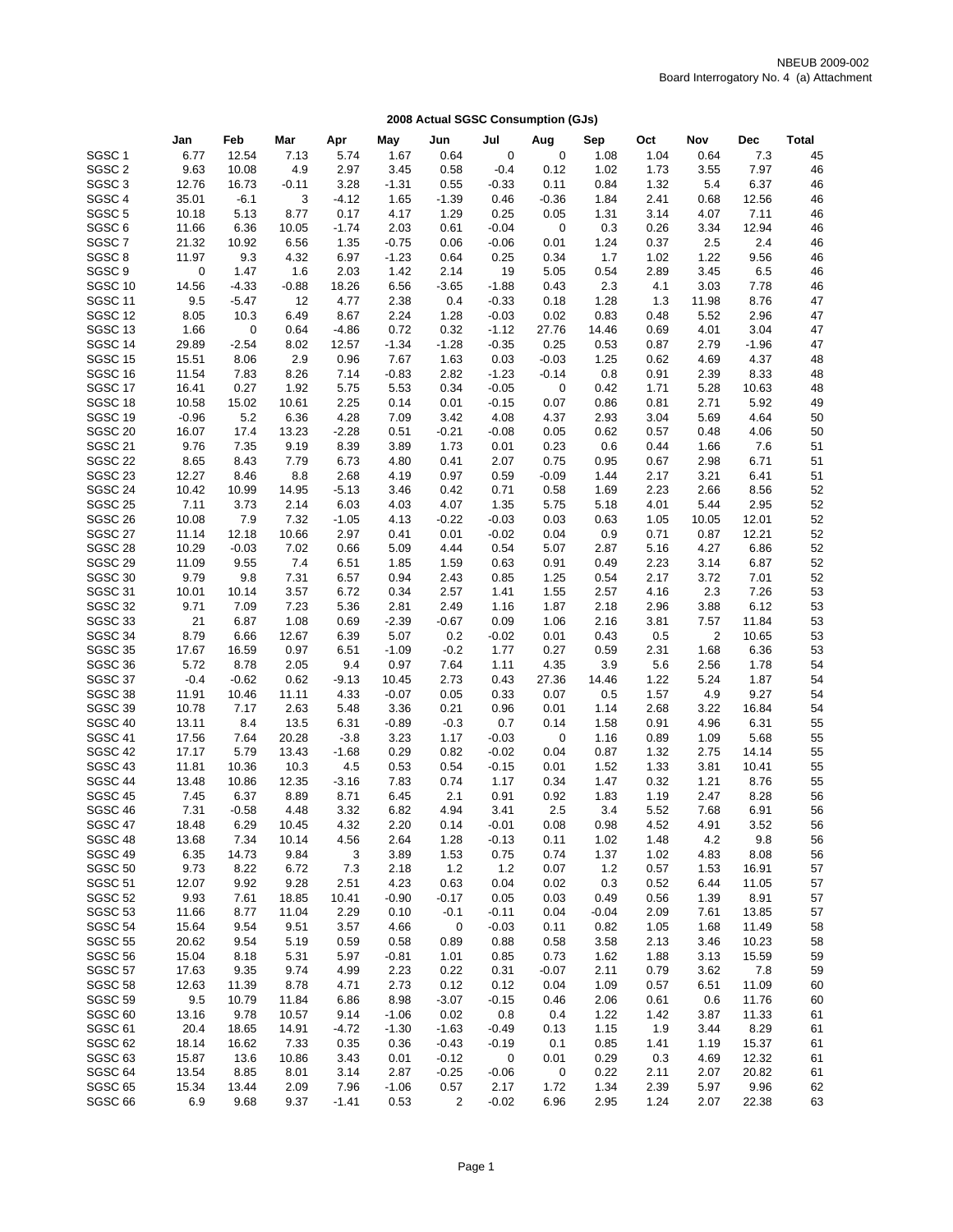|                                    | Jan              | Feb            | Mar            | Apr             | May             | Jun             | Jul             | Aug             | Sep          | Oct          | Nov          | <b>Dec</b>     | Total    |
|------------------------------------|------------------|----------------|----------------|-----------------|-----------------|-----------------|-----------------|-----------------|--------------|--------------|--------------|----------------|----------|
| SGSC <sub>67</sub>                 | 12.72            | 10.08          | 12.08          | 4.37            | 2.84            | 0.67            | 0.98            | 0.87            | 1.12         | 1.43         | 6.61         | 9.15           | 63       |
| SGSC <sub>68</sub>                 | 9.9              | 8.34           | 6.72           | 7.27            | 5.68            | 2.63            | 3.93            | 3.29            | 1.38         | 4.45         | 2.89         | 6.77           | 63       |
| SGSC <sub>69</sub>                 | 25.3             | 8.64           | 18.66          | $-4.78$         | 2.96            | 0.35            | $-0.25$         | 0               | 1.05         | 0.18         | 1.33         | 10.2           | 64       |
| SGSC 70                            | 8.94             | 7.17           | 9.38           | $-1.09$         | 2.29            | 2.47            | 1.79            | 0.12            | 1.82         | 3.76         | 3.79         | 23.45          | 64       |
| SGSC 71                            | 12.09            | 16.17          | 11.32          | 5.58            | 1.10            | 0.07            | $-0.03$         | 0.24            | 0.98         | 4.93         | 7.64         | 4.82           | 65       |
| SGSC 72                            | 20.9             | 7.61           | 6.36           | 6.59            | 4.11            | $-1.33$         | 0.18            | 1.08            | 2.91         | 4.71         | 4.32         | 7.76           | 65       |
| SGSC <sub>73</sub>                 | 15.9             | 6.92           | 14.46          | $-2.15$         | 1.34            | 1.81            | 1.39            | 4.71            | 2.58         | 4.85         | 3.79         | 9.74           | 65       |
| SGSC 74                            | 14.02            | 11.24          | 11.62          | 9.62            | 1.79            | $\mathbf{1}$    | $-0.05$         | 0               | 0.42         | 0.69         | 4.11         | 10.99          | 65       |
| SGSC 75                            | 15.62            | 5.32           | 12.48          | $-0.34$         | 3.13            | $-0.34$         | 0.04            | 0.36            | 0.05         | 4.02         | 4.85         | 20.3           | 65       |
| SGSC 76                            | 21.06            | 19.77          | $-1.04$        | 12.06           | $-2.37$         | $-0.06$         | 0               | 0               | $1.1$        | 0.62         | 2.98         | 11.59          | 66       |
| SGSC 77                            | 10.1             | 15.54          | 11.15          | 12.71           | $-0.34$         | $-0.08$         | $-0.05$         | 0               | 0.43         | 0.51         | 4.68         | 11.56          | 66       |
| SGSC 78                            | 9.15             | 9.29           | 18.44          | 3.22            | 6.12            | 1.44            | 1.56            | 0.31            | 0.91         | 3.42         | 4.03         | 8.55           | 66       |
| SGSC 79                            | 7.56             | 7.32           | 5.09           | 3.16            | 7.35            | 6.09            | 1.99            | 2.86            | 5.67         | 3.81         | 5.46         | 10.15          | 67       |
| SGSC 80                            | 7.24             | 9.69           | 8.32           | $-3.76$         | 0.71            | 3.3             | 0.1             | 0.03            | 0.53         | 0.72         | 1.47         | 38.2           | 67       |
| SGSC 81<br>SGSC 82                 | 9.16             | $-0.54$        | 5.15           | 0.17            | 2.46            | 7.75            | 11.33           | 0.29            | 5.74         | 8.27         | 6.62         | 10.24          | 67       |
| SGSC 83                            | 9.4              | 9.88           | 8.19           | 9.8<br>7.24     | 5.93            | $-0.42$<br>4.2  | 1.26<br>$-0.29$ | 0.82            | 2.41         | 3<br>2.02    | 2.4<br>6.24  | 14.11<br>8.97  | 67<br>67 |
| SGSC 84                            | $-0.68$<br>16.58 | 8.13<br>18.17  | 29.61<br>10.05 | 3.19            | $-2.06$<br>2.92 | $-0.16$         | $-0.1$          | $-0.01$<br>0.05 | 3.56<br>0.71 | 0.65         | 3.31         | 11.65          | 67       |
| <b>SGSC 85</b>                     | 15.04            | 13.82          | 10.89          | 7.2             | 2.46            | $-0.71$         | $-0.07$         | 0.16            | 1.45         | 3.32         | 5.66         | 8.29           | 68       |
| SGSC 86                            | 31.23            | 20.22          | 8.35           | $-2.72$         | 2.29            | $-0.2$          | $-0.54$         | 0.41            | 0.28         | 1.2          | 2.6          | 4.61           | 68       |
| SGSC 87                            | 5                | 7.37           | 3.53           | 4.8             | 5.11            | 3.71            | 7.63            | 5.89            | 6.5          | 7.4          | 4.51         | 6.45           | 68       |
| SGSC 88                            | 8.4              | 9.4            | 9.21           | 1.76            | 9.75            | 1.89            | 2.69            | 1.6             | 1.8          | 3.78         | 7.64         | 10.03          | 68       |
| SGSC 89                            | 37.67            | 17.6           | 3.39           | 1.42            | $-2.11$         | $-3.37$         | $-0.99$         | 0.34            | 2.18         | 0.88         | 1.6          | 9.72           | 68       |
| SGSC <sub>90</sub>                 | 10.07            | 9.33           | 10.32          | 5.74            | 7.90            | 1.06            | 1.71            | 0.44            | 1.3          | 2.36         | 3.73         | 14.51          | 68       |
| SGSC 91                            | 25.42            | 22.51          | 0.34           | 3.41            | 1.36            | 0.22            | $-0.07$         | 0.01            | 1.35         | 0.9          | 2.38         | 11.63          | 69       |
| SGSC 92                            | 19.26            | 6.48           | 20.37          | 4.64            | $-0.40$         | 0.34            | $-0.02$         | 0.01            | 2.29         | 1.27         | 8.99         | 6.24           | 69       |
| SGSC 93                            | 13.18            | 8.86           | 3.76           | 8.85            | 5.86            | 6.02            | $-0.07$         | 0.79            | 1.55         | 0.23         | 15.59        | 5.08           | 70       |
| SGSC 94                            | 19.91            | 16.75          | 18.77          | $-2.69$         | 0.58            | $-0.17$         | $-0.01$         | 0.06            | 0.46         | 1.5          | 6.3          | 8.41           | 70       |
| SGSC 95                            | 22.25            | 14.28          | 19.4           | $-1.69$         | 3.88            | $-0.28$         | $-0.39$         | $-0.01$         | 0.99         | 1.63         | 0.77         | 9.09           | 70       |
| SGSC 96                            | 27.47            | 6.01           | 6.62           | 2.99            | 5.84            | 0.77            | $-0.82$         | 0.72            | 2.41         | 3.59         | 4.01         | 10.58          | 70       |
| SGSC 97                            | 25.06            | 11.17          | 12.02          | 6.84            | $-1.84$         | 0.44            | $-0.02$         | 0.01            | 2.16         | 1.05         | 3.11         | 10.23          | 70       |
| SGSC 98                            | 16.6             | 8.93           | 10.85          | 4.29            | 5.13            | $-0.28$         | 0.4             | 2.71            | 2.85         | 1.58         | 3.9          | 13.28          | 70       |
| SGSC 99                            | 11.32            | 14.08          | 16.39          | 3.75            | 3.07            | $-0.05$         | $-0.06$         | 0.08            | 0.44         | 3.04         | 5.48         | 12.85          | 70       |
| <b>SGSC 100</b>                    | 22.87            | $-2.91$        | 6.34           | 0.85            | 1.20            | 2.29            | 0.69            | 0.85            | 1.48         | 2.31         | 29.7         | 4.81           | 70       |
| <b>SGSC 101</b>                    | 15.03            | 17.57          | 13.92          | 5               | 0.42            | 0.24            | $-0.12$         | 0.06            | 0.88         | 0.81         | 2.68         | 14.06          | 71       |
| <b>SGSC 102</b><br><b>SGSC 103</b> | 14.69<br>11.69   | 13.96<br>11.98 | 10.89<br>12.05 | 6.75<br>11.76   | 2.03<br>1.48    | 1.99<br>0.46    | 0.87<br>$-0.05$ | $-0.02$<br>0.05 | 0.97<br>1.45 | 2.14<br>1.25 | 6.08<br>6.42 | 10.51<br>12.93 | 71<br>71 |
| <b>SGSC 104</b>                    | 31.93            | 9.96           | 11.66          | 1.08            | 0.12            | $-0.26$         | $-0.02$         | 0.13            | 0.34         | 1.23         | 3.07         | 12.33          | 72       |
| <b>SGSC 105</b>                    | 14.01            | 10.66          | 14.48          | 9.27            | 0.73            | 2.44            | 0.75            | 1.8             | 3.57         | 3.94         | 3.27         | 6.81           | 72       |
| <b>SGSC 106</b>                    | 11.71            | 11.16          | 8.73           | 5.24            | 9.41            | 1.77            | 2.37            | 0.74            | 0.59         | 3.94         | 6.16         | 10.18          | 72       |
| <b>SGSC 107</b>                    | 13.77            | 10.34          | 10.71          | 9.81            | 1.98            | 1.7             | 3.82            | 1.58            | 3.19         | 2.58         | 1.99         | 10.74          | 72       |
| <b>SGSC 108</b>                    | 10.78            | 11.8           | 14.38          | 1.33            | 5.59            | $-1.67$         | $-0.77$         | 1.79            | 2.89         | 4.96         | 5.23         | 15.9           | 72       |
| <b>SGSC 109</b>                    | 12.73            | 15.38          | 7.03           | 4.74            | 5.06            | 2.98            | 0.46            | 0.76            | 1.39         | 1.99         | 6.7          | 13.54          | 73       |
| <b>SGSC 110</b>                    | 6.77             | 46.25          | 6.98           | 9.92            | $-1.50$         | $-1.61$         | $-0.49$         | 0.13            | 1.11         | 1.86         | 1.02         | 2.34           | 73       |
| <b>SGSC 111</b>                    | 11.22            | 5.38           | 8.07           | 6.66            | 8.27            | 4.26            | 3.34            | 4.11            | 3.93         | 3.61         | 6.71         | 7.55           | 73       |
| <b>SGSC 112</b>                    | 9.04             | 32.3           | 23.61          | $-0.59$         | 0.09            | 0.2             | $-0.05$         | 0.01            | 0.37         | 0.37         | 2.63         | 5.64           | 74       |
| <b>SGSC 113</b>                    | 19.85            | 24.57          | 15.05          | 3.51            | 2.55            | 0.02            | $-0.02$         | 0.02            | 0.59         | 0.31         | 0.83         | 6.39           | 74       |
| <b>SGSC 114</b>                    | 14.31            | 21.96          | 15.5           | 5.63            | 4.12            | 0.7             | 0.04            | 0.25            | 1.09         | 0.32         | 3.35         | 6.5            | 74       |
| <b>SGSC 115</b>                    | 13.89            | 9.84           | 10.7           | 11.36           | 1.75            | 1.11            | 1.17            | 0.1             | 1.22         | 1.03         | 1.63         | 19.99          | 74       |
| <b>SGSC 116</b>                    | 10.65            | 21.01          | 14             | $-0.35$         | 1.03            | 0.22            | $-0.02$         | 0.03            | 0.8          | 0.55         | 7.45         | 18.46          | 74       |
| <b>SGSC 117</b>                    | 17.4             | 16.93          | 20.3           | $-0.35$         | 4.15            | 1.31            | 0.08            | 0.17            | 1.26         | 0.2          | 0.81         | 12.87          | 75       |
| <b>SGSC 118</b>                    | 14.06            | 11.26          | 11.56          | 9.32            | 2.10            | 2.47            | $-0.21$         | 1.86            | 1.43         | 2.2          | 9.03         | 10.46          | 76       |
| <b>SGSC 119</b>                    | 16.63            | 12.47          | 11.81          | 7.18            | 4.84            | 2.11            | 1.66            | 0.98            | 1.92         | 1.97         | 8.34         | 6.36           | 76       |
| <b>SGSC 120</b>                    | 10.73            | 27.8           | 18.59          | 8.22            | 2.44            | $-0.11$         | 0.36            | 0.19            | 0.72         | 0.6          | 2.79         | 3.96           | 76       |
| <b>SGSC 121</b><br><b>SGSC 122</b> | 26.21            | 14.83          | 13.73          | 10.6            | 2.12            | 0.63            | $-0.25$         | 0.4             | 0.55         | 2.55         | 2.97         | 2.17           | 77       |
|                                    | 18.39            | 9.43           | 15.78          | 1.96            | 3.42            | 1.84            | $-0.12$         | 0.1             | 0.85         | 2.89         | 7.38         | 14.75          | 77       |
| <b>SGSC 123</b><br><b>SGSC 124</b> | 19.7<br>20.1     | 20.28<br>15.75 | 20.41<br>11.29 | $-1.28$<br>5.02 | $-0.02$<br>6.28 | $-0.33$<br>0.69 | $-0.03$<br>0.05 | 0<br>$-0.02$    | 1.34<br>0.51 | 1.03<br>2.08 | 4.37<br>8.18 | 11.27<br>6.86  | 77<br>77 |
| <b>SGSC 125</b>                    | 15.22            | 19.27          | 12.52          | $-1.95$         | 3.77            | $-0.03$         | 2.44            | 0.42            | 2.71         | 0.45         | 7.33         | 15.41          | 78       |
| <b>SGSC 126</b>                    | 26.7             | 16.76          | 18.06          | $-9.49$         | 11.39           | $-1.8$          | $-0.34$         | 0.36            | 1.38         | 1.28         | 1.13         | 12.65          | 78       |
| <b>SGSC 127</b>                    | 8.24             | 8.33           | 13.45          | 5.72            | 4.73            | 7.69            | 3.87            | 6.44            | 4.58         | 5.38         | 4.72         | 5.15           | 78       |
| <b>SGSC 128</b>                    | 16.81            | 11.88          | 12.88          | 5.67            | 6.25            | 0.35            | 0.18            | 1.17            | 2.06         | 2.13         | 2.25         | 16.84          | 78       |
| <b>SGSC 129</b>                    | 25.11            | 14.44          | 9.83           | 10.63           | $-4.18$         | 0.15            | 0               | 0.01            | 1.72         | 0.89         | 4.24         | 16.25          | 79       |
| <b>SGSC 130</b>                    | 25.71            | 8.72           | 23.71          | $-4.21$         | 4.62            | 0.18            | 0.25            | 0.06            | 1.35         | 1.29         | 6.3          | 11.71          | 80       |
| <b>SGSC 131</b>                    | 23.89            | 14.43          | 19.19          | 10.58           | $-1.06$         | $-1.21$         | 2.19            | 1.13            | 2.13         | 3.23         | 3.77         | 1.5            | 80       |
| <b>SGSC 132</b>                    | 10.31            | 23.06          | 16.99          | 8.71            | 4.01            | 1.9             | 0.21            | 0               | 1.23         | $-1.31$      | 1.4          | 13.31          | 80       |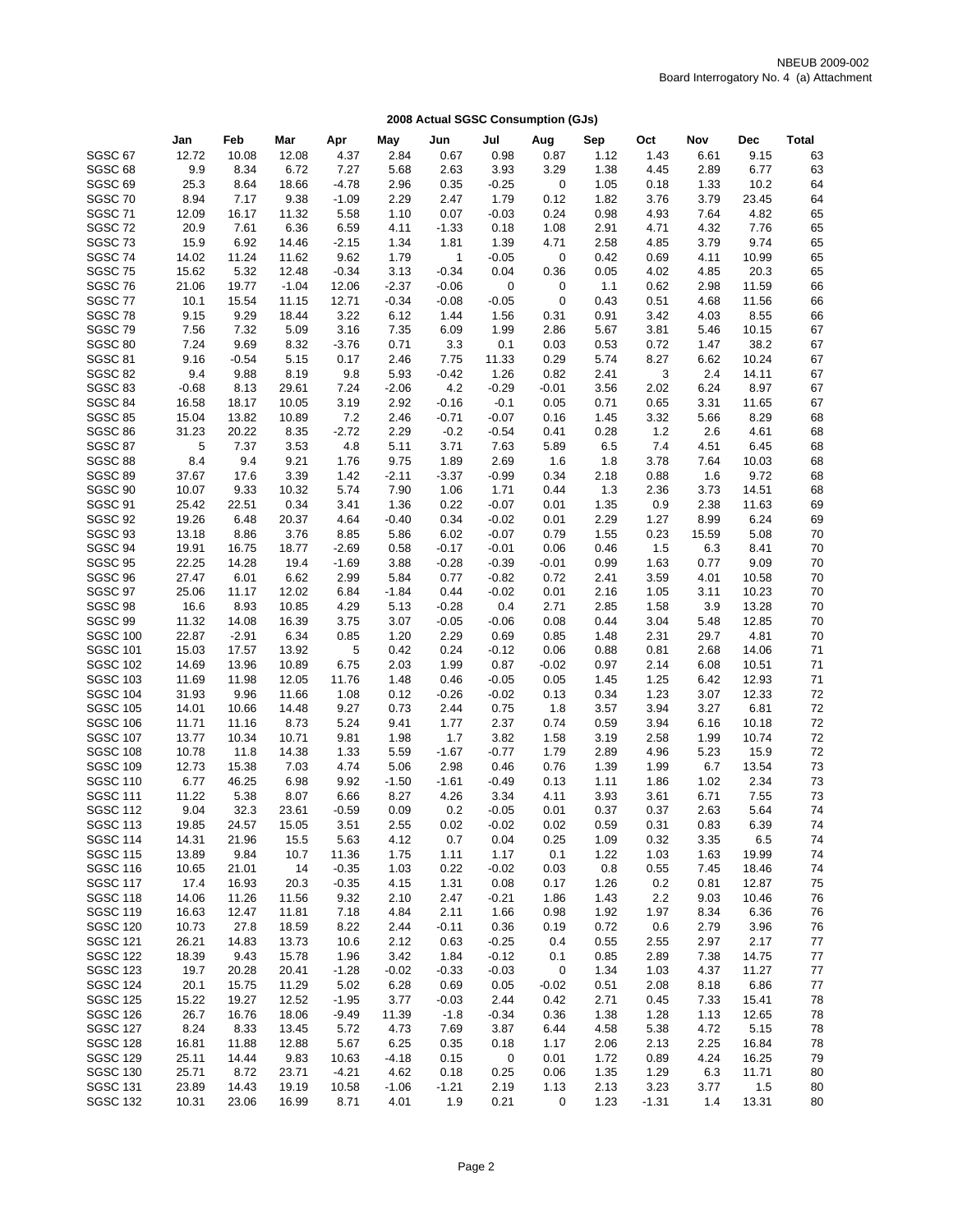|                                    | Jan            | Feb            | Mar            | Apr           | May             | Jun          | Jul             | Aug          | Sep          | Oct          | Nov          | Dec           | Total    |
|------------------------------------|----------------|----------------|----------------|---------------|-----------------|--------------|-----------------|--------------|--------------|--------------|--------------|---------------|----------|
| <b>SGSC 133</b>                    | 9.78           | 25.85          | 20.3           | $-0.17$       | 4.09            | 0.42         | $-0.16$         | 0.21         | 1.13         | 1.51         | 3.09         | 13.83         | 80       |
| <b>SGSC 134</b>                    | 12.54          | 21.18          | 17.94          | 5.68          | 1.74            | 0.45         | 0               | 0            | 1.07         | 1.55         | 2.53         | 15.35         | 80       |
| <b>SGSC 135</b>                    | 24.79          | 9.85           | 13.23          | 3.22          | 4.86            | 0.16         | $-0.04$         | 0.13         | 1.08         | 1.48         | 2.42         | 19.47         | 81       |
| <b>SGSC 136</b>                    | 15.7           | 20.83          | 15.92          | 5.13          | 5.16            | 0.58         | 0               | 0            | 2.15         | 2.2          | 2.76         | 10.38         | 81       |
| <b>SGSC 137</b>                    | 14.5           | 22.12          | 13.98          | 8.9           | 2.04            | 0.06         | 0.05            | 0.06         | 1.46         | 2.52         | 7.58         | 7.88          | 81       |
| <b>SGSC 138</b>                    | 7.4            | 8.94           | 17.17          | 11.05         | 0.80            | 3.87         | 1.78            | 1.67         | 1.46         | 2.3          | 7.16         | 17.79         | 81       |
| <b>SGSC 139</b>                    | 12.44          | $-1.18$        | 10.31          | 0.11          | 4.09            | 6.86         | 3.27            | 3.58         | 1.29         | 9.35         | 5.82         | 25.51         | 81       |
| <b>SGSC 140</b>                    | 2.5            | 1.57           | 1.96           | 2.16          | 2.12            | 2.57         | 2.27            | 4.76         | 3.59         | 2.93         | 2.4          | 52.76         | 82       |
| <b>SGSC 141</b>                    | 16.59          | 19.79          | 7.88           | 10.1          | 2.47            | 0.03         | 0.48            | 0.18         | 1.54         | 2.61         | 5.34         | 14.76         | 82       |
| <b>SGSC 142</b>                    | 8.71           | 7.03           | 7.69           | 21.42         | 3.26            | 5.41         | 0.35            | 2.72         | 5.11         | 4.61         | 3.89         | 11.62         | 82       |
| <b>SGSC 143</b>                    | 11.2           | 7.12           | 8.59           | 1.73          | 2.51            | 0.18         | $-0.03$         | 0.02         | 0.61         | 2.05         | 4.24         | 43.61         | 82       |
| <b>SGSC 144</b>                    | 10.89          | 9.61           | 17.47          | 1.28          | 6.33            | 4.42         | 2.42            | 1.7          | 5.25         | 6.87         | 6.58         | 9.1           | 82       |
| <b>SGSC 145</b>                    | 11.6           | 8              | 15.65          | 4.61          | 9.06            | 4.07         | $-0.1$          | 2.28         | 8.36         | 5.44         | 10.8         | 2.77          | 83       |
| <b>SGSC 146</b>                    | 17.21          | 18.05          | 12.48          | 9.7           | 5.01            | 4.42         | 0.87            | 0.14         | 1.82         | 3.12         | 1.78         | 7.94          | 83       |
| <b>SGSC 147</b>                    | 19.15          | 16.88          | 17.43          | $-0.98$       | 6.14            | 1.22         | $-0.27$         | 0.37         | 0.76         | 1.24         | 7.84         | 12.81         | 83       |
| <b>SGSC 148</b><br><b>SGSC 149</b> | 14.16          | 16.97          | 18.43          | 14.45         | $-1.80$         | $-1.12$      | 6.38            | $-0.11$      | 1.09         | 1.91         | 0.94         | 11.62         | 83       |
| <b>SGSC 150</b>                    | 23.14          | 24.76<br>35.91 | 5.05<br>9.92   | 7.06<br>21.6  | 1.87<br>$-3.55$ | 0.14<br>0.55 | 0.16<br>$-0.16$ | 0.05         | 1.69         | 0.98<br>1.11 | 4.63<br>1.63 | 13.62<br>5.53 | 83       |
| <b>SGSC 151</b>                    | 9.38<br>20.65  | 8.97           | 16.59          | 0.58          | 5.75            | 1.79         | 1.69            | 0.09<br>2.38 | 1.19<br>2.79 | 3.77         | 6.27         | 11.99         | 83<br>83 |
| <b>SGSC 152</b>                    | 14.38          | 12.85          | 13.66          | 9.02          | 5.05            | 2.72         | $-0.5$          | 2.16         | 1.57         | 1.89         | 6.8          | 13.85         | 83       |
| <b>SGSC 153</b>                    | 24.43          | 15.95          | 11.48          | 12.87         | $-1.22$         | 0.99         | 0.24            | 0.33         | 2.15         | 1.72         | 2.71         | 12.01         | 84       |
| <b>SGSC 154</b>                    | 16.23          | 15.59          | 13.93          | $-0.52$       | 12.87           | 0.86         | 0.68            | 0.13         | 0.5          | 1.19         | 9.26         | 13.08         | 84       |
| <b>SGSC 155</b>                    | 15.68          | 12.15          | 17.58          | 6.11          | 0.82            | $-0.17$      | 0.74            | 0.53         | 0.64         | 2.69         | 7.18         | 19.93         | 84       |
| <b>SGSC 156</b>                    | 15.64          | 8.2            | 16.97          | 14.2          | 5.69            | 1.93         | 0.19            | 0.08         | 1.56         | 2.5          | 3.39         | 13.61         | 84       |
| <b>SGSC 157</b>                    | 19.1           | 4.72           | 24.82          | 1.4           | 9.32            | 2.53         | 0.43            | 0.11         | 1.94         | 0.75         | 9.82         | 9.62          | 85       |
| <b>SGSC 158</b>                    | 14.18          | 13.7           | 18.16          | 11.68         | 3.50            | 2.51         | 0.07            | 0.87         | 1.01         | 3.04         | 5.62         | 10.79         | 85       |
| <b>SGSC 159</b>                    | 23.15          | 10.44          | 23.14          | 5.91          | $-4.21$         | 0.2          | 0               | 0.01         | 2.24         | 1.12         | 3.07         | 20.17         | 85       |
| <b>SGSC 160</b>                    | 29.76          | 7.93           | 35.28          | $-8.94$       | 5.18            | $-0.39$      | $-0.1$          | 0            | 0.78         | 0.5          | 4.08         | 11.24         | 85       |
| <b>SGSC 161</b>                    | 17.62          | 16.83          | 16.22          | 5.81          | 0.30            | $-0.17$      | 0               | 0.02         | 0.47         | 1.36         | 2.93         | 23.98         | 85       |
| <b>SGSC 162</b>                    | 18.25          | 22.64          | 11.85          | 11.64         | $-1.44$         | 0.71         | $-0.46$         | 0.16         | 1.37         | 3.12         | 2.54         | 15.05         | 85       |
| <b>SGSC 163</b>                    | 21.81          | 3.84           | 12.63          | $-3.43$       | 6.41            | 8.87         | $-5.28$         | 0.81         | 2.5          | 9.08         | 10.02        | 18.28         | 86       |
| <b>SGSC 164</b>                    | 14.08          | 24.16          | 13.26          | 11.61         | $-0.25$         | $-0.27$      | $-0.04$         | 0            | 1.61         | 1.21         | 1.39         | 18.93         | 86       |
| <b>SGSC 165</b>                    | 6.62           | 6.42           | 6.9            | 6.2           | 6.65            | 7.78         | 6.52            | 9.34         | 7.99         | 7.04         | 7.49         | 6.84          | 86       |
| <b>SGSC 166</b>                    | 27.65          | $-0.09$        | 24.63          | 12.43         | 5.52            | $-0.31$      | 0.03            | 0.14         | 0.43         | 0.62         | 10.48        | 4.33          | 86       |
| <b>SGSC 167</b><br><b>SGSC 168</b> | 25<br>17.65    | 29.71          | 8.8            | 4.59          | 1.38            | 0.13         | 0.09            | 0.05         | 0.78         | 1.03         | 7.6          | 7.32          | 86       |
| <b>SGSC 169</b>                    | 13.62          | 18.11<br>15.18 | 18.95<br>12.59 | 9.07<br>12.33 | 8.09<br>$-1.41$ | 0.78<br>2.26 | 0.35<br>0.04    | 0.38<br>1.53 | 1.91<br>2.53 | 2.79<br>2.28 | 2.26<br>8.23 | 6.76<br>18.09 | 87<br>87 |
| <b>SGSC 170</b>                    | 26.98          | 25.69          | 19.25          | $-11.46$      | 7.30            | $-0.89$      | 2.69            | 0.48         | 2.93         | 0.6          | 1.79         | 12.05         | 87       |
| <b>SGSC 171</b>                    | 14.93          | 16.53          | 13.37          | 2.94          | 12.60           | 2.04         | 0.83            | 0.16         | 1.75         | 3.7          | 7.64         | 11.15         | 88       |
| <b>SGSC 172</b>                    | 19.09          | 22.73          | 10.55          | 13.78         | 3.56            | $-0.07$      | 3.12            | 0.54         | $-0.18$      | 0.86         | 0.82         | 13.06         | 88       |
| <b>SGSC 173</b>                    | 23.12          | 24.2           | 22.16          | $-6.56$       | 6.07            | $-3.02$      | 0.45            | 0.44         | 1.95         | 1.89         | 8.65         | 8.53          | 88       |
| <b>SGSC 174</b>                    | 22             | 15.96          | 14.04          | 13.16         | $-2.26$         | 0.38         | $-0.05$         | 0.01         | 2.03         | 1.02         | 6.72         | 15.08         | 88       |
| <b>SGSC 175</b>                    | 19.02          | 16.27          | 14.06          | 8.41          | 0.00            | 0.54         | 0.61            | 0.06         | 2.81         | 1.81         | 11.39        | 13.12         | 88       |
| <b>SGSC 176</b>                    | 12.25          | 13.01          | 25.63          | 10.29         | 3.21            | 0.47         | 0.19            | 0.19         | 1.53         | 2.62         | 6.5          | 12.28         | 88       |
| <b>SGSC 177</b>                    | 21.65          | 14.35          | 11.97          | 6.95          | 2.96            | 3.88         | 1.15            | 1.83         | 2.63         | 1.68         | 7.21         | 12.98         | 89       |
| <b>SGSC 178</b>                    | 27.92          | 16.53          | 23.85          | $-8.88$       | 4.43            | 0.14         | $-0.06$         | 0.22         | 1.76         | 2.95         | 3.41         | 17.08         | 89       |
| <b>SGSC 179</b>                    | -0.16          | 1.01           | 5.96           | 0.73          | 0.42            | $-0.02$      | $-0.4$          | 0.19         | 0.01         | 36.18        | 49.76        | $-3.84$       | 90       |
| <b>SGSC 180</b>                    | 23.34          | 15.72          | 15.55          | 8.19          | 0.52            | 0.79         | $-0.04$         | 0            | 1.61         | 1.56         | 6.53         | 16.64         | 90       |
| <b>SGSC 181</b>                    | 28.72          | 6.27           | 14.41          | 30.42         | $-3.61$         | 5.88         | $-1.16$         | 0.4          | 2.54         | 0.84         | 1.85         | 4.28          | 91       |
| <b>SGSC 182</b>                    | 4.34           | $-1.71$        | $-1.88$        | 83.07         | $-3.56$         | 3.35         | 3.15            | 0.08         | 4.63         | 3.13         | 3.92         | $-7.45$       | 91       |
| <b>SGSC 183</b>                    | 14.81          | 11.1           | 14.4           | 12.48         | 2.64            | 2.84         | 3.05            | 1.58         | 3.66         | 3.56         | 8.78         | 12.25         | 91       |
| <b>SGSC 184</b><br><b>SGSC 185</b> | 25.75          | 12.73          | 13.29          | 6.36          | 6.45            | 1.72         | 1.7             | $-0.63$      | 2.61         | 2.69         | 5.57         | 12.93<br>8.61 | 91       |
| <b>SGSC 186</b>                    | 13.12<br>18.57 | 6.49<br>17.37  | 12.49<br>3.29  | 36.78<br>4.29 | 2.45<br>6.10    | 0.13<br>0.99 | 1.49<br>$-0.11$ | 0.23<br>0.06 | 1.71<br>1.48 | 2.24<br>1.11 | 5.5<br>17.26 | 21.05         | 91<br>91 |
| <b>SGSC 187</b>                    | 15.06          | 22.31          | 16.1           | 3.34          | 6.77            | $-0.86$      | 1.39            | $-0.35$      | 1.18         | 0.66         | 3.44         | 22.48         | 92       |
| <b>SGSC 188</b>                    | 16.84          | 15.15          | 11.37          | 9.35          | 4.57            | 1.88         | 0.88            | 1.26         | 1.71         | 2.01         | 10.91        | 15.82         | 92       |
| <b>SGSC 189</b>                    | 20.03          | 13.25          | 10.46          | 6.93          | 3.61            | 1.92         | 1.01            | $-0.02$      | 2.65         | 1.82         | 7.72         | 22.99         | 92       |
| <b>SGSC 190</b>                    | 9.46           | 12.48          | 8.89           | 4.36          | 11.03           | 8.82         | 3.37            | 6.92         | 4.55         | 8.85         | 5.81         | 8.66          | 93       |
| <b>SGSC 191</b>                    | 11.11          | $-0.34$        | 4.69           | 54.23         | 1.59            | 1.02         | $-0.01$         | 0.89         | 2.18         | 1.62         | 2.56         | 13.98         | 94       |
| <b>SGSC 192</b>                    | 18.88          | 15.82          | 15.57          | 7.34          | 1.97            | $-0.02$      | $-0.06$         | 0.05         | $-0.01$      | 5.35         | 11.47        | 17.54         | 94       |
| <b>SGSC 193</b>                    | 9.29           | 20.67          | 14.11          | 7.98          | 7.26            | 1.59         | 4.24            | 0.61         | 0.83         | 3.7          | 11.14        | 12.57         | 94       |
| <b>SGSC 194</b>                    | 19.74          | 22.02          | 16.89          | 9.06          | 3.61            | 1.17         | 0.22            | 0.2          | 1.11         | 4.55         | 4.57         | 11.01         | 94       |
| <b>SGSC 195</b>                    | 25.73          | 13.45          | 28.61          | 10.6          | $-2.13$         | $-0.95$      | $-0.07$         | 0.01         | 2.53         | 1.68         | 6.3          | 8.97          | 95       |
| <b>SGSC 196</b>                    | 27.11          | 19.2           | 11.24          | 16.33         | $-3.17$         | 0.45         | 0.3             | 0.43         | 2.14         | 1.75         | 3.43         | 15.57         | 95       |
| <b>SGSC 197</b>                    | 22.92          | 14.74          | 15.58          | 3.91          | 4.32            | 0.32         | 0.24            | 0            | 2.13         | 2.25         | 8.7          | 20.04         | 95       |
| <b>SGSC 198</b>                    | 36.6           | 14.31          | 16.84          | $-5.14$       | 3.08            | $-1.89$      | $-1.21$         | $-0.06$      | 4.12         | 7.05         | 5.87         | 15.85         | 95       |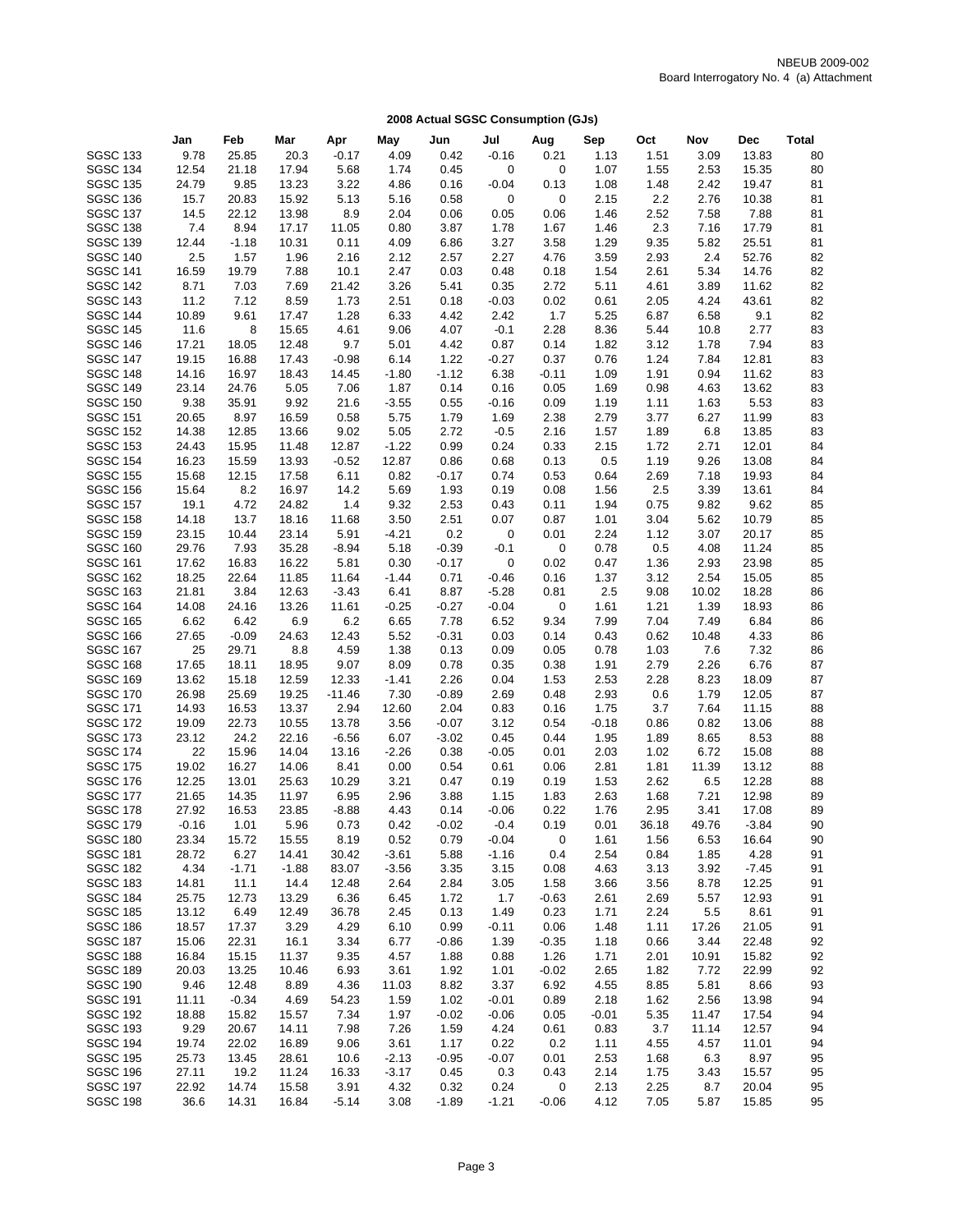|                 | Jan   | Feb     | Mar   | Apr      | May     | Jun          | Jul         | Aug                     | Sep  | Oct   | Nov   | Dec     | Total |
|-----------------|-------|---------|-------|----------|---------|--------------|-------------|-------------------------|------|-------|-------|---------|-------|
| <b>SGSC 199</b> | 1.08  | 3.62    | 54.1  | 15.43    | 8.50    | 4.93         | $-0.05$     | 0.01                    | 0.93 | 5.34  | 3.05  | $-1.24$ | 96    |
| <b>SGSC 200</b> | 15.69 | 27.28   | 21.88 | 10.38    | 2.22    | 6.43         | 1.06        | 1.6                     | 2.22 | 3.34  | 1.36  | 3.57    | 97    |
| <b>SGSC 201</b> | 28.79 | 22.36   | 14.19 | 5.57     | 2.38    | 0.74         | 2.15        | 0.47                    | 1.74 | 2.72  | 4.55  | 11.81   | 97    |
| <b>SGSC 202</b> | 24.11 | 20.16   | 11.54 | 2.25     | 5.37    | 0.51         | 2.28        | 2.1                     | 0.69 | 4.26  | 7.95  | 16.41   | 98    |
| <b>SGSC 203</b> | 21.33 | 35.67   | 21.33 | $-0.19$  | $-2.37$ | 1.76         | $-0.25$     | 0.74                    | 1.64 | 3.11  | 4.19  | 10.99   | 98    |
| <b>SGSC 204</b> | 11.79 | 23.02   | 10.58 | 17.56    | 1.54    | 2.99         | $-0.01$     | 0.44                    | 0.74 | 5.84  | 8.3   | 15.51   | 98    |
| <b>SGSC 205</b> | 27.52 | 24.86   | 9.06  | 6.72     | 5.38    | 1.59         | 0.57        | 0.75                    | 1.15 | 0.42  | 6.62  | 14.14   | 99    |
| <b>SGSC 206</b> | 44.39 | 1.15    | 23.26 | 1.83     | $-0.21$ | $-0.26$      | $-0.21$     | 0.32                    | 0.13 | 4.02  | 7.79  | 16.68   | 99    |
| <b>SGSC 207</b> | 0.6   | 7.99    | 21.04 | 4.5      | 5.33    | 4.25         | 4.26        | 6.15                    | 2.54 | 3.11  | 16.88 | 22.36   | 99    |
| <b>SGSC 208</b> | 0.67  | 39.37   | 5.77  | 21.99    | 5.01    | 2.07         | 0.48        | 0.84                    | 0.75 | 4.47  | 1.85  | 15.92   | 99    |
| <b>SGSC 209</b> | 49.9  | $-6.58$ | 16.86 | 0.41     | 1.01    | $-0.14$      | $-0.12$     | $\mathbf 0$             | 0.95 | 0.96  | 6.84  | 29.15   | 99    |
| <b>SGSC 210</b> | 26.47 | 15.12   | 15    | 4.1      | 5.86    | 1.72         | 2.39        | 0.97                    | 2.47 | 2     | 2.1   | 21.14   | 99    |
| SGSC 211        | 18.46 | 42.6    | 25.15 | $-3.92$  | 7.23    | $-2.63$      | 0.11        | 0.08                    | 2.42 | 3.86  | 6.29  | $-0.11$ | 100   |
| <b>SGSC 212</b> | 19.32 | 14.79   | 16.46 | 7.7      | 6.25    | $-1.15$      | 0.39        | 1.42                    | 2.33 | 3.18  | 6.42  | 22.51   | 100   |
| <b>SGSC 213</b> | 24.12 | 14.05   | 16.38 | 7.07     | 3.99    | $-0.18$      | 0.43        | 0.2                     | 1.06 | 1.45  | 13.62 | 18.04   | 100   |
| <b>SGSC 214</b> | 36.4  | 17.63   | 13.46 | 9.75     | $-0.58$ | $-0.04$      | 0           | 0.01                    | 1.89 | 0.95  | 5.36  | 15.85   | 101   |
| <b>SGSC 215</b> | 10.18 | 27.89   | 19.57 | 8.66     | 9.65    | 0.43         | 2.71        | $-4.15$                 | 1.87 | 1.62  | 4.92  | 17.59   | 101   |
| <b>SGSC 216</b> | 25.84 | 9.52    | 22.27 | 3.91     | 9.91    | 2.75         | 1.45        | 0.28                    | 2.76 | 2.02  | 5.06  | 15.73   | 102   |
| <b>SGSC 217</b> | 32.22 | $-9.43$ | 93.94 | $-22.63$ | $-3.37$ | 7.58         | 1.85        | 0.28                    | 2.11 | 0.47  | 2.19  | $-3.6$  | 102   |
| <b>SGSC 218</b> | 20.74 | 16.61   | 16.59 | 9.49     | 15.38   | 2.63         | 0.77        | 0.86                    | 2.13 | 2.49  | 2.45  | 11.59   | 102   |
| <b>SGSC 219</b> | 29.71 | 17.9    | 15.63 | 8.13     | $-1.54$ | 0.73         | 0.01        | 0.76                    | 1.91 | 0.89  | 7.18  | 20.73   | 102   |
| <b>SGSC 220</b> | 17.21 | 14.51   | 13.75 | 8.93     | 5.65    | 3.52         | 4.33        | 2.51                    | 5.69 | 5.75  | 7.52  | 12.74   | 102   |
| <b>SGSC 221</b> | 22.2  | 14.11   | 18.23 | $-2.63$  | 3.37    | 11.06        | 0.45        | 0.21                    | 1.28 | 5.61  | 7.04  | 22.34   | 103   |
| <b>SGSC 222</b> | 34.32 | 23.02   | 15.08 | 7.25     | $-2.13$ | 0.07         | 0.02        | 0.65                    | 2.32 | 1.02  | 2.31  | 19.55   | 103   |
| <b>SGSC 223</b> | 23.85 | 8.34    | 17.86 | 4.62     | 8.99    | 2.42         | $1.2$       | 2.52                    | 4.01 | 4.38  | 7.91  | 17.88   | 104   |
| <b>SGSC 224</b> | 23.02 | 14.07   | 15.43 | 8.33     | 2.68    | 3.55         | 1.37        | 0.43                    | 2.01 | 2.97  | 4.15  | 26.18   | 104   |
| <b>SGSC 225</b> | 25.12 | 15.86   | 21.78 | $-5.79$  | 5.18    | $-0.26$      | $-0.13$     | 0.01                    | 0.77 | 1.8   | 4.03  | 35.91   | 104   |
| <b>SGSC 226</b> | 31.2  | 13.21   | 22.05 | $-6.49$  | 9.50    | $-5.45$      | 0.73        | 5.58                    | 2.79 | 5.46  | 5.72  | 20      | 104   |
| <b>SGSC 227</b> | 22.81 | 18.7    | 21.94 | 9.16     | $-1.79$ | 0.34         | $-0.18$     | 0.05                    | 0.76 | 2.38  | 6.89  | 23.3    | 104   |
| <b>SGSC 228</b> | 20.81 | 22.43   | 12.77 | 9.51     | 6.69    | 4.05         | $-0.02$     | 0.72                    | 2.25 | 3.81  | 5.25  | 16.24   | 105   |
| <b>SGSC 229</b> | 22.4  | 14.56   | 26.73 | $-3.21$  | 9.66    | 0.52         | 0.24        | 0.06                    | 0.68 | 1.31  | 8.01  | 23.84   | 105   |
| <b>SGSC 230</b> | 21.41 | 18.51   | 19.13 | 10.01    | $-1.25$ | 0.81         | 1.92        | 1.62                    | 0.2  | 2.57  | 3.23  | 27.02   | 105   |
| <b>SGSC 231</b> | 18.93 | 18.74   | 15.07 | 10.42    | 6.13    | $\mathbf{1}$ | 2.89        | 2.31                    | 4.31 | 3.03  | 9.58  | 12.83   | 105   |
| <b>SGSC 232</b> | 23.27 | 15.9    | 15.17 | 9.14     | 4.25    | 0.93         | 0.5         | 0.63                    | 1.66 | 5.91  | 10.82 | 17.09   | 105   |
| <b>SGSC 233</b> | 17.33 | 19.57   | 21.77 | 6.55     | 1.40    | 1.31         | 0           | 0.04                    | 1.85 | 5.6   | 5.09  | 25.68   | 106   |
| <b>SGSC 234</b> | 26.29 | 22.15   | 8     | 5.72     | 2.68    | 1.62         | $\mathbf 0$ | 0                       | 1.28 | 0.3   | 11.73 | 26.62   | 106   |
| <b>SGSC 235</b> | 10.13 | 17.37   | 16.96 | 16.78    | 6.36    | 1.32         | 0.45        | 0.19                    | 0.74 | 2.59  | 3.31  | 31.35   | 108   |
| <b>SGSC 236</b> | 26.58 | 27.67   | 23.12 | 8.4      | 8.28    | 1.99         | $-0.04$     | 0.09                    | 1.4  | 0.84  | 2.21  | 7.67    | 108   |
| <b>SGSC 237</b> | 31.91 | 4.69    | 8.63  | 12.96    | 6.16    | 0.54         | $-0.4$      | 0.18                    | 0.6  | 4.08  | 6.43  | 32.61   | 108   |
| <b>SGSC 238</b> | 23.72 | 21.07   | 13.53 | 7.15     | 4.41    | 4.18         | 0.88        | 1.24                    | 1.99 | 1.85  | 10.48 | 17.93   | 108   |
| <b>SGSC 239</b> | 5.49  | 17.68   | 16.63 | 7.4      | 9.36    | 10.46        | 8.53        | 4.69                    | 6.61 | 5.31  | 8.42  | 7.96    | 109   |
| <b>SGSC 240</b> | 24.73 | 22.76   | 12.46 | 11.95    | 0.23    | 3.57         | 0.3         | 1.57                    | 1.28 | 1.67  | 12.2  | 16.15   | 109   |
| <b>SGSC 241</b> | 28    | 6.69    | 11.15 | 19.97    | 39.14   | $-22.34$     | $-4.03$     | 1.37                    | 6.94 | 3.02  | 4.64  | 14.42   | 109   |
| <b>SGSC 242</b> | 24.88 | 18.67   | 24.14 | 8.22     | 3.70    | $-0.91$      | $-0.15$     | 0.19                    | 1.1  | 3.72  | 12.73 | 12.78   | 109   |
| <b>SGSC 243</b> | 42.57 | 20.55   | 4.22  | 7.44     | 3.63    | $-0.58$      | $-0.11$     | 0.01                    | 2.26 | 1.55  | 4.53  | 23      | 109   |
| <b>SGSC 244</b> | 16.39 | 5.51    | 13.85 | 5.64     | 5.83    | 7.83         | 2.29        | 8.9                     | 7.57 | 10.94 | 10.59 | 13.8    | 109   |
| <b>SGSC 245</b> | 29.84 | 11.92   | 17.38 | 7.26     | 9.99    | 1.24         | $-0.1$      | $\overline{\mathbf{0}}$ | 0.79 | 2.22  | 10.47 | 18.21   | 109   |
| <b>SGSC 246</b> | 28.39 | 20.62   | 13.32 | 10.85    | 4.14    | 1.29         | 0.26        | 0.83                    | 2.44 | 5.7   | 6.38  | 15.02   | 109   |
| <b>SGSC 247</b> | 26.13 | 28.18   | 29.38 | $-1.16$  | 11.15   | $-5.02$      | $-1.64$     | $-0.62$                 | 4.53 | 6.67  | 2.9   | 9.04    | 110   |
| <b>SGSC 248</b> | 23.02 | 9.58    | 32.26 | 12.76    | 5.58    | $-0.92$      | $-0.09$     | 0.68                    | 1.27 | 1.21  | 5.52  | 19.09   | 110   |
| <b>SGSC 249</b> | 20.12 | 18.83   | 18.31 | 11.53    | 4.46    | 0.62         | 0.35        | 0.67                    | 1.23 | 5.6   | 11.84 | 16.52   | 110   |
| <b>SGSC 250</b> | 24.03 | 21.1    | 18.46 | 8.34     | 6.57    | 3.58         | 0.85        | 0.35                    | 1.99 | 3.25  | 8.83  | 13.13   | 110   |
| <b>SGSC 251</b> | 24.47 | 32.6    | 31.63 | $-7.18$  | 4.60    | 0.05         | $-0.11$     | 0.19                    | 2.27 | 2.22  | 5.21  | 14.98   | 111   |
| <b>SGSC 252</b> | 22.87 | 28.18   | 13.59 | 23.32    | $-2.26$ | 0.25         | 0.12        | 0.01                    | 1.55 | 1.71  | 4.83  | 16.78   | 111   |
| <b>SGSC 253</b> | 16.27 | 17.43   | 19.09 | 10.4     | 7.23    | $-0.07$      | $-0.08$     | 0.06                    | 1.72 | 8.8   | 11.42 | 18.71   | 111   |
| <b>SGSC 254</b> | 24.08 | 16.51   | 17    | 18       | $-5.20$ | 1.3          | $-0.07$     | 0.29                    | 6.7  | 3.62  | 4.11  | 24.94   | 111   |
| <b>SGSC 255</b> | 68.79 | 4.13    | 4.03  | 9.43     | $-2.75$ | 2.68         | $-0.02$     | 0                       | 0.82 | 0.15  | 1.89  | 22.5    | 112   |
| <b>SGSC 256</b> | 22.45 | 16.8    | 11.73 | 8.53     | 14.08   | 11.56        | 0.92        | 0.83                    | 1.97 | 0.29  | 10.95 | 11.57   | 112   |
| <b>SGSC 257</b> | 25.22 | 21.82   | 24.03 | 2.37     | 4.78    | $-0.43$      | 0.02        | 0.28                    | 3.98 | 4.61  | 6.11  | 19.42   | 112   |
| <b>SGSC 258</b> | 25.19 | 13.9    | 14.69 | 13.98    | 13.30   | 2.77         | 2.15        | $-1.93$                 | 7.2  | 4.58  | 3.79  | 13.03   | 113   |
| <b>SGSC 259</b> | 29.36 | 11.51   | 23.14 | 10.71    | 4.47    | $-0.25$      | $-0.14$     | 0.02                    | 2.84 | 2.6   | 11.2  | 17.51   | 113   |
| <b>SGSC 260</b> | 8.46  | 12.22   | 4.6   | 6.14     | 10.96   | 5.33         | 11.93       | 13.65                   | 7.52 | 12.92 | 7.17  | 13.02   | 114   |
| <b>SGSC 261</b> | 16.8  | 12.83   | 25.52 | 20.85    | $-2.46$ | 8.74         | $-0.39$     | 0.45                    | 0.75 | 1.23  | 20.9  | 8.7     | 114   |
| <b>SGSC 262</b> | 41.7  | 40.79   | 6.3   | 7.96     | $-3.40$ | 0.75         | 0           | 0                       | 3.24 | 1.87  | 3.39  | 12.13   | 115   |
| <b>SGSC 263</b> | 20.91 | 29.58   | 23.13 | 7.54     | 0.67    | 1.16         | $-0.04$     | 0.06                    | 1.39 | 1.63  | 9.47  | 19.29   | 115   |
| <b>SGSC 264</b> | 49.33 | 34.7    | 5.12  | 1.82     | 1.74    | $-4.55$      | $-0.8$      | 0.25                    | 3.87 | 2.48  | 4.16  | 16.8    | 115   |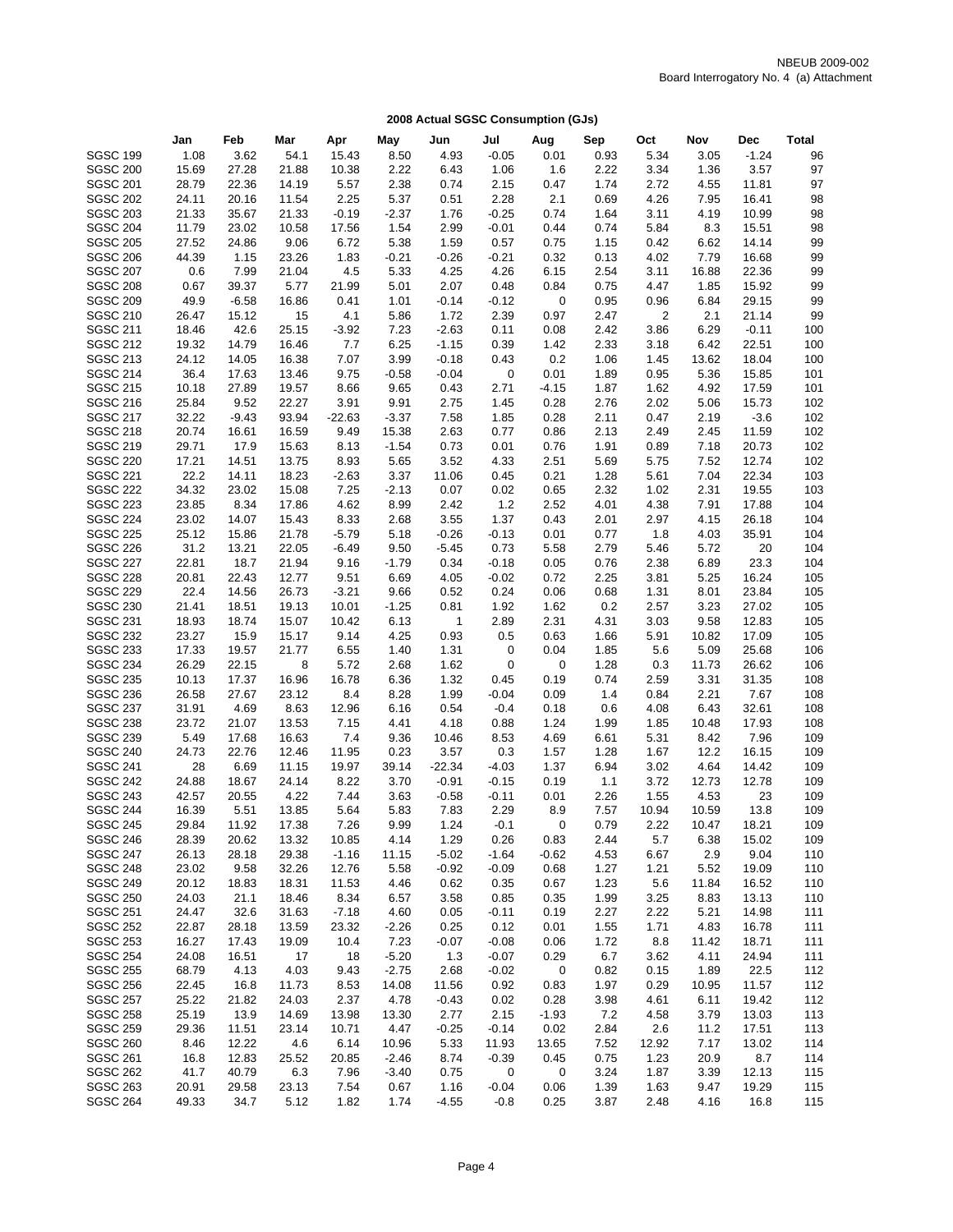|                                    | Jan         | Feb          | Mar           | Apr          | May           | Jun          | Jul             | Aug         | Sep          | Oct          | Nov           | <b>Dec</b>    | Total      |
|------------------------------------|-------------|--------------|---------------|--------------|---------------|--------------|-----------------|-------------|--------------|--------------|---------------|---------------|------------|
| <b>SGSC 265</b>                    | 20.81       | 6.59         | 5.44          | 2.3          | 49.92         | $-5.38$      | $-1.49$         | 0.39        | 3.33         | 4.93         | 3.9           | 25.09         | 116        |
| <b>SGSC 266</b>                    | 18.23       | 33.55        | 31.53         | 0.67         | 5.83          | $-0.7$       | 0.2             | 0.08        | 1.75         | 1.01         | 10.6          | 13.21         | 116        |
| <b>SGSC 267</b>                    | 22.71       | 22.05        | 14.38         | 8.05         | 8.53          | 1.62         | $-0.03$         | 1.41        | 1.97         | 4.25         | 12.11         | 19.05         | 116        |
| <b>SGSC 268</b>                    | 55.12       | 11.18        | 10.08         | 15.25        | 1.45          | $-2.98$      | 0.83            | 0.17        | 2.72         | 4.35         | 3.51          | 14.57         | 116        |
| <b>SGSC 269</b>                    | 23.56       | $-4.84$      | 19.77         | 12.85        | 26.15         | 3.4          | 0.63            | 0.67        | 0.88         | 1.24         | 19.77         | 12.85         | 117        |
| <b>SGSC 270</b>                    | 26.31       | 15.28        | 12.84         | 22.92        | 2.42          | 2.51         | 2.11            | 1.1         | 6.39         | 2.39         | 3.93          | 18.95         | 117        |
| <b>SGSC 271</b>                    | 49.33       | 34.7         | 10.48         | $-1.64$      | 1.03          | $-2.1$       | $-1.12$         | $-0.3$      | 1.14         | 0.54         | 0.78          | 24.45         | 117        |
| <b>SGSC 272</b>                    | 9.08        | 10.31        | 11.21         | 9.52         | 11.01         | 8.69         | 14.64           | 4.32        | 10.55        | 9.28         | 10.08         | 9.1           | 118        |
| <b>SGSC 273</b>                    | 31.49       | 11.81        | 23.37         | 17.77        | 9.03          | $-0.21$      | 0.89            | 0.52        | 1.55         | 2.8          | 4.78          | 14.98         | 119        |
| <b>SGSC 274</b>                    | 29.85       | 14.72        | 20.66         | 22.02        | $-3.42$       | 0.95         | 0.49            | 0.42        | 2.43         | 2.72         | 5.97          | 22.04         | 119        |
| <b>SGSC 275</b>                    | 14.61       | 41.98        | 28.57         | 13.05        | 7.49          | 0.56         | 0.36            | 0.56        | 1.45         | 1.22         | 3.33          | 6.39          | 120        |
| <b>SGSC 276</b>                    | 1.36        | 55.04        | 6.34          | $-15.91$     | 43.80         | $-7.15$      | $-1.86$         | 0.49        | 4.15         | 5.76         | 2.13          | 25.47         | 120        |
| <b>SGSC 277</b>                    | 18.42       | 17.15        | 40.53         | 10.4         | 5.06          | 2.57         | $-0.14$         | 0.37        | 2.25         | 6.14         | 6.4           | 10.86         | 120        |
| <b>SGSC 278</b>                    | 36.79       | 25.2         | 15.85         | 10.07        | $-1.93$       | $-2.76$      | 0.09            | 1.57        | 3            | 5.1          | 10.26         | 17.62         | 121        |
| <b>SGSC 279</b>                    | 26.99       | 12.33        | 18.69         | 6.99         | 11.99         | $-0.61$      | 1.32            | 2.97        | 5.06         | 6.05         | 15.66         | 13.52         | 121        |
| <b>SGSC 280</b>                    | 17.43       | 35.72        | 22.01         | 10.41        | 12.00         | 0.48         | $-0.03$         | 0.13        | 0.96         | 1.14         | 3.98          | 16.77         | 121        |
| <b>SGSC 281</b>                    | 27.63       | 16.68        | 16.41         | 6.19         | 17.57         | 2.5          | 5.88            | 1.29        | 0.9          | 1.1          | 10.99         | 13.91         | 121        |
| <b>SGSC 282</b>                    | 32.89       | 53.86        | 5.02          | 1.77         | 4.90          | 2.8          | $-0.14$         | 1.12        | 2.52         | 2.29         | 7.24          | 6.81          | 121        |
| <b>SGSC 283</b>                    | 18.18       | 5.72         | 55.86         | 15.71        | $-1.60$       | 5.66         | 0.75            | 1.34        | 0.86         | 2.26         | 14.72         | 1.67          | 121        |
| <b>SGSC 284</b>                    | 23.24       | 18.49        | 23.11         | 17.65        | 3.02          | 1.14         | $-0.11$         | 0           | 0.86         | 1.71         | 3.22          | 28.89         | 121        |
| <b>SGSC 285</b>                    | 54.36       | $-3.79$      | 2.75          | 7.74         | 9.42          | 4.13         | $-0.13$         | 0.47        | 0.99         | 6.81         | 4.34          | 34.92         | 122        |
| <b>SGSC 286</b>                    | 24.96       | 16.53        | 22.83         | 10.88        | 5.95          | 3.03         | 0.13            | 1.73        | 2.44         | 3.68         | 12.07         | 18.22         | 122        |
| <b>SGSC 287</b>                    | 24.37       | 32.61        | 31.38         | 9.77         | 5.33          | $-0.03$      | $-0.12$         | 0.13        | 1.52         | 3.71         | 7.35          | 6.5           | 123        |
| <b>SGSC 288</b>                    | 29.89       | 10.91        | 27.29         | 17.39        | $-2.09$       | 9.2          | 2.33            | 2.68        | 1.06         | 2.72         | 10.85         | 10.62         | 123        |
| <b>SGSC 289</b>                    | 25.72       | 19.46        | 19.16         | 14.86        | 3.46          | 1.76         | 0.13            | 0.05        | 0.74         | 4.84         | 7.04          | 25.64         | 123        |
| <b>SGSC 290</b>                    | 30.28       | 14.64        | 15.67         | 11.8         | 3.55          | 2.83         | $-0.11$         | 0.3         | 0.87         | 7.9          | 8.55          | 26.65         | 123        |
| <b>SGSC 291</b>                    | 24.79       | 22.11        | 20.84         | 15.5         | 3.67          | 1.69         | 0.02            | 0.26        | 2.46         | 4.45         | 8.35          | 18.8          | 123        |
| <b>SGSC 292</b>                    | 21.05       | $-12.58$     | 57.46         | 9.91         | 23.87         | $-0.9$       | $-0.11$         | 0           | 4.18         | 1.37         | 18.29         | 0.61          | 123        |
| <b>SGSC 293</b>                    | 23.84       | 37.53        | 34.26         | $-6.81$      | 6.40          | $-1.01$      | $-0.39$         | 1.07        | 3.83         | 1.45         | 9.15          | 13.98         | 123        |
| <b>SGSC 294</b>                    | 22.19       | 24.74        | 45.4          | 14.55        | $-3.34$       | 6.51         | $-1.06$         | 0.19        | 5.57         | 0.43         | 1.36          | 6.89          | 123        |
| <b>SGSC 295</b>                    | 58.85       | $-7.16$      | 14.56         | 0.34         | 27.65         | 13.04        | 0               | 0           | 2.79         | 1.62         | 2.98          | 8.83          | 124        |
| <b>SGSC 296</b>                    | 28.44       | 17.79        | 17.02         | 7.94         | 10.30         | 9.65         | 1.11            | 0.82        | 2.47         | 5.08         | 8.64          | 15.08         | 124        |
| <b>SGSC 297</b>                    | 44.14       | 22.17        | 17.5          | 5.43         | 7.17          | $-0.49$      | $-0.18$         | 1.06        | 2.49         | 3.56         | 3.73          | 17.84         | 124        |
| <b>SGSC 298</b>                    | 9.98        | 58.76        | 21.66         | 13.83        | 4.18          | 0.08         | 0               | 0           | 2.47         | 12.18        | 1.8           | $-0.42$       | 125        |
| <b>SGSC 299</b>                    | 29.7        | 30.62        | 24.14         | 4.62         | 0.71          | 0.78         | $-0.12$         | 0.02        | 0.86         | 2.57         | 9.36          | 21.48         | 125        |
| <b>SGSC 300</b>                    | 16.5        | 27.17        | 25.28         | 3.18         | 4.62          | 2.38         | 2.59            | 2.11        | 3.09         | 6.31         | 12.19         | 19.6          | 125        |
| <b>SGSC 301</b><br><b>SGSC 302</b> | 20.07       | 10.56        | 22.37         | 20.66        | 7.73          | 3.3          | 0.34            | 1.98        | 4.45         | 3.77         | 3.08          | 26.96         | 125<br>126 |
|                                    | 25.85<br>34 | 20.98        | 16.95         | 16.13        | 1.27          | 0.21<br>1.75 | $-0.09$         | 0.14        | 0.71         | 3.7          | 10.2          | 29.69         | 127        |
| <b>SGSC 303</b><br><b>SGSC 304</b> | 9.99        | 7.95<br>7.04 | 19.69<br>9.28 | 8.6<br>1.23  | 12.41<br>4.62 | 3.51         | $-0.11$<br>1.49 | 0.19<br>2.7 | 0.85<br>2.05 | 6.45<br>3.24 | 8.15<br>73.38 | 26.79<br>8.56 | 127        |
| <b>SGSC 305</b>                    | 30.65       | 21.68        | 24.62         | 11.44        | 0.95          | $-0.09$      | 0.62            | 0.52        | 1.4          | 2.29         | 13.54         | 19.81         | 127        |
| <b>SGSC 306</b>                    | 49.44       | 19.27        | 23.14         | 7.61         | $-0.81$       | 3.22         | 0.64            | 0.79        | 2.22         | 2.62         | 4.26          | 15.09         | 127        |
| <b>SGSC 307</b>                    | 5.27        | 32.22        | 34.2          | 22.88        | $-2.62$       | 7.64         | $-0.05$         | 0.61        | 0.33         | 6.73         | 6.75          | 13.64         | 128        |
| <b>SGSC 308</b>                    | 23.89       | 14.43        | 19.19         | 13           | 45.16         | 2.85         | $-0.33$         | 0.24        | 0.5          | 0.82         | 4.7           | 3.19          | 128        |
| <b>SGSC 309</b>                    | 21.85       | 23.83        | 34.45         | 3.29         | 6.29          | 3.26         | $-3.13$         | $-1.52$     | 1.47         | 1.17         | 1.84          | 35.12         | 128        |
| <b>SGSC 310</b>                    | 27.1        | 19.04        | 20.54         | 8.48         | 6.81          | 0.06         | 0.47            | 1.41        | 2.46         | 6.82         | 13.22         | 21.71         | 128        |
| <b>SGSC 311</b>                    | 26.19       | 36.67        | 1.96          | 12.79        | 22.65         | 6.5          | 1.34            | 1.9         | 2.96         | 4.08         | 8.43          | 3.43          | 129        |
| <b>SGSC 312</b>                    | 20.81       | 11.89        | 33.17         | 5.7          | 18.53         | 7.07         | 0.45            | 0.69        | 1.3          | 2.14         | 7.89          | 19.58         | 129        |
| <b>SGSC 313</b>                    | 50.75       | 18.08        | 18.69         | 13.76        | 1.07          | 4.24         | $-2.53$         | 0           | 2.61         | 3.74         | 2.58          | 16.37         | 129        |
| <b>SGSC 314</b>                    | 52.33       | 19.56        | 17.13         | 18.05        | $-6.90$       | $-0.2$       | 0               | 0.01        | 1.93         | 0.98         | 3.97          | 22.8          | 130        |
| <b>SGSC 315</b>                    | 35.37       | 27.76        | 23.02         | 6.5          | 3.48          | $-0.29$      | 0               | 0.04        | 0.82         | 0.85         | 14.55         | 18            | 130        |
| <b>SGSC 316</b>                    | 18.08       | 25.45        | 22.68         | 5.72         | 10.81         | 4.26         | 2.03            | 0.8         | 3.03         | 5.39         | 11.39         | 20.56         | 130        |
| <b>SGSC 317</b>                    | 55.63       | 42.19        | 1.27          | 18.26        | 1.25          | -3.73        | $-1.12$         | 0.3         | 2.49         | 4.07         | 4.76          | 4.89          | 130        |
| <b>SGSC 318</b>                    | 20.9        | 27.56        | 23.51         | 10.52        | 6.51          | 1.93         | 0.08            | 0.81        | 3.14         | 2.9          | 8.23          | 24.21         | 130        |
| <b>SGSC 319</b>                    | 33.97       | 30.31        | 22.41         | 14.74        | 4.16          | $-0.41$      | $-0.02$         | 0.18        | 0.49         | 1.88         | 7.49          | 15.12         | 130        |
| <b>SGSC 320</b>                    | 29.61       | 18.35        | 21.37         | 20.59        | $-6.41$       | 1.69         | 2.24            | 1.37        | 4.49         | 2.2          | 8.44          | 26.5          | 130        |
| SGSC 321                           | 35.87       | 26.98        | 22.86         | 6.68         | 0.02          | $-0.09$      | 0               | 0.01        | 2.59         | 1.29         | 4.95          | 29.34         | 131        |
| <b>SGSC 322</b>                    | 21.65       | 18.82        | 19.66         | 11.12        | 9.97          | 2.83         | 4.59            | 4.26        | 3.42         | 3.39         | 12.09         | 19.06         | 131        |
| <b>SGSC 323</b>                    | 42.8        | 22.85        | 32.25         | $\mathbf{1}$ | 11.41         | $-6.31$      | 3.71            | $-2.39$     | 9.78         | 12.56        | 7.14          | $-3.9$        | 131        |
| <b>SGSC 324</b>                    | 30.13       | 38.62        | 26.87         | 4.82         | 4.22          | $-0.13$      | $-0.1$          | 0           | 9.42         | 0.32         | 2.51          | 14.37         | 131        |
| <b>SGSC 325</b>                    | 21.2        | 27.4         | 21.24         | 14.9         | 3.55          | 1.84         | 1.26            | 2           | 3.87         | 4.46         | 12.04         | 17.43         | 131        |
| <b>SGSC 326</b>                    | 40.31       | 24.22        | 24.23         | 21.8         | $-2.18$       | 0.53         | 0.01            | 0.03        | 0.76         | 0.77         | 7.64          | 13.7          | 132        |
| <b>SGSC 327</b>                    | 33.14       | 17.46        | 17.29         | 13.91        | 11.65         | 0.6          | $-0.06$         | 0.22        | 1.79         | 2.43         | 3.75          | 29.95         | 132        |
| <b>SGSC 328</b>                    | 50.16       | 34.06        | 1.4           | $-1.63$      | $-1.09$       | $-0.8$       | $-0.07$         | 0           | 2.13         | 0.62         | 4.07          | 43.77         | 133        |
| <b>SGSC 329</b>                    | $-14.93$    | 82.28        | 30.12         | 2.48         | 3.17          | $-2.34$      | 0.35            | 0.22        | 2.9          | 4.41         | 7.04          | 17.03         | 133        |
| <b>SGSC 330</b>                    | 26.55       | 25.1         | 26.57         | 8.61         | 6.34          | 0.9          | $-0.13$         | 0.01        | 1.06         | 1.04         | 15.31         | 21.68         | 133        |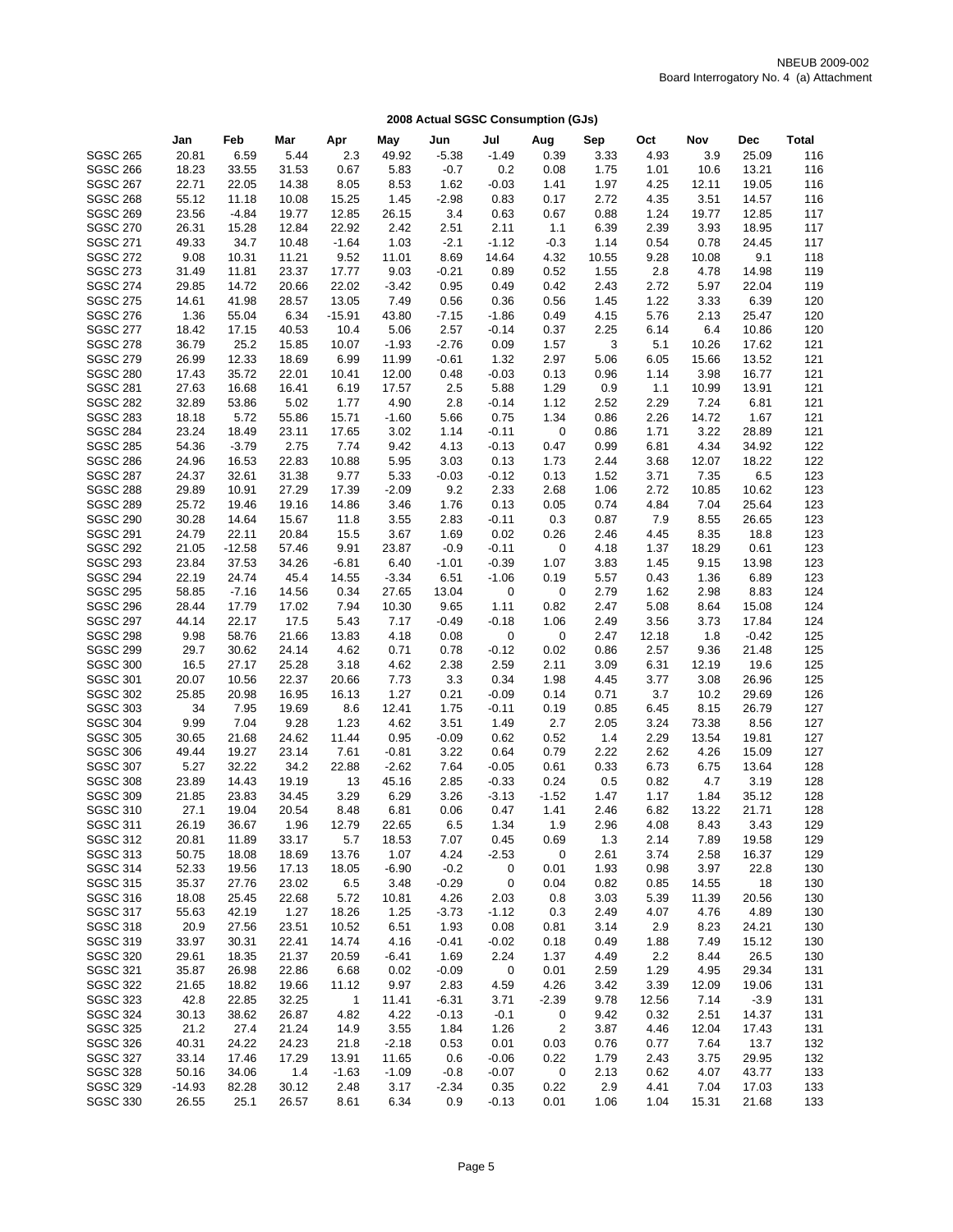|                 | Jan   | Feb            | Mar   | Apr      | May     | Jun     | Jul     | Aug     | Sep     | Oct   | Nov   | <b>Dec</b> | Total |
|-----------------|-------|----------------|-------|----------|---------|---------|---------|---------|---------|-------|-------|------------|-------|
| <b>SGSC 331</b> | 23.18 | 24.94          | 27.86 | 13.15    | 1.32    | 6.82    | 1.24    | 1.82    | 2.36    | 4.43  | 5.88  | 20.08      | 133   |
| <b>SGSC 332</b> | 45.65 | 25.51          | 15.86 | 21.99    | $-1.70$ | $-4.66$ | $-1.27$ | 0.34    | 2.83    | 4.17  | 1.7   | 22.68      | 133   |
| <b>SGSC 333</b> | 26.19 | 28.68          | 19.43 | 15.75    | 5.09    | 1.48    | $-0.05$ | 0.2     | 2.25    | 1.82  | 12.28 | 20.67      | 134   |
| <b>SGSC 334</b> | 13.99 | 41.55          | 25.15 | 16.01    | 5.90    | 4.29    | 2.55    | 0.25    | 2.02    | 1.52  | 1.74  | 19.15      | 134   |
| <b>SGSC 335</b> | 49    | 12.69          | 25.14 | 13.53    | 1.05    | 0.31    | 0       | 0.01    | 2.74    | 1.38  | 7.79  | 20.65      | 134   |
| <b>SGSC 336</b> | 8.6   | 12.98          | 16.61 | 16.58    | 11.12   | 5.2     | 17.46   | 17.02   | 0.98    | 17.42 | 1.66  | 9.35       | 135   |
| <b>SGSC 337</b> | 30.38 | 25.26          | 22.43 | 12.13    | $-0.36$ | 0.07    | $-0.05$ | 0.06    | 1.51    | 1.1   | 10.57 | 32.32      | 135   |
| <b>SGSC 338</b> | 20.25 | 32.96          | 25.28 | 22.25    | 8.69    | $-0.15$ | $-0.77$ | 1.66    | 4.63    | 6.78  | 5.72  | 8.96       | 136   |
| <b>SGSC 339</b> | 20.05 | 19.63          | 33.57 | 12.63    | 7.54    | 3.73    | 4.6     | 0.35    | 1.64    | 6.19  | 7.82  | 18.78      | 137   |
| <b>SGSC 340</b> | 24.28 | 29.09          | 29.31 | 14.59    | 2.51    | $-0.28$ | $-0.05$ | 0       | 1.79    | 0.99  | 9.26  | 25.67      | 137   |
| <b>SGSC 341</b> | 25.23 | 23.31          | 22.49 | 9.85     | 5.29    | 1.03    | 0.63    | 0.59    | 1.75    | 6.03  | 13.41 | 27.74      | 137   |
| <b>SGSC 342</b> | 13.16 | 14.83          | 9.47  | 6.71     | 14.14   | 7.48    | 12.2    | 7.39    | 14.91   | 9.49  | 13.33 | 14.41      | 138   |
| <b>SGSC 343</b> | 29.54 | 22.29          | 42.21 | 15.48    | $-1.63$ | $-0.3$  | 0       | 0.04    | 0.83    | 0.83  | 3.64  | 24.82      | 138   |
| <b>SGSC 344</b> | 25.12 | 32.65          | 26.19 | 11.38    | $-0.24$ | 4.89    | 0.17    | 0.46    | 2.05    | 4.58  | 6.08  | 24.6       | 138   |
| <b>SGSC 345</b> | 23.27 | 22.24          | 18.41 | 12.6     | 18.18   | 2.71    | 0.4     | 1.11    | 2.84    | 4.33  | 11.9  | 20.07      | 138   |
| <b>SGSC 346</b> | 31.21 | 20.41          | 33.02 | 18.32    | 0.79    | 0.61    | $-0.09$ | 0.07    | 1.66    | 3.38  | 9.51  | 19.44      | 138   |
| <b>SGSC 347</b> | 34.74 | 63.55          | 12.51 | 8.54     | $-1.60$ | 2.2     | 0.24    | 0.23    | 1.14    | 1.09  | 8.21  | 7.83       | 139   |
| <b>SGSC 348</b> | 17.32 | 47.13          | 19.89 | 22.72    | $-3.16$ | 1.55    | $-0.06$ | 0       | 2.55    | 1.85  | 2.2   | 26.75      | 139   |
| <b>SGSC 349</b> | 26.72 | 22.85          | 26.09 | 8.55     | 11.51   | 4.18    | 1.23    | 2.6     | 2.66    | 4.31  | 5.75  | 22.39      | 139   |
| <b>SGSC 350</b> | 24.53 | 10.14          | 21.1  | 7.28     | 7.12    | 12.7    | 6.1     | 3.29    | 2.63    | 18.77 | 14.97 | 10.32      | 139   |
| <b>SGSC 351</b> | 27.27 | 20.19          | 29.13 | $-2.23$  | 7.03    | 0.84    | 0.07    | 2.1     | 3       | 6.18  | 3.94  | 41.69      | 139   |
| <b>SGSC 352</b> | 23.22 | 39.62          | 22.71 | 13.22    | 6.36    | 1.1     | $-0.54$ | 0.14    | 1.05    | 6.58  | 11.7  | 14.78      | 140   |
| <b>SGSC 353</b> | 33.57 | 19.47          | 23.36 | 11.06    | 11.88   | 2.66    | 0.67    | 2.52    | 2.87    | 3.21  | 8.76  | 19.97      | 140   |
| <b>SGSC 354</b> | 23.57 | 19.89          | 11.67 | 9.93     | 24.24   | 8.07    | $-2.75$ | 4.11    | 1.97    | 2.78  | 12.71 | 24.41      | 141   |
| <b>SGSC 355</b> | 33.59 | 33.39          | 14.06 | 18.33    | 6.54    | 1.18    | 0.14    | $-0.06$ | 2.59    | 5.2   | 10.52 | 15.36      | 141   |
| <b>SGSC 356</b> | 82.41 | $-11.97$       | 28.71 | $-17.27$ | 6.69    | 0.51    | 0.44    | 2.29    | 3.64    | 3.43  | 14.22 | 27.81      | 141   |
| <b>SGSC 357</b> | 14.63 | 9.36           | 11.44 | 20.43    | 13.71   | 8.72    | 6.13    | 10.5    | 8.4     | 12.3  | 14.77 | 10.99      | 141   |
| <b>SGSC 358</b> | 24.16 | 24.1           | 29.41 | 0.08     | 9.61    | 1.45    | 2.44    | 1.39    | 3.59    | 8.11  | 10.98 | 26.87      | 142   |
| <b>SGSC 359</b> | 25.35 | 32.21          | 28.38 | $-2.43$  | 6.01    | $-1.52$ | 0.33    | 0.29    | 2.24    | 6.37  | 15.3  | 29.92      | 142   |
| <b>SGSC 360</b> | 17.23 | 41.2           | 20.51 | 12.78    | 5.65    | 2.23    | 1.78    | 1.87    | 2.84    | 7.95  | 11.99 | 16.79      | 143   |
| SGSC 361        | 58.87 | $-1.88$        | 20.72 | $-4.88$  | 8.22    | 2.27    | 1.16    | 4.57    | 2.93    | 9.22  | 24.3  | 17.86      | 143   |
| <b>SGSC 362</b> | 33.53 | 32.03          | 13.33 | 9.21     | 7.08    | 1.45    | $-0.38$ | 2.45    | 2.78    | 4.39  | 10.03 | 28.01      | 144   |
| <b>SGSC 363</b> | 23.36 | 30.34          |       |          |         |         |         | 0.14    |         |       |       |            | 144   |
| <b>SGSC 364</b> |       | 20.2           | 19.87 | 19.15    | 5.98    | 0.69    | $-0.12$ | 5.32    | 0.97    | 6.48  | 13.07 | 24.04      | 144   |
|                 | 23.66 |                | 21.07 | 10.98    | 8.48    | 3.57    | 3.47    |         | 2.02    | 1.97  | 17.6  | 25.67      |       |
| <b>SGSC 365</b> | 23.73 | 33.66          | 35.94 | 12.66    | 10.80   | $-0.27$ | 0.62    | 0.1     | 0.72    | 2.2   | 9.99  | 14.68      | 145   |
| <b>SGSC 366</b> | 40.66 | 28.23          | 13.51 | 24.17    | 3.15    | 3.75    | 0.66    | 0.39    | 2.92    | 1.69  | 2.13  | 23.67      | 145   |
| <b>SGSC 367</b> | 16.6  | 15.89          | 18.7  | 8.98     | 11.83   | 9.71    | 18.11   | 2.13    | 3.28    | 18.38 | 17.64 | 4.05       | 145   |
| <b>SGSC 368</b> | 26.41 | 35.99          | 25.71 | 6.74     | 4.45    | 1.05    | 0.1     | 0.16    | 2.33    | 2.74  | 7.35  | 32.33      | 145   |
| <b>SGSC 369</b> | 21.34 | 24.34          | 27.12 | 7.75     | 6.42    | 5.87    | 5.68    | 6.15    | 4.68    | 6.52  | 10.46 | 19.07      | 145   |
| <b>SGSC 370</b> | 43.98 | 48.15          | 29.34 | 6.9      | 4.56    | $-0.42$ | $-0.03$ | 0.2     | 0.55    | 0.89  | 1.55  | 9.85       | 146   |
| <b>SGSC 371</b> | 42.64 | 21.55          | 25.83 | 6.11     | 7.26    | 5.12    | 0.45    | 0.45    | 1.94    | 0.85  | 15.36 | 18.72      | 146   |
| <b>SGSC 372</b> | 18.38 | 34.66          | 27.63 | 0.77     | 19.17   | 0.76    | 0.67    | 0.54    | 2.33    | 3.01  | 14.92 | 23.86      | 147   |
| <b>SGSC 373</b> | 51.05 | 15.99          | 26.67 | 18.13    | 1.92    | 0       | 0       | 0       | 0.8     | 0.6   | 2.48  | 29.44      | 147   |
| <b>SGSC 374</b> | 43.04 | 23.09          | 22.66 | 15.2     | 1.67    | $-0.22$ | 0.01    | 0.02    | 0.57    | 0.58  | 17.01 | 23.85      | 147   |
| <b>SGSC 375</b> | 27.28 | 23.15          | 26.47 | 14.67    | 3.61    | 3.9     | $-0.07$ | 0.8     | 0.89    | 5.47  | 15.93 | 25.43      | 148   |
| <b>SGSC 376</b> | 23.5  | 27.43          | 26.55 | 13.82    | 1.53    | $-0.07$ | $-0.03$ | 0.13    | 0.48    | 8.48  | 17.76 | 28.01      | 148   |
| <b>SGSC 377</b> | 4.3   | 27.76          | 18.53 | 18.38    | 12.43   | 5.72    | 3.01    | 4.67    | 3.98    | 5.91  | 19.94 | 23.23      | 148   |
| <b>SGSC 378</b> | 32.13 | 26.21          | 25.8  | 23.93    | $-2.79$ | $-0.37$ | 0       | 0.05    | 1.13    | 1.18  | 13.56 | 27.24      | 148   |
| <b>SGSC 379</b> | 21.05 | 57.26          | 23.62 | 7.17     | 1.28    | 0.14    | $-0.06$ | 0       | 2.41    | 1.79  | 2.16  | 31.29      | 148   |
| <b>SGSC 380</b> | 36.73 | 30.43          | 23.79 | 21.2     | $-0.48$ | 0.76    | 0.75    | 2.05    | 1.86    | 1.44  | 10.64 | 19.05      | 148   |
| <b>SGSC 381</b> | 23    | 19.08          | 21.44 | 12.07    | 12.19   | 3.59    | 5.01    | 4.42    | 3.81    | 4.39  | 16.19 | 23.31      | 149   |
| <b>SGSC 382</b> | 35.31 | 27.24          | 29.72 | 9.89     | 1.90    | 0.3     | $-0.06$ | 0.09    | $-0.09$ | 2.65  | 10.31 | 31.44      | 149   |
| <b>SGSC 383</b> | 11.61 | 13.35          | 16.62 | 11.08    | 12.28   | 14.21   | 7.38    | 9.19    | 8.85    | 15.97 | 20.38 | 9.71       | 151   |
| <b>SGSC 384</b> | 24.51 | 41.6           | 27.22 | 17.56    | 0.11    | 1.56    | $-0.13$ | 0       | 1.05    | 1.4   | 9.24  | 26.64      | 151   |
| <b>SGSC 385</b> | 13.77 | 9.86           | 11.45 | 13.4     | 11.37   | 13.79   | 12.82   | 13.86   | 12.73   | 10.97 | 13.69 | 13.63      | 151   |
| <b>SGSC 386</b> | 20.12 | 31.29          | 23.51 | 9.31     | 5.64    | 5.16    | 2.52    | 4.48    | 4.51    | 8.72  | 11.67 | 24.46      | 151   |
| <b>SGSC 387</b> | 27.78 | 40.22          | 25.58 | 6.23     | 19.69   | 0.07    | $-0.07$ | 0       | 2.86    | 2.21  | 3.14  | 23.87      | 152   |
| <b>SGSC 388</b> | 11.38 | $\overline{7}$ | 11.92 | 7.64     | 4.80    | 23.99   | 12.04   | 20.82   | 13.98   | 9.75  | 13.54 | 14.73      | 152   |
| <b>SGSC 389</b> | 34.16 | 24.43          | 36.71 | 5.2      | 10.03   | 1.38    | $-0.11$ | 0       | 0.9     | 0.64  | 4.69  | 33.63      | 152   |
| <b>SGSC 390</b> | 27.87 | 15.38          | 20.32 | 14.04    | 11.33   | 3.44    | 2.9     | 4.82    | 3.96    | 9.68  | 15.15 | 22.9       | 152   |
| <b>SGSC 391</b> | 41.43 | 23.44          | 36.08 | 5.28     | 7.32    | $-1.4$  | 0.42    | 0.09    | 1.31    | 0.88  | 20.18 | 16.87      | 152   |
| <b>SGSC 392</b> | 13.6  | 7.63           | 8.53  | 14.79    | 20.02   | 5.98    | 6.08    | 18.62   | 20.75   | 9     | 12.13 | 15.12      | 152   |
| <b>SGSC 393</b> | 27.28 | 17.33          | 26.37 | 5.97     | 14.74   | 5.52    | 1.95    | 4.6     | 5.52    | 5.1   | 18.58 | 19.63      | 153   |
| <b>SGSC 394</b> | 24.92 | 5.8            | 70.28 | 19.38    | 6.36    | 0.73    | $-0.12$ | 0.22    | 2.36    | 4.79  | 10.87 | 7.7        | 153   |
| <b>SGSC 395</b> | 20.94 | 28.69          | 27.55 | 12.16    | 11.02   | 1.42    | 3.79    | 2.96    | 6.49    | 8.3   | 8.76  | 21.62      | 154   |
| <b>SGSC 396</b> | 26.02 | 34.51          | 31.78 | 10.74    | 9.89    | 1.93    | 1.75    | 0.28    | 4.73    | 4.36  | 4.55  | 23.75      | 154   |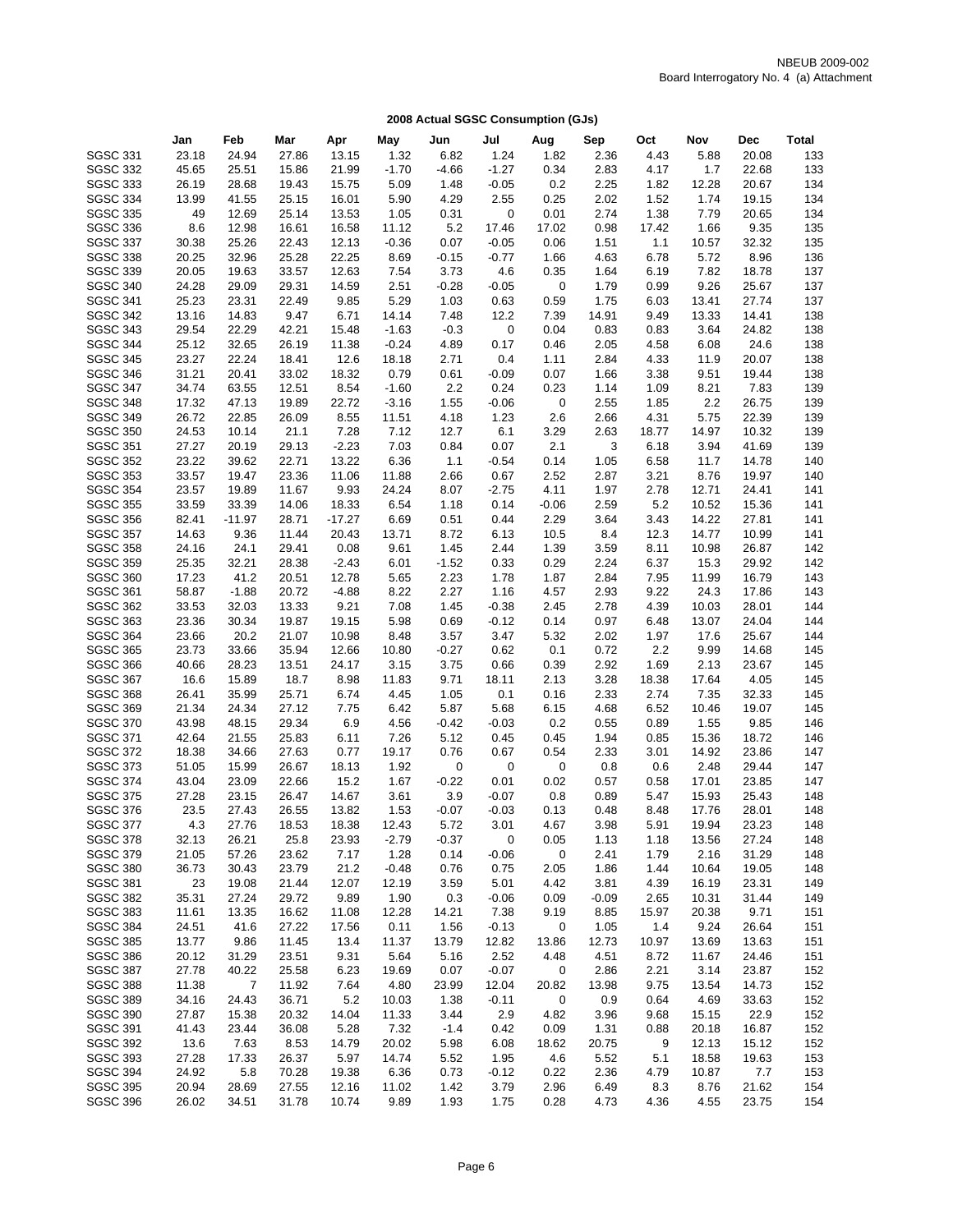|                                    | Jan            | Feb            | Mar            | Apr           | May           | Jun          | Jul          | Aug            | Sep          | Oct           | Nov            | <b>Dec</b>     | Total      |
|------------------------------------|----------------|----------------|----------------|---------------|---------------|--------------|--------------|----------------|--------------|---------------|----------------|----------------|------------|
| <b>SGSC 397</b>                    | 34.28          | 21             | 38.58          | 15.77         | 3.69          | 0.94         | 0.68         | 1.57           | 1.54         | 1.98          | 10.02          | 24.35          | 154        |
| <b>SGSC 398</b>                    | 15.88          | 29.11          | 21.61          | 9.23          | 6.96          | $-0.53$      | 1.25         | 8.34           | 5.48         | 8.82          | 6.4            | 41.89          | 154        |
| <b>SGSC 399</b>                    | 28.05          | 31.92          | 28.63          | 14.09         | 5.18          | $-0.62$      | $-0.16$      | 0              | 1.3          | 3.51          | 14.12          | 28.59          | 155        |
| <b>SGSC 400</b>                    | 28.62          | 26.11          | 27.97          | 5.65          | 8.96          | 2.01         | $-0.08$      | 0.59           | 0.83         | 3.07          | 13.75          | 37.17          | 155        |
| <b>SGSC 401</b>                    | 33.58          | 39.77          | 34.69          | $-3.07$       | 4.17          | 0.75         | $-0.05$      | 0.08           | 1.62         | 2.96          | 8.69           | 31.82          | 155        |
| <b>SGSC 402</b>                    | 26.25          | 25.87          | 19.43          | 15.86         | 14.45         | 3.75         | 0.64         | 0.42           | 2.33         | 4.29          | 13.22          | 28.51          | 155        |
| <b>SGSC 403</b>                    | 34.44          | 33.61          | 34.07          | 4.23          | 2.59          | $-1.35$      | $-0.09$      | 0.05           | 2.7          | 2.36          | 1.26           | 41.24          | 155        |
| <b>SGSC 404</b>                    | 10.95          | 14.82          | 14.38          | 8.07          | 7.38          | 7.95         | 27.68        | 25.52          | $-0.39$      | 13.15         | 12.52          | 13.34          | 155        |
| <b>SGSC 405</b>                    | 35.33          | 31.82          | 17.76          | 4.22          | 11.22         | 3.5          | 0.94         | 1.27           | 1.66         | 3.44          | 25.72          | 18.7           | 156        |
| <b>SGSC 406</b>                    | 41.54          | 18.68          | 31.94          | 10.75         | 4.88          | $-0.21$      | $-0.16$      | $-0.01$        | 1.35         | 2.57          | 7.32           | 37.42          | 156        |
| <b>SGSC 407</b>                    | 33.23          | 28.78          | 20.32          | 15.49         | 8.49          | 4.46         | $-0.04$      | 0.01           | 2.35         | 1.35          | 16.38          | 25.54          | 156        |
| <b>SGSC 408</b>                    | 27.5           | 35.37          | 16.22          | 17.68         | $-0.13$       | 0.1          | 0.58         | 0.39           | 3.14         | 7.69          | 19.76          | 28.15          | 156        |
| <b>SGSC 409</b>                    | 24.38          | 10.79          | 19.23          | 50.68         | 10.32         | 2.17         | 2.51         | 0              | 2.3          | 4.43          | 6.04           | 24.88          | 158        |
| <b>SGSC 410</b>                    | 78.99          | 45.65          | 9.44           | $-18.52$      | $-6.57$       | $-5.85$      | $-1.51$      | 2.74           | 5.5          | 5.25          | 8.09           | 35.03          | 158        |
| <b>SGSC 411</b>                    | 33.82          | 28.66          | 19.63          | 13.5          | 5.44          | 1.15         | 0.14         | 0.04           | 2.75         | 1.74          | 21.64          | 29.88          | 158        |
| <b>SGSC 412</b>                    | 43.54          | 15.59          | 37.36          | 22.19         | 0.87          | 0.66         | $-0.11$      | 0.04           | 2.12         | 1.96          | 12.26          | 22.13          | 159        |
| <b>SGSC 413</b>                    | 80.76          | $-25.22$       | 21.7           | 11.56         | 21.56         | 1.72         | 1.83         | 0.64           | 5.99         | 8.23          | 7.12           | 22.73          | 159        |
| <b>SGSC 414</b>                    | 26.61          | 13.32          | 10.11          | 2.49          | 75.70         | 4.87         | 0.5          | 0.56           | 2.86         | 1.48          | 13.34          | 6.96           | 159        |
| <b>SGSC 415</b>                    | 25.95          | 28.31          | 25.42          | 9.78          | 7.74          | 1.41         | 0.01         | 13.9           | 5.77         | 7.26          | 4.43           | 28.86          | 159        |
| <b>SGSC 416</b>                    | 3.45           | 32.99          | 123.78         | $-7.22$       | 0.26          | 0.22         | 0.55         | 0.75           | 0.91         | 1.13          | 1.59           | 0.48           | 159        |
| <b>SGSC 417</b>                    | 36.32          | 24.83          | 25.56          | 11.02         | 10.45         | 2.06         | 0.76         | 1.39           | 2.25         | 3.19          | 20.18          | 21.41          | 159        |
| <b>SGSC 418</b>                    | 22.25          | 48.9           | 35.47          | 3.02          | 4.45          | 0.56         | $-0.29$      | 0.16           | 2.12         | 1.87          | 14.55          | 26.88          | 160        |
| <b>SGSC 419</b>                    | 6.59           | 63.17          | 1.44           | 36.61         | $-3.97$       | 1.86         | $-0.99$      | 0.72           | 1.48         | 2.44          | 31.27          | 20.36          | 161        |
| <b>SGSC 420</b>                    | 40.44          | 27.38          | 17.12          | 11.37         | 6.37          | 2.23         | 2.16         | 1.62           | 5.44         | 7.61          | 13.77          | 25.49          | 161        |
| <b>SGSC 421</b>                    | 37.9           | 32.36          | 26.03          | 20.32         | $-3.52$       | 3.99         | 1.12         | 0.18           | 2.52         | 2.05          | 9.67           | 28.82          | 161        |
| <b>SGSC 422</b>                    | 49.62          | 24.31          | 23.96          | 19.8          | 11.32         | 1.68         | 0.66         | 0.65           | 1.83         | 1.72          | 4.67           | 21.81          | 162        |
| <b>SGSC 423</b>                    | 29.97          | 22.9           | 28.89          | 5.43          | 20.12         | 6.49         | 1.61         | 2.52           | 7.62         | 10.12         | 20.21          | 6.21           | 162        |
| <b>SGSC 424</b>                    | 48.49          | 23.8           | 23             | 9.78          | 8.31          | 0.37         | 0.16         | 0              | 2.42         | 2.6           | 8.11           | 35.17          | 162        |
| <b>SGSC 425</b>                    | 63.34          | 22.97          | 16.06          | 15.14         | 2.00          | $-5.32$      | $-1.28$      | 0.43           | 4.12         | 8.55          | 8.76           | 27.5           | 162        |
| <b>SGSC 426</b>                    | 43.11          | 27.98          | 27.81          | 2.77          | 2.43          | $-0.1$       | $-0.04$      | 0.23           | 0.37         | 8.2           | 20.37          | 29.5           | 163        |
| <b>SGSC 427</b>                    | 18.05          | 25.81          | 28.39          | 43.69         | 4.98          | 1.56         | $-0.05$      | 0.06           | 1.54         | 2.99          | 10.1           | 25.54          | 163        |
| <b>SGSC 428</b>                    | 50.86          | 34.14          | 42.73          | 7.48          | 1.08          | 0.04         | 0.11         | 0.23           | 0.08         | 1.45          | 6.87           | 17.8           | 163        |
| <b>SGSC 429</b>                    | 20.79          | 8.6            | 14.09          | 21.13         | 8.62          | 14.88        | 8.31         | 13.94          | 13.21        | 14.9          | 8.67           | 16             | 163        |
| <b>SGSC 430</b>                    | 28.15          |                |                |               |               | 7.61         | $-0.14$      | 0              |              |               | 14.43          |                | 163        |
| <b>SGSC 431</b>                    | 14.15          | 32.37<br>40.98 | 27.27<br>18.06 | 10.6<br>19.81 | 4.44<br>22.11 | 3.81         | 3.5          | 5.79           | 1.13<br>7.61 | 8.86<br>5.38  | 11.44          | 28.51<br>10.61 | 163        |
| <b>SGSC 432</b>                    | 27             | 40.96          | 25.51          | 27.06         | $-3.83$       | 3.4          | 2.68         | 3.8            | 0.62         | 3.93          | 23.08          | 9.3            | 164        |
| <b>SGSC 433</b>                    | 59.77          |                |                |               |               |              |              |                |              |               |                |                | 164        |
| <b>SGSC 434</b>                    |                | 24.18          | 36.89          | 18.93         | $-3.97$       | 0.74         | 0.15         | $-0.09$        | 4.36         | 2.61          | 3.5            | 16.48          |            |
|                                    | 17.25          | 13.28          | 16.19          | 4.25          | 22.94         | 9.46         | 12.04        | 9.54           | 13.46        | 9.62          | 19.66          | 16.21          | 164        |
| <b>SGSC 435</b>                    | 53.98          | 47.82          | 0.96           | 9.06          | 3.77          | 0.95         | $-0.24$      | 0.16           | 3.96         | 2.29          | 11.69          | 30.3           | 165        |
| <b>SGSC 436</b>                    | 12.13          | 17.19          | 18.38          | $-3.98$       | 14.26         | 16.62        | 15.55        | 15.01          | 16.46        | 15.65         | 14.3           | 13.25          | 165        |
| <b>SGSC 437</b>                    | 23.36          | 44.55          | 30.14          | 11.14         | 5.88          | 4.49         | 4.03         | 1.23           | 5.67         | 6.32          | 7.51           | 20.52          | 165        |
| <b>SGSC 438</b>                    | 38.46          | 31.77          | 18.38          | 19.95         | $-0.72$       | 0.9          | 0.64         | 0.19           | 4.35         | 2.77          | 18.64          | 30.09          | 165        |
| <b>SGSC 439</b>                    | 22.97          | 33.25          | 21.91          | 30.83         | 3.77          | 0.19         | 2.71         | 0.51           | 4.68         | 7.4           | 11.53          | 25.77          | 166        |
| <b>SGSC 440</b>                    | 15.46          | 13.62          | 18.9           | 7.37          | 23.97         | 7.38         | 13.42        | 10.41          | 10.03        | 8.8           | 18.72          | 17.48          | 166        |
| <b>SGSC 441</b>                    | 49.33          | 34.7           | 8.57           | 3.21          | 0.02          | $-2.19$      | $-1.19$      | $-0.28$        | 1.16         | 0.52          | 27.93          | 43.8           | 166        |
| <b>SGSC 442</b>                    | 32.82<br>30.93 | 21.14          | 20.69          | 15.18         | 11.85         | 13.27        | 6.53         | 0.57           | 4.44         | 3.26          | 8.98           | 28.17<br>39.25 | 167        |
| <b>SGSC 443</b>                    |                | 32.62          | 25.64          | 5.7           | 10.76         | 0.44         | 0.99         | 0.16           | 1.08         | 2.32          | 17.33          |                | 167        |
| <b>SGSC 444</b><br><b>SGSC 445</b> | 18.94          | 31.03          | 26.67          | 13.26         | 17.66         | 5.73         | 3.19         | 3.29           | 6<br>25.19   | 9.29          | 18.57          | 13.68          | 167        |
| <b>SGSC 446</b>                    | 3.52<br>40.22  | 4.06           | 3.24<br>35.06  | 3.11<br>8.78  | 4.56<br>8.67  | 2.13<br>1.35 | 4.89<br>0.93 | $-0.4$<br>0.23 | 3.1          | 12.85<br>1.66 | 60.93<br>14.54 | 44.12<br>27.44 | 168<br>170 |
| <b>SGSC 447</b>                    |                | 28.19          |                |               |               |              |              |                |              |               |                |                |            |
|                                    | 14.68          | 16.33          | 20.72          | 6.67          | 19.03         | 12.73        | 12.65        | 5.45           | 20.35        | 12.27         | 11.95          | 17.35          | 170        |
| <b>SGSC 448</b>                    | 48.06          | 35.1           | 36.59          | 7.45          | 0.33          | $-0.14$      | $-0.06$      | 0.08           | $-0.08$      | 0.08          | 6.44           | 36.75          | 171        |
| <b>SGSC 449</b>                    | 24.34          | 50.43          | 30.32          | 12.48         | 4.86          | 0.16         | $-0.04$      | 0.05           | 0.36         | 4.29          | 3.91           | 39.52          | 171        |
| <b>SGSC 450</b>                    | 25.33          | 22.51          | 26.64          | 19.09         | 10.63         | 3.59         | 5.42         | 4.47           | 5.43         | 5.88          | 17.35          | 24.97          | 171        |
| <b>SGSC 451</b>                    | 30.06          | 21.78          | 29.25          | 16.66         | 9.86          | 5.39         | 7.12         | 3.76           | 6.81         | 7.43          | 16.59          | 16.63          | 171        |
| <b>SGSC 452</b>                    | 36.37          | 20.62          | 43.03          | 18.24         | 15.51         | 3.24         | $-0.16$      | 0.18           | 3.12         | 3.73          | 9.33           | 18.45          | 172        |
| <b>SGSC 453</b>                    | 38.6           | 27.89          | 26.58          | 36.34         | 5.17          | 2.57         | 0.84         | 2.91           | 4.98         | 1.76          | 1.28           | 22.85          | 172        |
| <b>SGSC 454</b>                    | 33.84          | 36.26          | 42.91          | 28.27         | $-2.28$       | $-0.48$      | 0            | 0.06           | 1.29         | 1.28          | 9.94           | 20.76          | 172        |
| <b>SGSC 455</b>                    | 27.26          | 55.63          | 24.62          | 9.92          | 0.69          | 0.02         | $-0.02$      | 0.02           | 0.54         | 0.16          | 0.48           | 52.93          | 172        |
| <b>SGSC 456</b>                    | 28.01          | 3.71           | 46.33          | 33.26         | $-5.09$       | 2.48         | 7.33         | 4.17           | 5.5          | 5.58          | 18.46          | 22.71          | 172        |
| <b>SGSC 457</b>                    | 48.48          | 19.96          | 28.11          | 5.99          | 12.83         | 0.56         | 0.87         | 0.07           | 4.12         | 2.04          | 10.84          | 38.77          | 173        |
| <b>SGSC 458</b>                    | 31.98          | 36.34          | 20.69          | 15.21         | 7.65          | 0.89         | 1.46         | 2.25           | 3.32         | 2.71          | 16.23          | 34.17          | 173        |
| <b>SGSC 459</b>                    | 38.26          | 8.98           | 18.06          | 29.11         | 19.71         | 1.3          | 0.57         | 4.32           | 8.65         | 10.75         | 8.45           | 24.81          | 173        |
| <b>SGSC 460</b>                    | 32.88          | 29.09          | 30.9           | 19.1          | 5.82          | -1.61        | 1.16         | 0.85           | 3.37         | 5.29          | 6.54           | 39.59          | 173        |
| <b>SGSC 461</b>                    | 16.5           | 9.12           | 13.04          | 17.07         | 20.50         | 7.24         | 13.86        | 15.87          | 14.97        | 14.14         | 15.48          | 16.1           | 174        |
| <b>SGSC 462</b>                    | 33.78          | 29.78          | 32.7           | 20.17         | $-5.12$       | 0.39         | 0            | 0.68           | 4.42         | 6.33          | 12.69          | 38.33          | 174        |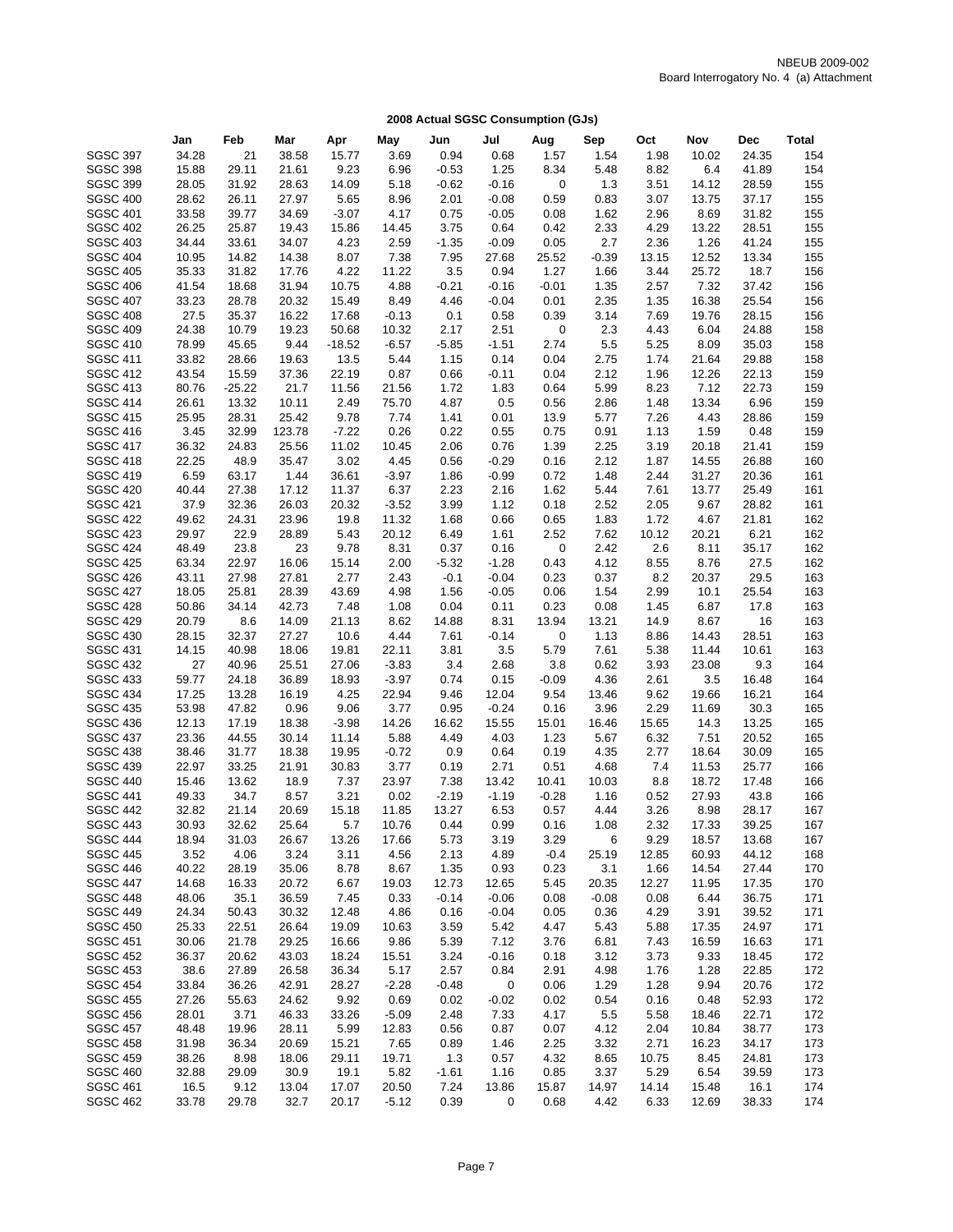|                                    | Jan            | Feb          | Mar            | Apr           | May             | Jun             | Jul             | Aug          | Sep          | Oct          | Nov              | <b>Dec</b>   | Total      |
|------------------------------------|----------------|--------------|----------------|---------------|-----------------|-----------------|-----------------|--------------|--------------|--------------|------------------|--------------|------------|
| <b>SGSC 463</b>                    | 53.3           | 27.85        | 35.9           | 20.39         | $-4.51$         | 0.41            | 6.24            | 1.49         | 1.89         | 1.46         | 10.29            | 20.41        | 175        |
| <b>SGSC 464</b>                    | 50.44          | 13.38        | 24.15          | 33.29         | 2.97            | $-0.19$         | $-0.14$         | 0.1          | 1.1          | 6.2          | 10.47            | 33.54        | 175        |
| <b>SGSC 465</b>                    | 45.32          | 27.42        | 25.57          | 13.32         | 6.17            | 0.72            | 2.55            | $-0.04$      | 5.15         | 2.41         | 15.53            | 31.25        | 175        |
| <b>SGSC 466</b>                    | 16.94          | 16.01        | 17.75          | 17.27         | 15.88           | 16.96           | 9.21            | 9.75         | 13.09        | 10.89        | 15.26            | 16.66        | 176        |
| <b>SGSC 467</b>                    | 6.45           | 15.97        | 22.21          | 7.42          | 19.11           | 11.94           | 15.27           | 15.9         | 15.41        | 16.06        | 17.83            | 12.19        | 176        |
| <b>SGSC 468</b>                    | 38.66          | 33.41        | 36.87          | 11.17         | 9.68            | 3.42            | $-0.14$         | 0            | 1.17         | 2.51         | 5.23             | 33.82        | 176        |
| <b>SGSC 469</b>                    | 24.09          | 19.19        | 23.05          | 9.5           | 16.96           | 9.1             | 7.9             | 13.49        | 9.45         | 12.15        | 14.37            | 16.73        | 176        |
| <b>SGSC 470</b>                    | 25.16          | 21.36        | 30.67          | 20.38         | 7.03            | 6.54            | 4.03            | 4.49         | 5.1          | 6.23         | 21.95            | 23.31        | 176        |
| <b>SGSC 471</b>                    | 32.54          | 27.9         | 30.98          | 10.78         | 11.29           | $-4.14$         | $-0.18$         | 1.67         | 3.15         | 8.68         | 7                | 46.86        | 177        |
| <b>SGSC 472</b>                    | 24.37          | 33.89        | 20.42          | 22.19         | 5.54            | 0.83            | 0.43            | 0.81         | 3.84         | 13.94        | 18.11            | 32.61        | 177        |
| <b>SGSC 473</b>                    | 32.38          | 35.16        | 24.93          | 18.25         | 9.00            | 3.82            | 5.63            | 1.77         | 6.83         | 7.05         | 19.86            | 13.58        | 178        |
| <b>SGSC 474</b>                    | 35.49          | 28.62        | 37.43          | 18.2          | $-2.10$         | 2.11            | 0.15            | $-0.33$      | 0.95         | 3.34         | 8.91             | 45.58        | 178        |
| <b>SGSC 475</b>                    | 29.09          | 46.83        | 2.98           | 37.09         | $-2.97$         | 9.69            | $-1.2$          | 1.71         | 8.52         | 8.1          | 20.11            | 18.48        | 178        |
| <b>SGSC 476</b>                    | 32.32          | 29.03        | 27.65          | 18.7          | 11.07           | $-1.65$         | 0.14            | 0.99         | 3.66         | 8.04         | 14               | 34.8         | 179        |
| <b>SGSC 477</b>                    | 26.75          | 20.33        | 26.43          | 18.07         | 17.70           | 5.08            | 7.94            | 4.61         | 9.73         | 6.61         | 12.67            | 23           | 179        |
| <b>SGSC 478</b>                    | 13.14          | 24.43        | 18.56          | 19.36         | 21.43           | 16.31           | 18.64           | 17.07        | 24.45        | 3.74         | 1.76             | 0.35         | 179        |
| <b>SGSC 479</b>                    | 46.95          | 39.26        | 34.55          | 5.87          | 1.95            | 1.25            | $-0.15$         | 0            | 1.2          | 7.36         | 6.43             | 34.72        | 179        |
| <b>SGSC 480</b>                    | 31.59          | 25.62        | 28.4           | 4.38          | 7.55            | 5.69            | 3.96            | 9.29         | 7.6          | 12.67        | 5.52             | 37.22        | 179        |
| <b>SGSC 481</b>                    | 42.87          | 39.45        | 26.98          | 22.7          | $-4.45$         | 1.45            | $-0.4$          | 0.43         | 3.39         | 5.74         | 15.95            | 25.96        | 180        |
| <b>SGSC 482</b>                    | 31.55          | 21.09        | 44.05          | 7.42          | 13.20           | $-0.3$          | 0               | 0.04         | 0.85         | 2.31         | 17.58            | 42.44        | 180        |
| <b>SGSC 483</b>                    | 26.71          | 53.58        | 23.94          | 20.67         | 2.87            | $-0.35$         | $-0.07$         | 0.28         | 1.08         | 4.15         | 12.17            | 35.64        | 181        |
| <b>SGSC 484</b>                    | 41.88          | 23.41        | 39.17          | 25.79         | $-3.40$         | 0.46            | 1.06            | 0.78         | 3.37         | 3.49         | 12.77            | 32.98        | 182        |
| <b>SGSC 485</b>                    | 36.59          | 33.39        | 33.45          | 23.37         | 10.18           | 1.75            | 0.94            | $-0.22$      | 3.65         | 6.22         | 3.52             | 29.1         | 182        |
| <b>SGSC 486</b>                    | 44.22          | 35.34        | 37.79          | 6.47          | 7.19            | 1.98            | $-0.36$         | 0.24         | 2.31         | 3.44         | 5.53             | 38.63        | 183        |
| <b>SGSC 487</b>                    | 12.02          | 24.31        | 25.73          | 6.15          | 11.15           | 19.99           | 17.33           | 6.18         | 9.65         | 20.25        | 17.41            | 12.88        | 183        |
| <b>SGSC 488</b>                    | 34.95          | 55.94        | 50.41          | 7.57          | 17.45           | $-0.38$         | $-1.46$         | $-6.9$       | $-0.34$      | $-0.31$      | 3.67             | 22.57        | 183        |
| <b>SGSC 489</b>                    | 22.03          | 61.04        | 33.63          | 16.73         | 5.29            | $-0.27$         | 2.23            | 2.88         | 2.05         | 0.72         | 23.96            | 13.45        | 184        |
| <b>SGSC 490</b>                    | 32.04          | 17.73        | 61.41          | 18.02         | 4.51            | 1.97            | $-0.08$         | 0.04         | 3.14         | 3.38         | 18.05            | 23.88        | 184        |
| <b>SGSC 491</b>                    | 19.09          | 11.79        | 32.96          | 18.12         | 14.58           | 8.3             | 12.39           | 11.66        | 7.69         | 10.9         | 14.7             | 22.02        | 184        |
| <b>SGSC 492</b>                    | 9.83           | 26.08        | 16.55          | $-10.76$      | 17.15           | 54.76           | 13.96           | 2.53         | 2.23         | 4.58         | 17.69            | 30.74        | 185        |
| <b>SGSC 493</b>                    | 35.5           | 64.37        | 8.12           | 18.73         | $-4.14$         | 0.06            | 6.16            | 1.36         | 1.72         | 0.77         | 11.74            | 41.16        | 186        |
| <b>SGSC 494</b>                    | 33.89          | 32.53        | 42.19          | 37.68         | $-3.66$         | $-0.35$         | 0.01            | 0.65         | 0.74         | 0.8          | 7.55             | 33.54        | 186        |
| <b>SGSC 495</b><br><b>SGSC 496</b> | 31.42<br>69.47 | 21.13        | 28.66          | 17.73         | 10.93           | 7.17<br>$-6.21$ | 2.58            | 5.54         | 3.52<br>3.48 | 10.2<br>4.63 | 16.64<br>$-2.74$ | 30.3<br>7.64 | 186<br>186 |
| <b>SGSC 497</b>                    | 46.15          | 51.5<br>38.9 | 58.91<br>40.43 | 8.79<br>30.16 | $-8.48$<br>6.15 | $-4.66$         | $-1.55$<br>3.92 | 0.41<br>0.29 | 2.98         | 5.05         | 2.83             | 13.9         | 186        |
| <b>SGSC 498</b>                    | 37.53          | 41.17        | 19.81          | 20.84         | 4.24            | 0.83            | $-1.45$         | 1.15         | 3.67         | 5.77         | 20.08            | 33.09        | 187        |
| <b>SGSC 499</b>                    | 41.53          | 33.13        | 39.3           | $-1.03$       | 3.81            | 8.51            | 1.03            | 13.95        | 7.2          | 9.26         | 8.83             | 22.09        | 188        |
| <b>SGSC 500</b>                    | 18.86          | 24.61        | 6.95           | 3.47          | 25.12           | 25.19           | $-2.58$         | 6.67         | 27.79        | 27.25        | 6.04             | 18.38        | 188        |
| <b>SGSC 501</b>                    | 18.81          | 20.2         | 22.65          | 11.86         | 60.84           | 1.51            | $-4.96$         | 0.17         | 1.22         | 2.76         | 17.75            | 35.35        | 188        |
| <b>SGSC 502</b>                    | 54.28          | 45.06        | 36             | $-11.32$      | 8.97            | $-1.92$         | 1.24            | 5.12         | 7.34         | 2.7          | 4.15             | 36.77        | 188        |
| <b>SGSC 503</b>                    | 16.93          | 14.99        | 14.8           | 11.76         | 28.92           | 9.82            | 18.86           | 17.64        | 12.15        | 7.29         | 18.47            | 16.98        | 189        |
| <b>SGSC 504</b>                    | 38.38          | 25.31        | 24.54          | 11.37         | 13.88           | 6.7             | 10.28           | 6.36         | 13.69        | 8.91         | 20.67            | 9.63         | 190        |
| <b>SGSC 505</b>                    | 56.52          | 21.17        | 22.22          | 14.91         | 12.77           | 0               | 6.59            | 6.67         | 21.29        | 17.66        | 0.84             | 11.46        | 192        |
| <b>SGSC 506</b>                    | 66.63          | 21.19        | 31.97          | 11.94         | 6.04            | 0.42            | 4.22            | 4.01         | 1.38         | 2.83         | 9.51             | 32.22        | 192        |
| <b>SGSC 507</b>                    | 59.22          | 82.88        | 1.63           | 14.41         | $-4.90$         | $-0.01$         | 0.02            | 0.11         | 2.21         | 0.55         | 5.57             | 31.02        | 193        |
| <b>SGSC 508</b>                    | 36.13          | 0.53         | 18.44          | 14.84         | 11.99           | 15.34           | 11.55           | 13.45        | 16.07        | 18.35        | 18.54            | 18.64        | 194        |
| <b>SGSC 509</b>                    | 30.65          | 30.97        | 28.23          | 8.91          | 12.24           | 7.1             | 3.48            | 4.64         | 1.23         | 6.05         | 20.73            | 40.09        | 194        |
| <b>SGSC 510</b>                    | 37.5           | 54.18        | 40.71          | 13.17         | $-2.57$         | 1.1             | 0.09            | 0.22         | 1.99         | 1.91         | 7.93             | 38.86        | 195        |
| <b>SGSC 511</b>                    | 42.91          | 27.64        | 33.98          | 14.61         | 4.95            | 0.35            | $-0.11$         | 0            | 0.85         | 8.34         | 6.01             | 55.58        | 195        |
| <b>SGSC 512</b>                    | 39.88          | 31.98        | 42.74          | 14.51         | $-2.37$         | $-0.03$         | 0               | 0.05         | 1.05         | 4.59         | 17.01            | 46.6         | 196        |
| <b>SGSC 513</b>                    | 37.55          | $-2.42$      | 3.92           | $-2.75$       | 0.99            | $-0.06$         | 16.1            | 14.3         | 17.33        | 39.31        | 55.09            | 17.18        | 197        |
| <b>SGSC 514</b>                    | 53.2           | 43           | 23.32          | 21.76         | 7.33            | 3.08            | 3.21            | 3.25         | 5.38         | 4.05         | 11.3             | 17.79        | 197        |
| <b>SGSC 515</b>                    | 50.94          | 33.33        | 42.03          | 7.64          | 2.97            | $-0.14$         | 4               | 1.78         | $-0.92$      | 0.11         | 0.9              | 54.07        | 197        |
| <b>SGSC 516</b>                    | 44.82          | 28.44        | 42.25          | 24.51         | $-4.57$         | $-1.26$         | $-0.39$         | 0.27         | 4.55         | 3.14         | 21.71            | 33.6         | 197        |
| <b>SGSC 517</b>                    | 67.43          | 38.98        | 23.73          | 23.6          | $-8.79$         | 0.15            | 0.01            | 0            | 2.98         | 1.31         | 5.56             | 43.11        | 198        |
| <b>SGSC 518</b>                    | 48.96          | 39.77        | 33.29          | 10            | 5.91            | 2.81            | $-0.13$         | 1.18         | 3.77         | 4.48         | 4.97             | 43.64        | 199        |
| <b>SGSC 519</b>                    | 21.26          | 23.1         | 62.81          | 47.14         | $-9.18$         | $-3.23$         | 0.24            | 0.61         | 8.51         | 4.19         | 25.29            | 18.1         | 199        |
| <b>SGSC 520</b>                    | 47.97          | 19.14        | 29.97          | 9.86          | 7.70            | 2.37            | 3.29            | 0.92         | 2.3          | 19.47        | 20.19            | 36.86        | 200        |
| <b>SGSC 521</b>                    | 46.3           | 72.96        | 52.65          | $-0.98$       | $-8.16$         | $-12.05$        | $-3.82$         | 1.01         | 8.53         | 14.89        | 8.68             | 20.06        | 200        |
| <b>SGSC 522</b>                    | 35.73          | 17.28        | 41.18          | 29.1          | $-2.01$         | 8.14            | 2.42            | 6.84         | 1.31         | 7.35         | 22.28            | 31.12        | 201        |
| <b>SGSC 523</b>                    | 46.2           | 39.51        | 33.65          | 22.22         | $-2.17$         | $-0.5$          | 0               | 0.06         | 1.44         | 1.51         | 591.4            | $-532.51$    | 201        |
| <b>SGSC 524</b>                    | 12.95          | 11.21        | 16.69          | 11.85         | 21.71           | 20.4            | 11.97           | 15.91        | 18.35        | 16.16        | 16.73            | 26.92        | 201        |
| <b>SGSC 525</b>                    | 43.43          | 30.18        | 39.79          | 11.82         | 16.96           | 0.48            | 0               | 0.05         | 1.04         | 1.06         | 26.18            | 30.97        | 202        |
| <b>SGSC 526</b>                    | 32.38          | 26.73        | 29.19          | 22.62         | 21.09           | 9.57            | 4.87            | 5.67         | 7.43         | 8            | 10.49            | 24.03        | 202        |
| <b>SGSC 527</b>                    | 42.11          | 30.69        | 39.14          | 17.49         | 10.51           | 7.93            | 5.39            | 4.14         | 4.88         | 6.35         | 13.44            | 20.56        | 203        |
| <b>SGSC 528</b>                    | 41.78          | 60.59        | 53.93          | 1.93          | $-3.00$         | $-3.82$         | 6.42            | 4.76         | 2.2          | 3.69         | 19.36            | 15.19        | 203        |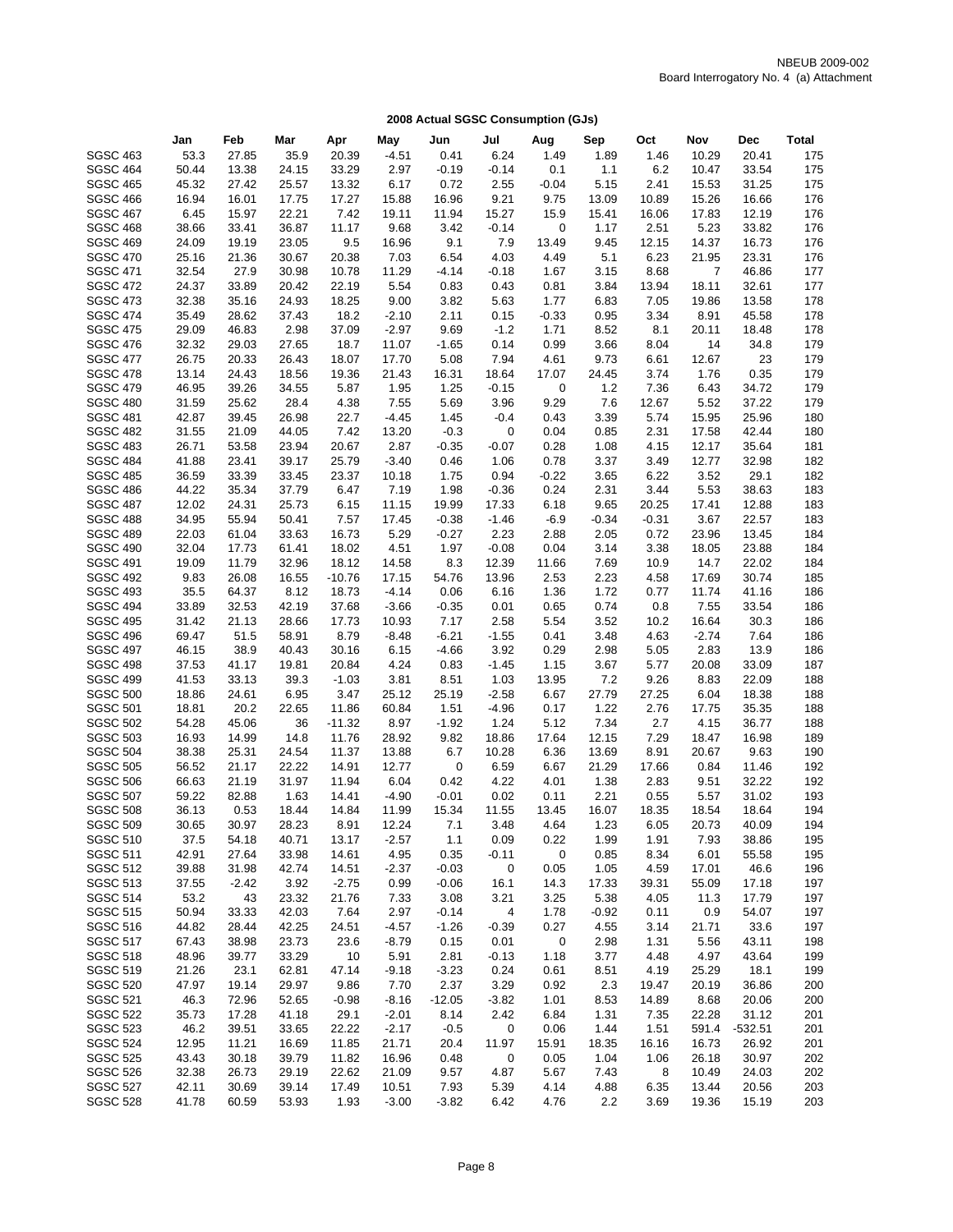|                 | Jan   | Feb   | Mar     | Apr     | May      | Jun     | Jul     | Aug     | Sep          | Oct   | Nov    | Dec   | Total |
|-----------------|-------|-------|---------|---------|----------|---------|---------|---------|--------------|-------|--------|-------|-------|
| <b>SGSC 529</b> | 22.54 | 11.35 | 22.87   | 14.88   | 11.18    | 21.14   | 20.76   | 8.84    | 17.3         | 16.32 | 21.98  | 14.29 | 203   |
| <b>SGSC 530</b> | 44.3  | 44.74 | 32.93   | 6.66    | $-0.48$  | 0.62    | 0.15    | 0.31    | 5.5          | 10.09 | 15.68  | 43.24 | 204   |
| <b>SGSC 531</b> | 34    | 32.13 | 35.16   | 2.45    | 24.55    | 0.45    | 13.39   | 5.06    | 7.19         | 2.09  | 22.93  | 24.55 | 204   |
| <b>SGSC 532</b> | 45.62 | 32.22 | 46.06   | 13.85   | 1.96     | $-0.2$  | $-0.03$ | 0.12    | 0.58         | 7.27  | 19.28  | 38.29 | 205   |
| <b>SGSC 533</b> | 12.05 | 18.07 | 18.05   | 13.46   | 15.69    | 13.15   | 34.48   | 13.66   | 11.89        | 20.28 | 14.69  | 19.63 | 205   |
| <b>SGSC 534</b> | 30.39 | 27.17 | 27.8    | 18.83   | 16.94    | $-2.37$ | 3.63    | 4.98    | 5.39         | 10.72 | 21.51  | 40.36 | 205   |
| <b>SGSC 535</b> | 27.56 | 51.67 | 34.97   | 15.72   | 9.52     | 2.12    | 2.1     | 2.14    | 2.44         | 7.2   | 17.58  | 33.16 | 206   |
| <b>SGSC 536</b> | 39.74 | 28.87 | 33.71   | 18.89   | 18.81    | 4.13    | 1.85    | 3.41    | 5.79         | 9.01  | 23.58  | 18.43 | 206   |
| <b>SGSC 537</b> | 62.93 | 42.11 | 10.38   | -11.23  | 29.64    | 4.59    | $-0.69$ | 2.3     | 9.07         | 4.93  | 19.27  | 33.05 | 206   |
| <b>SGSC 538</b> | 20.12 | 55.87 | 61.32   | $-8.14$ | $-0.50$  | 13.97   | 1.28    | 1.09    | 1.48         | 11.13 | 9.33   | 39.62 | 207   |
| <b>SGSC 539</b> | 38.79 | 37.49 | 40.28   | 56.87   | $-8.23$  | $-0.3$  | 0       | 0       | 1.7          | 0.99  | 1.64   | 37.39 | 207   |
| <b>SGSC 540</b> | 39.79 | 37.71 | 29.49   | 46.53   | $-1.59$  | 1.07    | $-0.1$  | 0.04    | 4.33         | 3.21  | 18.77  | 27.47 | 207   |
| <b>SGSC 541</b> | 61.35 | 16.65 | 49.78   | 21.53   | 3.22     | 0.12    | 0.16    | 0.9     | 0.95         | 1.51  | 24.12  | 26.94 | 207   |
| <b>SGSC 542</b> | 62.02 | 78.64 | 2.04    | 16.48   | 17.54    | $-0.25$ | $-0.09$ | 0       | 3.3          | 0.93  | 7.1    | 19.58 | 207   |
| <b>SGSC 543</b> | 40.27 | 43.15 | 45.03   | 3.52    | 4.46     | 1.85    | $-0.35$ | 0.61    | 2.74         | 9.66  | 11.6   | 44.95 | 207   |
| <b>SGSC 544</b> | 41.98 | 28.72 | 36.93   | 13.03   | 14.92    | 5.82    | 0       | 0.13    | 1.63         | 11.7  | 19.47  | 33.62 | 208   |
| <b>SGSC 545</b> | 50.79 | 44.31 | 44.44   | $-5.08$ | 9.07     | 3.48    | $-0.18$ | 0.01    | 1.44         | 3.4   | 12.29  | 44.08 | 208   |
| <b>SGSC 546</b> | 46.94 | 36.82 | 30.38   | 24.61   | 3.01     | 0.49    | $-0.07$ | 0.09    | 2.37         | 1.53  | 17.9   | 44.27 | 208   |
| <b>SGSC 547</b> | 78.08 | 34.6  | 23.52   | 5.43    | 8.04     | 1.7     | $-0.74$ | 1.58    | 3.9          | 9.74  | 7.93   | 34.62 | 208   |
| <b>SGSC 548</b> | 41.43 | 32.31 | 35.61   | 31.58   | $-0.20$  | 18.96   | 0.34    | 6.65    | 5.71         | 5.22  | 8.63   | 22.26 | 209   |
| <b>SGSC 549</b> | 77.56 | 33.44 | 21.33   | 16.01   | 11.74    | 1.4     | 0.49    | 0.7     | 4.57         | 2.56  | 16.3   | 22.82 | 209   |
| <b>SGSC 550</b> | 81.83 | 43.83 | 39.97   | 27.73   | 1.71     | $-3.7$  | $-1.24$ | 0.25    | 2.44         | 4.03  | 2.02   | 10.2  | 209   |
| <b>SGSC 551</b> | 54.11 | 39.29 | 5.66    | 18.67   | 7.47     | 7.96    | 3.07    | 7.79    | 8.14         | 10.74 | 16.25  | 30.19 | 209   |
| <b>SGSC 552</b> | 27.57 | 42.92 | 17.41   | 30.47   | $-2.50$  | 12.87   | 9.2     | 7.75    | 6.57         | 4.99  | 20.14  | 32.77 | 210   |
| <b>SGSC 553</b> | 52.09 | 49.83 | 42.36   | 11.59   | 0.54     | $-0.09$ | $-0.08$ | 0.06    | $-0.02$      | 2.33  | 13.5   | 38.52 | 211   |
| <b>SGSC 554</b> | 69.39 | 57.15 | 14.92   | 21.7    | 2.51     | 6.28    | 0.16    | 0       | 2.74         | 0.84  | 11.61  | 23.41 | 211   |
| <b>SGSC 555</b> | 32.86 | 56.57 | 49.78   | $-1.57$ | 9.98     | 1.57    | $-0.13$ | 0       | 4.4          | 3.49  | 12.22  | 41.67 | 211   |
| <b>SGSC 556</b> | 44.35 | 40.8  | 34.82   | 16.76   | 6.42     | $-1.94$ | 1.62    | 0.83    | 4.09         | 5.83  | 6.91   | 50.54 | 211   |
| <b>SGSC 557</b> | 41.25 | 24.55 | 39.63   | 8.77    | 20.62    | 4.18    | 3.47    | 5.24    | 7.28         | 7.42  | 18.04  | 30.7  | 211   |
| <b>SGSC 558</b> | 28.88 | 38.92 | 57.98   | $-8.52$ | 20.29    | 5.43    | 2.65    | 8.83    | 7.06         | 10.56 | 19.54  | 21.2  | 213   |
| <b>SGSC 559</b> | 42.58 | 19.66 | 36.85   | 15.17   | 9.93     | 5.35    | 0.56    | 9.19    | 7.45         | 12.29 | 19.83  | 34.46 | 213   |
| <b>SGSC 560</b> | 13.79 | 26.44 | 11.4    | 18.55   | 17.39    | 18.81   | 15.39   | 17.93   | 18.97        | 21.05 | 18.57  | 15.07 | 213   |
| <b>SGSC 561</b> | 46.27 | 48.43 | 43.15   | 10.67   | 1.65     | $-0.59$ | $-0.09$ | 0.09    | 2.47         | 4.06  | 19.18  | 38.45 | 214   |
| <b>SGSC 562</b> | 17.55 | 18.04 | 21.93   | 17.88   | 18.56    | 16.5    | 18.11   | 13.31   | 9.52         | 23.82 | 19.99  | 19.1  | 214   |
| <b>SGSC 563</b> | 43.01 | 23.75 | 31.74   | 25.38   | 12.44    | 2.89    | 3.36    | 2.43    | 7.27         | 12.15 | 13.82  | 36.87 | 215   |
| <b>SGSC 564</b> | 55.64 | 44.11 | 40.51   | 22.94   | 1.46     | 1.09    | $-0.09$ | 0.09    | $-0.09$      | 0     | 10.92  | 38.74 | 215   |
| <b>SGSC 565</b> | 6.72  | 18.21 | 10.94   | 83.92   | 14.17    | 1.93    | 1.95    | 0.85    | 5.9          | 10.45 | 15.36  | 45.08 | 215   |
| <b>SGSC 566</b> | 36.53 | 34.25 | 39.05   | 3.99    | 3.70     | 9.56    | 3.91    | 9.48    | 5.27         | 14.69 | 13.14  | 42.33 | 216   |
| <b>SGSC 567</b> | 43.69 | 41.23 | 40.57   | 11.87   | 8.22     | 5.86    | 5.34    | 6.52    | 6.44         | 7.44  | 10.98  | 28.57 | 217   |
| <b>SGSC 568</b> | 44.69 | 42.47 | 50.96   | 3.53    | 8.79     | 2.75    | $-0.19$ | 3.05    | 3.93         | 5.12  | 28.9   | 23.64 | 218   |
| <b>SGSC 569</b> | 26.37 | 15.71 | 27.03   | 14.71   | 15.03    | 21.69   | 25.78   | 4.49    | 15.68        | 13.48 | 18.08  | 20    | 218   |
| <b>SGSC 570</b> | 36.38 | 54.94 | 34.65   | 17.88   | 11.13    | $-3.98$ | 7.98    | 2.13    | 6.93         | 9.68  | 7.04   | 34.29 | 219   |
| <b>SGSC 571</b> | 40.68 | 28.73 | 32.77   | 13.83   | 19.37    | 1.55    | 1.2     | 0.73    | 3.26         | 12    | 4.3    | 60.94 | 219   |
| <b>SGSC 572</b> | 39.22 | 41.88 | 41.81   | 24.33   | 47.04    | 12.58   | 0.02    | 0.59    | 1.27         | 1.81  | 6.03   | 2.87  | 219   |
| <b>SGSC 573</b> | 19.26 | 21.84 | 13.06   | 17.72   | 15.28    | 17.9    | 15.68   | 17.56   | 18.04        | 25.5  | 16.49  | 21.49 | 220   |
| <b>SGSC 574</b> | 62.93 | 22.85 | 37.4    | 12.94   | 15.39    | 1.46    | $-0.2$  | 0.02    | 1.5          | 1.84  | 14.22  | 49.67 | 220   |
| <b>SGSC 575</b> | 44.6  | 40.19 | 37.93   | 15.9    | 6.91     | 1.68    | 1.07    | 1.17    | 2.66         | 12.4  | 22.75  | 33.65 | 221   |
| <b>SGSC 576</b> | 46.86 | 43.07 | 41.87   | 23.61   | 10.54    | 0.27    | $-0.16$ | 0.12    | $-0.12$      | 11.46 | 15.54  | 28.06 | 221   |
| <b>SGSC 577</b> | 34.99 | 27.14 | 32.29   | 22.58   | 11.27    | 8.2     | 2.83    | 9.46    | 5.61         | 13.91 | 18.47  | 35.07 | 222   |
| <b>SGSC 578</b> | 47.27 | 35.53 | 45.49   | 16.78   | 22.59    | 4.01    | 1.97    | 0.56    | 4.19         | 5.06  | 13.77  | 24.63 | 222   |
| <b>SGSC 579</b> | 49    | 43.64 | 43.96   | 12.15   | 16.23    | 1.7     | $-0.19$ | 0.01    | 1.52         | 2.11  | 14.56  | 37.22 | 222   |
| <b>SGSC 580</b> | 23.17 | 21.32 | 19.71   | 25.19   | 0.50     | 13.82   | 23.01   | 26.59   | 9.3          | 26.54 | 12.52  | 20.61 | 222   |
| <b>SGSC 581</b> | 51.13 | 58.58 | 21.06   | 33.59   | -4.43    | $-0.56$ | 0       | 0.07    | 1.62         | 1.7   | 10.37  | 49.35 | 222   |
| <b>SGSC 582</b> | 18.15 | 29.56 | 33.16   | 9.33    | 8.27     | 4.07    | 25.72   | 31.91   | 8.75         | 8.74  | 16.3   | 29.38 | 223   |
| <b>SGSC 583</b> | 50.6  | 51.67 | 40.94   | 17.34   | 4.35     | 2.64    | 0.95    | 1.17    | 1.65         | 3.52  | 29.26  | 20.03 | 224   |
| <b>SGSC 584</b> | 39.73 | 40.93 | 39.62   | 22.52   | 13.77    | 3.61    | 1.72    | $-0.6$  | 6.33         | 8.62  | 13.6   | 35.46 | 225   |
| <b>SGSC 585</b> | 68.4  | 47.69 | 36.41   | 37.07   | $-10.08$ | $-1.52$ | 0       | 0       | 2.64         | 0.77  | 17.33  | 27.81 | 227   |
| <b>SGSC 586</b> | 49.25 | 41.33 | 38.7    | 24.4    | 3.50     | 2.32    | $-0.25$ | $-0.02$ | 1.59         | 3.29  | 12.71  | 51.19 | 228   |
| <b>SGSC 587</b> | 32.63 | 30.12 | 31.69   | 18.41   | 17.43    | 5.28    | 7.37    | 4.37    | 8.75         | 8.63  | 22.11  | 42.27 | 229   |
| <b>SGSC 588</b> | 32.15 | 31.69 | 31.37   | 21.84   | 19.93    | 15.55   | 11.58   | 1.02    | $-0.18$      | 0.56  | 21.35  | 42.39 | 229   |
| <b>SGSC 589</b> | 39.47 | 83.88 | 48.21   | 13.56   | 11.50    | 2.22    | 0.05    | 0.03    | 5.15         | 5.04  | 5.67   | 15.01 | 230   |
| <b>SGSC 590</b> | 63.98 | 25.19 | 28.22   | 51.5    | 4.77     | 1.66    | 1.74    | 1.81    | 4.98         | 1.79  | 15.22  | 29.27 | 230   |
| <b>SGSC 591</b> | 0     | 0.29  | $-0.26$ | $-0.03$ | 0.01     | $-0.01$ | 0       | 0       | 0.01         | 37.23 | 114.78 | 78.58 | 231   |
| <b>SGSC 592</b> | 44.81 | 43.74 | 41.83   | 24.34   | 5.56     | 2.91    | 1.87    | 1.57    | 6.01         | 6.59  | 29.09  | 22.39 | 231   |
| <b>SGSC 593</b> | 42.19 | 41.15 | 44.97   | 28.86   | $-4.68$  | 5.32    | 3       | 5.89    | 4.17         | 7.13  | 20.15  | 32.57 | 231   |
| <b>SGSC 594</b> | 43.19 | 45.77 | 45.18   | 30      | 2.04     | 0.11    | 0.51    | 0.7     | $\mathbf{1}$ | 10.78 | 22.66  | 28.89 | 231   |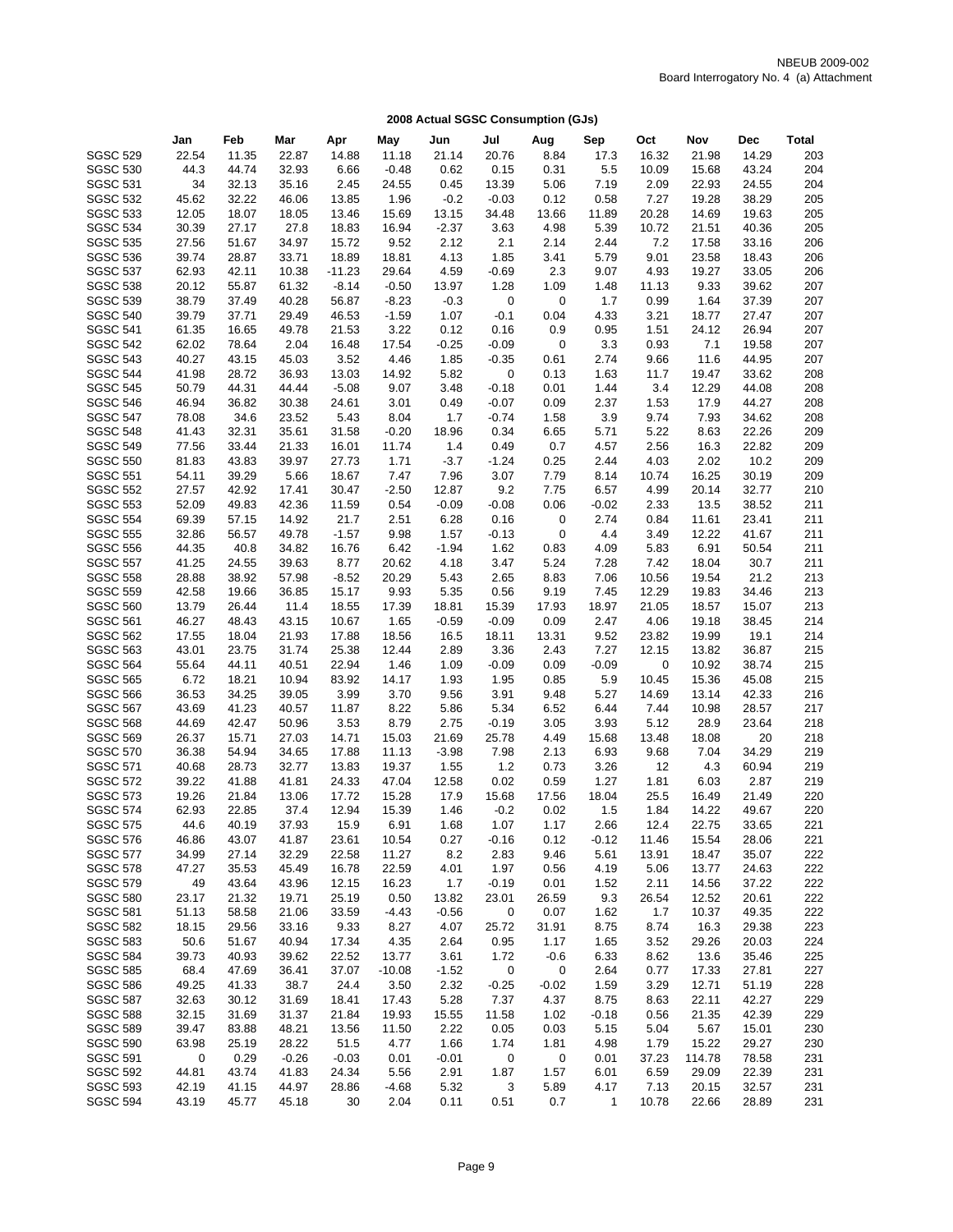|                 | Jan   | Feb    | Mar   | Apr   | May      | Jun     | Jul            | Aug     | Sep     | Oct   | Nov            | Dec   | <b>Total</b> |
|-----------------|-------|--------|-------|-------|----------|---------|----------------|---------|---------|-------|----------------|-------|--------------|
| <b>SGSC 595</b> | 57.3  | 44.32  | 45.68 | 25.87 | 0.30     | 2.45    | 1.77           | 1.65    | 2.8     | 3.37  | 28.9           | 16.93 | 231          |
| <b>SGSC 596</b> | 28.78 | 42.57  | 29.33 | 37.59 | 0.94     | 20.04   | 1.79           | 6.58    | 5.86    | 7.21  | 18.42          | 32.32 | 231          |
| <b>SGSC 597</b> | 49.39 | 33.96  | 41.52 | 8.68  | 10.87    | 1.07    | 4.17           | 0.5     | 4.32    | 12.5  | 19.92          | 45.47 | 232          |
| <b>SGSC 598</b> | 29.83 | 20.61  | 24.74 | 19.7  | 24.00    | 12.19   | 4              | 21.55   | 17.87   | 16.44 | 19.17          | 22.48 | 233          |
| <b>SGSC 599</b> | 40.53 | 29.16  | 9.79  | 51.56 | 15.81    | $-0.32$ | 4.94           | 9.49    | 6.47    | 15.77 | 11.55          | 37.96 | 233          |
| <b>SGSC 600</b> | 30.48 | 34     | 32.87 | 15.25 | 16.09    | 16.93   | 6.37           | 18.94   | 6.87    | 16.17 | 19.67          | 19.86 | 234          |
| <b>SGSC 601</b> | 62.4  | 54.64  | 39.9  | 18.43 | 1.33     | $-0.09$ | $-0.04$        | 0.18    | 0.84    | 9.46  | 19.64          | 26.9  | 234          |
| <b>SGSC 602</b> | 23.12 | 18.55  | 22.91 | 21.17 | 20.46    | 19.84   | 20.67          | 20.66   | 17.48   | 21.83 | 19.56          | 8.08  | 234          |
| <b>SGSC 603</b> | 34.83 | 39.42  | 44.67 | 11.61 | 2.71     | 10.2    | 3.57           | 9.52    | 5.53    | 18.03 | 17.29          | 37.62 | 235          |
| <b>SGSC 604</b> | 57.4  | 59.72  | 27.48 | 19.85 | 6.38     | 0.79    | 0.49           | 0.97    | 3.15    | 2.09  | 18.43          | 38.69 | 235          |
| <b>SGSC 605</b> | 46.67 | 39.92  | 33.91 | 12.14 | 1.37     | 20.11   | 4.83           | 0.38    | $-0.26$ | 2.93  | 22.03          | 52.86 | 237          |
| <b>SGSC 606</b> | 60.71 | 43.56  | 41.86 | 27.38 | $-1.99$  | 0.61    | 0              | 0       | 4.98    | 5.35  | 23.03          | 32.04 | 238          |
| <b>SGSC 607</b> | 49.14 | 37.19  | 23.52 | 15.64 | 25.32    | 14.11   | 0.53           | 8.31    | 3.79    | 6.7   | 26.25          | 28.97 | 239          |
| <b>SGSC 608</b> | 59.66 | 56.51  | 5.4   | 22.74 | 8.54     | 7.93    | 1.66           | 4.61    | 7.27    | 10.7  | 18.75          | 35.86 | 240          |
| <b>SGSC 609</b> | 45.66 | 35.33  | 37.02 | 20.49 | 17.96    | $-0.62$ | 4.33           | 5.8     | 9.73    | 11.13 | 6.25           | 46.72 | 240          |
| <b>SGSC 610</b> | 60.97 | 30.68  | 62.15 | 32.17 | $-4.12$  | 12.02   | 0.35           | 1.1     | 2       | 0.4   | 15.98          | 26.53 | 240          |
| SGSC 611        | 42.96 | 30.31  | 41.36 | 13.01 | 5.31     | 14.43   | 3.42           | 11.85   | 9.21    | 15.11 | 16.74          | 37.05 | 241          |
| <b>SGSC 612</b> | 49.4  | 26.42  | 40.66 | 15.74 | 12.59    | 5.81    | 4.76           | 0.23    | 5.7     | 13.54 | 21.95          | 44.25 | 241          |
| <b>SGSC 613</b> | 59.92 | 60.49  | 19.06 | 26.08 | 1.12     | 2       | 3.08           | 0.89    | 5.01    | 6.5   | 19.52          | 37.41 | 241          |
| <b>SGSC 614</b> | 64.06 | 44.3   | 29.61 | 23.63 | 4.14     | $-1.32$ | $\overline{2}$ | 0.34    | 2.87    | 2.01  | 28.1           | 41.48 | 241          |
| <b>SGSC 615</b> | 45.55 | 40.17  | 39.06 | 19.68 | 7.15     | 1.08    | 0.29           | 0.64    | 2.27    | 17.08 | 27.57          | 41.75 | 242          |
| <b>SGSC 616</b> | 49.35 | 33.55  | 35.82 | 24.64 | $-3.41$  | 3.04    | 12.12          | 4.66    | 6.1     | 5.96  | 30.96          | 39.8  | 243          |
| <b>SGSC 617</b> | 40.85 | 34.9   | 35.25 | 15.02 | 22.61    | 7.41    | 8.6            | 7.09    | 6.41    | 7.83  | 33.53          | 23.45 | 243          |
| <b>SGSC 618</b> | 59.18 | 40.32  | 45.04 | 24.78 | 9.47     | 0.7     | 1.69           | 0.82    | 4.41    | 5.19  | 8.23           | 43.34 | 243          |
| <b>SGSC 619</b> | 18.86 | 16.23  | 20.31 | 19.19 | 11.92    | 28.05   | 20.96          | 28.48   | 17.99   | 20.8  | 20.38          | 20    | 243          |
| <b>SGSC 620</b> | 45.92 | 31.09  | 38.94 | 10.46 | 22.95    | 4.17    | 3.25           | 7.76    | 6.38    | 18.49 | 34.8           | 20.23 | 244          |
| SGSC 621        | 37.3  | 42     | 22.6  | 57.44 | 6.53     | $-0.28$ | $-0.07$        | 0.29    | 1.19    | 13.81 | 26.28          | 37.56 | 245          |
| <b>SGSC 622</b> | 83.51 | 45.29  | 32.76 | 8.36  | 18.08    | 2.47    | 0.16           | 0.02    | 2.64    | 5.79  | 12.85          | 33.09 | 245          |
| <b>SGSC 623</b> | 43.27 | 54.42  | 44.16 | 7.8   | 8.02     | 13.51   | $-6.02$        | 17.92   | 6.32    | 14.78 | 10.37          | 30.48 | 245          |
| <b>SGSC 624</b> | 75.31 | 43.36  | 44.77 | 5.42  | 18.26    | $-2.88$ | $-1.01$        | 0.43    | 3.31    | 8.02  | 2.77           | 47.34 | 245          |
| <b>SGSC 625</b> | 66.45 | 22.28  | 31.55 | 20.44 | 5.69     | 3.6     | 2.82           | 3.18    | 6.16    | 11.55 | 22.44          | 49    | 245          |
| <b>SGSC 626</b> | 23.51 | 33.45  | 36.32 | 28.28 | 23.00    | 9.97    | 11.06          | 9.13    | 9.12    | 16.53 | 17.57          | 27.26 | 245          |
| <b>SGSC 627</b> | 22.47 | 14.34  | 19.83 | 14.11 | 23.99    | 13.52   | 29.5           | 12.83   | 28.97   | 15.9  | 28.26          | 21.64 | 245          |
| <b>SGSC 628</b> | 50.49 | 43.17  | 45.56 | 21.53 | 7.09     | 1.01    | $-0.15$        | 0.22    | 0.71    | 7.72  | 26.35          | 41.84 | 246          |
| <b>SGSC 629</b> | 32.04 | 4.1    | 24.49 | 21.55 | 20.65    | 16.49   | 32.98          | 10.64   | 28.62   | 12.5  | 12.58          | 29.23 | 246          |
| <b>SGSC 630</b> | 44.7  | 41.5   | 38.21 | 25.17 | 4.51     | 2.3     | $-0.05$        | 0.13    | 5.49    | 13.72 | 26.61          | 43.81 | 246          |
| SGSC 631        | 43.13 | 46.3   | 45    | 33.2  | $-0.11$  | 26.97   | $-0.06$        | $-0.04$ | 2.35    | 5.86  | $\overline{4}$ | 39.89 | 246          |
| <b>SGSC 632</b> | 42.12 | 38.33  | 40.1  | 16.75 | 32.85    | 3.48    | 1.63           | 4.85    | 9.94    | 13.57 | 23.66          | 19.24 | 247          |
| <b>SGSC 633</b> | 48.74 | 44.45  | 48.36 | 18.01 | 10.08    | 13.17   | 0              | 0.07    | 1.43    | 10.17 | 34             | 18.23 | 247          |
| <b>SGSC 634</b> | 41.9  | 39.62  | 44.99 | 35.83 | 7.25     | 9.23    | 3.69           | 4.22    | 4.81    | 10.11 | 27.83          | 17.7  | 247          |
| <b>SGSC 635</b> | 29.14 | 7.04   | 20.47 | 23.76 | 22.22    | 24.34   | 13.31          | 28.45   | 19.07   | 21.24 | 16.09          | 22.94 | 248          |
| <b>SGSC 636</b> | 14.11 | 47.14  | 58.37 | 0.77  | 27.41    | $-0.54$ | 5.79           | 8.02    | 7.56    | 16.31 | 16.85          | 46.35 | 248          |
| SGSC 637        | 42.7  | 39.25  | 40.52 | 17.48 | 15.89    | 4.49    | 1.92           | 6.53    | 5.5     | 13.85 | 22.76          | 37.41 | 248          |
| <b>SGSC 638</b> | 23.7  | 29.38  | 54.63 | 58.61 | $-3.93$  | 12.93   | 3.91           | 4.38    | 9.44    | 7.91  | 23.73          | 24.68 | 249          |
| <b>SGSC 639</b> | 36.25 | 44.81  | 39.32 | 31.95 | 4.69     | 7.48    | 2.02           | 1.12    | 3.91    | 7     | 29.87          | 40.96 | 249          |
| <b>SGSC 640</b> | 55.15 | 46.32  | 42.6  | 12.53 | 18.18    | 4.66    | $-0.37$        | 2.32    | 6.59    | 9.06  | 25.96          | 26.55 | 250          |
| <b>SGSC 641</b> | 45.41 | 38.39  | 42.3  | 26.07 | $-0.34$  | 2.79    | 11.68          | 6.37    | 6.01    | 9.41  | 26.28          | 35.24 | 250          |
| <b>SGSC 642</b> | 64.78 | 35.19  | 44.94 | 23.9  | 4.33     | 4.74    | 1.34           | 0.46    | 3.75    | 7.66  | 16.54          | 42.21 | 250          |
| <b>SGSC 643</b> | 38.69 | 27.68  | 28.14 | 11.9  | 21.83    | 12.79   | 13.38          | 15.64   | 17.67   | 15.64 | 18.8           | 27.84 | 250          |
| <b>SGSC 644</b> | 28.53 | 46.55  | 54.89 | 8.2   | 12.92    | 15.77   | 5.94           | 1.55    | 6.03    | 15.44 | 23.4           | 31.08 | 250          |
| <b>SGSC 645</b> | 44.28 | 38.57  | 39.26 | 23.63 | 12.54    | 5.07    | 3.91           | 3.95    | 6.56    | 15.36 | 26.54          | 30.95 | 251          |
| <b>SGSC 646</b> | 37.43 | 59.95  | 32.37 | 32.02 | 5.00     | 11.4    | 0.73           | 0.77    | 1.37    | 2.97  | 33.29          | 34.23 | 252          |
| <b>SGSC 647</b> | 25.68 | 23.27  | 21.44 | 13.5  | 33.74    | 20.78   | 15.52          | 18.67   | 14.33   | 14.02 | 24.32          | 26.51 | 252          |
| <b>SGSC 648</b> | 42.96 | 51.55  | 28.76 | 22.82 | 15.73    | 2.61    | 5.59           | 5.42    | 1.12    | 5.8   | 31.45          | 39.05 | 253          |
| <b>SGSC 649</b> | 51.64 | 46.08  | 47.49 | 18.58 | 3.70     | 0.98    | $-0.12$        | 0.09    | 1.04    | 9.65  | 28.91          | 45.3  | 253          |
| <b>SGSC 650</b> | 83.33 | 36.37  | 55.71 | 9.19  | 0.43     | 3.38    | $-0.13$        | 0.01    | 5.51    | 4.97  | 7.14           | 47.5  | 253          |
| <b>SGSC 651</b> | 68.09 | 50.01  | 14.46 | 15.06 | 31.81    | 2.41    | 2.53           | 0.56    | 2.96    | 1.98  | 24.56          | 40.03 | 254          |
| <b>SGSC 652</b> | 56.31 | 39.63  | 37.47 | 22.9  | 4.92     | 3.95    | 8.21           | 4.52    | 11.34   | 12.14 | 21.84          | 31.92 | 255          |
| <b>SGSC 653</b> | 35.78 | 48.09  | 55.16 | 19.19 | 1.28     | $-0.45$ | $-0.03$        | 0.21    | 2.99    | 21.66 | 29.57          | 42.16 | 256          |
| <b>SGSC 654</b> | 49.5  | 42.6   | 41.74 | 7.89  | 20.39    | 7.39    | 4.83           | 3       | 9.84    | 7.66  | 20.64          | 40.46 | 256          |
| <b>SGSC 655</b> | 41.47 | 50.3   | 24.73 | 22.58 | 11.27    | 9.62    | 2.83           | 6.68    | 7.09    | 9.26  | 32.34          | 38.03 | 256          |
| <b>SGSC 656</b> | 76.18 | 46.94  | 76.7  | 15.56 | $-11.57$ | $-2.99$ | 4.1            | 0.95    | 5.94    | 5.28  | 5.59           | 33.73 | 256          |
| <b>SGSC 657</b> | 96.78 | 24.21  | 38.39 | 23.16 | $-7.58$  | 0.32    | 0.02           | 0       | 4.29    | 2.04  | 9.14           | 66.07 | 257          |
| <b>SGSC 658</b> | 61.55 | 46.13  | 51.91 | 29.46 | 6.89     | 4.33    | $-0.23$        | 0.01    | 1.83    | 1.79  | 29.51          | 23.99 | 257          |
| <b>SGSC 659</b> | 32.32 | 71.02  | 37.49 | 48.86 | $-5.89$  | 12.04   | 0.09           | 0.38    | 3.41    | 6.77  | 6.87           | 44.01 | 257          |
| <b>SGSC 660</b> | 26.51 | 102.56 | 57.46 | 19.35 | 8.16     | 4.88    | 5.45           | 5.11    | 2.95    | 0.92  | 17.79          | 10.55 | 262          |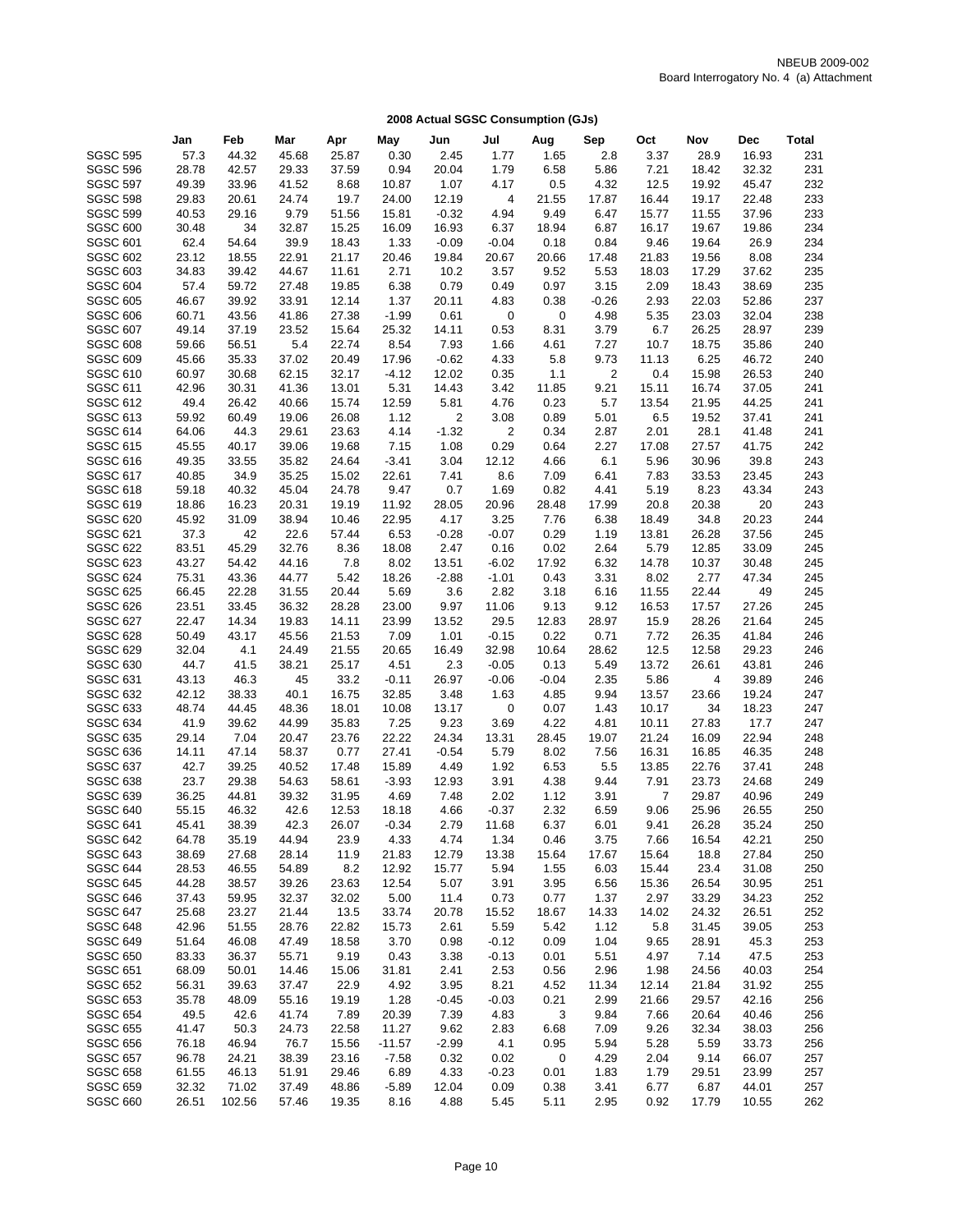|                                    | Jan            | Feb           | Mar            | Apr            | May            | Jun           | Jul          | Aug           | Sep           | Oct            | Nov            | Dec            | <b>Total</b> |
|------------------------------------|----------------|---------------|----------------|----------------|----------------|---------------|--------------|---------------|---------------|----------------|----------------|----------------|--------------|
| <b>SGSC 661</b>                    | 53.65          | 26.28         | 54.62          | 41.12          | $-9.37$        | 4.79          | 11.1         | 2.89          | 8.95          | 8.35           | 17.51          | 42.17          | 262          |
| <b>SGSC 662</b>                    | 47.55          | 59.34         | 55.85          | 8.44           | 17.42          | $-1.56$       | $-0.06$      | 1.41          | 4.56          | 5.85           | 17.36          | 45.95          | 262          |
| <b>SGSC 663</b>                    | 46.02          | 55.33         | 31.02          | 29.91          | 7.13           | 3.61          | 7.41         | 6.87          | 2.99          | 9.4            | 24.46          | 39.18          | 263          |
| <b>SGSC 664</b>                    | 59.18          | 59.45         | 54.68          | 2.01           | 12.96          | 3.78          | $-0.12$      | 0.15          | 3.87          | 2.66           | 27.58          | 37.84          | 264          |
| <b>SGSC 665</b>                    | 54.84          | 55.65         | 31.47          | 26.99          | 13.03          | 2.4           | 2.23         | 0.5           | 4.68          | 8.42           | 23.21          | 40.63          | 264          |
| <b>SGSC 666</b>                    | 48.7           | 70.45         | 50.77          | 19.93          | $-2.41$        | $-0.51$       | $-0.04$      | 0.25          | 0.68          | 8.13           | 28.82          | 40.85          | 266          |
| <b>SGSC 667</b>                    | 20.03          | 43.06         | 52.65          | 25.9           | 17.53          | 5.8           | 7.89         | 4.67          | 10.53         | 10.63          | 35.67          | 33.06          | 267          |
| <b>SGSC 668</b>                    | 6.05           | 51.92         | 70.64          | 19.91          | 23.21          | $-7.58$       | 1.25         | 0.74          | 5.62          | 4.34           | 1.12           | 90.44          | 268          |
| <b>SGSC 669</b>                    | 43.21          | 48.45         | 32.55          | 15.48          | 29.37          | 8.28          | 3.65         | 4.16          | 6.92          | 10.5           | 35.09          | 30.19          | 268          |
| <b>SGSC 670</b>                    | 85.2           | 45.26         | 38.74          | 12.85          | 14.19          | 4.53          | 3.01         | 2.98          | 5.88          | 9.52           | 7.43           | 39.44          | 269          |
| SGSC 671                           | 66.12          | 53.62         | 30.81          | 27.19          | 3.39           | 7.36          | 0.37         | 0.07          | 2.97          | 1.39           | 13.34          | 62.84          | 269          |
| <b>SGSC 672</b>                    | 20.7           | 46.79         | 48.39          | 45.62          | 26.59          | 11.75         | 28.43        | 3.91          | 7.68          | 13.05          | 9.73           | 6.84           | 269          |
| <b>SGSC 673</b>                    | 50.54          | 41.54         | 43.98          | 26.49          | 9.09           | 4.37          | 3.21         | 0.97          | 3.74          | 11.5           | 29.56          | 44.66          | 270          |
| <b>SGSC 674</b>                    | 57.15          | 49.84         | 44.89          | 37.55          | $-3.36$        | 9.63          | 2.29         | 0.03          | 5.58          | 2.71           | 11.09          | 52.52          | 270          |
| <b>SGSC 675</b>                    | 58.8           | 50.64         | 41.94          | 16.72          | 0.19           | $-0.49$       | 0            | 0.07          | 1.44          | 1.5            | 25.5           | 74.82          | 271          |
| <b>SGSC 676</b>                    | 42.22          | 55.82         | 49.4           | 27.85          | 9.59           | 6.12          | $-0.26$      | 0.01          | 1.99          | 12.08          | 25.9           | 40.5           | 271          |
| <b>SGSC 677</b>                    | 59.11          | 40.66         | 38.39          | 24.35          | 10.68          | 5.79          | 5.62         | 4.36          | 10.6          | 15.53          | 23.86          | 32.57          | 272          |
| <b>SGSC 678</b>                    | 43.29          | 32.1          | 46.75          | 26.51          | 22.16          | 7.24          | 5.09         | 6.69          | 8.12          | 8.34           | 30.07          | 35.25          | 272          |
| <b>SGSC 679</b>                    | 49.64          | 51.68         | 43.72          | 23.46          | 8.17           | 1.12          | 1.43         | 1.78          | 2.31          | 15.16          | 25.29          | 48.65          | 272          |
| <b>SGSC 680</b>                    | 28.94          | 83.08         | 42.3           | 27.76          | 13.36          | 1.27          | 1.13         | 7.1           | 8.41          | 13.19          | 16.55          | 29.59          | 273          |
| <b>SGSC 681</b>                    | 81.81          | 39.47         | 66.53          | $-3.03$        | 15.50          | 0.97          | $-0.3$       | 0.02          | 2.36          | 2.14           | 23.7           | 43.52          | 273          |
| <b>SGSC 682</b>                    | 38.49          | 38.88         | 40.08          | 36.75          | 11.63          | 6.11          | 13.16        | 5.96          | 7.16          | 17.81          | 19.89          | 37.23          | 273          |
| <b>SGSC 683</b>                    | 66.34          | 49.6          | 14.65          | 17.91          | 21.82          | 5.91          | 3.64         | 5.06          | 5.7           | 17.63          | 25.3           | 39.82          | 273          |
| <b>SGSC 684</b>                    | 24.81          | 41.48         | 73.48          | 58.88          | $-5.49$        | 4.3           | 1.37         | 3.66          | 2.46          | 4.17           | 30.73          | 33.53          | 273          |
| <b>SGSC 685</b>                    | 43.35          | 39.61         | 41.1           | 21.88          | 18.60          | 7.74          | 13.45        | 6.63          | 8.76          | 15.24          | 29.39          | 27.67          | 273          |
| <b>SGSC 686</b>                    | 91.92          | 62.78         | 31.89          | 33.74          | $-15.07$       | 1.48          | 0            | 0.02          | 5.85          | 2.98           | 8.27           | 49.67          | 274          |
| <b>SGSC 687</b>                    | 57.07          | 49.82         | 64.48          | 9.1            | 6.50           | 0.98          | $-0.12$      | 0.01          | 6.4           | $-2.34$        | 6.02           | 75.91          | 274          |
| <b>SGSC 688</b>                    | 21.57          | 21.26         | 22.72          | 22.3           | 24.83          | 23.05         | 23.9         | 22.18         | 22.76         | 22.9           | 23.27          | 23.71          | 274          |
| <b>SGSC 689</b>                    | 26.82          | 30.54         | 55.16          | 27.79          | 8.16           | 11.39         | 22.08        | 11.97         | 24.4          | 11.67          | 20.92          | 23.73          | 275          |
| <b>SGSC 690</b>                    | 65.19          | 56.4          | 53.29          | 11.49          | 1.95           | $-0.06$       | $-0.11$      | 0.09          | 0.39          | 9.65           | 27.1           | 49.37          | 275          |
| <b>SGSC 691</b>                    | 45.21          | 65.27         | 49.81          | 28.39          | 10.17          | 1.63          | $-0.19$      | 0.31          | 2.85          | 9.45           | 19.85          | 43.34          | 276          |
| <b>SGSC 692</b>                    | 53.98          | 46.33         | 38.18          | 9.87           | 2.29           | $-0.29$       | $-0.13$      | 0.17          | $-0.17$       | 9.21           | 54.11          | 62.83          | 276          |
| <b>SGSC 693</b>                    | 57.43          | 68.35         | 56.62          | 31.32          | 5.89           | 0.7           | $-0.38$      | 2.05          | 5.89          | 3.57           | 25.45          | 20.13          | 277          |
| <b>SGSC 694</b>                    | 37.61          | 49.95         | 60.63          | 22.75          | 4.76           | 1.52          | 1.25         | 2.22          | 5.49          | 9.04           | 36.09          | 46.36          | 278          |
| <b>SGSC 695</b>                    | 44.78          | 36.42         | 36.72          | 25.09          | 21.79          | 3.76          | 9.44         | 5.67          | 11.41         | 16.17          | 21.12          | 46.02          | 278          |
| <b>SGSC 696</b>                    | 56.23          | 43.1          | 44.3           | 27.35          | 10.63          | 11.89         | 3.45         | 4.95          | 7.49          | 4.36           | 26.14          | 42.17          | 282          |
| <b>SGSC 697</b>                    | 52.98          | 36.97         | 45.47          | 42.17          | $-3.44$        | 6.86          | 8.13         | 5.37          | 15.06         | 13.46          | 23.35          | 35.7           | 282          |
| <b>SGSC 698</b>                    | 44.56          | 59.24         | 40.77          | 115.59         | $-19.40$       | $-0.71$       | $-0.51$      | 0.27          | 3.65          | 3.28           | 5.17           | 30.79          | 283          |
| <b>SGSC 699</b>                    | 31.95          | 43.58         | 67.73          | 44.11          | $-3.33$        | 19.93         | 0.91         | 3.92          | 6.1           | 6.7            | 26.28          | 35.46          | 283          |
| <b>SGSC 700</b>                    | 67.19          | 43.55         | 76.59          | $-0.19$        | 15.19          | 2.75          | 1.64         | 0.02          | 6.26          | 8.03           | 8.02           | 54.91          | 284          |
| <b>SGSC 701</b>                    | 59.81          | 5.91          | 33.62          | 61.18          | 11.65          | 22.04         | 0.38         | 0.37          | 1.57          | 5.07           | 22.54          | 60.68          | 285          |
| <b>SGSC 702</b>                    | 51.66          | 68.81         | 50.47          | 22.98          | 6.47           | 8.19          | 2.03         | 2.26          | 1.99          | 4.68           | 32.39          | 32.93          | 285          |
| <b>SGSC 703</b>                    | 57.78          | 62.05         | 39.87          | 54.76          | 1.15           | 8.02          | 2.53         | 1.12          | 5.71          | 2.62           | 29.7           | 22.16          | 287          |
| <b>SGSC 704</b>                    | 14.23          | 21.13         | 27.63          | 21.93          | 26.87          | 22.71         | 28.79        | 22.43         | 28.38         | 26.3           | 25.55          | 22.01          | 288          |
| <b>SGSC 705</b>                    | 49.36          | 51.28         | 33.09          | 22.44          | 17.29          | $-3.78$       | 27.51        | 7.46          | 4.01          | 14.03          | 27.27          | 38.39          | 288          |
| <b>SGSC 706</b><br><b>SGSC 707</b> | 61.13<br>26.67 | 41.2<br>23.84 | 49.05<br>26.67 | 20.44<br>23.87 | 12.66<br>28.15 | 5.54<br>20.08 | 3.54         | 4.02<br>27.59 | 5.91<br>25.01 | 14.11<br>22.37 | 27.62<br>25.54 | 43.34<br>24.56 | 289<br>289   |
| <b>SGSC 708</b>                    | 34.95          | 43.29         |                | 52.36          | 20.37          | 2.93          | 14.74<br>2.6 | 7.94          | 7.91          | 22.78          | 32.66          | 42.32          | 289          |
| <b>SGSC 709</b>                    | 57.93          | 39.09         | 19.08<br>46.54 | 20.53          | 17.65          | 6.32          | 4.47         | 5.46          | 6.99          | 17.57          | 26.87          | 40.12          | 290          |
| <b>SGSC 710</b>                    | 48.35          | 42.29         | 40.82          | 23.24          | 6.69           | 2.45          | 2.24         | 2.56          | 4.45          | 19.05          | 38.62          | 58.93          | 290          |
| <b>SGSC 711</b>                    | 54.15          | 42.32         | 60.4           | 8.19           | 22.16          | 0.82          | 6.86         | 1.97          | 6.86          | 16.12          | 29.47          | 40.82          | 290          |
| <b>SGSC 712</b>                    | 51.29          | 48.52         | 48.07          | 24.57          | 11.62          | 2.8           | 0.11         | 1.95          | 7.4           | 19.58          | 34.21          | 40.93          | 291          |
| <b>SGSC 713</b>                    | 47.04          | 72.15         | 47.07          | 21.71          | 12.22          | 5.9           | 0.59         | 0.42          | 2.95          | 10.43          | 15.83          | 55.62          | 292          |
| <b>SGSC 714</b>                    | 45.21          | 54.72         | 36.3           | 23.89          | 20.07          | 9.36          | $-0.38$      | 3.54          | 4.05          | 5.85           | 35.99          | 53.54          | 292          |
| <b>SGSC 715</b>                    | 52.39          | 57.41         | 36.54          | 7.58           | 38.72          | 2.57          | 6.07         | 2.8           | 15.2          | 12.68          | 22.13          | 38.56          | 293          |
| <b>SGSC 716</b>                    | 36.68          | 74.43         | 54.47          | 17.22          | 27.26          | $-4.22$       | 4.27         | 1.88          | 7.64          | 10.89          | 9.34           | 54.19          | 294          |
| <b>SGSC 717</b>                    | 27.88          | 18.55         | 20.95          | 27.46          | 24.84          | 26.86         | 29.26        | 19.59         | 22.38         | 26.21          | 21.93          | 28.21          | 294          |
| <b>SGSC 718</b>                    | 44.96          | 41.14         | 39.89          | 24             | 12.16          | 12.48         | 16.85        | 8.03          | 8.66          | 17             | 21.55          | 48.05          | 295          |
| <b>SGSC 719</b>                    | 72.63          | 57.46         | 52.39          | 30.86          | $-2.84$        | $-0.1$        | $-0.22$      | 0             | 1.81          | 2.55           | 25.94          | 54.44          | 295          |
| <b>SGSC 720</b>                    | 71.89          | 59.18         | 54.43          | 28.03          | 3.44           | 2.52          | 0.7          | 1.43          | 2.9           | 8.52           | 35.71          | 26.49          | 295          |
| <b>SGSC 721</b>                    | 20.78          | 19.84         | 24.4           | 23.03          | 23.47          | 22.83         | 25.85        | 28.42         | 24.94         | 24.75          | 26.89          | 30.11          | 295          |
| <b>SGSC 722</b>                    | 22.73          | 11.89         | 15.74          | 30.33          | 16.88          | 34.91         | 7.76         | 46.52         | 26.67         | 28.84          | 19.82          | 34.78          | 297          |
| <b>SGSC 723</b>                    | 51.64          | 54.72         | 22.93          | 21.29          | 19.70          | 9.36          | 6.74         | 7.19          | 11.49         | 12.29          | 33.86          | 45.78          | 297          |
| <b>SGSC 724</b>                    | 22.02          | 22.36         | 13.21          | 10.89          | 36.81          | 33.54         | 13.86        | 27.9          | 24.63         | 28.28          | 20.38          | 46.07          | 300          |
| <b>SGSC 725</b>                    | 69             | 45.46         | 52.29          | 24.24          | 17.28          | 0.46          | 2.31         | 0.37          | 4.33          | 3.86           | 33.03          | 47.86          | 300          |
| <b>SGSC 726</b>                    | 41.85          | 46.1          | 38.24          | 23.89          | 24.31          | 9.17          | 11.72        | 6.75          | 11.39         | 12.82          | 39.89          | 35.5           | 302          |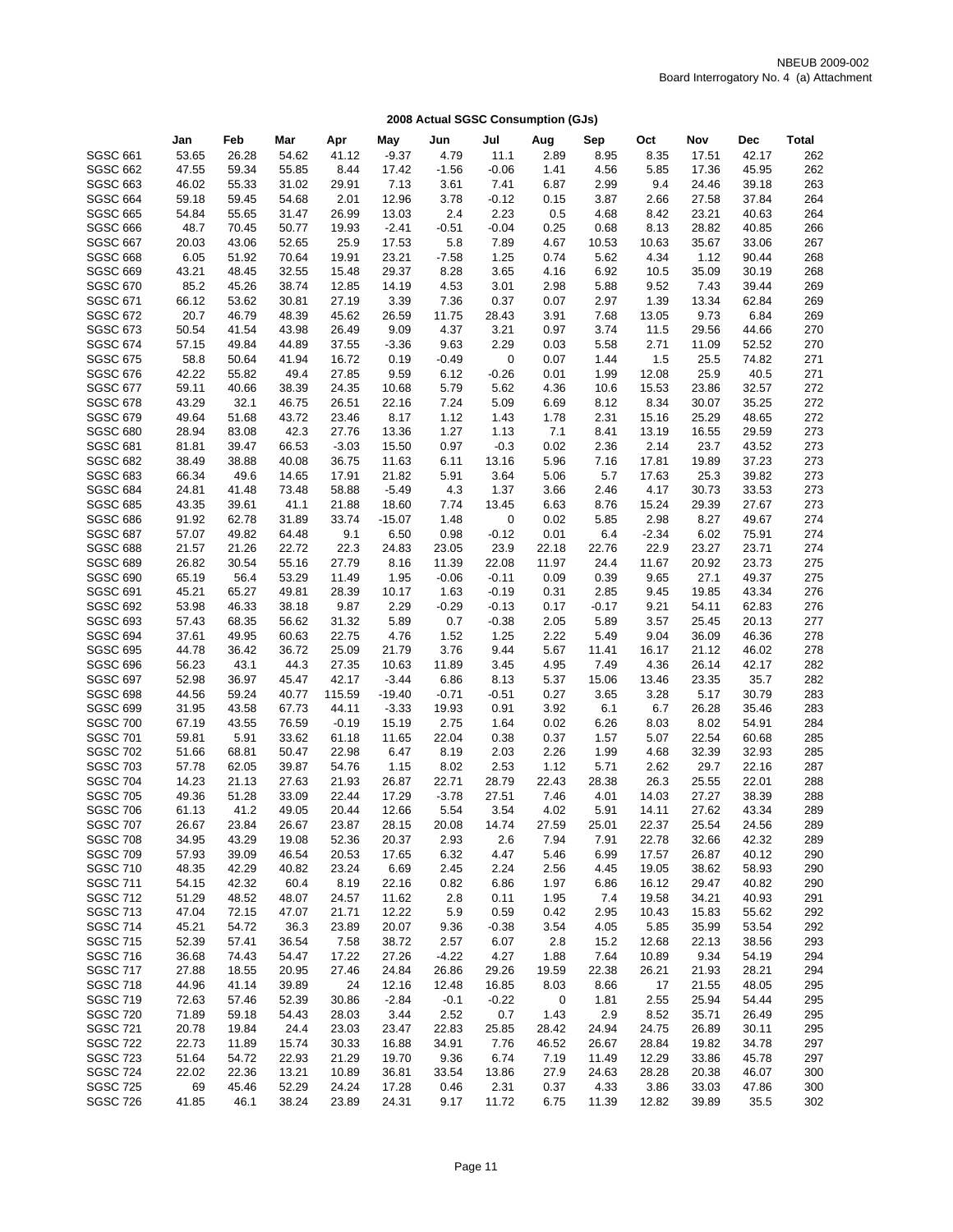|                                    | Jan             | Feb           | Mar            | Apr            | May           | Jun          | Jul             | Aug                      | Sep          | Oct          | Nov            | Dec            | Total      |
|------------------------------------|-----------------|---------------|----------------|----------------|---------------|--------------|-----------------|--------------------------|--------------|--------------|----------------|----------------|------------|
| <b>SGSC 727</b>                    | 56.41           | 50.31         | 40.96          | 68.17          | 5.43          | 0.37         | 4.54            | 0.97                     | 3.03         | 5.45         | 15.93          | 50.26          | 302        |
|                                    | 40.61           | 32.51         | 36.21          | 29.75          | 21.76         | 10.63        | 7.08            | 8.74                     | 13.09        | 40.4         | 26.41          | 34.73          | 302        |
| <b>SGSC 728</b>                    |                 |               |                |                |               |              |                 |                          |              |              |                |                |            |
| <b>SGSC 729</b>                    | 40.71           | 55.85         | 48.35          | 31.81          | 9.81          | 7.69         | 7.39            | 6.2                      | 7.23         | 13.59        | 23.97          | 49.88          | 302        |
| <b>SGSC 730</b>                    | 43.6            | 45.92         | 37.4           | 27.75          | 18.27         | 9.04         | 13.31           | 6.7                      | 15.21        | 19.22        | 31.17          | 35.18          | 303        |
| <b>SGSC 731</b>                    | 28.62           | 109.96        | 46.22          | 26.6           | 19.06         | $-6.66$      | 20.15           | $-0.15$                  | 5.76         | 9.06         | 5.98           | 39.42          | 304        |
| <b>SGSC 732</b>                    | 110.84          | 70.85         | 42.79          | 5.98           | 3.23          | $-3.14$      | $-0.97$         | 1.54                     | 4.86         | 12.9         | 7.74           | 47.58          | 304        |
| <b>SGSC 733</b>                    | 25.66           | 29.29         | 27.94          | 32.61          | 37.66         | 38.16        | 33.1            | 32.61                    | 30.88        | 11.54        | 8.69           | $-2.11$        | 306        |
| <b>SGSC 734</b>                    | 92.66           | 35.78         | 53.8           | 15.19          | 24.32         | 5.84         | 3.07            | 0.66                     | 5.67         | 3.63         | 37.95          | 28.96          | 308        |
| <b>SGSC 735</b>                    | 37.63           | 42.95         | 63.36          | 31.29          | 13.65         | 2.52         | 12.15           | 7.3                      | 5.98         | 9.72         | 38.21          | 42.83          | 308        |
| <b>SGSC 736</b>                    | 54.53           | 61.27         | 56.76          | 24.55          | 9.85          | $-0.55$      | $-0.09$         | 0.34                     | 1.07         | 14.76        | 28.8           | 56.38          | 308        |
| <b>SGSC 737</b>                    | 52.57           | 53.21         | 40.54          | 20.66          | 24.67         | 7.19         | 2.23            | 4.88                     | 9.12         | 10.6         | 36.58          | 45.92          | 308        |
| <b>SGSC 738</b>                    | 50.46           | 53.05         | 39.86          | 27.62          | 9.05          | 9.29         | 5.56            | 6.99                     | 11.54        | 13.58        | 38.34          | 43.29          | 309        |
| <b>SGSC 739</b>                    | 50.06           | 47.42         | 53.83          | 17.72          | 29.22         | 4.87         | 18.08           | 5.5                      | 11.2         | 12.79        | 14.16          | 44.02          | 309        |
| <b>SGSC 740</b>                    | 53.98           | 70.3          | 70.93          | 30.67          | 4.63          | 0.51         | 1.22            | 1.59                     | 1.87         | 4.14         | 26.05          | 44.21          | 310        |
| <b>SGSC 741</b>                    | 30.45           | 32.23         | 41.29          | 18.19          | 24.39         | 22.32        | 21.7            | 22.07                    | 21.44        | 23.51        | 33.42          | 21.57          | 313        |
| <b>SGSC 742</b>                    | 50.59           | 54.72         | 44.73          | 30.99          | 18.02         | 6.72         | 13.41           | 8.77                     | 10.76        | 15.79        | 30.38          | 27.93          | 313        |
| <b>SGSC 743</b>                    | 16.49           | 32.33         | 21.8           | 21.61          | 12.77         | 14.55        | 45.67           | 39.56                    | 13.95        | 29.14        | 30.89          | 34.32          | 313        |
| <b>SGSC 744</b>                    | 54.04           | 41.9          | 60.43          | 11.04          | 21.45         | 9.27         | 6.78            | 9.32                     | 11.45        | 13.99        | 30.46          | 43.17          | 313        |
| <b>SGSC 745</b>                    | 37.23           | 35.2          | 94.39          | 33.21          | 14.03         | 8.83         | 11.5            | 6.79                     | 12.52        | 19.31        | 28.51          | 11.83          | 313        |
| <b>SGSC 746</b>                    | 20.16           | 45.1          | 68.99          | 35.99          | 11.21         | 13.22        | 5.94            | 11.49                    | 6.47         | 10.75        | 41.69          | 42.36          | 313        |
| <b>SGSC 747</b>                    | 50.77           | 55.38         | 47.51          | 22.71          | 16.96         | 4.25         | 4.4             | 4.28                     | 8.08         | 18.51        | 36.01          | 44.73          | 314        |
| <b>SGSC 748</b>                    | 54.29           | 50.13         | 60.43          | 9.44           | 21.83         | 4.78         | 6.84            | 6.48                     | 8.12         | 16.75        | 29.88          | 45.33          | 314        |
| <b>SGSC 749</b>                    | 67.57           | 62.44         | 27.96          | 31.38          | 11.00         | 9.36         | 0.23            | 1.59                     | 1.56         | 5.17         | 49.39          | 47.19          | 315        |
| <b>SGSC 750</b>                    | 91.58           | 65.82         | 49.68          | 29.68          | 12.69         | 1.52         | 4.4             | 1.27                     | 2.86         | 2.17         | 4.49           | 48.76          | 315        |
| <b>SGSC 751</b>                    | 85.55           | 85.35         | 23.81          | 24.85          | $-0.99$       | 1.27         | 2.66            | 1.33                     | 5.67         | 6.86         | 22.18          | 57.59          | 316        |
| <b>SGSC 752</b>                    | 70.44           | 42.71         | 67.49          | 36.78          | $-2.32$       | $-0.31$      | 0.88            | 0.15                     | 3.72         | 2.42         | 45.34          | 51.78          | 319        |
| <b>SGSC 753</b>                    | 53.41           | 43.84         | 44.47          | 32.06          | 16.44         | 6.06         | 17.41           | 5.91                     | 10.66        | 15.31        | 29.16          | 45.82          | 321        |
| <b>SGSC 754</b>                    | 74.68           | 50.29         | 58.88          | 32.19          | 8.35          | 0.72         | 0.12            | 1.5                      | 4.48         | 3.12         | 24.5           | 61.94          | 321        |
| <b>SGSC 755</b>                    | 56.87           | 60.8          | 65.07          | 29             | 10.45         | 6.99         | 4.74            | 3.83                     | 4.62         | 13.71        | 28.09          | 36.7           | 321        |
| <b>SGSC 756</b>                    | 49.02           | 45.22         | 53.68          | 27.34          | 17.34         | 16.33        | 1.62            | 7.23                     | 10.29        | 20.83        | 26.66          | 45.38          | 321        |
| <b>SGSC 757</b>                    | 55.59           | 52.66         | 52.48          | 27.31          | 16.56         | 1.92         | 4.17            | 3.92                     | 8.25         | 15.38        | 28.3           | 54.85          | 321        |
| <b>SGSC 758</b>                    | 54.74           | 49.48         | 45.08          | 36.53          | 18.99         | 1.45         | 10.53           | 4.53                     | 16.26        | 16.21        | 20.58          | 47.07          | 321        |
| <b>SGSC 759</b>                    | 35.72           | 65.9          | 51.46          | 26.59          | 29.54         | $-5.22$      | 10.46           | 5.8                      | 8.92         | 20.4         | 21.95          | 50             | 322        |
| <b>SGSC 760</b>                    | 116.37          | 73.93         | 20.74          | 61.53          | $-16.29$      | $-0.13$      | 0.01            | 0.02                     | 7.52         | 3.79         | 10.89          | 46.71          | 325        |
| <b>SGSC 761</b>                    | 43.66           | 53.52         | 52.64          | 16.06          | 16.32         | 10.08        | 9.82            | 10.68                    | 14.2         | 22.55        | 32.2           | 43.85          | 326        |
| <b>SGSC 762</b>                    | 27.84           | 55.45         | 54.63          | 37.33          | 29.46         | 6.65         | 11.68           | 4.79                     | 5.37         | 11.19        | 64.76          | 17.2           | 326        |
| <b>SGSC 763</b>                    | 82.55           | 59.02         | 39.71          | 35.73          | 2.64          | 5.56         | 12.93           | 10.81                    | 18.1         | 19.7         | 13.93          | 26.44          | 327        |
| <b>SGSC 764</b>                    | 51.32           | 52.42         | 37.34          | 30.81          | 20.95         | 11.57        | 13.19           | 8.9                      | 13.55        | 16.14        | 30.47          | 41.8           | 328        |
| <b>SGSC 765</b>                    | 33.9            | 14.1          | 26.83          | 20.46          | 35.41         | 22.91        | 19.48           | 38.33                    | 32.73        | 21.64        | 33.08          | 32             | 331        |
| <b>SGSC 766</b>                    | 56.62           | 48.25         | 49.94          | 35.19          | 14.58         | 12.96        | 4.35            | 11.72                    | 5.52         | 8.3          | 40.92          | 43.49          | 332        |
| <b>SGSC 767</b>                    | 76.92           | 63.57         | 47.89          | 38.22          | $-5.80$       | $-0.14$      | 0.33            | 0.24                     | 3.97         | 5.97         | 32.75          | 68.67          | 333        |
| <b>SGSC 768</b>                    | 61.43           | 53.59         | $-3.24$        | 17.43          | 84.94         | 3.24         | 8.64            | 6.22                     | 17.03        | 17.8         | 25.98          | 39.56          | 333        |
| <b>SGSC 769</b>                    | 63.81           | 48.01         | 65.94          | 29.36          | 13.78         | 8.14         | 1.85            | 2.77                     | 1.67         | 5.01         | 53.88          | 40.41          | 335        |
| <b>SGSC 770</b>                    | 71.37           | 74.07         | 68.27          | 28.13          | 10.40         | 0.44         | $-0.04$         | 0.27                     | 1.18         | 7.96         | 29.8           | 43.38          | 335        |
| <b>SGSC 771</b>                    | 58.46           | 57.03         | 33.29          | 30.88          | 12.69         | 2.41         | 33.75           | 10.87                    | 7.84         | 15.27        | 27.68          | 45.45          | 336        |
| <b>SGSC 772</b>                    | 47.81           | 45.55         | 49.31          | 32.09          | 19.07         | 8.65         | 13.26           | 6.77                     | 16.95        | 19.46        | 41.58          | 35.14          | 336        |
| <b>SGSC 773</b>                    | 60.81           | 22.43         | 126.41         | 58.55          | $-10.05$      | $-0.9$       | $-0.12$         | $\overline{\phantom{0}}$ | 4.2          | 1.15         | 26.05          | 48.14          | 337        |
| <b>SGSC 774</b>                    | 64.15           | 76.53         | 69.25          | 20.29          | 16.37         | 4.9          | 0.09            | 0.35                     | 7.15         | 9.39         | 23.62          | 45.02          | 337        |
| <b>SGSC 775</b>                    | 68.45           | 60.41         | 63.88          | 40.44          | $-3.11$       | 0.67         | 5.07            | 1.51                     | 3.21         | 6.31         | 27.98          | 62.9           | 338        |
| <b>SGSC 776</b>                    | 59.48           | 48.45         | 51.62          | 25.5           | 22.91         | 11.39        | 2.73            | 0.96                     | 18.42        | 12.17        | 38.91          | 46.19          | 339        |
| <b>SGSC 777</b>                    | 76.92           | 74.91         | 53.91          | 27.86          | 5.96          | 10.5         | 2.15            | 2.62                     | 3.12         | 1.02         | 35.09          | 45.48          | 340        |
| <b>SGSC 778</b>                    | 22.23           | 25.88         | 22.34          | 33.86          | 28.65         | 30.96        | 22.97           | 37.65                    | 24.26        | 33.15        | 32.38          | 25.22          | 340        |
| <b>SGSC 779</b>                    | 47.3            | 44.15         | 54.51          | 35.17          | 33.98         | 3.66         | 14.94           | 2.59                     | 11.36        | 7.51         | 41.57          | 43.44          | 340        |
| <b>SGSC 780</b>                    | 54.49           | 47.02         | 49.25          | 12.66          | 10.12         | 7.54         | 6.48            | 6.82                     | 6.12         | 35.09        | 53.9           | 52.45          | 342        |
| <b>SGSC 781</b>                    | 53.19           | 54.49         | 34.15          | 21.44          | 31.03         | 14.13        | 11.36           | 11.1                     | 12.46        | 14.38        | 40.5           | 44.08          | 342        |
| <b>SGSC 782</b>                    | 68.95           | 44.18         | 44.46          | 39.11          | 24.64         | 5.48         | 3.53            | 24.65                    | 13.11        | 19.95        | 14.61          | 39.74          | 342        |
| <b>SGSC 783</b>                    | 24.5            | 90.95         | 50.16          | 31.98          | 22.76         | 11.13        | 5.79            | 7.15                     | 11.85        | 23.19        | 29.55          | 33.71          | 343        |
| <b>SGSC 784</b>                    | 17.6            | 31.89         | 32.57          | 24.88          | 20.60         | 42.68        | 17.49           | 38.83                    | 17.78        | 44.48        | 20.96          | 35.06          | 345        |
| <b>SGSC 785</b>                    | 62.17           | 72.38         | 66.6           | 92.68          | $-24.09$      | 12.79        | 1.12            | 0.23                     | 5.52         | 6.72         | 13.15          | 35.63          | 345        |
| <b>SGSC 786</b>                    | 19.94           | 26.41         | 24.6           | 30.26          | 23.57         | 35.24        | 21.96           | 37.3                     | 18.35        | 45.92        | 22.53          | 39.51          | 346        |
| <b>SGSC 787</b>                    | 41.37           | 40.44         | 73.89          |                | $-5.01$       | 9.54         | 13.87           | 14.81                    | 3.53         | 11.07        | 38.11          | 43.91          | 346        |
| <b>SGSC 788</b>                    |                 |               |                | 60.13          |               | 26.34        |                 | 25.82                    |              |              |                | 31.7           | 346        |
|                                    | 41.13           | 35.32         | 37.69          | 20.09          | 46.24         |              | 16.96           |                          | 16.1         | 24.75        | 24.07          |                |            |
| <b>SGSC 789</b>                    | 118.2           | 54.79         | 44.27          | 17.68          | 4.78          | $-0.07$      | $-0.08$         | 0.32                     | 1.83         | 10.4         | 30.29          | 63.81          | 346        |
| <b>SGSC 790</b><br><b>SGSC 791</b> | 20.16           | 45.1          | 88.7           | 63.94          | $-6.79$       | 13.22        | 7.03            | 11.49                    | 7.94         | 12.52        | 41.09          | 42.36          | 347        |
| <b>SGSC 792</b>                    | 78.14<br>125.04 | 67.42<br>22.3 | 79.42<br>71.99 | 18.14<br>18.23 | 0.33<br>14.44 | 10.52<br>4.9 | $-0.32$<br>6.16 | 0.04<br>1.3              | 2.22<br>3.68 | 4.15<br>2.65 | 11.88<br>11.06 | 74.88<br>65.61 | 347<br>347 |
|                                    |                 |               |                |                |               |              |                 |                          |              |              |                |                |            |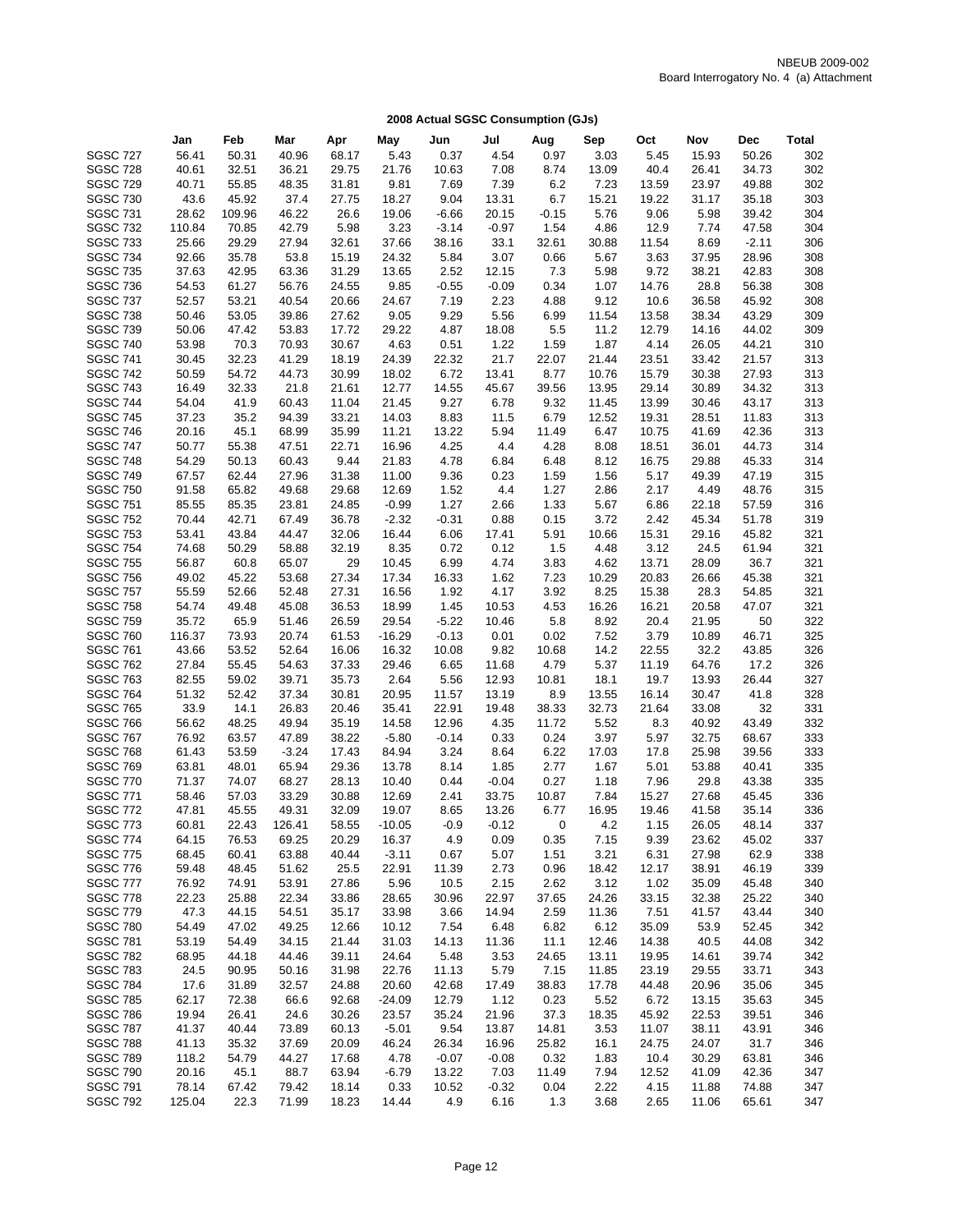| <b>SGSC 793</b><br>81.31<br>65.35<br>42.35<br>1.43<br>65.88<br>19.18<br>8.04<br>4.87<br>$-0.65$<br>5.03<br>14.39<br>40.33<br>348<br>56.9<br>349<br><b>SGSC 794</b><br>88.17<br>74.95<br>67.66<br>30.47<br>1.60<br>0.8<br>$-0.03$<br>0.81<br>2<br>7.34<br>18.52<br>350<br><b>SGSC 795</b><br>48.64<br>50<br>72.5<br>70.24<br>$-8.27$<br>9.03<br>$-0.01$<br>1.48<br>8.74<br>10.22<br>42.53<br>44.55<br><b>SGSC 796</b><br>59.4<br>48.25<br>57.42<br>34.22<br>17.08<br>12.85<br>3.31<br>7.31<br>8.72<br>12.19<br>44.78<br>44.13<br>350<br>350<br><b>SGSC 797</b><br>47.8<br>37.3<br>67.55<br>38.76<br>9.82<br>6.17<br>20.25<br>5.39<br>21.28<br>39.89<br>16.05<br>39.48<br><b>SGSC 798</b><br>68.99<br>63.27<br>78.32<br>22.62<br>9.67<br>$-0.61$<br>$-0.33$<br>0.03<br>2.52<br>10<br>13.54<br>84.07<br>352<br><b>SGSC 799</b><br>355<br>32.35<br>28.14<br>34.27<br>19.4<br>43.54<br>20.78<br>22.74<br>20.16<br>39.68<br>34.35<br>29.59<br>29.61<br><b>SGSC 800</b><br>355<br>50.87<br>57.74<br>45.62<br>29.39<br>31.44<br>9.34<br>2.12<br>1.78<br>6.32<br>18.86<br>30.68<br>70.66<br><b>SGSC 801</b><br>356<br>50.18<br>43.1<br>37.79<br>29.26<br>14.04<br>21.52<br>7.45<br>32.71<br>12.16<br>33.38<br>30.49<br>43.96<br><b>SGSC 802</b><br>357<br>57.29<br>46.21<br>62.07<br>26.75<br>17.04<br>28.15<br>6.01<br>7.36<br>11.67<br>18.28<br>38.63<br>38.03<br><b>SGSC 803</b><br>3.67<br>358<br>71.52<br>82.74<br>34.79<br>13.59<br>21.03<br>4.14<br>8.19<br>1.39<br>7.7<br>20.03<br>89.14<br><b>SGSC 804</b><br>359<br>94.96<br>70.26<br>71.03<br>15.08<br>3.61<br>$-1.74$<br>$-0.37$<br>0.46<br>0.51<br>8.44<br>28.91<br>67.87<br><b>SGSC 805</b><br>30.21<br>35.08<br>35.24<br>30<br>20.28<br>33.27<br>34.53<br>33.58<br>359<br>28.05<br>28.47<br>25.24<br>25.32<br><b>SGSC 806</b><br>56.95<br>48.25<br>54.64<br>34.58<br>24.90<br>12.78<br>12.88<br>11.5<br>7.37<br>42.82<br>42.38<br>360<br>11.36<br><b>SGSC 807</b><br>361<br>46.63<br>52.46<br>57.74<br>27.02<br>26.49<br>11.59<br>16.83<br>8.79<br>15.49<br>22.74<br>35.57<br>39.52<br><b>SGSC 808</b><br>361<br>23.56<br>138.85<br>15.27<br>$-5.45$<br>100.65<br>$-0.66$<br>$-0.77$<br>2.81<br>29.42<br>10.08<br>39.65<br>7.96<br><b>SGSC 809</b><br>362<br>142.27<br>27.1<br>64.78<br>25.92<br>9.33<br>2.69<br>1.43<br>3.46<br>7.42<br>5.47<br>19.96<br>51.86<br>363<br><b>SGSC 810</b><br>7.34<br>289.66<br>48.99<br>$-8.44$<br>$-8.05$<br>$-7.24$<br>$-1.82$<br>0.48<br>4.06<br>5.42<br>1.85<br>30.25<br>363<br><b>SGSC 811</b><br>55.72<br>52.23<br>60.53<br>21.65<br>18.79<br>16.67<br>6.61<br>10.34<br>12.2<br>22.28<br>40.15<br>45.8<br><b>SGSC 812</b><br>43.21<br>364<br>59.73<br>48.25<br>61.13<br>33.74<br>23.70<br>12.73<br>7.89<br>11.65<br>5.16<br>8.42<br>48.87<br>366<br><b>SGSC 813</b><br>43.57<br>84.62<br>99.59<br>$-18.33$<br>7.05<br>18.21<br>4.7<br>22.72<br>57.42<br>17.98<br>11.79<br>16.62<br><b>SGSC 814</b><br>58.87<br>49.93<br>57.5<br>29.93<br>21.19<br>8.41<br>5.4<br>14.63<br>8.49<br>23.02<br>64.93<br>369<br>27.04<br><b>SGSC 815</b><br>53.82<br>55.65<br>66.65<br>36.4<br>17.00<br>6.3<br>9.44<br>4.85<br>16.59<br>21.03<br>37.78<br>43.88<br>369<br><b>SGSC 816</b><br>1.12<br>370<br>71.48<br>57.09<br>72.86<br>8.11<br>94.95<br>$-26.65$<br>1.74<br>12.07<br>16.05<br>42.8<br>18.4<br><b>SGSC 817</b><br>23.88<br>30.04<br>371<br>36.35<br>41.49<br>40.14<br>34.52<br>28.14<br>29<br>23.53<br>23.03<br>29.46<br>30.92<br>371<br><b>SGSC 818</b><br>19.86<br>219.6<br>0.95<br>16.64<br>9.85<br>5.07<br>6.81<br>2.18<br>7.43<br>5.75<br>14.77<br>62.43<br>375<br><b>SGSC 819</b><br>90.98<br>38.89<br>106.6<br>32.24<br>12.37<br>0.13<br>0.62<br>0.13<br>4.23<br>2.41<br>25.51<br>60.51<br>375<br><b>SGSC 820</b><br>71.47<br>61.35<br>61.15<br>41.54<br>6.02<br>7.5<br>$-0.77$<br>1.31<br>6.02<br>8.51<br>39.25<br>71.75<br><b>SGSC 821</b><br>0.75<br>$\mathbf 0$<br>56.75<br>376<br>101.67<br>77.99<br>88.11<br>10.88<br>3.65<br>0.33<br>$-0.22$<br>5.71<br>29.99<br>376<br><b>SGSC 822</b><br>88.59<br>49.32<br>66.19<br>28.21<br>3.07<br>0.02<br>3.35<br>11.88<br>41.06<br>62.94<br>22.28<br>$-0.46$<br><b>SGSC 823</b><br>$-15.79$<br>184.01<br>146.02<br>$-37.69$<br>83.75<br>$-2.65$<br>0.08<br>0.02<br>9.15<br>$-1.2$<br>3.39<br>9.35<br>378<br><b>SGSC 824</b><br>379<br>85.19<br>89.96<br>55.84<br>48.76<br>10.67<br>$-3.45$<br>$-5.59$<br>$-0.28$<br>$-2.27$<br>19.7<br>26.03<br>54.19<br><b>SGSC 825</b><br>5.84<br>212.68<br>7.06<br>12.1<br>25.86<br>383<br>$-10.94$<br>48.26<br>6.76<br>7.45<br>10.4<br>11.5<br>45.64<br><b>SGSC 826</b><br>27.32<br>383<br>36.61<br>30.06<br>35.83<br>32.54<br>32.65<br>27.59<br>30.28<br>26.51<br>31.98<br>33.84<br>37.56<br>385<br><b>SGSC 827</b><br>52.93<br>95.36<br>64.83<br>30.85<br>20.68<br>8.71<br>1.03<br>2.4<br>7.67<br>20.16<br>40.33<br>40.21<br><b>SGSC 828</b><br>0.31<br>122.98<br>386<br>61.01<br>69.53<br>64.36<br>15.24<br>$-1.47$<br>$-0.64$<br>$-0.05$<br>0.85<br>1.65<br>52.47<br><b>SGSC 829</b><br>386<br>71.31<br>87.29<br>25.98<br>60.99<br>$-2.09$<br>5.72<br>5.21<br>5.46<br>13.73<br>14.73<br>49.94<br>48.02<br><b>SGSC 830</b><br>386<br>66.79<br>59.04<br>68.3<br>56.27<br>10.55<br>2.27<br>17.03<br>4.99<br>3.42<br>4.03<br>30.48<br>63.21<br><b>SGSC 831</b><br>88.06<br>48.37<br>28.75<br>14.95<br>2.91<br>$-0.23$<br>0.25<br>6.87<br>8.87<br>33.73<br>85.31<br>389<br>70.88<br>389<br><b>SGSC 832</b><br>51.97<br>54.72<br>47.06<br>41.03<br>16.61<br>9.89<br>21.02<br>7.19<br>24.68<br>21.94<br>45.3<br>47.73<br><b>SGSC 833</b><br>95.04<br>390<br>83.05<br>55.09<br>86.23<br>4.26<br>2.84<br>19.92<br>0.85<br>1.05<br>4.44<br>19.38<br>17.69<br><b>SGSC 834</b><br>1.36<br>33.21<br>390<br>87.89<br>74.29<br>93.39<br>62.94<br>5.94<br>8.02<br>$-0.32$<br>7.88<br>4.96<br>10.57<br><b>SGSC 835</b><br>391<br>79.42<br>54.69<br>71.71<br>17.02<br>$-0.02$<br>1.51<br>0.24<br>10.36<br>$-8.23$<br>54.13<br>68.33<br>41.62<br>392<br><b>SGSC 836</b><br>47.22<br>56.66<br>102.09<br>40.74<br>35.69<br>3.79<br>16.73<br>13.67<br>7.02<br>14.5<br>53.61<br>0.21<br><b>SGSC 837</b><br>35.2<br>395<br>30.81<br>31.73<br>20.38<br>47.29<br>31.91<br>34.3<br>33.57<br>33.59<br>31.67<br>34.71<br>30.17<br><b>SGSC 838</b><br>37.3<br>39.76<br>22.57<br>43.27<br>26.02<br>43.67<br>23.32<br>42.25<br>396<br>25.99<br>23.6<br>37.29<br>30.8<br>9.95<br>397<br><b>SGSC 839</b><br>$-0.83$<br>1.32<br>29.89<br>66.35<br>60.54<br>35.78<br>57.92<br>2.27<br>1.15<br>71.12<br>61.45<br><b>SGSC 840</b><br>24.39<br>399<br>31.52<br>28.55<br>37.51<br>23.95<br>42.86<br>25.34<br>45.5<br>26.44<br>42.72<br>31<br>39.59<br><b>SGSC 841</b><br>34.4<br>25.4<br>37.88<br>34.07<br>32.89<br>32.6<br>33.61<br>35.22<br>28.81<br>39.71<br>30.68<br>34.43<br>400<br><b>SGSC 842</b><br>46.14<br>191.26<br>91.64<br>$-7.22$<br>9.35<br>8.06<br>1.68<br>0.9<br>6.12<br>8.01<br>9.57<br>34.86<br>400<br><b>SGSC 843</b><br>66.54<br>56.01<br>67.47<br>22.62<br>40.67<br>5.91<br>10.19<br>6.84<br>9.29<br>14.09<br>32.48<br>68.37<br>400<br><b>SGSC 844</b><br>62.96<br>48.25<br>65.4<br>33.19<br>29.55<br>12.97<br>14.39<br>52.95<br>42.96<br>403<br>12.62<br>16.39<br>11.42<br><b>SGSC 845</b><br>75.24<br>60.04<br>85.59<br>12.08<br>22.70<br>4.78<br>$-0.26$<br>1.67<br>5.4<br>40.42<br>35.42<br>61.74<br>405<br><b>SGSC 846</b><br>74.39<br>57.28<br>65.72<br>20.18<br>45.70<br>8.36<br>10.83<br>9.89<br>7.99<br>13.93<br>46.37<br>44.21<br>405<br><b>SGSC 847</b><br>42.47<br>39.99<br>37.37<br>7.19<br>25.72<br>44.36<br>408<br>46.42<br>41.79<br>27.94<br>9.36<br>38.19<br>47.06<br><b>SGSC 848</b><br>32.96<br>30.45<br>39.68<br>39.21<br>41.76<br>25.83<br>408<br>26.45<br>38.52<br>35.67<br>30.74<br>39.73<br>27.13<br><b>SGSC 849</b><br>91.76<br>51.57<br>66.27<br>27.75<br>9.88<br>17.5<br>1.23<br>0.67<br>3.86<br>14.52<br>23.24<br>100.29<br>409<br><b>SGSC 850</b><br>5.29<br>22.62<br>66.15<br>43.08<br>33.58<br>30.07<br>43.44<br>26.76<br>38.55<br>30.63<br>36.03<br>34.46<br>411<br><b>SGSC 851</b><br>38.15<br>44.37<br>30.36<br>33.81<br>35.27<br>22.56<br>41.93<br>20.61<br>42.75<br>45.35<br>33.04<br>416<br>27.79<br><b>SGSC 852</b><br>70.49<br>66.9<br>32.36<br>30.63<br>12.53<br>11.62<br>10.89<br>14.73<br>55.72<br>45.1<br>417<br>56.18<br>10.06<br><b>SGSC 853</b><br>77.24<br>71.56<br>55.65<br>39.62<br>14.96<br>3.31<br>2.88<br>$-0.88$<br>44.53<br>67.3<br>420<br>16.73<br>26.81<br><b>SGSC 854</b><br>69.16<br>74.22<br>6.3<br>6.33<br>6.28<br>6.6<br>11.74<br>29.21<br>71.99<br>420<br>101.49<br>28.87<br>8.25<br><b>SGSC 855</b><br>50.22<br>45.29<br>54.9<br>37.56<br>$-2.02$<br>425<br>46.67<br>52.11<br>50.29<br>24.2<br>40.63<br>12.74<br>12.74<br><b>SGSC 856</b><br>60.81<br>78.54<br>8.84<br>2.32<br>5.7<br>36.68<br>83.1<br>432<br>66.19<br>62.09<br>22.85<br>3.45<br>0.98<br><b>SGSC 857</b><br>96.96<br>73.15<br>72.57<br>37.24<br>22.07<br>7.2<br>2.9<br>3.71<br>1.14<br>13.95<br>36.33<br>64.65<br>432 |                 | Jan   | Feb  | Mar   | Apr   | May   | Jun   | Jul  | Aug  | Sep   | Oct  | Nov   | Dec   | Total |
|----------------------------------------------------------------------------------------------------------------------------------------------------------------------------------------------------------------------------------------------------------------------------------------------------------------------------------------------------------------------------------------------------------------------------------------------------------------------------------------------------------------------------------------------------------------------------------------------------------------------------------------------------------------------------------------------------------------------------------------------------------------------------------------------------------------------------------------------------------------------------------------------------------------------------------------------------------------------------------------------------------------------------------------------------------------------------------------------------------------------------------------------------------------------------------------------------------------------------------------------------------------------------------------------------------------------------------------------------------------------------------------------------------------------------------------------------------------------------------------------------------------------------------------------------------------------------------------------------------------------------------------------------------------------------------------------------------------------------------------------------------------------------------------------------------------------------------------------------------------------------------------------------------------------------------------------------------------------------------------------------------------------------------------------------------------------------------------------------------------------------------------------------------------------------------------------------------------------------------------------------------------------------------------------------------------------------------------------------------------------------------------------------------------------------------------------------------------------------------------------------------------------------------------------------------------------------------------------------------------------------------------------------------------------------------------------------------------------------------------------------------------------------------------------------------------------------------------------------------------------------------------------------------------------------------------------------------------------------------------------------------------------------------------------------------------------------------------------------------------------------------------------------------------------------------------------------------------------------------------------------------------------------------------------------------------------------------------------------------------------------------------------------------------------------------------------------------------------------------------------------------------------------------------------------------------------------------------------------------------------------------------------------------------------------------------------------------------------------------------------------------------------------------------------------------------------------------------------------------------------------------------------------------------------------------------------------------------------------------------------------------------------------------------------------------------------------------------------------------------------------------------------------------------------------------------------------------------------------------------------------------------------------------------------------------------------------------------------------------------------------------------------------------------------------------------------------------------------------------------------------------------------------------------------------------------------------------------------------------------------------------------------------------------------------------------------------------------------------------------------------------------------------------------------------------------------------------------------------------------------------------------------------------------------------------------------------------------------------------------------------------------------------------------------------------------------------------------------------------------------------------------------------------------------------------------------------------------------------------------------------------------------------------------------------------------------------------------------------------------------------------------------------------------------------------------------------------------------------------------------------------------------------------------------------------------------------------------------------------------------------------------------------------------------------------------------------------------------------------------------------------------------------------------------------------------------------------------------------------------------------------------------------------------------------------------------------------------------------------------------------------------------------------------------------------------------------------------------------------------------------------------------------------------------------------------------------------------------------------------------------------------------------------------------------------------------------------------------------------------------------------------------------------------------------------------------------------------------------------------------------------------------------------------------------------------------------------------------------------------------------------------------------------------------------------------------------------------------------------------------------------------------------------------------------------------------------------------------------------------------------------------------------------------------------------------------------------------------------------------------------------------------------------------------------------------------------------------------------------------------------------------------------------------------------------------------------------------------------------------------------------------------------------------------------------------------------------------------------------------------------------------------------------------------------------------------------------------------------------------------------------------------------------------------------------------------------------------------------------------------------------------------------------------------------------------------------------------------------------------------------------------------------------------------------------------------------------------------------------------------------------------------------------------------------------------------------------------------------------------------------------------------------------------------------------------------------------------------------------------------------------------------------------------------------------------------------------------------------------------------------------------------------------------------------------------------------------------------------------------------------------------------------------------------------------------------------------------------------------------------------------------------------------------------------------------------------------------------------------------------------------------------------------------------------------------------------------------------------------------------------------------------------------------------------------------------------------------------------------------------------------------------------------------------|-----------------|-------|------|-------|-------|-------|-------|------|------|-------|------|-------|-------|-------|
|                                                                                                                                                                                                                                                                                                                                                                                                                                                                                                                                                                                                                                                                                                                                                                                                                                                                                                                                                                                                                                                                                                                                                                                                                                                                                                                                                                                                                                                                                                                                                                                                                                                                                                                                                                                                                                                                                                                                                                                                                                                                                                                                                                                                                                                                                                                                                                                                                                                                                                                                                                                                                                                                                                                                                                                                                                                                                                                                                                                                                                                                                                                                                                                                                                                                                                                                                                                                                                                                                                                                                                                                                                                                                                                                                                                                                                                                                                                                                                                                                                                                                                                                                                                                                                                                                                                                                                                                                                                                                                                                                                                                                                                                                                                                                                                                                                                                                                                                                                                                                                                                                                                                                                                                                                                                                                                                                                                                                                                                                                                                                                                                                                                                                                                                                                                                                                                                                                                                                                                                                                                                                                                                                                                                                                                                                                                                                                                                                                                                                                                                                                                                                                                                                                                                                                                                                                                                                                                                                                                                                                                                                                                                                                                                                                                                                                                                                                                                                                                                                                                                                                                                                                                                                                                                                                                                                                                                                                                                                                                                                                                                                                                                                                                                                                                                                                                                                                                                                                                                                                                                                                                                                                                                                                                                                                                                                                                                                                                      |                 |       |      |       |       |       |       |      |      |       |      |       |       |       |
|                                                                                                                                                                                                                                                                                                                                                                                                                                                                                                                                                                                                                                                                                                                                                                                                                                                                                                                                                                                                                                                                                                                                                                                                                                                                                                                                                                                                                                                                                                                                                                                                                                                                                                                                                                                                                                                                                                                                                                                                                                                                                                                                                                                                                                                                                                                                                                                                                                                                                                                                                                                                                                                                                                                                                                                                                                                                                                                                                                                                                                                                                                                                                                                                                                                                                                                                                                                                                                                                                                                                                                                                                                                                                                                                                                                                                                                                                                                                                                                                                                                                                                                                                                                                                                                                                                                                                                                                                                                                                                                                                                                                                                                                                                                                                                                                                                                                                                                                                                                                                                                                                                                                                                                                                                                                                                                                                                                                                                                                                                                                                                                                                                                                                                                                                                                                                                                                                                                                                                                                                                                                                                                                                                                                                                                                                                                                                                                                                                                                                                                                                                                                                                                                                                                                                                                                                                                                                                                                                                                                                                                                                                                                                                                                                                                                                                                                                                                                                                                                                                                                                                                                                                                                                                                                                                                                                                                                                                                                                                                                                                                                                                                                                                                                                                                                                                                                                                                                                                                                                                                                                                                                                                                                                                                                                                                                                                                                                                                      |                 |       |      |       |       |       |       |      |      |       |      |       |       |       |
|                                                                                                                                                                                                                                                                                                                                                                                                                                                                                                                                                                                                                                                                                                                                                                                                                                                                                                                                                                                                                                                                                                                                                                                                                                                                                                                                                                                                                                                                                                                                                                                                                                                                                                                                                                                                                                                                                                                                                                                                                                                                                                                                                                                                                                                                                                                                                                                                                                                                                                                                                                                                                                                                                                                                                                                                                                                                                                                                                                                                                                                                                                                                                                                                                                                                                                                                                                                                                                                                                                                                                                                                                                                                                                                                                                                                                                                                                                                                                                                                                                                                                                                                                                                                                                                                                                                                                                                                                                                                                                                                                                                                                                                                                                                                                                                                                                                                                                                                                                                                                                                                                                                                                                                                                                                                                                                                                                                                                                                                                                                                                                                                                                                                                                                                                                                                                                                                                                                                                                                                                                                                                                                                                                                                                                                                                                                                                                                                                                                                                                                                                                                                                                                                                                                                                                                                                                                                                                                                                                                                                                                                                                                                                                                                                                                                                                                                                                                                                                                                                                                                                                                                                                                                                                                                                                                                                                                                                                                                                                                                                                                                                                                                                                                                                                                                                                                                                                                                                                                                                                                                                                                                                                                                                                                                                                                                                                                                                                                      |                 |       |      |       |       |       |       |      |      |       |      |       |       |       |
|                                                                                                                                                                                                                                                                                                                                                                                                                                                                                                                                                                                                                                                                                                                                                                                                                                                                                                                                                                                                                                                                                                                                                                                                                                                                                                                                                                                                                                                                                                                                                                                                                                                                                                                                                                                                                                                                                                                                                                                                                                                                                                                                                                                                                                                                                                                                                                                                                                                                                                                                                                                                                                                                                                                                                                                                                                                                                                                                                                                                                                                                                                                                                                                                                                                                                                                                                                                                                                                                                                                                                                                                                                                                                                                                                                                                                                                                                                                                                                                                                                                                                                                                                                                                                                                                                                                                                                                                                                                                                                                                                                                                                                                                                                                                                                                                                                                                                                                                                                                                                                                                                                                                                                                                                                                                                                                                                                                                                                                                                                                                                                                                                                                                                                                                                                                                                                                                                                                                                                                                                                                                                                                                                                                                                                                                                                                                                                                                                                                                                                                                                                                                                                                                                                                                                                                                                                                                                                                                                                                                                                                                                                                                                                                                                                                                                                                                                                                                                                                                                                                                                                                                                                                                                                                                                                                                                                                                                                                                                                                                                                                                                                                                                                                                                                                                                                                                                                                                                                                                                                                                                                                                                                                                                                                                                                                                                                                                                                                      |                 |       |      |       |       |       |       |      |      |       |      |       |       |       |
|                                                                                                                                                                                                                                                                                                                                                                                                                                                                                                                                                                                                                                                                                                                                                                                                                                                                                                                                                                                                                                                                                                                                                                                                                                                                                                                                                                                                                                                                                                                                                                                                                                                                                                                                                                                                                                                                                                                                                                                                                                                                                                                                                                                                                                                                                                                                                                                                                                                                                                                                                                                                                                                                                                                                                                                                                                                                                                                                                                                                                                                                                                                                                                                                                                                                                                                                                                                                                                                                                                                                                                                                                                                                                                                                                                                                                                                                                                                                                                                                                                                                                                                                                                                                                                                                                                                                                                                                                                                                                                                                                                                                                                                                                                                                                                                                                                                                                                                                                                                                                                                                                                                                                                                                                                                                                                                                                                                                                                                                                                                                                                                                                                                                                                                                                                                                                                                                                                                                                                                                                                                                                                                                                                                                                                                                                                                                                                                                                                                                                                                                                                                                                                                                                                                                                                                                                                                                                                                                                                                                                                                                                                                                                                                                                                                                                                                                                                                                                                                                                                                                                                                                                                                                                                                                                                                                                                                                                                                                                                                                                                                                                                                                                                                                                                                                                                                                                                                                                                                                                                                                                                                                                                                                                                                                                                                                                                                                                                                      |                 |       |      |       |       |       |       |      |      |       |      |       |       |       |
|                                                                                                                                                                                                                                                                                                                                                                                                                                                                                                                                                                                                                                                                                                                                                                                                                                                                                                                                                                                                                                                                                                                                                                                                                                                                                                                                                                                                                                                                                                                                                                                                                                                                                                                                                                                                                                                                                                                                                                                                                                                                                                                                                                                                                                                                                                                                                                                                                                                                                                                                                                                                                                                                                                                                                                                                                                                                                                                                                                                                                                                                                                                                                                                                                                                                                                                                                                                                                                                                                                                                                                                                                                                                                                                                                                                                                                                                                                                                                                                                                                                                                                                                                                                                                                                                                                                                                                                                                                                                                                                                                                                                                                                                                                                                                                                                                                                                                                                                                                                                                                                                                                                                                                                                                                                                                                                                                                                                                                                                                                                                                                                                                                                                                                                                                                                                                                                                                                                                                                                                                                                                                                                                                                                                                                                                                                                                                                                                                                                                                                                                                                                                                                                                                                                                                                                                                                                                                                                                                                                                                                                                                                                                                                                                                                                                                                                                                                                                                                                                                                                                                                                                                                                                                                                                                                                                                                                                                                                                                                                                                                                                                                                                                                                                                                                                                                                                                                                                                                                                                                                                                                                                                                                                                                                                                                                                                                                                                                                      |                 |       |      |       |       |       |       |      |      |       |      |       |       |       |
|                                                                                                                                                                                                                                                                                                                                                                                                                                                                                                                                                                                                                                                                                                                                                                                                                                                                                                                                                                                                                                                                                                                                                                                                                                                                                                                                                                                                                                                                                                                                                                                                                                                                                                                                                                                                                                                                                                                                                                                                                                                                                                                                                                                                                                                                                                                                                                                                                                                                                                                                                                                                                                                                                                                                                                                                                                                                                                                                                                                                                                                                                                                                                                                                                                                                                                                                                                                                                                                                                                                                                                                                                                                                                                                                                                                                                                                                                                                                                                                                                                                                                                                                                                                                                                                                                                                                                                                                                                                                                                                                                                                                                                                                                                                                                                                                                                                                                                                                                                                                                                                                                                                                                                                                                                                                                                                                                                                                                                                                                                                                                                                                                                                                                                                                                                                                                                                                                                                                                                                                                                                                                                                                                                                                                                                                                                                                                                                                                                                                                                                                                                                                                                                                                                                                                                                                                                                                                                                                                                                                                                                                                                                                                                                                                                                                                                                                                                                                                                                                                                                                                                                                                                                                                                                                                                                                                                                                                                                                                                                                                                                                                                                                                                                                                                                                                                                                                                                                                                                                                                                                                                                                                                                                                                                                                                                                                                                                                                                      |                 |       |      |       |       |       |       |      |      |       |      |       |       |       |
|                                                                                                                                                                                                                                                                                                                                                                                                                                                                                                                                                                                                                                                                                                                                                                                                                                                                                                                                                                                                                                                                                                                                                                                                                                                                                                                                                                                                                                                                                                                                                                                                                                                                                                                                                                                                                                                                                                                                                                                                                                                                                                                                                                                                                                                                                                                                                                                                                                                                                                                                                                                                                                                                                                                                                                                                                                                                                                                                                                                                                                                                                                                                                                                                                                                                                                                                                                                                                                                                                                                                                                                                                                                                                                                                                                                                                                                                                                                                                                                                                                                                                                                                                                                                                                                                                                                                                                                                                                                                                                                                                                                                                                                                                                                                                                                                                                                                                                                                                                                                                                                                                                                                                                                                                                                                                                                                                                                                                                                                                                                                                                                                                                                                                                                                                                                                                                                                                                                                                                                                                                                                                                                                                                                                                                                                                                                                                                                                                                                                                                                                                                                                                                                                                                                                                                                                                                                                                                                                                                                                                                                                                                                                                                                                                                                                                                                                                                                                                                                                                                                                                                                                                                                                                                                                                                                                                                                                                                                                                                                                                                                                                                                                                                                                                                                                                                                                                                                                                                                                                                                                                                                                                                                                                                                                                                                                                                                                                                                      |                 |       |      |       |       |       |       |      |      |       |      |       |       |       |
|                                                                                                                                                                                                                                                                                                                                                                                                                                                                                                                                                                                                                                                                                                                                                                                                                                                                                                                                                                                                                                                                                                                                                                                                                                                                                                                                                                                                                                                                                                                                                                                                                                                                                                                                                                                                                                                                                                                                                                                                                                                                                                                                                                                                                                                                                                                                                                                                                                                                                                                                                                                                                                                                                                                                                                                                                                                                                                                                                                                                                                                                                                                                                                                                                                                                                                                                                                                                                                                                                                                                                                                                                                                                                                                                                                                                                                                                                                                                                                                                                                                                                                                                                                                                                                                                                                                                                                                                                                                                                                                                                                                                                                                                                                                                                                                                                                                                                                                                                                                                                                                                                                                                                                                                                                                                                                                                                                                                                                                                                                                                                                                                                                                                                                                                                                                                                                                                                                                                                                                                                                                                                                                                                                                                                                                                                                                                                                                                                                                                                                                                                                                                                                                                                                                                                                                                                                                                                                                                                                                                                                                                                                                                                                                                                                                                                                                                                                                                                                                                                                                                                                                                                                                                                                                                                                                                                                                                                                                                                                                                                                                                                                                                                                                                                                                                                                                                                                                                                                                                                                                                                                                                                                                                                                                                                                                                                                                                                                                      |                 |       |      |       |       |       |       |      |      |       |      |       |       |       |
|                                                                                                                                                                                                                                                                                                                                                                                                                                                                                                                                                                                                                                                                                                                                                                                                                                                                                                                                                                                                                                                                                                                                                                                                                                                                                                                                                                                                                                                                                                                                                                                                                                                                                                                                                                                                                                                                                                                                                                                                                                                                                                                                                                                                                                                                                                                                                                                                                                                                                                                                                                                                                                                                                                                                                                                                                                                                                                                                                                                                                                                                                                                                                                                                                                                                                                                                                                                                                                                                                                                                                                                                                                                                                                                                                                                                                                                                                                                                                                                                                                                                                                                                                                                                                                                                                                                                                                                                                                                                                                                                                                                                                                                                                                                                                                                                                                                                                                                                                                                                                                                                                                                                                                                                                                                                                                                                                                                                                                                                                                                                                                                                                                                                                                                                                                                                                                                                                                                                                                                                                                                                                                                                                                                                                                                                                                                                                                                                                                                                                                                                                                                                                                                                                                                                                                                                                                                                                                                                                                                                                                                                                                                                                                                                                                                                                                                                                                                                                                                                                                                                                                                                                                                                                                                                                                                                                                                                                                                                                                                                                                                                                                                                                                                                                                                                                                                                                                                                                                                                                                                                                                                                                                                                                                                                                                                                                                                                                                                      |                 |       |      |       |       |       |       |      |      |       |      |       |       |       |
|                                                                                                                                                                                                                                                                                                                                                                                                                                                                                                                                                                                                                                                                                                                                                                                                                                                                                                                                                                                                                                                                                                                                                                                                                                                                                                                                                                                                                                                                                                                                                                                                                                                                                                                                                                                                                                                                                                                                                                                                                                                                                                                                                                                                                                                                                                                                                                                                                                                                                                                                                                                                                                                                                                                                                                                                                                                                                                                                                                                                                                                                                                                                                                                                                                                                                                                                                                                                                                                                                                                                                                                                                                                                                                                                                                                                                                                                                                                                                                                                                                                                                                                                                                                                                                                                                                                                                                                                                                                                                                                                                                                                                                                                                                                                                                                                                                                                                                                                                                                                                                                                                                                                                                                                                                                                                                                                                                                                                                                                                                                                                                                                                                                                                                                                                                                                                                                                                                                                                                                                                                                                                                                                                                                                                                                                                                                                                                                                                                                                                                                                                                                                                                                                                                                                                                                                                                                                                                                                                                                                                                                                                                                                                                                                                                                                                                                                                                                                                                                                                                                                                                                                                                                                                                                                                                                                                                                                                                                                                                                                                                                                                                                                                                                                                                                                                                                                                                                                                                                                                                                                                                                                                                                                                                                                                                                                                                                                                                                      |                 |       |      |       |       |       |       |      |      |       |      |       |       |       |
|                                                                                                                                                                                                                                                                                                                                                                                                                                                                                                                                                                                                                                                                                                                                                                                                                                                                                                                                                                                                                                                                                                                                                                                                                                                                                                                                                                                                                                                                                                                                                                                                                                                                                                                                                                                                                                                                                                                                                                                                                                                                                                                                                                                                                                                                                                                                                                                                                                                                                                                                                                                                                                                                                                                                                                                                                                                                                                                                                                                                                                                                                                                                                                                                                                                                                                                                                                                                                                                                                                                                                                                                                                                                                                                                                                                                                                                                                                                                                                                                                                                                                                                                                                                                                                                                                                                                                                                                                                                                                                                                                                                                                                                                                                                                                                                                                                                                                                                                                                                                                                                                                                                                                                                                                                                                                                                                                                                                                                                                                                                                                                                                                                                                                                                                                                                                                                                                                                                                                                                                                                                                                                                                                                                                                                                                                                                                                                                                                                                                                                                                                                                                                                                                                                                                                                                                                                                                                                                                                                                                                                                                                                                                                                                                                                                                                                                                                                                                                                                                                                                                                                                                                                                                                                                                                                                                                                                                                                                                                                                                                                                                                                                                                                                                                                                                                                                                                                                                                                                                                                                                                                                                                                                                                                                                                                                                                                                                                                                      |                 |       |      |       |       |       |       |      |      |       |      |       |       |       |
|                                                                                                                                                                                                                                                                                                                                                                                                                                                                                                                                                                                                                                                                                                                                                                                                                                                                                                                                                                                                                                                                                                                                                                                                                                                                                                                                                                                                                                                                                                                                                                                                                                                                                                                                                                                                                                                                                                                                                                                                                                                                                                                                                                                                                                                                                                                                                                                                                                                                                                                                                                                                                                                                                                                                                                                                                                                                                                                                                                                                                                                                                                                                                                                                                                                                                                                                                                                                                                                                                                                                                                                                                                                                                                                                                                                                                                                                                                                                                                                                                                                                                                                                                                                                                                                                                                                                                                                                                                                                                                                                                                                                                                                                                                                                                                                                                                                                                                                                                                                                                                                                                                                                                                                                                                                                                                                                                                                                                                                                                                                                                                                                                                                                                                                                                                                                                                                                                                                                                                                                                                                                                                                                                                                                                                                                                                                                                                                                                                                                                                                                                                                                                                                                                                                                                                                                                                                                                                                                                                                                                                                                                                                                                                                                                                                                                                                                                                                                                                                                                                                                                                                                                                                                                                                                                                                                                                                                                                                                                                                                                                                                                                                                                                                                                                                                                                                                                                                                                                                                                                                                                                                                                                                                                                                                                                                                                                                                                                                      |                 |       |      |       |       |       |       |      |      |       |      |       |       |       |
|                                                                                                                                                                                                                                                                                                                                                                                                                                                                                                                                                                                                                                                                                                                                                                                                                                                                                                                                                                                                                                                                                                                                                                                                                                                                                                                                                                                                                                                                                                                                                                                                                                                                                                                                                                                                                                                                                                                                                                                                                                                                                                                                                                                                                                                                                                                                                                                                                                                                                                                                                                                                                                                                                                                                                                                                                                                                                                                                                                                                                                                                                                                                                                                                                                                                                                                                                                                                                                                                                                                                                                                                                                                                                                                                                                                                                                                                                                                                                                                                                                                                                                                                                                                                                                                                                                                                                                                                                                                                                                                                                                                                                                                                                                                                                                                                                                                                                                                                                                                                                                                                                                                                                                                                                                                                                                                                                                                                                                                                                                                                                                                                                                                                                                                                                                                                                                                                                                                                                                                                                                                                                                                                                                                                                                                                                                                                                                                                                                                                                                                                                                                                                                                                                                                                                                                                                                                                                                                                                                                                                                                                                                                                                                                                                                                                                                                                                                                                                                                                                                                                                                                                                                                                                                                                                                                                                                                                                                                                                                                                                                                                                                                                                                                                                                                                                                                                                                                                                                                                                                                                                                                                                                                                                                                                                                                                                                                                                                                      |                 |       |      |       |       |       |       |      |      |       |      |       |       |       |
|                                                                                                                                                                                                                                                                                                                                                                                                                                                                                                                                                                                                                                                                                                                                                                                                                                                                                                                                                                                                                                                                                                                                                                                                                                                                                                                                                                                                                                                                                                                                                                                                                                                                                                                                                                                                                                                                                                                                                                                                                                                                                                                                                                                                                                                                                                                                                                                                                                                                                                                                                                                                                                                                                                                                                                                                                                                                                                                                                                                                                                                                                                                                                                                                                                                                                                                                                                                                                                                                                                                                                                                                                                                                                                                                                                                                                                                                                                                                                                                                                                                                                                                                                                                                                                                                                                                                                                                                                                                                                                                                                                                                                                                                                                                                                                                                                                                                                                                                                                                                                                                                                                                                                                                                                                                                                                                                                                                                                                                                                                                                                                                                                                                                                                                                                                                                                                                                                                                                                                                                                                                                                                                                                                                                                                                                                                                                                                                                                                                                                                                                                                                                                                                                                                                                                                                                                                                                                                                                                                                                                                                                                                                                                                                                                                                                                                                                                                                                                                                                                                                                                                                                                                                                                                                                                                                                                                                                                                                                                                                                                                                                                                                                                                                                                                                                                                                                                                                                                                                                                                                                                                                                                                                                                                                                                                                                                                                                                                                      |                 |       |      |       |       |       |       |      |      |       |      |       |       |       |
|                                                                                                                                                                                                                                                                                                                                                                                                                                                                                                                                                                                                                                                                                                                                                                                                                                                                                                                                                                                                                                                                                                                                                                                                                                                                                                                                                                                                                                                                                                                                                                                                                                                                                                                                                                                                                                                                                                                                                                                                                                                                                                                                                                                                                                                                                                                                                                                                                                                                                                                                                                                                                                                                                                                                                                                                                                                                                                                                                                                                                                                                                                                                                                                                                                                                                                                                                                                                                                                                                                                                                                                                                                                                                                                                                                                                                                                                                                                                                                                                                                                                                                                                                                                                                                                                                                                                                                                                                                                                                                                                                                                                                                                                                                                                                                                                                                                                                                                                                                                                                                                                                                                                                                                                                                                                                                                                                                                                                                                                                                                                                                                                                                                                                                                                                                                                                                                                                                                                                                                                                                                                                                                                                                                                                                                                                                                                                                                                                                                                                                                                                                                                                                                                                                                                                                                                                                                                                                                                                                                                                                                                                                                                                                                                                                                                                                                                                                                                                                                                                                                                                                                                                                                                                                                                                                                                                                                                                                                                                                                                                                                                                                                                                                                                                                                                                                                                                                                                                                                                                                                                                                                                                                                                                                                                                                                                                                                                                                                      |                 |       |      |       |       |       |       |      |      |       |      |       |       |       |
|                                                                                                                                                                                                                                                                                                                                                                                                                                                                                                                                                                                                                                                                                                                                                                                                                                                                                                                                                                                                                                                                                                                                                                                                                                                                                                                                                                                                                                                                                                                                                                                                                                                                                                                                                                                                                                                                                                                                                                                                                                                                                                                                                                                                                                                                                                                                                                                                                                                                                                                                                                                                                                                                                                                                                                                                                                                                                                                                                                                                                                                                                                                                                                                                                                                                                                                                                                                                                                                                                                                                                                                                                                                                                                                                                                                                                                                                                                                                                                                                                                                                                                                                                                                                                                                                                                                                                                                                                                                                                                                                                                                                                                                                                                                                                                                                                                                                                                                                                                                                                                                                                                                                                                                                                                                                                                                                                                                                                                                                                                                                                                                                                                                                                                                                                                                                                                                                                                                                                                                                                                                                                                                                                                                                                                                                                                                                                                                                                                                                                                                                                                                                                                                                                                                                                                                                                                                                                                                                                                                                                                                                                                                                                                                                                                                                                                                                                                                                                                                                                                                                                                                                                                                                                                                                                                                                                                                                                                                                                                                                                                                                                                                                                                                                                                                                                                                                                                                                                                                                                                                                                                                                                                                                                                                                                                                                                                                                                                                      |                 |       |      |       |       |       |       |      |      |       |      |       |       |       |
|                                                                                                                                                                                                                                                                                                                                                                                                                                                                                                                                                                                                                                                                                                                                                                                                                                                                                                                                                                                                                                                                                                                                                                                                                                                                                                                                                                                                                                                                                                                                                                                                                                                                                                                                                                                                                                                                                                                                                                                                                                                                                                                                                                                                                                                                                                                                                                                                                                                                                                                                                                                                                                                                                                                                                                                                                                                                                                                                                                                                                                                                                                                                                                                                                                                                                                                                                                                                                                                                                                                                                                                                                                                                                                                                                                                                                                                                                                                                                                                                                                                                                                                                                                                                                                                                                                                                                                                                                                                                                                                                                                                                                                                                                                                                                                                                                                                                                                                                                                                                                                                                                                                                                                                                                                                                                                                                                                                                                                                                                                                                                                                                                                                                                                                                                                                                                                                                                                                                                                                                                                                                                                                                                                                                                                                                                                                                                                                                                                                                                                                                                                                                                                                                                                                                                                                                                                                                                                                                                                                                                                                                                                                                                                                                                                                                                                                                                                                                                                                                                                                                                                                                                                                                                                                                                                                                                                                                                                                                                                                                                                                                                                                                                                                                                                                                                                                                                                                                                                                                                                                                                                                                                                                                                                                                                                                                                                                                                                                      |                 |       |      |       |       |       |       |      |      |       |      |       |       |       |
|                                                                                                                                                                                                                                                                                                                                                                                                                                                                                                                                                                                                                                                                                                                                                                                                                                                                                                                                                                                                                                                                                                                                                                                                                                                                                                                                                                                                                                                                                                                                                                                                                                                                                                                                                                                                                                                                                                                                                                                                                                                                                                                                                                                                                                                                                                                                                                                                                                                                                                                                                                                                                                                                                                                                                                                                                                                                                                                                                                                                                                                                                                                                                                                                                                                                                                                                                                                                                                                                                                                                                                                                                                                                                                                                                                                                                                                                                                                                                                                                                                                                                                                                                                                                                                                                                                                                                                                                                                                                                                                                                                                                                                                                                                                                                                                                                                                                                                                                                                                                                                                                                                                                                                                                                                                                                                                                                                                                                                                                                                                                                                                                                                                                                                                                                                                                                                                                                                                                                                                                                                                                                                                                                                                                                                                                                                                                                                                                                                                                                                                                                                                                                                                                                                                                                                                                                                                                                                                                                                                                                                                                                                                                                                                                                                                                                                                                                                                                                                                                                                                                                                                                                                                                                                                                                                                                                                                                                                                                                                                                                                                                                                                                                                                                                                                                                                                                                                                                                                                                                                                                                                                                                                                                                                                                                                                                                                                                                                                      |                 |       |      |       |       |       |       |      |      |       |      |       |       |       |
|                                                                                                                                                                                                                                                                                                                                                                                                                                                                                                                                                                                                                                                                                                                                                                                                                                                                                                                                                                                                                                                                                                                                                                                                                                                                                                                                                                                                                                                                                                                                                                                                                                                                                                                                                                                                                                                                                                                                                                                                                                                                                                                                                                                                                                                                                                                                                                                                                                                                                                                                                                                                                                                                                                                                                                                                                                                                                                                                                                                                                                                                                                                                                                                                                                                                                                                                                                                                                                                                                                                                                                                                                                                                                                                                                                                                                                                                                                                                                                                                                                                                                                                                                                                                                                                                                                                                                                                                                                                                                                                                                                                                                                                                                                                                                                                                                                                                                                                                                                                                                                                                                                                                                                                                                                                                                                                                                                                                                                                                                                                                                                                                                                                                                                                                                                                                                                                                                                                                                                                                                                                                                                                                                                                                                                                                                                                                                                                                                                                                                                                                                                                                                                                                                                                                                                                                                                                                                                                                                                                                                                                                                                                                                                                                                                                                                                                                                                                                                                                                                                                                                                                                                                                                                                                                                                                                                                                                                                                                                                                                                                                                                                                                                                                                                                                                                                                                                                                                                                                                                                                                                                                                                                                                                                                                                                                                                                                                                                                      |                 |       |      |       |       |       |       |      |      |       |      |       |       |       |
|                                                                                                                                                                                                                                                                                                                                                                                                                                                                                                                                                                                                                                                                                                                                                                                                                                                                                                                                                                                                                                                                                                                                                                                                                                                                                                                                                                                                                                                                                                                                                                                                                                                                                                                                                                                                                                                                                                                                                                                                                                                                                                                                                                                                                                                                                                                                                                                                                                                                                                                                                                                                                                                                                                                                                                                                                                                                                                                                                                                                                                                                                                                                                                                                                                                                                                                                                                                                                                                                                                                                                                                                                                                                                                                                                                                                                                                                                                                                                                                                                                                                                                                                                                                                                                                                                                                                                                                                                                                                                                                                                                                                                                                                                                                                                                                                                                                                                                                                                                                                                                                                                                                                                                                                                                                                                                                                                                                                                                                                                                                                                                                                                                                                                                                                                                                                                                                                                                                                                                                                                                                                                                                                                                                                                                                                                                                                                                                                                                                                                                                                                                                                                                                                                                                                                                                                                                                                                                                                                                                                                                                                                                                                                                                                                                                                                                                                                                                                                                                                                                                                                                                                                                                                                                                                                                                                                                                                                                                                                                                                                                                                                                                                                                                                                                                                                                                                                                                                                                                                                                                                                                                                                                                                                                                                                                                                                                                                                                                      |                 |       |      |       |       |       |       |      |      |       |      |       |       |       |
|                                                                                                                                                                                                                                                                                                                                                                                                                                                                                                                                                                                                                                                                                                                                                                                                                                                                                                                                                                                                                                                                                                                                                                                                                                                                                                                                                                                                                                                                                                                                                                                                                                                                                                                                                                                                                                                                                                                                                                                                                                                                                                                                                                                                                                                                                                                                                                                                                                                                                                                                                                                                                                                                                                                                                                                                                                                                                                                                                                                                                                                                                                                                                                                                                                                                                                                                                                                                                                                                                                                                                                                                                                                                                                                                                                                                                                                                                                                                                                                                                                                                                                                                                                                                                                                                                                                                                                                                                                                                                                                                                                                                                                                                                                                                                                                                                                                                                                                                                                                                                                                                                                                                                                                                                                                                                                                                                                                                                                                                                                                                                                                                                                                                                                                                                                                                                                                                                                                                                                                                                                                                                                                                                                                                                                                                                                                                                                                                                                                                                                                                                                                                                                                                                                                                                                                                                                                                                                                                                                                                                                                                                                                                                                                                                                                                                                                                                                                                                                                                                                                                                                                                                                                                                                                                                                                                                                                                                                                                                                                                                                                                                                                                                                                                                                                                                                                                                                                                                                                                                                                                                                                                                                                                                                                                                                                                                                                                                                                      |                 |       |      |       |       |       |       |      |      |       |      |       |       |       |
|                                                                                                                                                                                                                                                                                                                                                                                                                                                                                                                                                                                                                                                                                                                                                                                                                                                                                                                                                                                                                                                                                                                                                                                                                                                                                                                                                                                                                                                                                                                                                                                                                                                                                                                                                                                                                                                                                                                                                                                                                                                                                                                                                                                                                                                                                                                                                                                                                                                                                                                                                                                                                                                                                                                                                                                                                                                                                                                                                                                                                                                                                                                                                                                                                                                                                                                                                                                                                                                                                                                                                                                                                                                                                                                                                                                                                                                                                                                                                                                                                                                                                                                                                                                                                                                                                                                                                                                                                                                                                                                                                                                                                                                                                                                                                                                                                                                                                                                                                                                                                                                                                                                                                                                                                                                                                                                                                                                                                                                                                                                                                                                                                                                                                                                                                                                                                                                                                                                                                                                                                                                                                                                                                                                                                                                                                                                                                                                                                                                                                                                                                                                                                                                                                                                                                                                                                                                                                                                                                                                                                                                                                                                                                                                                                                                                                                                                                                                                                                                                                                                                                                                                                                                                                                                                                                                                                                                                                                                                                                                                                                                                                                                                                                                                                                                                                                                                                                                                                                                                                                                                                                                                                                                                                                                                                                                                                                                                                                                      |                 |       |      |       |       |       |       |      |      |       |      |       |       |       |
|                                                                                                                                                                                                                                                                                                                                                                                                                                                                                                                                                                                                                                                                                                                                                                                                                                                                                                                                                                                                                                                                                                                                                                                                                                                                                                                                                                                                                                                                                                                                                                                                                                                                                                                                                                                                                                                                                                                                                                                                                                                                                                                                                                                                                                                                                                                                                                                                                                                                                                                                                                                                                                                                                                                                                                                                                                                                                                                                                                                                                                                                                                                                                                                                                                                                                                                                                                                                                                                                                                                                                                                                                                                                                                                                                                                                                                                                                                                                                                                                                                                                                                                                                                                                                                                                                                                                                                                                                                                                                                                                                                                                                                                                                                                                                                                                                                                                                                                                                                                                                                                                                                                                                                                                                                                                                                                                                                                                                                                                                                                                                                                                                                                                                                                                                                                                                                                                                                                                                                                                                                                                                                                                                                                                                                                                                                                                                                                                                                                                                                                                                                                                                                                                                                                                                                                                                                                                                                                                                                                                                                                                                                                                                                                                                                                                                                                                                                                                                                                                                                                                                                                                                                                                                                                                                                                                                                                                                                                                                                                                                                                                                                                                                                                                                                                                                                                                                                                                                                                                                                                                                                                                                                                                                                                                                                                                                                                                                                                      |                 |       |      |       |       |       |       |      |      |       |      |       |       |       |
|                                                                                                                                                                                                                                                                                                                                                                                                                                                                                                                                                                                                                                                                                                                                                                                                                                                                                                                                                                                                                                                                                                                                                                                                                                                                                                                                                                                                                                                                                                                                                                                                                                                                                                                                                                                                                                                                                                                                                                                                                                                                                                                                                                                                                                                                                                                                                                                                                                                                                                                                                                                                                                                                                                                                                                                                                                                                                                                                                                                                                                                                                                                                                                                                                                                                                                                                                                                                                                                                                                                                                                                                                                                                                                                                                                                                                                                                                                                                                                                                                                                                                                                                                                                                                                                                                                                                                                                                                                                                                                                                                                                                                                                                                                                                                                                                                                                                                                                                                                                                                                                                                                                                                                                                                                                                                                                                                                                                                                                                                                                                                                                                                                                                                                                                                                                                                                                                                                                                                                                                                                                                                                                                                                                                                                                                                                                                                                                                                                                                                                                                                                                                                                                                                                                                                                                                                                                                                                                                                                                                                                                                                                                                                                                                                                                                                                                                                                                                                                                                                                                                                                                                                                                                                                                                                                                                                                                                                                                                                                                                                                                                                                                                                                                                                                                                                                                                                                                                                                                                                                                                                                                                                                                                                                                                                                                                                                                                                                                      |                 |       |      |       |       |       |       |      |      |       |      |       |       |       |
|                                                                                                                                                                                                                                                                                                                                                                                                                                                                                                                                                                                                                                                                                                                                                                                                                                                                                                                                                                                                                                                                                                                                                                                                                                                                                                                                                                                                                                                                                                                                                                                                                                                                                                                                                                                                                                                                                                                                                                                                                                                                                                                                                                                                                                                                                                                                                                                                                                                                                                                                                                                                                                                                                                                                                                                                                                                                                                                                                                                                                                                                                                                                                                                                                                                                                                                                                                                                                                                                                                                                                                                                                                                                                                                                                                                                                                                                                                                                                                                                                                                                                                                                                                                                                                                                                                                                                                                                                                                                                                                                                                                                                                                                                                                                                                                                                                                                                                                                                                                                                                                                                                                                                                                                                                                                                                                                                                                                                                                                                                                                                                                                                                                                                                                                                                                                                                                                                                                                                                                                                                                                                                                                                                                                                                                                                                                                                                                                                                                                                                                                                                                                                                                                                                                                                                                                                                                                                                                                                                                                                                                                                                                                                                                                                                                                                                                                                                                                                                                                                                                                                                                                                                                                                                                                                                                                                                                                                                                                                                                                                                                                                                                                                                                                                                                                                                                                                                                                                                                                                                                                                                                                                                                                                                                                                                                                                                                                                                                      |                 |       |      |       |       |       |       |      |      |       |      |       |       |       |
|                                                                                                                                                                                                                                                                                                                                                                                                                                                                                                                                                                                                                                                                                                                                                                                                                                                                                                                                                                                                                                                                                                                                                                                                                                                                                                                                                                                                                                                                                                                                                                                                                                                                                                                                                                                                                                                                                                                                                                                                                                                                                                                                                                                                                                                                                                                                                                                                                                                                                                                                                                                                                                                                                                                                                                                                                                                                                                                                                                                                                                                                                                                                                                                                                                                                                                                                                                                                                                                                                                                                                                                                                                                                                                                                                                                                                                                                                                                                                                                                                                                                                                                                                                                                                                                                                                                                                                                                                                                                                                                                                                                                                                                                                                                                                                                                                                                                                                                                                                                                                                                                                                                                                                                                                                                                                                                                                                                                                                                                                                                                                                                                                                                                                                                                                                                                                                                                                                                                                                                                                                                                                                                                                                                                                                                                                                                                                                                                                                                                                                                                                                                                                                                                                                                                                                                                                                                                                                                                                                                                                                                                                                                                                                                                                                                                                                                                                                                                                                                                                                                                                                                                                                                                                                                                                                                                                                                                                                                                                                                                                                                                                                                                                                                                                                                                                                                                                                                                                                                                                                                                                                                                                                                                                                                                                                                                                                                                                                                      |                 |       |      |       |       |       |       |      |      |       |      |       |       |       |
|                                                                                                                                                                                                                                                                                                                                                                                                                                                                                                                                                                                                                                                                                                                                                                                                                                                                                                                                                                                                                                                                                                                                                                                                                                                                                                                                                                                                                                                                                                                                                                                                                                                                                                                                                                                                                                                                                                                                                                                                                                                                                                                                                                                                                                                                                                                                                                                                                                                                                                                                                                                                                                                                                                                                                                                                                                                                                                                                                                                                                                                                                                                                                                                                                                                                                                                                                                                                                                                                                                                                                                                                                                                                                                                                                                                                                                                                                                                                                                                                                                                                                                                                                                                                                                                                                                                                                                                                                                                                                                                                                                                                                                                                                                                                                                                                                                                                                                                                                                                                                                                                                                                                                                                                                                                                                                                                                                                                                                                                                                                                                                                                                                                                                                                                                                                                                                                                                                                                                                                                                                                                                                                                                                                                                                                                                                                                                                                                                                                                                                                                                                                                                                                                                                                                                                                                                                                                                                                                                                                                                                                                                                                                                                                                                                                                                                                                                                                                                                                                                                                                                                                                                                                                                                                                                                                                                                                                                                                                                                                                                                                                                                                                                                                                                                                                                                                                                                                                                                                                                                                                                                                                                                                                                                                                                                                                                                                                                                                      |                 |       |      |       |       |       |       |      |      |       |      |       |       |       |
|                                                                                                                                                                                                                                                                                                                                                                                                                                                                                                                                                                                                                                                                                                                                                                                                                                                                                                                                                                                                                                                                                                                                                                                                                                                                                                                                                                                                                                                                                                                                                                                                                                                                                                                                                                                                                                                                                                                                                                                                                                                                                                                                                                                                                                                                                                                                                                                                                                                                                                                                                                                                                                                                                                                                                                                                                                                                                                                                                                                                                                                                                                                                                                                                                                                                                                                                                                                                                                                                                                                                                                                                                                                                                                                                                                                                                                                                                                                                                                                                                                                                                                                                                                                                                                                                                                                                                                                                                                                                                                                                                                                                                                                                                                                                                                                                                                                                                                                                                                                                                                                                                                                                                                                                                                                                                                                                                                                                                                                                                                                                                                                                                                                                                                                                                                                                                                                                                                                                                                                                                                                                                                                                                                                                                                                                                                                                                                                                                                                                                                                                                                                                                                                                                                                                                                                                                                                                                                                                                                                                                                                                                                                                                                                                                                                                                                                                                                                                                                                                                                                                                                                                                                                                                                                                                                                                                                                                                                                                                                                                                                                                                                                                                                                                                                                                                                                                                                                                                                                                                                                                                                                                                                                                                                                                                                                                                                                                                                                      |                 |       |      |       |       |       |       |      |      |       |      |       |       |       |
|                                                                                                                                                                                                                                                                                                                                                                                                                                                                                                                                                                                                                                                                                                                                                                                                                                                                                                                                                                                                                                                                                                                                                                                                                                                                                                                                                                                                                                                                                                                                                                                                                                                                                                                                                                                                                                                                                                                                                                                                                                                                                                                                                                                                                                                                                                                                                                                                                                                                                                                                                                                                                                                                                                                                                                                                                                                                                                                                                                                                                                                                                                                                                                                                                                                                                                                                                                                                                                                                                                                                                                                                                                                                                                                                                                                                                                                                                                                                                                                                                                                                                                                                                                                                                                                                                                                                                                                                                                                                                                                                                                                                                                                                                                                                                                                                                                                                                                                                                                                                                                                                                                                                                                                                                                                                                                                                                                                                                                                                                                                                                                                                                                                                                                                                                                                                                                                                                                                                                                                                                                                                                                                                                                                                                                                                                                                                                                                                                                                                                                                                                                                                                                                                                                                                                                                                                                                                                                                                                                                                                                                                                                                                                                                                                                                                                                                                                                                                                                                                                                                                                                                                                                                                                                                                                                                                                                                                                                                                                                                                                                                                                                                                                                                                                                                                                                                                                                                                                                                                                                                                                                                                                                                                                                                                                                                                                                                                                                                      |                 |       |      |       |       |       |       |      |      |       |      |       |       |       |
|                                                                                                                                                                                                                                                                                                                                                                                                                                                                                                                                                                                                                                                                                                                                                                                                                                                                                                                                                                                                                                                                                                                                                                                                                                                                                                                                                                                                                                                                                                                                                                                                                                                                                                                                                                                                                                                                                                                                                                                                                                                                                                                                                                                                                                                                                                                                                                                                                                                                                                                                                                                                                                                                                                                                                                                                                                                                                                                                                                                                                                                                                                                                                                                                                                                                                                                                                                                                                                                                                                                                                                                                                                                                                                                                                                                                                                                                                                                                                                                                                                                                                                                                                                                                                                                                                                                                                                                                                                                                                                                                                                                                                                                                                                                                                                                                                                                                                                                                                                                                                                                                                                                                                                                                                                                                                                                                                                                                                                                                                                                                                                                                                                                                                                                                                                                                                                                                                                                                                                                                                                                                                                                                                                                                                                                                                                                                                                                                                                                                                                                                                                                                                                                                                                                                                                                                                                                                                                                                                                                                                                                                                                                                                                                                                                                                                                                                                                                                                                                                                                                                                                                                                                                                                                                                                                                                                                                                                                                                                                                                                                                                                                                                                                                                                                                                                                                                                                                                                                                                                                                                                                                                                                                                                                                                                                                                                                                                                                                      |                 |       |      |       |       |       |       |      |      |       |      |       |       |       |
|                                                                                                                                                                                                                                                                                                                                                                                                                                                                                                                                                                                                                                                                                                                                                                                                                                                                                                                                                                                                                                                                                                                                                                                                                                                                                                                                                                                                                                                                                                                                                                                                                                                                                                                                                                                                                                                                                                                                                                                                                                                                                                                                                                                                                                                                                                                                                                                                                                                                                                                                                                                                                                                                                                                                                                                                                                                                                                                                                                                                                                                                                                                                                                                                                                                                                                                                                                                                                                                                                                                                                                                                                                                                                                                                                                                                                                                                                                                                                                                                                                                                                                                                                                                                                                                                                                                                                                                                                                                                                                                                                                                                                                                                                                                                                                                                                                                                                                                                                                                                                                                                                                                                                                                                                                                                                                                                                                                                                                                                                                                                                                                                                                                                                                                                                                                                                                                                                                                                                                                                                                                                                                                                                                                                                                                                                                                                                                                                                                                                                                                                                                                                                                                                                                                                                                                                                                                                                                                                                                                                                                                                                                                                                                                                                                                                                                                                                                                                                                                                                                                                                                                                                                                                                                                                                                                                                                                                                                                                                                                                                                                                                                                                                                                                                                                                                                                                                                                                                                                                                                                                                                                                                                                                                                                                                                                                                                                                                                                      |                 |       |      |       |       |       |       |      |      |       |      |       |       |       |
|                                                                                                                                                                                                                                                                                                                                                                                                                                                                                                                                                                                                                                                                                                                                                                                                                                                                                                                                                                                                                                                                                                                                                                                                                                                                                                                                                                                                                                                                                                                                                                                                                                                                                                                                                                                                                                                                                                                                                                                                                                                                                                                                                                                                                                                                                                                                                                                                                                                                                                                                                                                                                                                                                                                                                                                                                                                                                                                                                                                                                                                                                                                                                                                                                                                                                                                                                                                                                                                                                                                                                                                                                                                                                                                                                                                                                                                                                                                                                                                                                                                                                                                                                                                                                                                                                                                                                                                                                                                                                                                                                                                                                                                                                                                                                                                                                                                                                                                                                                                                                                                                                                                                                                                                                                                                                                                                                                                                                                                                                                                                                                                                                                                                                                                                                                                                                                                                                                                                                                                                                                                                                                                                                                                                                                                                                                                                                                                                                                                                                                                                                                                                                                                                                                                                                                                                                                                                                                                                                                                                                                                                                                                                                                                                                                                                                                                                                                                                                                                                                                                                                                                                                                                                                                                                                                                                                                                                                                                                                                                                                                                                                                                                                                                                                                                                                                                                                                                                                                                                                                                                                                                                                                                                                                                                                                                                                                                                                                                      |                 |       |      |       |       |       |       |      |      |       |      |       |       |       |
|                                                                                                                                                                                                                                                                                                                                                                                                                                                                                                                                                                                                                                                                                                                                                                                                                                                                                                                                                                                                                                                                                                                                                                                                                                                                                                                                                                                                                                                                                                                                                                                                                                                                                                                                                                                                                                                                                                                                                                                                                                                                                                                                                                                                                                                                                                                                                                                                                                                                                                                                                                                                                                                                                                                                                                                                                                                                                                                                                                                                                                                                                                                                                                                                                                                                                                                                                                                                                                                                                                                                                                                                                                                                                                                                                                                                                                                                                                                                                                                                                                                                                                                                                                                                                                                                                                                                                                                                                                                                                                                                                                                                                                                                                                                                                                                                                                                                                                                                                                                                                                                                                                                                                                                                                                                                                                                                                                                                                                                                                                                                                                                                                                                                                                                                                                                                                                                                                                                                                                                                                                                                                                                                                                                                                                                                                                                                                                                                                                                                                                                                                                                                                                                                                                                                                                                                                                                                                                                                                                                                                                                                                                                                                                                                                                                                                                                                                                                                                                                                                                                                                                                                                                                                                                                                                                                                                                                                                                                                                                                                                                                                                                                                                                                                                                                                                                                                                                                                                                                                                                                                                                                                                                                                                                                                                                                                                                                                                                                      |                 |       |      |       |       |       |       |      |      |       |      |       |       |       |
|                                                                                                                                                                                                                                                                                                                                                                                                                                                                                                                                                                                                                                                                                                                                                                                                                                                                                                                                                                                                                                                                                                                                                                                                                                                                                                                                                                                                                                                                                                                                                                                                                                                                                                                                                                                                                                                                                                                                                                                                                                                                                                                                                                                                                                                                                                                                                                                                                                                                                                                                                                                                                                                                                                                                                                                                                                                                                                                                                                                                                                                                                                                                                                                                                                                                                                                                                                                                                                                                                                                                                                                                                                                                                                                                                                                                                                                                                                                                                                                                                                                                                                                                                                                                                                                                                                                                                                                                                                                                                                                                                                                                                                                                                                                                                                                                                                                                                                                                                                                                                                                                                                                                                                                                                                                                                                                                                                                                                                                                                                                                                                                                                                                                                                                                                                                                                                                                                                                                                                                                                                                                                                                                                                                                                                                                                                                                                                                                                                                                                                                                                                                                                                                                                                                                                                                                                                                                                                                                                                                                                                                                                                                                                                                                                                                                                                                                                                                                                                                                                                                                                                                                                                                                                                                                                                                                                                                                                                                                                                                                                                                                                                                                                                                                                                                                                                                                                                                                                                                                                                                                                                                                                                                                                                                                                                                                                                                                                                                      |                 |       |      |       |       |       |       |      |      |       |      |       |       |       |
|                                                                                                                                                                                                                                                                                                                                                                                                                                                                                                                                                                                                                                                                                                                                                                                                                                                                                                                                                                                                                                                                                                                                                                                                                                                                                                                                                                                                                                                                                                                                                                                                                                                                                                                                                                                                                                                                                                                                                                                                                                                                                                                                                                                                                                                                                                                                                                                                                                                                                                                                                                                                                                                                                                                                                                                                                                                                                                                                                                                                                                                                                                                                                                                                                                                                                                                                                                                                                                                                                                                                                                                                                                                                                                                                                                                                                                                                                                                                                                                                                                                                                                                                                                                                                                                                                                                                                                                                                                                                                                                                                                                                                                                                                                                                                                                                                                                                                                                                                                                                                                                                                                                                                                                                                                                                                                                                                                                                                                                                                                                                                                                                                                                                                                                                                                                                                                                                                                                                                                                                                                                                                                                                                                                                                                                                                                                                                                                                                                                                                                                                                                                                                                                                                                                                                                                                                                                                                                                                                                                                                                                                                                                                                                                                                                                                                                                                                                                                                                                                                                                                                                                                                                                                                                                                                                                                                                                                                                                                                                                                                                                                                                                                                                                                                                                                                                                                                                                                                                                                                                                                                                                                                                                                                                                                                                                                                                                                                                                      |                 |       |      |       |       |       |       |      |      |       |      |       |       |       |
|                                                                                                                                                                                                                                                                                                                                                                                                                                                                                                                                                                                                                                                                                                                                                                                                                                                                                                                                                                                                                                                                                                                                                                                                                                                                                                                                                                                                                                                                                                                                                                                                                                                                                                                                                                                                                                                                                                                                                                                                                                                                                                                                                                                                                                                                                                                                                                                                                                                                                                                                                                                                                                                                                                                                                                                                                                                                                                                                                                                                                                                                                                                                                                                                                                                                                                                                                                                                                                                                                                                                                                                                                                                                                                                                                                                                                                                                                                                                                                                                                                                                                                                                                                                                                                                                                                                                                                                                                                                                                                                                                                                                                                                                                                                                                                                                                                                                                                                                                                                                                                                                                                                                                                                                                                                                                                                                                                                                                                                                                                                                                                                                                                                                                                                                                                                                                                                                                                                                                                                                                                                                                                                                                                                                                                                                                                                                                                                                                                                                                                                                                                                                                                                                                                                                                                                                                                                                                                                                                                                                                                                                                                                                                                                                                                                                                                                                                                                                                                                                                                                                                                                                                                                                                                                                                                                                                                                                                                                                                                                                                                                                                                                                                                                                                                                                                                                                                                                                                                                                                                                                                                                                                                                                                                                                                                                                                                                                                                                      |                 |       |      |       |       |       |       |      |      |       |      |       |       |       |
|                                                                                                                                                                                                                                                                                                                                                                                                                                                                                                                                                                                                                                                                                                                                                                                                                                                                                                                                                                                                                                                                                                                                                                                                                                                                                                                                                                                                                                                                                                                                                                                                                                                                                                                                                                                                                                                                                                                                                                                                                                                                                                                                                                                                                                                                                                                                                                                                                                                                                                                                                                                                                                                                                                                                                                                                                                                                                                                                                                                                                                                                                                                                                                                                                                                                                                                                                                                                                                                                                                                                                                                                                                                                                                                                                                                                                                                                                                                                                                                                                                                                                                                                                                                                                                                                                                                                                                                                                                                                                                                                                                                                                                                                                                                                                                                                                                                                                                                                                                                                                                                                                                                                                                                                                                                                                                                                                                                                                                                                                                                                                                                                                                                                                                                                                                                                                                                                                                                                                                                                                                                                                                                                                                                                                                                                                                                                                                                                                                                                                                                                                                                                                                                                                                                                                                                                                                                                                                                                                                                                                                                                                                                                                                                                                                                                                                                                                                                                                                                                                                                                                                                                                                                                                                                                                                                                                                                                                                                                                                                                                                                                                                                                                                                                                                                                                                                                                                                                                                                                                                                                                                                                                                                                                                                                                                                                                                                                                                                      |                 |       |      |       |       |       |       |      |      |       |      |       |       |       |
|                                                                                                                                                                                                                                                                                                                                                                                                                                                                                                                                                                                                                                                                                                                                                                                                                                                                                                                                                                                                                                                                                                                                                                                                                                                                                                                                                                                                                                                                                                                                                                                                                                                                                                                                                                                                                                                                                                                                                                                                                                                                                                                                                                                                                                                                                                                                                                                                                                                                                                                                                                                                                                                                                                                                                                                                                                                                                                                                                                                                                                                                                                                                                                                                                                                                                                                                                                                                                                                                                                                                                                                                                                                                                                                                                                                                                                                                                                                                                                                                                                                                                                                                                                                                                                                                                                                                                                                                                                                                                                                                                                                                                                                                                                                                                                                                                                                                                                                                                                                                                                                                                                                                                                                                                                                                                                                                                                                                                                                                                                                                                                                                                                                                                                                                                                                                                                                                                                                                                                                                                                                                                                                                                                                                                                                                                                                                                                                                                                                                                                                                                                                                                                                                                                                                                                                                                                                                                                                                                                                                                                                                                                                                                                                                                                                                                                                                                                                                                                                                                                                                                                                                                                                                                                                                                                                                                                                                                                                                                                                                                                                                                                                                                                                                                                                                                                                                                                                                                                                                                                                                                                                                                                                                                                                                                                                                                                                                                                                      |                 |       |      |       |       |       |       |      |      |       |      |       |       |       |
|                                                                                                                                                                                                                                                                                                                                                                                                                                                                                                                                                                                                                                                                                                                                                                                                                                                                                                                                                                                                                                                                                                                                                                                                                                                                                                                                                                                                                                                                                                                                                                                                                                                                                                                                                                                                                                                                                                                                                                                                                                                                                                                                                                                                                                                                                                                                                                                                                                                                                                                                                                                                                                                                                                                                                                                                                                                                                                                                                                                                                                                                                                                                                                                                                                                                                                                                                                                                                                                                                                                                                                                                                                                                                                                                                                                                                                                                                                                                                                                                                                                                                                                                                                                                                                                                                                                                                                                                                                                                                                                                                                                                                                                                                                                                                                                                                                                                                                                                                                                                                                                                                                                                                                                                                                                                                                                                                                                                                                                                                                                                                                                                                                                                                                                                                                                                                                                                                                                                                                                                                                                                                                                                                                                                                                                                                                                                                                                                                                                                                                                                                                                                                                                                                                                                                                                                                                                                                                                                                                                                                                                                                                                                                                                                                                                                                                                                                                                                                                                                                                                                                                                                                                                                                                                                                                                                                                                                                                                                                                                                                                                                                                                                                                                                                                                                                                                                                                                                                                                                                                                                                                                                                                                                                                                                                                                                                                                                                                                      |                 |       |      |       |       |       |       |      |      |       |      |       |       |       |
|                                                                                                                                                                                                                                                                                                                                                                                                                                                                                                                                                                                                                                                                                                                                                                                                                                                                                                                                                                                                                                                                                                                                                                                                                                                                                                                                                                                                                                                                                                                                                                                                                                                                                                                                                                                                                                                                                                                                                                                                                                                                                                                                                                                                                                                                                                                                                                                                                                                                                                                                                                                                                                                                                                                                                                                                                                                                                                                                                                                                                                                                                                                                                                                                                                                                                                                                                                                                                                                                                                                                                                                                                                                                                                                                                                                                                                                                                                                                                                                                                                                                                                                                                                                                                                                                                                                                                                                                                                                                                                                                                                                                                                                                                                                                                                                                                                                                                                                                                                                                                                                                                                                                                                                                                                                                                                                                                                                                                                                                                                                                                                                                                                                                                                                                                                                                                                                                                                                                                                                                                                                                                                                                                                                                                                                                                                                                                                                                                                                                                                                                                                                                                                                                                                                                                                                                                                                                                                                                                                                                                                                                                                                                                                                                                                                                                                                                                                                                                                                                                                                                                                                                                                                                                                                                                                                                                                                                                                                                                                                                                                                                                                                                                                                                                                                                                                                                                                                                                                                                                                                                                                                                                                                                                                                                                                                                                                                                                                                      |                 |       |      |       |       |       |       |      |      |       |      |       |       |       |
|                                                                                                                                                                                                                                                                                                                                                                                                                                                                                                                                                                                                                                                                                                                                                                                                                                                                                                                                                                                                                                                                                                                                                                                                                                                                                                                                                                                                                                                                                                                                                                                                                                                                                                                                                                                                                                                                                                                                                                                                                                                                                                                                                                                                                                                                                                                                                                                                                                                                                                                                                                                                                                                                                                                                                                                                                                                                                                                                                                                                                                                                                                                                                                                                                                                                                                                                                                                                                                                                                                                                                                                                                                                                                                                                                                                                                                                                                                                                                                                                                                                                                                                                                                                                                                                                                                                                                                                                                                                                                                                                                                                                                                                                                                                                                                                                                                                                                                                                                                                                                                                                                                                                                                                                                                                                                                                                                                                                                                                                                                                                                                                                                                                                                                                                                                                                                                                                                                                                                                                                                                                                                                                                                                                                                                                                                                                                                                                                                                                                                                                                                                                                                                                                                                                                                                                                                                                                                                                                                                                                                                                                                                                                                                                                                                                                                                                                                                                                                                                                                                                                                                                                                                                                                                                                                                                                                                                                                                                                                                                                                                                                                                                                                                                                                                                                                                                                                                                                                                                                                                                                                                                                                                                                                                                                                                                                                                                                                                                      |                 |       |      |       |       |       |       |      |      |       |      |       |       |       |
|                                                                                                                                                                                                                                                                                                                                                                                                                                                                                                                                                                                                                                                                                                                                                                                                                                                                                                                                                                                                                                                                                                                                                                                                                                                                                                                                                                                                                                                                                                                                                                                                                                                                                                                                                                                                                                                                                                                                                                                                                                                                                                                                                                                                                                                                                                                                                                                                                                                                                                                                                                                                                                                                                                                                                                                                                                                                                                                                                                                                                                                                                                                                                                                                                                                                                                                                                                                                                                                                                                                                                                                                                                                                                                                                                                                                                                                                                                                                                                                                                                                                                                                                                                                                                                                                                                                                                                                                                                                                                                                                                                                                                                                                                                                                                                                                                                                                                                                                                                                                                                                                                                                                                                                                                                                                                                                                                                                                                                                                                                                                                                                                                                                                                                                                                                                                                                                                                                                                                                                                                                                                                                                                                                                                                                                                                                                                                                                                                                                                                                                                                                                                                                                                                                                                                                                                                                                                                                                                                                                                                                                                                                                                                                                                                                                                                                                                                                                                                                                                                                                                                                                                                                                                                                                                                                                                                                                                                                                                                                                                                                                                                                                                                                                                                                                                                                                                                                                                                                                                                                                                                                                                                                                                                                                                                                                                                                                                                                                      |                 |       |      |       |       |       |       |      |      |       |      |       |       |       |
|                                                                                                                                                                                                                                                                                                                                                                                                                                                                                                                                                                                                                                                                                                                                                                                                                                                                                                                                                                                                                                                                                                                                                                                                                                                                                                                                                                                                                                                                                                                                                                                                                                                                                                                                                                                                                                                                                                                                                                                                                                                                                                                                                                                                                                                                                                                                                                                                                                                                                                                                                                                                                                                                                                                                                                                                                                                                                                                                                                                                                                                                                                                                                                                                                                                                                                                                                                                                                                                                                                                                                                                                                                                                                                                                                                                                                                                                                                                                                                                                                                                                                                                                                                                                                                                                                                                                                                                                                                                                                                                                                                                                                                                                                                                                                                                                                                                                                                                                                                                                                                                                                                                                                                                                                                                                                                                                                                                                                                                                                                                                                                                                                                                                                                                                                                                                                                                                                                                                                                                                                                                                                                                                                                                                                                                                                                                                                                                                                                                                                                                                                                                                                                                                                                                                                                                                                                                                                                                                                                                                                                                                                                                                                                                                                                                                                                                                                                                                                                                                                                                                                                                                                                                                                                                                                                                                                                                                                                                                                                                                                                                                                                                                                                                                                                                                                                                                                                                                                                                                                                                                                                                                                                                                                                                                                                                                                                                                                                                      |                 |       |      |       |       |       |       |      |      |       |      |       |       |       |
|                                                                                                                                                                                                                                                                                                                                                                                                                                                                                                                                                                                                                                                                                                                                                                                                                                                                                                                                                                                                                                                                                                                                                                                                                                                                                                                                                                                                                                                                                                                                                                                                                                                                                                                                                                                                                                                                                                                                                                                                                                                                                                                                                                                                                                                                                                                                                                                                                                                                                                                                                                                                                                                                                                                                                                                                                                                                                                                                                                                                                                                                                                                                                                                                                                                                                                                                                                                                                                                                                                                                                                                                                                                                                                                                                                                                                                                                                                                                                                                                                                                                                                                                                                                                                                                                                                                                                                                                                                                                                                                                                                                                                                                                                                                                                                                                                                                                                                                                                                                                                                                                                                                                                                                                                                                                                                                                                                                                                                                                                                                                                                                                                                                                                                                                                                                                                                                                                                                                                                                                                                                                                                                                                                                                                                                                                                                                                                                                                                                                                                                                                                                                                                                                                                                                                                                                                                                                                                                                                                                                                                                                                                                                                                                                                                                                                                                                                                                                                                                                                                                                                                                                                                                                                                                                                                                                                                                                                                                                                                                                                                                                                                                                                                                                                                                                                                                                                                                                                                                                                                                                                                                                                                                                                                                                                                                                                                                                                                                      |                 |       |      |       |       |       |       |      |      |       |      |       |       |       |
|                                                                                                                                                                                                                                                                                                                                                                                                                                                                                                                                                                                                                                                                                                                                                                                                                                                                                                                                                                                                                                                                                                                                                                                                                                                                                                                                                                                                                                                                                                                                                                                                                                                                                                                                                                                                                                                                                                                                                                                                                                                                                                                                                                                                                                                                                                                                                                                                                                                                                                                                                                                                                                                                                                                                                                                                                                                                                                                                                                                                                                                                                                                                                                                                                                                                                                                                                                                                                                                                                                                                                                                                                                                                                                                                                                                                                                                                                                                                                                                                                                                                                                                                                                                                                                                                                                                                                                                                                                                                                                                                                                                                                                                                                                                                                                                                                                                                                                                                                                                                                                                                                                                                                                                                                                                                                                                                                                                                                                                                                                                                                                                                                                                                                                                                                                                                                                                                                                                                                                                                                                                                                                                                                                                                                                                                                                                                                                                                                                                                                                                                                                                                                                                                                                                                                                                                                                                                                                                                                                                                                                                                                                                                                                                                                                                                                                                                                                                                                                                                                                                                                                                                                                                                                                                                                                                                                                                                                                                                                                                                                                                                                                                                                                                                                                                                                                                                                                                                                                                                                                                                                                                                                                                                                                                                                                                                                                                                                                                      |                 |       |      |       |       |       |       |      |      |       |      |       |       |       |
|                                                                                                                                                                                                                                                                                                                                                                                                                                                                                                                                                                                                                                                                                                                                                                                                                                                                                                                                                                                                                                                                                                                                                                                                                                                                                                                                                                                                                                                                                                                                                                                                                                                                                                                                                                                                                                                                                                                                                                                                                                                                                                                                                                                                                                                                                                                                                                                                                                                                                                                                                                                                                                                                                                                                                                                                                                                                                                                                                                                                                                                                                                                                                                                                                                                                                                                                                                                                                                                                                                                                                                                                                                                                                                                                                                                                                                                                                                                                                                                                                                                                                                                                                                                                                                                                                                                                                                                                                                                                                                                                                                                                                                                                                                                                                                                                                                                                                                                                                                                                                                                                                                                                                                                                                                                                                                                                                                                                                                                                                                                                                                                                                                                                                                                                                                                                                                                                                                                                                                                                                                                                                                                                                                                                                                                                                                                                                                                                                                                                                                                                                                                                                                                                                                                                                                                                                                                                                                                                                                                                                                                                                                                                                                                                                                                                                                                                                                                                                                                                                                                                                                                                                                                                                                                                                                                                                                                                                                                                                                                                                                                                                                                                                                                                                                                                                                                                                                                                                                                                                                                                                                                                                                                                                                                                                                                                                                                                                                                      |                 |       |      |       |       |       |       |      |      |       |      |       |       |       |
|                                                                                                                                                                                                                                                                                                                                                                                                                                                                                                                                                                                                                                                                                                                                                                                                                                                                                                                                                                                                                                                                                                                                                                                                                                                                                                                                                                                                                                                                                                                                                                                                                                                                                                                                                                                                                                                                                                                                                                                                                                                                                                                                                                                                                                                                                                                                                                                                                                                                                                                                                                                                                                                                                                                                                                                                                                                                                                                                                                                                                                                                                                                                                                                                                                                                                                                                                                                                                                                                                                                                                                                                                                                                                                                                                                                                                                                                                                                                                                                                                                                                                                                                                                                                                                                                                                                                                                                                                                                                                                                                                                                                                                                                                                                                                                                                                                                                                                                                                                                                                                                                                                                                                                                                                                                                                                                                                                                                                                                                                                                                                                                                                                                                                                                                                                                                                                                                                                                                                                                                                                                                                                                                                                                                                                                                                                                                                                                                                                                                                                                                                                                                                                                                                                                                                                                                                                                                                                                                                                                                                                                                                                                                                                                                                                                                                                                                                                                                                                                                                                                                                                                                                                                                                                                                                                                                                                                                                                                                                                                                                                                                                                                                                                                                                                                                                                                                                                                                                                                                                                                                                                                                                                                                                                                                                                                                                                                                                                                      |                 |       |      |       |       |       |       |      |      |       |      |       |       |       |
|                                                                                                                                                                                                                                                                                                                                                                                                                                                                                                                                                                                                                                                                                                                                                                                                                                                                                                                                                                                                                                                                                                                                                                                                                                                                                                                                                                                                                                                                                                                                                                                                                                                                                                                                                                                                                                                                                                                                                                                                                                                                                                                                                                                                                                                                                                                                                                                                                                                                                                                                                                                                                                                                                                                                                                                                                                                                                                                                                                                                                                                                                                                                                                                                                                                                                                                                                                                                                                                                                                                                                                                                                                                                                                                                                                                                                                                                                                                                                                                                                                                                                                                                                                                                                                                                                                                                                                                                                                                                                                                                                                                                                                                                                                                                                                                                                                                                                                                                                                                                                                                                                                                                                                                                                                                                                                                                                                                                                                                                                                                                                                                                                                                                                                                                                                                                                                                                                                                                                                                                                                                                                                                                                                                                                                                                                                                                                                                                                                                                                                                                                                                                                                                                                                                                                                                                                                                                                                                                                                                                                                                                                                                                                                                                                                                                                                                                                                                                                                                                                                                                                                                                                                                                                                                                                                                                                                                                                                                                                                                                                                                                                                                                                                                                                                                                                                                                                                                                                                                                                                                                                                                                                                                                                                                                                                                                                                                                                                                      |                 |       |      |       |       |       |       |      |      |       |      |       |       |       |
|                                                                                                                                                                                                                                                                                                                                                                                                                                                                                                                                                                                                                                                                                                                                                                                                                                                                                                                                                                                                                                                                                                                                                                                                                                                                                                                                                                                                                                                                                                                                                                                                                                                                                                                                                                                                                                                                                                                                                                                                                                                                                                                                                                                                                                                                                                                                                                                                                                                                                                                                                                                                                                                                                                                                                                                                                                                                                                                                                                                                                                                                                                                                                                                                                                                                                                                                                                                                                                                                                                                                                                                                                                                                                                                                                                                                                                                                                                                                                                                                                                                                                                                                                                                                                                                                                                                                                                                                                                                                                                                                                                                                                                                                                                                                                                                                                                                                                                                                                                                                                                                                                                                                                                                                                                                                                                                                                                                                                                                                                                                                                                                                                                                                                                                                                                                                                                                                                                                                                                                                                                                                                                                                                                                                                                                                                                                                                                                                                                                                                                                                                                                                                                                                                                                                                                                                                                                                                                                                                                                                                                                                                                                                                                                                                                                                                                                                                                                                                                                                                                                                                                                                                                                                                                                                                                                                                                                                                                                                                                                                                                                                                                                                                                                                                                                                                                                                                                                                                                                                                                                                                                                                                                                                                                                                                                                                                                                                                                                      |                 |       |      |       |       |       |       |      |      |       |      |       |       |       |
|                                                                                                                                                                                                                                                                                                                                                                                                                                                                                                                                                                                                                                                                                                                                                                                                                                                                                                                                                                                                                                                                                                                                                                                                                                                                                                                                                                                                                                                                                                                                                                                                                                                                                                                                                                                                                                                                                                                                                                                                                                                                                                                                                                                                                                                                                                                                                                                                                                                                                                                                                                                                                                                                                                                                                                                                                                                                                                                                                                                                                                                                                                                                                                                                                                                                                                                                                                                                                                                                                                                                                                                                                                                                                                                                                                                                                                                                                                                                                                                                                                                                                                                                                                                                                                                                                                                                                                                                                                                                                                                                                                                                                                                                                                                                                                                                                                                                                                                                                                                                                                                                                                                                                                                                                                                                                                                                                                                                                                                                                                                                                                                                                                                                                                                                                                                                                                                                                                                                                                                                                                                                                                                                                                                                                                                                                                                                                                                                                                                                                                                                                                                                                                                                                                                                                                                                                                                                                                                                                                                                                                                                                                                                                                                                                                                                                                                                                                                                                                                                                                                                                                                                                                                                                                                                                                                                                                                                                                                                                                                                                                                                                                                                                                                                                                                                                                                                                                                                                                                                                                                                                                                                                                                                                                                                                                                                                                                                                                                      |                 |       |      |       |       |       |       |      |      |       |      |       |       |       |
|                                                                                                                                                                                                                                                                                                                                                                                                                                                                                                                                                                                                                                                                                                                                                                                                                                                                                                                                                                                                                                                                                                                                                                                                                                                                                                                                                                                                                                                                                                                                                                                                                                                                                                                                                                                                                                                                                                                                                                                                                                                                                                                                                                                                                                                                                                                                                                                                                                                                                                                                                                                                                                                                                                                                                                                                                                                                                                                                                                                                                                                                                                                                                                                                                                                                                                                                                                                                                                                                                                                                                                                                                                                                                                                                                                                                                                                                                                                                                                                                                                                                                                                                                                                                                                                                                                                                                                                                                                                                                                                                                                                                                                                                                                                                                                                                                                                                                                                                                                                                                                                                                                                                                                                                                                                                                                                                                                                                                                                                                                                                                                                                                                                                                                                                                                                                                                                                                                                                                                                                                                                                                                                                                                                                                                                                                                                                                                                                                                                                                                                                                                                                                                                                                                                                                                                                                                                                                                                                                                                                                                                                                                                                                                                                                                                                                                                                                                                                                                                                                                                                                                                                                                                                                                                                                                                                                                                                                                                                                                                                                                                                                                                                                                                                                                                                                                                                                                                                                                                                                                                                                                                                                                                                                                                                                                                                                                                                                                                      |                 |       |      |       |       |       |       |      |      |       |      |       |       |       |
|                                                                                                                                                                                                                                                                                                                                                                                                                                                                                                                                                                                                                                                                                                                                                                                                                                                                                                                                                                                                                                                                                                                                                                                                                                                                                                                                                                                                                                                                                                                                                                                                                                                                                                                                                                                                                                                                                                                                                                                                                                                                                                                                                                                                                                                                                                                                                                                                                                                                                                                                                                                                                                                                                                                                                                                                                                                                                                                                                                                                                                                                                                                                                                                                                                                                                                                                                                                                                                                                                                                                                                                                                                                                                                                                                                                                                                                                                                                                                                                                                                                                                                                                                                                                                                                                                                                                                                                                                                                                                                                                                                                                                                                                                                                                                                                                                                                                                                                                                                                                                                                                                                                                                                                                                                                                                                                                                                                                                                                                                                                                                                                                                                                                                                                                                                                                                                                                                                                                                                                                                                                                                                                                                                                                                                                                                                                                                                                                                                                                                                                                                                                                                                                                                                                                                                                                                                                                                                                                                                                                                                                                                                                                                                                                                                                                                                                                                                                                                                                                                                                                                                                                                                                                                                                                                                                                                                                                                                                                                                                                                                                                                                                                                                                                                                                                                                                                                                                                                                                                                                                                                                                                                                                                                                                                                                                                                                                                                                                      |                 |       |      |       |       |       |       |      |      |       |      |       |       |       |
|                                                                                                                                                                                                                                                                                                                                                                                                                                                                                                                                                                                                                                                                                                                                                                                                                                                                                                                                                                                                                                                                                                                                                                                                                                                                                                                                                                                                                                                                                                                                                                                                                                                                                                                                                                                                                                                                                                                                                                                                                                                                                                                                                                                                                                                                                                                                                                                                                                                                                                                                                                                                                                                                                                                                                                                                                                                                                                                                                                                                                                                                                                                                                                                                                                                                                                                                                                                                                                                                                                                                                                                                                                                                                                                                                                                                                                                                                                                                                                                                                                                                                                                                                                                                                                                                                                                                                                                                                                                                                                                                                                                                                                                                                                                                                                                                                                                                                                                                                                                                                                                                                                                                                                                                                                                                                                                                                                                                                                                                                                                                                                                                                                                                                                                                                                                                                                                                                                                                                                                                                                                                                                                                                                                                                                                                                                                                                                                                                                                                                                                                                                                                                                                                                                                                                                                                                                                                                                                                                                                                                                                                                                                                                                                                                                                                                                                                                                                                                                                                                                                                                                                                                                                                                                                                                                                                                                                                                                                                                                                                                                                                                                                                                                                                                                                                                                                                                                                                                                                                                                                                                                                                                                                                                                                                                                                                                                                                                                                      |                 |       |      |       |       |       |       |      |      |       |      |       |       |       |
|                                                                                                                                                                                                                                                                                                                                                                                                                                                                                                                                                                                                                                                                                                                                                                                                                                                                                                                                                                                                                                                                                                                                                                                                                                                                                                                                                                                                                                                                                                                                                                                                                                                                                                                                                                                                                                                                                                                                                                                                                                                                                                                                                                                                                                                                                                                                                                                                                                                                                                                                                                                                                                                                                                                                                                                                                                                                                                                                                                                                                                                                                                                                                                                                                                                                                                                                                                                                                                                                                                                                                                                                                                                                                                                                                                                                                                                                                                                                                                                                                                                                                                                                                                                                                                                                                                                                                                                                                                                                                                                                                                                                                                                                                                                                                                                                                                                                                                                                                                                                                                                                                                                                                                                                                                                                                                                                                                                                                                                                                                                                                                                                                                                                                                                                                                                                                                                                                                                                                                                                                                                                                                                                                                                                                                                                                                                                                                                                                                                                                                                                                                                                                                                                                                                                                                                                                                                                                                                                                                                                                                                                                                                                                                                                                                                                                                                                                                                                                                                                                                                                                                                                                                                                                                                                                                                                                                                                                                                                                                                                                                                                                                                                                                                                                                                                                                                                                                                                                                                                                                                                                                                                                                                                                                                                                                                                                                                                                                                      |                 |       |      |       |       |       |       |      |      |       |      |       |       |       |
|                                                                                                                                                                                                                                                                                                                                                                                                                                                                                                                                                                                                                                                                                                                                                                                                                                                                                                                                                                                                                                                                                                                                                                                                                                                                                                                                                                                                                                                                                                                                                                                                                                                                                                                                                                                                                                                                                                                                                                                                                                                                                                                                                                                                                                                                                                                                                                                                                                                                                                                                                                                                                                                                                                                                                                                                                                                                                                                                                                                                                                                                                                                                                                                                                                                                                                                                                                                                                                                                                                                                                                                                                                                                                                                                                                                                                                                                                                                                                                                                                                                                                                                                                                                                                                                                                                                                                                                                                                                                                                                                                                                                                                                                                                                                                                                                                                                                                                                                                                                                                                                                                                                                                                                                                                                                                                                                                                                                                                                                                                                                                                                                                                                                                                                                                                                                                                                                                                                                                                                                                                                                                                                                                                                                                                                                                                                                                                                                                                                                                                                                                                                                                                                                                                                                                                                                                                                                                                                                                                                                                                                                                                                                                                                                                                                                                                                                                                                                                                                                                                                                                                                                                                                                                                                                                                                                                                                                                                                                                                                                                                                                                                                                                                                                                                                                                                                                                                                                                                                                                                                                                                                                                                                                                                                                                                                                                                                                                                                      |                 |       |      |       |       |       |       |      |      |       |      |       |       |       |
|                                                                                                                                                                                                                                                                                                                                                                                                                                                                                                                                                                                                                                                                                                                                                                                                                                                                                                                                                                                                                                                                                                                                                                                                                                                                                                                                                                                                                                                                                                                                                                                                                                                                                                                                                                                                                                                                                                                                                                                                                                                                                                                                                                                                                                                                                                                                                                                                                                                                                                                                                                                                                                                                                                                                                                                                                                                                                                                                                                                                                                                                                                                                                                                                                                                                                                                                                                                                                                                                                                                                                                                                                                                                                                                                                                                                                                                                                                                                                                                                                                                                                                                                                                                                                                                                                                                                                                                                                                                                                                                                                                                                                                                                                                                                                                                                                                                                                                                                                                                                                                                                                                                                                                                                                                                                                                                                                                                                                                                                                                                                                                                                                                                                                                                                                                                                                                                                                                                                                                                                                                                                                                                                                                                                                                                                                                                                                                                                                                                                                                                                                                                                                                                                                                                                                                                                                                                                                                                                                                                                                                                                                                                                                                                                                                                                                                                                                                                                                                                                                                                                                                                                                                                                                                                                                                                                                                                                                                                                                                                                                                                                                                                                                                                                                                                                                                                                                                                                                                                                                                                                                                                                                                                                                                                                                                                                                                                                                                                      |                 |       |      |       |       |       |       |      |      |       |      |       |       |       |
|                                                                                                                                                                                                                                                                                                                                                                                                                                                                                                                                                                                                                                                                                                                                                                                                                                                                                                                                                                                                                                                                                                                                                                                                                                                                                                                                                                                                                                                                                                                                                                                                                                                                                                                                                                                                                                                                                                                                                                                                                                                                                                                                                                                                                                                                                                                                                                                                                                                                                                                                                                                                                                                                                                                                                                                                                                                                                                                                                                                                                                                                                                                                                                                                                                                                                                                                                                                                                                                                                                                                                                                                                                                                                                                                                                                                                                                                                                                                                                                                                                                                                                                                                                                                                                                                                                                                                                                                                                                                                                                                                                                                                                                                                                                                                                                                                                                                                                                                                                                                                                                                                                                                                                                                                                                                                                                                                                                                                                                                                                                                                                                                                                                                                                                                                                                                                                                                                                                                                                                                                                                                                                                                                                                                                                                                                                                                                                                                                                                                                                                                                                                                                                                                                                                                                                                                                                                                                                                                                                                                                                                                                                                                                                                                                                                                                                                                                                                                                                                                                                                                                                                                                                                                                                                                                                                                                                                                                                                                                                                                                                                                                                                                                                                                                                                                                                                                                                                                                                                                                                                                                                                                                                                                                                                                                                                                                                                                                                                      |                 |       |      |       |       |       |       |      |      |       |      |       |       |       |
|                                                                                                                                                                                                                                                                                                                                                                                                                                                                                                                                                                                                                                                                                                                                                                                                                                                                                                                                                                                                                                                                                                                                                                                                                                                                                                                                                                                                                                                                                                                                                                                                                                                                                                                                                                                                                                                                                                                                                                                                                                                                                                                                                                                                                                                                                                                                                                                                                                                                                                                                                                                                                                                                                                                                                                                                                                                                                                                                                                                                                                                                                                                                                                                                                                                                                                                                                                                                                                                                                                                                                                                                                                                                                                                                                                                                                                                                                                                                                                                                                                                                                                                                                                                                                                                                                                                                                                                                                                                                                                                                                                                                                                                                                                                                                                                                                                                                                                                                                                                                                                                                                                                                                                                                                                                                                                                                                                                                                                                                                                                                                                                                                                                                                                                                                                                                                                                                                                                                                                                                                                                                                                                                                                                                                                                                                                                                                                                                                                                                                                                                                                                                                                                                                                                                                                                                                                                                                                                                                                                                                                                                                                                                                                                                                                                                                                                                                                                                                                                                                                                                                                                                                                                                                                                                                                                                                                                                                                                                                                                                                                                                                                                                                                                                                                                                                                                                                                                                                                                                                                                                                                                                                                                                                                                                                                                                                                                                                                                      |                 |       |      |       |       |       |       |      |      |       |      |       |       |       |
|                                                                                                                                                                                                                                                                                                                                                                                                                                                                                                                                                                                                                                                                                                                                                                                                                                                                                                                                                                                                                                                                                                                                                                                                                                                                                                                                                                                                                                                                                                                                                                                                                                                                                                                                                                                                                                                                                                                                                                                                                                                                                                                                                                                                                                                                                                                                                                                                                                                                                                                                                                                                                                                                                                                                                                                                                                                                                                                                                                                                                                                                                                                                                                                                                                                                                                                                                                                                                                                                                                                                                                                                                                                                                                                                                                                                                                                                                                                                                                                                                                                                                                                                                                                                                                                                                                                                                                                                                                                                                                                                                                                                                                                                                                                                                                                                                                                                                                                                                                                                                                                                                                                                                                                                                                                                                                                                                                                                                                                                                                                                                                                                                                                                                                                                                                                                                                                                                                                                                                                                                                                                                                                                                                                                                                                                                                                                                                                                                                                                                                                                                                                                                                                                                                                                                                                                                                                                                                                                                                                                                                                                                                                                                                                                                                                                                                                                                                                                                                                                                                                                                                                                                                                                                                                                                                                                                                                                                                                                                                                                                                                                                                                                                                                                                                                                                                                                                                                                                                                                                                                                                                                                                                                                                                                                                                                                                                                                                                                      |                 |       |      |       |       |       |       |      |      |       |      |       |       |       |
|                                                                                                                                                                                                                                                                                                                                                                                                                                                                                                                                                                                                                                                                                                                                                                                                                                                                                                                                                                                                                                                                                                                                                                                                                                                                                                                                                                                                                                                                                                                                                                                                                                                                                                                                                                                                                                                                                                                                                                                                                                                                                                                                                                                                                                                                                                                                                                                                                                                                                                                                                                                                                                                                                                                                                                                                                                                                                                                                                                                                                                                                                                                                                                                                                                                                                                                                                                                                                                                                                                                                                                                                                                                                                                                                                                                                                                                                                                                                                                                                                                                                                                                                                                                                                                                                                                                                                                                                                                                                                                                                                                                                                                                                                                                                                                                                                                                                                                                                                                                                                                                                                                                                                                                                                                                                                                                                                                                                                                                                                                                                                                                                                                                                                                                                                                                                                                                                                                                                                                                                                                                                                                                                                                                                                                                                                                                                                                                                                                                                                                                                                                                                                                                                                                                                                                                                                                                                                                                                                                                                                                                                                                                                                                                                                                                                                                                                                                                                                                                                                                                                                                                                                                                                                                                                                                                                                                                                                                                                                                                                                                                                                                                                                                                                                                                                                                                                                                                                                                                                                                                                                                                                                                                                                                                                                                                                                                                                                                                      |                 |       |      |       |       |       |       |      |      |       |      |       |       |       |
|                                                                                                                                                                                                                                                                                                                                                                                                                                                                                                                                                                                                                                                                                                                                                                                                                                                                                                                                                                                                                                                                                                                                                                                                                                                                                                                                                                                                                                                                                                                                                                                                                                                                                                                                                                                                                                                                                                                                                                                                                                                                                                                                                                                                                                                                                                                                                                                                                                                                                                                                                                                                                                                                                                                                                                                                                                                                                                                                                                                                                                                                                                                                                                                                                                                                                                                                                                                                                                                                                                                                                                                                                                                                                                                                                                                                                                                                                                                                                                                                                                                                                                                                                                                                                                                                                                                                                                                                                                                                                                                                                                                                                                                                                                                                                                                                                                                                                                                                                                                                                                                                                                                                                                                                                                                                                                                                                                                                                                                                                                                                                                                                                                                                                                                                                                                                                                                                                                                                                                                                                                                                                                                                                                                                                                                                                                                                                                                                                                                                                                                                                                                                                                                                                                                                                                                                                                                                                                                                                                                                                                                                                                                                                                                                                                                                                                                                                                                                                                                                                                                                                                                                                                                                                                                                                                                                                                                                                                                                                                                                                                                                                                                                                                                                                                                                                                                                                                                                                                                                                                                                                                                                                                                                                                                                                                                                                                                                                                                      |                 |       |      |       |       |       |       |      |      |       |      |       |       |       |
|                                                                                                                                                                                                                                                                                                                                                                                                                                                                                                                                                                                                                                                                                                                                                                                                                                                                                                                                                                                                                                                                                                                                                                                                                                                                                                                                                                                                                                                                                                                                                                                                                                                                                                                                                                                                                                                                                                                                                                                                                                                                                                                                                                                                                                                                                                                                                                                                                                                                                                                                                                                                                                                                                                                                                                                                                                                                                                                                                                                                                                                                                                                                                                                                                                                                                                                                                                                                                                                                                                                                                                                                                                                                                                                                                                                                                                                                                                                                                                                                                                                                                                                                                                                                                                                                                                                                                                                                                                                                                                                                                                                                                                                                                                                                                                                                                                                                                                                                                                                                                                                                                                                                                                                                                                                                                                                                                                                                                                                                                                                                                                                                                                                                                                                                                                                                                                                                                                                                                                                                                                                                                                                                                                                                                                                                                                                                                                                                                                                                                                                                                                                                                                                                                                                                                                                                                                                                                                                                                                                                                                                                                                                                                                                                                                                                                                                                                                                                                                                                                                                                                                                                                                                                                                                                                                                                                                                                                                                                                                                                                                                                                                                                                                                                                                                                                                                                                                                                                                                                                                                                                                                                                                                                                                                                                                                                                                                                                                                      |                 |       |      |       |       |       |       |      |      |       |      |       |       |       |
|                                                                                                                                                                                                                                                                                                                                                                                                                                                                                                                                                                                                                                                                                                                                                                                                                                                                                                                                                                                                                                                                                                                                                                                                                                                                                                                                                                                                                                                                                                                                                                                                                                                                                                                                                                                                                                                                                                                                                                                                                                                                                                                                                                                                                                                                                                                                                                                                                                                                                                                                                                                                                                                                                                                                                                                                                                                                                                                                                                                                                                                                                                                                                                                                                                                                                                                                                                                                                                                                                                                                                                                                                                                                                                                                                                                                                                                                                                                                                                                                                                                                                                                                                                                                                                                                                                                                                                                                                                                                                                                                                                                                                                                                                                                                                                                                                                                                                                                                                                                                                                                                                                                                                                                                                                                                                                                                                                                                                                                                                                                                                                                                                                                                                                                                                                                                                                                                                                                                                                                                                                                                                                                                                                                                                                                                                                                                                                                                                                                                                                                                                                                                                                                                                                                                                                                                                                                                                                                                                                                                                                                                                                                                                                                                                                                                                                                                                                                                                                                                                                                                                                                                                                                                                                                                                                                                                                                                                                                                                                                                                                                                                                                                                                                                                                                                                                                                                                                                                                                                                                                                                                                                                                                                                                                                                                                                                                                                                                                      |                 |       |      |       |       |       |       |      |      |       |      |       |       |       |
|                                                                                                                                                                                                                                                                                                                                                                                                                                                                                                                                                                                                                                                                                                                                                                                                                                                                                                                                                                                                                                                                                                                                                                                                                                                                                                                                                                                                                                                                                                                                                                                                                                                                                                                                                                                                                                                                                                                                                                                                                                                                                                                                                                                                                                                                                                                                                                                                                                                                                                                                                                                                                                                                                                                                                                                                                                                                                                                                                                                                                                                                                                                                                                                                                                                                                                                                                                                                                                                                                                                                                                                                                                                                                                                                                                                                                                                                                                                                                                                                                                                                                                                                                                                                                                                                                                                                                                                                                                                                                                                                                                                                                                                                                                                                                                                                                                                                                                                                                                                                                                                                                                                                                                                                                                                                                                                                                                                                                                                                                                                                                                                                                                                                                                                                                                                                                                                                                                                                                                                                                                                                                                                                                                                                                                                                                                                                                                                                                                                                                                                                                                                                                                                                                                                                                                                                                                                                                                                                                                                                                                                                                                                                                                                                                                                                                                                                                                                                                                                                                                                                                                                                                                                                                                                                                                                                                                                                                                                                                                                                                                                                                                                                                                                                                                                                                                                                                                                                                                                                                                                                                                                                                                                                                                                                                                                                                                                                                                                      | <b>SGSC 858</b> | 83.63 | 66.1 | 77.23 | 33.68 | 25.69 | 30.77 | 7.81 | 0.22 | 10.11 | 3.98 | 39.26 | 53.72 | 432   |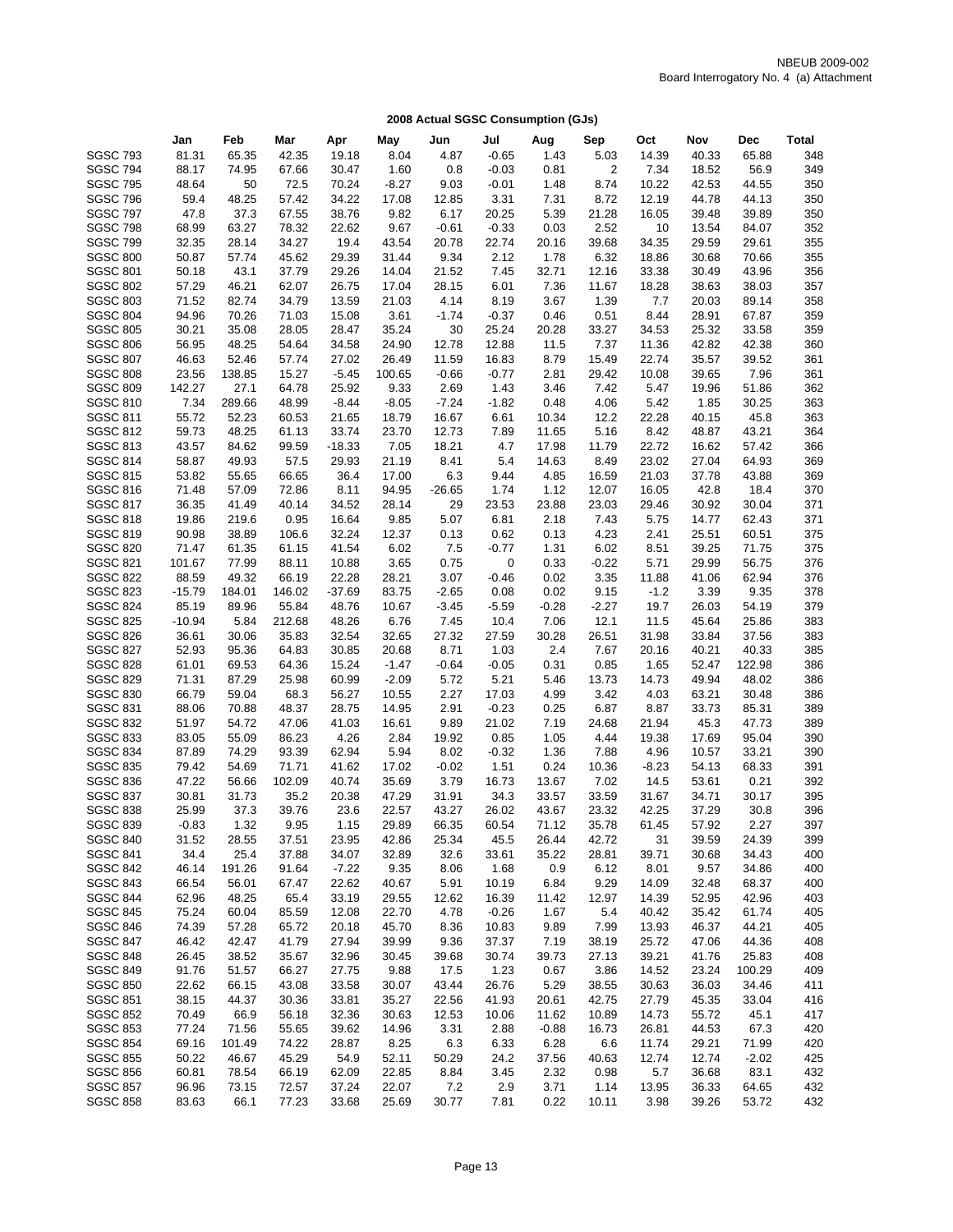|                                    | Jan             | Feb             | Mar             | Apr            | May           | Jun              | Jul          | Aug       | Sep          | Oct          | Nov            | <b>Dec</b>     | Total      |
|------------------------------------|-----------------|-----------------|-----------------|----------------|---------------|------------------|--------------|-----------|--------------|--------------|----------------|----------------|------------|
| <b>SGSC 859</b>                    | 78.89           | 81.2            | 55.54           | 47.93          | 41.85         | $-10.35$         | $-4.28$      | 2.32      | $-0.92$      | 7.88         | 33.13          | 99.83          | 433        |
| <b>SGSC 860</b>                    | 97.06           | 64.66           | 84.13           | 59.35          | $-17.17$      | 0.41             | 0.45         | 0.13      | 8.3          | 4.56         | 20.8           | 111.77         | 434        |
| <b>SGSC 861</b>                    | 21.53           | 14.9            | 19.91           | 31.51          | 23.72         | 46.78            | $-3.66$      | 28.04     | 112.68       | 34.16        | 56.5           | 48.76          | 435        |
| <b>SGSC 862</b>                    | 73.89           | 121.25          | 68.23           | 39.6           | 12.21         | 5.84             | $-0.27$      | 0.06      | 2.75         | 9.61         | 40.89          | 61.53          | 436        |
| <b>SGSC 863</b>                    | 71.35           | 126.1           | 100.2           | 44.74          | 8.13          | 2.84             | $-0.13$      | 0         | 0            | 1.49         | 22.1           | 59.64          | 436        |
| <b>SGSC 864</b>                    | 75.03           | 60.87           | 59.3            | 40.8           | 26.82         | 3.91             | 28.93        | 3.16      | 12.38        | 18.26        | 43.03          | 66.27          | 439        |
| <b>SGSC 865</b>                    | 33.45           | 37.4            | 34.69           | 41.53          | 33.55         | 41.18            | 33.5         | 34.41     | 37.1         | 37.15        | 34.38          | 41.34          | 440        |
| <b>SGSC 866</b>                    | 63.96           | 68.14           | 81.75           | 26.2           | 43.35         | 9.69             | 5.3          | 2.9       | 7.1          | 7.77         | 62.75          | 62.42          | 441        |
| <b>SGSC 867</b>                    | 70.54           | 54.72           | 45.92           | 31.38          | 35.30         | 9.89             | 29.12        | 7.19      | 34.36        | 28.13        | 44.29          | 50.53          | 441        |
| <b>SGSC 868</b>                    | 78.21           | 71.26           | 77.17           | 34.33          | 24.98         | 0.12             | $-0.72$      | 1.62      | 10.6         | 25.93        | 28.19          | 93.22          | 445        |
| <b>SGSC 869</b>                    | 108.93          | 96.67           | 44.81           | 36.73          | 15.28         | 1.85             | 3.36         | 0.31      | 1.5          | 18.73        | 50.12          | 67.01          | 445        |
| <b>SGSC 870</b>                    | 90.31           | 55.77           | 41.55           | 35.1           | 22.88         | 21.75            | 17.09        | 18.26     | 31.67        | 24.19        | 34.66          | 54.73          | 448        |
| <b>SGSC 871</b>                    | 86.51           | 172.64          | 121.52          | $-12.52$       | 29.87         | $-19.84$         | $-0.8$       | 0.5       | 4.58         | 3.65         | 30.61          | 31.99          | 449        |
| <b>SGSC 872</b>                    | 88.12           | 77.15           | 93.59           | 20.59          | 1.85          | 7.19             | 5.32         | 1.38      | 3.99         | 18.96        | 25.14          | 105.82         | 449        |
| <b>SGSC 873</b>                    | 55.05           | 113.82          | 69.3            | 51.67          | 7.58          | $-1.38$          | $-0.16$      | 0.2       | 5.49         | 19.81        | 47.28          | 80.62          | 449        |
| <b>SGSC 874</b>                    | 4.8             | $-1.68$         | 144.59          | 128.28         | 122.84        | 3.17             | $-0.34$      | 0.22      | 1.21         | 0.44         | 21.64          | 26.28          | 451        |
| <b>SGSC 875</b>                    | 81.43           | 62.83           | 45.89           | 20.83          | 42.86         | 8.62             | 39.47        | 7.44      | 38.42        | 27.71        | 40.91          | 47.63          | 464        |
| <b>SGSC 876</b>                    | 70.4            | 81.73           | 72.62           | 72.12          | 5.24          | 0.08             | 1.84         | 0.23      | 2.17         | 23.03        | 31.08          | 105.53         | 466        |
| <b>SGSC 877</b>                    | 73.03           | 66.82           | 77.25           | 79.32          | $-1.88$       | 8.5              | 14.94        | 9.6       | 13.58        | 18.21        | 38.26          | 68.68          | 466        |
| <b>SGSC 878</b>                    | 115.39          | 68.84           | 113.94          | 9.67           | 25.14         | 1.39             | $-1.01$      | 2.35      | 4.95         | 18.77        | 39.24          | 69.19          | 468        |
| <b>SGSC 879</b>                    | 122.24          | 67.87           | 113.99          | $-8.39$        | 19.80         | 4.01             | 0.18         | 0.6       | 3.58         | 25           | 45.46          | 74.08          | 468        |
| <b>SGSC 880</b>                    | 1.78            | 0.68            | 159.3           | 150.35         | $-36.82$      | $-16.95$         | 24.56        | 9.67      | 9.96         | 1.73         | 122.68         | 44.42          | 471        |
| <b>SGSC 881</b>                    | 74.53           | 63.29           | 47.72           | 41.03          | 33.75         | 9.89             | 37.74        | 7.19      | 39.33        | 26.85        | 39.32          | 51.87          | 473        |
| <b>SGSC 882</b>                    | 117.38          | 106.65          | 146.51          | 16.34          | 21.32         | $-9.77$          | $-3.01$      | 1.23      | 8.06         | 9.65         | 0              | 58.93          | 473        |
| <b>SGSC 883</b>                    | 85.82           | 90.7            | 72.09           | 38.37          | 9.54          | 1.85             | $-0.27$      | 0.24      | 8.8          | 36.34        | 57.43          | 74.52          | 475        |
| <b>SGSC 884</b>                    | 46.23           | 31.9            | 38.53           | 14.63          | 30.67         | 19.88            | 97.14        | 48.43     | 36.78        | 38.29        | 33.81          | 39.44          | 476        |
| <b>SGSC 885</b>                    | 84.58           | 71.94           | 220.17          | 28.35          | 7.76          | 0.57             | 0.01         | $-0.01$   | 10.02        | 10.86        | $-4.11$        | 46.01          | 476        |
| <b>SGSC 886</b>                    | 88.52           | 79.09           | 135.12          | 29.06          | 28.49         | 8.62             | 0.08         | 5.31      | 1.52         | 8.4          | 32.3           | 61.86          | 478        |
| <b>SGSC 887</b>                    | 116.05          | 174.09          | 89.36           | 47.19          | $-14.31$      | $-1.16$          | 0            | 0         | 0.22         | 0.1          | 6.86           | 60             | 478        |
| <b>SGSC 888</b>                    | 20.44           | 72.69           | 50.87           | 34.97          | 24.96         | 46.87            | 25.88        | 24.09     | 60.61        | 39.51        | 38.92          | 39.23          | 479        |
| <b>SGSC 889</b>                    | 67.12           | 57.02           | 60.63           | 11.86          | 51.66         | 19.07            | 32.63        | 28.36     | 31.62        | 35.91        | 40.45          | 46.3           | 483        |
| <b>SGSC 890</b>                    | 55.55           | 46.67           | 77.04           | 164.79         | $-15.58$      | 7.26             | 15.64        | 12.39     | 16.87        | 17.32        | 60.12          | 26.11          | 484        |
| <b>SGSC 891</b>                    | $-1.73$         | 27.93           | 22.35           | 10.47          | 319.81        | 12.78            | 12.97        | 5.12      | 15.24        | 18.89        | 19.15          | 23.74          | 487        |
| <b>SGSC 892</b>                    | 73.8            | 48              | 55.18           | 31.96          | 39.51         | 31.01            | 28.16        | 27.36     | 32.42        | 34.42        | 38.66          | 55.05          | 496        |
| <b>SGSC 893</b>                    | 133.29          | 93.55           | 85.79           | $-8.12$        | 5.33          | 6.47             | $-0.39$      | 4.77      | 4.21         | 27.05        | 56.04          | 88.49          | 496        |
| <b>SGSC 894</b>                    | 34.88           | 26.69           | 27.23           | 20.26          | 29.06         | 60.45            | 56.2         | 56.8      | 59.42        | 61.48        | 34.69          | 35.72          | 503        |
| <b>SGSC 895</b>                    | 117.27          | 93.58           | 95.54           | 47.06          | 21.95         | 1.89             | 1.79         | 4.4       | 1.38         | 19.17        | 32.85          | 66.98          | 504        |
| <b>SGSC 896</b>                    | 63.47           | 99.79           | 97.45           | 35.99          | 72.07         | 1.73             | 2.39         | 0.67      | 8.64         | 8.64         | 6.95           | 108.26         | 506        |
| <b>SGSC 897</b>                    | 128.85          | 77.92           | 129.28          | 51.25          | 38.24         | 6.08             | 1.54         | 0.46      | 13.53        | $-3.18$      | 1.65           | 61.59          | 507        |
| <b>SGSC 898</b>                    | 136.63          | 138.27          | 53.57           | 33.6           | 39.91         | 5.43             | 0.6          | 0.55      | 1.49         | 15.74        | 14.3           | 67.3           | 507        |
| <b>SGSC 899</b>                    | 49.33           | 34.7            | 198.59          | 225.91         | $-49.74$      | $-4$             | 1.11         | 6.68      | 12.64        | 5.91         | 8.76           | 19.68          | 510        |
| <b>SGSC 900</b>                    | 142.61          | 102.5           | 92.46           | 10.33          | 30.67         | $-5.71$          | $-1.6$       | 1.04      | 9.29         | 11.01        | 7.8            | 110.38         | 511        |
| <b>SGSC 901</b>                    | 22.53           | 30.26           | 42.17           | 21.46          | 61.94         | 40.59            | 54.91        | 34.16     | $-3.54$      | 131.04       | 42.89          | 33.22          | 512        |
| <b>SGSC 902</b>                    | 91.07           | 118.55          | 69.4            | 60.17          | $-2.78$       | $-0.21$          | 3.5          | 0.35      | 1.57         | 21.93        | 46.3           | 103.96         | 514        |
| <b>SGSC 903</b>                    | 129.6           | 96.71           | 84.88           | 97.8           | 26.40         | $-0.61$          | $-0.15$      | 0.57      | 4.59         | 6.31         | 5.48           | 62.42          | 514        |
| <b>SGSC 904</b>                    | 61.26           | 119.56          | 85.59           | 36.9           | 34.30         | 10.72            | 2.19         | 27.66     | 1.64         | 7.9          | 63.92          | 62.6           | 514        |
| <b>SGSC 905</b>                    | 48.5            | 39.15           | 45.14           | 49.89          | 38.14         | 46.63            | 11.61        | 25.6      | 58.3         | 50.65        | 48.6           | 54.26          | 516        |
| <b>SGSC 906</b>                    | 66.54           | 65.03           | 67.35           | 55.67          | 34.01         | 16.69            | 28.55        | 29.54     | 23.73        | 29.95        | 43.62          | 59.47          | 520        |
| <b>SGSC 907</b>                    | 82.84           | 87.91           | 88.41           | 41.69          | 35.12         | 19.04            | 12.13        | 12.73     | 14.96        | 28.04        | 63.26          | 35.32          | 521        |
| <b>SGSC 908</b>                    | 73.56           | 62.1            | 65.23           | 48.12          | 37.51         | 25.88            | 20.88        | 9.55      | 23.39        | 38.19        | 51.2           | 69.11          | 525        |
| <b>SGSC 909</b>                    | 118.22          | 106.8           | 85.95           | 36.89          | 22.90         | 1.87             | 0.3          | $-0.15$   | 2.24         | 12.46        | 46.67          | 94.84          | 529        |
| <b>SGSC 910</b>                    | 50.07           | 44.95           | 48.04           | 49.84          | 48.17         | 49.46            | 52.7         | 44.29     | 30.29        | 41.28        | 36.79          | 33.94          | 530        |
| <b>SGSC 911</b><br><b>SGSC 912</b> | 226.21          | 48.68           | 65.5            | 32.66          | 22.04         | 12.66            | 4.88         | 11.75     | 5.7          | 8.44         | 48.99          | 44.54          | 532        |
|                                    | 103.73          | 116.22<br>53.03 | 105.18          | 117.61         | $-0.68$       | $-0.33$          | $-0.3$       | 0.22      | $-0.06$      | 0.48         | 19.77          | 79.53          | 541        |
| <b>SGSC 913</b>                    | 39.67           |                 | 50.78           | 33.97          | 33.53         | 72.49            | 30.56        | 53.07     | 61.49        | 59.49        | 29.55          | 26.91          | 545        |
| <b>SGSC 914</b>                    | 94.67           | 57.1            | 63.91           | 105.57         | $-5.76$       | 15.94            | 2.32         | 0.68      | 9.88         | 37.25        | 69.87          | 93.43          | 545        |
| <b>SGSC 915</b><br><b>SGSC 916</b> | 93.74<br>125.91 | 82.41<br>112.68 | 90.57<br>115.84 | 50.45<br>33.46 | 28.99<br>1.59 | 13.35<br>$-0.18$ | 0.52<br>0.73 | 3.37<br>0 | 11.28<br>0   | 32.2<br>5.71 | 67.63<br>42.12 | 72.82<br>111.2 | 547<br>549 |
| <b>SGSC 917</b>                    | 146.14          | 103.47          | 97.98           | 57.8           | 9.20          | 0.19             | 6.56         | 5.97      |              | 11.04        | 34.45          | 78.94          | 554        |
| <b>SGSC 918</b>                    | 79.43           | 67.45           | 74.86           | 51.83          | 38.87         | 28.83            | 21.55        | 9.97      | 1.8<br>16.06 | 42.81        | 56.34          | 65.61          | 554        |
| <b>SGSC 919</b>                    | 64.76           | 149.32          | 93.85           | 52.21          | 19.69         | 4.15             | 1.05         | 1.71      | 8.54         | 33.63        | 51.18          | 73.75          | 554        |
| <b>SGSC 920</b>                    | 131.62          | 127.35          | 46.62           | 13.75          | 71.93         | 3.63             | 6.45         | 4.53      | 13.65        | 3.72         | 41.26          | 92.59          | 557        |
| <b>SGSC 921</b>                    | 78.41           | 95.44           | 96.42           | 62.33          | 28.48         | $-0.25$          | $-0.35$      | 0.36      | 10.83        | 40.24        | 54.98          | 90.23          | 557        |
| <b>SGSC 922</b>                    | 81.01           | 94.73           | 87.16           | 50.82          | 21.20         | 1.64             | $-0.04$      | 0.33      | 2.01         | 69.81        | 68.1           | 83.56          | 560        |
| <b>SGSC 923</b>                    | 67.29           | 100.97          | 94.2            | 23.91          | 15.78         | 16.39            | 14.29        | 0.66      | 23.4         | 33.17        | 72.11          | 100.47         | 563        |
| <b>SGSC 924</b>                    | 53.79           | 64.52           | 55.37           | 69.81          | 70.57         | 71.83            | 60.3         | 54.15     | 37.61        | 14.15        | 14.59          | $-3.67$        | 563        |
|                                    |                 |                 |                 |                |               |                  |              |           |              |              |                |                |            |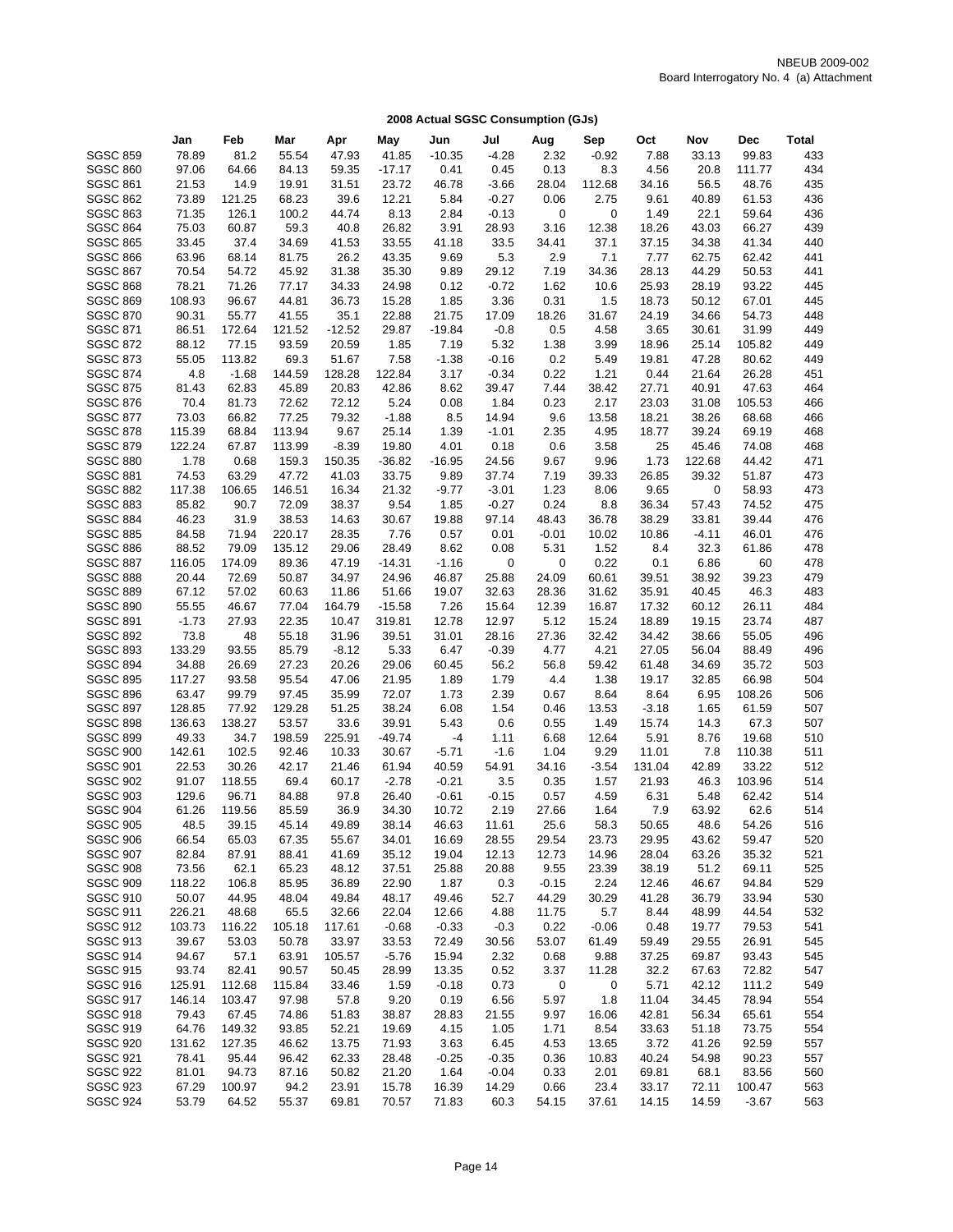|                 |        |        |         |          |          |         |         | 2008 Actual SGSC Consumption (GJs) |       |         |        |            |              |
|-----------------|--------|--------|---------|----------|----------|---------|---------|------------------------------------|-------|---------|--------|------------|--------------|
|                 | Jan    | Feb    | Mar     | Apr      | May      | Jun     | Jul     | Aug                                | Sep   | Oct     | Nov    | <b>Dec</b> | <b>Total</b> |
| <b>SGSC 925</b> | 143.33 | 106.7  | 91.7    | 57.11    | $-2.64$  | 30.06   | $-0.25$ | $\mathbf 0$                        | 0.33  | 23.3    | 48.28  | 93.27      | 591          |
| <b>SGSC 926</b> | 46.11  | 52.22  | 46.33   | 37.91    | 19.58    | 12.96   | 63.96   | 138.49                             | 80.65 | 12.75   | 27.7   | 65.9       | 605          |
| <b>SGSC 927</b> | 119.1  | 123    | 87.53   | 54.2     | 34.98    | 12.56   | 6.65    | 3.38                               | 6.81  | 11.1    | 40.2   | 108.15     | 608          |
| <b>SGSC 928</b> | 38.44  | 24.08  | 271.01  | 157.05   | $-56.72$ | 53.13   | 4.51    | 1.25                               | 26.75 | $-5.59$ | 82.93  | 11.85      | 609          |
| <b>SGSC 929</b> | 129.57 | 137.37 | 144.29  | 1.03     | 20.46    | 8.96    | 1.76    | 2.84                               | 5.03  | 24.69   | 56.92  | 82.92      | 616          |
| <b>SGSC 930</b> | 207.41 | 65.85  | 66.92   | 40.56    | 26.52    | 6.68    | 6.82    | 12.58                              | 9.7   | 22.93   | 35.88  | 115.26     | 617          |
| <b>SGSC 931</b> | 90.47  | 78.34  | 85.21   | 57.3     | 43.25    | 33.47   | 23.11   | 8.58                               | 17.75 | 43.29   | 56.57  | 80.22      | 618          |
| <b>SGSC 932</b> | 75.09  | 78.02  | 66.62   | 89.7     | 35.16    | 47.95   | 11.51   | 49.63                              | 38.31 | 39.14   | 38.66  | 53.73      | 624          |
| <b>SGSC 933</b> | 150.26 | 107.43 | 134.17  | 8.89     | 17.44    | 5.61    | 2.47    | 2.25                               | 6.2   | 25.97   | 51.08  | 112.95     | 625          |
| <b>SGSC 934</b> | 241.14 | 156.34 | $-0.25$ | $-5.19$  | 1.19     | $-1.14$ | $-0.07$ | 0.43                               | 1.3   | 1.89    | 58.07  | 171.42     | 625          |
| <b>SGSC 935</b> | 174.2  | 127.23 | 87.51   | 42.47    | 65.43    | 3.65    | 2.31    | 3.2                                | 6.82  | 22.08   | 19.1   | 80.56      | 635          |
| <b>SGSC 936</b> | 134.01 | 98.48  | 107.19  | 62.98    | 72.49    | 0.34    | 2.33    | 0.91                               | 7.87  | 14.38   | 19.82  | 114.61     | 635          |
| <b>SGSC 937</b> | 129.49 | 46.45  | 140.63  | 69.09    | 97.52    | $-0.51$ | 22.04   | 8.07                               | 8.65  | 2.74    | 32.52  | 85.67      | 642          |
| <b>SGSC 938</b> | 90.15  | 77.6   | 78.17   | 60.65    | 49.16    | 39.29   | 43.28   | 40.39                              | 37.73 | 47.7    | 58.64  | 71.85      | 695          |
| <b>SGSC 939</b> | 211.89 | 104.46 | 69.96   | 89.3     | 65.54    | 22.47   | 5.58    | 2.17                               | 9.98  | 18.13   | 22.33  | 79.19      | 701          |
| <b>SGSC 940</b> | 127.99 | 148.13 | 35.28   | 322.94   | $-14.89$ | 9.26    | 12.5    | 1.35                               | 1.83  | 7.37    | 38.55  | 17.29      | 708          |
| <b>SGSC 941</b> | 129.67 | 124.29 | 129.44  | 74.15    | 38.29    | 0.88    | 2.16    | 3.15                               | 5.67  | 41.65   | 92.62  | 122.28     | 764          |
| <b>SGSC 942</b> | 136.98 | 147.93 | 136.15  | 50.02    | 18.51    | 22.58   | 7.59    | 6.23                               | 5.13  | 37.18   | 72.22  | 138.24     | 779          |
| <b>SGSC 943</b> | 129.94 | 135.79 | 176.49  | 69.68    | 56.04    | 15.63   | 5.49    | 1.17                               | 1.64  | 21.83   | 63.42  | 116.26     | 793          |
| <b>SGSC 944</b> | 203.79 | 119.26 | 146.51  | 63.1     | 10.79    | $-0.87$ | 0.03    | 0.4                                | 4.29  | 39      | 89.65  | 152.1      | 828          |
| <b>SGSC 945</b> | 194.24 | 193.23 | 221.91  | $-10.18$ | 6.51     | 21      | 4.3     | 0.63                               | 2.47  | 2.93    | 61.42  | 130.17     | 829          |
| <b>SGSC 946</b> | 160.57 | 132.58 | 76.96   | 131.39   | 19.02    | 22.26   | 0.18    | 31.96                              | 25.42 | 44.07   | 70.8   | 118.04     | 833          |
| <b>SGSC 947</b> | 163.14 | 84.64  | 245.85  | 120.93   | 57.77    | 13.98   | 3.9     | 0.77                               | 12.75 | 33.74   | 62.98  | 115.78     | 916          |
| <b>SGSC 948</b> | 50.38  | 214.18 | 213.57  | 24.17    | 22.62    | 3.13    | 105.26  | 36.37                              | 37.26 | 64.68   | 99.55  | 147.51     | 1019         |
| <b>SGSC 949</b> | 138.99 | 348.45 | 172.7   | 96.55    | 41.26    | 10.48   | $-0.57$ | 1.59                               | 16.64 | 38.74   | 77.51  | 124.08     | 1066         |
| <b>SGSC 950</b> | 57.71  | 46.27  | 47.26   | 150.4    | 33.99    | 23.19   | 16.8    | 19.65                              | 16.8  | 104.26  | 219.36 | 480.65     | 1216         |
| <b>SGSC 951</b> | 322.77 | 313.24 | 258.34  | 167.68   | 49.67    | 33.09   | 31.85   | 23                                 | 14.52 | 28.39   | 41.64  | 113.99     | 1398         |
| <b>SGSC 952</b> | 163.69 | 83.78  | 664.13  | 192.61   | $-39.70$ | 12.36   | 11.08   | 5.91                               | 9.49  | 78.95   | 180.77 | 135.74     | 1499         |
| Average         | 40     | 37     | 36      | 19       | 11       | 5       | 5       | 4                                  | 6     | 9       | 19     | 31         | 223          |
| Weighting       | 18%    | 17%    | 16%     | 9%       | 5%       | 2%      | 2%      | 2%                                 | 3%    | 4%      | 8%     | 14%        | 100%         |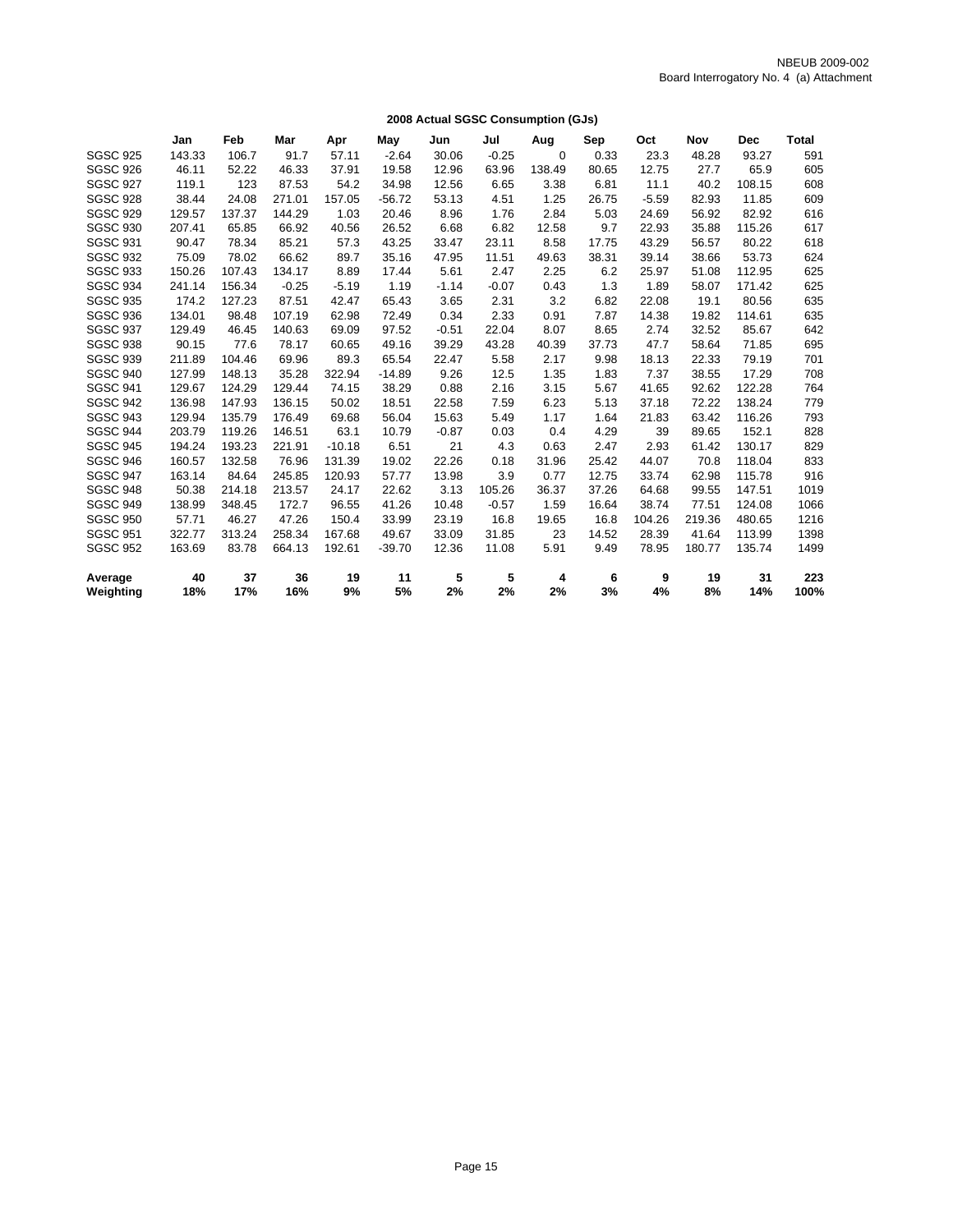|                      | Jan           | Feb           | Mar          | Apr             | May          | Jun             | Jul          | Aug          | Sep            | Oct           | Nov          | <b>Dec</b>    | <b>Total</b> |
|----------------------|---------------|---------------|--------------|-----------------|--------------|-----------------|--------------|--------------|----------------|---------------|--------------|---------------|--------------|
| SGSRE 1              | 10.13         | 7.85          | 5.49         | 0.47            | 3.83         | 1.36            | 0.08         | 1.05         | 0.71           | 1.25          | 5.18         | 7.46          | 45           |
| SGSRE 2              | 20.91         | $-5.59$       | 4.04         | 7.88            | 0.61         | $-0.87$         | $-0.17$      | $-0.15$      | 0.64           | 1.61          | 2.55         | 13.51         | 45           |
| SGSRE 3              | 7.5           | 7.43          | 9.28         | 2.99            | 3.00         | $-0.2$          | 1.19         | 0.2          | 1.45           | 1.43          | 3.51         | 7.36          | 45           |
| SGSRE 4              | 9.87          | 8.26          | 4.38         | 2.63            | 2.26         | 2.59            | 1.25         | 0.63         | 2.12           | 1.38          | 3.24         | 7.05          | 46           |
| SGSRE 5              | 5.53          | 7.93          | 1.6          | 4.74            | 4.76         | 2.98            | 0.83         | 1.08         | 3.45           | 4.02          | 4.37         | 4.44          | 46           |
| SGSRE 6              | 8.49          | 5.94          | 8.08         | 1.31            | 2.56         | 1.76            | 2.14         | $-0.15$      | 2.83           | 0.66          | 5.11         | 7.03          | 46           |
| SGSRE 7              | 10.56         | 8.78          | 3.56         | 10.41           | $-1.69$      | 0.64            | 0.86         | 0.76         | 1.39           | 0.65          | 3.78         | 6.43          | 46           |
| SGSRE 8              | 10.19         | 12.5          | 2.32         | $-3.48$         | 3.97         | $-1.13$         | 1.29         | 0.42         | 1.64           | 1.31          | 7.73         | 9.38          | 46           |
| SGSRE 9              | 7.05          | 7.65          | 6.93         | 4.59            | 3.88         | $-0.12$         | 0.7          | 1.43         | 1.29           | 1.74          | 5.37         | 5.73          | 46           |
| SGSRE 10             | 7.28          | 9.33          | 6.73         | 0.64            | 0.61         | 4.58            | 1.15         | 1.37         | 0.88           | 0.81          | 10.74        | 2.27          | 46           |
| SGSRE 11             | 16.34         | $-7.76$       | 12.99        | $-2.79$         | 6.30         | 1.31            | 2.22         | $\mathbf{1}$ | 1.73           | 1.83          | 2.9          | 10.42         | 46           |
| SGSRE 12<br>SGSRE 13 | 9.15<br>11.51 | 8.34<br>10.22 | 6.3<br>2.67  | 3.69<br>$-6.57$ | 1.89         | 1.22<br>$-0.63$ | 0.21<br>1.01 | 0.78<br>1.15 | 0.82<br>1.69   | $1.2$<br>1.56 | 5.78<br>6.72 | 7.19<br>13.51 | 47<br>47     |
| SGSRE 14             | 10.02         | 5.12          | 6.66         | 4.61            | 4.03<br>2.93 | 0.22            | 0.83         | 1.41         | 1.4            | 1.02          | 5.55         | 7.11          | 47           |
| SGSRE 15             | 11.48         | $-1.98$       | 2.99         | 11.43           | $-1.06$      | $-1.09$         | 0.77         | 1.8          | 3.01           | 0.14          | 3.54         | 15.9          | 47           |
| SGSRE 16             | 10.17         | 8.74          | 8.94         | 3.75            | $-1.46$      | 1.36            | 0.74         | 0.46         | 2.39           | 1.59          | 3.24         | 7.07          | 47           |
| SGSRE 17             | 10.45         | 9.6           | 10.02        | $-1.6$          | 2.85         | 1.19            | 1.61         | 0.78         | 1.13           | 0.34          | 4.18         | 6.56          | 47           |
| SGSRE 18             | 19.43         | $-1.95$       | 5.33         | 3.17            | 4.37         | $-0.86$         | 2.14         | 1.23         | 2.12           | 1.27          | 4.3          | 6.56          | 47           |
| SGSRE 19             | 8.24          | 10.21         | 8.3          | 2.57            | 2.87         | 0.57            | 1.33         | 1.25         | 1.25           | 1.89          | 4.17         | 4.47          | 47           |
| SGSRE 20             | 12.78         | $-2.54$       | 10.35        | $-2.79$         | 2.27         | 3.05            | 1.81         | 1.19         | $\overline{2}$ | 1.72          | 3.38         | 14.03         | 47           |
| SGSRE 21             | 12.43         | 3.09          | 6.92         | 2.53            | 2.95         | 0.06            | 0.63         | 1.5          | 1.1            | 1.17          | 8.37         | 6.54          | 47           |
| SGSRE 22             | 7.87          | 8.27          | 4.59         | 2.48            | 2.82         | $-0.06$         | 1.7          | 0.86         | 1.23           | 2.83          | 3.22         | 11.55         | 47           |
| SGSRE 23             | 10.07         | 1.06          | 4.24         | 5.42            | 5.64         | $-1.47$         | 2.41         | 1.37         | 2.31           | 1.87          | 5.09         | 9.47          | 47           |
| SGSRE 24             | 8.34          | 7.75          | 8.35         | 2.12            | 3.41         | 1.09            | 0.63         | 0.57         | 0.93           | 1.61          | 5.52         | 7.28          | 48           |
| SGSRE 25             | 12.71         | 8.82          | 3.89         | 9.28            | $-1.37$      | $-0.4$          | 1.26         | 0.9          | 1.45           | 0.31          | 3.38         | 7.38          | 48           |
| SGSRE 26             | 11.67         | $-0.95$       | 7.94         | 1.29            | 5.04         | 0.91            | $-0.18$      | 3.91         | 2.21           | 3.7           | 5.57         | 6.7           | 48           |
| SGSRE 27             | 8.47          | 7.82          | 6.53         | 4.64            | 2.23         | 1.78            | 0.55         | 1.45         | 0.54           | 4.17          | 3.79         | 5.87          | 48           |
| SGSRE 28             | 0.38          | 5.84          | 5.79         | 4.73            | 5.76         | 2.06            | 1.87         | 2.13         | 3.17           | 1.59          | 4.88         | 9.73          | 48           |
| SGSRE 29             | 8.33          | 8.75          | 5.55         | 8.47            | $-1.03$      | 2.15            | $-0.21$      | 1.36         | 1.06           | 1.57          | 5.05         | 6.93          | 48           |
| SGSRE 30             | 7.16          | 6.71          | 6.19         | 4.17            | 5.43         | 1.97            | 2.18         | 0.42         | 2.2            | 2.66          | 3.51         | 5.55          | 48           |
| SGSRE 31             | 9.28          | 0.99          | 6.95         | 1.44            | 5.32         | 1.01            | 2.49         | 0.74         | 1.13           | 2.61          | 2.43         | 13.77         | 48           |
| SGSRE 32             | 1.33          | 8.97          | 12.13        | 0.77            | 0.25         | 1.48            | 0.17         | 0.67         | 1.95           | 1.51          | 5.42         | 13.53         | 48           |
| SGSRE 33<br>SGSRE 34 | 7.96<br>8.8   | 9.51          | 3.79         | 3.62<br>0.89    | 2.16         | 3.37            | 2.3<br>0.85  | 2.19<br>1.53 | 2.48<br>1.85   | 3.02          | 6.11         | 1.89<br>9.22  | 48<br>48     |
| SGSRE 35             | 10.99         | 5.04<br>9.07  | 8.1<br>1.81  | $\overline{7}$  | 5.34<br>0.33 | 0.86<br>1.16    | 3.29         | 3.02         | 1.1            | 0.8<br>2.26   | 5.16<br>2.45 | 6.01          | 48           |
| SGSRE 36             | 12.63         | 14.8          | 8.37         | $-6.79$         | 3.85         | 0.58            | 0.85         | 0.67         | 1.66           | 0             | 4.46         | 7.44          | 49           |
| SGSRE 37             | 8.74          | $-0.08$       | 17.85        | 3.57            | 2.41         | 0.38            | 1.49         | 1.11         | 1.43           | $-0.99$       | 5.36         | 7.53          | 49           |
| SGSRE 38             | 13.74         | 10.17         | 5.72         | 5.26            | 0.86         | $-0.6$          | 2.78         | $-0.04$      | 1.87           | 0.6           | 3.38         | 5.08          | 49           |
| SGSRE 39             | 2.37          | 15.84         | 14.28        | $-1.27$         | 8.09         | $-0.77$         | 0.36         | 1.75         | 1.65           | 0.48          | 3.83         | 2.25          | 49           |
| SGSRE 40             | 10.38         | 6.06          | 7.98         | 4.17            | 3.75         | 2.1             | 0.58         | 0.67         | 1.73           | $-0.14$       | 5.18         | 6.4           | 49           |
| SGSRE 41             | 8.38          | 11.07         | 1.85         | 0.49            | 4.72         | $-0.93$         | 1.7          | 2.14         | 2.62           | 0.01          | 9.74         | 7.14          | 49           |
| SGSRE 42             | 5.32          | 5.02          | 12.64        | 8.38            | 0.18         | 2.11            | 0.43         | 0.87         | 1.46           | 3.35          | 2.81         | 6.37          | 49           |
| SGSRE 43             | 6.69          | 7.43          | 9.25         | 6.26            | 5.09         | $-1.71$         | 0.83         | 0.5          | 1.64           | $-0.27$       | 4.23         | 9.06          | 49           |
| SGSRE 44             | 6.66          | 5.86          | 7.64         | 0.65            | 6.25         | 0.37            | 2.57         | 2.3          | 1.28           | 1.74          | 6.48         | 7.53          | 49           |
| SGSRE 45             | 9.35          | 8.77          | 8.39         | 1.85            | 0.62         | 1.89            | 0.84         | 2.19         | 0.85           | 2.49          | 3.98         | 8.14          | 49           |
| SGSRE 46             | 8             | 10.86         | 11.07        | 5.56            | $-0.52$      | 1.56            | 0.91         | 0.61         | 2.37           | 1.5           | 3.21         | 4.41          | 50           |
| SGSRE 47             | 8.32          | 7.71          | 9.93         | 0.99            | 5.53         | 0.1             | 0.72         | 1.43         | 1.78           | 2.75          | 4.1          | 6.32          | 50           |
| SGSRE 48             | 12.3          | 12.15         | 1.66         | 3.79            | 1.99         | 1.81            | 1.5          | 1.04         | 2.18           | 2.68          | 4.43         | 4.22          | 50           |
| SGSRE 49             | 9.68          | 8.45          | 7.49         | 4.43            | 2.67         | $-0.37$         | 1.22         | 0.12         | 0.78           | 1.59          | 5.93         | 7.76          | 50           |
| SGSRE 50             | 7.78          | 5.82          | 8.25         | 2.64            | 2.40         | 1.9             | 0.67         | 1.68         | 2.58           | 0.53          | 11.22        | 4.3           | 50           |
| SGSRE 51             | 8.01          | 6.5           | 8.75         | 1.65            | 4.81         | 4.37            | $-0.78$      | 0.46         | 1.87           | 0.97          | 5.04         | 8.13          | 50           |
| SGSRE 52             | 8.26          | 10.46         | 5.65         | 4.01            | 1.80         | 2.17            | 0.48         | 0.68         | 2.52           | 0.88          | 6.13         | 6.81          | 50           |
| SGSRE 53<br>SGSRE 54 | 8.94<br>9.7   | 8.99          | 2.02<br>9.12 | 0.58<br>2.01    | 5.23<br>2.40 | 0.13<br>2.08    | 1.83<br>2.22 | 1.96         | 2.14<br>0.96   | 0.72<br>1.51  | 8.57<br>5.27 | 8.76<br>7.21  | 50<br>50     |
| SGSRE 55             | 15.35         | 6.79<br>6.56  | 0.17         | 5.86            | 3.21         | 1.52            | 1.91         | 0.8<br>1.14  | 1.12           | 1.42          | 4.72         | 7.5           | 50           |
| SGSRE 56             | 11.31         | 5.08          | 8.53         | 6.48            | 3.77         | 0.06            | 1.67         | 0.93         | 1.39           | 0.48          | 2.23         | 8.77          | 51           |
| SGSRE 57             | 20.47         | 16.8          | 2.86         | $-7.99$         | 2.60         | 0.63            | 1.1          | 1.43         | 1.99           | 0.33          | 2.28         | 8.21          | 51           |
| SGSRE 58             | 10.41         | 8.03          | 10.14        | 0.53            | 3.83         | 0.85            | 2.58         | 0.67         | 1.48           | 0.97          | 3.82         | 7.47          | 51           |
| SGSRE 59             | 7.26          | 11.91         | 2.65         | 7.09            | $-0.41$      | 1.6             | 2.65         | 2.31         | 1.7            | 1.89          | 6.73         | 5.57          | 51           |
| SGSRE 60             | 8.55          | 7.75          | 6.53         | 3.98            | 3.68         | 0.29            | 1.75         | 1.27         | 0.96           | 2.71          | 5.3          | 8.21          | 51           |
| SGSRE 61             | 8.66          | 2.8           | 6.48         | 9.53            | 4.03         | 1.98            | 2.6          | 1.3          | 1.91           | 1.66          | 2.95         | 7.1           | 51           |
| SGSRE 62             | 12.32         | 8.42          | 5.22         | 2.55            | 5.17         | 0.87            | 1.59         | 1.04         | 1.23           | 1.51          | 4.3          | 6.78          | 51           |
| SGSRE 63             | 14.54         | $-0.14$       | 16.49        | $-8.23$         | 8.64         | $-1.85$         | 2.12         | 1.46         | 0.29           | 2.2           | 4.89         | 10.69         | 51           |
| SGSRE 64             | 11.55         | 10.75         | 1.24         | 4.47            | 5.25         | 0.41            | 1.3          | 1.3          | 2.71           | $-0.35$       | 4.53         | 8.04          | 51           |
| SGSRE 65             | 8.11          | 6.17          | 9.6          | 6.4             | 1.88         | 2.72            | 0.17         | 1.11         | 2.81           | 1.96          | 4.15         | 6.29          | 51           |
| SGSRE 66             | 9.6           | 7.3           | 8.97         | 5.2             | 1.92         | 0.76            | 0.42         | 0.67         | 1.25           | 1.18          | 5.92         | 8.24          | 51           |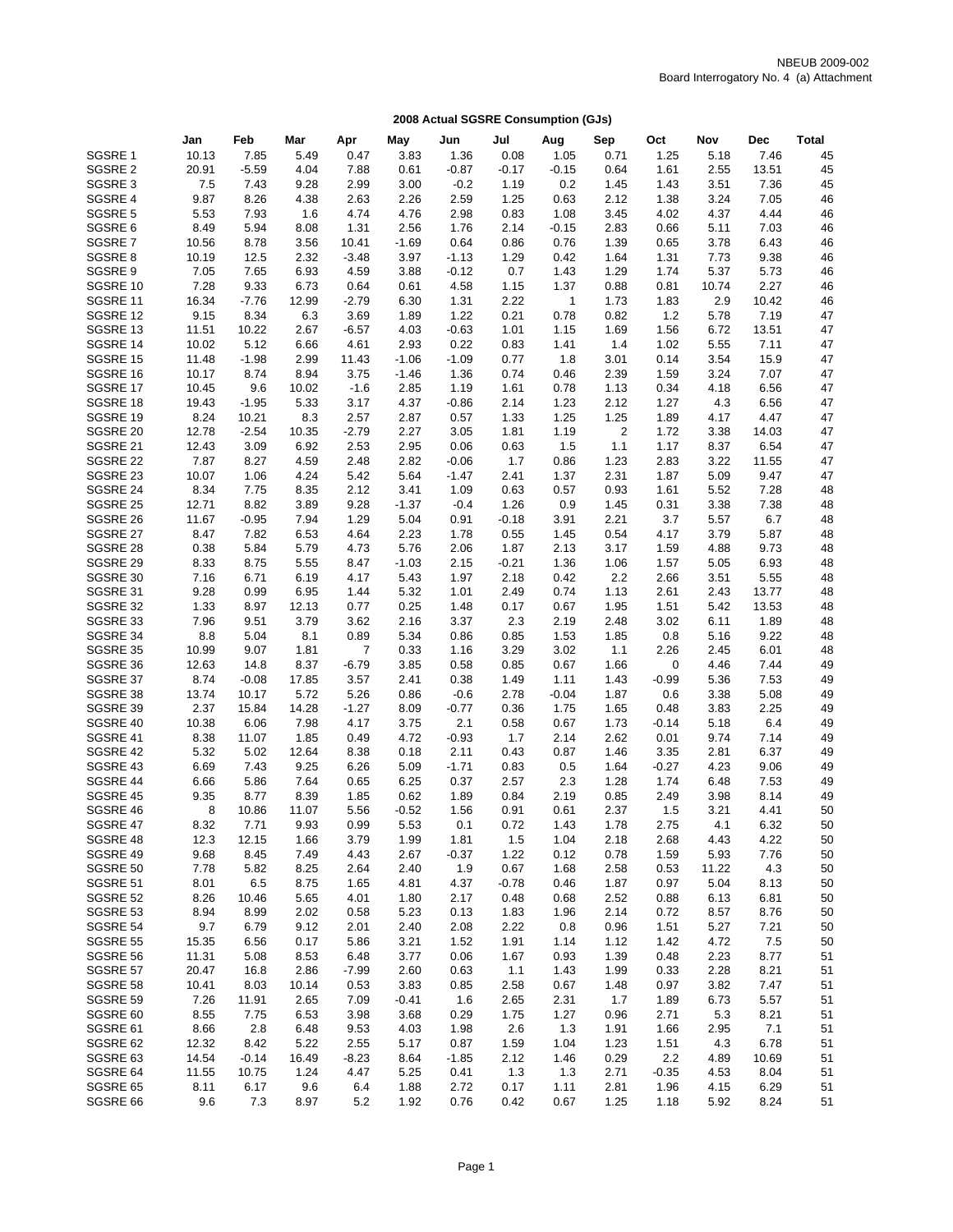|                                      | Jan           | Feb           | Mar            | Apr                | May          | Jun             | Jul          | Aug            | Sep          | Oct             | Nov                    | <b>Dec</b>   | <b>Total</b> |
|--------------------------------------|---------------|---------------|----------------|--------------------|--------------|-----------------|--------------|----------------|--------------|-----------------|------------------------|--------------|--------------|
| SGSRE 67                             | 8.99          | 8.44          | 9.75           | 2.23               | 3.27         | 0.44            | 1.07         | 1.11           | 1.4          | 2.47            | 4.65                   | 7.63         | 51           |
| SGSRE 68                             | 13.81         | 9.56          | 6.8            | 5.48               | 0.32         | 0.38            | 1.08         | 0.86           | 1.44         | 0.56            | 4.23                   | 6.93         | 51           |
| SGSRE 69                             | 10.34         | 9.89          | 7.11           | 4.59               | 2.59         | 1.6             | 0.32         | 1.5            | 1.89         | 2.2             | 5.49                   | 3.95         | 51           |
| SGSRE 70                             | 9.55          | 6.93          | 10.54          | 4.55               | 6.82         | 0.64            | 2.88         | $-0.61$        | 1.23         | 0.32            | 5.65                   | 2.99         | 51           |
| SGSRE 71                             | 3.87          | 10.4          | 9.88           | 2.29               | 4.64         | 0.32            | 2.49         | 0.44           | 1.02         | 3.64            | 3.07                   | 9.43         | 51           |
| SGSRE 72                             | 9.99          | 7.08          | 7.56           | 5.22               | 1.94         | 1.62            | $\mathbf{1}$ | 1.17           | 1.68         | 1.81            | 4.98                   | 7.45         | 52           |
| SGSRE 73                             | 9.2           | 13.72         | 9.04           | 1.5                | 2.57         | 0.68            | 2.44         | 1.02           | 2.59         | $-0.4$          | 6.03                   | 3.3          | 52           |
| SGSRE 74                             | 24.67         | 2.76          | 2.67           | $-4.47$            | 3.81         | 1.38            | 1.5          | 1.91           | 0.42         | 3.95            | 3.99                   | 9.15         | 52           |
| SGSRE 75                             | 9.65          | 6.87          | 11.31          | 7.28               | 0.83         | 1.12            | 2.49         | 3.24           | 0.03         | 1.67            | 1.94                   | 5.33         | 52           |
| SGSRE 76                             | 10.44         | 8.37          | 8.91           | 9.59               | $-1.41$      | 0.29            | 1.28         | 1.31           | 0.79         | 2.19            | 5.52                   | 4.69         | 52           |
| SGSRE 77<br>SGSRE 78                 | 8.71<br>5.6   | 7.01<br>17.46 | 12.53<br>9.22  | $-0.98$<br>$-1.71$ | 5.93<br>6.44 | $-0.22$<br>0.47 | 1.49<br>2.37 | 1.42<br>1.16   | 1.69<br>1.63 | 1.86<br>0.74    | 4.78<br>5              | 7.78<br>3.66 | 52<br>52     |
| SGSRE 79                             | 8.59          | 3.44          | 7.5            | 5.09               | 3.42         | 1.86            | 2.96         | 3.16           | 1.03         | 2.27            | 4.11                   | 8.61         | 52           |
| SGSRE 80                             | 11.56         | 9.82          | 5.36           | 3.75               | 2.39         | 2.03            | 0.94         | 1.04           | 1.3          | 2.33            | 5.69                   | 5.93         | 52           |
| SGSRE 81                             | 8.87          | 10.03         | 9.79           | 2.48               | $-0.01$      | 1.32            | 2.33         | 2.8            | 0.6          | 2.1             | 4.68                   | 7.18         | 52           |
| SGSRE 82                             | 8.31          | 9.04          | 4.51           | 7.71               | 0.27         | 2.28            | 1.68         | $\overline{2}$ | 2.03         | 2.28            | 5.01                   | 7.21         | 52           |
| SGSRE 83                             | 8.42          | 6.14          | 4.81           | 2.93               | 5.30         | 0.09            | 3.98         | 3.04           | 0.28         | 1.66            | 7.27                   | 8.46         | 52           |
| SGSRE 84                             | 13.81         | 6.94          | 12.12          | $-0.66$            | 0.91         | $-2.09$         | $-1.3$       | 0.88           | 2.29         | 4               | 4.41                   | 11.13        | 52           |
| SGSRE 85                             | 7.8           | 7.24          | 6.36           | 5.5                | 5.45         | 1.21            | 2.32         | 0.29           | 2.05         | 0.01            | 5.08                   | 9.14         | 52           |
| SGSRE 86                             | 7.38          | 10.52         | 9.14           | 5.5                | 2.73         | 0.39            | 0.52         | 1.18           | 1.41         | 0.85            | 7.25                   | 5.6          | 52           |
| SGSRE 87                             | 9.46          | 4.24          | 6.27           | 5.12               | 2.06         | 2.35            | 2.57         | 0.95           | 0.99         | 4.85            | 4.95                   | 8.7          | 53           |
| SGSRE 88                             | 8.9           | 7.65          | 8.67           | 3.31               | 2.56         | 2.79            | 1.96         | 2.03           | 1.82         | 1.03            | 6.49                   | 5.35         | 53           |
| SGSRE 89                             | 9.31          | 1.87          | 3.54           | 5.75               | 3.17         | 6.04            | 1.62         | 2.28           | 2.47         | 4.2             | 6.65                   | 5.75         | 53           |
| SGSRE 90                             | 9.35          | 8.55          | 6.15           | 7.24               | 0.33         | 2.43            | $-0.25$      | 1.54           | 1.02         | 0.58            | 7.82                   | 7.93         | 53           |
| SGSRE 91                             | 22.39         | 14.64         | 2.4            | $-3.11$            | 4.91         | $-1.43$         | 0.24         | 0.39           | $1.2$        | $-1.23$         | 5.97                   | 6.44         | 53           |
| SGSRE 92<br>SGSRE 93                 | 7.5           | 10.29         | 4.17           | 3.76               | 5.08         | 1.54<br>2.87    | 1.87         | 2.46           | 1.61         | 0.85            | 5.57                   | 8.21         | 53           |
| SGSRE 94                             | 5.32<br>4.68  | 5.7<br>9.88   | 3.7<br>11.98   | 1.48<br>$-0.65$    | 6.14<br>4.57 | 1.94            | 3.43<br>1.82 | 2.95<br>0.8    | 1.86<br>1.77 | 3.31<br>3.09    | 8.75<br>4.71           | 7.43<br>8.38 | 53<br>53     |
| SGSRE 95                             | 9.53          | 6.47          | 5.01           | 9.22               | $-0.41$      | $\overline{2}$  | 2.65         | 2.81           | 2.41         | 2.29            | 5.15                   | 6.14         | 53           |
| SGSRE 96                             | 11.85         | 13.66         | 4.28           | 5.58               | $-2.31$      | 1.41            | 1.34         | 0.59           | 1.55         | 1               | 5.18                   | 9.18         | 53           |
| SGSRE 97                             | 6.43          | 9.83          | 3.77           | 2.98               | 4.61         | $-1.3$          | 1.71         | 2.54           | 2.31         | 2.05            | 7.77                   | 10.67        | 53           |
| SGSRE 98                             | 9.68          | 10.39         | 5.94           | 7.21               | 0.36         | 1.75            | 0.46         | 1.07           | 1.22         | 1.22            | 6.37                   | 7.88         | 54           |
| SGSRE 99                             | 13.9          | 6.71          | 10.27          | $-1.88$            | 7.47         | $-0.07$         | 0.34         | 0.62           | 1.14         | 2.77            | 5.05                   | 7.49         | 54           |
| SGSRE 100                            | 9.35          | 8.49          | 12.08          | $-0.41$            | 6.54         | $-0.85$         | 1.41         | 0.72           | 1.3          | 2.84            | 4.57                   | 7.8          | 54           |
| <b>SGSRE 101</b>                     | 9.1           | 7.46          | 9.4            | 4.24               | 2.85         | 1.1             | 0.67         | 0.8            | 1.29         | 2.4             | 6.93                   | 7.68         | 54           |
| <b>SGSRE 102</b>                     | 10.28         | 6.19          | 7.53           | 4.37               | 2.73         | 1.1             | 0.85         | 2.12           | 0.91         | 0.89            | 7.97                   | 9            | 54           |
| <b>SGSRE 103</b>                     | 11.01         | 9.95          | 7.24           | 3.94               | 3.37         | 1.22            | 1.21         | 2.15           | 0.22         | 1.7             | 7.87                   | 4.08         | 54           |
| <b>SGSRE 104</b>                     | 13.3          | 14.65         | 15.15          | $-8.95$            | 4.93         | $-0.28$         | 0.64         | 2.34           | 2.18         | 0.42            | 3.67                   | 6.17         | 54           |
| <b>SGSRE 105</b>                     | 9.55          | 11.74         | 1.62           | 1.31               | 0.51         | 1.39            | 1.63         | 1.92           | 1.62         | 1.59            | 9.48                   | 12.04        | 54           |
| <b>SGSRE 106</b><br><b>SGSRE 107</b> | 9.78          | 6.47          | 15.57          | 3.32               | 4.04         | $-0.54$         | 0.6          | 0.43           | 1.29         | $-1$            | 5.4                    | 9.19         | 55           |
| <b>SGSRE 108</b>                     | 20.79<br>5.92 | 16.8<br>6.17  | 2.86<br>6.29   | $-6.32$<br>5.75    | 3.69<br>5.80 | $-0.5$<br>1.38  | 0.9<br>2.9   | 1.16<br>3.98   | 3.62<br>3.11 | $-0.71$<br>2.29 | 2.97<br>$\overline{4}$ | 9.51<br>7.18 | 55<br>55     |
| <b>SGSRE 109</b>                     | 8.97          | 7.32          | 7.61           | 4.62               | 1.98         | 2.66            | 1.77         | 0.38           | 1.7          | 4.02            | 5.51                   | 8.33         | 55           |
| SGSRE 110                            | 9.2           | 7.06          | 10.53          | 4.32               | 4.65         | 0.88            | $-0.32$      | 2.78           | $-1.3$       | 0.16            | 8.8                    | 8.18         | 55           |
| <b>SGSRE 111</b>                     | 8.81          | 7.52          | 8.02           | 4.37               | 5.61         | 4.01            | 1.4          | 0.33           | 2.14         | 1.01            | 4.43                   | 7.38         | 55           |
| <b>SGSRE 112</b>                     | 16.43         | 0.53          | 11.16          | 2.87               | 2.72         | 0.04            | 0.24         | 0.77           | 2.14         | $-0.55$         | 6.36                   | 12.37        | 55           |
| SGSRE 113                            | 8.82          | 7.2           | 9.98           | 2.73               | 2.88         | 1.51            | 1.06         | 2.09           | 2.98         | 1.38            | 4.08                   | 10.64        | 55           |
| <b>SGSRE 114</b>                     | 9.28          | 7.76          | 9.79           | 1.27               | 4.91         | 1.05            | 1.38         | 1.06           | 1            | 2.66            | 6.76                   | 8.44         | 55           |
| <b>SGSRE 115</b>                     | 8.63          | 11.42         | 2.66           | 5.74               | 2.86         | 1.27            | 2.49         | 2.25           | 1.69         | 1.78            | 7.16                   | 7.44         | 55           |
| <b>SGSRE 116</b>                     | 7.59          | 11.83         | 5.75           | 5.73               | 3.77         | $-1.19$         | 1.96         | 0.36           | 1.42         | 2.05            | 7.36                   | 8.84         | 55           |
| <b>SGSRE 117</b>                     | 8.55          | 8.65          | 9.07           | 4.74               | 1.57         | 3.68            | 0.58         | 1.71           | 1.09         | 2.2             | 4.69                   | 9            | 56           |
| <b>SGSRE 118</b>                     | $-0.28$       | 3.45          | 4.57           | 13.71              | 1.76         | 3.35            | 1.05         | 3.31           | 3.95         | 0.36            | 7.86                   | 12.48        | 56           |
| <b>SGSRE 119</b>                     | 8.8           | 5.85          | 9.03           | 5.7                | 3.53         | 1.85            | 2.39         | 1.98           | 1.74         | 2.23            | 4.32                   | 8.32         | 56           |
| <b>SGSRE 120</b>                     | 12.11         | 14.22         | 2.06           | 2.5                | 3.91         | 2.05            | 0.65         | $\mathbf{1}$   | 2.28         | 1.18            | 4.36                   | 9.43         | 56           |
| <b>SGSRE 121</b>                     | 10.02         | 8.07          | 11.7           | 9.2                | $-0.55$      | 3.94            | 1.33         | 1.64           | 0.82         | 1.51            | 3.96                   | 4.12         | 56           |
| <b>SGSRE 122</b><br><b>SGSRE 123</b> | 9.27          | 12.58         | 11.4           | 3.58               | 4.29         | 2.67            | 2.68         | 1.09           | 1.16         | 0.86            | 2.95                   | 3.32         | 56           |
| <b>SGSRE 124</b>                     | 9.63<br>12.04 | 14.26<br>9.69 | 18.58<br>11.73 | -7.11<br>1.4       | 5.93<br>1.80 | $-0.2$<br>1.2   | 2.56<br>0.59 | $-0.18$<br>0.4 | 0.58<br>1.1  | $-1.25$<br>0.09 | 6.16<br>7.54           | 6.91<br>8.3  | 56<br>56     |
| <b>SGSRE 125</b>                     | 12.7          | 13.03         | 16             | $-3.88$            | 3.33         | 1.44            | 1.44         | 1.07           | 1.56         | 0.54            | 5.77                   | 2.95         | 56           |
| <b>SGSRE 126</b>                     | 8.38          | 9             | 11.16          | 1.19               | 3.33         | 2.8             | 2.3          | 0.97           | 2.39         | 1.1             | 5.57                   | 7.83         | 56           |
| <b>SGSRE 127</b>                     | 8.87          | 7.1           | 9.56           | 6.68               | 1.84         | 1.34            | 1.27         | 1.49           | 1.81         | 1.55            | 6.23                   | 8.46         | 56           |
| <b>SGSRE 128</b>                     | 13.39         | 2.59          | 0.2            | 9.99               | 8.92         | 1.42            | 0.9          | 2.22           | 1.53         | 2.75            | 4.87                   | 7.47         | 56           |
| <b>SGSRE 129</b>                     | 20.56         | $-1.78$       | 7.89           | 3.67               | 4.69         | 0.59            | 0.56         | 0.29           | 1.67         | $-0.71$         | 9.31                   | 9.53         | 56           |
| SGSRE 130                            | 20.47         | 16.8          | 2.86           | $-6.77$            | 3.45         | $-0.69$         | 2.24         | 2.75           | 2.86         | 0.91            | 2.7                    | 8.73         | 56           |
| SGSRE 131                            | 12.94         | 2.57          | 11.17          | $-0.86$            | 5.31         | 4.71            | 1.78         | 0.99           | 1.17         | 1.9             | 5.86                   | 8.79         | 56           |
| <b>SGSRE 132</b>                     | 8.16          | 7.33          | 8.45           | 1.54               | 7.93         | 1.63            | 1.83         | 1.13           | 2.54         | 1.2             | 6.52                   | 8.08         | 56           |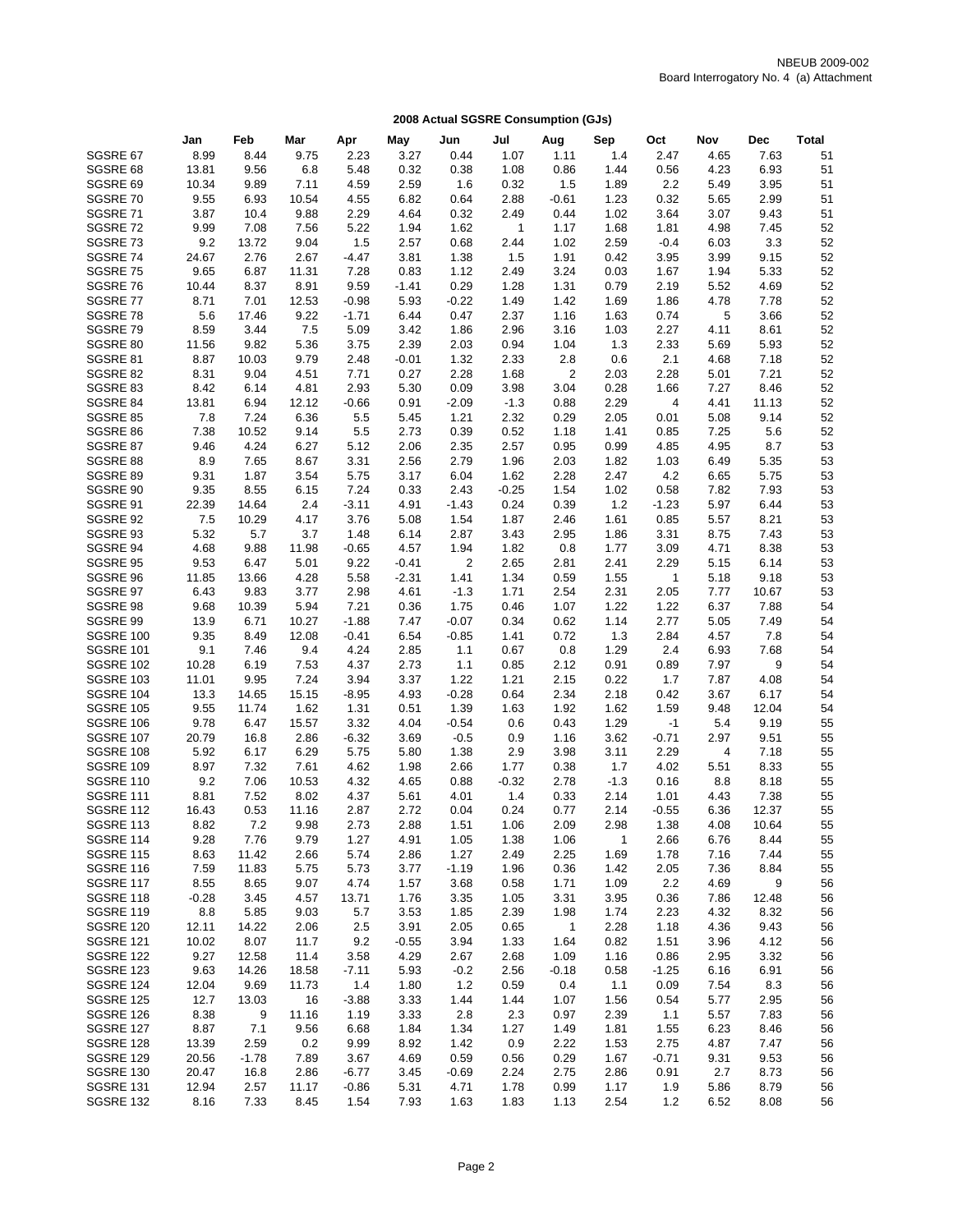|                                      | Jan            | Feb            | Mar           | Apr          | May          | Jun          | Jul          | Aug          | Sep          | Oct             | Nov          | <b>Dec</b>    | <b>Total</b> |
|--------------------------------------|----------------|----------------|---------------|--------------|--------------|--------------|--------------|--------------|--------------|-----------------|--------------|---------------|--------------|
| <b>SGSRE 133</b>                     | 5.34           | 11.6           | 10.49         | 3.81         | 5.54         | $-0.39$      | 1.61         | 1.84         | 2.02         | 2.43            | 6.16         | 5.9           | 56           |
| SGSRE 134                            | 5.73           | 5.27           | 7.29          | 11.13        | 6.00         | 0.61         | 0.96         | 3.11         | 2.62         | 1.73            | 6.88         | 5.05          | 56           |
| <b>SGSRE 135</b>                     | 12.18          | 7.72           | 8.87          | 4.24         | $-0.46$      | 2.2          | 1.94         | 2.09         | 1.76         | 1.82            | 3.62         | 10.55         | 57           |
| SGSRE 136                            | 10.11          | 8.9            | 9.12          | 4.56         | 2.72         | 1.19         | 2.98         | $-0.46$      | 2.6          | 1.49            | 5.53         | 7.9           | 57           |
| <b>SGSRE 137</b>                     | 9.35           | 8.51           | 7.52          | 4.75         | 3.95         | 2.13         | 2.53         | 1.47         | 2.01         | 2.44            | 4.86         | 7.25          | 57           |
| SGSRE 138                            | 20.47          | 16.8           | 2.86          | $-5.77$      | 3.92         | $-0.17$      | 1.24         | 2.57         | 2.97         | 0.81            | 1.46         | 9.62          | 57           |
| <b>SGSRE 139</b>                     | 7.28           | 11.83          | 14.32         | $-8.02$      | 9.68         | $-0.85$      | 4.14         | 0.36         | 1.58         | 0.86            | 4.54         | 11.21         | 57           |
| SGSRE 140                            | 8.41           | 10.16          | 8.11          | 9.25         | $-1.42$      | 1.82         | 1.81         | 1.37         | 2.44         | 0.71            | 6.85         | 7.44          | 57           |
| <b>SGSRE 141</b>                     | 8.26           | 9.24           | 5.15          | 2.72         | 6.96         | 1.41         | 2.02         | 1.13         | 1.92         | 0.35            | 7.64         | 10.23         | 57           |
| SGSRE 142                            | 10.13          | 8.1            | 9.97          | 10.51        | $-1.85$      | 0.8          | 2.43         | 2.84         | 1.84         | 2.51            | 6.03         | 3.74          | 57           |
| SGSRE 143                            | 7.76           | 9.97           | 5.82          | 1.84         | 6.10         | 5.26         | $-0.49$      | 1.04         | 1.84         | 0.61            | 8.61         | 8.74          | 57           |
| SGSRE 144                            | 14.66          | 14.21          | 1.78          | 4.34         | 0.02         | 0.1          | 0.61         | 0.29         | $\mathbf{1}$ | 1.98            | 5.95         | 12.17         | 57           |
| <b>SGSRE 145</b>                     | 7.84           | 13.82          | 12.92         | $-1.99$      | 7.24         | $-1.13$      | 0.47         | 3.16         | 2.45         | 1.03            | 3.88         | 7.53          | 57           |
| SGSRE 146                            | 12.08          | 15.14          | 2.43          | 0.1          | 3.88         | $-0.34$      | 1.4          | 1.95         | 2.36         | 1.02            | 6.49         | 10.76         | 57           |
| <b>SGSRE 147</b><br>SGSRE 148        | 6.34<br>7.01   | 4.92<br>8.69   | 8.13          | 5.99<br>9.11 | 7.11<br>1.39 | 2.14<br>1.87 | 1.71<br>2.26 | 1.45<br>0.36 | 0.86         | 3.63<br>$-0.25$ | 4.42         | 10.58<br>8.35 | 57<br>57     |
| <b>SGSRE 149</b>                     | 13.43          | 11.5           | 7.77<br>9.4   | 4.16         | 4.44         | 2.4          | $-0.19$      | 1.14         | 3.11<br>1.03 | 1.95            | 7.65<br>4.01 | 4.11          | 57           |
| <b>SGSRE 150</b>                     | 11.78          | 8.87           | 7.35          | 4.75         | 3.08         | 0.7          | 0.72         | 0.79         | 1.03         | 2.46            | 6.54         | 9.31          | 57           |
| <b>SGSRE 151</b>                     | 5.93           | 13.31          | 15.33         | $-2.5$       | 3.91         | 2.56         | 2.14         | 1.96         | 2.06         | 2.25            | 3.3          | 7.21          | 57           |
| <b>SGSRE 152</b>                     | 7.87           | 10.92          | 8.17          | 4.48         | 2.93         | 0.75         | 0.76         | 2.18         | 1.25         | 3.72            | 3.76         | 10.69         | 57           |
| <b>SGSRE 153</b>                     | 10.22          | 14.16          | 11.65         | 0.66         | 1.20         | 1.19         | 1.81         | 0.4          | 1.44         | 0.52            | 3.67         | 10.57         | 57           |
| <b>SGSRE 154</b>                     | 2.35           | 4.8            | 6.44          | 5.06         | 1.84         | 9.5          | 1.62         | 6.61         | 4.11         | 5.18            | 2.5          | 7.5           | 58           |
| <b>SGSRE 155</b>                     | 8.13           | 9.2            | 6.81          | 5.2          | 3.57         | 3.52         | 1.53         | 1.79         | 1.16         | 2.37            | 5.36         | 8.91          | 58           |
| <b>SGSRE 156</b>                     | 7.23           | 14.49          | 16.45         | $-3.5$       | 4.66         | 0.56         | 2.34         | 0.88         | 1.02         | 1.18            | 2.92         | 9.33          | 58           |
| <b>SGSRE 157</b>                     | 12.86          | $-0.73$        | 4.04          | 13.72        | 6.71         | 1.1          | 1.74         | 0.38         | 2.33         | $-0.4$          | 4.75         | 11.12         | 58           |
| <b>SGSRE 158</b>                     | 8.09           | 6.91           | 7.72          | 5.03         | 3.84         | 1.39         | 1.92         | 4.69         | 1.15         | 4.57            | 5.09         | 7.3           | 58           |
| <b>SGSRE 159</b>                     | 7.57           | 21.98          | 3.28          | 2.43         | 3.69         | 0.23         | 1.05         | 2.05         | 2.35         | 1.42            | 4.87         | 6.84          | 58           |
| <b>SGSRE 160</b>                     | 9.77           | 9.58           | 12.54         | $-2.06$      | 6.67         | 1.56         | 2.46         | $-0.19$      | 2.56         | $-0.1$          | 5.29         | 9.75          | 58           |
| SGSRE 161                            | 15.86          | 10.48          | 8.64          | 4.36         | 2.56         | 1.25         | $-0.52$      | $-0.1$       | 1.73         | $-0.07$         | 7.14         | 6.56          | 58           |
| <b>SGSRE 162</b>                     | 5.69           | 12.09          | 10.72         | 2.78         | 2.29         | 0.11         | 1.81         | 0.37         | 2.86         | 2.95            | 5.76         | 10.5          | 58           |
| <b>SGSRE 163</b>                     | 10.32          | 2.61           | 12.41         | 2.97         | 5.82         | 5.18         | 1.8          | 1.34         | 2.59         | 2.21            | 4.4          | 6.31          | 58           |
| <b>SGSRE 164</b>                     | 10.6           | 7.33           | 7.71          | 2.56         | 3.65         | 4.44         | 0.98         | 1.26         | 1.57         | 0.96            | 7.77         | 9.19          | 58           |
| <b>SGSRE 165</b>                     | 11.05          | 4.9            | 11.73         | 4.13         | 4.24         | 1.1          | 2.63         | 3.09         | 3.02         | 1.81            | 4.08         | 6.25          | 58           |
| SGSRE 166                            | 16.42          | 12.5           | 2.32          | $-2.26$      | 2.83         | $-0.26$      | 0.61         | 1.9          | 1.21         | 3.22            | 8.83         | 10.73         | 58           |
| <b>SGSRE 167</b>                     | 9.16           | 9.68           | 4.85          | 8.26         | 6.34         | 1.81         | 0.69         | 0.57         | 0.99         | 0.81            | 5.74         | 9.18          | 58           |
| SGSRE 168                            | 9.42           | 8.43           | 11.31         | 1.06         | 4.01         | 2.18         | 2.41         | 1.87         | 2.3          | 3.32            | 6.15         | 5.7           | 58           |
| <b>SGSRE 169</b>                     | 9.46           | 9.47           | 11.47         | 4.22         | 4.11         | $-0.55$      | 1.08         | 1.04         | 1.97         | 0.85            | 5.26         | 9.79          | 58           |
| <b>SGSRE 170</b>                     | 12.53          | 7.2            | 12.65         | 4.83         | 4.48         | $-1.68$      | 2.12         | 1.92         | 3.32         | 0.2             | 4.92         | 5.76          | 58           |
| <b>SGSRE 171</b>                     | 6.64           | 11.28          | 12.12         | $-1.29$      | 4.66         | 1.48         | 2.2          | 0.59         | 3.44         | $-0.15$         | 5.44         | 11.84         | 58           |
| <b>SGSRE 172</b>                     | 10.08          | 8.13           | 7.52          | 4.58         | 4.58         | 1.88         | 3.15         | 2.87         | 0.83         | 1.33            | 9.44         | 3.87          | 58           |
| SGSRE 173                            | 13             | 11.33          | 2.58          | 7.74         | 0.54         | 2.19         | 1.59         | 1.54         | 3.22         | 1.92            | 5.52         | 7.16          | 58           |
| <b>SGSRE 174</b>                     | 14.6           | 3.1            | 2.4           | $-0.74$      | 6.05         | 4.58         | 0.71         | 2.41         | 1.7          | 0.92            | 10.05        | 12.6          | 58           |
| <b>SGSRE 175</b>                     | 9.15           | 8.23           | 9.8           | 6.48         | 1.46         | 1.35         | 2.13         | 1.45         | 1.43         | 1.67            | 7.35         | 8.09          | 59           |
| <b>SGSRE 176</b><br><b>SGSRE 177</b> | 9.72           | 10.83<br>8.63  | 10.53<br>8.41 | 3.11<br>5.44 | 3.83         | 0.05         | 1.77<br>1.27 | 0.55         | 1.56         | 2.65<br>2.94    | 7.09<br>4.99 | 6.94<br>10.4  | 59<br>59     |
| <b>SGSRE 178</b>                     | 10.08<br>12.21 | 5.28           | 7.51          | 6.17         | 2.25<br>6.78 | 1.81<br>0.96 | 0.63         | 1.7<br>1.46  | 1.06<br>1.36 | 1.9             | 6.29         | 8.44          | 59           |
| <b>SGSRE 179</b>                     | 4.43           | 6.3            | 6.58          | 2.3          | 3.81         | 1.89         | 1.08         | 1.93         | 4.17         | 3.17            | 9.3          | 14.07         | 59           |
| SGSRE 180                            | 10.82          | 9.64           | 10.11         | 3.47         | 3.77         | $-0.09$      | 0.71         | 1.51         | 1.36         | 1.22            | 8.6          | 7.97          | 59           |
| SGSRE 181                            | 8.46           | 7.76           | 8.55          | 4.52         | 3.45         | 2.01         | 2.34         | 1.37         | 2.32         | 4.02            | 5.85         | 8.48          | 59           |
| SGSRE 182                            | 8.86           | 9.55           | 9.07          | 5.43         | 3.74         | 0.04         | 2.2          | 0.95         | 2.16         | 1.52            | 4.88         | 10.87         | 59           |
| SGSRE 183                            | 6.47           | 10.38          | 12.22         | 2.06         | 3.95         | 1.53         | 1.63         | $-0.28$      | 0.23         | 5.3             | 7.36         | 8.5           | 59           |
| SGSRE 184                            | 13.35          | 4.63           | 12.46         | 1.16         | 6.32         | 1.64         | $-0.36$      | 0.52         | 1.21         | 1.2             | 7.6          | 9.7           | 59           |
| <b>SGSRE 185</b>                     | 17.43          | 5.1            | 3.41          | 17           | $-1.77$      | 0.72         | 2.3          | $-0.05$      | 2.54         | $-0.21$         | 5.25         | 7.77          | 59           |
| SGSRE 186                            | 10.88          | 10.14          | 14.33         | $-2.67$      | 6.14         | 0.79         | 0.6          | 0.28         | 1.25         | 3.82            | 7.64         | 6.51          | 60           |
| <b>SGSRE 187</b>                     | 10.09          | 8.75           | 6.93          | 6.78         | 5.59         | 1.3          | 2.31         | 0.94         | 1.66         | 2.3             | 7.27         | 5.81          | 60           |
| SGSRE 188                            | 8.54           | 12.82          | 7.04          | 8.19         | 6.62         | 0.56         | 0.49         | 0.81         | 0.35         | 0.93            | 3.82         | 9.63          | 60           |
| <b>SGSRE 189</b>                     | 11.17          | 10.19          | 11.66         | 1.53         | 4.65         | 1.15         | 1.55         | 1.9          | 1.75         | 1.24            | 5.75         | 7.29          | 60           |
| SGSRE 190                            | 13.08          | 2.38           | 6.67          | 8.36         | 7.56         | 1.13         | 2.21         | 0.89         | 1.18         | 0.92            | 4.28         | 11.24         | 60           |
| <b>SGSRE 191</b>                     | 10.19          | 7.81           | 9.52          | 4.31         | 3.31         | 3.52         | 2.01         | 0.99         | 1.91         | 1.74            | 7.09         | 7.54          | 60           |
| SGSRE 192                            | 7.93           | 11.11          | 9.52          | 4.97         | 2.71         | 2.31         | 2.14         | 1.15         | 1.64         | 2.46            | 8.13         | 5.89          | 60           |
| <b>SGSRE 193</b>                     | 8.81           | $\overline{7}$ | 5.18          | 10.6         | 6.56         | 2.73         | 1.86         | 0.34         | 1.03         | 3.1             | 5.13         | 7.7           | 60           |
| <b>SGSRE 194</b>                     | 7.86           | 6.51           | 10.96         | 16.93        | $-1.39$      | 0.62         | 1.38         | 1.29         | 0.72         | 1.65            | 4.87         | 8.66          | 60           |
| <b>SGSRE 195</b>                     | 9.19           | 9.88           | 8.34          | 8.87         | 8.03         | $-2.26$      | 2.15         | 0.62         | 0.37         | 0.91            | 5.22         | 8.75          | 60           |
| SGSRE 196                            | 14.54          | 1.24           | 11.32         | 0.69         | 4.41         | 2.62         | 1.56         | 2.54         | 2.71         | 1.45            | 4.19         | 12.85         | 60           |
| <b>SGSRE 197</b>                     | 18.61          | $-7.49$        | 1.52          | 10.64        | 8.78         | $-0.45$      | 2.12         | 0.54         | 1.84         | 5.35            | 4.37         | 14.3          | 60           |
| SGSRE 198                            | 8.43           | 8.85           | 8.95          | 1.2          | 5.42         | 0.17         | 1.9          | 3.46         | 2.23         | 7.18            | 3.66         | 8.7           | 60           |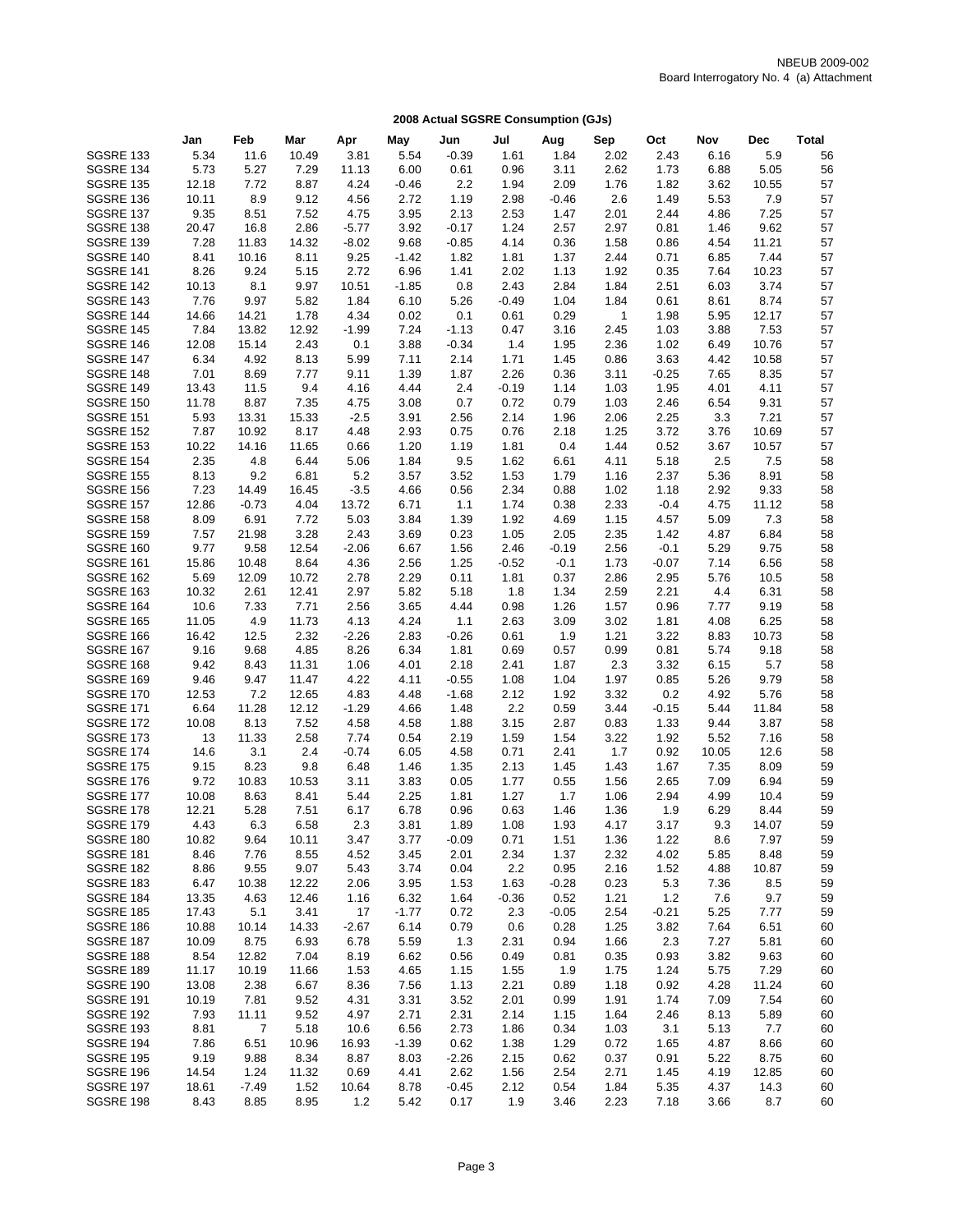|                                      | Jan            | Feb          | Mar            | Apr              | May          | Jun             | Jul          | Aug          | Sep          | Oct          | Nov          | <b>Dec</b>    | <b>Total</b> |
|--------------------------------------|----------------|--------------|----------------|------------------|--------------|-----------------|--------------|--------------|--------------|--------------|--------------|---------------|--------------|
| <b>SGSRE 199</b>                     | 9.61           | 7.68         | 13.17          | 12.37            | $-0.65$      | 0.5             | 1.69         | 2.38         | 1.57         | 0.93         | 7.77         | 3.25          | 60           |
| SGSRE 200                            | 9.58           | 7.67         | 9.27           | 9.52             | $-0.65$      | 1.36            | 1.33         | 1.24         | 2.53         | 2.39         | 7.25         | 8.79          | 60           |
| <b>SGSRE 201</b>                     | 7.93           | 8.76         | 8.71           | 4.89             | 4.03         | 2.07            | 2.52         | 3.12         | 2.75         | 3.16         | 4.74         | 7.64          | 60           |
| <b>SGSRE 202</b>                     | 9.71           | 8.26         | 9.52           | 5.7              | 3.39         | 0.98            | 1.9          | 2.36         | 0.94         | 0.54         | 8.27         | 8.87          | 60           |
| <b>SGSRE 203</b>                     | 9.72           | 7.65         | 8.76           | 3.64             | 6.12         | 3.38            | 0.4          | 1.32         | 3.09         | 3.28         | 5.27         | 7.85          | 60           |
| <b>SGSRE 204</b>                     | 8.48           | 13.47        | 12.05          | 1.05             | 6.00         | $-1.31$         | 1.01         | 1.72         | 1.62         | 2.39         | 6.4          | 7.89          | 61           |
| <b>SGSRE 205</b>                     | 9.75           | 9.5          | 9.96           | 7.48             | 7.66         | 0.47            | 2.14         | $-0.17$      | $-0.3$       | 0.56         | 6.9          | 6.83          | 61           |
| SGSRE 206                            | 11.23          | 0.57         | 11.77          | 13.64            | 4.38         | 1.32            | 2.08         | 0.03         | 0.37         | 0.29         | 6.19         | 9.04          | 61           |
| <b>SGSRE 207</b>                     | 5.52           | 6.29         | 11.69          | 1.02             | 7.31         | 2.81            | 2.52         | 4.76         | 2.39         | 3.36         | 4.37         | 9.02          | 61           |
| <b>SGSRE 208</b>                     | 10.82          | 8.53         | 10.31          | 3.56             | 2.84         | 3.34            | 1.32         | 0.46         | 1.33         | 2.84         | 5.74         | 10.05         | 61           |
| <b>SGSRE 209</b>                     | 9.43           | 7.96         | 6.35           | 7.37             | 3.45         | 3.29            | 2.42         | 0.61         | 1.27         | 4.06         | 6.07         | 8.87          | 61           |
| <b>SGSRE 210</b>                     | 11.58          | 8.23         | 9              | 4.58             | 3.17         | 2.82            | 0.9          | 0.89         | 2.26         | 1.79         | 5.92         | 10.02         | 61           |
| <b>SGSRE 211</b><br><b>SGSRE 212</b> | 10.39<br>9.13  | 8.9<br>5.08  | 13.46<br>11.63 | 0.71<br>4.69     | 3.82         | 2.36<br>2.26    | 1.28         | 2.23<br>1.44 | 3.57<br>1.14 | 0.48<br>2.26 | 5.3<br>8.41  | 8.67<br>7.92  | 61<br>61     |
| <b>SGSRE 213</b>                     | 7.57           | 8.88         | 9.52           | 3.18             | 4.78<br>6.59 | 2.13            | 2.43<br>1.78 | 0.69         | 1.94         | 1.5          | 8.71         | 8.79          | 61           |
| <b>SGSRE 214</b>                     | 11.62          | 8.86         | 9.43           | 5.38             | 2.49         | 1.9             | 1.13         | 0.6          | 1.44         | 1.41         | 6.07         | 11            | 61           |
| <b>SGSRE 215</b>                     | 12.2           | 6.75         | 10.32          | 2.46             | 2.02         | 1.27            | 1.2          | 0.97         | 1.49         | 4.75         | 6.63         | 11.29         | 61           |
| <b>SGSRE 216</b>                     | 1.83           | 12.15        | 12.92          | 0.47             | 6.08         | 1.55            | 2.41         | 0.17         | 3.34         | 4.18         | 2.58         | 13.73         | 61           |
| <b>SGSRE 217</b>                     | 8.89           | 9.86         | 10.85          | 1.76             | 5.36         | 1.55            | $1.2$        | 2.56         | 2.15         | 3.02         | 4.52         | 9.72          | 61           |
| SGSRE 218                            | 12.97          | 11.65        | 12.56          | $-0.35$          | 6.03         | $-1.52$         | 0.54         | 0.86         | 1.66         | $-0.76$      | 8.62         | 9.19          | 61           |
| <b>SGSRE 219</b>                     | 18.24          | 5.41         | 9.32           | 19.58            | $-7.47$      | 0.09            | 1.16         | 0.45         | 1.43         | $-0.29$      | 4.94         | 8.66          | 62           |
| SGSRE 220                            | 11.7           | 11.84        | 11.56          | $-0.59$          | 2.61         | 5.33            | $-0.63$      | 0.1          | 0.5          | 1.61         | 7.61         | 9.91          | 62           |
| <b>SGSRE 221</b>                     | 9.23           | 9.79         | 5.94           | 5.54             | 5.82         | 2.12            | 1.41         | 1.58         | 1.63         | 3.17         | 6.5          | 8.87          | 62           |
| <b>SGSRE 222</b>                     | 11.33          | 10.85        | 4.38           | 2.75             | 6.07         | 1.73            | 1.93         | 0.41         | 2.16         | 2.58         | 7.42         | 10.08         | 62           |
| <b>SGSRE 223</b>                     | 12.25          | 8.46         | 10.37          | 7.22             | 1.84         | 1.53            | 2            | 0.08         | 1.53         | 1.3          | 3.32         | 11.88         | 62           |
| <b>SGSRE 224</b>                     | 20.54          | 8.46         | 12.53          | 0.41             | 1.83         | 0.46            | 2.8          | 0.43         | 3.05         | $-0.02$      | 5.26         | 6.04          | 62           |
| <b>SGSRE 225</b>                     | 9.02           | 7.65         | 7.14           | 6.87             | 5.46         | 0.5             | 1.73         | 4.71         | 2.22         | 3.18         | 5.34         | 8.06          | 62           |
| <b>SGSRE 226</b>                     | 9.24           | 7.83         | 10.15          | 5.01             | 3.70         | 4.06            | 1.58         | 2.4          | 0.65         | 2.44         | 6.74         | 8.15          | 62           |
| <b>SGSRE 227</b>                     | 8.68           | 13.16        | 10.03          | 3.9              | 4.53         | 0.16            | 0.28         | 2.59         | 1.43         | 2.68         | 6.7          | 7.83          | 62           |
| <b>SGSRE 228</b>                     | 10.55          | 8.6          | 9.03           | 8.3              | $-0.60$      | 2.74            | 1.01         | 1.52         | 1.4          | 0.95         | 9            | 9.47          | 62           |
| <b>SGSRE 229</b>                     | 12.95          | 18.28        | 1.99           | 6.06             | 0.66         | 1.68            | $-0.53$      | 1.32         | 1.56         | 1.59         | 6.19         | 10.26         | 62           |
| <b>SGSRE 230</b>                     | 12.58          | 13.51        | 5.54           | 6.77             | 2.12         | 1.73            | 1.3          | 1.47         | 2.02         | 2.73         | 8.58         | 3.76          | 62           |
| <b>SGSRE 231</b>                     | 17.17          | $-2.14$      | 9.78           | 2.88             | 3.78         | 3.24            | 0.88         | 3.08         | 3.02         | 2.15         | 12.97        | 5.37          | 62           |
| <b>SGSRE 232</b><br><b>SGSRE 233</b> | 10.42<br>14.37 | 4.94<br>3.05 | 8.48           | 15.59<br>$-0.92$ | 2.32         | $-1.12$<br>3.25 | 0.34         | 1.66<br>3.76 | 2.63<br>3.89 | 3.54<br>1.57 | 4.13         | 9.39<br>9.15  | 62<br>62     |
| SGSRE 234                            | 11.03          | 6.94         | 11.3<br>10.5   | 6.98             | 5.32<br>5.81 | 2.07            | 2.63<br>1.08 | 1.25         | 1.23         | 1.95         | 5.05<br>6.71 | 7.09          | 63           |
| <b>SGSRE 235</b>                     | 11.81          | 11.32        | 6.98           | 3.68             | 5.11         | 2.84            | $-0.57$      | 1.9          | 1.13         | 1.88         | 5.44         | 11.22         | 63           |
| SGSRE 236                            | 9.47           | 1.07         | 8.54           | 19.39            | 5.62         | 2.42            | 2.09         | 1.1          | 1.59         | 1.83         | 3.64         | 5.99          | 63           |
| <b>SGSRE 237</b>                     | 11.07          | 14.55        | 19.1           | $-8.46$          | 3.68         | $-1.65$         | $-0.78$      | 0.04         | 1.65         | $-2.31$      | 13.67        | 12.3          | 63           |
| SGSRE 238                            | 8.47           | 13.69        | 14.47          | 0.28             | 4.22         | 2.6             | 0.65         | 1.84         | 0.94         | 3.98         | 6.68         | 5.08          | 63           |
| <b>SGSRE 239</b>                     | 16.29          | $-2.75$      | 13.59          | $-0.77$          | 8.55         | 2.64            | 1.91         | 0.9          | 1.83         | 0.5          | 2.87         | 17.47         | 63           |
| SGSRE 240                            | 15.52          | $-1.88$      | 5.55           | 5.25             | 5.27         | 1.67            | 3.18         | 1.3          | 1.9          | 0.75         | 12.77        | 11.83         | 63           |
| <b>SGSRE 241</b>                     | 23.24          | $-1.01$      | 10.69          | $-4.12$          | 5.01         | $-0.17$         | 1.26         | 1.07         | 1.4          | 0.85         | 3.67         | 21.23         | 63           |
| SGSRE 242                            | 6.02           | 9.5          | 9.97           | 21.59            | $-8.11$      | $-1$            | 1.92         | 0.3          | 2.88         | 2.18         | 7.05         | 10.84         | 63           |
| SGSRE 243                            | 8.9            | 11.9         | 9.02           | 5.19             | 2.81         | 2.3             | 3.14         | 1.41         | 1.63         | 1.91         | 5.35         | 9.65          | 63           |
| <b>SGSRE 244</b>                     | 10.84          | 8.71         | 8.02           | 5.93             | 2.02         | 1.85            | 1.02         | 1.54         | 2            | 1.59         | 7.05         | 12.72         | 63           |
| <b>SGSRE 245</b>                     | 17.31          | 4.77         | 11.94          | $-6.33$          | 7.90         | 4.02            | 0.02         | 2.02         | 3.29         | 2.38         | 6.44         | 9.59          | 63           |
| SGSRE 246                            | 13.21          | 7.88         | 8.92           | 4.63             | 5.19         | 0.34            | 1.44         | 0.95         | 0.62         | 2.15         | 7.43         | 10.68         | 63           |
| <b>SGSRE 247</b>                     | 17.23          | 2.87         | 10.13          | 3.8              | 2.46         | 3.31            | 2.52         | 1.28         | $-0.21$      | 5.62         | 2.64         | 11.82         | 63           |
| SGSRE 248                            | 11.37          | 15.29        | 1.67           | 9.9              | $-0.73$      | 2.27            | 2.19         | 2.28         | 0.8          | 1.95         | 7.42         | 9.08          | 63           |
| SGSRE 249                            | 2.07           | 23.88        | 12.94          | 0.05             | 3.69         | 2.03            | 1.16         | 2.16         | 2.24         | 1.47         | 4.61         | 7.22          | 64           |
| <b>SGSRE 250</b>                     | 7.63           | 10.45        | 11.84          | 4.62             | 4.85         | 1.17            | 1.66         | 1.57         | 2.95         | 1.66         | 6.3          | 8.91          | 64           |
| <b>SGSRE 251</b>                     | 11.98          | 2.41         | 4.96           | 9.83             | 8.10         | 3.31            | 1.08         | 0.76         | 1.21         | 1.29         | 8.31         | 10.47         | 64           |
| <b>SGSRE 252</b>                     | 13.74          | 10.98        | 9.17           | 4.6              | 2.84         | 0.85            | 1.89         | 1.02         | 1.12         | 1.01         | 7.44         | 9.07          | 64           |
| <b>SGSRE 253</b><br><b>SGSRE 254</b> | 10.3<br>9.88   | 9.69<br>6.5  | 12.66<br>9.69  | 0.72<br>7.4      | 5.53<br>3.27 | $-1.76$<br>5.2  | 2.54<br>1.62 | 0.19<br>1.36 | 2.53<br>1.52 | 1.07<br>0.98 | 4.28<br>8.9  | 15.99<br>7.51 | 64<br>64     |
| <b>SGSRE 255</b>                     | 7.43           | 12.19        | 15.44          | 0.8              | 6.52         | $-0.14$         | 1.99         | 1.48         | 1.98         | 2.92         | 5.1          | 8.17          | 64           |
| <b>SGSRE 256</b>                     | 12.56          | 15.1         | 2.44           | 1.21             | 6.13         | 1.55            | 1.91         | 1.22         | 2.55         | 3.19         | 5.05         | 11.03         | 64           |
| <b>SGSRE 257</b>                     | 14.59          | 3.9          | 8.28           | 10.35            | 3.47         | 0.33            | 0.96         | 0.59         | 1.55         | 2.67         | 7.29         | 9.98          | 64           |
| SGSRE 258                            | 16.48          | 10.38        | 2.23           | $-0.09$          | 5.23         | $-0.03$         | 1.29         | 1.77         | 0.88         | 10.83        | 8.67         | 6.33          | 64           |
| <b>SGSRE 259</b>                     | 11.68          | 11.89        | 9.81           | 5.01             | 4.19         | $-0.38$         | 1.37         | 1.84         | 2.04         | 1.91         | 9.24         | 5.38          | 64           |
| SGSRE 260                            | 12.56          | 11.18        | 7.02           | 3.46             | 3.25         | 3.52            | $-0.37$      | 2.83         | 1.98         | 2.58         | 5.76         | 10.25         | 64           |
| <b>SGSRE 261</b>                     | 10.41          | 10.98        | 9.57           | 4.31             | 7.00         | 1.62            | 2.48         | 0.36         | 2.08         | 0.64         | 4.77         | 9.93          | 64           |
| SGSRE 262                            | 13.27          | 3            | 12.04          | 0.03             | 2.53         | 4.27            | 1.97         | 5.01         | 2.28         | 3.75         | 6.6          | 9.54          | 64           |
| SGSRE 263                            | 5.95           | 4.34         | 6.99           | 23.49            | 1.67         | 2.43            | 1.33         | 0.79         | 2.03         | 1.79         | 4.48         | 9.01          | 64           |
| SGSRE 264                            | 9.84           | 8.32         | 11.61          | 3.65             | 6.82         | 1.1             | 1.83         | 0.83         | 1.61         | 4.84         | 5.75         | 8.23          | 64           |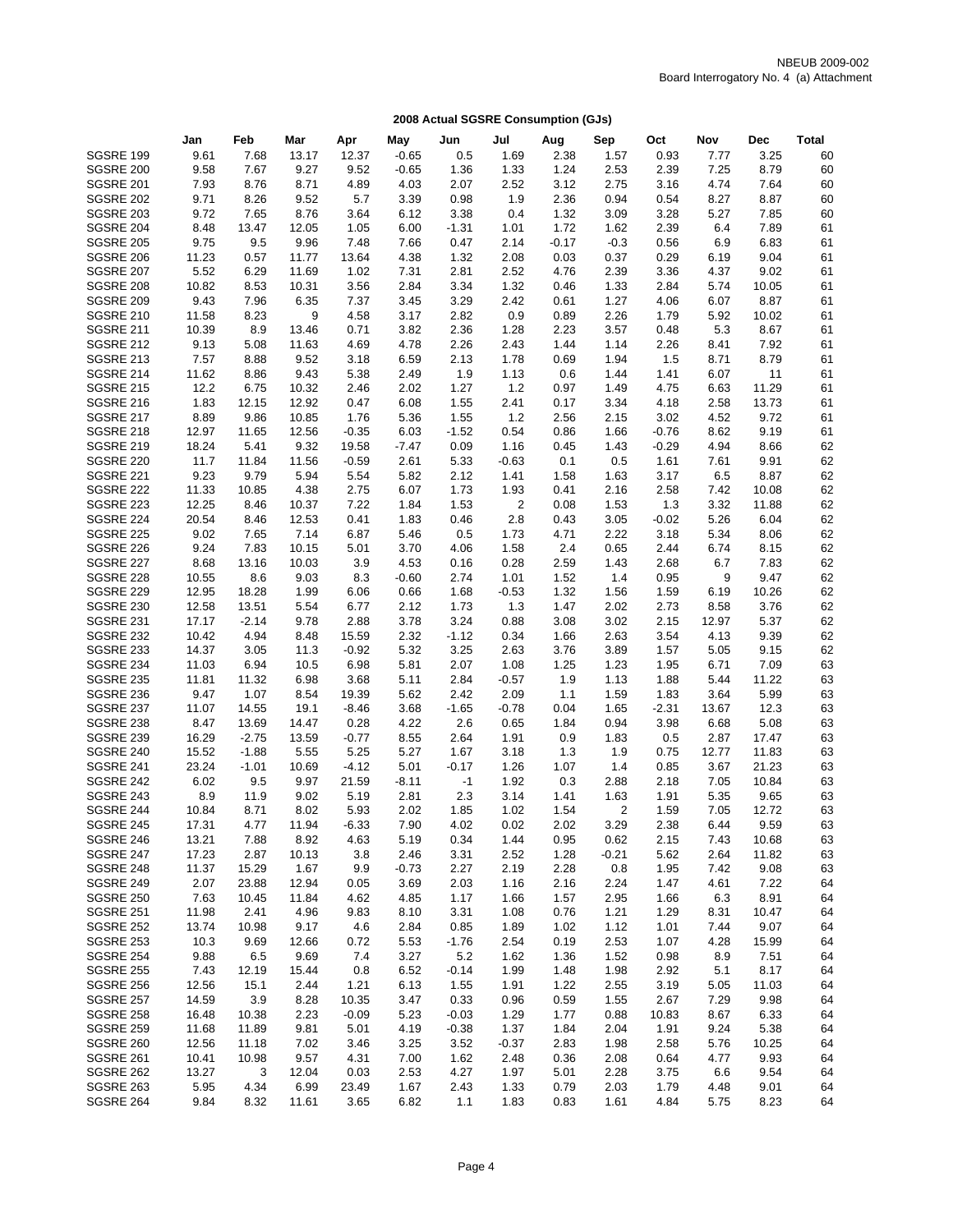|                                      | Jan           | Feb              | Mar           | Apr           | May          | Jun            | Jul          | Aug          | Sep          | Oct          | Nov           | <b>Dec</b>     | <b>Total</b> |
|--------------------------------------|---------------|------------------|---------------|---------------|--------------|----------------|--------------|--------------|--------------|--------------|---------------|----------------|--------------|
| <b>SGSRE 265</b>                     | 14.25         | $-0.6$           | 6.95          | 17.82         | 3.14         | 13.58          | 0.88         | 1.29         | 1.07         | 2.22         | 1.7           | 2.15           | 64           |
| SGSRE 266                            | 3.98          | 6.76             | 8.16          | 17.99         | 0.93         | 0              | 0.01         | 0.95         | 2.71         | 4.37         | 5.09          | 13.58          | 65           |
| <b>SGSRE 267</b>                     | 10.3          | 8.29             | 11.43         | 1.98          | 5.00         | 1.99           | 2.16         | 2.91         | 2.43         | 3.5          | 7.32          | 7.28           | 65           |
| <b>SGSRE 268</b>                     | 14.3          | 6.67             | 13.75         | 1.68          | 5.66         | 0.35           | 0.66         | 2.15         | 1.41         | 1.43         | 6.79          | 9.77           | 65           |
| <b>SGSRE 269</b>                     | 15.99         | 8.98             | 9.72          | 3.91          | 2.80         | 0.21           | 0.86         | 1.5          | 1.06         | 0.76         | 6.62          | 12.22          | 65           |
| <b>SGSRE 270</b>                     | 11.37         | 9.42             | 9.82          | 6.32          | $-2.18$      | 0.65           | 3.73         | 3.07         | 0.33         | 1.39         | 10.18         | 10.57          | 65           |
| <b>SGSRE 271</b>                     | 10.28         | 12.7             | 10.78         | 4.75          | 4.17         | 1.12           | 1.12         | 1.27         | 1.42         | 2.25         | 8.98          | 5.91           | 65           |
| <b>SGSRE 272</b>                     | 7.25          | 12.61            | 12.68         | 2.99          | 2.90         | 2.62           | 1.27         | 2.25         | 2.25         | 1.99         | 7.69          | 8.29           | 65           |
| SGSRE 273                            | 12.19         | 10.05            | 7.77          | 5.37          | 2.86         | 1.52           | 2.68         | 3.55         | 0.55         | 1.9          | 7.96          | 8.75           | 65           |
| SGSRE 274                            | 14.67         | 5.74             | 9.43          | 8.61          | $-0.64$      | 1.82           | 2.21         | 3.02         | 1.77         | 2.18         | 4.85          | 11.68          | 65           |
| <b>SGSRE 275</b>                     | 11.95         | 8.93             | 13.65         | 1.41          | 3.40         | 2.47           | 2.58         | 0.93         | 1.75         | 2.89         | 6.57          | 8.85           | 65           |
| <b>SGSRE 276</b>                     | 12.03         | 10.44            | 11.68         | $-1.87$       | 3.91         | 5.12           | 1.82         | 0.95         | 1.49         | 1.8          | 7.11          | 10.95          | 65           |
| <b>SGSRE 277</b>                     | 14.7          | 5.92             | 12.69         | 2.25          | 3.39         | 3.67           | 1.36         | 0.95         | 1.78         | 1.21         | 10.45         | 7.17           | 66           |
| <b>SGSRE 278</b><br><b>SGSRE 279</b> | 11.46<br>5.23 | 7.56             | 11.49         | 7.08<br>10.68 | 2.52         | 2.38           | 0.81         | 0.93         | 3.34<br>2.93 | 2.59         | 6.74          | 8.66<br>8.87   | 66<br>66     |
| SGSRE 280                            | 8.43          | 11.17<br>9.12    | 10.82<br>6.74 | 7.09          | 2.31<br>5.77 | 1.35<br>2.15   | 2.16<br>2.35 | 1.4<br>1.57  | 1.94         | 0.68<br>4.77 | 8.03<br>3.24  | 12.48          | 66           |
| <b>SGSRE 281</b>                     | 11.27         | 8.86             | 9.58          | 5.78          | 6.94         | 2.66           | 0.19         | 1.13         | 0.74         | 1.03         | 7.07          | 10.46          | 66           |
| SGSRE 282                            | 15.68         | 9.14             | 4.31          | 6.36          | $-2.13$      | 1.82           | 2.44         | 2.65         | 1.62         | 1.51         | 5.39          | 16.97          | 66           |
| SGSRE 283                            | 11.24         | 5.84             | 6.44          | $-0.35$       | 2.45         | 12.65          | 0.57         | 1.59         | 2.88         | 0.21         | 9.96          | 12.28          | 66           |
| SGSRE 284                            | 10.73         | 12.21            | 8.27          | 6.46          | 2.48         | 2.22           | 1.2          | 1.68         | 2.18         | 1.77         | 7.89          | 8.79           | 66           |
| <b>SGSRE 285</b>                     | 12.82         | 13.36            | 11.69         | 7.6           | $-0.93$      | 2.33           | $-0.32$      | 0.91         | 1.32         | 2.97         | 4.71          | 9.5            | 66           |
| SGSRE 286                            | 11.96         | 11.95            | 4.57          | 4.4           | 6.80         | 1.87           | 1.93         | 0.1          | 2.05         | 1.26         | 6.12          | 12.99          | 66           |
| SGSRE 287                            | 10.71         | 11.77            | 12.12         | 7.43          | 0.75         | 1.6            | 0.68         | 1.91         | 1.33         | 1.52         | 5.4           | 10.94          | 66           |
| SGSRE 288                            | 11.65         | 17.94            | 1.25          | 7.06          | $-2.65$      | $-0.59$        | 2.85         | 2.55         | 2.79         | $-0.62$      | 13.23         | 10.72          | 66           |
| <b>SGSRE 289</b>                     | 2.78          | 24.23            | 18.98         | $-0.96$       | 4.48         | 0.92           | 0.57         | 1.03         | 1.12         | 0.25         | 1.96          | 10.9           | 66           |
| SGSRE 290                            | 13.16         | 10.28            | 16.36         | 6.79          | 6.25         | 0.95           | 1.32         | 0.1          | 0.59         | 0.31         | 1.93          | 8.22           | 66           |
| <b>SGSRE 291</b>                     | 4.96          | 16.49            | 10.47         | 3.61          | 2.66         | 1.72           | 1.3          | 2.3          | 2.41         | 2.57         | 7.14          | 10.64          | 66           |
| <b>SGSRE 292</b>                     | 14.61         | 13.09            | 8.28          | 6.14          | 4.35         | 1.79           | 0.85         | 0.72         | 2.59         | 3.34         | 6.16          | 4.41           | 66           |
| <b>SGSRE 293</b>                     | 9.86          | 11.08            | 12.44         | 1.86          | 3.19         | 2.29           | 2.18         | 1.07         | 2.81         | 1.97         | 9.83          | 7.78           | 66           |
| <b>SGSRE 294</b>                     | 10.12         | 8.68             | 9.72          | 4.5           | 2.80         | 0.17           | 1.72         | 0.42         | 1.5          | 9.33         | 4.98          | 12.54          | 66           |
| <b>SGSRE 295</b>                     | 12.95         | 3.06             | 5.29          | 7.21          | 7.66         | 3.92           | 0.44         | 4.69         | 2.47         | 3.21         | 6.28          | 9.34           | 67           |
| SGSRE 296                            | 8.52          | 10.01            | 12.04         | 5.48          | 7.04         | 2.97           | 1.57         | 0.8          | 1.11         | 1.32         | 6.79          | 8.92           | 67           |
| <b>SGSRE 297</b>                     | 7.98          | 9.52             | 8.57          | 6.6           | 4.17         | 2.04           | 2.36         | 4.55         | 2.9          | 5.22         | 4.85          | 7.87           | 67           |
| SGSRE 298                            | 10.54         | 12.08            | 9.04          | 8.49          | 2.27         | 1.63           | 1.78         | 0.39         | 0.74         | 5.32         | 3.26          | 11.09          | 67           |
| <b>SGSRE 299</b><br>SGSRE 300        | 18.25         | 11.29            | 4.6           | 11.7          | $-4.58$      | 2.05           | $-0.57$      | 2.64         | 1.41         | 1.01         | 9.34          | 9.57           | 67<br>67     |
| <b>SGSRE 301</b>                     | 10.5<br>18.42 | 7.01<br>10.49    | 10.9<br>6.42  | 5.73<br>10.1  | 0.76<br>0.64 | 2.2<br>$-0.52$ | 0.81<br>1.17 | 0.47<br>1.04 | 2.19<br>1.9  | 3.04<br>1.8  | 8.27<br>4.59  | 14.84<br>10.72 | 67           |
| <b>SGSRE 302</b>                     | 12.16         | 11.85            | 3.16          | 8.85          | 2.29         | 3.43           | $-0.03$      | 1.93         | 1.21         | 2.13         | 7.21          | 12.61          | 67           |
| <b>SGSRE 303</b>                     | 13.71         | $-2.55$          | 9.36          | 16.53         | 4.85         | $-1.44$        | 2.12         | 2.09         | 3.22         | 3.22         | 6.65          | 9.17           | 67           |
| SGSRE 304                            | 11.84         | 11.3             | 8.58          | 5.21          | 4.88         | 1.62           | 3.45         | 3.01         | 1.63         | 2.39         | 8.66          | 4.58           | 67           |
| <b>SGSRE 305</b>                     | 15.85         | 5.49             | 11.17         | 10.06         | 7.58         | 1.19           | 1.6          | 0.89         | $-0.39$      | 0.89         | 7.35          | 5.51           | 67           |
| SGSRE 306                            | 10.67         | 10.48            | 9.89          | 5.55          | 6.53         | 2.85           | 2.47         | 1.19         | 1.2          | 1.12         | 6.47          | 8.79           | 67           |
| SGSRE 307                            | 10.49         | 11.95            | 11.93         | 5             | 5.11         | 0.01           | 1.76         | 1.15         | 1.93         | 2.79         | 6.38          | 8.72           | 67           |
| SGSRE 308                            | 9.38          | 11.92            | 14.07         | 2.04          | 2.15         | 4.61           | 1.29         | 0.67         | 1.55         | 3.75         | 7.59          | 8.22           | 67           |
| SGSRE 309                            | 12.4          | 13.53            | 10.2          | 7.28          | 1.41         | 0.96           | 0.05         | 0.05         | 0.67         | 2.88         | 8.98          | 8.84           | 67           |
| <b>SGSRE 310</b>                     | 11.9          | 1.1              | 13.07         | 13.65         | 6.40         | 1.39           | 1.91         | 1.06         | 1.79         | 0.76         | 4.8           | 9.44           | 67           |
| <b>SGSRE 311</b>                     | 6.32          | 13.66            | 7.02          | 5.75          | 4.24         | 4.6            | 4.56         | 0.93         | 3.94         | 5            | 5.01          | 6.33           | 67           |
| <b>SGSRE 312</b>                     | 10.9          | 10.31            | 9.67          | 7.61          | 6.96         | 2.33           | 1.72         | $-0.12$      | 2.34         | $-0.14$      | 6.39          | 9.42           | 67           |
| <b>SGSRE 313</b>                     | 9.8           | 11.42            | 7.97          | 4.39          | 5.27         | 4.1            | 0.02         | 0.9          | 3.65         | 1.65         | 8.33          | 9.9            | 67           |
| SGSRE 314                            | 13.12         | 12.91            | 12.13         | 1.74          | 3.85         | 1.92           | 0.47         | 1.28         | 2.38         | 0.29         | 7.12          | 10.19          | 67           |
| <b>SGSRE 315</b>                     | 10.57         | 8.76             | 10.21         | 5.56          | 8.23         | 0.04           | 2.14         | 2.4          | 2.77         | 4.01         | 5.99          | 6.81           | 67           |
| <b>SGSRE 316</b>                     | 11.23         | 12.21            | 8.71          | 3.15          | 6.18         | 1.23           | 1.83         | 1.94         | 3.31         | 3.05         | 5.99          | 8.7            | 68           |
| SGSRE 317                            | 13.07         | 10.58            | 10.52         | 6.53          | 4.22         | 1.4            | 0.88         | 1.43         | 1.09         | 2.2          | 5.37          | 10.25          | 68           |
| SGSRE 318                            | 11.34         | 13.3             | 6.21          | 6.08          | 4.06         | 3.42           | $-0.38$      | 1.76         | 1.95         | 2.51         | 6.85          | 10.54          | 68           |
| <b>SGSRE 319</b>                     | 13.33         | 10.6             | 11.13         | 13.4          | $-2.17$      | 1.46           | 0.04         | 1.58         | 1.38         | 1.72         | 7.73          | 7.48           | 68           |
| <b>SGSRE 320</b><br><b>SGSRE 321</b> | 24.9<br>12.34 | $-1.05$<br>10.09 | 7.05<br>12.05 | 4.89<br>5.09  | 3.43<br>4.55 | 0.62<br>0.95   | 1.8          | 0.54<br>2.21 | 1.37<br>2.39 | 1.51<br>1.98 | 11.81<br>8.12 | 10.83<br>6.83  | 68           |
| <b>SGSRE 322</b>                     | 11.02         | 14.71            | 9.1           | 4.74          | 3.16         | 1.15           | 1.1<br>0.87  | 0.15         | 1.42         | 3.36         | 5.79          | 12.26          | 68<br>68     |
| <b>SGSRE 323</b>                     | 12.71         | 7.28             | 11.48         | 2.3           | 2.40         | 5.16           | 0.84         | 2.63         | 1.51         | 1.67         | 5.08          | 14.67          | 68           |
| <b>SGSRE 324</b>                     | 8.64          | 12.38            | 17.05         | $-0.2$        | 8.85         | $-1.96$        | 1.4          | 1.69         | 1.97         | 1.79         | 6.12          | 10.07          | 68           |
| <b>SGSRE 325</b>                     | 12.61         | 11.3             | 15.57         | $-0.77$       | 3.51         | 2.09           | 2.45         | 1.43         | 1.73         | 4            | 4.7           | 9.21           | 68           |
| SGSRE 326                            | 12.14         | 9.56             | 11.25         | 4.13          | 2.78         | 1.58           | 1.42         | 1.64         | 2.03         | 2.06         | 8.77          | 10.47          | 68           |
| SGSRE 327                            | 12.09         | 7.58             | 11.72         | 5.9           | 3.92         | 2.07           | 1.95         | 1.99         | 1.95         | 2.01         | 7.45          | 9.2            | 68           |
| SGSRE 328                            | 11.16         | 6.12             | 12.71         | 16.66         | $-2.59$      | 2.32           | 1.02         | 0.4          | 3.62         | 2.94         | 5.85          | 7.7            | 68           |
| <b>SGSRE 329</b>                     | 12.78         | 9.88             | 7.59          | 9.52          | 0.14         | 2.1            | 1.69         | 2.11         | 2.28         | 2.78         | 6.79          | 10.33          | 68           |
| SGSRE 330                            | 16.78         | 7.82             | 12.21         | 2.59          | 5.63         | $-0.94$        | 1.09         | 1.18         | 2.02         | 1.35         | 7.01          | 11.31          | 68           |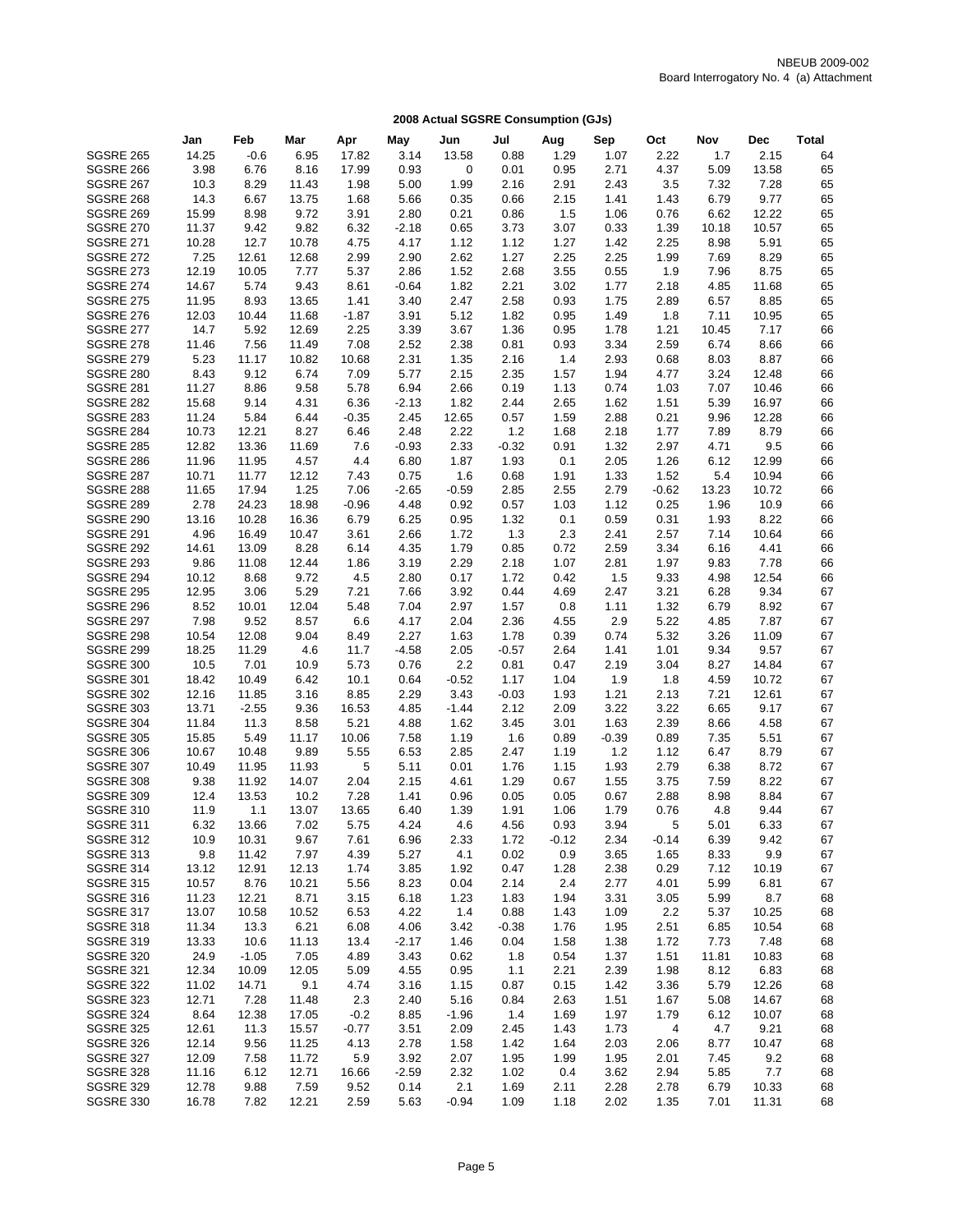|                               | Jan            | Feb            | Mar            | Apr          | May             | Jun             | Jul             | Aug             | Sep            | Oct          | Nov          | Dec           | <b>Total</b> |
|-------------------------------|----------------|----------------|----------------|--------------|-----------------|-----------------|-----------------|-----------------|----------------|--------------|--------------|---------------|--------------|
| <b>SGSRE 331</b>              | 11.08          | 7.17           | 7.49           | 7.62         | 5.36            | 1.65            | 1.44            | 3.28            | 2.26           | 4.75         | 6.7          | 9.39          | 68           |
| <b>SGSRE 332</b>              | 10             | 10.46          | 10.95          | 8.7          | 1.36            | 2.38            | 1.87            | 1.41            | 1.4            | 1.47         | 8.83         | 9.44          | 68           |
| <b>SGSRE 333</b>              | 12.13          | 9.58           | 11.23          | 9.04         | 2.59            | 2.57            | $-0.05$         | 2.19            | $\overline{2}$ | $-0.37$      | 6.42         | 11.01         | 68           |
| SGSRE 334                     | 18.68          | 10.1           | 7.62           | 6.96         | 2.40            | 0.97            | 2.23            | 1.02            | 1.72           | 0.2          | 5.23         | 11.26         | 68           |
| <b>SGSRE 335</b>              | 12.43          | 11.12          | 12.42          | 4.06         | 3.91            | $-0.39$         | 1.62            | 1.54            | 2.77           | 0.1          | 6.68         | 12.15         | 68           |
| <b>SGSRE 336</b>              | 13.55          | 8.86           | 12.65          | 7.17         | 2.49            | 1.54            | 1.09            | 1.36            | 1.83           | 1.35         | 6.28         | 10.33         | 69           |
| <b>SGSRE 337</b>              | 3.25           | 3.5            | 28.59          | 8.92         | 6.01            | 3.23            | 2.95            | 1.59            | 1.59           | 1.54         | 3.66         | 3.73          | 69           |
| SGSRE 338                     | 10.82          | 11.15          | 16.21          | $-1.25$      | 7.12            | $-1.95$         | 1.59            | 1.45            | 2.76           | 2.23         | 4.81         | 13.73         | 69           |
| <b>SGSRE 339</b>              | 16.63          | 13.11          | 9.99           | 6.75         | 1.07            | 2.48            | 1.99            | 0.85            | 1.83           | 0.22         | 4.41         | 9.36          | 69           |
| SGSRE 340                     | 11.68          | 10.76          | 13.65          | 16.81        | $-4.32$         | 1.77            | 0.5             | 2.45            | 2.02           | 1.81         | 7.93         | 3.65          | 69           |
| SGSRE 341                     | 20.79          | 16.8           | 2.86           | 2.28         | 7.10            | 0.53            | 2.39            | 0.29            | 1.1            | 1.21         | 2.64         | 10.77         | 69           |
| SGSRE 342                     | 12.42          | 9.54           | 10.01          | 7.2          | 3.11            | 1.19            | 2.51            | $-0.13$         | 1.08           | 6.07         | 4.1          | 11.71         | 69           |
| SGSRE 343                     | 4.29           | 12.73          | 18.56          | 11.74        | $-4.78$         | 1.28            | $-0.25$         | 1.73            | 2.25           | 0.28         | 9.37         | 11.68         | 69           |
| <b>SGSRE 344</b>              | 12.64          | 7.52           | 9.4            | 4.18         | 5.92            | 0.8             | 1.87            | 2.05            | 1.75           | 4.7          | 7.82         | 10.35         | 69           |
| <b>SGSRE 345</b><br>SGSRE 346 | 13.5<br>11.86  | 7.05<br>9.66   | 8.52<br>9.02   | 6.96<br>7.43 | 7.60<br>2.45    | 3.69<br>2.19    | 1.63<br>2.26    | 1.77<br>1.13    | 2.36<br>1.3    | 1.95<br>3.78 | 7.52<br>5.12 | 6.48<br>12.86 | 69<br>69     |
| SGSRE 347                     | 8.11           | 15.19          | 12.21          | 1.27         | 4.07            | 1.75            | 1.38            | 1.23            | 1.56           | 5.33         | 6.96         | 10.04         | 69           |
| SGSRE 348                     | 11.5           | 7.79           | 8.25           | 7.75         | 7.76            | 1.74            | 2.08            | 2.32            | 3.44           | 3.66         | 2.97         | 9.86          | 69           |
| <b>SGSRE 349</b>              | 4.53           | 17.72          | 12.99          | 7.52         | 6.51            | 3.98            | 1.43            | 1.46            | 1.66           | 1.83         | 6.68         | 2.85          | 69           |
| <b>SGSRE 350</b>              | 9.8            | 13.57          | 5.92           | 4.28         | 6.27            | 3.61            | 1.66            | 1.75            | 1.93           | 0.83         | 8.5          | 11.13         | 69           |
| <b>SGSRE 351</b>              | 12.5           | 10.57          | 15.86          | 1.41         | 5.75            | $-0.26$         | 2.45            | 0.23            | 1.35           | 3.09         | 7.49         | 8.9           | 69           |
| <b>SGSRE 352</b>              | 11.54          | 9.95           | 5.11           | 13.5         | $-1.55$         | 1.47            | 1.02            | 2.97            | 3.34           | 4.27         | 7.38         | 10.35         | 69           |
| <b>SGSRE 353</b>              | 10.84          | 7.82           | 14.98          | 6.97         | $-0.14$         | 3               | 1.13            | 1.5             | 2.05           | 1.89         | 10.16        | 9.15          | 69           |
| <b>SGSRE 354</b>              | 14.35          | 12.28          | 13.8           | $-4.07$      | 9.06            | $-1.77$         | 1.44            | 2.02            | 2.16           | 1.56         | 4.95         | 13.72         | 70           |
| <b>SGSRE 355</b>              | 18.4           | 16.52          | 2.2            | 9.25         | $-1.02$         | 1.11            | 1.78            | 1.2             | 2.05           | 1.64         | 5.96         | 10.43         | 70           |
| <b>SGSRE 356</b>              | 13.31          | 10.47          | 11.28          | 5.7          | 2.99            | 1.54            | 0.74            | 2.08            | 1.05           | 2.6          | 7.71         | 10.1          | 70           |
| <b>SGSRE 357</b>              | 13.15          | 9.07           | 10.33          | 1.94         | 6.63            | 3.23            | 1.93            | 2.53            | 1.84           | 2.34         | 8.1          | 8.65          | 70           |
| <b>SGSRE 358</b>              | 11.29          | 10.59          | 9.36           | 10.1         | 7.31            | $-2.31$         | 2.09            | 1.33            | 2.75           | 1.94         | 4.86         | 10.46         | 70           |
| <b>SGSRE 359</b>              | 22.1           | 14.78          | 0.82           | 1.79         | 6.84            | 1.81            | 0.73            | 2.2             | 1.23           | 1.45         | 5.38         | 10.7          | 70           |
| SGSRE 360                     | 14.96          | 8.57           | 10.06          | 5.47         | 2.31            | 1.48            | 0.98            | 1.41            | 1.63           | 1.06         | 5.35         | 16.58         | 70           |
| <b>SGSRE 361</b>              | 9.97           | 10.06          | 16.35          | 9.02         | $-1.35$         | 0.9             | 3.33            | 2.27            | 1.49           | $-0.25$      | 10.09        | 8.02          | 70           |
| SGSRE 362                     | 9              | 9.73           | 12.86          | 6.17         | 7.01            | 2.98            | 2.33            | 1.3             | 2.79           | 0.88         | 7.28         | 7.59          | 70           |
| SGSRE 363                     | 10.01          | 12.1           | 8.42           | 7.41         | 2.44            | 1.94            | 1.92            | 2.32            | 0.53           | 2.22         | 7.48         | 13.13         | 70           |
| SGSRE 364                     | 10.47          | 14.3           | 15.91          | $-3.58$      | 9.05            | $-0.61$         | 1.49            | 0.65            | 1.32           | 2.62         | 10.22        | 8.13          | 70           |
| <b>SGSRE 365</b>              | 16.03          | 11.25          | 8.14           | 0.37<br>9.93 | 7.61            | 5.97            | $-1$            | 0.75            | 4.76           | 0.76         | 4.13         | 11.25<br>6.34 | 70<br>70     |
| SGSRE 366<br>SGSRE 367        | 15.72<br>14.35 | 10.71<br>11.73 | 12.46<br>17.41 | 1.49         | 5.28<br>4.92    | $-0.82$<br>0.56 | $-0.15$<br>0.97 | $-0.27$<br>0.73 | 0.96<br>1.16   | 0.35<br>0.64 | 9.55<br>9.64 | 6.47          | 70           |
| SGSRE 368                     | 12.71          | 5.45           | 9.93           | 8.03         | 8.88            | 4.33            | $1.2$           | 1.2             | 3.62           | 2.88         | 4.17         | 7.86          | 70           |
| <b>SGSRE 369</b>              | 8.5            | 11.93          | 10.16          | 7.78         | 6.40            | 3.69            | 0.52            | 0.83            | 1.68           | 2.7          | 5.3          | 10.88         | 70           |
| <b>SGSRE 370</b>              | 11.06          | 10.1           | 12.91          | 2.24         | 2.09            | 9.65            | 0.41            | 2.15            | 2.83           | 1.75         | 5.85         | 9.43          | 70           |
| <b>SGSRE 371</b>              | 17.05          | 11.88          | 9.51           | 5.08         | 2.93            | 3.32            | 1.4             | 1.99            | 3.34           | $-0.31$      | 5.6          | 8.69          | 70           |
| <b>SGSRE 372</b>              | 16.2           | 12.26          | 13.72          | $-1.79$      | 4.94            | 1.14            | 1.08            | 1.59            | 2.26           | 1.05         | 5.88         | 12.17         | 71           |
| <b>SGSRE 373</b>              | 11.42          | 9.68           | 11.75          | 6.45         | 8.58            | 0.94            | 1.26            | 0.94            | 2.41           | 0.11         | 6.44         | 10.54         | 71           |
| <b>SGSRE 374</b>              | 13.72          | 13.64          | 6.98           | 8.79         | 0.53            | 2.28            | 3.31            | 2.74            | 2.25           | 2.94         | 8.41         | 4.96          | 71           |
| <b>SGSRE 375</b>              | 10.14          | 10.51          | 11.92          | 5.78         | 7.12            | 3.08            | 2.35            | 0.98            | 1.45           | 3.44         | 5.63         | 8.2           | 71           |
| <b>SGSRE 376</b>              | 3.71           | 2.7            | 22.46          | 16.99        | $-0.10$         | 0.6             | 5.31            | 0.67            | 3.62           | 3.08         | 9.01         | 2.57          | 71           |
| <b>SGSRE 377</b>              | 12.45          | 8.11           | 7.4            | 8.25         | 8.24            | 1.72            | 0.64            | 1.28            | 1.82           | 1.52         | 8.35         | 10.84         | 71           |
| SGSRE 378                     | 10.62          | 13.2           | 11.16          | 8.44         | 1.91            | 1.85            | 1.07            | 1.15            | 2.36           | 0.54         | 5.58         | 12.8          | 71           |
| <b>SGSRE 379</b>              | 8.05           | 16             | 9.64           | 7.07         | 6.92            | 1.96            | 1.08            | 1.64            | 1.73           | 1.13         | 6.86         | 8.71          | 71           |
| SGSRE 380                     | 19.77          | 14.82          | 5.36           | 9.85         | $-2.40$         | 1.84            | $1.2$           | 1.44            | 1.36           | 1.97         | 3.14         | 12.49         | 71           |
| SGSRE 381                     | 13.56          | 11.48          | 7.78           | 7.01         | 3.67            | 1.75            | 4.22            | 3.01            | 2.09           | 2.42         | 7.89         | 5.97          | 71           |
| SGSRE 382                     | 9.45           | 8.02           | 9.39           | 1.83         | 3.12            | 0.21            | 2.22            | 4.95            | 3.16           | 5.89         | 7.62         | 15.1          | 71           |
| SGSRE 383                     | 15.72          | 15.77          | 4.56           | 11.97        | $-1.65$         | 1.97            | 0.28            | 0.43            | 1.62           | 1.71         | 7.5          | 11.1          | 71           |
| SGSRE 384                     | 8.83           | 8.91           | 11.87          | 7.19         | 2.93            | 4.38            | 3.34            | 3.57            | 2.38           | 1.38         | 5.44         | 10.78         | 71           |
| <b>SGSRE 385</b>              | 2.02           | 17.61          | 5.66           | 10.32        | $-1.30$         | 2.7             | 0.85            | 1.57            | 4.03           | 0.16         | 13.09        | 14.29         | 71           |
| SGSRE 386<br>SGSRE 387        | 17.72<br>11.76 | 9.31<br>13.14  | 9.55<br>7.47   | 9.55<br>6.67 | $-0.29$<br>3.24 | 1.94<br>1.54    | 2.12<br>1.34    | 0.77            | 1.88<br>1.52   | 3.65<br>3.53 | 4.16         | 10.7<br>11.47 | 71           |
| SGSRE 388                     | 10.42          | 13.54          | 14.77          | 1.6          | 1.91            | 5.08            | 1.92            | 1.68<br>1.21    | 2.09           | 2.38         | 7.76<br>4.18 | 12.08         | 71<br>71     |
| SGSRE 389                     | 9.92           | 15.77          | 17.74          | $-5.63$      | 11.15           | 1.23            | 2.92            | 0.03            | 2.1            | 0.66         | 3.51         | 11.81         | 71           |
| SGSRE 390                     | 12.16          | 10.99          | 11.97          | 4.76         | 7.16            | $-1.5$          | 0.98            | 1.78            | 3.13           | 3.59         | $-1.45$      | 17.79         | 71           |
| <b>SGSRE 391</b>              | 12.2           | 20.53          | 16.63          | 1.55         | 3.47            | 3.19            | 3               | 0.11            | 0.35           | 0.28         | 2            | 8.14          | 71           |
| <b>SGSRE 392</b>              | 21.13          | $-2.15$        | 10.86          | 3.89         | 4.98            | 0.55            | 1.36            | 4.2             | 3.67           | 1.6          | 7.74         | 13.78         | 72           |
| <b>SGSRE 393</b>              | 15.58          | 10             | 12.29          | 3            | 3.15            | 1.37            | 2.2             | 1.38            | 1.84           | 1.67         | 9.23         | 9.94          | 72           |
| SGSRE 394                     | 10.85          | 13.22          | 13.9           | 3.75         | 4.94            | $-0.63$         | 1.1             | 1.33            | 2.11           | 2.6          | 8.74         | 9.77          | 72           |
| <b>SGSRE 395</b>              | 12.14          | 16.89          | 4.74           | 12.38        | $-3.19$         | 1.14            | 2.46            | 2.44            | 2.38           | $-0.04$      | 9.6          | 10.75         | 72           |
| SGSRE 396                     | 15.71          | 11.77          | 7.19           | 9.54         | $-0.60$         | 1.44            | 1.98            | 1.98            | 2.24           | 1.16         | 5.8          | 13.6          | 72           |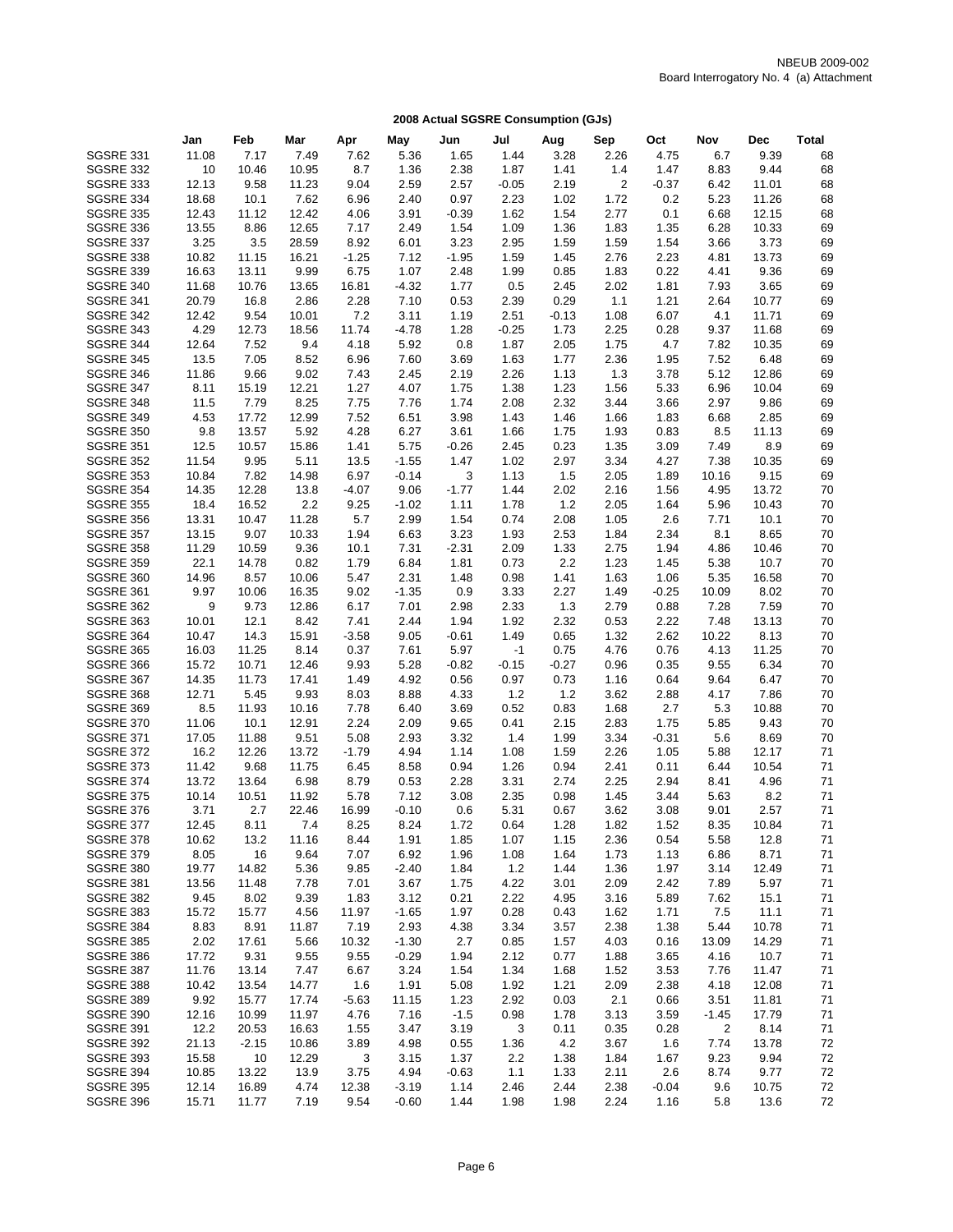|                                      | Jan            | Feb            | Mar           | Apr            | May             | Jun             | Jul          | Aug             | Sep          | Oct             | Nov           | <b>Dec</b>     | <b>Total</b> |
|--------------------------------------|----------------|----------------|---------------|----------------|-----------------|-----------------|--------------|-----------------|--------------|-----------------|---------------|----------------|--------------|
| SGSRE 397                            | 11.45          | 11.93          | 11.11         | 5.84           | 5.06            | 2.44            | $-1.24$      | 0.7             | 1.11         | 1.72            | 8.62          | 13.3           | 72           |
| SGSRE 398                            | 11.28          | 10.59          | 9.15          | 4.84           | 7.03            | 4.11            | 1.86         | 1.09            | 1.78         | 3.08            | 7.33          | 9.91           | 72           |
| <b>SGSRE 399</b>                     | 13.27          | 12.87          | 6.67          | 7.38           | 4.44            | 1.17            | 2.76         | 0.79            | 2.59         | 0.93            | 4.54          | 14.66          | 72           |
| SGSRE 400                            | 10.31          | 12.09          | 18.44         | $-2.42$        | 7.37            | 3.61            | 2.02         | 2.53            | 2.84         | 2.57            | 5.54          | 7.22           | 72           |
| <b>SGSRE 401</b>                     | 9.98           | 19.07          | 17.04         | 0.25           | 5.79            | $-1.1$          | 1.15         | 0.82            | 1.95         | 0.18            | 7.68          | 9.31           | 72           |
| <b>SGSRE 402</b>                     | 11.48          | 10.5           | 11.29         | 7.44           | 3.43            | 3.89            | 1.3          | 1.34            | 1.26         | 1.93            | 8.57          | 9.76           | 72           |
| SGSRE 403                            | 11.37          | 11.07          | 11.53         | 9.27           | 6.87            | 1.6             | 1.83         | 0.76            | 0.6          | 2.05            | 5.67          | 9.58           | 72           |
| SGSRE 404                            | 8.66           | 8.46           | 23.74         | 7.13           | 6.68            | 2.21            | 1.5          | 0.68            | 1.7          | 2.85            | 3.23          | 5.38           | 72           |
| <b>SGSRE 405</b>                     | 18.31          | 9.99           | 12.01         | 3.03           | 3.88            | 2.32            | 0.98         | 1.55            | 3.17         | 0.13            | 6.95          | 10.11          | 72           |
| SGSRE 406                            | 23.35          | 6.87           | 17.22         | $-7.96$        | 2.79            | 6.29            | 0.67         | 1.08            | 2.28         | 0.79            | 4.26          | 14.8           | 72           |
| <b>SGSRE 407</b>                     | 13.2           | 11.58          | 11.3          | 5.34           | 4.09            | 1.33            | 1.55         | 1.74            | 0.29         | 3.42            | 7.08          | 11.65          | 73           |
| SGSRE 408                            | 20.39          | $-0.6$         | 1.05          | 13.71          | 6.06            | 3               | 2.48         | 1.43            | 1.56         | 4.87            | 9.66          | 8.99           | 73           |
| SGSRE 409                            | 12.5           | 9.67           | 9.86          | 8.34           | 0.40            | 1.67            | 3.96         | 5.32            | $-0.26$      | 2.61            | 8.29          | 10.31          | 73           |
| SGSRE 410                            | 11.54          | 7.23           | 14.09         | 9.81           | 0.22            | 4.99            | 1.5          | 1.58            | 0.31         | 4.06            | 11.2          | 6.17           | 73           |
| <b>SGSRE 411</b><br><b>SGSRE 412</b> | 10<br>12.41    | 8.21<br>12.54  | 11.63<br>11.9 | 10.36<br>7.22  | 0.37<br>5.18    | 2.67<br>$-0.01$ | 1.45<br>1.11 | 2.66<br>1.63    | 0.75<br>1.7  | 1.42<br>$-0.35$ | 7.64<br>8.54  | 15.58<br>10.88 | 73<br>73     |
| <b>SGSRE 413</b>                     | 13.01          | 11.09          | 13.13         | 5.41           | 5.01            | 2.21            | 1.69         | 4.17            | 1.92         | 4.18            | 2.03          | 8.98           | 73           |
| SGSRE 414                            | 11             | 9.75           | 8.8           | 3.38           | 5.91            | 2.7             | 0.96         | 1.79            | 2.05         | 2.25            | 12.74         | 11.58          | 73           |
| <b>SGSRE 415</b>                     | 14.28          | 9.01           | 8.67          | 1.83           | 6.79            | 0.7             | 1.11         | 2.04            | 1.7          | 2.91            | 7.11          | 16.84          | 73           |
| <b>SGSRE 416</b>                     | 10.76          | 6.14           | 9.75          | 9.98           | 7.48            | 3.65            | 1.88         | 2.95            | 2.53         | 3.02            | 7.14          | 7.76           | 73           |
| SGSRE 417                            | 10.18          | 11.54          | 15.51         | 0.76           | 5.48            | 2.3             | 2.35         | 1.33            | 2.42         | 4.62            | 5.72          | 10.85          | 73           |
| SGSRE 418                            | 18.63          | 3.68           | 15.55         | $-0.21$        | 4.44            | 3.36            | 1.32         | 1.9             | 1.57         | 1.75            | 5.79          | 15.32          | 73           |
| <b>SGSRE 419</b>                     | 14.2           | 11.32          | 8.14          | 5.43           | 5.29            | 4.58            | 0.09         | 1.09            | 2.32         | 1.16            | 6.14          | 13.36          | 73           |
| <b>SGSRE 420</b>                     | 13.51          | 12.94          | 9.54          | 4.62           | 6.17            | 2.6             | 2.7          | 2.72            | 2.57         | 2.98            | 6.22          | 6.58           | 73           |
| <b>SGSRE 421</b>                     | 11.42          | 8.67           | 10.35         | 6.16           | 6.90            | 3.86            | 1.45         | 3.86            | 2.15         | 2.39            | 7.76          | 8.19           | 73           |
| SGSRE 422                            | 12.51          | 8.53           | 11.11         | 3.67           | 3.39            | 3.2             | 2.35         | 3.07            | 2.69         | 3.37            | 7.65          | 11.63          | 73           |
| <b>SGSRE 423</b>                     | $-5.13$        | 14.75          | 16.6          | $-10.01$       | 7.84            | 2.09            | 1.68         | 0.41            | 2.39         | 6.64            | 10.02         | 25.91          | 73           |
| SGSRE 424                            | 12.78          | 3.69           | 5.16          | 10.17          | 9.01            | 2.31            | 2.43         | 2.45            | 3.31         | 2.74            | 6.77          | 12.42          | 73           |
| <b>SGSRE 425</b>                     | 8              | 11.35          | 12.25         | 6.55           | 8.27            | 3.79            | 3.38         | 0.67            | 2.58         | 1.6             | 7.03          | 7.95           | 73           |
| SGSRE 426                            | 1.73           | 2.92           | 26.33         | 1.4            | 13.59           | $-0.91$         | 4.67         | 3.5             | 1.67         | 2.02            | 8.06          | 8.45           | 73           |
| <b>SGSRE 427</b>                     | 16.88          | 1.64           | 4.82          | 6.83           | 7.78            | 13.43           | 1.68         | $-0.79$         | 3.18         | 1.89            | 6.5           | 9.6            | 73           |
| SGSRE 428                            | 8.92           | 12.1           | 13.17         | 1.95           | 3.66            | 2.82            | 2.3          | 3.43            | 2.84         | 4.86            | 7.94          | 9.46           | 73           |
| <b>SGSRE 429</b>                     | 11.35          | 10.59          | 10.6          | 6.8            | 8.93            | 2.45            | 3.06         | 0.57            | 2.8          | 1.48            | 5.36          | 9.49           | 73           |
| <b>SGSRE 430</b>                     | 15.44          | 9              | 11.63         | 7.78           | $-0.10$         | 2.44            | 1.81         | 1.77            | 1.83         | 1.39            | 9.42          | 11.43          | 74           |
| SGSRE 431                            | 11.65          | 2.37           | 17.48         | 16.97<br>14.24 | $-1.30$         | 2.48            | 0.64         | 0.43            | 2.51<br>1.37 | 3.71            | 6.13          | 10.77<br>7.52  | 74<br>74     |
| SGSRE 432<br><b>SGSRE 433</b>        | 9.49<br>11.01  | 15.51<br>16.89 | 7.14<br>12.23 | 8.32           | 4.40<br>$-0.28$ | 3.06<br>1.45    | 0.77<br>0.74 | 0.9<br>1.56     | 0.92         | 1.28<br>1.06    | 8.19<br>11.14 | 8.9            | 74           |
| SGSRE 434                            | 16.41          | 9.22           | 9.17          | 8.46           | 5.65            | $-0.8$          | 0.83         | 2.38            | 1.51         | 2.13            | 9.63          | 9.38           | 74           |
| <b>SGSRE 435</b>                     | 13.6           | 10.74          | 9.68          | 6.02           | 3.49            | 2.11            | 1.11         | 0.68            | 2.36         | 1.06            | 8.27          | 14.86          | 74           |
| <b>SGSRE 436</b>                     | 9.58           | 10.05          | 8.09          | 6.35           | 7.29            | 10.84           | 0.39         | 3.41            | 2.26         | 5.8             | 4.71          | 5.42           | 74           |
| SGSRE 437                            | 14.71          | 10.23          | 10.73         | 6.09           | 5.81            | 1.08            | 2.49         | 2.08            | 1.87         | 1.46            | 6.41          | 11.24          | 74           |
| SGSRE 438                            | 22.54          | 9.42           | 9.29          | 2.2            | 5.93            | 0.71            | 1.03         | 3.01            | 1.81         | 0.9             | 8.06          | 9.31           | 74           |
| <b>SGSRE 439</b>                     | 7.47           | 15.75          | 9.58          | 7.19           | 2.96            | 4.31            | 1.51         | 2.55            | 2.47         | 4.43            | 8.24          | 7.81           | 74           |
| SGSRE 440                            | 9.3            | 8.55           | 12.36         | 5.82           | 2.60            | 1.18            | 1.52         | 2.27            | 1.67         | 2.9             | 12.36         | 13.89          | 74           |
| <b>SGSRE 441</b>                     | 18.42          | 10.48          | 10.79         | 8.58           | 2.08            | 2.46            | 1.52         | 1.01            | 2.05         | 0.45            | 5.88          | 10.74          | 74           |
| SGSRE 442                            | 14.3           | 15.13          | 9.5           | $-1.01$        | 10.17           | 0.32            | 1.18         | 0.8             | 1.55         | 2.39            | 8.46          | 11.69          | 74           |
| <b>SGSRE 443</b>                     | 13.09          | 12.51          | 11.95         | 8.83           | $-0.17$         | 1.39            | 0.36         | 0.89            | 0.18         | 1.14            | 11.08         | 13.36          | 75           |
| SGSRE 444                            | 15.59          | 8.71           | 9.17          | 5.53           | 7.57            | 1.66            | 1.43         | 2.21            | 1.63         | 2.68            | 6.84          | 11.61          | 75           |
| <b>SGSRE 445</b>                     | 10.19          | 12.37          | 11.62         | 7.11           | 2.32            | 1.52            | 3.14         | 1.58            | 1.81         | 4.27            | 8.12          | 10.64          | 75           |
| SGSRE 446                            | 9.53           | 17.25          | 15.8          | $-2.08$        | 4.79            | 2.18            | 2.08         | 0.79            | 1.58         | 0.46            | 8.43          | 13.9           | 75           |
| SGSRE 447                            | 16.69          | 9.79           | 13.61         | 5.82           | 3.43            | 1.87            | 2.26         | 0.65            | 1.59         | 1.69            | 6.7           | 10.62          | 75           |
| SGSRE 448                            | 11.39          | 10.8           | 10.25         | 5.5            | 8.06            | 2.81            | 2.05         | 1.12            | 3.07         | 3.35            | 6.1           | 10.29          | 75           |
| SGSRE 449                            | 13.13          | 11.42          | 9.28          | 11.58          | $-1.48$         | 3.67            | 1.28         | 1.72            | 1.19         | 1.84            | 9.5           | 11.67          | 75           |
| <b>SGSRE 450</b>                     | 16.89          | 5.79           | 13.06         | 4.78           | 3.82            | 1.13            | 2.12         | 0.34            | 2.63         | 2.33            | 7.71          | 14.21          | 75           |
| <b>SGSRE 451</b><br><b>SGSRE 452</b> | 15.48          | 10.49          | 7.23          | 9.1            | $-2.90$         | 6.19            | 1.77         | 0.7             | 2.11         | 3.67            | 5.23          | 15.79          | 75           |
|                                      | 10.95          | 12.1           | 10.45         | 8              | 6.88            | $-1.06$         | 1.53         | 2.68            | 3.12         | 1.61            | 6.28          | 12.35          | 75           |
| <b>SGSRE 453</b><br><b>SGSRE 454</b> | 10.82<br>12.81 | 11.89<br>17.53 | 13.46<br>3.1  | 4.28<br>4.94   | 5.92<br>4.58    | 0.4<br>4.44     | 3.42<br>0.96 | $-0.27$<br>2.01 | 3.36<br>0.87 | 1.36<br>1.26    | 7.67<br>10.75 | 12.62<br>11.7  | 75<br>75     |
| SGSRE 455                            | 11.79          | 12.16          | 14.91         | $-1.73$        | 8.83            | $-1.23$         | 2.29         | 2.87            | 3.27         | 2.41            | 4.9           | 14.48          | 75           |
| <b>SGSRE 456</b>                     | 14.98          | 0.52           | 5.23          | 24.19          | 4.02            | 0.39            | 2.66         | 0.94            | 3.95         | 0               | 4             | 14.15          | 75           |
| <b>SGSRE 457</b>                     | 11.79          | 10.37          | 14.32         | 6.68           | 7.36            | $-1.58$         | 1.47         | 2.25            | 2.83         | 1.64            | 6.64          | 11.3           | 75           |
| <b>SGSRE 458</b>                     | 9.09           | $-1.19$        | 37.35         | 5.09           | 4.24            | 1.57            | 2.54         | 2.92            | 2.43         | 4.29            | 3.9           | 2.87           | 75           |
| <b>SGSRE 459</b>                     | 12.32          | 8.83           | 10.95         | 5.84           | 5.13            | 6.47            | 1.85         | 1.93            | 1.95         | 2.05            | 8.29          | 9.52           | 75           |
| SGSRE 460                            | 9.39           | 16.29          | 17.96         | 1.28           | 3.19            | 1.54            | 1.96         | 0.04            | 0.39         | 4.08            | 4.54          | 14.57          | 75           |
| <b>SGSRE 461</b>                     | 11.14          | 10.63          | 14.01         | 4.18           | 5.04            | 2.01            | 2.31         | 1.68            | 1.84         | 5.65            | 5.37          | 11.38          | 75           |
| <b>SGSRE 462</b>                     | 12.08          | 11.65          | 10.44         | 8.85           | 2.88            | 4.1             | $-0.14$      | 3.34            | 3.12         | $-0.29$         | 7.01          | 12.23          | 75           |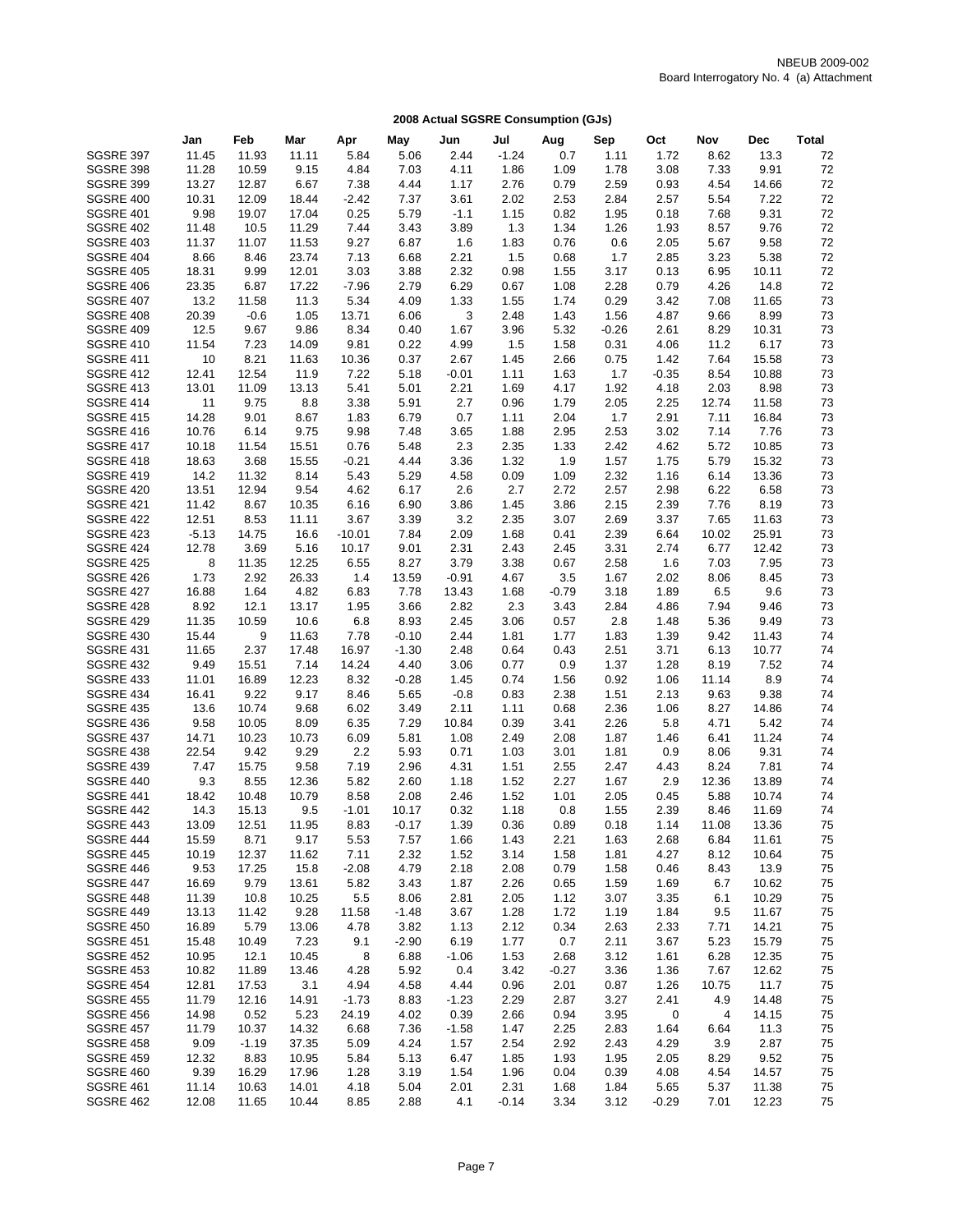|                               | Jan            | Feb          | Mar            | Apr          | May          | Jun          | Jul          | Aug          | Sep          | Oct         | Nov           | <b>Dec</b>     | <b>Total</b> |
|-------------------------------|----------------|--------------|----------------|--------------|--------------|--------------|--------------|--------------|--------------|-------------|---------------|----------------|--------------|
| SGSRE 463                     | 11.5           | 33.83        | 8.31           | $-2.26$      | 1.88         | 0.61         | 0.76         | 1.11         | 1.12         | 1.2         | 5.71          | 11.68          | 75           |
| SGSRE 464                     | 8.56           | 6.76         | 22.89          | $-0.84$      | 10.97        | $-1.95$      | 1.63         | 4.04         | 4.19         | 2.64        | 3.67          | 12.99          | 76           |
| <b>SGSRE 465</b>              | 15.03          | $-1.75$      | 12.81          | 11.61        | 2.68         | 2.49         | 1.83         | 2.23         | 2.96         | 1.94        | 11.06         | 12.66          | 76           |
| SGSRE 466                     | 16.93          | 7.72         | 21.09          | $-7.26$      | 8.02         | 0.98         | 1.78         | 1.02         | 3.02         | 3.63        | 5.71          | 12.92          | 76           |
| <b>SGSRE 467</b>              | 8.2            | 16.27        | 11.08          | 7.19         | 3.91         | 3            | 2.09         | 1.75         | 1.99         | 4.95        | 7.88          | 7.43           | 76           |
| SGSRE 468                     | 19.17          | 16.31        | 6.48           | $-1.98$      | 5.08         | $-0.78$      | 1.4          | 2.9          | 2.89         | 0.89        | 6.04          | 17.34          | 76           |
| SGSRE 469                     | 16.57          | 8.33         | 10.95          | 4.92         | 5.74         | 0.74         | 4.1          | 2.19         | 3.94         | 1.69        | 8.45          | 8.19           | 76           |
| <b>SGSRE 470</b>              | 11.39          | 15.21        | 11.9           | 1.77         | 6.83         | 1.01         | 2.04         | 1.97         | 1.69         | 2.49        | 9.73          | 9.89           | 76           |
| <b>SGSRE 471</b>              | 14.71          | 12.2         | 10.26          | 4.68         | 5.53         | 2.65         | 2.34         | 1.15         | 2.27         | 1.03        | 7.55          | 11.62          | 76           |
| SGSRE 472                     | 13.95          | 12.36        | 11.03          | 8.68         | 4.40         | 1.64         | 3.85         | 3.08         | 0.3          | 2.89        | 8.83          | 5              | 76           |
| SGSRE 473                     | 14.5           | 12.51        | 10.45          | 7.81         | 3.95         | $-0.51$      | 1.03         | 0.87         | 2.66         | 1.63        | 8.85          | 12.27          | 76           |
| SGSRE 474                     | 12.95          | 14.26        | 6.42           | 6.09         | 5.72         | 1.79         | 3.05         | 2.3          | 2.39         | 1.89        | 9.25          | 9.93           | 76           |
| <b>SGSRE 475</b>              | 16.29          | 12.93        | 18.29          | $-4.51$      | 7.46         | $-0.58$      | 2.57         | 0.92         | 3.04         | 0.71        | 4.12          | 14.89          | 76           |
| SGSRE 476                     | 10.45          | 13.77        | 7.58           | 8.7          | 2.86         | 3.34         | 0.29         | 1.03         | 2.05         | 2.05        | 9.77          | 14.29          | 76           |
| <b>SGSRE 477</b>              | 6.74           | 11.6         | 18.97          | 2.31         | 3.89         | 3.87         | $-2.16$      | 0.78         | 6.64         | 3.73        | 8.18          | 11.66          | 76           |
| SGSRE 478                     | 12.3           | 19.69        | 3.35           | $-2.43$      | 11.76        | 3.42         | 0.07         | 3.07         | 2.31         | 0.26        | 10.21         | 12.25          | 76           |
| <b>SGSRE 479</b>              | 16.37          | 15.28        | 6.9            | 7.23         | 0.95         | 3.26         | 0.08         | 2.18         | 1.14         | 2.61        | 10.07         | 10.2           | 76           |
| SGSRE 480                     | 10.29          | 10.29        | 12.36          | 4.93         | 9.03         | 2.87         | 1.21         | 3.69         | 4.04         | 0.56        | 5.48          | 11.8           | 77           |
| SGSRE 481                     | 10.17          | 26.99        | 23.84          | $-5.44$      | 0.70         | 2.88         | 2.75         | 0.79         | 1.22         | 0.66        | 5.19          | 6.83           | 77           |
| <b>SGSRE 482</b>              | 10.36          | 7.46         | 11.47          | 6.97         | 5.43         | 4.05         | 4.53         | 5.02         | 1.96         | 3.53        | 9.74          | 6.13           | 77           |
| <b>SGSRE 483</b>              | 13.34          | 14.45        | 8.36           | 9.69         | 5.25         | 2.17         | 2.38         | 0.76         | 1.76         | 2.24        | 7.33          | 8.92           | 77           |
| SGSRE 484                     | 11.91          | 14.7         | 16.11          | 7.91         | 3.92         | 4.39         | 0.74         | -0.19        | 3.65         | $-0.76$     | 9.55          | 4.76           | 77           |
| <b>SGSRE 485</b>              | 10.65          | 11.43        | 11.13          | 8.25         | 7.64         | 2.74         | 1.29         | 0.67         | 3.58         | $-0.35$     | 12.49         | 7.21           | 77           |
| SGSRE 486                     | 12.56          | 9.46         | 12.8           | 7.18         | 3.79         | 5.04         | 0.09         | 2.18         | 3.2          | 2.04        | 4.9           | 13.51          | 77           |
| SGSRE 487                     | 13.9           | 13.32        | 17.75          | 0.17         | 8.67         | 1.04         | 1.74         | 0.99         | 2.68         | 0.91        | 6.73          | 8.88           | 77           |
| SGSRE 488                     | 10.67          | 11.3         | 17.22          | 22.52        | $-7.56$      | 1.22         | 0.73         | 1.3          | 1.93         | 1.91        | 8.54          | 7.11           | 77           |
| SGSRE 489                     | 19.44          | 11.87        | 12.34          | 5.3          | 3.19         | 1.78         | 0.88         | 2.04         | 3.23         | $-0.45$     | 5.92          | 11.35          | 77           |
| SGSRE 490                     | 10.94          | 11.4         | 10.88          | 6.58         | 9.06         | 1.91         | 2.4          | 0.94         | 2.95         | 0.86        | 7.49          | 11.51          | 77           |
| SGSRE 491                     | 13.01          | 12.47        | 11.79          | 4.65         | 7.54         | $-2.17$      | 2.77         | 3.1          | 3.57         | 0.47        | 5.84          | 13.9           | $77\,$       |
| SGSRE 492                     | 13.63          | 7.56         | 14.53          | 6.1          | 3.91         | 2.43         | 2.42         | 2.24         | 1.89         | 1.88        | 9.78          | 10.68          | 77           |
| <b>SGSRE 493</b>              | 11.42          | 9.68         | 11.02          | 7.04<br>9.62 | 0.81         | 7.01<br>2.76 | 0.98         | 4.11         | 3.1          | 3.65        | 5.26          | 12.98<br>11.28 | $77\,$       |
| SGSRE 494<br><b>SGSRE 495</b> | 14.31          | 10.5<br>9.28 | 12.01<br>10.83 |              | $-0.41$      | 4.66         | 1.29         | 1.94<br>1.07 | 2.22         | 2.68<br>1.5 | 8.93          | 12.55          | 77<br>77     |
| SGSRE 496                     | 15.48<br>13.63 | 10.24        | 11.37          | 6<br>7.66    | 3.62<br>4.86 | 1.65         | 1.11<br>2.07 | 2.25         | 1.09<br>2.46 | 3.37        | 10.04<br>7.73 | 10.12          | 77           |
| SGSRE 497                     | 14.55          | 12.6         | 12.95          | 6.36         | 11.86        | $-7.97$      | 2            | 1.26         | 1.97         | $-0.4$      | 12.2          | 10.04          | 77           |
| SGSRE 498                     | 14.33          | 11.73        | 12.94          | 1.64         | 7.93         | 0.93         | 2.84         | $-0.28$      | 0.95         | 3.37        | 7.37          | 13.72          | 77           |
| SGSRE 499                     | 12.7           | 10.91        | 12.1           | 7.5          | 6.42         | 2.19         | 0.65         | 1.23         | 2.03         | 2.21        | 8.32          | 11.3           | 78           |
| <b>SGSRE 500</b>              | 18.35          | 7.9          | 21.06          | $-7.28$      | 8.51         | 2.04         | 1.73         | 0.31         | 3            | 3.96        | 5.32          | 12.66          | 78           |
| <b>SGSRE 501</b>              | 13.48          | 12.63        | 13.36          | 6.17         | 6.41         | $-1.53$      | 1.73         | 1.91         | 3.05         | 0.79        | 6.2           | 13.37          | 78           |
| <b>SGSRE 502</b>              | 8.73           | 18.83        | 20.09          | $-3.21$      | 5.66         | 0.74         | 2.32         | 2.48         | 2.44         | 3.11        | 9.78          | 6.63           | 78           |
| <b>SGSRE 503</b>              | 15.51          | 9.64         | 12.7           | 9.23         | 7.37         | 0.57         | 1.83         | 0.98         | 2.37         | 0.78        | 6.58          | 10.15          | 78           |
| <b>SGSRE 504</b>              | 10.6           | 10.33        | 27             | 8.07         | 7.03         | 0.33         | 2.36         | 0.45         | 1.5          | $-0.82$     | 5.61          | 5.27           | 78           |
| <b>SGSRE 505</b>              | 17.29          | 11.66        | 11.63          | 2.43         | 5.55         | $-1.26$      | 0.92         | 1.6          | 1.56         | 4.94        | 8.78          | 12.7           | 78           |
| <b>SGSRE 506</b>              | 22.55          | 13.73        | 9.89           | 12.95        | $-1.03$      | 0.02         | $-0.18$      | 0.1          | 1.46         | 0.85        | 5.97          | 11.49          | 78           |
| <b>SGSRE 507</b>              | 22.39          | 9.76         | 6.19           | 10.65        | 3.65         | 0.28         | 0.49         | 1.74         | 1.54         | 2.9         | 6.16          | 12.08          | 78           |
| <b>SGSRE 508</b>              | 12.15          | 11.42        | 11.81          | 7.17         | 7.74         | 0.19         | 2.36         | 0.67         | 2.79         | 4.08        | 5.52          | 11.94          | 78           |
| <b>SGSRE 509</b>              | 12.16          | 10.75        | 10.91          | 5.55         | 8.61         | 2.53         | 0.89         | 2.83         | 3.12         | 3.73        | 4.68          | 12.12          | 78           |
| <b>SGSRE 510</b>              | 15.45          | 18.55        | 1.64           | 10.18        | $-0.93$      | 2.72         | $-0.26$      | 2.53         | 2.22         | $-0.35$     | 12.27         | 14.09          | 78           |
| <b>SGSRE 511</b>              | 11.78          | 11.24        | 12.18          | 8.76         | 7.63         | $-2.47$      | 2.41         | 0.99         | 2.28         | 0.87        | 10.55         | 11.93          | 78           |
| <b>SGSRE 512</b>              | 16.18          | 16.89        | 3.13           | 6.35         | 4.56         | 4.01         | 0.6          | 2.17         | 1.4          | 1.14        | 6.91          | 14.89          | 78           |
| <b>SGSRE 513</b>              | 13.76          | 1.59         | 12.12          | 18.34        | 6.15         | 2.72         | 1.97         | 0.71         | 0.56         | 3.84        | 2.57          | 13.94          | 78           |
| <b>SGSRE 514</b>              | 19.66          | 9.4          | 22.29          | $-7.96$      | 5.29         | $-0.53$      | 0.95         | 2.26         | 2.78         | 3.55        | 9.48          | 11.12          | 78           |
| <b>SGSRE 515</b>              | 9.53           | 8.79         | 12.04          | 17.31        | 4.87         | $-0.77$      | 2.71         | 1.64         | 2.35         | 2.23        | 6.72          | 10.92          | 78           |
| <b>SGSRE 516</b>              | 11.94          | 11.93        | 13.51          | 7.43         | 5.26         | $-0.41$      | 3            | 1.89         | 1.88         | 2.24        | 5.25          | 14.45          | 78           |
| <b>SGSRE 517</b>              | 14.8           | 10.11        | 12.16          | 5.36         | 5.70         | 1.72         | 1.89         | 1.12         | 0.96         | 4.04        | 9.48          | 11.08          | 78           |
| <b>SGSRE 518</b>              | 16.83          | 10.68        | 13.23          | 10.8         | $-0.83$      | 0.68         | 0.51         | 0.88         | 1.76         | 1           | 9.41          | 13.51          | 78           |
| <b>SGSRE 519</b>              | 13.37          | 12.67        | 12.8           | 5.36         | 4.36         | 2.62         | 1.03         | 1.4          | 1.71         | 1.55        | 10.85         | 10.93          | 79           |
| <b>SGSRE 520</b>              | 13.98          | 7.96         | 15.77          | 9.58         | 0.87         | 2.06         | 1.91         | 1.55         | 2.26         | 1.7         | 10.11         | 10.99          | 79           |
| <b>SGSRE 521</b>              | 11.56          | 13.69        | 8.64           | 7.52         | 8.12         | $-0.21$      | 2.02         | 5.41         | 2.93         | 0.7         | 6.19          | 12.25          | 79           |
| <b>SGSRE 522</b>              | 13.58          | 12.18        | 13.87          | 4.1          | 3.77         | 3.54         | 1.75         | 2.22         | 2.49         | 2.99        | 10.28         | 8.45           | 79           |
| <b>SGSRE 523</b>              | 15.61          | 6.31         | 16.14          | 6.19         | 6.56         | -0.46        | 1.51         | 1.92         | 1.8          | 3.15        | 9.26          | 11.36          | 79           |
| <b>SGSRE 524</b>              | 13.31          | 11.96        | 12.48          | 8.12         | 3.08         | 1.68         | 5.58         | 3.38         | 1.5          | 2.54        | 9.87          | 5.87           | 79           |
| <b>SGSRE 525</b>              | 15.34          | 11.35        | 10.01          | 5.44         | 5.21         | 1.33         | 2.7          | 3.65         | 0.47         | 2.31        | 9             | 12.63          | 79           |
| SGSRE 526                     | 6.44           | 11.95        | 15.13          | 11.29        | 5.45         | $-0.24$      | 2.2          | 1.19         | 3.19         | 1.39        | 6.84          | 14.62          | 79           |
| <b>SGSRE 527</b>              | 10.55          | 13.68        | 12.23          | 8.55         | 8.92         | $-1.25$      | 1.65         | 2.14         | 2.16         | 2.93        | 9.58          | 8.37           | 80           |
| SGSRE 528                     | 13.32          | 10.23        | 11.5           | 5.14         | 5.12         | 1.17         | 1.93         | 2.65         | 3.6          | 1.81        | 6.71          | 16.48          | 80           |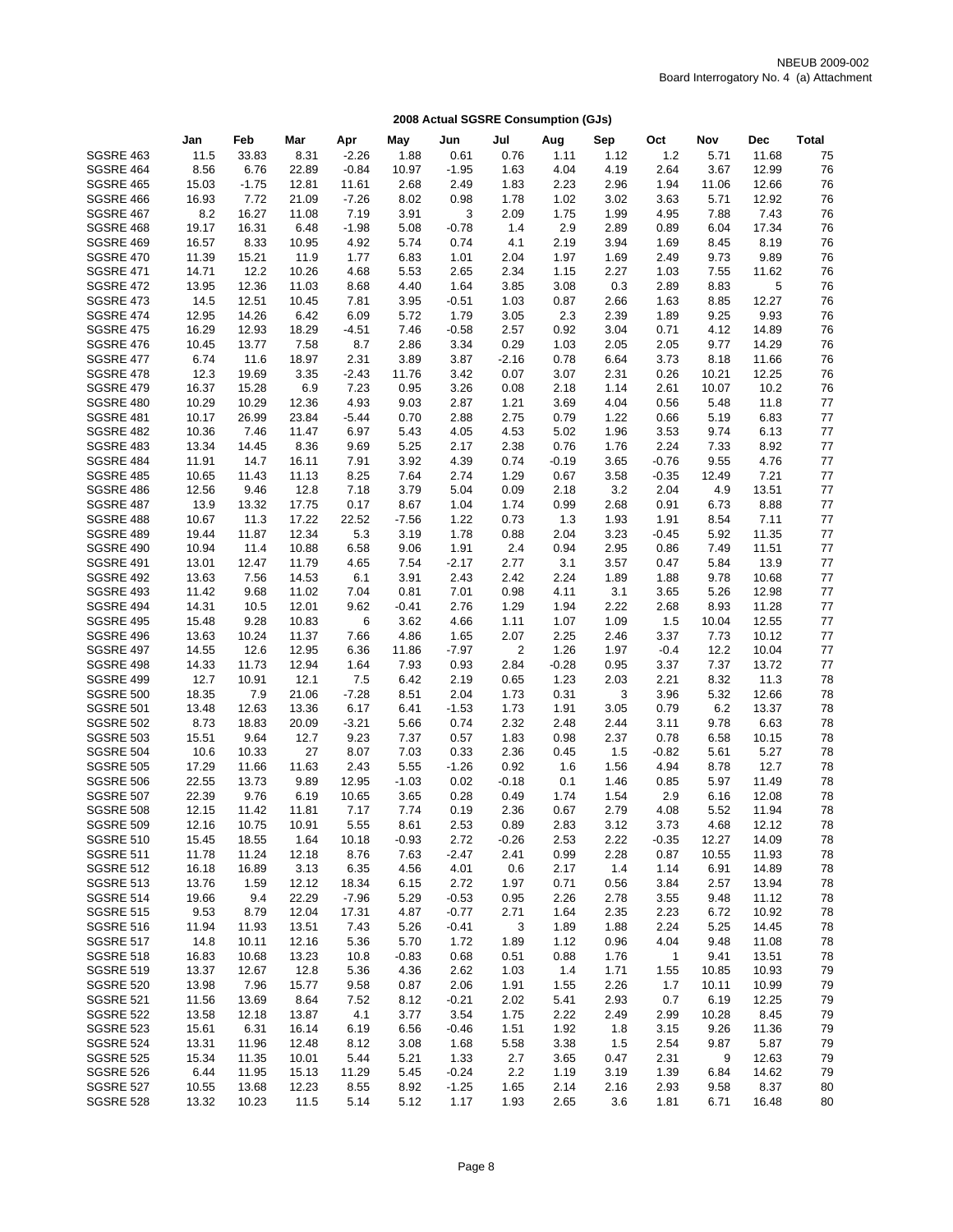|                  | Jan   | Feb     | Mar   | Apr           | May     | Jun     | Jul     | Aug     | Sep     | Oct     | Nov     | <b>Dec</b> | <b>Total</b> |
|------------------|-------|---------|-------|---------------|---------|---------|---------|---------|---------|---------|---------|------------|--------------|
| <b>SGSRE 529</b> | 14.27 | 14.21   | 10.63 | 4             | 2.85    | 4.61    | 1.12    | 3.28    | 1.75    | 1.7     | 10.89   | 10.4       | 80           |
| <b>SGSRE 530</b> | 11.82 | 11.77   | 7.47  | 10.9          | 6.47    | $-1.5$  | 1.35    | 1.62    | 8.95    | 2.52    | 5.4     | 13.09      | 80           |
| <b>SGSRE 531</b> | 9.55  | 10.69   | 10.48 | 7.25          | 7.83    | 1.93    | 1.58    | 2.95    | 4       | 2.82    | 6.58    | 14.32      | 80           |
| <b>SGSRE 532</b> | 10.63 | 12.82   | 14.69 | 4.4           | 8.46    | 2.55    | 1.99    | 0.9     | 2.91    | 0.68    | 7.03    | 12.94      | 80           |
| <b>SGSRE 533</b> | 15.07 | 14.55   | 6.34  | 7.92          | 6.33    | 8.63    | 1.64    | 1.99    | 1.73    | 1.91    | 5.49    | 8.8        | 80           |
| <b>SGSRE 534</b> | 9.85  | 20.09   | 19.24 | $-3.56$       | 8.77    | 0.47    | 1.66    | 0.83    | 1.81    | 1.98    | 6.21    | 13.07      | 80           |
| <b>SGSRE 535</b> | 12.7  | 11.35   | 11.66 | 4.58          | 4.47    | 6.83    | 0.08    | 1.02    | 1.18    | $-0.39$ | 9.89    | 17.28      | 81           |
| <b>SGSRE 536</b> | 16.1  | 11.16   | 15.31 | 5.68          | 0.79    | 4.69    | 0.86    | 2.01    | 1.41    | 2.12    | 8.55    | 11.99      | 81           |
| <b>SGSRE 537</b> | 17.62 | 13.42   | 12.83 | 8.81          | 1.84    | 1.16    | 1.02    | 1.63    | 1.1     | 1.61    | 10.12   | 9.56       | 81           |
| <b>SGSRE 538</b> | 12.1  | 11.46   | 12.37 | 5.31          | 4.27    | 4.02    | $-0.34$ | 3.94    | 2.3     | 6.03    | 6.66    | 12.62      | 81           |
| <b>SGSRE 539</b> | 13.63 | 11.79   | 14.34 | 9.11          | 3.30    | 1.36    | 2.01    | 2.27    | 0.17    | 2.14    | 9.67    | 10.99      | 81           |
| <b>SGSRE 540</b> | 14.3  | 11.79   | 14.8  | 3.4           | 5.36    | 3.53    | 0.74    | 3.14    | 2.73    | 4.3     | 9.44    | 7.3        | 81           |
| <b>SGSRE 541</b> | 14    | 14.24   | 8.24  | 6             | 6.99    | 2.03    | 2.09    | 1.63    | 1.78    | 4.24    | 8.27    | 11.32      | 81           |
| <b>SGSRE 542</b> | 9.29  | 8.57    | 16.8  | 8.43          | 8.25    | 3.42    | 2.55    | 0.26    | 2.34    | 1.82    | 10.02   | 9.11       | 81           |
| <b>SGSRE 543</b> | 12.4  | $-0.88$ | 8.51  | 38.52         | 1.95    | 3.24    | $-0.54$ | 3.8     | 1.05    | 4.34    | $-0.86$ | 9.33       | 81           |
| <b>SGSRE 544</b> | 18.13 | 15.2    | 7.94  | 14.76         | $-1.25$ | 0.86    | 1.06    | 1.72    | 2.43    | 0.93    | 6.24    | 12.88      | 81           |
| <b>SGSRE 545</b> | 10.76 | 11.25   | 13.55 | 20.16         | 3.29    | $-1.12$ | 2.33    | 0.35    | 1.13    | 2.67    | 5.37    | 11.22      | 81           |
| <b>SGSRE 546</b> | 12.77 | 15.09   | 13.92 | 3.23          | 7.96    | $-0.16$ | 2.14    | 3.79    | 2.88    | 3.1     | 7.18    | 9.1        | 81           |
| <b>SGSRE 547</b> | 17.13 | 10.1    | 11.99 | $-0.43$       | 9.25    | 2.2     | 2.51    | 3.12    | 2.93    | 1.25    | 9.79    | 11.25      | 81           |
| <b>SGSRE 548</b> | 15.42 | 14.19   | 6.94  | 9.81          | 2.22    | 2.69    | 0.63    | 2.24    | 2.41    | 1.77    | 10.73   | 12.11      | 81           |
| <b>SGSRE 549</b> | 12.05 | 14.17   | 16.82 | $-4.17$       | 5.75    | 0.33    | 0.51    | 4.3     | 2.56    | 7.51    | 8.34    | 13.01      | 81           |
| <b>SGSRE 550</b> | 17.54 | 13.5    | 8.26  | 6.93          | 5.22    | 2.05    | 2.55    | 2.97    | 0.87    | 3.79    | 10.1    | 7.43       | 81           |
| <b>SGSRE 551</b> | 13.17 | $-1.14$ | 1.78  | 41.57         | 0.77    | 1.1     | 2.14    | 0.61    | 1.88    | 3.13    | 7.42    | 8.83       | 81           |
| <b>SGSRE 552</b> | 14    | 16.43   | 9.65  | 3.64          | 7.16    | 4.19    | 0.86    | 1.57    | 1.09    | 0.19    | 10.58   | 12.01      | 81           |
| <b>SGSRE 553</b> | 23.17 | 7.7     | 16.18 | $-6.7$        | 6.10    | 2.96    | 1.4     | 1.61    | 2       | 1.53    | 8.8     | 16.63      | 81           |
| <b>SGSRE 554</b> | 2.71  | 17.2    | 12.92 | 0.35          | 5.37    | 3.21    | 0.67    | 0.72    | 2.19    | 26.53   | 0.72    | 8.81       | 81           |
| <b>SGSRE 555</b> | 4.29  | 8.48    | 9.21  | 1.54          | 3.74    | $-1.43$ | $-0.33$ | 4       | 2.87    | 14.59   | 2.81    | 31.66      | 81           |
| <b>SGSRE 556</b> | 12.14 | 7.3     | 11.77 | 16.23         | 5.13    | 4.02    | 1.73    | 1.71    | 1.78    | 3.37    | 4.64    | 11.69      | 82           |
| <b>SGSRE 557</b> | 12.22 | 13.14   | 15.27 | 3.16          | 2.08    | 5.29    | 2.65    | 1.62    | 2.91    | 3.59    | 6.57    | 13.15      | 82           |
| <b>SGSRE 558</b> | 13.09 | 10.59   | 12.99 | 7.09          | 9.33    | 2.53    | 2.08    | 1.09    | 1.83    | 1.58    | 9.13    | 10.46      | 82           |
| <b>SGSRE 559</b> | 10.29 | 12.03   | 17.25 | 8.2           | 7.07    | 1.52    | 1.64    | $-0.01$ | 0.59    | 1.98    | 8.62    | 12.62      | 82           |
| <b>SGSRE 560</b> | 14.41 | 10.87   | 8.4   | 3.82          | 5.31    | 4.33    | 0.92    | 3.38    | 2.37    | 0.38    | 10.55   | 17.06      | 82           |
| <b>SGSRE 561</b> | 12.61 | 11.24   | 12.67 | 4.29          | 8.67    | $-1.04$ | 1.67    | 2.3     | 0.78    | 4.21    | 8.71    | 15.81      | 82           |
| <b>SGSRE 562</b> | 14.01 | 14.85   | 18.13 | 3.78          | 4.30    | 2.57    | 3.65    | 2.36    | 1.29    | 3.78    | 8.21    | 5.24       | 82           |
| <b>SGSRE 563</b> | 14.67 | 10.95   | 0.07  | 6.13          | 16.77   | 13.1    | $-0.28$ | 1.88    | 2.82    | 0.27    | 7.36    | 8.5        | 82           |
| <b>SGSRE 564</b> | 13.96 | 12.38   | 11.77 | 10.32         | 0.33    | 3.3     | 1.02    | 2.11    | 3.51    | 3.85    | 7.37    | 12.34      | 82           |
| <b>SGSRE 565</b> | 14.92 | 10.53   | 13.63 | 16.56         | $-2.43$ | 1.9     | 0.98    | 1.84    | 0.99    | 2.92    | 8.19    | 12.28      | 82           |
| SGSRE 566        |       | 4.26    |       |               |         | 3.11    | 2.24    | $-0.03$ |         | 5.56    | 4.31    | 11.06      | 82           |
|                  | 10.67 |         | 16.66 | 19.05<br>8.21 | 4.33    |         |         |         | 1.12    |         |         | 12.5       | 82           |
| <b>SGSRE 567</b> | 12.25 | 11.35   | 12.6  |               | 6.65    | 1.98    | 2.25    | 1.98    | 2.08    | 2.38    | 8.13    | 14.28      | 82           |
| <b>SGSRE 568</b> | 10.29 | $-5.52$ | 13.68 | 44.18         | $-3.92$ | $-1.37$ | 2.54    | 0.18    | 3.71    | $-0.45$ | 4.77    |            |              |
| <b>SGSRE 569</b> | 11.49 | 13.69   | 20.07 | 7.71          | 7.67    | 1.77    | 1.83    | 0.05    | 0.97    | $-0.59$ | 7.69    | 10.19      | 83           |
| <b>SGSRE 570</b> | 19.18 | 10.7    | 10.21 | 7.44          | 3.90    | 2.77    | 1.34    | 2.33    | 3.67    | $-0.54$ | 7.55    | 14.12      | 83           |
| <b>SGSRE 571</b> | 11.61 | 11.81   | 14.77 | 6.74          | 8.25    | $-0.27$ | 2.28    | 2.32    | 2.96    | 2.72    | 7.76    | 11.75      | 83           |
| <b>SGSRE 572</b> | 12.61 | 12.43   | 18.46 | 2.92          | 6.99    | 0.08    | 2.49    | 2.91    | 3.04    | 1.48    | 5.69    | 13.64      | 83           |
| <b>SGSRE 573</b> | 15.19 | 14.33   | 14.26 | 5.67          | 8.51    | $-1.07$ | 1.52    | 1.34    | 1.76    | 2.47    | 9.92    | 8.85       | 83           |
| <b>SGSRE 574</b> | 15.64 | 17.73   | 7.45  | 4.14          | 8.18    | 3.36    | $-0.86$ | 2.73    | 2.33    | 3.84    | 6.68    | 11.56      | 83           |
| <b>SGSRE 575</b> | 9.3   | 8.25    | 20.99 | 6.61          | 9.24    | 3.17    | 2.29    | 2.29    | 3.29    | 0.97    | 6.86    | 9.57       | 83           |
| <b>SGSRE 576</b> | 13.09 | 15.25   | 11.29 | 12.81         | 1.68    | 2.71    | 1.93    | 1.9     | $2.2\,$ | 1.66    | 7.19    | 11.16      | 83           |
| <b>SGSRE 577</b> | 14.67 | 13.83   | 15.73 | 21.9          | $-6.20$ | 1.88    | $-0.17$ | 0.99    | 2       | $-0.2$  | 7.83    | 10.71      | 83           |
| <b>SGSRE 578</b> | 18.11 | 11.34   | 17.12 | 1.7           | 3.27    | 2.56    | 1.82    | 1.3     | 1.5     | 3.11    | 5.73    | 15.44      | 83           |
| <b>SGSRE 579</b> | 7.74  | 6.94    | 9.3   | 16.28         | 10.05   | 2.5     | 1.97    | 2.93    | 3.17    | 1.88    | 9.56    | 10.73      | 83           |
| <b>SGSRE 580</b> | 9.99  | 14.64   | 17.6  | 1.97          | 6.17    | 3.8     | 2.14    | 2.61    | 2.43    | 4.52    | 9.68    | 7.61       | 83           |
| <b>SGSRE 581</b> | 13.69 | 12.74   | 13.42 | 10.49         | 7.09    | $-2.24$ | 2.68    | 1.85    | 3.6     | $-0.22$ | 9       | 11.08      | 83           |
| <b>SGSRE 582</b> | 18.59 | 17.29   | 5.56  | 9.49          | $-3.60$ | 1.62    | 2.77    | 1.93    | 2.36    | 1.73    | 5.92    | 19.61      | 83           |
| <b>SGSRE 583</b> | 19.78 | 10.55   | 16.06 | 3.31          | 4.38    | 2.83    | 1.35    | 1.54    | 1.28    | 1.46    | 7.45    | 13.3       | 83           |
| <b>SGSRE 584</b> | 11.78 | 11.01   | 9.15  | 11.52         | 9.37    | 3.65    | 2.58    | 1.75    | 3.41    | $-0.53$ | 6.45    | 13.17      | 83           |
| <b>SGSRE 585</b> | 11.48 | 13.82   | 8.56  | 8.09          | 8.47    | 3.58    | 1.28    | 1.72    | 1.93    | 2.86    | 10.52   | 11         | 83           |
| SGSRE 586        | 9.44  | 15.34   | 12.78 | 7.39          | 9.47    | $-1.52$ | 2.05    | 2.91    | 2.49    | 4.8     | 7.09    | 11.08      | 83           |
| SGSRE 587        | 12.77 | 11.59   | 9.67  | 8.82          | 9.53    | 3.83    | 2.51    | 0.01    | 2.77    | 3.92    | 7.65    | 10.26      | 83           |
| <b>SGSRE 588</b> | 20.22 | 10.72   | 11.35 | 6.74          | 3.42    | 2.57    | 1.5     | 3.76    | 3.31    | 1.61    | 7.23    | 10.9       | 83           |
| <b>SGSRE 589</b> | 14.56 | 11.16   | 14.71 | 8.6           | 1.39    | 1.28    | 2.65    | 1.94    | 4.57    | 1.1     | 10.29   | 11.17      | 83           |
| <b>SGSRE 590</b> | 14.52 | 13.22   | 10.89 | 7.63          | 5.26    | 3.17    | 3.95    | 3.83    | 3.18    | 2.93    | 9.85    | 5.14       | 84           |
| <b>SGSRE 591</b> | 17.4  | 9.1     | 13.4  | 3.31          | 4.68    | 5.42    | 1.81    | 0.52    | 0.52    | 5.79    | 7.77    | 13.85      | 84           |
| SGSRE 592        | 14.85 | 15.31   | 12.62 | 8.76          | 1.99    | 2.25    | 3.71    | 3.65    | 1.75    | 3.33    | 10.76   | 4.71       | 84           |
| <b>SGSRE 593</b> | 13.08 | 11.86   | 17.69 | 2.6           | 6.19    | 0.31    | 3.17    | 0.94    | 2.27    | 4.01    | 8.51    | 13.13      | 84           |
| SGSRE 594        | 2.22  | 18.45   | 17.4  | 1.79          | 5.82    | 0.37    | 2.47    | 4.08    | 3.55    | 3.38    | 7.01    | 17.22      | 84           |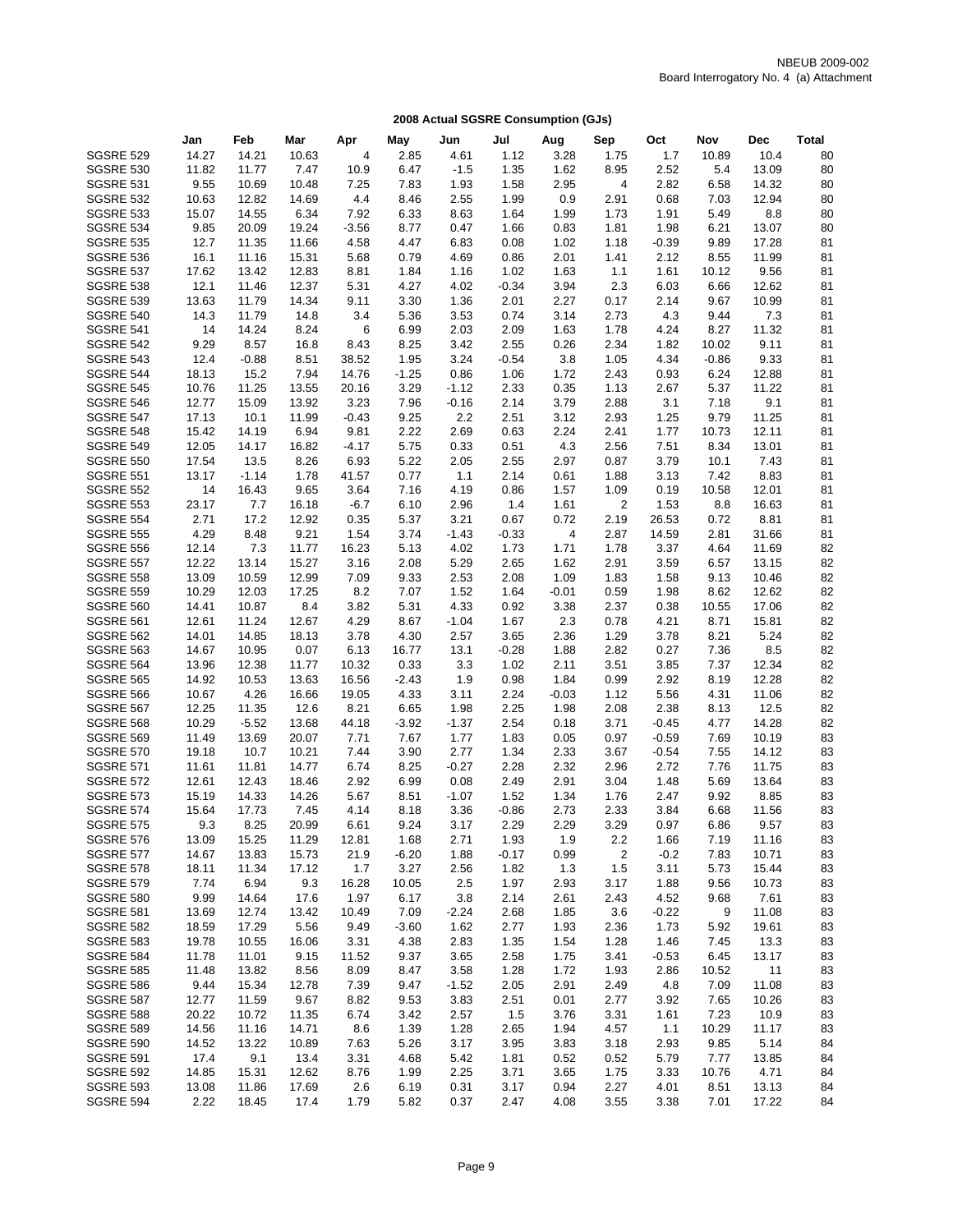|                                      | Jan            | Feb            | Mar           | Apr           | May          | Jun            | Jul          | Aug          | Sep          | Oct          | Nov           | <b>Dec</b>     | <b>Total</b> |
|--------------------------------------|----------------|----------------|---------------|---------------|--------------|----------------|--------------|--------------|--------------|--------------|---------------|----------------|--------------|
| <b>SGSRE 595</b>                     | 16.89          | 10.65          | 14.39         | 7.55          | 3.27         | $\sqrt{2}$     | 1.69         | 0.97         | 1.71         | 1.39         | 11.39         | 11.97          | 84           |
| <b>SGSRE 596</b>                     | 16.63          | 12.28          | 10.66         | 8.11          | 2.10         | 0.22           | 3.05         | 3.66         | 1.1          | 2.11         | 10.72         | 13.4           | 84           |
| <b>SGSRE 597</b>                     | 17.15          | 5.45           | 17.85         | 6.59          | 7.11         | 1.39           | 1.82         | 0.93         | 1.79         | 1.4          | 9.54          | 13.06          | 84           |
| <b>SGSRE 598</b>                     | 7.9            | 12.76          | 13.79         | 3.84          | 8.24         | 4.23           | 1.76         | 2.16         | 3.03         | 5.11         | 10.47         | 10.88          | 84           |
| <b>SGSRE 599</b>                     | 10.99          | 14.82          | 18.39         | $-1.51$       | 11.91        | 3.41           | 1.15         | 1.5          | 1.88         | 2.69         | 8.13          | 10.88          | 84           |
| SGSRE 600                            | 14.14          | 9.5            | 12.97         | 6.74          | 7.88         | 3.03           | 3.62         | 1.44         | 2.7          | 2.55         | 7.78          | 11.91          | 84           |
| SGSRE 601                            | 19.57          | 21.13          | 5.14          | 11.13         | $-1.84$      | 2.39           | 2.08         | 2.31         | 2.78         | 3.01         | 10.16         | 6.6            | 84           |
| SGSRE 602                            | 21.05          | 2.24           | 11.52         | 6.57          | 8.78         | 3.01           | 1.97         | 3            | 2.29         | 3.51         | 5.14          | 15.41          | 84           |
| <b>SGSRE 603</b>                     | 13.73          | 9.62           | 15.1          | 17.53         | $-2.76$      | 1.47           | 0.81         | 1.73         | 1.51         | 0.83         | 13.33         | 11.64          | 85           |
| SGSRE 604                            | 12.38          | 14.8           | 16.59         | 6.12          | 7.51         | $-0.88$        | 2.43         | 0.9          | 1.96         | 6.85         | 6.13          | 9.86           | 85           |
| <b>SGSRE 605</b>                     | 13.23          | 17.4           | 16.38         | 14.04         | $-5.32$      | 1.27           | 0.97         | 1.71         | 2.18         | 3.71         | 7.8           | 11.38          | 85           |
| SGSRE 606                            | 25.66          | 10.22          | 10.83         | 5.98          | 2.73         | 1.93           | 0.88         | 2.73         | 3.58         | 3.89         | 4.1           | 12.36          | 85           |
| <b>SGSRE 607</b>                     | 20.24          | 6.91           | 20.93         | 8.74          | 2.81         | 3.2            | 1.89         | 2.02         | 1.84         | 2.38         | 8.34          | 5.67           | 85           |
| SGSRE 608                            | 12.82          | 19.97          | 14.78         | 5.23          | 5.89         | 1.42           | 2.13         | 0.47         | 2.27         | 1.74         | 9.42          | 8.98           | 85           |
| <b>SGSRE 609</b><br><b>SGSRE 610</b> | 17.2           | 19.99          | 2.12          | 2.1<br>7.73   | 4.57         | 0.59<br>2.55   | 2.3          | 3.96         | 3.72<br>2.21 | 1.51         | 10.21         | 16.94<br>11.22 | 85<br>85     |
| <b>SGSRE 611</b>                     | 14.15<br>13.79 | 10.8<br>14.04  | 13.57<br>9.81 | 6.78          | 5.13<br>4.54 | 4.63           | 2.11<br>1.35 | 2.52<br>1.56 | 1.68         | 1.29<br>1.3  | 11.96<br>9.52 | 16.26          | 85           |
| <b>SGSRE 612</b>                     | 18.67          | 10.28          | 11.25         | 7.96          | 6.07         | 0.21           | 1.18         | 0.34         | 0.59         | 7.39         | 9.98          | 11.34          | 85           |
| SGSRE 613                            | 15.27          | 20.24          | 6.16          | 11.53         | $-2.28$      | 3.41           | 2.1          | 2.85         | 2.39         | 3.05         | 6.01          | 14.59          | 85           |
| SGSRE 614                            | 12.77          | 13.23          | 11.54         | 5.03          | 6.55         | 0.89           | 0.93         | 1.39         | 2.66         | 5.54         | 11.68         | 13.16          | 85           |
| <b>SGSRE 615</b>                     | 13.66          | 23.75          | 2.28          | $-3.03$       | 17.15        | 4.96           | $-1.37$      | 1.58         | 3.73         | 2.24         | 9.35          | 11.2           | 86           |
| <b>SGSRE 616</b>                     | 10.73          | 16.34          | 19.38         | 5.95          | 3.41         | 4.64           | 1.1          | 0.26         | 2.46         | 0.69         | 7.57          | 13.16          | 86           |
| <b>SGSRE 617</b>                     | 20.31          | $-1.52$        | 21.31         | 10.03         | 9.12         | 2              | 1.73         | 2.83         | 2.73         | 1.38         | 7.44          | 8.53           | 86           |
| <b>SGSRE 618</b>                     | 9.84           | 11.61          | 17.28         | 0.89          | 7.30         | 3.55           | 1.27         | 5.99         | 5.37         | 2.18         | 7.4           | 13.23          | 86           |
| <b>SGSRE 619</b>                     | 13.49          | 11.95          | 12.35         | 9.32          | 6.07         | 0.82           | 2.22         | 0.85         | 0.13         | 7.41         | 3.88          | 17.47          | 86           |
| <b>SGSRE 620</b>                     | 13.37          | 10.52          | 13.39         | 5.05          | 7.08         | $1.2$          | 1.56         | 2.71         | 3.44         | 14.41        | 7.29          | 6.01           | 86           |
| SGSRE 621                            | 22.38          | 14.84          | 12.66         | 7.28          | 3.83         | 2.76           | 0.34         | 2.54         | 3.51         | 0.12         | 6.24          | 9.64           | 86           |
| <b>SGSRE 622</b>                     | 18.41          | 9.76           | 12.5          | 13.7          | 5.79         | 3.13           | 0.37         | 4.31         | 3.68         | 0.59         | 6.59          | 7.32           | 86           |
| <b>SGSRE 623</b>                     | 14.96          | 12.81          | 14.64         | 4.33          | 8.86         | -1             | 2.41         | 1.9          | 1.72         | 3.14         | 9.3           | 13.28          | 86           |
| <b>SGSRE 624</b>                     | 18.43          | 3.05           | 12.3          | 6.12          | 6.28         | 1.63           | 1.24         | 3.18         | 2.65         | 4.82         | 8.04          | 18.64          | 86           |
| <b>SGSRE 625</b>                     | 18.14          | 11.36          | 18.14         | $-5.87$       | 7.62         | 0.61           | 2.25         | 2.2          | 2.73         | 3.21         | 9.76          | 16.28          | 86           |
| SGSRE 626                            | 19.28          | 13.82          | 12.7          | 17.58         | $-1.89$      | $-0.47$        | 1.65         | 0.83         | 2.6          | $-0.82$      | 6.18          | 14.99          | 86           |
| <b>SGSRE 627</b>                     | 15.75          | 18.69          | 5.12          | 5.53          | 4.54         | 3.8            | 1.04         | 2.1          | 0.94         | 2.63         | 9.76          | 16.62          | 87           |
| SGSRE 628                            | 14.61          | 12.11          | 21            | $-1.1$        | 9.76         | $-1.11$        | 2.26         | 1.17         | 2.68         | 2.07         | 7.87          | 15.23          | 87           |
| <b>SGSRE 629</b>                     | 8.23           | 21.84          | 19.45         | $-0.61$       | 5.51         | 5.11           | 1.64         | 1.34         | 1.55         | 4.41         | 5.69          | 12.43          | 87           |
| SGSRE 630<br>SGSRE 631               | 15.83          | 12.57<br>12.36 | 10.6<br>14.1  | 6.78<br>10.24 | 4.28         | 4.52<br>1.39   | 2.34         | 3.14<br>2.47 | 1.39         | 5.26<br>1.42 | 7.8<br>12.74  | 12.18<br>7.72  | 87<br>87     |
| <b>SGSRE 632</b>                     | 16.02<br>13.15 | 11.81          | 11.58         | 7.15          | 4.05<br>9.35 | $-0.21$        | 3.08<br>1.29 | 2.6          | 1.17<br>4.22 | 0.56         | 10.52         | 14.76          | 87           |
| <b>SGSRE 633</b>                     | 13.8           | 13.14          | 17.39         | 6.91          | 7.61         | 1.84           | 2.44         | 1.22         | 0.77         | 2.13         | 9.86          | 9.73           | 87           |
| SGSRE 634                            | 20.74          | 5.96           | 15.67         | 2.99          | 8.03         | $-2.18$        | 1.99         | 0.24         | 2            | 5.69         | 8.61          | 17.25          | 87           |
| <b>SGSRE 635</b>                     | 12.55          | 11.8           | 12.58         | 7.16          | 9.24         | 2.97           | 2.24         | 3.72         | 2.57         | 1.69         | 9.36          | 11.14          | 87           |
| SGSRE 636                            | 15.54          | 12.76          | 15.8          | 1.55          | 4.18         | 3.06           | 2.14         | 3.21         | 3.48         | 3.16         | 8.68          | 13.62          | 87           |
| SGSRE 637                            | 9.59           | 13.52          | 12.85         | 9.34          | 6.35         | 2.38           | 1.61         | 3.24         | 3.28         | 5.47         | 9.93          | 9.72           | 87           |
| SGSRE 638                            | 22.67          | 11.73          | 16.23         | 10.92         | 0.60         | 1.6            | 0.29         | 1.36         | 1.75         | $-0.26$      | 6.15          | 14.26          | 87           |
| SGSRE 639                            | 14.53          | 11.75          | 10.97         | 5.11          | 7.96         | $\overline{2}$ | 2.98         | 3.51         | 1.45         | 0.6          | 9.69          | 16.77          | 87           |
| SGSRE 640                            | 9.77           | 10.34          | 14.41         | 9.1           | 8.79         | 5.14           | 0.78         | 3.82         | 3.12         | 2.23         | 9.26          | 10.66          | 87           |
| SGSRE 641                            | 9.85           | 20.33          | 12.85         | 7.14          | 3.01         | 3.96           | 4.32         | 1.49         | 2.12         | 5.76         | 6.01          | 10.59          | 87           |
| <b>SGSRE 642</b>                     | 11.08          | 17.6           | 14.99         | 10.05         | 2.47         | 4.52           | 0.75         | 0.24         | 1.79         | 3.84         | 10.56         | 9.66           | 88           |
| SGSRE 643                            | 11.42          | 10.82          | 20.43         | 9.96          | 6.97         | 0.85           | 0.91         | 1.31         | 1.46         | 5.08         | 7.42          | 11             | 88           |
| SGSRE 644                            | 17.83          | 9.79           | 13.23         | 5.72          | 6.49         | 0.93           | 0.64         | 4.28         | 2.04         | 5.2          | 8.46          | 13.05          | 88           |
| SGSRE 645                            | 12.85          | 14.19          | 5.04          | 8.22          | 4.91         | 2.4            | 9.73         | 1.88         | 10.33        | 7.09         | 6.17          | 4.95           | 88           |
| SGSRE 646                            | 20.89          | 12.29          | 12.37         | 5.76          | 7.97         | 1.36           | 3.1          | 0.62         | 1.32         | 1.35         | 8.46          | 12.44          | 88           |
| SGSRE 647                            | 19.77          | 3.09           | 6.27          | 9.61          | 8.51         | 3.59           | 2.35         | 5.6          | 2.78         | 5.87         | 10.04         | 10.71          | 88           |
| SGSRE 648                            | 13.43          | 16.89          | 13.17         | 9.23          | 2.56         | 4.76           | 4.15         | 1.59         | 2.29         | 1.56         | 8.32          | 10.28          | 88           |
| SGSRE 649                            | 17.34          | 15.49          | 18.6          | $-2.51$       | 5.95         | 0.08           | 1.88         | 1.86         | 3.43         | 0.76         | 11.92         | 13.54          | 88           |
| <b>SGSRE 650</b>                     | 15.02          | 10.69          | 14.72         | 12.21         | 0.17         | 0.91           | 1.45         | 1.83         | 2.27         | 2.02         | 13.16         | 13.9           | 88           |
| <b>SGSRE 651</b>                     | 20.68          | 13.45          | 17.84         | $-0.79$       | 5.72         | $-1.32$        | 1.63         | 1.42         | 1.37         | 2.86         | 7.98          | 17.79          | 89           |
| <b>SGSRE 652</b><br><b>SGSRE 653</b> | 9.1            | 23.63          | 17.17         | 1.67          | 2.50<br>6.85 | 4              | 2.08         | 1.8<br>3.9   | 2.22<br>1.83 | 2.87<br>2.86 | 10.81         | 10.83<br>11.47 | 89           |
| <b>SGSRE 654</b>                     | 10.91<br>12.91 | 15.98<br>10.68 | 11.1<br>12.47 | 8<br>6.09     | 6.98         | 3.69<br>2.21   | 1.2<br>3.69  | 2.26         | 2.77         | 2.71         | 10.9<br>11.02 | 15.12          | 89<br>89     |
| <b>SGSRE 655</b>                     | 15.02          | 13.53          | 8.41          | 7.26          | 4.61         | 1.45           | $-0.33$      | 4.67         | 2.73         | 4.42         | 4.03          | 23.15          | 89           |
| <b>SGSRE 656</b>                     | 17.44          | 11.43          | 14.23         | 9.03          | 3.41         | 0.88           | 2.9          | 1.6          | 1.63         | 1.9          | 12.37         | 12.14          | 89           |
| <b>SGSRE 657</b>                     | 13.67          | 17.93          | 12.58         | 7.4           | 5.69         | $-1.11$        | 3.95         | 2.01         | 1.47         | 2.49         | 10.29         | 12.69          | 89           |
| <b>SGSRE 658</b>                     | 24.61          | 14.8           | 15.47         | 2.42          | 3.62         | 1.87           | 0.1          | 2.77         | 3.89         | $-0.4$       | 7.89          | 12.08          | 89           |
| <b>SGSRE 659</b>                     | 12.65          | 9.79           | 10.26         | 12.35         | 12.47        | 3.5            | 3.04         | 0.25         | 3.26         | 3.74         | 5.1           | 12.75          | 89           |
| SGSRE 660                            | 15.67          | 13.47          | 16.73         | 0.8           | 8.82         | 2.13           | 1.69         | 0.74         | 2.25         | 0.07         | 9.13          | 17.67          | 89           |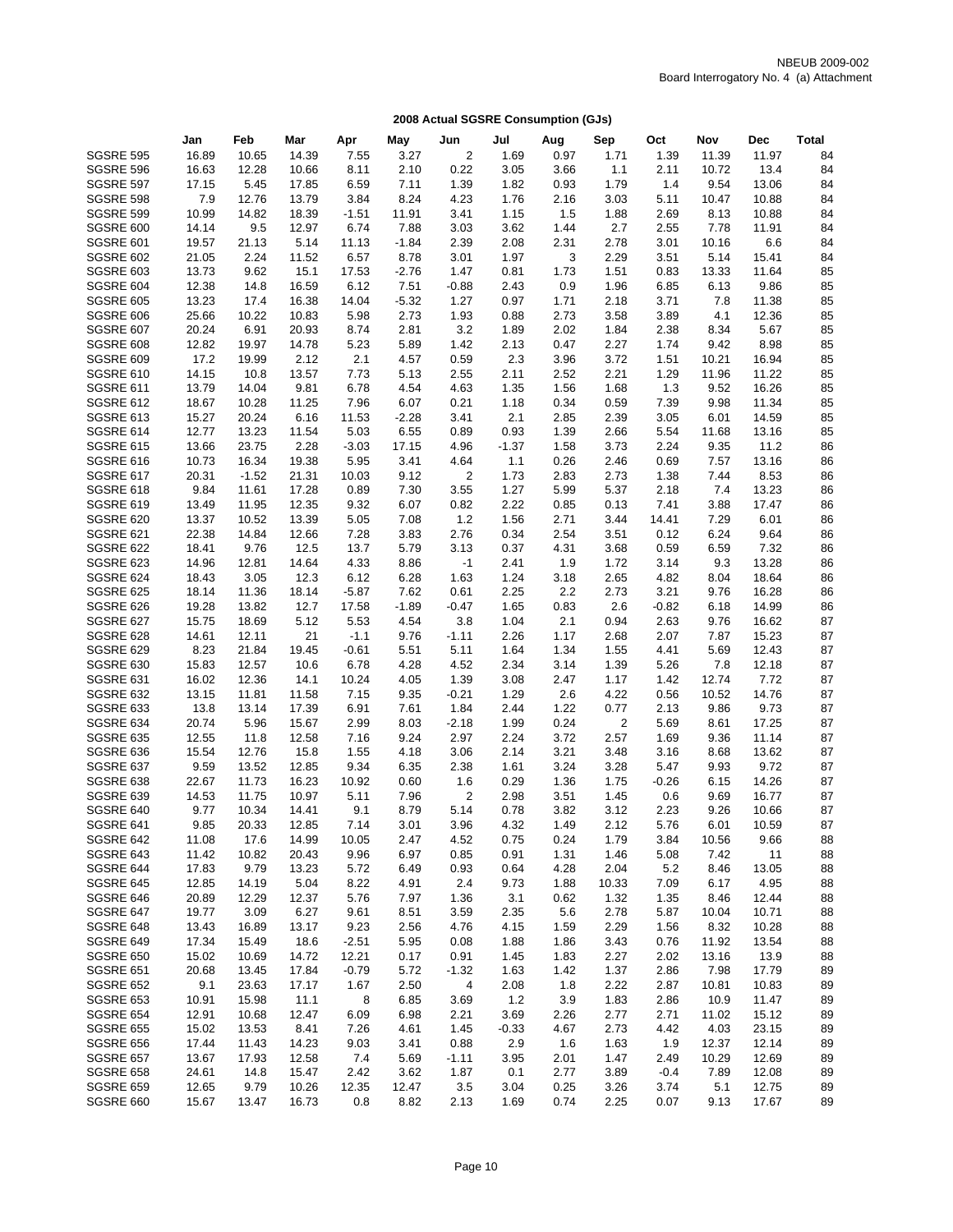|                                      | Jan            | Feb            | Mar            | Apr               | May             | Jun          | Jul          | Aug          | Sep          | Oct          | Nov           | <b>Dec</b>     | <b>Total</b> |
|--------------------------------------|----------------|----------------|----------------|-------------------|-----------------|--------------|--------------|--------------|--------------|--------------|---------------|----------------|--------------|
| SGSRE 661                            | 17.56          | 15.56          | 10.26          | 9.5               | 2.79            | 2.72         | 3.64         | 3.79         | 2.75         | 3.3          | 11.24         | 6.22           | 89           |
| SGSRE 662                            | 15.12          | 12.61          | 16.31          | 4.73              | 6.46            | 2.26         | 1.41         | 1.22         | 3.11         | 2.77         | 6.9           | 16.5           | 89           |
| <b>SGSRE 663</b>                     | 15.27          | 13.24          | 9.32           | 2.02              | 10.48           | 3.28         | 2.93         | 2.83         | 1.79         | 2.08         | 11.3          | 14.86          | 89           |
| SGSRE 664                            | 10.32          | 14.36          | 11.04          | 14.26             | 1.83            | 2.96         | 1.65         | 2.38         | 3.98         | 2.12         | 7.12          | 17.41          | 89           |
| <b>SGSRE 665</b>                     | 15.54          | 12.32          | 15.3           | 13.92             | $-0.34$         | 2.26         | 1.97         | 2.06         | 4.01         | 2.49         | 7.95          | 12.03          | 90           |
| SGSRE 666                            | 8.41           | 19.85          | 16.9           | 3.41              | 5.33            | 2.43         | 1.69         | 2.45         | 2.33         | 2.88         | 9.52          | 14.43          | 90           |
| SGSRE 667                            | 16.91          | 14.44          | 15.49          | 2.73              | 6.17            | 2.03         | 2.15         | 1.27         | 2.39         | 2.47         | 12.01         | 11.67          | 90           |
| SGSRE 668                            | 18.33          | 10.06          | 41.25          | $-6.32$           | 5.98            | 0.81         | 0.76         | 2.63         | 2.72         | $-0.05$      | 5.66          | 7.91           | 90           |
| SGSRE 669                            | 18.45          | 8.3            | 16.11          | 6.22              | 6.97            | $-0.2$       | 1.96         | 1.15         | 0.83         | 7.69         | 9.18          | 13.14          | 90           |
| <b>SGSRE 670</b>                     | 15.32          | 15.89          | 10.47          | $-2.66$           | 3.39            | 9.17         | 2.64         | 1.18         | 2.87         | 8.72         | 10.39         | 12.45          | 90           |
| <b>SGSRE 671</b>                     | 14.02          | 12.13          | 12.69          | 5.18              | 8.53            | 0.94         | 1.72         | 4            | 3.77         | 3.51         | 6.93          | 16.44          | 90           |
| <b>SGSRE 672</b>                     | 16.13          | 19.87          | 13.25          | $-4.75$           | 9.32            | $-0.09$      | 0.31         | 3.7          | 4.55         | 3.87         | 4.11          | 19.74          | 90           |
| <b>SGSRE 673</b>                     | 14.96          | 14.25          | 22.42          | $-4.04$           | 7.99            | 1.04         | 2.08         | 1.14         | 4.03         | $-0.89$      | 4.49          | 22.6           | 90           |
| <b>SGSRE 674</b><br><b>SGSRE 675</b> | 15.35          | 10.97          | 16.16          | 5.19              | 7.18            | 1.33         | 2.62<br>1.47 | 2.11<br>2.13 | 2.88         | 3.94<br>0.99 | 8.19          | 14.24<br>19.87 | 90<br>90     |
| <b>SGSRE 676</b>                     | 23.55<br>16.23 | 8.23<br>13.55  | 16.69<br>7.61  | 3.33<br>4.26      | 3.89<br>9.35    | 1.33<br>4.88 | 0.64         | 2.34         | 2.11<br>2.31 | 1.27         | 6.57<br>13.99 | 13.93          | 90           |
| <b>SGSRE 677</b>                     | 12.69          | 7.87           | 25.23          | 1.77              | 1.75            | 4.21         | 2.95         | 4.53         | 3.14         | 5.78         | 9.03          | 11.45          | 90           |
| <b>SGSRE 678</b>                     | 19.45          | 15.67          | 17.08          | 8.58              | 1.09            | 2.63         | 1.65         | 0.84         | 0.42         | 2.2          | 8.47          | 12.51          | 91           |
| <b>SGSRE 679</b>                     | 13.74          | 17.33          | 7.89           | 11.32             | 2.37            | 5.13         | $\mathbf{1}$ | 1.57         | 3.56         | $-0.25$      | 14.3          | 12.78          | 91           |
| SGSRE 680                            | 17.36          | 14.04          | 19.15          | 1.74              | 5.44            | 1.79         | 3.29         | 0.28         | 1.8          | 2.94         | 6.67          | 16.31          | 91           |
| <b>SGSRE 681</b>                     | 7.85           | 31.32          | 20.36          | 5.03              | 3.78            | $-0.15$      | 1.08         | 0.98         | 1.06         | 0.29         | 5.97          | 13.54          | 91           |
| SGSRE 682                            | 12.64          | 14.68          | 17.89          | 7.69              | 6.67            | 2.66         | 1.62         | 1.69         | 3.14         | 1.73         | 8.3           | 12.52          | 91           |
| SGSRE 683                            | 11.13          | 8.46           | 18.18          | 9.6               | 8.85            | 3.8          | 2.29         | 1.96         | 2.57         | 3.95         | 9.46          | 11.06          | 91           |
| SGSRE 684                            | 16.61          | 15.13          | 15.52          | 8.94              | 1.73            | 4.55         | 1.57         | 2.01         | 6.33         | 3.81         | 4.48          | 10.77          | 91           |
| <b>SGSRE 685</b>                     | 2.92           | 24.66          | 19.23          | 4.68              | 8.08            | 1.73         | 2.04         | 1.53         | 2.74         | 6.57         | 10.95         | 6.37           | 92           |
| SGSRE 686                            | 13.93          | 13.24          | 12.58          | 10.48             | 5.40            | 3.2          | 4.33         | 1.74         | 5.25         | 1.9          | 8.44          | 11.19          | 92           |
| SGSRE 687                            | 16.3           | 13.38          | 14.95          | 6.57              | 8.00            | 1.57         | 1.71         | 0.31         | 2.22         | 2.54         | 11.06         | 13.25          | 92           |
| SGSRE 688                            | 16.49          | 9.3            | 11.03          | 9.41              | 7.70            | 1.04         | 2.65         | 1.04         | 2.96         | 7.7          | 9.59          | 12.95          | 92           |
| SGSRE 689                            | 23.88          | 16.53          | 20.1           | $-5.91$           | 9.21            | 3.26         | 1.65         | 1.67         | 3.27         | 3            | 7.48          | 7.8            | 92           |
| SGSRE 690                            | 5.9            | 5.99           | 35.8           | 9.23              | 9.87            | 3.73         | 1.15         | 2.13         | 2.05         | 3.76         | 5.76          | 6.58           | 92           |
| <b>SGSRE 691</b>                     | 19.63          | 8.48           | 17.32          | 5.91              | 7.69            | 4.38         | 1.42         | 0.16         | 1.33         | 3.73         | 7.61          | 14.3           | 92           |
| <b>SGSRE 692</b>                     | 18             | 12.75          | 14.46          | 7.78              | 3.68            | 4.52         | 1.5          | 1.54         | 2.24         | 2.71         | 9.16          | 13.66          | 92           |
| <b>SGSRE 693</b>                     | 11.57          | 9.81           | 13.26          | 1.27              | 7.06            | 5.12         | 5.75         | 6.23         | 8.29         | 6.38         | 6.58          | 10.78          | 92           |
| SGSRE 694                            | 18.82          | 13.53          | 12.84          | 6.08              | 9.48            | 3.15         | 2.37         | 3.5          | 1.59         | 1.43         | 11.09         | 8.26           | 92           |
| <b>SGSRE 695</b>                     | 17.51<br>25    | 15.71          | 14.31          | 8.04              | 1.89            | 2.22         | $-0.35$      | 1.97         | 1.62         | 1.39         | 12.74         | 15.14          | 92           |
| SGSRE 696<br>SGSRE 697               | 21.16          | 12.87<br>16.94 | 14.34<br>11.03 | 7.26<br>10.14     | 3.64<br>$-2.13$ | 3.06<br>3.95 | 1.11<br>1.55 | 0.66<br>2.91 | 2.48<br>2.08 | 5.17<br>0.99 | 6.83<br>12.13 | 9.8<br>11.58   | 92<br>92     |
| SGSRE 698                            | 10.56          | 9.46           | 17.55          | 11.61             | 7.87            | 3.08         | 1.84         | 1.25         | 2.3          | 3.09         | 11.73         | 12.01          | 92           |
| SGSRE 699                            | 7.22           | 6.82           | 25.87          | 7.78              | 9.00            | 3.11         | 1.94         | 4.31         | 3.84         | 4.67         | 8.73          | 9.12           | 92           |
| SGSRE 700                            | 11.63          | 11.5           | 29.09          | 25.11             | $-9.27$         | 1.96         | 0.14         | 2.16         | 2.65         | 2.19         | 5.16          | 10.11          | 92           |
| <b>SGSRE 701</b>                     | 16.99          | 14.92          | 18.59          | 4.63              | 2.06            | 6            | 2.74         | 0.61         | 2.9          | 0.92         | 13.7          | 8.38           | 92           |
| <b>SGSRE 702</b>                     | 14.7           | 14.21          | 10.72          | 5.26              | 6.71            | 3.1          | 2.4          | 2.44         | 4.01         | 3.6          | 11.12         | 14.21          | 92           |
| SGSRE 703                            | 14.04          | 20.25          | 6.03           | 11.99             | 0.12            | 3.04         | 1.18         | 2.44         | 6.06         | 2.09         | 11.63         | 13.61          | 92           |
| SGSRE 704                            | 14.11          | 8.88           | 13.43          | 10.02             | 8.52            | 9.82         | 2.88         | 1.5          | 2.04         | 0.44         | 10.67         | 10.45          | 93           |
| <b>SGSRE 705</b>                     | 19.12          | 9.45           | 21.23          | 7.48              | 4.97            | 1.79         | 1.63         | 2.45         | 1.21         | 2.34         | 9.75          | 11.43          | 93           |
| SGSRE 706                            | 16.19          | 11.71          | 13.37          | 7.16              | 5.93            | 5.26         | 2.23         | 3.06         | 2.73         | 3.22         | 11.08         | 11.09          | 93           |
| SGSRE 707                            | 12.6           | 14.52          | 10.89          | 6.63              | 7.50            | 4.82         | 6            | 3.07         | 7.48         | 5.13         | 9.76          | 4.79           | 93           |
| SGSRE 708                            | 17.65          | 4.49           | 9.89           | 10.02             | 7.07            | 5.6          | 1.5          | 3.94         | 3.03         | 6.55         | 9.73          | 13.97          | 93           |
| <b>SGSRE 709</b>                     | 26.25          | 10.68          | 12.45          | 10.2              | 3.77            | 2.43         | 0.55         | 1.89         | 3.29         | $-0.35$      | 7.31          | 14.99          | 93           |
| <b>SGSRE 710</b>                     | 19.66          | 9.82           | 10.62          | 18.74             | 3.50            | 3.14         | 2.53         | 1.14         | 2.01         | 1.49         | 8.36          | 12.55          | 94           |
| <b>SGSRE 711</b>                     | 15.01          | 14             | 13.72          | 7.61              | 11.20           | 3.44         | 2.58         | 0.78         | 3.59         | 0.41         | 6.53          | 14.76          | 94           |
| SGSRE 712                            | 10.47          | 21.12          | 16.17          | 5.03              | 6.41            | 2.88         | 1.71         | 2.45         | 2.35         | 4.21         | 12.03         | 8.83           | 94           |
| SGSRE 713                            | 17.72          | 16.48          | 15.45          | 6.3               | 6.46            | $-2.72$      | 1.81         | 1.02         | 2.72         | 3.41         | 7             | 18.22          | 94           |
| <b>SGSRE 714</b>                     | 7.16           | 10.85          | 16.12          | 3.92              | 6.01            | 2.44         | 1.49         | 20.9         | 11.16        | 0.95         | 1.75          | 11.35          | 94           |
| SGSRE 715                            | 9.32           | 9.44           | 7.74           | 13.84             | 7.64            | 9.35         | 1.23         | 1.54         | 8.2          | 2.48         | 11.64         | 11.71          | 94           |
| SGSRE 716                            | 27             | 12.66          | 62.29          | $-43.29$          | 4.98            | 3.23         | $-0.38$      | 3.34         | 4.7          | $-0.87$      | 5.01          | 15.51          | 94           |
| SGSRE 717<br><b>SGSRE 718</b>        | 24.74<br>12.25 | 11.78<br>15.85 | 14.15<br>11.9  | $-10.28$<br>11.95 | 6.73<br>7.57    | 0.85<br>3.29 | 2.15<br>2.43 | 2.19<br>2.8  | 3.04<br>3.05 | 3.17<br>1.59 | 6.92<br>6.49  | 28.77<br>15.04 | 94<br>94     |
| <b>SGSRE 719</b>                     | 13.15          | 10.61          | 12.71          | 19.99             | 4.59            | 2.7          | 1.39         | 2.01         | 3.18         | 2.91         | 6.03          | 14.96          | 94           |
| SGSRE 720                            | 16.89          | 13.93          | 10.58          | 15.72             | 8.92            | 0.12         | 2.52         | 1.11         | 3.18         | 3.05         | 4.18          | 14.2           | 94           |
| <b>SGSRE 721</b>                     | 9.72           | 7.28           | 20.13          | 7.28              | 10.43           | 0.36         | 2.33         | 6.39         | 4.61         | 6.57         | 8.9           | 10.59          | 95           |
| SGSRE 722                            | 15.56          | 10.14          | 14.58          | 16.33             | 6.04            | $-3.66$      | 0.89         | 3.91         | 2.92         | 3.96         | 9.46          | 14.53          | 95           |
| SGSRE 723                            | 14.73          | 11.2           | 13.35          | 14.9              | 7.41            | 3.79         | 1.41         | $-0.42$      | 1.19         | 4.47         | 7.43          | 15.25          | 95           |
| SGSRE 724                            | 12.69          | 8.56           | 23.74          | 8.78              | 8.46            | 3.32         | 0.61         | 1.63         | 2.27         | 2.21         | 11.4          | 11.1           | 95           |
| <b>SGSRE 725</b>                     | 19.99          | 9.59           | 17.94          | 13.04             | $-1.88$         | 2.07         | 1.43         | 1.67         | 2.46         | 1.51         | 8.62          | 18.38          | 95           |
| SGSRE 726                            | 29.26          | 15.89          | 15.05          | 14.04             | 0.41            | 1.95         | $-0.21$      | 1.14         | 3.09         | $-1.85$      | 6.93          | 9.13           | 95           |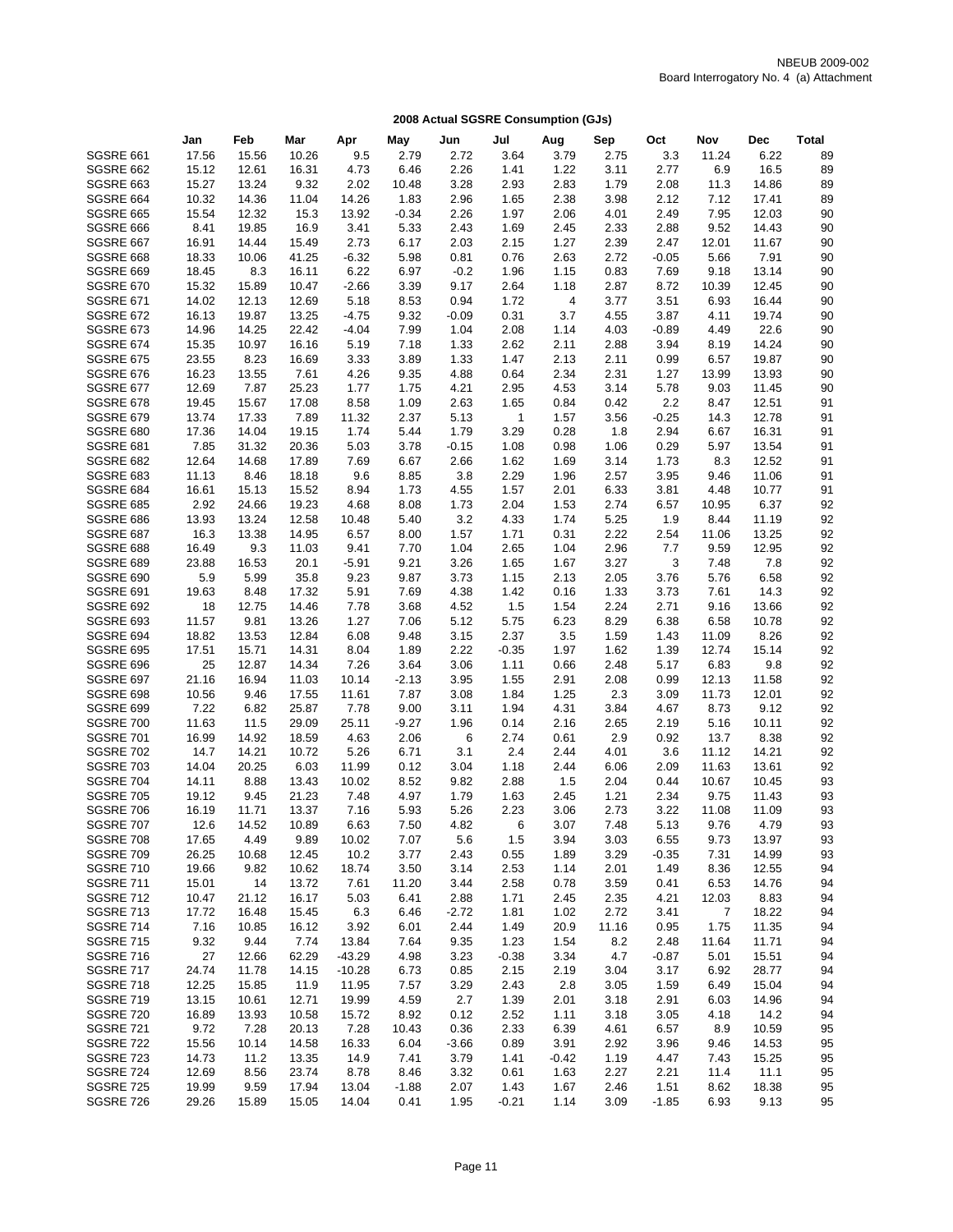|                                      | Jan            | Feb            | Mar            | Apr           | May             | Jun             | Jul          | Aug          | Sep          | Oct             | Nov            | <b>Dec</b>     | <b>Total</b> |
|--------------------------------------|----------------|----------------|----------------|---------------|-----------------|-----------------|--------------|--------------|--------------|-----------------|----------------|----------------|--------------|
| <b>SGSRE 727</b>                     | 15.03          | 19             | 9.94           | 1.62          | 11.93           | 1.45            | 2.84         | 2.31         | 1.16         | 2.49            | 12.55          | 14.52          | 95           |
| SGSRE 728                            | 10.41          | 13.41          | 19.8           | 7.61          | 6.01            | 2.38            | 2.17         | 2.88         | 3.11         | 4.24            | 11.58          | 11.33          | 95           |
| <b>SGSRE 729</b>                     | 9.68           | 14.13          | 17.02          | 3.93          | 4.07            | 8.59            | 1.65         | 8.54         | 4.44         | 8.97            | 7.5            | 6.46           | 95           |
| <b>SGSRE 730</b>                     | 25.94          | 10.54          | 14.27          | 5.04          | 8.94            | 2.09            | 1.02         | 0.87         | 3.54         | 5               | 4.94           | 12.79          | 95           |
| <b>SGSRE 731</b>                     | 6.75           | 28.83          | 14.81          | 10.37         | 7.09            | 2.86            | 2.29         | $-0.07$      | 1.21         | 3.61            | 6.21           | 11.13          | 95           |
| <b>SGSRE 732</b>                     | 9.21           | 6.28           | 11.25          | 32.28         | 7.73            | 3.42            | 1.02         | 1.37         | 1.61         | 3.74            | 3.28           | 13.98          | 95           |
| <b>SGSRE 733</b>                     | 16.37          | 15.1           | 15.89          | 9.77          | 7.16            | $-0.59$         | 1.38         | 0.98         | 3.01         | $-0.47$         | 7.29           | 19.35          | 95           |
| SGSRE 734                            | 13.84          | 11.3           | 15.96          | 8.18          | 10.16           | 3.6             | 2.81         | 2.41         | 2.23         | 3.46            | 10.13          | 11.22          | 95           |
| <b>SGSRE 735</b>                     | 22.64          | 13.56          | 11.87          | 8.59          | 3.25            | 3.48            | 4            | 1.52         | 3.32         | 0.83            | 7.76           | 14.55          | 95           |
| SGSRE 736                            | 11.93          | 21.36          | 12.56          | 1.82          | 16.64           | 3.27            | 1.65         | 2.2          | 2.85         | 1.39            | 10.01          | 9.74           | 95           |
| SGSRE 737                            | 14.83          | 2.22           | 9.55           | 8.12          | 7.70            | 23.4            | $-4.95$      | 1.1          | 3.32         | 1.65            | 10.17          | 18.58          | 96           |
| SGSRE 738                            | 17.35          | 13.48          | 16.83          | 2.48          | 8.62            | 1.1             | 2.4          | 3.15         | 4.12         | 5.19            | 12.13          | 8.96           | 96           |
| <b>SGSRE 739</b>                     | 17.64          | 12.99          | 15.76          | 8.98          | 5.86            | 3.57            | 1.81         | 1.75         | 4.55         | 5.08            | 10.04          | 7.79           | 96           |
| <b>SGSRE 740</b><br><b>SGSRE 741</b> | 13.16          | 19.07          | 16.02<br>14.94 | 7.42<br>6.62  | 8.31            | 3.62            | 0.71         | 1.95         | 2<br>4.06    | 3.34            | 11.31          | 8.92<br>14.18  | 96<br>96     |
| <b>SGSRE 742</b>                     | 23.28<br>17.86 | 13.07<br>9.31  | 15.99          | 5.85          | 3.85<br>3.94    | 3.41<br>2.73    | 1.36<br>5.03 | 2.81<br>4.19 | 2.72         | 0.65<br>2.89    | 7.68<br>9.46   | 16.22          | 96           |
| <b>SGSRE 743</b>                     | 14.93          | 12.06          | 13.97          | 9.53          | 3.76            | 1.71            | 4.85         | 2.11         | 4.55         | 1.57            | 13.02          | 14.14          | 96           |
| SGSRE 744                            | 16.19          | 15.07          | 11.23          | 7.74          | 10.15           | 3.31            | 2.82         | 0.46         | 3.43         | 1.71            | 10.45          | 13.68          | 96           |
| <b>SGSRE 745</b>                     | 17.15          | 11.08          | 16.44          | 8.7           | 4.12            | 1.8             | 4.92         | 3.16         | 3.33         | 2.76            | 10.45          | 12.38          | 96           |
| <b>SGSRE 746</b>                     | 19.95          | 11.7           | 11.35          | 17.2          | 5.85            | 2.62            | 1.93         | 3.28         | 2.02         | 3.86            | 7.01           | 9.63           | 96           |
| SGSRE 747                            | 15.76          | 11.61          | 21.12          | 8.46          | 9.85            | 3.51            | 1.12         | 2.7          | 3.35         | 1.17            | 7.82           | 10.23          | 97           |
| SGSRE 748                            | 17.02          | 10.42          | 14.59          | 10.26         | 1.65            | 2.91            | 3.09         | 3.58         | 1.92         | 1.89            | 9.43           | 20.05          | 97           |
| SGSRE 749                            | 22.1           | 14.36          | 11.87          | 8.98          | 6.80            | $-1.32$         | 0.82         | 1.53         | 4.57         | 6.03            | 6.51           | 14.65          | 97           |
| <b>SGSRE 750</b>                     | 19.8           | 17.65          | 5.84           | 3.58          | 11.29           | 2.62            | 1.67         | 3.94         | 1.96         | 1.1             | 11.74          | 15.81          | 97           |
| <b>SGSRE 751</b>                     | 17.17          | 11.9           | 18.34          | 13.08         | 6.06            | 1.88            | 1.56         | 1.36         | 2.86         | 0.21            | 7.02           | 15.58          | 97           |
| <b>SGSRE 752</b>                     | 26.42          | 15.06          | 6.11           | 19.71         | $-3.34$         | 1.92            | 2.2          | 1.39         | 2.61         | 1.33            | 7.4            | 16.23          | 97           |
| <b>SGSRE 753</b>                     | 15.59          | 14.73          | 12.43          | 11.06         | 4.83            | 3.96            | 0.77         | 1.87         | 2.41         | 5.96            | 9.09           | 14.42          | 97           |
| <b>SGSRE 754</b>                     | 17.63          | 15.42          | 17.64          | 10.79         | 6.10            | 1.5             | 2.4          | $\mathbf{1}$ | 1.4          | 1.4             | 7.36           | 14.48          | 97           |
| <b>SGSRE 755</b>                     | 7.08           | 11.05          | 18.68          | 11.26         | 5.96            | 6.48            | 0.45         | 6.77         | 3.74         | 6.84            | 10.89          | 8.07           | 97           |
| <b>SGSRE 756</b>                     | 20.21          | 17.6           | 9.53           | 7.72          | 4.68            | 6.48            | 1.75         | 1.34         | 2.67         | 1.42            | 10.5           | 13.41          | 97           |
| <b>SGSRE 757</b>                     | 16.79          | $-0.99$        | 15.45          | 21.18         | 13.47           | 3.81            | 1.03         | 1.12         | 1.89         | 3.14            | 7.8            | 12.62          | 97           |
| <b>SGSRE 758</b>                     | 13.15          | 17.33          | 17.98          | 6.47          | 8.75            | 1.75            | 2.6          | 3.31         | 3.12         | 4.05            | 9.89           | 9.05           | 97           |
| <b>SGSRE 759</b>                     | 16.46          | 24.2           | 7.25           | 11.03         | 3.63            | 1.14            | 1.29         | 2.49         | 1.95         | $-0.5$          | 13.69          | 14.89          | 98           |
| SGSRE 760                            | 22.72          | 11.74          | 14.05          | 15.66         | 5.42            | 0.04            | 1.56         | 4.24         | 3            | 2.26            | 4.6            | 12.23          | 98           |
| <b>SGSRE 761</b>                     | 17.55          | 13.41<br>15.6  | 17.24<br>19.82 | 19.5          | $-4.72$<br>7.16 | $-0.92$         | 5.29<br>2.47 | 2.28<br>2.66 | 1.91<br>4.08 | 0.28<br>1.81    | 12.12<br>10.64 | 13.69          | 98<br>98     |
| SGSRE 762<br><b>SGSRE 763</b>        | 16.94<br>16.67 | 15.66          | 11.62          | 3.87<br>11.5  | 5.53            | $-2.22$<br>2.06 | 3.02         | 2.06         | 1.94         | 1.53            | 7.91           | 14.85<br>18.48 | 98           |
| <b>SGSRE 764</b>                     | 17.07          | 12.99          | 18.3           | 14.74         | $-2.22$         | $-1.26$         | 3.97         | 3.21         | 2.85         | 1.78            | 12.53          | 14.46          | 98           |
| <b>SGSRE 765</b>                     | 18.86          | 20.56          | 20.07          | $-6.35$       | 8.47            | 2.05            | 1.97         | 2.33         | 3.1          | 2.69            | 9.43           | 15.26          | 98           |
| <b>SGSRE 766</b>                     | 20.3           | 17.78          | 16.34          | 13.48         | 5.14            | $-0.36$         | 2.72         | 0.3          | 2.58         | 0.8             | 9.21           | 10.15          | 98           |
| SGSRE 767                            | 15.42          | 13.23          | 15.05          | 6.51          | 3.43            | 8.05            | 1.86         | 4.23         | 3.38         | 6.93            | 8.7            | 11.78          | 99           |
| SGSRE 768                            | 17.44          | 13.26          | 11.17          | 14.46         | 3.17            | 3.44            | 0.75         | 4.49         | 4.16         | 2.36            | 10.19          | 13.84          | 99           |
| <b>SGSRE 769</b>                     | 17.8           | 16.94          | 14.26          | 9.65          | 6.90            | 0.53            | 2.18         | 1.46         | 3.12         | 5.84            | 10.26          | 9.8            | 99           |
| SGSRE 770                            | 9.78           | 20.76          | 14.72          | 7.2           | 9.82            | 2.59            | 1.74         | 3.38         | 2.62         | 3.7             | 11.62          | 10.82          | 99           |
| <b>SGSRE 771</b>                     | 16.82          | 13.56          | 15.2           | 0.83          | 10.94           | 0.7             | 2.75         | 5.53         | 4.22         | 3.34            | 11.01          | 13.93          | 99           |
| <b>SGSRE 772</b>                     | 25.56          | 8.49           | 10.69          | 13.95         | 5.25            | $-1.12$         | 2.36         | 1.09         | 1.6          | 1.52            | 8.36           | 21.09          | 99           |
| SGSRE 773                            | 13.38          | 11.66          | 11.18          | 10.16         | 10.93           | 5.24            | 4.41         | 2.22         | 2.89         | 6.6             | 9.24           | 11.04          | 99           |
| <b>SGSRE 774</b>                     | 6.3            | 43.1           | 16.37          | $-4.67$       | 7.70            | 1.5             | 0.5          | 2.48         | 1.69         | 2.54            | 8.89           | 12.58          | 99           |
| <b>SGSRE 775</b>                     | 19.29          | 15.23          | 12.96          | 6.86          | 7.04            | 2.93            | 4.51         | 4.58         | 2.34         | 2.92            | 12.16          | 8.49           | 99           |
| SGSRE 776                            | 14.63          | 15.5           | 17.74          | 7.87          | 10.18           | $-3.03$         | $-0.18$      | 0.22         | 1.79         | 16.21           | 3.93           | 14.59          | 99           |
| SGSRE 777                            | 17.91          | 13.42          | 16.69          | 5.74          | 9.35            | 2.16            | 2.12         | 1.21         | 2.03         | 5.07            | 8.91           | 14.91          | 100          |
| SGSRE 778                            | 14.26          | 28.68          | 14.67          | 5.61          | 5.04            | 1.55            | 1.86         | 0.81         | 3.41         | 1.26            | 7.77           | 14.69          | 100          |
| <b>SGSRE 779</b>                     | 8.42           | 13.3           | 16.28          | 5.34          | 4.30            | 10.15           | 1.51         | 5.91         | 4.24         | 11.45           | 3.25           | 15.47          | 100          |
| SGSRE 780                            | 9.3            | 10.34          | 7.44           | 2.41          | 2.66            | 18.18           | 10.82        | 0.92         | 27.72        | 3.84            | 1.45           | 4.59           | 100          |
| SGSRE 781<br><b>SGSRE 782</b>        | 14.8           | 12.14          | 16.83          | 2.61          | 6.58            | 3.74            | 2.08         | 4.42         | 2.28         | 9.7             | 9.65           | 15.02          | 100          |
|                                      | 15.34          | 15.44          | 20.73          | 2.38          | 6.94            | 2.89            | 2.54         | 4.41         | 4.7          | 4.45            | 7.16           | 12.88          | 100          |
| SGSRE 783<br><b>SGSRE 784</b>        | 17.23<br>18.85 | 10.54<br>17.16 | 11.7<br>10.99  | 13.23<br>7.91 | 3.95<br>5.86    | 9.39<br>2.37    | 1.51<br>4.4  | 5.11<br>2.42 | 2.51<br>3.12 | $-0.25$<br>2.91 | 5.32<br>10.31  | 19.63<br>13.8  | 100<br>100   |
| <b>SGSRE 785</b>                     | 15.25          | 13.29          | 16.53          | 6.88          | 8.60            | 3.79            | 1.88         | 2.22         | 3.25         | 4.19            | 10.05          | 14.34          | 100          |
| SGSRE 786                            | 15.79          | 18.49          | 14.93          | 10.97         | 3.27            | 5.81            | 0.37         | 1.54         | 2.98         | 3.36            | 10.65          | 12.28          | 100          |
| <b>SGSRE 787</b>                     | 17.3           | 14.22          | 15.17          | 5.89          | 9.45            | 2.75            | 1.58         | 2.19         | 1.83         | 3.76            | 11.4           | 14.91          | 100          |
| SGSRE 788                            | 15.63          | 12.29          | 13.08          | 6.11          | 8.93            | 6.75            | 3.02         | 1.97         | 4.47         | 2.35            | 11.51          | 14.48          | 101          |
| SGSRE 789                            | 23.87          | 12.05          | 17.26          | 2.31          | 3.63            | 3.4             | 2.97         | 1.56         | 1.54         | 3.77            | 12             | 16.54          | 101          |
| SGSRE 790                            | 14.89          | 12.69          | 15.91          | 6.88          | 7.26            | 2.27            | 4.66         | 0.31         | 5.9          | 3.64            | 12.95          | 13.57          | 101          |
| <b>SGSRE 791</b>                     | 16.73          | 9.99           | 17.01          | 11.94         | 7.69            | $-2$            | 1.61         | 2.62         | 3.66         | 4.15            | 11.2           | 16.39          | 101          |
| SGSRE 792                            | 19.35          | 5.33           | 24.04          | 21.1          | $-2.50$         | 2.6             | 2.36         | 1.56         | 2.87         | 2.1             | 8.78           | 13.71          | 101          |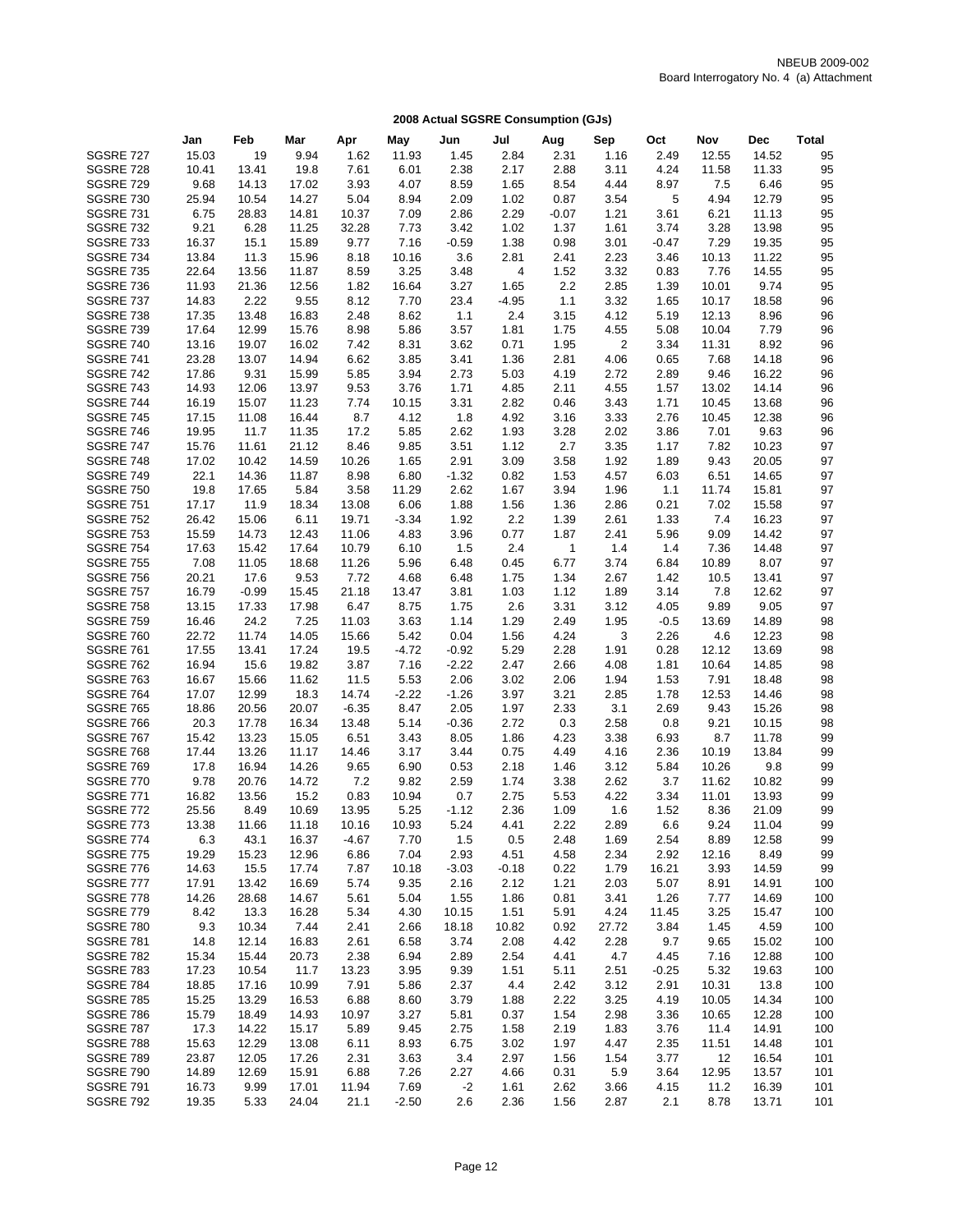|                                      | Jan            | Feb            | Mar            | Apr             | May           | Jun             | Jul          | Aug             | Sep          | Oct          | Nov            | <b>Dec</b>     | <b>Total</b> |
|--------------------------------------|----------------|----------------|----------------|-----------------|---------------|-----------------|--------------|-----------------|--------------|--------------|----------------|----------------|--------------|
| SGSRE 793                            | 14.11          | 17.19          | 10.54          | 7.43            | 6.88          | 3.33            | 2.82         | 2.38            | 5.98         | 4.38         | 10.62          | 15.67          | 101          |
| SGSRE 794                            | 17.24          | 13.27          | 18.52          | 7.69            | 8.88          | 0.85            | 2.61         | 3.15            | 2.26         | 4.63         | 8.74           | 13.5           | 101          |
| <b>SGSRE 795</b>                     | 20.52          | 19.72          | 4.16           | 15.14           | $-2.72$       | 0.48            | 1.01         | 1.35            | 8.62         | 5.06         | 4.62           | 23.68          | 102          |
| SGSRE 796                            | 17.23          | 12.09          | 15.08          | 9.56            | 4.56          | 5.07            | 2.18         | 4.01            | 2.58         | 6.57         | 10.41          | 12.32          | 102          |
| SGSRE 797                            | 11.52          | 19.87          | 17.81          | 21.86           | $-6.34$       | 3.44            | 2.15         | 3.88            | $-0.01$      | 1.58         | 15.37          | 10.67          | 102          |
| SGSRE 798                            | 17.33          | 11.81          | 25.35          | $-4.72$         | 11.46         | 1.67            | 1.83         | 5.26            | 3.1          | 10.75        | 11.33          | 7.04           | 102          |
| SGSRE 799                            | 17.86          | 14.44          | 14.34          | 8.76            | 7.77          | 3.31            | 1.65         | 2.44            | 2.2          | 1.9          | 13.81          | 14.01          | 102          |
| SGSRE 800                            | 19.84          | 14.17          | 13.85          | 7.45            | 9.19          | 3.19            | 1.09         | 2.44            | 1.31         | 2.45         | 8.54           | 18.99          | 103          |
| <b>SGSRE 801</b>                     | 16.84          | 17.15          | 22.37          | $-0.39$         | 10.28         | $-0.1$          | 2.65         | 3.75            | 4.22         | 2.15         | 8.4            | 15.45          | 103          |
| <b>SGSRE 802</b>                     | 15.93          | 15.42          | 20.43          | 3.32            | 7.95          | $\mathbf{1}$    | 2.63         | 3.48            | 4.53         | 3.66         | 8.87           | 15.88          | 103          |
| SGSRE 803                            | 24.67          | 21.61          | 16.91          | 8.19            | $-1.43$       | 2.02            | 1.93         | 2.39            | 1.59         | 5.22         | 3.71           | 16.38          | 103          |
| <b>SGSRE 804</b>                     | 19.94          | 22.27          | 3.72           | $-5.8$          | 5.85          | $-0.7$          | 1.29         | 0.99            | 3.79         | 37.48        | 5.25           | 9.29           | 103          |
| <b>SGSRE 805</b>                     | 15.14          | 14.91          | 21.36          | 0.6             | 2.09          | 6.48            | 1.98         | 5.53            | 5.45         | 8.99         | 6.28           | 14.57          | 103          |
| SGSRE 806<br><b>SGSRE 807</b>        | 10.54          | 19.24          | 24.83          | $-1.65$<br>5.84 | 10.40         | $-2.32$<br>4.38 | 3.62         | 2.94<br>3.29    | 4.63         | 4.49         | 10.26          | 16.58<br>19.23 | 104<br>104   |
| <b>SGSRE 808</b>                     | 21.68<br>7.04  | 16.67<br>24.83 | 7.87<br>16.08  | 4.72            | 5.71<br>7.18  | $-1.2$          | 0.67<br>3.42 | 6.06            | 4.25<br>5.43 | 2.21<br>1.23 | 11.87<br>10.65 | 18.51          | 104          |
| <b>SGSRE 809</b>                     | 19.98          | 12.28          | 11.22          | 11.81           | 4.10          | 4.03            | 2.07         | 3.75            | 2.44         | 6.71         | 8.58           | 17.07          | 104          |
| <b>SGSRE 810</b>                     | 16.06          | 18.23          | 11.05          | 9.09            | 5.54          | 4.07            | 1.6          | 3.06            | 3.1          | 0.38         | 15.19          | 16.69          | 104          |
| <b>SGSRE 811</b>                     | 10.25          | 20.05          | 23.46          | $-2.47$         | 6.89          | 6.33            | 1.75         | 2.92            | 3.02         | 8.13         | 7.5            | 16.35          | 104          |
| <b>SGSRE 812</b>                     | 17.57          | 13.89          | 21.4           | 3.75            | 8.22          | $-1.47$         | 0.96         | 3.35            | 3.25         | 3.52         | 9.18           | 20.59          | 104          |
| <b>SGSRE 813</b>                     | 18.11          | 16.98          | 16.26          | 6.8             | 9.30          | 3.31            | 3.88         | 1.34            | 3.97         | $-0.46$      | 12             | 12.73          | 104          |
| <b>SGSRE 814</b>                     | 16.63          | 17.37          | 14.92          | 9.22            | 7.47          | $-0.15$         | 1.8          | 1.63            | 2.41         | 8.17         | 10.6           | 14.22          | 104          |
| <b>SGSRE 815</b>                     | 21.2           | 17.63          | 14.63          | 15.63           | $-3.05$       | $-0.42$         | 8.54         | 2.02            | 2.32         | 0.33         | 13.38          | 12.11          | 104          |
| <b>SGSRE 816</b>                     | 13.71          | 11.81          | 22.6           | 8.29            | 5.61          | 2.74            | 1.29         | 4.31            | 3.07         | 0.7          | 16.68          | 13.54          | 104          |
| <b>SGSRE 817</b>                     | 11.6           | $-0.3$         | 2.2            | 62.15           | $-5.73$       | $-0.15$         | 1.65         | 2.04            | 5.38         | $-0.4$       | 11.03          | 15.11          | 105          |
| <b>SGSRE 818</b>                     | 15.69          | 19.37          | 13.84          | 12.22           | 7.25          | 0.93            | 2.19         | 1.73            | 2.03         | 2.46         | 12.35          | 14.61          | 105          |
| <b>SGSRE 819</b>                     | 17.4           | 17.04          | 16.34          | 5.45            | 11.05         | 4.15            | 3.94         | $-0.2$          | 3.37         | 1.19         | 6.53           | 18.43          | 105          |
| <b>SGSRE 820</b>                     | 14.55          | 22.19          | 22.21          | $-2.76$         | 2.11          | 10.85           | 0.58         | 1.78            | 2.47         | 5.98         | 7.8            | 16.99          | 105          |
| <b>SGSRE 821</b>                     | 10.79          | 19.52          | 9.87           | 4.45            | 19.88         | 1.13            | 3.58         | 2.37            | 2.77         | 0.37         | 15.34          | 14.73          | 105          |
| <b>SGSRE 822</b>                     | 12.72          | 14.97          | 16.78          | 16.4            | 2.49          | 4.2             | 1.15         | 2.69            | 4.31         | 2.18         | 8.32           | 18.94          | 105          |
| <b>SGSRE 823</b>                     | 15.65          | 1.35           | 26.74          | 9               | 7.34          | 3.62            | 2.4          | 2.63            | 3.62         | 2.13         | 14.46          | 16.23          | 105          |
| <b>SGSRE 824</b>                     | 15.86          | 14.51          | 33.68          | $-7.67$         | 9.33          | $-1.32$         | 2.05         | 0.7             | 1.51         | 7.29         | 12.23          | 17.02          | 105          |
| <b>SGSRE 825</b>                     | 19.45          | 18.18          | 18.1           | 17.92           | $-6.60$       | 3.18            | 1.48         | 1.16            | 2.74         | 0.5          | 15.81          | 13.31          | 105          |
| <b>SGSRE 826</b>                     | 11.18          | 19.5           | 16.32          | 7.71            | 12.01         | 4.42            | 2.3          | 0.49            | 3.8          | 3.3          | 6.36           | 17.89          | 105          |
| <b>SGSRE 827</b>                     | 13.2<br>21.5   | 25.27          | 17.77          | 6.09<br>2.12    | 7.11          | 3.4<br>3.28     | 2.93         | 0.38            | 2.29         | 4.72         | 13.25          | 8.95           | 105<br>105   |
| <b>SGSRE 828</b><br><b>SGSRE 829</b> | 24.33          | 17.46<br>14.42 | 13.84<br>15.35 | 8.12            | 10.85<br>4.46 | 2.26            | 1.44<br>4.05 | 1.18<br>$-0.02$ | 5.79<br>3.93 | 0.28<br>1.59 | 11.98<br>8.04  | 15.73<br>19.06 | 106          |
| <b>SGSRE 830</b>                     | 11.43          | 10.86          | 26.92          | 24              | $-9.69$       | 0.98            | 5.09         | 2.58            | 3.18         | 1.2          | 14.58          | 14.52          | 106          |
| <b>SGSRE 831</b>                     | 17.79          | 17.87          | 19.31          | $\overline{7}$  | 6.32          | 2.32            | 2.04         | $-0.78$         | 3.92         | 1.91         | 11.5           | 16.48          | 106          |
| <b>SGSRE 832</b>                     | 19.32          | 18.18          | 8.09           | 8.37            | 5.59          | 4.64            | 1.98         | 1.14            | 2.11         | 3.45         | 10.59          | 22.33          | 106          |
| <b>SGSRE 833</b>                     | 23.16          | 18.3           | 17.1           | 7.96            | 8.15          | 3.43            | 2.08         | 2.71            | 2.27         | 2.43         | 6.9            | 11.32          | 106          |
| SGSRE 834                            | 18.82          | 14.76          | 17.5           | 4.51            | 6.04          | 2.28            | 1.37         | 3.51            | 2.83         | 3.05         | 9.43           | 21.72          | 106          |
| <b>SGSRE 835</b>                     | 17.3           | 14.75          | 12.38          | 12.47           | 11.23         | 4.16            | 4.05         | 1.1             | 4.18         | 1.12         | 9.19           | 13.96          | 106          |
| SGSRE 836                            | 20.44          | 20.03          | 9.35           | 28.71           | 1.69          | 0.24            | 2.12         | 0.62            | 2.54         | 1.62         | 4.59           | 14.08          | 106          |
| <b>SGSRE 837</b>                     | 16.44          | 19.41          | 13.8           | 8.01            | 6.66          | 2.91            | 1.25         | 1.36            | 1.66         | 3.38         | 9.98           | 21.34          | 106          |
| <b>SGSRE 838</b>                     | 28.14          | 13.26          | 13.69          | 9.26            | 4.70          | 3.28            | 1.1          | 3.46            | 3.75         | 3.31         | 7.61           | 14.65          | 106          |
| <b>SGSRE 839</b>                     | 20.66          | 15.48          | 22.4           | $-0.49$         | 10.55         | $-2.01$         | 2.26         | 1.23            | 2.38         | 4.91         | 5.73           | 23.47          | 107          |
| SGSRE 840                            | 12.39          | 11.46          | 25.32          | 8.29            | 8.74          | $-1.47$         | 2.44         | 7.49            | 3.44         | 4.69         | 10.97          | 12.88          | 107          |
| <b>SGSRE 841</b>                     | 29.79          | 19.22          | 13.26          | 5.11            | 8.58          | $-1.91$         | 2.63         | 0.71            | 3.24         | 3.45         | 9.19           | 13.98          | 107          |
| SGSRE 842                            | 10.33          | 26.55          | 3.2            | 39.36           | $-7.83$       | $-0.58$         | 0.36         | 0.1             | 2.11         | 11.77        | 4.53           | 17.42          | 107          |
| <b>SGSRE 843</b>                     | 14.6           | 5.93           | 13.19          | 40.05           | 1.54          | 5.1             | 2.52         | 0.85            | 3.6          | $-0.3$       | 5.46           | 14.79          | 107          |
| SGSRE 844                            | 21.16          | 15.76          | 21             | 2.82            | 10.95         | $-2.73$         | 2.26         | 1.96            | 3.28         | 2.68         | 5.29           | 23.1           | 108          |
| <b>SGSRE 845</b>                     | 19.67          | 12.29          | 10.53          | 8.39            | 12.11         | 2.81            | 7.43         | 5.46            | 1.83         | 1.88         | 18.76          | 6.55           | 108          |
| SGSRE 846                            | 22.8           | 15.81          | 14.38          | 9.87            | 6.79          | 2.36            | 1.61         | 0.83            | 1.2          | 0.18         | 14.32          | 17.61          | 108          |
| SGSRE 847                            | 19.26          | 20.16          | 14.38          | 9.87            | 6.02          | $-0.78$         | 0.81         | 1.2             | 2.3          | 3.95         | 12.92          | 17.68          | 108          |
| SGSRE 848                            | 20.75          | 20.25          | 15.23          | 15.59           | $-1.81$       | 2.08            | 0.68         | 2.54            | 1.87         | $-1.26$      | 17.07          | 14.97          | 108          |
| <b>SGSRE 849</b><br><b>SGSRE 850</b> | 20.73<br>12.41 | 15.88<br>16.47 | 17.76<br>20.32 | 3.13<br>10.15   | 8.07<br>9.25  | 0.41<br>5.02    | 1.19<br>1.63 | 2.95<br>3.3     | 3.77<br>2.78 | 1.45<br>4.21 | 14.11<br>10.67 | 19.09<br>12.41 | 109<br>109   |
| SGSRE 851                            | 15.57          | 16.12          | 16.95          | 6.73            | 6.88          | 0.1             | 2.65         | $-0.05$         | 3.57         | 16.25        | 5.03           | 18.86          | 109          |
| <b>SGSRE 852</b>                     | 18.79          | 17.69          | 16.78          | 10.8            | 12.33         | $-1.61$         | $-0.13$      | 0.07            | 2.69         | $-0.36$      | 9.83           | 21.8           | 109          |
| <b>SGSRE 853</b>                     | 19.87          | 12.42          | 11.27          | 15.68           | 3.63          | 5.08            | 1.35         | 2.5             | 2.53         | 6.45         | 8.35           | 19.57          | 109          |
| <b>SGSRE 854</b>                     | 18.69          | 16.82          | 17.51          | 14.11           | 2.23          | 1.65            | 2.75         | 2.08            | 4.05         | 0.28         | 14.74          | 13.99          | 109          |
| <b>SGSRE 855</b>                     | 22.69          | 18.56          | 15.19          | 7.98            | 8.36          | 2.43            | $-0.38$      | 0.86            | 1.44         | 0.7          | 16.07          | 15.15          | 109          |
| <b>SGSRE 856</b>                     | 23.98          | 6.95           | 11.15          | 13.46           | 7.20          | 2.15            | $1.2$        | 3.4             | 2.69         | 7.26         | 8.66           | 21.09          | 109          |
| <b>SGSRE 857</b>                     | 18.62          | 13.74          | 13.44          | 9.81            | 10.57         | 6.02            | 1.46         | 4.1             | 2.32         | 2.96         | 11.98          | 14.41          | 109          |
| <b>SGSRE 858</b>                     | 20.27          | 15.43          | 17.24          | 6.76            | 7.44          | 0.88            | 2.34         | 4.08            | 4.07         | 5.77         | 11.61          | 13.65          | 110          |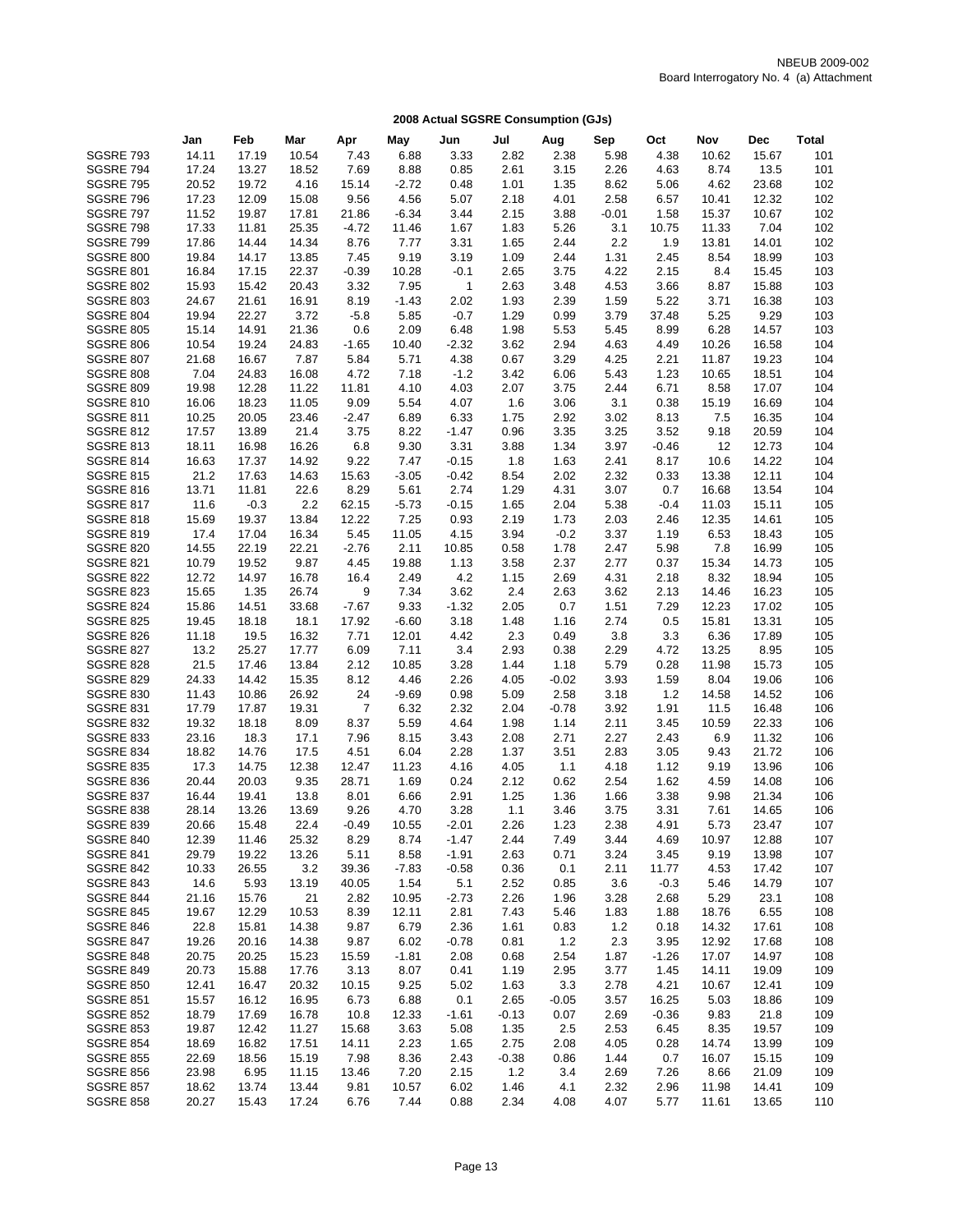|                                      | Jan            | Feb            | Mar            | Apr           | May          | Jun             | Jul          | Aug          | Sep          | Oct          | Nov         | <b>Dec</b>    | <b>Total</b> |
|--------------------------------------|----------------|----------------|----------------|---------------|--------------|-----------------|--------------|--------------|--------------|--------------|-------------|---------------|--------------|
| <b>SGSRE 859</b>                     | 18.98          | 17.04          | 20.66          | 4.89          | 8.19         | $-0.83$         | 3.24         | 2.43         | 4.06         | 1.48         | 11.07       | 18.34         | 110          |
| <b>SGSRE 860</b>                     | 18.43          | 17.83          | 17.04          | 11.33         | 3.87         | 3.38            | 2.09         | 1.3          | 1.51         | 6.38         | 8.87        | 17.75         | 110          |
| <b>SGSRE 861</b>                     | 17.11          | 12.04          | 15.37          | 0.61          | 6.17         | 8.4             | 6.7          | 4.46         | 6.17         | 7.57         | 9.01        | 16.24         | 110          |
| <b>SGSRE 862</b>                     | 15.25          | 16.9           | 18.68          | 7.68          | 6.47         | 1.68            | 3.61         | 3.13         | 3.27         | 3.55         | 16.59       | 13.75         | 111          |
| <b>SGSRE 863</b>                     | 18.98          | 20.44          | 13.18          | 12.02         | 4.58         | 2.36            | 0.58         | 1.1          | 5.86         | 3.06         | 12.81       | 15.77         | 111          |
| <b>SGSRE 864</b>                     | 23.91          | 16.09          | 19.11          | 16.47         | $-0.88$      | 3.34            | 3.4          | 2.05         | 2.75         | 1.74         | 7.79        | 15.09         | 111          |
| <b>SGSRE 865</b>                     | 20.58          | 13.91          | 18.22          | 8.9           | 6.29         | 2.93            | 1.65         | 2.99         | 2.56         | 7.52         | 9.11        | 16.37         | 111          |
| SGSRE 866                            | 23.49          | 17.21          | 13.84          | 7.53          | 5.71         | 3.8             | 0.24         | 2.76         | 2.86         | $-1.44$      | 12.35       | 22.73         | 111          |
| SGSRE 867                            | 19.12          | 12.96          | 22.15          | 23.4          | $-6.89$      | 1.53            | 1.34         | 1.31         | 3.55         | 1.07         | 15          | 16.6          | 111          |
| SGSRE 868                            | 18.44          | 18.27          | $\overline{7}$ | 9.36          | 1.20         | 5.5             | 6.86         | 1.29         | 10.35        | 5.61         | 12.31       | 14.96         | 111          |
| <b>SGSRE 869</b>                     | 18.17          | 17.24          | 21.99          | 4.32          | 9.11         | $-2.46$         | 1.95         | 2.45         | 2.36         | 5.62         | 11.6        | 18.85         | 111          |
| <b>SGSRE 870</b>                     | 12.13          | 7.18           | 12.67          | 42.41         | $-2.78$      | $-1.1$          | 1.99         | 2.6          | 4.13         | 5.1          | 7.2         | 20.03         | 112          |
| <b>SGSRE 871</b>                     | 16.8           | 17.09          | 9.45           | 6.93          | 7.87         | 4.75            | 6.15         | 2.92         | 5.48         | 4.68         | 10.09       | 19.75         | 112          |
| <b>SGSRE 872</b>                     | 20.17          | 9.16           | 12.17          | 11.64         | 6.59         | 1.99            | $-0.28$      | 4.33         | 2.77         | 6.84         | 13.12       | 23.78         | 112          |
| <b>SGSRE 873</b>                     | 19.69          | 20.39          | 13.51          | 9.64          | 8.53         | 3.69            | 0.65         | 1.13         | 2.13         | 4.31         | 12.75       | 16.18         | 113          |
| <b>SGSRE 874</b>                     | 21.03          | 18.31          | 15.37          | 13.58         | 2.39         | 1.39            | 0.05         | 0.89         | 3.03         | 3.12         | 10.52       | 22.96         | 113          |
| <b>SGSRE 875</b>                     | 21.49          | 15.71          | 18.24          | 8.98          | 4.99         | 3.03            | 2.01         | 3.46         | 3.67         | 3.39         | 7.52        | 20.19         | 113          |
| <b>SGSRE 876</b>                     | 17.75          | 12.64          | 13.87          | 7.52          | 6.48         | 7.91            | $-0.57$      | 1.91         | 3.86         | 42.17        | $-20.66$    | 20.12         | 113          |
| <b>SGSRE 877</b>                     | 14.05          | 18.22          | 27.5           | 13.76         | 1.02         | 1.44            | 0.21         | 1.98         | 5.27         | 2.29         | 12.96       | 14.36         | 113          |
| <b>SGSRE 878</b>                     | 26.54          | 19.72          | 22.89          | 0.37          | 4.09         | 0.17            | 2.69         | 2.15         | 4.3          | 1.15         | 17.68       | 11.45         | 113          |
| <b>SGSRE 879</b>                     | 25.29          | 12.47          | 19.69          | 12.44         | 5.56         | 2.62            | 3.59         | 2.66         | 2.53         | 2.98         | 9.99        | 13.74         | 114          |
| <b>SGSRE 880</b>                     | 19.21          | 15.15          | 18.02          | 11.11         | 5.34         | 2.26            | 4.88         | 3.42         | 0.8          | 1.48         | 17.01       | 14.9          | 114          |
| SGSRE 881                            | 17.72          | 15.99          | 19.23          | 7             | 8.08         | 3.37            | 1.51         | 3.03         | 4.11         | 5.52         | 7.73        | 20.29         | 114          |
| <b>SGSRE 882</b>                     | 22.91          | 15.21          | 17.4           | 10.56         | 3.27         | 2.15            | 2.26         | 2.43         | 2.39         | 2.44         | 15.87       | 16.75         | 114          |
| SGSRE 883                            | 24.71          | 17.6           | 19.31          | 9.44          | 7.91         | 4.47            | 2.38         | 4.75         | 1.53         | 1.34         | 9.21        | 11            | 114          |
| SGSRE 884                            | 19.15          | 0.24           | 35.61          | 16.82         | 3.54         | 0.22            | 0.02         | 2.13         | 3.63         | 1.82         | 13.65       | 16.88         | 114          |
| <b>SGSRE 885</b>                     | 25.98          | 17.73          | 19.26          | 15.07         | $-2.51$      | 1.77            | 0            | 0.74         | 3.47         | 1.61         | 8.12        | 22.67         | 114          |
| SGSRE 886                            | 19.28          | 17.39          | 19.2           | 14.49         | 3.10         | 1.53            | 2.39         | 1.98         | 3.11         | 0.98         | 14.27       | 16.27         | 114          |
| SGSRE 887                            | 15.96          | 16.1           | 23.45          | 5.84          | 8.85         | 4.74            | 1.28         | 1.51         | 4.37         | 5.5          | 6.18        | 20.23         | 114          |
| <b>SGSRE 888</b>                     | 25.81          | 19.14          | 15.23          | 13.59         | 8.90         | -4              | 2.57         | 0.42         | 4.09         | $-0.84$      | 8.59        | 20.52         | 114          |
| <b>SGSRE 889</b>                     | 22.46          | 12.13          | 23.91          | 10.95         | 3.28         | 1.15            | 4.68         | 2.15         | 3            | 2.1          | 13.32       | 15.15         | 114          |
| <b>SGSRE 890</b>                     | 20.43          | 17.6           | 11.73          | 20.12         | $-3.01$      | 3.11            | 2.83         | 3.08         | 3.02         | 2.41         | 11.12       | 22.48         | 115          |
| <b>SGSRE 891</b>                     | 27.78          | 19.9           | 14.91          | 6.17          | 3.84         | 3.47            | 4.03         | $-0.09$      | 6.25         | $-1.1$       | 10.1        | 19.74         | 115          |
| <b>SGSRE 892</b>                     | 16.32          | 17.75          | 13.72          | 10.95         | 6.25         | 4.91            | 1.45         | 4.12         | 3.82         | 7.3          | 12.33       | 16.45         | 115          |
| <b>SGSRE 893</b>                     | 19.41          | 11.06          | 14.18          | 26.45         | 2.62         | 1.55            | 1.19         | 5.1          | 5.22         | 2.96         | 4.54        | 21.19         | 115          |
| SGSRE 894                            | 16.45          | 17.51          | 21.94          | 8.69          | 9.30         | 0.66            | 2.33         | 2.04         | 4.31         | 2.47         | 8           | 22.23         | 116          |
| <b>SGSRE 895</b>                     | 22.87          | 9.29           | 21.7           | 8.67          | 6.72         | 3.89            | 2.32         | 1.17         | 5.15         | 5.55         | 12.91       | 15.71         | 116          |
| <b>SGSRE 896</b>                     | 13.24          | 14.04          | 11.38          | 19.93         | 8.59         | $-2.56$         | 0.69         | 7.35         | 5.57         | 6.33         | 9.01        | 22.41         | 116          |
| SGSRE 897                            | 20.08          | 17.6           | 20.81          | 10.29         | 5.34         | 1.81            | 1.82         | 2.3          | 2.95         | 2.72         | 10.08       | 20.24         | 116          |
| <b>SGSRE 898</b>                     | 17.65          | 28.26          | 28.87          | $-0.2$        | 10.25        | $-1.33$         | 2.04         | 0.95         | 3.13         | 2.09         | 7.44        | 16.9          | 116          |
| <b>SGSRE 899</b>                     | 10.84          | 32.87          | 17.95          | 9.38          | 5.77         | 3.29            | 1.88         | 0.83         | 2.05         | 4.71         | 11.09       | 15.65         | 116          |
| SGSRE 900                            | 20.53          | 23.62          | 17.52          | 14.78         | $-3.50$      | 2.83            | 0.55         | 2.33         | 2.34         | 1.6          | 16.83       | 17.95         | 117          |
| <b>SGSRE 901</b>                     | 15.94          | 20.28          | 15.56          | 12            | 6.43         | 6.73            | 1.32         | 4.4          | 1.02         | 6.81         | 11.78       | 15.35         | 118          |
| <b>SGSRE 902</b>                     | 20.55          | 15.23          | 17.75          | 11.72         | 5.17         | 2.49            | 2.62         | 2.38         | 2.51         | 1.08         | 20.46       | 16            | 118          |
| SGSRE 903                            | 20.47          | 15.91          | 16.05          | 11            | 5.26         | 0.94            | 4.12         | 2.38         | 2.75         | 2.92         | 15.41       | 21.03         | 118          |
| <b>SGSRE 904</b><br><b>SGSRE 905</b> | 19.13          | 22.45<br>20.27 | 26.23          | 4.67          | 4.58         | 5.96            | 1.4          | 0.04         | 2.98         | 1.8          | 9.09        | 20.06         | 118          |
| SGSRE 906                            | 21.63<br>22.74 | 21.45          | 9.13           | 8.16<br>12.28 | 7.89<br>7.53 | 2.95<br>$-1.41$ | 2.58<br>1.22 | 2.86         | 2.93<br>1.83 | 2.96<br>3.73 | 12.04<br>14 | 25.06<br>16.2 | 118<br>119   |
| <b>SGSRE 907</b>                     | 17.88          | 14.1           | 17.78<br>16.66 | 10.21         | 8.52         | 4.66            | 5.75         | 1.56<br>2.27 | 7.22         | 8.47         | 8.93        | 14.29         | 119          |
| SGSRE 908                            | 20.93          | 17.42          | 21.12          | 13.67         | 4.39         | 0.66            | 1.8          | 0.97         | 3.52         | 2.26         | 14.93       | 17.68         | 119          |
| SGSRE 909                            | 18.64          | 19.03          | 22.05          | 3.08          | 9.69         | 1.08            | 2.86         | 4.12         | 3.25         | 6.19         | 11.97       | 17.4          | 119          |
| SGSRE 910                            | 23.02          | 28.95          | 18.57          | 6.3           | 6.16         | 2.02            | 1.84         | 0.62         | 2.16         | 0.72         | 12.98       | 16.04         | 119          |
| SGSRE 911                            | 20.85          | 19.17          | 17.74          | 15            | 3.60         | 0.38            | 4.38         | 3.3          | 1.71         | 0.55         | 15.53       | 17.44         | 120          |
| SGSRE 912                            | 19.58          | 25.95          | 19.41          | 11.51         | 3.73         | $-0.27$         | 1.77         | 1.78         | 2.03         | 5.01         | 12.24       | 16.98         | 120          |
| <b>SGSRE 913</b>                     | 23.98          | 13.2           | 23.78          | 22.34         | $-2.63$      | 4.71            | 2.43         | 0.59         | 9            | 4.66         | 8.39        | 9.36          | 120          |
| SGSRE 914                            | 19.25          | 22.81          | 21.82          | 5.36          | 4.58         | 1.54            | 2.3          | 0.9          | 2.89         | 4.94         | 9.81        | 23.89         | 120          |
| <b>SGSRE 915</b>                     | 17.25          | 19.89          | 22.69          | 16.74         | $-1.60$      | 1.65            | 1.63         | 2.51         | 4.11         | 0.21         | 19.76       | 15.61         | 120          |
| SGSRE 916                            | 23.46          | 24.41          | 34.98          | $-7.3$        | 9.40         | $-0.68$         | 2.28         | 1.2          | 1.78         | 2.22         | 8.01        | 20.88         | 121          |
| SGSRE 917                            | 18.63          | 19.46          | 18.23          | 6.66          | 6.18         | 11.04           | 0.08         | 1.03         | 4.43         | $-0.17$      | 7.75        | 27.54         | 121          |
| SGSRE 918                            | 20.02          | 12.04          | 20.1           | 11.3          | 6.86         | 4.67            | 0.46         | 6.33         | 4.87         | 4.88         | 8.88        | 20.61         | 121          |
| <b>SGSRE 919</b>                     | 23.77          | 18.62          | 15.54          | 11.92         | 6.28         | 4.57            | 1.81         | 2.96         | 3.58         | $-0.11$      | 15.37       | 16.85         | 121          |
| <b>SGSRE 920</b>                     | 31.66          | 18.74          | 17.87          | 10.71         | 4.89         | 3.82            | 1.29         | 1.44         | 4.01         | $-1.13$      | 8.22        | 19.69         | 121          |
| <b>SGSRE 921</b>                     | 9.61           | 8.24           | 46.89          | 16.48         | 7.65         | 3.59            | 3.61         | 1.8          | 0.86         | 3.8          | 9.21        | 9.48          | 121          |
| SGSRE 922                            | 14.2           | 17.41          | 24.49          | 12.01         | 3.50         | 10.69           | 1.36         | 9.11         | 3.45         | 8.57         | 10.56       | 6.16          | 122          |
| <b>SGSRE 923</b>                     | 14.68          | $-3.75$        | 20.74          | 58.85         | $-5.40$      | 1.91            | 1.61         | 1.22         | 2.67         | 4.87         | 7.67        | 16.7          | 122          |
| SGSRE 924                            | 18.94          | 15.25          | 16.89          | 11.27         | 6.91         | 5.28            | 2.53         | 2.68         | 2.91         | 1.42         | 16.4        | 21.52         | 122          |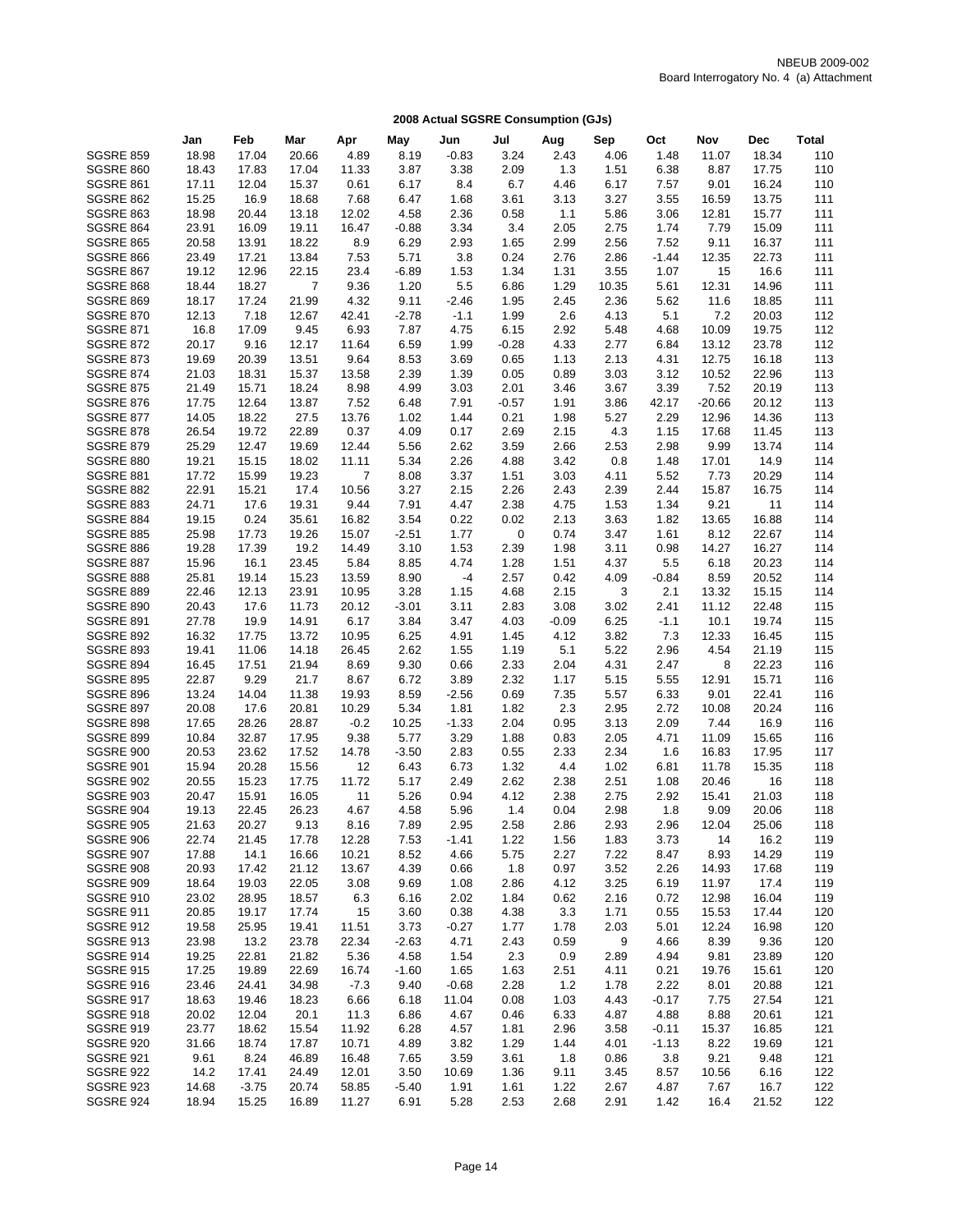|                                      | Jan            | Feb         | Mar            | Apr             | May          | Jun             | Jul          | Aug          | Sep          | Oct          | Nov            | <b>Dec</b>    | <b>Total</b> |
|--------------------------------------|----------------|-------------|----------------|-----------------|--------------|-----------------|--------------|--------------|--------------|--------------|----------------|---------------|--------------|
| <b>SGSRE 925</b>                     | 29.42          | 23.49       | 24.29          | 5.51            | 9.45         | 0.03            | 1.88         | 1.27         | 3.82         | 0.93         | 8.48           | 13.44         | 122          |
| <b>SGSRE 926</b>                     | 24.76          | 31.07       | 7.73           | 5.77            | 11.37        | 0.67            | 2.18         | 2.53         | 3.82         | $-0.18$      | 15.2           | 17.59         | 123          |
| <b>SGSRE 927</b>                     | 28.26          | 10.67       | 14.69          | 1.04            | 4.60         | 34.87           | $-10.05$     | 1.96         | 4.34         | 6.34         | 10.44          | 16.07         | 123          |
| <b>SGSRE 928</b>                     | 23.68          | 18.95       | 16.81          | 11.7            | 7.00         | 2.71            | 3.06         | 1.21         | 4.77         | 5.5          | 14.43          | 13.42         | 123          |
| <b>SGSRE 929</b>                     | 13.6           | 15.37       | 9.37           | 3.06            | 13.90        | 12.83           | 4.34         | 5.01         | 8.72         | 3.81         | 14.71          | 18.76         | 123          |
| <b>SGSRE 930</b>                     | 18.01          | 18.93       | 13.7           | 15.89           | 6.06         | 4.1             | 4.02         | 4.98         | 4.93         | 6            | 11.09          | 16.02         | 124          |
| SGSRE 931                            | 27.72          | 17.95       | 21.49          | 9.98            | 6.03         | 3.06            | $-0.9$       | 1.03         | 4.63         | 0.63         | 14.24          | 18.15         | 124          |
| <b>SGSRE 932</b>                     | 31.42          | 19.26       | 8.85           | 5.39            | 10.70        | 3.4             | 1.75         | 2.3          | 4.1          | 0.78         | 7.99           | 28.08         | 124          |
| SGSRE 933                            | 32.42          | 13.36       | 21.08          | 19.43           | 3.75         | 4.7             | 0.2          | 2.13         | 1.25         | 1.91         | 5.65           | 18.56         | 124          |
| SGSRE 934                            | 17.14          | 21.04       | 20.75          | 10.67           | 5.79         | 4.61            | 1.59         | 3.6          | 3.64         | 3.08         | 16.07          | 16.74         | 125          |
| SGSRE 935                            | 19.77          | 23.24       | 12.82          | 15.14           | 0.86         | 3.94            | 1.78         | 3.59         | 3.76         | 4.07         | 17.33          | 18.7          | 125          |
| <b>SGSRE 936</b>                     | 26.06          | 17.12       | 19.78          | 12.39           | 6.21         | 2.57            | 1.76         | 1.02         | 1.42         | 2.68         | 13.95          | 20.34         | 125          |
| <b>SGSRE 937</b>                     | 26.03          | 22.45       | 9.94           | 10.41           | 5.52         | 5.68            | 1.43         | 3.56         | 4.42         | 2.11         | 17.07          | 16.93         | 126          |
| <b>SGSRE 938</b>                     | 26.31          | 15.01       | 26.74          | 11.98           | 3.38         | 2.8             | 1.91         | 1.55         | 1.77         | 3.06         | 8.82           | 22.28         | 126          |
| <b>SGSRE 939</b>                     | 10.75          | 7.57        | 51.78          | 12.01           | 9.85         | 3.76            | 3.13         | 2.2          | 1.63         | 4.74         | 8.58           | 9.96          | 126          |
| SGSRE 940                            | 21.87          | 18.2        | 19.39          | 12.27           | 3.82         | 3.07            | 2.15         | 0.48         | 2.2          | 9.31         | 15.47          | 17.94         | 126          |
| <b>SGSRE 941</b>                     | 17.57          | 18.06       | 18.99          | 11.78           | 6.12         | 7.03            | 1.29         | 6.28         | 2.95         | 8.25         | 17.12          | 10.8          | 126          |
| SGSRE 942                            | 22.32          | 17.62       | 20.57          | 12.94           | 3.42         | $-0.77$         | 7.55         | 1.96         | 3.69         | $-0.4$       | 18.36          | 19.15         | 126          |
| SGSRE 943                            | 5.65           | 13.72       | 11.56          | 29.71           | 12.34        | 3.84            | 0.6          | 4.64         | 5.52         | 4.29         | 14.71          | 20.29         | 127          |
| SGSRE 944                            | 19.26          | 20.85       | 12.92          | 10.11           | 7.82         | 9.08            | 4.05         | 4.76         | 2.23         | 5.52         | 13.56          | 18.22         | 128          |
| <b>SGSRE 945</b>                     | 18.87          | 26.19       | 34.93          | $-5.76$         | 2.03         | 12.03           | 2.39         | 1.04         | 2.2          | 5.69         | 9.99           | 18.78         | 128          |
| SGSRE 946                            | 22.29          | 20.36       | 18.69          | 10.52           | 9.23         | $-0.26$         | 2.55         | 5.15         | 5.06         | 5.21         | 15.23          | 14.83         | 129          |
| SGSRE 947                            | 21.52          | 24.79       | 19.78          | 13.58           | 3.80         | 1.25            | 1.73         | 1.06         | 2.3          | 5.8          | 14.8           | 18.74         | 129          |
| SGSRE 948                            | 14.97          | 35.33       | 12.92          | 17.41           | 5.27         | 0.97            | 1.77         | 1.12         | 2.88         | 5.19         | 8.88           | 22.51         | 129          |
| <b>SGSRE 949</b>                     | 24.13          | 22.07       | 13.72          | 7.69            | 8.27         | 6.8             | 2.1          | 5.16         | 1.06         | 1.38         | 18.19          | 19.03         | 130          |
| <b>SGSRE 950</b>                     | 24.23          | 21.82       | 18.75          | 11.66           | 6.18         | 1.54            | 2.96         | 2.43         | 4.68         | 3.03         | 16.82          | 16.22         | 130          |
| <b>SGSRE 951</b>                     | 15.79          | 13.61       | 18.99          | $-0.77$         | 10.24        | 5.82            | 0.82         | 16.11        | 12.97        | 4.8          | 19.39          | 13.17         | 131          |
| <b>SGSRE 952</b>                     | 19.03          | 19.48       | 15             | 8.75            | 9.04         | 9.47            | 3.09         | 2.15         | 5.82         | 4.52         | 16.24          | 18.4          | 131          |
| <b>SGSRE 953</b>                     | 12.51          | 22.14       | 21.84          | 9.95            | 10.07        | 8.44            | 0.41         | 6.71         | 3.41         | 10.19        | 11.65          | 13.91         | 131          |
| <b>SGSRE 954</b>                     | 26.37          | 16.22       | 17.49          | 4.69            | 13.10        | 5.43            | 1.27         | 2.31         | 3.87         | 3.06         | 18.09          | 19.81         | 132          |
| <b>SGSRE 955</b>                     | 34.92          | 16.44       | 19.61          | 12.28           | 3.55         | 4.09            | 0.57         | 2.05         | 4.16         | 4.35         | 8.43           | 22.07         | 133          |
| SGSRE 956                            | 19.75          | 20.01       | 19.42          | 12.11           | 11.46        | 1.42            | 4.8          | 3.89         | 5.13         | 3.26         | 16.12          | 15.62         | 133          |
| <b>SGSRE 957</b>                     | 21.73          | 26.12       | 10.17          | 6.91            | 10.37        | 3.98            | 3.69         | 3.03         | 4.65         | 2.6          | 15.79          | 24.05         | 133          |
| <b>SGSRE 958</b>                     | 25.36          | 19.66       | 16.11          | 7.84            | 13.62        | 3.38            | 2.55         | 3.12         | 2.81         | 3.71         | 15.6           | 19.67         | 133          |
| <b>SGSRE 959</b><br><b>SGSRE 960</b> | 22.78          | 20.51       | 18.32          | 13.19           | 9.02         | 4.94            | 4.64<br>5.2  | 2.65         | 2.33<br>2.74 | 4.88         | 15.13          | 15.46         | 134          |
| SGSRE 961                            | 19.43          | 18.75<br>11 | 17.62<br>20.28 | 15.93           | 7.48         | 4.41            |              | 4.17         |              | 1.97<br>6.46 | 17.44          | 18.79         | 134<br>134   |
| <b>SGSRE 962</b>                     | 20.52          | 27.68       | 32.23          | 21.56<br>$-1.2$ | 9.12<br>3.99 | $-0.68$<br>2.18 | 3.12<br>2.97 | 4.83<br>1.18 | 3.82<br>2.43 | 1.75         | 17.56<br>10.38 | 16.44<br>24.5 | 135          |
| <b>SGSRE 963</b>                     | 26.56<br>27.37 | 17.07       | 22.24          | 8.29            | 7.30         | 2.07            | 2.28         | 1.05         | 3.5          | 5.62         | 15.73          | 22.25         | 135          |
| <b>SGSRE 964</b>                     | 21.26          | 16.89       | 21.47          | 12.86           | 8.55         | 2.25            | 6.89         | 2.26         | 4.59         | 1.75         | 19.2           | 16.88         | 135          |
| <b>SGSRE 965</b>                     | 13.63          | 19.21       | 22.84          | 13.91           | 10.01        | 6.48            | 2.61         | 12.44        | 6.97         | 7.11         | 11.64          | 8.15          | 135          |
| SGSRE 966                            | 20.04          | 19.89       | 19.11          | 17.34           | 11.40        | 2.44            | 4.4          | 3.45         | 5.04         | 1.84         | 15.91          | 14.2          | 135          |
| SGSRE 967                            | 22.43          | 18.69       | 20.32          | 13.87           | 5.59         | 6.89            | 0.93         | 1.53         | 3.36         | 2.73         | 12.03          | 26.77         | 135          |
| SGSRE 968                            | 23.35          | 13.27       | 20.06          | 7.65            | 6.96         | 7.05            | 2.9          | 0.89         | 1.22         | 14.58        | 8.19           | 29.27         | 135          |
| <b>SGSRE 969</b>                     | 22.46          | 19.36       | 20.72          | 18.79           | 4.66         | 5.18            | $-0.1$       | 3.04         | 2.69         | 4.25         | 14.74          | 19.61         | 135          |
| <b>SGSRE 970</b>                     | 22.49          | 20.03       | 19.01          | 14.29           | 5.45         | 3.96            | 2.09         | 3.32         | 5.64         | 4.42         | 16.73          | 18.05         | 135          |
| <b>SGSRE 971</b>                     | 13.58          | 18.68       | 17.77          | 2.77            | 12.90        | 3.06            | 1.94         | 21.2         | 15.3         | 8.28         | 9.36           | 11.02         | 136          |
| <b>SGSRE 972</b>                     | 18.06          | 26.06       | 44.1           | 14.1            | $-5.84$      | 1.21            | 1.24         | 1.52         | 1.39         | 0.88         | 13.01          | 20.37         | 136          |
| SGSRE 973                            | 30.05          | 24.21       | 17.96          | 11.17           | 2.17         | 1.01            | $\mathbf{1}$ | 1.51         | 1.76         | 1.69         | 20.05          | 23.9          | 136          |
| SGSRE 974                            | 25.43          | 18.12       | 19.85          | 6.46            | 9.26         | 5.03            | 4.8          | 1.07         | 3.2          | 7.58         | 15.92          | 19.91         | 137          |
| <b>SGSRE 975</b>                     | 24.69          | 36.18       | 8.87           | 10.23           | 11.84        | 3.77            | 1.91         | 2.75         | 1.72         | 1.04         | 16.47          | 17.25         | 137          |
| <b>SGSRE 976</b>                     | 18.19          | 13.57       | 12.96          | 9.23            | 11.50        | $-0.16$         | 6.58         | 20.99        | 16.22        | 5.21         | 5.57           | 17.07         | 137          |
| <b>SGSRE 977</b>                     | 6.71           | 11.29       | 51.19          | 22.11           | $-3.92$      | 1.08            | 4.71         | 4.01         | 3.64         | 0.52         | 12.87          | 23.14         | 137          |
| SGSRE 978                            | 20.08          | 23.94       | 29.62          | 2.47            | 4.57         | 9.66            | 3.9          | 2.03         | 3.96         | 7.65         | 15.49          | 14.46         | 138          |
| SGSRE 979                            | 21.61          | 24.22       | 22.26          | 11.85           | 6.40         | 3.24            | 2.13         | 2.5          | 3.53         | 5.35         | 13.76          | 21.05         | 138          |
| SGSRE 980                            | 28.23          | 22.03       | 25.72          | 7.04            | 3.62         | 7.23            | 4.04         | 3.38         | 3.73         | 4.36         | 7.64           | 21.01         | 138          |
| SGSRE 981                            | 24.05          | 29.03       | 13.88          | 12.15           | 13.07        | 0.59            | 0.85         | 2.52         | 3.1          | 1.99         | 15.18          | 21.89         | 138          |
| SGSRE 982                            | 20.25          | 18.07       | 20.08          | 17.56           | 6.22         | 1.05            | 2.59         | 7.82         | 5.59         | 6.08         | 15.88          | 17.34         | 139          |
| SGSRE 983                            | 27.03          | 15.95       | 28.59          | 13.06           | 0.40         | 2.62            | 1.97         | 2.03         | 2.02         | 1.41         | 22.54          | 20.93         | 139          |
| SGSRE 984                            | 24.14          | 24.63       | 17.95          | 4.05            | 16.13        | 2.39            | 3.98         | 4.58         | 2.89         | 0.74         | 17.92          | 19.57         | 139          |
| SGSRE 985                            | 27.06          | 24.43       | 24.51          | 8.19            | 1.93         | 0.98            | 3.42         | 3.26         | 2.14         | 1.33         | 19.55          | 22.87         | 140          |
| SGSRE 986                            | 29.78          | 30.81       | 7.32           | 12.15           | 8.75         | 4.07            | 2.67         | 4.12         | 1.72         | 0.95         | 11.99          | 25.37         | 140          |
| SGSRE 987                            | 21.84          | 29.34       | 32.77          | 1.12            | 3.49         | 8.01            | 2.52         | 4.48         | 4.79         | 2.48         | 9.59           | 19.61         | 140          |
| SGSRE 988                            | 19.2           | 18.39       | 14.98          | 20.49           | 10.30        | 5.84            | 4.25         | 4.7          | 5.33         | 6.76         | 15.5           | 14.45         | 140          |
| <b>SGSRE 989</b>                     | 21.14          | 20.29       | 19.17          | 12.01           | 11.26        | 3.59            | 4.83         | 4.17         | 5.08         | 7.19         | 15.83          | 18.05         | 143          |
| SGSRE 990                            | 14.27          | 29.63       | 14.82          | 22.39           | 0.64         | 9.24            | 0.54         | 1.38         | 1.63         | 9.95         | 14.59          | 23.57         | 143          |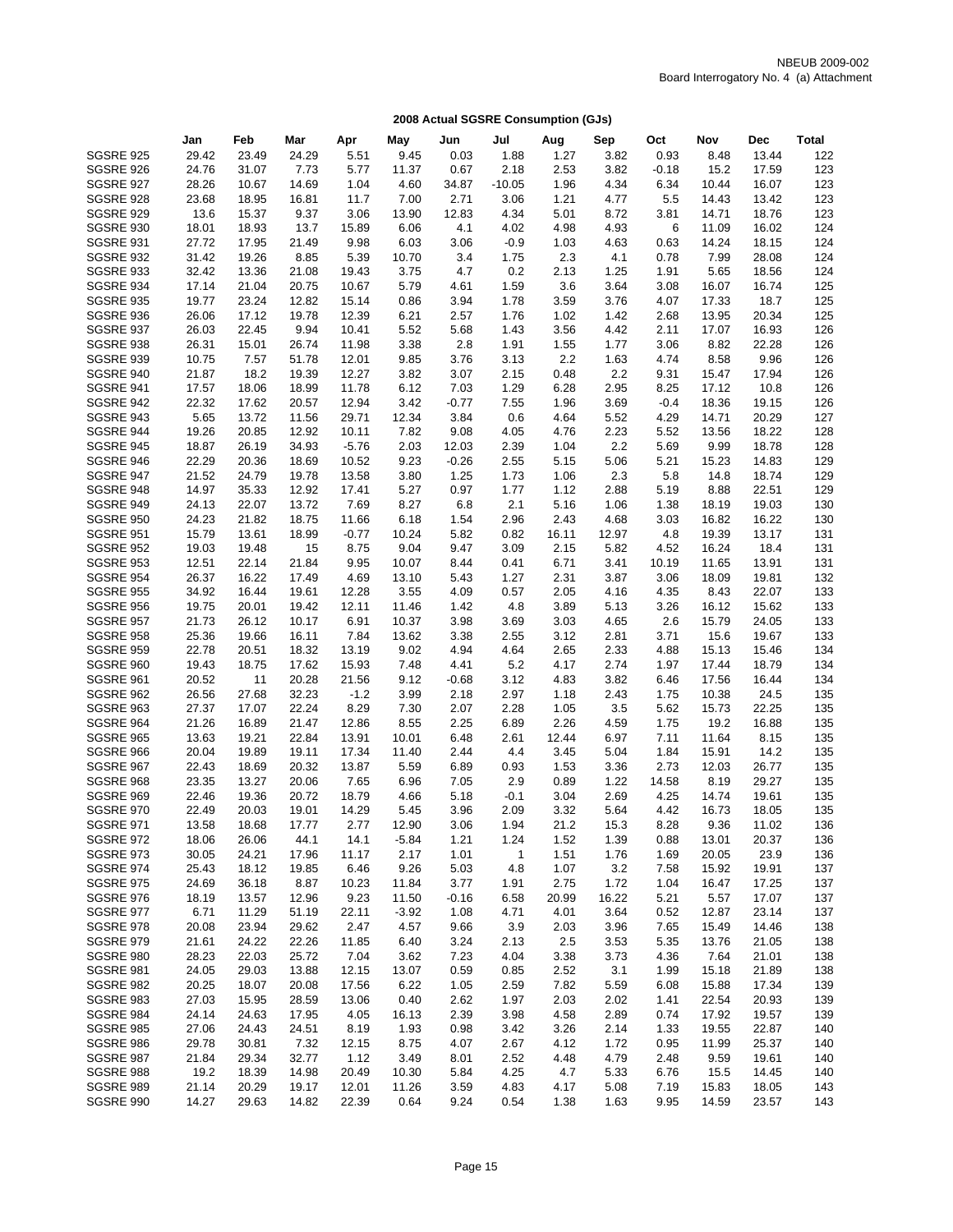|                                        | Jan           | Feb            | Mar            | Apr           | May          | Jun          | Jul          | Aug           | Sep          | Oct          | Nov            | Dec            | <b>Total</b> |
|----------------------------------------|---------------|----------------|----------------|---------------|--------------|--------------|--------------|---------------|--------------|--------------|----------------|----------------|--------------|
| <b>SGSRE 991</b>                       | 24.32         | 19.63          | 22.65          | 16.76         | 3.42         | 2.18         | 6.68         | 2.89          | 6.23         | 2.46         | 16.77          | 19.56          | 144          |
| <b>SGSRE 992</b>                       | 36.96         | 28.25          | 12.53          | 16.76         | $-6.56$      | 3.98         | 2.59         | 2.85          | 2.24         | 3.52         | 9.99           | 30.58          | 144          |
| <b>SGSRE 993</b>                       | 21.15         | 27.12          | 22.13          | 14.21         | 7.70         | 1.97         | 3.15         | 1.52          | 2.82         | 3.8          | 15.39          | 22.79          | 144          |
| <b>SGSRE 994</b>                       | 26.68         | 28.54          | 31.84          | 2.59          | 2.65         | 2.57         | $-0.03$      | 0.54          | 0.87         | 6.08         | 9.61           | 32.78          | 145          |
| <b>SGSRE 995</b>                       | 25.05         | 22.28          | 25.9           | 11.31         | 3.15         | 11.45        | 3.72         | 2.46          | 2.6          | 3.5          | 9.9            | 24.27          | 146          |
| SGSRE 996                              | 24.09         | 19.16          | 22.56          | 12.66         | 7.44         | 1.5          | 4.46         | 2.51          | 3.03         | 3.31         | 22.41          | 22.9           | 146          |
| SGSRE 997                              | 21.96         | 24.74          | 27.11          | 13.02         | 2.90         | 8.94         | 4.06         | 1.46          | 3.31         | 6.72         | 12.2           | 20.04          | 146          |
| SGSRE 998                              | 12.41         | 21.55          | 24.13          | 13.53         | 9.23         | 7.21         | $-1.36$      | 19.58         | 6.51         | 8.63         | 12.66          | 14.2           | 148          |
| SGSRE 999                              | 27.33         | 27.98          | 21.35          | 6.51          | 13.82        | 3.23         | 1.76         | 2.42          | 4.94         | 0.09         | 19.4           | 19.9           | 149          |
| <b>SGSRE 1000</b>                      | 21.09         | 27             | 32.44          | 3.13          | 6.77         | 6.78         | 4.22         | 0.97          | 3.64         | 7.16         | 16.88          | 18.94          | 149          |
| <b>SGSRE 1001</b>                      | 27.39         | 23.11          | 25.75          | 19.45         | 1.84         | 1.84         | 0.48         | 1.67          | 4.56         | 1.98         | 19.18          | 22.73          | 150          |
| <b>SGSRE 1002</b>                      | 26.18         | 23.81          | 26.34          | 6.97          | 3.38         | 11.66        | 3.8          | 2.4           | 2.43         | 9.03         | 16.47          | 18.08          | 151          |
| <b>SGSRE 1003</b>                      | 26.12         | 30.34          | 33.44          | 0.85          | 5.99         | 1.55         | 3.65         | 1.32          | 1.9          | 5.62         | 9.86           | 29.93          | 151          |
| <b>SGSRE 1004</b>                      | 35.72         | 19.36          | 18.33          | 14.25         | 5.24         | 7.9          | $-0.56$      | 5.06          | 5.28         | 6.83         | 12.32          | 21.5           | 151          |
| <b>SGSRE 1005</b>                      | 25.85         | 28.94          | 24.51          | 22            | 11.36        | $-1.52$      | 2.74         | $-0.55$       | 4.02         | 4.08         | 11.47          | 19.68          | 153          |
| <b>SGSRE 1006</b>                      | 32.97         | 22.03          | 23.22          | 16.5          | 3.38         | 6.25         | $-0.08$      | 1.33          | 3.93         | 4.17         | 16.16          | 24.05          | 154          |
| <b>SGSRE 1007</b>                      | 20.27         | 23             | 25.71          | 10.93         | 3.93         | 7.55         | 4.16         | 3.74          | 4.54         | 9.27         | 15.27          | 26.61          | 155          |
| <b>SGSRE 1008</b>                      | 25.18         | 25.12          | 7.46           | 33.02         | 8.28         | 4.38         | 4.12         | 1.76          | 2.7          | 2.82         | 10.51          | 29.74          | 155          |
| <b>SGSRE 1009</b>                      | 22.21         | 20.74          | 22.11          | 11.85         | 9.91         | 9.25         | 4.18         | 3.8           | 4.9          | 9.35         | 14.65          | 22.2           | 155          |
| <b>SGSRE 1010</b>                      | 26.36         | 22.64          | 30             | 8.62          | 3.50         | 8.93         | 3.78         | 2.5           | 2.74         | 10.07        | 8.64           | 27.46          | 155          |
| <b>SGSRE 1011</b>                      | 24.76         | 20.94          | 22.43          | 14.29         | 10.28        | 8.99         | 2.85         | 5.3           | 5.14         | 7.64         | 14.4           | 18.76          | 156          |
| <b>SGSRE 1012</b>                      | 22.98         | 19.57          | 22.7           | 7.73          | 19.47        | 5.92         | 4.96         | 6.19          | 4.08         | 5.58         | 18.6           | 18.56          | 156          |
| <b>SGSRE 1013</b>                      | 21.46         | 29.82          | 33.21          | 6.33          | 2.89         | 11.92        | 3.75         | 3.39          | 5.25         | 4.21         | 9.76           | 24.64          | 157          |
| <b>SGSRE 1014</b>                      | 25.98         | 20.25          | 21.83          | 11.68         | 13.31        | 5.44         | 3.52         | 4.4           | 3.34         | 5.2          | 18.87          | 22.96          | 157          |
| <b>SGSRE 1015</b>                      | 26.98         | 22.72          | 25.73          | 11.42         | 3.05         | 8.75         | 4.04         | 4.18          | 6.58         | 7.11         | 17.58          | 19.65          | 158          |
| <b>SGSRE 1016</b>                      | 20.51         | 26.5           | 30.38          | 12.38         | 2.73         | 8.33         | 3.73         | 9.77          | 4.67         | 6.53         | 14.52          | 18.25          | 158          |
| <b>SGSRE 1017</b>                      | 20.52         | 25.5           | 30.44          | 5.73          | 3.63         | 8.21         | 4.16         | 5.15          | 4.92         | 13.17        | 7.58           | 29.48          | 158          |
| <b>SGSRE 1018</b>                      | 15.28         | 33.07          | 11.59          | 19.96         | 4.01         | 14.56        | 4.03         | 10.95         | 9.07         | 6.79         | 9.19           | 20.57          | 159          |
| <b>SGSRE 1019</b>                      | 30.8          | 26.27          | 18.96          | 10.16         | 14.53        | 3.62         | 2.12         | 3.45          | 3.04         | 1.74         | 22.13          | 22.73          | 160          |
| <b>SGSRE 1020</b>                      | 27.51         | 18.53          | 38.39          | 16.13         | 5.72         | 4.87         | 0.31         | 5.13          | 3.38         | 5.54         | 16.99          | 18.43          | 161          |
| <b>SGSRE 1021</b>                      | 19.74         | 5.53           | 20.23          | 67.35         | 0.66         | 5.28         | 2.06         | 1.04          | 4.59         | 9.36         | 11.02          | 14.96          | 162          |
| <b>SGSRE 1022</b>                      | 27.96         | 33.77          | 27.45          | 10.04         | 4.99         | 4.37         | 2.01         | 1.86          | 3.06         | 5.96         | 17.86          | 22.93          | 162          |
| <b>SGSRE 1023</b>                      | 20.37         | 28.69          | 6.61           | $-0.64$       | 58.92        | 1.56         | $-0.24$      | 3.55          | 1.12         | 1.52         | 23.13          | 19.25          | 164          |
| <b>SGSRE 1024</b>                      | 46.71         | -3             | 6.74           | 26.76         | 7.53         | 5.44         | 4.37         | 2.96          | 3.64         | 13.07        | 12.5           | 38.01          | 165          |
| <b>SGSRE 1025</b>                      | 23.54         | 27.02          | 31.84          | 8.64          | 3.47         | 7.83         | 3.87         | 4.5           | 5.29         | 9.45         | 8.74           | 30.8           | 165          |
| <b>SGSRE 1026</b>                      | 21.18         | 25.24          | 29.01          | 12.21         | 2.18         | 10.95        | 3.9          | 8.45          | 4.57         | 9.51         | 8.53           | 29.49          | 165          |
| <b>SGSRE 1027</b>                      | 28.23         | 24.28          | 25.98          | 17.63         | 11.18        | 4.21         | 3.26         | 3.59          | 4.34         | 3.09         | 18.15          | 21.51          | 165          |
| <b>SGSRE 1028</b>                      | 19.05         | 33.25          | 37.2           | 5.13          | 8.21         | 7.57         | 3.19         | 2.03          | 3.53         | 6.33         | 17.04          | 23.18          | 166          |
| <b>SGSRE 1029</b>                      | 25.01         | 26.52          | 33.33          | 8.71          | 3.73         | 8.94         | 4.09         | 6.05          | 4.93         | 8.77         | 19.57          | 16.11          | 166          |
| <b>SGSRE 1030</b>                      | 24.52         | 26.32          | 19.49          | 10.79         | 13.31        | 4.97         | 6.91         | 4.18          | 9.29         | 8.02         | 17.7           | 20.7           | 166          |
| <b>SGSRE 1031</b><br><b>SGSRE 1032</b> | 28.07<br>31.1 | 19.21<br>24.41 | 23.63<br>25.15 | 7.27<br>10.45 | 3.02<br>8.89 | 7.74<br>2.07 | 4.95<br>6.67 | 19.13<br>3.42 | 6.84<br>5.94 | 6.55<br>3.93 | 18.68<br>22.67 | 21.25<br>22.62 | 166<br>167   |
| <b>SGSRE 1033</b>                      | 20.28         | 32.79          | 37.29          | 19.75         | 0.32         | $-0.31$      | 1.51         | 3.83          | 4.66         | $-1.36$      | 25.48          | 23.35          | 168          |
| <b>SGSRE 1034</b>                      | 21.39         | 31.08          | 32.1           | 9             | 3.29         | 9.41         | 3.94         | 5.8           | 4.77         | 9.93         | 8.63           | 29.4           | 169          |
| <b>SGSRE 1035</b>                      | 31.47         | 44.88          | 34.74          | 14.17         | 7.50         | 4.09         | 1.13         | 1.98          | 4.94         | 3.83         | 9.94           | 11.24          | 170          |
| <b>SGSRE 1036</b>                      | 19.7          | 25.13          | 30.76          | 3.14          | 7.72         | 18.07        | 3            | 12.55         | 4.39         | 10.86        | 16.5           | 19.27          | 171          |
| <b>SGSRE 1037</b>                      | 37.18         | 32.95          | 17.93          | 18.12         | 1.19         | 1.35         | 0.66         | 2.23          | 3.22         | 1.11         | 26.43          | 28.79          | 171          |
| <b>SGSRE 1038</b>                      | 19.42         | 33.22          | 35.9           | 6.4           | 8.10         | 8.72         | 3.59         | 2.64          | 2.67         | 12.69        | 8.1            | 31.87          | 173          |
| <b>SGSRE 1039</b>                      | 32.85         | 32.88          | 28.45          | 20.54         | $-1.06$      | 1.74         | 2.16         | 2.25          | 1.3          | 0.16         | 27.26          | 25.15          | 174          |
| <b>SGSRE 1040</b>                      | 24.47         | 28.12          | 31.53          | 18.06         | 2.83         | 11.96        | 3.78         | 3.39          | 5.71         | 8.8          | 9.03           | 26.39          | 174          |
| <b>SGSRE 1041</b>                      | 24.3          | 21.57          | 40.87          | 20.58         | 6.22         | 7.68         | $-0.81$      | 3.1           | 3.31         | 13.73        | 14.11          | 20.16          | 175          |
| <b>SGSRE 1042</b>                      | 24.84         | 27.57          | 30.41          | 7.48          | 3.68         | 9.25         | 3.97         | 6.52          | 5.29         | 12.66        | 8.63           | 34.74          | 175          |
| <b>SGSRE 1043</b>                      | 20.44         | 28.02          | 30             | 11.2          | 3.45         | 11.28        | 4.57         | 13.02         | 4.58         | 19.36        | 6.92           | 24.04          | 177          |
| <b>SGSRE 1044</b>                      | 24.52         | 32.74          | 34.88          | 12.72         | 3.03         | 10.8         | 3.77         | 5.8           | 5.28         | 7.52         | 19.4           | 17.25          | 178          |
| <b>SGSRE 1045</b>                      | 34.94         | 26.78          | 35.33          | 6.65          | 9.51         | 4.2          | 4.34         | 2.54          | 4.4          | 7.97         | 16.86          | 24.85          | 178          |
| <b>SGSRE 1046</b>                      | 30.19         | 27.96          | 29.12          | 19.01         | 3.06         | 1.29         | 5.31         | 4.72          | 1.33         | 1.17         | 29.31          | 27.74          | 180          |
| <b>SGSRE 1047</b>                      | 27.35         | 23.33          | 26.7           | 15.13         | 10.84        | 9.28         | 2.19         | 7.06          | 2.83         | 5.42         | 24.14          | 27.04          | 181          |
| <b>SGSRE 1048</b>                      | 18.03         | 26.28          | 30.48          | 23.7          | 5.70         | 7.11         | 6.23         | 7.16          | 5.31         | 9.03         | 18.71          | 24.67          | 182          |
| <b>SGSRE 1049</b>                      | 19.76         | 27.07          | 7.06           | 35.51         | 10.00        | 9.76         | 3.74         | 12.36         | 4.47         | 16.97        | 7.19           | 29.92          | 184          |
| <b>SGSRE 1050</b>                      | 27.09         | 33.77          | 34.09          | 5.31          | 11.38        | 3.91         | 4.52         | 4.09          | 4.43         | 8.57         | 14.25          | 32.53          | 184          |
| <b>SGSRE 1051</b>                      | 27.22         | 25.87          | 25.45          | 21.52         | 16.62        | 20.02        | $-2.46$      | $-1.11$       | 7.09         | 13.5         | 7              | 23.23          | 184          |
| <b>SGSRE 1052</b>                      | 33.05         | 33.49          | 38.34          | 27.76         | $-10.00$     | $-1.32$      | 8.69         | 2.69          | 5.28         | 0.48         | 22.36          | 28.64          | 189          |
| <b>SGSRE 1053</b>                      | 23.57         | 39.41          | 44.24          | $-5.88$       | 15.24        | 6.24         | 4.28         | 3.02          | 8.91         | 9.44         | 15.72          | 27.35          | 192          |
| <b>SGSRE 1054</b>                      | 34.64         | 21             | 29.93          | 11.54         | 9.53         | 8.63         | 3.8          | 2.21          | 4.03         | 18.18        | 21.3           | 28.13          | 193          |
| <b>SGSRE 1055</b>                      | 36.04         | 31.03          | 34.01          | 11.87         | 8.88         | 5.88         | 4.17         | 0.86          | 3.99         | 10.24        | 16.79          | 31.07          | 195          |
| <b>SGSRE 1056</b>                      | 35.49         | 30.96          | 34.74          | 16.19         | 8.06         | 6.86         | 3.5          | 5.06          | 4.96         | 2.52         | 17.92          | 30.95          | 197          |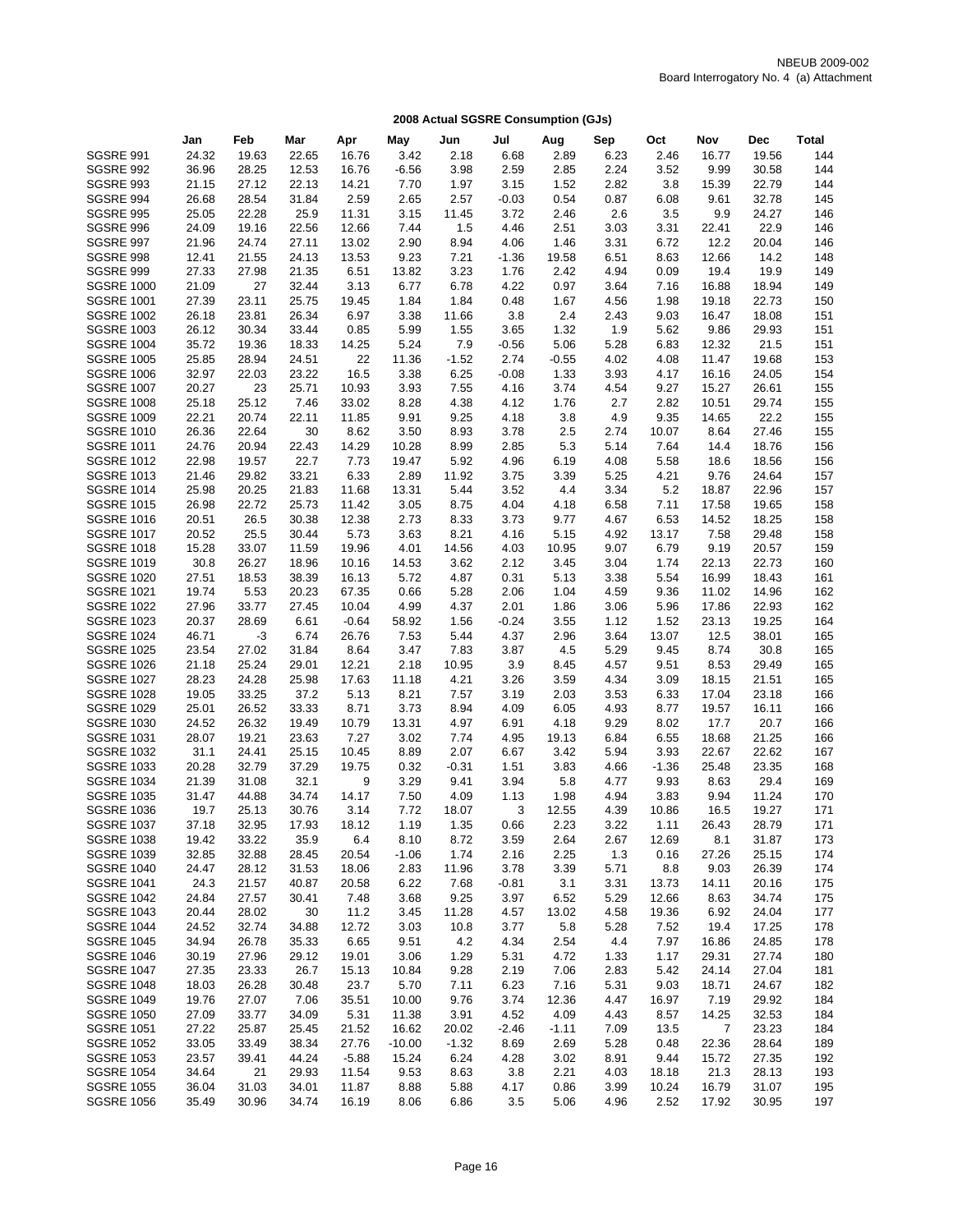|                   | Jan   | Feb   | Mar    | Apr    | May     | Jun     | Jul   | Aug     | Sep   | Oct     | Nov   | Dec      | <b>Total</b> |
|-------------------|-------|-------|--------|--------|---------|---------|-------|---------|-------|---------|-------|----------|--------------|
| <b>SGSRE 1057</b> | 25.07 | 35.72 | 39.8   | 7.6    | 3.28    | 10.1    | 3.74  | 4.94    | 5.43  | 14.91   | 12.48 | 34.72    | 198          |
| <b>SGSRE 1058</b> | 38.21 | 22.13 | 22.84  | 25.16  | 7.75    | 8.52    | 3.08  | 1.88    | 6.13  | 22.18   | 30.19 | 19.07    | 207          |
| <b>SGSRE 1059</b> | 34.38 | 26.15 | 23.69  | 25.16  | 7.73    | 10.4    | 3.73  | 6.75    | 5.17  | 13.38   | 16.15 | 35.87    | 209          |
| <b>SGSRE 1060</b> | 39.78 | 29.03 | 30.11  | 24.57  | 7.40    | 10.8    | 2.21  | 4.14    | 3.85  | 10.22   | 17.45 | 31.15    | 211          |
| <b>SGSRE 1061</b> | 37.81 | 31.7  | 35.92  | 19.57  | 15.49   | 7.48    | 5.04  | 7.61    | 4.61  | 5.13    | 31.5  | 13.33    | 215          |
| <b>SGSRE 1062</b> | 57.04 | 68.1  | 7.88   | 41.44  | $-2.30$ | 18.23   | 0.14  | $-1.98$ | 0.96  | $-3.43$ | 11.91 | 17.64    | 216          |
| <b>SGSRE 1063</b> |       |       | 35.53  |        |         |         |       |         |       | 4.75    | 16.85 |          | 216          |
|                   | 58.03 | 36.63 |        | 7.87   | 9.91    | 2.18    | 0.97  | 4.41    | 5.87  |         |       | 32.86    |              |
| <b>SGSRE 1064</b> | 41.69 | 34.44 | 44.62  | 21.64  | 12.19   | 7.54    | 0.97  | 0.91    | 8.46  | 10.98   | 22.55 | 13.98    | 220          |
| <b>SGSRE 1065</b> | 38.68 | 33.4  | 39.05  | 20.82  | 12.75   | 8.21    | 5.82  | 8.72    | 4.54  | 9.93    | 26    | 12.97    | 221          |
| <b>SGSRE 1066</b> | 33.72 | 25.52 | 22.64  | 28.2   | 8.73    | 18.52   | 2.87  | 12.04   | 4.72  | 17.73   | 28.64 | 21.11    | 224          |
| <b>SGSRE 1067</b> | 53.97 | 42.84 | 51.17  | 32.13  | 3.92    | 4.6     | 7.46  | 7.28    | 6.49  | 10.64   | 27.86 | $-21.02$ | 227          |
| <b>SGSRE 1068</b> | 42.46 | 33.36 | 35     | 15.49  | 21.23   | 8.55    | 3.24  | 4.11    | 4.99  | 8.75    | 26.3  | 24.91    | 228          |
| <b>SGSRE 1069</b> | 39.21 | 22.39 | 36.47  | 17.06  | 14.85   | 5.98    | 4.23  | 7.5     | 7.22  | 22.52   | 25.51 | 30.46    | 233          |
| <b>SGSRE 1070</b> | 36.83 | 31.51 | 27.51  | 26.4   | 10.09   | 8.54    | 4.22  | 12.57   | 5.47  | 18.65   | 27.98 | 24.58    | 234          |
| <b>SGSRE 1071</b> | 36.82 | 38.01 | 29.75  | $-3.4$ | 39.07   | 10.03   | 5.53  | 9.15    | 7.71  | 10.19   | 22.59 | 30.33    | 236          |
| <b>SGSRE 1072</b> | 32.6  | 29.3  | 32.23  | 24.97  | 9.07    | 19.73   | 2.75  | 9.36    | 5.62  | 17.99   | 28.16 | 25.77    | 238          |
| <b>SGSRE 1073</b> | 26.94 | 51.59 | 35.18  | 28.31  | 15.32   | 4.07    | 3.24  | 7.43    | 5.78  | 14.67   | 24.29 | 26.09    | 243          |
| <b>SGSRE 1074</b> | 40.41 | 31.53 | 32.78  | 23.79  | 7.67    | 13.96   | 3.51  | 7.57    | 5.5   | 17.44   | 28.56 | 30.48    | 243          |
| <b>SGSRE 1075</b> | 41.9  | 38.58 | 19.55  | 52.73  | 10.06   | $-5.27$ | 2.12  | 5.54    | 5.76  | 14.39   | 14.09 | 47.08    | 247          |
| <b>SGSRE 1076</b> | 24.94 | 43.82 | 36.26  | 32.89  | 26.01   | 9.15    | 6.83  | 6.06    | 10.65 | 7.58    | 23.92 | 18.93    | 247          |
| <b>SGSRE 1077</b> | 25.19 | 46.66 | 29.97  | 23.96  | 26.70   | 11.22   | 3.53  | 8.81    | 7.12  | 14.9    | 27.51 | 22.29    | 248          |
| <b>SGSRE 1078</b> | 45.28 | 38.67 | 45.93  | 18.14  | 17.45   | 6.27    | 3     | 5.16    | 5.64  | 10.11   | 40.97 | 13.35    | 250          |
| <b>SGSRE 1079</b> | 42.87 | 44.97 | 36.01  | 18.75  | 18.19   | 7.73    | 8.78  | 3.47    | 7.29  | 12.44   | 28.7  | 21.28    | 250          |
| <b>SGSRE 1080</b> | 37.95 | 37.29 | 36.81  | 22.38  | 23.10   | $-0.31$ | 4.93  | 9.46    | 9.02  | 11.99   | 22.81 | 35.28    | 251          |
| <b>SGSRE 1081</b> | 42.06 | 35.07 | 33.02  | 23.32  | 22.03   | 10.98   | 9.58  | 1.34    | 7.19  | 10.71   | 25.57 | 30.3     | 251          |
| <b>SGSRE 1082</b> | 26.52 | 44.65 | 34.84  | 19.96  | 28.02   | 11.89   | 13    | 4.63    | 8.96  | 8.81    | 20.31 | 30.02    | 252          |
| <b>SGSRE 1083</b> | 48.53 | 41.2  | 30.28  | 10.57  | 29.33   | 6.98    | 12.72 | 10.17   | 8.5   | 9.54    | 32.93 | 13.02    | 254          |
| <b>SGSRE 1084</b> | 44.14 | 34.67 | 33.25  | 28.96  | 22.75   | 0.41    | 7.39  | 5.53    | 5.59  | 10.47   | 31.26 | 29.91    | 254          |
| <b>SGSRE 1085</b> | 41.21 | 43.35 | 32.5   | 10.4   | 32.74   | 11.72   | 6.98  | 10.28   | 8.92  | 15.54   | 22.11 | 19.14    | 255          |
| <b>SGSRE 1086</b> | 93.03 | 65.25 | 6.89   | 3.35   | 6.82    | 1.47    | 5.26  | 2.22    | 4.91  | 4.12    | 10.17 | 51.49    | 255          |
| <b>SGSRE 1087</b> | 42.76 | 41.08 | 42.03  | 12.64  | 18.28   | 11.54   | 9.03  | 4.73    | 8.23  | 11.98   | 29.41 | 25.38    | 257          |
| <b>SGSRE 1088</b> | 45.35 | 32.39 | 34.92  | 27.49  | 14.55   | 11.42   | 5.41  | 5.82    | 6.58  | 14.76   | 25.81 | 33.8     | 258          |
| <b>SGSRE 1089</b> | 51.56 | 27.88 | 44.32  | 17.5   | 20.36   | 5.43    | 7.25  | 2.79    | 6.35  | 13.76   | 26.11 | 35.14    | 258          |
| <b>SGSRE 1090</b> | 32.62 | 36.85 | 41.34  | 17.8   | 4.68    | 13.22   | 5.84  | 12.29   | 7.15  | 20.07   | 12.49 | 55.27    | 260          |
| <b>SGSRE 1091</b> | 38.24 | 40.19 | 34.55  | 30.1   | 17.55   | 10.51   | 12.05 | 15.33   | 4.32  | 15.54   | 25.21 | 18.13    | 262          |
| <b>SGSRE 1092</b> | 59.24 | 68.16 | 30.04  | 28.56  | 7.52    | 6.21    | 3.04  | 3.15    | 5.48  | 13.86   | 26.6  | 11.1     | 263          |
| <b>SGSRE 1093</b> | 25.4  | 47.87 | 32.4   | 31.43  | 26.75   | 11.4    | 8.62  | 5.46    | 7.61  | 17      | 15.03 | 34.56    | 264          |
| <b>SGSRE 1094</b> | 45.98 | 55.07 | 23.36  | 7.96   | 35.11   | 12.64   | 4.23  | 6.6     | 11.47 | 13.33   | 28.64 | 19.41    | 264          |
| <b>SGSRE 1095</b> | 44.19 | 40.15 | 36.32  | 26.14  | 27.80   | 10.87   | 4.64  | 0.18    | 5.45  | 13.42   | 25.08 | 33.69    | 268          |
| <b>SGSRE 1096</b> | 38.57 | 29.12 | 32.84  | 20.08  | 20.27   | 11.33   | 7.73  | 14.22   | 6.73  | 21.57   | 24.33 | 42.36    | 269          |
| <b>SGSRE 1097</b> | 50.79 | 40.46 | 52.33  | 27.91  | 6.01    | 8.34    | 2.59  | 3.11    | 4.85  | 6.71    | 38.93 | 27.38    | 269          |
| <b>SGSRE 1098</b> | 49.08 | 40.38 | 46.61  | 32.79  | 15.88   | 7.03    | 5.14  | 7.86    | 8.17  | 10.08   | 35.36 | 13.69    | 272          |
| <b>SGSRE 1099</b> | 44.04 | 43.43 | 35.26  | 26.32  | 26.54   | 0.21    | 5.13  | 9.31    | 7.29  | 17.29   | 24.4  | 33.3     | 273          |
| <b>SGSRE 1100</b> | 37    | 41.52 | 28.99  | 11.23  | 38.68   | 8.59    | 18.08 | 15.56   | 8.11  | 15.2    | 33.31 | 17.45    | 274          |
| <b>SGSRE 1101</b> | 45.63 | 33.83 | 38.97  | 25.3   | 19.56   | 7.37    | 7.29  | 6.53    | 8.49  | 14.89   | 25.86 | 41.29    | 275          |
| <b>SGSRE 1102</b> | 69.19 | 55.95 | 44.23  | 25.99  | 26.56   | 7.29    | 14.44 | 10.77   | 4.28  | 9.66    | 28.48 | $-20.54$ | 276          |
| <b>SGSRE 1103</b> | 51.46 | 43.06 | 50.98  | 30.17  | 7.78    | 8.35    | 2.44  | 5.61    | 6.6   | 7.54    | 38.41 | 27.32    | 280          |
| <b>SGSRE 1104</b> | 16.35 | 13.71 | 126.07 | 47.77  | $-4.85$ | 7.93    | 8.19  | 9.94    | 5.75  | 9.95    | 35.98 | 3.87     | 281          |
| <b>SGSRE 1105</b> | 48.12 | 41.72 | 55.46  | 31.89  | 15.82   | 6.26    | 3.81  | 5.23    | 8.01  | 10.32   | 40.58 | 13.67    | 281          |
| <b>SGSRE 1106</b> | 46.32 | 38.36 | 42.73  | 20.96  | 20.86   | 9.82    | 6.26  | 8.43    | 17.56 | 15.73   | 36.02 | 19.43    | 282          |
| <b>SGSRE 1107</b> | 54.95 | 45.81 | 55.11  | 33.54  | 6.64    | 7.05    | 3     | 5.29    | 6.7   | 10.38   | 41.64 | 13.84    | 284          |
| <b>SGSRE 1108</b> | 41.35 | 37.03 | 40.54  | 23.34  | 23.38   | 6.82    | 10.12 | 10.06   | 3.71  | 6.79    | 45.18 | 37.25    | 286          |
| <b>SGSRE 1109</b> | 59.34 | 47.89 | 56.11  | 32.28  | 9.25    | 7.47    | 3.2   | 6.57    | 6.3   | 10.45   | 34.24 | 14.55    | 288          |
| <b>SGSRE 1110</b> | 52.95 | 44.92 | 43.36  | 16.84  | 25.83   | 6.87    | 6.79  | 7.25    | 4.25  | 13.96   | 37    | 28.22    | 288          |
| <b>SGSRE 1111</b> | 56.07 | 54.63 | 41.58  | 16.73  | 16.68   | 4       | 7.25  | 7.59    | 0.94  | 9.03    | 27.31 | 48.25    | 290          |
| <b>SGSRE 1112</b> | 55.43 | 45.32 | 52.54  | 16.04  | 33.11   | 7.54    | 8.59  | 10.11   | 9.15  | 9.98    | 40.09 | 4.55     | 292          |
| <b>SGSRE 1113</b> | 43.85 | 38.09 | 45.44  | 6.41   | 38.45   | 7.48    | 7.85  | 9.7     | 7.28  | 9.93    | 41.13 | 37.65    | 293          |
| <b>SGSRE 1114</b> | 53.13 | 44.58 | 47.5   | 28.75  | 24.97   | 7.86    | 4.39  | 7.24    | 4.22  | 9.37    | 38.33 | 28.28    | 299          |
| <b>SGSRE 1115</b> | 52.87 | 47.16 | 48.05  | 34.35  | 11.36   | 7.31    | 7.81  | 7.44    | 6.73  | 14.2    | 33.74 | 28.27    | 299          |
| <b>SGSRE 1116</b> | 52.3  | 44.2  | 55.26  | 35.34  | 15.42   | 6.73    | 5.96  | 7.29    | 6.37  | 8.95    | 36.31 | 27.02    | 301          |
| <b>SGSRE 1117</b> | 55.77 | 45.89 | 52.19  | 41.37  | 13.74   | 6.76    | 8.64  | 10.08   | 2.96  | 9.75    | 40.86 | 13.71    | 302          |
| <b>SGSRE 1118</b> | 60.49 | 50.15 | 56.02  | 32.51  | 22.44   | 6.7     | 4.94  | 7.77    | 2.49  | 9.98    | 33.99 | 15.01    | 302          |
| <b>SGSRE 1119</b> | 55.68 | 47.72 | 61.75  | 31.19  | 25.02   | 5.85    | 6.57  | 8.5     | 3.76  | 4.84    | 38.74 | 13.18    | 303          |
| <b>SGSRE 1120</b> | 55.41 | 48.02 | 51.95  | 28.77  | 23.87   | 9.58    | 9.19  | 11.96   | 3.98  | 13.7    | 43.23 | 4.26     | 304          |
| <b>SGSRE 1121</b> | 66.87 | 64.61 | 46.4   | 24.24  | 31.42   | 15.88   | 12.08 | 15.99   | 14.01 | 14.27   | 27.02 | $-28.82$ | 304          |
| <b>SGSRE 1122</b> | 50.13 | 38.24 | 44.77  | 23.58  | 29.92   | 12.02   | 10.93 | 5.95    | 5.94  | 8.6     | 30.33 | 47.78    | 308          |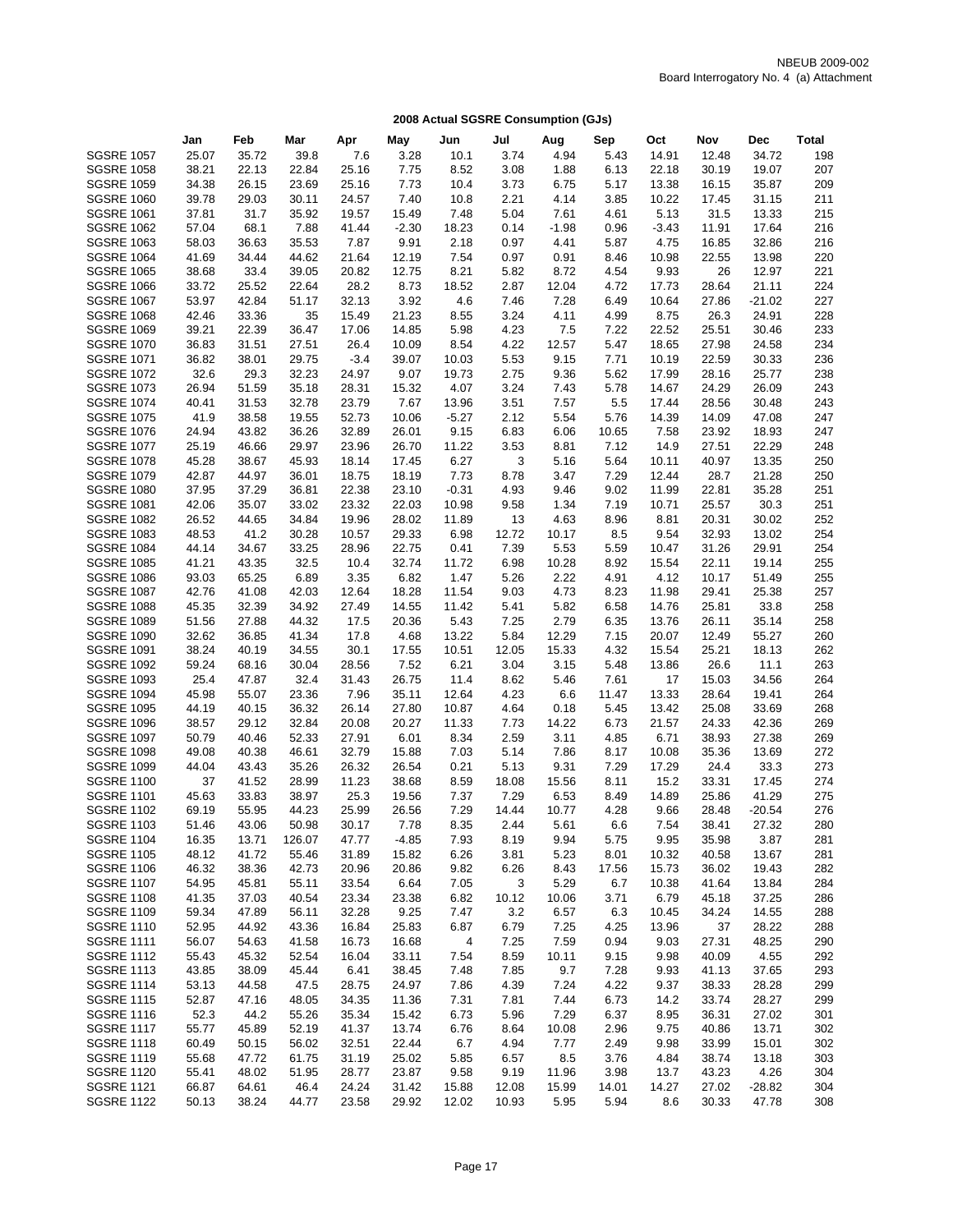|                                        | Jan            | Feb            | Mar            | Apr            | May            | Jun           | Jul            | Aug          | Sep           | Oct            | Nov           | Dec           | Total      |
|----------------------------------------|----------------|----------------|----------------|----------------|----------------|---------------|----------------|--------------|---------------|----------------|---------------|---------------|------------|
| <b>SGSRE 1123</b>                      | 87.51          | 34.78          | 27.62          | 11.52          | 24.32          | $-1.67$       | 6.88           | 9.42         | 10.71         | 13.19          | 20.44         | 63.8          | 309        |
| <b>SGSRE 1124</b>                      | 59.96          | 56.32          | 45.13          | 15.55          | 30.87          | 4.4           | 5.07           | 6.15         | 4.82          | 5.35           | 48.42         | 28.38         | 310        |
| <b>SGSRE 1125</b>                      | 51.96          | 42.31          | 47.75          | 27.73          | 22.65          | 8.72          | 18.82          | 8.24         | 9.89          | 13.74          | 32.11         | 27.21         | 311        |
| <b>SGSRE 1126</b>                      | 47.22          | 39.71          | 53.32          | 33.58          | 8.37           | 7.96          | 3.75           | 7.91         | 12.31         | 9.55           | 43.93         | 45.4          | 313        |
| <b>SGSRE 1127</b>                      | 46.78          | 40.09          | 45.65          | 25.01          | 34.15          | 6.51          | 19.89          | 8.64         | 10.21         | 13.43          | 35.98         | 26.85         | 313        |
| <b>SGSRE 1128</b>                      | 52.28          | 42.51          | 56.51          | 24.07          | 26.84          | 7.66          | 12.1           | 8.45         | 7.77          | 14.1           | 34.66         | 27.3          | 314        |
| <b>SGSRE 1129</b>                      | 52.18          | 42.7           | 46.72          | 31.02          | 13.33          | 14.8          | 5.95           | 3.67         | 3.94          | 16.71          | 26            | 58.58         | 316        |
| <b>SGSRE 1130</b>                      | 52.47          | 43.63          | 55.79          | 30.25          | 10.72          | 7.04          | 6.42           | 8.48         | 4.92          | 6.65           | 44.25         | 45.29         | 316        |
| <b>SGSRE 1131</b>                      | 53.77          | 44.37          | 48.63          | 33.92          | 5.34           | 8.66          | 5.76           | 7.15         | 26            | 19.95          | 39.29         | 27.52         | 320        |
| <b>SGSRE 1132</b>                      | 54.06          | 45.18          | 54.67          | 28.73          | 18.57          | 6.46          | 10.36          | 7.8          | 9.15          | 11.43          | 46.11         | 27.96         | 320        |
| <b>SGSRE 1133</b>                      | 53.31          | 45.59          | 47.25          | 34.57          | 19.72          | 11.51         | 15.63          | 15.95        | 14.17         | 15.2           | 31.73         | 19.9          | 325        |
| <b>SGSRE 1134</b>                      | 59.86          | 48.66          | 57.05          | 25.74          | 25.53          | 8.04          | 6.72           | 7.52         | 6.38          | 8.23           | 43.26         | 28.96         | 326        |
| <b>SGSRE 1135</b>                      | 54.03          | 49.49          | 54.67          | 32.52          | 20.12          | 7.18          | 10.55          | 7.5          | 9.45          | 13.84          | 38.73         | 28.06         | 326        |
| <b>SGSRE 1136</b>                      | 47.97          | 48.13          | 36.89          | 54.1           | 14.79          | 39.6          | 2.41           | 4.1          | 5.97          | 9.88           | 25.92         | 37.37         | 327        |
| <b>SGSRE 1137</b>                      | 47.86          | 44.62          | 49.02          | 41.78          | 10.83          | 5.57          | 16.5           | 7.65         | 18            | 12.54          | 46.68         | 26.91         | 328        |
| <b>SGSRE 1138</b>                      | 54.45          | 55.75          | 57.82          | 19.1           | 26.59          | $-1.3$        | 6.26           | 5.18         | 8.43          | 12.21          | 34.93         | 49.55         | 329        |
| <b>SGSRE 1139</b><br><b>SGSRE 1140</b> | 50.14          | 43.14<br>43.98 | 53.27<br>43.49 | 34.76          | 30.50<br>29.74 | 7.49          | 7.1            | 7.19         | 8.43          | 9.66           | 49.91         | 28.1<br>48    | 330        |
| <b>SGSRE 1141</b>                      | 47.35<br>51.49 | 43.18          | 46.49          | 27.57<br>32.83 | 15.85          | 13.91<br>5.3  | 10.96<br>10.46 | 6.12<br>7.56 | 9.61<br>22.11 | 20.59<br>34    | 29.02<br>19.3 | 43.54         | 330<br>332 |
| <b>SGSRE 1142</b>                      | 45.67          | 44.63          | 48.51          | 33.64          | 25.55          | 5.74          | 17.97          | 8.13         | 13.69         | 12.27          | 53            | 24.76         | 334        |
| <b>SGSRE 1143</b>                      | 50.91          | 44.47          | 53.61          | 44.14          | 9.45           | 12.86         | 7.3            | 9.81         | 37.24         | 18.33          | 34.33         | 11.69         | 334        |
| <b>SGSRE 1144</b>                      | 47.29          | 41.07          | 41.99          | 18.3           | 35.56          | 14.56         | 17.58          | 3.94         | 27.35         | 15.17          | 33            | 41.83         | 338        |
| <b>SGSRE 1145</b>                      | 53.99          | 49.9           | 51.5           | 28.83          | 28.04          | 24.21         | 8.55           | 7.08         | 6.5           | 6.89           | 37.63         | 35.46         | 339        |
| <b>SGSRE 1146</b>                      | 54.51          | 62             | 43.13          | 14.58          | 36.92          | 7.7           | 15.35          | 7.54         | 14.56         | 13.25          | 43.75         | 27.41         | 341        |
| <b>SGSRE 1147</b>                      | 60.9           | 50.48          | 55.32          | 32.69          | 23.91          | 7.77          | 10.13          | 7.26         | 14.05         | 13.26          | 36.01         | 29.07         | 341        |
| <b>SGSRE 1148</b>                      | 54.87          | 44.65          | 54.41          | 26.89          | 37.09          | 8.15          | 15.29          | 7.96         | 12            | 13.82          | 40.37         | 28.11         | 344        |
| <b>SGSRE 1149</b>                      | 55.09          | 45.36          | 52.62          | 30.55          | 17.44          | 6.97          | 7.57           | 9.73         | 3.46          | 7.4            | 53.67         | 53.78         | 344        |
| <b>SGSRE 1150</b>                      | 47.88          | 41.26          | 55.84          | 27.65          | 31.39          | 6.93          | 13.84          | 10.25        | 7.38          | 9.9            | 45.82         | 49.01         | 347        |
| <b>SGSRE 1151</b>                      | 56.37          | 47.07          | 50.88          | 29.3           | 33.75          | 11.57         | 12.52          | 15.31        | 9.84          | 14.89          | 48.32         | 19.18         | 349        |
| <b>SGSRE 1152</b>                      | 52.38          | 45.14          | 48.97          | 16.77          | 46.10          | 11.76         | 19.48          | 16.11        | 12.4          | 15.2           | 46.82         | 20.03         | 351        |
| <b>SGSRE 1153</b>                      | 60.44          | 53.18          | 56.8           | 39.15          | 17.43          | 7.5           | 10.85          | 7.61         | 11.69         | 13.8           | 45.52         | 27.58         | 352        |
| <b>SGSRE 1154</b>                      | 53.04          | 46.06          | 53.04          | 34.89          | 28.04          | 15.66         | 5.63           | 7.72         | 3.6           | 8.37           | 42.89         | 53.65         | 353        |
| <b>SGSRE 1155</b>                      | 63.42          | 60.16          | 49.32          | 34.31          | 22.60          | 6.81          | 10.6           | 7.43         | 14.36         | 13.98          | 45.19         | 28.37         | 357        |
| <b>SGSRE 1156</b>                      | 58.34          | 49.71          | 56.85          | 41.29          | 24.85          | 5.53          | 6.36           | 7.09         | 30.12         | 17.25          | 31.34         | 29.48         | 358        |
| <b>SGSRE 1157</b>                      | 64.19          | 63.35          | 50.27          | 36.96          | 23.66          | 7.84          | 7.55           | 7.25         | 8.43          | 13.67          | 46.61         | 28.57         | 358        |
| <b>SGSRE 1158</b>                      | 65.63          | 66.21          | 54.61          | 39             | 26.66          | 7.09          | 3.62           | 6.53         | 7.57          | 13.17          | 42.17         | 28.27         | 361        |
| <b>SGSRE 1159</b>                      | 64.09          | 63.51          | 48.63          | 38.3           | 19.84          | 7.23          | 7.24           | 7.49         | 11.4          | 13.73          | 50.53         | 28.9          | 361        |
| <b>SGSRE 1160</b>                      | 51.26          | 45.17          | 44.66          | 28.26          | 33.03          | 7.51          | 18.04          | 10.69        | 10.27         | 9.94           | 49.39         | 53.44         | 362        |
| <b>SGSRE 1161</b>                      | 56.19          | 47.33          | 53.18          | 33.33          | 23.79          | 9.09          | 17.64          | 10.69        | 12.96         | 10.14          | 45.75         | 41.86         | 362        |
| <b>SGSRE 1162</b>                      | 57.2           | 48.82          | 55.22          | 35.29          | 17.28          | 7.36          | 13.27          | 10.02        | 8.02          | 13.02          | 45.22         | 53.59         | 364        |
| <b>SGSRE 1163</b>                      | 56.52          | 48.53          | 57.39          | 26.27          | 31.25          | 6.68          | 14.65          | 9.94         | 12.13         | 9.73           | 44.7          | 49.4          | 367        |
| <b>SGSRE 1164</b>                      | 68.32          | 65.68          | 52.28          | 36.66          | 30.00          | 7.52          | 13.75          | 8.26         | 10.28         | 13.49          | 34.2          | 28.6          | 369        |
| <b>SGSRE 1165</b>                      | 57.55          | 51.04          | 67.81          | 28.93          | 44.29          | 3.72          | 20.57          | 11.86        | 15.79         | 14.28          | 43.9          | 13.51         | 373        |
| <b>SGSRE 1166</b><br><b>SGSRE 1167</b> | 66.27          | 63.66          | 55.48<br>54.47 | 40.16          | 22.51<br>38.93 | 6.96          | 10.75          | 7.59         | 11.2          | 13.35          | 48.3          | 28.12         | 374        |
| <b>SGSRE 1168</b>                      | 61.19<br>59.75 | 60.96<br>55.79 | 54.47          | 32.77<br>37.89 | 26.04          | 5.42<br>16.56 | 18.82<br>14.24 | 8.13<br>5.7  | 18.2<br>15.54 | 12.63<br>13.22 | 35.8<br>53.06 | 28.3<br>28.19 | 376<br>380 |
| <b>SGSRE 1169</b>                      | 63.45          | 55.4           | 64.46          | 31.12          | 25.36          | 5.16          | 9.2            | 9.78         | 9.12          | 9.1            | 47.93         | 54.4          | 384        |
| <b>SGSRE 1170</b>                      | 67.05          | 57.63          | 61.94          | 21.1           | 49.24          | 7.04          | 17.28          | 8.65         | 15.44         | 13.02          | 38.48         | 28.29         | 385        |
| <b>SGSRE 1171</b>                      | 63.33          | 54.01          | 58.02          | 29.57          | 40.73          | 7.36          | 10.52          | 10.11        | 5.56          | 10.12          | 42.79         | 54.65         | 387        |
| <b>SGSRE 1172</b>                      | 69.09          | 56.85          | 71.74          | 32.73          | 37.93          | 7.5           | 13.95          | 7.71         | 10.33         | 13.01          | 35.32         | 31.31         | 387        |
| <b>SGSRE 1173</b>                      | 58.32          | 52.87          | 69.9           | 25.29          | 39.42          | 7.18          | 18.15          | 7.87         | 15.82         | 12.92          | 55.42         | 25.04         | 388        |
| <b>SGSRE 1174</b>                      | 66.14          | 61.62          | 55.21          | 34.88          | 30.56          | 6.17          | 20.76          | 8.24         | 16.1          | 13.41          | 50.19         | 28.05         | 391        |
| <b>SGSRE 1175</b>                      | 62.77          | 60.67          | 59.14          | 26.34          | 41.84          | 6.84          | 13.02          | 7.94         | 16.61         | 12.86          | 59.99         | 28.35         | 396        |
| <b>SGSRE 1176</b>                      | 55.17          | 58.89          | 48.29          | 52.15          | 11.13          | 32.37         | 3.45           | 6.08         | 8.51          | 33.68          | 33.78         | 58.69         | 402        |
| <b>SGSRE 1177</b>                      | 52.54          | 80.72          | 88.79          | 14.39          | 8.56           | 25.94         | 10.8           | 6.3          | 11.63         | 14.48          | 32.3          | 66.5          | 413        |
| <b>SGSRE 1178</b>                      | 70.25          | 66.61          | 66.52          | 40.92          | 24.68          | 9.92          | 12.21          | 10.49        | 10.28         | 19.55          | 42.7          | 40.04         | 414        |
| <b>SGSRE 1179</b>                      | 64             | 54.95          | 69.4           | 37.96          | 35.82          | 6.21          | 14.86          | 10.44        | 7.64          | 9.73           | 61.45         | 54.37         | 427        |
| <b>SGSRE 1180</b>                      | 68.66          | 64.81          | 48.2           | 30.76          | 49.77          | 24.01         | 19.04          | 24.25        | 10.17         | 15.97          | 37.96         | 44.65         | 438        |
| <b>SGSRE 1181</b>                      | 60.96          | 64.71          | 61.38          | 19.53          | 63.96          | 11.45         | 11.09          | 7.91         | 18.68         | 13.01          | 76.54         | 29.81         | 439        |
| <b>SGSRE 1182</b>                      | 82.27          | 61.94          | 72.9           | 40.85          | 11.64          | 35.48         | 3.04           | 16.82        | 9.23          | 46.09          | 28.62         | 80.92         | 490        |
| <b>SGSRE 1183</b>                      | 59.81          | 90.61          | 106.59         | 19.91          | 98.38          | 36.56         | 1.09           | 18.51        | 16.95         | 11.9           | 94.88         | 64.41         | 620        |
| <b>SGSRE 1184</b>                      | 80.58          | 90.23          | 87.67          | 53.26          | 65.77          | 37.87         | 4.32           | 6.85         | 66.18         | 28.75          | 91.51         | 82.38         | 695        |
| Average                                | 19             | 17             | 17             | 9              | 7              | 3             | 3              | 3            | 3             | 4              | 11            | 15            | 111        |
| Weighting                              | 17%            | 15%            | 16%            | 8%             | 6%             | 3%            | 2%             | 3%           | 3%            | 4%             | 10%           | 13%           | 100%       |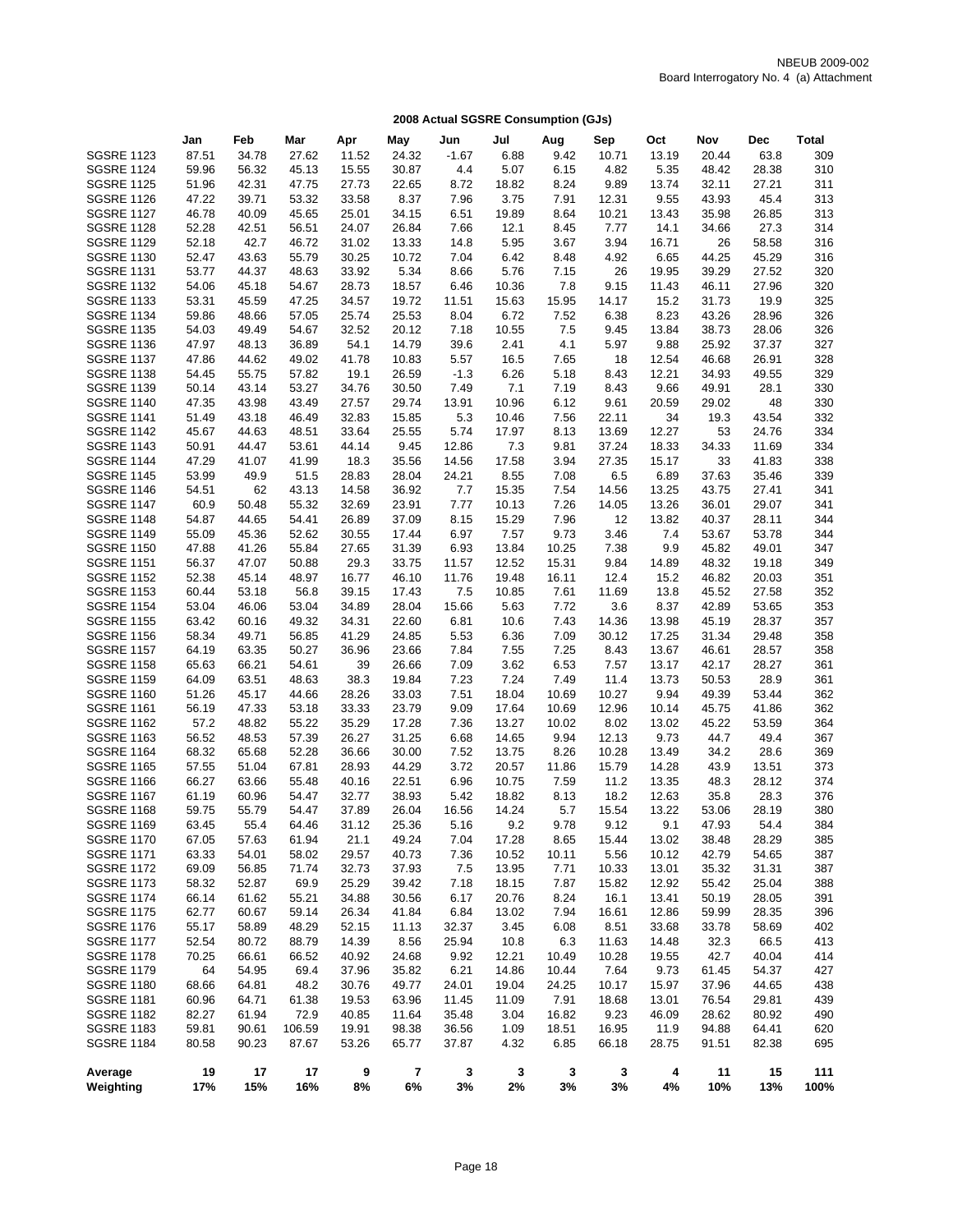|                      | Jan          | Feb           | Mar          | Apr          | May          | Jun          | Jul          | Aug             | Sep          | Oct         | Nov             | Dec          | <b>Total</b> |
|----------------------|--------------|---------------|--------------|--------------|--------------|--------------|--------------|-----------------|--------------|-------------|-----------------|--------------|--------------|
| SGSRO1               | 7.02         | 10.9          | 2.12         | 4.33         | 1.71         | 2.92         | 0.37         | 2.03            | 1.43         | 0.05        | 1.19            | 10.44        | 45           |
| SGSRO <sub>2</sub>   | 8.74         | 4.79          | 5.11         | 3.9          | 3.22         | 1.04         | 0.72         | 1.93            | 2.44         | 2.23        | 3.13            | 7.27         | 45           |
| SGSRO3               | 5.58         | 4.37          | 6.33         | 1.6          | 1.99         | 4.67         | 2.44         | 3.07            | 2.75         | 2.89        | 3.25            | 5.62         | 45           |
| SGSRO 4              | 9.28         | 10.68         | 3.65         | 2.57         | 0.70         | 1.46         | 0.65         | 1.17            | 1.82         | 2.33        | 3.38            | 6.89         | 45           |
| SGSRO5               | 5.74         | 9.21          | 8.99         | $-1.28$      | $-0.01$      | 0.7          | 1.87         | $\sqrt{2}$      | 2.35         | 2.74        | 3.55            | 8.77         | 45           |
| SGSRO <sub>6</sub>   | 7.55         | 6.77          | 6.85         | 2.36         | 5.69         | 0.53         | 0.7          | $-0.48$         | 2.75         | 0.86        | 1.54            | 9.51         | 45           |
| SGSRO7               | 1.58         | 0.26          | 2.72         | $-0.08$      | 1.14         | 2.33         | 1.51         | 4.86            | 2.29         | 8.34        | 2.89            | 16.85        | 45           |
| SGSRO <sub>8</sub>   | 5.01         | 3.5           | 5.34         | 4.58         | 2.25         | 2.23         | 4.26         | 2.73            | 3.42         | 3.75        | 3.22            | 4.42         | 45           |
| SGSRO <sub>9</sub>   | 6.52         | 5.62          | 6.09         | 0.95         | 3.11         | 1.85         | 2.09         | $-0.35$         | 2.23         | 3.71        | 3.93            | 9            | 45           |
| SGSRO 10             | 8.08         | 4.04          | 6.17         | 5.45         | 2.40         | 0.68         | 0.81         | 2.6             | 3.31         | 1.72        | 3.99            | 5.51         | 45           |
| SGSRO <sub>11</sub>  | 5.78         | 11.87         | 6.35         | 6.34         | 0.75         | 1.15         | $-0.31$      | 0               | 0.59         | 0.96        | 4.44            | 6.87         | 45           |
| SGSRO 12             | 5.26         | 5.67          | 3.63         | 1.39         | 5.48         | 3.19         | 3.98         | 2.78            | 3.06         | 2.82        | 4.46            | 3.13         | 45           |
| SGSRO <sub>13</sub>  | 11.79        | 14.25         | $-1.05$      | 1.13         | 1.91         | 2.52         | $-1.08$      | 2.43            | 0.61         | 0.72        | 2.47            | 9.19         | 45           |
| SGSRO 14             | 5.12         | 7.67          | 8.46         | 5.96         | 1.20         | 0.13         | 1.3          | $-0.15$         | 2.25         | 2.3         | 3.39            | 7.31         | 45           |
| SGSRO 15             | 11.23        | $-0.07$       | 8.35         | $-0.32$      | 4.41         | 1.75         | 0.73         | 2.09            | 1.91         | 2.31        | 4.94            | 7.62         | 45           |
| SGSRO <sub>16</sub>  | 18.91        | 8.02          | 8.39         | 4.83         | 3.16         | $-0.46$      | $-1.31$      | $-0.08$         | 0.35         | 0.36        | $-0.02$         | 2.81         | 45           |
| SGSRO 17             | 7.59         | 6.2           | 5.57         | 5.51         | 0.82         | 1.67         | 1.07         | 1.28            | 1.84         | 1.41        | 4.24            | 7.77         | 45           |
| SGSRO 18<br>SGSRO 19 | 11.17<br>6.8 | 7.79<br>5.62  | 8.21<br>6.51 | 3.85<br>5.38 | 6.28         | 0.98<br>1.54 | 1.9          | $-1.28$<br>0.87 | 1.48<br>1.14 | 0.37<br>1.3 | $-0.24$<br>5.22 | 4.47<br>6.86 | 45           |
| SGSRO 20             | 10.66        | 7.27          | 9.43         | $-1.23$      | 3.73<br>5.10 | 0.39         | 0.03<br>0.92 | $-0.04$         | 0.89         | 1.03        | 1.55            | 9.04         | 45<br>45     |
| SGSRO 21             | 18.3         | 5.89          | 2.74         | 9.19         | $-0.83$      | 1.19         | 1.75         | 0.87            | 1.08         | 0.82        | $-0.23$         | 4.3          | 45           |
| SGSRO 22             | 9.11         | 8.95          | 6.78         | 4.78         | $-0.88$      | $-0.7$       | 0.59         | $-0.02$         | 1.15         | 0.89        | 4.57            | 9.88         | 45           |
| SGSRO <sub>23</sub>  | 7.52         | 7.46          | 5.83         | 4.31         | 5.17         | 0.59         | 1.96         | $-0.42$         | 2            | 1.99        | 2.06            | 6.63         | 45           |
| SGSRO 24             | 12.95        | 5.96          | 7.24         | 3.13         | 0.17         | 0.55         | $-0.98$      | 1.72            | 2.72         | 2.98        | 3.56            | 5.12         | 45           |
| SGSRO 25             | 6.58         | 10.67         | 5.54         | 4.07         | 2.17         | 1.54         | 1.91         | 1.23            | 1.85         | 2.76        | 2.3             | 4.52         | 45           |
| SGSRO 26             | 5.68         | 6.01          | 6.69         | 1.59         | 4.11         | 2.51         | 2.29         | 2.35            | 2.9          | 3           | 2.71            | 5.3          | 45           |
| SGSRO 27             | 10.21        | 9.73          | 7.83         | 7.5          | $-0.90$      | $-0.15$      | $-0.9$       | 0.12            | 0.53         | 0.28        | 0.79            | 10.1         | 45           |
| SGSRO 28             | 7.3          | 6.23          | 5.98         | 2.26         | 3.35         | 1.25         | 1.62         | 0.99            | 1.17         | 4.06        | 3.87            | 7.08         | 45           |
| SGSRO 29             | 9.73         | 11.42         | 3.81         | 0.98         | 2.49         | 0.64         | 0.46         | 0.54            | 1.27         | 2.55        | 2.94            | 8.34         | 45           |
| SGSRO 30             | 9.65         | 3.87          | 6.88         | 2.76         | 1.62         | 1.54         | 1.82         | 1.1             | 1.32         | 2.18        | 5.5             | 6.93         | 45           |
| SGSRO31              | 8.96         | 8.65          | 9.16         | 6.01         | 0.35         | 0.89         | $-0.4$       | 0.11            | 1.63         | 2.27        | 1.76            | 5.78         | 45           |
| SGSRO 32             | 7.57         | 7.06          | 6.05         | 6.32         | 7.16         | $-0.8$       | 0.24         | 0.83            | 0.37         | 0.15        | $-0.01$         | 10.25        | 45           |
| SGSRO33              | 6.82         | 1.99          | 5.5          | 4.93         | 4.12         | 3.51         | 2.77         | 1.06            | 2.39         | 2.81        | 3.55            | 5.78         | 45           |
| SGSRO 34             | 7.8          | 8.45          | 4.03         | 4.97         | 0.89         | 1.15         | 0.77         | 2.27            | $-0.07$      | 1.72        | 4.05            | 9.22         | 45           |
| SGSRO 35             | 6.55         | 6.84          | 9.07         | 5.06         | 3.27         | 0.65         | 0.15         | 0.12            | 1.71         | 1.79        | 7.43            | 2.62         | 45           |
| SGSRO 36             | 7.28         | 4.03          | 9.78         | 8.89         | $-0.62$      | 2.81         | 1.45         | 1.38            | 1.43         | 2.08        | 1.98            | 4.78         | 45           |
| SGSRO 37             | 8.45         | 6.47          | 6.76         | 3.15         | 3.05         | 1.54         | 1.22         | 1.26            | 1.79         | 1.58        | 3.2             | 6.83         | 45           |
| SGSRO38              | 7.91         | 6.98          | 10.24        | 3.67         | 2.63         | 1.42         | $-0.38$      | $-0.12$         | 1.32         | 1.5         | 4.28            | 5.89         | 45           |
| SGSRO 39             | 8.78         | 6.62          | 6.29         | 3.86         | 3.86         | 0.12         | 0.75         | 0.58            | 1.54         | 1.97        | 3.61            | 7.37         | 45           |
| SGSRO 40             | 14.14        | 6.03          | 9.09         | 3.23         | $-1.70$      | 1.33         | $-0.24$      | 0.03            | 0.21         | $-0.27$     | 5.76            | 7.78         | 45           |
| SGSRO 41             | 8.44         | 7.22          | 6.62         | 6.05         | 0.31         | 2.76         | $-1.21$      | $-0.14$         | 1.3          | 2.08        | 4.3             | 7.7          | 45           |
| SGSRO 42             | 9.15         | 9.59          | 5.33         | 2.57         | 2.29         | 1.14         | 0.63         | 1.23            | 2.78         | 2.79        | 2.09            | 5.84         | 45           |
| SGSRO 43             | 6.44         | 13.49         | $-0.29$      | 1.56         | 4.69         | 2.85         | 0.05         | 2.47            | 1.94         | 2.54        | 3.83            | 5.93         | 46           |
| SGSRO 44<br>SGSRO 45 | 8.16<br>4.56 | 11.6<br>11.99 | 0.77<br>8.08 | 4.5<br>4.89  | 2.85<br>1.62 | 0.11<br>4.05 | 1.27<br>0.38 | 1.12<br>0.11    | 1.46<br>0.88 | 2.3<br>1.97 | 6.37<br>4.36    | 5.02<br>2.65 | 46<br>46     |
| SGSRO 46             | 7.76         | 10            | 10.29        | 5.95         | 8.10         | 1.34         | $-0.62$      | $-0.45$         | 0.71         | 0.42        | $-0.05$         | 2.09         | 46           |
| SGSRO 47             | 11.25        | 8.4           | 5.67         | 3.09         | 1.34         | 2.93         | 0.92         | 1.11            | 1.46         | 1.5         | 0.39            | 7.53         | 46           |
| SGSRO 48             | 8.07         | 8.16          | 6.15         | 6.71         | $-0.64$      | 2.49         | 0.5          | 0.9             | 1.76         | 2.19        | 1.69            | 7.62         | 46           |
| SGSRO 49             | 4.93         | 5.04          | 5.4          | 3.4          | 3.27         | 4.15         | 2.4          | 2.99            | 2.85         | 2.22        | 2.35            | 6.67         | 46           |
| SGSRO 50             | 8.38         | 5.48          | 6.7          | 3.6          | 2.95         | 0.3          | 1.19         | 1.41            | 1.79         | 1.9         | 3.75            | 8.22         | 46           |
| SGSRO 51             | 12.08        | 10.33         | 10.58        | 7.71         | $-1.10$      | $-0.06$      | $-0.49$      | $-0.14$         | 0.38         | 0.08        | 0.65            | 5.67         | 46           |
| SGSRO 52             | 6.49         | 4.55          | 6.53         | 3.12         | 4.86         | 3.79         | 0.77         | 0.68            | 1.91         | 1.25        | 5.15            | 6.61         | 46           |
| SGSRO 53             | 8.49         | 7.2           | 7.6          | 3.6          | 4.16         | 0.75         | 1.95         | $-0.68$         | 1.9          | 1.57        | 2.22            | 6.99         | 46           |
| SGSRO 54             | 10.11        | 8.34          | 4.76         | 3.7          | 0.74         | 0.99         | 1.07         | 0.93            | 1.46         | 1.64        | 3.12            | 8.92         | 46           |
| SGSRO 55             | 10.49        | 7.62          | 5.74         | 2.09         | 2.32         | 0.57         | 0.16         | 0.24            | 1.67         | 1.04        | 5.33            | 8.51         | 46           |
| SGSRO 56             | 4.14         | 3.33          | 3.78         | 1.32         | 7.10         | 3.45         | 4.01         | 4.3             | 2.88         | 4.03        | 3.23            | 4.22         | 46           |
| SGSRO 57             | 10.18        | 4.77          | 6.46         | 3.97         | 3.46         | 0.94         | 1.93         | 0.73            | 1.08         | 1.52        | 3               | 7.75         | 46           |
| SGSRO 58             | 4.46         | 5.68          | 6.41         | 1.83         | 3.68         | 1.29         | 2.26         | 2.03            | 2.39         | 3.14        | 3.83            | 8.81         | 46           |
| SGSRO 59             | 9.51         | 9.6           | 7.49         | 5.61         | $-1.21$      | 0.95         | $-0.16$      | 0.69            | 0.25         | 2.37        | 0.75            | 9.99         | 46           |
| SGSRO <sub>60</sub>  | 6.87         | 5.99          | 2.1          | 4.53         | 3.92         | 0.98         | 1.59         | 2.58            | 2.19         | 3.46        | 4.58            | 7.08         | 46           |
| SGSRO <sub>61</sub>  | 15.66        | 6.68          | 6.03         | 3.66         | 3.90         | $-0.02$      | 0.5          | $-0.3$          | 1.35         | 2.98        | 3.22            | 2.21         | 46           |
| SGSRO 62             | 14.52        | 11.12         | 5.74         | 5.88         | 2.01         | $-0.47$      | 0.24         | 0.13            | 1.13         | 0.48        | 3.14            | 1.96         | 46           |
| SGSRO <sub>63</sub>  | 14.36        | 6.48          | 4.84         | 7.59         | 0.09         | $-1.33$      | $-0.56$      | $-0.29$         | 0.8          | 0.59        | 2.49            | 10.82        | 46           |
| SGSRO 64             | 4.7          | 9             | 2.8          | 1.42         | 4.88         | 4.49         | $-1.93$      | 1.19            | 4.92         | 2.96        | 2.16            | 9.34         | 46           |
| SGSRO 65             | 7.69         | 9.09          | 6.88         | 10.23        | 2.40         | 3.36         | 0.2          | 0.52            | 1.37         | 0.91        | 0.66            | 2.63         | 46           |
| SGSRO 66             | 12.53        | 9.26          | 7.94         | 5.88         | $-1.29$      | $-0.43$      | 0.08         | 0.13            | 1.06         | 1.81        | 2.79            | 6.19         | 46           |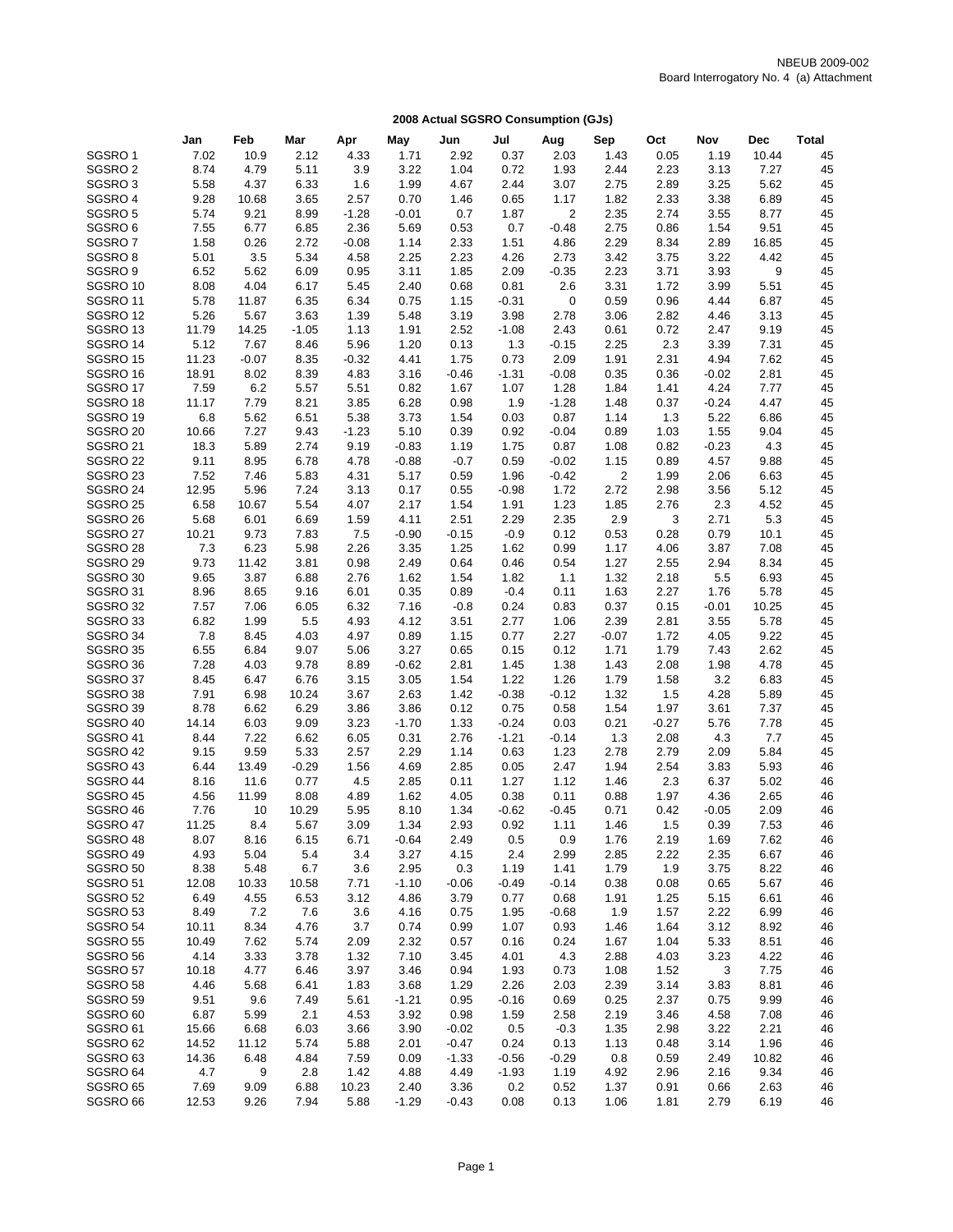|                                      | Jan          | Feb            | Mar          | Apr           | May             | Jun                | Jul            | Aug                 | Sep          | Oct             | Nov          | Dec          | <b>Total</b> |
|--------------------------------------|--------------|----------------|--------------|---------------|-----------------|--------------------|----------------|---------------------|--------------|-----------------|--------------|--------------|--------------|
| SGSRO <sub>67</sub>                  | 11.41        | 10.05          | 1.17         | 1.63          | 3.71            | 0.27               | 0.31           | 1.99                | 2.25         | 1.23            | 4.08         | 7.87         | 46           |
| SGSRO <sub>68</sub>                  | 9.03         | 5.41           | 6.72         | 4.82          | 1.42            | 1.55               | 1.43           | 1.18                | 2.14         | 1.59            | 3            | 7.7          | 46           |
| SGSRO <sub>69</sub>                  | 7.76         | 5.81           | 6.54         | 4.9           | 0.59            | 0.69               | 1.23           | 1.05                | 1.23         | 1.6             | 2.74         | 11.87        | 46           |
| SGSRO70                              | 15.23        | 7.06           | 7.4          | 4.35          | 5.95            | $-1.12$            | 0.61           | $-0.61$             | 1.23         | 1.54            | $-0.26$      | 4.68         | 46           |
| SGSRO71                              | 6.38         | 5.47           | 9.95         | 5.85          | $-0.49$         | 0.26               | $-0.05$        | 0.78                | 2.08         | 2.81            | 4.66         | 8.36         | 46           |
| SGSRO72                              | 11.21        | 8.04           | 8.31         | 2.78          | 5.38            | $-0.32$            | $-1.29$        | $-0.01$             | 2.73         | 0.85            | 0.61         | 7.8          | 46           |
| SGSRO73                              | 9.58         | 7.67           | 5.93         | 4.49          | 0.48            | 0.97               | 0.75           | 0.63                | 1.43         | 1.45            | 2.9          | 9.83         | 46           |
| SGSRO74                              | 9.05         | 7.89           | 8.38         | 1.55          | 7.25            | 0.23               | 0.56           | 0.31                | 1.4          | 1.81            | 2.41         | 5.28         | 46           |
| SGSRO75                              | 7.84         | $\overline{7}$ | 6.5          | 3.72          | 4.34            | 1.98               | 1.9            | 1.31                | 1.51         | 2.68            | 2.07         | 5.29         | 46           |
| SGSRO76                              | 8.51         | 8.47           | 8.32         | 3.11          | 3.09            | $-1.42$            | $-0.04$        | 0.32                | 0.64         | 1.1             | 2.45         | 11.59        | 46           |
| SGSRO77                              | 8.78         | 6.95           | 7.53         | 3.24          | 0.25            | 1.8                | 1.39           | 1.46                | 1.95         | 2.2             | 3.92         | 6.7          | 46           |
| SGSRO78                              | 11.5         | 2.94           | 4.58         | 2.39          | 3.05            | 1.36               | 1.8            | 1.59                | 1.96         | 2.98            | 4.27         | 7.78         | 46           |
| SGSRO79                              | 10.35        | 8.18           | 4.71         | 3.11          | 0.64            | 1.59               | 0.89           | 0.78                | 2.95         | 2.37            | 3.8          | 6.9          | 46           |
| SGSRO 80                             | 9.16         | 7.77           | 5.98         | 5.69          | 1.41            | $-1.42$            | 1.32           | 1.85                | 1.08         | 1.46            | 7.23         | 4.74         | 46           |
| SGSRO <sub>81</sub><br>SGSRO 82      | 6.83<br>8.37 | 6.83<br>3.41   | 5.66<br>5.27 | 10.12<br>2.54 | 7.33<br>3.76    | $-0.6$<br>2.87     | 0.22<br>3.74   | 0.4<br>$\mathbf{1}$ | 1.63<br>1.61 | 1.92<br>4.39    | 3.32<br>3.85 | 2.62<br>5.52 | 46<br>46     |
| SGSRO 83                             | 8.48         | 7.88           | 7.11         | 6.61          | 0.75            | 0.73               | 0.24           | 1.92                | 1.15         | 1.63            | 2.76         | 7.08         | 46           |
| SGSRO 84                             | 4            | 7.62           | 5.15         | 5.3           | 4.06            | 2.71               | $-0.51$        | 1.92                | 2.08         | 2.76            | 4.14         | 7.17         | 46           |
| SGSRO 85                             | 12.06        | 7.57           | 8.97         | 4.47          | 0.36            | $-0.3$             | $-0.44$        | 0.1                 | 0.92         | 1.59            | 1.94         | 9.17         | 46           |
| SGSRO 86                             | 9.31         | 9.88           | 7.59         | 4.21          | 0.58            | 2.82               | 1.91           | 1.01                | 1.43         | 1.86            | 2.67         | 3.16         | 46           |
| SGSRO 87                             | 10.21        | 4.13           | 7.22         | 2.7           | 2.50            | 2.05               | 1.54           | 1.15                | 3.87         | 2.85            | 3.86         | 4.36         | 46           |
| SGSRO 88                             | 4.93         | 4.11           | 4.81         | 2.45          | 4.58            | 3.05               | 3.65           | 3.57                | 3.22         | 3.73            | 5.36         | 3.01         | 46           |
| SGSRO 89                             | 5.68         | 7.03           | 6.83         | 5.69          | 5.93            | $-0.6$             | 1.17           | 0.45                | 1.79         | 3.36            | 2.79         | 6.35         | 46           |
| SGSRO <sub>90</sub>                  | 10.62        | 17.01          | 1.35         | $-1.42$       | 8.40            | 2.35               | 0.47           | 1.92                | 1.22         | 0.34            | 0.69         | 3.57         | 47           |
| SGSRO 91                             | 7.28         | 8.15           | 9.62         | 3.2           | 2.50            | 1.88               | 0.97           | -0.01               | 2.09         | 1.07            | 5.17         | 4.64         | 47           |
| SGSRO 92                             | 4.95         | 6.78           | 5.43         | 5.84          | 5.34            | 0.82               | 0.72           | 0.65                | 0.81         | 1.01            | 2.38         | 11.87        | 47           |
| SGSRO 93                             | 11.21        | 3.41           | 5.51         | 2.23          | 4.17            | 4.14               | 0.56           | 1.98                | 2.6          | 2.41            | 2.89         | 5.53         | 47           |
| SGSRO 94                             | 7.79         | 7.73           | 8.42         | 1.3           | 0.84            | $-0.4$             | $-0.03$        | 0.89                | 1.93         | 3.49            | 3.32         | 11.37        | 47           |
| SGSRO 95                             | 5.88         | 6.4            | 7.94         | 2.25          | 6.86            | 1.79               | 1.88           | 2.54                | 1.35         | 1.77            | 4.54         | 3.48         | 47           |
| SGSRO 96                             | 9.36         | 6.87           | 11.05        | 0.17          | 2.98            | 0.32               | 2.11           | 0.12                | 2.84         | 3.54            | 3.91         | 3.42         | 47           |
| SGSRO 97                             | 8.77         | 8.66           | 5.24         | 3.83          | 2.43            | 0.18               | 0.1            | 0.27                | 0.68         | 1.58            | 1.54         | 13.42        | 47           |
| SGSRO 98                             | 8.6          | 4.87           | 6.28         | 12.96         | $-2.08$         | 0.9                | 0.29           | 0.73                | 0.85         | 1.44            | 2.84         | 9.03         | 47           |
| SGSRO 99                             | 6.96         | 8.63           | 8.49         | 4.14          | 6.33            | 0.42               | 0.97           | 0.55                | 1.38         | 1.39            | 1.91         | 5.55         | 47           |
| SGSRO 100                            | 10.63        | 7.35           | 9.27         | 1.96          | 3.71            | 0.07               | 0.28           | 0                   | 1.03         | 1.05            | 3.79         | 7.58         | 47           |
| <b>SGSRO 101</b><br><b>SGSRO 102</b> | 7.12         | 4.17<br>8.23   | 4.91<br>8.02 | 14.21         | $-1.71$<br>2.84 | $-1.04$<br>$-0.17$ | 2.31<br>1.03   | 1.48<br>1.15        | 5.32<br>1.78 | 3.12<br>2.35    | 0.96<br>2.76 | 5.88<br>7.26 | 47<br>47     |
| <b>SGSRO 103</b>                     | 8.05<br>13.2 | 10.45          | 7.57         | 3.45<br>4.83  | $-2.35$         | $-1.68$            | $-0.46$        | 0.51                | 0.17         | 0.89            | 3.9          | 9.73         | 47           |
| <b>SGSRO 104</b>                     | 1.14         | 9.97           | 11.26        | 4.57          | 1.66            | $-0.23$            | 0.82           | 0.67                | 1.83         | 2.36            | 2.55         | 10.18        | 47           |
| <b>SGSRO 105</b>                     | 9.77         | 7.8            | 5.11         | 3.16          | 3.71            | 1.77               | 0.58           | 0.58                | 1.32         | 1.23            | 3.28         | 8.5          | 47           |
| <b>SGSRO 106</b>                     | 7.84         | 8.49           | 8.45         | 2.86          | 3.64            | 0.27               | $-1.19$        | 1.5                 | 1.61         | 1.66            | 1.59         | 10.13        | 47           |
| <b>SGSRO 107</b>                     | 9.07         | 7.58           | 10.92        | 5.5           | 0.49            | 0.65               | $-1.13$        | 0.26                | 0.9          | $-0.26$         | 4.3          | 8.58         | 47           |
| <b>SGSRO 108</b>                     | 17.68        | 7.36           | 5.52         | 3.76          | 0.51            | 0.19               | 0.73           | 0.44                | 1.15         | 1.4             | 2.37         | 5.8          | 47           |
| <b>SGSRO 109</b>                     | 13.09        | 2.72           | 6.58         | 2.98          | 2.61            | 0.74               | 1.81           | 0.1                 | 1.28         | 2.54            | 6.05         | 6.41         | 47           |
| <b>SGSRO 110</b>                     | 7.01         | 5.99           | 7.46         | 4.73          | 6.14            | $-0.93$            | $-0.15$        | 1.97                | 2.16         | 1.56            | 3.56         | 7.41         | 47           |
| <b>SGSRO 111</b>                     | 8.62         | 16.38          | $-1.02$      | 3.25          | 0.42            | 0.72               | $-0.36$        | 0.02                | 0.96         | $-0.7$          | 5.85         | 12.78        | 47           |
| <b>SGSRO 112</b>                     | 8.72         | 9.7            | 9.03         | 1.67          | 6.73            | 0.25               | $-1.31$        | 0.04                | 0.94         | 0.78            | 0.42         | 9.95         | 47           |
| SGSRO 113                            | 7.31         | 3.89           | 4.46         | 3.31          | 4.05            | 1.78               | 2.5            | 1.18                | 3.26         | 4.49            | 4.02         | 6.71         | 47           |
| <b>SGSRO 114</b>                     | 7.02         | 7.86           | 6.75         | 3.52          | 3.23            | 1.14               | 2.04           | 0.91                | 1.25         | 2.28            | 4.62         | 6.35         | 47           |
| <b>SGSRO 115</b>                     | 14.56        | 11.3           | 0.18         | 5.56          | $-0.75$         | 1.3                | $-0.58$        | 0.38                | 1.88         | 2.29            | 3.31         | 7.55         | 47           |
| SGSRO 116                            | 5.29         | 1.96           | 8.46         | 4.27          | 0.92            | 2.27               | 3.41           | 2.98                | 2.21         | 4.22            | 4.08         | 6.91         | 47           |
| <b>SGSRO 117</b>                     | 10.21        | 10.29          | 6.62         | 5.65          | 1.55            | 1.23               | $-0.27$        | 1.02                | 1.39         | 2.43            | 1.86         | 5.02         | 47           |
| SGSRO 118                            | 6.39         | 8.09           | 8.88         | 3.59          | 3.68            | 1.45               | 2.09           | 0.61                | 2.05         | 2.4             | 3.73         | 4.08         | 47           |
| <b>SGSRO 119</b>                     | 13.81        | 10.76          | 13.63        | $-7.28$       | 2.79            | 0.4                | 1.73           | 0.87                | 1.57         | 1.02            | 4.3          | 3.45         | 47           |
| <b>SGSRO 120</b>                     | 6.03         | 6.64           | 5.06         | 0.02          | 5.68            | 2.07               | 4.53           | 2.96                | 1.34         | 2.01            | 5.75         | 4.98         | 47           |
| <b>SGSRO 121</b>                     | 2.61         | 2.3            | 6.05         | 8.98          | 4.89            | 4.95               | 2.23           | 4.27                | 2.23         | 3.38            | 3.62         | 1.57         | 47           |
| <b>SGSRO 122</b>                     | 10.26        | 11.22          | 12.5         | 2.79          | 5.39            | 0.06               | 2.1            | $-0.05$             | 1.94         | 0.71            | $-0.3$       | 0.46         | 47           |
| <b>SGSRO 123</b><br><b>SGSRO 124</b> | 7.63<br>9.77 | 6.52<br>10.67  | 12.3<br>3.95 | 3.04<br>6.32  | 5.53<br>$-1.63$ | 3.34<br>2.12       | 0.77<br>$-0.3$ | 0.84<br>0.74        | 0.9<br>1.41  | $-0.36$<br>2.09 | 0.12<br>3.25 | 6.47<br>8.74 | 47<br>47     |
| SGSRO 125                            | 8.79         | 7.6            | 4.36         | 4.34          | 1.51            | 1.22               | 1.66           | 1.42                | 2.04         | 2.21            | 4.45         | 7.53         | 47           |
| SGSRO 126                            | 9.67         | 17.07          | 2.66         | $-3.1$        | 2.04            | 2.28               | 0.54           | 1.47                | 1.13         | 1.52            | 3.55         | 8.3          | 47           |
| SGSRO 127                            | 4.83         | 5.22           | 3.16         | 2.12          | 5.42            | 3.3                | 3.74           | 3.13                | 3.49         | 3.74            | 4.19         | 4.81         | 47           |
| <b>SGSRO 128</b>                     | 6.5          | 15.2           | 8.79         | $-0.84$       | 3.69            | 1.03               | 1.7            | 0.74                | $-0.05$      | 0.5             | 2.23         | 7.66         | 47           |
| <b>SGSRO 129</b>                     | 2.68         | 0.35           | 0.53         | 20.75         | 7.38            | 1.24               | 2.07           | $-1.61$             | 1.69         | 1.66            | 0.38         | 10.04        | 47           |
| SGSRO 130                            | 13.28        | 5.98           | 6.22         | 6.91          | $-0.84$         | 0.22               | 0.66           | 1.33                | 1.87         | 1.92            | 2.21         | 7.42         | 47           |
| <b>SGSRO 131</b>                     | 9            | 12.39          | 7.12         | 3.59          | 0.16            | $-0.13$            | $-0.29$        | 0.1                 | 0.87         | 1.09            | 4.12         | 9.2          | 47           |
| <b>SGSRO 132</b>                     | 9.59         | 8.35           | 5.95         | 7.37          | $-1.45$         | 1.2                | $-0.23$        | 0.91                | 1.78         | 1.64            | 2.69         | 9.42         | 47           |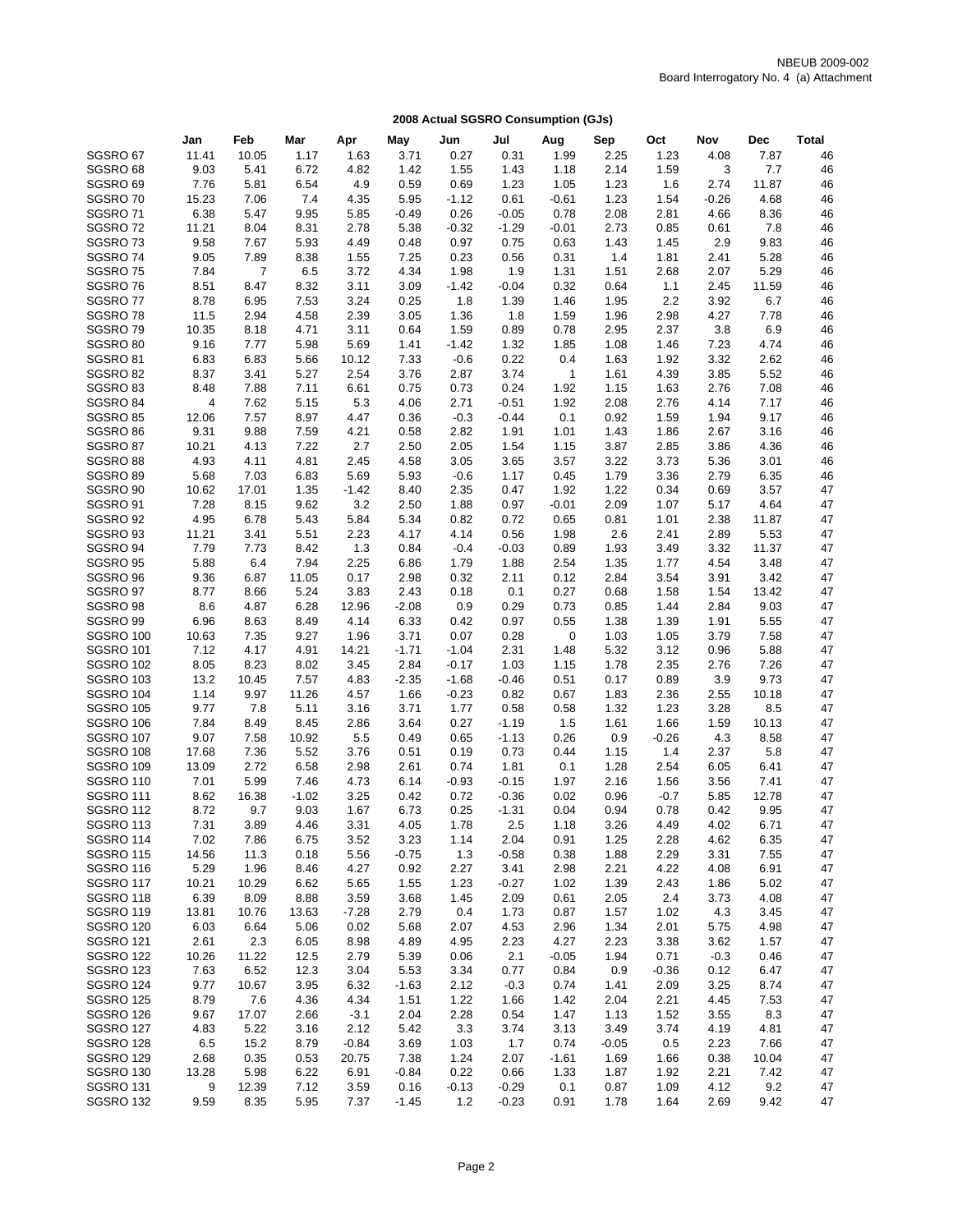|                                      | Jan           | Feb            | Mar            | Apr          | May          | Jun             | Jul                     | Aug          | Sep          | Oct          | Nov          | <b>Dec</b>      | <b>Total</b> |
|--------------------------------------|---------------|----------------|----------------|--------------|--------------|-----------------|-------------------------|--------------|--------------|--------------|--------------|-----------------|--------------|
| <b>SGSRO 133</b>                     | 10.72         | 9.24           | 7.56           | 3.5          | 2.81         | $-1.03$         | $-0.55$                 | $-0.55$      | 2.71         | 0.72         | 0.36         | 11.81           | 47           |
| SGSRO 134                            | 6.14          | 6.57           | 4.61           | 5.23         | 4.22         | 1.03            | 4.33                    | 1.84         | 1.91         | 2.35         | 3.51         | 5.61            | 47           |
| <b>SGSRO 135</b>                     | 6.56          | 5.83           | 5.76           | 3.77         | 4.24         | 3.03            | 1.5                     | 2.07         | 1.79         | 2.56         | 2.22         | 8.04            | 47           |
| SGSRO 136                            | 9.3           | 8.08           | 10.54          | 2.22         | 3.15         | $-0.6$          | 0.81                    | 0.93         | 2.63         | 0.93         | 3.9          | 5.48            | 47           |
| SGSRO 137                            | 5             | 3.69           | 7.3            | 4.12         | 3.89         | 1.29            | 0.73                    | 1.3          | 2.49         | 2.18         | 10.18        | 5.23            | 47           |
| SGSRO 138                            | 9.36          | 5.71           | 6.57           | 3.52         | 1.53         | 0.87            | 1.01                    | 0.8          | 1.22         | 1.4          | 3.1          | 12.31           | 47           |
| SGSRO 139                            | 9.33          | 7.2            | 7.8            | 1.03         | 4.78         | 0.42            | 1.79                    | 0.34         | 2.31         | 1.6          | 3.65         | 7.15            | 47           |
| <b>SGSRO 140</b>                     | 5.32          | 5.71           | 6.2            | 3.61         | 3.20         | 1.86            | 4.62                    | 1.71         | 2.57         | 2.47         | 3.4          | 6.77            | 47           |
| <b>SGSRO 141</b>                     | 14.56         | 10.22          | 0.96           | 2.45         | 3.32         | 0.09            | $-0.04$                 | 0            | 0.8          | 1.17         | 2.98         | 10.94           | 47           |
| <b>SGSRO 142</b>                     | 6.44          | 7.01           | 6.59           | 4.82         | 7.39         | 1.45            | 1.59                    | 0.2          | 1.29         | 2.56         | 2.62         | 5.54            | 48           |
| <b>SGSRO 143</b>                     | 10.12         | 8.75           | 8.74           | 4.83         | 0.89         | 0.77            | 1.2                     | 1.18         | 1.36         | 2.02         | 2.02         | 5.65            | 48           |
| SGSRO 144                            | 9.87          | $\overline{7}$ | 8.26           | 3.58         | 2.22         | 0.46            | 1.64                    | 0.92         | 1.14         | 0.7          | 3.98         | 7.78            | 48           |
| <b>SGSRO 145</b>                     | 6.55          | 9.2            | 8.91           | 3.34         | 3.91         | 1.38            | 0.6                     | 1.12         | 1.53         | 1.78         | 3.82         | 5.43            | 48           |
| SGSRO 146                            | 9.3           | 7.76           | 8.2            | 2.54         | 1.53         | 0.46            | 1.11                    | 1.41         | 2.33         | 0.63         | 2.48         | 9.83            | 48           |
| <b>SGSRO 147</b>                     | 6.91          | 8.75           | 12.27          | 4.4          | 1.95         | 1.16            | $-1.55$                 | 1.64         | 0.75         | 1.24         | 7.14         | 2.97            | 48           |
| SGSRO 148                            | 14.63         | 10.46          | 2.12           | $-2.88$      | 5.79         | $-0.8$          | 0.3                     | 1.1          | 0.79         | 0.69         | 3.94         | 11.51           | 48           |
| <b>SGSRO 149</b>                     | 11.54         | 9.46           | 8.6            | 4.32         | $-1.98$      | 0.53            | 1.65                    | $-0.79$      | 1.26         | 0.71         | 3.02         | 9.39            | 48           |
| <b>SGSRO 150</b><br><b>SGSRO 151</b> | 9.49          | 7.44<br>5      | 7.73<br>7.94   | 3.43<br>1.73 | 4.17<br>3.51 | 0.26            | 0.04                    | 2<br>1.07    | 2.61<br>0.86 | 1.51<br>2.56 | 2.44<br>4.66 | 6.6<br>8.91     | 48           |
| <b>SGSRO 152</b>                     | 9.39<br>10.65 | 6.58           | 11             | 5.71         | 0.09         | 1.55<br>0.81    | 0.54<br>0.1             | 0.79         | 1.58         | 1.55         | 1.29         | 7.59            | 48<br>48     |
| <b>SGSRO 153</b>                     | 11.74         | 12.54          | 0.59           | 6.04         | 0.41         | 0.93            | 0.57                    | 0.87         | 1.28         | 1.65         | 3.4          | 7.72            | 48           |
| <b>SGSRO 154</b>                     | 9.69          | 9.73           | 7.38           | 6.11         | $-1.10$      | 0.98            | 0.62                    | 0.03         | 0.51         | 0.25         | 2.14         | 11.4            | 48           |
| <b>SGSRO 155</b>                     | 14.3          | 6.65           | 9.73           | 1.86         | 0.57         | 0.21            | $-0.02$                 | 0            | 0.73         | 0.57         | 0.7          | 12.44           | 48           |
| <b>SGSRO 156</b>                     | 9.81          | 8.19           | 6.09           | 5.1          | 0.05         | 0.92            | 1.2                     | 1.1          | 2.26         | 2.71         | 3.95         | 6.39            | 48           |
| <b>SGSRO 157</b>                     | 11.73         | 9.74           | $\overline{7}$ | 4.56         | $-4.44$      | $-1.89$         | 1.36                    | $-0.3$       | 1.56         | 0.02         | 4.95         | 13.49           | 48           |
| <b>SGSRO 158</b>                     | 8.05          | 11.11          | 3.43           | 4.08         | 2.54         | 1.92            | 1.01                    | 1.58         | 1.78         | 2.06         | 2.34         | 7.89            | 48           |
| <b>SGSRO 159</b>                     | 9.81          | 7.88           | 10.71          | 1.17         | 2.79         | 0.85            | 0.1                     | 0            | 1.54         | 1.73         | 2.83         | 8.44            | 48           |
| <b>SGSRO 160</b>                     | 9.5           | 9.1            | 10.08          | $-0.13$      | 3.34         | 1.19            | 0.79                    | $-0.01$      | 0.67         | 0.16         | 3.34         | 9.83            | 48           |
| <b>SGSRO 161</b>                     | 4.41          | 4.69           | 4.56           | 2.47         | 5.17         | 2.39            | 4.89                    | 5.01         | 0.32         | 2.18         | 5.66         | 6.12            | 48           |
| <b>SGSRO 162</b>                     | 11.39         | 7.84           | 9.65           | 5.64         | $-0.49$      | $-0.24$         | 0.14                    | 0.03         | 0.48         | 1.01         | 2.51         | 9.94            | 48           |
| <b>SGSRO 163</b>                     | 10.89         | 14.65          | 2.17           | $-1.6$       | 5.51         | 1.52            | 0.13                    | 1.22         | 1.31         | 2.05         | 2.62         | 7.44            | 48           |
| <b>SGSRO 164</b>                     | 8.68          | 9.09           | 10.99          | 7.78         | $-1.37$      | 0.98            | 0.82                    | 0.52         | 1.42         | 1.99         | 0.99         | 6.02            | 48           |
| <b>SGSRO 165</b>                     | 10.86         | 8.86           | 11.06          | 0.61         | 3.18         | 0.6             | 1.59                    | $-0.04$      | 1.28         | $-0.01$      | 3.75         | 6.18            | 48           |
| SGSRO 166                            | 11.12         | 8.67           | 8.4            | 1.61         | 1.87         | $-0.74$         | $-0.96$                 | 0.35         | 0.53         | 1.89         | 0.72         | 14.48           | 48           |
| <b>SGSRO 167</b>                     | 8.06          | 7.72           | 9.25           | 1.31         | 0.78         | 1.02            | 2.36                    | 0.01         | 1.21         | 2.26         | 6.99         | 6.97            | 48           |
| <b>SGSRO 168</b>                     | 10            | 6.62           | 4.43           | 7.07         | 1.28         | 1.35            | 0.52                    | 0.48         | 0.86         | 2.49         | 1.77         | 11.07           | 48           |
| <b>SGSRO 169</b>                     | 9.32          | 7.39           | 7.57           | 3.53         | 3.35         | $-0.6$          | 0.33                    | 1.86         | 2.64         | 1.46         | 2.73         | 8.38            | 48           |
| <b>SGSRO 170</b>                     | 8.97          | 11.14          | 8.61           | $-0.84$      | 1.00         | 1.82            | 2.15                    | 0.37         | 1.69         | 1.82         | 5.47         | 5.78            | 48           |
| <b>SGSRO 171</b>                     | 6.99          | 9.26           | 5.93           | 6.36         | 2.21         | 0.71            | $-0.54$                 | 0.2          | 2.71         | 2.27         | 4.51         | 7.38            | 48           |
| <b>SGSRO 172</b>                     | 17.87         | $-1.74$        | 13.82          | $-3.31$      | 1.91         | 0.06            | 1.54                    | 0.8          | 2.24         | 1.39         | 6.27         | 7.16            | 48           |
| SGSRO 173                            | 11.51         | 13.45          | 3.23           | $-1.99$      | 4.20         | 1.01            | 0.41                    | 1.29         | 1.59         | 2.08         | 3.25         | 7.98            | 48           |
| <b>SGSRO 174</b>                     | 0.93          | 1.34           | 5.34           | 4.9          | 2.82         | 1.63            | 1.68                    | 2.3          | 3.09         | 4.13         | 3.89         | 16.04           | 48           |
| <b>SGSRO 175</b>                     | 7.48          | 4.32           | 5.47           | 5.81         | 5.10         | 3.34            | 1.77                    | 3.36         | 2.4          | 1.79         | 3.43         | 3.83            | 48           |
| <b>SGSRO 176</b><br><b>SGSRO 177</b> | 7.83<br>7.99  | 7.86<br>11.55  | 6.03<br>12.12  | 5.98<br>4.7  | 0.43<br>1.90 | 1.14<br>$-0.25$ | 1.93<br>1.48            | 1.38<br>0.43 | 0.56<br>2.71 | 0.05<br>2.78 | 5.89<br>2.8  | 9.02<br>$-0.09$ | 48<br>48     |
| <b>SGSRO 178</b>                     | 8.4           | 7.84           | 7.66           | 3.5          | 3.51         | 0.89            | 1.42                    | 1.19         | 0.53         | 2.75         | 2.82         | 7.62            | 48           |
| SGSRO 179                            | 7.72          | 5.95           | 9.66           | 5.92         | -0.87        | 2.22            | 0.57                    | 0.05         | 2.16         | 4.24         | 2.51         | 8.01            | 48           |
| SGSRO 180                            | 7.1           | 4.93           | 6.34           | 3.72         | 3.03         | 1.02            | 1.63                    | 2.82         | 2.3          | 5.15         | 3.89         | 6.3             | 48           |
| <b>SGSRO 181</b>                     | 6.41          | 6.13           | 7.28           | 4.15         | 3.08         | 2.46            | 0.55                    | 0.98         | 2.03         | 2.65         | 5.12         | 7.41            | 48           |
| SGSRO 182                            | 0.79          | 8.94           | 11.41          | 4.34         | $-1.34$      | 1.19            | 1.81                    | 1.46         | 2.46         | 4.4          | 6.26         | 6.56            | 48           |
| SGSRO 183                            | 9.06          | 5.41           | 6.14           | 4.21         | 1.75         | 3.61            | 1.42                    | 1.66         | 1.69         | 2.27         | 3.15         | 7.92            | 48           |
| SGSRO 184                            | 6.49          | 5.55           | 8.05           | 4.08         | 4.15         | 2.1             | 1                       | 1.18         | 2.87         | 3.33         | 4.13         | 5.36            | 48           |
| <b>SGSRO 185</b>                     | 10.37         | 8.37           | 7.35           | 6.83         | $-1.05$      | $-0.98$         | $-0.19$                 | $-0.52$      | 2.24         | 2.43         | 2.18         | 11.28           | 48           |
| SGSRO 186                            | 11.73         | 3.28           | 7.7            | 5.5          | 5.00         | 1.09            | 1.89                    | 0.19         | 1.68         | 2.11         | 2.77         | 5.39            | 48           |
| SGSRO 187                            | 16.15         | 11.74          | 2.99           | 1.11         | 4.66         | 3.56            | 0.34                    | 1.2          | 0.16         | 0.23         | 0.94         | 5.25            | 48           |
| <b>SGSRO 188</b>                     | 12.55         | 3.98           | 6.76           | 3.63         | 0.12         | 3.01            | 1.9                     | 0.69         | 2.43         | 1.59         | 3.36         | 8.32            | 48           |
| <b>SGSRO 189</b>                     | 7.53          | 2.72           | 6.45           | 2.63         | 6.29         | 1.3             | 2.91                    | 1.22         | 1.2          | 1.99         | 7.28         | 6.85            | 48           |
| SGSRO 190                            | 10.31         | 8.28           | 8.9            | 4.5          | 5.12         | $-0.16$         | $\overline{\mathbf{c}}$ | 0.7          | 1.78         | 1.44         | 2.71         | 2.83            | 48           |
| SGSRO 191                            | 8.85          | 6.8            | 7.37           | 3.83         | 5.09         | 1.3             | 1.67                    | 1.32         | 1.7          | 2.03         | 2.31         | 6.14            | 48           |
| <b>SGSRO 192</b>                     | 6.69          | 10.3           | 9.01           | 2.2          | 2.64         | 1.49            | 1.99                    | 0.83         | 1.59         | 1.52         | 3.3          | 6.86            | 48           |
| <b>SGSRO 193</b>                     | 14.43         | 11.63          | 1.6            | $-1.42$      | 6.48         | 1.33            | 0.37                    | 0.83         | 1.9          | 2.05         | 2.9          | 6.33            | 48           |
| SGSRO 194                            | 9.22          | 9.33           | 1.38           | 5.45         | $-0.56$      | 1.8             | 2.37                    | 1.31         | 3.47         | 2.67         | 4.76         | 7.26            | 48           |
| <b>SGSRO 195</b>                     | 14.1          | 6.25           | 4.54           | 13.34        | $-0.90$      | 1.26            | 1.73                    | 0.05         | 1.47         | 1.92         | $-0.63$      | 5.35            | 48           |
| SGSRO 196                            | 6.29          | 9.43           | 8.73           | 2.19         | 6.67         | 0.5             | 2.37                    | 0.57         | 1.26         | 1.88         | 2.84         | 5.76            | 48           |
| SGSRO 197                            | 10.59         | 7.87           | 4.52           | 4.46         | 1.61         | 2.24            | 0.6                     | 1.45         | 0.34         | 0.05         | 1.03         | 13.74           | 49           |
| SGSRO 198                            | 10.93         | 4.46           | 6.02           | 5.45         | 1.19         | 3.19            | 0.79                    | 1.72         | 2.04         | 2.04         | 3.12         | 7.57            | 49           |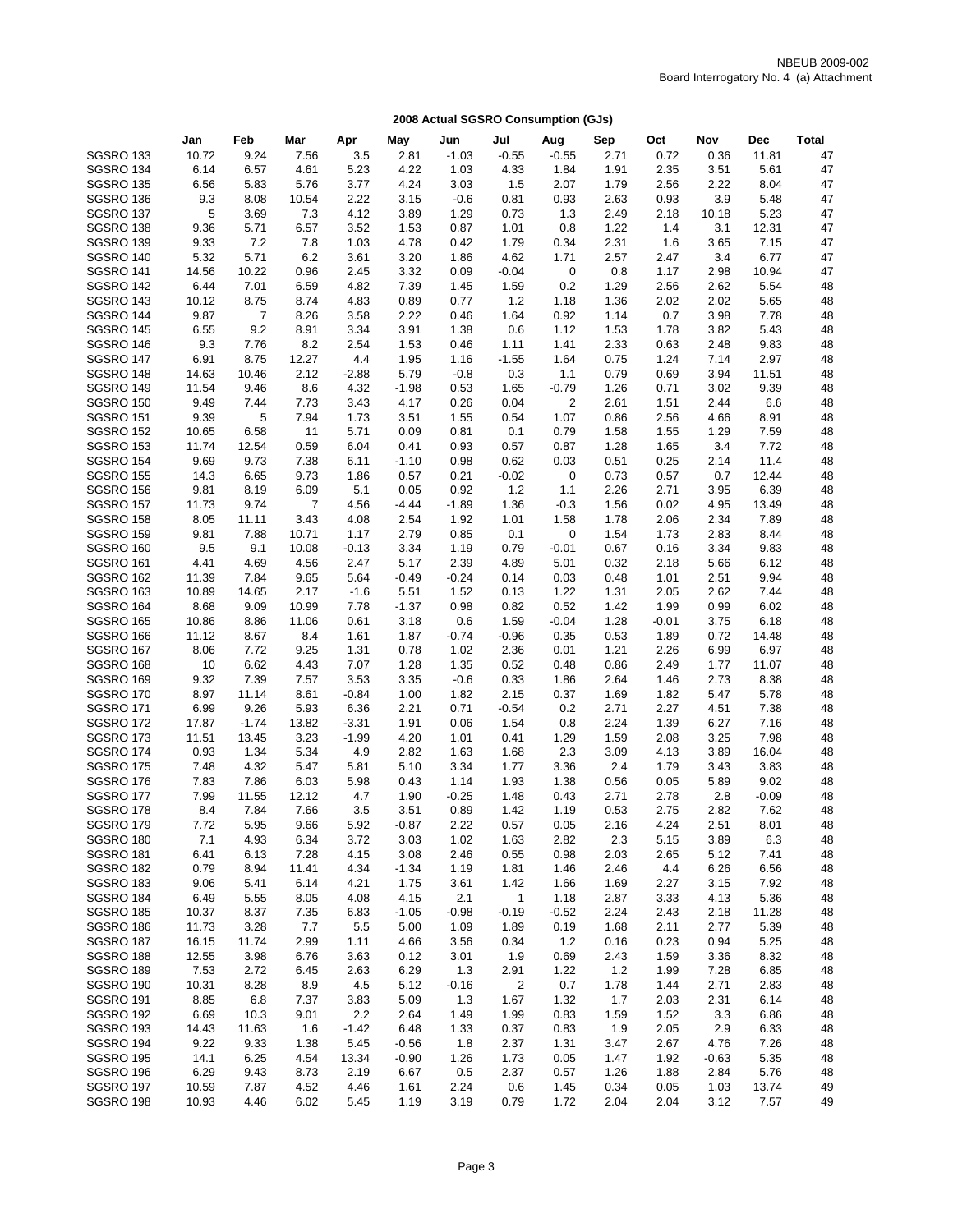|                                      | Jan           | Feb           | Mar          | Apr             | May             | Jun          | Jul          | Aug          | Sep          | Oct            | Nov          | <b>Dec</b>     | <b>Total</b> |
|--------------------------------------|---------------|---------------|--------------|-----------------|-----------------|--------------|--------------|--------------|--------------|----------------|--------------|----------------|--------------|
| <b>SGSRO 199</b>                     | 4.19          | 9.84          | 9.31         | 7.54            | 2.61            | $-0.14$      | 0.56         | $-0.54$      | 2.3          | 1.93           | 2.21         | 8.75           | 49           |
| SGSRO 200                            | 8.9           | 12.31         | 4.83         | 6.17            | $-1.41$         | $-1.09$      | 1.09         | 1.24         | 0.86         | 1.62           | 4.2          | 9.88           | 49           |
| <b>SGSRO 201</b>                     | 5.86          | 6.26          | 7.53         | 2.17            | 2.49            | 5.35         | 3.81         | 0.17         | 2.34         | 5.1            | 4.81         | 2.74           | 49           |
| <b>SGSRO 202</b>                     | 8.21          | 9             | 8.84         | 4.71            | 1.23            | 1.83         | 0.89         | 1.11         | 1.29         | 1.96           | 0.63         | 8.95           | 49           |
| <b>SGSRO 203</b>                     | 11.63         | 6.19          | 8.82         | 5.3             | 0.51            | 2.07         | 0.19         | 1.3          | 1.03         | 1.48           | 2.99         | 7.15           | 49           |
| <b>SGSRO 204</b>                     | 7.16          | 7.79          | 9.29         | 6.98            | 1.33            | 2.54         | 0.43         | 1.34         | 1.02         | 2.09           | 3.06         | 5.64           | 49           |
| <b>SGSRO 205</b>                     | 13.19         | 6.5           | 8.5          | 5.21            | $-2.26$         | 0.84         | $-0.05$      | 0.54         | 2.06         | 2.12           | 3.72         | 8.36           | 49           |
| <b>SGSRO 206</b>                     | 6.88          | 8.67          | 16.99        | $-2.93$         | 5.83            | 0.93         | 1.9          | $-0.37$      | 1.99         | 2.52           | 2.37         | 4.02           | 49           |
| <b>SGSRO 207</b>                     | 12.06         | 5.69          | 7.14         | 0.95            | 5.83            | 1.53         | 2.33         | $-0.29$      | 0.48         | 3.09           | 2.79         | 7.2            | 49           |
| SGSRO 208                            | 8.33          | 5.4           | 9.83         | 3.5             | 1.15            | 1.44         | 0.75         | 0.36         | 4.24         | 3.54           | 3.19         | 7.1            | 49           |
| SGSRO 209                            | 7.95          | 8.44          | 8.74         | 6.4             | 1.05            | 2.92         | 1.09         | 0.67         | 1.23         | 1.76           | 3.39         | 5.22           | 49           |
| <b>SGSRO 210</b>                     | 10.48         | 3.02          | 17.6         | 11.16           | $-2.54$         | 1.88         | $-0.14$      | 1.11         | 1            | 0.08           | 0.11         | 5.14           | 49           |
| <b>SGSRO 211</b>                     | 9.52          | 7.44          | 7.26         | 2.3             | 3.01            | 1.35         | 0.88         | 0.66         | 2.38         | 1.61           | 4.12         | 8.38           | 49           |
| <b>SGSRO 212</b>                     | 8.64          | 8.29          | 7.84         | 2.48            | 4.41            | 0.96         | 0.94         | 1.46         | 1.7          | 1.82           | 3.21         | 7.17           | 49           |
| <b>SGSRO 213</b>                     | 10.85         | 6.94          | 8.3          | 1.81            | 7.77            | $-2.73$      | 2.02         | 0.39         | 2.34         | 1.66           | 3.08         | 6.51           | 49           |
| SGSRO 214                            | 10.2          | 7.86          | 8.23         | 3.59            | 4.56            | $-0.23$      | 0.14         | 0.63         | 1.46         | 1.9            | 4.26         | 6.38           | 49           |
| <b>SGSRO 215</b>                     | 8.51          | 9.04          | 8.14         | 5.42            | 6.71            | 0.13         | $-0.28$      | $-0.45$      | 1.05         | 1.23           | 0.42         | 9.1<br>1.26    | 49           |
| SGSRO 216<br><b>SGSRO 217</b>        | 11.54<br>8.16 | 12.87<br>6.67 | 0.92<br>6.38 | $-1.59$<br>5.19 | 8.03<br>3.20    | 0.81<br>1.82 | 2.32<br>1.06 | 2.53<br>1.69 | 2.64<br>2.04 | 1.59<br>2.23   | 6.11<br>3.61 | $\overline{7}$ | 49<br>49     |
| <b>SGSRO 218</b>                     | 9.52          | 7.14          | 8.7          | 6.59            | 0.06            | 1.22         | 0.77         | 0.69         | 1.14         | 1.04           | 3.41         | 8.79           | 49           |
| <b>SGSRO 219</b>                     | $-1.1$        | 8.75          | 9.74         | 4.48            | 2.09            | 1.17         | $-1.75$      | 3.31         | 3.31         | 2.27           | 2.95         | 13.86          | 49           |
| <b>SGSRO 220</b>                     | 9.73          | 9.74          | 6.68         | 7.56            | 2.17            | 1.09         | 0.83         | 0.23         | 0.69         | 0.66           | 5.43         | 4.28           | 49           |
| <b>SGSRO 221</b>                     | 11.65         | 8.09          | 8.34         | 6.81            | $-0.73$         | 1.57         | 0.42         | 0.04         | 0.56         | 2.27           | 2.02         | 8.05           | 49           |
| <b>SGSRO 222</b>                     | 7.97          | 6.38          | 5.68         | 4.97            | 1.24            | 2.06         | 1.04         | 1.66         | 1.97         | 2.45           | 6.27         | 7.41           | 49           |
| SGSRO 223                            | 9.29          | 11.69         | 7.84         | 4.36            | 1.79            | $-0.54$      | 0.83         | 0.32         | 2.17         | 1.12           | 4.37         | 5.94           | 49           |
| SGSRO 224                            | 5.97          | 11.79         | 10.42        | $-0.7$          | 5.29            | 1.01         | 1.68         | 1.16         | 2.48         | 1.15           | 3.7          | 5.23           | 49           |
| <b>SGSRO 225</b>                     | 12.09         | 8.26          | 10.32        | $-3.57$         | 5.15            | $-0.51$      | 2.64         | 0.23         | 3.15         | 0.19           | 8.07         | 3.18           | 49           |
| SGSRO 226                            | 14.58         | 13.1          | $-0.33$      | 3.23            | 1.32            | $-0.18$      | $-0.05$      | 0.01         | 0.91         | 0.64           | 3.35         | 12.65          | 49           |
| SGSRO 227                            | 8.62          | 9.52          | 2.09         | 3.51            | 2.41            | 3.17         | 1.75         | 1.7          | 0.94         | 3.27           | 2.24         | 10.06          | 49           |
| SGSRO 228                            | 9.27          | 5.81          | 7.85         | 5.34            | 0.75            | 1.78         | 1.29         | 1.01         | 2.44         | 1.9            | 4.48         | 7.38           | 49           |
| <b>SGSRO 229</b>                     | 5.95          | 4.6           | 5.47         | 9.53            | 2.70            | 1.38         | 0.99         | 3.2          | 2.21         | 2.18           | 3.64         | 7.48           | 49           |
| SGSRO 230                            | 8.15          | 9.84          | 6.28         | 8.08            | $-0.50$         | 3.02         | $-0.69$      | 0.84         | 1.83         | 1.71           | 1.77         | 9.04           | 49           |
| <b>SGSRO 231</b>                     | 8.63          | 9.27          | 7.84         | 2.7             | 2.93            | 1.1          | 0.98         | 1.2          | 1.4          | $\overline{2}$ | 2.58         | 8.75           | 49           |
| SGSRO 232                            | 18.66         | $-4.1$        | 7.72         | 3.1             | 5.41            | 0.17         | 1.85         | 0.4          | 1.93         | 0.98           | 2.34         | 10.92          | 49           |
| <b>SGSRO 233</b>                     | 9.1           | 16.98         | 3.72         | 1.5             | 6.79            | 0.3          | 2.46         | 2.19         | 1.01         | 2.63           | $-0.15$      | 2.86           | 49           |
| SGSRO 234                            | 9.63          | 5.94          | 4.5          | 1.34            | 5.54            | 3.72         | 2.06         | 1.64         | 2.54         | 2.01           | 4.16         | 6.34           | 49           |
| SGSRO 235                            | 1.75          | 8.07          | 10.83        | 14.96           | $-1.77$         | 0.91         | 0.92         | 0.31         | 2.05         | 0.72           | 1.32         | 9.37           | 49           |
| SGSRO 236                            | 11.13         | 11.19         | 11.73        | 1.85            | 1.87            | $-0.87$      | $-0.03$      | 0.01         | 1.18         | 0.9            | 3.52         | 7.02           | 50           |
| <b>SGSRO 237</b>                     | 8.74          | 6.42          | 6.68         | 2.42            | 3.83            | 3.63         | 1.6          | 1.4          | 1.49         | 1.83           | 4.09         | 7.41           | 50           |
| <b>SGSRO 238</b>                     | 11.26         | 8.65          | 9.44         | 4.55            | 2.17            | 2.64         | 1.24         | 1.4          | 1.12         | 1.31           | 0.59         | 5.17           | 50           |
| SGSRO 239                            | 30.42         | $-4.25$       | 5.19         | 4.17            | $-1.27$         | 0.92         | 1.96         | 0.37         | 2.61         | 1.81           | 1.59         | 6.05           | 50           |
| SGSRO 240                            | 9.13          | 8.3           | 6.1          | 4.23            | 2.40            | 1.19         | 0.6          | 1.45         | 0.96         | 1.53           | 6.03         | 7.66           | 50           |
| SGSRO 241                            | 9.6           | 4.25          | 3.89         | 11.29           | 6.14            | 1.22         | 1.46         | 1.28         | 2.2          | 2.11           | 1.77         | 4.39           | 50           |
| <b>SGSRO 242</b><br><b>SGSRO 243</b> | 8.29<br>10.23 | 7.84<br>9.36  | 4.94<br>8.33 | 4.22<br>5.57    | 2.76<br>$-1.58$ | 2.72<br>1.17 | 1.21<br>1.03 | 0.98<br>1.03 | 2.53<br>1.75 | 2.47<br>1.89   | 5.9<br>3.14  | 5.75<br>7.71   | 50<br>50     |
| <b>SGSRO 244</b>                     | 7.62          | 7.19          | 4.82         | 2.71            | 4.10            | 1.71         | 3.52         | 2.22         | 2.5          | 2.77           | 5.73         | 4.81           | 50           |
| <b>SGSRO 245</b>                     | 4.49          | 7.47          | 9.46         | 6.29            | 2.53            | 1.65         | 1.67         | 2.35         | 2.11         | 3.62           | 4.21         | 3.88           | 50           |
| SGSRO 246                            | 8.59          | 8.02          | 6.98         | 6.96            | 0.30            | 1.71         | 0.45         | 1.49         | 1.37         | 2              | 4.03         | 7.84           | 50           |
| SGSRO 247                            | 9.93          | 8.62          | 13.78        | 1.45            | 2.46            | $-0.64$      | $-0.05$      | 0.04         | 1.18         | 2.08           | 2.83         | 8.08           | 50           |
| SGSRO 248                            | 0.24          | 18.75         | 7.51         | 5.03            | 2.79            | 0.89         | 0.37         | 1.74         | 0.84         | 2.05           | 4.04         | 5.54           | 50           |
| SGSRO 249                            | 6.32          | 8.79          | 10.73        | 2.07            | 3.32            | 0.05         | 1.53         | 0.11         | 1.16         | 1.75           | 5.15         | 8.84           | 50           |
| <b>SGSRO 250</b>                     | 21.96         | $-7.76$       | 12.7         | $-1.54$         | 5.16            | 1.81         | 2.01         | $-0.09$      | 1.1          | 2.64           | 3.01         | 8.85           | 50           |
| <b>SGSRO 251</b>                     | 9.57          | 10.32         | 6.16         | 6.89            | $-1.23$         | 1.24         | 0.35         | 0.84         | 2.21         | 2.49           | 2.6          | 8.43           | 50           |
| SGSRO 252                            | 10.52         | 7.96          | 9.76         | 6.56            | 0.12            | $-0.83$      | 0.04         | 0.39         | 0.75         | 0.3            | 4.13         | 10.18          | 50           |
| <b>SGSRO 253</b>                     | 8.76          | 9.99          | 7.41         | 6.38            | 0.17            | 0.02         | 0.63         | 0.01         | 1.33         | 2.33           | 5.46         | 7.41           | 50           |
| SGSRO 254                            | 11.48         | 9.23          | 6.01         | 6.12            | $-1.20$         | 0.55         | 1.75         | 0.77         | 1.71         | 1.81           | 3.26         | 8.41           | 50           |
| <b>SGSRO 255</b>                     | 17.37         | 11.4          | 8.72         | $-1.95$         | $-1.87$         | $-1.51$      | $-0.01$      | 0.38         | 2            | 0.87           | 1.66         | 12.87          | 50           |
| SGSRO 256                            | 12.3          | 9.36          | 9.79         | $-2.21$         | 1.74            | $-0.91$      | 0.73         | 3.24         | 2.91         | 2.47           | 2.75         | 7.77           | 50           |
| SGSRO 257                            | 13.07         | 7.8           | 5.41         | 2.84            | $-1.56$         | $-0.5$       | 1.3          | 1.36         | 1.74         | 0.96           | 6.32         | 11.23          | 50           |
| <b>SGSRO 258</b>                     | 6.56          | 4.54          | 5.03         | 4.15            | 5.33            | 1.62         | 2.47         | 2.99         | 0.75         | 3.39           | 4.19         | 8.96           | 50           |
| <b>SGSRO 259</b>                     | 12.27         | 13.46         | 16.75        | $-5.82$         | 2.90            | $-0.98$      | $-0.29$      | 0.15         | 1.33         | 0.9            | 2.36         | 6.95           | 50           |
| SGSRO 260                            | 4.49          | 0.98          | 16.62        | 15.66           | $-4.30$         | 2.84         | 0.48         | 0.64         | 2.75         | 1.99           | 0.68         | 7.21           | 50           |
| <b>SGSRO 261</b>                     | 9.64          | 10.97         | 3.89         | 7.17            | $-0.01$         | $-0.61$      | 1.84         | 2.06         | 1.1          | 3.31           | 1.87         | 8.82           | 50           |
| SGSRO 262                            | 3.9           | 8.65          | 5.99         | 2.87            | 3.37            | 0.97         | 1.99         | 2.09         | 2.05         | 10.69          | 4.34         | 3.15           | 50           |
| SGSRO 263                            | 13.11         | 12.88         | 1.22         | 0.82            | $-1.04$         | 1.91         | $-0.46$      | $-0.04$      | 1.08         | 2.14           | 4.53         | 13.91          | 50           |
| SGSRO 264                            | 11.05         | 8.37          | 12.66        | 5.1             | $-1.89$         | 1.56         | 0.4          | 0.8          | 0.68         | 1.73           | 2.45         | 7.16           | 50           |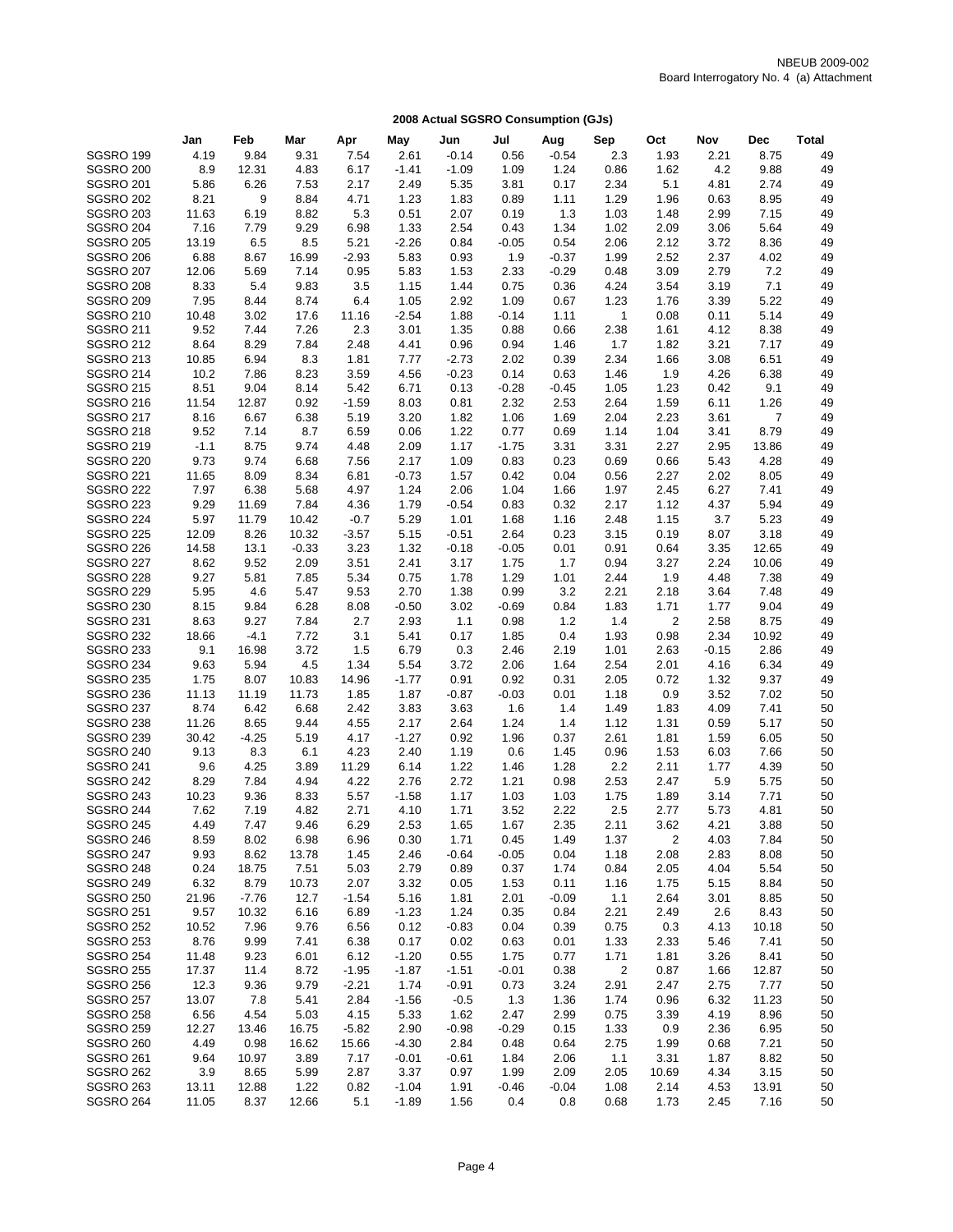|                               | Jan           | Feb          | Mar           | Apr          | May             | Jun            | Jul             | Aug            | Sep           | Oct          | Nov          | Dec          | <b>Total</b> |
|-------------------------------|---------------|--------------|---------------|--------------|-----------------|----------------|-----------------|----------------|---------------|--------------|--------------|--------------|--------------|
| <b>SGSRO 265</b>              | 7.37          | 10.97        | 8.16          | 4.9          | 1.53            | 0.71           | $-0.03$         | 0.1            | 0.7           | 2.12         | 4.8          | 8.75         | 50           |
| SGSRO 266                     | 5.6           | 6.91         | 4.63          | 2.62         | 5.38            | 4.33           | 1.59            | 2.68           | 1.69          | 2.22         | 5.48         | 6.97         | 50           |
| <b>SGSRO 267</b>              | 11.49         | 8.28         | 5.99          | 4.92         | $-0.43$         | 0.74           | 1.19            | 1.28           | 1.34          | 1.86         | 2.9          | 10.56        | 50           |
| SGSRO 268                     | 12.56         | 9.51         | 9.46          | 1.09         | 4.06            | $-0.05$        | 0.92            | 0.09           | 2.43          | 2.23         | 2.56         | 5.27         | 50           |
| SGSRO 269                     | 9.66          | 0.96         | 10.84         | 16.95        | $-1.71$         | 1.78           | 1.36            | 1.31           | 1.31          | 1.55         | 3.65         | 2.48         | 50           |
| SGSRO 270                     | 10.37         | 10.53        | 7.4           | 1.83         | 1.13            | $-0.82$        | 0.1             | 0.22           | 1.4           | 2.25         | 4.25         | 11.48        | 50           |
| <b>SGSRO 271</b>              | 7.39          | 4.77         | 4.24          | 4.67         | 5.59            | 2.68           | 1.85            | 2.41           | 2.85          | 3.06         | 2.9          | 7.74         | 50           |
| <b>SGSRO 272</b>              | 12            | 9.68         | 7.77          | 3.07         | 3.93            | 1.27           | 1.59            | 1.38           | 2.06          | 2.66         | 1.01         | 3.74         | 50           |
| SGSRO 273                     | 15.18         | 7.36         | 7.74          | 3.31         | 3.98            | 0.98           | 2.04            | $-0.26$        | 1.11          | 0.98         | $-0.22$      | 7.97         | 50           |
| <b>SGSRO 274</b>              | 5.61          | 10.21        | 10.49         | 6.31         | 3.65            | 1.92           | 1.6             | 1.73           | 3.27          | 0.56         | $-0.34$      | 5.16         | 50           |
| <b>SGSRO 275</b>              | 7.49          | 4.68         | 7.89          | 7.11         | 7.69            | 1.61           | 2.16            | 0.21           | 1.98          | 2.18         | 3.07         | 4.12         | 50           |
| SGSRO 276                     | 9.11          | 9.3          | 5.06          | 4.18         | 2.70            | 2.62           | $\mathbf{1}$    | 2.39           | 0.38          | 1.4          | 5.41         | 6.66         | 50           |
| SGSRO 277                     | 7.36          | 5.8          | 6.07          | 3.89         | 5.72            | 1.69           | 2.35            | 1.63           | 1.8           | 2.59         | 3.57         | 7.75         | 50           |
| SGSRO 278                     | 10.52         | 8.31         | 7.1           | 4.83         | $-0.09$         | 1.51           | 0.28            | 0.49           | 2.45          | 2.21         | 5.23         | 7.43         | 50           |
| SGSRO 279                     | 7.87          | 5.41         | 9.13          | 4.07         | 3.05            | 3.82           | 0.36            | 0.56           | 3.64          | 2.12         | 5.01         | 5.24         | 50           |
| SGSRO 280                     | 9.66          | 9.23         | 6.01          | 5.74         | 1.57            | 1.45           | $-0.21$         | 0.83           | 1.47          | 2.23         | 4.84         | 7.47         | 50           |
| <b>SGSRO 281</b>              | 4.15          | 5.28         | 5.54          | 3.49         | 4.32            | 4.54           | 2.37            | 4.91           | 2.57          | 4.92         | 4.89         | 3.33         | 50           |
| SGSRO 282                     | 7.76          | 8.01         | 10            | 6.49         | 1.92            | 0.88           | 1               | $-0.01$        | 0.79          | 1.28         | 3.29         | 8.91         | 50           |
| SGSRO 283                     | 10.65         | 9.2          | 10.94         | 4.19         | 3.05            | 0.63           | 0.45            | $-0.1$         | 1.55          | 2.76         | 1.58         | 5.43         | 50           |
| <b>SGSRO 284</b>              | 7.49          | 8.96         | 7.73          | 4.89<br>5.9  | 0.44            | 2.52<br>3      | 0.31            | 1.37           | $1.2$         | 2.02         | 4.89         | 8.51<br>6.22 | 50<br>50     |
| <b>SGSRO 285</b><br>SGSRO 286 | 7.69<br>10.6  | 6.98<br>9.25 | 8.31<br>10.12 | 10.39        | 1.12<br>$-1.91$ | 1.67           | 1.62<br>$-0.07$ | 2.17<br>0.92   | 1.52<br>$1.4$ | 1.96<br>2.18 | 3.85<br>1.95 | 3.84         | 50           |
| SGSRO 287                     | 6.16          | 9.26         | 7.93          | 7.08         | 7.40            | 1.34           | $-0.75$         | $-0.07$        | 1.97          | 1.66         | 4.1          | 4.27         | 50           |
| <b>SGSRO 288</b>              | 11.05         | 9.06         | 5             | 3.45         | 3.48            | 3.32           | 0.52            | 0.71           | 0.52          | 1.25         | 3.84         | 8.16         | 50           |
| SGSRO 289                     | 10.7          | 9.72         | 6.37          | 2.48         | 2.04            | 2.67           | 0.98            | 1.59           | 1.95          | 2.41         | 2.64         | 6.81         | 50           |
| SGSRO 290                     | 9.94          | 6.21         | 7.69          | 5.53         | 1.54            | 1.53           | 1.45            | 1.27           | 1.5           | 1.61         | 4.69         | 7.42         | 50           |
| <b>SGSRO 291</b>              | 10.25         | 6.38         | 7.07          | 4.15         | 2.95            | 1.4            | 1.77            | 1.05           | 2.3           | 1.78         | 3.27         | 8.01         | 50           |
| <b>SGSRO 292</b>              | 11.11         | 16.94        | 3.44          | 0.7          | 3.09            | 3.26           | 0.37            | 1.33           | 1.45          | 2.61         | 1.33         | 4.79         | 50           |
| SGSRO 293                     | 6.74          | 4.38         | 6.06          | 3.44         | 4.75            | 3.92           | 2.49            | 2.09           | 2.26          | 4.05         | 4.55         | 5.73         | 50           |
| <b>SGSRO 294</b>              | 11.53         | 7.47         | 7.51          | 4.15         | 6.08            | 0.11           | 0.73            | $-0.3$         | 1.29          | 2.14         | $-0.34$      | 10.1         | 50           |
| <b>SGSRO 295</b>              | 7.66          | 10.53        | 9.82          | 2.84         | 1.86            | 0.37           | 1.13            | 0.94           | 2.37          | 0.31         | 4.24         | 8.43         | 51           |
| SGSRO 296                     | 9.13          | 10.01        | 9.31          | 4.8          | $-0.11$         | 2.93           | 2.28            | 1.1            | 1.89          | 2.18         | 2.51         | 4.47         | 51           |
| SGSRO 297                     | 3.24          | $-0.85$      | 6.36          | 3.24         | 4.14            | 3.08           | 1.77            | 0.9            | 1.67          | 5.23         | 3.83         | 17.96        | 51           |
| SGSRO 298                     | 12.7          | 6.31         | 5.2           | 19.72        | $-6.35$         | $-2.28$        | 0.74            | 1.35           | 2.27          | 2.3          | 2.32         | 6.31         | 51           |
| SGSRO 299                     | 13.78         | 6.71         | 5.25          | 18.65        | $-1.00$         | $-0.97$        | $-1.09$         | $-0.07$        | 0.6           | 1.09         | 0.44         | 7.23         | 51           |
| SGSRO 300                     | 8.98          | 8.05         | 9.49          | 3.89         | 2.42            | 2.86           | 1.13            | 0.75           | 0.97          | 0.04         | 4.25         | 7.81         | 51           |
| <b>SGSRO 301</b>              | 10.71         | 17.02        | $-0.01$       | 4.06         | 2.32            | 0.99           | 0.57            | 1.64           | 0.83          | 2.47         | 3.34         | 6.71         | 51           |
| <b>SGSRO 302</b>              | 9.33          | 8.21         | 9.33          | 6.08         | 1.30            | 2.51           | 0.51            | 0.83           | 1.49          | 2.34         | 2.84         | 5.88         | 51           |
| SGSRO 303                     | 8.74          | 3.84         | 9.36          | 4.56         | 2.84            | 1.48           | 2.31            | 2.32           | 1.45          | 1.32         | 4.87         | 7.59         | 51           |
| <b>SGSRO 304</b>              | 16.6          | 6.09         | 2.81          | $-0.44$      | 3.23            | 1.82           | 1.1             | 3.48           | 2.58          | 3.16         | 2.79         | 7.49         | 51           |
| <b>SGSRO 305</b>              | 13.08         | 8.15         | 8.54          | 16.66        | $-1.03$         | $-0.16$        | $-0.35$         | $-0.68$        | 0.15          | 0.99         | 3.43         | 1.95         | 51           |
| SGSRO 306                     | 8.71          | 8.51         | 7.31          | 7.5          | $-0.45$         | $-0.8$         | 1.44            | 3.11           | 1.33          | 1.76         | 3.39         | 8.99         | 51           |
| SGSRO 307                     | 13.09         | 6.42         | 9.11          | 1.26         | 6.46            | 0.91           | 1.65            | $-0.19$        | 2.1           | 2.21         | 2.1          | 5.71         | 51           |
| SGSRO 308                     | 11.6          | 2.09         | 7.28          | 5.6          | 3.39            | $-0.34$        | 1.25            | 1.33           | 2.4           | 2.48         | 3.25         | 10.52        | 51           |
| SGSRO 309                     | 11.34         | 9.11         | 9.12          | 2.68         | 4.38            | 0.79           | 1.05            | 0.08           | 0.46          | 0.15         | $-0.01$      | 11.71        | 51           |
| <b>SGSRO 310</b>              | 13.91         | 6.7          | 8.35          | 4.81         | $-1.00$         | $-1.48$        | 0.33            | $-0.21$        | 2.83          | 1.14         | 6.67         | 8.81         | 51           |
| SGSRO 311                     | 16.48         | 7.49         | 7.53          | 4.78         | 2.08            | 0.95           | 1.91            | $-0.03$        | 0.34          | 0.27         | $-0.16$      | 9.24         | 51           |
| <b>SGSRO 312</b>              | 8.24          | 6.35         | 8.65          | 9.01         | 0.84            | 0.66           | 2.1             | 2.97           | 1.62          | 2.24         | 1.65         | 6.56         | 51           |
| SGSRO 313<br>SGSRO 314        | 12.07<br>7.98 | 9.03<br>5.33 | 7.77<br>6.4   | 3.19<br>1.34 | 4.43<br>8.54    | 0.5<br>$-0.06$ | 2.82<br>1.88    | 2.1<br>$-1.02$ | 1.5<br>2.05   | 1.16<br>2.39 | 1.86<br>6.62 | 4.47<br>9.47 | 51<br>51     |
| <b>SGSRO 315</b>              | 10.4          | 8.8          | 6.26          | 6.49         | 0.21            | 2.28           | 1.24            | 1.2            | 1.48          | 2.39         | 1.96         | 8.21         | 51           |
| SGSRO 316                     | 7.72          | 7.12         | 11.19         | 6.03         | 0.16            | 1.97           | 0.09            | 2.6            | 0.42          | 0.28         | 1.12         | 12.23        | 51           |
| SGSRO 317                     | 9.89          | 11.29        | 10.44         | 0.17         | 2.84            | 0.77           | 0.14            | 0.1            | 1.2           | 0.74         | 4.71         | 8.65         | 51           |
| <b>SGSRO 318</b>              | 8.41          | 7.36         | 7.15          | 5.38         | 2.13            | 2.69           | $-0.27$         | 1.92           | 1.9           | 2.76         | 4.74         | 6.79         | 51           |
| <b>SGSRO 319</b>              | 9.47          | 7.37         | 7.77          | 3.99         | 3.43            | $-0.04$        | 0.51            | 1.76           | 2.59          | 1.79         | 3.38         | 8.96         | 51           |
| SGSRO 320                     | 12.27         | 9.56         | 7.46          | 5.25         | $-0.74$         | 1.38           | 1.52            | 1.9            | 1.62          | 2.92         | 2            | 5.86         | 51           |
| <b>SGSRO 321</b>              | 8.42          | 8.53         | 7.22          | 4.42         | 4.68            | 1.1            | 1.44            | 1.67           | 2.39          | 3.09         | 1.94         | 6.12         | 51           |
| SGSRO 322                     | 11            | 10.07        | 9.1           | 5.49         | $-1.53$         | $-0.39$        | $-0.97$         | 0.84           | 0.87          | 1.03         | 4.52         | 10.99        | 51           |
| SGSRO 323                     | 2.06          | 13.96        | 14.54         | $-2.58$      | 4.70            | 1.12           | 2               | 0.34           | 2.13          | 3.47         | 4.54         | 4.74         | 51           |
| SGSRO 324                     | 8.16          | 7.54         | 5.34          | 4.56         | 3.07            | 2.43           | 0.08            | 1.39           | 3.39          | 3.2          | 3.26         | 8.62         | 51           |
| <b>SGSRO 325</b>              | 10.84         | 4.81         | 7.8           | 3.63         | 3.48            | 2.18           | 2.21            | 1.35           | 2.72          | 2.59         | 2.17         | 7.29         | 51           |
| SGSRO 326                     | 9.73          | 9.01         | 9.92          | 1.94         | 2.59            | 0.71           | 2.53            | 0              | 1.39          | 1.78         | 2.71         | 8.77         | 51           |
| SGSRO 327                     | 9.65          | 8.2          | 2.92          | 5.34         | 0.49            | 1.53           | 2.49            | 1.13           | 1.58          | 3.2          | 6.5          | 8.07         | 51           |
| SGSRO 328                     | 8.97          | 10.07        | 6.99          | 7.98         | $-0.26$         | 0.8            | 0.43            | 0.89           | 1             | 1.54         | 3.66         | 9.03         | 51           |
| <b>SGSRO 329</b>              | 12.06         | 9.01         | 4.85          | 5.35         | 3.17            | 2.6            | 0.25            | 0.6            | 1.14          | 2.12         | 1.3          | 8.66         | 51           |
| SGSRO 330                     | 5.69          | 7.19         | 7.06          | 7.5          | 5.12            | $-0.32$        | 1.36            | 2.41           | 2.37          | 2.37         | 4.07         | 6.33         | 51           |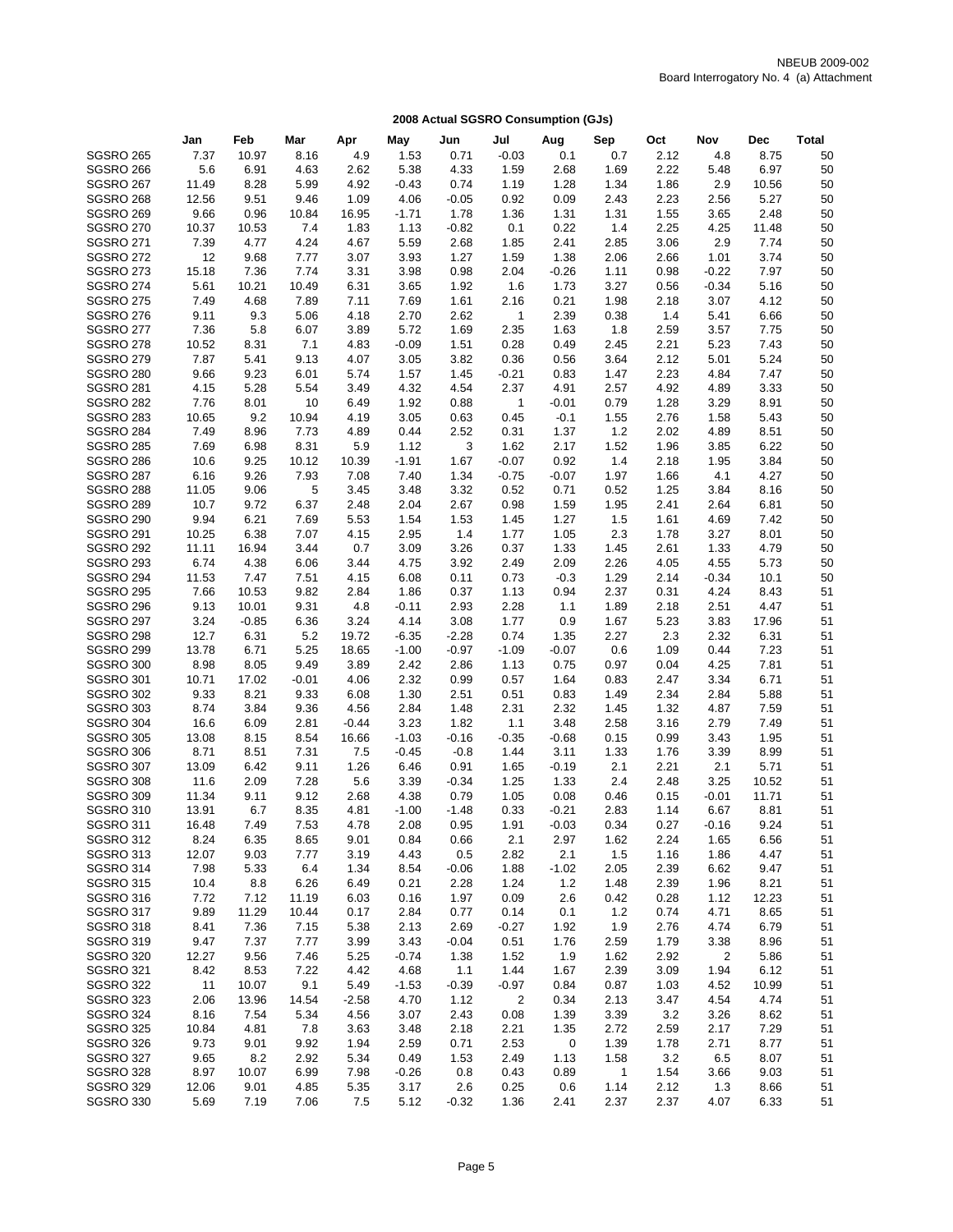|                        | Jan            | Feb           | Mar           | Apr          | May             | Jun          | Jul          | Aug          | Sep          | Oct          | Nov          | <b>Dec</b>   | <b>Total</b> |
|------------------------|----------------|---------------|---------------|--------------|-----------------|--------------|--------------|--------------|--------------|--------------|--------------|--------------|--------------|
| SGSRO 331              | 10.82          | 6.81          | 7.86          | 4.38         | 2.99            | 1.95         | 0.2          | 0.52         | 2.23         | 1.41         | 3.33         | 8.65         | 51           |
| SGSRO 332              | 15.24          | 8             | 4.08          | 7.41         | 3.94            | 1.27         | 2.62         | 0.44         | 1.45         | 1.89         | 2.46         | 2.35         | 51           |
| SGSRO 333              | 11.42          | 11.44         | 5.83          | 5.2          | $-1.94$         | $-0.49$      | 0.74         | 0.94         | 2.62         | 0.16         | 4.55         | 10.71        | 51           |
| SGSRO 334              | 10.92          | 6.92          | 7.68          | 3            | 3.50            | 0.92         | 0.16         | 2.36         | 0.56         | 0.13         | $-0.01$      | 15.04        | 51           |
| SGSRO 335              | 9.51           | 7.17          | 7.83          | 2.96         | 4.48            | 0.67         | 1.24         | 0.71         | 1.47         | 2.19         | 2.28         | 10.67        | 51           |
| SGSRO 336              | 12.08          | 8.31          | 8.74          | 5.45         | $-0.98$         | 1.23         | 0.85         | 0.67         | 2.31         | 2.22         | 2.28         | 8.04         | 51           |
| SGSRO 337              | 9.1            | 7.82          | 7.78          | 4.23         | 4.29            | 2.27         | 1.75         | 0.48         | 2.25         | 3.12         | 2.84         | 5.28         | 51           |
| <b>SGSRO 338</b>       | 10.15          | 9.36          | 8.71          | 4.84         | $-0.35$         | 1.91         | $-0.67$      | 0.38         | 1.28         | 1.56         | 4.49         | 9.56         | 51           |
| SGSRO 339              | 6.8            | 7.72          | 8.16          | 4.18         | 6.30            | 1.89         | 1.9          | 0.32         | 2.34         | 2.37         | 3.13         | 6.12         | 51           |
| SGSRO 340              | 9.19           | 6.75          | 5.74          | 5.42         | 3.11            | 1.41         | 1.61         | 1.02         | 1.95         | 1.46         | 4.94         | 8.65         | 51           |
| SGSRO 341              | 13.04          | 8.24          | 8.67          | 4.82         | $-0.68$         | $-0.76$      | 0.38         | 0.02         | 1.19         | 1.02         | 4.91         | 10.41        | 51           |
| SGSRO 342<br>SGSRO 343 | 6.77           | 7.53<br>15.54 | 8.12<br>1.24  | 8.97<br>5.88 | 1.73            | 2.21<br>0.5  | 1.27<br>2.36 | 1.58<br>0.55 | 1.8<br>2.52  | 2.22<br>1.22 | 2.77<br>4.59 | 6.3<br>5.13  | 51<br>51     |
| SGSRO 344              | 8.98<br>11.4   | 5.93          | 8.96          | 2.41         | 2.76<br>1.84    | $-0.17$      | 1.38         | 0.49         | 1.45         | 1.34         | 3.59         | 12.67        | 51           |
| <b>SGSRO 345</b>       | 14.25          | 1.26          | 10.71         | 3.43         | 3.90            | 1.01         | 1.84         | 0            | 1.44         | 1.28         | 4.26         | 7.92         | 51           |
| SGSRO 346              | 11.36          | 10.8          | 8.91          | 6.48         | 1.62            | $-1.2$       | 0.65         | $-0.2$       | 0.75         | 0.43         | 0.7          | 11.02        | 51           |
| SGSRO 347              | 9.8            | 5.09          | 6.72          | 6.26         | 0.42            | 0.78         | 0.9          | 0.65         | 1.33         | 1.28         | 5.15         | 12.96        | 51           |
| SGSRO 348              | 9.25           | 8.67          | 8.3           | 6.61         | 2.51            | 0.97         | $-0.26$      | 0.11         | $\mathbf{1}$ | 0.67         | 5.84         | 7.77         | 51           |
| SGSRO 349              | 7.99           | 6.13          | 6.86          | 3.49         | 3.62            | 4.27         | 1.47         | 1.54         | 2.25         | 1.9          | 4.78         | 7.16         | 51           |
| SGSRO 350              | 8.5            | 6.04          | 8.64          | 3.89         | 2.37            | 3.13         | 0.52         | 1.04         | 2.56         | 2.7          | 3.7          | 8.37         | 51           |
| <b>SGSRO 351</b>       | 9.08           | 9.48          | 4.82          | 1.7          | 4.27            | 3.73         | 1.41         | $\mathbf{1}$ | 2.6          | 1.98         | 4.43         | 6.99         | 51           |
| SGSRO 352              | 10.77          | 9.78          | 4.33          | 6.09         | 0.79            | 5.96         | $-4.66$      | 0.33         | 3.24         | 1.84         | 5.53         | 7.5          | 52           |
| <b>SGSRO 353</b>       | 10.84          | 8.66          | 9.63          | 5.59         | 1.59            | $-1.15$      | 0.39         | 0.97         | 0.69         | 0.41         | 4.79         | 9.1          | 52           |
| <b>SGSRO 354</b>       | 11.72          | 8.88          | 6.94          | 5.2          | $-0.82$         | 1.31         | 1.86         | 2.01         | 1.23         | 2.74         | 1.95         | 8.49         | 52           |
| <b>SGSRO 355</b>       | 9.72           | 8.27          | 9.06          | 6.65         | $-1.48$         | 0.95         | 0.33         | 1.31         | 1.17         | 1.82         | 3.9          | 9.82         | 52           |
| SGSRO 356              | 9.37           | 5.2           | 11            | 2.21         | 5.63            | $-0.48$      | 1.63         | 0.85         | 2.34         | 2.67         | 5.35         | 5.75         | 52           |
| SGSRO 357              | 11.66          | 10.31         | 3.02          | 12.94        | 3.14            | 3.31         | $-0.8$       | 0.22         | 0.57         | 0.91         | 1.99         | 4.26         | 52           |
| <b>SGSRO 358</b>       | 9.03           | 9.45          | 10.81         | 1.58         | 3.06            | $-0.32$      | 1.9          | 0.62         | 2.49         | 0.84         | 6.41         | 5.66         | 52           |
| SGSRO 359              | 7.23           | 8.44          | 7.86          | 4.95         | 7.04            | 0.63         | 1.85         | $-0.72$      | 2.19         | 2.62         | 2.02         | 7.42         | 52           |
| SGSRO 360              | 12.18          | 8.1           | 8.02          | 6.07         | $-1.37$         | 0.73         | 0.39         | $-0.02$      | 2.01         | 1.89         | 3.47         | 10.11        | 52           |
| <b>SGSRO 361</b>       | 10.54          | 9.11          | 4.53          | 5.45         | 1.62<br>$-1.27$ | 1.53<br>1.23 | 1.56         | 0.78         | 2.24<br>1.51 | 2.42         | 4.65         | 7.17<br>6.54 | 52           |
| SGSRO 362<br>SGSRO 363 | 10.41<br>6.93  | 7.69<br>6.08  | 11.35<br>8.28 | 7.55<br>3.56 | 6.61            | 1.95         | 0.6<br>2.97  | 0.78<br>2.7  | 1.5          | 3.18<br>2.68 | 2.04<br>4.57 | 3.8          | 52<br>52     |
| SGSRO 364              | 7.41           | 15.66         | 1.19          | 8.17         | $-0.67$         | 0.52         | $-0.09$      | 0.84         | 2.54         | 2.98         | 3.13         | 9.97         | 52           |
| <b>SGSRO 365</b>       | 7.51           | 13.33         | 12.48         | 3.27         | 1.68            | $\mathbf{1}$ | 0.43         | 0.1          | 1.02         | 0.37         | 1.92         | 8.54         | 52           |
| SGSRO 366              | 9.95           | 6.49          | 6.29          | 2.98         | 2.58            | $-0.43$      | 2.19         | 0.49         | 2.65         | 1.62         | 6.73         | 10.12        | 52           |
| SGSRO 367              | $\overline{7}$ | 4.86          | 6.04          | 4.8          | 6.48            | 4.64         | 1.49         | 1.5          | 4.46         | 3.44         | 1.75         | 5.2          | 52           |
| SGSRO 368              | 4.15           | 11.24         | 11.01         | 7.44         | $-1.69$         | 0.95         | 1.99         | 0.49         | 0.63         | 0.32         | 2.83         | 12.3         | 52           |
| SGSRO 369              | 9.26           | 7.95          | 9.79          | 5.43         | 2.80            | 2.52         | 1.14         | 1.47         | 2.16         | 2.09         | 2.52         | 4.58         | 52           |
| SGSRO 370              | 12.48          | 8.5           | 8.57          | 5.09         | 0.78            | 0.56         | 0.7          | 0.18         | 1.05         | 1.55         | 3.22         | 9.06         | 52           |
| <b>SGSRO 371</b>       | 5.08           | 4.8           | 17.55         | 11.17        | $-2.11$         | 0.19         | 1.77         | 1.39         | 3.38         | 4.57         | 3.19         | 0.79         | 52           |
| <b>SGSRO 372</b>       | 8.28           | 9.41          | 10.7          | 1.07         | 2.79            | 0.86         | 1.86         | 0.71         | 1.52         | 1.59         | 4.8          | 8.18         | 52           |
| SGSRO 373              | 4.39           | 11.3          | 12.12         | 6.47         | 2.89            | 1.95         | 0.87         | 0.58         | 2.23         | 2.13         | 2.2          | 4.67         | 52           |
| SGSRO 374              | 10.38          | 8.22          | 13.98         | 0.42         | 4.03            | 1.4          | 2.52         | 0.88         | 2.77         | 0.86         | 2.99         | 3.35         | 52           |
| SGSRO 375              | 6.78           | 10.15         | 9.98          | 4.37         | 1.02            | 2.17         | 2.15         | 1.34         | 1.52         | 1.14         | 3.78         | 7.4          | 52           |
| SGSRO 376              | 15.3           | 8.54          | 23.34         | $-10.49$     | 1.28            | $-0.17$      | $-1.03$      | 0.7          | 1.71         | 1.86         | 1.31         | 9.47         | 52           |
| SGSRO 377              | 9.86           | 10.24         | 9.89          | 7.06         | $-1.04$         | 0.04         | 0.69         | 0.96         | 1.03         | 1.97         | 4.07         | 7.06         | 52           |
| <b>SGSRO 378</b>       | 6.47           | 4.05          | 6.33          | 5.34         | 2.98            | 3.96         | 4.83         | 2.88         | 2.57         | 3.32         | 4.19         | 4.92         | 52           |
| SGSRO 379              | 13.1           | 10.74         | 10.54         | $-3.63$      | $-0.28$         | $-0.39$      | 0.71         | $-0.12$      | 0.4          | $-0.1$       | $-0.35$      | 21.24        | 52           |
| SGSRO 380<br>SGSRO 381 | 9.13<br>16.69  | 9.18<br>6.94  | 9.43<br>6.27  | 2.24<br>5.38 | 3.16<br>1.66    | 1.29<br>0.68 | 1.96<br>1.71 | 1.15<br>0.29 | 1.76<br>1.71 | 1.4<br>1.74  | 4.55<br>1.89 | 6.66<br>6.95 | 52<br>52     |
| SGSRO 382              | 7.15           | 7.86          | 8.38          | 5.37         | 1.87            | 2.39         | 0.28         | 1.16         | 1            | 1.85         | 4.97         | 9.65         | 52           |
| SGSRO 383              | 6.75           | 17.33         | 10.88         | 4.25         | 1.06            | 1.24         | $-0.06$      | 0.04         | 0.9          | 2.23         | 4.61         | 2.78         | 52           |
| SGSRO 384              | 9.54           | 10.17         | 6.3           | 7.84         | $-0.70$         | 0.77         | 0.07         | 0.99         | 1.53         | 1.53         | 4.14         | 9.85         | 52           |
| <b>SGSRO 385</b>       | 9.73           | 8.44          | 8.15          | 3.67         | 3.83            | 0.43         | $-0.82$      | 0.6          | 1.85         | 0.1          | 2.78         | 13.29        | 52           |
| SGSRO 386              | 9.45           | 10.32         | 4.88          | 4.14         | 7.97            | 2.96         | $-0.65$      | $-0.04$      | 0.99         | $-0.23$      | 2.73         | 9.54         | 52           |
| SGSRO 387              | 9.62           | 11.74         | 8.8           | 8.21         | $-0.44$         | $-1.18$      | 0.42         | 0.59         | 0.67         | 1.14         | 3.38         | 9.11         | 52           |
| SGSRO 388              | 10.58          | 8.08          | 9.44          | 2.77         | 3.14            | 1.39         | 0.97         | 1.3          | 2.51         | 1.32         | 2.4          | 8.23         | 52           |
| SGSRO 389              | 13.16          | 6.32          | 6.08          | 2.17         | 6.13            | 0.57         | 1.44         | 1.15         | 2.63         | 4.11         | 4.63         | 3.74         | 52           |
| SGSRO 390              | 4.21           | 13.97         | 14.55         | $-1.81$      | 4.88            | 1.09         | 0.83         | $-0.35$      | 1.23         | 2.61         | 2.01         | 8.92         | 52           |
| SGSRO 391              | $-2.25$        | 9.01          | 10.06         | 3.47         | 10.00           | 0.52         | $-1.86$      | 5.04         | 3.51         | 4.04         | 3.27         | 7.37         | 52           |
| SGSRO 392              | 10.85          | 10.28         | 6.66          | 5.97         | 1.02            | 1.99         | $-0.29$      | 1.63         | 1.03         | 2.73         | 3.77         | 6.54         | 52           |
| SGSRO 393              | 10.19          | 4.89          | 8.18          | 0.1          | 4.13            | 3.25         | 4.02         | 0.19         | 4            | 3.72         | 4.12         | 5.42         | 52           |
| SGSRO 394              | 7.3            | 5.69          | 5.72          | 3.14         | 3.70            | 4.37         | 3.03         | 2.2          | 3.47         | 4.01         | 4.86         | 4.77         | 52           |
| <b>SGSRO 395</b>       | 10.67          | 8.6           | 16.41         | $-2.63$      | 3.22            | $-0.1$       | 0.53         | 1.32         | 1.76         | 2.08         | 3.94         | 6.48         | 52           |
| SGSRO 396              | 5.77           | 4.05          | 5.99          | 5.26         | 4.30            | 3.28         | 4.25         | 1.88         | 4.97         | 4.94         | 2.49         | 5.1          | 52           |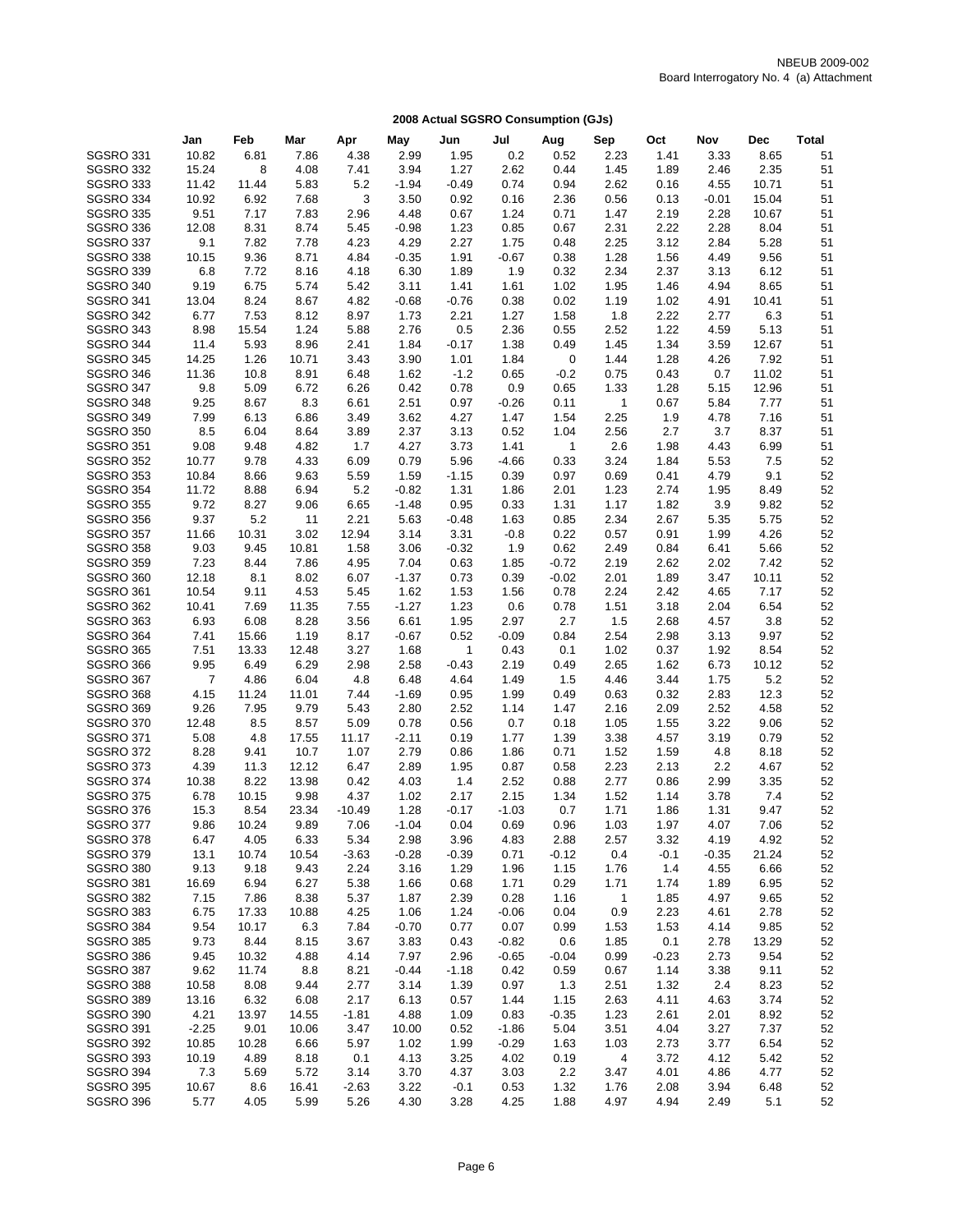|                                      | Jan            | Feb           | Mar            | Apr            | May                | Jun                | Jul          | Aug          | Sep          | Oct          | Nov          | <b>Dec</b>    | <b>Total</b> |
|--------------------------------------|----------------|---------------|----------------|----------------|--------------------|--------------------|--------------|--------------|--------------|--------------|--------------|---------------|--------------|
| SGSRO 397                            | 8.05           | 7.62          | 7.8            | 6.05           | 8.07               | 0.59               | 0.72         | 0.39         | 1.92         | 1.45         | 3.39         | 6.23          | 52           |
| SGSRO 398                            | 7.67           | 3.98          | 7.09           | 2.11           | 6.38               | 2.12               | 5.04         | 3.27         | 3.48         | 3.08         | 4.56         | 3.54          | 52           |
| SGSRO 399                            | 10.33          | 10.07         | 7.21           | $\overline{7}$ | 0.29               | 1.62               | 0.72         | 0.75         | 1.22         | 1.74         | 4.52         | 6.87          | 52           |
| <b>SGSRO 400</b>                     | 4.85           | 9.17          | 9.04           | 2.43           | 2.86               | 4.21               | 1.87         | 1.68         | 1.94         | 2.97         | 3.94         | 7.4           | 52           |
| <b>SGSRO 401</b>                     | 7.04           | 4.97          | 5.15           | 2.24           | 4.26               | 3.49               | 2.62         | 2.76         | 3.14         | 3.4          | 3.64         | 9.65          | 52           |
| <b>SGSRO 402</b>                     | 8.47           | 8.74          | 7.98           | 4.19           | 6.36               | 0.96               | 0.62         | 1.26         | 1.64         | 1.66         | 3.49         | 7.04          | 52           |
| <b>SGSRO 403</b>                     | 6.08           | 6.38          | 6.82           | 5.73           | 2.58               | 2.03               | 2.22         | 2.13         | 2.55         | 2.7          | 7.03         | 6.17          | 52           |
| <b>SGSRO 404</b>                     | 15.42          | 2.66          | 13.23          | 1.38           | 2.01               | $-0.3$             | 3.01         | $-0.08$      | 0.8          | 1.74         | 3.6          | 8.96          | 52           |
| <b>SGSRO 405</b>                     | 11.11          | 7.49          | 6.08           | 6.06           | 0.52               | 1.9                | 1.94         | 1.64         | 2.64         | 1.52         | 1.92         | 9.66          | 52           |
| <b>SGSRO 406</b>                     | 7.54           | 9.1           | 8.49           | 5.28           | 2.74               | $-0.53$            | $-0.78$      | 2.07         | 1.71         | 1.89         | 0.78         | 14.19         | 52           |
| <b>SGSRO 407</b>                     | 8.74           | 8.99          | 10.37          | 7.47           | 0.72               | 2.69               | $-0.63$      | 0.39         | 2.05         | 2.85         | 3.06         | 5.81          | 53           |
| <b>SGSRO 408</b>                     | 21.94          | 7.05          | 9.26           | 0.26           | 2.58               | 0.76               | 1.87         | 0.15         | 1.59         | 2.33         | 2.74         | 1.99          | 53           |
| <b>SGSRO 409</b>                     | 10.2           | 9.95          | 5.42           | 7.89           | $-0.86$            | 0.98               | $-0.51$      | 0.8          | 0.87         | 0.22         | 7.43         | 10.14         | 53           |
| <b>SGSRO 410</b><br><b>SGSRO 411</b> | 14.69          | 6.75<br>2.43  | 5.2            | 6.94           | 2.25               | 0.83<br>1.84       | 1.51         | 1.07<br>0    | 1.82         | 1.53         | 2.11         | 7.85<br>2.82  | 53<br>53     |
| <b>SGSRO 412</b>                     | 11.03<br>11.37 | 7.74          | 25.75<br>10.48 | 5.76<br>5.36   | $-2.17$<br>$-1.25$ | 0.69               | 0.37<br>0.6  | 0.14         | 0.45<br>1.48 | 1.12<br>1.66 | 3.18<br>5.81 | 8.52          | 53           |
| <b>SGSRO 413</b>                     | 8.39           | 5.45          | 5.48           | 7.84           | 6.48               | 1.34               | 1.91         | 0.41         | 1.67         | 1.93         | 5.5          | 6.2           | 53           |
| SGSRO 414                            | 14.2           | 7.2           | 7.31           | 4.73           | $-0.11$            | 1.22               | 0.1          | 1.3          | 1.63         | 2.67         | 5.4          | 6.98          | 53           |
| <b>SGSRO 415</b>                     | 10.91          | 9.4           | 9.19           | 7.34           | $-0.36$            | 1.41               | 0.41         | 0.05         | 0.47         | 0.05         | 1.55         | 12.22         | 53           |
| <b>SGSRO 416</b>                     | 9.81           | 12.45         | 6.62           | 6.46           | 2.15               | 0.14               | 0.96         | 0.72         | 1.18         | 0.04         | 1.51         | 10.6          | 53           |
| <b>SGSRO 417</b>                     | 11.47          | 8.07          | 7.5            | 6.65           | $-0.22$            | 1.31               | 0.7          | 0.9          | 1.64         | 5.03         | 1.51         | 8.09          | 53           |
| <b>SGSRO 418</b>                     | 9.21           | 6.3           | 8.59           | 3.83           | 4.48               | 1.01               | 0.56         | 0.73         | 1.04         | 4            | 4.99         | 7.93          | 53           |
| <b>SGSRO 419</b>                     | 10.51          | 9.89          | 8.24           | 4.58           | 0.29               | 1.81               | 0.33         | 0.79         | 1.93         | 1.8          | 0.51         | 11.99         | 53           |
| <b>SGSRO 420</b>                     | 8.19           | 7.17          | 6.36           | 5.73           | 6.16               | 1.56               | 1.76         | 1.54         | 1.5          | 1.95         | 2.15         | 8.61          | 53           |
| <b>SGSRO 421</b>                     | 10.81          | 6.05          | 5.49           | 2.96           | 2.62               | 2.34               | 2.18         | 2.53         | 3.68         | 4.34         | 3.49         | 6.23          | 53           |
| <b>SGSRO 422</b>                     | 8              | 7.42          | 7.66           | 3.92           | 2.25               | 0.89               | 1.66         | 2.02         | 3.5          | 3.23         | 4.74         | 7.43          | 53           |
| <b>SGSRO 423</b>                     | 9.89           | 11.59         | 6.69           | 5.07           | 3.44               | 3.29               | $-0.61$      | $-0.07$      | 0.8          | 0.47         | 4.76         | 7.41          | 53           |
| <b>SGSRO 424</b>                     | 12.31          | 9.66          | 4.8            | 7.79           | 0.23               | 1.45               | 1.48         | 2.57         | 1.25         | $-0.33$      | 2.48         | 9.04          | 53           |
| <b>SGSRO 425</b>                     | 10.51          | 25.84         | 12.69          | $-0.21$        | 3.82               | 11.13              | $-17.05$     | 1.25         | 3.96         | 0.15         | 2.4          | $-1.73$       | 53           |
| SGSRO 426                            | 18.68          | 9.33          | 6.64           | 1.81           | 0.51               | $-0.75$            | $-0.39$      | 0.29         | 1.69         | 2.85         | 3.83         | 8.29          | 53           |
| <b>SGSRO 427</b>                     | 8.05           | 5.64          | 6.77           | 4.91           | 4.61               | 2.3                | 3.1          | 2.34         | 2.38         | 3.39         | 4.35         | 4.94          | 53           |
| SGSRO 428                            | 12.41          | 7.99          | 8.77           | 0.97           | 2.00               | 2.15               | 1.25         | 0.87         | 3.02         | 3.18         | 5.03         | 5.14          | 53           |
| <b>SGSRO 429</b>                     | 12.14          | 4.8           | 7.88           | 4.22           | 2.47               | $-0.16$            | 1.97         | 0.53         | 1.83         | 2.23         | 6.59         | 8.31          | 53           |
| <b>SGSRO 430</b>                     | 4.87           | $-0.17$       | 13.52          | 5.38           | 4.00               | 5.8                | 2.03         | 3.71         | 2.92         | 4.97         | 4.68         | 1.11          | 53           |
| <b>SGSRO 431</b>                     | 13.87          | 8.02<br>10    | 10.07          | 3.28           | 4.92               | 1.35               | 0.88         | 0.52         | 0.92         | 2.15         | 2.38         | 4.49          | 53<br>53     |
| <b>SGSRO 432</b><br>SGSRO 433        | 10.7<br>11.62  | 10.48         | 6.08<br>0.52   | 3.94<br>3.22   | 2.51<br>1.97       | 0.97<br>1.01       | 0.81<br>0.77 | 0.71<br>1.94 | 1.37<br>1.83 | 1.46<br>5.45 | 2.97<br>8.11 | 11.34<br>5.95 | 53           |
| <b>SGSRO 434</b>                     | 6.9            | 7.8           | 8.05           | 7.17           | 3.20               | 2.75               | 0.24         | 1.37         | 1.16         | 0.06         | 2.83         | 11.36         | 53           |
| <b>SGSRO 435</b>                     | 9.81           | 9.55          | 6.78           | 4.95           | $-0.08$            | 1.87               | 1.64         | 2.21         | 1.88         | 2.76         | 3.86         | 7.68          | 53           |
| <b>SGSRO 436</b>                     | 9.51           | 7.92          | 5.62           | 3.44           | 3.84               | 3.73               | 1.41         | 1.01         | 1.93         | 1.68         | 4.8          | 8.04          | 53           |
| <b>SGSRO 437</b>                     | 9.84           | 6.86          | 8.41           | 4.42           | 1.95               | 0.81               | 0.69         | 1.06         | 1.47         | 1.41         | 7.13         | 8.88          | 53           |
| SGSRO 438                            | 9              | 7.45          | 7.92           | 2.64           | 4.61               | 2.58               | $-0.16$      | 1.13         | 1.76         | 2.35         | 5.89         | 7.78          | 53           |
| <b>SGSRO 439</b>                     | 10.91          | 8.22          | 9.34           | 3.36           | 3.93               | 3.07               | $-0.15$      | 0.41         | 1.81         | 0.93         | 1.9          | 9.22          | 53           |
| SGSRO 440                            | 11             | 8.95          | 6.97           | 3.5            | 2.04               | 2.63               | 1.05         | 1.12         | 1.85         | 2.45         | 3.77         | 7.66          | 53           |
| <b>SGSRO 441</b>                     | 7.11           | 8.43          | 8.1            | 6.96           | 7.13               | 1.26               | 1.74         | 0.92         | 1.69         | 1.7          | 3.75         | 4.23          | 53           |
| SGSRO 442                            | 11.83          | 9.65          | 4.81           | 2.83           | 5.02               | 1.62               | 2.62         | $-0.4$       | 1.67         | 2.48         | 3.81         | 7.15          | 53           |
| SGSRO 443                            | 12.84          | 11.67         | 6.23           | 4.18           | 1.89               | 1.74               | 0.25         | 1.22         | 0.75         | 2.63         | 2.97         | 6.79          | 53           |
| SGSRO 444                            | 13.38          | 12.84         | 4.69           | 4.27           | $-1.07$            | $-0.64$            | 0.38         | $-0.01$      | 1.22         | 1.03         | 4.56         | 12.52         | 53           |
| <b>SGSRO 445</b>                     | 8.26           | 6.43          | 6.58           | 4.13           | 2.95               | 2.9                | 1.58         | 4.57         | 2.75         | 2.94         | 2.64         | 7.45          | 53           |
| SGSRO 446                            | 12.77          | 8.52          | 5.78           | 4.87           | 2.36               | 2.82               | 1.38         | 1.83         | 0.94         | 2.07         | 2.58         | 7.26          | 53           |
| SGSRO 447                            | 12.39          | 6.52          | 9.23           | 3.53           | 10.21              | 0.58               | 1.6          | $-0.07$      | 0.92         | 1.39         | 0.36         | 6.54          | 53           |
| SGSRO 448                            | 11.37          | 7.71          | 6.74           | 4.17           | 3.81               | 1.26               | 0.91         | 0.52         | 1.58         | 2.29         | 3.87         | 8.99          | 53           |
| SGSRO 449                            | 9.7            | 8.74          | 7.17           | 6.64           | $-0.84$            | 2.63               | 1.28         | 0.92         | 1.58         | 2.31         | 5.92         | 7.2           | 53           |
| <b>SGSRO 450</b>                     | 12.81          | 9.12          | 9.15           | 7.41           | $-0.70$            | 2.1                | 0.74         | 0.8          | 0.75         | 0.07         | 1.01         | 10            | 53           |
| <b>SGSRO 451</b>                     | 12.15          | 13.14         | 2.28           | 4.58           | 5.08               | 0.12               | 0.47         | 0.12         | 0.89         | 0.52         | 4.82         | 9.09          | 53           |
| <b>SGSRO 452</b>                     | 12.05          | 10.03         | 9.23           | 7.16           | $-2.06$            | 1.4                | 0.61         | 0.39         | 0.21         | 0.07         | 4.56         | 9.61          | 53           |
| <b>SGSRO 453</b><br><b>SGSRO 454</b> | 8.01<br>9.55   | 10.08<br>9.15 | 11.25<br>8.17  | 2.31<br>7.08   | 3.80<br>2.53       | $-0.23$<br>$-0.95$ | 1.83<br>0.82 | 0.77<br>1.76 | 1.64<br>1.71 | 2.42<br>1.09 | 3.8<br>1.16  | 7.59<br>11.2  | 53<br>53     |
| SGSRO 455                            | 6.5            | 6.24          | 6.47           | 4.11           | 6.69               | 2.43               | 2.4          | 4.15         | 3.05         | 3.76         | 6.1          | 1.38          | 53           |
| <b>SGSRO 456</b>                     | 11.43          | 6.66          | 7.77           | 4.51           | 2.35               | 2.81               | 0.96         | 0.85         | 2.17         | 1.65         | 3.29         | 8.85          | 53           |
| <b>SGSRO 457</b>                     | 8.7            | 7.52          | 7.13           | 5.58           | 7.31               | 0.61               | 2.03         | $-0.31$      | 1.95         | 2.2          | 2.38         | 8.22          | 53           |
| SGSRO 458                            | 9.99           | 7.69          | 8.77           | 3.12           | 3.53               | 1.64               | 2.6          | 1.25         | 2.57         | 1.73         | 1.77         | 8.69          | 53           |
| <b>SGSRO 459</b>                     | 15.75          | 9.01          | 17.65          | $-6.99$        | $-1.24$            | 0.24               | 1.67         | 1.3          | 2.25         | 1.66         | 1.11         | 10.95         | 53           |
| SGSRO 460                            | 7.81           | 24.82         | $-1.12$        | 5.47           | 0.50               | 1.46               | $-0.13$      | 0.25         | 0.47         | 0.06         | 1.32         | 12.45         | 53           |
| <b>SGSRO 461</b>                     | 11.69          | 11.13         | 7.88           | 7.39           | 0.47               | 2.8                | $-0.45$      | 0.38         | 1.22         | 1.75         | 2.64         | 6.48          | 53           |
| SGSRO 462                            | 17.85          | 8.36          | 8.57           | 10.33          | $-1.14$            | $-0.9$             | $-0.34$      | $-0.01$      | 0.67         | 1.2          | 0.48         | 8.31          | 53           |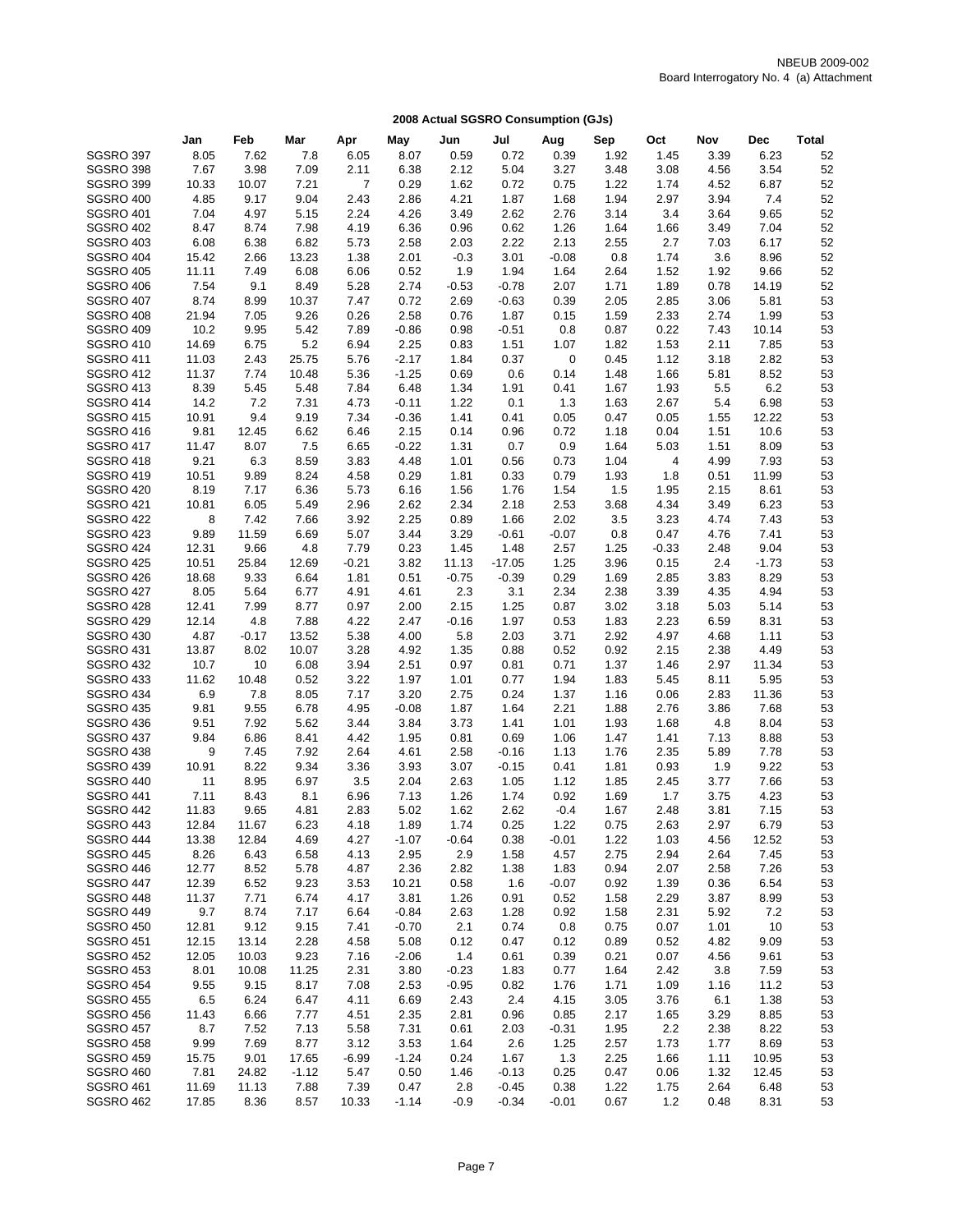|                                      | Jan                   | Feb           | Mar            | Apr             | May             | Jun          | Jul             | Aug          | Sep          | Oct                     | Nov          | <b>Dec</b>     | <b>Total</b> |
|--------------------------------------|-----------------------|---------------|----------------|-----------------|-----------------|--------------|-----------------|--------------|--------------|-------------------------|--------------|----------------|--------------|
| <b>SGSRO 463</b>                     | 7.87                  | 9.25          | 9.35           | 7.69            | 3.33            | $-0.13$      | $-0.3$          | 1.54         | 1.48         | 0.65                    | 1.54         | 11.12          | 53           |
| SGSRO 464                            | 9.75                  | 7.01          | 8.2            | 6.97            | 4.22            | 0.73         | 2.44            | 0.68         | 2.65         | 1.81                    | 2.54         | 6.39           | 53           |
| <b>SGSRO 465</b>                     | 4.39                  | 3.15          | 17.8           | 13.21           | $-0.78$         | 0.45         | $-1.09$         | 0.34         | 2.32         | 2.51                    | 6.57         | 4.53           | 53           |
| SGSRO 466                            | 9.56                  | 0.84          | 18.97          | 8.26            | 1.34            | 0.4          | 1.02            | 1.07         | 1.07         | 0.51                    | 2.78         | 7.59           | 53           |
| SGSRO 467                            | 5.6                   | 4.36          | 14.05          | 13.13           | $-0.82$         | 2.63         | 0.22            | 2.26         | 1.64         | 2.01                    | 1.65         | 6.69           | 53           |
| SGSRO 468                            | 3.81                  | 17.24         | 2.63           | 8.48            | $-0.47$         | 2.27         | 1.24            | 1.59         | 1.78         | 2.51                    | 6.51         | 5.83           | 53           |
| <b>SGSRO 469</b>                     | 7.57                  | 8.16          | 8.2            | 2.61            | 3.88            | 1.56         | 2.32            | 1.14         | 1.81         | 3.21                    | 3.01         | 9.96           | 53           |
| <b>SGSRO 470</b>                     | 15.45                 | 7.35          | 6.62           | 3.21            | $-1.46$         | $-1.93$      | 1.34            | 0.87         | 2.56         | 3.22                    | 7.2          | 9              | 53           |
| <b>SGSRO 471</b>                     | 13                    | 11.5          | 5.04           | 3.57            | 1.12            | 1.42         | 0.51            | 1.07         | 1.92         | 2.62                    | 3.21         | 8.46           | 53           |
| <b>SGSRO 472</b>                     | 11.31                 | 7.15          | 8.08           | 3.43            | 2.44            | 1.88         | 1.84            | 1.32         | 1.87         | 1.79                    | 3.9          | 8.47           | 53           |
| SGSRO 473                            | 10.97                 | 8.93          | 5.22           | 8.6             | $-2.89$         | 0.2          | $-0.13$         | 0.31         | 0.25         | 1.51                    | 7.66         | 12.92          | 54           |
| <b>SGSRO 474</b>                     | 3.77                  | 4.27          | 10.26          | 6.45            | 2.06            | 2.56         | 2.95            | 3.07         | 3.37         | 3.06                    | 6.13         | 5.62           | 54           |
| <b>SGSRO 475</b>                     | 10.98                 | 10.54         | 5.68           | 3.3             | 2.60            | 1.45         | 1.25            | 1.14         | 1.06         | 2.78                    | 3.38         | 9.41           | 54           |
| <b>SGSRO 476</b>                     | 11.04                 | 7.26          | 7.83           | 5.88            | $-0.36$         | 1.23         | 0.01            | 1.23         | 2.3          | 2.4                     | 3.09         | 11.68          | 54           |
| <b>SGSRO 477</b><br>SGSRO 478        | 10.67<br>$\mathbf{1}$ | 9.24<br>9.24  | 10.83<br>10.87 | 6.84<br>4.07    | $-0.85$<br>2.54 | $-0.81$<br>0 | 2.92<br>0.48    | 1.24<br>0.42 | 1.26<br>1.62 | 2.8<br>1.81             | 3.18<br>2.52 | 6.27<br>19.04  | 54<br>54     |
| <b>SGSRO 479</b>                     | 10.59                 | 10.12         | 8.89           | 7.66            | 1.36            | 0.89         | 0.58            | 0.93         | 1.22         | $\overline{\mathbf{c}}$ | 3.46         | 5.92           | 54           |
| SGSRO 480                            | 10.25                 | 8.95          | 5.94           | 5.19            | 1.22            | 1.68         | 0.03            | 0.72         | 2.26         | 2.32                    | 4.8          | 10.27          | 54           |
| SGSRO 481                            | 10.36                 | 7.98          | 7.95           | 4.83            | 6.50            | 1.56         | 1.89            | $-0.46$      | 2.2          | 2.36                    | 3.06         | 5.46           | 54           |
| <b>SGSRO 482</b>                     | 9.67                  | 8.49          | 7.31           | 4.2             | 3.63            | 0.88         | 3.26            | 2.01         | 2.01         | 2.99                    | 3.07         | 6.18           | 54           |
| SGSRO 483                            | 11.12                 | 6.91          | 8.99           | 2.64            | 2.09            | 1.81         | 1.73            | 0.24         | 2.88         | 1.94                    | 5.58         | 7.77           | 54           |
| SGSRO 484                            | 6.43                  | 6.32          | 6.52           | 5.74            | 5.86            | 1.41         | 3.24            | 3.39         | 1.93         | 2.16                    | 5.3          | 5.41           | 54           |
| <b>SGSRO 485</b>                     | 11.21                 | 9             | 6.49           | 3.02            | 2.85            | 2.83         | 1.47            | 0.48         | 0.55         | 0.06                    | 4.19         | 11.57          | 54           |
| SGSRO 486                            | 12.53                 | 8.76          | 6.42           | 4.87            | 1.35            | 0.92         | 1.04            | 0.82         | 1.28         | 1.99                    | 4.05         | 9.69           | 54           |
| SGSRO 487                            | 8.49                  | 9.31          | 8.92           | 2.86            | 2.01            | 1.61         | 1.85            | 0.76         | 1.62         | 3.33                    | 4.5          | 8.48           | 54           |
| SGSRO 488                            | 6.81                  | 9.19          | 10.86          | 4.23            | 4.23            | 0.01         | 1.51            | 1.18         | 1.31         | 1.61                    | 3.96         | 8.84           | 54           |
| SGSRO 489                            | 9.34                  | 10.49         | 8.33           | 5.09            | $-0.14$         | 1.53         | 0.61            | 0.4          | 1.22         | 1.58                    | 6.17         | 9.13           | 54           |
| <b>SGSRO 490</b>                     | 10.69                 | 12.95         | 8.7            | 1.16            | 5.69            | $-0.46$      | $-0.3$          | $-0.65$      | 0.72         | 1.15                    | 1.8          | 12.39          | 54           |
| <b>SGSRO 491</b>                     | 10.66                 | 6.27          | 5.83           | 5.64            | 5.21            | 2.9          | $-0.03$         | 0.48         | 1.72         | 2.32                    | 4.82         | 8.05           | 54           |
| <b>SGSRO 492</b>                     | 15.11                 | 8.07          | 9.45           | $-2.69$         | 7.36            | 2.94         | 0.24            | 1.39         | 2.11         | 0.5                     | 1.32         | 8.07           | 54           |
| <b>SGSRO 493</b>                     | 9.04                  | 6.29          | 7.77           | 4.07            | 4.06            | 3.87         | 1.91            | 2.04         | 1.58         | 1.78                    | 3.73         | 7.74           | 54           |
| SGSRO 494                            | 9.83                  | 8.83          | 7.64           | 5.04            | 0.67            | 1.73         | 1.02            | 0.5          | 2.21         | 2.65                    | 4.72         | 9.04           | 54           |
| <b>SGSRO 495</b>                     | 10.89                 | 10.83         | 8.37           | 5.44            | 0.43            | $-0.15$      | $-1.23$         | 0.02         | 1.11         | 0.53                    | 4.64         | 13             | 54           |
| SGSRO 496                            | 6.1                   | 5.18          | 5.53           | 0.56            | $-1.95$         | 0.98         | 6.7             | 2.31         | 4.49         | 4.55                    | 10.77        | 8.69           | 54           |
| <b>SGSRO 497</b>                     | 11.19                 | 7.59          | 6.69           | 5.83            | 0.34            | 2.65         | 0.86            | 1.99         | 2.62         | 2.56                    | 4.57<br>2.27 | 7.02           | 54           |
| SGSRO 498<br>SGSRO 499               | 11.3<br>8.9           | 10.88<br>7.49 | 7.82<br>10.73  | 5.84<br>$-1.83$ | 0.10<br>2.78    | 1.52<br>2.63 | $-1.12$<br>1.48 | 2.1<br>1.02  | 1.56<br>2.27 | 0.93<br>2.72            | 5.68         | 10.71<br>10.06 | 54<br>54     |
| SGSRO 500                            | 9.37                  | 8             | 8.63           | 13.31           | $-1.83$         | 2.62         | $-0.22$         | 1.15         | 1.15         | 1.08                    | 3.5          | 7.18           | 54           |
| <b>SGSRO 501</b>                     | 0.54                  | 8.11          | 11.11          | 10.99           | 2.09            | 1.01         | 1.55            | 0.69         | 1.53         | 2.1                     | 5.4          | 8.83           | 54           |
| <b>SGSRO 502</b>                     | 6.99                  | 5.3           | 4.88           | 3.88            | 2.73            | 3.37         | 2.93            | 3.21         | 2.93         | 2.95                    | 7.06         | 7.72           | 54           |
| <b>SGSRO 503</b>                     | 9.53                  | 7.63          | 10.15          | $-1$            | 7.56            | 0.85         | 0.26            | 0.36         | 0.6          | 0.22                    | 7.79         | 10             | 54           |
| SGSRO 504                            | 7.68                  | 9.56          | 8.65           | 5.56            | 6.66            | 1.38         | 1.02            | 0.7          | 1.73         | 1.83                    | 2.49         | 6.69           | 54           |
| <b>SGSRO 505</b>                     | 3.58                  | 10.35         | 9.24           | 8.22            | 3.87            | 0.54         | 1.61            | 0.47         | 0.35         | 0.41                    | 1.82         | 13.51          | 54           |
| <b>SGSRO 506</b>                     | 10.84                 | 15.99         | 3.9            | 5.91            | $-0.98$         | 2.4          | 0.04            | 0.22         | 1.83         | 2.26                    | 2.49         | 9.07           | 54           |
| <b>SGSRO 507</b>                     | 11.54                 | 11.46         | 5.62           | 5.66            | 0.60            | 1.44         | 0.7             | 1.26         | 1.68         | 2.38                    | 3.65         | 8.02           | 54           |
| <b>SGSRO 508</b>                     | 8.94                  | 7.5           | 9.99           | 0.54            | 10.76           | $-2.11$      | 2.09            | 1.38         | 2.44         | 2.13                    | 3.65         | 6.71           | 54           |
| <b>SGSRO 509</b>                     | 9                     | 8.58          | 9.92           | 6.22            | 3.41            | 2.56         | 1.18            | 1.24         | 1.39         | 0.03                    | 0.38         | 10.11          | 54           |
| <b>SGSRO 510</b>                     | 8.81                  | 10.23         | 10.82          | 7.04            | 0.15            | 0.27         | 1.79            | $-0.51$      | 1.24         | 0.54                    | 4.58         | 9.09           | 54           |
| <b>SGSRO 511</b>                     | 8.86                  | 10.52         | 7.12           | 3.16            | 3.94            | 3.16         | $-0.6$          | $-0.07$      | 3.25         | 2.78                    | 2.82         | 9.13           | 54           |
| <b>SGSRO 512</b>                     | 8.7                   | 7.78          | 9.8            | 5.02            | 3.35            | 2.26         | 1.18            | 1.43         | 0.61         | 0.07                    | 4.91         | 8.97           | 54           |
| <b>SGSRO 513</b>                     | 8.82                  | 8.08          | 9.87           | 3.84            | 3.69            | 0.05         | 1.87            | 0.69         | 1.98         | 3.24                    | 3.91         | 8.05           | 54           |
| <b>SGSRO 514</b>                     | 2.73                  | 2.47          | 4.15           | 2.46            | 2.76            | 7.52         | 0.43            | 15.12        | 8.37         | 0.24                    | 5.3          | 2.55           | 54           |
| <b>SGSRO 515</b>                     | 8.9                   | 6.71          | 8.08           | 12.42           | $-1.77$         | 1.87         | 0.44            | 1.05         | 1.58         | 1.43                    | 4.9          | 8.5            | 54           |
| <b>SGSRO 516</b>                     | 8.36                  | 10.06         | 7.02           | 7.58            | $-0.55$         | 2.91         | 0.35            | 1.85         | 1.24         | 1.5                     | 4.63         | 9.17           | 54           |
| <b>SGSRO 517</b><br><b>SGSRO 518</b> | 9.25                  | 10.63         | 7.7            | 7.25            | 2.07            | $-0.65$      | 3.2             | 2.19         | 0.76         | 2.5                     | 2.7          | 6.54           | 54           |
|                                      | 9.52                  | 17.34         | 0.16           | 7.81            | $-1.17$         | 1.73         | 1.08            | 1.34         | 1.39         | 2.79                    | 4.71         | 7.47           | 54           |
| <b>SGSRO 519</b><br><b>SGSRO 520</b> | 11.32<br>13.97        | 10.22<br>5.29 | 9.48<br>4.96   | 7.18<br>4.34    | 1.79<br>1.89    | 2.03<br>2.75 | $-0.07$<br>1.37 | 1.34<br>0.91 | 1.09<br>1.67 | 0.8<br>1.08             | 1.06<br>4.26 | 7.93<br>11.71  | 54<br>54     |
| <b>SGSRO 521</b>                     | 10.71                 | 7.54          | 9.02           | 1.44            | 5.46            | 1.14         | 1.69            | 1.05         | 2.88         | 1.34                    | 3.6          | 8.33           | 54           |
| <b>SGSRO 522</b>                     | 6.06                  | 11.82         | 10.96          | 1.08            | 3.38            | 2.92         | 2.33            | 2.93         | 2.61         | 2.72                    | 4.17         | 3.23           | 54           |
| <b>SGSRO 523</b>                     | 13.14                 | 11.59         | 11.03          | 6.64            | $-0.67$         | 2.45         | 0.11            | 0.1          | 0.44         | 3.12                    | 2.58         | 3.69           | 54           |
| <b>SGSRO 524</b>                     | 9.2                   | 8.89          | 16.44          | $-2.24$         | 4.02            | 0.29         | 0.58            | 1.13         | 1.34         | 1.44                    | 2.2          | 10.96          | 54           |
| <b>SGSRO 525</b>                     | 16.73                 | 5.95          | 8.96           | 1.94            | 2.52            | 0.38         | 1.23            | 1.04         | 1.53         | 1.69                    | 3.82         | 8.49           | 54           |
| SGSRO 526                            | 11.6                  | 10.15         | 9.52           | 5.15            | 3.15            | 3.01         | 1.15            | 0.44         | 1.82         | $-0.4$                  | 0.13         | 8.56           | 54           |
| SGSRO 527                            | 11.55                 | 11.69         | 2.4            | 0.8             | 7.93            | 1.46         | 0.84            | 1.13         | 1.25         | 1.82                    | 5.16         | 8.25           | 54           |
| <b>SGSRO 528</b>                     | 10.22                 | 10.91         | 7.21           | 3.34            | 2.78            | 0.22         | 0.98            | 0.9          | 1.9          | 2.01                    | 5.58         | 8.24           | 54           |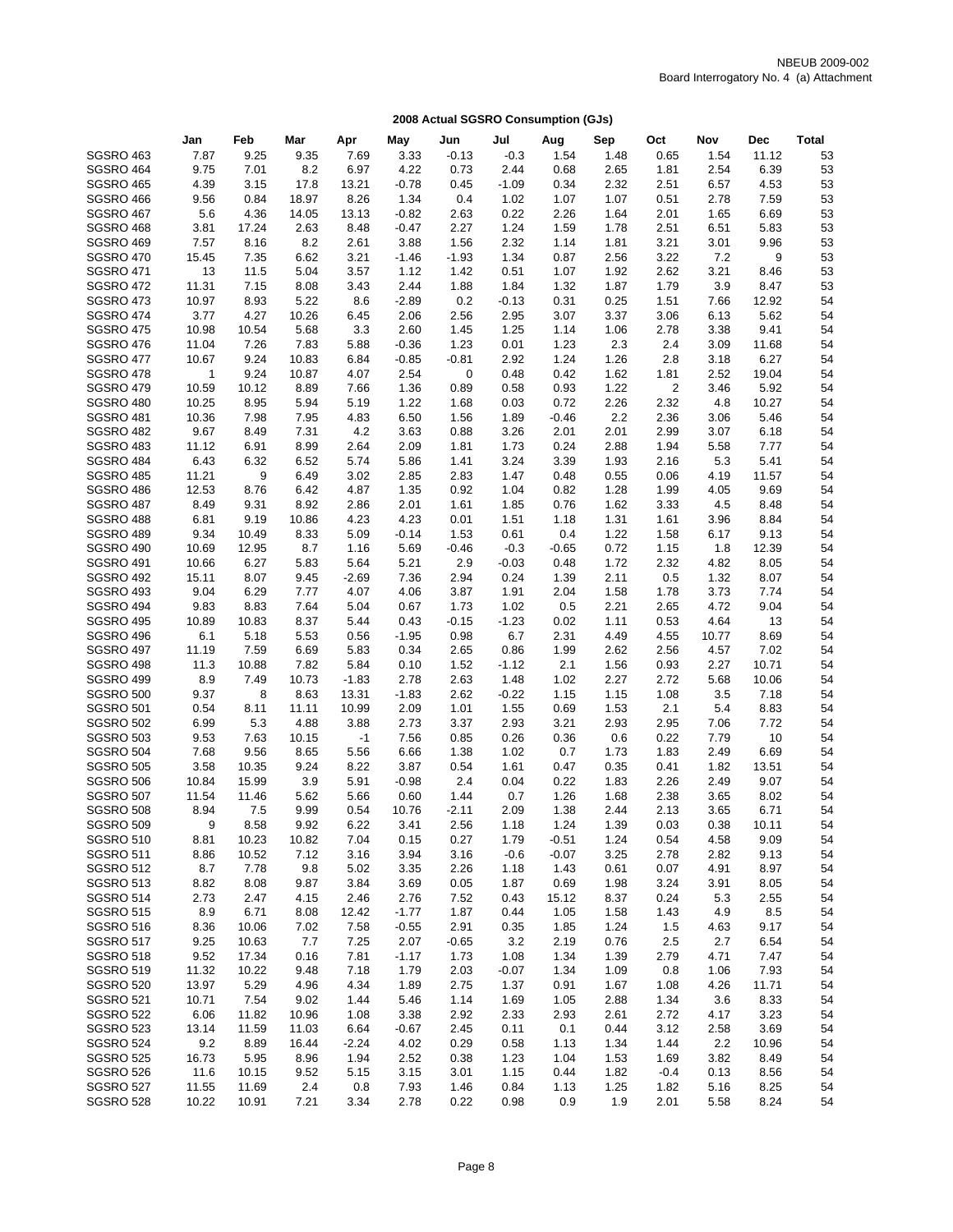|                                      | Jan           | Feb           | Mar            | Apr          | May             | Jun          | Jul             | Aug          | Sep          | Oct          | Nov          | <b>Dec</b>     | <b>Total</b> |
|--------------------------------------|---------------|---------------|----------------|--------------|-----------------|--------------|-----------------|--------------|--------------|--------------|--------------|----------------|--------------|
| <b>SGSRO 529</b>                     | 9.47          | 6.65          | 5.49           | 5.92         | 3.80            | 2.29         | $-0.14$         | 1.97         | 1.59         | 2.59         | 5.52         | 9.14           | 54           |
| <b>SGSRO 530</b>                     | 12.13         | 5.48          | 7.48           | 2.89         | 3.71            | 0.56         | 1.2             | 2.07         | 2.53         | 3.18         | 2.64         | 10.43          | 54           |
| <b>SGSRO 531</b>                     | 11.1          | 7.6           | 8.47           | 5.09         | 0.26            | 1.23         | 0.46            | 0.92         | 3.28         | 2.29         | 6.35         | 7.26           | 54           |
| <b>SGSRO 532</b>                     | 11.38         | 8.32          | 9.19           | 4.44         | 2.29            | 1.09         | 0.38            | 0.84         | 1.66         | 1.49         | 4.63         | 8.6            | 54           |
| SGSRO 533                            | 11.28         | 10.79         | 11.71          | 3.89         | 1.73            | 1.74         | 0.23            | 0.69         | 2.81         | 2.55         | 1.52         | 5.38           | 54           |
| SGSRO 534                            | 7.84          | 8.54          | 8.28           | 4.68         | 5.94            | 0.24         | 0.88            | 1.16         | 1.31         | 2.89         | 3.42         | 9.14           | 54           |
| <b>SGSRO 535</b>                     | 13.34         | 16.87         | 1.97           | $-0.95$      | 9.16            | $-0.88$      | 1.24            | 0.68         | 1.32         | 1.14         | 3.6          | 6.85           | 54           |
| SGSRO 536                            | 8.53          | 7.86          | 12.43          | 7.75         | 1.25            | 0.74         | 0.42            | 1.27         | 1.68         | 4.28         | 1.41         | 6.73           | 54           |
| SGSRO 537                            | 0.75          | 0.77          | 4.45           | 3.01         | 19.82           | $-0.05$      | 6.62            | 1.43         | 3.09         | 1.91         | 10.83        | 1.73           | 54           |
| SGSRO 538                            | 9.93          | 10.36         | 9.15           | 5.51         | 0.14            | $1.2$        | 0.38            | 1.15         | 2.01         | 2.1          | 3.17         | 9.26           | 54           |
| SGSRO 539                            | 8.38          | 8.16          | 8.57           | 4.52         | 6.68            | 1.35         | 1.87            | $-0.25$      | 2.28         | 2.34         | 1.87         | 8.62           | 54           |
| SGSRO 540                            | 12.62         | 5.67          | 9.61           | 2.33         | 3.03            | 1.76         | 1.89            | 1.26         | 1.94         | 3.52         | 3.59         | 7.18           | 54           |
| <b>SGSRO 541</b>                     | 9.32          | 8.09          | 10.5           | 3.86         | 2.42            | 3.1          | 2.09            | 0.81         | 1.42         | 2.03         | 1.99         | 8.77           | 54           |
| <b>SGSRO 542</b>                     | 10.23         | 8.47          | 9.81           | 2.83         | 4.93            | 1.68         | 1.84            | 1.09         | 1.99         | 1.09         | 5            | 5.45           | 54           |
| <b>SGSRO 543</b><br><b>SGSRO 544</b> | 10.81<br>7.22 | 10.11<br>6.34 | 7.84<br>5.29   | 6.7<br>2.41  | 0.08<br>5.53    | 0.59<br>3    | $-0.65$<br>3.22 | 0.48<br>2.26 | 1.64<br>3.92 | 1.2<br>4.34  | 4.08<br>3.57 | 11.56<br>7.35  | 54<br>54     |
| <b>SGSRO 545</b>                     | 6.69          | 9.7           | 10.78          | 3.37         | 3.62            | 0.58         | 2.1             | 0.47         | 2.04         | 3.4          | 3.82         | 7.89           | 54           |
| <b>SGSRO 546</b>                     | 4.39          | 3.44          | 6.95           | 3.33         | 4.54            | 3.74         | 4.04            | 4.19         | 2.57         | 4.37         | 6.39         | 6.55           | 55           |
| <b>SGSRO 547</b>                     | 11.24         | 10.93         | 11.78          | 4.17         | 2.53            | $-0.62$      | 0.21            | $-0.13$      | 1.38         | 1.22         | 3.91         | 7.89           | 55           |
| <b>SGSRO 548</b>                     | 10.08         | 8.86          | 10.8           | 5.32         | 0.56            | 1.33         | 0.26            | 0.5          | 0.9          | 1.64         | 6.32         | 7.99           | 55           |
| <b>SGSRO 549</b>                     | 12.26         | 10.11         | 10.94          | 4.73         | 3.39            | $-1.18$      | $-0.43$         | $-0.01$      | 1.24         | 1.93         | 1.39         | 10.2           | 55           |
| <b>SGSRO 550</b>                     | 8.35          | 8.07          | 7.93           | 5.73         | 7.44            | 1.09         | 1.98            | 0.2          | 2.01         | 2.01         | 2.24         | 7.52           | 55           |
| <b>SGSRO 551</b>                     | 8.09          | 8.38          | 8.52           | 3.4          | 6.30            | 2.18         | 2.9             | 0.7          | 2.53         | 2.04         | 3.85         | 5.69           | 55           |
| <b>SGSRO 552</b>                     | 11.51         | 10.21         | $\overline{7}$ | 1.55         | 1.29            | 0.41         | 1.24            | 0.92         | 2.57         | 1.71         | 5.15         | 11.03          | 55           |
| <b>SGSRO 553</b>                     | 14.64         | 13.33         | 4.58           | 3.7          | 2.16            | 2.13         | 0.23            | 1.43         | 1.58         | 0.08         | 0.47         | 10.28          | 55           |
| <b>SGSRO 554</b>                     | 6.38          | 24.95         | 1.61           | 7.62         | 0.01            | 1.43         | 0.81            | 0.72         | 0.72         | 0.08         | 0.73         | 9.56           | 55           |
| <b>SGSRO 555</b>                     | 10.98         | 5.18          | 13.51          | $-3.54$      | 4.31            | $-0.04$      | 1.67            | 1.03         | 2.33         | 3.85         | 4.2          | 11.17          | 55           |
| <b>SGSRO 556</b>                     | 12.19         | 9             | 13.81          | $-3.37$      | 2.37            | $-0.07$      | $-0.6$          | $-0.17$      | 2.17         | 0.76         | 2.46         | 16.12          | 55           |
| <b>SGSRO 557</b>                     | 14.09         | 11.82         | 6.37           | 3.39         | $-1.89$         | 0.36         | 0.42            | 0.74         | 2.67         | 2.06         | 4            | 10.64          | 55           |
| <b>SGSRO 558</b>                     | 9.66          | 7.99          | 9.11           | 3.37         | 1.65            | 1.53         | 1.91            | 1.32         | 2.22         | 1.21         | 2.53         | 12.19          | 55           |
| <b>SGSRO 559</b>                     | 19.8          | 0.95          | 8.91           | 4.76         | 1.97            | 2.38         | 1.62            | 0.88         | 1.12         | 0.08         | 1.45         | 10.77          | 55           |
| <b>SGSRO 560</b>                     | 13.73         | 9.13          | 6.69           | 4.44         | 3.20            | 0.38         | 0.04            | 0.51         | 0.91         | 1.51         | 3.65         | 10.51          | 55           |
| SGSRO 561                            | 8.74          | 8.67          | 9.17           | 5.06         | 3.56            | $-0.17$      | 1.13            | 1.52         | 3.05         | 1.65         | 3.34         | 8.98           | 55           |
| <b>SGSRO 562</b>                     | 8.84          | 5.74          | 6.94           | 1.56         | 6.64            | 1.26         | 1.18            | 2.1          | 1.05         | 1.74         | 6.76         | 10.9           | 55           |
| <b>SGSRO 563</b>                     | 10.81         | 5.91          | 9.25           | 7.11         | $-0.44$         | 3.26         | 1.44            | 1.12<br>1.23 | 1.67         | 0.22         | 5.8          | 8.57           | 55<br>55     |
| <b>SGSRO 564</b><br><b>SGSRO 565</b> | 11.64<br>7.22 | 10<br>4.9     | 7.03<br>5.26   | 5.49<br>1.44 | 1.24<br>1.57    | 0.54<br>4.58 | 0.14<br>1.82    | 0.94         | 0.76<br>1.53 | 1.28<br>3.96 | 4.75<br>2.53 | 10.62<br>18.97 | 55           |
| <b>SGSRO 566</b>                     | 20.81         | $-0.45$       | 8.14           | $-0.03$      | 4.03            | 1.31         | 0.48            | 3.73         | 1.62         | 3.74         | 4.35         | 7.01           | 55           |
| <b>SGSRO 567</b>                     | 13.85         | 6.62          | 5.87           | 1.52         | 3.79            | $-0.06$      | 0.79            | 1.9          | 2.1          | 1.98         | 2.16         | 14.28          | 55           |
| <b>SGSRO 568</b>                     | 11.48         | 15.15         | 7.73           | $-1.89$      | 4.27            | 0.25         | 0.71            | 2.64         | 2.92         | 1.79         | 5.04         | 4.73           | 55           |
| <b>SGSRO 569</b>                     | 10.48         | 10.81         | 7.67           | 4.04         | $-0.77$         | $-0.3$       | 0.8             | 1.51         | 1.03         | 1.11         | 6.02         | 12.43          | 55           |
| <b>SGSRO 570</b>                     | 4.5           | 3.37          | 14.04          | 13.49        | $-0.95$         | 2.1          | 1.63            | 1.18         | 1.11         | 1.99         | 6.45         | 5.94           | 55           |
| <b>SGSRO 571</b>                     | 9.14          | 6.29          | 4.9            | 12.32        | 5.41            | 0.92         | 2.19            | 1.77         | 1.89         | 2.68         | 4            | 3.34           | 55           |
| <b>SGSRO 572</b>                     | 11.29         | 8.61          | 8.23           | 7.53         | 0.45            | 1.43         | 0.95            | 0.7          | 1.12         | 1.61         | 3.87         | 9.08           | 55           |
| SGSRO 573                            | 11.12         | 9.71          | 10.39          | 8.7          | 0.00            | 2.72         | 0.25            | 1.21         | 1.05         | 2.11         | 2.3          | 5.35           | 55           |
| <b>SGSRO 574</b>                     | 9.68          | 9.12          | 8.39           | 4.57         | 4.14            | 1.4          | 0.9             | 0.48         | 1.58         | 1.38         | 3.94         | 9.35           | 55           |
| SGSRO 575                            | 10.81         | 11.33         | 8.72           | 5.64         | $-1.86$         | 1.37         | $-0.12$         | 1.04         | 1.81         | 1.98         | 3.78         | 10.47          | 55           |
| <b>SGSRO 576</b>                     | 10.42         | 11.18         | 10.23          | 2.6          | 2.81            | 0            | 0.86            | $1.2$        | 1.68         | 1.86         | 3.29         | 8.86           | 55           |
| <b>SGSRO 577</b>                     | 10.88         | 8.51          | 8.26           | 6.36         | 0.38            | 1.46         | 0.86            | 1.02         | 1.68         | 2.39         | 4.67         | 8.53           | 55           |
| <b>SGSRO 578</b>                     | 10.85         | 8.71          | 16.41          | $-3.05$      | 2.95            | $-0.63$      | $-0.77$         | 2.89         | 2.8          | 1.92         | 3.35         | 9.6            | 55           |
| <b>SGSRO 579</b>                     | 11.49         | 10.19         | 4.16           | 4.5          | 5.60            | 3.09         | 0.86            | 0.78         | 2.23         | 2.37         | 3.12         | 6.66           | 55           |
| <b>SGSRO 580</b>                     | 14.69         | 8.74          | 5.25           | 5.82         | 3.00            | 0.95         | 0.27            | 2.05         | 2.59         | 1.41         | 2.61         | 7.7            | 55           |
| <b>SGSRO 581</b>                     | 9.42          | 10.83         | 6.62           | 3.3          | 1.57            | 2.75         | 0.74            | 0.98         | 1.51         | 2.12         | 5.85         | 9.39           | 55           |
| <b>SGSRO 582</b>                     | 9.04          | 10.69         | 13.19          | 4.81         | $-2.94$         | $-1.32$      | 3.02            | 1.89         | 0.29         | 1.06         | 2.55         | 12.8           | 55           |
| <b>SGSRO 583</b>                     | 10.17         | 7.45          | 7.83           | 4.91         | 2.26            | 1.55         | 1.34            | 1.16         | 1.65         | 1.66         | 5.86         | 9.25           | 55           |
| <b>SGSRO 584</b>                     | 11.95         | 4.13          | 6.45           | 8.29         | 5.58            | 1.29         | 1.64            | 0.56         | 1.36         | 1.42         | 5.29         | 7.13           | 55           |
| <b>SGSRO 585</b><br><b>SGSRO 586</b> | 6.38<br>9.47  | 7.68<br>14.14 | 5.17<br>10.09  | 0.69<br>2.18 | 8.07<br>$-0.99$ | 3.34<br>2.4  | 3.28<br>1.32    | 2.42<br>0.18 | 4.23<br>0.64 | 3.02<br>0.37 | 5.45<br>2.01 | 5.37<br>13.32  | 55<br>55     |
| SGSRO 587                            | 20.09         | 9.86          | 8.07           | 6.84         | $-1.12$         | 1.96         | $-0.34$         | 0.16         | 0.72         | 1.24         | 2.37         | 5.29           | 55           |
| <b>SGSRO 588</b>                     | 8.77          | 8.94          | 8.61           | 5.52         | 2.15            | 2.31         | 0.12            | 0.91         | 1.9          | 2.36         | 5.45         | 8.1            | 55           |
| <b>SGSRO 589</b>                     | 10.99         | 6.51          | 9.52           | 4.72         | 1.37            | 1.87         | 0.59            | 1.33         | 1.93         | 2.74         | 5.63         | 7.94           | 55           |
| <b>SGSRO 590</b>                     | 14.57         | 14.47         | 9.58           | 3.66         | 5.58            | $-0.06$      | $-0.49$         | $-0.14$      | 0.39         | 0.09         | 0.45         | 7.04           | 55           |
| <b>SGSRO 591</b>                     | 8.02          | 6.38          | 6.7            | 13.24        | 2.79            | 1.6          | 1.81            | 0.5          | 1.6          | 1.73         | 6.69         | 4.12           | 55           |
| <b>SGSRO 592</b>                     | 11.18         | 8.14          | 10.78          | 3.03         | 3.63            | 0.39         | 0.98            | 0.54         | 0.97         | 2.49         | 6.08         | 7.03           | 55           |
| <b>SGSRO 593</b>                     | 14.34         | 8.19          | 5.89           | 4.19         | $-1.70$         | $-1.18$      | $-1.06$         | $-0.1$       | 2.02         | 3.98         | 3.22         | 17.49          | 55           |
| <b>SGSRO 594</b>                     | 7.79          | 10.14         | 11.16          | 2.91         | 6.07            | 0.94         | $-0.05$         | 1.13         | 1.79         | 1.46         | 3.18         | 8.78           | 55           |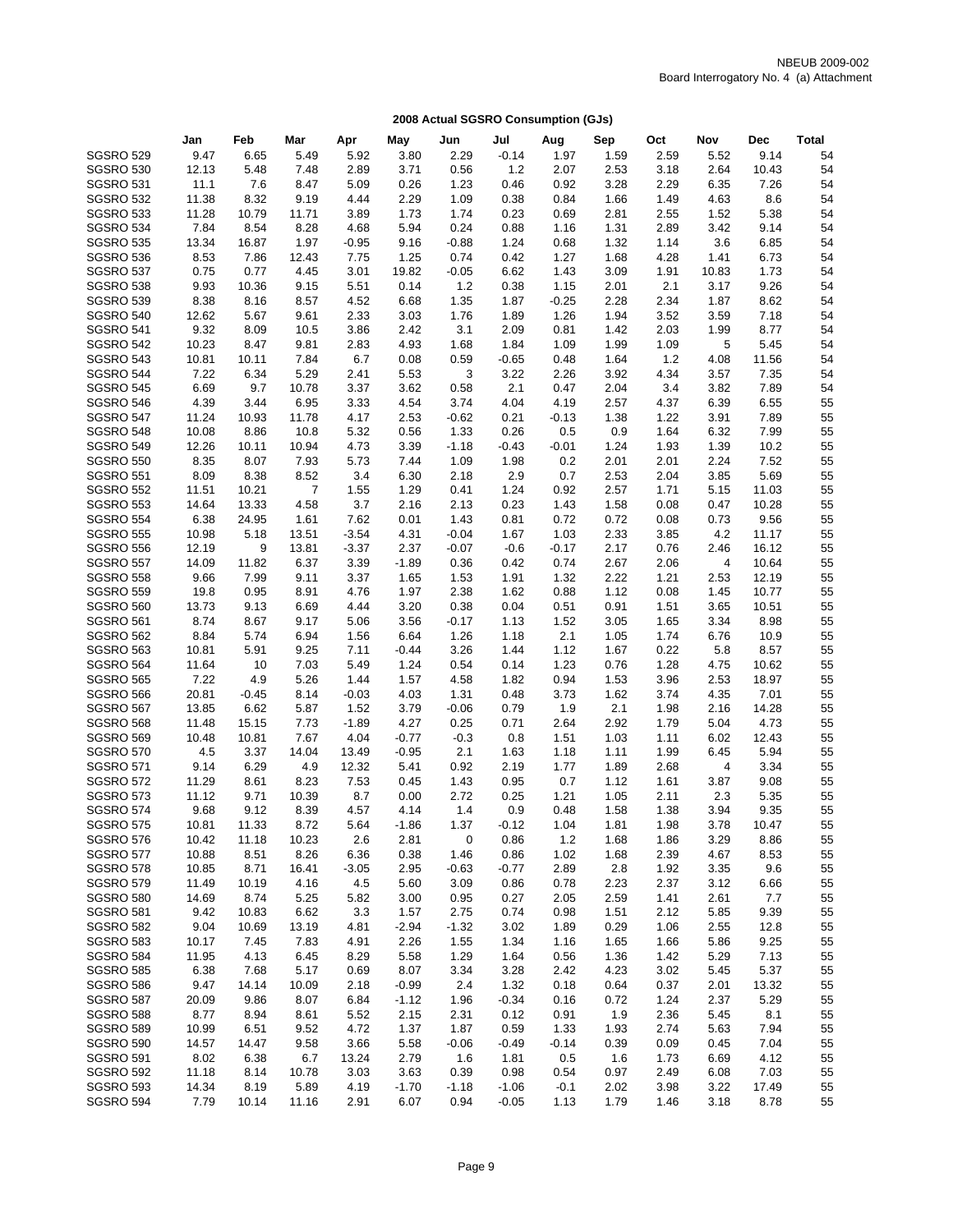|                                      | Jan           | Feb           | Mar          | Apr          | May          | Jun          | Jul            | Aug          | Sep          | Oct          | Nov          | <b>Dec</b>   | <b>Total</b> |
|--------------------------------------|---------------|---------------|--------------|--------------|--------------|--------------|----------------|--------------|--------------|--------------|--------------|--------------|--------------|
| <b>SGSRO 595</b>                     | 11.14         | 11.41         | 5.73         | 1.39         | 6.08         | 1.74         | 0.84           | 0.96         | 2.19         | 1.56         | 3.7          | 8.56         | 55           |
| SGSRO 596                            | 8.22          | 7.77          | 9.05         | 1.77         | 3.19         | 2.94         | 2.25           | 0.69         | 1.24         | 5.98         | 7.4          | 4.81         | 55           |
| SGSRO 597                            | 9.73          | 15.6          | $-0.05$      | 7.09         | $-0.27$      | 0.8          | 1.05           | 1.71         | 0.72         | 0.03         | 6.15         | 12.76        | 55           |
| SGSRO 598                            | 10.33         | 8.29          | 8.02         | 3.7          | 0.88         | 1.55         | $-0.2$         | 1.11         | 0.99         | 2.18         | 4.45         | 14.02        | 55           |
| SGSRO 599                            | 9.44          | 9.95          | 7.43         | 7.57         | 0.07         | 2.6          | 1.27           | 1.33         | 2.07         | 2.29         | 3.6          | 7.72         | 55           |
| SGSRO 600                            | 9.04          | 5.72          | 7.1          | 5            | 1.92         | 4.09         | 2.14           | 0.99         | 2.01         | 3.64         | 5.71         | 8.01         | 55           |
| <b>SGSRO 601</b>                     | 8.86          | 9.87          | 9.54         | 6.4          | 0.84         | 2.29         | 0.21           | 1.28         | 2.35         | 1.91         | 2.63         | 9.2          | 55           |
| <b>SGSRO 602</b>                     | 9.55          | 7.06          | 9.82         | 5.1          | 0.45         | 3.48         | 0.27           | 0.75         | 0.81         | 2.11         | 4.95         | 11.05        | 55           |
| <b>SGSRO 603</b>                     | 10.66         | 7.99          | 9.14         | 0.66         | 2.72         | 0.72         | 1.48           | 0.28         | 1.29         | 2.07         | 5.52         | 12.88        | 55           |
| SGSRO 604                            | 12.01         | 10.02         | 9.42         | 5.58         | $-1.47$      | 2.49         | 1.26           | 1.72         | 1.73         | 0.62         | 3.6          | 8.45         | 55           |
| <b>SGSRO 605</b>                     | 9.63          | 8.55          | 8.96         | 7.07         | 0.44         | 1.57         | 0.82           | 1.55         | 1.05         | 1.92         | 3.92         | 9.97         | 55           |
| SGSRO 606                            | 12.08         | 8.06          | 8.11         | 4.05         | 2.76         | 1.88         | 1.17           | 1.92         | 1.19         | 2.42         | 3.41         | 8.4          | 55           |
| <b>SGSRO 607</b>                     | 11.83         | 11.08         | 6.73         | 6.25         | $-0.59$      | 0.54         | $-0.45$        | 0.05         | 2.21         | 1.97         | 6.44         | 9.4          | 55           |
| SGSRO 608                            | 7.66          | 7.28          | 7.98         | 5.3          | 6.89         | 1.21         | 1.86           | 1.02         | 2.27         | 0.71         | 2.72         | 10.56        | 55           |
| SGSRO 609                            | 7.62          | 5.64          | 11.69        | 10.27        | $-2.19$      | 1.95         | 0.4            | 0.32         | 0.88         | 4.91         | 8.66         | 5.32         | 55           |
| <b>SGSRO 610</b>                     | 10.4          | 17.5          | 0.12         | 6.98         | $-1.09$      | $-0.33$      | $-0.74$        | 0.91         | 1.91         | 3.42         | 5.98         | 10.42        | 55           |
| <b>SGSRO 611</b>                     | 11.2          | 10.77         | 8.5          | 6.86         | 0.46         | $-0.76$      | $-0.12$        | 0.51         | 0.83         | 0.35         | 3.9          | 12.99        | 55           |
| <b>SGSRO 612</b>                     | 9.91          | 8.31          | 8            | 4.53         | $-0.02$      | 1.55         | 1.71           | 0.7          | 0.14         | 4.45         | 3.35         | 12.86        | 55           |
| SGSRO 613                            | 6.88          | 8.73          | 8.68         | 6.25         | 1.49         | 1.32         | 1.02           | 0.95         | 3.07         | 4.48         | 3.66         | 8.98         | 56           |
| SGSRO 614                            | 17.96         | 1.96          | 7.6          | 1.6          | 6.40         | 1.47         | 1.74           | 1.23         | 2.16         | 2.06         | 1.78         | 9.58         | 56           |
| <b>SGSRO 615</b>                     | 13.68         | 8.17          | 6.01         | 5.74         | $-0.01$      | 2.79         | 1.14           | 1.31         | 3.12         | 2.25         | 5.25         | 6.1          | 56           |
| SGSRO 616                            | 9.5           | 8.94          | 10.99        | 0.23         | 3.97         | 1.02         | 1.25           | 1.53         | 1.25         | 3.35         | 7.1          | 6.44         | 56           |
| <b>SGSRO 617</b>                     | 11.72         | 10.56         | 11.09        | 4.37         | 5.89         | 1.04<br>0.62 | 1.12<br>2.34   | 1.3<br>1.35  | 0.61         | 0.32<br>2.69 | 1.06<br>4.14 | 6.5<br>10.72 | 56<br>56     |
| SGSRO 618                            | 6.56          | 10.04         | 8.76         | 3.01<br>4.46 | 4.34<br>4.25 |              | 0.47           |              | 1.03         |              |              | 8.84         |              |
| <b>SGSRO 619</b><br><b>SGSRO 620</b> | 12.56<br>8.55 | 8.68<br>10.28 | 7.89<br>5.2  | 5.25         | 3.30         | 0.78<br>2.86 | 0.44           | 0.12<br>1.33 | 0.73<br>2.43 | 1.75<br>2.27 | 5.08<br>4.21 | 9.49         | 56<br>56     |
| <b>SGSRO 621</b>                     | 11.26         | 10.72         | 8.7          | 5.87         | 1.36         | $-0.23$      | $-0.75$        | 0.41         | 0.85         | 0.39         | 4.76         | 12.27        | 56           |
| SGSRO 622                            | 6.28          | 9.84          | 8.38         | 7.34         | 1.50         | 1.46         | 0.26           | 1.31         | 1.04         | 2.76         | 6.38         | 9.06         | 56           |
| SGSRO 623                            | 10.45         | 10.14         | 8.22         | 7.36         | $-1.50$      | 0.71         | 0.77           | 1.4          | 1.62         | 2.05         | 3.34         | 11.07        | 56           |
| SGSRO 624                            | 12.03         | 11.64         | 5.72         | 5.01         | 2.93         | 1.11         | 0.4            | 0.32         | 1.08         | 1.78         | 4.5          | 9.12         | 56           |
| SGSRO 625                            | 18.19         | 8.07          | 10.94        | 6.45         | $-0.98$      | $-0.75$      | $-0.73$        | 1.31         | 1.49         | 1.9          | 2.77         | 6.99         | 56           |
| SGSRO 626                            | 11.64         | 9.98          | 6.79         | 4.53         | 2.18         | 1.34         | 1.65           | 1.83         | 2.86         | 2.29         | 2.75         | 7.83         | 56           |
| <b>SGSRO 627</b>                     | 8.68          | 8.1           | 7.98         | 6.99         | 7.15         | 1.36         | 1.96           | 0.1          | 2.01         | 2.64         | 1.63         | 7.07         | 56           |
| SGSRO 628                            | 9.15          | 9.01          | 8.11         | 6.58         | 7.36         | 0.97         | 2.02           | 0.01         | 1.84         | 2.02         | 3.51         | 5.09         | 56           |
| SGSRO 629                            | 8.93          | 16.97         | 0.98         | 7.58         | $-0.02$      | 1.68         | 1.21           | 0.98         | 1.69         | 0.28         | 3.33         | 12.08        | 56           |
| SGSRO 630                            | 10.77         | 12.21         | 10.61        | 3.68         | 1.87         | 1.01         | $-0.03$        | 0.04         | 0.67         | 1.42         | 5.19         | 8.27         | 56           |
| SGSRO 631                            | 3.33          | 3.11          | 2.23         | 1.56         | 2.46         | 5.66         | 4.33           | 0.04         | 8.88         | 2.71         | 8.36         | 13.04        | 56           |
| SGSRO 632                            | 9.36          | 11.15         | 10.48        | 4.42         | 4.52         | 2.08         | 1.9            | 0.28         | 2.72         | $-0.14$      | 0.66         | 8.29         | 56           |
| SGSRO 633                            | 10.2          | 4.4           | 6.5          | 6.76         | 5.86         | 1.71         | $\overline{2}$ | 1.1          | 2.06         | 2.51         | 5.73         | 6.89         | 56           |
| SGSRO 634                            | 15.72         | 7.72          | 8.1          | 6.31         | 0.19         | 1.4          | 1.67           | 1.03         | 1.6          | 2.16         | 2.64         | 7.22         | 56           |
| <b>SGSRO 635</b>                     | 11.31         | 10.98         | 11.16        | 5.94         | $-1.28$      | 1.25         | 0.96           | 0.7          | 2.56         | 2.79         | 4.65         | 4.76         | 56           |
| SGSRO 636                            | 12.04         | 10.05         | 10.77        | 5.87         | 6.03         | 1.89         | $-0.08$        | $-0.04$      | 1.54         | 2.5          | 1.78         | 3.45         | 56           |
| SGSRO 637                            | 14.09         | 11            | 5.5          | 5.92         | 2.59         | 0.65         | 1.32           | 0.19         | 0.82         | 1.37         | 2.32         | 10.06        | 56           |
| SGSRO 638                            | 18.4          | $-6.9$        | 9.15         | 4.4          | 5.11         | 1.64         | 1.96           | 0.59         | 1.69         | 1.67         | 2.09         | 16.04        | 56           |
| SGSRO 639                            | 12.66         | 8.91          | 8.05         | 4.47         | $-0.19$      | 1.32         | 0.5            | 0.78         | 1.58         | 1.93         | 4.9          | 10.93        | 56           |
| SGSRO 640                            | 4.2           | 3.94          | 5.42         | 4.34         | 5.26         | 3.51         | 6.13           | 2.14         | 5.8          | 3.49         | 6.1          | 5.53         | 56           |
| SGSRO 641                            | 8.9           | 7.12          | 5.73         | 4.57         | 2.39         | 2.1          | 2.99           | 2.15         | 3.13         | 3.57         | 5.3          | 7.95         | 56           |
| <b>SGSRO 642</b>                     | 12.32         | 10.35         | 9.44         | 11.84        | $-2.43$      | 0.5          | 1.03           | 0.91         | 0.41         | 0.07         | 0.21         | 11.28        | 56           |
| SGSRO 643                            | 10.64         | 15.69         | 5.26         | 6.37         | $-1.16$      | $-1.57$      | 0.31           | 1.52         | 2.27         | 0.92         | 3.75         | 11.94        | 56           |
| SGSRO 644                            | 9.69          | 16.95         | 0.36         | 3.31         | 2.44         | 1.87         | 0.64           | 1.26         | 0.82         | 1.23         | 7.9          | 9.48         | 56           |
| <b>SGSRO 645</b>                     | 20.16         | 8.5           | 11.74        | 7.67         | $-1.61$      | $-0.38$      | 0.41           | 0.89         | 1.71         | 2.25         | 1.94         | 2.69         | 56           |
| SGSRO 646                            | 9.34          | 8.71          | 7.99         | 4.75         | 4.26         | 1.9          | $-0.78$        | 1.88         | 2.36         | 1.36         | 6.76         | 7.44         | 56           |
| SGSRO 647                            | 10.04         | 8.92          | 6.54         | 6.66         | 1.51         | 2.88         | $-0.31$        | 1.42         | 2.89         | 3.23         | 4.88         | 7.31         | 56           |
| SGSRO 648                            | 19.68         | 8.78          | 1.96         | 1.91         | 9.36         | 2.84         | $-0.5$         | 2.4          | 1.6          | 0.34         | 1.7          | 5.9          | 56           |
| SGSRO 649                            | 9.28          | 9.92          | 8.36         | 8.24         | $-1.00$      | 2            | $-0.03$        | 0.98         | 1.58         | 2.05         | 4.88         | 9.72         | 56           |
| <b>SGSRO 650</b>                     | 8.98          | 7.76          | 10.77        | 5.52         | 2.56         | 1.37         | 0.94           | 1.68         | 2.4          | 0.26         | 1.95         | 11.8         | 56           |
| <b>SGSRO 651</b>                     | 8.85          | 6.24          | 6.3          | 4.63         | 3.99         | 2.2          | 2.04           | 1.75         | 2.94         | 3.3          | 3.16         | 10.59        | 56           |
| SGSRO 652                            | 16.06         | 8             | 8.31         | 6.66         | 1.82         | 0.51         | 1.17           | 0.09         | 0.37         | 2.3          | 1.06         | 9.67         | 56           |
| <b>SGSRO 653</b>                     | 9.95          | 10.12         | 8.27         | 4.33         | 3.97         | 1.17         | $-0.42$        | $-0.22$      | 3.53         | 3.71         | 4.13         | 7.5          | 56           |
| SGSRO 654                            | 9.83          | 5.74          | 6.88         | 5.4          | 2.48         | 2.34         | 2.05           | 1.75         | 3.36         | 3.97         | 4.61         | 7.67         | 56           |
| <b>SGSRO 655</b>                     | 7.94          | 11.31         | 10.11        | 4.22         | 1.62         | 2.39         | 1.19           | 1.14         | 1.78         | 2.35         | 3.82         | 8.21         | 56           |
| <b>SGSRO 656</b>                     | 10.49         | 10.39         | 6.86         | 5.8          | 3.26         | 3.07         | 1.4            | $-0.33$      | 0.78         | $-0.22$      | 4.96         | 9.62         | 56           |
| SGSRO 657                            | 6.08          | 4.42          | 4.3          | 3.07         | 5.32         | 2.46         | 3.56           | 3.01         | 3            | 2.95         | 6.08         | 11.85        | 56           |
| <b>SGSRO 658</b><br><b>SGSRO 659</b> | 5.3<br>10.34  | 5.03<br>9.1   | 5.21<br>7.44 | 5.06<br>3.84 | 4.97<br>2.76 | 4.42<br>4.25 | 0.99           | 4.72<br>1.97 | 2.65<br>1.22 | 6.22<br>1.21 | 8.47         | 3.08<br>9.63 | 56           |
| SGSRO 660                            | 10.14         | 9.35          | 11.25        | 6.83         | $-2.08$      | 1.45         | 1.07<br>0.51   | 1.31         | 1.08         | 1.53         | 3.3<br>5.74  | 9.02         | 56<br>56     |
|                                      |               |               |              |              |              |              |                |              |              |              |              |              |              |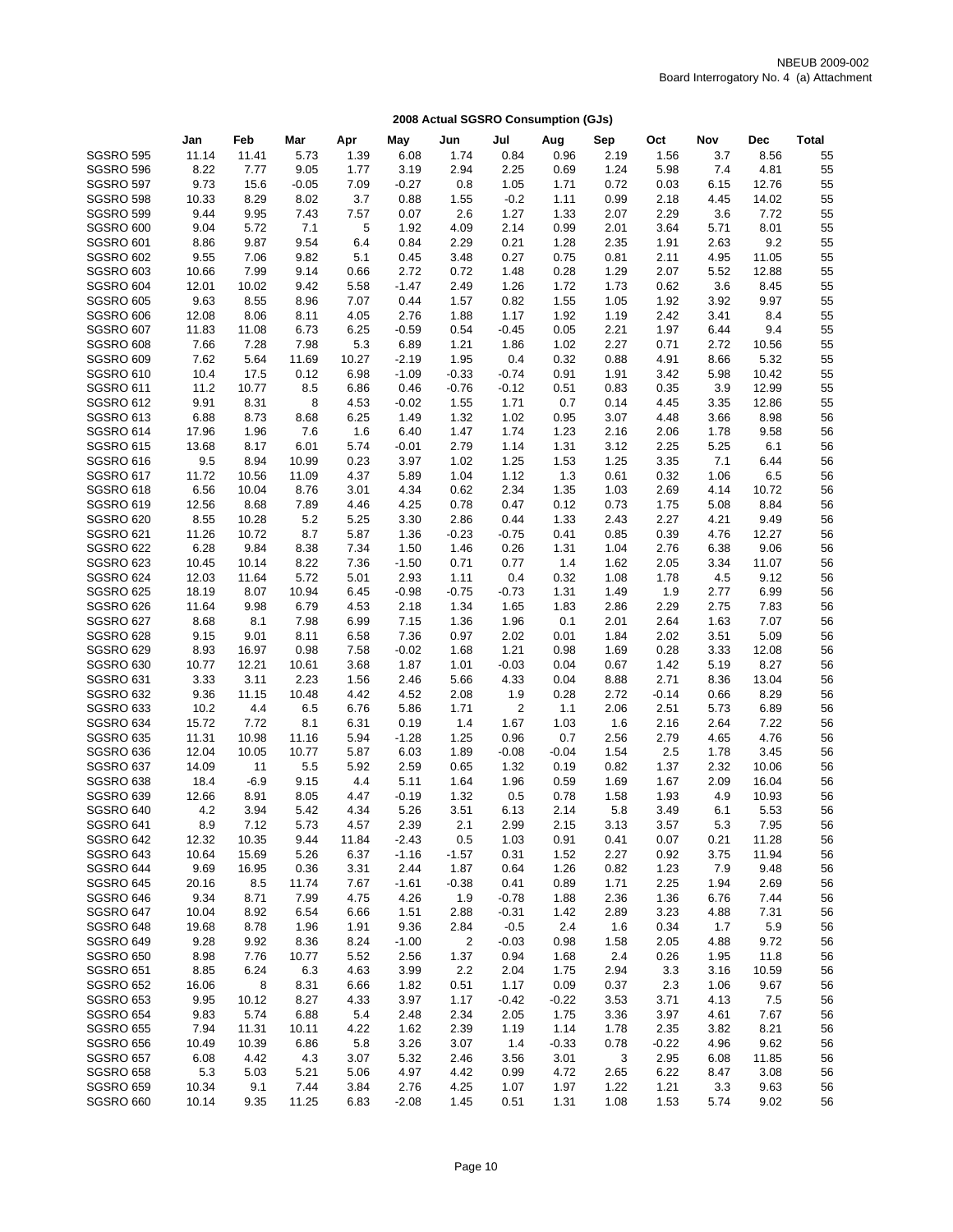|                               | Jan            | Feb            | Mar           | Apr          | May             | Jun             | Jul          | Aug            | Sep            | Oct          | Nov          | <b>Dec</b>   | <b>Total</b> |
|-------------------------------|----------------|----------------|---------------|--------------|-----------------|-----------------|--------------|----------------|----------------|--------------|--------------|--------------|--------------|
| SGSRO 661                     | 12.24          | 11.76          | 6.22          | 2.63         | $-0.73$         | $-0.99$         | 0.75         | 0.64           | 2.79           | 1.3          | 7.42         | 12.11        | 56           |
| SGSRO 662                     | 10.55          | 9.74           | 8.87          | 6.01         | 6.81            | 2.06            | 1.48         | 0.77           | 2.52           | 1.85         | 4.15         | 1.35         | 56           |
| <b>SGSRO 663</b>              | 8.64           | 10.42          | 8.63          | 4.17         | 6.06            | 1.63            | 1.21         | 0.48           | 1.66           | 2.62         | 4.16         | 6.48         | 56           |
| <b>SGSRO 664</b>              | 13.11          | 10.56          | 9.2           | 7.22         | $-2.07$         | 1.42            | $-0.19$      | 1.5            | 2.16           | 3.01         | 3.33         | 6.95         | 56           |
| SGSRO 665                     | 13.48          | 17.42          | 3.49          | 1.85         | 6.41            | 1.36            | $-0.66$      | $-0.07$        | 1.68           | 2.47         | 1.63         | 7.15         | 56           |
| SGSRO 666                     | 10.39          | 11.59          | 7.24          | 5.83         | $-0.04$         | 1.56            | 1.89         | 2.28           | 1.84           | 2.66         | 3.26         | 7.74         | 56           |
| SGSRO 667                     | 11.64          | 6.21           | 10.28         | 3.52         | 4.05            | 1.62            | 1.22         | 0.81           | 3.25           | 2.29         | 5.37         | 6.02         | 56           |
| SGSRO 668                     | 20.74          | 8.75           | 10.76         | 5.16         | 3.46            | 1.55            | 0.76         | 1.18           | $\overline{2}$ | 0.4          | $-0.25$      | 1.79         | 56           |
| SGSRO 669                     | 1.39           | 13.17          | 20.59         | $-1.89$      | 4.98            | $-0.35$         | $-0.33$      | $-0.44$        | 0.93           | 1.07         | 0.36         | 16.82        | 56           |
| <b>SGSRO 670</b>              | 10.01          | 8.33           | 12.52         | $-0.07$      | 2.00            | 1.74            | 2.16         | 0.98           | 1.57           | 2.84         | 4.92         | 9.32         | 56           |
| <b>SGSRO 671</b>              | 13.13          | 8.46           | 7.57          | 5.13         | 4.01            | 0.91            | $-0.07$      | 0.98           | 0.8            | 1.62         | 1.14         | 12.67        | 56           |
| <b>SGSRO 672</b>              | 12.67          | $-0.84$        | 6.42          | $-0.05$      | 4.01            | 4.4             | 1.65         | 1.95           | 3.28           | 2.93         | 5.42         | 14.52        | 56           |
| <b>SGSRO 673</b>              | 8.73           | 6.09           | 15.33         | 10.25        | $-1.82$         | 1.26            | 0.79         | 1.23           | 1.42           | 2.1          | 4.68         | 6.38         | 56           |
| SGSRO 674                     | 10.28          | 10.81          | 4.01          | 5.65         | 3.47            | 2.96            | 0.4          | 0.45           | 2.55           | 2.41         | 4.13         | 9.35         | 56           |
| SGSRO 675                     | 10.04          | 9.16           | 10.33         | 7.47<br>6.3  | $-0.29$         | 1.23<br>1.32    | 1.09         | 0.62           | 2.83           | 2.6<br>2.75  | 6.53         | 4.89         | 57<br>57     |
| SGSRO 676<br>SGSRO 677        | 8.94<br>10.12  | 7.62<br>12.31  | 6.6<br>4.74   | 8.31         | 7.38<br>$-1.05$ | 3.42            | 1.95<br>0.96 | 0.37<br>0.93   | 2.1<br>1.66    | 1.38         | 2.38<br>5.51 | 8.83<br>8.26 | 57           |
| SGSRO 678                     | 12.4           | 7.6            | 5.25          | 6.08         | 7.20            | 1.88            | 1.26         | 3.69           | 2.18           | 3.55         | 3.02         | 2.45         | 57           |
| SGSRO 679                     | 9.36           | 9.06           | 9.58          | 3.28         | 3.19            | 0.85            | 1.89         | 1.53           | 2.19           | 2.39         | 6.97         | 6.3          | 57           |
| SGSRO 680                     | 16.51          | 10.1           | 14.32         | $-5.99$      | 4.70            | $-1.54$         | 0.02         | 2.59           | 2.59           | 3.04         | 2.52         | 7.74         | 57           |
| SGSRO 681                     | 9.44           | 10.15          | 6.72          | 3.43         | 3.06            | 3.45            | 1.04         | 1.19           | 2.12           | 2.23         | 4.6          | 9.18         | 57           |
| SGSRO 682                     | 11.83          | 12.46          | 8.23          | 5.41         | $-1.27$         | 0.81            | 0.85         | 0.71           | 0.8            | 0.06         | 5.27         | 11.48        | 57           |
| <b>SGSRO 683</b>              | 8.47           | 7.41           | 5.98          | 2.35         | 6.11            | 2.3             | 3.47         | 2.64           | 1.69           | 2.47         | 6.87         | 6.92         | 57           |
| <b>SGSRO 684</b>              | 16.3           | 13.47          | 9.21          | 7.18         | $-1.08$         | $\mathbf 0$     | 0.88         | 0.68           | 1.24           | 1.3          | 0.32         | 7.18         | 57           |
| <b>SGSRO 685</b>              | 9.55           | 12.29          | 15.06         | 0.23         | 3.31            | 0.67            | 1.73         | 0.76           | 2.07           | 1.94         | 8.03         | 1.07         | 57           |
| <b>SGSRO 686</b>              | 14.32          | 7.86           | 8.93          | 6.17         | 1.08            | 0.39            | 1.15         | 0.23           | 3.32           | 2.39         | 2.53         | 8.36         | 57           |
| SGSRO 687                     | 11.46          | 8.26           | 9.31          | 6.46         | 1.21            | 2.24            | $-0.07$      | 0.59           | 1.49           | 1.43         | 5.24         | 9.11         | 57           |
| SGSRO 688                     | 9.52           | 9.52           | 8.62          | 5.83         | 3.39            | 2.6             | $-1.24$      | 0.78           | 0.57           | 1.07         | 6.34         | 9.74         | 57           |
| <b>SGSRO 689</b>              | 10.91          | 9.15           | 10.21         | 4.1          | 5.26            | 1.95            | 1.78         | 0.16           | 1.83           | 0.84         | 5.89         | 4.71         | 57           |
| <b>SGSRO 690</b>              | 11.63          | 11.27          | 6.94          | 5.7          | 3.44            | 1.1             | 1.26         | 1.82           | 0.97           | 2.09         | 5.15         | 5.43         | 57           |
| <b>SGSRO 691</b>              | 9.38           | 10.18          | 7.1           | 7.81         | 1.62            | 2.65            | 0.59         | 0.05           | 1.38           | 1.43         | 3.64         | 10.97        | 57           |
| <b>SGSRO 692</b>              | 8.9            | 9.29           | 9.37          | 4.54         | 5.67            | 1.08            | 1.41         | 2.28           | 2.06           | 3.89         | 3.89         | 4.44         | 57           |
| SGSRO 693                     | 7.27           | 8.44           | 10.26         | 7.79         | $-0.01$         | 2.85            | 0.51         | 1.4            | 1.16           | 2.05         | 6.31         | 8.8          | 57           |
| SGSRO 694                     | 10.86          | 8.03           | 10.23         | 5.47         | 3.26            | 1.42            | 2.34         | 2.84           | 1.61           | 2.74         | 3.25         | 4.8          | 57           |
| <b>SGSRO 695</b>              | 6.13           | 13.91          | 5.25          | 17.82        | $-3.64$         | 0               | 2.24         | 1.42           | 1.7            | 1.23         | 5.8          | 5            | 57           |
| SGSRO 696<br>SGSRO 697        | 11.21<br>12.1  | 8.78<br>9.15   | 10.03<br>9.28 | 3.22<br>5.58 | 3.40<br>$-0.08$ | $-0.01$<br>1.62 | 2.25<br>0.58 | 0.98<br>0.91   | 2.28<br>2.13   | 2.29<br>2.52 | 2.95<br>4.1  | 9.5<br>8.99  | 57<br>57     |
| SGSRO 698                     | 11.75          | 5.53           | 9.02          | 1.32         | 4.88            | $-0.85$         | $-0.42$      | 0.7            | $-0.09$        | 1.62         | 1.97         | 21.51        | 57           |
| SGSRO 699                     | 22.24          | 9.44           | 11.77         | 7.37         | $-1.11$         | 0.36            | 1.05         | $-0.41$        | 0.52           | 0.29         | $-0.16$      | 5.59         | 57           |
| <b>SGSRO 700</b>              | 13.96          | 5.95           | 4.46          | 16.65        | $-3.25$         | 2.66            | 2            | 0.85           | 1.2            | 2.5          | 2.63         | 7.37         | 57           |
| <b>SGSRO 701</b>              | 9.56           | 9.83           | 7.22          | 3.96         | 5.89            | 0.81            | 1.47         | 1.76           | 1.53           | 3.02         | 4.63         | 7.3          | 57           |
| <b>SGSRO 702</b>              | 11.13          | 7.87           | 9.76          | 1.02         | 4.87            | 0.98            | 1.04         | $\overline{2}$ | 2.28           | 2.58         | 4.38         | 9.08         | 57           |
| SGSRO 703                     | 9.43           | 9.95           | 9.49          | 5.9          | 6.87            | 0.94            | 1.83         | $-0.69$        | 1.73           | 0.46         | $-0.29$      | 11.38        | 57           |
| <b>SGSRO 704</b>              | 9.82           | 9.68           | 6.9           | 7.6          | 0.38            | 2.35            | $-0.11$      | 1.24           | 1.18           | 0.66         | 7.07         | 10.24        | 57           |
| <b>SGSRO 705</b>              | 11.24          | 7.71           | 9.68          | 7.79         | $-0.07$         | 1.89            | 0.94         | 1.62           | 1.93           | 2.97         | 3.97         | 7.36         | 57           |
| SGSRO 706                     | 8.88           | 8.94           | 8.7           | $-0.3$       | 5.49            | 0.93            | 1.95         | 0.59           | 1.52           | 4.3          | 4.81         | 11.26        | 57           |
| SGSRO 707                     | 10.34          | 8.81           | 13.69         | $-0.06$      | 2.57            | $-0.66$         | 0.36         | 0              | 9.19           | 1.94         | 2.75         | 8.16         | 57           |
| SGSRO 708                     | 13.38          | 11.87          | 7.58          | 4.72         | $-1.23$         | 1.03            | 0.7          | 0.74           | 1.54           | 2.16         | 3.72         | 10.88        | 57           |
| SGSRO 709                     | 7.64           | 1.52           | 21.44         | 14.22        | $-2.68$         | 0.79            | 0.66         | 1.26           | 2.57           | 2.15         | 3.69         | 3.84         | 57           |
| <b>SGSRO 710</b>              | 11.99          | 10.67          | 9.3           | 5.27         | 3.06            | 3.12            | $-0.53$      | $-0.04$        | 2.22           | $-0.25$      | 3.67         | 8.62         | 57           |
| <b>SGSRO 711</b>              | 11.08          | 8.3            | 8.97          | 6.26         | 0.80            | 2.77            | 0.31         | 0.96           | 0.73           | 3.07         | 5.13         | 8.74         | 57           |
| <b>SGSRO 712</b>              | 9.76           | 8.46           | 7.93          | 5.96         | 0.92            | 0.67            | 1.5          | 2.13           | 1.69           | 1.61         | 4.04         | 12.46        | 57           |
| SGSRO 713                     | 11.3           | 10.76          | 11.47         | 3.69         | 7.02            | $-0.26$         | 1.7          | 0.54           | 1.57           | 1.27         | 1.81         | 6.3          | 57           |
| SGSRO 714                     | 8.87           | 6.71           | 11.02         | 2.94         | 5.55            | 2.03            | 1.89         | 1.5            | 1.82           | 3.2          | 2.82         | 8.84         | 57           |
| <b>SGSRO 715</b>              | 10.31          | 9.41           | 11.44         | 2.44         | 3.27            | 1.2             | 0.78         | 1.72           | 1.49           | 1.77         | 4.76         | 8.62         | 57           |
| SGSRO 716                     | 9.11           | 6.77           | 9.94          | 7.45         | $-0.22$         | 2.41            | $-0.04$      | 1.28           | 2.76           | 2.8          | 4.74         | 10.21        | 57           |
| <b>SGSRO 717</b>              | 13.71          | 7.8            | 7.94          | 4.6          | $-2.49$         | -0.42           | $-0.75$      | 0.51           | 2.25           | 1.82         | 8.65         | 13.62        | 57           |
| SGSRO 718<br><b>SGSRO 719</b> | 11.46          | 8.68           | 9.95          | 7.44<br>5.2  | $-1.48$         | 1.52<br>2.26    | 0.01         | 1.35<br>1.17   | 1.41<br>0.83   | 2.31<br>0.08 | 5.15<br>4.44 | 9.44<br>7.08 | 57<br>57     |
| SGSRO 720                     | 11.77<br>13.22 | 10.43<br>12.67 | 11.2<br>7.36  | 4.63         | 1.87<br>2.61    | 0.97            | 0.94<br>0.36 | 0.99           | 1.79           | 1.66         | 5.56         | 5.49         | 57           |
| <b>SGSRO 721</b>              | 11.81          | 7.13           | 15.11         | -4.78        | 8.58            | 0.27            | 2.07         | $-0.18$        | 3.34           | 2.22         | 6.65         | 5.12         | 57           |
| <b>SGSRO 722</b>              | 12.55          | 4.29           | 7.85          | 3.48         | 4.01            | 2.85            | 1.66         | $-0.03$        | 3.01           | 2.16         | 6.09         | 9.42         | 57           |
| SGSRO 723                     | 9.75           | 11.44          | 11.68         | 2.19         | 1.71            | 0.43            | 0.86         | 0.94           | 1.67           | 2.63         | 7.32         | 6.73         | 57           |
| SGSRO 724                     | 8.36           | 8.73           | 9.92          | 3.04         | 2.35            | 4.35            | 2.52         | 1.21           | 2.57           | 2.9          | 3.78         | 7.62         | 57           |
| SGSRO 725                     | 12.53          | 10.44          | 11.19         | 9.85         | $-1.00$         | 0.24            | 1.25         | 0.74           | 1.26           | 1.31         | 5.09         | 4.48         | 57           |
| SGSRO 726                     | 6.95           | 7.5            | 10.17         | 7.04         | 5.16            | 2.82            | 2.75         | 0.72           | 0.22           | 0.93         | 4.08         | 9.06         | 57           |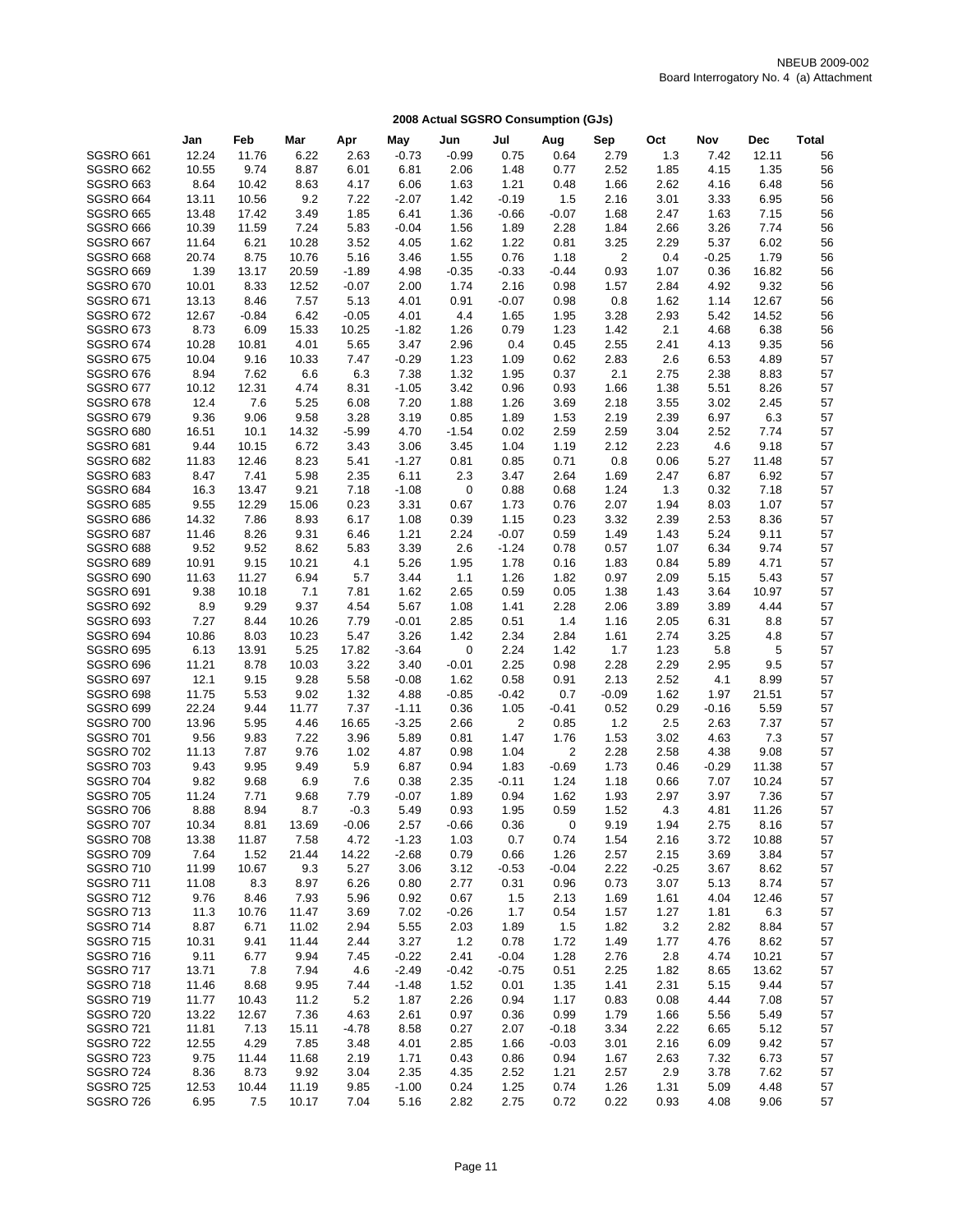|                  | Jan   | Feb     | Mar   | Apr     | May     | Jun     | Jul     | Aug          | Sep  | Oct     | Nov     | <b>Dec</b> | <b>Total</b> |
|------------------|-------|---------|-------|---------|---------|---------|---------|--------------|------|---------|---------|------------|--------------|
| SGSRO 727        | 15.72 | $-4.97$ | 6.13  | 7.48    | 7.97    | 0.4     | 6.8     | $-0.28$      | 1.16 | 2.86    | 2.15    | 11.99      | 57           |
| SGSRO 728        | 1.88  | 15.15   | 17.3  | 9.37    | $-2.22$ | 0.04    | 0.14    | 0.95         | 1.72 | 2.43    | 3.86    | 6.83       | 57           |
| <b>SGSRO 729</b> | 9.36  | 14.88   | 2.25  | 6.4     | 3.25    | 3.15    | 1.48    | 2.1          | 1.63 | 3.66    | 4.57    | 4.73       | 57           |
| SGSRO 730        | 12.83 | 5.57    | 3.36  | 22.45   | $-3.32$ | 0.28    | 1.84    | 1.17         | 1.95 | 4.99    | 4.17    | 2.19       | 57           |
| SGSRO731         | 12.09 | 9.8     | 9.92  | 7.73    | 0.85    | 0.66    | 1.61    | 0.05         | 0.86 | 0.09    | 3.07    | 10.76      | 57           |
| SGSRO 732        | 14    | 11.54   | 4.51  | 4.86    | $-0.50$ | 2.35    | 0.54    | 0.56         | 1.94 | 2.25    | 3.82    | 11.63      | 58           |
| SGSRO 733        | 17.7  | 9.04    | 10.11 | 2.55    | 2.83    | $-0.48$ | 0.49    | 1.34         | 1.97 | 2.74    | 2.67    | 6.54       | 58           |
| SGSRO 734        | 4.97  | 16.06   | 10.24 | 3.15    | 3.02    | $-0.04$ | 0.95    | 1.24         | 1.06 | 2.59    | 5.86    | 8.41       | 58           |
| SGSRO 735        | 7.89  | 9.9     | 9.87  | 5.29    | 7.62    | 1.68    | 1.82    | $-0.03$      | 0.81 | 0.22    | 0.03    | 12.42      | 58           |
| SGSRO 736        | 10.59 | 9.83    | 14.51 | 0.09    | 4.24    | $-1.14$ | 0.71    | 1.95         | 2.82 | 1.46    | 2.94    | 9.53       | 58           |
| SGSRO 737        | 11.73 | 8.18    | 8.15  | 1.12    | 7.09    | 1.71    | 0.33    | 0.72         | 2.38 | 1.46    | 5.06    | 9.61       | 58           |
| SGSRO738         | 10.61 | 8.95    | 10.32 | 1.96    | 3.09    | 0.76    | 2.01    | 0.32         | 1.81 | 2.25    | 4.19    | 11.28      | 58           |
| SGSRO 739        | 9.4   | 8.13    | 9.12  | 6.05    | 5.79    | 2.4     | 1.8     | 1.11         | 1.72 | $-0.19$ | 2.18    | 10.06      | 58           |
| <b>SGSRO 740</b> | 10.63 | 10.78   | 8.14  | 8.83    | $-0.81$ | 2.67    | $-1.23$ | $-0.09$      | 0.74 | $0.9\,$ | 5.77    | 11.27      | 58           |
| <b>SGSRO 741</b> | 17.94 | 10.04   | 5.99  | 4.02    | 0.53    | 1.89    | 0.37    | 1.61         | 1.52 | 2.45    | 3       | 8.24       | 58           |
| SGSRO 742        | 4.27  | 20.23   | 14.08 | $-1$    | 5.50    | 1.75    | 1.99    | 0.06         | 2.46 | 2.09    | 5.07    | 1.13       | 58           |
| SGSRO 743        | 6.06  | 6.87    | 7.79  | 3.73    | 5.81    | 1.47    | $-0.11$ | $-0.27$      | 1.61 | 5.78    | 8.54    | 10.37      | 58           |
| SGSRO 744        | 11.65 | 9.79    | 10.72 | 3.18    | 3.01    | 1.09    | 1.12    | 0.02         | 2.35 | 0.87    | 2.98    | 10.91      | 58           |
| <b>SGSRO 745</b> | 9.98  | 8.01    | 11.1  | 8.43    | $-0.10$ | 1.5     | 0.37    | 1.07         | 0.58 | 1.3     | 4.54    | 10.91      | 58           |
| SGSRO 746        | 11.5  | 9.71    | 6.85  | 6.13    | $-1.27$ | 0.84    | 0.65    | 1.04         | 1.97 | 1.6     | 6.92    | 11.75      | 58           |
| SGSRO 747        | 9.25  | 7.49    | 7.31  | $-0.88$ | 9.18    | 1.42    | 0.56    | 2.12         | 1.29 | 2.27    | 6.49    | 11.2       | 58           |
| SGSRO 748        | 10.16 | 9.45    | 6.95  | 3.89    | 3.05    | 1.63    | 1.78    | 0.9          | 2.96 | 2.21    | 5.24    | 9.48       | 58           |
| <b>SGSRO 749</b> | 14.53 | 6.58    | 9.26  | 3.55    | 1.36    | 2.49    | 2.36    | 1.16         | 2.09 | 2.23    | 2.35    | 9.75       | 58           |
| <b>SGSRO 750</b> | 9.27  | 8.96    | 8.67  | 1.64    | 6.38    | 1.16    | 0.48    | 1.55         | 2.29 | 1.97    | 3.26    | 12.09      | 58           |
| <b>SGSRO 751</b> | 9.32  | 12.81   | 7.58  | 1.82    | 2.15    | 0.83    | 1.83    | 1.08         | 2.33 | 1.91    | 6.91    | 9.21       | 58           |
| <b>SGSRO 752</b> | 8.45  | 7.16    | 6.54  | 6.71    | 6.10    | 2.77    | 1.28    | 2.1          | 2.56 | 2.47    | 2.67    | 8.97       | 58           |
| <b>SGSRO 753</b> | 10.53 | 11.69   | 6.89  | 8.36    | $-0.76$ | $-0.84$ | 1.6     | 3.01         | 1.34 | 1.75    | 4.3     | 9.92       | 58           |
| <b>SGSRO 754</b> | 17.35 | 11.99   | 10.4  | 10.51   | $-1.07$ | 1.83    | 1.31    | $-0.31$      | 0.54 | 0.3     | $-0.16$ | 5.1        | 58           |
| SGSRO 755        | 18.07 | 8.98    | 7.56  | 3.57    | 2.63    | 2.87    | $-0.4$  | 0.77         | 1.24 | 1.25    | 2.53    | 8.74       | 58           |
| <b>SGSRO 756</b> | 11.07 | 7.98    | 8.19  | 4.28    | 6.94    | 2.06    | $-0.4$  | 2.6          | 2.94 | 1.72    | 3.97    | 6.47       | 58           |
| SGSRO 757        | 14.1  | 10.2    | 5.25  | 8.93    | $-0.49$ | $-0.8$  | 2.32    | 2.17         | 1.57 | 1.75    | 2.57    | 10.26      | 58           |
| <b>SGSRO 758</b> | 15.52 | 13.27   | 10.79 | 9.26    | $-1.56$ | 2.24    | 1.28    | 0.67         | 2.52 | $-1.9$  | 0.36    | 5.38       | 58           |
| <b>SGSRO 759</b> | 11.52 | 9.09    | 11.68 | 5.45    | 4.26    | 0.56    | 0.63    | $\mathbf{1}$ | 2.37 | 3.29    | 4.18    | 3.81       | 58           |
| SGSRO 760        | 9.01  | 9.62    | 10.74 | 6.36    | 1.89    | 0.38    | $-0.24$ | 1.02         | 0.99 | 2.45    | 5.29    | 10.35      | 58           |
| SGSRO 761        | 7.36  | 8.28    | 6.19  | 5.21    | 4.03    | 1.53    | 4.46    | 2.52         | 3.11 | 2.46    | 6.19    | 6.53       | 58           |
| SGSRO 762        | 11.1  | 7.96    | 11.38 | 6.6     | 0.74    | 1.7     | $-0.19$ | 1.19         | 1.76 | 1.82    | 5.42    | 8.39       | 58           |
| <b>SGSRO 763</b> | 10.02 | 10.78   | 11.64 | 5.5     | 4.43    | 2.96    | 1.73    | 2.26         | 0.8  | 2.62    | 0.9     | 4.27       | 58           |
| <b>SGSRO 764</b> | 10.33 | 7.5     | 8.11  | 5.83    | 2.30    | 1.48    | 1.86    | 1.01         | 3.47 | 2.2     | 4.79    | 9.06       | 58           |
| <b>SGSRO 765</b> | 10.23 | 7.27    | 9.51  | 2.4     | 8.44    | 0.41    | 0       | 0.05         | 0.85 | 2.59    | 6.59    | 9.61       | 58           |
| SGSRO 766        | 13.09 | 16.45   | 5.3   | 9.89    | $-1.43$ | 0.11    | 1.01    | 1.18         | 1.27 | 3.46    | 2.01    | 5.61       | 58           |
| SGSRO 767        | 10.96 | 10.18   | 8.77  | 1.2     | 6.39    | 0.76    | $-0.34$ | 1.16         | 3.12 | 0.83    | 2.2     | 12.73      | 58           |
| SGSRO 768        | 9.77  | 9.82    | 8.92  | 3.21    | 2.86    | 2.12    | 2.27    | 0.89         | 2.06 | 1.96    | 5.32    | 8.77       | 58           |
| SGSRO 769        | 10.92 | 7.73    | 8.17  | 3.85    | 6.32    | 1.02    | 1.78    | 0.96         | 2.56 | 1.59    | 5.13    | 7.95       | 58           |
| SGSRO 770        | 11.66 | 10.09   | 8.24  | 2.82    | $-2.74$ | 0.99    | 1.3     | 2.31         | 2.08 | 1.86    | 10.19   | 9.19       | 58           |
| SGSRO 771        | 6.2   | 11.56   | 7.81  | 4.14    | 3.93    | 1.8     | 2.75    | 1.37         | 2.52 | 3.23    | 5.14    | 7.57       | 58           |
| SGSRO 772        | 10.41 | 9.46    | 7.18  | 3.44    | 3.75    | 3.53    | 0.81    | 0.9          | 1.36 | 1.36    | 3.17    | 12.68      | 58           |
| SGSRO 773        | 10.18 | 7.53    | 8.56  | 4.82    | 2.93    | 3.73    | 1.62    | 1.35         | 1.2  | 1.98    | 5.51    | 8.66       | 58           |
| SGSRO 774        | 14.2  | 7.83    | 11.07 | 4.34    | $-1.42$ | $-1.65$ | 0.3     | 0.39         | 1.43 | 1.96    | 5.7     | 13.93      | 58           |
| SGSRO 775        | 10.56 | 8.35    | 11.02 | 5.8     | 0.58    | 1.5     | 0.81    | 1.84         | 2.12 | 1.88    | 3.56    | 10.06      | 58           |
| SGSRO 776        | 9.52  | 8.88    | 11.01 | 1.39    | 3.76    | 0.55    | 0.89    | 1.01         | 1.29 | 3.25    | 3.98    | 12.57      | 58           |
| SGSRO 777        | 13.78 | 13.17   | 8.29  | 3.67    | 5.14    | $-0.25$ | 0.25    | 0.47         | 3.19 | 1.13    | 1.14    | 8.14       | 58           |
| SGSRO 778        | 12.31 | 9.39    | 8.39  | 6.07    | 0.82    | 0.92    | 1.87    | 1.07         | 1.47 | 1.34    | 3.68    | 10.8       | 58           |
| SGSRO 779        | 10.18 | 8.95    | 7     | 3.64    | 4.62    | 1.57    | 2.05    | 2.03         | 1.31 | 2.71    | 5.84    | 8.28       | 58           |
| SGSRO 780        | 2.36  | 11.1    | 7.02  | 4.66    | 3.76    | 3.36    | 1.96    | 4.4          | 2.91 | 6.83    | 6.15    | 3.68       | 58           |
| <b>SGSRO 781</b> | 11.71 | 5.41    | 13.94 | 9.92    | $-2.08$ | 0.87    | 0.62    | 0.62         | 2.3  | 2.27    | 5.05    | 7.59       | 58           |
| <b>SGSRO 782</b> | 4.06  | 7.75    | 13.67 | 13.17   | $-1.28$ | 2.44    | $-0.87$ | 1.59         | 3.73 | 4.58    | 3.34    | 6.05       | 58           |
| SGSRO783         | 10.15 | 7.27    | 7.72  | 10.86   | 4.70    | 1.53    | 1.71    | 0.85         | 1.52 | 1.91    | 1.94    | 8.09       | 58           |
| SGSRO784         | 16.24 | 7.4     | 8.07  | 4.29    | 6.24    | 1.33    | 2.01    | 0.24         | 2.1  | 2.92    | 2.64    | 4.78       | 58           |
| <b>SGSRO 785</b> | 10.05 | 9.88    | 8.53  | 7.78    | $-0.93$ | 2.39    | $-0.67$ | 0.41         | 0.83 | 0.08    | 5.55    | 14.38      | 58           |
| SGSRO 786        | 10.41 | 8.57    | 8.4   | 4.09    | 4.19    | 2.71    | 1.32    | 1.52         | 1.53 | 2.53    | 2.85    | 10.16      | 58           |
| SGSRO 787        | 7.49  | 7.83    | 11.52 | 4.51    | 1.30    | 0.28    | $-0.06$ | 1.48         | 1.44 | 0.06    | 11.2    | 11.25      | 58           |
| SGSRO 788        | 13.28 | 9.04    | 6.6   | 7.43    | 0.42    | 2.45    | 1.78    | 2.32         | 1.53 | 2.08    | 3.56    | 7.86       | 58           |
| SGSRO 789        | 11.05 | 13.92   | 11    | 1.57    | 4.12    | $-0.22$ | 1.34    | 0.97         | 2.29 | 1.82    | 1.65    | 8.85       | 58           |
| SGSRO 790        | 15.96 | 10.52   | 10.08 | 3.48    | 1.58    | 1.44    | 2.12    | 0.03         | 0.8  | 1.38    | 0.57    | 10.43      | 58           |
| <b>SGSRO 791</b> | 9.74  | 7.46    | 9.64  | 5.97    | 5.94    | 1.16    | 1.94    | 0.7          | 1.95 | 0.87    | 6.22    | 6.8        | 58           |
| SGSRO 792        | 11.82 | 10.87   | 6.62  | 8.3     | $-1.39$ | 0.64    | 0.34    | 0.71         | 2.34 | 2.84    | 5.44    | 9.87       | 58           |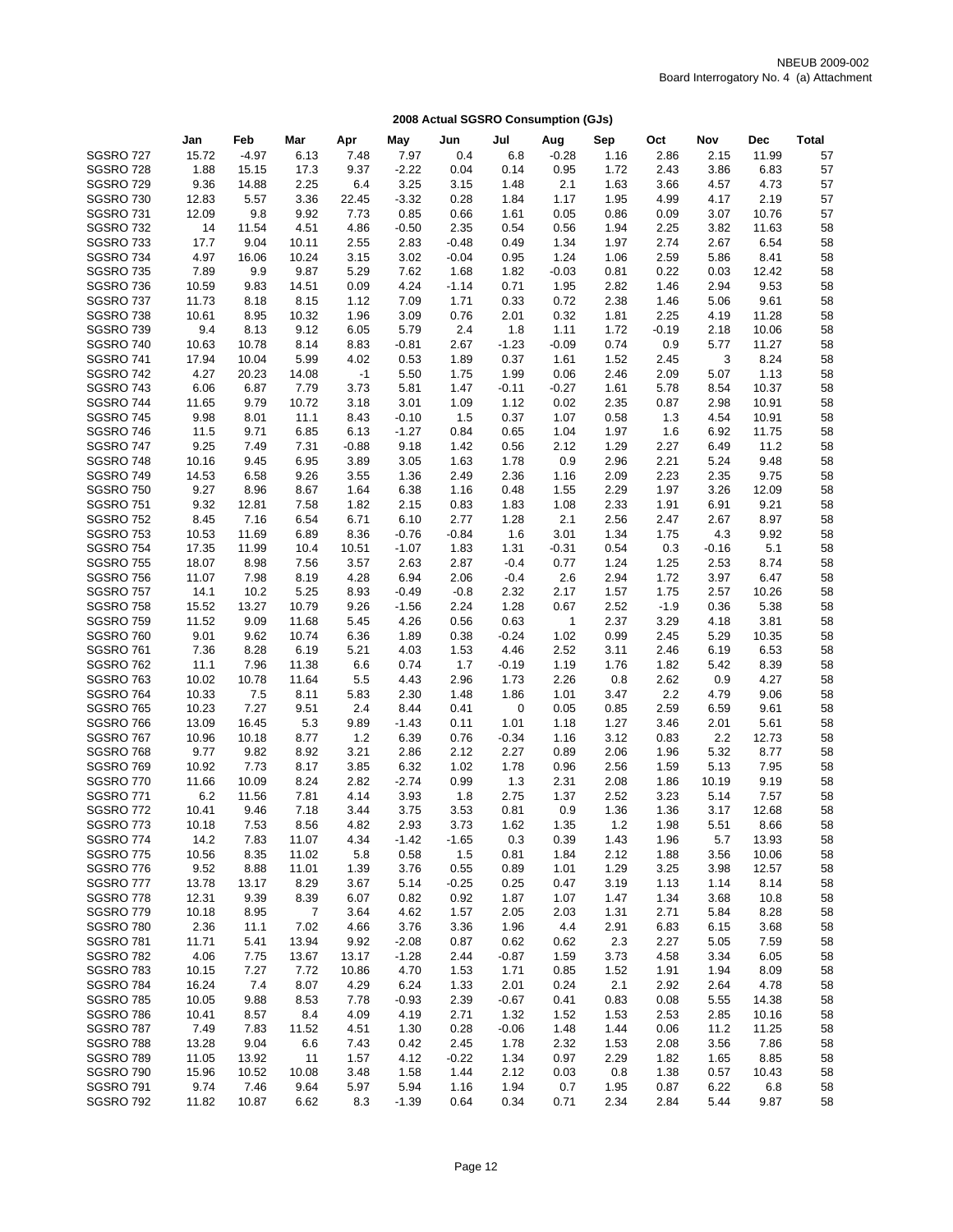|                               | Jan           | Feb           | Mar          | Apr          | May             | Jun          | Jul          | Aug          | Sep          | Oct            | Nov          | <b>Dec</b>    | <b>Total</b> |
|-------------------------------|---------------|---------------|--------------|--------------|-----------------|--------------|--------------|--------------|--------------|----------------|--------------|---------------|--------------|
| <b>SGSRO 793</b>              | 9.64          | 11.32         | 7.62         | 6.4          | $-2.13$         | 2.41         | 1.22         | 1.48         | 2.51         | 2.63           | 4.29         | 11.02         | 58           |
| SGSRO 794                     | 11.69         | 8.07          | 9.18         | 4.32         | 3.05            | 2.51         | 1.47         | 0.09         | 1.71         | 2.93           | 3.49         | 9.92          | 58           |
| <b>SGSRO 795</b>              | 12.02         | 10.77         | 7.95         | 5.51         | 1.77            | 2.33         | 0.01         | 1.4          | 1.63         | 1.99           | 3.95         | 9.11          | 58           |
| SGSRO 796                     | 4.79          | 7.53          | 12.39        | 12.39        | $-0.85$         | 2.76         | 1.21         | 1.49         | 2.12         | 2.6            | 3.52         | 8.49          | 58           |
| SGSRO 797                     | 10.83         | 8.88          | 8.34         | 7.35         | 0.92            | 0.96         | 2.02         | 2.47         | 0.45         | 1.87           | 5.94         | 8.42          | 58           |
| SGSRO 798                     | 10.59         | 8.06          | 8.33         | 5.33         | 2.15            | 1.46         | 1.9          | 1.27         | 2.15         | 1.76           | 5.22         | 10.25         | 58           |
| <b>SGSRO 799</b>              | 10.31         | 7.22          | 8.81         | 5.59         | 4.71            | 1.73         | $-0.53$      | 0.31         | 1.58         | 2.18           | 1.73         | 14.84         | 58           |
| <b>SGSRO 800</b>              | 17.74         | 9.84          | 5.44         | 5.5          | 2.76            | 1.63         | $-0.02$      | 1.42         | 2.44         | 2.03           | 2.34         | 7.37          | 58           |
| <b>SGSRO 801</b>              | 10.27         | 6.72          | 9.71         | 4.07         | 5.12            | 1.49         | 0.69         | 1.03         | 1.18         | 3.04           | 5.95         | 9.22          | 58           |
| <b>SGSRO 802</b>              | 12.2          | 8.6           | 10.19        | 10.04        | $-0.87$         | 0.57         | 0.8          | 1.14         | 1.24         | 1.79           | 3.29         | 9.51          | 59           |
| <b>SGSRO 803</b>              | 16.17         | 8.84          | 3.8          | 5.63         | 2.66            | 0.9          | 1.91         | 0.76         | 1.94         | 2.2            | 5.97         | 7.73          | 59           |
| SGSRO 804                     | 8.1           | 5.22          | 6.77         | 0.45         | 2.71            | 5.82         | 3.33         | 1.69         | 3.55         | 12.44          | $-0.19$      | 8.65          | 59           |
| <b>SGSRO 805</b>              | 10.33         | 7.03          | 8.42         | 4.76         | 1.12            | 1.2          | 1.28         | 0.18         | 1.65         | 0.34           | 9.54         | 12.7          | 59           |
| SGSRO 806                     | 11.76         | 11.66         | 6.69         | 6.55         | 0.94            | 1.64         | $1.2$        | 1.9          | 1.71         | 1.54           | 3.67         | 9.29          | 59           |
| SGSRO 807                     | 12.97         | 7.13          | 8.6          | 5.9          | 1.32            | 2.18         | 0.97         | 1.57         | 2.33         | 2.67           | 6.67         | 6.24          | 59           |
| <b>SGSRO 808</b>              | 7.78          | 7.17          | 7.57         | 5.52         | 5.01            | 2.94         | 1.36         | 2.14         | 2.94         | 2.33           | 4.28         | 9.56          | 59           |
| SGSRO 809                     | 8.65          | 8.95          | 10.46        | 5.75         | 2.08            | 1.56         | 1.38         | 0.97         | 2.81         | 2.09           | 5.44         | 8.46          | 59           |
| <b>SGSRO 810</b>              | 10.49         | 9.89          | 8.67         | 4.37         | 1.25            | 2.66         | 2.43         | 1.92         | 2.28         | 2.34           | 4.23         | 8.09          | 59           |
| <b>SGSRO 811</b>              | 9.81          | 10.25         | 9.5          | 6.83         | 0.75            | 2.5          | 0.85         | 1.34         | 1.47         | 2.05           | 4.82         | 8.45          | 59           |
| <b>SGSRO 812</b>              | 9.5           | 10.24         | 7.25         | 8.23         | $-0.86$         | $-0.91$      | $-0.6$       | 0.28         | 3.84         | 2.43           | 6.58         | 12.66         | 59           |
| <b>SGSRO 813</b><br>SGSRO 814 | 7.95          | 14.11         | 10.47        | 7.66         | 5.71            | $-0.21$      | 0.67         | 0.23         | 0.41         | $-0.1$         | 0.24         | 11.52<br>10.7 | 59<br>59     |
|                               | 15.62<br>10.6 | 14.65<br>7.07 | 8.92<br>7.71 | 5.28<br>9.4  | 2.05<br>$-1.13$ | 0.99<br>1.87 | $-0.05$      | $-0.46$      | 1.28         | $-0.46$<br>1.4 | 0.15         | 11.38         | 59           |
| <b>SGSRO 815</b><br>SGSRO 816 | 20.98         | 7.97          | 8.4          | 2.41         | 3.23            | 1.34         | 1.6<br>1.94  | 1.14<br>0.21 | 1.61<br>2.22 | 2.31           | 6.03<br>1.89 | 5.78          | 59           |
| SGSRO 817                     | 16.54         | 8.06          | 8.32         | 6.66         | 0.44            | 1.25         | 1.83         | 1.73         | 2.65         | 2.4            | 2.39         | 6.44          | 59           |
| <b>SGSRO 818</b>              | 11.37         | 7.55          | 9.92         | 5.76         | 5.57            | 1.4          | 1.29         | 0.63         | 0.93         | 0.88           | 2.25         | 11.17         | 59           |
| <b>SGSRO 819</b>              | 18.79         | $-1.16$       | 7.75         | 6.79         | 5.43            | 0.7          | 1.95         | 2.79         | 3.04         | 2.43           | 3.37         | 6.86          | 59           |
| <b>SGSRO 820</b>              | 12.36         | 9.28          | 7.78         | 5.97         | 0.46            | 2.11         | 0.78         | 1.63         | 2.17         | 2.56           | 4.32         | 9.34          | 59           |
| <b>SGSRO 821</b>              | 11.73         | 9.87          | 10.63        | 3.89         | 5.80            | 1.65         | 1.98         | 0.08         | 0.68         | 0.34           | 1.4          | 10.72         | 59           |
| <b>SGSRO 822</b>              | 10            | 0.75          | 18.2         | 12.5         | $-1.35$         | 3.15         | 1.06         | 0.98         | 1.93         | 3.02           | 2.55         | 6.03          | 59           |
| <b>SGSRO 823</b>              | 20.94         | 8.82          | 8.9          | 7.02         | $-1.12$         | $-0.07$      | 0.6          | 0.85         | 1.68         | 2.62           | 2.41         | 6.2           | 59           |
| SGSRO 824                     | 11.89         | 9.3           | 10.1         | 5.24         | 1.56            | 2.44         | 0.26         | 1.11         | 1.42         | 2.46           | 4.39         | 8.69          | 59           |
| <b>SGSRO 825</b>              | 0.15          | 5.6           | 20.28        | 1.84         | 5.71            | 1.58         | 2.68         | 2.66         | 2.35         | 4.24           | 5.09         | 6.68          | 59           |
| SGSRO 826                     | 10.85         | 10.01         | 9.04         | 5.38         | 2.60            | $-1.21$      | 0.59         | $-0.19$      | 0.75         | 0.44           | 5.99         | 14.62         | 59           |
| SGSRO 827                     | 8.88          | 13.67         | 12.04        | 1.58         | 2.92            | 0.55         | 2.3          | 0.91         | 2.37         | 1.38           | 3.02         | 9.26          | 59           |
| SGSRO 828                     | 14.24         | 10.78         | 9.98         | 5.64         | 7.01            | $-1.01$      | $-0.59$      | 0.13         | 1.83         | 2.59           | 1.85         | 6.46          | 59           |
| <b>SGSRO 829</b>              | 6.38          | 12.48         | 16.42        | 2.4          | 4.65            | 1.5          | 1.18         | 0.98         | 2.52         | 2.87           | 2.27         | 5.26          | 59           |
| <b>SGSRO 830</b>              | 9.82          | 10            | 8            | 7.77         | $-0.33$         | 2.59         | 0.63         | 1.76         | 1.49         | 1.89           | 5.79         | 9.52          | 59           |
| SGSRO 831                     | 11.05         | 10.06         | 9.48         | 5.77         | 4.50            | 1.88         | 0.08         | $-0.15$      | 0.82         | 0.09           | 5.52         | 9.83          | 59           |
| <b>SGSRO 832</b>              | 10.39         | 8.09          | 10.08        | 3.68         | 6.14            | 2.06         | 1.04         | 1.81         | 2.78         | 1.93           | 4.79         | 6.15          | 59           |
| SGSRO 833                     | 5.83          | 6.73          | 2.71         | 3.41         | 1.21            | 3.67         | 4.49         | 4.18         | 4.99         | 6.84           | 2.23         | 12.67         | 59           |
| SGSRO 834                     | 16.59         | 8.47          | 10.95        | 6.47         | $-0.98$         | 1.01         | 1.71         | 0.49         | 1.41         | 3.21           | 2.71         | 6.95          | 59           |
| <b>SGSRO 835</b>              | 18.99         | 8.52          | 8.66         | $-1.59$      | 3.18            | $-0.34$      | $-0.17$      | 3.6          | 2.72         | 3.99           | 1.95         | 9.53          | 59           |
| <b>SGSRO 836</b>              | 12.28         | 11.11         | 7.71         | 7.02         | 1.39            | 1.14         | 0.48         | 1.06         | 1.9          | 3.05           | 3.99         | 7.91          | 59           |
| SGSRO 837                     | 10.01         | 8             | 7.31         | 2.42         | 5.96            | 4.12         | 1.38         | 2.34         | 1.13         | 2.86           | 4.59         | 8.93          | 59           |
| SGSRO 838                     | 12.12         | 9.35          | 9.96         | 7.18         | 0.51            | 1.68         | 2.26         | 1.89         | 1.17         | 0.07           | 3.57         | 9.29          | 59           |
| <b>SGSRO 839</b>              | 12.53         | 8.45          | 1.99         | $-2.16$      | 21.13           | 1.59         | 0.16         | 0.59         | 2.35         | 2.91           | 4.3          | 5.21          | 59           |
| SGSRO 840                     | 10.35         | 10.05         | 7.53         | 6.3          | 2.71            | 2.22         | 1.87         | 1.04         | 2.64         | 0.25           | 8.32         | 5.78          | 59           |
| SGSRO 841                     | 10.01         | 13.44         | 2.78         | 0.13         | 9.60            | 2.2          | 2.83         | 2.09         | 2.53         | 3.33           | 3.55         | 6.61          | 59           |
| <b>SGSRO 842</b>              | 11.61         | 9.94          | 9.81         | 4.33         | 2.17            | 0.06         | $-0.02$      | 0.02         | 1.11         | 2.23           | 7.53         | 10.39         | 59           |
| SGSRO 843                     | 12.89         | 8.46          | 9.34         | 4.43         | 1.12            | 0.85         | 1.09         | 1.15         | 2.16         | 2.74           | 5.01         | 9.96          | 59           |
| SGSRO 844                     | 11.9          | 8.71          | 16.38        | $-3.18$      | 7.76            | 1.47         | 1.61         | $-0.27$      | 2.1          | 1.87           | 2.12         | 8.75          | 59           |
| <b>SGSRO 845</b>              | 10.82         | 7.47          | 8.58         | 7.49         | 3.03            | 1.74         | 0.73         | 2.07         | 2.26         | 2.15           | 2.49         | 10.41         | 59           |
| SGSRO 846                     | $-0.92$       | 6.06          | 10.69        | 22.59        | 5.10            | 1.69         | 1.75         | 0.23         | 1.42         | 1.75           | 5.53         | 3.37          | 59           |
| SGSRO 847                     | 9.73          | 12.31         | 6.91         | 9.26         | $-0.78$         | $-0.88$      | 3.11         | 1.41         | 1.16         | 1.64           | 2.79         | 12.61         | 59           |
| SGSRO 848                     | 15.34         | 4.46          | 9.89         | 5.39         | 1.49            | 2.22         | $-0.31$      | 1.24         | 1.75         | 2.25           | 7.01         | 8.55          | 59           |
| SGSRO 849<br><b>SGSRO 850</b> | 9.2<br>11.08  | 10.97<br>11.4 | 10.21<br>7.8 | 4.41<br>4.89 | 2.98<br>2.02    | 1.42<br>2.94 | 1.37<br>0.75 | 1.3<br>0.82  | 1.93<br>1.88 | 2.5<br>2.23    | 4.81<br>4.08 | 8.18<br>9.41  | 59<br>59     |
| <b>SGSRO 851</b>              | 11.92         | 10.57         | 6.56         | 7.65         | $-1.02$         | 2.21         | 1.33         | 3.14         | 0.88         | 1.06           | 3.58         | 11.44         | 59           |
| <b>SGSRO 852</b>              | 9.72          | 7.89          | 8.53         | 4.67         | 3.91            | 4.25         | 0.88         | 0.9          | 2.25         | 1.63           | 4.71         | 9.98          | 59           |
| <b>SGSRO 853</b>              | 8.65          | 11.04         | 10.27        | 10.84        | $-2.14$         | 1.05         | 0.23         | 0.83         | 1.53         | 2.36           | 4.94         | 9.73          | 59           |
| <b>SGSRO 854</b>              | 14.69         | 9.15          | 10.84        | $-0.96$      | 3.67            | 1.51         | 2.05         | 0.44         | 2.02         | 2.19           | 3.3          | 10.44         | 59           |
| <b>SGSRO 855</b>              | 13.83         | 7.28          | 8.26         | 2.92         | 4.40            | $-0.58$      | 0.86         | 3.19         | 3.14         | 3.5            | 2.62         | 9.98          | 59           |
| <b>SGSRO 856</b>              | 9.88          | 9.69          | 9.79         | 7.17         | 7.10            | $-1$         | 0.63         | 0.95         | 1.34         | 0.49           | -0.25        | 13.61         | 59           |
| <b>SGSRO 857</b>              | 21.24         | 7.07          | 5.96         | 3.81         | 6.64            | 1.48         | 1.44         | 0.25         | 2.11         | 2.49           | 2.55         | 4.38          | 59           |
| <b>SGSRO 858</b>              | 12.04         | 9.26          | 13.36        | 10.09        | $-0.82$         | $-0.94$      | 0.11         | 0.03         | 1            | 0.45           | 4.58         | 10.28         | 59           |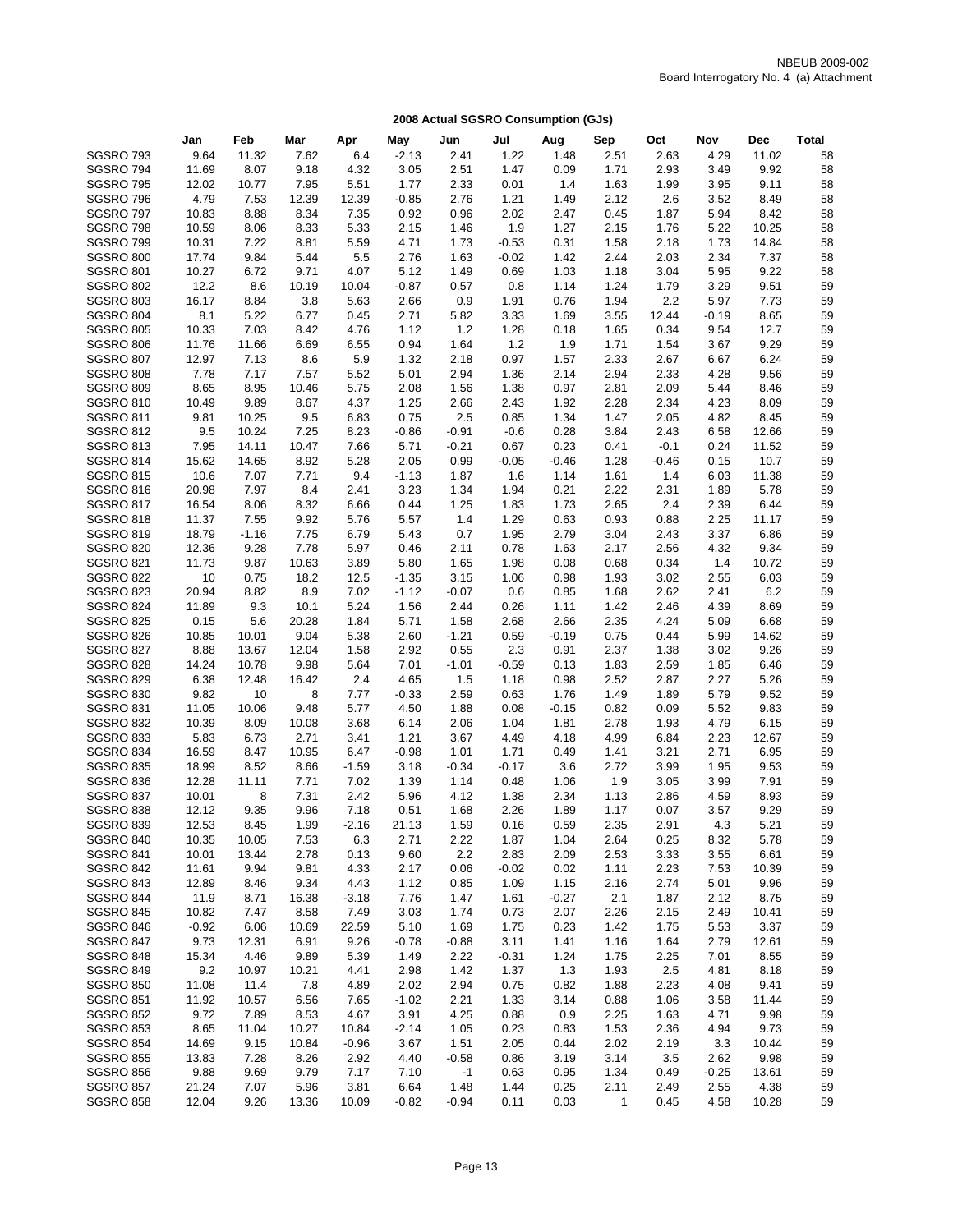|                  | Jan     | Feb   | Mar   | Apr     | May     | Jun         | Jul     | Aug            | Sep  | Oct     | Nov     | <b>Dec</b> | <b>Total</b> |
|------------------|---------|-------|-------|---------|---------|-------------|---------|----------------|------|---------|---------|------------|--------------|
| <b>SGSRO 859</b> | 10.81   | 9.93  | 12.22 | 10.68   | $-1.08$ | 2.4         | $-0.96$ | 0.76           | 2.3  | 0.48    | 1.61    | 10.4       | 60           |
| SGSRO 860        | 13.24   | 9.53  | 7.26  | 9.34    | $-1.17$ | 0.7         | 1.35    | 1.66           | 1.27 | 1.71    | 6.73    | 7.93       | 60           |
| <b>SGSRO 861</b> | 9.96    | 10.17 | 8.08  | 8.32    | 0.57    | 2.51        | 0.68    | 0.34           | 2.59 | 2.1     | 4.71    | 9.53       | 60           |
| <b>SGSRO 862</b> | 8.66    | 10    | 8.37  | 6.98    | 2.65    | 1.92        | 2.36    | 0.83           | 1.94 | 3.28    | 3.35    | 9.23       | 60           |
| SGSRO 863        | 10.15   | 8.83  | 6.16  | 5.78    | 1.81    | $-0.29$     | 3.08    | 2.76           | 0.16 | 1.41    | 7.68    | 12.07      | 60           |
| <b>SGSRO 864</b> | 11.21   | 9.8   | 9.55  | 5.41    | 3.47    | 0.69        | 0.27    | 0.02           | 1.14 | 1.9     | 7.33    | 8.83       | 60           |
| <b>SGSRO 865</b> | 7.57    | 18.19 | 13.79 | $-2.51$ | 2.81    | 0.32        | 0.78    | 0.76           | 1.42 | 2.26    | 6.61    | 7.63       | 60           |
| SGSRO 866        | 10.05   | 6.52  | 10.06 | 6.45    | 1.86    | 1.05        | 0.99    | 1.04           | 1.62 | 1.54    | 6.65    | 11.86      | 60           |
| SGSRO 867        | 13.21   | 9.06  | 5.85  | $-7.97$ | 13.95   | 2.99        | 2.83    | 3.89           | 6.17 | 4.61    | 6.77    | $-1.66$    | 60           |
| SGSRO 868        | 13.49   | 13.92 | 11.2  | 5.96    | $-1.20$ | $-0.62$     | $-0.07$ | 0.04           | 0.94 | 1.54    | 5.71    | 8.8        | 60           |
| <b>SGSRO 869</b> | 15.37   | 10.13 | 8.93  | 6.04    | 0.98    | 0.33        | 0.02    | 0.17           | 0.22 | 0.04    | 5.97    | 11.52      | 60           |
| <b>SGSRO 870</b> | 17.1    | 5.96  | 6.58  | 4.45    | 4.39    | $-0.5$      | 1.29    | 1.11           | 1.86 | 0.67    | 3.58    | 13.25      | 60           |
| <b>SGSRO 871</b> | 11.91   | 10.12 | 10.28 | 5       | 4.51    | 3.09        | 1.35    | 2.18           | 1.26 | $-0.43$ | 0.29    | 10.2       | 60           |
| <b>SGSRO 872</b> | 8.62    | 9.38  | 13    | $-0.88$ | 7.02    | 1.23        | 1.4     | 1.27           | 1.37 | 3.34    | 3.79    | 10.22      | 60           |
| <b>SGSRO 873</b> | 11.32   | 10.15 | 9.36  | 4.63    | 2.94    | 1.98        | 0.81    | 0.37           | 1.06 | 1.33    | 6.43    | 9.38       | 60           |
| <b>SGSRO 874</b> | 9.68    | 9.19  | 10.06 | 6.85    | 2.64    | 2.24        | 1.11    | 1.69           | 2.36 | 3.2     | 3.39    | 7.35       | 60           |
| <b>SGSRO 875</b> | 11.11   | 10.52 | 9.76  | 6.87    | 7.20    | 2.12        | 1.86    | $-0.68$        | 1.46 | 1.94    | 0.76    | 6.85       | 60           |
| SGSRO 876        | 12.11   | 11.05 | 11.89 | 3.57    | 2.36    | 2.61        | 1.34    | 0.51           | 1.04 | 5.24    | 3.92    | 4.15       | 60           |
| SGSRO 877        | 4.43    | 6.64  | 10.73 | 6.08    | 10.41   | 3.58        | 0.7     | 1.5            | 2.77 | 2.87    | 4.2     | 5.88       | 60           |
| SGSRO 878        | 8.26    | 6.25  | 5.01  | 5.85    | 3.69    | 2.01        | 3.57    | 3.11           | 3.39 | 3.4     | 5.85    | 9.42       | 60           |
| <b>SGSRO 879</b> | 14.06   | 7.3   | 9.88  | 5.04    | 3.37    | 2.33        | 0.45    | 0.82           | 1.22 | 0.98    | 2.41    | 11.96      | 60           |
| <b>SGSRO 880</b> | 12.41   | 16.99 | 3.33  | 0.28    | 7.38    | 0.63        | 1.15    | 1.68           | 1.78 | 3.99    | 2.9     | 7.3        | 60           |
| SGSRO 881        | 9.95    | 9.48  | 11.79 | 3.57    | 2.97    | 2.45        | 1.41    | 1.19           | 1.95 | 2.48    | 5.3     | 7.29       | 60           |
| <b>SGSRO 882</b> | 11.29   | 6.26  | 10.23 | 6.01    | 3.91    | $\mathbf 0$ | 2.06    | 0.87           | 2.49 | 2.56    | 3.2     | 10.96      | 60           |
| SGSRO 883        | 7.59    | 10.14 | 19.52 | 6.61    | $-2.66$ | 0.41        | 0.68    | 1.09           | 1.61 | 2.03    | 2.01    | 10.84      | 60           |
| SGSRO 884        | 9.74    | 15.39 | 10.29 | $-2.31$ | 2.85    | 3.31        | 1.43    | 0.9            | 2.01 | 0.33    | 6.16    | 9.79       | 60           |
| <b>SGSRO 885</b> | 10.9    | 10.08 | 5.28  | 1.93    | 7.06    | 1.73        | 2.65    | 2.56           | 1.22 | 2.4     | 4.5     | 9.58       | 60           |
| SGSRO 886        | 8.7     | 8.52  | 7.79  | 5.16    | 8.08    | 1.66        | 1.09    | 0.64           | 2.23 | 2.49    | 3.32    | 10.25      | 60           |
| SGSRO 887        | 13.46   | 7.04  | 6.65  | 3.6     | 7.05    | 0.58        | 0.37    | 0.66           | 1.6  | 2.16    | 3.75    | 13.03      | 60           |
| SGSRO 888        | 13.34   | 9.52  | 10.07 | 7.03    | $-1.83$ | $-0.41$     | 0.06    | 0.98           | 1.26 | 1.25    | 5.8     | 12.89      | 60           |
| <b>SGSRO 889</b> | 11.17   | 7.78  | 9.69  | 6.65    | 1.78    | 1.47        | 0.81    | 1.54           | 1.22 | 1.62    | 5.61    | 10.63      | 60           |
| <b>SGSRO 890</b> | 11.8    | 9.04  | 7.67  | 8       | $-0.17$ | 1.09        | 1.71    | 1.28           | 1.36 | 1.62    | 4.93    | 11.64      | 60           |
| <b>SGSRO 891</b> | 7.86    | 7.44  | 8.88  | 3.37    | 5.89    | 0.68        | 2.69    | 3.16           | 2.67 | 3.44    | 5.22    | 8.68       | 60           |
| <b>SGSRO 892</b> | 12.76   | 7.34  | 9.89  | 0.38    | 4.55    | 0.07        | 0.81    | 2.7            | 2.84 | 2.65    | 3.71    | 12.29      | 60           |
| <b>SGSRO 893</b> | 10.73   | 11.08 | 5     | 4.46    | 4.73    | 2.5         | 0.82    | 1.45           | 4.79 | 3.69    | 2.04    | 8.72       | 60           |
| SGSRO 894        | 9.39    | 8.53  | 7.74  | 5.45    | 7.94    | 0.89        | 1.63    | 0.5            | 1.49 | 2.64    | 2.96    | 10.85      | 60           |
| <b>SGSRO 895</b> | 12.65   | 9.28  | 8.07  | 8.02    | $-1.47$ | 0.71        | 1.83    | 2.08           | 2.36 | 2.23    | 4.21    | 10.06      | 60           |
| SGSRO 896        | 9.96    | 7.84  | 2.6   | 2.64    | 5.07    | 5.04        | 2.61    | 5.05           | 3.39 | 3.58    | 4.68    | 7.57       | 60           |
| <b>SGSRO 897</b> | 14.05   | 8.99  | 10.25 | 5.48    | 1.51    | 0.04        | 0.96    | 1.42           | 0.2  | 1.94    | 4.82    | 10.38      | 60           |
| SGSRO 898        | 10.4    | 11.14 | 10.85 | 4.86    | 5.70    | $-0.61$     | 0.56    | 1.43           | 0.88 | 1.55    | 4.72    | 8.56       | 60           |
| <b>SGSRO 899</b> | 9.04    | 7.83  | 9.13  | 10.1    | $-0.69$ | 0.33        | 2.32    | 2.13           | 2.16 | 2.74    | 5.04    | 9.93       | 60           |
| SGSRO 900        | 9.5     | 7.33  | 7.77  | 7.2     | 7.99    | 1.81        | 1.41    | 0.26           | 0.65 | 2.59    | 2.1     | 11.46      | 60           |
| <b>SGSRO 901</b> | 10.95   | 8.62  | 8.32  | 5.53    | 8.00    | 1.09        | 1.84    | 0.95           | 1.76 | 2.02    | 2.69    | 8.3        | 60           |
| <b>SGSRO 902</b> | 12.27   | 11.68 | 7.22  | 8.3     | $-0.77$ | $-0.64$     | 2.84    | 2.09           | 1.22 | 1.85    | 4.18    | 9.85       | 60           |
| <b>SGSRO 903</b> | 11      | 10.11 | 10.24 | 4.21    | 6.83    | $-1.22$     | 0.39    | 0.47           | 1.7  | 2.27    | 2.95    | 11.22      | 60           |
| <b>SGSRO 904</b> | 10.3    | 11.83 | 5.54  | 5.17    | 3.22    | 0.49        | 1.59    | 2.61           | 3.11 | 1.68    | 5.55    | 9.1        | 60           |
| <b>SGSRO 905</b> | 9.97    | 7.04  | 8.92  | 4.35    | 4.74    | 4.49        | 1.37    | 1.15           | 2.26 | 1.72    | 5.2     | 9          | 60           |
| SGSRO 906        | 0.67    | 10.54 | 10.29 | 22.81   | $-1.83$ | 2.5         | 1.47    | 2.56           | 3.19 | 3.48    | 3.33    | 1.2        | 60           |
| <b>SGSRO 907</b> | 14.08   | 11.8  | 16.69 | 0.88    | 6.72    | 1.28        | 1.75    | 0.49           | 1.82 | 0.54    | $-0.35$ | 4.52       | 60           |
| <b>SGSRO 908</b> | 10.18   | 9.56  | 8.56  | 4.72    | 2.76    | 3.54        | 0.23    | 0.23           | 0.73 | 0.63    | 5.73    | 13.37      | 60           |
| SGSRO 909        | 10.48   | 9.92  | 8.64  | 7.16    | 2.33    | 3.32        | 0.41    | 1.76           | 2.45 | 3.33    | 3.54    | 6.92       | 60           |
| SGSRO 910        | 10.19   | 8.1   | 9.33  | 4.94    | 5.77    | 2.14        | 1.84    | 0.78           | 2.51 | 1.21    | 4.4     | 9.05       | 60           |
| <b>SGSRO 911</b> | 8.78    | 8.88  | 12.53 | 7.93    | 1.34    | 0.79        | 3.01    | 1.92           | 1.17 | 2.63    | 4.1     | 7.18       | 60           |
| SGSRO 912        | 10.33   | 8.36  | 8.39  | 10.24   | $-2.16$ | 2.32        | 4.17    | 1.72           | 2.83 | 2.04    | 1.52    | 10.53      | 60           |
| SGSRO 913        | 14.88   | 7.48  | 9.42  | 7.26    | $-1.25$ | 1.65        | 0.88    | 1.03           | 2.33 | 2.52    | 3.88    | 10.21      | 60           |
| SGSRO 914        | 14.71   | 16.64 | 11.13 | $-3.7$  | 1.57    | 0.18        | $-0.02$ | 0.03           | 0.68 | 1.38    | 9.43    | 8.28       | 60           |
| <b>SGSRO 915</b> | $-0.07$ | 14.31 | 2.17  | $-4.04$ | 2.34    | 0.74        | $-0.06$ | 0.41           | 0.72 | 1.77    | 33.33   | 8.7        | 60           |
| SGSRO 916        | 10.56   | 6.28  | 10.55 | 5.99    | 3.75    | 1.66        | 0.25    | 1.14           | 0.78 | 6.68    | 4.7     | 8.05       | 60           |
| SGSRO 917        | 11.65   | 7.66  | 13.75 | 12.46   | $-2.33$ | 1.45        | 0.11    | 1.65           | 2.16 | 1.87    | 3.26    | 6.7        | 60           |
| SGSRO 918        | 12.18   | 11.23 | 9.74  | 5.34    | 2.16    | 2.41        | 0.64    | 1.87           | 2.4  | 2.86    | 3.04    | 6.54       | 60           |
| SGSRO 919        | 12.42   | 8.54  | 11.28 | 1.18    | 3.01    | 1.26        | 1.03    | 2.41           | 3.21 | 1.56    | 3.71    | 10.81      | 60           |
| <b>SGSRO 920</b> | 11.05   | 5.67  | 9.13  | 6.59    | $-0.61$ | 1.07        | 0.08    | 0.27           | 2.37 | 2.42    | 10.58   | 11.81      | 60           |
| <b>SGSRO 921</b> | 12.86   | 11.51 | 8.72  | 7.84    | 0.71    | 2.4         | 1.16    | 1.69           | 2.47 | 3.19    | 3.51    | 4.38       | 60           |
| <b>SGSRO 922</b> | 11.01   | 11    | 7.98  | 7.16    | $-0.71$ | 1.12        | 2.19    | 2.03           | 2.21 | 2.81    | 3.78    | 9.87       | 60           |
| <b>SGSRO 923</b> | 9.54    | 5.44  | 6.7   | 3.84    | 4.78    | 1.11        | 4.67    | 2.37           | 3.13 | 3.21    | 7.86    | 7.83       | 60           |
| SGSRO 924        | 10.36   | 7.61  | 9.28  | 4.44    | 4.40    | 3.7         | 1.62    | $\overline{1}$ | 1.65 | 1.75    | 5.47    | 9.2        | 60           |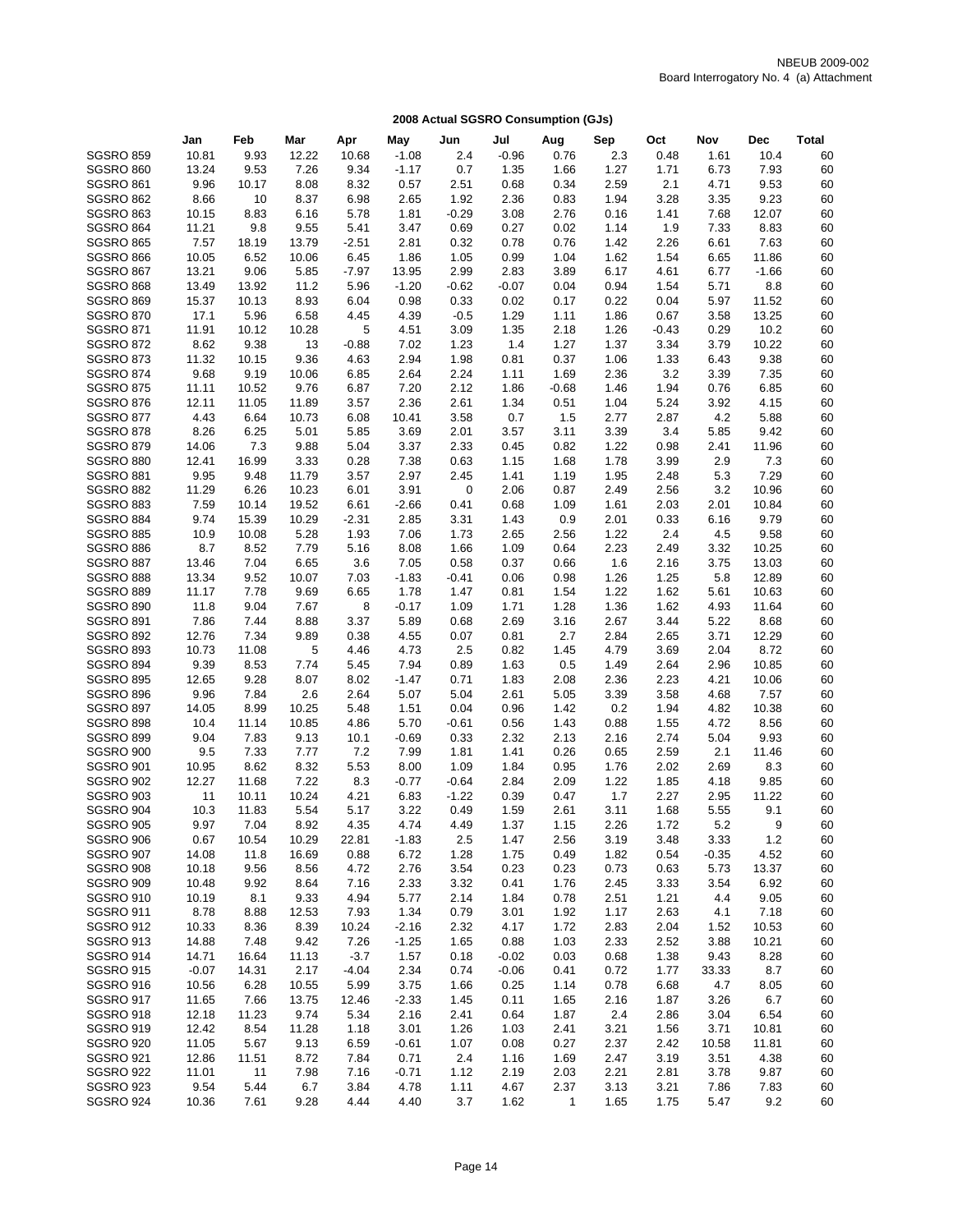|                  | Jan   | Feb   | Mar   | Apr     | May     | Jun     | Jul     | Aug            | Sep  | Oct            | Nov    | Dec   | Total |
|------------------|-------|-------|-------|---------|---------|---------|---------|----------------|------|----------------|--------|-------|-------|
| <b>SGSRO 925</b> | 11.61 | 12.07 | 12.69 | 8.36    | 6.97    | 2.44    | 1.63    | 0.74           | 1.3  | 0.47           | $-0.3$ | 2.54  | 61    |
| SGSRO 926        | 12.66 | 8.1   | 9.13  | 6.34    | 1.61    | 2.15    | 0.29    | 0.61           | 2.44 | 2.17           | 5.52   | 9.5   | 61    |
| <b>SGSRO 927</b> | 11.27 | 9.35  | 10.97 | 2.83    | 6.00    | $-1.31$ | 0.68    | 1.17           | 2.21 | 3.35           | 4.63   | 9.4   | 61    |
| <b>SGSRO 928</b> | 10.93 | 16.97 | 1.23  | $-2$    | 8.67    | 2.09    | 0.81    | 0.98           | 3.25 | 3.57           | 4.79   | 9.26  | 61    |
| <b>SGSRO 929</b> | 10.19 | 8.61  | 8.52  | 4.69    | 7.20    | 1.78    | 1.66    | 0.81           | 1.88 | 3.58           | 3.8    | 7.84  | 61    |
| <b>SGSRO 930</b> | 11.64 | 9.53  | 9.28  | 5.2     | 7.12    | $-0.09$ | 0.7     | 0.61           | 2.03 | 2.75           | 2.14   | 9.66  | 61    |
| <b>SGSRO 931</b> | 8.49  | 11.49 | 12.05 | 5.26    | 5.97    | $-0.51$ | 0.97    | 0.96           | 2.38 | 2.44           | 3.2    | 7.9   | 61    |
| <b>SGSRO 932</b> | 7.3   | 9.84  | 11.2  | 4.54    | 6.86    | $-0.25$ | 3.45    | 4.51           | 3.4  | 0.98           | 7.22   | 1.58  | 61    |
| SGSRO 933        | 8.8   | 8.1   | 10.06 | 2.13    | 9.57    | 2.16    | 2.68    | 1.96           | 1.82 | 1.93           | 4.52   | 6.91  | 61    |
| SGSRO 934        | 10.73 | 10.19 | 8.17  | 5.74    | 0.47    | 3.14    | 0.6     | 1.78           | 2.55 | 3              | 3.6    | 10.67 | 61    |
| <b>SGSRO 935</b> | 13.38 | 12.93 | 7.94  | 5.47    | 1.55    | 0.24    | 0.38    | 0.47           | 1.18 | 0.72           | 3.73   | 12.67 | 61    |
| SGSRO 936        | 16.84 | 0.64  | 7.4   | 8.93    | 4.49    | 1.83    | 2.29    | 0.62           | 1.06 | 0.97           | 7.19   | 8.4   | 61    |
| SGSRO 937        | 9.9   | 13.99 | 8.32  | 4.26    | 3.74    | 2.81    | $-0.02$ | 1.96           | 2.7  | 4.67           | 0.5    | 7.83  | 61    |
| SGSRO 938        | 12.23 | 10.01 | 8.4   | 3.31    | 5.42    | 1.96    | 1.31    | 1.05           | 2.75 | 2.37           | 4.46   | 7.4   | 61    |
| SGSRO 939        | 11.7  | 5.9   | 8.94  | 6.12    | 7.35    | 2.06    | 1.01    | $\overline{2}$ | 2.79 | 2.59           | 3.58   | 6.64  | 61    |
| SGSRO 940        | 11.7  | 12.07 | 12.29 | 7.61    | $-2.34$ | 2.21    | 1.46    | 1.42           | 3.18 | 2.74           | 2.63   | 5.71  | 61    |
| <b>SGSRO 941</b> | 6.93  | 1.75  | 7.24  | 13.45   | 9.83    | 1.88    | 2.45    | 1.06           | 2.11 | 2.29           | 2.69   | 9.01  | 61    |
| <b>SGSRO 942</b> | 7.49  | 10.9  | 11.08 | 3.51    | 5.04    | 1.87    | 1.81    | 0.38           | 1.72 | 3.33           | 5.03   | 8.54  | 61    |
| SGSRO 943        | 13.31 | 10.07 | 9.69  | 6.1     | 0.72    | 1.63    | 0.98    | 0.4            | 2.09 | 1.67           | 6.09   | 7.95  | 61    |
| SGSRO 944        | 10.58 | 9.86  | 7.84  | 8.11    | 1.69    | 2.24    | $-0.36$ | $-0.16$        | 2.82 | 2.28           | 5.29   | 10.52 | 61    |
| <b>SGSRO 945</b> | 11.28 | 7.56  | 7.28  | 6.83    | 8.28    | 2.06    | 2.28    | 0.11           | 2.21 | 2.23           | 3.06   | 7.53  | 61    |
| SGSRO 946        | 11.54 | 11.44 | 7.37  | 9.15    | $-1.71$ | 1.58    | 0.32    | 1.22           | 2.05 | 2.68           | 4.92   | 10.17 | 61    |
| SGSRO 947        | 8.68  | 9.31  | 8.78  | 6.29    | 7.52    | 1.34    | 1.97    | 1.01           | 2.22 | 2.32           | 1.83   | 9.46  | 61    |
| SGSRO 948        | 12.53 | 11.15 | 15.06 | 1.34    | 2.64    | 0.51    | 1.98    | 1.04           | 2.54 | 0.68           | 5.42   | 5.86  | 61    |
| SGSRO 949        | 11.61 | 10.22 | 8.43  | 6.74    | 1.30    | 1.05    | 0.93    | 1.01           | 1.95 | 2.11           | 5.61   | 9.8   | 61    |
| <b>SGSRO 950</b> | 11.64 | 12.97 | 8.33  | 9.85    | $-1.03$ | 1.58    | 0.02    | 0.86           | 0.78 | 0.08           | 2.87   | 12.82 | 61    |
| <b>SGSRO 951</b> | 9.87  | 15.78 | 4.45  | 5.38    | 2.37    | 2.7     | $-0.17$ | 1.92           | 1.61 | 2.2            | 3.89   | 10.83 | 61    |
| <b>SGSRO 952</b> | 10.52 | 10.08 | 8.75  | 2.79    | 7.58    | 0.26    | 0.11    | 0.02           | 0.49 | 1.43           | 7.54   | 11.28 | 61    |
| <b>SGSRO 953</b> | 14.04 | 10.45 | 18.41 | $-3.7$  | 4.06    | $-0.71$ | 2.4     | 0.45           | 0.51 | 0.29           | 7.23   | 7.44  | 61    |
| <b>SGSRO 954</b> | 14.13 | 8.58  | 11.2  | 3.57    | 4.07    | 2.65    | 0.03    | 0.4            | 0.99 | 0.09           | 3.57   | 11.59 | 61    |
| <b>SGSRO 955</b> | 8.85  | 14.58 | 18.57 | $-4.79$ | 2.60    | 0.57    | 0.7     | 2.22           | 1.98 | 2.7            | 6.7    | 6.19  | 61    |
| <b>SGSRO 956</b> | 15.42 | 8.46  | 10.11 | 3.35    | 2.76    | 2.67    | $-0.43$ | 1.89           | 0.97 | 2.87           | 3.41   | 9.41  | 61    |
| <b>SGSRO 957</b> | 12.63 | 11.48 | 5.53  | 5.07    | 1.18    | $-1$    | 3.48    | 3.82           | 2.2  | 2.86           | 5.86   | 7.79  | 61    |
| <b>SGSRO 958</b> | 14.78 | 12.37 | 2.75  | 7.43    | $-1.05$ | 4.49    | 1.52    | 0.75           | 2.78 | 1.6            | 3.31   | 10.18 | 61    |
| <b>SGSRO 959</b> | 8.93  | 8.39  | 6.38  | 4.56    | 4.83    | 4.86    | 2.32    | 1.36           | 3.06 | 3.01           | 5.6    | 7.63  | 61    |
| SGSRO 960        | 7.65  | 6.33  | 7.22  | 7.57    | 7.77    | 1.67    | 1.14    | 0.77           | 0.7  | 4.92           | 4.33   | 10.86 | 61    |
| <b>SGSRO 961</b> | 10.86 | 10.06 | 8.23  | 8.2     | $-0.23$ | 2.64    | 0.48    | 1.86           | 1.6  | 2.04           | 5.29   | 9.93  | 61    |
| <b>SGSRO 962</b> | 6.46  | 7.56  | 16.73 | 7.95    | 2.26    | 3.21    | $-0.21$ | 0.61           | 0.87 | 1.77           | 4.42   | 9.33  | 61    |
| SGSRO 963        | 10.59 | 9.11  | 8.2   | 8.34    | 3.31    | 4.25    | 0.51    | 1.78           | 1.61 | 2.89           | 4.11   | 6.27  | 61    |
| SGSRO 964        | 9.75  | 9.73  | 9.35  | 7.89    | $-0.57$ | 2.1     | 1.99    | 2.04           | 2.11 | 2.34           | 5.47   | 8.77  | 61    |
| <b>SGSRO 965</b> | 8.95  | 9.39  | 10.81 | 1.96    | 7.17    | 1.99    | 1.93    | $1.2$          | 1.96 | 1.86           | 4.88   | 8.88  | 61    |
| SGSRO 966        | 6.67  | 7.71  | 6.85  | 4.18    | 8.60    | 3.28    | 2.01    | 2.62           | 2.33 | 3.76           | 6.56   | 6.42  | 61    |
| SGSRO 967        | 7.51  | 10.07 | 10.89 | 4.13    | 7.46    | 1.64    | 1.17    | 1.58           | 1.77 | 0.77           | 1.91   | 12.11 | 61    |
| SGSRO 968        | 14.02 | 14.53 | 1.66  | 2.46    | 5.94    | 1.81    | 1.07    | 1.55           | 1.61 | 2.24           | 4.25   | 9.95  | 61    |
| <b>SGSRO 969</b> | 12.91 | 11.28 | 10.53 | 5.91    | 2.64    | $-0.15$ | 0.01    | 0.06           | 0.98 | 3.39           | 5.74   | 7.79  | 61    |
| <b>SGSRO 970</b> | 12.38 | 11.95 | 7.86  | 6.03    | $-0.64$ | $-0.77$ | 3.21    | 3.51           | 1.05 | 2.24           | 2.37   | 11.93 | 61    |
| <b>SGSRO 971</b> | 11.67 | 8.6   | 6.03  | 3.13    | 1.44    | 1.45    | 4.71    | 3.58           | 3.86 | 3.82           | 5.17   | 7.67  | 61    |
| SGSRO 972        | 5.78  | 5.41  | 10.91 | $-0.47$ | 3.59    | 2.05    | 3.44    | 6.47           | 4.52 | 8.49           | 5.42   | 5.55  | 61    |
| SGSRO 973        | 14.63 | 11.26 | 10.85 | 0.67    | 3.39    | 0.88    | $-0.55$ | 2.62           | 1.08 | 1.65           | 6.12   | 8.57  | 61    |
| SGSRO 974        | 15.88 | 8.46  | 7.28  | 4.19    | $-1.84$ | $-1.25$ | 0.99    | 1.04           | 3.34 | 1.79           | 8.34   | 12.96 | 61    |
| <b>SGSRO 975</b> | 11.98 | 9.48  | 8.82  | 6.54    | 5.69    | 2.04    | 1.03    | 0.47           | 3.62 | 2.94           | 3.91   | 4.67  | 61    |
| <b>SGSRO 976</b> | 13.29 | 11.74 | 7.72  | 1.97    | 4.98    | 1.97    | 0.21    | 1.01           | 1.49 | 1.49           | 3.69   | 11.64 | 61    |
| SGSRO 977        | 20.42 | 4.67  | 11.78 | $-4.33$ | 0.71    | 0.74    | $-0.25$ | 1.4            | 1.49 | 2.85           | 4.04   | 17.7  | 61    |
| SGSRO 978        | 20.34 | 11.82 | 6.53  | 15.22   | $-2.11$ | 0.74    | 2.05    | 0.45           | 2.56 | 0.69           | 1.19   | 1.75  | 61    |
| <b>SGSRO 979</b> | 9.72  | 9.62  | 8.84  | 6.33    | 5.62    | 1.34    | 1.31    | 1.3            | 1.69 | 2.8            | 4.18   | 8.49  | 61    |
| SGSRO 980        | 10.63 | 9.92  | 8.66  | 8.57    | $-0.19$ | 2.57    | 1.11    | 1.5            | 1.59 | 2.34           | 5.01   | 9.64  | 61    |
| SGSRO 981        | 11.33 | 10.03 | 10.72 | 4.26    | 4.89    | 1.56    | 1.96    | 1.06           | 2.12 | 1.65           | 3.36   | 8.44  | 61    |
| SGSRO 982        | 13.03 | 10.03 | 7.54  | 7.54    | 0.53    | 2.28    | 1.36    | 0.16           | 1.51 | 3.39           | 5.59   | 8.45  | 61    |
| SGSRO 983        | 14.23 | 6.88  | 10.13 | 1.71    | 4.24    | 0.3     | 0.7     | 0.65           | 3.11 | 2.09           | 5.36   | 12.01 | 61    |
| SGSRO 984        | 8.84  | 7.14  | 6.41  | 7.6     | 6.01    | 3.33    | 2.01    | 3.19           | 3.25 | 1.85           | 4.5    | 7.29  | 61    |
| <b>SGSRO 985</b> | 6.86  | 8.14  | 9.78  | 6.68    | 3.34    | 2.49    | 0.03    | $-0.35$        | 3.38 | 2.69           | 8.19   | 10.2  | 61    |
| SGSRO 986        | 7.22  | 8.45  | 13.24 | 6.28    | 5.20    | $-0.72$ | 0.08    | 4.83           | 3.06 | 4.57           | 4.61   | 4.61  | 61    |
| SGSRO 987        | 9.18  | 7.17  | 9.32  | 4.1     | 4.34    | 2.97    | 2.72    | 1.79           | 3.19 | $\overline{4}$ | 4.92   | 7.75  | 61    |
| SGSRO 988        | 9.4   | 10.35 | 19.54 | $-5.58$ | 0.70    | $-1.18$ | 2.21    | 1.52           | 2.08 | 3.97           | 4.41   | 14.03 | 61    |
| SGSRO 989        | 12.72 | 12.3  | 9     | 3.92    | 3.06    | 1.41    | 2.03    | 0.31           | 0.59 | 0.08           | 5.67   | 10.39 | 61    |
| SGSRO 990        | 13.44 | 16.51 | 14.95 | 6.25    | 2.03    | 1.18    | 0.03    | 0              | 1.03 | $-0.1$         | 0.05   | 6.2   | 62    |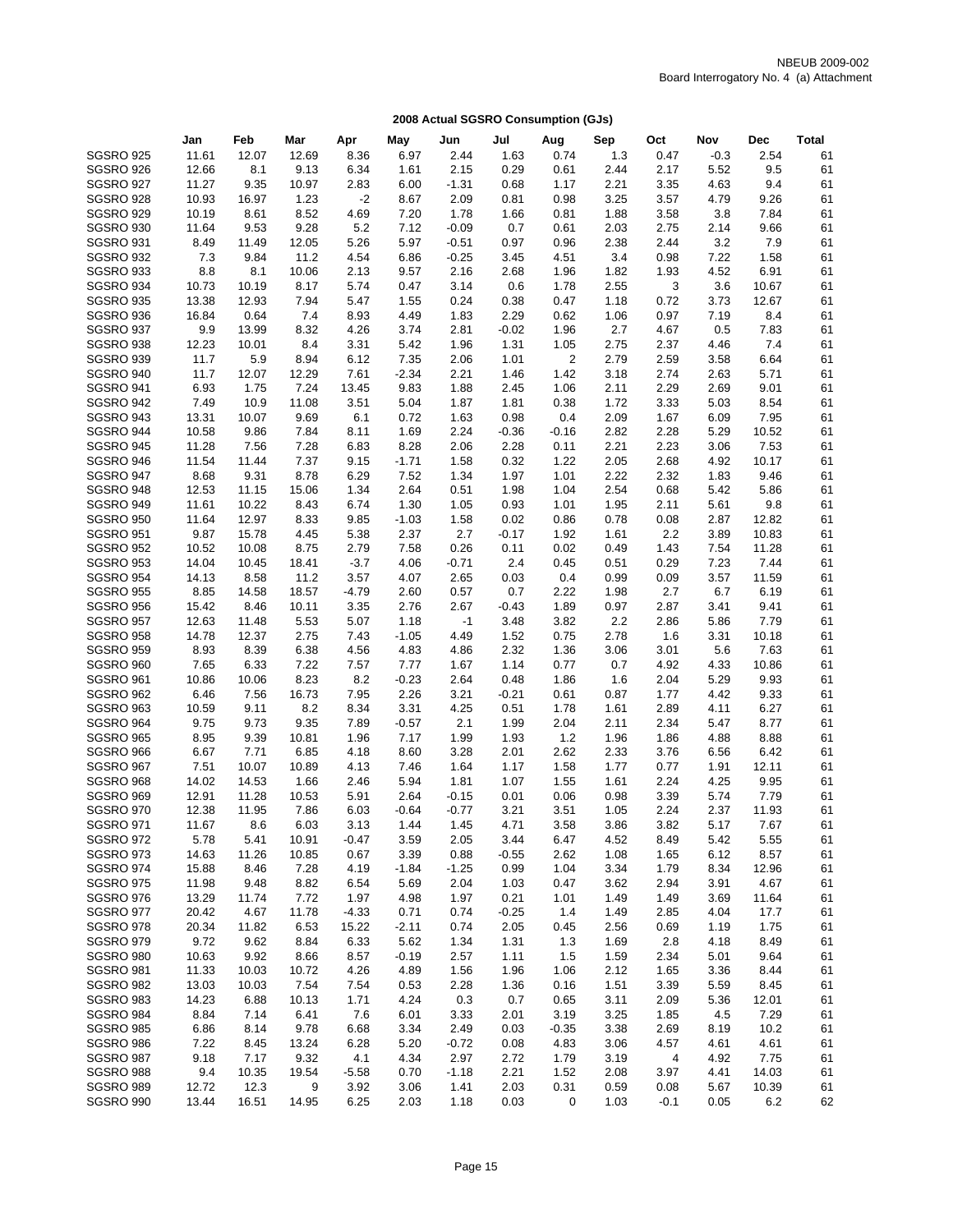|                   | Jan   | Feb   | Mar     | Apr          | May     | Jun     | Jul     | Aug     | Sep            | Oct     | Nov   | Dec   | <b>Total</b> |
|-------------------|-------|-------|---------|--------------|---------|---------|---------|---------|----------------|---------|-------|-------|--------------|
| <b>SGSRO 991</b>  | 8.22  | 11.53 | 15.78   | 3.1          | 3.99    | $-0.37$ | 1.73    | 0.8     | 1.41           | 1.09    | 4.31  | 9.99  | 62           |
| <b>SGSRO 992</b>  | 19.94 | 19.89 | $-1.64$ | $-3.18$      | 7.78    | 2.85    | 0.84    | 0.9     | 1.45           | 2.53    | 1.48  | 8.75  | 62           |
| SGSRO 993         | 11.14 | 6.01  | 11.62   | $-0.11$      | 5.83    | 0.46    | 2.3     | 4.02    | 2.58           | 3.5     | 5.83  | 8.42  | 62           |
| SGSRO 994         | 11.22 | 9.47  | 9.23    | 4.74         | 7.92    | 1.22    | 1.52    | 0.31    | 1.69           | 2.25    | 2.77  | 9.29  | 62           |
| <b>SGSRO 995</b>  | 13.64 | 11.03 | 8.33    | 2.44         | 3.23    | 1.06    | $-0.11$ | 0.92    | 1.96           | 2.62    | 5.2   | 11.33 | 62           |
| <b>SGSRO 996</b>  | 11.04 | 9.79  | 10.96   | 3.01         | 4.85    | 1.75    | 2.21    | 0.6     | 1.84           | 2.17    | 5.23  | 8.21  | 62           |
| SGSRO 997         | 10.34 | 9.92  | 16.91   | 0.61         | 4.59    | 1.54    | $1.2$   | 0.25    | 2.11           | 2.69    | 4.26  | 7.26  | 62           |
| SGSRO 998         | 10.08 | 9.23  | 9.5     | 4.14         | 7.94    | 1.11    | 1.19    | 1.97    | 1.94           | 3.39    | 3.47  | 7.75  | 62           |
| SGSRO 999         | 6.24  | 6.88  | 7.07    | 6.35         | 4.54    | 3.09    | 2.63    | 3.88    | 3.91           | 3.69    | 3.03  | 10.4  | 62           |
| <b>SGSRO 1000</b> | 17.36 | 9.76  | 7.56    | 10.77        | $-1.46$ | 1.53    | $-0.9$  | 0.26    | 2.94           | 1.35    | 4.83  | 7.72  | 62           |
| <b>SGSRO 1001</b> | 11.76 | 12    | 8.53    | 7.23         | 1.87    | 2.91    | 0.68    | 0.42    | 0.7            | 1.28    | 0.52  | 13.84 | 62           |
| <b>SGSRO 1002</b> | 11.04 | 9.6   | 13.87   | 12.58        | $-1.06$ | 1.99    | 1.37    | $-0.2$  | 0.77           | 0.29    | 5.07  | 6.49  | 62           |
| <b>SGSRO 1003</b> | 11.85 | 8.53  | 10.33   | 7.03         | 0.23    | 2.83    | $-0.06$ | 1.59    | 1.89           | 2.87    | 4.99  | 9.75  | 62           |
| <b>SGSRO 1004</b> | 17.99 | 8.45  | 8.73    | 6.95         | 0.57    | 0.97    | 1.71    | 0.1     | 1.91           | 2.24    | 2.46  | 9.75  | 62           |
| <b>SGSRO 1005</b> | 12.63 | 9.69  | 9.4     | 2.95         | 4.19    | 3.08    | 1.63    | 2.1     | 1.07           | 3.72    | 3.43  | 7.97  | 62           |
| <b>SGSRO 1006</b> | 10.77 | 9.89  | 8.34    | 8.25         | $-0.26$ | 1.98    | 0.03    | 1.71    | 2.44           | 2.38    | 5.52  | 10.82 | 62           |
| <b>SGSRO 1007</b> | 16.44 | 16.81 | 6.75    | 10.14        | $-2.34$ | 1.18    | $-0.45$ | $-0.28$ | 0.64           | 0.99    | 3     | 9.01  | 62           |
| <b>SGSRO 1008</b> | 10.82 | 10.65 | 12.24   | 2.81         | 4.39    | 1.1     | 1.78    | 0.67    | 1.91           | 2.53    | 4.11  | 8.89  | 62           |
| <b>SGSRO 1009</b> | 8.52  | 10.07 | 8.12    | 8.34         | $-0.92$ | $-1.04$ | 2.26    | 1.9     | 1.71           | 2.12    | 10.74 | 10.1  | 62           |
| <b>SGSRO 1010</b> | 13.23 | 10.09 | 7.97    | 6.46         | 1.46    | 2.67    | 0.35    | 0.63    | 1.96           | 2.28    | 6.09  | 8.74  | 62           |
| <b>SGSRO 1011</b> | 15.66 | 9.42  | 8.11    | 4.68         | 1.36    | 1.4     | 0.87    | 0.84    | 2.31           | 1.63    | 4.35  | 11.34 | 62           |
| <b>SGSRO 1012</b> | 13.47 | 10.18 | 10.97   | 6.39         | 2.44    | 1.86    | 0.32    | 1.6     | 1.75           | 2.58    | 2.37  | 8.05  | 62           |
| <b>SGSRO 1013</b> | 18.84 | 9.99  | 10.65   | 1.34         | 2.46    | 0.68    | 1.88    | 0.15    | 1.89           | 2.33    | 2.56  | 9.26  | 62           |
| <b>SGSRO 1014</b> | 12.95 | 8.06  | 8.13    | 4.96         | 4.58    | 0.04    | 1.52    | 1.52    | 1.93           | 2.43    | 3.88  | 12.04 | 62           |
| <b>SGSRO 1015</b> | 5.62  | 4.56  | 7.11    | 8.5          | 3.46    | 4.59    | 1.19    | 5.33    | 3.91           | 4.85    | 7.11  | 5.84  | 62           |
| <b>SGSRO 1016</b> | 8.92  | 16.91 | 4.97    | 7.83         | 3.45    | 3.24    | $-1.01$ | $-0.16$ | 0.8            | 0.29    | 4.7   | 12.14 | 62           |
| <b>SGSRO 1017</b> | 11.12 | 8.28  | 11.47   | 8.02         | 2.11    | 2.04    | $-0.36$ | 1.42    | 1.81           | 1.63    | 5.59  | 8.99  | 62           |
| <b>SGSRO 1018</b> | 13.24 | 12.31 | 9.22    | 5.22         | 3.64    | 2.03    | 1.21    | 1.43    | 2.45           | 0.03    | 1.15  | 10.2  | 62           |
| <b>SGSRO 1019</b> | 11.27 | 10.69 | 8.36    | 5.6          | 0.44    | 0.19    | $-0.99$ | 0.72    | 4.34           | 3.98    | 4.83  | 12.73 | 62           |
| <b>SGSRO 1020</b> | 14.21 | 7.52  | 9.08    | 4.51         | 5.31    | 1.78    | 1.89    | 0.15    | 1.88           | 2.36    | 8.73  | 4.8   | 62           |
| <b>SGSRO 1021</b> | 10.01 | 8.82  | 13.9    | 6.56         | $-1.68$ | 3.71    | $-0.15$ | 2.12    | 2.89           | 3.4     | 6.02  | 6.65  | 62           |
| <b>SGSRO 1022</b> | 11.82 | 6.91  | 5.95    | 5.62         | 7.37    | $-0.18$ | $-0.16$ | 0.11    | 1.95           | 1.77    | 7.54  | 13.57 | 62           |
| <b>SGSRO 1023</b> | 11.12 | 10    | 8.31    | 8.23         | 0.08    | 1.83    | $-0.14$ | 0.35    | 0.84           | 0.08    | 6.62  | 14.96 | 62           |
| <b>SGSRO 1024</b> | 10    | 11.38 | 4.55    | 5.44         | 1.62    | 2.6     | 2.29    | 2.02    | 3.12           | 2.58    | 4.84  | 11.85 | 62           |
| <b>SGSRO 1025</b> | 12.83 | 10.3  | 8.71    | 4.46         | 3.94    | 0.64    | 0.69    | 0.36    | 1.36           | 2.92    | 5.47  | 10.62 | 62           |
| <b>SGSRO 1026</b> | 11.67 | 11.59 | 2.05    | 4.43         | 7.16    | 1.25    | 0.62    | 0.65    | 1.35           | 4.74    | 7.96  | 8.87  | 62           |
| <b>SGSRO 1027</b> | 11.34 | 10.32 | 10.5    | 5.66         | 5.87    | 3.09    | $-0.66$ | $-0.04$ | 2.67           | 2.49    | 3.92  | 7.19  | 62           |
| <b>SGSRO 1028</b> | 12.2  | 10.8  | 10.1    | 6.19         | 4.53    | 2.96    | $-0.53$ | 0.37    | 2.24           | $-0.41$ | 3.12  | 10.8  | 62           |
| <b>SGSRO 1029</b> | 11.65 | 6.48  | 9.95    | 6.78         | 3.08    | 2.84    | 1.61    | 2.88    | 1.98           | 2.58    | 5.44  | 7.13  | 62           |
| <b>SGSRO 1030</b> | 9.04  | 17.24 | 12.91   | 0.69         | 4.64    | 0.94    | 1.93    | 0.7     | 1.85           | 2.16    | 5.87  | 4.44  | 62           |
| <b>SGSRO 1031</b> | 7.38  | 11.88 | 13.18   | 4.67         | 6.44    | 1.01    | 1.48    | 1.2     | 2.25           | 4.94    | 3.87  | 4.11  | 62           |
| <b>SGSRO 1032</b> | 12.22 | 11.72 | 10.47   | 13.62        | $-1.24$ | $-0.31$ | 0.99    | $1.2$   | 1.19           | 1.83    | 2.91  | 7.82  | 62           |
| <b>SGSRO 1033</b> | 11.56 | 10.09 | 11.9    | 6.28         | $-0.68$ | 1.64    | $-0.34$ | 1.51    | 2.1            | 2.77    | 5.44  | 10.15 | 62           |
| <b>SGSRO 1034</b> | 12.72 | 11.94 | 10.46   | 8.52         | $-0.99$ | 0.53    | $-1.13$ | 1.65    | 0.67           | 0.61    | 3.93  | 13.51 | 62           |
| <b>SGSRO 1035</b> | 17.6  | 8.59  | 8.74    | 3.05         | 5.45    | 1.29    | 1.76    | 1.12    | 1.81           | 3.29    | 2.38  | 7.36  | 62           |
| <b>SGSRO 1036</b> | 11.55 | 10.9  | 5.83    | 1.02         | 4.12    | 2.03    | 0.7     | 1.4     | 1.36           | 1.49    | 7.3   | 14.74 | 62           |
| <b>SGSRO 1037</b> | 9.63  | 9.66  | 11.46   | 11.35        | $-0.70$ | 2.74    | 0.57    | 1.53    | 1.58           | 2.04    | 3.46  | 9.13  | 62           |
| <b>SGSRO 1038</b> | 10.33 | 11.22 | 10.39   | 4.98         | 3.28    | 1.03    | 2.4     | 1.09    | 2.63           | 2       | 2.88  | 10.27 | 63           |
| <b>SGSRO 1039</b> | 10.83 | 7.29  | 11.62   | 8.96         | $-0.83$ | $-1.21$ | 1.05    | $-0.24$ | 0.84           | 0.48    | 14.11 | 9.65  | 63           |
| <b>SGSRO 1040</b> | 11.73 | 12.92 | 9.92    | 5.03         | 3.65    | 2.51    | 0.67    | 2.03    | 1.81           | 3.41    | 3.29  | 5.59  | 63           |
| <b>SGSRO 1041</b> | 16.18 | 8.78  | 9.51    | 5.13         | 2.84    | 1.3     | 1.69    | 1.93    | 1.51           | 2.1     | 3.89  | 7.71  | 63           |
| <b>SGSRO 1042</b> | 6.4   | 19.01 | 4       | 9.61         | $-0.80$ | $-0.64$ | 2.05    | 0.93    | 2.08           | 2.36    | 5.95  | 11.63 | 63           |
| <b>SGSRO 1043</b> | 10.27 | 10.92 | 9.2     | 9.32         | 0.55    | 1.7     | 1.9     | 1.57    | 1.77           | 1.71    | 2.31  | 11.4  | 63           |
| <b>SGSRO 1044</b> | 13.02 | 11.95 | 12.01   | 0.81         | 1.56    | 0.01    | $-0.01$ | 0.21    | 0.83           | 3.15    | 4.64  | 14.45 | 63           |
| <b>SGSRO 1045</b> | 13.14 | 7.95  | 9.97    | 6.94         | 1.32    | 3       | 2.01    | 2.4     | 1.77           | 2.08    | 4.77  | 7.28  | 63           |
| <b>SGSRO 1046</b> | 12.91 | 10.05 | 10.45   | 5.66         | 8.42    | $-0.05$ | 1.71    | 0.59    | 2.05           | 2.69    | 2.53  | 5.63  | 63           |
| <b>SGSRO 1047</b> | 10.88 | 9.36  | 15.03   | $\mathbf{1}$ | 2.93    | 0.88    | $-0.07$ | 2.46    | 0.62           | 2.95    | 0.99  | 15.61 | 63           |
| <b>SGSRO 1048</b> | 14.41 | 11.6  | 9.43    | 4.14         | 3.50    | 2.07    | 2.89    | 0.52    | $-0.08$        | 0.08    | 1.78  | 12.31 | 63           |
| <b>SGSRO 1049</b> | 14.63 | 13.46 | 8.76    | 7.81         | $-1.47$ | 1.15    | 0.92    | 0.51    | 2.37           | 2.42    | 2.19  | 9.91  | 63           |
| <b>SGSRO 1050</b> | 10.96 | 8.59  | 8.71    | 5.83         | $-1.54$ | 1.15    | 1.15    | 1.29    | $\overline{2}$ | 2.38    | 10.47 | 11.67 | 63           |
| <b>SGSRO 1051</b> | 11.04 | 17.83 | 0.16    | 6.92         | 3.34    | 4.01    | 0.95    | 1.39    | 2.3            | 3.11    | 2.36  | 9.26  | 63           |
| <b>SGSRO 1052</b> | 11.45 | 9.55  | 10.55   | 3.46         | 2.11    | 1.82    | 2.03    | 0.67    | 1.1            | 3.22    | 8.5   | 8.21  | 63           |
| <b>SGSRO 1053</b> | 10.11 | 6.61  | 11.63   | 9.88         | 3.37    | $-0.02$ | 0.72    | 0.44    | 0.87           | 2.94    | 5.34  | 10.79 | 63           |
| <b>SGSRO 1054</b> | 10.96 | 11.21 | 9.35    | 4.55         | 1.91    | 2.72    | $-0.02$ | 0.79    | 1.85           | 1.91    | 5.15  | 12.31 | 63           |
| <b>SGSRO 1055</b> | 10.04 | 16.97 | 1.6     | $-1.24$      | 10.96   | 3.14    | 1.25    | $1.2$   | 1.37           | 2.76    | 6.3   | 8.36  | 63           |
| <b>SGSRO 1056</b> | 9.25  | 9.46  | 9.17    | 5.08         | 7.05    | 1.73    | 2.04    | 0.37    | 1.72           | 2.6     | 3.71  | 10.53 | 63           |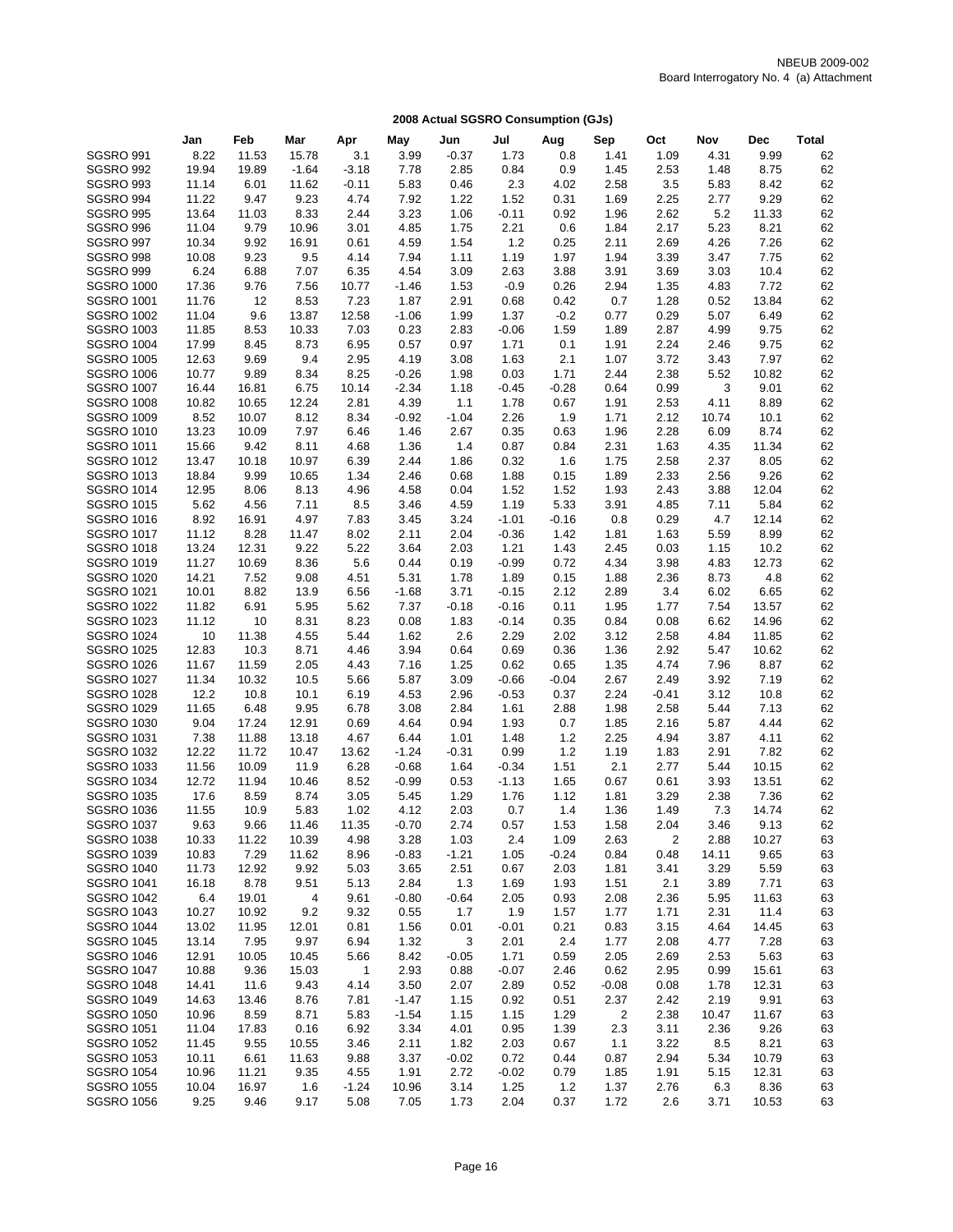|                                        | Jan           | Feb            | Mar           | Apr          | May             | Jun          | Jul          | Aug          | Sep          | Oct          | Nov         | Dec           | <b>Total</b> |
|----------------------------------------|---------------|----------------|---------------|--------------|-----------------|--------------|--------------|--------------|--------------|--------------|-------------|---------------|--------------|
| <b>SGSRO 1057</b>                      | 20.08         | 10.27          | 11.74         | 4.11         | 1.48            | $-0.33$      | 0.55         | 0.09         | 0.76         | 1.5          | 0.71        | 11.79         | 63           |
| <b>SGSRO 1058</b>                      | 8.19          | 11.6           | 11            | 5.71         | 8.38            | 1.18         | 1.9          | 1.12         | 1.54         | 1.93         | 4.69        | 5.55          | 63           |
| <b>SGSRO 1059</b>                      | 10.28         | 9.21           | 8.14          | 6.59         | $-1.18$         | 1.4          | 4.04         | 1.74         | 3.35         | 3.05         | 6.21        | 9.96          | 63           |
| <b>SGSRO 1060</b>                      | 8.19          | 6.18           | 12.98         | 5.94         | 5.07            | 2.18         | 0.49         | 1.85         | 1.54         | 2.18         | 8.1         | 8.09          | 63           |
| <b>SGSRO 1061</b>                      | 10.13         | 9.92           | 11.7          | 11.33        | $-0.96$         | 2.65         | $-0.31$      | 0.41         | 0.81         | 0.08         | 6.11        | 10.94         | 63           |
| <b>SGSRO 1062</b>                      | 11.44         | 10.49          | 12.91         | 9.93         | $-1.60$         | 1.31         | 1.18         | 1.16         | 2.16         | $-0.76$      | 5.18        | 9.41          | 63           |
| <b>SGSRO 1063</b>                      | 2.51          | 10.5           | 10.9          | 12.46        | 2.75            | 0.64         | 0.37         | 0.71         | 1.42         | 2.42         | 1.78        | 16.35         | 63           |
| <b>SGSRO 1064</b>                      | 16.48         | 7.71           | 8.09          | 4.5          | 6.59            | 1.53         | 0.31         | 1.61         | 0.38         | 2.64         | 1.88        | 11.09         | 63           |
| <b>SGSRO 1065</b>                      | 10.74         | 11.82          | 7.62          | 8.81         | $-0.47$         | 0.71         | 1.05         | 2.05         | 2.32         | 2.43         | 3.44        | 12.3          | 63           |
| <b>SGSRO 1066</b>                      | 22.34         | 9.45           | 11.32         | 5.24         | $-1.14$         | 0.4          | 0.32         | 1.83         | 2.83         | 1.6          | 3.05        | 5.6           | 63           |
| <b>SGSRO 1067</b>                      | 11.63         | 10.82          | 15.52         | 1.89         | 2.18            | 1.24         | 1.81         | 0.9          | 2.36         | 0.19         | 3.2         | 11.14         | 63           |
| <b>SGSRO 1068</b>                      | 13.47         | 13.42          | 9.45          | 5.37         | 2.48            | 2.3          | 0.37         | 1.34         | 1.68         | 1.51         | 4.81        | 6.69          | 63           |
| <b>SGSRO 1069</b>                      | 10.39         | 10.61          | 10.55         | 5.83         | 7.04            | 1.23         | 1.93         | 0.22         | 2.14         | 3.15         | 3.24        | 6.59          | 63           |
| <b>SGSRO 1070</b>                      | 13.4          | 9.96           | 10.97         | 5.36         | 0.72            | 1.44         | 1.16         | 0.88         | 2.95         | 2.73         | 5.24        | 8.12          | 63           |
| <b>SGSRO 1071</b>                      | 13.42         | 8.81           | 9.07          | 3.64         | 6.23            | 0.4          | $-0.85$      | 2.77         | 3.34         | 1.09         | 1.61        | 13.4          | 63           |
| <b>SGSRO 1072</b>                      | 12.58         | 8.58           | 7.89          | 4.48         | 7.38            | 2.26         | 0.52         | 1.57         | 2.53         | 2.91         | 4.32        | 7.91          | 63           |
| <b>SGSRO 1073</b>                      | 10.81         | 13.12          | 11.1          | 4.12         | 3.57            | 0.53         | $-0.39$      | 1.03         | 1.51         | 3.73         | 4.05        | 9.76          | 63           |
| <b>SGSRO 1074</b>                      | 9.51          | 7.69           | 9.88          | 8.16         | 3.59            | 2.1          | 1.04         | 1.37         | 1.67         | 2.39         | 5.47        | 10.07         | 63           |
| <b>SGSRO 1075</b>                      | 16.37         | 7.72           | 8.12          | 3.67         | 0.45            | 3.76         | 1.56         | 3.16         | 2.42         | 2.38         | 2.12        | 11.21         | 63           |
| <b>SGSRO 1076</b>                      | 15.35         | 8.79           | 8.77          | 2.86         | 4.02            | 1.93         | 0.19         | 1.64         | 2.54         | 2.91         | 5.64        | 8.32          | 63           |
| <b>SGSRO 1077</b>                      | 11.52         | 10.96          | 9.37          | 4.5          | 2.69            | 2.76         | 0.11         | 0.08         | 2.19         | 1.63         | 6.69        | 10.47         | 63           |
| <b>SGSRO 1078</b>                      | 10.57         | 10.59          | 9.69          | 3.74         | 4.94            | 1.73         | 1.77         | 1.15         | 1.95         | 1.06         | 4.75        | 11.03         | 63           |
| <b>SGSRO 1079</b>                      | 10.48         | 10.44          | 10.38         | 5            | 7.87            | 1.27         | 1.7          | 0.74         | 1.55         | 2.41         | 2.63        | 8.54          | 63           |
| <b>SGSRO 1080</b>                      | 12.65         | 6.5            | 8.07          | 5.62         | 6.19            | 0.01         | 1.64         | 0.96         | 1.33         | 3.8          | 3.97        | 12.29         | 63           |
| <b>SGSRO 1081</b>                      | 10.53         | 8.82           | 10.21         | 4.83         | 2.95            | 1.03         | 2.37         | 1.06         | 2.8          | 2.69         | 3.8         | 11.94         | 63           |
| <b>SGSRO 1082</b>                      | 13.03         | 9.08           | 7.65          | 10.33        | 2.95            | 1.07         | 1.32         | 1.25         | 1.69         | 2.26         | 7.42        | 4.98          | 63           |
| <b>SGSRO 1083</b>                      | 21.26         | 9              | 9.27          | 5.26         | 2.80            | 1.44         | 0.9          | 2.95         | 2.77         | 4            | 1.49        | 1.89          | 63           |
| <b>SGSRO 1084</b>                      | 14.42         | 11.04          | 7.45          | 4.75         | 5.70            | 2.17         | 1.35         | 0.95         | 1.27         | 0.08         | 1.65        | 12.27         | 63           |
| <b>SGSRO 1085</b>                      | 11.23         | 10.91          | 7.74          | 8.47         | 4.73            | 0.14         | 1.64         | 0.99         | 2.74         | 3.12         | 3.85        | 7.55          | 63           |
| <b>SGSRO 1086</b>                      | 14.22         | 15.01          | 6.1           | 10.95        | $-1.51$         | 0.23         | 0.71         | 0.03         | 2.82         | 1.89         | 1.81        | 10.86         | 63           |
| <b>SGSRO 1087</b>                      | 11.28         | 9.5            | 7.69          | 1.96         | 7.58            | 2.01         | 1.02         | 1.74         | 2.61         | 2.58         | 4.93        | 10.24         | 63           |
| <b>SGSRO 1088</b>                      | 26.61         | 9.08           | 8.07          | 6.29         | 1.63            | 0.32         | 2.13         | 0            | 2.24         | 1.33         | $-0.26$     | 5.71          | 63           |
| <b>SGSRO 1089</b>                      | 10.96         | 16.97          | 13.93         | 4.71         | 3.39            | 0.09         | 0.96         | 0.67         | 1.6          | 2.06         | 3.13        | 4.71          | 63           |
| <b>SGSRO 1090</b>                      | 13.6          | 11.2           | 8.39          | 5.62         | $-0.88$         | 0.82         | 1.42         | 0.78         | 3.33         | 2.62         | 5.54        | 10.77         | 63           |
| <b>SGSRO 1091</b><br><b>SGSRO 1092</b> | 13.87         | 10.84          | 6.32          | 4.08         | 2.06<br>$-0.04$ | 0.89         | 1.6          | 2.24         | 3.37<br>1.04 | 3.76<br>1.85 | 4.3<br>3.64 | 9.89          | 63           |
| <b>SGSRO 1093</b>                      | 13.14<br>9.01 | 10.35<br>10.54 | 9.28<br>10.78 | 6.86<br>2.12 | 4.97            | 3.15<br>1.24 | 0.42<br>1.98 | 1.22<br>2.64 | 3.17         | 3.3          | 7.92        | 12.31<br>5.56 | 63<br>63     |
| <b>SGSRO 1094</b>                      | 10.55         | 10.24          | 9.67          | 5.11         | 6.88            | 0.73         | 1.94         | 0.22         | 2.06         | 2.32         | 4.74        | 8.78          | 63           |
| <b>SGSRO 1095</b>                      | 13.21         | 11.28          | 12.44         | 3.27         | 6.94            | 0.67         | $-0.39$      | 0.85         | 2.23         | 2.63         | 3.32        | 6.8           | 63           |
| <b>SGSRO 1096</b>                      | 14.19         | 8.29           | 9.41          | 4.16         | 2.84            | 1.22         | 2.26         | 0.64         | 2.02         | 2.84         | 6.8         | 8.59          | 63           |
| <b>SGSRO 1097</b>                      | 16.04         | 7.1            | 14.4          | 10.01        | $-1.74$         | $-0.37$      | $-0.23$      | 3.3          | 1.89         | 2.28         | 2.4         | 8.2           | 63           |
| <b>SGSRO 1098</b>                      | 26.29         | 6.52           | 4.29          | 6.31         | 0.31            | $-1.24$      | $-0.2$       | 0.97         | 2.54         | 3.21         | 3.57        | 10.71         | 63           |
| <b>SGSRO 1099</b>                      | 7.28          | 11.62          | 11.3          | 3.71         | $-0.66$         | $-0.31$      | 2.3          | 2.59         | 1.09         | 1.98         | 9.5         | 12.89         | 63           |
| <b>SGSRO 1100</b>                      | 11.65         | 9.86           | 10.43         | 9.72         | $-0.52$         | 1.96         | $-0.3$       | 1.27         | 2.89         | 2.63         | 3.01        | 10.72         | 63           |
| <b>SGSRO 1101</b>                      | 15.67         | 15.27          | 4.56          | 6.61         | 1.33            | 0.22         | 0.26         | 0.51         | 0.71         | 0.97         | 5.82        | 11.41         | 63           |
| <b>SGSRO 1102</b>                      | 12.37         | 4.83           | 4.84          | 11.19        | 6.25            | $-1.13$      | 2.22         | 2.82         | 2.91         | 3.95         | 4.48        | 8.61          | 63           |
| <b>SGSRO 1103</b>                      | 15.28         | 9.73           | 7.92          | 16.45        | $-1.02$         | 0.43         | 0.63         | 0.95         | 1.66         | 2.11         | 2.46        | 6.76          | 63           |
| <b>SGSRO 1104</b>                      | 9.3           | 13.85          | 12.18         | 1.69         | 3.06            | 1.77         | 1.62         | 0.14         | 1.51         | 3.44         | 5.68        | 9.13          | 63           |
| <b>SGSRO 1105</b>                      | 14.3          | 11.67          | 8.78          | 3.88         | 2.86            | 3.22         | 1.25         | 1.34         | 1.04         | 1.97         | 4.94        | 8.14          | 63           |
| <b>SGSRO 1106</b>                      | 11.16         | 9.61           | 3.99          | 2.58         | $-0.34$         | 2.83         | 3.74         | 1.88         | 4.74         | 2.68         | 11.34       | 9.2           | 63           |
| <b>SGSRO 1107</b>                      | 12.16         | 14.54          | 11.37         | 3.69         | 3.05            | 0.47         | 0            | 0.05         | 1.17         | 1.55         | 6.3         | 9.08          | 63           |
| <b>SGSRO 1108</b>                      | 15.12         | 11.46          | 5.29          | 10.56        | $-1.79$         | 0.53         | $-0.01$      | 0.59         | 1.96         | 1.61         | 6.23        | 11.94         | 63           |
| <b>SGSRO 1109</b>                      | 13.84         | 10.36          | 8.41          | 3.74         | 4.71            | 2.33         | 1.58         | 2.55         | 2.03         | 2.47         | 3.25        | 8.24          | 64           |
| <b>SGSRO 1110</b>                      | 15.11         | 10.85          | 9.21          | 4.31         | $-0.25$         | 2.87         | 1.22         | 0.2          | 0.96         | $-1.06$      | 6.52        | 13.61         | 64           |
| <b>SGSRO 1111</b>                      | 11.82         | 14.55          | 12.13         | $-0.1$       | 4.97            | $-0.64$      | 1.65         | 1.31         | 1.73         | 2.71         | 2.85        | 10.58         | 64           |
| <b>SGSRO 1112</b>                      | 8.15          | 8.61           | 8.97          | 12.94        | 6.05            | 0.23         | 2.15         | $-0.76$      | 2.09         | 2.76         | 2.93        | 9.45          | 64           |
| <b>SGSRO 1113</b>                      | 9.85          | 10.67          | 15.82         | 1.45         | 3.97            | 1.19         | 1.97         | 1.49         | 2.72         | 2.37         | 3.04        | 9.08          | 64           |
| <b>SGSRO 1114</b>                      | 10.89         | 7.38           | $5.2\,$       | 7.88         | 2.14            | 1.35         | 4.99         | 2.72         | 2.79         | 3.14         | 6.14        | 9             | 64           |
| <b>SGSRO 1115</b>                      | 12.65         | 2.93           | 17.98         | 5.98         | 2.58            | 0.42         | 1.34         | 1.55         | 1.31         | 2.32         | 4.82        | 9.74          | 64           |
| <b>SGSRO 1116</b>                      | 14.68         | 11.64          | 7.81          | 3.95         | 1.81            | 2.56         | 0.81         | 1.29         | 2.09         | 2.65         | 4.36        | 9.99          | 64           |
| <b>SGSRO 1117</b>                      | 9.41          | 13.39          | 13.62         | 0.61         | 3.44            | 1.7          | 1.8          | 0.74         | 2.62         | 1.68         | 5.85        | 8.79          | 64           |
| <b>SGSRO 1118</b>                      | 1.71          | 10.25          | 10.66         | 7.87         | 4.97            | 3.7          | 1.4          | 1.22         | 2.76         | 3.05         | 2.45        | 13.61         | 64           |
| <b>SGSRO 1119</b>                      | 10.65         | 11.04          | 8.61          | 7.91         | 2.50            | 3.48         | 0.22         | $-0.06$      | 2.27         | 2.47         | 5.47        | 9.11          | 64           |
| <b>SGSRO 1120</b>                      | 9.47          | 14.58          | 4.56          | 11.83        | 0.81            | 2.14         | 2.38         | 1.66         | 2.08         | 2.46         | 4.65        | 7.05          | 64           |
| <b>SGSRO 1121</b>                      | 9.59          | 10.43          | 10.38         | 6.73         | 2.53            | 4.88         | 1.01         | 0.74         | 1.75         | 1.72         | 4.24        | 9.69          | 64           |
| <b>SGSRO 1122</b>                      | 9.43          | 9.58           | 9.36          | 7.72         | 7.22            | 1.36         | 1.9          | 0.55         | 2.28         | 2.8          | 2.84        | 8.68          | 64           |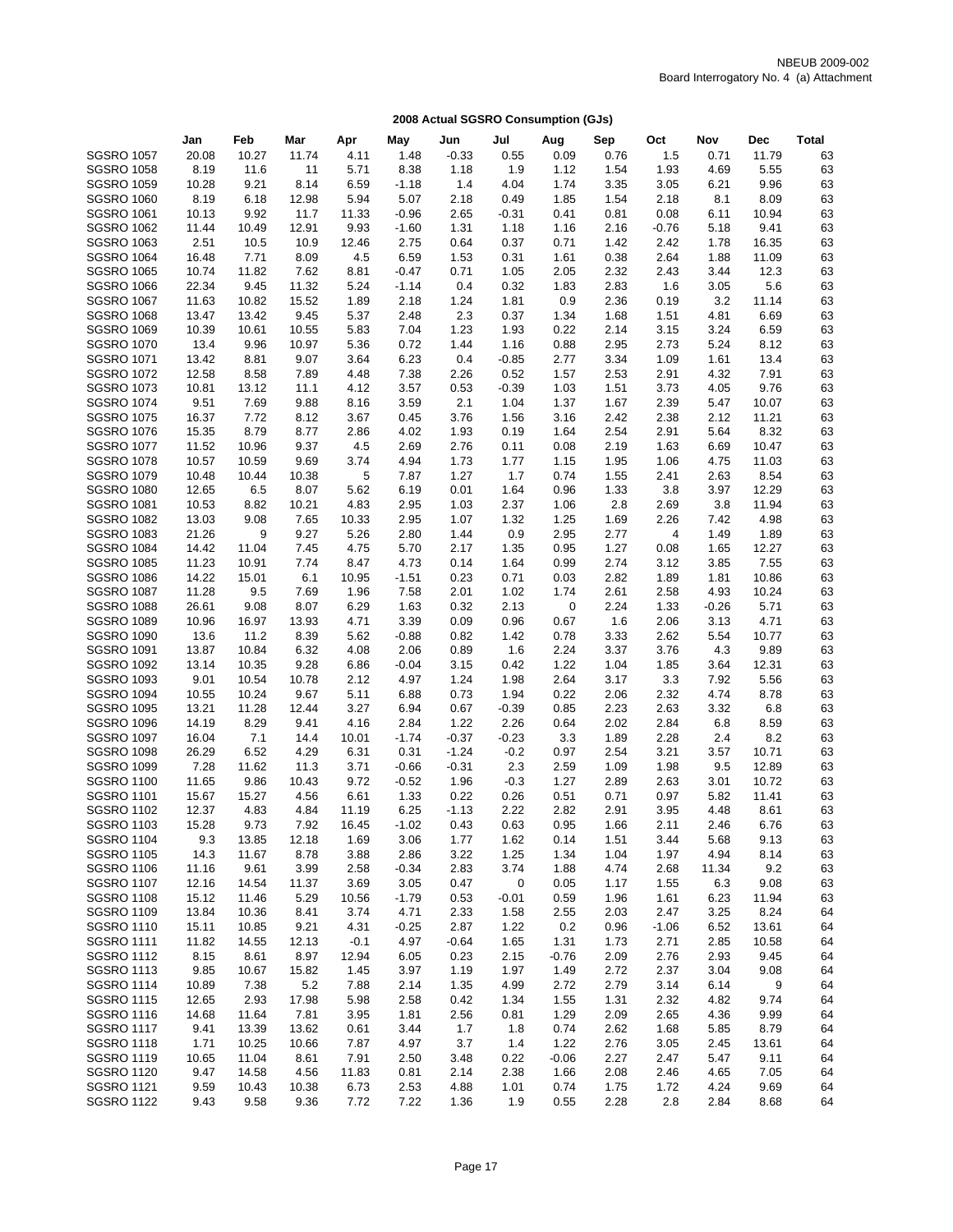|                   | Jan   | Feb   | Mar   | Apr     | May     | Jun         | Jul     | Aug          | Sep            | Oct     | Nov          | <b>Dec</b> | <b>Total</b> |
|-------------------|-------|-------|-------|---------|---------|-------------|---------|--------------|----------------|---------|--------------|------------|--------------|
| <b>SGSRO 1123</b> | 10.68 | 8.33  | 9.48  | 5.92    | 2.51    | 3.87        | 1.67    | 1.03         | 1.84           | 2.09    | 6.34         | 9.96       | 64           |
| <b>SGSRO 1124</b> | 16.16 | 7.37  | 15.63 | 2.23    | 3.21    | $-0.52$     | 1.85    | $-0.11$      | 0.83           | $-0.18$ | 0.22         | 17.04      | 64           |
| <b>SGSRO 1125</b> | 8.8   | 9.31  | 8.92  | 8.04    | 6.84    | 1.17        | 1.67    | 1.58         | 2.23           | 2.96    | 3            | 9.23       | 64           |
| <b>SGSRO 1126</b> | 12.37 | 12.01 | 8.55  | 4.11    | 4.31    | 1.34        | $-0.72$ | 0.14         | 1.34           | 1.4     | 6.12         | 12.81      | 64           |
| <b>SGSRO 1127</b> | 8.82  | 8.26  | 6.21  | 6.83    | 3.18    | 4.72        | 2.24    | 2.62         | 3.53           | 4.45    | 3.96         | 8.97       | 64           |
| <b>SGSRO 1128</b> | 11.93 | 18.23 | 3.59  | 5.43    | 4.53    | $\mathbf 0$ | 3       | 3.15         | 0.15           | 0.04    | $\mathbf{1}$ | 12.75      | 64           |
| <b>SGSRO 1129</b> | 21.24 | 9.22  | 11.09 | 7.91    | $-1.05$ | $-0.85$     | 0.9     | 1.71         | 2.74           | 1.32    | 2.53         | 7.06       | 64           |
| <b>SGSRO 1130</b> | 5.39  | 5.35  | 9.34  | 1.6     | 9.35    | 3.14        | 6.23    | 3.22         | 5.19           | 4.13    | 7.49         | 3.39       | 64           |
| <b>SGSRO 1131</b> | 9.58  | 11.55 | 0.96  | 2.33    | 12.12   | 2.67        | 0.11    | 1.31         | 1.3            | 3.32    | 6.65         | 11.95      | 64           |
| <b>SGSRO 1132</b> | 8.53  | 15.46 | 15.97 | $-1.4$  | 3.99    | 1.06        | 2.17    | 1.14         | 1.44           | 3.34    | 8.93         | 3.22       | 64           |
| <b>SGSRO 1133</b> | 9.91  | 11.42 | 9.89  | 3.76    | 2.54    | 2.16        | $-0.16$ | 2.59         | 2.31           | 2.85    | 4.13         | 12.48      | 64           |
| <b>SGSRO 1134</b> | 13.52 | 9.33  | 7.85  | 7.83    | 1.21    | 2.14        | 0.09    | 1.05         | 3.07           | 2.4     | 6.56         | 8.86       | 64           |
| <b>SGSRO 1135</b> | 9.25  | 3.54  | 6.52  | 23.64   | 5.04    | 1.18        | 1.06    | 0.13         | 0.35           | 2.54    | 7.38         | 3.28       | 64           |
| <b>SGSRO 1136</b> | 12.63 | 9.07  | 9.57  | 7.51    | 0.76    | 1.78        | 2.07    | 2.05         | 2.38           | 2.57    | 4.43         | 9.11       | 64           |
| <b>SGSRO 1137</b> | 10.09 | 11.42 | 13.66 | 0.88    | 3.56    | 0.74        | 1.33    | 0.94         | 2.12           | 3.46    | 7.28         | 8.46       | 64           |
| <b>SGSRO 1138</b> | 14.83 | 11.22 | 9.14  | 1.83    | 4.73    | 0.15        | 1.05    | 0.89         | 0.88           | 2.39    | 6.73         | 10.1       | 64           |
| <b>SGSRO 1139</b> | 15.81 | 13.54 | 8.61  | 3.59    | 6.40    | 2.29        | 0.78    | 0.22         | 0.95           | $-0.23$ | 0.84         | 11.18      | 64           |
| <b>SGSRO 1140</b> | 10.1  | 9.93  | 8.66  | 8.51    | 0.12    | 2.71        | 0.2     | 1.36         | 2.74           | 0.22    | 6.58         | 12.85      | 64           |
| <b>SGSRO 1141</b> | 11.76 | 12.96 | 10.47 | 7.87    | $-1.64$ | 0.28        | 0.64    | 1.21         | 2.42           | 2.45    | 4.39         | 11.19      | 64           |
| <b>SGSRO 1142</b> | 11.97 | 12.31 | 9.99  | 3.17    | 0.12    | 1.94        | $-0.08$ | 1.24         | 3.65           | 3.23    | 5.66         | 10.82      | 64           |
| <b>SGSRO 1143</b> | 9.4   | 11.27 | 8.53  | 4.85    | 6.49    | 3.02        | $-0.68$ | $-0.03$      | 1.15           | 2.81    | 3.82         | 13.39      | 64           |
| <b>SGSRO 1144</b> | 16.35 | 13.46 | 7.32  | 7.76    | $-1.03$ | 1.04        | 0.68    | 0.89         | 1.89           | 1.42    | 2.89         | 11.37      | 64           |
| <b>SGSRO 1145</b> | 5.85  | 4.08  | 7.41  | 21.14   | 10.46   | 1.15        | 2.19    | 0.85         | 2.41           | 1.46    | 1.71         | 5.35       | 64           |
| <b>SGSRO 1146</b> | 12.4  | 9.42  | 13.57 | 6.05    | 0.57    | $-1.25$     | $-0.22$ | 0.25         | 1.99           | 2.3     | 5.91         | 13.09      | 64           |
| <b>SGSRO 1147</b> | 11.06 | 7.23  | 6.81  | 5.34    | 3.66    | 5.43        | 2.91    | 3.24         | 3.7            | 4.05    | 3.36         | 7.3        | 64           |
| <b>SGSRO 1148</b> | 8.64  | 11.1  | 10.67 | 8.2     | 4.84    | 4.45        | 1.49    | 1.25         | 2.45           | 2.85    | 4.91         | 3.27       | 64           |
| <b>SGSRO 1149</b> | 6.47  | 11.97 | 12.97 | 5.95    | 3.10    | 0.81        | $-0.61$ | 1.56         | 2.79           | 2.24    | 2.45         | 14.42      | 64           |
| <b>SGSRO 1150</b> | 16.35 | 11.15 | 13.67 | $-5.68$ | 4.48    | 0.45        | 2.31    | 3.28         | 3.97           | 4.1     | 5.89         | 4.18       | 64           |
| <b>SGSRO 1151</b> | 9.67  | 9     | 8.92  | 6.33    | 3.82    | 4.03        | 1.49    | 0.78         | 1.5            | 2.15    | 6.63         | 9.86       | 64           |
| <b>SGSRO 1152</b> | 12.58 | 9.66  | 11.21 | 4.95    | 4.64    | 0.75        | 2.17    | 2.32         | 2.66           | 1.43    | 5.76         | 6.05       | 64           |
| <b>SGSRO 1153</b> | 13.08 | 12    | 11.1  | 7.3     | $-0.78$ | 1.84        | 1.85    | 2.03         | 2.57           | 0.08    | 0.85         | 12.27      | 64           |
| <b>SGSRO 1154</b> | 12.87 | 8.14  | 9.93  | 6.53    | 1.02    | 1.37        | 1.28    | 1.45         | 2.75           | 2.4     | 6.19         | 10.31      | 64           |
| <b>SGSRO 1155</b> | 11.47 | 9.38  | 5.69  | 4.31    | 4.45    | 2.02        | 2.77    | 3.54         | 2.87           | 3.76    | 4.52         | 9.46       | 64           |
| <b>SGSRO 1156</b> | 9.47  | 8.65  | 16.85 | $-3.2$  | 3.97    | $-1.09$     | $-0.45$ | 3.24         | 2.35           | 5.74    | 8.39         | 10.32      | 64           |
| <b>SGSRO 1157</b> | 15.4  | 9.57  | 7.84  | 5.55    | 1.96    | 1.24        | 0.96    | 0.85         | 2.28           | 1.73    | 5.21         | 11.66      | 64           |
| <b>SGSRO 1158</b> | 14.08 | 14.86 | 5.76  | 6.77    | $-0.40$ | 0.9         | 0.81    | 1.01         | 2.6            | 2.54    | 4.57         | 10.78      | 64           |
| <b>SGSRO 1159</b> | 11.01 | 8.34  | 13.3  | 5.33    | 6.43    | 1.08        | 0.7     | 0.31         | 0.75           | 0.63    | 5.1          | 11.3       | 64           |
| <b>SGSRO 1160</b> | 8.54  | 11.08 | 17.5  | $-2.02$ | 8.57    | 1.43        | 1.8     | 0.16         | 2.33           | 2.53    | 2.59         | 9.79       | 64           |
| <b>SGSRO 1161</b> | 16.51 | 14.13 | 4.48  | 9.52    | $-2.87$ | 1.29        | $-0.06$ | $\mathbf{1}$ | 2.74           | 2.45    | 2.49         | 12.62      | 64           |
| <b>SGSRO 1162</b> | 20.21 | 7.71  | 8.06  | 4.93    | 4.03    | 1.56        | 0.58    | 1.78         | 2.69           | 1.95    | 2.89         | 7.91       | 64           |
| <b>SGSRO 1163</b> | 14.09 | 8.22  | 12.61 | 3.67    | 4.22    | $-0.59$     | 0.81    | 1.01         | 2.29           | 2.28    | 2.53         | 13.25      | 64           |
| <b>SGSRO 1164</b> | 14.82 | 9.44  | 11.63 | 10.34   | $-0.33$ | 2.32        | $-0.45$ | 1.08         | 1.73           | 2.15    | 2.41         | 9.25       | 64           |
| <b>SGSRO 1165</b> | 16.25 | 5.61  | 11.74 | 6.94    | $-1.23$ | 0.48        | $-0.02$ | 0            | 0.82           | 1.43    | 2.81         | 19.6       | 64           |
| <b>SGSRO 1166</b> | 13.21 | 5.1   | 7.5   | 8.27    | 8.31    | 3.1         | 1.77    | 0.88         | 2.1            | 2.58    | 3.41         | 8.23       | 64           |
| <b>SGSRO 1167</b> | 0.28  | 4.17  | 4.91  | 1.69    | 3.00    | $-0.33$     | 6.79    | 15.6         | 5.51           | 9.31    | 9.77         | 3.78       | 64           |
| <b>SGSRO 1168</b> | 8.4   | 10.77 | 10.6  | 7.95    | 5.03    | 0.19        | 0.85    | 1.57         | 0.81           | 0.2     | 8.84         | 9.29       | 65           |
| <b>SGSRO 1169</b> | 13.23 | 9.87  | 11.11 | 7.12    | 2.21    | 0.78        | 0.86    | 0.84         | 1.63           | 1.43    | 4.05         | 11.4       | 65           |
| <b>SGSRO 1170</b> | 17.41 | 3.74  | 12.36 | 3.38    | 3.84    | $-0.38$     | 2.28    | $\mathbf{1}$ | 2.28           | 2.31    | 3.35         | 12.96      | 65           |
| <b>SGSRO 1171</b> | 10.67 | 9.77  | 9.96  | 6.11    | 5.84    | 1.46        | 0.37    | 1.84         | 2.99           | 2.65    | 4.39         | 8.49       | 65           |
| <b>SGSRO 1172</b> | 15.86 | 13.52 | 6.47  | 8.09    | $-1.85$ | 1.11        | 0.54    | $\mathbf 1$  | 2.63           | 2.65    | 4.1          | 10.43      | 65           |
| <b>SGSRO 1173</b> | 9.66  | 9.1   | 8.4   | 7.19    | 7.38    | 1.76        | 2.12    | 0.19         | 1.66           | 4.01    | 2.33         | 10.77      | 65           |
| <b>SGSRO 1174</b> | 13.66 | 15.64 | 6.14  | $-0.27$ | 8.99    | 2.94        | $-0.4$  | 0.87         | 1.24           | 4.15    | 5.65         | 5.96       | 65           |
| <b>SGSRO 1175</b> | 10.9  | 11.51 | 10.12 | 5.71    | 3.24    | 3.3         | 1.01    | 1.03         | 1.52           | 2.43    | 4.66         | 9.15       | 65           |
| <b>SGSRO 1176</b> | 15.71 | 9.75  | 12.36 | 2.9     | 3.41    | $-0.24$     | 1.26    | 0.53         | 1.75           | 1.93    | 2.3          | 12.93      | 65           |
| <b>SGSRO 1177</b> | 9.99  | 7.09  | 8.32  | 4.49    | 3.83    | 4.19        | 1.87    | 1.55         | 3.32           | 4.45    | 4.64         | 10.85      | 65           |
| <b>SGSRO 1178</b> | 13.43 | 14.86 | 1.76  | 4.56    | $-0.21$ | 3.08        | 1.85    | 0.9          | 3.14           | 2.26    | 5.38         | 13.58      | 65           |
| <b>SGSRO 1179</b> | 19.27 | 9.12  | 9.36  | 7.65    | 0.62    | 1.22        | 1.71    | 1.12         | 1.49           | 2.71    | 2.07         | 8.26       | 65           |
| <b>SGSRO 1180</b> | 20.56 | 8.24  | 9.1   | 18.31   | $-1.50$ | $-0.98$     | $-0.67$ | 0.06         | 0.9            | 1.54    | 0.64         | 8.44       | 65           |
| <b>SGSRO 1181</b> | 7.82  | 3.76  | 10.75 | 16.36   | 8.62    | $-1.27$     | 2.28    | 0.99         | 1.29           | 2.74    | 6.83         | 4.49       | 65           |
| <b>SGSRO 1182</b> | 11.41 | 10.6  | 10.26 | 4.39    | 2.66    | 5.06        | 2.57    | 1.09         | 2.71           | 1.46    | 3.22         | 9.25       | 65           |
| <b>SGSRO 1183</b> | 2.53  | 2.98  | 9.2   | 3.19    | 1.67    | 9.06        | 5.89    | 8.32         | 9.1            | 6.02    | 3.48         | 3.24       | 65           |
| <b>SGSRO 1184</b> | 11.8  | 13.9  | 16.64 | 1.55    | 3.62    | $-1.11$     | 0       | 0            | 1.63           | 1.73    | 4.75         | 10.18      | 65           |
| <b>SGSRO 1185</b> | 9.7   | 7.78  | 9.32  | 7.47    | 4.40    | 1.8         | 1.82    | 0.64         | 1.33           | 3.12    | 8.08         | 9.23       | 65           |
| <b>SGSRO 1186</b> | 12.67 | 10.83 | 11.65 | 7.87    | $-1.61$ | 0.77        | 0.36    | 0.84         | 2.77           | 3.59    | 5.14         | 9.81       | 65           |
| <b>SGSRO 1187</b> | 13.11 | 8.21  | 10.75 | 4.26    | 6.56    | 0.86        | 1.91    | 0.39         | $\overline{c}$ | 2.61    | 6.99         | 7.08       | 65           |
| <b>SGSRO 1188</b> | 15.56 | 15.32 | 6.81  | 6.86    | 0.28    | 3.26        | 0.83    | 0.02         | 1.05           | 0.08    | 1.38         | 13.29      | 65           |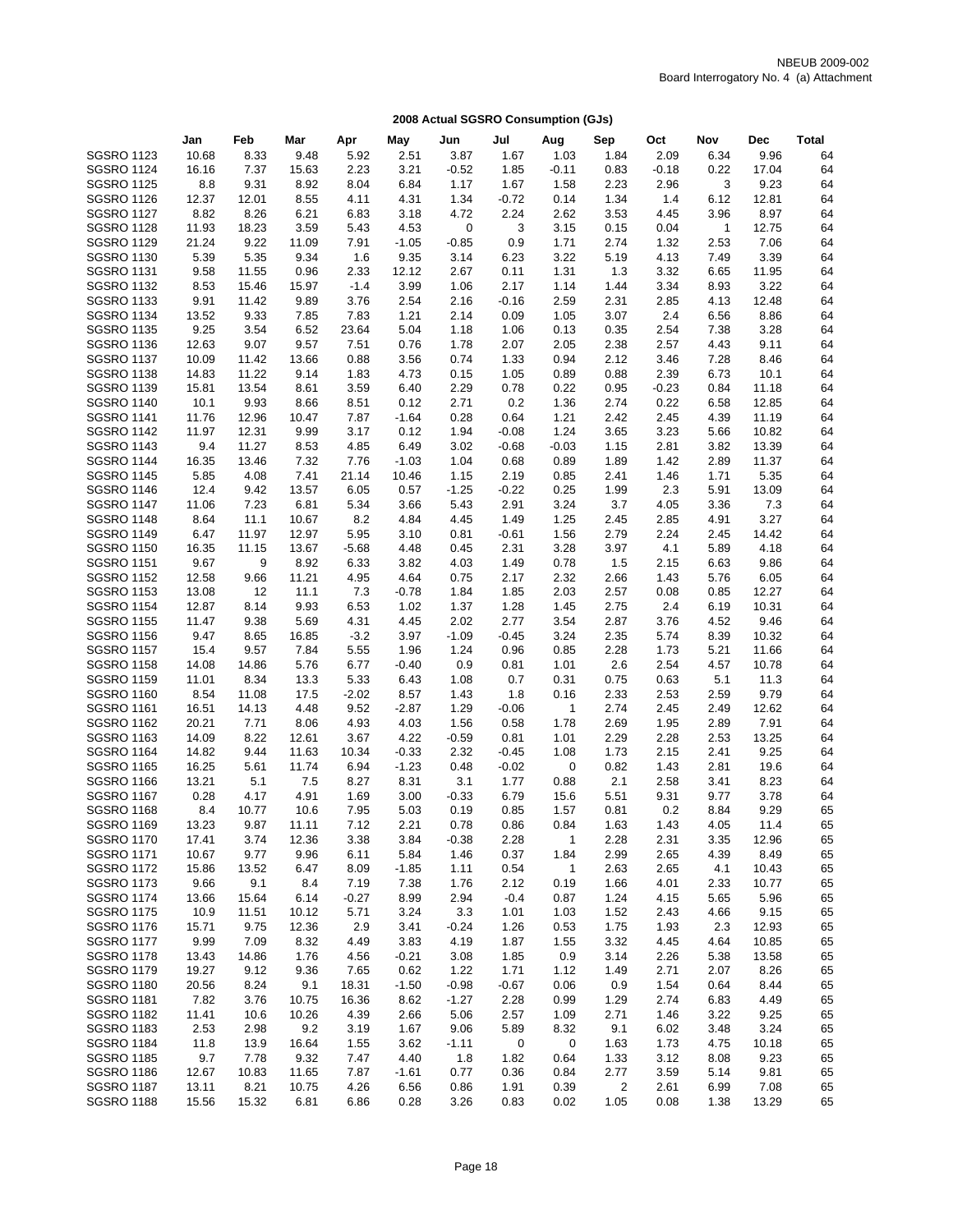|                   | Jan   | Feb   | Mar   | Apr      | May     | Jun     | Jul     | Aug          | Sep     | Oct  | Nov  | Dec   | Total |
|-------------------|-------|-------|-------|----------|---------|---------|---------|--------------|---------|------|------|-------|-------|
| <b>SGSRO 1189</b> | 11.86 | 11.62 | 10.11 | 4.73     | 2.84    | 1.94    | 0.83    | 0.89         | 2.42    | 2.87 | 4.75 | 9.9   | 65    |
| <b>SGSRO 1190</b> | 10.54 | 7.7   | 8.36  | 3.54     | 6.90    | 4.34    | 1.01    | 2.2          | 2.55    | 2.74 | 6.6  | 8.3   | 65    |
| <b>SGSRO 1191</b> | 10.88 | 11.01 | 8.82  | 5.54     | 3.63    | 2.13    | 0.05    | $-0.96$      | 1.69    | 1.16 | 9.29 | 11.54 | 65    |
| <b>SGSRO 1192</b> | 10.88 | 11.59 | 13.1  | 5.06     | 3.85    | $-0.3$  | 0.14    | 1.49         | 2.47    | 1.91 | 6.65 | 7.94  | 65    |
| <b>SGSRO 1193</b> | 9.68  | 10.47 | 13.35 | 3.87     | 5.62    | 0.73    | 1.29    | 0.75         | 2.93    | 1.36 | 1.46 | 13.28 | 65    |
| <b>SGSRO 1194</b> | 8.69  | 15.01 | 15.73 | 0.95     | 6.18    | 1.18    | 1.9     | $-1.71$      | 1.91    | 4.3  | 2.17 | 8.5   | 65    |
| <b>SGSRO 1195</b> | 7.37  | 15.92 | 12.29 | 1.93     | 8.27    | 0.94    | 0.97    | 0.3          | 0.76    | 0.74 | 5.29 | 10.04 | 65    |
| <b>SGSRO 1196</b> | 10.04 | 11.83 | 13.46 | 0.58     | 2.85    | 0.07    | 0.72    | 1.52         | 1.75    | 1.98 | 8.15 | 11.87 | 65    |
| <b>SGSRO 1197</b> | 14.3  | 14.79 | 6.59  | 8.75     | $-2.43$ | 0.94    | 1.73    | 0.99         | 1.99    | 2.69 | 3.11 | 11.37 | 65    |
| <b>SGSRO 1198</b> | 12.98 | 10.85 | 9.66  | 3.32     | 3.99    | 1.72    | 0.63    | 1.28         | 0.63    | 0.08 | 8.85 | 10.83 | 65    |
| <b>SGSRO 1199</b> | 6.75  | 14.28 | 14.86 | 0.95     | 4.21    | 1.4     | 1.95    | 1.16         | 1.99    | 2.29 | 7.4  | 7.61  | 65    |
| <b>SGSRO 1200</b> | 12.16 | 15.06 | 1.09  | 5.85     | 1.70    | 4.32    | $-0.31$ | 2.08         | 1.08    | 1.28 | 9.03 | 11.53 | 65    |
| <b>SGSRO 1201</b> | 11.16 | 8.4   | 8.92  | 5.9      | 6.39    | $-0.52$ | 1.33    | 4.08         | 3.01    | 2.96 | 2.53 | 10.72 | 65    |
| <b>SGSRO 1202</b> | 9.85  | 6.69  | 12.63 | 4.69     | 5.23    | 2.17    | 3.99    | 4.61         | 2.88    | 3.38 | 3.91 | 4.85  | 65    |
| <b>SGSRO 1203</b> | 6.44  | 13.63 | 12.84 | 3.05     | 7.99    | 0.38    | 1.9     | 1.21         | 1.07    | 2.87 | 4.5  | 9.01  | 65    |
| <b>SGSRO 1204</b> | 11.91 | 10.05 | 6.5   | 7.4      | 2.16    | 1.94    | $-0.13$ | 1.22         | 4.86    | 3.84 | 5    | 10.17 | 65    |
| <b>SGSRO 1205</b> | 12.54 | 10.89 | 14.65 | 2.16     | 6.68    | 1.49    | 1.8     | 0.7          | 3.19    | 2.48 | 2.9  | 5.45  | 65    |
| <b>SGSRO 1206</b> | 6.96  | 7.5   | 8.92  | 5.85     | 10.57   | 3.09    | 1.53    | 2.43         | 1.72    | 3.69 | 4.32 | 8.36  | 65    |
| <b>SGSRO 1207</b> | 12.31 | 11.13 | 9.13  | 6.81     | 1.77    | 2.31    | 0.76    | 1.1          | 1.14    | 1.92 | 5.53 | 11.04 | 65    |
| <b>SGSRO 1208</b> | 13.72 | 11.67 | 9.21  | 4.89     | 3.29    | 1.25    | 1.24    | 1.18         | 2.22    | 1.84 | 3.14 | 11.35 | 65    |
| <b>SGSRO 1209</b> | 14.81 | 8.7   | 11.65 | 8.48     | $-1.81$ | 0.7     | 1.36    | 1.95         | 2.5     | 3.29 | 5    | 8.42  | 65    |
| <b>SGSRO 1210</b> | 13.25 | 11.8  | 40.61 | $-32.36$ | 7.32    | 5.82    | 1.5     | 1.52         | 1.43    | 0.11 | 3.23 | 10.84 | 65    |
| <b>SGSRO 1211</b> | 12.59 | 9.86  | 10    | 3.74     | 9.19    | $-2.63$ | 2.02    | 0.86         | 2.07    | 0.58 | 1.19 | 15.64 | 65    |
| <b>SGSRO 1212</b> | 22.14 | 7.68  | 9.86  | 7.7      | $-1.00$ | $-0.12$ | 0.34    | 0.77         | 0.04    | 4.91 | 7.93 | 4.9   | 65    |
| <b>SGSRO 1213</b> | 11.44 | 16.43 | 12.22 | 6.11     | 4.57    | $-0.87$ | 1.43    | 1.07         | 2.11    | 2.17 | 3.02 | 5.46  | 65    |
| <b>SGSRO 1214</b> | 11.12 | 6.92  | 9.95  | 6.34     | 6.32    | 1.53    | 1.78    | 0.5          | 1.94    | 3.1  | 5.31 | 10.36 | 65    |
| <b>SGSRO 1215</b> | 12.46 | 10.53 | 9.16  | 9.65     | $-1.61$ | 1.55    | 1.37    | 0.94         | 2.72    | 2.77 | 4.42 | 11.21 | 65    |
| <b>SGSRO 1216</b> | 11.52 | 7.83  | 11.44 | 7.11     | 2.17    | 2.37    | 2.36    | 1.88         | 2.89    | 1.17 | 6.92 | 7.53  | 65    |
| <b>SGSRO 1217</b> | 7.73  | 13.85 | 15.73 | $-2.63$  | 4.60    | $-1.3$  | 1.07    | 3.02         | 3.35    | 3.77 | 5.56 | 10.45 | 65    |
| <b>SGSRO 1218</b> | 12.4  | 11.45 | 11.7  | 2.82     | 7.08    | 0.43    | 1.27    | 1.9          | 2.05    | 1.05 | 3.76 | 9.31  | 65    |
| <b>SGSRO 1219</b> | 29.31 | 12.45 | 14.09 | 7.77     | $-0.16$ | 0.24    | 1.28    | 1.01         | $-0.74$ | 0    | 0    | 0     | 65    |
| <b>SGSRO 1220</b> | 10.75 | 10.3  | 10.62 | 2.2      | 2.68    | 1.19    | 2.51    | 0.98         | 2.67    | 2.88 | 7.9  | 10.59 | 65    |
| <b>SGSRO 1221</b> | 11.21 | 6.56  | 9.92  | 4.24     | 5.04    | 3.55    | 1.95    | 0.36         | 2.24    | 4.31 | 5.29 | 10.6  | 65    |
| <b>SGSRO 1222</b> | 9.65  | 14.55 | 12.19 | $-2.94$  | 4.90    | 2.03    | 2.1     | 3.48         | 2.99    | 4.44 | 6.18 | 5.72  | 65    |
| <b>SGSRO 1223</b> | 13.06 | 11.9  | 7.85  | 4.73     | 3.43    | 1.47    | 2.22    | 1.73         | 2.32    | 2.88 | 5.04 | 8.68  | 65    |
| <b>SGSRO 1224</b> | 11.28 | 8.3   | 10.11 | 4.96     | 3.98    | 4.1     | 1.39    | 1.62         | 2.03    | 2.07 | 6.33 | 9.14  | 65    |
| <b>SGSRO 1225</b> | 10.86 | 10.05 | 8.99  | 5.91     | 3.92    | 4.16    | 0.14    | 0.57         | 2.14    | 1.46 | 6.73 | 10.38 | 65    |
| <b>SGSRO 1226</b> | 8.7   | 10.48 | 9.96  | 6.51     | 8.17    | 2.14    | 1.93    | $-0.16$      | 2.07    | 3.23 | 2.5  | 9.8   | 65    |
| <b>SGSRO 1227</b> | 12.99 | 7.18  | 11.08 | 4.35     | 6.28    | 1.66    | 2.1     | 1.08         | 2.25    | 1.2  | 5.23 | 9.93  | 65    |
| <b>SGSRO 1228</b> | 13.85 | 7.79  | 10.92 | 6.24     | 5.91    | $-0.55$ | 2       | 0.23         | 1.82    | 1.51 | 6.1  | 9.53  | 65    |
| <b>SGSRO 1229</b> | 11.23 | 8.9   | 8.61  | 4.88     | 7.59    | 2.32    | 1.6     | 2.47         | 2.93    | 3.41 | 4.52 | 6.9   | 65    |
| <b>SGSRO 1230</b> | 12.83 | 14.5  | 7.11  | 6.71     | 0.55    | 1.79    | 0.64    | 0.97         | 2.59    | 2.85 | 4.7  | 10.13 | 65    |
| <b>SGSRO 1231</b> | 17.78 | 5.73  | 14.75 | $-1.5$   | 6.11    | 1.12    | 1.95    | 0.2          | 1.14    | 1.92 | 4.76 | 11.43 | 65    |
| <b>SGSRO 1232</b> | 10.66 | 13.73 | 9.44  | 5.55     | 2.01    | 2.56    | 0.67    | 1.51         | 1.45    | 2.24 | 5.13 | 10.45 | 65    |
| <b>SGSRO 1233</b> | 5.63  | 6.37  | 6.61  | 6.36     | 5.15    | 5.61    | 4.53    | 5.6          | 4.82    | 5.11 | 5.45 | 4.17  | 65    |
| <b>SGSRO 1234</b> | 11.34 | 11.42 | 9.84  | 5.82     | 3.01    | 0.78    | 1.39    | 1.61         | 2.02    | 2.39 | 2.85 | 12.95 | 65    |
| <b>SGSRO 1235</b> | 8.75  | 11.21 | 9.77  | 8.29     | -0.27   | 1.36    | 0.58    | 0.89         | 2       | 1.4  | 9.72 | 11.77 | 65    |
| <b>SGSRO 1236</b> | 12.97 | 12.8  | 8.29  | 7.12     | 2.58    | 0.92    | 1.73    | 0.83         | 2.7     | 3.41 | 4.29 | 7.84  | 65    |
| <b>SGSRO 1237</b> | 13.27 | 9.22  | 13.59 | $-2.06$  | 4.76    | 0.52    | 2.06    | 0.63         | 1.77    | 2.22 | 9.46 | 10.04 | 65    |
| <b>SGSRO 1238</b> | 15.43 | 8.03  | 8.49  | 22.88    | $-0.67$ | 0.47    | 1.21    | 0.68         | 1.3     | 1.88 | 2.31 | 3.47  | 65    |
| <b>SGSRO 1239</b> | 12.16 | 9.91  | 8.14  | 3.53     | 5.23    | 2.32    | 1.42    | 1.62         | 2.59    | 1.96 | 5.75 | 10.87 | 66    |
| <b>SGSRO 1240</b> | 12.83 | 11.87 | 9.47  | 3.19     | 3.92    | 1.01    | 1.7     | 0.47         | 2.73    | 2.43 | 5.27 | 10.61 | 66    |
| <b>SGSRO 1241</b> | 11.02 | 10.12 | 9.02  | 7.81     | 6.92    | 1.49    | 1.8     | $-0.84$      | 2.3     | 2.94 | 2.55 | 10.39 | 66    |
| <b>SGSRO 1242</b> | 8.93  | 9.28  | 8.5   | 5.77     | 7.42    | 1.21    | 2.19    | 0.07         | 3.05    | 0.87 | 1.57 | 16.69 | 66    |
| <b>SGSRO 1243</b> | 13.56 | 10.6  | 10.56 | 5.76     | 3.18    | 1.16    | 1.29    | 1.17         | 1.66    | 2.51 | 4.5  | 9.62  | 66    |
| <b>SGSRO 1244</b> | 16.42 | 16.64 | 13.02 | $-1.53$  | 8.46    | $-0.18$ | 1.05    | 1.05         | 1.23    | 0.8  | 3.32 | 5.31  | 66    |
| <b>SGSRO 1245</b> | 22.4  | 8.03  | 9.7   | 3.81     | $-0.20$ | $-0.7$  | $-0.64$ | 0.48         | 1.24    | 3.37 | 1.86 | 16.24 | 66    |
| <b>SGSRO 1246</b> | 11.81 | 8.62  | 9.47  | 6.32     | 3.90    | 3.65    | 1.94    | 1.64         | 2.15    | 3.04 | 4.79 | 8.27  | 66    |
| <b>SGSRO 1247</b> | 10.05 | 11.97 | 12.52 | 0.18     | 5.37    | $-1.27$ | 0.4     | $\mathbf{1}$ | 1.63    | 3.8  | 2.35 | 17.6  | 66    |
| <b>SGSRO 1248</b> | 10.64 | 10.44 | 15.09 | 0.91     | 6.01    | $-0.15$ | 1.22    | 1.26         | 2.46    | 3.37 | 2.55 | 11.81 | 66    |
| <b>SGSRO 1249</b> | 10.54 | 10.29 | 21.49 | 2.43     | $-0.69$ | 1.21    | 0.14    | 0.75         | 1.89    | 1.96 | 4.14 | 11.51 | 66    |
| <b>SGSRO 1250</b> | 10.56 | 8.82  | 9.69  | 4.82     | 6.63    | 1.84    | $-0.37$ | 2.81         | 1.34    | 2.77 | 2.78 | 13.99 | 66    |
| <b>SGSRO 1251</b> | 10.71 | 8.91  | 9.88  | 7.39     | 2.69    | 1.82    | 2.11    | 2.21         | 1.86    | 3.54 | 5.32 | 9.25  | 66    |
| <b>SGSRO 1252</b> | 16.45 | 13.91 | 9.79  | 1.58     | 7.69    | 1.16    | $-0.29$ | 0.03         | 1.11    | 0.27 | 7.05 | 6.94  | 66    |
| <b>SGSRO 1253</b> | 11.23 | 13.79 | 13.44 | 5.17     | 3.70    | 1.33    | $-0.1$  | 1.36         | 2.29    | 0.11 | 3.48 | 9.9   | 66    |
| <b>SGSRO 1254</b> | 10.69 | 8.95  | 10.75 | 4.77     | 4.65    | 1.57    | 1.71    | 0.85         | 2.89    | 4.66 | 3.94 | 10.28 | 66    |
|                   |       |       |       |          |         |         |         |              |         |      |      |       |       |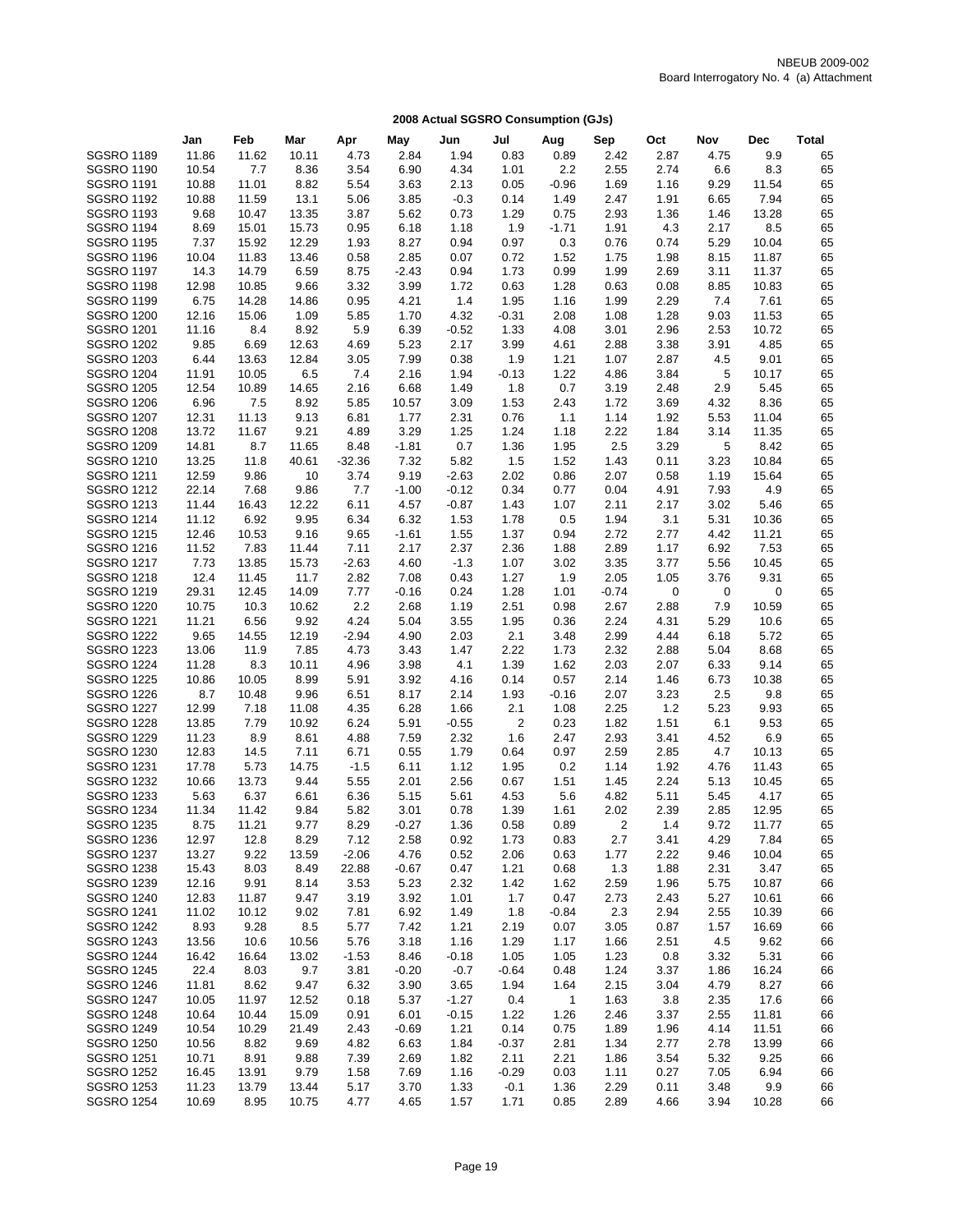|                                        | Jan            | Feb              | Mar           | Apr          | May          | Jun             | Jul             | Aug            | Sep          | Oct                     | Nov            | Dec            | <b>Total</b> |
|----------------------------------------|----------------|------------------|---------------|--------------|--------------|-----------------|-----------------|----------------|--------------|-------------------------|----------------|----------------|--------------|
| <b>SGSRO 1255</b>                      | 9.79           | 7.78             | 7.77          | 3.85         | 6.34         | 3.08            | 3.68            | 2.22           | 4            | 4.49                    | 5.14           | 7.58           | 66           |
| <b>SGSRO 1256</b>                      | 10.46          | 16.92            | 4.59          | 2.21         | 8.26         | 3.12            | $-0.21$         | 1.69           | 2.55         | 3.39                    | 4.35           | 8.41           | 66           |
| <b>SGSRO 1257</b>                      | 12.19          | 15.45            | 3.64          | 0.65         | 6.91         | 2.49            | $-0.77$         | 1.78           | 2.26         | 2.7                     | 6.72           | 11.72          | 66           |
| <b>SGSRO 1258</b>                      | 18.62          | 8.65             | 9.14          | 5.31         | 5.67         | 0.26            | 0.78            | 0.93           | 2.74         | 1.89                    | 3.22           | 8.56           | 66           |
| <b>SGSRO 1259</b>                      | 10.13          | 10.1             | 15.81         | 1.55         | 4.21         | 1.25            | 2.07            | 1.67           | 2.64         | $\overline{\mathbf{4}}$ | 4.26           | 8.13           | 66           |
| <b>SGSRO 1260</b>                      | 11.71          | 11.5             | 10.13         | 8.53         | 2.07         | 0.99            | 0.12            | 0.03           | 0.44         | 2.84                    | 6.7            | 10.8           | 66           |
| <b>SGSRO 1261</b>                      | 13.25          | 10.25            | 8.1           | 8.1          | $-1.12$      | 2.56            | $-0.74$         | 0.61           | 4.29         | 4.39                    | 1.86           | 14.33          | 66           |
| <b>SGSRO 1262</b>                      | 11.27          | 9.97             | 9.81          | 8.25         | 1.53         | 2.56            | $-0.38$         | 0.91           | 3.42         | 4.14                    | 3.95           | 10.46          | 66           |
| <b>SGSRO 1263</b>                      | 9.8            | 15.19            | 14.98         | $-0.72$      | 4.85         | 0.91            | 2.05            | 0.81           | 1.57         | 1.82                    | 6.93           | 7.75           | 66           |
| <b>SGSRO 1264</b>                      | 12.08          | 13.49            | 3.84          | 5.62         | 1.48         | 2.11            | 3.14            | 2.5            | 2.1          | 2.51                    | 5.87           | 11.35          | 66           |
| <b>SGSRO 1265</b>                      | 7.37           | 5.49             | 8.3           | 7.06         | 4.66         | 1.87            | 3.1             | 1.87           | 6.26         | 4.14                    | 9.25           | 6.75           | 66           |
| <b>SGSRO 1266</b>                      | 11.14          | 9.08             | 9.93          | 4.88         | 1.79         | 4.72            | 1.34            | 1.19           | 2.26         | 3.79                    | 3.25           | 12.78          | 66           |
| <b>SGSRO 1267</b>                      | 13.2           | 12.67            | 4.52          | 4.29         | 5.14         | 3.31            | 1.37            | 2.11           | 1.44         | 2.15                    | 3.14           | 12.82          | 66           |
| <b>SGSRO 1268</b>                      | 11.98          | 11.11            | 9.58          | 7.27         | 0.20         | 1.84            | $-0.53$         | 0.24           | 1.27         | 1.8                     | 8.71           | 12.7           | 66           |
| <b>SGSRO 1269</b>                      | 12.21          | 10.88            | 11.77         | 5.51         | 2.46         | 1.71            | 2.26            | 2.6            | 1.01         | 2.61                    | 3.1            | 10.06          | 66           |
| <b>SGSRO 1270</b>                      | 9.18           | 16.78            | 18.78         | $-3.09$      | 3.68         | 1.46            | 2.47            | $-0.04$        | 2.5          | 3.33                    | 8.59           | 2.54           | 66           |
| <b>SGSRO 1271</b>                      | 14.45          | 6.37             | 12.88         | 7.84         | 0.50         | 1.42            | 0.55            | 1.05           | 1.51         | 0.86                    | 5.56           | 13.21          | 66           |
| <b>SGSRO 1272</b>                      | 11.77          | 13.63            | 8.9           | 4.11         | 2.57         | 2.37            | 1.07            | 1.14           | 1.52         | 2.44                    | 5.6            | 11.08          | 66           |
| <b>SGSRO 1273</b>                      | 13.11          | 9.41             | 7.72          | 5.62         | 2.83         | 2.04            | 1.83            | 2.35           | 2.53         | 2.75                    | 6.65           | 9.39           | 66           |
| <b>SGSRO 1274</b>                      | 19.32          | 7.49             | 11.66         | 3.68         | 0.97         | 0.24            | 0.32            | 1.4            | 2.13         | 4.17                    | 4.51           | 10.35          | 66           |
| <b>SGSRO 1275</b>                      | 11.53          | 11.63            | 16.67         | 1.27         | 7.08         | $-0.16$         | 0.6             | $-0.62$        | 1.87         | 3.43                    | 3.12           | 9.84           | 66           |
| <b>SGSRO 1276</b>                      | 14.32          | 12.43            | 10.05         | 2.22         | 5.80         | -1              | 0.54            | 1.13           | 3.19         | 3.12                    | 1.38           | 13.1           | 66           |
| <b>SGSRO 1277</b><br><b>SGSRO 1278</b> | 17.69          | 8                | 8.66          | 6.7<br>8.07  | 3.63         | 0.51            | 1.86            | 0.88           | 2.77         | 2.5                     | 2.4            | 10.71<br>9.15  | 66           |
| <b>SGSRO 1279</b>                      | 12.34          | 11               | 7.94          |              | 0.09         | 2.43            | 1.29            | 1.29           | 3.17<br>1.44 | 3.76<br>1.96            | 5.84<br>4.86   | 10.77          | 66           |
| <b>SGSRO 1280</b>                      | 12.8           | 8.77             | 11.32         | 10.84        | $-1.33$      | 2.36            | 1.25            | 1.34<br>$-0.1$ | 2.24         | 1.96                    | 2.04           |                | 66           |
| <b>SGSRO 1281</b>                      | 27.51<br>11.29 | $-3.29$<br>12.75 | 10.82<br>6.65 | 1.6<br>2.53  | 4.87<br>4.20 | $-0.14$<br>2.38 | 1.53<br>3.53    | 3.59           | 1.23         | 1.15                    | 4.89           | 17.37<br>12.27 | 66<br>66     |
| <b>SGSRO 1282</b>                      | 8.95           | 7.24             | 15.6          | 7.22         | 8.40         | 1.07            | $-0.27$         | 1.21           | 1.55         | 3.99                    | 2.3            | 9.2            | 66           |
| <b>SGSRO 1283</b>                      | 12.94          | 11.85            | 13.55         | 3.74         | 6.38         | 2.62            | 0.9             | 0.24           | 2.14         | 1.89                    | $\overline{2}$ | 8.23           | 66           |
| <b>SGSRO 1284</b>                      | 6.13           | 11.61            | 12.07         | 3.2          | 7.97         | 1.53            | 1.84            | 1.24           | 1.99         | 4.3                     | 3.25           | 11.35          | 66           |
| <b>SGSRO 1285</b>                      | 14.2           | 13.77            | 6.89          | 7.04         | 1.11         | 1.07            | 0.4             | 0.57           | 2.16         | 1.42                    | 5.71           | 12.15          | 66           |
| <b>SGSRO 1286</b>                      | 12.83          | 20.63            | 11.24         | $-0.46$      | 4.22         | 0.2             | $-0.01$         | 0.21           | 2.37         | 0.33                    | 0.37           | 14.56          | 66           |
| <b>SGSRO 1287</b>                      | 9.16           | 9.42             | 10.66         | 6.85         | 6.33         | 1.93            | 0.16            | 0.54           | 2.04         | 2.6                     | 3.5            | 13.37          | 67           |
| <b>SGSRO 1288</b>                      | 9.21           | 14.51            | 15.02         | 1.26         | 3.03         | 3.72            | 1.88            | 0.05           | 2.1          | 2.91                    | 6.96           | 5.91           | 67           |
| <b>SGSRO 1289</b>                      | 14.12          | 11.41            | 8.39          | 8.37         | $-1.20$      | 0.67            | 0.32            | 0.57           | 3.73         | 4.31                    | 5.01           | 10.91          | 67           |
| <b>SGSRO 1290</b>                      | 11.35          | 10.12            | 10.85         | 5.47         | 4.30         | 1.51            | 0.42            | 0.72           | 1.49         | 3.86                    | 6.39           | 10.14          | 67           |
| <b>SGSRO 1291</b>                      | 12.4           | 11.6             | 11.59         | 3.82         | 7.90         | 1.85            | $-1.31$         | 0.92           | 2.89         | 1.67                    | 7.8            | 5.49           | 67           |
| <b>SGSRO 1292</b>                      | 13.96          | 8.9              | 9             | 23.34        | $-1.22$      | 0.72            | 1.65            | 0.8            | 2.02         | 2.25                    | $-0.41$        | 5.61           | 67           |
| <b>SGSRO 1293</b>                      | 10.91          | 9.14             | 4.78          | 7.85         | 4.91         | 3.17            | 1.09            | 1.68           | 3.68         | 4.74                    | 6.56           | 8.14           | 67           |
| <b>SGSRO 1294</b>                      | 11.61          | 3.24             | 6.95          | 14.17        | 2.82         | 3.35            | 2.78            | 2.23           | 2.91         | 3.07                    | 5.76           | 7.77           | 67           |
| <b>SGSRO 1295</b>                      | 9.13           | 17.08            | 14.55         | 1.49         | 3.15         | $-0.28$         | 1.54            | 0.94           | 0.54         | 1.74                    | 5.17           | 11.61          | 67           |
| <b>SGSRO 1296</b>                      | 15.58          | 8.74             | 15.2          | 1.12         | 5.68         | $-0.03$         | 1.92            | 0.93           | 3.39         | 1.95                    | 3.33           | 8.89           | 67           |
| <b>SGSRO 1297</b>                      | 9.86           | 7.7              | 7.56          | 7.1          | 4.29         | 3.57            | 1.09            | 1.2            | 2.16         | 2.25                    | 8.86           | 11.07          | 67           |
| <b>SGSRO 1298</b>                      | 6.77           | 8.69             | 12.73         | 10.67        | $-0.33$      | 2.7             | $-0.75$         | 0.32           | 5.07         | 4.9                     | 5.12           | 10.82          | 67           |
| <b>SGSRO 1299</b>                      | 15.63          | 11.18            | 9.19          | 3.16         | 1.61         | 1.4             | 1.41            | 0.64           | 2.57         | 2.48                    | 6.75           | 10.7           | 67           |
| <b>SGSRO 1300</b>                      | 12.59          | 11.15            | 16.63         | 0.86         | 3.90         | $-0.58$         | 2.01            | 1.08           | 2.56         | 2.81                    | 4.45           | 9.3            | 67           |
| <b>SGSRO 1301</b>                      | 15.12          | 7.18             | 7.67          | 0.71         | 2.01         | 3.92            | 1.85            | 4.5            | 4.03         | 7.41                    | 4.59           | 7.77           | 67           |
| <b>SGSRO 1302</b>                      | 13.81          | 14.62            | 4.1           | 5.65         | 1.03         | 1.05            | 0.5             | 1.58           | 1.6          | 0.67                    | 3.92           | 18.29          | 67           |
| <b>SGSRO 1303</b>                      | 11.3           | 9.82             | 8.63          | 8.21         | 2.44         | 2.54            | 1.26            | 1.27           | 2.43         | 2.72                    | 5.94           | 10.29          | 67           |
| <b>SGSRO 1304</b>                      | 11.22          | 9.75             | 9.92          | 7.28         | 4.36         | 0.64            | 1.65            | 0.56           | 2.09         | 3.07                    | 4.54           | 11.83          | 67           |
| <b>SGSRO 1305</b>                      | 18.58          | 9.6              | 9.73          | 5.34         | 7.24         | $-0.36$         | 0.94            | 0.95           | 2.17         | 2.44                    | 2.14           | 8.14           | 67           |
| <b>SGSRO 1306</b>                      | 10.15          | 13.35            | 11.53         | 4.49         | 2.74         | 0.45            | 2.62            | 0.37           | 2.3          | 3.14                    | 7.08           | 8.7            | 67           |
| <b>SGSRO 1307</b>                      | 15.75          | 16.88            | 9             | 9.34         | 1.59         | 2.72            | 1.72            | 2.33           | 2.06         | 3.21                    | 6.48           | $-4.15$        | 67           |
| <b>SGSRO 1308</b>                      | 10.3           | 11.1             | 10.65         | 7.25         | 5.71         | 0.24            | 1.35            | 1.97           | 0.94         | 0.23                    | 6.18           | 11.02          | 67           |
| <b>SGSRO 1309</b>                      | 13.61          | 10.23            | 11.73         | 5            | 7.54         | 0.03            | 0.46            | 2.44           | 0.8          | 0.26                    | -0.02          | 14.86          | 67           |
| <b>SGSRO 1310</b>                      | 8.37           | 14.81            | 19.43         | $-2.1$       | 6.79         | 0.77            | 2.14            | 0.28           | 2.74         | 3.09                    | 3.87           | 6.8            | 67           |
| <b>SGSRO 1311</b>                      | 8.25           | 10.2             | 13.17         | 1.7          | 2.03         | 6.09            | 2.11            | 1.49           | 2.61         | 3.14                    | 6.2            | 10.03          | 67           |
| <b>SGSRO 1312</b>                      | 13.42          | 11.83            | 10.51         | 2.5          | 8.03         | 2.36            | 0.42            | 1.3            | 0.84         | 3.55                    | 2.14           | 10.12          | 67           |
| <b>SGSRO 1313</b>                      | 11.8           | 10.95            | 9.24          | 6.37         | 2.44         | 2.21            | 1.3             | 1.3            | 1.27         | 2.19                    | 6.74           | 11.22          | 67           |
| <b>SGSRO 1314</b>                      | 10.19          | 10.51            | 10.59         | 9.61         | 3.29         | 1.31            | 1.64            | 0.37           | 2.51         | 2.45                    | 4.36           | 10.21          | 67           |
| <b>SGSRO 1315</b>                      | 11.17          | 11.28            | 17.56         | 0.4          | 4.08         | $-0.4$          | 0.93            | 0.68           | 2.65         | 3.25                    | 3.4            | 12.05          | 67           |
| <b>SGSRO 1316</b>                      | 15.18          | 6.28             | 10.24         | 7.36         | 0.07         | 2.35            | 2.48            | 2.27           | 3.05         | 2.96                    | 5.23           | 9.61           | 67           |
| <b>SGSRO 1317</b>                      | 14.68          | 15.33            | 7.3           | 1.64         | 3.37         | $-0.08$         | 2.89            | $-0.08$        | 3.98         | 4.1                     | 4.78           | 9.19           | 67           |
| <b>SGSRO 1318</b><br><b>SGSRO 1319</b> | 13.33<br>11.34 | 12.34<br>12.29   | 15.09<br>9.5  | 1.84<br>5.49 | 2.77<br>3.08 | 1.39<br>2.19    | 2.18            | 0.98<br>1.27   | 2.18<br>1.04 | 1.34<br>1.99            | 6.8<br>6.29    | 6.86<br>12.57  | 67<br>67     |
| <b>SGSRO 1320</b>                      | 10.77          | 9.22             | 14            | 12.54        | $-1.67$      | 1.33            | 0.06<br>$-0.23$ | $-0.05$        | 3.14         | 3.98                    | 3.49           | 10.6           | 67           |
|                                        |                |                  |               |              |              |                 |                 |                |              |                         |                |                |              |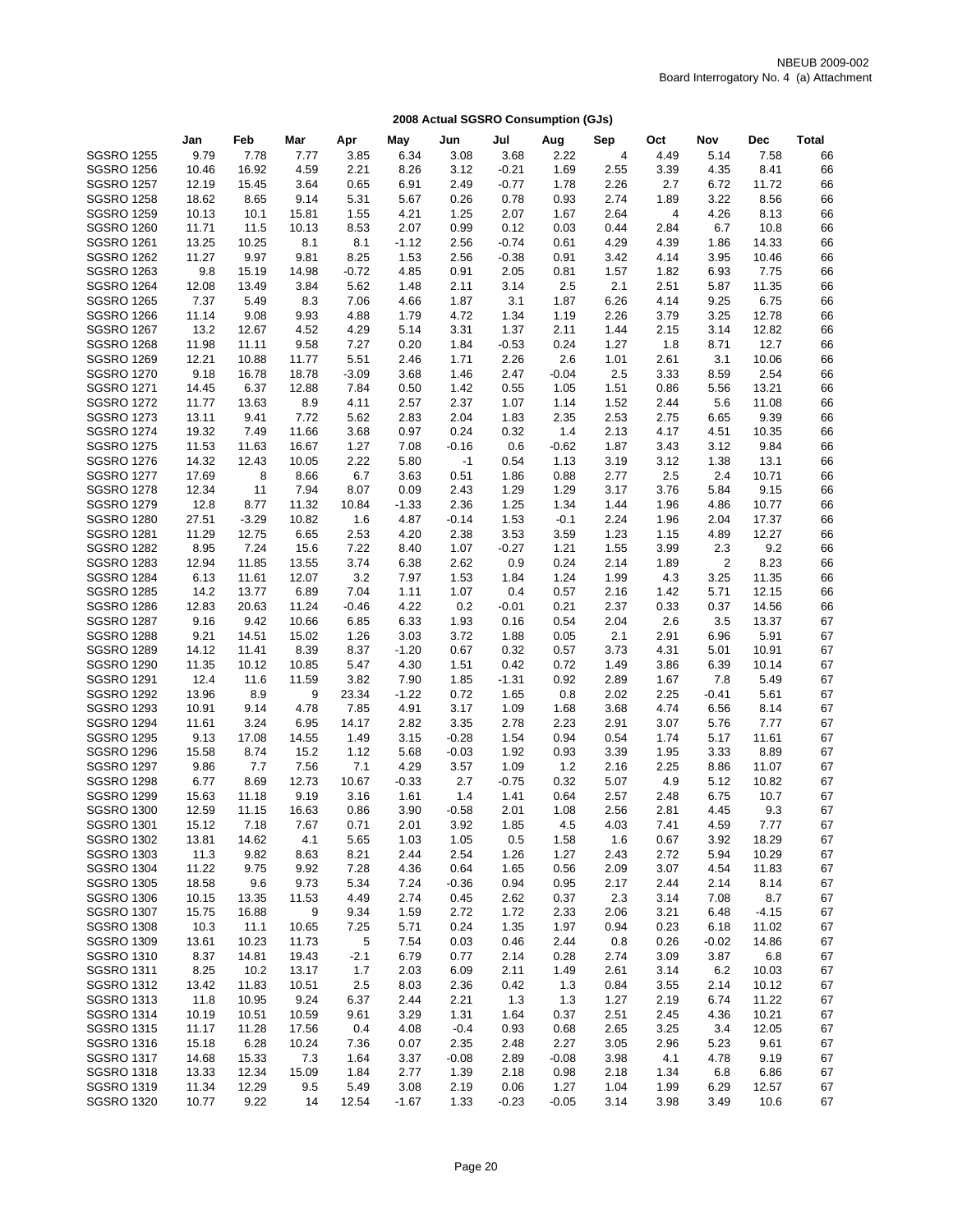| <b>SGSRO 1321</b><br>3.00<br>2.13<br>0.43<br>2.43<br>2.79<br>9.7<br>12.81<br>13.13<br>14.51<br>1.26<br>1.03<br>3.91<br>67<br>11.28<br>67<br><b>SGSRO 1322</b><br>1.3<br>6.22<br>15.74<br>14.73<br>0.00<br>$-0.06$<br>2.86<br>1.94<br>2.49<br>2.87<br>7.77<br>8.65<br><b>SGSRO 1323</b><br>9.36<br>17.22<br>1.54<br>$-0.81$<br>11.44<br>3.05<br>2.96<br>2.05<br>3.17<br>3.41<br>5.1<br>67<br>7.93<br>$-1.54$<br>2.29<br>2.89<br>3.07<br>11.54<br>67<br><b>SGSRO 1324</b><br>15.18<br>10.44<br>9.02<br>5.72<br>1.18<br>$-0.57$<br>7.65<br>2.6<br>5.77<br>8.49<br>67<br><b>SGSRO 1325</b><br>7.61<br>14.96<br>11.44<br>0.53<br>2.01<br>2.75<br>1.53<br>1.83<br>67<br><b>SGSRO 1326</b><br>14.11<br>7.1<br>8.97<br>6.66<br>7.92<br>1.85<br>2.29<br>0.58<br>2.56<br>3.19<br>3.65<br>8.29<br>2.17<br>4.28<br>67<br><b>SGSRO 1327</b><br>5.46<br>15.89<br>21.45<br>4.50<br>1.49<br>2.23<br>1.14<br>1.68<br>1.74<br>5.17<br>5.2<br><b>SGSRO 1328</b><br>13.66<br>12.04<br>10.54<br>4.75<br>1.83<br>0.11<br>0.82<br>0.84<br>1.32<br>1.06<br>15.04<br>67<br>67<br><b>SGSRO 1329</b><br>11.81<br>4.67<br>6.11<br>5.55<br>0.79<br>1.42<br>1.66<br>3.82<br>6.22<br>9.79<br>13.9<br>1.48<br><b>SGSRO 1330</b><br>13.27<br>15.31<br>3.4<br>6.51<br>5.34<br>1.25<br>$-0.11$<br>1.23<br>2.78<br>2.88<br>5.15<br>10.22<br>67<br><b>SGSRO 1331</b><br>8.99<br>67<br>4.15<br>5.21<br>$-1$<br>1.91<br>4.43<br>2.95<br>0.35<br>1.96<br>8.95<br>9.91<br>19.46<br><b>SGSRO 1332</b><br>8<br>10.31<br>2.7<br>2.79<br>3.4<br>2.77<br>11.34<br>67<br>15.58<br>3.18<br>1.43<br>1.1<br>4.68<br>10.29<br>7.32<br>1.24<br>10.7<br>67<br><b>SGSRO 1333</b><br>12.64<br>11.1<br>$-0.67$<br>3.02<br>0.68<br>2.88<br>2.43<br>5.65<br>9.03<br>7.31<br>8.15<br>67<br><b>SGSRO 1334</b><br>11.01<br>10.13<br>4.02<br>3.01<br>1.66<br>2.19<br>2.16<br>3.12<br>5.5<br><b>SGSRO 1335</b><br>$-0.08$<br>2.51<br>3.29<br>11.08<br>67<br>10.63<br>11.4<br>14.97<br>5.97<br>1.78<br>2.28<br>1.06<br>2.41<br>1.22<br>9.96<br>67<br><b>SGSRO 1336</b><br>21.84<br>12.56<br>12.28<br>$-5.73$<br>10.13<br>1.84<br>0.82<br>2.1<br>0.55<br>$-0.26$<br><b>SGSRO 1337</b><br>14.54<br>14.13<br>5.1<br>7.44<br>0.92<br>2.01<br>2.23<br>1.92<br>2.43<br>2.99<br>5.14<br>8.47<br>67<br><b>SGSRO 1338</b><br>15.52<br>14.27<br>6.99<br>4.83<br>$-1.64$<br>0.15<br>0.33<br>0.02<br>4.21<br>2.02<br>6.61<br>14.06<br>67<br><b>SGSRO 1339</b><br>2.39<br>12.06<br>12.68<br>12.62<br>5.17<br>2.11<br>0.54<br>1.3<br>1.62<br>2.15<br>4.13<br>10.62<br>67<br><b>SGSRO 1340</b><br>1.31<br>2.31<br>2.96<br>3.25<br>67<br>10.3<br>11.12<br>12.39<br>6.48<br>6.98<br>0.75<br>1.25<br>8.3<br>8.33<br>13<br>$-0.21$<br>1.36<br>2.2<br>3.27<br>2.98<br>3<br>9.23<br>67<br><b>SGSRO 1341</b><br>16.62<br>4.57<br>3.08<br>11.7<br>2.05<br>2.33<br>67<br><b>SGSRO 1342</b><br>22.86<br>10.05<br>2.11<br>5.10<br>1.06<br>1.88<br>0.99<br>1.79<br>5.52<br>67<br><b>SGSRO 1343</b><br>28.75<br>6.44<br>10.92<br>2.84<br>2.09<br>$-0.12$<br>0.68<br>1.67<br>2.28<br>1.05<br>1.02<br>9.85<br><b>SGSRO 1344</b><br>5.99<br>2.01<br>2.38<br>67<br>12.79<br>10.62<br>7.52<br>6.42<br>2.08<br>0.26<br>4.84<br>3.8<br>8.77<br>67<br><b>SGSRO 1345</b><br>11.18<br>9.31<br>8.44<br>8.77<br>3.89<br>$-0.01$<br>2.28<br>2.42<br>3.1<br>2.81<br>2.81<br>12.48<br><b>SGSRO 1346</b><br>10.67<br>7.5<br>0.20<br>1.46<br>0.62<br>0.98<br>1.85<br>2.89<br>4.71<br>12.19<br>67<br>12.57<br>11.85<br><b>SGSRO 1347</b><br>13.73<br>6.83<br>13.91<br>6.78<br>$-0.51$<br>2.13<br>2.18<br>1.73<br>2.25<br>6.32<br>11.15<br>68<br>1<br><b>SGSRO 1348</b><br>1.22<br>12.9<br>11.53<br>10.55<br>20.33<br>$-0.98$<br>2.66<br>0.78<br>1.65<br>$\mathbf{1}$<br>1.86<br>4.02<br>68<br><b>SGSRO 1349</b><br>9.38<br>4.27<br>2.08<br>3.5<br>11.73<br>15.18<br>12.45<br>7.01<br>0.81<br>$-0.76$<br>$-0.01$<br>1.91<br>68<br>9.05<br>7.54<br>0.27<br>1.24<br>17.62<br><b>SGSRO 1350</b><br>11.94<br>8.41<br>3.90<br>1.78<br>1.81<br>$-0.22$<br>4.23<br>68<br>9.6<br><b>SGSRO 1351</b><br>11.94<br>12.22<br>12.08<br>3.84<br>5.24<br>2.39<br>2.1<br>0.32<br>1.98<br>2.92<br>2.95<br>68<br>12.51<br>5.23<br>13.63<br><b>SGSRO 1352</b><br>14.29<br>6.83<br>3.03<br>4.66<br>1.65<br>0.47<br>1.03<br>0.1<br>4.15<br>68<br><b>SGSRO 1353</b><br>3.5<br>0.53<br>3<br>2.37<br>2.11<br>8.7<br>68<br>11.88<br>8.44<br>9.09<br>4.83<br>2.98<br>10.15<br><b>SGSRO 1354</b><br>8.07<br>15.27<br>$-1.05$<br>5.41<br>2.17<br>1.9<br>1.27<br>1.7<br>4.32<br>5.51<br>12.53<br>68<br>10.48<br><b>SGSRO 1355</b><br>11.49<br>9.49<br>6.12<br>4.79<br>0.84<br>1.9<br>1.03<br>1.97<br>2.03<br>6.03<br>11.33<br>68<br>10.57<br>19.25<br><b>SGSRO 1356</b><br>10.59<br>8.57<br>12.33<br>0.23<br>7.55<br>1.01<br>1.32<br>1.46<br>1.69<br>2.01<br>1.59<br>68<br><b>SGSRO 1357</b><br>9.5<br>7.28<br>2.21<br>7.59<br>10.37<br>8.49<br>4.77<br>5.13<br>$-0.06$<br>4.43<br>4.05<br>3.92<br>68<br>7.06<br>3.25<br>4.73<br>9.42<br><b>SGSRO 1358</b><br>8.52<br>10.29<br>5.71<br>3.68<br>1.95<br>2.21<br>2.85<br>8.01<br>68<br>9.32<br><b>SGSRO 1359</b><br>26.71<br>$-0.68$<br>14.44<br>$-3.21$<br>6.86<br>0.71<br>1.47<br>0.83<br>1.7<br>2.55<br>6.98<br>68<br><b>SGSRO 1360</b><br>2.53<br>10.26<br>11.87<br>4.71<br>11.97<br>6.01<br>8.16<br>2.12<br>0.67<br>1.77<br>3.83<br>3.8<br>68<br>3.24<br>9.89<br>68<br><b>SGSRO 1361</b><br>13.14<br>11.51<br>9.64<br>6.20<br>5.47<br>0.38<br>$-0.24$<br>1.92<br>1.76<br>4.83<br>2.5<br>0.5<br><b>SGSRO 1362</b><br>18.17<br>3.28<br>10.96<br>4.71<br>1.94<br>0.5<br>0.82<br>3.71<br>7.59<br>13.06<br>68<br><b>SGSRO 1363</b><br>14.82<br>12.14<br>6.07<br>3.12<br>3.63<br>1.19<br>1.34<br>1.04<br>1.6<br>5.94<br>9.46<br>68<br>7.4<br><b>SGSRO 1364</b><br>9.99<br>14.13<br>13.84<br>4.42<br>2.94<br>0.35<br>0.8<br>1.16<br>2.26<br>3.43<br>5.38<br>9.07<br>68<br><b>SGSRO 1365</b><br>7.23<br>13.1<br>9.96<br>10.88<br>3.62<br>6.24<br>2.47<br>0.68<br>1.17<br>2.16<br>1.75<br>8.51<br>68<br>1.7<br>3.2<br><b>SGSRO 1366</b><br>13.81<br>9.45<br>9.73<br>5.24<br>7.31<br>$-0.35$<br>1.77<br>2.05<br>3.73<br>10.15<br>68<br>8.75<br>1.23<br>3.31<br><b>SGSRO 1367</b><br>15.48<br>4<br>6.77<br>9.18<br>1.72<br>0.63<br>2.08<br>3.17<br>11.47<br>68<br><b>SGSRO 1368</b><br>9.92<br>8.52<br>10.28<br>5.55<br>2.20<br>2.51<br>3.66<br>2.43<br>1.25<br>4.58<br>8.2<br>8.7<br>68<br><b>SGSRO 1369</b><br>11.27<br>7.53<br>9.79<br>2.67<br>9.30<br>1.69<br>3.53<br>4.08<br>1.63<br>1.87<br>7.41<br>7.03<br>68<br>9.63<br><b>SGSRO 1370</b><br>12.52<br>9.91<br>13.46<br>4.46<br>3.98<br>1.01<br>1.02<br>0.78<br>2.33<br>6.29<br>68<br>2.42<br><b>SGSRO 1371</b><br>21.59<br>0.24<br>0.95<br>6.15<br>16.03<br>8.78<br>8.58<br>$-1.10$<br>0.76<br>1.79<br>2.02<br>2.02<br>68<br>3.85<br>0.95<br>0.7<br>3.31<br>2.2<br><b>SGSRO 1372</b><br>12.83<br>13<br>6.56<br>4.53<br>3.75<br>4.73<br>11.41<br>68<br><b>SGSRO 1373</b><br>12.27<br>10.61<br>9.68<br>4.89<br>3.41<br>3.08<br>$-0.66$<br>$-0.04$<br>1.38<br>0.92<br>7.56<br>14.76<br>68<br><b>SGSRO 1374</b><br>11.8<br>11.5<br>11.3<br>2.32<br>0.71<br>2.37<br>3.58<br>3.78<br>11.22<br>5.36<br>1.99<br>1.95<br>68<br><b>SGSRO 1375</b><br>14.35<br>11.86<br>5.69<br>1.13<br>1.93<br>1.93<br>2.78<br>13.22<br>11.36<br>2.48<br>$-0.56$<br>1.74<br>68<br><b>SGSRO 1376</b><br>9.85<br>11.59<br>4.65<br>6.54<br>0.29<br>1.88<br>3.53<br>3.06<br>3.24<br>9.23<br>10.01<br>4.04<br>68<br><b>SGSRO 1377</b><br>12.74<br>13.42<br>12.21<br>5.22<br>0.65<br>1.27<br>0.08<br>0.99<br>1.71<br>5.55<br>10.62<br>3.46<br>68<br>12.97<br><b>SGSRO 1378</b><br>11.87<br>15.45<br>5.12<br>7.34<br>2.62<br>2.55<br>2.03<br>2.69<br>2.27<br>0.04<br>2.99<br>68<br>1.57<br>$-0.95$<br>1.2<br>14.89<br><b>SGSRO 1379</b><br>12.73<br>11.98<br>11.28<br>0.13<br>1<br>0.6<br>1.61<br>11.92<br>68<br><b>SGSRO 1380</b><br>7.2<br>6.78<br>4.04<br>0.23<br>0.63<br>1.5<br>3.11<br>14.5<br>15.07<br>8.77<br>1.71<br>4.42<br>68<br><b>SGSRO 1381</b><br>11.55<br>11.54<br>1.82<br>1.28<br>2.62<br>3.74<br>6.85<br>7.88<br>9.46<br>1.54<br>1.73<br>8<br>68<br>3.27<br>8.71<br><b>SGSRO 1382</b><br>12.68<br>10.53<br>5.76<br>3.41<br>6.59<br>2.82<br>3.48<br>2.25<br>4.52<br>3.99<br>68<br><b>SGSRO 1383</b><br>11.9<br>3.33<br>$-0.34$<br>0.93<br>6.25<br>13.11<br>17.6<br>12.76<br>$-1.31$<br>0.05<br>1.51<br>2.23<br>68<br><b>SGSRO 1384</b><br>7.99<br>9.57<br>8.22<br>2.72<br>11.34<br>10.4<br>5.32<br>1.45<br>1.61<br>2.25<br>2.77<br>4.38<br>68 |                   | Jan   | Feb   | Mar   | Apr  | May  | Jun  | Jul  | Aug  | Sep | Oct  | Nov  | <b>Dec</b> | <b>Total</b> |
|---------------------------------------------------------------------------------------------------------------------------------------------------------------------------------------------------------------------------------------------------------------------------------------------------------------------------------------------------------------------------------------------------------------------------------------------------------------------------------------------------------------------------------------------------------------------------------------------------------------------------------------------------------------------------------------------------------------------------------------------------------------------------------------------------------------------------------------------------------------------------------------------------------------------------------------------------------------------------------------------------------------------------------------------------------------------------------------------------------------------------------------------------------------------------------------------------------------------------------------------------------------------------------------------------------------------------------------------------------------------------------------------------------------------------------------------------------------------------------------------------------------------------------------------------------------------------------------------------------------------------------------------------------------------------------------------------------------------------------------------------------------------------------------------------------------------------------------------------------------------------------------------------------------------------------------------------------------------------------------------------------------------------------------------------------------------------------------------------------------------------------------------------------------------------------------------------------------------------------------------------------------------------------------------------------------------------------------------------------------------------------------------------------------------------------------------------------------------------------------------------------------------------------------------------------------------------------------------------------------------------------------------------------------------------------------------------------------------------------------------------------------------------------------------------------------------------------------------------------------------------------------------------------------------------------------------------------------------------------------------------------------------------------------------------------------------------------------------------------------------------------------------------------------------------------------------------------------------------------------------------------------------------------------------------------------------------------------------------------------------------------------------------------------------------------------------------------------------------------------------------------------------------------------------------------------------------------------------------------------------------------------------------------------------------------------------------------------------------------------------------------------------------------------------------------------------------------------------------------------------------------------------------------------------------------------------------------------------------------------------------------------------------------------------------------------------------------------------------------------------------------------------------------------------------------------------------------------------------------------------------------------------------------------------------------------------------------------------------------------------------------------------------------------------------------------------------------------------------------------------------------------------------------------------------------------------------------------------------------------------------------------------------------------------------------------------------------------------------------------------------------------------------------------------------------------------------------------------------------------------------------------------------------------------------------------------------------------------------------------------------------------------------------------------------------------------------------------------------------------------------------------------------------------------------------------------------------------------------------------------------------------------------------------------------------------------------------------------------------------------------------------------------------------------------------------------------------------------------------------------------------------------------------------------------------------------------------------------------------------------------------------------------------------------------------------------------------------------------------------------------------------------------------------------------------------------------------------------------------------------------------------------------------------------------------------------------------------------------------------------------------------------------------------------------------------------------------------------------------------------------------------------------------------------------------------------------------------------------------------------------------------------------------------------------------------------------------------------------------------------------------------------------------------------------------------------------------------------------------------------------------------------------------------------------------------------------------------------------------------------------------------------------------------------------------------------------------------------------------------------------------------------------------------------------------------------------------------------------------------------------------------------------------------------------------------------------------------------------------------------------------------------------------------------------------------------------------------------------------------------------------------------------------------------------------------------------------------------------------------------------------------------------------------------------------------------------------------------------------------------------------------------------------------------------------------------------------------------------------------------------------------------------------------------------------------------------------------------------------------------------------------------------------------------------------------------------------------------------------------------------------------------------------------------------------------------------------------------------------------------------------------------------------------------------------------------------------------------------------------------------------------------------------------------------------------------------------------------------------------------------------------------------------------------------------------------------------------------------------------------------------------------------------------------------------------------------------------------------------------------------------|-------------------|-------|-------|-------|------|------|------|------|------|-----|------|------|------------|--------------|
|                                                                                                                                                                                                                                                                                                                                                                                                                                                                                                                                                                                                                                                                                                                                                                                                                                                                                                                                                                                                                                                                                                                                                                                                                                                                                                                                                                                                                                                                                                                                                                                                                                                                                                                                                                                                                                                                                                                                                                                                                                                                                                                                                                                                                                                                                                                                                                                                                                                                                                                                                                                                                                                                                                                                                                                                                                                                                                                                                                                                                                                                                                                                                                                                                                                                                                                                                                                                                                                                                                                                                                                                                                                                                                                                                                                                                                                                                                                                                                                                                                                                                                                                                                                                                                                                                                                                                                                                                                                                                                                                                                                                                                                                                                                                                                                                                                                                                                                                                                                                                                                                                                                                                                                                                                                                                                                                                                                                                                                                                                                                                                                                                                                                                                                                                                                                                                                                                                                                                                                                                                                                                                                                                                                                                                                                                                                                                                                                                                                                                                                                                                                                                                                                                                                                                                                                                                                                                                                                                                                                                                                                                                                                                                                                                                                                                                                                                                                                                                                                                                                                                                                                                                                                                                                                                                                                                                                                                                                                                                                                                                                                                                                                                                                                                                                                                                                                                                                 |                   |       |       |       |      |      |      |      |      |     |      |      |            |              |
|                                                                                                                                                                                                                                                                                                                                                                                                                                                                                                                                                                                                                                                                                                                                                                                                                                                                                                                                                                                                                                                                                                                                                                                                                                                                                                                                                                                                                                                                                                                                                                                                                                                                                                                                                                                                                                                                                                                                                                                                                                                                                                                                                                                                                                                                                                                                                                                                                                                                                                                                                                                                                                                                                                                                                                                                                                                                                                                                                                                                                                                                                                                                                                                                                                                                                                                                                                                                                                                                                                                                                                                                                                                                                                                                                                                                                                                                                                                                                                                                                                                                                                                                                                                                                                                                                                                                                                                                                                                                                                                                                                                                                                                                                                                                                                                                                                                                                                                                                                                                                                                                                                                                                                                                                                                                                                                                                                                                                                                                                                                                                                                                                                                                                                                                                                                                                                                                                                                                                                                                                                                                                                                                                                                                                                                                                                                                                                                                                                                                                                                                                                                                                                                                                                                                                                                                                                                                                                                                                                                                                                                                                                                                                                                                                                                                                                                                                                                                                                                                                                                                                                                                                                                                                                                                                                                                                                                                                                                                                                                                                                                                                                                                                                                                                                                                                                                                                                                 |                   |       |       |       |      |      |      |      |      |     |      |      |            |              |
|                                                                                                                                                                                                                                                                                                                                                                                                                                                                                                                                                                                                                                                                                                                                                                                                                                                                                                                                                                                                                                                                                                                                                                                                                                                                                                                                                                                                                                                                                                                                                                                                                                                                                                                                                                                                                                                                                                                                                                                                                                                                                                                                                                                                                                                                                                                                                                                                                                                                                                                                                                                                                                                                                                                                                                                                                                                                                                                                                                                                                                                                                                                                                                                                                                                                                                                                                                                                                                                                                                                                                                                                                                                                                                                                                                                                                                                                                                                                                                                                                                                                                                                                                                                                                                                                                                                                                                                                                                                                                                                                                                                                                                                                                                                                                                                                                                                                                                                                                                                                                                                                                                                                                                                                                                                                                                                                                                                                                                                                                                                                                                                                                                                                                                                                                                                                                                                                                                                                                                                                                                                                                                                                                                                                                                                                                                                                                                                                                                                                                                                                                                                                                                                                                                                                                                                                                                                                                                                                                                                                                                                                                                                                                                                                                                                                                                                                                                                                                                                                                                                                                                                                                                                                                                                                                                                                                                                                                                                                                                                                                                                                                                                                                                                                                                                                                                                                                                                 |                   |       |       |       |      |      |      |      |      |     |      |      |            |              |
|                                                                                                                                                                                                                                                                                                                                                                                                                                                                                                                                                                                                                                                                                                                                                                                                                                                                                                                                                                                                                                                                                                                                                                                                                                                                                                                                                                                                                                                                                                                                                                                                                                                                                                                                                                                                                                                                                                                                                                                                                                                                                                                                                                                                                                                                                                                                                                                                                                                                                                                                                                                                                                                                                                                                                                                                                                                                                                                                                                                                                                                                                                                                                                                                                                                                                                                                                                                                                                                                                                                                                                                                                                                                                                                                                                                                                                                                                                                                                                                                                                                                                                                                                                                                                                                                                                                                                                                                                                                                                                                                                                                                                                                                                                                                                                                                                                                                                                                                                                                                                                                                                                                                                                                                                                                                                                                                                                                                                                                                                                                                                                                                                                                                                                                                                                                                                                                                                                                                                                                                                                                                                                                                                                                                                                                                                                                                                                                                                                                                                                                                                                                                                                                                                                                                                                                                                                                                                                                                                                                                                                                                                                                                                                                                                                                                                                                                                                                                                                                                                                                                                                                                                                                                                                                                                                                                                                                                                                                                                                                                                                                                                                                                                                                                                                                                                                                                                                                 |                   |       |       |       |      |      |      |      |      |     |      |      |            |              |
|                                                                                                                                                                                                                                                                                                                                                                                                                                                                                                                                                                                                                                                                                                                                                                                                                                                                                                                                                                                                                                                                                                                                                                                                                                                                                                                                                                                                                                                                                                                                                                                                                                                                                                                                                                                                                                                                                                                                                                                                                                                                                                                                                                                                                                                                                                                                                                                                                                                                                                                                                                                                                                                                                                                                                                                                                                                                                                                                                                                                                                                                                                                                                                                                                                                                                                                                                                                                                                                                                                                                                                                                                                                                                                                                                                                                                                                                                                                                                                                                                                                                                                                                                                                                                                                                                                                                                                                                                                                                                                                                                                                                                                                                                                                                                                                                                                                                                                                                                                                                                                                                                                                                                                                                                                                                                                                                                                                                                                                                                                                                                                                                                                                                                                                                                                                                                                                                                                                                                                                                                                                                                                                                                                                                                                                                                                                                                                                                                                                                                                                                                                                                                                                                                                                                                                                                                                                                                                                                                                                                                                                                                                                                                                                                                                                                                                                                                                                                                                                                                                                                                                                                                                                                                                                                                                                                                                                                                                                                                                                                                                                                                                                                                                                                                                                                                                                                                                                 |                   |       |       |       |      |      |      |      |      |     |      |      |            |              |
|                                                                                                                                                                                                                                                                                                                                                                                                                                                                                                                                                                                                                                                                                                                                                                                                                                                                                                                                                                                                                                                                                                                                                                                                                                                                                                                                                                                                                                                                                                                                                                                                                                                                                                                                                                                                                                                                                                                                                                                                                                                                                                                                                                                                                                                                                                                                                                                                                                                                                                                                                                                                                                                                                                                                                                                                                                                                                                                                                                                                                                                                                                                                                                                                                                                                                                                                                                                                                                                                                                                                                                                                                                                                                                                                                                                                                                                                                                                                                                                                                                                                                                                                                                                                                                                                                                                                                                                                                                                                                                                                                                                                                                                                                                                                                                                                                                                                                                                                                                                                                                                                                                                                                                                                                                                                                                                                                                                                                                                                                                                                                                                                                                                                                                                                                                                                                                                                                                                                                                                                                                                                                                                                                                                                                                                                                                                                                                                                                                                                                                                                                                                                                                                                                                                                                                                                                                                                                                                                                                                                                                                                                                                                                                                                                                                                                                                                                                                                                                                                                                                                                                                                                                                                                                                                                                                                                                                                                                                                                                                                                                                                                                                                                                                                                                                                                                                                                                                 |                   |       |       |       |      |      |      |      |      |     |      |      |            |              |
|                                                                                                                                                                                                                                                                                                                                                                                                                                                                                                                                                                                                                                                                                                                                                                                                                                                                                                                                                                                                                                                                                                                                                                                                                                                                                                                                                                                                                                                                                                                                                                                                                                                                                                                                                                                                                                                                                                                                                                                                                                                                                                                                                                                                                                                                                                                                                                                                                                                                                                                                                                                                                                                                                                                                                                                                                                                                                                                                                                                                                                                                                                                                                                                                                                                                                                                                                                                                                                                                                                                                                                                                                                                                                                                                                                                                                                                                                                                                                                                                                                                                                                                                                                                                                                                                                                                                                                                                                                                                                                                                                                                                                                                                                                                                                                                                                                                                                                                                                                                                                                                                                                                                                                                                                                                                                                                                                                                                                                                                                                                                                                                                                                                                                                                                                                                                                                                                                                                                                                                                                                                                                                                                                                                                                                                                                                                                                                                                                                                                                                                                                                                                                                                                                                                                                                                                                                                                                                                                                                                                                                                                                                                                                                                                                                                                                                                                                                                                                                                                                                                                                                                                                                                                                                                                                                                                                                                                                                                                                                                                                                                                                                                                                                                                                                                                                                                                                                                 |                   |       |       |       |      |      |      |      |      |     |      |      |            |              |
|                                                                                                                                                                                                                                                                                                                                                                                                                                                                                                                                                                                                                                                                                                                                                                                                                                                                                                                                                                                                                                                                                                                                                                                                                                                                                                                                                                                                                                                                                                                                                                                                                                                                                                                                                                                                                                                                                                                                                                                                                                                                                                                                                                                                                                                                                                                                                                                                                                                                                                                                                                                                                                                                                                                                                                                                                                                                                                                                                                                                                                                                                                                                                                                                                                                                                                                                                                                                                                                                                                                                                                                                                                                                                                                                                                                                                                                                                                                                                                                                                                                                                                                                                                                                                                                                                                                                                                                                                                                                                                                                                                                                                                                                                                                                                                                                                                                                                                                                                                                                                                                                                                                                                                                                                                                                                                                                                                                                                                                                                                                                                                                                                                                                                                                                                                                                                                                                                                                                                                                                                                                                                                                                                                                                                                                                                                                                                                                                                                                                                                                                                                                                                                                                                                                                                                                                                                                                                                                                                                                                                                                                                                                                                                                                                                                                                                                                                                                                                                                                                                                                                                                                                                                                                                                                                                                                                                                                                                                                                                                                                                                                                                                                                                                                                                                                                                                                                                                 |                   |       |       |       |      |      |      |      |      |     |      |      |            |              |
|                                                                                                                                                                                                                                                                                                                                                                                                                                                                                                                                                                                                                                                                                                                                                                                                                                                                                                                                                                                                                                                                                                                                                                                                                                                                                                                                                                                                                                                                                                                                                                                                                                                                                                                                                                                                                                                                                                                                                                                                                                                                                                                                                                                                                                                                                                                                                                                                                                                                                                                                                                                                                                                                                                                                                                                                                                                                                                                                                                                                                                                                                                                                                                                                                                                                                                                                                                                                                                                                                                                                                                                                                                                                                                                                                                                                                                                                                                                                                                                                                                                                                                                                                                                                                                                                                                                                                                                                                                                                                                                                                                                                                                                                                                                                                                                                                                                                                                                                                                                                                                                                                                                                                                                                                                                                                                                                                                                                                                                                                                                                                                                                                                                                                                                                                                                                                                                                                                                                                                                                                                                                                                                                                                                                                                                                                                                                                                                                                                                                                                                                                                                                                                                                                                                                                                                                                                                                                                                                                                                                                                                                                                                                                                                                                                                                                                                                                                                                                                                                                                                                                                                                                                                                                                                                                                                                                                                                                                                                                                                                                                                                                                                                                                                                                                                                                                                                                                                 |                   |       |       |       |      |      |      |      |      |     |      |      |            |              |
|                                                                                                                                                                                                                                                                                                                                                                                                                                                                                                                                                                                                                                                                                                                                                                                                                                                                                                                                                                                                                                                                                                                                                                                                                                                                                                                                                                                                                                                                                                                                                                                                                                                                                                                                                                                                                                                                                                                                                                                                                                                                                                                                                                                                                                                                                                                                                                                                                                                                                                                                                                                                                                                                                                                                                                                                                                                                                                                                                                                                                                                                                                                                                                                                                                                                                                                                                                                                                                                                                                                                                                                                                                                                                                                                                                                                                                                                                                                                                                                                                                                                                                                                                                                                                                                                                                                                                                                                                                                                                                                                                                                                                                                                                                                                                                                                                                                                                                                                                                                                                                                                                                                                                                                                                                                                                                                                                                                                                                                                                                                                                                                                                                                                                                                                                                                                                                                                                                                                                                                                                                                                                                                                                                                                                                                                                                                                                                                                                                                                                                                                                                                                                                                                                                                                                                                                                                                                                                                                                                                                                                                                                                                                                                                                                                                                                                                                                                                                                                                                                                                                                                                                                                                                                                                                                                                                                                                                                                                                                                                                                                                                                                                                                                                                                                                                                                                                                                                 |                   |       |       |       |      |      |      |      |      |     |      |      |            |              |
|                                                                                                                                                                                                                                                                                                                                                                                                                                                                                                                                                                                                                                                                                                                                                                                                                                                                                                                                                                                                                                                                                                                                                                                                                                                                                                                                                                                                                                                                                                                                                                                                                                                                                                                                                                                                                                                                                                                                                                                                                                                                                                                                                                                                                                                                                                                                                                                                                                                                                                                                                                                                                                                                                                                                                                                                                                                                                                                                                                                                                                                                                                                                                                                                                                                                                                                                                                                                                                                                                                                                                                                                                                                                                                                                                                                                                                                                                                                                                                                                                                                                                                                                                                                                                                                                                                                                                                                                                                                                                                                                                                                                                                                                                                                                                                                                                                                                                                                                                                                                                                                                                                                                                                                                                                                                                                                                                                                                                                                                                                                                                                                                                                                                                                                                                                                                                                                                                                                                                                                                                                                                                                                                                                                                                                                                                                                                                                                                                                                                                                                                                                                                                                                                                                                                                                                                                                                                                                                                                                                                                                                                                                                                                                                                                                                                                                                                                                                                                                                                                                                                                                                                                                                                                                                                                                                                                                                                                                                                                                                                                                                                                                                                                                                                                                                                                                                                                                                 |                   |       |       |       |      |      |      |      |      |     |      |      |            |              |
|                                                                                                                                                                                                                                                                                                                                                                                                                                                                                                                                                                                                                                                                                                                                                                                                                                                                                                                                                                                                                                                                                                                                                                                                                                                                                                                                                                                                                                                                                                                                                                                                                                                                                                                                                                                                                                                                                                                                                                                                                                                                                                                                                                                                                                                                                                                                                                                                                                                                                                                                                                                                                                                                                                                                                                                                                                                                                                                                                                                                                                                                                                                                                                                                                                                                                                                                                                                                                                                                                                                                                                                                                                                                                                                                                                                                                                                                                                                                                                                                                                                                                                                                                                                                                                                                                                                                                                                                                                                                                                                                                                                                                                                                                                                                                                                                                                                                                                                                                                                                                                                                                                                                                                                                                                                                                                                                                                                                                                                                                                                                                                                                                                                                                                                                                                                                                                                                                                                                                                                                                                                                                                                                                                                                                                                                                                                                                                                                                                                                                                                                                                                                                                                                                                                                                                                                                                                                                                                                                                                                                                                                                                                                                                                                                                                                                                                                                                                                                                                                                                                                                                                                                                                                                                                                                                                                                                                                                                                                                                                                                                                                                                                                                                                                                                                                                                                                                                                 |                   |       |       |       |      |      |      |      |      |     |      |      |            |              |
|                                                                                                                                                                                                                                                                                                                                                                                                                                                                                                                                                                                                                                                                                                                                                                                                                                                                                                                                                                                                                                                                                                                                                                                                                                                                                                                                                                                                                                                                                                                                                                                                                                                                                                                                                                                                                                                                                                                                                                                                                                                                                                                                                                                                                                                                                                                                                                                                                                                                                                                                                                                                                                                                                                                                                                                                                                                                                                                                                                                                                                                                                                                                                                                                                                                                                                                                                                                                                                                                                                                                                                                                                                                                                                                                                                                                                                                                                                                                                                                                                                                                                                                                                                                                                                                                                                                                                                                                                                                                                                                                                                                                                                                                                                                                                                                                                                                                                                                                                                                                                                                                                                                                                                                                                                                                                                                                                                                                                                                                                                                                                                                                                                                                                                                                                                                                                                                                                                                                                                                                                                                                                                                                                                                                                                                                                                                                                                                                                                                                                                                                                                                                                                                                                                                                                                                                                                                                                                                                                                                                                                                                                                                                                                                                                                                                                                                                                                                                                                                                                                                                                                                                                                                                                                                                                                                                                                                                                                                                                                                                                                                                                                                                                                                                                                                                                                                                                                                 |                   |       |       |       |      |      |      |      |      |     |      |      |            |              |
|                                                                                                                                                                                                                                                                                                                                                                                                                                                                                                                                                                                                                                                                                                                                                                                                                                                                                                                                                                                                                                                                                                                                                                                                                                                                                                                                                                                                                                                                                                                                                                                                                                                                                                                                                                                                                                                                                                                                                                                                                                                                                                                                                                                                                                                                                                                                                                                                                                                                                                                                                                                                                                                                                                                                                                                                                                                                                                                                                                                                                                                                                                                                                                                                                                                                                                                                                                                                                                                                                                                                                                                                                                                                                                                                                                                                                                                                                                                                                                                                                                                                                                                                                                                                                                                                                                                                                                                                                                                                                                                                                                                                                                                                                                                                                                                                                                                                                                                                                                                                                                                                                                                                                                                                                                                                                                                                                                                                                                                                                                                                                                                                                                                                                                                                                                                                                                                                                                                                                                                                                                                                                                                                                                                                                                                                                                                                                                                                                                                                                                                                                                                                                                                                                                                                                                                                                                                                                                                                                                                                                                                                                                                                                                                                                                                                                                                                                                                                                                                                                                                                                                                                                                                                                                                                                                                                                                                                                                                                                                                                                                                                                                                                                                                                                                                                                                                                                                                 |                   |       |       |       |      |      |      |      |      |     |      |      |            |              |
|                                                                                                                                                                                                                                                                                                                                                                                                                                                                                                                                                                                                                                                                                                                                                                                                                                                                                                                                                                                                                                                                                                                                                                                                                                                                                                                                                                                                                                                                                                                                                                                                                                                                                                                                                                                                                                                                                                                                                                                                                                                                                                                                                                                                                                                                                                                                                                                                                                                                                                                                                                                                                                                                                                                                                                                                                                                                                                                                                                                                                                                                                                                                                                                                                                                                                                                                                                                                                                                                                                                                                                                                                                                                                                                                                                                                                                                                                                                                                                                                                                                                                                                                                                                                                                                                                                                                                                                                                                                                                                                                                                                                                                                                                                                                                                                                                                                                                                                                                                                                                                                                                                                                                                                                                                                                                                                                                                                                                                                                                                                                                                                                                                                                                                                                                                                                                                                                                                                                                                                                                                                                                                                                                                                                                                                                                                                                                                                                                                                                                                                                                                                                                                                                                                                                                                                                                                                                                                                                                                                                                                                                                                                                                                                                                                                                                                                                                                                                                                                                                                                                                                                                                                                                                                                                                                                                                                                                                                                                                                                                                                                                                                                                                                                                                                                                                                                                                                                 |                   |       |       |       |      |      |      |      |      |     |      |      |            |              |
|                                                                                                                                                                                                                                                                                                                                                                                                                                                                                                                                                                                                                                                                                                                                                                                                                                                                                                                                                                                                                                                                                                                                                                                                                                                                                                                                                                                                                                                                                                                                                                                                                                                                                                                                                                                                                                                                                                                                                                                                                                                                                                                                                                                                                                                                                                                                                                                                                                                                                                                                                                                                                                                                                                                                                                                                                                                                                                                                                                                                                                                                                                                                                                                                                                                                                                                                                                                                                                                                                                                                                                                                                                                                                                                                                                                                                                                                                                                                                                                                                                                                                                                                                                                                                                                                                                                                                                                                                                                                                                                                                                                                                                                                                                                                                                                                                                                                                                                                                                                                                                                                                                                                                                                                                                                                                                                                                                                                                                                                                                                                                                                                                                                                                                                                                                                                                                                                                                                                                                                                                                                                                                                                                                                                                                                                                                                                                                                                                                                                                                                                                                                                                                                                                                                                                                                                                                                                                                                                                                                                                                                                                                                                                                                                                                                                                                                                                                                                                                                                                                                                                                                                                                                                                                                                                                                                                                                                                                                                                                                                                                                                                                                                                                                                                                                                                                                                                                                 |                   |       |       |       |      |      |      |      |      |     |      |      |            |              |
|                                                                                                                                                                                                                                                                                                                                                                                                                                                                                                                                                                                                                                                                                                                                                                                                                                                                                                                                                                                                                                                                                                                                                                                                                                                                                                                                                                                                                                                                                                                                                                                                                                                                                                                                                                                                                                                                                                                                                                                                                                                                                                                                                                                                                                                                                                                                                                                                                                                                                                                                                                                                                                                                                                                                                                                                                                                                                                                                                                                                                                                                                                                                                                                                                                                                                                                                                                                                                                                                                                                                                                                                                                                                                                                                                                                                                                                                                                                                                                                                                                                                                                                                                                                                                                                                                                                                                                                                                                                                                                                                                                                                                                                                                                                                                                                                                                                                                                                                                                                                                                                                                                                                                                                                                                                                                                                                                                                                                                                                                                                                                                                                                                                                                                                                                                                                                                                                                                                                                                                                                                                                                                                                                                                                                                                                                                                                                                                                                                                                                                                                                                                                                                                                                                                                                                                                                                                                                                                                                                                                                                                                                                                                                                                                                                                                                                                                                                                                                                                                                                                                                                                                                                                                                                                                                                                                                                                                                                                                                                                                                                                                                                                                                                                                                                                                                                                                                                                 |                   |       |       |       |      |      |      |      |      |     |      |      |            |              |
|                                                                                                                                                                                                                                                                                                                                                                                                                                                                                                                                                                                                                                                                                                                                                                                                                                                                                                                                                                                                                                                                                                                                                                                                                                                                                                                                                                                                                                                                                                                                                                                                                                                                                                                                                                                                                                                                                                                                                                                                                                                                                                                                                                                                                                                                                                                                                                                                                                                                                                                                                                                                                                                                                                                                                                                                                                                                                                                                                                                                                                                                                                                                                                                                                                                                                                                                                                                                                                                                                                                                                                                                                                                                                                                                                                                                                                                                                                                                                                                                                                                                                                                                                                                                                                                                                                                                                                                                                                                                                                                                                                                                                                                                                                                                                                                                                                                                                                                                                                                                                                                                                                                                                                                                                                                                                                                                                                                                                                                                                                                                                                                                                                                                                                                                                                                                                                                                                                                                                                                                                                                                                                                                                                                                                                                                                                                                                                                                                                                                                                                                                                                                                                                                                                                                                                                                                                                                                                                                                                                                                                                                                                                                                                                                                                                                                                                                                                                                                                                                                                                                                                                                                                                                                                                                                                                                                                                                                                                                                                                                                                                                                                                                                                                                                                                                                                                                                                                 |                   |       |       |       |      |      |      |      |      |     |      |      |            |              |
|                                                                                                                                                                                                                                                                                                                                                                                                                                                                                                                                                                                                                                                                                                                                                                                                                                                                                                                                                                                                                                                                                                                                                                                                                                                                                                                                                                                                                                                                                                                                                                                                                                                                                                                                                                                                                                                                                                                                                                                                                                                                                                                                                                                                                                                                                                                                                                                                                                                                                                                                                                                                                                                                                                                                                                                                                                                                                                                                                                                                                                                                                                                                                                                                                                                                                                                                                                                                                                                                                                                                                                                                                                                                                                                                                                                                                                                                                                                                                                                                                                                                                                                                                                                                                                                                                                                                                                                                                                                                                                                                                                                                                                                                                                                                                                                                                                                                                                                                                                                                                                                                                                                                                                                                                                                                                                                                                                                                                                                                                                                                                                                                                                                                                                                                                                                                                                                                                                                                                                                                                                                                                                                                                                                                                                                                                                                                                                                                                                                                                                                                                                                                                                                                                                                                                                                                                                                                                                                                                                                                                                                                                                                                                                                                                                                                                                                                                                                                                                                                                                                                                                                                                                                                                                                                                                                                                                                                                                                                                                                                                                                                                                                                                                                                                                                                                                                                                                                 |                   |       |       |       |      |      |      |      |      |     |      |      |            |              |
|                                                                                                                                                                                                                                                                                                                                                                                                                                                                                                                                                                                                                                                                                                                                                                                                                                                                                                                                                                                                                                                                                                                                                                                                                                                                                                                                                                                                                                                                                                                                                                                                                                                                                                                                                                                                                                                                                                                                                                                                                                                                                                                                                                                                                                                                                                                                                                                                                                                                                                                                                                                                                                                                                                                                                                                                                                                                                                                                                                                                                                                                                                                                                                                                                                                                                                                                                                                                                                                                                                                                                                                                                                                                                                                                                                                                                                                                                                                                                                                                                                                                                                                                                                                                                                                                                                                                                                                                                                                                                                                                                                                                                                                                                                                                                                                                                                                                                                                                                                                                                                                                                                                                                                                                                                                                                                                                                                                                                                                                                                                                                                                                                                                                                                                                                                                                                                                                                                                                                                                                                                                                                                                                                                                                                                                                                                                                                                                                                                                                                                                                                                                                                                                                                                                                                                                                                                                                                                                                                                                                                                                                                                                                                                                                                                                                                                                                                                                                                                                                                                                                                                                                                                                                                                                                                                                                                                                                                                                                                                                                                                                                                                                                                                                                                                                                                                                                                                                 |                   |       |       |       |      |      |      |      |      |     |      |      |            |              |
|                                                                                                                                                                                                                                                                                                                                                                                                                                                                                                                                                                                                                                                                                                                                                                                                                                                                                                                                                                                                                                                                                                                                                                                                                                                                                                                                                                                                                                                                                                                                                                                                                                                                                                                                                                                                                                                                                                                                                                                                                                                                                                                                                                                                                                                                                                                                                                                                                                                                                                                                                                                                                                                                                                                                                                                                                                                                                                                                                                                                                                                                                                                                                                                                                                                                                                                                                                                                                                                                                                                                                                                                                                                                                                                                                                                                                                                                                                                                                                                                                                                                                                                                                                                                                                                                                                                                                                                                                                                                                                                                                                                                                                                                                                                                                                                                                                                                                                                                                                                                                                                                                                                                                                                                                                                                                                                                                                                                                                                                                                                                                                                                                                                                                                                                                                                                                                                                                                                                                                                                                                                                                                                                                                                                                                                                                                                                                                                                                                                                                                                                                                                                                                                                                                                                                                                                                                                                                                                                                                                                                                                                                                                                                                                                                                                                                                                                                                                                                                                                                                                                                                                                                                                                                                                                                                                                                                                                                                                                                                                                                                                                                                                                                                                                                                                                                                                                                                                 |                   |       |       |       |      |      |      |      |      |     |      |      |            |              |
|                                                                                                                                                                                                                                                                                                                                                                                                                                                                                                                                                                                                                                                                                                                                                                                                                                                                                                                                                                                                                                                                                                                                                                                                                                                                                                                                                                                                                                                                                                                                                                                                                                                                                                                                                                                                                                                                                                                                                                                                                                                                                                                                                                                                                                                                                                                                                                                                                                                                                                                                                                                                                                                                                                                                                                                                                                                                                                                                                                                                                                                                                                                                                                                                                                                                                                                                                                                                                                                                                                                                                                                                                                                                                                                                                                                                                                                                                                                                                                                                                                                                                                                                                                                                                                                                                                                                                                                                                                                                                                                                                                                                                                                                                                                                                                                                                                                                                                                                                                                                                                                                                                                                                                                                                                                                                                                                                                                                                                                                                                                                                                                                                                                                                                                                                                                                                                                                                                                                                                                                                                                                                                                                                                                                                                                                                                                                                                                                                                                                                                                                                                                                                                                                                                                                                                                                                                                                                                                                                                                                                                                                                                                                                                                                                                                                                                                                                                                                                                                                                                                                                                                                                                                                                                                                                                                                                                                                                                                                                                                                                                                                                                                                                                                                                                                                                                                                                                                 |                   |       |       |       |      |      |      |      |      |     |      |      |            |              |
|                                                                                                                                                                                                                                                                                                                                                                                                                                                                                                                                                                                                                                                                                                                                                                                                                                                                                                                                                                                                                                                                                                                                                                                                                                                                                                                                                                                                                                                                                                                                                                                                                                                                                                                                                                                                                                                                                                                                                                                                                                                                                                                                                                                                                                                                                                                                                                                                                                                                                                                                                                                                                                                                                                                                                                                                                                                                                                                                                                                                                                                                                                                                                                                                                                                                                                                                                                                                                                                                                                                                                                                                                                                                                                                                                                                                                                                                                                                                                                                                                                                                                                                                                                                                                                                                                                                                                                                                                                                                                                                                                                                                                                                                                                                                                                                                                                                                                                                                                                                                                                                                                                                                                                                                                                                                                                                                                                                                                                                                                                                                                                                                                                                                                                                                                                                                                                                                                                                                                                                                                                                                                                                                                                                                                                                                                                                                                                                                                                                                                                                                                                                                                                                                                                                                                                                                                                                                                                                                                                                                                                                                                                                                                                                                                                                                                                                                                                                                                                                                                                                                                                                                                                                                                                                                                                                                                                                                                                                                                                                                                                                                                                                                                                                                                                                                                                                                                                                 |                   |       |       |       |      |      |      |      |      |     |      |      |            |              |
|                                                                                                                                                                                                                                                                                                                                                                                                                                                                                                                                                                                                                                                                                                                                                                                                                                                                                                                                                                                                                                                                                                                                                                                                                                                                                                                                                                                                                                                                                                                                                                                                                                                                                                                                                                                                                                                                                                                                                                                                                                                                                                                                                                                                                                                                                                                                                                                                                                                                                                                                                                                                                                                                                                                                                                                                                                                                                                                                                                                                                                                                                                                                                                                                                                                                                                                                                                                                                                                                                                                                                                                                                                                                                                                                                                                                                                                                                                                                                                                                                                                                                                                                                                                                                                                                                                                                                                                                                                                                                                                                                                                                                                                                                                                                                                                                                                                                                                                                                                                                                                                                                                                                                                                                                                                                                                                                                                                                                                                                                                                                                                                                                                                                                                                                                                                                                                                                                                                                                                                                                                                                                                                                                                                                                                                                                                                                                                                                                                                                                                                                                                                                                                                                                                                                                                                                                                                                                                                                                                                                                                                                                                                                                                                                                                                                                                                                                                                                                                                                                                                                                                                                                                                                                                                                                                                                                                                                                                                                                                                                                                                                                                                                                                                                                                                                                                                                                                                 |                   |       |       |       |      |      |      |      |      |     |      |      |            |              |
|                                                                                                                                                                                                                                                                                                                                                                                                                                                                                                                                                                                                                                                                                                                                                                                                                                                                                                                                                                                                                                                                                                                                                                                                                                                                                                                                                                                                                                                                                                                                                                                                                                                                                                                                                                                                                                                                                                                                                                                                                                                                                                                                                                                                                                                                                                                                                                                                                                                                                                                                                                                                                                                                                                                                                                                                                                                                                                                                                                                                                                                                                                                                                                                                                                                                                                                                                                                                                                                                                                                                                                                                                                                                                                                                                                                                                                                                                                                                                                                                                                                                                                                                                                                                                                                                                                                                                                                                                                                                                                                                                                                                                                                                                                                                                                                                                                                                                                                                                                                                                                                                                                                                                                                                                                                                                                                                                                                                                                                                                                                                                                                                                                                                                                                                                                                                                                                                                                                                                                                                                                                                                                                                                                                                                                                                                                                                                                                                                                                                                                                                                                                                                                                                                                                                                                                                                                                                                                                                                                                                                                                                                                                                                                                                                                                                                                                                                                                                                                                                                                                                                                                                                                                                                                                                                                                                                                                                                                                                                                                                                                                                                                                                                                                                                                                                                                                                                                                 |                   |       |       |       |      |      |      |      |      |     |      |      |            |              |
|                                                                                                                                                                                                                                                                                                                                                                                                                                                                                                                                                                                                                                                                                                                                                                                                                                                                                                                                                                                                                                                                                                                                                                                                                                                                                                                                                                                                                                                                                                                                                                                                                                                                                                                                                                                                                                                                                                                                                                                                                                                                                                                                                                                                                                                                                                                                                                                                                                                                                                                                                                                                                                                                                                                                                                                                                                                                                                                                                                                                                                                                                                                                                                                                                                                                                                                                                                                                                                                                                                                                                                                                                                                                                                                                                                                                                                                                                                                                                                                                                                                                                                                                                                                                                                                                                                                                                                                                                                                                                                                                                                                                                                                                                                                                                                                                                                                                                                                                                                                                                                                                                                                                                                                                                                                                                                                                                                                                                                                                                                                                                                                                                                                                                                                                                                                                                                                                                                                                                                                                                                                                                                                                                                                                                                                                                                                                                                                                                                                                                                                                                                                                                                                                                                                                                                                                                                                                                                                                                                                                                                                                                                                                                                                                                                                                                                                                                                                                                                                                                                                                                                                                                                                                                                                                                                                                                                                                                                                                                                                                                                                                                                                                                                                                                                                                                                                                                                                 |                   |       |       |       |      |      |      |      |      |     |      |      |            |              |
|                                                                                                                                                                                                                                                                                                                                                                                                                                                                                                                                                                                                                                                                                                                                                                                                                                                                                                                                                                                                                                                                                                                                                                                                                                                                                                                                                                                                                                                                                                                                                                                                                                                                                                                                                                                                                                                                                                                                                                                                                                                                                                                                                                                                                                                                                                                                                                                                                                                                                                                                                                                                                                                                                                                                                                                                                                                                                                                                                                                                                                                                                                                                                                                                                                                                                                                                                                                                                                                                                                                                                                                                                                                                                                                                                                                                                                                                                                                                                                                                                                                                                                                                                                                                                                                                                                                                                                                                                                                                                                                                                                                                                                                                                                                                                                                                                                                                                                                                                                                                                                                                                                                                                                                                                                                                                                                                                                                                                                                                                                                                                                                                                                                                                                                                                                                                                                                                                                                                                                                                                                                                                                                                                                                                                                                                                                                                                                                                                                                                                                                                                                                                                                                                                                                                                                                                                                                                                                                                                                                                                                                                                                                                                                                                                                                                                                                                                                                                                                                                                                                                                                                                                                                                                                                                                                                                                                                                                                                                                                                                                                                                                                                                                                                                                                                                                                                                                                                 |                   |       |       |       |      |      |      |      |      |     |      |      |            |              |
|                                                                                                                                                                                                                                                                                                                                                                                                                                                                                                                                                                                                                                                                                                                                                                                                                                                                                                                                                                                                                                                                                                                                                                                                                                                                                                                                                                                                                                                                                                                                                                                                                                                                                                                                                                                                                                                                                                                                                                                                                                                                                                                                                                                                                                                                                                                                                                                                                                                                                                                                                                                                                                                                                                                                                                                                                                                                                                                                                                                                                                                                                                                                                                                                                                                                                                                                                                                                                                                                                                                                                                                                                                                                                                                                                                                                                                                                                                                                                                                                                                                                                                                                                                                                                                                                                                                                                                                                                                                                                                                                                                                                                                                                                                                                                                                                                                                                                                                                                                                                                                                                                                                                                                                                                                                                                                                                                                                                                                                                                                                                                                                                                                                                                                                                                                                                                                                                                                                                                                                                                                                                                                                                                                                                                                                                                                                                                                                                                                                                                                                                                                                                                                                                                                                                                                                                                                                                                                                                                                                                                                                                                                                                                                                                                                                                                                                                                                                                                                                                                                                                                                                                                                                                                                                                                                                                                                                                                                                                                                                                                                                                                                                                                                                                                                                                                                                                                                                 |                   |       |       |       |      |      |      |      |      |     |      |      |            |              |
|                                                                                                                                                                                                                                                                                                                                                                                                                                                                                                                                                                                                                                                                                                                                                                                                                                                                                                                                                                                                                                                                                                                                                                                                                                                                                                                                                                                                                                                                                                                                                                                                                                                                                                                                                                                                                                                                                                                                                                                                                                                                                                                                                                                                                                                                                                                                                                                                                                                                                                                                                                                                                                                                                                                                                                                                                                                                                                                                                                                                                                                                                                                                                                                                                                                                                                                                                                                                                                                                                                                                                                                                                                                                                                                                                                                                                                                                                                                                                                                                                                                                                                                                                                                                                                                                                                                                                                                                                                                                                                                                                                                                                                                                                                                                                                                                                                                                                                                                                                                                                                                                                                                                                                                                                                                                                                                                                                                                                                                                                                                                                                                                                                                                                                                                                                                                                                                                                                                                                                                                                                                                                                                                                                                                                                                                                                                                                                                                                                                                                                                                                                                                                                                                                                                                                                                                                                                                                                                                                                                                                                                                                                                                                                                                                                                                                                                                                                                                                                                                                                                                                                                                                                                                                                                                                                                                                                                                                                                                                                                                                                                                                                                                                                                                                                                                                                                                                                                 |                   |       |       |       |      |      |      |      |      |     |      |      |            |              |
|                                                                                                                                                                                                                                                                                                                                                                                                                                                                                                                                                                                                                                                                                                                                                                                                                                                                                                                                                                                                                                                                                                                                                                                                                                                                                                                                                                                                                                                                                                                                                                                                                                                                                                                                                                                                                                                                                                                                                                                                                                                                                                                                                                                                                                                                                                                                                                                                                                                                                                                                                                                                                                                                                                                                                                                                                                                                                                                                                                                                                                                                                                                                                                                                                                                                                                                                                                                                                                                                                                                                                                                                                                                                                                                                                                                                                                                                                                                                                                                                                                                                                                                                                                                                                                                                                                                                                                                                                                                                                                                                                                                                                                                                                                                                                                                                                                                                                                                                                                                                                                                                                                                                                                                                                                                                                                                                                                                                                                                                                                                                                                                                                                                                                                                                                                                                                                                                                                                                                                                                                                                                                                                                                                                                                                                                                                                                                                                                                                                                                                                                                                                                                                                                                                                                                                                                                                                                                                                                                                                                                                                                                                                                                                                                                                                                                                                                                                                                                                                                                                                                                                                                                                                                                                                                                                                                                                                                                                                                                                                                                                                                                                                                                                                                                                                                                                                                                                                 |                   |       |       |       |      |      |      |      |      |     |      |      |            |              |
|                                                                                                                                                                                                                                                                                                                                                                                                                                                                                                                                                                                                                                                                                                                                                                                                                                                                                                                                                                                                                                                                                                                                                                                                                                                                                                                                                                                                                                                                                                                                                                                                                                                                                                                                                                                                                                                                                                                                                                                                                                                                                                                                                                                                                                                                                                                                                                                                                                                                                                                                                                                                                                                                                                                                                                                                                                                                                                                                                                                                                                                                                                                                                                                                                                                                                                                                                                                                                                                                                                                                                                                                                                                                                                                                                                                                                                                                                                                                                                                                                                                                                                                                                                                                                                                                                                                                                                                                                                                                                                                                                                                                                                                                                                                                                                                                                                                                                                                                                                                                                                                                                                                                                                                                                                                                                                                                                                                                                                                                                                                                                                                                                                                                                                                                                                                                                                                                                                                                                                                                                                                                                                                                                                                                                                                                                                                                                                                                                                                                                                                                                                                                                                                                                                                                                                                                                                                                                                                                                                                                                                                                                                                                                                                                                                                                                                                                                                                                                                                                                                                                                                                                                                                                                                                                                                                                                                                                                                                                                                                                                                                                                                                                                                                                                                                                                                                                                                                 |                   |       |       |       |      |      |      |      |      |     |      |      |            |              |
|                                                                                                                                                                                                                                                                                                                                                                                                                                                                                                                                                                                                                                                                                                                                                                                                                                                                                                                                                                                                                                                                                                                                                                                                                                                                                                                                                                                                                                                                                                                                                                                                                                                                                                                                                                                                                                                                                                                                                                                                                                                                                                                                                                                                                                                                                                                                                                                                                                                                                                                                                                                                                                                                                                                                                                                                                                                                                                                                                                                                                                                                                                                                                                                                                                                                                                                                                                                                                                                                                                                                                                                                                                                                                                                                                                                                                                                                                                                                                                                                                                                                                                                                                                                                                                                                                                                                                                                                                                                                                                                                                                                                                                                                                                                                                                                                                                                                                                                                                                                                                                                                                                                                                                                                                                                                                                                                                                                                                                                                                                                                                                                                                                                                                                                                                                                                                                                                                                                                                                                                                                                                                                                                                                                                                                                                                                                                                                                                                                                                                                                                                                                                                                                                                                                                                                                                                                                                                                                                                                                                                                                                                                                                                                                                                                                                                                                                                                                                                                                                                                                                                                                                                                                                                                                                                                                                                                                                                                                                                                                                                                                                                                                                                                                                                                                                                                                                                                                 |                   |       |       |       |      |      |      |      |      |     |      |      |            |              |
|                                                                                                                                                                                                                                                                                                                                                                                                                                                                                                                                                                                                                                                                                                                                                                                                                                                                                                                                                                                                                                                                                                                                                                                                                                                                                                                                                                                                                                                                                                                                                                                                                                                                                                                                                                                                                                                                                                                                                                                                                                                                                                                                                                                                                                                                                                                                                                                                                                                                                                                                                                                                                                                                                                                                                                                                                                                                                                                                                                                                                                                                                                                                                                                                                                                                                                                                                                                                                                                                                                                                                                                                                                                                                                                                                                                                                                                                                                                                                                                                                                                                                                                                                                                                                                                                                                                                                                                                                                                                                                                                                                                                                                                                                                                                                                                                                                                                                                                                                                                                                                                                                                                                                                                                                                                                                                                                                                                                                                                                                                                                                                                                                                                                                                                                                                                                                                                                                                                                                                                                                                                                                                                                                                                                                                                                                                                                                                                                                                                                                                                                                                                                                                                                                                                                                                                                                                                                                                                                                                                                                                                                                                                                                                                                                                                                                                                                                                                                                                                                                                                                                                                                                                                                                                                                                                                                                                                                                                                                                                                                                                                                                                                                                                                                                                                                                                                                                                                 |                   |       |       |       |      |      |      |      |      |     |      |      |            |              |
|                                                                                                                                                                                                                                                                                                                                                                                                                                                                                                                                                                                                                                                                                                                                                                                                                                                                                                                                                                                                                                                                                                                                                                                                                                                                                                                                                                                                                                                                                                                                                                                                                                                                                                                                                                                                                                                                                                                                                                                                                                                                                                                                                                                                                                                                                                                                                                                                                                                                                                                                                                                                                                                                                                                                                                                                                                                                                                                                                                                                                                                                                                                                                                                                                                                                                                                                                                                                                                                                                                                                                                                                                                                                                                                                                                                                                                                                                                                                                                                                                                                                                                                                                                                                                                                                                                                                                                                                                                                                                                                                                                                                                                                                                                                                                                                                                                                                                                                                                                                                                                                                                                                                                                                                                                                                                                                                                                                                                                                                                                                                                                                                                                                                                                                                                                                                                                                                                                                                                                                                                                                                                                                                                                                                                                                                                                                                                                                                                                                                                                                                                                                                                                                                                                                                                                                                                                                                                                                                                                                                                                                                                                                                                                                                                                                                                                                                                                                                                                                                                                                                                                                                                                                                                                                                                                                                                                                                                                                                                                                                                                                                                                                                                                                                                                                                                                                                                                                 |                   |       |       |       |      |      |      |      |      |     |      |      |            |              |
|                                                                                                                                                                                                                                                                                                                                                                                                                                                                                                                                                                                                                                                                                                                                                                                                                                                                                                                                                                                                                                                                                                                                                                                                                                                                                                                                                                                                                                                                                                                                                                                                                                                                                                                                                                                                                                                                                                                                                                                                                                                                                                                                                                                                                                                                                                                                                                                                                                                                                                                                                                                                                                                                                                                                                                                                                                                                                                                                                                                                                                                                                                                                                                                                                                                                                                                                                                                                                                                                                                                                                                                                                                                                                                                                                                                                                                                                                                                                                                                                                                                                                                                                                                                                                                                                                                                                                                                                                                                                                                                                                                                                                                                                                                                                                                                                                                                                                                                                                                                                                                                                                                                                                                                                                                                                                                                                                                                                                                                                                                                                                                                                                                                                                                                                                                                                                                                                                                                                                                                                                                                                                                                                                                                                                                                                                                                                                                                                                                                                                                                                                                                                                                                                                                                                                                                                                                                                                                                                                                                                                                                                                                                                                                                                                                                                                                                                                                                                                                                                                                                                                                                                                                                                                                                                                                                                                                                                                                                                                                                                                                                                                                                                                                                                                                                                                                                                                                                 |                   |       |       |       |      |      |      |      |      |     |      |      |            |              |
|                                                                                                                                                                                                                                                                                                                                                                                                                                                                                                                                                                                                                                                                                                                                                                                                                                                                                                                                                                                                                                                                                                                                                                                                                                                                                                                                                                                                                                                                                                                                                                                                                                                                                                                                                                                                                                                                                                                                                                                                                                                                                                                                                                                                                                                                                                                                                                                                                                                                                                                                                                                                                                                                                                                                                                                                                                                                                                                                                                                                                                                                                                                                                                                                                                                                                                                                                                                                                                                                                                                                                                                                                                                                                                                                                                                                                                                                                                                                                                                                                                                                                                                                                                                                                                                                                                                                                                                                                                                                                                                                                                                                                                                                                                                                                                                                                                                                                                                                                                                                                                                                                                                                                                                                                                                                                                                                                                                                                                                                                                                                                                                                                                                                                                                                                                                                                                                                                                                                                                                                                                                                                                                                                                                                                                                                                                                                                                                                                                                                                                                                                                                                                                                                                                                                                                                                                                                                                                                                                                                                                                                                                                                                                                                                                                                                                                                                                                                                                                                                                                                                                                                                                                                                                                                                                                                                                                                                                                                                                                                                                                                                                                                                                                                                                                                                                                                                                                                 |                   |       |       |       |      |      |      |      |      |     |      |      |            |              |
|                                                                                                                                                                                                                                                                                                                                                                                                                                                                                                                                                                                                                                                                                                                                                                                                                                                                                                                                                                                                                                                                                                                                                                                                                                                                                                                                                                                                                                                                                                                                                                                                                                                                                                                                                                                                                                                                                                                                                                                                                                                                                                                                                                                                                                                                                                                                                                                                                                                                                                                                                                                                                                                                                                                                                                                                                                                                                                                                                                                                                                                                                                                                                                                                                                                                                                                                                                                                                                                                                                                                                                                                                                                                                                                                                                                                                                                                                                                                                                                                                                                                                                                                                                                                                                                                                                                                                                                                                                                                                                                                                                                                                                                                                                                                                                                                                                                                                                                                                                                                                                                                                                                                                                                                                                                                                                                                                                                                                                                                                                                                                                                                                                                                                                                                                                                                                                                                                                                                                                                                                                                                                                                                                                                                                                                                                                                                                                                                                                                                                                                                                                                                                                                                                                                                                                                                                                                                                                                                                                                                                                                                                                                                                                                                                                                                                                                                                                                                                                                                                                                                                                                                                                                                                                                                                                                                                                                                                                                                                                                                                                                                                                                                                                                                                                                                                                                                                                                 |                   |       |       |       |      |      |      |      |      |     |      |      |            |              |
|                                                                                                                                                                                                                                                                                                                                                                                                                                                                                                                                                                                                                                                                                                                                                                                                                                                                                                                                                                                                                                                                                                                                                                                                                                                                                                                                                                                                                                                                                                                                                                                                                                                                                                                                                                                                                                                                                                                                                                                                                                                                                                                                                                                                                                                                                                                                                                                                                                                                                                                                                                                                                                                                                                                                                                                                                                                                                                                                                                                                                                                                                                                                                                                                                                                                                                                                                                                                                                                                                                                                                                                                                                                                                                                                                                                                                                                                                                                                                                                                                                                                                                                                                                                                                                                                                                                                                                                                                                                                                                                                                                                                                                                                                                                                                                                                                                                                                                                                                                                                                                                                                                                                                                                                                                                                                                                                                                                                                                                                                                                                                                                                                                                                                                                                                                                                                                                                                                                                                                                                                                                                                                                                                                                                                                                                                                                                                                                                                                                                                                                                                                                                                                                                                                                                                                                                                                                                                                                                                                                                                                                                                                                                                                                                                                                                                                                                                                                                                                                                                                                                                                                                                                                                                                                                                                                                                                                                                                                                                                                                                                                                                                                                                                                                                                                                                                                                                                                 |                   |       |       |       |      |      |      |      |      |     |      |      |            |              |
|                                                                                                                                                                                                                                                                                                                                                                                                                                                                                                                                                                                                                                                                                                                                                                                                                                                                                                                                                                                                                                                                                                                                                                                                                                                                                                                                                                                                                                                                                                                                                                                                                                                                                                                                                                                                                                                                                                                                                                                                                                                                                                                                                                                                                                                                                                                                                                                                                                                                                                                                                                                                                                                                                                                                                                                                                                                                                                                                                                                                                                                                                                                                                                                                                                                                                                                                                                                                                                                                                                                                                                                                                                                                                                                                                                                                                                                                                                                                                                                                                                                                                                                                                                                                                                                                                                                                                                                                                                                                                                                                                                                                                                                                                                                                                                                                                                                                                                                                                                                                                                                                                                                                                                                                                                                                                                                                                                                                                                                                                                                                                                                                                                                                                                                                                                                                                                                                                                                                                                                                                                                                                                                                                                                                                                                                                                                                                                                                                                                                                                                                                                                                                                                                                                                                                                                                                                                                                                                                                                                                                                                                                                                                                                                                                                                                                                                                                                                                                                                                                                                                                                                                                                                                                                                                                                                                                                                                                                                                                                                                                                                                                                                                                                                                                                                                                                                                                                                 |                   |       |       |       |      |      |      |      |      |     |      |      |            |              |
|                                                                                                                                                                                                                                                                                                                                                                                                                                                                                                                                                                                                                                                                                                                                                                                                                                                                                                                                                                                                                                                                                                                                                                                                                                                                                                                                                                                                                                                                                                                                                                                                                                                                                                                                                                                                                                                                                                                                                                                                                                                                                                                                                                                                                                                                                                                                                                                                                                                                                                                                                                                                                                                                                                                                                                                                                                                                                                                                                                                                                                                                                                                                                                                                                                                                                                                                                                                                                                                                                                                                                                                                                                                                                                                                                                                                                                                                                                                                                                                                                                                                                                                                                                                                                                                                                                                                                                                                                                                                                                                                                                                                                                                                                                                                                                                                                                                                                                                                                                                                                                                                                                                                                                                                                                                                                                                                                                                                                                                                                                                                                                                                                                                                                                                                                                                                                                                                                                                                                                                                                                                                                                                                                                                                                                                                                                                                                                                                                                                                                                                                                                                                                                                                                                                                                                                                                                                                                                                                                                                                                                                                                                                                                                                                                                                                                                                                                                                                                                                                                                                                                                                                                                                                                                                                                                                                                                                                                                                                                                                                                                                                                                                                                                                                                                                                                                                                                                                 |                   |       |       |       |      |      |      |      |      |     |      |      |            |              |
|                                                                                                                                                                                                                                                                                                                                                                                                                                                                                                                                                                                                                                                                                                                                                                                                                                                                                                                                                                                                                                                                                                                                                                                                                                                                                                                                                                                                                                                                                                                                                                                                                                                                                                                                                                                                                                                                                                                                                                                                                                                                                                                                                                                                                                                                                                                                                                                                                                                                                                                                                                                                                                                                                                                                                                                                                                                                                                                                                                                                                                                                                                                                                                                                                                                                                                                                                                                                                                                                                                                                                                                                                                                                                                                                                                                                                                                                                                                                                                                                                                                                                                                                                                                                                                                                                                                                                                                                                                                                                                                                                                                                                                                                                                                                                                                                                                                                                                                                                                                                                                                                                                                                                                                                                                                                                                                                                                                                                                                                                                                                                                                                                                                                                                                                                                                                                                                                                                                                                                                                                                                                                                                                                                                                                                                                                                                                                                                                                                                                                                                                                                                                                                                                                                                                                                                                                                                                                                                                                                                                                                                                                                                                                                                                                                                                                                                                                                                                                                                                                                                                                                                                                                                                                                                                                                                                                                                                                                                                                                                                                                                                                                                                                                                                                                                                                                                                                                                 |                   |       |       |       |      |      |      |      |      |     |      |      |            |              |
|                                                                                                                                                                                                                                                                                                                                                                                                                                                                                                                                                                                                                                                                                                                                                                                                                                                                                                                                                                                                                                                                                                                                                                                                                                                                                                                                                                                                                                                                                                                                                                                                                                                                                                                                                                                                                                                                                                                                                                                                                                                                                                                                                                                                                                                                                                                                                                                                                                                                                                                                                                                                                                                                                                                                                                                                                                                                                                                                                                                                                                                                                                                                                                                                                                                                                                                                                                                                                                                                                                                                                                                                                                                                                                                                                                                                                                                                                                                                                                                                                                                                                                                                                                                                                                                                                                                                                                                                                                                                                                                                                                                                                                                                                                                                                                                                                                                                                                                                                                                                                                                                                                                                                                                                                                                                                                                                                                                                                                                                                                                                                                                                                                                                                                                                                                                                                                                                                                                                                                                                                                                                                                                                                                                                                                                                                                                                                                                                                                                                                                                                                                                                                                                                                                                                                                                                                                                                                                                                                                                                                                                                                                                                                                                                                                                                                                                                                                                                                                                                                                                                                                                                                                                                                                                                                                                                                                                                                                                                                                                                                                                                                                                                                                                                                                                                                                                                                                                 |                   |       |       |       |      |      |      |      |      |     |      |      |            |              |
|                                                                                                                                                                                                                                                                                                                                                                                                                                                                                                                                                                                                                                                                                                                                                                                                                                                                                                                                                                                                                                                                                                                                                                                                                                                                                                                                                                                                                                                                                                                                                                                                                                                                                                                                                                                                                                                                                                                                                                                                                                                                                                                                                                                                                                                                                                                                                                                                                                                                                                                                                                                                                                                                                                                                                                                                                                                                                                                                                                                                                                                                                                                                                                                                                                                                                                                                                                                                                                                                                                                                                                                                                                                                                                                                                                                                                                                                                                                                                                                                                                                                                                                                                                                                                                                                                                                                                                                                                                                                                                                                                                                                                                                                                                                                                                                                                                                                                                                                                                                                                                                                                                                                                                                                                                                                                                                                                                                                                                                                                                                                                                                                                                                                                                                                                                                                                                                                                                                                                                                                                                                                                                                                                                                                                                                                                                                                                                                                                                                                                                                                                                                                                                                                                                                                                                                                                                                                                                                                                                                                                                                                                                                                                                                                                                                                                                                                                                                                                                                                                                                                                                                                                                                                                                                                                                                                                                                                                                                                                                                                                                                                                                                                                                                                                                                                                                                                                                                 |                   |       |       |       |      |      |      |      |      |     |      |      |            |              |
|                                                                                                                                                                                                                                                                                                                                                                                                                                                                                                                                                                                                                                                                                                                                                                                                                                                                                                                                                                                                                                                                                                                                                                                                                                                                                                                                                                                                                                                                                                                                                                                                                                                                                                                                                                                                                                                                                                                                                                                                                                                                                                                                                                                                                                                                                                                                                                                                                                                                                                                                                                                                                                                                                                                                                                                                                                                                                                                                                                                                                                                                                                                                                                                                                                                                                                                                                                                                                                                                                                                                                                                                                                                                                                                                                                                                                                                                                                                                                                                                                                                                                                                                                                                                                                                                                                                                                                                                                                                                                                                                                                                                                                                                                                                                                                                                                                                                                                                                                                                                                                                                                                                                                                                                                                                                                                                                                                                                                                                                                                                                                                                                                                                                                                                                                                                                                                                                                                                                                                                                                                                                                                                                                                                                                                                                                                                                                                                                                                                                                                                                                                                                                                                                                                                                                                                                                                                                                                                                                                                                                                                                                                                                                                                                                                                                                                                                                                                                                                                                                                                                                                                                                                                                                                                                                                                                                                                                                                                                                                                                                                                                                                                                                                                                                                                                                                                                                                                 |                   |       |       |       |      |      |      |      |      |     |      |      |            |              |
|                                                                                                                                                                                                                                                                                                                                                                                                                                                                                                                                                                                                                                                                                                                                                                                                                                                                                                                                                                                                                                                                                                                                                                                                                                                                                                                                                                                                                                                                                                                                                                                                                                                                                                                                                                                                                                                                                                                                                                                                                                                                                                                                                                                                                                                                                                                                                                                                                                                                                                                                                                                                                                                                                                                                                                                                                                                                                                                                                                                                                                                                                                                                                                                                                                                                                                                                                                                                                                                                                                                                                                                                                                                                                                                                                                                                                                                                                                                                                                                                                                                                                                                                                                                                                                                                                                                                                                                                                                                                                                                                                                                                                                                                                                                                                                                                                                                                                                                                                                                                                                                                                                                                                                                                                                                                                                                                                                                                                                                                                                                                                                                                                                                                                                                                                                                                                                                                                                                                                                                                                                                                                                                                                                                                                                                                                                                                                                                                                                                                                                                                                                                                                                                                                                                                                                                                                                                                                                                                                                                                                                                                                                                                                                                                                                                                                                                                                                                                                                                                                                                                                                                                                                                                                                                                                                                                                                                                                                                                                                                                                                                                                                                                                                                                                                                                                                                                                                                 |                   |       |       |       |      |      |      |      |      |     |      |      |            |              |
|                                                                                                                                                                                                                                                                                                                                                                                                                                                                                                                                                                                                                                                                                                                                                                                                                                                                                                                                                                                                                                                                                                                                                                                                                                                                                                                                                                                                                                                                                                                                                                                                                                                                                                                                                                                                                                                                                                                                                                                                                                                                                                                                                                                                                                                                                                                                                                                                                                                                                                                                                                                                                                                                                                                                                                                                                                                                                                                                                                                                                                                                                                                                                                                                                                                                                                                                                                                                                                                                                                                                                                                                                                                                                                                                                                                                                                                                                                                                                                                                                                                                                                                                                                                                                                                                                                                                                                                                                                                                                                                                                                                                                                                                                                                                                                                                                                                                                                                                                                                                                                                                                                                                                                                                                                                                                                                                                                                                                                                                                                                                                                                                                                                                                                                                                                                                                                                                                                                                                                                                                                                                                                                                                                                                                                                                                                                                                                                                                                                                                                                                                                                                                                                                                                                                                                                                                                                                                                                                                                                                                                                                                                                                                                                                                                                                                                                                                                                                                                                                                                                                                                                                                                                                                                                                                                                                                                                                                                                                                                                                                                                                                                                                                                                                                                                                                                                                                                                 |                   |       |       |       |      |      |      |      |      |     |      |      |            |              |
|                                                                                                                                                                                                                                                                                                                                                                                                                                                                                                                                                                                                                                                                                                                                                                                                                                                                                                                                                                                                                                                                                                                                                                                                                                                                                                                                                                                                                                                                                                                                                                                                                                                                                                                                                                                                                                                                                                                                                                                                                                                                                                                                                                                                                                                                                                                                                                                                                                                                                                                                                                                                                                                                                                                                                                                                                                                                                                                                                                                                                                                                                                                                                                                                                                                                                                                                                                                                                                                                                                                                                                                                                                                                                                                                                                                                                                                                                                                                                                                                                                                                                                                                                                                                                                                                                                                                                                                                                                                                                                                                                                                                                                                                                                                                                                                                                                                                                                                                                                                                                                                                                                                                                                                                                                                                                                                                                                                                                                                                                                                                                                                                                                                                                                                                                                                                                                                                                                                                                                                                                                                                                                                                                                                                                                                                                                                                                                                                                                                                                                                                                                                                                                                                                                                                                                                                                                                                                                                                                                                                                                                                                                                                                                                                                                                                                                                                                                                                                                                                                                                                                                                                                                                                                                                                                                                                                                                                                                                                                                                                                                                                                                                                                                                                                                                                                                                                                                                 |                   |       |       |       |      |      |      |      |      |     |      |      |            |              |
|                                                                                                                                                                                                                                                                                                                                                                                                                                                                                                                                                                                                                                                                                                                                                                                                                                                                                                                                                                                                                                                                                                                                                                                                                                                                                                                                                                                                                                                                                                                                                                                                                                                                                                                                                                                                                                                                                                                                                                                                                                                                                                                                                                                                                                                                                                                                                                                                                                                                                                                                                                                                                                                                                                                                                                                                                                                                                                                                                                                                                                                                                                                                                                                                                                                                                                                                                                                                                                                                                                                                                                                                                                                                                                                                                                                                                                                                                                                                                                                                                                                                                                                                                                                                                                                                                                                                                                                                                                                                                                                                                                                                                                                                                                                                                                                                                                                                                                                                                                                                                                                                                                                                                                                                                                                                                                                                                                                                                                                                                                                                                                                                                                                                                                                                                                                                                                                                                                                                                                                                                                                                                                                                                                                                                                                                                                                                                                                                                                                                                                                                                                                                                                                                                                                                                                                                                                                                                                                                                                                                                                                                                                                                                                                                                                                                                                                                                                                                                                                                                                                                                                                                                                                                                                                                                                                                                                                                                                                                                                                                                                                                                                                                                                                                                                                                                                                                                                                 |                   |       |       |       |      |      |      |      |      |     |      |      |            |              |
|                                                                                                                                                                                                                                                                                                                                                                                                                                                                                                                                                                                                                                                                                                                                                                                                                                                                                                                                                                                                                                                                                                                                                                                                                                                                                                                                                                                                                                                                                                                                                                                                                                                                                                                                                                                                                                                                                                                                                                                                                                                                                                                                                                                                                                                                                                                                                                                                                                                                                                                                                                                                                                                                                                                                                                                                                                                                                                                                                                                                                                                                                                                                                                                                                                                                                                                                                                                                                                                                                                                                                                                                                                                                                                                                                                                                                                                                                                                                                                                                                                                                                                                                                                                                                                                                                                                                                                                                                                                                                                                                                                                                                                                                                                                                                                                                                                                                                                                                                                                                                                                                                                                                                                                                                                                                                                                                                                                                                                                                                                                                                                                                                                                                                                                                                                                                                                                                                                                                                                                                                                                                                                                                                                                                                                                                                                                                                                                                                                                                                                                                                                                                                                                                                                                                                                                                                                                                                                                                                                                                                                                                                                                                                                                                                                                                                                                                                                                                                                                                                                                                                                                                                                                                                                                                                                                                                                                                                                                                                                                                                                                                                                                                                                                                                                                                                                                                                                                 |                   |       |       |       |      |      |      |      |      |     |      |      |            |              |
|                                                                                                                                                                                                                                                                                                                                                                                                                                                                                                                                                                                                                                                                                                                                                                                                                                                                                                                                                                                                                                                                                                                                                                                                                                                                                                                                                                                                                                                                                                                                                                                                                                                                                                                                                                                                                                                                                                                                                                                                                                                                                                                                                                                                                                                                                                                                                                                                                                                                                                                                                                                                                                                                                                                                                                                                                                                                                                                                                                                                                                                                                                                                                                                                                                                                                                                                                                                                                                                                                                                                                                                                                                                                                                                                                                                                                                                                                                                                                                                                                                                                                                                                                                                                                                                                                                                                                                                                                                                                                                                                                                                                                                                                                                                                                                                                                                                                                                                                                                                                                                                                                                                                                                                                                                                                                                                                                                                                                                                                                                                                                                                                                                                                                                                                                                                                                                                                                                                                                                                                                                                                                                                                                                                                                                                                                                                                                                                                                                                                                                                                                                                                                                                                                                                                                                                                                                                                                                                                                                                                                                                                                                                                                                                                                                                                                                                                                                                                                                                                                                                                                                                                                                                                                                                                                                                                                                                                                                                                                                                                                                                                                                                                                                                                                                                                                                                                                                                 |                   |       |       |       |      |      |      |      |      |     |      |      |            |              |
|                                                                                                                                                                                                                                                                                                                                                                                                                                                                                                                                                                                                                                                                                                                                                                                                                                                                                                                                                                                                                                                                                                                                                                                                                                                                                                                                                                                                                                                                                                                                                                                                                                                                                                                                                                                                                                                                                                                                                                                                                                                                                                                                                                                                                                                                                                                                                                                                                                                                                                                                                                                                                                                                                                                                                                                                                                                                                                                                                                                                                                                                                                                                                                                                                                                                                                                                                                                                                                                                                                                                                                                                                                                                                                                                                                                                                                                                                                                                                                                                                                                                                                                                                                                                                                                                                                                                                                                                                                                                                                                                                                                                                                                                                                                                                                                                                                                                                                                                                                                                                                                                                                                                                                                                                                                                                                                                                                                                                                                                                                                                                                                                                                                                                                                                                                                                                                                                                                                                                                                                                                                                                                                                                                                                                                                                                                                                                                                                                                                                                                                                                                                                                                                                                                                                                                                                                                                                                                                                                                                                                                                                                                                                                                                                                                                                                                                                                                                                                                                                                                                                                                                                                                                                                                                                                                                                                                                                                                                                                                                                                                                                                                                                                                                                                                                                                                                                                                                 |                   |       |       |       |      |      |      |      |      |     |      |      |            |              |
|                                                                                                                                                                                                                                                                                                                                                                                                                                                                                                                                                                                                                                                                                                                                                                                                                                                                                                                                                                                                                                                                                                                                                                                                                                                                                                                                                                                                                                                                                                                                                                                                                                                                                                                                                                                                                                                                                                                                                                                                                                                                                                                                                                                                                                                                                                                                                                                                                                                                                                                                                                                                                                                                                                                                                                                                                                                                                                                                                                                                                                                                                                                                                                                                                                                                                                                                                                                                                                                                                                                                                                                                                                                                                                                                                                                                                                                                                                                                                                                                                                                                                                                                                                                                                                                                                                                                                                                                                                                                                                                                                                                                                                                                                                                                                                                                                                                                                                                                                                                                                                                                                                                                                                                                                                                                                                                                                                                                                                                                                                                                                                                                                                                                                                                                                                                                                                                                                                                                                                                                                                                                                                                                                                                                                                                                                                                                                                                                                                                                                                                                                                                                                                                                                                                                                                                                                                                                                                                                                                                                                                                                                                                                                                                                                                                                                                                                                                                                                                                                                                                                                                                                                                                                                                                                                                                                                                                                                                                                                                                                                                                                                                                                                                                                                                                                                                                                                                                 |                   |       |       |       |      |      |      |      |      |     |      |      |            |              |
|                                                                                                                                                                                                                                                                                                                                                                                                                                                                                                                                                                                                                                                                                                                                                                                                                                                                                                                                                                                                                                                                                                                                                                                                                                                                                                                                                                                                                                                                                                                                                                                                                                                                                                                                                                                                                                                                                                                                                                                                                                                                                                                                                                                                                                                                                                                                                                                                                                                                                                                                                                                                                                                                                                                                                                                                                                                                                                                                                                                                                                                                                                                                                                                                                                                                                                                                                                                                                                                                                                                                                                                                                                                                                                                                                                                                                                                                                                                                                                                                                                                                                                                                                                                                                                                                                                                                                                                                                                                                                                                                                                                                                                                                                                                                                                                                                                                                                                                                                                                                                                                                                                                                                                                                                                                                                                                                                                                                                                                                                                                                                                                                                                                                                                                                                                                                                                                                                                                                                                                                                                                                                                                                                                                                                                                                                                                                                                                                                                                                                                                                                                                                                                                                                                                                                                                                                                                                                                                                                                                                                                                                                                                                                                                                                                                                                                                                                                                                                                                                                                                                                                                                                                                                                                                                                                                                                                                                                                                                                                                                                                                                                                                                                                                                                                                                                                                                                                                 |                   |       |       |       |      |      |      |      |      |     |      |      |            |              |
|                                                                                                                                                                                                                                                                                                                                                                                                                                                                                                                                                                                                                                                                                                                                                                                                                                                                                                                                                                                                                                                                                                                                                                                                                                                                                                                                                                                                                                                                                                                                                                                                                                                                                                                                                                                                                                                                                                                                                                                                                                                                                                                                                                                                                                                                                                                                                                                                                                                                                                                                                                                                                                                                                                                                                                                                                                                                                                                                                                                                                                                                                                                                                                                                                                                                                                                                                                                                                                                                                                                                                                                                                                                                                                                                                                                                                                                                                                                                                                                                                                                                                                                                                                                                                                                                                                                                                                                                                                                                                                                                                                                                                                                                                                                                                                                                                                                                                                                                                                                                                                                                                                                                                                                                                                                                                                                                                                                                                                                                                                                                                                                                                                                                                                                                                                                                                                                                                                                                                                                                                                                                                                                                                                                                                                                                                                                                                                                                                                                                                                                                                                                                                                                                                                                                                                                                                                                                                                                                                                                                                                                                                                                                                                                                                                                                                                                                                                                                                                                                                                                                                                                                                                                                                                                                                                                                                                                                                                                                                                                                                                                                                                                                                                                                                                                                                                                                                                                 |                   |       |       |       |      |      |      |      |      |     |      |      |            |              |
|                                                                                                                                                                                                                                                                                                                                                                                                                                                                                                                                                                                                                                                                                                                                                                                                                                                                                                                                                                                                                                                                                                                                                                                                                                                                                                                                                                                                                                                                                                                                                                                                                                                                                                                                                                                                                                                                                                                                                                                                                                                                                                                                                                                                                                                                                                                                                                                                                                                                                                                                                                                                                                                                                                                                                                                                                                                                                                                                                                                                                                                                                                                                                                                                                                                                                                                                                                                                                                                                                                                                                                                                                                                                                                                                                                                                                                                                                                                                                                                                                                                                                                                                                                                                                                                                                                                                                                                                                                                                                                                                                                                                                                                                                                                                                                                                                                                                                                                                                                                                                                                                                                                                                                                                                                                                                                                                                                                                                                                                                                                                                                                                                                                                                                                                                                                                                                                                                                                                                                                                                                                                                                                                                                                                                                                                                                                                                                                                                                                                                                                                                                                                                                                                                                                                                                                                                                                                                                                                                                                                                                                                                                                                                                                                                                                                                                                                                                                                                                                                                                                                                                                                                                                                                                                                                                                                                                                                                                                                                                                                                                                                                                                                                                                                                                                                                                                                                                                 |                   |       |       |       |      |      |      |      |      |     |      |      |            |              |
|                                                                                                                                                                                                                                                                                                                                                                                                                                                                                                                                                                                                                                                                                                                                                                                                                                                                                                                                                                                                                                                                                                                                                                                                                                                                                                                                                                                                                                                                                                                                                                                                                                                                                                                                                                                                                                                                                                                                                                                                                                                                                                                                                                                                                                                                                                                                                                                                                                                                                                                                                                                                                                                                                                                                                                                                                                                                                                                                                                                                                                                                                                                                                                                                                                                                                                                                                                                                                                                                                                                                                                                                                                                                                                                                                                                                                                                                                                                                                                                                                                                                                                                                                                                                                                                                                                                                                                                                                                                                                                                                                                                                                                                                                                                                                                                                                                                                                                                                                                                                                                                                                                                                                                                                                                                                                                                                                                                                                                                                                                                                                                                                                                                                                                                                                                                                                                                                                                                                                                                                                                                                                                                                                                                                                                                                                                                                                                                                                                                                                                                                                                                                                                                                                                                                                                                                                                                                                                                                                                                                                                                                                                                                                                                                                                                                                                                                                                                                                                                                                                                                                                                                                                                                                                                                                                                                                                                                                                                                                                                                                                                                                                                                                                                                                                                                                                                                                                                 |                   |       |       |       |      |      |      |      |      |     |      |      |            |              |
|                                                                                                                                                                                                                                                                                                                                                                                                                                                                                                                                                                                                                                                                                                                                                                                                                                                                                                                                                                                                                                                                                                                                                                                                                                                                                                                                                                                                                                                                                                                                                                                                                                                                                                                                                                                                                                                                                                                                                                                                                                                                                                                                                                                                                                                                                                                                                                                                                                                                                                                                                                                                                                                                                                                                                                                                                                                                                                                                                                                                                                                                                                                                                                                                                                                                                                                                                                                                                                                                                                                                                                                                                                                                                                                                                                                                                                                                                                                                                                                                                                                                                                                                                                                                                                                                                                                                                                                                                                                                                                                                                                                                                                                                                                                                                                                                                                                                                                                                                                                                                                                                                                                                                                                                                                                                                                                                                                                                                                                                                                                                                                                                                                                                                                                                                                                                                                                                                                                                                                                                                                                                                                                                                                                                                                                                                                                                                                                                                                                                                                                                                                                                                                                                                                                                                                                                                                                                                                                                                                                                                                                                                                                                                                                                                                                                                                                                                                                                                                                                                                                                                                                                                                                                                                                                                                                                                                                                                                                                                                                                                                                                                                                                                                                                                                                                                                                                                                                 |                   |       |       |       |      |      |      |      |      |     |      |      |            |              |
|                                                                                                                                                                                                                                                                                                                                                                                                                                                                                                                                                                                                                                                                                                                                                                                                                                                                                                                                                                                                                                                                                                                                                                                                                                                                                                                                                                                                                                                                                                                                                                                                                                                                                                                                                                                                                                                                                                                                                                                                                                                                                                                                                                                                                                                                                                                                                                                                                                                                                                                                                                                                                                                                                                                                                                                                                                                                                                                                                                                                                                                                                                                                                                                                                                                                                                                                                                                                                                                                                                                                                                                                                                                                                                                                                                                                                                                                                                                                                                                                                                                                                                                                                                                                                                                                                                                                                                                                                                                                                                                                                                                                                                                                                                                                                                                                                                                                                                                                                                                                                                                                                                                                                                                                                                                                                                                                                                                                                                                                                                                                                                                                                                                                                                                                                                                                                                                                                                                                                                                                                                                                                                                                                                                                                                                                                                                                                                                                                                                                                                                                                                                                                                                                                                                                                                                                                                                                                                                                                                                                                                                                                                                                                                                                                                                                                                                                                                                                                                                                                                                                                                                                                                                                                                                                                                                                                                                                                                                                                                                                                                                                                                                                                                                                                                                                                                                                                                                 |                   |       |       |       |      |      |      |      |      |     |      |      |            |              |
|                                                                                                                                                                                                                                                                                                                                                                                                                                                                                                                                                                                                                                                                                                                                                                                                                                                                                                                                                                                                                                                                                                                                                                                                                                                                                                                                                                                                                                                                                                                                                                                                                                                                                                                                                                                                                                                                                                                                                                                                                                                                                                                                                                                                                                                                                                                                                                                                                                                                                                                                                                                                                                                                                                                                                                                                                                                                                                                                                                                                                                                                                                                                                                                                                                                                                                                                                                                                                                                                                                                                                                                                                                                                                                                                                                                                                                                                                                                                                                                                                                                                                                                                                                                                                                                                                                                                                                                                                                                                                                                                                                                                                                                                                                                                                                                                                                                                                                                                                                                                                                                                                                                                                                                                                                                                                                                                                                                                                                                                                                                                                                                                                                                                                                                                                                                                                                                                                                                                                                                                                                                                                                                                                                                                                                                                                                                                                                                                                                                                                                                                                                                                                                                                                                                                                                                                                                                                                                                                                                                                                                                                                                                                                                                                                                                                                                                                                                                                                                                                                                                                                                                                                                                                                                                                                                                                                                                                                                                                                                                                                                                                                                                                                                                                                                                                                                                                                                                 |                   |       |       |       |      |      |      |      |      |     |      |      |            |              |
|                                                                                                                                                                                                                                                                                                                                                                                                                                                                                                                                                                                                                                                                                                                                                                                                                                                                                                                                                                                                                                                                                                                                                                                                                                                                                                                                                                                                                                                                                                                                                                                                                                                                                                                                                                                                                                                                                                                                                                                                                                                                                                                                                                                                                                                                                                                                                                                                                                                                                                                                                                                                                                                                                                                                                                                                                                                                                                                                                                                                                                                                                                                                                                                                                                                                                                                                                                                                                                                                                                                                                                                                                                                                                                                                                                                                                                                                                                                                                                                                                                                                                                                                                                                                                                                                                                                                                                                                                                                                                                                                                                                                                                                                                                                                                                                                                                                                                                                                                                                                                                                                                                                                                                                                                                                                                                                                                                                                                                                                                                                                                                                                                                                                                                                                                                                                                                                                                                                                                                                                                                                                                                                                                                                                                                                                                                                                                                                                                                                                                                                                                                                                                                                                                                                                                                                                                                                                                                                                                                                                                                                                                                                                                                                                                                                                                                                                                                                                                                                                                                                                                                                                                                                                                                                                                                                                                                                                                                                                                                                                                                                                                                                                                                                                                                                                                                                                                                                 |                   |       |       |       |      |      |      |      |      |     |      |      |            |              |
|                                                                                                                                                                                                                                                                                                                                                                                                                                                                                                                                                                                                                                                                                                                                                                                                                                                                                                                                                                                                                                                                                                                                                                                                                                                                                                                                                                                                                                                                                                                                                                                                                                                                                                                                                                                                                                                                                                                                                                                                                                                                                                                                                                                                                                                                                                                                                                                                                                                                                                                                                                                                                                                                                                                                                                                                                                                                                                                                                                                                                                                                                                                                                                                                                                                                                                                                                                                                                                                                                                                                                                                                                                                                                                                                                                                                                                                                                                                                                                                                                                                                                                                                                                                                                                                                                                                                                                                                                                                                                                                                                                                                                                                                                                                                                                                                                                                                                                                                                                                                                                                                                                                                                                                                                                                                                                                                                                                                                                                                                                                                                                                                                                                                                                                                                                                                                                                                                                                                                                                                                                                                                                                                                                                                                                                                                                                                                                                                                                                                                                                                                                                                                                                                                                                                                                                                                                                                                                                                                                                                                                                                                                                                                                                                                                                                                                                                                                                                                                                                                                                                                                                                                                                                                                                                                                                                                                                                                                                                                                                                                                                                                                                                                                                                                                                                                                                                                                                 |                   |       |       |       |      |      |      |      |      |     |      |      |            |              |
|                                                                                                                                                                                                                                                                                                                                                                                                                                                                                                                                                                                                                                                                                                                                                                                                                                                                                                                                                                                                                                                                                                                                                                                                                                                                                                                                                                                                                                                                                                                                                                                                                                                                                                                                                                                                                                                                                                                                                                                                                                                                                                                                                                                                                                                                                                                                                                                                                                                                                                                                                                                                                                                                                                                                                                                                                                                                                                                                                                                                                                                                                                                                                                                                                                                                                                                                                                                                                                                                                                                                                                                                                                                                                                                                                                                                                                                                                                                                                                                                                                                                                                                                                                                                                                                                                                                                                                                                                                                                                                                                                                                                                                                                                                                                                                                                                                                                                                                                                                                                                                                                                                                                                                                                                                                                                                                                                                                                                                                                                                                                                                                                                                                                                                                                                                                                                                                                                                                                                                                                                                                                                                                                                                                                                                                                                                                                                                                                                                                                                                                                                                                                                                                                                                                                                                                                                                                                                                                                                                                                                                                                                                                                                                                                                                                                                                                                                                                                                                                                                                                                                                                                                                                                                                                                                                                                                                                                                                                                                                                                                                                                                                                                                                                                                                                                                                                                                                                 | <b>SGSRO 1385</b> | 10.71 | 11.42 | 11.89 | 2.57 | 3.62 | 3.11 | 1.66 | 0.93 | 2   | 4.32 | 4.21 | 11.6       | 68           |
| <b>SGSRO 1386</b><br>9.03<br>13.83<br>13.65<br>1.97<br>4.61<br>2.17<br>1.98<br>2.59<br>2.6<br>68<br>1.36<br>7.83<br>6.43                                                                                                                                                                                                                                                                                                                                                                                                                                                                                                                                                                                                                                                                                                                                                                                                                                                                                                                                                                                                                                                                                                                                                                                                                                                                                                                                                                                                                                                                                                                                                                                                                                                                                                                                                                                                                                                                                                                                                                                                                                                                                                                                                                                                                                                                                                                                                                                                                                                                                                                                                                                                                                                                                                                                                                                                                                                                                                                                                                                                                                                                                                                                                                                                                                                                                                                                                                                                                                                                                                                                                                                                                                                                                                                                                                                                                                                                                                                                                                                                                                                                                                                                                                                                                                                                                                                                                                                                                                                                                                                                                                                                                                                                                                                                                                                                                                                                                                                                                                                                                                                                                                                                                                                                                                                                                                                                                                                                                                                                                                                                                                                                                                                                                                                                                                                                                                                                                                                                                                                                                                                                                                                                                                                                                                                                                                                                                                                                                                                                                                                                                                                                                                                                                                                                                                                                                                                                                                                                                                                                                                                                                                                                                                                                                                                                                                                                                                                                                                                                                                                                                                                                                                                                                                                                                                                                                                                                                                                                                                                                                                                                                                                                                                                                                                                        |                   |       |       |       |      |      |      |      |      |     |      |      |            |              |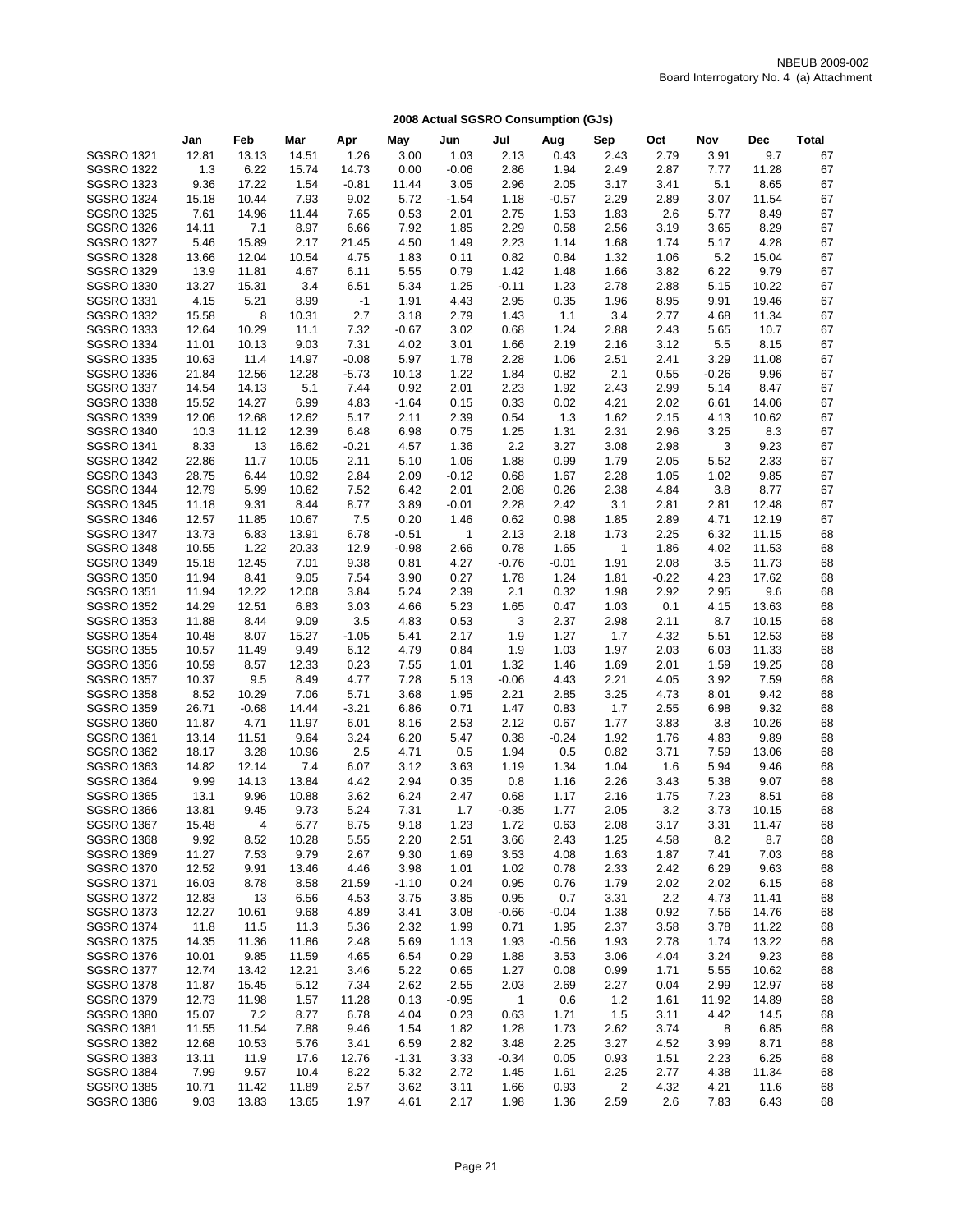|                                        | Jan           | Feb           | Mar           | Apr          | May          | Jun          | Jul          | Aug          | Sep          | Oct          | Nov          | Dec         | <b>Total</b> |
|----------------------------------------|---------------|---------------|---------------|--------------|--------------|--------------|--------------|--------------|--------------|--------------|--------------|-------------|--------------|
| <b>SGSRO 1387</b>                      | 11.73         | 10.44         | 9.27          | 6.11         | 1.13         | 1.78         | 2.12         | 1.29         | 2.85         | 2.54         | 7.9          | 10.9        | 68           |
| <b>SGSRO 1388</b>                      | 12            | 11.47         | 7.97          | 5.85         | 3.10         | 2.35         | 2.27         | 2.46         | 3.11         | 2.79         | 2.92         | 11.77       | 68           |
| <b>SGSRO 1389</b>                      | 11.02         | 10.19         | 10.17         | 6.13         | 6.54         | 1.12         | 1.54         | 0.94         | 1.77         | 2.2          | 5.79         | 10.66       | 68           |
| <b>SGSRO 1390</b>                      | 9.43          | 6.45          | 8.53          | 13.23        | 8.02         | $-0.84$      | 1.68         | 1.22         | 1.7          | 4.65         | 5.01         | 9           | 68           |
| <b>SGSRO 1391</b>                      | 10.79         | 10.17         | 10.05         | 7.71         | 5.54         | 1.92         | 1.03         | 1.77         | 1.87         | 2.41         | 2.13         | 12.7        | 68           |
| <b>SGSRO 1392</b>                      | 12.75         | 13.82         | 8.91          | 6.42         | 2.05         | 2.12         | 0.46         | 1.4          | 1.08         | 2            | 4.65         | 12.44       | 68           |
| <b>SGSRO 1393</b>                      | 14.78         | 15.15         | 7.53          | 5.11         | 1.39         | 2.6          | $-0.82$      | 2.47         | 1.53         | 2.39         | 5.11         | 10.88       | 68           |
| <b>SGSRO 1394</b>                      | 7.22          | 14.53         | 14.87         | 1.81         | 4.50         | 1.1          | 2.01         | 2.4          | 2.29         | 1.05         | 7.42         | 8.93        | 68           |
| <b>SGSRO 1395</b>                      | 10.79         | 19.34         | 3.42          | 8.99         | 1.50         | 1.5          | 0.29         | 1.37         | 1.96         | 2.57         | 6.22         | 10.21       | 68           |
| <b>SGSRO 1396</b>                      | 11.39         | 11.68         | 7.42          | 4.73         | 4.34         | 2.12         | 2.59         | 2.32         | 3.21         | 3.17         | 6.28         | 8.92        | 68           |
| <b>SGSRO 1397</b>                      | 8.64          | 12.45         | 12.26         | 4.7          | 4.48         | 1.35         | 1.71         | 1.54         | 1.98         | 3.29         | 4.07         | 11.7        | 68           |
| <b>SGSRO 1398</b>                      | 11.82         | 10.06         | 12.49         | 6.79         | 5.47         | $-0.22$      | 0.53         | $-0.18$      | 2.1          | 3.22         | 2.62         | 13.48       | 68           |
| <b>SGSRO 1399</b>                      | 13.46         | 13.98         | 14.02         | 12.37        | 1.40         | 0.58         | 3.67         | 0.34         | 0.59         | 0.32         | 0.03         | 7.45        | 68           |
| <b>SGSRO 1400</b>                      | 17.29         | 15.56         | 2.37          | $-2.95$      | 8.48         | 2.21         | $-0.5$       | 0.99         | 4.01         | 5.61         | 5.17         | 9.98        | 68           |
| <b>SGSRO 1401</b>                      | 16.08         | 10.88         | 9.82          | 6.92         | 0.98         | 2.8          | $-0.53$      | 0.93         | 1.55         | 3.36         | 4.78         | 10.7        | 68           |
| <b>SGSRO 1402</b>                      | 12.56         | 11.78         | 10.44         | 9.56         | 1.51         | 2.61         | 1.12         | $-0.68$      | 0.72         | 0.07         | 5.27         | 13.32       | 68           |
| <b>SGSRO 1403</b>                      | 9.28          | 10.89         | 10.17         | 9            | 7.14         | 2.48         | 1.7          | $-1.3$       | 1.45         | 3.41         | 6.31         | 7.77        | 68           |
| <b>SGSRO 1404</b>                      | 11.95         | 9.51          | 13.96         | 12.37        | $-2.10$      | 0.31         | 1.13         | 0.73         | 2.27         | 2.93         | 5.45         | 9.81        | 68           |
| <b>SGSRO 1405</b>                      | 11.51         | 10.3          | 6.12          | 6.24         | 6.63         | 1.36         | 2.52         | 4.53         | 3.65         | 2.72         | 3.62         | 9.13        | 68           |
| <b>SGSRO 1406</b>                      | 14.6          | 10.83         | 9.14          | 2.25         | 4.81         | 1.54         | 0.44         | 1.4          | 1.93         | 2.76         | 7.65         | 10.98       | 68           |
| <b>SGSRO 1407</b>                      | 12.75         | 12.63         | 15.29         | 0.19         | 3.21         | 1.33         | 2.21         | 1.2          | 2.23         | 2.19         | 3.59         | 11.53       | 68           |
| <b>SGSRO 1408</b>                      | 17.41         | 12.42         | 2.63          | 2.36         | 7.08         | $-1.14$      | 0.74         | 3.89         | 2.23         | 3.35         | 5.69         | 11.7        | 68           |
| <b>SGSRO 1409</b>                      | 20.56         | 10.9          | 10.36         | 10.79        | $-1.14$      | 0.99         | 1.76         | 0.78         | 1.89         | 2.41         | 2.64         | 6.43        | 68           |
| <b>SGSRO 1410</b>                      | 3.95          | 18.7          | 10.75         | 9.85         | $-1.76$      | 3.08         | 0.51         | 0.67         | 3.02         | 1.54         | 10.51        | 7.58        | 68           |
| <b>SGSRO 1411</b>                      | 12.24         | 13.75         | 13.02         | 6.57         | 4.44         | 1.41         | 2.23         | 1.27         | 1.74         | 3.51         | 3.53         | 4.7         | 68           |
| <b>SGSRO 1412</b>                      | 11.88         | 11.38         | 9.07          | 7.75         | 3.68         | 2.67         | 1.02         | 1.41         | 2.71         | 4.32         | 4.35         | 8.17        | 68           |
| <b>SGSRO 1413</b><br><b>SGSRO 1414</b> | 17.94<br>7.92 | 4.43<br>10.84 | 6.17<br>11.44 | 0.62         | 8.78<br>7.65 | 1.71<br>0.36 | 2.14<br>0.79 | 1.94<br>3.09 | 2.17<br>3.37 | 2.52<br>0.64 | 7.91<br>4.93 | 12.1<br>8.7 | 68<br>68     |
| <b>SGSRO 1415</b>                      | 14.22         | 16.29         | 3.76          | 8.71<br>5.12 | 2.05         | 2.31         | $-0.08$      | 1.33         | 3.88         | 4            | 4.78         | 10.79       | 68           |
| <b>SGSRO 1416</b>                      | 20.08         | 9.38          | 11.38         | 1.8          | 3.04         | 1.8          | 1.93         | 1.4          | 2.25         | 2.6          | 3.11         | 9.68        | 68           |
| <b>SGSRO 1417</b>                      | 11.42         | 11.81         | 11.17         | 6.98         | 5.97         | 2.05         | 1.36         | 0.27         | 0.73         | 0.26         | $-0.01$      | 16.44       | 68           |
| <b>SGSRO 1418</b>                      | 11.06         | 9.47          | 9.12          | 7.32         | 7.50         | 1.89         | 1.43         | 1.01         | 2.3          | 2.24         | 3.33         | 11.8        | 68           |
| <b>SGSRO 1419</b>                      | 12.61         | 10.72         | 11.32         | 3.56         | 3.72         | 2.46         | 1.3          | 0.96         | 2.37         | 2.77         | 6.34         | 10.35       | 68           |
| <b>SGSRO 1420</b>                      | 10.08         | 17.35         | 6.01          | 9.74         | $-0.25$      | 2.62         | 1.3          | 1.57         | 1.6          | 2.72         | 5.62         | 10.12       | 68           |
| <b>SGSRO 1421</b>                      | 11.2          | 14.55         | 7.89          | 4.92         | 6.52         | 1.08         | 0.51         | 1.8          | 1.51         | 2.83         | 4.7          | 11          | 69           |
| <b>SGSRO 1422</b>                      | 13.62         | 12.34         | 12.52         | 4.84         | 5.04         | 1.7          | $-0.02$      | 1.01         | 1.73         | 0.18         | 3.25         | 12.31       | 69           |
| <b>SGSRO 1423</b>                      | 12.78         | 11.97         | 14.55         | 4.93         | 5.44         | 2.35         | 1.1          | 0.66         | 2.17         | 1.33         | $-0.03$      | 11.27       | 69           |
| <b>SGSRO 1424</b>                      | 13.49         | 7.81          | 13.76         | 4.17         | 4.65         | 1.67         | 2.42         | 0.1          | 2.95         | 3.19         | 3.26         | 11.05       | 69           |
| <b>SGSRO 1425</b>                      | 12.51         | 11.13         | 7.84          | 7.49         | 0.57         | 2.51         | 2.32         | 2.2          | 3.1          | 2.66         | 6.03         | 10.17       | 69           |
| <b>SGSRO 1426</b>                      | 17.36         | 8.56          | 15.22         | 8.9          | $-2.73$      | 2.21         | 0.42         | 1.25         | 1.73         | 2.98         | 3.52         | 9.12        | 69           |
| <b>SGSRO 1427</b>                      | 21.86         | 9.19          | 12.52         | 3.89         | $-0.52$      | 1.33         | 1.76         | 0.37         | 2.42         | 1.96         | 2.56         | 11.21       | 69           |
| <b>SGSRO 1428</b>                      | 6.43          | 4.9           | 6.39          | 24.28        | 1.89         | 0.22         | 1.61         | 0.28         | 0.46         | 4.18         | 5.22         | 12.69       | 69           |
| <b>SGSRO 1429</b>                      | 10.94         | 12.86         | 9.49          | 6.4          | 2.33         | 2.63         | 2.28         | 0.2          | 1.91         | 2.33         | 6.44         | 10.75       | 69           |
| <b>SGSRO 1430</b>                      | 17.87         | 5.52          | 11.21         | 5.71         | 8.22         | 1.07         | 1.28         | 1.36         | 3.17         | 3.01         | 2.93         | 7.21        | 69           |
| <b>SGSRO 1431</b>                      | 23.01         | 11.58         | 8.63          | 7.48         | $-1.50$      | $-1.93$      | 1.24         | 1.65         | 2.43         | 2.27         | 4.97         | 8.74        | 69           |
| <b>SGSRO 1432</b>                      | 15.24         | 9.14          | 13.1          | 5.26         | $-0.08$      | 2.05         | 0.56         | 1.32         | 3.36         | 3.24         | 5.88         | 9.51        | 69           |
| <b>SGSRO 1433</b>                      | 10.24         | 15.59         | 17.51         | 1.74         | 2.05         | 2.37         | 2.37         | 0.9          | 3.07         | 2.01         | 3.25         | 7.51        | 69           |
| <b>SGSRO 1434</b>                      | 13.4          | 13.69         | 8.11          | 2.67         | 7.84         | 1.34         | 1.56         | 0.93         | 1.48         | 2.13         | 4.35         | 11.11       | 69           |
| <b>SGSRO 1435</b>                      | 8.24          | 18.74         | 0             | 11.11        | 2.79         | 3.47         | 2.23         | 2.33         | 3.26         | 3.81         | 4.3          | 8.35        | 69           |
| <b>SGSRO 1436</b>                      | 16.74         | 4.63          | 15.2          | $-0.18$      | 7.33         | 1.04         | 1.36         | 0.89         | 1.49         | 2.04         | 9.21         | 8.89        | 69           |
| <b>SGSRO 1437</b>                      | 23.95         | 9.37          | 13            | 4.09         | 3.38         | $-1.01$      | 0.87         | 0.38         | 1.28         | 2.34         | 3.76         | 7.23        | 69           |
| <b>SGSRO 1438</b>                      | 14.24         | 14.26         | 7.07          | 8.12         | $-1.09$      | 1.57         | 1.22         | 1.18         | 2.27         | 2.57         | 6.3          | 10.96       | 69           |
| <b>SGSRO 1439</b>                      | 12.19         | 11.91         | 10.72         | 6.49         | 2.96         | 2.05         | $-0.47$      | 1.64         | 1.51         | 2.55         | 5.2          | 11.97       | 69           |
| <b>SGSRO 1440</b>                      | 15.62         | 14.08         | 4.08          | 5.55         | 3.74         | 0.5          | 1.57         | 1.83         | 2.19         | 2.67         | 5.75         | 11.16       | 69           |
| <b>SGSRO 1441</b>                      | 12.3          | 12.62         | 11.86         | 4.09         | 6.55         | 0.88         | 0.58         | 0.48         | 1.81         | 2.26         | 4.6          | 10.71       | 69           |
| <b>SGSRO 1442</b>                      | 13.37         | 11.06         | 14.59         | 3.54         | 5.08         | 4.12         | 1.95         | $-0.04$      | 2.97         | 3.66         | 3.29         | 5.16        | 69           |
| <b>SGSRO 1443</b>                      | 11.35         | 9.3           | 8             | 10.67        | 6.78         | 2.47         | 1.63         | 0.55         | 2.51         | 4.04         | 4.51         | 6.94        | 69           |
| <b>SGSRO 1444</b>                      | 15.22         | 13.09         | 7.81          | 7.95         | 1.82         | 2.34         | 0.37         | 0.41         | 0.84         | 3.91         | 4.14         | 10.9        | 69           |
| <b>SGSRO 1445</b>                      | 10.4          | 11.13         | 10.69         | 5.51         | 7.01         | 1.22         | 2.02         | 0.76         | 2.28         | 3.58         | 3.01         | 11.24       | 69           |
| <b>SGSRO 1446</b>                      | 13.26         | 8.92          | 10.9          | 5.05         | 3.19         | 1.08         | 1.6          | 1.53         | 2.31         | 2.37         | 7.03         | 11.62       | 69           |
| <b>SGSRO 1447</b>                      | 15.6          | 11.19         | 10.18         | 8.03         | $-1.14$      | $-0.96$      | 2.23         | 1.97         | 1.4          | 2.5          | 5.49         | 12.38       | 69           |
| <b>SGSRO 1448</b>                      | 15.04         | 14.26         | 7.67          | 2.58         | 3.72         | 2.47         | 0.32         | 1.05         | $-1.16$      | 5.38         | 9.09         | 8.45        | 69           |
| <b>SGSRO 1449</b>                      | 16.99         | 12.92         | 8.44          | 5.21         | 3.17         | 3.04         | 1.25         | 1.07         | 1.63         | 5.17         | 1.21         | 8.8         | 69           |
| <b>SGSRO 1450</b>                      | 14.21         | 11.21         | 13.08         | 7.4          | 0.71         | 1.29         | $-0.17$      | 1.48         | 1.9          | 3            | 4.98         | 9.82        | 69           |
| <b>SGSRO 1451</b>                      | 12.83         | 8.42          | 13.2          | 3.49         | 6.82         | 0.55         | 1.59         | 0.89         | 1.91         | 0.1          | 7.25         | 11.88       | 69           |
| <b>SGSRO 1452</b>                      | 10.45         | 9.01          | 15.72         | 9.71         | $-0.61$      | 1.75         | 1.95         | 1.75         | 1.67         | 3.21         | 5.35         | 9.02        | 69           |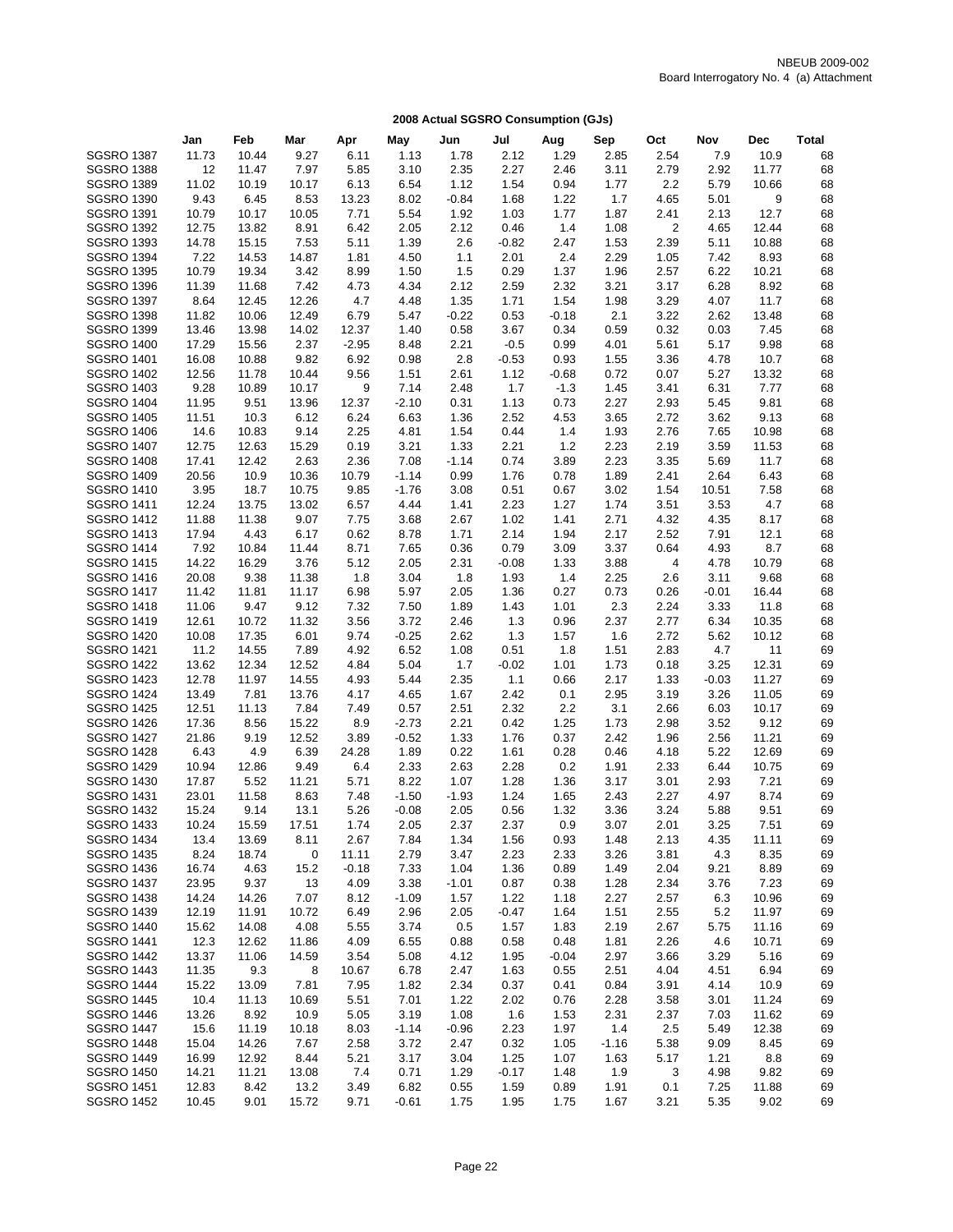|                                        | Jan            | Feb            | Mar           | Apr           | May          | Jun             | Jul                    | Aug          | Sep          | Oct          | Nov          | Dec            | <b>Total</b> |
|----------------------------------------|----------------|----------------|---------------|---------------|--------------|-----------------|------------------------|--------------|--------------|--------------|--------------|----------------|--------------|
| <b>SGSRO 1453</b>                      | 14.49          | 11.98          | 9.46          | 5.28          | 2.33         | 2.38            | 0.74                   | 1.16         | 3.26         | 2.74         | 5.46         | 9.71           | 69           |
| <b>SGSRO 1454</b>                      | 14.32          | 12.12          | 8.72          | 8.07          | 0.58         | 1.1             | 1.81                   | 1.41         | 1.11         | 1.11         | 5.23         | 13.42          | 69           |
| <b>SGSRO 1455</b>                      | 12.59          | 12.09          | 6.48          | 4.18          | 3.37         | 3.93            | 1.48                   | 1.73         | 1.09         | 1.53         | 7.52         | 13.01          | 69           |
| <b>SGSRO 1456</b>                      | 7.27           | 7.16           | 4.36          | 14.95         | 9.45         | 3.47            | 2.28                   | 0.7          | 2.22         | 3.12         | 2.99         | 11.03          | 69           |
| <b>SGSRO 1457</b>                      | 12.48          | 11.03          | 3.88          | 8.95          | 4.38         | 0.06            | 0.66                   | 0.49         | 1.01         | 4.39         | 3.51         | 18.16          | 69           |
| <b>SGSRO 1458</b>                      | 8.94           | 15.89          | 13.44         | 3.7           | 5.56         | 1.63            | 2.11                   | 1.28         | 2.52         | $-0.24$      | 1.78         | 12.4           | 69           |
| <b>SGSRO 1459</b>                      | 12.5           | 9.86           | 9.53          | 6.91          | 7.84         | 1.57            | 1.67                   | $-0.02$      | 2.22         | 2.18         | 2.73         | 12.06          | 69           |
| <b>SGSRO 1460</b>                      | 13.05          | 11.63          | 9.69          | 6.83          | 3.69         | 1.37            | $\mathbf{1}$           | 0.92         | 1.55         | 1.99         | 5.2          | 12.14          | 69           |
| <b>SGSRO 1461</b>                      | 8.07           | 6.09           | 10.71         | 11.84         | 8.97         | 2               | 1.69                   | 0.47         | 1.79         | 3.41         | 4.31         | 9.71           | 69           |
| <b>SGSRO 1462</b>                      | 12.03          | 8.75           | 12.22         | 7.99          | 0.63         | 3.2             | 0.26                   | 1.23         | 2.42         | 2.6          | 6.85         | 10.91          | 69           |
| <b>SGSRO 1463</b>                      | 12.08          | 11.3           | 6.94          | 6.28          | 5.23         | 2.24            | 4.33                   | 2.03         | 5.53         | 3.13         | 7.38         | 2.63           | 69           |
| <b>SGSRO 1464</b>                      | 14.57          | 15.02          | 5.57          | 5.27          | 1.13         | 1.62            | 0.67                   | 1.63         | 2.75         | 2.53         | 8.04         | 10.3           | 69           |
| <b>SGSRO 1465</b>                      | 11.39          | 11.1           | 11.46         | 7.96          | 6.13         | $-1.05$         | $-0.2$                 | 1.16         | 2.1          | 2.58         | 2.34         | 14.14          | 69           |
| <b>SGSRO 1466</b>                      | 17.73          | 17.09          | 1.56          | 6.6           | 1.13         | 2.31            | 0.91                   | 1.33         | 1.32         | 1.67         | 6.03         | 11.49          | 69           |
| <b>SGSRO 1467</b><br><b>SGSRO 1468</b> | 15.85<br>9.17  | 7.07<br>10.88  | 11.14<br>9.85 | 2.77<br>15.12 | 5.68<br>4.95 | 1.61<br>$-2.39$ | $\overline{2}$<br>1.48 | 2.09<br>0.14 | 2.28<br>2.64 | 2.46<br>3.34 | 6.33<br>2.82 | 9.89<br>11.22  | 69<br>69     |
| <b>SGSRO 1469</b>                      | 12.29          | 12.38          | 16.39         | 1.87          | 6.34         | 0.32            | 2.07                   | 2.07         | 2.16         | 0.71         | 2.59         | 10.03          | 69           |
| <b>SGSRO 1470</b>                      | 8.45           | 32.79          | $-2.82$       | 4.09          | 3.75         | 1.56            | 0.53                   | 1.77         | 2.36         | 3.6          | 5.34         | 7.83           | 69           |
| <b>SGSRO 1471</b>                      | 12.66          | 9.95           | 8.95          | 5.64          | 4.27         | 4.02            | 0.18                   | 1.14         | 2.87         | 2.03         | 7.03         | 10.52          | 69           |
| <b>SGSRO 1472</b>                      | 9.46           | 11.3           | 13.59         | 11.09         | 0.79         | 0.95            | 2.23                   | 1.81         | 1.05         | 1.87         | 5.29         | 9.85           | 69           |
| <b>SGSRO 1473</b>                      | 11.75          | 12.23          | 11.15         | 7.32          | 1.64         | 0.39            | 1.17                   | 0.84         | 4.14         | 2.99         | 6.12         | 9.54           | 69           |
| <b>SGSRO 1474</b>                      | 14.54          | 4.39           | 14.26         | 12            | 4.62         | 1.63            | 0.56                   | 0.79         | 1.42         | 2.12         | 5.08         | 7.9            | 69           |
| <b>SGSRO 1475</b>                      | 9.06           | 9.78           | 13.27         | 7.66          | $-0.27$      | 0.62            | 3.04                   | 1.75         | 1.96         | 2.03         | 5.08         | 15.37          | 69           |
| <b>SGSRO 1476</b>                      | 15.89          | 10.1           | 10.23         | 3.5           | 4.09         | 2.04            | 1.6                    | 1.96         | 2.93         | 1.79         | 1.19         | 14.03          | 69           |
| <b>SGSRO 1477</b>                      | 24.53          | 14.21          | 9.7           | $-0.04$       | 1.99         | $-1.01$         | 2.59                   | 3.09         | 2.54         | 1.01         | 1.91         | 8.83           | 69           |
| <b>SGSRO 1478</b>                      | 9.16           | 17.13          | 2.98          | 9.82          | 3.43         | 2.34            | 1.15                   | 1.56         | 2.61         | 3.58         | 5.89         | 9.71           | 69           |
| <b>SGSRO 1479</b>                      | 15.61          | 14.26          | 4.79          | 9.67          | $-1.72$      | 3.34            | 1.53                   | 1.44         | 2.67         | 2.01         | 4.07         | 11.69          | 69           |
| <b>SGSRO 1480</b>                      | 13.33          | 10.66          | 11.25         | 5.47          | 2.17         | 0.95            | 2.19                   | 1.48         | 2.02         | 3.61         | 6.07         | 10.18          | 69           |
| <b>SGSRO 1481</b>                      | 11.42          | 9.04           | 9.63          | 5.88          | 6.50         | 2.72            | 2.15                   | 2.68         | 3.15         | 2.34         | 3.69         | 10.18          | 69           |
| <b>SGSRO 1482</b>                      | 11.66          | 13.42          | 9.17          | 4.99          | 3.54         | 2.94            | 2.23                   | 0.33         | 3.12         | 2.7          | 5.94         | 9.34           | 69           |
| <b>SGSRO 1483</b>                      | 14.56          | 8.95           | 10.51         | 2             | 8.38         | 2.8             | 2.89                   | 1.91         | 2.81         | $-2.47$      | 7.05         | 10.01          | 69           |
| <b>SGSRO 1484</b>                      | 13.35          | 9.99           | 10.42         | 4.72          | 6.14         | 0.36            | 1.26                   | 1.67         | 2.14         | 3.05         | 3.13         | 13.18          | 69           |
| <b>SGSRO 1485</b>                      | 10.58          | 9.22           | 11.49         | 5.53          | 7.93         | 2.87            | 2                      | 0.5          | 2.85         | 3.07         | 3.93         | 9.44           | 69           |
| <b>SGSRO 1486</b>                      | 10.84          | 11.56          | 17.09         | 3.55          | 3.21         | 2.01            | 0.56                   | 0.83         | 2            | 2.3          | 4.11         | 11.36          | 69           |
| <b>SGSRO 1487</b>                      | 9.65           | 12.1           | 15.83         | 0.72          | 2.74         | 3.18            | 2.36                   | 1.26         | 1.18         | 3.06         | 7.33         | 10.02<br>12.07 | 69           |
| <b>SGSRO 1488</b><br><b>SGSRO 1489</b> | 11.61<br>10.44 | 13.26<br>13.45 | 6.76<br>14.01 | 6.24<br>6.93  | 2.41<br>6.61 | 2.19<br>0.9     | 1.31<br>1.75           | 1.81<br>0.69 | 2.32<br>2.59 | 2.56<br>0.48 | 6.9<br>7.68  | 3.92           | 69<br>69     |
| <b>SGSRO 1490</b>                      | 10.78          | 8.31           | 12.28         | 10.56         | $-0.92$      | $-1.22$         | 3.39                   | 1.96         | 1.42         | 2.02         | 6.98         | 13.89          | 69           |
| <b>SGSRO 1491</b>                      | 11.37          | 9.17           | 12.02         | 5.37          | 8.22         | 1.58            | 1.75                   | $-0.03$      | 1.61         | 2.49         | 5.69         | 10.22          | 69           |
| <b>SGSRO 1492</b>                      | 12.99          | 15.02          | 5.52          | 3.74          | 4.44         | 3.49            | 0.21                   | 1.77         | 2.17         | 2.56         | 4.51         | 13.04          | 69           |
| <b>SGSRO 1493</b>                      | 15.77          | 14.57          | 11.02         | 10.55         | $-1.83$      | 1.33            | $-0.85$                | 1.22         | 2.21         | 4.75         | 0            | 10.75          | 69           |
| <b>SGSRO 1494</b>                      | 17.4           | 7.12           | 13.96         | 0.84          | 2.14         | 2.59            | 1.21                   | 1.3          | 2.06         | 2.05         | 8.94         | 9.88           | 69           |
| <b>SGSRO 1495</b>                      | 11.94          | 7.93           | 13.33         | 1.75          | 2.49         | $-1.05$         | 3.24                   | 1.53         | 1.69         | 1.28         | 11.62        | 13.75          | 70           |
| <b>SGSRO 1496</b>                      | 14.28          | 9.47           | 13.77         | 12.44         | 0.24         | 0.14            | 0.58                   | $-0.29$      | 2.39         | 1.46         | 4.87         | 10.18          | 70           |
| <b>SGSRO 1497</b>                      | 13.21          | 13.02          | 7.95          | 3.13          | 4.72         | 3.93            | 1.03                   | 0.92         | 2.1          | 2.81         | 4.91         | 11.83          | 70           |
| <b>SGSRO 1498</b>                      | 9.12           | 4.05           | 8.39          | 3.34          | 4.09         | 4.03            | 4.18                   | 6.28         | 3.93         | 4.64         | 7.78         | 9.77           | 70           |
| <b>SGSRO 1499</b>                      | 9.13           | 13.94          | 17.6          | 2.61          | 4.78         | $-0.5$          | $-0.88$                | 2.34         | 3.03         | 1.97         | 2.94         | 12.67          | 70           |
| <b>SGSRO 1500</b>                      | 12.28          | 10.35          | 10.1          | 7.12          | 7.43         | 1.63            | 1.86                   | 0.38         | 2.33         | 3.05         | 2.09         | 11.02          | 70           |
| <b>SGSRO 1501</b>                      | 11.38          | 10.32          | 8.49          | 7.41          | 2.34         | 2.87            | $-0.36$                | 1.59         | 2.8          | 2.69         | 5.95         | 14.16          | 70           |
| <b>SGSRO 1502</b>                      | 10.9           | 13.9           | 9.19          | 9.6           | 1.12         | 0.76            | 6.68                   | 2.82         | 4.51         | 4.08         | 2.89         | 3.2            | 70           |
| <b>SGSRO 1503</b>                      | 11.21          | 9.54           | 9.12          | 7.54          | 7.39         | 1.49            | 1.94                   | 0.87         | 2.24         | 4.29         | 2.95         | 11.1           | 70           |
| <b>SGSRO 1504</b>                      | 9.05           | 11.89          | 10.55         | 7.99          | 7.05         | 2.06            | 0.58                   | 0.66         | 2.73         | 2.13         | 4.5          | 10.5           | 70           |
| <b>SGSRO 1505</b>                      | 13.14          | 9.34           | 18.36         | 9.51          | $-1.68$      | 1.64            | 1.09                   | 0.51         | 0.9          | 0.17         | 6.56         | 10.16          | 70           |
| <b>SGSRO 1506</b>                      | 9.4            | 12.37          | 12.25         | 3.88          | 3.26         | 4.14            | 1.88                   | 3.15         | 3.14         | 3.98         | 2.76         | 9.5            | 70           |
| <b>SGSRO 1507</b><br><b>SGSRO 1508</b> | 11.06          | 10.42          | 10.43         | 2.65          | 8.76         | 3.17            | 0.16                   | 1.17         | 3.13         | 4.43         | 4.81         | 9.52           | 70           |
|                                        | 14.47          | 11.29          | 18.64         | 1.61          | 3.08         | 2.65            | 1.94                   | 1.19         | 2.79         | 3.29         | 4.54         | 4.25           | 70           |
| <b>SGSRO 1509</b><br><b>SGSRO 1510</b> | 11.33<br>13.29 | 13.99<br>11.68 | 6.96<br>12.36 | 9.45<br>10.01 | 1.61<br>2.27 | 2.06<br>1.11    | 0.56<br>0.38           | 0.96<br>1.27 | 1.84<br>1.41 | 1.66<br>3.23 | 7.56<br>0.61 | 11.76<br>12.14 | 70<br>70     |
| <b>SGSRO 1511</b>                      | 15.72          | 8.37           | 11.1          | 6.34          | 4.64         | 2.56            | $-0.75$                | 1.51         | 1.25         | 1.8          | 7.16         | 10.1           | 70           |
| <b>SGSRO 1512</b>                      | 15.46          | 11.55          | 6.1           | 2.28          | 4.73         | 1.78            | 2.44                   | 2.24         | 1.28         | 2.85         | 8.6          | 10.49          | 70           |
| <b>SGSRO 1513</b>                      | 13.32          | 9.68           | 12.49         | 8.19          | 3.18         | $-0.75$         | 0.23                   | 2.01         | 2.02         | 2.38         | 7.23         | 9.82           | 70           |
| <b>SGSRO 1514</b>                      | 9.62           | 10.82          | 9.15          | 6.02          | 7.11         | 1.93            | $-0.49$                | 0.69         | 3.35         | 4.44         | 6.33         | 10.84          | 70           |
| <b>SGSRO 1515</b>                      | 15.21          | 11.27          | 12.51         | 9.97          | 0.67         | 0.04            | 0.22                   | 0.04         | 0.83         | 0.24         | 7.13         | 11.73          | 70           |
| <b>SGSRO 1516</b>                      | 11.9           | 10.88          | 8.31          | 5.37          | 1.56         | 1.87            | 0.98                   | 0.57         | 4.37         | 4.76         | 7.64         | 11.67          | 70           |
| <b>SGSRO 1517</b>                      | 13.43          | 11.81          | 9.6           | 7.37          | 3.00         | 2.18            | 0.92                   | 1.07         | 1.95         | 3.84         | 4.36         | 10.35          | 70           |
| <b>SGSRO 1518</b>                      | 10.95          | 11.95          | 17.51         | $-1.93$       | 7.51         | 1.48            | 1.18                   | 1.34         | 2.42         | 2.34         | 2.38         | 12.8           | 70           |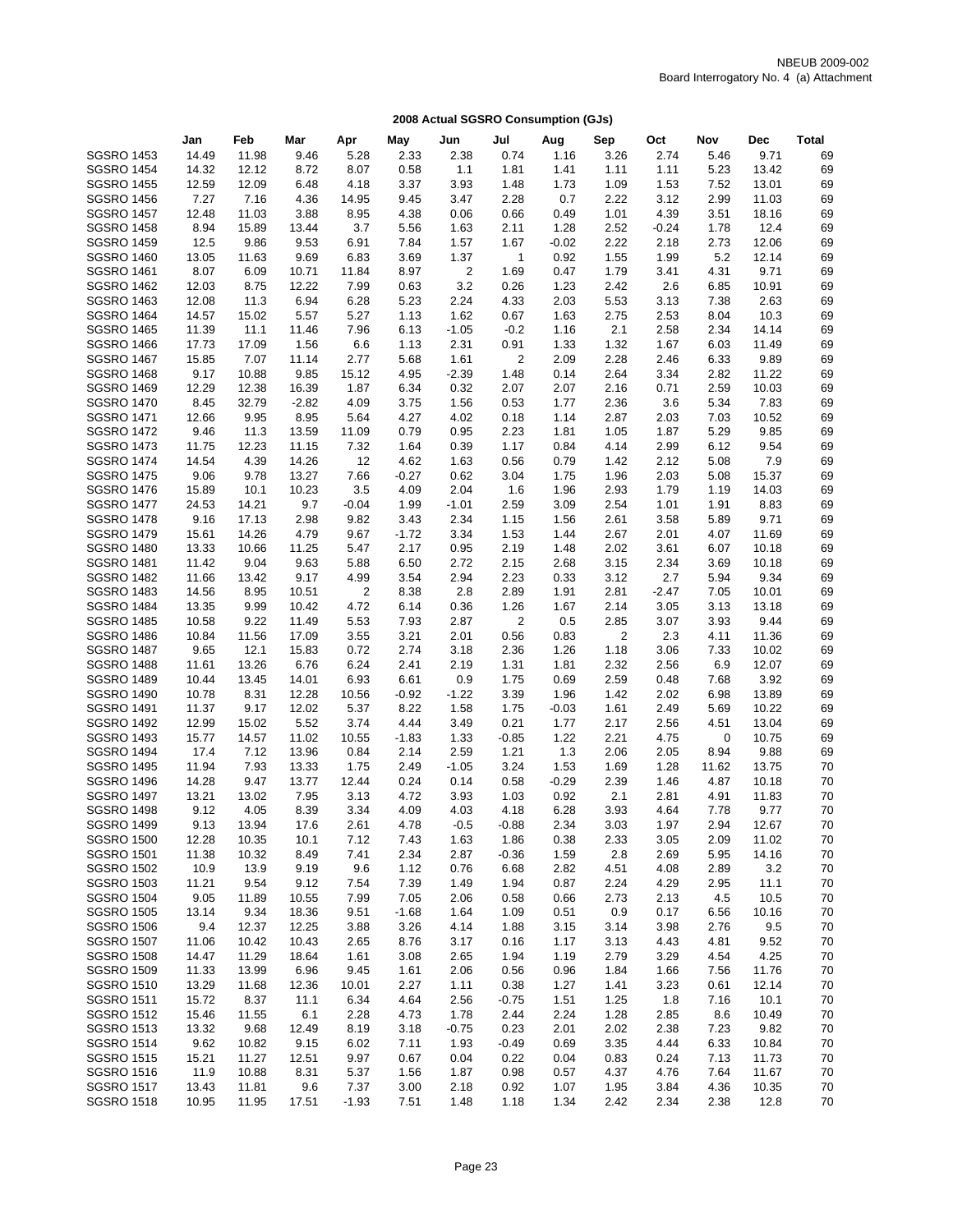|                   | Jan   | Feb   | Mar   | Apr     | May     | Jun     | Jul     | Aug     | Sep            | Oct  | Nov   | Dec   | <b>Total</b> |
|-------------------|-------|-------|-------|---------|---------|---------|---------|---------|----------------|------|-------|-------|--------------|
| <b>SGSRO 1519</b> | 9.72  | 10.51 | 8.02  | 6.69    | 4.47    | 4.47    | 1.23    | 4.28    | 3              | 4.42 | 5.25  | 7.88  | 70           |
| <b>SGSRO 1520</b> | 14.39 | 5.31  | 11.33 | 8.4     | 1.11    | 1.06    | 4.44    | 3.58    | $\overline{2}$ | 2.52 | 4.65  | 11.16 | 70           |
| <b>SGSRO 1521</b> | 9.31  | 23.3  | 12.13 | 4.19    | 1.54    | 0.8     | 0       | 0.1     | 0.97           | 1.53 | 2.64  | 13.45 | 70           |
| <b>SGSRO 1522</b> | 14.61 | 11.14 | 9.72  | 7.95    | $-1.26$ | 1.92    | 0.45    | 0.38    | 0.72           | 0.08 | 10.65 | 13.6  | 70           |
| <b>SGSRO 1523</b> | 12.65 | 10.92 | 9.22  | 6.74    | 3.46    | 2.58    | 0.27    | 1.44    | 3              | 5.12 | 4.15  | 10.42 | 70           |
| <b>SGSRO 1524</b> | 10.64 | 13.61 | 12.1  | 8.33    | 7.51    | 2.1     | 0.56    | 1.05    | 2.59           | 1.75 | 4.5   | 5.24  | 70           |
| <b>SGSRO 1525</b> | 13.16 | 11.41 | 12.79 | 5.06    | 4.02    | 0.6     | 1.33    | 1.03    | 2.12           | 3.14 | 4.18  | 11.16 | 70           |
| <b>SGSRO 1526</b> | 12.73 | 13.68 | 5.22  | 4.68    | 3.27    | 3.99    | $-0.24$ | 1.62    | 2.72           | 2.61 | 7.18  | 12.54 | 70           |
| <b>SGSRO 1527</b> | 5.45  | 5.53  | 9.67  | $-3.77$ | 10.71   | 0.07    | 8.7     | 4.53    | 8.41           | 5.3  | 9.12  | 6.34  | 70           |
| <b>SGSRO 1528</b> | 15.1  | 8.13  | 12.58 | 11.16   | $-1.97$ | 1.67    | 0.9     | 1.72    | 3.03           | 3.33 | 5.44  | 8.99  | 70           |
| <b>SGSRO 1529</b> | 6.77  | 11.37 | 13.6  | 6.36    | 4.20    | 1.55    | 0.77    | 3.5     | 3.08           | 4.12 | 3.62  | 11.14 | 70           |
| <b>SGSRO 1530</b> | 15.8  | 13.22 | 5.68  | 9.82    | $-1.96$ | $-0.64$ | 1.35    | $-0.12$ | 1.24           | 0.72 | 10.61 | 14.37 | 70           |
| <b>SGSRO 1531</b> | 16.58 | 17.6  | 3.2   | 6.36    | 6.36    | 2.93    | $-0.24$ | 2.15    | 0.72           | 6.78 | 1.91  | 5.78  | 70           |
| <b>SGSRO 1532</b> | 14.32 | 8.69  | 11.1  | 4.98    | 6.67    | 2.02    | 0.61    | 1.24    | 1.76           | 2.53 | 2.41  | 13.83 | 70           |
| <b>SGSRO 1533</b> | 1.84  | 13.08 | 21.46 | 11.7    | $-1.73$ | 0.48    | 1.17    | 2.07    | 3.08           | 2.57 | 5.07  | 9.38  | 70           |
| <b>SGSRO 1534</b> | 19.31 | 10.9  | 8.52  | 10.9    | $-1.66$ | 2.8     | 1.46    | 1.03    | 2.58           | 1.78 | 2.85  | 9.72  | 70           |
| <b>SGSRO 1535</b> | 10.81 | 11.51 | 15.71 | 2.07    | 3.46    | 2.83    | 1.65    | 1.25    | 2.72           | 0.22 | 4.29  | 13.69 | 70           |
| <b>SGSRO 1536</b> | 6.47  | 15.42 | 14.56 | 0.63    | 7.19    | 2.05    | 1.89    | 0.05    | 1.62           | 3.43 | 6.44  | 10.49 | 70           |
| <b>SGSRO 1537</b> | 18.12 | 8.69  | 15.84 | 0.6     | 6.33    | 0.32    | 0.62    | 0.23    | 1.34           | 1.31 | 1.35  | 15.49 | 70           |
| <b>SGSRO 1538</b> | 16.4  | 14.04 | 7.82  | 6.69    | 1.90    | 0.06    | 3.14    | 0.89    | 2.38           | 2.89 | 4.15  | 9.89  | 70           |
| <b>SGSRO 1539</b> | 9.92  | 11.61 | 6.54  | 7.84    | 7.07    | 1.08    | 1.91    | $-0.51$ | 1.63           | 7.25 | -0.41 | 16.38 | 70           |
| <b>SGSRO 1540</b> | 13.72 | 9.53  | 14.92 | 8.5     | 2.14    | $-0.3$  | 0.42    | 0.07    | 1.29           | 2.25 | 7.02  | 10.77 | 70           |
| <b>SGSRO 1541</b> | 8.62  | 11.97 | 8.11  | 10.11   | 6.69    | 2.89    | 1.22    | 1.88    | 2.48           | 2.92 | 4.24  | 9.22  | 70           |
| <b>SGSRO 1542</b> | 8.82  | 9.02  | 10.51 | 0.65    | 4.08    | 6.85    | 1.42    | 5.82    | 3.86           | 5.17 | 4     | 10.15 | 70           |
| <b>SGSRO 1543</b> | 26.4  | 10.55 | 10.28 | 8.15    | 1.94    | 0.52    | $-0.48$ | 0.67    | 2.63           | 1.06 | 1.46  | 7.17  | 70           |
| <b>SGSRO 1544</b> | 13.48 | 12.53 | 4.69  | 5.3     | 6.77    | 2.34    | 1.06    | 1.08    | 2.35           | 3.07 | 7.48  | 10.23 | 70           |
| <b>SGSRO 1545</b> | 15.18 | 9.6   | 10.86 | 3.35    | 5.74    | 3.63    | 0.36    | 0.25    | 1.91           | 0.54 | 6.54  | 12.43 | 70           |
| <b>SGSRO 1546</b> | 11.59 | 10.09 | 11.02 | 2.18    | 9.44    | 2.23    | 1.02    | 1.71    | 1.94           | 3.87 | 5.87  | 9.46  | 70           |
| <b>SGSRO 1547</b> | 15.9  | 16.46 | 11.08 | 5.45    | $-0.25$ | $-0.78$ | 2.08    | 0.29    | 2.97           | 1.28 | 3.1   | 12.84 | 70           |
| <b>SGSRO 1548</b> | 11.97 | 8.86  | 13.75 | 10.3    | $-2.23$ | 1.36    | 1.02    | 3.16    | 4.56           | 4.38 | 7.81  | 5.49  | 70           |
| <b>SGSRO 1549</b> | 15.95 | 13.8  | 8.16  | 6.49    | 1.04    | 1.57    | 1.22    | 2.18    | 1.27           | 2.6  | 5.72  | 10.43 | 70           |
| <b>SGSRO 1550</b> | 13.09 | 9.82  | 16.87 | 1.5     | 4.84    | $-0.02$ | 2.11    | 0.01    | 2.64           | 4.21 | 5.36  | 10.05 | 70           |
| <b>SGSRO 1551</b> | 12.98 | 12.06 | 6.97  | 2.88    | 4.60    | 4.85    | 0.84    | 0.06    | 1.84           | 4.34 | 7.28  | 11.81 | 71           |
| <b>SGSRO 1552</b> | 11.31 | 9.95  | 10.19 | 7.85    | 3.68    | 1.82    | 1.18    | $-0.14$ | 1.09           | 5.28 | 5.38  | 12.93 | 71           |
| <b>SGSRO 1553</b> | 13.23 | 11.37 | 9.31  | 9.88    | 6.17    | $-0.58$ | $-0.62$ | 0.57    | 1.73           | 2.95 | 2.34  | 14.22 | 71           |
| <b>SGSRO 1554</b> | 12.91 | 13.72 | 11.89 | 8.15    | $-2.04$ | 1.1     | 0.59    | 0.92    | 2.49           | 3    | 6.23  | 11.61 | 71           |
| <b>SGSRO 1555</b> | 2.38  | 2.57  | 2.41  | 30.02   | 4.62    | 4.58    | 1.77    | 2.32    | 2.16           | 3.72 | 2.44  | 11.6  | 71           |
| <b>SGSRO 1556</b> | 12.78 | 14.83 | 5.29  | 5.42    | 2.94    | 3.05    | $-0.67$ | $-0.03$ | 3.19           | 2.67 | 6.23  | 14.89 | 71           |
| <b>SGSRO 1557</b> | 15.96 | 11.09 | 13.36 | 4.27    | $-2.04$ | 2.2     | $-0.19$ | 1.17    | 1.13           | 3.28 | 7.78  | 12.59 | 71           |
| <b>SGSRO 1558</b> | 14.82 | 11.34 | 13.02 | 8.29    | $-1.87$ | $-1.55$ | 1.41    | 2.03    | 3.13           | 2.59 | 6.23  | 11.18 | 71           |
| <b>SGSRO 1559</b> | 7.05  | 8.69  | 8.28  | 13.76   | 4.35    | 3.99    | 1.65    | 5.76    | 2.49           | 5.26 | 4.61  | 4.74  | 71           |
| <b>SGSRO 1560</b> | 9.36  | 7.29  | 6.79  | 2.59    | 12.00   | 4.63    | 4.91    | 4.29    | 3.97           | 4.62 | 4.36  | 5.83  | 71           |
| <b>SGSRO 1561</b> | 7.35  | 7.6   | 8.28  | 6.15    | 14.18   | 3.87    | 3.36    | 2.72    | 3.71           | 2.62 | 2.99  | 7.85  | 71           |
| <b>SGSRO 1562</b> | 12.51 | 14.9  | 6.99  | 4.88    | 4.45    | 2.86    | $-0.67$ | $-0.03$ | 3.16           | 2.72 | 5.61  | 13.3  | 71           |
| <b>SGSRO 1563</b> | 12.74 | 13.21 | 7.29  | 7.85    | 2.84    | 3.46    | 0.28    | 0.99    | 1.34           | 2.32 | 6.1   | 12.27 | 71           |
| <b>SGSRO 1564</b> | 12.06 | 9.03  | 14.33 | 9.34    | $-0.59$ | 1.58    | 1.24    | 1.88    | 2.68           | 3.13 | 6.07  | 9.94  | 71           |
| <b>SGSRO 1565</b> | 16.85 | 10.02 | 12.8  | 2.69    | 4.43    | 1.45    | 0.91    | 1.46    | 2.09           | 2.56 | 2.9   | 12.54 | 71           |
| <b>SGSRO 1566</b> | 13.43 | 11.82 | 13.04 | 6.13    | 6.48    | 1.36    | $-0.49$ | $-0.97$ | 2.69           | 0.36 | 0.09  | 16.79 | 71           |
| <b>SGSRO 1567</b> | 11.07 | 11.86 | 11.85 | 8.6     | $-1.54$ | 0.77    | 1.56    | 2.96    | 2.89           | 4.3  | 3.36  | 13.08 | 71           |
| <b>SGSRO 1568</b> | 14.65 | 7.76  | 14.15 | 4.74    | 7.10    | 0.24    | 1.68    | 0.24    | 2.37           | 2.56 | 6.47  | 8.85  | 71           |
| <b>SGSRO 1569</b> | 14.57 | 14.12 | 6.12  | 6.82    | $-1.37$ | 3.53    | $-0.51$ | 0.54    | 7.84           | 6.06 | 5.9   | 7.21  | 71           |
| <b>SGSRO 1570</b> | 15.28 | 9.58  | 10.36 | 5.94    | 3.16    | 3.21    | 1.15    | 1.55    | 1.53           | 2.3  | 5.87  | 10.91 | 71           |
| <b>SGSRO 1571</b> | 15.19 | 10.37 | 12.37 | 1.54    | 0.26    | 4.83    | 1.01    | 2.61    | 2.77           | 3.04 | 3.89  | 12.96 | 71           |
| <b>SGSRO 1572</b> | 14.5  | 9.9   | 10.75 | 4.6     | 5.28    | 1.59    | 2.41    | 0.93    | 3.08           | 2.1  | 3.81  | 11.96 | 71           |
| <b>SGSRO 1573</b> | 12.69 | 17.09 | 7.46  | 9.58    | 0.73    | 1.32    | $-0.11$ | 1.45    | 1.24           | 3.2  | 5.71  | 10.55 | 71           |
| <b>SGSRO 1574</b> | 13.5  | 10.08 | 9.93  | 5.93    | 2.17    | 0.32    | 2.89    | 0.22    | 3.7            | 1.76 | 6.7   | 13.72 | 71           |
| <b>SGSRO 1575</b> | 11.27 | 16.19 | 13    | 4.97    | 0.16    | 1.32    | 0.08    | 0.91    | $1.5$          | 2.25 | 4.97  | 14.31 | 71           |
| <b>SGSRO 1576</b> | 10.16 | 16.3  | 13.62 | 6.29    | 4.07    | $-0.13$ | 1.92    | 0.09    | 0.6            | 0.18 | 4.75  | 13.1  | 71           |
| <b>SGSRO 1577</b> | 14.23 | 4.53  | 19.73 | 4.99    | 5.14    | 1.85    | 0.78    | 1.08    | 2.54           | 2.69 | 5.7   | 7.7   | 71           |
| <b>SGSRO 1578</b> | 20.79 | 13.97 | 9.3   | 8.97    | $-1.38$ | 1.06    | $-0.47$ | 0.12    | 2.14           | 2.73 | 4.64  | 9.1   | 71           |
| <b>SGSRO 1579</b> | 10.72 | 12.17 | 10.82 | 10.21   | $-0.42$ | 2.26    | 0.88    | 0.11    | 0.84           | 0.1  | 3.96  | 19.33 | 71           |
| <b>SGSRO 1580</b> | 12.71 | 12.81 | 12.09 | 2.41    | 4.68    | 1.66    | 0.95    | 1.09    | 2.65           | 2.75 | 6.38  | 10.81 | 71           |
| <b>SGSRO 1581</b> | 18.25 | 7.61  | 15.22 | 2.61    | 2.83    | 0.43    | 1.5     | 1.29    | 2.69           | 0.7  | 2.97  | 14.9  | 71           |
| <b>SGSRO 1582</b> | 11.13 | 9.09  | 10.87 | 7.85    | 3.11    | 3.11    | $-0.35$ | 1.35    | 2.06           | 2.08 | 6.75  | 13.96 | 71           |
| <b>SGSRO 1583</b> | 11.04 | 16.21 | 8.54  | 6.99    | 1.78    | 1.81    | 0.28    | 2.76    | 1.06           | 2.91 | 6.39  | 11.24 | 71           |
| <b>SGSRO 1584</b> | 7.8   | 12.14 | 7.75  | 8.29    | 7.63    | 2.73    | 1.91    | 1.51    | 1.7            | 3.61 | 3.36  | 12.61 | 71           |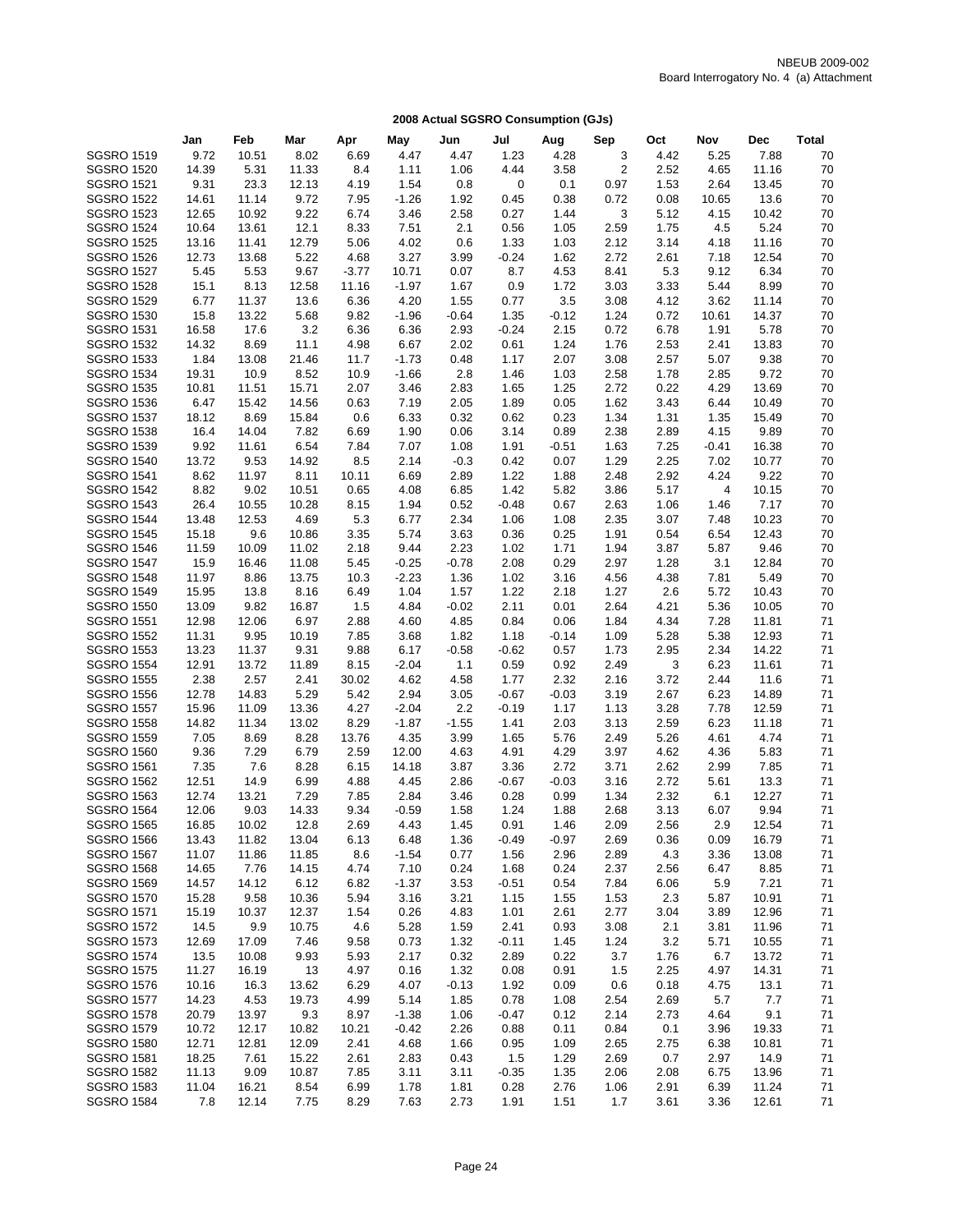|                                        | Jan            | Feb           | Mar         | Apr          | May          | Jun          | Jul          | Aug          | Sep          | Oct          | Nov          | Dec           | <b>Total</b> |
|----------------------------------------|----------------|---------------|-------------|--------------|--------------|--------------|--------------|--------------|--------------|--------------|--------------|---------------|--------------|
| <b>SGSRO 1585</b>                      | 14.6           | 8.64          | 13.23       | 5.08         | 5.04         | 2.03         | 0.27         | 0.59         | 1.87         | 1.49         | 6.03         | 12.17         | 71           |
| <b>SGSRO 1586</b>                      | 8.57           | 16.3          | 15.34       | 4.31         | 5.51         | 1.64         | $-0.93$      | $-0.03$      | 0.11         | 3.03         | 6.37         | 10.83         | 71           |
| <b>SGSRO 1587</b>                      | 10.91          | 12.12         | 11.26       | 8.63         | 0.44         | 2.78         | 1.06         | 1.34         | 2.11         | 2.76         | 4.83         | 12.89         | 71           |
| <b>SGSRO 1588</b>                      | 13.03          | 11.44         | 15.16       | 1.94         | 2.00         | 1.71         | 2.08         | 0.93         | 2.69         | 2.29         | 5.72         | 12.16         | 71           |
| <b>SGSRO 1589</b>                      | 14.16          | 7.93          | 10.56       | 7.52         | 4.93         | 0.27         | 0.58         | 0.83         | 1.16         | 4.38         | 7.39         | 11.45         | 71           |
| <b>SGSRO 1590</b>                      | 13.82          | 11.16         | 9.85        | 6.51         | 3.79         | 1.7          | 0.23         | $-0.13$      | 2.05         | 2.14         | 9.24         | 10.84         | 71           |
| <b>SGSRO 1591</b>                      | 14.56          | 13.14         | 10.78       | 8.69         | 0.57         | 2.3          | $-1.07$      | $-0.09$      | 1.49         | 0.82         | 4.45         | 15.59         | 71           |
| <b>SGSRO 1592</b>                      | 13.16          | 13.41         | 5.89        | 4.49         | 3.35         | 4.09         | 1.13         | 1.06         | 2.62         | 2.34         | 7.56         | 12.14         | 71           |
| <b>SGSRO 1593</b>                      | 17.44          | 0.63          | 11.42       | 1.73         | 2.18         | 4.35         | 1.85         | 4.06         | 3.67         | 5.45         | 4.86         | 13.61         | 71           |
| <b>SGSRO 1594</b>                      | 17.03          | 9.25          | 11.05       | 2.38         | 7.20         | 1.32         | 1.09         | 2.73         | 3.42         | 2.95         | 4.49         | 8.36          | 71           |
| <b>SGSRO 1595</b>                      | 12.34          | 9.61          | 13.29       | 11.49        | $-2.29$      | 0.15         | 3.27         | 2.13         | 2.74         | 2.43         | 5.49         | 10.67         | 71           |
| <b>SGSRO 1596</b>                      | 10.8           | 10.93         | 11.49       | 7.86         | 6.85         | $-0.62$      | 1.36         | 0.46         | 1.58         | 0.44         | $-0.27$      | 20.48         | 71           |
| <b>SGSRO 1597</b>                      | 12.29          | 11.85         | 10.52       | 4.58         | 4.31         | 2.05         | 1.01         | 1.49         | 2.33         | 2.81         | 6.57         | 11.56         | 71           |
| <b>SGSRO 1598</b>                      | 8.62           | 13.76         | 12.61       | 4.42         | 2.96         | 2.73         | 1.44         | 1.52         | 2.75         | 3.6          | 7.38         | 9.62          | 71           |
| <b>SGSRO 1599</b>                      | 11.09          | 12.66         | 12.71       | 4.48         | 3.63         | 1.25         | 2.39         | 1.12         | 2.83         | 2.43         | 8.49         | 8.37          | 71           |
| <b>SGSRO 1600</b>                      | 10.21          | 15.07         | 14.76       | 2.49         | 4.79         | 0.73         | 0.9          | 0.35         | 1.2          | 2.59         | 6.74         | 11.65         | 71           |
| <b>SGSRO 1601</b>                      | 11.91          | 20.45         | 15.36       | 4.18         | 6.27         | $-0.99$      | 1.63         | 1.07         | 1.55         | 0.56         | 7.56         | 1.93          | 71           |
| <b>SGSRO 1602</b>                      | 9.84           | 11.03         | 12.56       | 9.83         | $-0.15$      | 2.32         | 0.57         | 1.74         | 2.6          | 4.29         | 5.76         | 11.1          | 71           |
| <b>SGSRO 1603</b>                      | 11.53          | 13.17         | 8.63        | 9.98         | $-1.18$      | 2.33         | 1.71         | 0.81         | 2.18         | 2.66         | 6.39         | 13.29         | 72           |
| <b>SGSRO 1604</b>                      | 17.71          | 17.08         | 3.03        | 4.62         | 0.85         | $-0.58$      | 0.4          | 0.92         | 1.01         | 1.28         | 7.09         | 18.1          | 72           |
| <b>SGSRO 1605</b>                      | 10.63          | 7.88          | 17.73       | 9.58         | $-1.44$      | $-1.14$      | 1.51         | 0.81         | 3.04         | 3.77         | 7.38         | 11.76         | 72           |
| <b>SGSRO 1606</b>                      | 14.07          | 12.82         | 10.18       | 6.16         | $-0.89$      | 1.13         | 1.88         | 1.41         | 1.83         | 2.67         | 6.22         | 14.05         | 72           |
| <b>SGSRO 1607</b>                      | 16.8           | 14.23         | 8.43        | 10.14        | $-2.66$      | 1.21         | 0.83         | 0.48         | 2.16         | 2.81         | 3.84         | 13.29         | 72           |
| <b>SGSRO 1608</b>                      | 12.32          | 12.54         | 10.16       | 11.16        | $-0.51$      | 2.03         | $-0.35$      | 0.59         | 2.12         | 2.53         | 8.05         | 10.93         | 72           |
| <b>SGSRO 1609</b>                      | 9.54           | 12.15         | 10.05       | 7.53         | 5.32         | 2.49         | 0.02         | 1.32         | 1.66         | 2.58         | 6.61         | 12.32         | 72           |
| <b>SGSRO 1610</b>                      | 8.72           | 13.36         | 1.24        | 5.19         | 4.31         | 4.43         | 1.59         | 1.25         | 3.94         | 4.22         | 4.85         | 18.49         | 72           |
| <b>SGSRO 1611</b>                      | 12.6           | 14.54         | 13.49       | 0.73         | 2.26         | 0.68         | 0.53         | 1.37         | 2.6          | 3.22         | 4.99         | 14.59         | 72           |
| <b>SGSRO 1612</b>                      | 10.75          | 11.18         | 12.84       | 7.65         | 3.72         | 4.74         | $-1.46$      | 0.69         | 3.1          | 4.91         | 0.94         | 12.55         | 72           |
| <b>SGSRO 1613</b>                      | 10.52          | 2.15          | 13.53       | 11.69        | 7.70         | 2.6          | 2.03         | 1.12         | 2.54         | 3.81         | 4.98         | 8.99          | 72           |
| <b>SGSRO 1614</b>                      | 12.41          | 12.38         | 15.65       | 0.61         | 2.78         | 1.96         | 2.19         | 0.21         | 1.96         | 4.37         | 4.03         | 13.14         | 72           |
| <b>SGSRO 1615</b>                      | 15.73          | 13.32         | 8.55        | 5.45         | 2.36         | 1.44<br>2.27 | 0.51         | 1.41         | 2.39         | 2.82<br>2.7  | 6.15         | 11.57         | 72           |
| <b>SGSRO 1616</b><br><b>SGSRO 1617</b> | 9.91           | 11.14<br>6.85 | 11.67       | 6.72         | 9.23         |              | 3.05         | 0.57         | 2.62         |              | 3.68         | 8.15<br>12.67 | 72<br>72     |
| <b>SGSRO 1618</b>                      | 16.38<br>13.15 | 15.15         | 8.76<br>9.1 | 6.02<br>7.05 | 5.05<br>2.44 | 0.84<br>2.43 | 1.06<br>1.35 | 1.55<br>1.39 | 2.67<br>2.58 | 3.14<br>2.63 | 6.78<br>4.21 | 10.32         | 72           |
| <b>SGSRO 1619</b>                      | 13.07          | 17.23         | 5.44        | 8.57         | 0.59         | 0.92         | $-0.9$       | $-0.43$      | 1.95         | 2.48         | 10.79        | 12.09         | 72           |
| <b>SGSRO 1620</b>                      | 7.88           | 7.62          | 18.72       | 10.68        | $-0.57$      | 2.03         | 0.83         | 1.31         | 0.55         | 0.34         | 8.75         | 13.7          | 72           |
| <b>SGSRO 1621</b>                      | 12.13          | 10.59         | 11.61       | 4.96         | 6.16         | 2.47         | 1.55         | 1.35         | 2.43         | 3.62         | 4.79         | 10.19         | 72           |
| <b>SGSRO 1622</b>                      | 13.6           | 11.48         | 13.03       | 3.54         | 5.35         | 2.97         | $-0.33$      | 0.07         | 3.6          | 3.82         | 6.2          | 8.55          | 72           |
| <b>SGSRO 1623</b>                      | 11.6           | 11.74         | 12.95       | 12.69        | $-1.21$      | 2.15         | $-0.08$      | 1.92         | 2.7          | 4.38         | 2.7          | 10.34         | 72           |
| <b>SGSRO 1624</b>                      | 13.43          | 9.41          | 9.97        | 7.19         | 2.62         | 2.33         | 3.6          | 3.22         | 2.46         | 3.31         | 4.87         | 9.5           | 72           |
| <b>SGSRO 1625</b>                      | 13.06          | 11.24         | 11.43       | 7.98         | 1.49         | 2.3          | 0.67         | 1.67         | 2.09         | 2.95         | 6.74         | 10.35         | 72           |
| <b>SGSRO 1626</b>                      | 8.52           | 14.99         | 15.19       | 2.83         | 2.86         | 4.53         | 2.13         | 0.27         | 1.1          | 4.5          | 5.91         | 9.17          | 72           |
| <b>SGSRO 1627</b>                      | 9.58           | 13.88         | 15.08       | $-1.48$      | 9.04         | 1.78         | 1.68         | 0.91         | 3.07         | 2.97         | 7.28         | 8.21          | 72           |
| <b>SGSRO 1628</b>                      | 11.88          | 12.09         | 10.32       | 10.14        | 4.90         | 1.19         | 1.62         | 1.54         | 2.78         | 2.64         | 3.29         | 9.62          | 72           |
| <b>SGSRO 1629</b>                      | 13.11          | 9.05          | 10.6        | 6.45         | 5.81         | 2.1          | 1.84         | 0.56         | 1.42         | 3.41         | 7.82         | 9.84          | 72           |
| <b>SGSRO 1630</b>                      | 15.51          | 13.65         | 11.77       | 9.55         | 0.48         | 1.06         | 0.51         | 0.95         | 2.76         | 3.53         | 3.62         | 8.65          | 72           |
| <b>SGSRO 1631</b>                      | 17.86          | 3.01          | 11.13       | 4.01         | 4.41         | 0.36         | 2.04         | 0.94         | 3.38         | 5.29         | 8.57         | 11.08         | 72           |
| <b>SGSRO 1632</b>                      | 20.65          | 9.65          | 10.02       | 8.48         | 0.62         | 2.46         | 1.25         | 2.16         | 2.85         | 2.1          | 2.5          | 9.36          | 72           |
| <b>SGSRO 1633</b>                      | 12.34          | 10.57         | 16.2        | 1.46         | 3.76         | 0.92         | 2.43         | 0.99         | 3.17         | 3.48         | 5.36         | 11.46         | 72           |
| <b>SGSRO 1634</b>                      | 19.5           | 10.55         | 8.76        | 4.5          | 2.76         | 4.36         | 2.25         | 0.99         | 1.7          | 2.57         | 7.67         | 6.54          | 72           |
| SGSRO 1635                             | 12.64          | 16.25         | 10.58       | 3.78         | 2.24         | 4.03         | 0.99         | 1.35         | 1.63         | 1.67         | 1.25         | 15.8          | 72           |
| <b>SGSRO 1636</b>                      | 14.62          | 11.1          | 17.18       | 6.3          | 1.30         | -0.46        | 0.36         | 0.56         | 1.62         | 1.72         | 7.5          | 10.42         | 72           |
| <b>SGSRO 1637</b>                      | 15.69          | 10.26         | 11.35       | 6.14         | 0.09         | 2.57         | 1.56         | 0.96         | 1.18         | 1.1          | 7.54         | 13.78         | 72           |
| <b>SGSRO 1638</b>                      | 12.91          | 14.94         | 7.02        | 8.36         | 1.72         | 1.7          | 1.21         | 2.21         | 2.38         | 2.62         | 4.2          | 12.95         | 72           |
| <b>SGSRO 1639</b>                      | 15.88          | 13.55         | 7.44        | 11.32        | $-1.60$      | 1.22         | 0.68         | 1.5          | 2.1          | 2.9          | 4.38         | 12.88         | 72           |
| <b>SGSRO 1640</b>                      | 14.41          | 12.71         | 9.33        | 6.33         | 8.51         | 4.77         | 3.69         | 0.69         | 1.63         | 2.65         | 3.06         | 4.49          | 72           |
| <b>SGSRO 1641</b>                      | 17.88          | 17.28         | 4.88        | 8.11         | $-1.25$      | 3.49         | 0.45         | 0.65         | 3.75         | 3.81         | 4.92         | 8.3           | 72           |
| <b>SGSRO 1642</b>                      | 16.63          | 11.23         | 6.19        | 11.19        | 0.50         | 2.05         | 0.45         | 1.01         | 3.63         | 2.98         | 7.03         | 9.4           | 72           |
| <b>SGSRO 1643</b>                      | 12.16          | 12.08         | 12.33       | 11.53        | 2.78         | 2.38         | 0.37         | 2.4          | 1.38         | 2.83         | 2.89         | 9.17          | 72           |
| <b>SGSRO 1644</b>                      | 16.7           | 3.37          | 6.98        | 11.94        | 8.18         | 2.37         | 1.96         | 0.5          | 2.18         | 1.84         | 8.78         | 7.54          | 72           |
| <b>SGSRO 1645</b>                      | 10.93          | 12.91         | 10.39       | 7.99         | 6.41         | 2.88         | 1.18         | 0.71         | 2.31         | 2.4          | 5.1          | 9.13          | 72           |
| <b>SGSRO 1646</b>                      | 15.51          | 9.83          | 9.35        | 5.53         | 8.19         | 1.98         | 1.85         | $-0.79$      | 2.89         | 3.53         | 2.1          | 12.41         | 72           |
| <b>SGSRO 1647</b>                      | 12.63          | 10.4          | 15.39       | 0.13         | 6.72         | 2.24         | 1.88         | 0.28         | 1.43         | 3.59         | 9.44         | 8.27          | 72           |
| <b>SGSRO 1648</b>                      | 10.77          | 18.62         | 14.89       | 5.14         | 5.82         | -0.41        | 1.23         | 1.09         | 1.78         | 0.11         | 1.86         | 11.5          | 72           |
| <b>SGSRO 1649</b>                      | 17.84          | 10.72         | 9.59        | 4.65         | 5.03         | 1.76         | 1.32         | 1.2          | 3.12         | 2.1          | 4.93         | 10.15         | 72           |
| <b>SGSRO 1650</b>                      | 10.64          | 10.86         | 11.14       | 5.11         | 5.44         | 1.92         | 2.26         | 1.57         | 1.78         | 5.27         | 9.11         | 7.32          | 72           |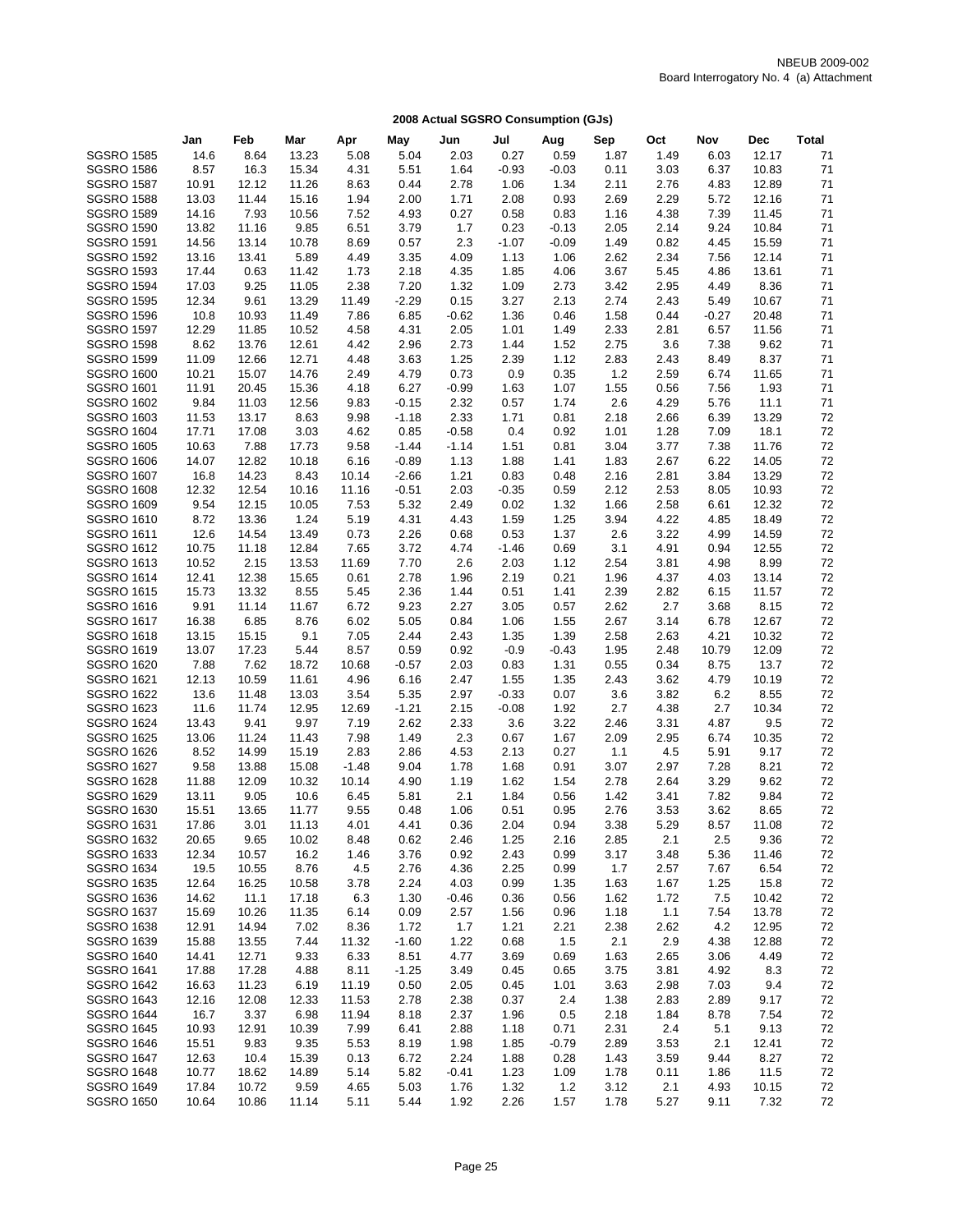|                   | Jan   | Feb   | Mar   | Apr            | May     | Jun     | Jul     | Aug     | Sep     | Oct  | Nov     | <b>Dec</b> | <b>Total</b> |
|-------------------|-------|-------|-------|----------------|---------|---------|---------|---------|---------|------|---------|------------|--------------|
| <b>SGSRO 1651</b> | 15.49 | 11.18 | 9.81  | 8.7            | 1.10    | 2.01    | 1.27    | 1.37    | 1.52    | 2.71 | 6.37    | 10.89      | 72           |
| <b>SGSRO 1652</b> | 14.2  | 9.79  | 11.75 | 9.94           | $-1.06$ | 3.28    | $-0.97$ | 0.52    | 1.8     | 1.97 | 8.12    | 13.1       | 72           |
| <b>SGSRO 1653</b> | 10.81 | 15.88 | 8.03  | 4.14           | 4.04    | 3.21    | 0.32    | 2.44    | 1.09    | 2.43 | 6.92    | 13.14      | 72           |
| <b>SGSRO 1654</b> | 6.86  | 21.3  | 16.17 | 5.74           | 5.61    | 2.62    | 1.75    | 1.4     | 0.29    | 1.63 | 2.72    | 6.37       | 72           |
| <b>SGSRO 1655</b> | 19.39 | 11.13 | 9.72  | 6.55           | 4.12    | 0.76    | 1.04    | 0.6     | 2.29    | 2.74 | 3.17    | 10.96      | 72           |
| <b>SGSRO 1656</b> | 16.24 | 11.5  | 13.29 | 4.99           | 4.67    | $-1.13$ | $-0.05$ | 0.63    | 1.23    | 2.92 | 4.36    | 13.82      | 72           |
| <b>SGSRO 1657</b> | 10.78 | 10.42 | 8.59  | 4.84           | 3.88    | 2.96    | 2.96    | 2.87    | 3.45    | 3.4  | 7.68    | 10.65      | 72           |
| <b>SGSRO 1658</b> | 18.18 | 13.28 | 13.73 | 4.63           | 6.95    | 1.76    | 1.75    | 0.74    | 3       | 6.18 | $-0.76$ | 3.04       | 72           |
| <b>SGSRO 1659</b> | 10.83 | 8.21  | 16    | $-2.19$        | 2.00    | 7.05    | 1.39    | 1.15    | 2.19    | 4.47 | 7       | 14.39      | 72           |
| <b>SGSRO 1660</b> | 11.7  | 13.22 | 9.65  | 8.81           | 1.22    | 1.11    | 1.53    | 1.25    | 2.01    | 2.52 | 7.88    | 11.59      | 72           |
| <b>SGSRO 1661</b> | 10.26 | 9.98  | 10.11 | 6.61           | 6.78    | 0.63    | 1.83    | 0.92    | 2.42    | 4.47 | 3.48    | 15.01      | 73           |
| <b>SGSRO 1662</b> | 9.57  | 12.03 | 12.29 | 4.98           | 5.55    | 1.16    | 0.82    | 0.85    | 2.47    | 4.25 | 3.68    | 14.85      | 73           |
| <b>SGSRO 1663</b> | 6.29  | 18.85 | 15.83 | 5.1            | 5.85    | 2.5     | 1.94    | 0.8     | 2.07    | 2.33 | 5.7     | 5.27       | 73           |
| <b>SGSRO 1664</b> | 13.06 | 13.53 | 8.05  | 6.65           | 2.83    | 4.33    | 1.33    | 1.35    | 2.03    | 2.76 | 3.41    | 13.25      | 73           |
| <b>SGSRO 1665</b> | 19.43 | 6.01  | 12.54 | 2.06           | 5.01    | 2.03    | 0.98    | 1.23    | 1.99    | 2.44 | 5.99    | 12.92      | 73           |
| <b>SGSRO 1666</b> | 10.91 | 16.69 | 15.08 | 2.07           | 3.72    | 2.36    | 0.97    | 1.13    | 1.98    | 2.51 | 4.41    | 10.86      | 73           |
| <b>SGSRO 1667</b> | 9.34  | 12.88 | 17.04 | $-0.13$        | 8.75    | 1.65    | 1.8     | 0.51    | 2.69    | 2.51 | 3.39    | 12.28      | 73           |
| <b>SGSRO 1668</b> | 11.95 | 6.35  | 9.3   | 1.81           | 8.40    | 5.48    | 4.87    | 0.65    | 6.54    | 5.92 | 5.79    | 5.66       | 73           |
| <b>SGSRO 1669</b> | 18.09 | 12.47 | 11.17 | 6.47           | 2.73    | 1.45    | $-0.03$ | 0.04    | 1.27    | 1.51 | 6.72    | 10.83      | 73           |
| <b>SGSRO 1670</b> | 7.77  | 14.34 | 15    | $-2.56$        | 12.56   | 2.98    | 1.86    | 0.07    | 1.33    | 2.76 | 5.72    | 10.89      | 73           |
| <b>SGSRO 1671</b> | 11.28 | 11.16 | 11.91 | 4.19           | 5.30    | 1.97    | 2.08    | 2.15    | 1.96    | 3.6  | 3.34    | 13.83      | 73           |
| <b>SGSRO 1672</b> | 12.5  | 7.02  | 9.23  | 3.76           | 6.63    | 2.37    | 2.82    | 4.36    | 3.97    | 5.51 | 6.35    | 8.25       | 73           |
| <b>SGSRO 1673</b> | 15.84 | 9.76  | 10.32 | 4.51           | 3.74    | 2.02    | 1.52    | 1.4     | 2.52    | 3.29 | 6.53    | 11.36      | 73           |
| <b>SGSRO 1674</b> | 17.06 | 14.15 | 7.95  | 5.94           | 2.65    | 1.48    | 1.43    | 2.21    | 1.71    | 3.01 | 4.69    | 10.55      | 73           |
| <b>SGSRO 1675</b> | 14.46 | 11.77 | 14.43 | 13.15          | $-2.48$ | $-1.42$ | 0.88    | 0.25    | 1.28    | 0.97 | 5.15    | 14.39      | 73           |
| <b>SGSRO 1676</b> | 11.57 | 11.82 | 16.9  | 2.79           | 4.23    | 2.56    | 2.04    | 0.87    | 2.35    | 3.61 | 4.82    | 9.28       | 73           |
| <b>SGSRO 1677</b> | 12.92 | 17.31 | 19.4  | $-2.62$        | 3.67    | 1.37    | 2.29    | 0.23    | 2.43    | 2.13 | 3.69    | 10.03      | 73           |
| <b>SGSRO 1678</b> | 16.55 | 11.6  | 8.31  | 5.48           | 3.80    | 3.61    | 1.66    | 2.39    | 1.09    | 2.27 | 6.52    | 9.57       | 73           |
| <b>SGSRO 1679</b> | 11.89 | 12.56 | 8.1   | 7.58           | 3.26    | 2.87    | 1.25    | 1.88    | 2.19    | 2.36 | 8.88    | 10.03      | 73           |
| <b>SGSRO 1680</b> | 19.05 | 13.42 | 5.14  | 7.06           | $-2.23$ | $-1.13$ | 1.04    | $-0.14$ | 2.6     | 1.99 | 11.64   | 14.43      | 73           |
| <b>SGSRO 1681</b> | 16.62 | 9.52  | 12.8  | 3.2            | 4.57    | 1.21    | 1.03    | 1.12    | 2.51    | 2.01 | 6.35    | 11.97      | 73           |
| <b>SGSRO 1682</b> | 17.2  | 10.24 | 8.83  | 5.1            | 2.83    | 4.45    | 1.19    | 1.2     | 2.43    | 2    | 4.84    | 12.6       | 73           |
| <b>SGSRO 1683</b> | 16.05 | 8.9   | 11.87 | 5.34           | 1.64    | 1.75    | 1.91    | 1.63    | 3.16    | 3.15 | 6.72    | 10.8       | 73           |
| <b>SGSRO 1684</b> | 14.51 | 14.49 | 1.85  | $-2.62$        | 14.47   | 2.85    | 1.55    | 2.47    | 4.61    | 5.43 | 5.07    | 8.28       | 73           |
| <b>SGSRO 1685</b> | 12    | 12.21 | 17.05 | 1.22           | 3.08    | 1.79    | 2.25    | 0.97    | 3       | 3.07 | 4.8     | 11.55      | 73           |
| <b>SGSRO 1686</b> | 10.67 | 14.92 | 16.37 | $-0.5$         | 2.04    | 2.95    | 2.34    | 1.01    | 1.04    | 3.17 | 6.91    | 12.09      | 73           |
| <b>SGSRO 1687</b> | 12.46 | 5.64  | 12.42 | 4.51           | 8.60    | 2.59    | 2.58    | 2.12    | 2.63    | 2.87 | 7.27    | 9.33       | 73           |
| <b>SGSRO 1688</b> | 11.34 | 15.57 | 18.68 | $-1.25$        | 5.67    | 0.97    | 1.26    | 1.55    | 2.84    | 2.65 | 3.12    | 10.65      | 73           |
| <b>SGSRO 1689</b> | 9.87  | 13.1  | 15.04 | 3.85           | 2.69    | 3.9     | 1.86    | 1.46    | 2.74    | 3.81 | 8.07    | 6.66       | 73           |
| <b>SGSRO 1690</b> | 8.18  | 11.45 | 9.72  | 8.92           | 5.63    | 4.51    | 1.02    | 1.66    | 3.41    | 5.19 | 2.47    | 10.91      | 73           |
| <b>SGSRO 1691</b> | 12.3  | 10.9  | 14.73 | 4.09           | 5.25    | 1.22    | 1.03    | 1.42    | 2.03    | 3.37 | 5.01    | 11.74      | 73           |
| <b>SGSRO 1692</b> | 11.68 | 14.14 | 11.01 | 3.99           | 4.60    | 1.52    | 3.51    | 0.98    | 2.33    | 2.36 | 5.85    | 11.17      | 73           |
| <b>SGSRO 1693</b> | 10.86 | 10.18 | 16.13 | 8.15           | 8.19    | 0.99    | 2.45    | 0.16    | 0.94    | 1.46 | 3.39    | 10.24      | 73           |
| <b>SGSRO 1694</b> | 11.52 | 1.66  | 4.83  | 27.8           | 4.88    | 1.23    | 2.42    | 1.01    | 2.43    | 2.16 | 2.38    | 10.84      | 73           |
| <b>SGSRO 1695</b> | 8.14  | 13.9  | 15.86 | $-2.49$        | 8.21    | 2.86    | 1.59    | 2.06    | 2.47    | 4.38 | 6.18    | 10.02      | 73           |
| <b>SGSRO 1696</b> | 12.15 | 11.77 | 10.29 | 5.49           | 6.70    | 2.67    | 1.33    | 1.32    | 2.45    | 2.6  | 3.24    | 13.19      | 73           |
| <b>SGSRO 1697</b> | 15    | 11.63 | 12.9  | 12.13          | $-1.61$ | 0.19    | 0       | 0.38    | 0.82    | 1.13 | 7.31    | 13.33      | 73           |
| <b>SGSRO 1698</b> | 14.28 | 11.07 | 10.83 | 6.19           | $-0.82$ | 1.52    | 1.06    | 1.59    | 2.54    | 2.87 | 9.51    | 12.57      | 73           |
| <b>SGSRO 1699</b> | 14.12 | 10.84 | 14.81 | 7.62           | 1.94    | 0.29    | 0.62    | 1.29    | 1.15    | 1.85 | 6.39    | 12.31      | 73           |
| <b>SGSRO 1700</b> | 12.58 | 9.7   | 12.43 | 3.41           | 7.46    | 2.42    | 2.5     | 2.35    | 4.81    | 4.74 | 4.84    | 5.99       | 73           |
| <b>SGSRO 1701</b> | 7.5   | 18.09 | 15.69 | $\overline{7}$ | 3.82    | 1.14    | 1.66    | 0.97    | $-0.49$ | 2.24 | 3.89    | 11.72      | 73           |
| <b>SGSRO 1702</b> | 13.04 | 13.18 | 5.76  | 9.65           | $-1.51$ | 0.87    | 0.28    | 1.14    | 1.44    | 1.31 | 10.1    | 17.98      | 73           |
| <b>SGSRO 1703</b> | 11.75 | 12.73 | 11.08 | 2.42           | 3.78    | 2.03    | 0.43    | 1.95    | 2.14    | 1.58 | 10.01   | 13.38      | 73           |
| <b>SGSRO 1704</b> | 11.75 | 11.33 | 9.67  | 8.13           | 6.79    | 1.47    | 1.98    | 0.27    | 2.3     | 3.57 | 3.89    | 12.14      | 73           |
| <b>SGSRO 1705</b> | 18.77 | 16.43 | 17.66 | $-7.46$        | 11.98   | $-1.46$ | $-1.37$ | 1.67    | 2.53    | 0.82 | 5.09    | 8.63       | 73           |
| <b>SGSRO 1706</b> | 15.5  | 12.88 | 8.74  | 6.21           | 4.76    | 1.22    | 1.1     | 1.54    | 2.26    | 2.41 | 5.21    | 11.49      | 73           |
| <b>SGSRO 1707</b> | 13.29 | 11.01 | 13.44 | 4.43           | 5.26    | 0.44    | 1.32    | 1.65    | 2.77    | 3.39 | 4.43    | 11.91      | 73           |
| <b>SGSRO 1708</b> | 26.11 | 7.1   | 11.81 | 2.87           | 3.48    | 3.02    | 1.43    | 1.39    | 2.19    | 1.41 | 3.76    | 8.77       | 73           |
| <b>SGSRO 1709</b> | 13.47 | 15.77 | 5.59  | 4.61           | -0.61   | 2.42    | 1.68    | 2.55    | 2.32    | 1.63 | 6.24    | 17.68      | 73           |
| <b>SGSRO 1710</b> | 7.08  | 17.51 | 14.62 | 3.39           | 1.84    | 2.73    | 1.88    | 1.11    | 2.62    | 2.73 | 7.37    | 10.52      | 73           |
| <b>SGSRO 1711</b> | 10.07 | 10.45 | 8.53  | 6.56           | 4.24    | 3.45    | 2.62    | 2.48    | 4.06    | 3.27 | 8.2     | 9.48       | 73           |
| <b>SGSRO 1712</b> | 10.85 | 9.99  | 15.21 | 12.52          | $-0.44$ | 3.17    | $-0.58$ | 1.16    | 2.18    | 3.21 | 5.94    | 10.21      | 73           |
| <b>SGSRO 1713</b> | 13.08 | 12.33 | 10.92 | 8.03           | 4.23    | 3.87    | 1.54    | 2.2     | 1.61    | 2.52 | 5.59    | 7.5        | 73           |
| <b>SGSRO 1714</b> | 15.87 | 10.4  | 12.19 | 5.45           | 3.71    | 2.91    | $-0.12$ | 1.06    | 2.09    | 1.89 | 8.02    | 9.99       | 73           |
| <b>SGSRO 1715</b> | 12.28 | 11.13 | 10.74 | 8.55           | 7.26    | $-1.4$  | 1.29    | 2.79    | 2.93    | 3.2  | 2.69    | 12         | 73           |
| <b>SGSRO 1716</b> | 13.74 | 10.71 | 15.04 | 1.52           | 3.18    | 1.13    | 1.56    | 0.4     | 2.88    | 2.78 | 7.59    | 12.94      | 73           |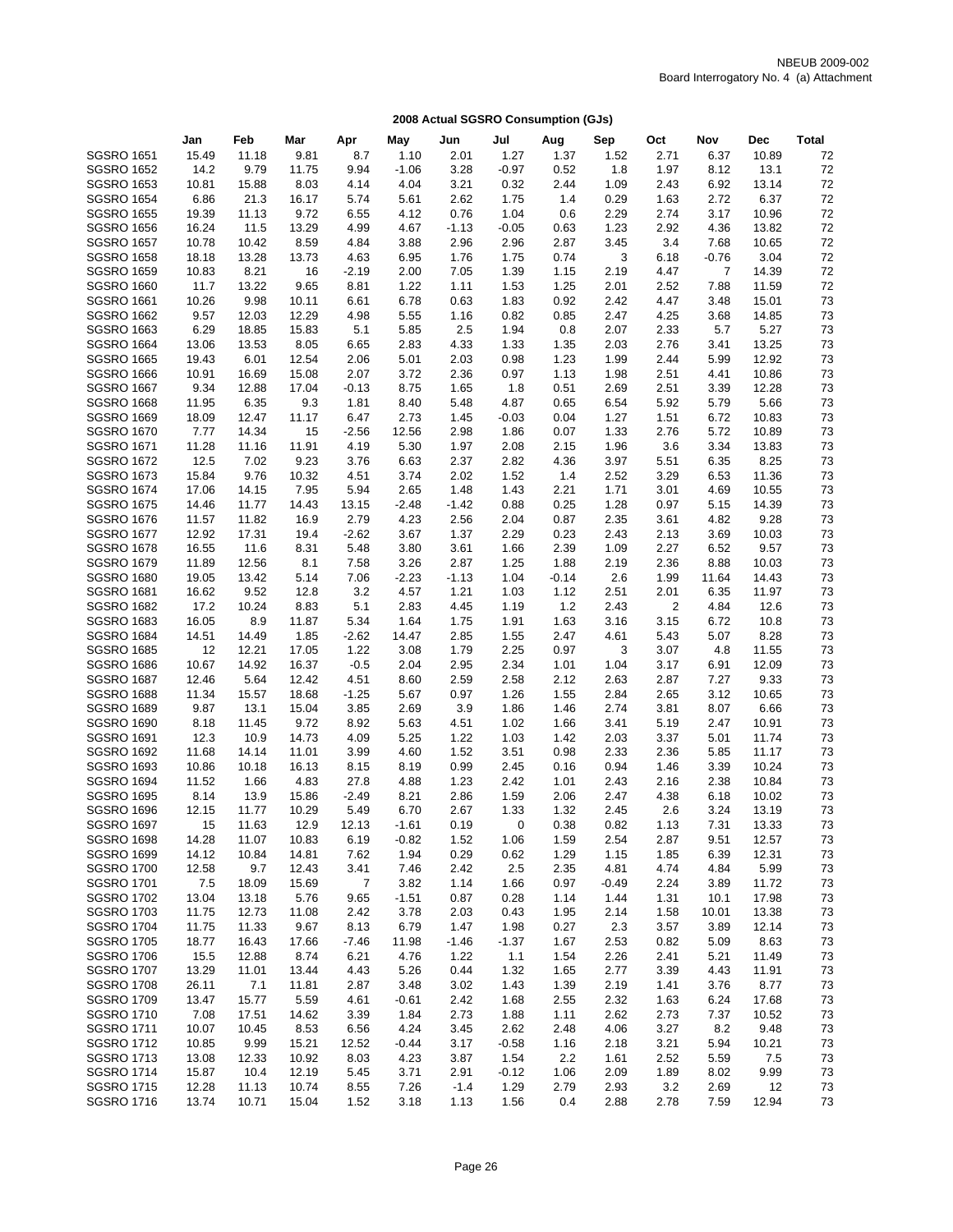|                                        | Jan            | Feb            | Mar            | Apr          | May          | Jun          | Jul             | Aug          | Sep          | Oct          | Nov          | Dec            | <b>Total</b> |
|----------------------------------------|----------------|----------------|----------------|--------------|--------------|--------------|-----------------|--------------|--------------|--------------|--------------|----------------|--------------|
| <b>SGSRO 1717</b>                      | 13.59          | 4.09           | 23.35          | 3.74         | 3.94         | 5.57         | 1.35            | 1.02         | 1.85         | 1.19         | 7.17         | 6.67           | 74           |
| <b>SGSRO 1718</b>                      | 14.83          | 14.33          | 8.97           | 10.54        | $-0.35$      | 1.34         | 1.08            | 2.6          | 1.97         | 2.79         | 4.51         | 10.96          | 74           |
| <b>SGSRO 1719</b>                      | 16.18          | 12.99          | 11.65          | 8.87         | $-2.02$      | 1.77         | 0.93            | 1.05         | 2.16         | 2.28         | 4.58         | 13.13          | 74           |
| <b>SGSRO 1720</b>                      | 11.4           | 10.49          | 9.04           | 5.54         | 5.91         | 1.04         | 1.42            | 2.01         | 2.36         | 3.51         | 5.62         | 15.24          | 74           |
| <b>SGSRO 1721</b>                      | 10.92          | 18.17          | 19.26          | $-3.05$      | 2.31         | 4.02         | 2.22            | 0.33         | 1.77         | 3.23         | 5.45         | 8.95           | 74           |
| <b>SGSRO 1722</b>                      | 16.22          | 15.04          | 11.34          | 5.54         | 4.15         | 0.55         | 0.98            | 0.95         | 2.54         | 2.12         | 2.41         | 11.78          | 74           |
| <b>SGSRO 1723</b>                      | 16.89          | 8.72           | 15.28          | 0.29         | 2.56         | 0.9          | 1.59            | 1.16         | 2.88         | 2.5          | 7.02         | 13.83          | 74           |
| <b>SGSRO 1724</b>                      | 11.3           | 12.32          | 12.88          | 5.3          | 6.47         | $-1.16$      | 0.74            | 0.16         | 2.28         | 3.85         | 3.29         | 16.23          | 74           |
| <b>SGSRO 1725</b>                      | 15.08          | 12.04          | 9.29           | 6.85         | 1.97         | 1.19         | 1.97            | 2.26         | 0.84         | 2.57         | 7.47         | 12.18          | 74           |
| <b>SGSRO 1726</b>                      | 14.96          | 12.13          | 13             | 4.73         | 3.59         | 2.25         | 0.9             | 1.17         | 3.19         | 3.12         | 6.03         | 8.66           | 74           |
| <b>SGSRO 1727</b>                      | 13.79          | 11.63          | 10.14          | 8.33         | 0.62         | 1.83         | 0.78            | 1.26         | 3.56         | 3.42         | 7.28         | 11.12          | 74           |
| <b>SGSRO 1728</b>                      | 10.59          | 11.17          | 10.25          | 9.07         | 6.62         | 2.54         | 0.4             | 1.62         | 2.85         | 2.53         | 6.25         | 9.88           | 74           |
| <b>SGSRO 1729</b>                      | 12.75          | 10.58          | 11.22          | 7.03         | 3.14         | 2.63         | 1.25            | 2.99         | 1.98         | 3.57         | 7.65         | 9              | 74           |
| <b>SGSRO 1730</b>                      | 18.25          | 13.88          | 6.38           | 7.57         | $-2.02$      | $-1.96$      | $-0.03$         | 1.32         | 3.63         | 3.82         | 7.54         | 15.43          | 74           |
| <b>SGSRO 1731</b>                      | 17.34          | 19.26          | $-1.19$        | $-2.66$      | 10.75        | 2.52         | 1.71            | 0.89         | 2.55         | 2.06         | 5.06         | 15.53          | 74           |
| <b>SGSRO 1732</b>                      | 20.72          | 8.21           | 12.05          | 3.13         | 7.17         | $-0.28$      | 0.78            | 0.22         | 1.87         | 3.39         | 7.12         | 9.45           | 74           |
| <b>SGSRO 1733</b>                      | 16.06          | 7.72           | 8.59           | 15.64        | 4.97         | 1.07         | 2.52            | 0.29         | 2.21         | 3.41         | 4.39         | 6.99           | 74           |
| <b>SGSRO 1734</b>                      | 12.88          | 15.16          | 8.92           | 7.1          | 5.11         | 1.97         | 0.72            | 0.09         | 1.08         | 0.11         | 7.27         | 13.45          | 74           |
| <b>SGSRO 1735</b>                      | 14.81          | 15.13          | 10.35          | 10.52        | $-1.68$      | 0.05         | 3.59            | 2.95         | 2.59         | 3            | 1.89         | 10.67          | 74           |
| <b>SGSRO 1736</b>                      | 14.64          | 12.68          | 14.5           | 6.14         | 1.01         | 4.2          | 1.26            | 0.56         | 1.7          | 1.92         | 3.66         | 11.62          | 74           |
| <b>SGSRO 1737</b>                      | 21.5           | 10.24          | 15.04          | $-0.08$      | 6.06         | 1.38         | 1.98            | $-0.47$      | 2.29         | 3.31         | 2.49         | 10.16          | 74           |
| <b>SGSRO 1738</b>                      | 10.38          | 12.06          | 10.71          | 5.46         | 5.27         | 5.45         | 3.26            | 1.24         | 2.98         | 4.17         | 4.55         | 8.37           | 74           |
| <b>SGSRO 1739</b>                      | 14.2           | 12.27          | 9.48           | 3.63         | 4.16         | 1.58         | 1.56            | 0.93         | 2.66         | 2.45         | 5.81         | 15.17          | 74           |
| <b>SGSRO 1740</b>                      | 22.31          | 9.68           | 10.01          | 0.29         | 10.84        | 0.79         | 1.75            | 0.62         | 1.52         | 3.83         | 3.06         | 9.23           | 74           |
| <b>SGSRO 1741</b>                      | 11.17          | 11.77          | 14.53          | 3.05         | 6.80         | 0.76         | 2.33            | 0.77         | 3.17         | 2.74         | 2.54         | 14.3           | 74           |
| <b>SGSRO 1742</b>                      | 14.27          | 13.15          | 13.07          | 3.71         | 4.04         | 2.26         | 1.61            | 0.94         | 0.89         | 2.41         | 5.29         | 12.34          | 74           |
| <b>SGSRO 1743</b>                      | 12.79          | 11.52          | 10.76          | 8.08         | 6.61         | $-0.1$       | 1.22            | 1.07         | 2.31         | 2.53         | 2.56         | 14.63          | 74           |
| <b>SGSRO 1744</b>                      | 10.8           | 9.19           | 11.11          | 4.07         | 5.79         | 2.77         | 1.77            | 1.79         | 3.18         | 3.29         | 6.82         | 13.41          | 74           |
| <b>SGSRO 1745</b>                      | 16.45          | 8.65           | 13.62          | 4            | 5.46         | 2.19         | 1.85            | 0.28         | 2.1          | 3.17         | 6.44         | 9.79           | 74           |
| <b>SGSRO 1746</b>                      | 14.27          | 11.32          | 11.39          | 4.28         | 4.10         | 1.15         | 1.71            | 1.9          | 2.41         | 3.07         | 6.62         | 11.79          | 74           |
| <b>SGSRO 1747</b>                      | 11.58          | 3.77           | 12.82          | 16.97        | 7.72         | 1.42         | 0.83            | 0.23         | 1.61         | 2.67         | 3.68         | 10.72          | 74           |
| <b>SGSRO 1748</b>                      | 10.46          | 12.3           | 4.48           | 7.33         | 6.60         | 2.3          | 2.41            | 2.3          | 3.51         | 2.42         | 8.82         | 11.11          | 74           |
| <b>SGSRO 1749</b>                      | 12.41          | 12.85          | 13.39          | 6.2          | 6.62         | 0.41         | 1.88            | $-0.52$      | 2.26         | 2.62         | 4.78         | 11.16          | 74           |
| <b>SGSRO 1750</b>                      | 12.31          | 15.07          | 17.01          | $-4.26$      | 7.89         | 1.54         | 2.17            | 0.98         | 1.68         | 3.19         | 9.7          | 6.79           | 74           |
| <b>SGSRO 1751</b>                      | 6.66           | 18.26          | 8.3            | 11.02        | 1.87         | 2.23         | $-0.68$         | 1.17         | 3            | 1.66         | 5.05         | 15.54          | 74           |
| <b>SGSRO 1752</b>                      | 24.07          | 12.87          | 13.65          | 1.27         | 2.70         | $-0.83$      | $-0.63$         | 0.15         | 2            | 2.63         | 2.56         | 13.65          | 74           |
| <b>SGSRO 1753</b>                      | 11.33          | 11.12          | 8.81           | 6.6          | 7.64         | 3            | 2.19            | 1.78         | 3.04         | 3.69         | 6.05         | 8.85           | 74           |
| <b>SGSRO 1754</b>                      | 14.36          | 13             | 8.17           | 6.6          | 3.36         | 2.11         | 1.33            | $\mathbf{1}$ | 1.51         | 2.64         | 6.39         | 13.65          | 74           |
|                                        |                | 11.85          | 12.41          |              | 6.93         | 2.45         | 1.84            | $-0.55$      |              | 0.49         | $-0.27$      |                | 74           |
| <b>SGSRO 1755</b>                      | 11.95          |                |                | 6.99         |              |              |                 |              | 1.59         |              |              | 18.46<br>12.94 | 74           |
| <b>SGSRO 1756</b>                      | 13.17          | 12.94          | 9.53           | 9.12         | 3.13         | 0.07         | 0.85            | 0.77         | 2.11         | 3.24         | 6.29         |                |              |
| <b>SGSRO 1757</b>                      | 14.19          | 15.76          | 13.81          | 3.17         | 3.18         | 1.26         | 1.72            | 1.57         | 2.83         | 2.82         | 2.13         | 11.82          | 74           |
| <b>SGSRO 1758</b>                      | 12.17          | 12.84          | 13.49          | 7.62         | 6.84         | 1.25         | 1.76            | $-0.17$      | 2.49         | 4.32         | 3.16         | 8.49           | 74<br>74     |
| <b>SGSRO 1759</b>                      | 8.41           | 16.08          | 10.96          | 8.2          | 1.68         | 2.89         | 0.88            | 3.46         | 1.39         | 2.96         | 6.92         | 10.44          | 74           |
| <b>SGSRO 1760</b>                      | 16.75          | 11.29          | 12.02          | 6.07         | 2.68         | 0.24         | $-0.08$         | 0.18         | 0.86         | 3.62         | 6.34         | 14.36          |              |
| <b>SGSRO 1761</b><br><b>SGSRO 1762</b> | 13.91          | 10.29          | 15.24          | 10.58        | $-1.26$      | 2.14         | 0.71            | 1.29         | 2.06         | 2.64         | 4.29         | 12.44          | 74           |
| <b>SGSRO 1763</b>                      | 13.01          | 11.37<br>18.51 | 13.81          | 11.99        | 0.03         | 2.17<br>0.25 | $-0.4$          | 1.93         | 2.65<br>1.27 | 3.1          | 5.13         | 9.57<br>14.24  | 74<br>74     |
| <b>SGSRO 1764</b>                      | 13.35<br>14.58 | 12.62          | 11.52<br>10.15 | 7.48<br>4.83 | 0.33<br>5.25 |              | $-0.17$<br>0.82 | 0.2<br>1.25  | 2.96         | 1.65<br>3.65 | 5.76         | 10.57          | 74           |
| <b>SGSRO 1765</b>                      | 13.91          | 15.44          | 11.5           | 9.49         | 0.82         | 1.79<br>2.44 |                 | 1.57         | 1.56         | 0.11         | 5.94<br>5.16 | 12.83          | 74           |
|                                        |                |                |                |              |              |              | $-0.41$         |              |              |              |              |                |              |
| <b>SGSRO 1766</b>                      | 13.77          | 11.47          | 13.16          | 2.1          | 4.95         | 1.51         | 0.77            | 1.44         | 2.16         | 3.18         | 7.55         | 12.36          | 74           |
| <b>SGSRO 1767</b>                      | 12.73          | 11.03          | 6.08           | 7.38         | 7.85         | 3.35         | 3.83            | 0.69         | 3.26         | 2.04         | 5.33         | 10.86          | 74           |
| <b>SGSRO 1768</b>                      | 15.39          | 8.94           | 12.89          | 9.9          | 0.74         | 2.79         | 0.66            | 1.07         | 2.16         | 2.69         | 7.84         | 9.41           | 74           |
| <b>SGSRO 1769</b>                      | 12.04          | 13.22          | 15.94          | 2.46         | 4.16         | 0.94         | 2.01            | 1.03         | 2.74         | 3.09         | 4.35         | 12.51          | 74           |
| <b>SGSRO 1770</b>                      | 11.26          | 10.14          | 11.1           | 4.21         | 6.54         | 3            | 2.01            | 2.24         | 1.34         | 6.22         | 6.09         | 10.34          | 74           |
| <b>SGSRO 1771</b>                      | 17.87          | 8.86           | 12.9           | 6.34         | 1.70         | 1.28         | 0.74            | 1.22         | 2.13         | 2.04         | 6.66         | 12.77          | 75           |
| <b>SGSRO 1772</b>                      | 10.62          | 9.96           | 13.76          | 7.97         | 2.76         | 1.71         | 0.89            | 3.5          | 1.9          | 1.93         | 7.82         | 11.7           | 75           |
| <b>SGSRO 1773</b>                      | 10             | 10.97          | 10.47          | 9.35         | 8.86         | 1.91         | 1.75            | 0.51         | 2.67         | 3.68         | 4.69         | 9.67           | 75           |
| <b>SGSRO 1774</b>                      | 14.66          | 13.3           | 12.27          | 4.38         | 5.87         | 2.17         | 0.68            | 1.03         | 1.96         | 4.29         | 3.67         | 10.27          | 75           |
| <b>SGSRO 1775</b>                      | 12.74          | 14.73          | 7.27           | 4.42         | 8.86         | 2.81         | 0.11            | 2.16         | 1.35         | 2.72         | 5.53         | 11.85          | 75           |
| <b>SGSRO 1776</b>                      | 11.21          | 15.62          | 5.66           | 8.01         | 4.19         | 2.72         | 2.2             | 1.95         | 2.26         | 2.67         | 6.17         | 11.91          | 75           |
| <b>SGSRO 1777</b>                      | 14.62          | 13.19          | 10.03          | 3.55         | 6.39         | 1.22         | 0.32            | 0.62         | 2.08         | 1.54         | 9.86         | 11.16          | 75           |
| <b>SGSRO 1778</b>                      | 8.09           | 6.86           | 2.79           | 0.17         | 2.73         | 3.65         | 6.37            | 8.07         | 3.2          | 17.79        | 11.69        | 3.19           | 75           |
| <b>SGSRO 1779</b>                      | 15.01          | 13.77          | 9.04           | 8.43         | 1.64         | 2.43         | $\mathbf{1}$    | 2.52         | 1.96         | 2.32         | 5.12         | 11.37          | 75           |
| <b>SGSRO 1780</b>                      | 10.12          | 14.26          | 8.08           | 12.75        | $-0.64$      | 2.64         | 1.72            | 3.12         | 1.23         | 2.06         | 3.73         | 15.55          | 75           |
| <b>SGSRO 1781</b>                      | 12.66          | 12.53          | 10.85          | 4.82         | 4.32         | 2.02         | 1.29            | 1.14         | 2.15         | 3.74         | 7.68         | 11.43          | 75           |
| <b>SGSRO 1782</b>                      | 8.63           | 7.63           | 9.03           | 7.1          | 4.98         | 1.65         | 2.15            | 3.6          | 2.74         | 5.7          | 5.75         | 15.67          | 75           |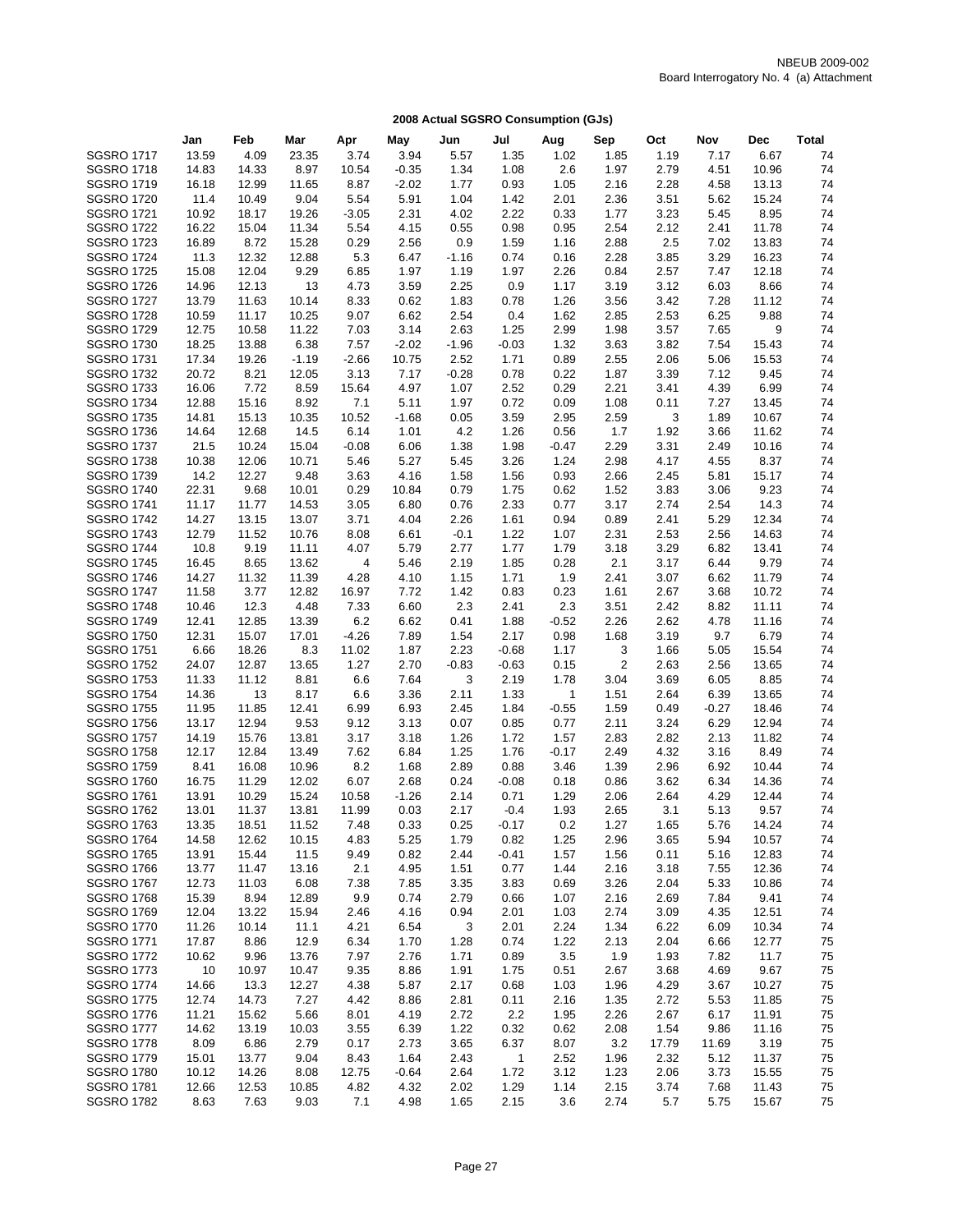|                                        | Jan            | Feb            | Mar            | Apr             | May          | Jun            | Jul          | Aug            | Sep          | Oct          | Nov          | Dec            | Total    |
|----------------------------------------|----------------|----------------|----------------|-----------------|--------------|----------------|--------------|----------------|--------------|--------------|--------------|----------------|----------|
| <b>SGSRO 1783</b>                      | 11.33          | 11.21          | 10.42          | 9.11            | 5.82         | $-0.66$        | 1.44         | 3.29           | 2.74         | 2.77         | 3.68         | 13.5           | 75       |
| <b>SGSRO 1784</b>                      | 9.56           | 12.88          | 18.54          | 2.97            | 1.64         | 2.71           | 0.48         | 2.29           | 2.51         | 2.23         | 4.47         | 14.38          | 75       |
| <b>SGSRO 1785</b>                      | 10.28          | 10.79          | 11.24          | 5.6             | 5.16         | 3.08           | 1.72         | 2.13           | 1.98         | 1.4          | 8.84         | 12.47          | 75       |
| <b>SGSRO 1786</b>                      | 12.25          | 14.7           | 14.62          | 7.83            | 5.23         | 2.18           | 0.46         | 1.09           | 2.47         | 2.04         | 6.02         | 5.81           | 75       |
| <b>SGSRO 1787</b>                      | 27.63          | $-2$           | 8.49           | 6.53            | 7.94         | 1.08           | 2.12         | 0.68           | 1.57         | $-0.28$      | 5.68         | 15.28          | 75       |
| <b>SGSRO 1788</b>                      | 10.68          | 9.68           | 15.02          | 12.53           | 0.21         | 3.17           | 1.73         | 2.26           | 1.73         | 2.77         | 5.27         | 9.68           | 75       |
| <b>SGSRO 1789</b>                      | 14.87          | 10.7           | 9.92           | 7.56            | 2.97         | 1.82           | 1.55         | 1.62           | 2.08         | 2            | 7.37         | 12.28          | 75       |
| <b>SGSRO 1790</b>                      | 16.51          | 14.32          | 7.63           | 4.01            | 5.04         | 1.43           | 0.53         | 0.9            | 1.73         | 3.29         | 7.62         | 11.76          | 75       |
| <b>SGSRO 1791</b>                      | 12.95          | 16.77          | 7.42           | 7.96            | 1.05         | 1.83           | 1.18         | 1.56           | 1.46         | 3.42         | 6.24         | 12.93          | 75       |
| <b>SGSRO 1792</b>                      | 12.4           | 9.3            | 13.97          | 11.4            | 0.57         | 2.04           | 0.04         | 1.48           | 2.12         | 3.05         | 7.59         | 10.82          | 75       |
| <b>SGSRO 1793</b>                      | 10.22          | 10.06          | 12.46          | 4.73            | 5.74         | 1.9            | 1.92         | 1.98           | 1.74         | 2.53         | 9.94         | 11.59          | 75       |
| <b>SGSRO 1794</b>                      | 12.76          | 9.75           | 11.05          | 6.82            | 4.39         | 2.87           | 1.32         | 1.57           | 2.59         | 2.99         | 6.61         | 12.22          | 75       |
| <b>SGSRO 1795</b>                      | 4.53           | 19.12          | 11.8           | 7.06            | 2.83         | 3.88           | 1.59         | 2.54           | 1.83         | 2.98         | 4.19         | 12.61          | 75       |
| <b>SGSRO 1796</b>                      | 14.42          | 10.78          | 9.96           | 6.72            | 4.12         | 2.18           | 1.02         | 1.28           | 1.98         | 4.9          | 2.63         | 14.99          | 75       |
| <b>SGSRO 1797</b>                      | 23.46          | 12.61          | 13.18          | 8.24            | 6.51         | 0.93           | 1.79         | 1.48           | 1.56         | 0.65         | $-0.36$      | 4.97           | 75       |
| <b>SGSRO 1798</b>                      | 16.07          | 9.36           | 13.4           | 7.3             | $-0.80$      | 1.86           | 0.35         | 1.33           | 2.5          | 2.86         | 8.79         | 12.02          | 75       |
| <b>SGSRO 1799</b>                      | 11.91          | 10.5           | 10.32          | 7.71            | 6.66         | 2.25           | 1.45         | 1.6            | 2.33         | 3.03         | 4.14         | 13.16          | 75       |
| <b>SGSRO 1800</b>                      | 10.2           | 12.08          | 11.17          | 7.12            | 0.92         | 3.21           | 4.9          | 3.41           | 2.89         | 3.3          | 4.54         | 11.34          | 75       |
| <b>SGSRO 1801</b>                      | 13.15          | 12.61          | 17.8           | 0.12            | $-0.48$      | 1.81           | 0.46         | 0.02           | 0.6          | 7.18         | 9.46         | 12.36          | 75       |
| <b>SGSRO 1802</b>                      | 12.26          | 10.43<br>12.32 | 10.4           | 10.81           | 6.04         | $-1.19$        | 0.75         | 2.13           | 3.74         | 3.35         | 7.73         | 8.64           | 75       |
| <b>SGSRO 1803</b><br><b>SGSRO 1804</b> | 15.6           |                | 13.59<br>11.27 | 5.95            | 4.85         | $-0.23$        | 0.77         | $-0.14$        | 2.65         | 3.71<br>2.95 | 3.33<br>7.27 | 12.69          | 75<br>75 |
| <b>SGSRO 1805</b>                      | 15.98<br>13.16 | 6.22<br>13.31  | 13.34          | 10.08<br>5.24   | 0.76<br>3.90 | 2.84<br>1.15   | 2.17<br>2.27 | 1.95<br>0.92   | 2.5<br>2.26  | 2.27         | 6.23         | 11.11<br>11.06 | 75       |
| <b>SGSRO 1806</b>                      | 10.79          | 18.46          | 15.47          | 1.42            | 3.08         | 1.73           | 2.25         | 0.93           | 2.04         | 2.79         | 6.99         | 9.17           | 75       |
| <b>SGSRO 1807</b>                      | 13.72          | 11.67          | 11.04          | 9.46            | 0.50         | 1.77           | 2.15         | 1.66           | 2.63         | 2.68         | 4.82         | 13.02          | 75       |
| <b>SGSRO 1808</b>                      | 11.45          | 17.34          | 8.81           | 8.23            | 1.95         | 1.63           | 0.19         | 1.13           | 2.59         | 3.63         | 7.66         | 10.51          | 75       |
| <b>SGSRO 1809</b>                      | 11.83          | 11.86          | 13.17          | 5.17            | 6.21         | 1.44           | 1.54         | 0.63           | 1.38         | 3.06         | 7.34         | 11.5           | 75       |
| <b>SGSRO 1810</b>                      | 13.33          | 13.84          | 17.06          | 1.83            | 4.38         | 0.53           | 2.12         | 0.17           | 2.15         | 2.83         | 1.87         | 15.03          | 75       |
| <b>SGSRO 1811</b>                      | 10.44          | 11.54          | 9.44           | 10.58           | 4.16         | 3.48           | 4.57         | 0.42           | 1.09         | 3.39         | 3.3          | 12.74          | 75       |
| <b>SGSRO 1812</b>                      | 14.23          | 12.08          | 13.25          | 5.36            | 6.21         | $-0.9$         | 0.68         | 2.92           | 3.2          | 2.36         | 3.52         | 12.29          | 75       |
| <b>SGSRO 1813</b>                      | 19.59          | 11.24          | 12.38          | 17.17           | $-2.77$      | 1.78           | 0.63         | 0.77           | 1.45         | 2.17         | 1.46         | 9.36           | 75       |
| <b>SGSRO 1814</b>                      | 12.15          | 13.12          | 13.04          | 1.89            | 3.31         | 3.17           | 1.94         | 0.15           | 2.02         | 5.11         | 4.84         | 14.5           | 75       |
| <b>SGSRO 1815</b>                      | 9.44           | 9.87           | 20.93          | 8.36            | 5.48         | $-1.48$        | 1.48         | 3.08           | 3.23         | 3.74         | 4.14         | $\overline{7}$ | 75       |
| <b>SGSRO 1816</b>                      | 14.23          | 14.37          | 9.3            | 9.54            | 1.34         | 2.73           | 1.77         | 2.06           | 2.52         | $-1.97$      | 7.53         | 11.88          | 75       |
| <b>SGSRO 1817</b>                      | 13.47          | 10.57          | 11.96          | 7.8             | 4.00         | 2.17           | 0.91         | 1.56           | 2.16         | 2.71         | 4.84         | 13.18          | 75       |
| <b>SGSRO 1818</b>                      | 17.59          | 14.63          | 15.42          | 7.52            | 6.36         | 0.93           | 1.8          | 1.12           | 0.17         | 0            | 0.36         | 9.44           | 75       |
| <b>SGSRO 1819</b>                      | 9.1            | 9.24           | 15.49          | 8.66            | 3.38         | 1.62           | 2.19         | 1.63           | 2.72         | 3.54         | 5.98         | 11.79          | 75       |
| <b>SGSRO 1820</b>                      | 9.81           | 11.5           | 12.55          | 7.23            | 6.73         | 1.02           | 1.59         | 0.03           | 3.18         | 0.74         | 16.7         | 4.27           | 75       |
| <b>SGSRO 1821</b>                      | 11.57          | 12.8           | 12.2           | 6.52            | 4.74         | 2.17           | 0.48         | 1.47           | 2.46         | 3.96         | 4.54         | 12.51          | 75       |
| <b>SGSRO 1822</b>                      | 7.44           | 17.7           | 16.46          | 5.33            | 6.38         | $-0.6$         | 1.03         | $-0.04$        | 1.69         | 0.84         | 2.85         | 16.37          | 75       |
| <b>SGSRO 1823</b>                      | 10.83          | 10.25          | 10.8           | 5.01            | 6.22         | 3.28           | 0.89         | 1.82           | 2.43         | 4.98         | 4.3          | 14.66          | 75       |
| <b>SGSRO 1824</b>                      | 14.83          | 12.27          | 12.82          | 5.6             | 6.32         | $-1.55$        | 0.71         | 1.32           | 2.75         | 3.56         | 5.32         | 11.53          | 75       |
| <b>SGSRO 1825</b>                      | 1.61           | 6.45           | 27.46          | 7.3             | 8.75         | 2.31           | 2.28         | 0.21           | 0.34         | 6.48         | 10.69        | 1.66           | 76       |
| <b>SGSRO 1826</b>                      | 15.25          | 8.88           | 11.93          | 5.1             | 5.22         | 0.86           | 2.14         | 2.53           | 3.11         | 3.1          | 7.86         | 9.57           | 76       |
| <b>SGSRO 1827</b>                      | 20.28          | 10.73          | 9.7            | 3.87            | 4.47         | 2.61           | 1.16         | 1.12           | 2.46         | 3.77         | 4.28         | 11.14          | 76       |
| <b>SGSRO 1828</b>                      | 6.45           | 15.61          | 12.04          | 3.6             | 7.03         | 1.5            | 3.9          | 0.37           | 1.61         | 2.89         | 7.68         | 12.91          | 76       |
| <b>SGSRO 1829</b>                      | 15.83          | 14.94          | 10.65          | 7.12            | 2.89         | 3.31           | 0            | $-0.48$        | 4.07         | 3.75         | 5.17         | 8.34           | 76       |
| <b>SGSRO 1830</b>                      | 16.36          | 10.18          | 12.81          | 3.9             | 4.46         | 1.44           | 1.41         | 0.85           | 1.49         | 0.09         | 9.59         | 13.03          | 76       |
| <b>SGSRO 1831</b>                      | 15.72          | 14.9           | 12.02          | 9.02            | 2.18         | 2.61           | 0.23         | 1.09           | 2.39         | 1.73         | 1.64         | 12.08          | 76       |
| <b>SGSRO 1832</b>                      | 10.51          | 9.68           | 12.8           | 10.32           | -0.71        | 1.34           | 1.73         | 3.51           | 3.16         | 4.33         | 7.05         | 11.9           | 76       |
| <b>SGSRO 1833</b>                      | 15.47          | 11.3           | 11.96          | 3.98            | 4.95         | 2.05           | 0.5          | 1.03           | 2.79         | 2.93         | 6.49         | 12.17          | 76       |
| <b>SGSRO 1834</b>                      | 15.42          | 14.75          | 8.7            | 7.82            | 2.25         | 2.36           | $-0.02$      | $1.5$          | 2.46         | 3.03         | 5.33         | 12.07          | 76       |
| <b>SGSRO 1835</b>                      | 10.49          | 10.23          | 11.9           | 7.59            | 6.16         | 2.77           | $-0.69$      | $-0.02$        | 3.19         | 2.77         | 8.08         | 13.22<br>11.15 | 76       |
| <b>SGSRO 1836</b><br><b>SGSRO 1837</b> | 9.74<br>27.78  | 16.01<br>10.16 | 14.54          | 2.32<br>$-2.32$ | 1.99<br>4.51 | 1.65<br>$-0.8$ | 1.97<br>0.37 | 2.11<br>0.05   | 2.62<br>0.95 | 3.36<br>1.73 | 8.24<br>0.72 | 20.48          | 76<br>76 |
| <b>SGSRO 1838</b>                      | 10.07          | 15.88          | 12.08<br>14.89 | $-0.88$         | 7.72         | 2.31           | 1.78         | 1.12           | 2.13         | 2.58         | 6.35         | 11.78          | 76       |
| <b>SGSRO 1839</b>                      | 27.02          | 16.71          | 13.39          | 8.25            | $-4.42$      | $-0.89$        | $-0.1$       | 1.95           | 1.44         | 1.83         | 1.4          | 9.17           | 76       |
| <b>SGSRO 1840</b>                      | 12.03          | 11.88          | 13.92          | 2.5             | 2.90         | 2.97           | 2.09         | 1.11           | 2.36         | 3.83         | 7.83         | 12.36          | 76       |
| <b>SGSRO 1841</b>                      | 14.18          | 14.9           | 8.58           | 5.19            | 3.46         | 2.5            | 1.62         | 2.17           | 2.24         | 2            | 6.3          | 12.64          | 76       |
| <b>SGSRO 1842</b>                      | 12.46          | 7.64           | 8.54           | 4.86            | 8.38         | 1.88           | 2.59         | $\overline{c}$ | 3.39         | 4.08         | 11           | 8.99           | 76       |
| <b>SGSRO 1843</b>                      | 12.31          | 14.76          | 18.3           | $-3.08$         | 5.35         | 0.99           | 0.76         | 2.06           | 2.25         | 4.81         | 8.34         | 9.01           | 76       |
| <b>SGSRO 1844</b>                      | 21.29          | 7.29           | 9.19           | 14.58           | $-2.66$      | 0.51           | 1.94         | 1.18           | 2.65         | 4.33         | 2.68         | 12.93          | 76       |
| <b>SGSRO 1845</b>                      | 8.51           | 14.98          | 13.84          | 4.66            | 4.64         | 1.39           | 1.66         | 2.93           | 2.55         | 4.1          | 6.93         | 9.75           | 76       |
| <b>SGSRO 1846</b>                      | 11.94          | 10.58          | 12.54          | 8.79            | 4.21         | 1.73           | 3.75         | 1.82           | 3.5          | 3.51         | 6.73         | 6.88           | 76       |
| <b>SGSRO 1847</b>                      | 11.39          | 16.31          | 12.51          | 5.96            | 5.98         | 1.85           | 2.37         | 0.59           | 2.3          | 3.48         | 8.72         | 4.53           | 76       |
| <b>SGSRO 1848</b>                      | 12.77          | 10.29          | 15.66          | 10.45           | $-1.31$      | 2.04           | $-0.82$      | 1.79           | 2            | 2.56         | 7.7          | 12.88          | 76       |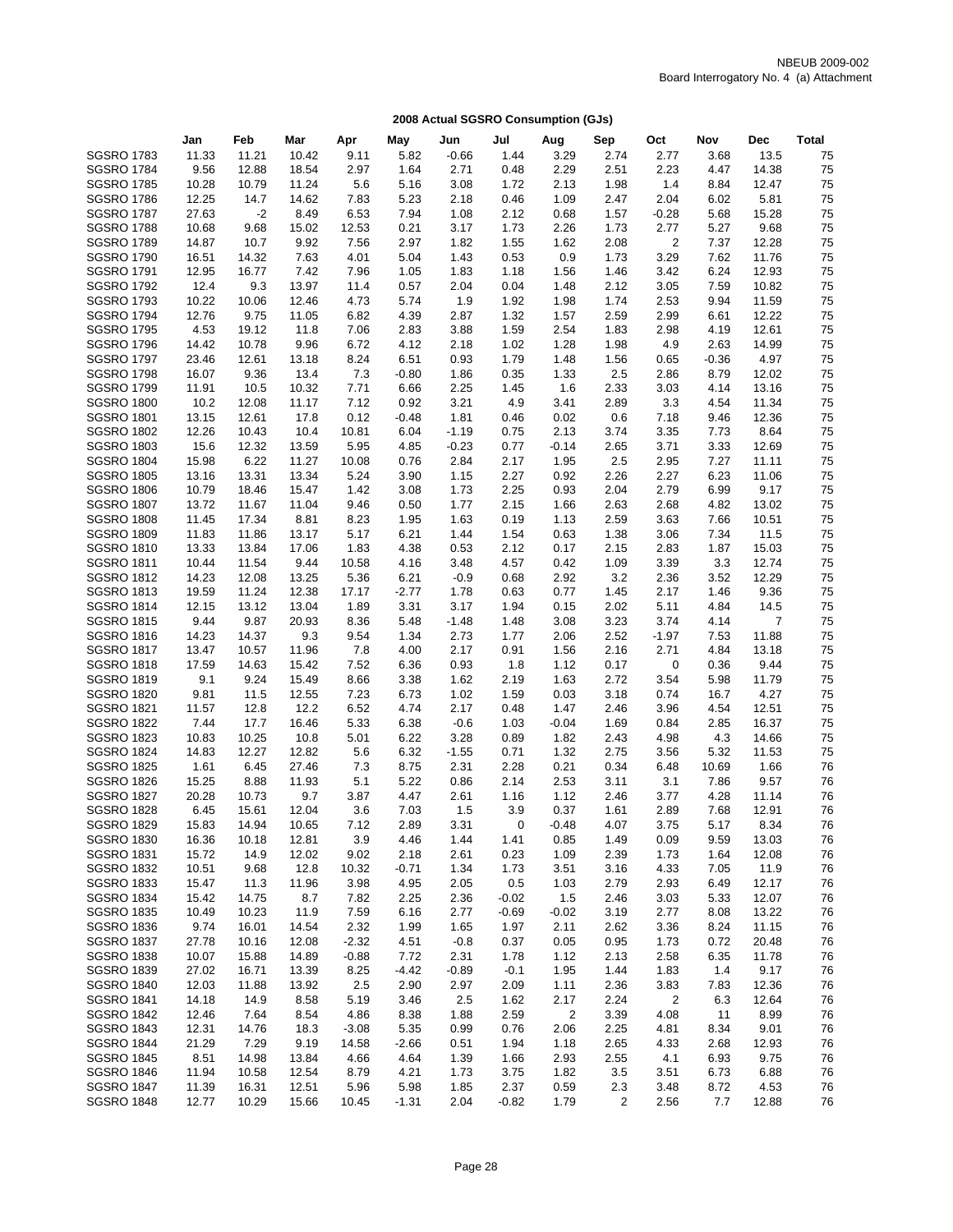|                                        | Jan            | Feb            | Mar            | Apr             | May          | Jun          | Jul          | Aug          | Sep          | Oct          | Nov          | <b>Dec</b>     | <b>Total</b> |
|----------------------------------------|----------------|----------------|----------------|-----------------|--------------|--------------|--------------|--------------|--------------|--------------|--------------|----------------|--------------|
| <b>SGSRO 1849</b>                      | 13.57          | 10.63          | 11.03          | 5.44            | 3.41         | 2.18         | 1.69         | 2.12         | 2.45         | 4.08         | 7.23         | 12.19          | 76           |
| <b>SGSRO 1850</b>                      | 13.16          | 11.41          | 14.64          | 7.26            | 3.44         | 1            | 1.44         | 1.34         | 2.52         | 2.62         | 6.73         | 10.51          | 76           |
| <b>SGSRO 1851</b>                      | 15.72          | 13.32          | 13.02          | 10.29           | $-1.59$      | 1.04         | $-0.56$      | 1.58         | 3.09         | 3.33         | 4.93         | 11.91          | 76           |
| <b>SGSRO 1852</b>                      | 24.15          | 13.5           | 9.24           | 6.59            | 2.68         | 0.43         | 1.78         | 0.12         | 2.16         | 2.76         | 3.17         | 9.5            | 76           |
| <b>SGSRO 1853</b>                      | 14.71          | 11.22          | 9.26           | 7.55            | 4.36         | 2.09         | 1.15         | 1.35         | 2.26         | 3.22         | 5.7          | 13.26          | 76           |
| <b>SGSRO 1854</b>                      | 11.61          | 11.18          | 11.72          | 7.7             | 6.78         | 1.84         | 1.79         | 2.23         | 2.91         | 2.7          | 2.57         | 13.14          | 76           |
| <b>SGSRO 1855</b>                      | 13.01          | 11.58          | 8.52           | 4.55            | 2.83         | 1.89         | 0.84         | 0.34         | 4.75         | 2.64         | 13.51        | 11.74          | 76           |
| <b>SGSRO 1856</b>                      | 15.69          | 16.82          | 15.82          | 3.41            | 2.03         | $-0.18$      | $-0.09$      | 0.17         | 1.48         | 2.01         | 4.66         | 14.46          | 76           |
| <b>SGSRO 1857</b>                      | 15.57          | 12.06          | 14.72          | 5.06            | 4.41         | $-1.13$      | 0.93         | 0.47         | 3.05         | 2.87         | 3.32         | 14.98          | 76           |
| <b>SGSRO 1858</b>                      | 14.99          | 9.28           | 9.11           | 7.57            | 10.71        | 1.87         | 2.19         | 1.08         | 2.36         | 2.53         | 2.66         | 11.97          | 76           |
| <b>SGSRO 1859</b>                      | 22.1           | 17.92          | 6.3            | 0.83            | 3.95         | 1.48         | 0.57         | 1.52         | 1.69         | 1.54         | 6.4          | 12.05          | 76           |
| <b>SGSRO 1860</b>                      | 12.23          | 14.37          | 14.98          | 9.27            | 6.43         | 0.02         | 1.75         | 0.48         | 2.64         | 3.4          | 2.09         | 8.72           | 76           |
| <b>SGSRO 1861</b>                      | $-0.49$        | 21.35          | 12.27          | 7.32            | 4.05         | 0.71         | 1.24         | 1.01         | 1.42         | 5.65         | 7.89         | 14.04          | 76           |
| <b>SGSRO 1862</b>                      | 22.24          | 10.04          | 10.81          | 5.61            | 7.07         | 0.99         | 1.88         | 0.64         | 2.48         | 2.52         | 2.64         | 9.54           | 76           |
| <b>SGSRO 1863</b>                      | 10.6           | 6.95           | 31.83          | 5.18            | 4.31         | 0.63         | $-0.13$      | 5.08         | 2.28         | 3.12         | 3.32         | 3.32           | 76           |
| <b>SGSRO 1864</b>                      | 12.62          | 20.62          | 20.41          | 0.92            | 4.27         | $-0.34$      | 0.43         | 1.22         | 2.44         | 1.57         | 8.92         | 3.46           | 77           |
| <b>SGSRO 1865</b>                      | 14.47          | 13.84          | 9.15           | 6.7             | 3.98         | 1.49         | 1.03         | 1.6          | 1.7          | 1.79         | 9.56         | 11.24          | 77           |
| <b>SGSRO 1866</b>                      | 9.5            | 16.66          | 12.54          | 7.74            | 5.47         | 2.08         | 2.48         | 0.22         | 2.38         | 2.52         | 4.79         | 10.24          | 77           |
| <b>SGSRO 1867</b>                      | 11.24          | 10.29          | 12.77          | 12.63           | 0.75         | 1.84         | 1.83         | 2.59         | 2.78         | 2.95         | 4.81         | 12.15          | 77           |
| <b>SGSRO 1868</b>                      | 5.35           | 26.75          | 7.69           | 4.69            | 2.01         | 3.69         | 1.76         | 2.71         | 2.06         | 2.43         | 5.83         | 11.67          | 77           |
| <b>SGSRO 1869</b>                      | 17.46          | 7.09           | 14.13          | 5.16            | 4.52         | 2.43         | 2.01         | 1.12         | 2.42         | 3.71         | 4.56         | 12.03          | 77           |
| <b>SGSRO 1870</b>                      | 17.53          | 7.84           | 11.86          | 5.95            | 6.53         | 1.23         | 1.19         | 0.44         | 1.58         | 1.26         | 9.38         | 11.86          | 77           |
| <b>SGSRO 1871</b>                      | 13.01          | 12.79          | 14.21          | 5.26            | 4.15         | 0.61         | 0.76         | 1.3          | 2.57         | 4.13         | 3.66         | 14.2           | 77           |
| <b>SGSRO 1872</b>                      | 13.93          | 10.84          | 12.7           | 3.9             | 7.19         | 1.93         | 0.27         | 1.58         | 2.72         | 3.71         | 6.79         | 11.09          | 77           |
| <b>SGSRO 1873</b>                      | 15.94          | 10.85          | 12.96          | 5.52            | 6.69         | 2.69         | 1.54         | 2.57         | 2.06         | 4.46         | 5.08         | 6.33           | 77           |
| <b>SGSRO 1874</b>                      | 21.88          | 11.4           | 18.94          | $-1.82$         | 5.88         | $-0.83$      | 2.01         | 0.9          | 3.54         | 3.01         | 4.58         | 7.21           | 77           |
| <b>SGSRO 1875</b>                      | 13.98          | 13.24          | 13.36          | 6.71            | 5.86         | 2.1          | $-0.14$      | 0.74         | 2.8          | 3.09         | 5.81         | 9.19           | 77           |
| <b>SGSRO 1876</b>                      | 15             | 8.79           | 11.2           | 11.2            | $-1.11$      | 1.03         | 2.78         | 2.09         | 2.61         | 3.69         | 8.92         | 10.54          | 77           |
| <b>SGSRO 1877</b>                      | 14.17          | 15.27          | 17.37          | 2.16            | 3.78         | 0.17         | 0.69         | 1.24         | 1.67         | 3.02         | 3.76         | 13.46          | 77           |
| <b>SGSRO 1878</b>                      | 15.47          | 15.11          | 10.49          | 6.4             | 1.17         | 2.88         | 1.65         | 0.61         | 2.3          | 2.8          | 4.93         | 13.01          | 77           |
| <b>SGSRO 1879</b>                      | 12.11          | 12.39          | 17.66          | 2.46            | 7.05         | $-0.87$      | $-0.07$      | 2.15         | 2.01         | 2.75         | 4.56         | 14.63          | 77           |
| <b>SGSRO 1880</b><br><b>SGSRO 1881</b> | 12.64          | 11.33<br>18.57 | 12.67<br>21.61 | 3.89            | 7.04<br>3.50 | 1.77         | 0.92<br>0.74 | 1.83<br>0.34 | 3.22<br>1.58 | 3.11<br>2.73 | 3.31<br>8.97 | 15.12<br>10.54 | 77<br>77     |
| <b>SGSRO 1882</b>                      | 11.16<br>11.27 | 16.78          | 4.09           | $-3.72$<br>1.15 | 10.45        | 0.85<br>2.86 | 2.88         | 2.26         | 3.28         | 4.86         | 6.23         | 10.77          | 77           |
| <b>SGSRO 1883</b>                      | 13.99          | 16.68          | 5.08           | 11.99           | 0.21         | 2.94         | $-0.17$      | 0.79         | 1.19         | 3.25         | 10.54        | 10.42          | 77           |
| <b>SGSRO 1884</b>                      | 0.31           | 14.11          | 13.65          | 5.7             | 7.81         | 2.88         | $-0.32$      | 2.57         | 3.41         | 2.59         | 11.06        | 13.14          | 77           |
| <b>SGSRO 1885</b>                      | 20.45          | 11.76          | 8.24           | 3.01            | 1.99         | 1.73         | 0.7          | 3.13         | 3.22         | 3.77         | 3.69         | 15.27          | 77           |
| <b>SGSRO 1886</b>                      | 15.61          | 13.4           | 12.17          | 4               | 3.63         | 0.74         | 1.34         | 1.55         | 2.12         | 1.98         | 7.01         | 13.42          | 77           |
| <b>SGSRO 1887</b>                      | 10.44          | 11.03          | 17.19          | 12.91           | $-2.01$      | 0.37         | 0.85         | 1.17         | 2.36         | 2.44         | 7.46         | 12.83          | 77           |
| <b>SGSRO 1888</b>                      | 13.28          | 11.61          | 13.31          | 5.47            | 1.06         | 1.79         | 2.09         | 2.16         | 2.67         | 3.12         | 7.68         | 12.81          | 77           |
| <b>SGSRO 1889</b>                      | 10.97          | 13.82          | 14.02          | 12.02           | 1.36         | 1.7          | 1.56         | 2.21         | 0.59         | 1.6          | 4.89         | 12.34          | 77           |
| <b>SGSRO 1890</b>                      | 11.87          | 17.8           | 15.91          | 0.12            | 6.72         | $-0.5$       | 1.91         | 0.32         | 1.51         | 3.96         | 5.94         | 11.53          | 77           |
| <b>SGSRO 1891</b>                      | 12.73          | 6.76           | 12.56          | 7.87            | 7.92         | 2.19         | 2.13         | $-0.15$      | 2.62         | 4.03         | 4.25         | 14.2           | 77           |
| <b>SGSRO 1892</b>                      | 16.19          | 13.31          | 11.72          | 9.09            | $-0.76$      | 0.89         | 3.02         | 2.12         | 3.13         | 2.78         | 4.16         | 11.47          | 77           |
| <b>SGSRO 1893</b>                      | 16.26          | 7.86           | 7.82           | 15.67           | 0.02         | 5.74         | 2.38         | 0.18         | 1.72         | 1.88         | 3.88         | 13.72          | 77           |
| <b>SGSRO 1894</b>                      | 10.43          | 10.67          | 4.6            | 4.54            | 7.94         | 3.48         | 5.9          | 2.98         | 5.96         | 4.59         | 7.42         | 8.63           | 77           |
| <b>SGSRO 1895</b>                      | 13.99          | 13.74          | 7.56           | 5.24            | 5.24         | 4.37         | 1.34         | 1.53         | 0.99         | 1.96         | 9.06         | 12.14          | 77           |
| <b>SGSRO 1896</b>                      | 12.96          | 15.26          | 7.12           | 10.11           | 0.37         | 1.15         | 0.1          | 1.49         | 2.36         | 2.89         | 9.27         | 14.09          | 77           |
| <b>SGSRO 1897</b>                      | 12.85          | 14.78          | 8.41           | 4.85            | 7.79         | 2.84         | $-0.03$      | 2.36         | 2.06         | 4.59         | 4.59         | 12.09          | 77           |
| <b>SGSRO 1898</b>                      | 15.72          | 17.28          | 7.59           | 4.58            | 4.35         | 1.07         | 0.28         | 1.04         | 0.29         | 2.73         | 8.59         | 13.71          | 77           |
| <b>SGSRO 1899</b>                      | 15.88          | 17.4           | 6.03           | 4.72            | 4.72         | 3.9          | 1.23         | 2.36         | 1.36         | 2.81         | 2.29         | 14.54          | 77           |
| <b>SGSRO 1900</b>                      | 16.47          | 20.02          | 6.06           | 11.84           | $-0.82$      | 1.74         | $-1.23$      | 2.08         | 1.06         | 3.61         | 5.38         | 11.03          | 77           |
| <b>SGSRO 1901</b>                      | 13.11          | 15.23          | 7.89           | 9.53            | 0.18         | 2.07         | $-0.46$      | 2.28         | 2.34         | 1.49         | 9.52         | 14.08          | 77           |
| <b>SGSRO 1902</b>                      | 13.06          | 12.64          | 16.37          | 4.15            | 6.65         | 0.86         | 1.54         | 0.81         | 1.7          | 2.28         | 3.76         | 13.45          | 77           |
| <b>SGSRO 1903</b>                      | 10.8           | 9.6            | 10.65          | 14.13           | 5.33         | $-1.47$      | 1.28         | 2.56         | 3.17         | 3.36         | 1.57         | 16.29          | 77           |
| <b>SGSRO 1904</b>                      | 11.76          | 11.51          | 11.15          | 8.2             | 7.39         | 2.72         | 1.38         | 1.43         | 2.11         | 3.82         | 3.52         | 12.3           | 77           |
| <b>SGSRO 1905</b>                      | 20.36          | 11.22          | 10.59          | 22.92           | $-1.26$      | 1.35         | $-1.32$      | 0.61         | 2.99         | 1.2          | 2.24         | 6.4            | 77           |
| <b>SGSRO 1906</b>                      | 22.77          | 11.61          | 10.36          | 9.25            | 5.52         | 0.5          | 1.64         | $-0.45$      | 0.65         | 0.31         | $-0.16$      | 15.35          | 77           |
| <b>SGSRO 1907</b>                      | 8.65           | 6.15           | 8.68           | 5.11            | 8.12         | 4.45         | 5.74         | 2.5          | 9.15         | 5.67         | 6.11         | 7.05           | 77           |
| <b>SGSRO 1908</b>                      | 20.9           | 11.59          | 16.89          | 1.66            | 7.13         | $-1.44$      | 1.25         | 0.8          | 2.2          | 2.78         | 2.01         | 11.61          | 77           |
| <b>SGSRO 1909</b>                      | 12.69          | 13.83          | 15.35          | 0.94            | 1.82         | 4.84         | 2.38         | 1.55         | 2.3          | 3.62         | 10.16        | 7.93           | 77           |
| <b>SGSRO 1910</b>                      | 13.69          | 8.7            | 14.13          | 10.32           | 2.91         | 1.5          | 2.16         | 1.16         | 3.29         | 2.92         | 6.8          | 9.86           | 77           |
| <b>SGSRO 1911</b>                      | 16.99          | 16.19          | 14.1           | $-3.08$         | 6.53         | 0.71         | 1.4          | 2.48         | 2.6          | 2.96         | 3.29         | 13.3           | 77           |
| <b>SGSRO 1912</b>                      | 9.48           | 9.18           | 15.16          | 13.05           | 1.14         | 2.41         | 1.33         | 2.36         | 2.81         | 1.08         | 9.49         | 9.98           | 77           |
| <b>SGSRO 1913</b>                      | 13.76          | 13.95          | 9              | 5.99            | 3.92         | 3.84         | 0.43         | 2.51         | 2.08         | 4.94         | 3.44         | 13.63          | 77           |
| <b>SGSRO 1914</b>                      | 10.64          | 12.49          | 13             | 7.41            | 7.09         | 2.49         | $-0.64$      | 1.88         | 2.15         | 6.63         | 3.7          | 10.66          | 78           |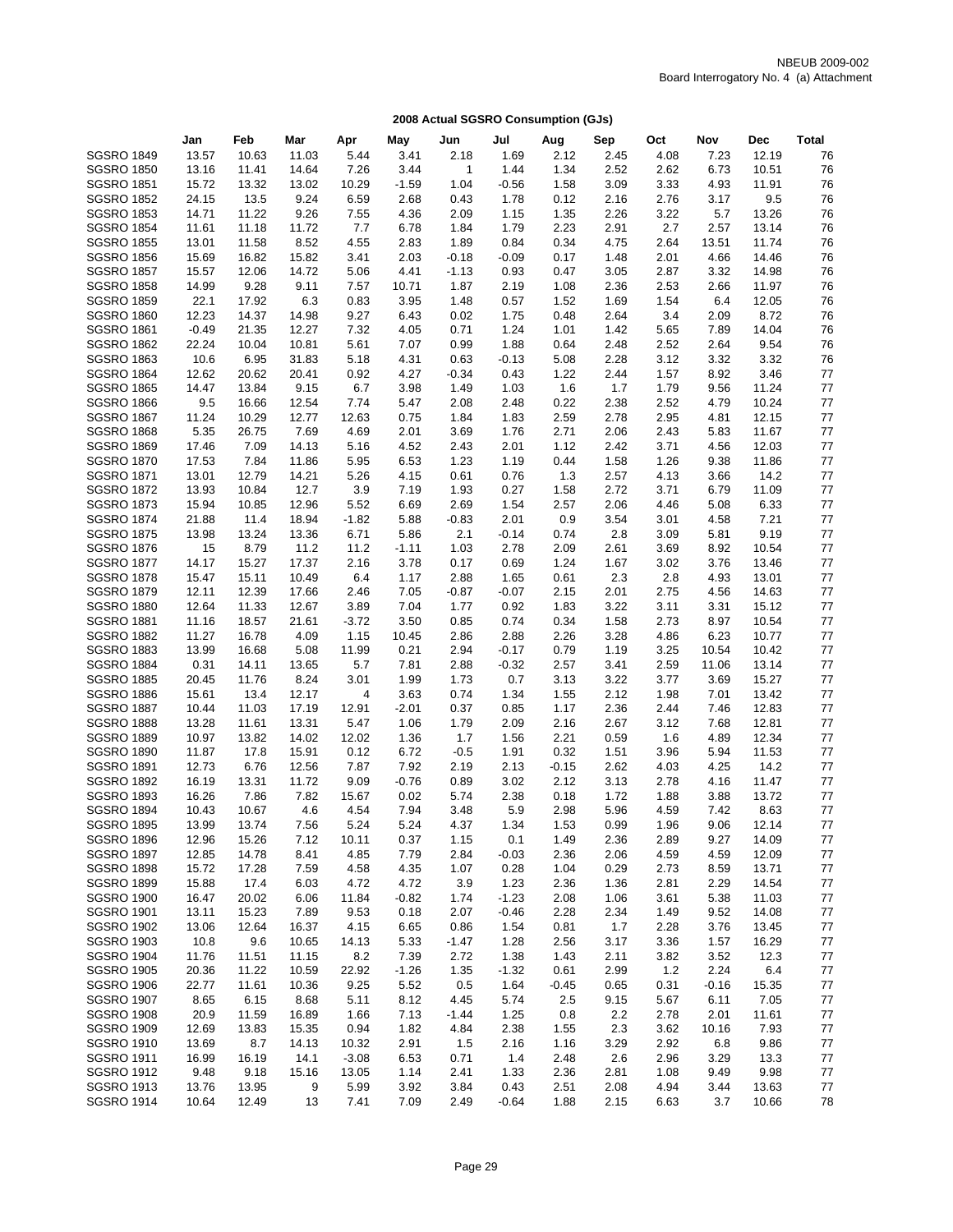|                   | Jan   | Feb     | Mar   | Apr     | May     | Jun     | Jul     | Aug          | Sep  | Oct     | Nov            | Dec   | <b>Total</b> |
|-------------------|-------|---------|-------|---------|---------|---------|---------|--------------|------|---------|----------------|-------|--------------|
| <b>SGSRO 1915</b> | 12.51 | 10.5    | 6.34  | 8.37    | $-0.49$ | 2.29    | 5.24    | 4.4          | 4.88 | 4.82    | 6.33           | 12.33 | 78           |
| <b>SGSRO 1916</b> | 16.41 | 13.39   | 8.08  | 12.13   | 1.40    | 1.18    | 1.62    | 1.25         | 1.5  | 2.57    | 6.39           | 11.62 | 78           |
| <b>SGSRO 1917</b> | 20.83 | 2.23    | 17.06 | $-4.16$ | 10.86   | 2.04    | 0.1     | 1.76         | 2.68 | 2.3     | $\overline{4}$ | 17.85 | 78           |
| <b>SGSRO 1918</b> | 18.23 | 3.96    | 12.67 | 4.55    | 5.55    | $-0.11$ | 1.61    | 0.66         | 1.96 | 5.56    | 8.36           | 14.55 | 78           |
| <b>SGSRO 1919</b> | 7.99  | 19.46   | 19.53 | $-0.57$ | 9.16    | 1.54    | 2.56    | $-0.21$      | 2.74 | 2.98    | 4.42           | 7.95  | 78           |
| <b>SGSRO 1920</b> | 14.36 | 15.14   | 7.13  | 9.53    | 1.95    | 2.19    | 0.33    | 0.99         | 1.86 | 2.86    | 7.51           | 13.73 | 78           |
| <b>SGSRO 1921</b> | 12.38 | 13.61   | 18.59 | 0.57    | 4.19    | $-0.4$  | 2.47    | 0.95         | 2.86 | 3.6     | 5.24           | 13.63 | 78           |
| <b>SGSRO 1922</b> | 14.34 | 13.94   | 9.54  | 4.13    | 7.22    | 1.93    | 0.76    | 1.51         | 2.19 | 2.6     | 6.86           | 12.69 | 78           |
| <b>SGSRO 1923</b> | 14.72 | 14.17   | 16.28 | 3.26    | 3.94    | 1.05    | 2.52    | 1.52         | 2.88 | 1.93    | 8.93           | 6.53  | 78           |
| <b>SGSRO 1924</b> | 11.32 | 17.82   | 20.07 | 0.5     | 2.89    | 2.25    | 2.07    | 1.17         | 3.03 | 2.76    | 4.53           | 9.33  | 78           |
| <b>SGSRO 1925</b> | 9.66  | 11.38   | 11.89 | 6.75    | 7.22    | 3.37    | 0.8     | 1.32         | 2.63 | 3.85    | 4.26           | 14.65 | 78           |
| <b>SGSRO 1926</b> | 15.83 | 10.5    | 14.74 | 0.89    | 2.97    | 2.03    | 2.35    | 2.92         | 3.72 | 5.5     | 4.97           | 11.38 | 78           |
| <b>SGSRO 1927</b> | 13.84 | 12.32   | 12.68 | 6       | 1.90    | 2.39    | 0.47    | 1.7          | 2.35 | 3.28    | 6.91           | 13.99 | 78           |
| <b>SGSRO 1928</b> | 15.55 | 14.12   | 8.37  | 9.8     | $-0.54$ | 2.71    | $-0.51$ | 0.04         | 1.76 | 1.4     | 11.59          | 13.54 | 78           |
| <b>SGSRO 1929</b> | 13.44 | 11.55   | 8.7   | 6       | 4.38    | 4.2     | 1.66    | 0.88         | 4.99 | 2.62    | 8.51           | 10.91 | 78           |
| <b>SGSRO 1930</b> | 13.17 | 13.01   | 8.51  | 6.17    | 4.36    | 3.71    | 1.91    | 1.53         | 2.4  | 2.56    | 8.67           | 11.86 | 78           |
| <b>SGSRO 1931</b> | 7.64  | 17.79   | 15.02 | 1.2     | 6.84    | 2.07    | 1.88    | 0.61         | 0.39 | 0.59    | 3.98           | 19.92 | 78           |
| <b>SGSRO 1932</b> | 12.05 | 19.93   | 14.4  | 4.42    | 3.66    | $-0.74$ | 0.75    | 1.26         | 2.88 | 2.05    | 7.29           | 10.02 | 78           |
| <b>SGSRO 1933</b> | 23.53 | 11.43   | 11.8  | 6.61    | 2.32    | 1.41    | 1.97    | 0.72         | 1.62 | 3.14    | 3.04           | 10.38 | 78           |
| <b>SGSRO 1934</b> | 13.67 | 13.67   | 6.28  | 5.44    | 4.31    | 3.8     | 0.79    | 2.6          | 5.32 | 4.94    | 4.06           | 13.12 | 78           |
| <b>SGSRO 1935</b> | 14.98 | 10.77   | 12.26 | 8.9     | 2.10    | 2.19    | 0.98    | 1.18         | 2.02 | 3.62    | 8.31           | 10.73 | 78           |
| <b>SGSRO 1936</b> | 14.58 | 9.89    | 11.6  | 5.52    | 3.86    | 1.73    | 1.58    | 2.63         | 1.55 | 2.63    | 8.17           | 14.3  | 78           |
| <b>SGSRO 1937</b> | 14.21 | 8.91    | 9.46  | 6.47    | 4.63    | 3.81    | 2.34    | 4.52         | 3.53 | 3.88    | 4.44           | 11.86 | 78           |
| <b>SGSRO 1938</b> | 13.95 | 14.71   | 8.87  | 8.42    | 2.89    | 2.71    | $-0.71$ | $-0.01$      | 1.21 | 3.08    | 7.67           | 15.32 | 78           |
| <b>SGSRO 1939</b> | 13.03 | 13.51   | 13.25 | $-0.06$ | 5.93    | 0.54    | 3.55    | 2.93         | 1.63 | 4.15    | 6.86           | 12.82 | 78           |
| <b>SGSRO 1940</b> | 7.62  | 9.01    | 17.28 | 10.88   | 0.95    | 1.62    | 2.4     | 2.15         | 2.39 | 4.25    | 7.92           | 11.7  | 78           |
| <b>SGSRO 1941</b> | 18.12 | 10.84   | 14.17 | 8.95    | $-0.32$ | 0.6     | $-0.2$  | 0.12         | 1.97 | 1.7     | 6.94           | 15.36 | 78           |
| <b>SGSRO 1942</b> | 11.2  | 16.56   | 9.82  | 8.86    | 6.82    | 3       | 1.35    | 0.14         | 0.61 | 3.53    | 3.27           | 13.09 | 78           |
| <b>SGSRO 1943</b> | 11.33 | 9.62    | 10.59 | 13.41   | 0.05    | 0.23    | 3.77    | 1.13         | 0.03 | 0.07    | 11.96          | 16.08 | 78           |
| <b>SGSRO 1944</b> | 16.99 | 11.69   | 11.51 | 6.76    | 3.64    | $-0.12$ | 1.03    | 1.28         | 2.3  | 2.72    | 6.24           | 14.26 | 78           |
| <b>SGSRO 1945</b> | 15.35 | 8.21    | 9.17  | 8.82    | 8.05    | 1.5     | 1.84    | 0.7          | 3.29 | 4.85    | 4.97           | 11.55 | 78           |
| <b>SGSRO 1946</b> | 14.88 | 10.08   | 17.4  | 5.08    | 5.29    | 2.83    | 1.92    | 0.21         | 0.48 | 3.03    | 4.93           | 12.19 | 78           |
| <b>SGSRO 1947</b> | 23.36 | 13.32   | 11.34 | 3.18    | 3.71    | 1.42    | 1.83    | 1.54         | 3.07 | 3.15    | 3.19           | 9.21  | 78           |
| <b>SGSRO 1948</b> | 12.14 | 14.42   | 12.54 | 6.28    | 2.89    | 0.84    | 1.37    | 1.03         | 1.61 | 2.11    | 8.84           | 14.28 | 78           |
| <b>SGSRO 1949</b> | 20.86 | 9.94    | 14.08 | 2.1     | 4.52    | $-0.47$ | 1.46    | 2.07         | 2.64 | 2.28    | 4.51           | 14.37 | 78           |
| <b>SGSRO 1950</b> | 8.71  | 2.04    | 17.41 | 16.9    | 9.05    | 2.02    | 1.42    | 0.73         | 3.27 | 3.14    | 4.17           | 9.58  | 78           |
| <b>SGSRO 1951</b> | 12.33 | 22.28   | 18.23 | 0.63    | 6.77    | 1.55    | 1.64    | 0.11         | 1.14 | 0.9     | 1.02           | 11.93 | 79           |
| <b>SGSRO 1952</b> | 14.49 | 11.88   | 16.09 | 1.73    | 5.69    | 2.27    | $-0.4$  | 2.48         | 2.66 | 3.08    | 4.57           | 14    | 79           |
| <b>SGSRO 1953</b> | 14.55 | 12.58   | 10.2  | 5.44    | 6.03    | 1.8     | 0.55    | $\mathbf{1}$ | 2.6  | 2.15    | 7.94           | 13.71 | 79           |
| <b>SGSRO 1954</b> | 13.47 | 12.44   | 14.93 | 10.65   | 0.58    | 2.13    | 1.32    | 1.76         | 2.78 | 3.2     | 4.96           | 10.37 | 79           |
| <b>SGSRO 1955</b> | 8.81  | 12.15   | 12.16 | 7.98    | 6.51    | 2.01    | 1.4     | 0.74         | 2.14 | 4.75    | 5.69           | 14.27 | 79           |
| <b>SGSRO 1956</b> | 13.64 | 12.21   | 15.42 | 8.37    | 5.01    | 2.91    | 1.06    | 1.09         | 2.02 | 1.49    | 5.24           | 10.16 | 79           |
| <b>SGSRO 1957</b> | 14.34 | 13.76   | 17.72 | 0.7     | 6.78    | $-1.37$ | 2.07    | 1.71         | 3.49 | 4.5     | 4.93           | 10.05 | 79           |
| <b>SGSRO 1958</b> | 10.83 | 12.6    | 13.17 | 8.27    | 6.77    | 1.25    | 1.84    | 0.69         | 2.45 | 3.29    | 6.45           | 11.13 | 79           |
| <b>SGSRO 1959</b> | 10.23 | 14.71   | 10.85 | 6.82    | 5.36    | 1.83    | 1.62    | 1.76         | 3.14 | 4.95    | 7.12           | 10.48 | 79           |
| <b>SGSRO 1960</b> | 27.68 | 11.35   | 0.29  | 11.14   | $-1.09$ | 0.77    | 0.01    | $-0.01$      | 1.32 | 1.2     | 2.7            | 23.54 | 79           |
| <b>SGSRO 1961</b> | 14.72 | 11.09   | 9.42  | 7.9     | 5.37    | 1.78    | 2.9     | 2.79         | 4.17 | 3.78    | 6.78           | 8.22  | 79           |
| <b>SGSRO 1962</b> | 11.4  | 16.07   | 5.55  | 11.82   | 2.60    | 2.12    | $-0.13$ | 3.18         | 1.77 | 3.19    | 8.15           | 13.2  | 79           |
| <b>SGSRO 1963</b> | 11.8  | 10.9    | 10.78 | 9.09    | 5.89    | 2.12    | 1.92    | 1.9          | 3.11 | 3.49    | 5.88           | 12.04 | 79           |
| <b>SGSRO 1964</b> | 12.38 | 11.47   | 17.75 | 9.4     | 1.00    | 1.65    | $-0.46$ | 1.8          | 2.25 | 2.9     | 5.93           | 12.9  | 79           |
| <b>SGSRO 1965</b> | 16.75 | 11.21   | 14    | 4.38    | 4.27    | 0.2     | 1.86    | 0.14         | 2.15 | 4.02    | 7.39           | 12.63 | 79           |
| <b>SGSRO 1966</b> | 13.95 | 11.88   | 12.1  | 4.72    | 6.28    | 0.99    | 1.75    | 1.38         | 2.81 | 3.3     | 5.97           | 13.87 | 79           |
| <b>SGSRO 1967</b> | 21    | 6.87    | 13.01 | 6.28    | 7.82    | 0.58    | 1.48    | 0.63         | 3.05 | 4.06    | 4.49           | 9.75  | 79           |
| <b>SGSRO 1968</b> | 25.24 | $-2.76$ | 10.26 | 7.16    | 9.23    | 2.6     | 1.68    | $-0.11$      | 1.8  | 3.59    | 4.23           | 16.1  | 79           |
| <b>SGSRO 1969</b> | 12.74 | 15.58   | 9.62  | 3.96    | 4.29    | 2.28    | 2.17    | 2.5          | 2.83 | 2.91    | 7.55           | 12.61 | 79           |
| <b>SGSRO 1970</b> | 27.83 | 11.64   | 12.52 | 8.75    | 0.12    | 0.53    | 1.05    | 0.58         | 1.13 | 2.38    | 2.16           | 10.36 | 79           |
| <b>SGSRO 1971</b> | 16.71 | 15.68   | 9.65  | 6.04    | 3.98    | 1.54    | $-0.42$ | 1.07         | 1.72 | 2.24    | 8.65           | 12.19 | 79           |
| <b>SGSRO 1972</b> | 15.25 | 14.68   | 13.6  | 7.22    | 2.61    | 1.96    | 0.14    | $-0.01$      | 0.96 | $-0.31$ | 7.83           | 15.15 | 79           |
| <b>SGSRO 1973</b> | 21.5  | 11.07   | 11.56 | 5.39    | 6.69    | 0.5     | 1.78    | $-0.58$      | 2.42 | 3.46    | 3.17           | 12.12 | 79           |
| <b>SGSRO 1974</b> | 15.88 | 11.5    | 11.46 | 6.19    | 3.46    | 1.37    | $-0.39$ | 1.61         | 1.82 | 2.77    | 10.24          | 13.21 | 79           |
| <b>SGSRO 1975</b> | 13.07 | 16.25   | 13    | 7.38    | 1.31    | 1.68    | 1.82    | 0.65         | 2.06 | 2.76    | 7.39           | 11.75 | 79           |
| <b>SGSRO 1976</b> | 23.44 | 10.07   | 10.41 | 6.35    | 5.79    | 1.08    | 1.72    | 0.92         | 2.36 | 2.76    | 2.62           | 11.6  | 79           |
| <b>SGSRO 1977</b> | 15.1  | 15.77   | 9.51  | 3.01    | 3.85    | 3.17    | 0.94    | 1.35         | 2.73 | 2.75    | 8.94           | 12.04 | 79           |
| <b>SGSRO 1978</b> | 16.14 | 8.34    | 16.09 | 9.54    | $-2.30$ | 1.39    | 2.36    | 2.09         | 2.61 | 3.15    | 6.9            | 12.91 | 79           |
| <b>SGSRO 1979</b> | 13.05 | 19.19   | 14.15 | 4.84    | 5.16    | 0.35    | 1.66    | $-0.69$      | 2.7  | 4       | 2.74           | 12.07 | 79           |
| <b>SGSRO 1980</b> | 11.08 | 17.13   | 12.78 | 8.37    | 6.79    | $-0.48$ | 1.68    | 1.87         | 3.11 | 2.37    | 3.07           | 11.49 | 79           |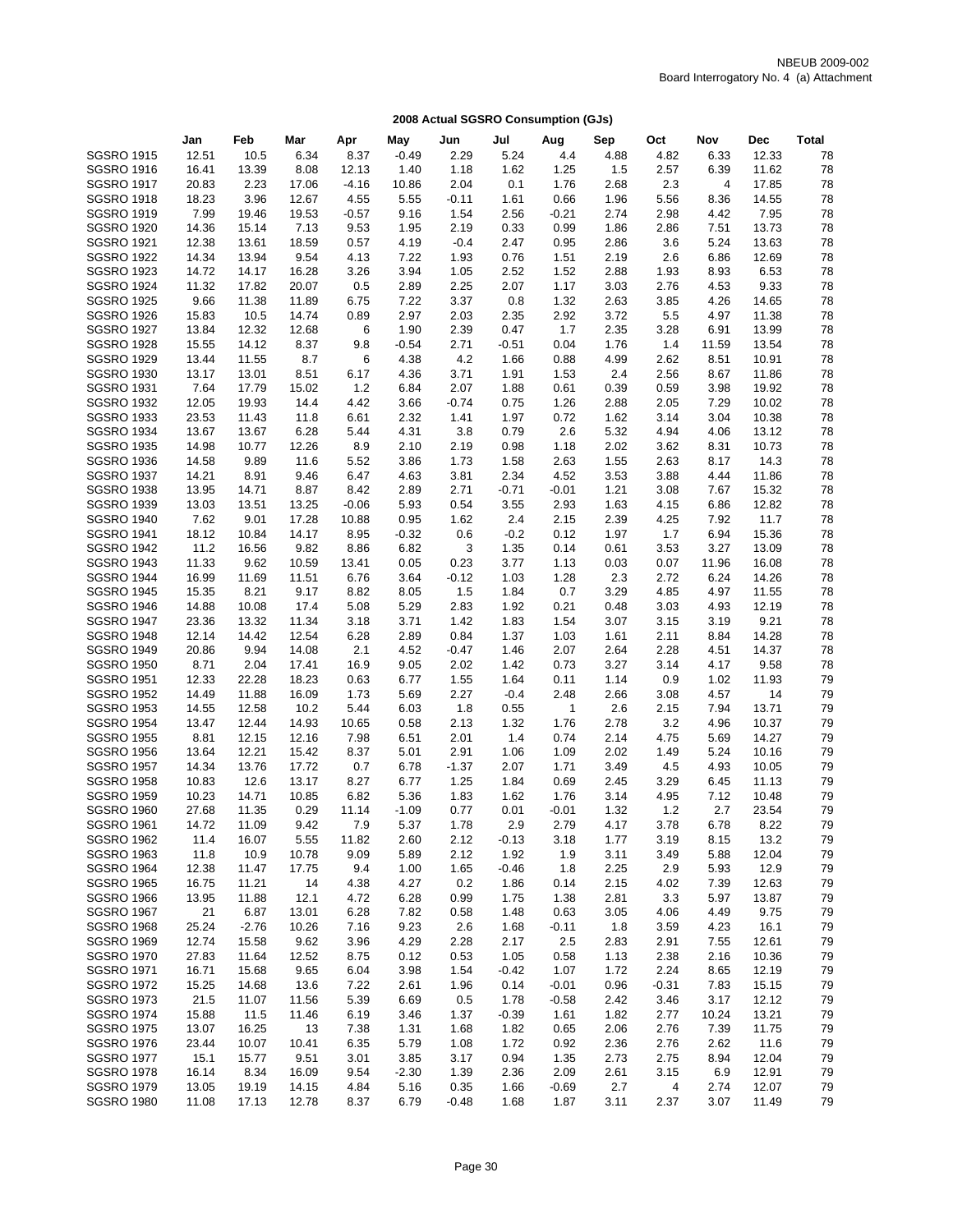|                   | Jan   | Feb   | Mar   | Apr     | May     | Jun     | Jul     | Aug     | Sep  | Oct     | Nov   | <b>Dec</b> | <b>Total</b> |
|-------------------|-------|-------|-------|---------|---------|---------|---------|---------|------|---------|-------|------------|--------------|
| <b>SGSRO 1981</b> | 12.09 | 8.04  | 10.85 | 13.83   | 8.24    | 1.36    | 3.86    | 0.78    | 3.16 | 1.73    | 3.27  | 12.06      | 79           |
| <b>SGSRO 1982</b> | 11.19 | 10.81 | 9.86  | 9.53    | 1.60    | 2.72    | $-0.67$ | 0.3     | 4.45 | 2.5     | 12.84 | 14.16      | 79           |
| <b>SGSRO 1983</b> | 12.37 | 17.25 | 7.53  | 9.79    | 4.03    | 3.1     | 1.53    | 1.7     | 6.08 | 4.73    | 0.8   | 10.4       | 79           |
| <b>SGSRO 1984</b> | 16.98 | 14.55 | 11.06 | 8.77    | $-1.85$ | 1.95    | 2.44    | 2.23    | 2.71 | 3.39    | 6.67  | 10.44      | 79           |
| <b>SGSRO 1985</b> | 11.52 | 10.71 | 13.25 | 6.3     | 2.48    | 4.25    | 2.02    | 2.65    | 3.17 | 3.97    | 5.1   | 13.94      | 79           |
| <b>SGSRO 1986</b> | 17.41 | 9.44  | 14.4  | 9.01    | $-0.63$ | 1.65    | 1.46    | 2.27    | 2.83 | 2.95    | 7.07  | 11.54      | 79           |
| <b>SGSRO 1987</b> | 10.13 | 16.97 | 10.47 | 5.68    | 6.14    | 3.03    | 1.85    | 0.31    | 1.85 | 4.47    | 5.56  | 12.97      | 79           |
| <b>SGSRO 1988</b> | 25.68 | 11.64 | 12.25 | 6.36    | 3.24    | 3.22    | 1.48    | $-0.38$ | 3.89 | 0.55    | 1.06  | 10.47      | 79           |
| <b>SGSRO 1989</b> | 15.49 | 12.57 | 13.13 | 3.23    | 6.73    | 1.7     | 1.14    | 0.77    | 1.84 | 2.05    | 9.58  | 11.23      | 79           |
| <b>SGSRO 1990</b> | 13.5  | 12.09 | 11.17 | 8.01    | 6.82    | 2.23    | 1.11    | 1.71    | 2.37 | 4.63    | 5.77  | 10.06      | 79           |
| <b>SGSRO 1991</b> | 15.79 | 15.68 | 8.2   | 4.33    | 4.03    | 2.58    | 0.44    | 1.42    | 2.93 | 3.09    | 5.69  | 15.3       | 79           |
| <b>SGSRO 1992</b> | 11.34 | 11.02 | 12.39 | 12.64   | 8.45    | 1.23    | 1.96    | 0.79    | 2.58 | 2.86    | 3.75  | 10.47      | 79           |
| <b>SGSRO 1993</b> | 20.87 | 10.39 | 11.39 | 6.94    | 5.78    | 1.86    | 1.39    | 2.34    | 2.88 | 2.82    | 2.56  | 10.26      | 79           |
| <b>SGSRO 1994</b> | 30.82 | 15.49 | 11.63 | 1.13    | 2.42    | $-0.47$ | $-0.64$ | 0.15    | 1.33 | 2.57    | 2.54  | 12.54      | 80           |
| <b>SGSRO 1995</b> | 13.52 | 12.19 | 4.35  | 6.52    | 5.16    | 4.18    | 2.16    | 1.81    | 6.65 | 6.45    | 5.11  | 11.42      | 80           |
| <b>SGSRO 1996</b> | 19.66 | 15.13 | 18.4  | 10.52   | 1.51    | 1.12    | 0.79    | 1.2     | 1.31 | 1.45    | 2.44  | 6.02       | 80           |
| <b>SGSRO 1997</b> | 13.97 | 13.51 | 9.39  | 9.55    | 1.92    | 2.5     | 2       | 2.52    | 2.6  | 3.17    | 7.73  | 10.71      | 80           |
| <b>SGSRO 1998</b> | 15.97 | 18.87 | 26.93 | 8.26    | $-1.87$ | 0.54    | $-0.92$ | 0.09    | 1.66 | 2.07    | 2.04  | 5.97       | 80           |
| <b>SGSRO 1999</b> | 11.49 | 20.13 | 9.04  | 7.1     | 5.85    | 2.11    | 1.81    | 3.4     | 3.53 | 3.93    | 3.57  | 7.67       | 80           |
| <b>SGSRO 2000</b> | 13.64 | 10.29 | 14.16 | 6.51    | 6.20    | 1.94    | 1.85    | 0.76    | 2.98 | 3.29    | 6.94  | 11.09      | 80           |
| <b>SGSRO 2001</b> | 7.38  | 23.82 | 14.53 | $-1.87$ | 4.80    | 3.17    | 2.37    | 2.1     | 2.95 | 3.09    | 3.56  | 13.75      | 80           |
| <b>SGSRO 2002</b> | 13.64 | 14.28 | 15.91 | 2.17    | 1.85    | 2.96    | 2.01    | 1.05    | 2.75 | 3.61    | 3.12  | 16.32      | 80           |
| <b>SGSRO 2003</b> | 13.04 | 24.91 | 14.28 | 0.35    | 4.07    | 2.08    | 1.55    | 1.46    | 2.79 | 3.07    | 3.67  | 8.4        | 80           |
| <b>SGSRO 2004</b> | 15.65 | 8.36  | 13.3  | 8.8     | 1.67    | 1.47    | 1.5     | 0.99    | 2.59 | 2.17    | 7.12  | 16.05      | 80           |
| <b>SGSRO 2005</b> | 24.82 | 10.68 | 13.44 | 8.03    | 1.90    | 2.46    | $-0.07$ | 0.01    | 1.89 | 0.94    | 5.22  | 10.39      | 80           |
| <b>SGSRO 2006</b> | 15.13 | 7.64  | 12.45 | 7.13    | 7.92    | 2.52    | 2.04    | 0.91    | 2.76 | 4.55    | 5.53  | 11.14      | 80           |
| <b>SGSRO 2007</b> | 16.08 | 10.84 | 14.01 | 5.37    | 3.80    | 0.27    | 2       | 0.31    | 2.29 | 2.67    | 7.35  | 14.76      | 80           |
| <b>SGSRO 2008</b> | 24.08 | 11.19 | 10.33 | 16.81   | $-1.31$ | 0.13    | 1.23    | 0.16    | 2.08 | 2.29    | 3.33  | 9.5        | 80           |
| <b>SGSRO 2009</b> | 17.62 | 7.55  | 14.17 | 3.49    | 4.66    | 2.14    | 1.56    | 0.04    | 0.74 | 3.74    | 4.43  | 19.7       | 80           |
| <b>SGSRO 2010</b> | 26.27 | 16.41 | 14.74 | 0.15    | $-0.71$ | $-1.18$ | 0.41    | 1.09    | 1.46 | 2.57    | 2.49  | 16.18      | 80           |
| <b>SGSRO 2011</b> | 13.6  | 12.53 | 13.79 | 6.55    | 2.47    | 3.94    | 3.05    | 0.01    | 1.32 | 2.49    | 2.41  | 17.74      | 80           |
| <b>SGSRO 2012</b> | 19.51 | 10.71 | 11.8  | 3.72    | 8.96    | 1.17    | 1.78    | $-0.05$ | 3.24 | 3.08    | 6.56  | 9.42       | 80           |
| SGSRO 2013        | 15.58 | 13.42 | 6.28  | 2.5     | 11.48   | 2.38    | 1.01    | 2.49    | 1.45 | 2.61    | 8.47  | 12.23      | 80           |
| <b>SGSRO 2014</b> | 16.28 | 12.95 | 11.03 | 8.68    | 1.76    | 1.85    | 0.72    | 0.9     | 1.57 | 2.22    | 8.18  | 13.78      | 80           |
| <b>SGSRO 2015</b> | 11.61 | 14.23 | 8.61  | 4.13    | 6.65    | 1.71    | 2.06    | 2.16    | 1.59 | 2.08    | 8.79  | 16.36      | 80           |
| <b>SGSRO 2016</b> | 14.93 | 10.66 | 12.52 | 8.16    | 2.51    | 2.53    | 2.03    | 1.58    | 2.77 | 2.56    | 6.36  | 13.44      | 80           |
| <b>SGSRO 2017</b> | 15.96 | 11.78 | 15.53 | 8.79    | $-2.78$ | 2.09    | 0.94    | 0.84    | 3.56 | 2.9     | 7.15  | 13.32      | 80           |
| <b>SGSRO 2018</b> | 16.21 | 11.09 | 12.94 | 7.49    | $-1.61$ | 3.19    | $-0.88$ | $-0.41$ | 4.19 | 0.43    | 10.78 | 16.72      | 80           |
| <b>SGSRO 2019</b> | 12.89 | 14.21 | 9.36  | 4.98    | 9.29    | 2.75    | 2.33    | 2.35    | 1.1  | 2.77    | 5.04  | 13.08      | 80           |
| <b>SGSRO 2020</b> | 16.24 | 17.95 | 6.92  | 3.98    | 5.32    | 3.35    | 0.41    | 0.89    | 1.92 | 2.21    | 8.12  | 12.89      | 80           |
| <b>SGSRO 2021</b> | 14.34 | 6.92  | 12.05 | 5.89    | 7.61    | 2.6     | 7.49    | 1.16    | 3.81 | 2.99    | 3.39  | 11.96      | 80           |
| <b>SGSRO 2022</b> | 12.82 | 11.14 | 16.23 | 3.19    | 6.69    | 0.6     | 2.05    | 3.68    | 3.51 | 4.69    | 5.14  | 10.48      | 80           |
| <b>SGSRO 2023</b> | 12.56 | 10.84 | 9.66  | 9.62    | 6.58    | 0.88    | 1.69    | 3.27    | 3.33 | 4.59    | 2.4   | 14.83      | 80           |
| <b>SGSRO 2024</b> | 22.53 | 9.42  | 17.59 | $-0.05$ | 3.31    | 0.7     | 1.72    | 0.72    | 1.85 | 3.51    | 4.08  | 14.87      | 80           |
| <b>SGSRO 2025</b> | 12.61 | 9.27  | 14.87 | 5.73    | 6.27    | 2.3     | 1.44    | 1.25    | 2.98 | 3.02    | 7.02  | 13.5       | 80           |
| <b>SGSRO 2026</b> | 15.06 | 7.34  | 12.12 | 2.7     | 6.26    | 4.39    | 1.52    | 4.1     | 4.32 | 4.77    | 5.9   | 11.84      | 80           |
| <b>SGSRO 2027</b> | 15.69 | 13.28 | 9.66  | 9.79    | 0.03    | 1.52    | 3.46    | 2.07    | 3.38 | 3.14    | 7.01  | 11.3       | 80           |
| <b>SGSRO 2028</b> | 20.99 | 12.85 | 14.75 | 7.39    | 2.58    | 3.14    | 0.98    | 0.88    | 3.02 | $-1.22$ | 3.82  | 11.15      | 80           |
| <b>SGSRO 2029</b> | 17.23 | 18.31 | 10.8  | 7.84    | 5.61    | 1.74    | 1.01    | 0.5     | 1.94 | 2.25    | 5.65  | 7.48       | 80           |
| <b>SGSRO 2030</b> | 12.65 | 15.5  | 7.41  | 5.52    | 5.59    | 1.65    | 2.4     | 1.85    | 3.48 | 4.4     | 7.42  | 12.52      | 80           |
| <b>SGSRO 2031</b> | 14.29 | 9.17  | 15.17 | 12.13   | 0.18    | 2.76    | 3.31    | 1.97    | 3.41 | 3.84    | 5.22  | 8.99       | 80           |
| <b>SGSRO 2032</b> | 14.89 | 11.9  | 12.06 | 4.79    | 3.39    | 0.88    | 0.04    | 0.03    | 1.14 | 0.08    | 13.41 | 17.85      | 80           |
| <b>SGSRO 2033</b> | 13.65 | 12.25 | 12.16 | 6.91    | 4.54    | 4.4     | 2.28    | 2.97    | 1.12 | 2.1     | 4.71  | 13.46      | 81           |
| <b>SGSRO 2034</b> | 14.68 | 10.85 | 14.57 | 9.55    | 1.42    | 1.53    | 0.42    | 1.54    | 2.98 | 4.15    | 7.2   | 11.66      | 81           |
| <b>SGSRO 2035</b> | 16.8  | 12.49 | 7.99  | 5.62    | 3.91    | 3.45    | 1.86    | 1.96    | 1.17 | 1.73    | 8.28  | 15.35      | 81           |
| <b>SGSRO 2036</b> | 15.54 | 10.81 | 17.4  | 11.03   | -0.76   | $-1.91$ | 5.22    | 0.84    | 1.75 | 1.75    | 5.09  | 13.86      | 81           |
| <b>SGSRO 2037</b> | 16.25 | 14.03 | 12.14 | 6.7     | 2.59    | 1.91    | 0.55    | 1.61    | 1.6  | 2.55    | 6.27  | 14.42      | 81           |
| <b>SGSRO 2038</b> | 11.94 | 10.74 | 20.07 | 7.49    | 4.55    | 0.74    | 2.03    | 1.21    | 2.2  | 2.52    | 7.13  | 10.02      | 81           |
| SGSRO 2039        | 10    | 17.42 | 5.41  | 16.71   | 3.26    | 2.68    | 1.06    | 1.62    | 1.43 | 2.88    | 7.34  | 10.83      | 81           |
| <b>SGSRO 2040</b> | 9.36  | 17.33 | 14.86 | 5.14    | 6.01    | 0.57    | 2.39    | $-0.16$ | 1.55 | 5.09    | 8.74  | 9.82       | 81           |
| <b>SGSRO 2041</b> | 15.92 | 21.07 | 19.94 | -8      | 7.56    | 0.68    | $-0.01$ | 0.06    | 3.7  | 1.36    | 6.88  | 11.54      | 81           |
| <b>SGSRO 2042</b> | 16.39 | 8.91  | 15.04 | 4.82    | 5.18    | 1.9     | 1.54    | 1.49    | 2.54 | 2.51    | 7.6   | 12.8       | 81           |
| <b>SGSRO 2043</b> | 17.77 | 8.85  | 10.55 | 7.75    | 7.02    | 1.65    | 0.9     | 1.27    | 1.59 | 3.24    | 9.21  | 10.94      | 81           |
| <b>SGSRO 2044</b> | 13.16 | 10.51 | 11.14 | 8.21    | 4.76    | 3.39    | 2.02    | 2.7     | 3.66 | 4.68    | 5.74  | 10.78      | 81           |
| <b>SGSRO 2045</b> | 12.32 | 10.92 | 16.09 | 12.23   | $-0.76$ | 2.3     | 0.82    | 2       | 1.35 | 2.37    | 7.26  | 13.88      | 81           |
| <b>SGSRO 2046</b> | 20.24 | 11.31 | 11.01 | 4.68    | 7.33    | 0.27    | 1.43    | 0.21    | 2.43 | 3.9     | 2.88  | 15.11      | 81           |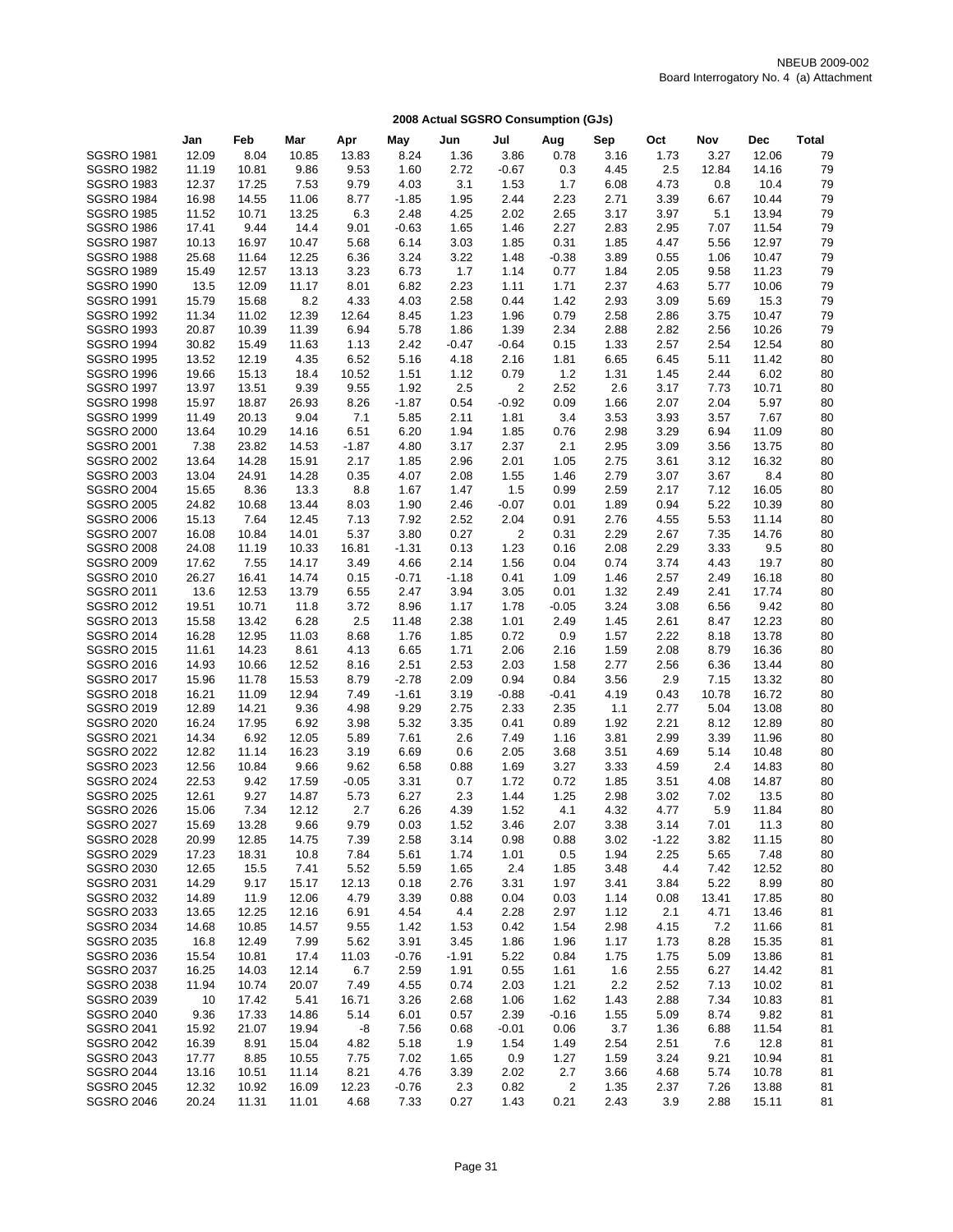|                                        | Jan   | Feb   | Mar   | Apr     | May     | Jun                     | Jul          | Aug     | Sep  | Oct     | Nov         | <b>Dec</b> | <b>Total</b> |
|----------------------------------------|-------|-------|-------|---------|---------|-------------------------|--------------|---------|------|---------|-------------|------------|--------------|
| <b>SGSRO 2047</b>                      | 16.45 | 13.58 | 7.77  | 4.71    | 4.53    | 2.77                    | 1.28         | 2.28    | 2.26 | 3.2     | 8.54        | 13.44      | 81           |
| <b>SGSRO 2048</b>                      | 13.68 | 7.58  | 16.1  | 7.18    | 4.03    | 1.01                    | 4.72         | 0.26    | 5.51 | 3.5     | 5.28        | 11.97      | 81           |
| <b>SGSRO 2049</b>                      | 14.07 | 14.72 | 9.78  | 5.75    | 5.18    | 2.24                    | 1.44         | 1.16    | 2.57 | 2.81    | 8.71        | 12.4       | 81           |
| <b>SGSRO 2050</b>                      | 13.04 | 9.99  | 11.24 | 10.9    | 1.81    | 1.96                    | 5.88         | 2.1     | 3.97 | 3.26    | 6.41        | 10.37      | 81           |
| <b>SGSRO 2051</b>                      | 19.88 | 4.39  | 13.45 | 8.13    | 8.93    | $-1.18$                 | 1.89         | 0.51    | 2.84 | 2.91    | 3.05        | 16.16      | 81           |
| <b>SGSRO 2052</b>                      | 15.1  | 12.8  | 12.32 | 7.57    | 9.17    | 2.45                    | 1.55         | 2.83    | 3.43 | 0       | 4.66        | 9.11       | 81           |
| <b>SGSRO 2053</b>                      | 12.44 | 11.95 | 14.67 | 12.75   | 1.58    | 2.62                    | 0.48         | 1.83    | 1.3  | 1.95    | 4.73        | 14.7       | 81           |
| <b>SGSRO 2054</b>                      | 21.36 | 10.09 | 10.4  | $-0.68$ | 12.21   | 0.96                    | 1.73         | 0.7     | 1.97 | 4.07    | 3.24        | 14.95      | 81           |
| <b>SGSRO 2055</b>                      | 14.95 | 18.81 | 19.73 | $-3.15$ | 2.87    | 1.67                    | 1.86         | $-0.38$ | 2.93 | 4.21    | 3.27        | 14.25      | 81           |
| <b>SGSRO 2056</b>                      | 12.25 | 8.53  | 22.08 | 11.46   | 2.09    | 2                       | 0.12         | 1.37    | 3.33 | 3.57    | 4.27        | 9.97       | 81           |
| <b>SGSRO 2057</b>                      | 11.77 | 22.58 | 23.74 | $-3.69$ | 6.46    | 0.01                    | 0.43         | 0.46    | 2.36 | 1.48    | 3.49        | 11.97      | 81           |
| <b>SGSRO 2058</b>                      | 21.32 | 11.2  | 10.31 | 9.42    | 3.11    | 1.29                    | 1.69         | 0.82    | 1.76 | 2.82    | 3.27        | 14.05      | 81           |
| <b>SGSRO 2059</b>                      | 14.94 | 8.13  | 12.98 | 2.11    | 8.50    | 2.27                    | 2.54         | 2.22    | 2.9  | 4.21    | 6.3         | 14.03      | 81           |
| <b>SGSRO 2060</b>                      | 11.03 | 29.83 | 11.79 | 3.67    | 1.96    | 1.91                    | 2.46         | 0.84    | 2.16 | 1.88    | 4.42        | 9.22       | 81           |
| <b>SGSRO 2061</b>                      | 43.73 | 5.92  | 6.75  | $-0.98$ | $-2.51$ | $-2.36$                 | 0.76         | 1.5     | 4.26 | 7.02    | 4.83        | 12.29      | 81           |
| <b>SGSRO 2062</b>                      | 10.06 | 14.5  | 8.92  | 7.98    | 7.86    | 1.73                    | 2.13         | 1.78    | 1.14 | 4.38    | 4.62        | 16.12      | 81           |
| <b>SGSRO 2063</b>                      | 18.62 | 18.03 | 12.48 | 4.49    | 4.42    | 2.82                    | 0.72         | 2.97    | 1.76 | 2.64    | 4.07        | 8.21       | 81           |
| <b>SGSRO 2064</b>                      | 12.3  | 11.59 | 9.2   | 4.77    | 5.76    | 5.85                    | 2.67         | 2.58    | 2.81 | 2.83    | 7.09        | 13.82      | 81           |
| <b>SGSRO 2065</b>                      | 15.79 | 11.52 | 13.16 | 6.41    | 5.68    | 1.44                    | 2.23         | 2.56    | 3.05 | 2.61    | 8.01        | 8.84       | 81           |
| <b>SGSRO 2066</b>                      | 25.54 | 18.59 | 2.73  | 11.23   | $-0.57$ | 2.4                     | 0.8          | 0.63    | 3.91 | 2.39    | 2.74        | 10.92      | 81           |
| <b>SGSRO 2067</b>                      | 17.33 | 13.09 | 2.1   | $-2.52$ | 0.84    | 0.79                    | 1.51         | 0.91    | 4.62 | 5.8     | 18.04       | 18.82      | 81           |
| <b>SGSRO 2068</b>                      | 12.85 | 13.3  | 14.6  | 6.22    | 2.50    | 2.6                     | 1.13         | 1.72    | 2.19 | 3.69    | 3.21        | 17.33      | 81           |
| <b>SGSRO 2069</b>                      | 16.64 | 11.73 | 11.95 | 8.48    | 0.94    | 1.53                    | 2.54         | 1.3     | 3.48 | 2.46    | 4.68        | 15.7       | 81           |
| <b>SGSRO 2070</b>                      | 18.55 | 18.24 | 7.62  | 6.21    | 3.83    | 3.09                    | 0.06         | 2.26    | 2.33 | $-0.28$ | 8.76        | 10.77      | 81           |
| <b>SGSRO 2071</b>                      | 18.66 | 6.04  | 11.38 | 10.12   | 8.10    | $-0.72$                 | 1.87         | 1.23    | 2.81 | 3.58    | 4.05        | 14.34      | 81           |
| <b>SGSRO 2072</b>                      | 14.35 | 13.17 | 9.84  | 6.57    | 5.57    | 1.87                    | 1.44         | 1.4     | 2.79 | 2.37    | 7.83        | 14.27      | 81           |
| <b>SGSRO 2073</b>                      | 22.39 | 18.27 | 5.91  | 11.99   | $-1.68$ | 1.97                    | $-0.02$      | 1.07    | 3.5  | 2.23    | 6           | 9.84       | 81           |
| <b>SGSRO 2074</b>                      | 17.99 | 6.69  | 12.82 | 8.03    | 8.94    | $-1.13$                 | 1.92         | 1.78    | 2.73 | 3.49    | 4.56        | 13.75      | 82           |
| <b>SGSRO 2075</b>                      | 22.66 | 17.31 | 17.41 | 12.4    | $-2.79$ | 2.95                    | $-0.16$      | $-0.53$ | 1.22 | 1.38    | 1.39        | 8.34       | 82           |
| <b>SGSRO 2076</b>                      | 13.95 | 14.51 | 14.53 | 5.23    | 6.13    | 2.3                     | 2.3          | 0.55    | 2.69 | 2.29    | 3.06        | 14.06      | 82           |
| <b>SGSRO 2077</b>                      | 16.15 | 10.6  | 14.16 | 6.52    | 6.88    | $-1.23$                 | 1.71         | 1.07    | 2.79 | 3.75    | 5.06        | 14.16      | 82           |
| <b>SGSRO 2078</b>                      | 15.14 | 14.24 | 9.93  | 7.45    | 3.49    | 1.62                    | 1.31         | 1.51    | 1.81 | 1.93    | 8.61        | 14.58      | 82           |
| <b>SGSRO 2079</b>                      | 12.84 | 14.17 | 16.98 | 3.68    | 6.77    | 2.89                    | 2.11         | 0.15    | 2.27 | 3.55    | 5.18        | 11.08      | 82           |
| <b>SGSRO 2080</b>                      | 20.32 | 13.8  | 5.26  | 5.94    | 4.08    | 1.84                    | 3.64         | 2.29    | 2.39 | 2.35    | 8.56        | 11.24      | 82           |
| <b>SGSRO 2081</b>                      | 16.33 | 20.53 | 12.99 | 7.48    | 1.39    | 1.57                    | $-0.05$      | 0.03    | 1.33 | 1.81    | 3.9         | 14.42      | 82           |
| <b>SGSRO 2082</b>                      | 24.02 | 9.32  | 9.22  | 6.68    | 6.96    | 1.7                     | 1.88         | $-1.5$  | 1.63 | 0.7     | 12.7        | 8.42       | 82           |
| <b>SGSRO 2083</b>                      | 13.57 | 13.84 | 7.56  | 7.15    | 3.65    | 4.21                    | 2.13         | 2.91    | 2.01 | 2.8     | 7.41        | 14.51      | 82           |
| <b>SGSRO 2084</b>                      | 18.58 | 9.32  | 13.71 | 2.39    | 3.51    | 0.98                    | 1.48         | 0.69    | 2.4  | 3.59    | 4.38        | 20.77      | 82           |
| <b>SGSRO 2085</b>                      | 23.86 | 10.06 | 9.48  | 5.3     | 5.80    | $-0.64$                 | 1.4          | 0.96    | 3.14 | 5.34    | 4.71        | 12.4       | 82           |
| <b>SGSRO 2086</b>                      | 15.31 | 16.05 | 9.98  | 7.47    | 3.78    | 1.88                    | 1.23         | 1.86    | 1.88 | 2.54    | 6.94        | 12.91      | 82           |
|                                        |       | 17.46 |       | 0.95    |         |                         |              |         |      | 1.64    |             | 11.97      | 82           |
| <b>SGSRO 2087</b><br><b>SGSRO 2088</b> | 24.9  |       | 3.96  |         | 7.73    | 3.28                    | 0.37<br>2.22 | 1.26    | 1.91 |         | 6.4<br>8.92 | 12.91      | 82           |
| <b>SGSRO 2089</b>                      | 13.42 | 11.58 | 12.51 | 13.02   | $-0.28$ | 1.12                    |              | 2.42    | 1.86 | 2.17    |             |            | 82           |
|                                        | 15.71 | 9.71  | 9.17  | 5.71    | 8.32    | 1.85                    | $1.5$        | 1.95    | 2.66 | 3.57    | 10.36       | 11.38      |              |
| <b>SGSRO 2090</b>                      | 8.35  | 17.15 | 15.79 | 4.31    | 5.65    | 0.09                    | 2.22         | 1.05    | 2.33 | 4.16    | 8.51        | 12.32      | 82           |
| <b>SGSRO 2091</b>                      | 17.25 | 11.06 | 15.07 | 9.11    | 1.40    | 1.69                    | 1.26         | 1.95    | 1.93 | 3.17    | 5.52        | 12.53      | 82           |
| <b>SGSRO 2092</b>                      | 16.41 | 13.17 | 14.1  | 8.49    | 3.09    | 3.96                    | 1.6          | 0.08    | 2.37 | 4.9     | 5.35        | 8.44       | 82           |
| <b>SGSRO 2093</b>                      | 17.41 | 17.82 | 7.19  | 5.98    | 1.81    | 2.1                     | -0.17        | 1.8     | 2.81 | 2.29    | 6.44        | 16.48      | 82           |
| <b>SGSRO 2094</b>                      | 14.17 | 10.65 | 11.08 | 5.97    | 4.73    | 4.85                    | $-0.04$      | 1.45    | 2.29 | 1.6     | 11.65       | 13.58      | 82           |
| <b>SGSRO 2095</b>                      | 12.38 | 13.25 | 15.44 | 3.7     | 4.58    | 0.79                    | 1.24         | 3.25    | 3.09 | 3.63    | 6.65        | 13.98      | 82           |
| <b>SGSRO 2096</b>                      | 14.19 | 15.13 | 9.77  | 5.47    | 7.19    | 2.77                    | $-0.86$      | 2.47    | 2.21 | 1.99    | 7.95        | 13.75      | 82           |
| <b>SGSRO 2097</b>                      | 15.52 | 11.05 | 12.88 | 6.62    | 4.53    | 2.2                     | 0.95         | 1.01    | 3.5  | 2.69    | 7.65        | 13.49      | 82           |
| <b>SGSRO 2098</b>                      | 14.51 | 9.96  | 14.22 | 11.93   | $-0.98$ | 2.23                    | 0.13         | 1.42    | 1.34 | 2.1     | 9.69        | 15.54      | 82           |
| <b>SGSRO 2099</b>                      | 12.73 | 14.42 | 10.86 | 10.69   | 2.88    | 3.91                    | 1.05         | 0.64    | 2.62 | 4.35    | 4.13        | 13.83      | 82           |
| <b>SGSRO 2100</b>                      | 13.98 | 10.91 | 13.48 | 7.26    | 6.91    | 2.42                    | 1.76         | 2.25    | 2.99 | 3.74    | 2.42        | 14         | 82           |
| <b>SGSRO 2101</b>                      | 14.46 | 16.42 | 9.86  | 7.72    | 6.51    | 2.22                    | 1.8          | 3.07    | 1.85 | 3.74    | 9.64        | 4.88       | 82           |
| <b>SGSRO 2102</b>                      | 16.21 | 12.29 | 14.43 | 4.37    | 5.42    | 2.19                    | 0.94         | 0.75    | 1.99 | 3.52    | 5.56        | 14.5       | 82           |
| <b>SGSRO 2103</b>                      | 12.83 | 14.16 | 10.47 | 12.23   | $-0.96$ | $2.4\,$                 | 0.52         | 1.01    | 4.16 | 3.18    | 8.95        | 13.24      | 82           |
| <b>SGSRO 2104</b>                      | 9.75  | 21.69 | 18.29 | 1.68    | 5.41    | 1.27                    | $\mathbf{1}$ | 0.75    | 3.69 | 1.85    | 5.89        | 10.95      | 82           |
| <b>SGSRO 2105</b>                      | 11.78 | 8.36  | 23.37 | 7.92    | $-0.74$ | 1.38                    | 2.98         | 1.97    | 4.74 | 5.14    | 6.53        | 8.8        | 82           |
| <b>SGSRO 2106</b>                      | 9.38  | 12.07 | 11.37 | 9.58    | 7.85    | 2.07                    | 1.22         | 1.96    | 3.33 | 4.01    | 2.88        | 16.52      | 82           |
| <b>SGSRO 2107</b>                      | 14.25 | 8.42  | 13.16 | 5.58    | 4.51    | 3.61                    | 0.44         | 1.94    | 1.71 | 1.52    | 8.27        | 18.84      | 82           |
| <b>SGSRO 2108</b>                      | 14.86 | 14.27 | 11.33 | 6.13    | 7.32    | 1.9                     | 3.03         | 2.63    | 2.64 | 2.68    | 4.8         | 10.7       | 82           |
| <b>SGSRO 2109</b>                      | 6.67  | 15.92 | 15.15 | 5.44    | 6.15    | 0.11                    | 1.72         | 3.81    | 2.26 | 4.52    | 7.05        | 13.51      | 82           |
| <b>SGSRO 2110</b>                      | 14.71 | 21.5  | 5.07  | 14.69   | $-2.62$ | $\overline{\mathbf{c}}$ | 1.15         | 1.55    | 2.72 | 1.31    | 9.18        | 11.06      | 82           |
| <b>SGSRO 2111</b>                      | 20.24 | 15.45 | 6.94  | 8       | 5.63    | 2.21                    | 1.33         | 3.88    | 2.78 | 4.62    | 3.85        | 7.39       | 82           |
| <b>SGSRO 2112</b>                      | 12.91 | 12.86 | 17.43 | 3.16    | 7.20    | $-0.23$                 | 1.63         | 1       | 2.93 | 4.81    | 5.49        | 13.14      | 82           |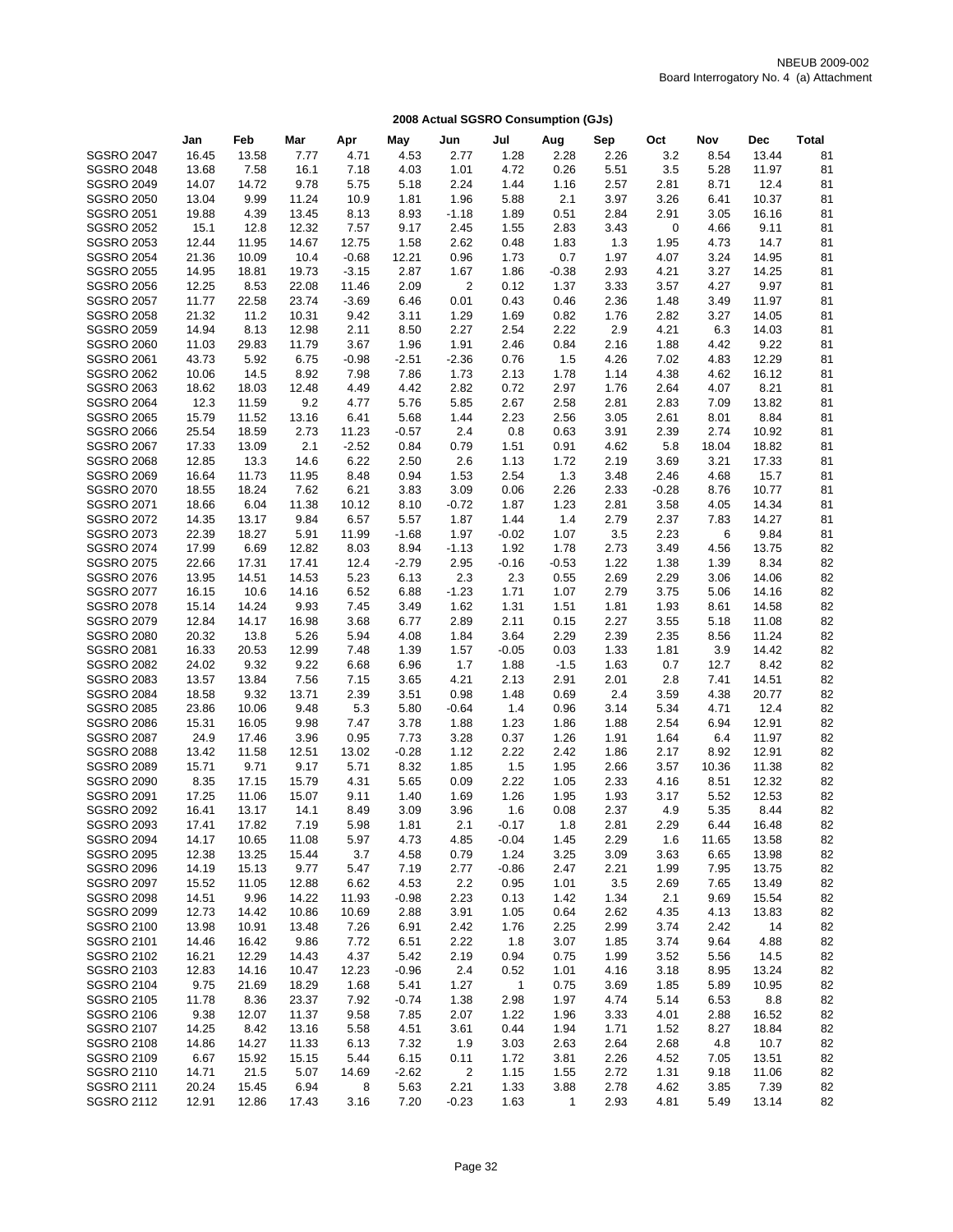|                                        | Jan            | Feb            | Mar            | Apr                     | May             | Jun             | Jul          | Aug          | Sep          | Oct          | Nov          | Dec            | Total    |
|----------------------------------------|----------------|----------------|----------------|-------------------------|-----------------|-----------------|--------------|--------------|--------------|--------------|--------------|----------------|----------|
| <b>SGSRO 2113</b>                      | 15.58          | 11.44          | 11.36          | 5.77                    | 6.90            | 0.35            | 1.38         | 4.49         | 5.85         | 1.17         | 5.82         | 12.3           | 82       |
| <b>SGSRO 2114</b>                      | 13.16          | $-1.91$        | 7.14           | 8.55                    | 4.95            | 13.11           | 5.62         | 5.67         | 8.41         | 4.66         | 5.99         | 7.07           | 82       |
| <b>SGSRO 2115</b>                      | 13.84          | 14.58          | 18.27          | 5.38                    | 4.78            | 1.71            | 1.73         | 0.34         | 2.39         | 3.58         | 3.12         | 12.7           | 82       |
| <b>SGSRO 2116</b>                      | 18.93          | 8.24           | 15.97          | 4.53                    | 1.54            | 2.46            | 0.7          | 1.54         | 2.17         | 3.72         | 9.05         | 13.59          | 82       |
| <b>SGSRO 2117</b>                      | 14.94          | 15.11          | 13.43          | 6.14                    | 3.83            | 0.35            | 1.52         | 1.74         | 3.03         | 4.22         | 4.14         | 14.01          | 82       |
| <b>SGSRO 2118</b>                      | 16.16          | 16.04          | 24.69          | $-3.25$                 | 3.67            | 1.67            | 2.32         | 0.73         | 3.46         | 1.9          | 6.18         | 8.92           | 82       |
| <b>SGSRO 2119</b>                      | 18.39          | 13.06          | 11.34          | 7.24                    | 3.59            | 2.58            | $-0.79$      | 0.54         | 3.66         | 3.15         | 5.53         | 14.21          | 83       |
| <b>SGSRO 2120</b>                      | 16.42          | 8.56           | 11.34          | 9.08                    | 6.93            | $-0.81$         | 1.81         | 2.11         | 2.04         | 4.63         | 8.49         | 12.05          | 83       |
| <b>SGSRO 2121</b>                      | 19.26          | 14.13          | 17.74          | 12.8                    | 1.75            | $-0.44$         | 0.23         | 1.3          | 1.15         | 2.39         | 2.24         | 10.13          | 83       |
| <b>SGSRO 2122</b>                      | 4.47           | 3.41           | 4.33           | 0.22                    | 2.07            | 9.1             | 1.48         | 11.96        | 11.84        | 9.21         | 9.25         | 15.34          | 83       |
| <b>SGSRO 2123</b>                      | 15.27          | 12.2           | 14.43          | 5.56                    | 3.86            | 2.1             | 2.12         | 0.63         | 2.12         | 4.38         | 4.19         | 15.82          | 83       |
| <b>SGSRO 2124</b>                      | 15.14          | 9.97           | 9.49           | 6.12                    | 6.27            | 4.14            | 0.36         | 1.16         | 4.81         | 2.26         | 6.6          | 16.43          | 83       |
| <b>SGSRO 2125</b>                      | 9.99           | 16.62          | 14.37          | 6.44                    | 7.64            | 2.43            | 1.37         | 2.5          | 3.52         | 3.04         | 7.51         | 7.33           | 83       |
| <b>SGSRO 2126</b>                      | 24.17          | 10.05          | 10.34          | 6.07                    | 2.74            | 2.09            | 1.57         | 3.36         | 2.86         | 4.94         | 3.84         | 10.78          | 83       |
| <b>SGSRO 2127</b>                      | 13.97          | 10.46          | 9.38           | 6.73                    | 7.75            | 3.6             | 3.1          | 2.31         | 1.65         | 4.5          | 7.19         | 12.19          | 83       |
| <b>SGSRO 2128</b>                      | 11.85          | 17.21          | 12.21          | $-1.44$                 | 5.54            | 2.38            | 2.27         | 0.8          | 1.81         | 2.3          | 2.92         | 25.02          | 83       |
| <b>SGSRO 2129</b>                      | 26.55          | 10.48          | 12.47          | 11.72                   | $-1.63$         | 1.11            | 0.04         | 2.47         | 3.14         | 3.21         | 4.06         | 9.26           | 83       |
| <b>SGSRO 2130</b>                      | 13.82          | 13.92          | 15.11          | 12.18                   | 0.84            | 2.99            | 1.53         | 2.24         | 1.07         | 3.3          | 5.11         | 10.79          | 83       |
| <b>SGSRO 2131</b>                      | 16.28          | 29.46          | 18.92          | 1.81                    | 3.15            | 0.83            | 1.66         | 1.02         | 2.38         | 3.01         | $-0.3$       | 4.72           | 83       |
| <b>SGSRO 2132</b>                      | 12.75          | 4.81           | 16.01          | 14.56                   | 7.48            | 3.23            | 2.03         | 1.15         | 2.41         | 4.56         | 5.68         | 8.28           | 83       |
| SGSRO 2133                             | 16.05          | 15.29          | 16.01          | 2.63                    | 3.68            | 0.73            | $-0.02$      | 0.56         | 1.03         | 4.7          | 8.35         | 13.95          | 83       |
| <b>SGSRO 2134</b>                      | 11.75          | 25.53          | 16.62          | 4.49                    | 6.75            | 3.02            | 2.16         | 0.18         | 2.44         | 2.89         | 5.17         | 1.97           | 83       |
| <b>SGSRO 2135</b>                      | 19.05          | 5.47           | 8.97           | 13.34                   | 9.25            | $-2.63$         | $-0.09$      | 2.76         | 4.01         | 3.51         | 3.52         | 15.86          | 83       |
| SGSRO 2136                             | 20.09          | 17.75          | 14.79          | 10.58                   | 1.69            | 1.21            | 0.45         | 0.68         | 2.2          | 3.98         | 1.82         | 7.79           | 83       |
| <b>SGSRO 2137</b>                      | 13.73          | 14.43          | 10.41          | 9.94                    | 0.96            | 2.15            | $-0.11$      | 1.84         | 3.04         | 1.85         | 9.49         | 15.42          | 83       |
| <b>SGSRO 2138</b>                      | 14.75          | 12.74          | 13.39          | 9.21                    | 6.30            | 0.83            | 1.59         | 3.46         | 3.61         | 5.2          | 5.55         | 6.52           | 83       |
| <b>SGSRO 2139</b>                      | 12.68          | 10.61          | 19.9           | 11.13<br>$\overline{7}$ | 4.46            | 2.06            | 2.66         | 1.22         | 3.5          | 1.48         | 2.56         | 10.91          | 83       |
| <b>SGSRO 2140</b>                      | 17.02          | 19.27          | 8.21           | 3.44                    | 1.81            | 2.33            | $-0.7$       | 2.28<br>2.64 | 2.3          | 3.13<br>2.77 | 8.51         | 12.04<br>15.74 | 83<br>83 |
| <b>SGSRO 2141</b><br><b>SGSRO 2142</b> | 16.99          | 17.88<br>14.25 | 7.45<br>16.49  | 4.58                    | 6.00<br>6.57    | 1.89            | 0.23<br>1.67 |              | 2.52<br>3.34 | 3.9          | 5.69<br>2.88 | 11.47          |          |
| <b>SGSRO 2143</b>                      | 15.37<br>11.75 | 11.62          | 12.58          | 10.14                   | 6.30            | $-0.21$<br>3.01 | 0.64         | 2.94<br>1.09 | 2.26         | 4.62         | 8.81         | 10.45          | 83<br>83 |
| <b>SGSRO 2144</b>                      | 10.47          | 17.34          | 5.66           | 11.43                   | $-0.24$         | $-0.17$         | 2.67         | $-0.47$      | 2.16         | 6.11         | 8.78         | 19.61          | 83       |
| <b>SGSRO 2145</b>                      | 14.14          | 17.05          | 10.36          | 6.83                    | 6.37            | 1.79            | 1.97         | 2.25         | 2.43         | 3.68         | 5.98         | 10.5           | 83       |
| <b>SGSRO 2146</b>                      | 17.73          | 11.08          | 16.24          | 6.48                    | 2.56            | 2.11            | 1.4          | 1.09         | 2.38         | 2.11         | 6.08         | 14.1           | 83       |
| <b>SGSRO 2147</b>                      | 18.57          | 12.38          | 14.41          | 7.9                     | 3.05            | 1.26            | 1.3          | 0.34         | 1.18         | 2.03         | 6.12         | 14.83          | 83       |
| <b>SGSRO 2148</b>                      | 13.53          | 7.84           | 10.57          | 4.17                    | 6.50            | $-0.8$          | 1.73         | 1.16         | 1.9          | 5.31         | 5.57         | 25.89          | 83       |
| <b>SGSRO 2149</b>                      | 14.26          | 10.38          | 14.66          | 6.36                    | 4.42            | 1.39            | 1.91         | 1.05         | 1.45         | 6.66         | 8.82         | 12.05          | 83       |
| <b>SGSRO 2150</b>                      | 15.4           | 11.58          | 13.01          | 8.13                    | 4.77            | 0.47            | 1.24         | 0.97         | 1.97         | 2.98         | 10.85        | 12.05          | 83       |
| <b>SGSRO 2151</b>                      | 15.66          | 11.79          | 4.59           | 5.16                    | 10.58           | 4.75            | $-0.23$      | 1.86         | 3.71         | 4.42         | 10.05        | 11.09          | 83       |
| <b>SGSRO 2152</b>                      | 13.97          | 13.86          | 23.02          | 11.43                   | 2.58            | 2.42            | 2.3          | 2.48         | 1.17         | 0.87         | 2.24         | 7.12           | 83       |
| <b>SGSRO 2153</b>                      | 25.83          | 11.73          | 10.21          | 12.76                   | 0.27            | $-0.44$         | 0.37         | 0.45         | 3.06         | 1.33         | 1.67         | 16.23          | 83       |
| <b>SGSRO 2154</b>                      | 9.17           | 24.42          | 14.57          | 3.91                    | 4.44            | 2.91            | 2.03         | 0.74         | 2.16         | 1.27         | 10.39        | 7.48           | 83       |
| <b>SGSRO 2155</b>                      | 14.51          | 14.51          | 9.68           | 8.17                    | 2.51            | 2.75            | 1.66         | 2.61         | 2.8          | 2.87         | 7.59         | 13.86          | 84       |
| <b>SGSRO 2156</b>                      | 12.52          | 12.62          | 11.2           | 6.98                    | 7.39            | 0.99            | 2.66         | 2.05         | 2.84         | 5.35         | 13.8         | 5.19           | 84       |
| <b>SGSRO 2157</b>                      | 14.78          | 13.33          | 16.02          | 1.66                    | 2.77            | 2.91            | $-0.28$      | $-0.29$      | 4.55         | 4.43         | 7.98         | 15.73          | 84       |
| <b>SGSRO 2158</b>                      | 13.93          | 13.02          | 12.45          | 10.74                   | 8.84            | 2.58            | 2.06         | $-0.16$      | 3.39         | 3.05         | 4.26         | 9.44           | 84       |
| <b>SGSRO 2159</b>                      | 13.73          | 20.96          | 17.32          | 3.54                    | 4.66            | 0.74            | 2.24         | 1.1          | 3.16         | 2.69         | 3.53         | 9.95           | 84       |
| <b>SGSRO 2160</b>                      | 18.67          | 17.81          | 14.89          | 3.86                    | 4.95            | $-0.39$         | $-0.06$      | 1.01         | 2            | 1.89         | 7.33         | 11.66          | 84       |
| <b>SGSRO 2161</b>                      | 15.9           | 12.25          | 15.66          | 0.34                    | 6.61            | 0.25            | 1.99         | 0.36         | 3.19         | 3.49         | 4.76         | 18.83          | 84       |
| <b>SGSRO 2162</b>                      | 15.11          | 15.67          | 6.04           | $-0.84$                 | 12.64           | 2.13            | 1.54         | 1.17         | 3.35         | 4.23         | 7.14         | 15.49          | 84       |
| SGSRO 2163                             | 23.25          | 12.27          | 11.81          | 7.17                    | 1.29            | 0.87            | 0.46         | 0.54         | 3.12         | 2.19         | 4.82         | 15.92          | 84       |
| <b>SGSRO 2164</b>                      | 13.65          | 14.79          | 13.96          | 7.18                    | 5.19            | $-0.44$         | 1.4          | 1.23         | 4.33         | 3.4          | 8.21         | 10.82          | 84       |
| <b>SGSRO 2165</b>                      | 14.06          | 15.91          | 13.33          | 6.94                    | 5.83            | 1.81            | 2.18         | 0.7          | 2.4          | 2.31         | 6.38         | 11.87          | 84       |
| <b>SGSRO 2166</b>                      | 14.72          | 13.67          | 10.08          | 7.1                     | 4.51            | 3.27            | 2.61         | 2.56         | 1.76         | 2            | 8.26         | 13.2           | 84       |
| <b>SGSRO 2167</b>                      | 30.65          | 13.11          | 10.76          | 4.23                    | 3.80            | 1.19            | 2.04         | 0.05         | 2.38         | 3.17         | 2.73         | 9.65           | 84       |
| <b>SGSRO 2168</b>                      | 13.74          | 12.8           | 16.59          | 8.31                    | $-0.25$         | 1.68            | 2.09         | 1.52         | 3.58         | 3.2          | 7.94         | 12.61          | 84       |
| <b>SGSRO 2169</b>                      | 16.22          | 14.27          | 12.76          | 3.79                    | 11.87           | 1.57            | 0.78         | 2.07         | 1.53         | 1.98         | 5.43         | 11.54          | 84       |
| <b>SGSRO 2170</b>                      | 15.03          | 11.83          | 13.7           | 3.06                    | 8.17            | 2.37            | 1.15         | 1.63         | 2.02         | 2.28         | 9.78         | 12.83          | 84       |
| <b>SGSRO 2171</b>                      | 14.05          | 13.91          | 12.6           | 9.02                    | 4.29            | 0.26            | 1.87         | 0.84         | 2.02         | 4.76         | 7.97         | 12.26          | 84       |
| <b>SGSRO 2172</b>                      | 12.53          | 23.36          | 14.93          | 5.1                     | 6.33            | $-1.38$         | 0.5          | 1.33         | 2.48         | 2.57         | 3.06         | 13.09          | 84       |
| <b>SGSRO 2173</b>                      | 16.01          | 11.72          | 13.87          | 8.72                    | 4.57            | 0.43            | 1.35         | 1.84         | 2.55         | 2.48         | 7.3          | 13.06          | 84       |
| <b>SGSRO 2174</b>                      | 18.33          | 17             | 17.68          | $-6.05$                 | 12.00           | 2.16            | $-0.12$      | 2.42         | 3.49         | 2.45         | 5.03         | 9.51           | 84       |
| <b>SGSRO 2175</b>                      | 15.5           | 12.86          | 15.25          | 7.63                    | 4.20            | 3.13            | 2.09         | 1.15         | 3.32         | 3.04         | 5.47         | 10.31          | 84       |
| <b>SGSRO 2176</b><br><b>SGSRO 2177</b> | 14.94<br>16.71 | 12.15<br>17.48 | 16.27<br>14.84 | 3.73<br>5.7             | 4.05<br>$-0.68$ | 2<br>3.75       | 1.83<br>0.68 | 2.5<br>1.38  | 3.58<br>2.28 | 4.75<br>2.89 | 3.07<br>3.77 | 15.09<br>15.18 | 84<br>84 |
| <b>SGSRO 2178</b>                      | 17.08          | 13.06          | 11.61          | 6.82                    | 3.81            | 1.99            | 2.56         | 1.82         | 3.68         | 3.6          | 7.03         | 10.96          | 84       |
|                                        |                |                |                |                         |                 |                 |              |              |              |              |              |                |          |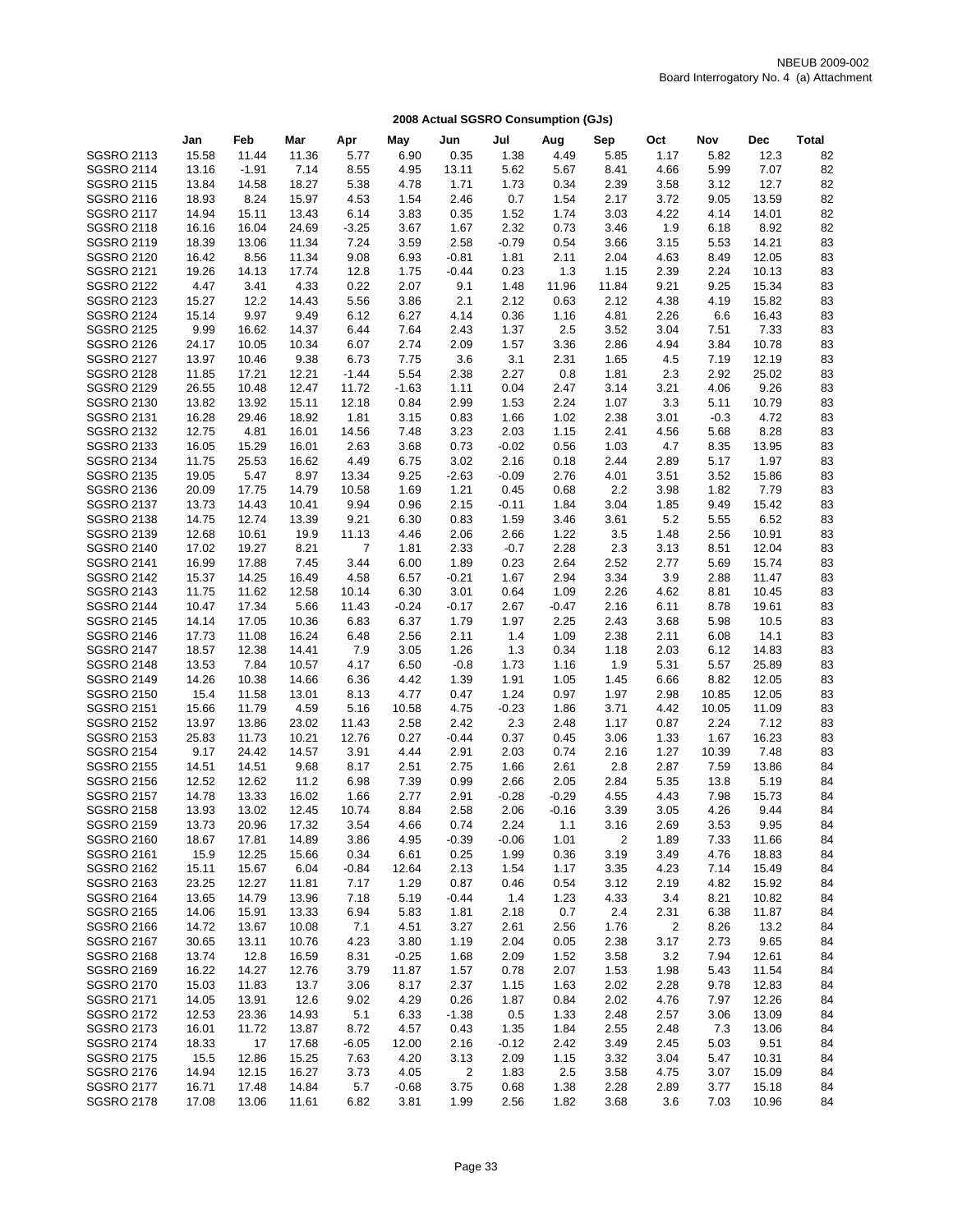|                   | Jan   | Feb     | Mar   | Apr     | May     | Jun     | Jul     | Aug     | Sep  | Oct  | Nov   | <b>Dec</b> | <b>Total</b> |
|-------------------|-------|---------|-------|---------|---------|---------|---------|---------|------|------|-------|------------|--------------|
| <b>SGSRO 2179</b> | 13.04 | 12.21   | 12.35 | 8.9     | 6.39    | 0.45    | 1.79    | 0.81    | 2.68 | 3.71 | 3.39  | 18.31      | 84           |
| <b>SGSRO 2180</b> | 15.57 | 14.77   | 10.74 | 8.52    | 2.88    | 3.2     | $-0.22$ | 1.2     | 3.25 | 2.27 | 9.18  | 12.68      | 84           |
| <b>SGSRO 2181</b> | 14.72 | 14.56   | 9.33  | 5.53    | 8.06    | 3.02    | 0.79    | 2.04    | 2.3  | 2.84 | 6.96  | 13.93      | 84           |
| <b>SGSRO 2182</b> | 21.88 | 20.74   | 20.79 | $-6.34$ | 9.25    | $-0.89$ | 4.3     | 0.36    | 1.34 | 0.72 | 7.88  | 4.07       | 84           |
| <b>SGSRO 2183</b> | 15.74 | 11.64   | 14.07 | 9.09    | $-0.37$ | 2.26    | 4.17    | 2.33    | 4.59 | 4.81 | 4.5   | 11.31      | 84           |
| <b>SGSRO 2184</b> | 14.87 | 14.22   | 13    | 11      | 3.91    | 0.48    | 1.02    | 0.94    | 2.49 | 1.25 | 10.73 | 10.26      | 84           |
| <b>SGSRO 2185</b> | 15.49 | 14.23   | 11.26 | 9.03    | 2.49    | 1.94    | 0.84    | 1.21    | 3.52 | 3.34 | 6.89  | 13.93      | 84           |
| <b>SGSRO 2186</b> | 15.96 | 10.42   | 16.2  | 8.96    | $-1.26$ | 2.22    | 2.64    | 3.48    | 1.08 | 1.31 | 9.93  | 13.33      | 84           |
| <b>SGSRO 2187</b> | 13.33 | 18.95   | 11.27 | 6.99    | 1.20    | 5.12    | 1.46    | 0.74    | 1.65 | 4.41 | 8.02  | 11.14      | 84           |
| <b>SGSRO 2188</b> | 17.79 | 15.23   | 17.46 | $-1.94$ | 5.17    | 0.39    | 1.94    | 1.14    | 2.85 | 2.13 | 1.66  | 20.47      | 84           |
| <b>SGSRO 2189</b> | 12.58 | 12.41   | 12    | 8.34    | 3.67    | 3.04    | 1.38    | 3.04    | 3.22 | 5.83 | 7.21  | 11.6       | 84           |
| <b>SGSRO 2190</b> | 14.05 | 9.82    | 13.91 | 12.75   | 1.45    | 2.82    | 1.01    | 2.43    | 2.71 | 3.64 | 10.39 | 9.36       | 84           |
| <b>SGSRO 2191</b> | 19.19 | 14.48   | 13.01 | 11.07   | $-0.34$ | 2.47    | 0.55    | 1.21    | 1.2  | 1.78 | 6.74  | 13.05      | 84           |
| <b>SGSRO 2192</b> | 11.61 | 19.25   | 19.07 | $-2.04$ | 8.30    | 1.67    | 4.32    | 2.37    | 2.22 | 3.69 | 8.93  | 5.03       | 84           |
| <b>SGSRO 2193</b> | 16.89 | 8.97    | 12.56 | 10.73   | 7.44    | 2.23    | 2.2     | 1.05    | 2.88 | 2.79 | 4.19  | 12.49      | 84           |
| <b>SGSRO 2194</b> | 13.03 | 34.83   | 0.76  | 2.04    | 5.43    | 0.85    | 2.46    | 0.66    | 1.78 | 2.31 | 3.85  | 16.43      | 84           |
| <b>SGSRO 2195</b> | 11.99 | 24.19   | 18.95 | $-0.21$ | 3.31    | 1.9     | 2.62    | 1.1     | 1.85 | 2.29 | 17.99 | $-1.54$    | 84           |
| <b>SGSRO 2196</b> | 17.26 | 13.6    | 12.04 | 4.39    | 5.12    | 1.7     | 0.49    | 0.71    | 2.31 | 2.08 | 8.44  | 16.3       | 84           |
| <b>SGSRO 2197</b> | 22.66 | 12.35   | 18.55 | $-7.8$  | 2.84    | $-0.18$ | 0.63    | 4.92    | 1.71 | 2.37 | 2.69  | 23.74      | 84           |
| <b>SGSRO 2198</b> | 16.15 | 8.7     | 15.2  | 5.41    | 6.00    | 2.22    | 1.87    | 1.17    | 1.81 | 3.92 | 8.34  | 13.7       | 84           |
| <b>SGSRO 2199</b> | 21.24 | 14.17   | 17.83 | 7.74    | 3.08    | 1.87    | 1.13    | 1.75    | 2.14 | 2.96 | 4.57  | 6.02       | 85           |
| <b>SGSRO 2200</b> | 15.03 | 14.48   | 16    | 7.87    | 5.13    | 1.26    | 1.69    | 0.61    | 2.37 | 2.6  | 0.58  | 16.91      | 85           |
| <b>SGSRO 2201</b> | 14.81 | 13.89   | 13.89 | 18.62   | $-2.08$ | 1.75    | 0.12    | 1.87    | 1.91 | 2.45 | 6.65  | 10.66      | 85           |
| <b>SGSRO 2202</b> | 14.43 | 14.17   | 16.44 | 2.47    | 7.62    | 2.57    | 2.19    | 0.75    | 2.28 | 2.5  | 6.1   | 13.05      | 85           |
| <b>SGSRO 2203</b> | 15.01 | 15.13   | 19.42 | 5.11    | 6.85    | $-0.19$ | 2.23    | $-0.23$ | 3.7  | 4.13 | 5.84  | 7.57       | 85           |
| <b>SGSRO 2204</b> | 14.76 | 11.9    | 14.68 | 12.02   | $-1.25$ | 1.56    | 0.53    | 0.97    | 3.07 | 3.49 | 7.55  | 15.33      | 85           |
| <b>SGSRO 2205</b> | 19.12 | 14.12   | 13.3  | 5.91    | 5.59    | 0.71    | 0.39    | 1.09    | 2.64 | 3.13 | 3.92  | 14.7       | 85           |
| <b>SGSRO 2206</b> | 23.91 | 11.9    | 10.4  | 4.66    | 5.51    | 3.4     | 0.69    | 1.42    | 2.37 | 2.86 | 3.13  | 14.39      | 85           |
| <b>SGSRO 2207</b> | 10.16 | 17.43   | 18.39 | 8.16    | $-1.28$ | 1.45    | 0.62    | 0.99    | 1.96 | 1.78 | 7.91  | 17.08      | 85           |
| <b>SGSRO 2208</b> | 13.24 | $-1.05$ | 7.87  | 34.81   | 5.31    | $-0.42$ | 1.42    | 2.77    | 5.27 | 1.59 | 4.17  | 9.68       | 85           |
| <b>SGSRO 2209</b> | 14.74 | 10.89   | 11.74 | 4.6     | 8.64    | 2.42    | 2.2     | 1.93    | 2.74 | 2.84 | 9.12  | 12.81      | 85           |
| <b>SGSRO 2210</b> | 10.81 | 16.57   | 14.16 | 3.57    | 4.73    | 2.99    | 2.39    | 2.21    | 3.01 | 5.48 | 7.21  | 11.55      | 85           |
| <b>SGSRO 2211</b> | 15.02 | 13.09   | 11.75 | 8.15    | 6.30    | 0.28    | 2.03    | 1.64    | 2.06 | 3.43 | 4.43  | 16.5       | 85           |
| <b>SGSRO 2212</b> | 26.22 | 10.47   | 9.21  | 8.68    | 5.97    | 1.25    | 1.59    | $1.2$   | 2    | 3.28 | 2.97  | 11.85      | 85           |
| <b>SGSRO 2213</b> | 8.01  | 9.19    | 9.41  | 3.5     | 13.79   | 3.53    | 3.11    | 1.8     | 2.7  | 2.78 | 14.94 | 11.98      | 85           |
| <b>SGSRO 2214</b> | 13.72 | 12.67   | 13.53 | 6.2     | 5.67    | 1.55    | 1.6     | 1.05    | 2.53 | 5.42 | 7.05  | 13.77      | 85           |
| <b>SGSRO 2215</b> | 13.48 | 10.22   | 14.38 | 8.83    | 3.68    | 2.12    | 2.25    | 3.1     | 1.71 | 3.41 | 8.04  | 13.63      | 85           |
| <b>SGSRO 2216</b> | 16.37 | 12.69   | 15.44 | 10      | $-1.69$ | 1.33    | 1.58    | 1.3     | 2.56 | 3.21 | 9.14  | 12.93      | 85           |
| <b>SGSRO 2217</b> | 9.12  | 14.6    | 20.58 | 4.1     | 5.54    | $-1.97$ | 1.99    | 2.27    | 3.1  | 4.44 | 2.57  | 18.53      | 85           |
| <b>SGSRO 2218</b> | 21.34 | 11.93   | 9.57  | 6.25    | 4.67    | 3.31    | 1.43    | 2.57    | 3.31 | 4.9  | 4.19  | 11.45      | 85           |
| <b>SGSRO 2219</b> | 16.11 | 14.14   | 10.01 | 9.08    | 2.66    | 0.72    | 2.92    | 3.08    | 3.16 | 3.15 | 7.9   | 12         | 85           |
| <b>SGSRO 2220</b> | 9.93  | 16.42   | 17.18 | 4.18    | 7.09    | 2.2     | 1.76    | 2.08    | 2.74 | 4.58 | 5.05  | 11.78      | 85           |
| <b>SGSRO 2221</b> | 13.14 | 11.85   | 14.19 | 6.98    | 5.70    | 2.79    | 2.81    | 3.23    | 3.4  | 5.61 | 4.21  | 11.11      | 85           |
| <b>SGSRO 2222</b> | 13.9  | 11.58   | 16.85 | 7.74    | 3.44    | 2.79    | 1.2     | 1.76    | 2.41 | 2.67 | 8.36  | 12.39      | 85           |
| <b>SGSRO 2223</b> | 14.65 | 18.16   | 13.47 | 7.53    | 4.20    | 0.07    | 0.5     | 0.8     | 2.32 | 3.45 | 5.11  | 14.84      | 85           |
| <b>SGSRO 2224</b> | 14.18 | 14.68   | 9.2   | 4.04    | 7.24    | 2.65    | 1.51    | 2.22    | 3.43 | 3.57 | 7.86  | 14.6       | 85           |
| SGSRO 2225        | 6.98  | 20.37   | 17.33 | 7.83    | 2.00    | 0.62    | 0.97    | 0.19    | 2.24 | 0.84 | 6.18  | 19.66      | 85           |
| <b>SGSRO 2226</b> | 16.05 | 14      | 11.01 | 11      | $-0.27$ | 3.46    | 1.24    | 1.65    | 1.88 | 3.43 | 7.7   | 14.16      | 85           |
| <b>SGSRO 2227</b> | 17.43 | 15.39   | 9.32  | 7.47    | 2.92    | 3.59    | 2.28    | 2.64    | 1.48 | 2.39 | 6.95  | 13.45      | 85           |
| <b>SGSRO 2228</b> | 13.45 | 12.23   | 15.63 | 6.08    | 6.94    | 0.39    | 1.24    | 1.23    | 2.61 | 3.93 | 6.39  | 15.23      | 85           |
| <b>SGSRO 2229</b> | 14.48 | 11.12   | 7.68  | 2.57    | 9.98    | 5.21    | 1.71    | 1.97    | 2.69 | 2.39 | 11.7  | 13.87      | 85           |
| <b>SGSRO 2230</b> | 14.99 | 11.48   | 13.5  | 9.25    | 3.61    | 3.41    | 0.27    | 2.41    | 1.81 | 2.63 | 8.72  | 13.33      | 85           |
| <b>SGSRO 2231</b> | 14.95 | 10.22   | 11.83 | 5.06    | 9.19    | 2.67    | 3.9     | 1.69    | 3.04 | 5.12 | 6.76  | 10.98      | 85           |
| <b>SGSRO 2232</b> | 8.75  | 19.27   | 14.75 | 4.29    | 6.30    | $-0.01$ | 1.78    | 1.75    | 3.21 | 5.35 | 9.46  | 10.53      | 85           |
| <b>SGSRO 2233</b> | 15.65 | 17.88   | 8.93  | 6.16    | 5.64    | 3.27    | 1.22    | 1.04    | 3.35 | 3.1  | 7.6   | 11.59      | 85           |
| <b>SGSRO 2234</b> | 21.07 | 14.45   | 10.1  | 7.16    | 2.15    | 3.96    | 0.9     | 1.05    | 2.8  | 2.31 | 6.35  | 13.18      | 85           |
| SGSRO 2235        | 14.08 | 17.59   | 14.09 | 7.05    | 1.91    | 1.26    | 0.97    | 1.17    | 2.19 | 2.87 | 4.78  | 17.54      | 86           |
| <b>SGSRO 2236</b> | 15.25 | 12.68   | 17.68 | 5.87    | 6.33    | $-2.36$ | 1.69    | 2.28    | 4.05 | 3.28 | 5.77  | 13.01      | 86           |
| <b>SGSRO 2237</b> | 21.04 | 16.69   | 11.14 | 4.48    | $-0.98$ | 1.3     | 0.9     | 1.03    | 1.71 | 2.4  | 5.85  | 19.97      | 86           |
| <b>SGSRO 2238</b> | 19.84 | 20.74   | 1.95  | 6.1     | $-0.65$ | 3.17    | 0.86    | 1.82    | 1.62 | 1.36 | 11.4  | 17.32      | 86           |
| <b>SGSRO 2239</b> | 11.08 | 21.82   | 3.35  | 7.68    | 9.18    | 2.37    | 2.55    | 0.81    | 3.3  | 2.49 | 2.56  | 18.36      | 86           |
| <b>SGSRO 2240</b> | 9.3   | 20.36   | 15.11 | 5.47    | 6.12    | $-0.49$ | 1.69    | 1.66    | 2.39 | 5.4  | 9.46  | 9.1        | 86           |
| <b>SGSRO 2241</b> | 16.42 | 11.27   | 12.78 | 6.78    | 5.40    | 1.83    | 1.07    | 1.36    | 3.57 | 2.93 | 8.4   | 13.84      | 86           |
| <b>SGSRO 2242</b> | 20.71 | 9.43    | 15.82 | 5.37    | 6.89    | $-0.8$  | 1.75    | 1.46    | 3.41 | 3.89 | 3.77  | 13.99      | 86           |
| <b>SGSRO 2243</b> | 33.97 | 10.13   | 10    | 5.15    | 3.86    | 1.06    | 0.85    | 0.1     | 1.43 | 3.63 | 2.75  | 12.76      | 86           |
| <b>SGSRO 2244</b> | 12.58 | 12.9    | 11.96 | 10.59   | 3.49    | 2.24    | 2.65    | 2.27    | 3.29 | 3.31 | 7.87  | 12.55      | 86           |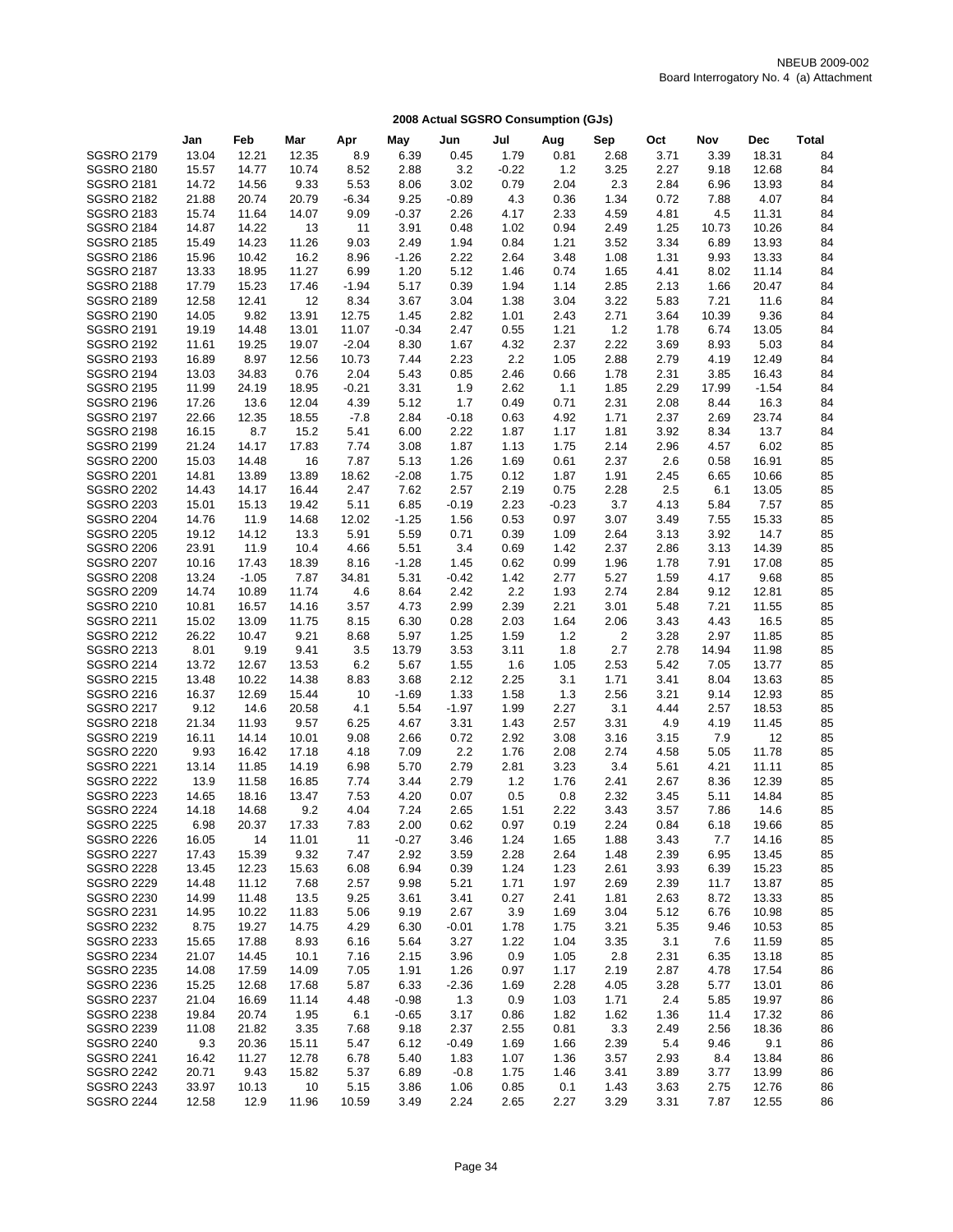|                   | Jan   | Feb   | Mar   | Apr     | May     | Jun     | Jul     | Aug     | Sep  | Oct     | Nov   | Dec   | <b>Total</b> |
|-------------------|-------|-------|-------|---------|---------|---------|---------|---------|------|---------|-------|-------|--------------|
| <b>SGSRO 2245</b> | 5.21  | 13.8  | 18.32 | 12.72   | 0.77    | 2.68    | 1.43    | 2.04    | 2.8  | 1.88    | 9.95  | 14.2  | 86           |
| <b>SGSRO 2246</b> | 18.21 | 11.06 | 13.58 | 6.76    | 5.58    | $-1.43$ | 1.39    | 2.01    | 2.71 | 4.38    | 4.12  | 17.46 | 86           |
| <b>SGSRO 2247</b> | 15.25 | 16.24 | 10.66 | 10.74   | 0.45    | 2.45    | 0.65    | 1.18    | 2.19 | 2.62    | 9.54  | 13.87 | 86           |
| <b>SGSRO 2248</b> | 13.62 | 10.77 | 12.66 | 5.97    | 5.55    | 2.15    | 2.93    | 3.76    | 3.15 | 2.96    | 9.05  | 13.31 | 86           |
| <b>SGSRO 2249</b> | 16.06 | 13.22 | 19.61 | 14.42   | $-4.52$ | 2.67    | 1.74    | 1.56    | 2.64 | 2.03    | 6.16  | 10.3  | 86           |
| <b>SGSRO 2250</b> | 5.1   | 4.04  | 2.9   | 3.03    | 3.79    | 3.58    | 3.83    | 20.46   | 4.48 | 14.59   | 9.84  | 10.28 | 86           |
| <b>SGSRO 2251</b> | 15.92 | 13.34 | 12    | 7.02    | 4.58    | 3.54    | 1.73    | 1.11    | 2.25 | 2.21    | 8.45  | 13.78 | 86           |
| <b>SGSRO 2252</b> | 10.26 | 15.38 | 18.19 | 1.1     | 3.86    | 4.6     | 3.01    | 1.92    | 4.5  | 4.1     | 4.32  | 14.77 | 86           |
| <b>SGSRO 2253</b> | 24.23 | 7.46  | 17.05 | 4.45    | 3.01    | 0.13    | 0.98    | 1.29    | 2.62 | 2.13    | 5.41  | 17.29 | 86           |
| <b>SGSRO 2254</b> | 23.74 | 11.08 | 10.13 | 10.21   | 6.84    | $-0.83$ | 0.78    | 0.64    | 2.26 | 4.35    | 2.51  | 14.34 | 86           |
| <b>SGSRO 2255</b> | 14.29 | 29.6  | 17.4  | $-1.72$ | 2.87    | 3.71    | 2.01    | $-0.27$ | 2.72 | 3.79    | 5.15  | 6.51  | 86           |
| <b>SGSRO 2256</b> | 17.51 | 12.42 | 14.63 | 9.81    | 2.69    | 1.41    | 0.73    | 0.79    | 2.08 | 1.51    | 8.37  | 14.17 | 86           |
| <b>SGSRO 2257</b> | 10.77 | 11.26 | 21.56 | 6.95    | 9.24    | 3.52    | 2.69    | $-0.01$ | 2.68 | 4.14    | 3.5   | 9.96  | 86           |
| <b>SGSRO 2258</b> | 14.42 | 13.66 | 19.05 | 3.28    | 7.56    | $-0.23$ | 1.55    | 1.74    | 2.74 | 4.6     | 4.6   | 13.38 | 86           |
| <b>SGSRO 2259</b> | 21.01 | 9.37  | 9.53  | 25.84   | $-1.44$ | 0.98    | 1.65    | 1.11    | 2.33 | 3       | 3.09  | 9.88  | 86           |
| <b>SGSRO 2260</b> | 16.82 | 13.16 | 12.03 | 10.28   | $-0.30$ | 0.32    | 2.58    | 1.17    | 2.86 | 2.72    | 9.77  | 14.97 | 86           |
| <b>SGSRO 2261</b> | 5.59  | 7.08  | 24.18 | 13.33   | 5.45    | 2.01    | 2.95    | 1.25    | 4.11 | $-2.42$ | 9.2   | 13.65 | 86           |
| <b>SGSRO 2262</b> | 13.98 | 6.36  | 11.49 | 24.41   | 6.19    | $-1.79$ | 1.36    | 0.42    | 3.4  | 4.8     | 4.13  | 11.66 | 86           |
| <b>SGSRO 2263</b> | 13.61 | 6.67  | 26.9  | 18.22   | $-2.78$ | $-0.01$ | 1.32    | 1.66    | 1.62 | 1.76    | 8.41  | 9.11  | 86           |
| <b>SGSRO 2264</b> | 18.16 | 14.1  | 11.67 | 8.74    | 1.27    | 1.58    | 0.58    | 0.92    | 2.69 | 2.53    | 7.54  | 16.75 | 87           |
| <b>SGSRO 2265</b> | 17.46 | 11.21 | 11.75 | 9.34    | 4.85    | 1.41    | 1.44    | 0.91    | 2.52 | 3.99    | 2.64  | 19.04 | 87           |
| <b>SGSRO 2266</b> | 13.42 | 19.23 | 8.95  | 7.02    | 7.18    | 2.78    | 1.88    | 1.08    | 2.25 | 2.52    | 7.12  | 13.14 | 87           |
| <b>SGSRO 2267</b> | 13.56 | 16.22 | 12.11 | 7.94    | 4.32    | 1.09    | 0.65    | 1.29    | 1.44 | 5.27    | 6.5   | 16.19 | 87           |
| <b>SGSRO 2268</b> | 22.93 | 18.39 | 13.72 | 7.72    | $-1.81$ | 1.78    | 0.3     | 0.51    | 3.54 | 6.35    | 5.6   | 7.6   | 87           |
| <b>SGSRO 2269</b> | 14.77 | 16.44 | 12.04 | 11.61   | 2.59    | 2.82    | 2.31    | 2.07    | 2.19 | 4.16    | 5.42  | 10.27 | 87           |
| <b>SGSRO 2270</b> | 11.97 | 14.2  | 10.27 | 6.49    | 8.55    | 3.42    | 4.43    | 2.81    | 2.19 | 3.67    | 7.7   | 11.01 | 87           |
| <b>SGSRO 2271</b> | 16.56 | 11.38 | 12.01 | 4.98    | 7.74    | 2.77    | 1.3     | 2.13    | 2.58 | 3.52    | 4.5   | 17.25 | 87           |
| <b>SGSRO 2272</b> | 15.62 | 17.67 | 8.54  | 10.21   | 0.08    | 1.86    | 1.1     | 1.47    | 1.36 | 2.98    | 8.83  | 17.05 | 87           |
| <b>SGSRO 2273</b> | 12.44 | 11.19 | 21.5  | 7.01    | 11.19   | $-3.55$ | 1.59    | 1.6     | 3.03 | 4.44    | 8.06  | 8.28  | 87           |
| <b>SGSRO 2274</b> | 20.15 | 11.48 | 11.15 | 5.27    | 6.47    | 1.89    | 2.03    | 2.43    | 2.08 | 2.33    | 8.65  | 12.91 | 87           |
| <b>SGSRO 2275</b> | 11.08 | 14.02 | 8.51  | 8.62    | 5.21    | 1.61    | 3.99    | 2.69    | 3.38 | 3.3     | 7.28  | 17.21 | 87           |
| <b>SGSRO 2276</b> | 13.17 | 9.26  | 6.88  | 28.49   | 0.95    | 2.3     | 0.76    | 1.23    | 2.31 | 2.33    | 8.23  | 11    | 87           |
| <b>SGSRO 2277</b> | 19.37 | 12.42 | 11.11 | 5.44    | 7.36    | 1.05    | 2.11    | 1.15    | 2.68 | 3.9     | 6.17  | 14.17 | 87           |
| <b>SGSRO 2278</b> | 33.18 | 12.14 | 14.28 | 2.86    | 3.62    | 2       | 0.98    | 1.81    | 3.43 | 2.96    | 3.97  | 5.71  | 87           |
| <b>SGSRO 2279</b> | 15.1  | 20.4  | 20.75 | 1.34    | 3.78    | $-0.51$ | 0.31    | 1.62    | 3.38 | 3.05    | 4.7   | 13.05 | 87           |
| <b>SGSRO 2280</b> | 18.42 | 17.71 | 7.88  | 5.83    | 5.11    | 5.39    | 1.76    | 2.12    | 2.19 | 3.56    | 6.59  | 10.5  | 87           |
| <b>SGSRO 2281</b> | 9.36  | 19.15 | 13.44 | 5.9     | 8.53    | 1.89    | 1.44    | 0.98    | 2.48 | 3.77    | 10.05 | 10.09 | 87           |
| <b>SGSRO 2282</b> | 12.05 | 16.55 | 13.58 | 10.9    | 3.30    | 2.06    | 0.9     | 0.98    | 3.59 | 4.49    | 5.05  | 13.67 | 87           |
| <b>SGSRO 2283</b> | 15.93 | 8.39  | 12.92 | 3.54    | 5.67    | 3.35    | 2.46    | 1.71    | 2.81 | 9.37    | 7.87  | 13.13 | 87           |
| <b>SGSRO 2284</b> | 14.31 | 17.24 | 18.72 | 3.72    | 3.64    | 0.3     | 1.28    | 1.09    | 2.97 | 3.05    | 5.42  | 15.43 | 87           |
| <b>SGSRO 2285</b> | 15.52 | 12.78 | 14.73 | 6.62    | 4.85    | 1.98    | 1.97    | 1.38    | 2.67 | 4.57    | 3.06  | 17.04 | 87           |
| <b>SGSRO 2286</b> | 18.3  | 21.92 | 17.83 | $-6.46$ | 12.17   | 1.06    | 1.67    | 0.72    | 2.11 | 2.28    | 3.44  | 12.15 | 87           |
| <b>SGSRO 2287</b> | 15.5  | 10.69 | 15.38 | 13.34   | $-1.07$ | 2.86    | 1.34    | 1.52    | 2.67 | 3.21    | 6.88  | 14.96 | 87           |
| <b>SGSRO 2288</b> | 23.86 | 18.04 | 6.78  | 12.81   | $-2.53$ | 0.62    | 1.09    | 1.68    | 1.57 | 2.1     | 6.23  | 15.2  | 87           |
| <b>SGSRO 2289</b> | 15.2  | 14.81 | 9.79  | 3.94    | 10.50   | 2.46    | 0.48    | 1.4     | 3.52 | 2.9     | 8.9   | 13.57 | 87           |
| <b>SGSRO 2290</b> | 17.51 | 15.04 | 12.67 | 7.06    | 5.00    | 1.62    | 1.11    | 1.6     | 2.16 | 4.42    | 6.03  | 13.31 | 88           |
| <b>SGSRO 2291</b> | 19.18 | 10.84 | 14.77 | 7.7     | 2.78    | 1.22    | 3.21    | 1.21    | 5.06 | 5.4     | 6.02  | 10.16 | 88           |
| <b>SGSRO 2292</b> | 15.51 | 13.69 | 13.42 | 11.73   | 3.39    | 1.96    | 1.35    | 2.45    | 0.79 | 0.11    | 7.7   | 15.52 | 88           |
| <b>SGSRO 2293</b> | 14.79 | 16.19 | 7.57  | 8.78    | 2.39    | 1.94    | 1.51    | 1.83    | 2.81 | 2.9     | 12.25 | 14.68 | 88           |
| <b>SGSRO 2294</b> | 16.57 | 11.77 | 15.84 | 7.36    | 4.85    | 0.4     | 2.22    | 1.05    | 2.8  | 4.37    | 5.25  | 15.16 | 88           |
| <b>SGSRO 2295</b> | 15.93 | 13.56 | 12.08 | 6.48    | 5.57    | 2.8     | 2.22    | 2.36    | 3.21 | 3.39    | 5.51  | 14.53 | 88           |
| <b>SGSRO 2296</b> | 14.72 | 14.79 | 14.76 | 8.46    | $-0.29$ | 2.4     | 0.82    | 1.47    | 2.75 | 3.03    | 10.51 | 14.23 | 88           |
| <b>SGSRO 2297</b> | 7.82  | 27.86 | 9.68  | 6.55    | 6.10    | $-0.06$ | 0.52    | 1.86    | 2.93 | 4.06    | 9.02  | 11.33 | 88           |
| <b>SGSRO 2298</b> | 13.69 | 16.19 | 14.82 | 6.97    | 2.73    | 1.78    | 2.08    | 2.13    | 3.61 | 4.86    | 9.33  | 9.5   | 88           |
| <b>SGSRO 2299</b> | 27.39 | 10.15 | 8.99  | 12.91   | $-1.91$ | 2       | 2.34    | 2.21    | 3.67 | 2.62    | 2.45  | 14.87 | 88           |
| <b>SGSRO 2300</b> | 14.09 | 12.18 | 12.31 | 6.5     | 4.93    | 1.25    | 2.44    | 1.51    | 2.46 | 5.82    | 5.99  | 18.23 | 88           |
| <b>SGSRO 2301</b> | 14.78 | 13.95 | 9.98  | 6.84    | 5.74    | 4.37    | 1.29    | 1.31    | 4.02 | 3.01    | 7.55  | 14.89 | 88           |
| <b>SGSRO 2302</b> | 16.08 | 16.38 | 16.97 | 9.92    | 6.31    | 2.78    | $-0.08$ | 2.5     | 2.61 | 2.91    | 2.83  | 8.53  | 88           |
| <b>SGSRO 2303</b> | 13.88 | 22    | 15.42 | 7.02    | 3.45    | 2.08    | 2.11    | 1.47    | 2.6  | 3.95    | 3.14  | 10.62 | 88           |
| <b>SGSRO 2304</b> | 22.2  | 12.23 | 12.51 | 7.42    | 6.91    | 0.95    | 1.82    | 0.4     | 0.5  | 0.92    | 6.84  | 15.04 | 88           |
| <b>SGSRO 2305</b> | 17.45 | 16.86 | 20.14 | $-3.37$ | 8.86    | 2.33    | 1.51    | 2.27    | 3.58 | 3.15    | 3.22  | 11.82 | 88           |
| <b>SGSRO 2306</b> | 25.19 | 17.76 | 5.76  | 1.19    | 6.82    | 3.72    | $-0.36$ | 1.01    | 3.91 | 2.95    | 7.36  | 12.51 | 88           |
| <b>SGSRO 2307</b> | 15.55 | 12.34 | 16.93 | 4.63    | 5.13    | 1.25    | 0.83    | 1.06    | 1.55 | 4.53    | 10.04 | 14.08 | 88           |
| <b>SGSRO 2308</b> | 16.1  | 16.24 | 10.29 | 1.85    | 11.45   | 2.74    | 0.92    | 1.06    | 1.9  | 2.01    | 10.73 | 12.67 | 88           |
| <b>SGSRO 2309</b> | 13.49 | 16.77 | 13.38 | 9.64    | 5.88    | 2.38    | 1.23    | 0.35    | 2.94 | 3.06    | 9.07  | 9.83  | 88           |
| <b>SGSRO 2310</b> | 12.62 | 17.69 | 12.52 | 8.85    | 2.31    | 3.42    | 2.61    | 0.15    | 2.27 | 4.16    | 8.04  | 13.42 | 88           |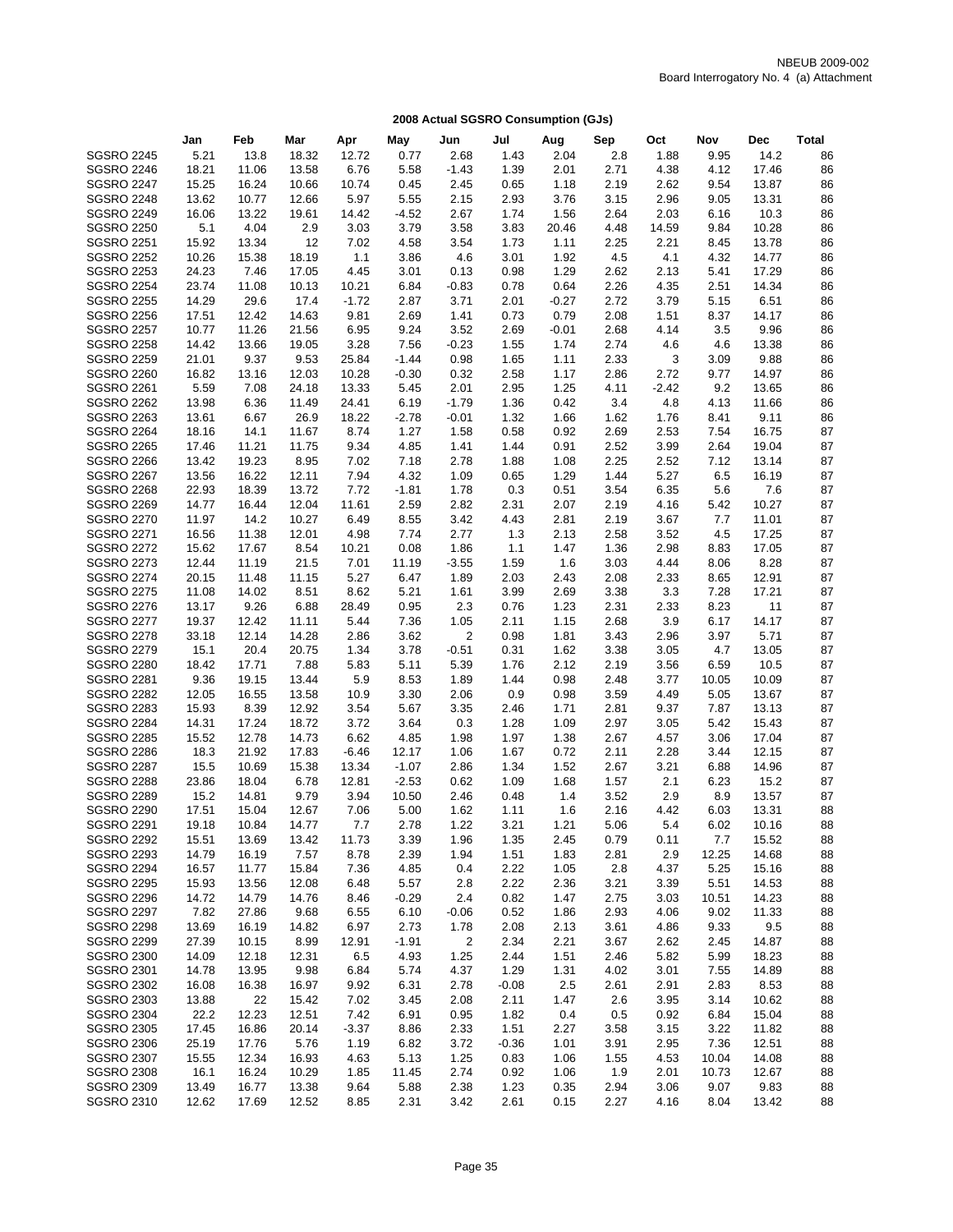|                   | Jan   | Feb   | Mar   | Apr   | May     | Jun     | Jul     | Aug            | Sep     | Oct  | Nov   | <b>Dec</b> | <b>Total</b> |
|-------------------|-------|-------|-------|-------|---------|---------|---------|----------------|---------|------|-------|------------|--------------|
| <b>SGSRO 2311</b> | 16.31 | 11.34 | 16.8  | 12.06 | 2.63    | 3       | 0.91    | 1.34           | 3.05    | 3.58 | 8.33  | 8.79       | 88           |
| <b>SGSRO 2312</b> | 15.39 | 13.76 | 15.24 | 8.09  | 8.48    | $-1.87$ | 0.79    | 3.15           | 3.05    | 4.65 | 3.53  | 13.92      | 88           |
| <b>SGSRO 2313</b> | 17.18 | 16.59 | 9.98  | 7.6   | 3.36    | 2.03    | 0.64    | 2.67           | 3.44    | 4.74 | 7.22  | 12.77      | 88           |
| <b>SGSRO 2314</b> | 17    | 17.8  | 7.65  | 6.25  | 4.31    | 4.24    | 1.83    | 3.06           | 1.28    | 3.89 | 7.18  | 13.76      | 88           |
| <b>SGSRO 2315</b> | 18.59 | 12.32 | 15.38 | 8.51  | 0.63    | 1.12    | 0.68    | 1.21           | 2.81    | 2.71 | 8.49  | 15.81      | 88           |
| <b>SGSRO 2316</b> | 19.51 | 8.3   | 9.57  | 23.34 | $-1.46$ | 3.04    | $-0.59$ | 1.64           | 2.26    | 6.37 | 6.09  | 10.19      | 88           |
| <b>SGSRO 2317</b> | 15.3  | 12.43 | 15.34 | 8.09  | 6.36    | 1.46    | 2.19    | 2.08           | 3.69    | 3.41 | 5.78  | 12.14      | 88           |
| <b>SGSRO 2318</b> | 18.29 | 17.33 | 10.47 | 7.29  | 3.72    | 1.37    | 0.5     | 1.03           | 1.96    | 1.61 | 9.31  | 15.42      | 88           |
| <b>SGSRO 2319</b> | 18.06 | 9.27  | 16.44 | 10.21 | $-0.06$ | 2.39    | 2.89    | 1.95           | 4.62    | 5.12 | 5.62  | 11.81      | 88           |
| <b>SGSRO 2320</b> | 14.25 | 13.96 | 15.3  | 7.3   | 3.97    | 3.16    | 1.59    | 1.21           | 2.23    | 3.22 | 3.15  | 18.99      | 88           |
| <b>SGSRO 2321</b> | 9.94  | 14.24 | 18.38 | 4.91  | 6.73    | 1.15    | 3.73    | 1.46           | 3.45    | 3.64 | 4.75  | 16.02      | 88           |
| <b>SGSRO 2322</b> | 20.59 | 14.59 | 16.55 | 14.38 | 0.08    | 1.47    | $-0.19$ | 1.69           | 2.06    | 0.8  | 0.63  | 15.76      | 88           |
| <b>SGSRO 2323</b> | 13.85 | 13.5  | 11.48 | 7.9   | 5.67    | 2.49    | 1.27    | 2.76           | 2.36    | 2.23 | 9.65  | 15.3       | 88           |
| <b>SGSRO 2324</b> | 17.9  | 15.9  | 15.76 | 10.28 | 5.96    | 0.79    | 2.85    | 2.26           | 1.5     | 5.56 | 0.78  | 8.99       | 89           |
| <b>SGSRO 2325</b> | 12.47 | 21.19 | 12.59 | 8.06  | 3.46    | 2.76    | $-0.77$ | 5.2            | 3.14    | 3.9  | 4.55  | 12.07      | 89           |
| <b>SGSRO 2326</b> | 16.27 | 13.44 | 12.04 | 6.98  | 3.74    | 4.03    | 2.18    | 3.3            | 1.77    | 2.16 | 9.37  | 13.35      | 89           |
| <b>SGSRO 2327</b> | 15.28 | 15.05 | 13.44 | 12    | $-0.06$ | 0.09    | 1.77    | 2.79           | 1.94    | 3.16 | 6.9   | 16.3       | 89           |
| <b>SGSRO 2328</b> | 15.37 | 14.39 | 9.07  | 3.51  | 9.25    | 2.63    | 2.03    | 2.18           | 2.48    | 2.71 | 10.23 | 14.81      | 89           |
| <b>SGSRO 2329</b> | 10.63 | 22.02 | 15.41 | 4.47  | 6.54    | 0.48    | 0.77    | 3.01           | 3.51    | 3.73 | 9.7   | 8.39       | 89           |
| <b>SGSRO 2330</b> | 16.64 | 14.32 | 15.41 | 7.14  | 6.09    | 0.56    | $-0.74$ | 1.44           | 2.21    | 3.31 | 6.66  | 15.62      | 89           |
| <b>SGSRO 2331</b> | 18.08 | 11.51 | 15.04 | 10.41 | 2.24    | 1.65    | 2.27    | 2              | 3.16    | 3.33 | 7.84  | 11.17      | 89           |
| <b>SGSRO 2332</b> | 18.89 | 14.86 | 15.07 | 7.84  | $-1.22$ | 2.87    | 0.02    | 2.16           | 2.54    | 3.59 | 7.1   | 14.99      | 89           |
| <b>SGSRO 2333</b> | 4.35  | 19.47 | 14.54 | 7.11  | 8.97    | 2.39    | 0.58    | 2.7            | 2.77    | 3.95 | 5.91  | 16         | 89           |
| <b>SGSRO 2334</b> | 14.7  | 11.52 | 10.85 | 2.84  | 7.62    | 3.01    | 1.27    | 1.97           | 4.68    | 3.89 | 12.21 | 14.25      | 89           |
| <b>SGSRO 2335</b> | 19.67 | 11.12 | 16.25 | 5.53  | 3.42    | 2.71    | 0.4     | 0.44           | 2.67    | 3.36 | 8.43  | 14.82      | 89           |
| <b>SGSRO 2336</b> | 20.43 | 14.13 | 9.76  | 7.8   | 4.69    | 1.01    | $-0.01$ | 0.01           | 1.76    | 2.12 | 9.88  | 17.27      | 89           |
| <b>SGSRO 2337</b> | 20.45 | 9.7   | 15.47 | 5.12  | 7.72    | 1.77    | 2.27    | 0.4            | 2.62    | 2.89 | 3.52  | 16.92      | 89           |
| <b>SGSRO 2338</b> | 12.61 | 18.24 | 14.58 | 6.56  | 5.19    | 1.52    | 0.69    | 0.99           | 1.39    | 4    | 7.24  | 15.84      | 89           |
| <b>SGSRO 2339</b> | 11.64 | 11.84 | 15.38 | 10.95 | 4.45    | 5.44    | $-0.02$ | 1.69           | 2.34    | 3.65 | 6.41  | 15.16      | 89           |
| <b>SGSRO 2340</b> | 15.08 | 8.41  | 12.14 | 7.42  | 9.99    | 3.67    | 3.29    | 1.57           | 2.85    | 3.98 | 7.3   | 13.29      | 89           |
| <b>SGSRO 2341</b> | 15.9  | 15.95 | 13.3  | 6.44  | 2.53    | 1.4     | 1.07    | 2.03           | 2.01    | 5.12 | 4.28  | 18.97      | 89           |
| <b>SGSRO 2342</b> | 26.06 | 13.06 | 12.03 | 4.51  | 4.86    | 1.91    | 1.94    | 1.6            | 2.95    | 3.52 | 3.3   | 13.3       | 89           |
| <b>SGSRO 2343</b> | 13.37 | 13.22 | 15    | 8.79  | 4.80    | 1.89    | 0.68    | 1.43           | 2.89    | 3.26 | 9.46  | 14.28      | 89           |
| <b>SGSRO 2344</b> | 13.97 | 16.6  | 14.45 | 7.99  | 5.45    | 2.78    | 0.92    | 0.58           | 1.82    | 4.24 | 8.41  | 11.88      | 89           |
| <b>SGSRO 2345</b> | 16.5  | 14.02 | 18.14 | 3.49  | 9.74    | 1.39    | 1.92    | $-0.49$        | 2.22    | 3.88 | 4.94  | 13.43      | 89           |
| <b>SGSRO 2346</b> | 14.59 | 18.67 | 13.58 | 9.92  | 4.20    | 0.19    | 2.63    | 1.26           | 2.02    | 2.94 | 7.53  | 11.75      | 89           |
| <b>SGSRO 2347</b> | 23.57 | 10.87 | 10.17 | 5.88  | 4.74    | 2.71    | 1.52    | 1.12           | 2.05    | 6.46 | 6.46  | 13.74      | 89           |
| <b>SGSRO 2348</b> | 15.92 | 13.17 | 14.18 | 7.83  | 6.66    | 2.83    | 1.86    | $\overline{2}$ | 2.3     | 3.84 | 5.1   | 13.62      | 89           |
| <b>SGSRO 2349</b> | 19.64 | 19.67 | 8.22  | 7.17  | 1.46    | 1.86    | 1.28    | 1.6            | 1.92    | 2.53 | 6.28  | 17.68      | 89           |
| <b>SGSRO 2350</b> | 18.14 | 13.8  | 20.93 | 9.73  | 7.33    | 2.14    | 5.43    | 1.7            | $-1.76$ | 4.66 | 0.9   | 6.32       | 89           |
| <b>SGSRO 2351</b> | 16.16 | 11.15 | 13.85 | 7.28  | 3.36    | 1.16    | 1.22    | 3.84           | 1.36    | 5.12 | 4.79  | 20.04      | 89           |
| <b>SGSRO 2352</b> | 14.82 | 11.22 | 11.96 | 9.81  | 3.94    | 2.5     | 2.59    | 2.82           | 2.53    | 2.93 | 10.14 | 14.11      | 89           |
| <b>SGSRO 2353</b> | 19.39 | 13.1  | 15.84 | 6.33  | 5.51    | 2.3     | 0.47    | 0.75           | 2.64    | 3.16 | 3.61  | 16.3       | 89           |
| <b>SGSRO 2354</b> | 21.18 | 15.96 | 10.74 | 0.96  | 6.27    | 5.64    | 1.77    | 5.5            | 3.24    | 5.47 | 3.49  | 9.22       | 89           |
| <b>SGSRO 2355</b> | 25.81 | 10.41 | 12.33 | 12.22 | 1.57    | 0.04    | 0.14    | 0.21           | 1.43    | 1.77 | 9.29  | 14.23      | 89           |
| <b>SGSRO 2356</b> | 15.53 | 17.52 | 15.88 | 0.8   | 6.85    | 3.96    | $-0.45$ | 0.46           | 2.04    | 3.55 | 10.17 | 13.16      | 89           |
| <b>SGSRO 2357</b> | 29.23 | 12.75 | 14.64 | 6.86  | 1.73    | $-0.99$ | 3.55    | 0.7            | 2.34    | 2.33 | 2.5   | 13.84      | 89           |
| <b>SGSRO 2358</b> | 16.72 | 12.53 | 15.9  | 5.6   | 3.32    | 2.5     | 2.05    | 0.91           | 3.02    | 5.81 | 5.45  | 15.72      | 90           |
| <b>SGSRO 2359</b> | 24.29 | 12.7  | 13.26 | 6.56  | 6.37    | 0.05    | 1.7     | $-0.41$        | 2.67    | 4.23 | 5.33  | 12.79      | 90           |
| <b>SGSRO 2360</b> | 16.81 | 11.78 | 13.47 | 6.98  | 3.57    | 2.48    | 3.08    | 1.89           | 3.36    | 2.78 | 9.19  | 14.19      | 90           |
| <b>SGSRO 2361</b> | 9.61  | 32.43 | 5.61  | 8.68  | 6.20    | $-0.73$ | $-0.21$ | $-0.12$        | 1.39    | 2.29 | 9.39  | 15.05      | 90           |
| <b>SGSRO 2362</b> | 16.2  | 14.04 | 15.55 | 3.64  | 5.72    | 3.03    | 0.88    | 2.04           | $-0.23$ | 7.53 | 3.47  | 17.73      | 90           |
| <b>SGSRO 2363</b> | 18.43 | 11.7  | 15.02 | 7.6   | 7.73    | $-1.75$ | 2.08    | 0.82           | 2.24    | 4.25 | 5.97  | 15.54      | 90           |
| <b>SGSRO 2364</b> | 17.57 | 10.6  | 14.31 | 9.84  | 2.85    | 3.4     | 1.11    | 1.28           | 3.85    | 2.93 | 8.02  | 13.88      | 90           |
| <b>SGSRO 2365</b> | 17.37 | 17.16 | 10.16 | 6.82  | 5.07    | 3.05    | $-0.15$ | 0.61           | 3.53    | 3.62 | 7.89  | 14.58      | 90           |
| <b>SGSRO 2366</b> | 12.44 | 15.25 | 10.2  | 7.01  | 5.53    | 1.09    | 3.12    | 4.62           | 1.76    | 1.88 | 12    | 14.85      | 90           |
| <b>SGSRO 2367</b> | 29.14 | 12.67 | 14.59 | 7.87  | 4.10    | 0.38    | 1.55    | 0.58           | 1.97    | 3.2  | 3.59  | 10.16      | 90           |
| <b>SGSRO 2368</b> | 15.08 | 14.22 | 14.2  | 6.06  | 6.22    | 2.69    | 1.02    | 0.97           | 2.45    | 3.86 | 9.18  | 13.89      | 90           |
| SGSRO 2369        | 14.35 | 8.8   | 13.13 | 11.4  | 11.45   | 3.21    | 1.88    | 1.15           | 1.45    | 1.89 | 8.65  | 12.48      | 90           |
| <b>SGSRO 2370</b> | 10.94 | 46.92 | 3.96  | 19.67 | $-2.76$ | 2.48    | 0.04    | $-0.17$        | 1.14    | 6.69 | 3.65  | $-2.68$    | 90           |
| <b>SGSRO 2371</b> | 12.49 | 13.24 | 10.12 | 7.98  | 3.05    | 2.95    | 3.06    | 2.22           | 5.24    | 4.08 | 8.03  | 17.44      | 90           |
| <b>SGSRO 2372</b> | 8.78  | 7.19  | 27.57 | 14.73 | 5.58    | 2.91    | 1.04    | 1.72           | 2.55    | 2.57 | 7.09  | 8.26       | 90           |
| <b>SGSRO 2373</b> | 16.69 | 3.12  | 10.77 | 21.92 | 8.52    | $-1.65$ | 1.76    | 1.92           | 3.17    | 4.96 | 4.97  | 13.87      | 90           |
| <b>SGSRO 2374</b> | 18.17 | 15.63 | 13.95 | 5.2   | 6.99    | 2.71    | 3.33    | 0.85           | 2.86    | 3.27 | 4.19  | 12.89      | 90           |
| <b>SGSRO 2375</b> | 19.02 | 10.63 | 18.52 | 11.82 | 1.40    | 3.59    | 1.65    | 1.32           | 2.74    | 2.13 | 4.96  | 12.31      | 90           |
| <b>SGSRO 2376</b> | 11.26 | 16.29 | 11    | 2.6   | 9.64    | 2.65    | 1.39    | 2.24           | 1.33    | 3.19 | 11.51 | 17.06      | 90           |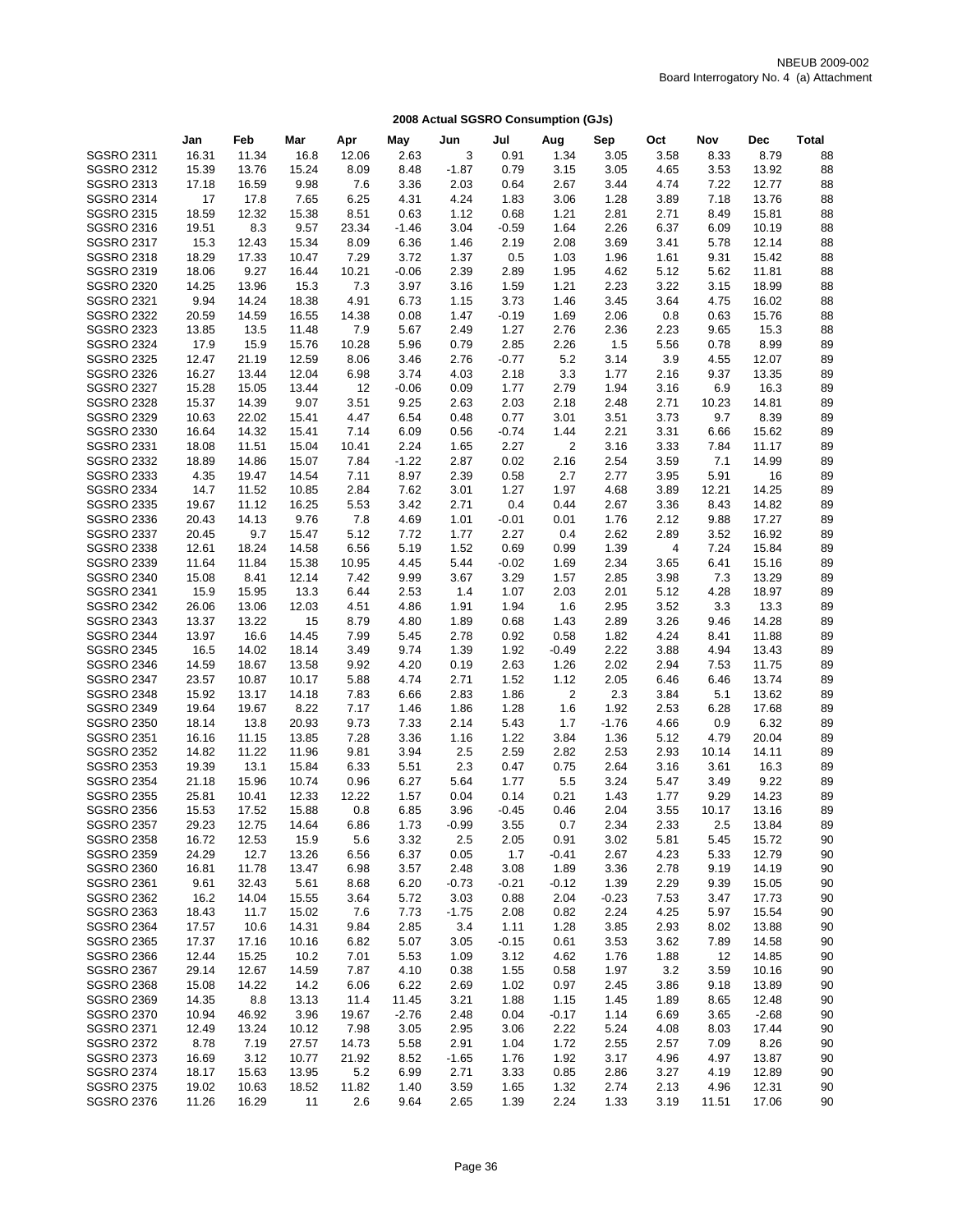|                                        | Jan            | Feb            | Mar            | Apr          | May          | Jun             | Jul          | Aug          | Sep          | Oct          | Nov          | Dec           | <b>Total</b> |
|----------------------------------------|----------------|----------------|----------------|--------------|--------------|-----------------|--------------|--------------|--------------|--------------|--------------|---------------|--------------|
| <b>SGSRO 2377</b>                      | 17.19          | 13.89          | 17.41          | 5.88         | 3.62         | 1.07            | 2.03         | 0.22         | 2.27         | 4.13         | 3.15         | 19.33         | 90           |
| <b>SGSRO 2378</b>                      | 17.68          | 16.09          | 18.04          | 7.82         | $-0.24$      | 0.22            | $-0.62$      | 0.41         | 1.9          | 2.42         | 7.65         | 18.94         | 90           |
| <b>SGSRO 2379</b>                      | 18.37          | 13.48          | 17.02          | 7.96         | 1.58         | 0.94            | 1.66         | 0.73         | 1.94         | 2.87         | 8.92         | 14.86         | 90           |
| <b>SGSRO 2380</b>                      | 17.53          | 9.89           | 13.88          | 6.13         | 3.37         | 4.1             | 2.32         | 2.87         | 4.34         | 3.82         | 3.84         | 18.3          | 90           |
| <b>SGSRO 2381</b>                      | 18.06          | 12.67          | 18.67          | 12.98        | 1.92         | $\mathbf{1}$    | 0.86         | $-0.17$      | 4.32         | 4.2          | 5.14         | 10.78         | 90           |
| <b>SGSRO 2382</b>                      | 15.11          | 14.67          | 17.51          | 7.34         | 6.91         | $-0.87$         | 2.71         | $-0.11$      | 2.98         | 4.36         | 5.92         | 13.9          | 90           |
| <b>SGSRO 2383</b>                      | 11.1           | 18.38          | 17.99          | 5.64         | 8.42         |                 | 1.97         | 2.43         | 3.23         | 2.83         | 3.9          | 14.74         | 90           |
|                                        |                |                |                | 12.44        |              | $-0.19$         |              |              |              | 0.71         |              | 17.94         | 90           |
| <b>SGSRO 2384</b>                      | 19.01          | 14.61          | 18.21          |              | $-2.35$      | 1.71            | $-0.74$      | 0.01         | 1.27         |              | 7.64         |               |              |
| <b>SGSRO 2385</b>                      | 14.25          | 14.69          | 14.23          | 11.16        | 1.48         | 2.65<br>$-2.72$ | 2.57         | 2.26         | 2.57         | 3.67         | 8.55         | 12.4          | 90           |
| <b>SGSRO 2386</b><br><b>SGSRO 2387</b> | 18.36          | 2.76           | 22.49          | 12.55        | 9.49         |                 | $-0.56$      | 1.16         | 2.39         | 3.66         | 4.7          | 16.26         | 91           |
|                                        | 22.46          | 18.48          | 15.04          | 10.67        | $-1.02$      | $-0.89$         | $-0.05$      | 0.95         | 2.05         | 3.13         | 6.46         | 13.26         | 91           |
| <b>SGSRO 2388</b>                      | 10.5           | 14.26          | 17.7           | 9.64         | 6.29         | 0.93            | 2.35         | 1.84         | 2.96         | 3.27         | 7.99         | 12.86         | 91           |
| <b>SGSRO 2389</b>                      | 19.09          | 14.2           | 16.47          | 6.19         | 7.02         | 2.12            | 1.11         | 1.39         | 3.19         | 3.89         | 6.53         | 9.42          | 91           |
| <b>SGSRO 2390</b>                      | 15.06          | 14.84          | 13.12          | 11.2         | 6.56         | 0.26            | $-0.09$      | 0.24         | 0.47         | 5.4          | 9.86         | 13.7          | 91           |
| <b>SGSRO 2391</b>                      | 16.78          | 15.26          | 13.53          | 8.54         | 4.77         | 1.19            | 1.28         | $\mathbf{1}$ | 2.72         | 4.16         | 10.02        | 11.42         | 91           |
| <b>SGSRO 2392</b>                      | 17.37          | 13.47          | 14.98          | 11.29        | 1.80         | 2.7             | 1.5          | 2.3          | 2.3          | 3.69         | 6.93         | 12.34         | 91           |
| <b>SGSRO 2393</b>                      | 17.52          | 13.85          | 12.39          | 9.26         | 1.67         | 1.75            | 2.52         | 1.34         | 4.63         | 3.94         | 9.64         | 12.21         | 91           |
| <b>SGSRO 2394</b>                      | 13.86          | 13.28          | 14.56          | 7.66         | 5.87         | 0.68            | 1.92         | 3.3          | 2.6          | 4.97         | 3.13         | 18.97         | 91           |
| <b>SGSRO 2395</b>                      | 17.47          | 13.61          | 18.76          | 7.42         | 6.32         | 0.53            | 1.22         | 0.35         | 1.34         | 0.87         | 7.38         | 15.54         | 91           |
| <b>SGSRO 2396</b>                      | 18.47          | 16.67          | 17.85          | $-3.33$      | 10.94        | 2.88            | 1.76         | 4.31         | 4.57         | 5.83         | 5.11         | 5.79          | 91           |
| <b>SGSRO 2397</b>                      | 24.74          | 14.81          | 7.29           | 5.18         | 5.99         | 2.76            | 0.04         | 0.4          | 3.95         | 2.52         | 5.72         | 17.49         | 91           |
| <b>SGSRO 2398</b>                      | 16.22          | 19.21          | 10.82          | 7.26         | 2.64         | 2.12            | 0.6          | 2.08         | 3.07         | 3.54         | 8.11         | 15.3          | 91           |
| <b>SGSRO 2399</b>                      | 15.68          | 12.12          | 17.43          | 3.94         | 2.95         | 2.47            | 7.53         | 1.5          | 4.87         | 3.96         | 4.73         | 13.82         | 91           |
| <b>SGSRO 2400</b>                      | 14.54          | 13.85          | 18.13          | 5.21         | 7.09         | 0.73            | 1.98         | 2.81         | 3.9          | 4.77         | 6.38         | 11.67         | 91           |
| <b>SGSRO 2401</b>                      | 15.37          | 14.11          | 13.27          | 11.16        | 5.50         | 1.33            | 1.64         | 2.56         | 4.3          | 2.93         | 5.82         | 13.11         | 91           |
| <b>SGSRO 2402</b>                      | 15.72          | 17.35          | 11.5           | 3.52         | 8.56         | 1.47            | 1.12         | 1.21         | 3.22         | 3.06         | 10.42        | 13.97         | 91           |
| <b>SGSRO 2403</b>                      | 16.33          | 15.95          | 17.15          | 9.2          | 9.18         | 2.63            | 0.09         | 1.76         | 2.58         | 2.1          | 4.26         | 9.89          | 91           |
| <b>SGSRO 2404</b>                      | 13.35          | 19.11          | 17.27          | 9            | 1.92         | 2.22            | $-0.47$      | 1.9          | 2.74         | 3.81         | 7.93         | 12.39         | 91           |
| <b>SGSRO 2405</b>                      | 19.49          | 8.75           | 15.99          | 5.61         | 8.15         | $-0.99$         | 1.65         | 1.69         | 3.2          | 5.25         | 6.16         | 16.24         | 91           |
| <b>SGSRO 2406</b>                      | 16.17          | 12.91          | 16.69          | 10.78        | 1.23         | 1.81            | 1.04         | 1.71         | 2.59         | 3.07         | 8.94         | 14.25         | 91           |
| <b>SGSRO 2407</b>                      | 19.02          | 13.52          | 19.64          | 10.59        | 2.54         | 1.69            | $-0.62$      | 0.25         | 1.77         | 3.15         | 4.6          | 15.16         | 91           |
| <b>SGSRO 2408</b>                      | 30.68          | 15.35<br>16.74 | 13.18          | 2.94         | 3.54         | 0.74<br>0.1     | 0.83         | 1.76         | 3.02         | 2.93         | 3.66         | 12.71         | 91<br>91     |
| <b>SGSRO 2409</b>                      | 17.07          |                | 22.52<br>13.62 | 0.81<br>9.84 | 4.62         |                 | 0.56         | 1.25         | 2.38         | 5.25<br>2.94 | 5.52<br>4.03 | 14.59         | 91           |
| <b>SGSRO 2410</b><br><b>SGSRO 2411</b> | 17.26<br>17.12 | 22.49<br>12.95 | 16.7           | 5.91         | 4.58<br>2.58 | 1.47<br>1.86    | 2.36<br>2.14 | 0.04<br>0.86 | 3.45<br>3.24 | 4.83         | 3.23         | 9.41<br>20.28 | 92           |
| <b>SGSRO 2412</b>                      | 10.25          | 21.16          | 14.59          | 8.98         | 3.74         | 1.8             | 1.16         | 1.43         | 1.9          | 5.79         | 8.75         | 12.18         | 92           |
| <b>SGSRO 2413</b>                      | 19.09          | 8.78           | 20.65          | $-2.88$      | 7.86         | 3.53            | 1.58         | 2.36         | 3.68         | 4.6          | 4.02         | 18.48         | 92           |
| <b>SGSRO 2414</b>                      | 17.75          | 14.79          | 14.68          | 7.57         | 4.76         | 3.62            | 1.81         | 0.33         | 2.82         | 3.34         | 10.44        | 9.89          | 92           |
| <b>SGSRO 2415</b>                      | 17.11          | 12.42          | 18.7           | 7.56         | 7.50         | 1.29            | 1.98         | 1.06         | 1.38         | 4.29         | 6.37         | 12.14         | 92           |
| <b>SGSRO 2416</b>                      | 15.21          | 15.09          | 14.12          | 9.65         | 4.09         | 3.91            | 1.84         | 2.01         | 2.52         | 4.24         | 8.18         | 10.99         | 92           |
| <b>SGSRO 2417</b>                      | 15.67          | 13.45          | 12.56          | 4.12         | 8.36         | 2.61            | 1.46         | 1.56         | 3.69         | 3.25         | 9.14         | 15.98         | 92           |
| <b>SGSRO 2418</b>                      | 12.5           | 14.94          | 15.63          | 8.66         | 6.39         | 1.78            | 1.74         | 3.01         | 3.15         | 3.98         | 2.69         | 17.41         | 92           |
| <b>SGSRO 2419</b>                      | 17.98          | 16.33          | 16.87          | 4.67         | 7.04         | $-1.61$         | 1.3          | 0.59         | 3.34         | 4.59         | 3.28         | 17.56         | 92           |
| <b>SGSRO 2420</b>                      | 15.15          | 12.56          | 17.8           | 11.15        | 0.48         | $-1.37$         | 4.01         | 1.98         | 3.46         | 3.37         | 9.25         | 14.13         | 92           |
| <b>SGSRO 2421</b>                      | 22.21          | 18.73          | 10.2           | 9.21         | 4.67         | 1.58            | $-0.17$      | 1.46         | 2.15         | 3.17         | 4.6          | 14.19         | 92           |
| <b>SGSRO 2422</b>                      | 26.85          | 22.13          | 4.89           | 7.25         | 4.97         | 1.17            | 1.65         | 2.16         | 1.24         | 3.33         | 5.4          | 10.97         | 92           |
| <b>SGSRO 2423</b>                      | 17.61          | 16.88          | 10.86          | 9.97         | 3.53         | 4.08            | 0.36         | 2.23         | 2.58         | 2.89         | 6.6          | 14.44         | 92           |
| <b>SGSRO 2424</b>                      | 13.87          | 13.06          | 10.34          | 6.1          | 8.17         | 2.45            | 3.52         | 2.27         | 3.77         | 3.98         | 9.7          | 14.91         | 92           |
| <b>SGSRO 2425</b>                      | 17.74          | 17.42          | 9.37           | 11.52        | $-0.65$      | 1.62            | 1.1          | 1.49         | 3.15         | 2.52         | 8.19         | 18.78         | 92           |
| <b>SGSRO 2426</b>                      | 12.06          | 9.25           | 11.95          | 3.96         | 29.07        | 1.71            | 1.86         | 0.7          | 1.87         | 2.91         | 3.86         | 13.1          | 92           |
| <b>SGSRO 2427</b>                      | 17.52          | 15.18          | 16.73          | 7.27         | 6.45         | $-0.4$          | 1.35         | 0.62         | 2.92         | 5.05         | 2.79         | 16.84         | 92           |
| <b>SGSRO 2428</b>                      | 14.07          | 11.11          | 18.76          | 8.97         | 5.69         | 1.62            | 2.93         | 2.03         | 3.1          | 4.79         | 10.95        | 8.31          | 92           |
| <b>SGSRO 2429</b>                      | 18.13          | 17.43          | 15.23          | 9.29         | 4.18         | $-0.55$         | 0.69         | 1.52         | 1.56         | 2.06         | 4.42         | 18.37         | 92           |
| <b>SGSRO 2430</b>                      | 13.14          | 13.56          | 12.76          | 11.79        | 6.19         | 2.2             | 3.45         | 2.12         | 1.52         | 3.02         | 8.83         | 13.77         | 92           |
| <b>SGSRO 2431</b>                      | 28.01          | 22.27          | 4.74           | 0.87         | 11.26        | 2.5             | $-0.73$      | 1.77         | 3.54         | 4.11         | 3.31         | 10.71         | 92           |
| <b>SGSRO 2432</b>                      | 12.77          | 8.07           | 16.89          | 15.61        | $-1.72$      | 3.11            | 0.45         | 1.51         | 6.69         | 3.68         | 13.94        | 11.4          | 92           |
| <b>SGSRO 2433</b>                      | 12.17          | 18.46          | 14.84          | 7.28         | 6.67         | 1.04            | 1.44         | 1.94         | 2.64         | 4.8          | 5.84         | 15.42         | 93           |
| <b>SGSRO 2434</b>                      | 26.85          | 12.39          | 10.25          | 8.11         | 7.64         | 1.73            | 1.54         | 2.24         | 2.94         | 3.75         | 3.69         | 11.46         | 93           |
| <b>SGSRO 2435</b>                      | 10.22          | 12.72          | 13.46          | 16.02        | 9.43         | $-0.52$         | $-1.07$      | 9.92         | $-4.43$      | 1.94         | 4.59         | 20.39         | 93           |
| <b>SGSRO 2436</b>                      | 16.39          | 13.91          | 12.33          | 10.77        | 2.33         | 2.14            | 2.42         | 2.7          | 3.81         | 4.56         | 4.68         | 16.64         | 93           |
| <b>SGSRO 2437</b>                      | 11.24          | 21.45          | 14.35          | 10.69        | 3.30         | 1.12            | 0.39         | 0.51         | 1.23         | 4.69         | 6.88         | 16.84         | 93           |
| <b>SGSRO 2438</b>                      | 18.02          | 11.76          | 16.2           | 4.52         | 5.84         | 1.07            | 1.57         | 2.44         | 3.72         | 5.08         | 5.46         | 17.01         | 93           |
| <b>SGSRO 2439</b>                      | 16.96          | 16.99          | 14.65          | 5.81         | 5.90         | 2.1             | 2.45         | 1.24         | 2.39         | 4.2          | 7.62         | 12.42         | 93           |
| <b>SGSRO 2440</b>                      | 17.43          | 13.01          | 12.2           | 8.34         | 2.42         | 2.64            | 2.6          | 2.32         | 3.41         | 3.16         | 9.08         | 16.14         | 93           |
| <b>SGSRO 2441</b>                      | 14.69          | 8.55           | 20.67          | 9.73         | 5.12         | 1.43            | 2.18         | 3.37         | 2.98         | 3.18         | 8.54         | 12.35         | 93           |
| <b>SGSRO 2442</b>                      | 17.45          | 16.51          | 10.96          | 12.3         | $-0.08$      | 3.27            | $\mathbf{1}$ | 2.18         | 3.04         | 2.65         | 8.11         | 15.43         | 93           |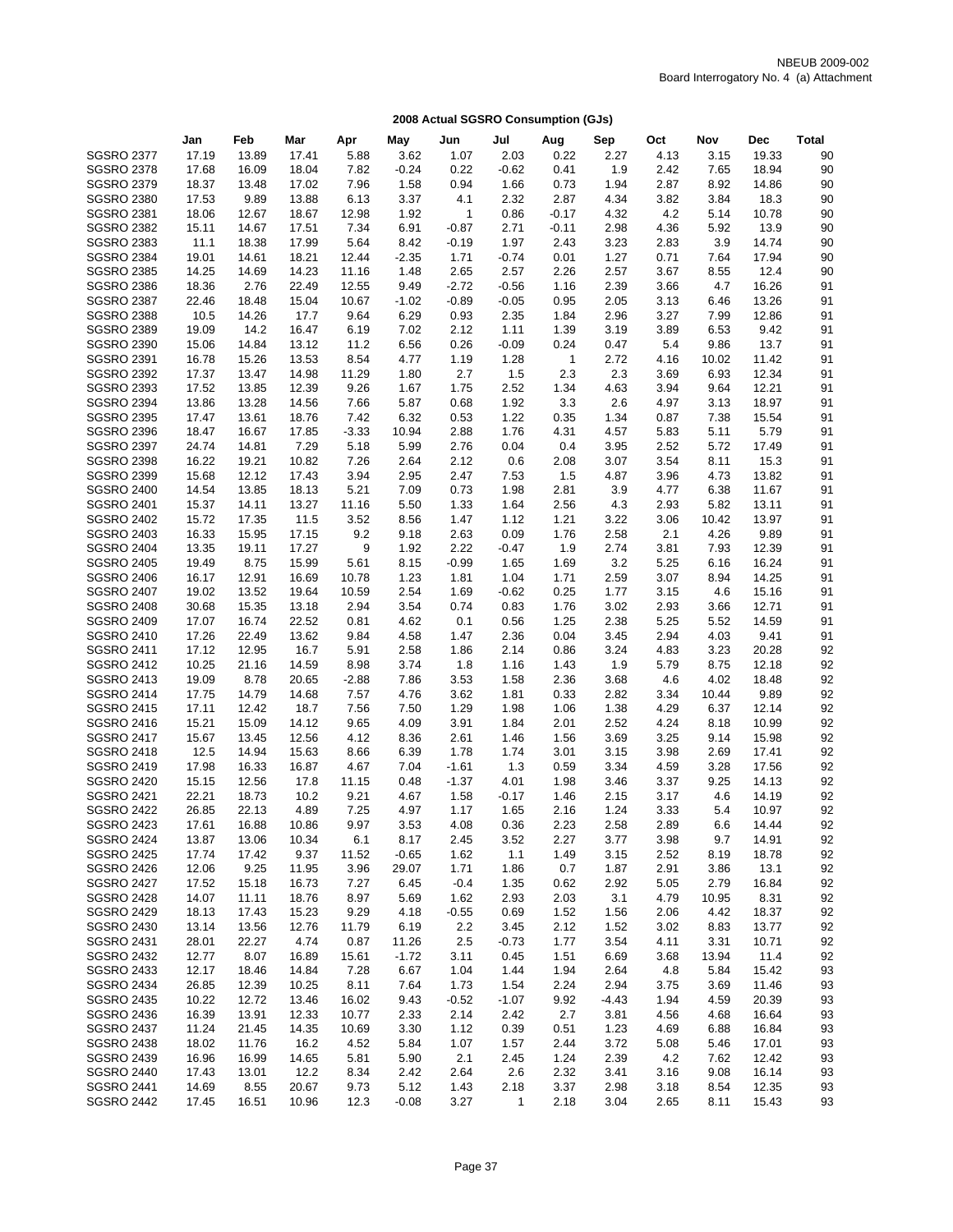|                   | Jan   | Feb   | Mar     | Apr     | May     | Jun     | Jul     | Aug     | Sep  | Oct   | Nov   | <b>Dec</b> | <b>Total</b> |
|-------------------|-------|-------|---------|---------|---------|---------|---------|---------|------|-------|-------|------------|--------------|
| <b>SGSRO 2443</b> | 17.08 | 18.11 | 9.64    | 11.29   | 0.89    | 3.5     | 0.87    | 2.05    | 2.68 | 2.64  | 7.8   | 16.28      | 93           |
| <b>SGSRO 2444</b> | 12.37 | 13.72 | 15.89   | 10.72   | 5.17    | 4.95    | 1.61    | 2.17    | 2.69 | 4.28  | 5.42  | 13.89      | 93           |
| <b>SGSRO 2445</b> | 21.96 | 15.46 | 9.46    | 5.23    | 8.04    | 3.08    | 0.64    | 0.95    | 2.76 | 3.2   | 9.38  | 12.75      | 93           |
| <b>SGSRO 2446</b> | 22.5  | 15.67 | 7.21    | 11.32   | $-1.03$ | 2.7     | 0.74    | 1.26    | 4.49 | 3.37  | 8.82  | 15.9       | 93           |
| <b>SGSRO 2447</b> | 19.4  | 15.31 | 22.24   | 2.25    | 3.17    | 2.75    | 1.16    | 2.81    | 3.87 | 1.83  | 7.38  | 10.81      | 93           |
| <b>SGSRO 2448</b> | 24.46 | 18.39 | 7.63    | 11.74   | $-1.39$ | 2.42    | $-0.26$ | 1.41    | 2.12 | 2.66  | 4.54  | 19.37      | 93           |
| <b>SGSRO 2449</b> | 17.05 | 13.45 | 15.29   | 6.96    | 6.72    | 3.28    | 1.84    | 0.37    | 2.36 | 2.23  | 8.76  | 14.83      | 93           |
| <b>SGSRO 2450</b> | 14.49 | 13.26 | 13.13   | 5.59    | 6.95    | 3.38    | 1.3     | 1.33    | 2.86 | 3.85  | 5.28  | 21.74      | 93           |
| <b>SGSRO 2451</b> | 18.42 | 12.65 | 15.62   | 4.53    | 6.85    | 1.56    | 1.65    | 1.74    | 2.52 | 2.84  | 9.04  | 15.75      | 93           |
| <b>SGSRO 2452</b> | 17.02 | 13.3  | 20.86   | 15.81   | $-1.77$ | 0.99    | 0.9     | 0.88    | 2.68 | 4.33  | 6.52  | 11.66      | 93           |
| <b>SGSRO 2453</b> | 25.57 | 17.13 | 8.78    | 4.61    | 6.97    | 1.82    | 0.23    | 1.62    | 1.55 | 1.69  | 11.05 | 12.16      | 93           |
| <b>SGSRO 2454</b> | 17.2  | 17.64 | 8.91    | 4.99    | 6.11    | 4.74    | 1.46    | 1.23    | 2.39 | 1.98  | 9.47  | 17.1       | 93           |
| <b>SGSRO 2455</b> | 9.58  | 21.28 | 15.67   | 7.43    | 4.86    | 2.32    | 2.24    | 0.68    | 2.66 | 4.94  | 7.8   | 13.8       | 93           |
| <b>SGSRO 2456</b> | 32.4  | 23.62 | 8.18    | 9.32    | $-0.74$ | 2.22    | 1.31    | 2.66    | 2.02 | 4.72  | 8.72  | $-1.14$    | 93           |
| <b>SGSRO 2457</b> | 18.57 | 15.14 | 8.53    | 8.52    | 4.92    | 4.05    | 0.87    | 2.87    | 2.87 | 6.27  | 8.28  | 12.44      | 93           |
| <b>SGSRO 2458</b> | 17.4  | 19.46 | 11.14   | 10.27   | 1.42    | 3.1     | $-0.39$ | 1.11    | 1.97 | 2.77  | 9.47  | 15.61      | 93           |
| <b>SGSRO 2459</b> | 14.55 | 17.31 | 8.34    | 6.16    | 6.94    | 3.03    | 2.75    | 2.75    | 2.78 | 4.35  | 9.38  | 15         | 93           |
| <b>SGSRO 2460</b> | 25.1  | 16.5  | 7.68    | 8.33    | 0.28    | 1.57    | 2.73    | 2.42    | 2.16 | 2.1   | 8.52  | 15.95      | 93           |
| <b>SGSRO 2461</b> | 18.62 | 15.12 | 19.02   | 3.27    | 8.28    | $-1.91$ | 1.14    | 2.55    | 3.38 | 2.58  | 5.11  | 16.23      | 93           |
| <b>SGSRO 2462</b> | 3.98  | 19.95 | 14.22   | 12.88   | 6.17    | 0.29    | 1.61    | 1.5     | 2.57 | 6.17  | 8     | 16.06      | 93           |
| <b>SGSRO 2463</b> | 14.93 | 17.32 | 12.55   | 14.31   | 4.05    | 9.83    | 1.59    | 1.94    | 0.82 | 3.56  | 7.42  | 5.1        | 93           |
| <b>SGSRO 2464</b> | 30.62 | 29.1  | 1.51    | $-3.07$ | 5.80    | 1.46    | 1.14    | 1.58    | 3.99 | 2.88  | 11.37 | 7.07       | 93           |
| <b>SGSRO 2465</b> | 8.98  | 6.79  | 30.16   | 19.43   | $-2.47$ | 2.59    | $-0.28$ | 2.58    | 2.36 | 3.8   | 7.45  | 12.17      | 94           |
| <b>SGSRO 2466</b> | 16.66 | 9.09  | 17.65   | 11.02   | 1.67    | 3.47    | 1.73    | 2.12    | 3.36 | 3.62  | 9.35  | 13.86      | 94           |
| <b>SGSRO 2467</b> | 16.93 | 16.27 | 12.74   | 10.45   | 0.54    | 0.63    | 0.91    | 2.07    | 4.01 | 5     | 9.61  | 14.47      | 94           |
| <b>SGSRO 2468</b> | 20.83 | 14.39 | 18.43   | 1.39    | 6.15    | 1.31    | 0.1     | 0.39    | 1.56 | 3.2   | 5.53  | 20.36      | 94           |
| <b>SGSRO 2469</b> | 16.86 | 14.02 | 16.09   | 8.86    | 4.06    | 1.11    | 1.43    | 0.26    | 2.48 | 4.48  | 8.75  | 15.27      | 94           |
| <b>SGSRO 2470</b> | 12.41 | 18.83 | 14.56   | 5.66    | 2.76    | 2.96    | 4.45    | 2.58    | 2.19 | 5.97  | 9.81  | 11.58      | 94           |
| <b>SGSRO 2471</b> | 13.24 | 19.8  | 13.44   | 9.25    | 4.24    | $-0.16$ | 0.8     | 2.46    | 1.4  | 4.86  | 4.66  | 19.86      | 94           |
| <b>SGSRO 2472</b> | 22.52 | 13.14 | 14.98   | 11.13   | 1.81    | 2.5     | 1.32    | 2.11    | 1.86 | 3.96  | 7.5   | 11.06      | 94           |
| <b>SGSRO 2473</b> | 14.17 | 17    | 17.5    | 4       | 4.15    | 3.32    | 1.24    | 3.13    | 3.86 | 4.01  | 7.66  | 13.89      | 94           |
| <b>SGSRO 2474</b> | 17.57 | 8.63  | 18.55   | 15.79   | $-0.89$ | 1.32    | 1       | 2.14    | 1.86 | 2.75  | 9.43  | 15.81      | 94           |
| <b>SGSRO 2475</b> | 17.18 | 14.33 | 16.25   | 11.11   | 3.42    | 1.72    | 0.38    | 2.06    | 1.72 | 3.12  | 7.78  | 14.9       | 94           |
| <b>SGSRO 2476</b> | 16.76 | 13.04 | 17.87   | 2.94    | 6.77    | 1.11    | 1.31    | 3.4     | 3.66 | 4.53  | 7.03  | 15.56      | 94           |
| <b>SGSRO 2477</b> | 16.57 | 15.76 | 18.18   | 10.87   | $-0.95$ | 1.13    | $-0.02$ | 1.54    | 2.62 | 3.63  | 8.84  | 15.9       | 94           |
| <b>SGSRO 2478</b> | 21.79 | 24.16 | 1.19    | $-2.94$ | 14.79   | 2.36    | 2.74    | 2.03    | 3.75 | 5.04  | 8.13  | 11.03      | 94           |
| <b>SGSRO 2479</b> | 9.88  | 28.95 | 17.29   | 6.66    | 5.28    | 3.18    | 1.85    | $-0.25$ | 3.36 | 2.81  | 5.37  | 9.77       | 94           |
| <b>SGSRO 2480</b> | 17.54 | 14.13 | 13.78   | 9.84    | 1.66    | 0.99    | 0.75    | 1.38    | 1.2  | 11.79 | 6.36  | 14.84      | 94           |
| <b>SGSRO 2481</b> | 19.92 | 10.17 | 13.48   | 9.51    | 7.74    | 5.18    | 2.1     | 0.04    | 2.98 | 3.69  | 5.03  | 14.43      | 94           |
| <b>SGSRO 2482</b> | 17.28 | 12.57 | 19.14   | 4.66    | 3.26    | 3.46    | 2.23    | 0.39    | 3.04 | 5.23  | 3.32  | 19.72      | 94           |
| <b>SGSRO 2483</b> | 18.13 | 13.09 | 15.87   | 10.18   | 4.89    | 0.92    | 0.67    | 0.15    | 1.55 | 1.44  | 12.69 | 14.78      | 94           |
| <b>SGSRO 2484</b> | 17.72 | 21.34 | 7.06    | 5.46    | 9.54    | 1.99    | 2.48    | 2.33    | 3.04 | 2.95  | 6.21  | 14.28      | 94           |
| <b>SGSRO 2485</b> | 18.1  | 13.53 | 13.09   | 3.68    | 12.90   | 3.52    | 1.49    | 3.06    | 3.19 | 2.99  | 9.15  | 9.76       | 94           |
| <b>SGSRO 2486</b> | 14.5  | 7.66  | 24.01   | 13.35   | $-2.63$ | 2.42    | 1.48    | 1.96    | 4.15 | 6.3   | 8.66  | 12.67      | 95           |
| <b>SGSRO 2487</b> | 28.15 | 13.68 | 18.49   | 4.11    | 4.21    | 1.97    | 0.29    | 1.06    | 2.03 | 3.05  | 3.51  | 14.01      | 95           |
| <b>SGSRO 2488</b> | 19.21 | 16.4  | 14.98   | 11.61   | 0.54    | 2.16    | 0.28    | 1.54    | 3.08 | 3.54  | 6.03  | 15.22      | 95           |
| <b>SGSRO 2489</b> | 14.37 | 18.21 | 8.76    | 3.78    | 12.80   | 3.5     | 0.55    | 2.58    | 3.7  | 2.97  | 9.59  | 13.8       | 95           |
| <b>SGSRO 2490</b> | 15.37 | 14.99 | 12.74   | 11.06   | 4.44    | 3.7     | 1.43    | 1.84    | 5.09 | 5.81  | 6.45  | 11.76      | 95           |
| <b>SGSRO 2491</b> | 15.59 | 14.69 | 16.74   | 4.17    | 3.36    | 8.77    | 1.85    | 1.14    | 2.07 | 3.74  | 4.65  | 17.93      | 95           |
| <b>SGSRO 2492</b> | 14.02 | 23.08 | 15.41   | 6.18    | 5.83    | 1.23    | 1.56    | 0.94    | 1.7  | 4.42  | 11.2  | 9.21       | 95           |
| <b>SGSRO 2493</b> | 18.19 | 9.43  | 17.49   | 3.39    | 5.86    | 6.42    | 2.57    | 3.27    | 1.55 | 0.89  | 9.98  | 15.79      | 95           |
| <b>SGSRO 2494</b> | 19.42 | 8.92  | 16.84   | 7.08    | 8.81    | 3.89    | 1.94    | 2.15    | 3.35 | 4.01  | 4.5   | 13.92      | 95           |
| <b>SGSRO 2495</b> | 19.59 | 12.56 | 16.65   | 8.67    | 1.99    | 1.96    | 2.93    | 1.77    | 4.47 | 5.04  | 7.52  | 11.81      | 95           |
| <b>SGSRO 2496</b> | 16.9  | 14.15 | 15.17   | 6.67    | 7.28    | 2.48    | 2.07    | 0.62    | 2.64 | 4.48  | 10.26 | 12.24      | 95           |
| <b>SGSRO 2497</b> | 14.91 | 13.72 | 15.67   | 11.8    | 2.88    | 2.59    | 3.51    | 1.98    | 2.7  | 4.36  | 8.75  | 12.21      | 95           |
| <b>SGSRO 2498</b> | 20.53 | 13.71 | 14.98   | 1.01    | 13.74   | 1.14    | 1.43    | $-0.01$ | 2.37 | 5.31  | 5.93  | 15.02      | 95           |
| <b>SGSRO 2499</b> | 16.03 | 16.85 | 11.34   | 9.23    | 3.94    | 3.1     | 1.63    | 1.01    | 4.39 | 3.69  | 8.33  | 15.64      | 95           |
| <b>SGSRO 2500</b> | 19.8  | 13.41 | 12.87   | 8.3     | 5.43    | 0.57    | 2.08    | 0.99    | 3.77 | 2.89  | 9.27  | 15.81      | 95           |
| <b>SGSRO 2501</b> | 27.38 | 14.02 | 11.39   | 6.11    | 5.05    | 2.09    | 2.01    | 2.81    | 3.4  | 4.72  | 3.6   | 12.62      | 95           |
| <b>SGSRO 2502</b> | 21.12 | 11.62 | 14.49   | 9.61    | 4.70    | 4.07    | $-0.18$ | 0.08    | 2.7  | 1.63  | 9.35  | 16.04      | 95           |
| <b>SGSRO 2503</b> | 13.55 | 15.07 | 22.98   | 10.04   | 4.80    | 1.83    | 0.1     | 0.27    | 1.66 | 4.23  | 8.11  | 12.61      | 95           |
| <b>SGSRO 2504</b> | 18.67 | 13.3  | 16.01   | 11.71   | 2.57    | 1.69    | 1.74    | 2.79    | 2.41 | 4.51  | 6     | 13.91      | 95           |
| <b>SGSRO 2505</b> | 21.12 | 21.15 | 15.62   | 7.31    | 4.82    | 0.41    | $-0.8$  | 0.4     | 1.68 | 3.44  | 5.68  | 14.59      | 95           |
| <b>SGSRO 2506</b> | 20.64 | 21.59 | $-4.08$ | 7.08    | 8.88    | 1.89    | 1.84    | 2.13    | 2.36 | 3.13  | 8.94  | 21.02      | 95           |
| <b>SGSRO 2507</b> | 13.83 | 16.18 | 16.23   | 8.3     | 7.91    | 1.13    | 0.77    | 1.45    | 3.52 | 6.47  | 9.33  | 10.33      | 95           |
| <b>SGSRO 2508</b> | 8.16  | 21.15 | 16.04   | 6.97    | 5.23    | 2.9     | 2.17    | 1.44    | 2.75 | 5.41  | 9.55  | 13.7       | 95           |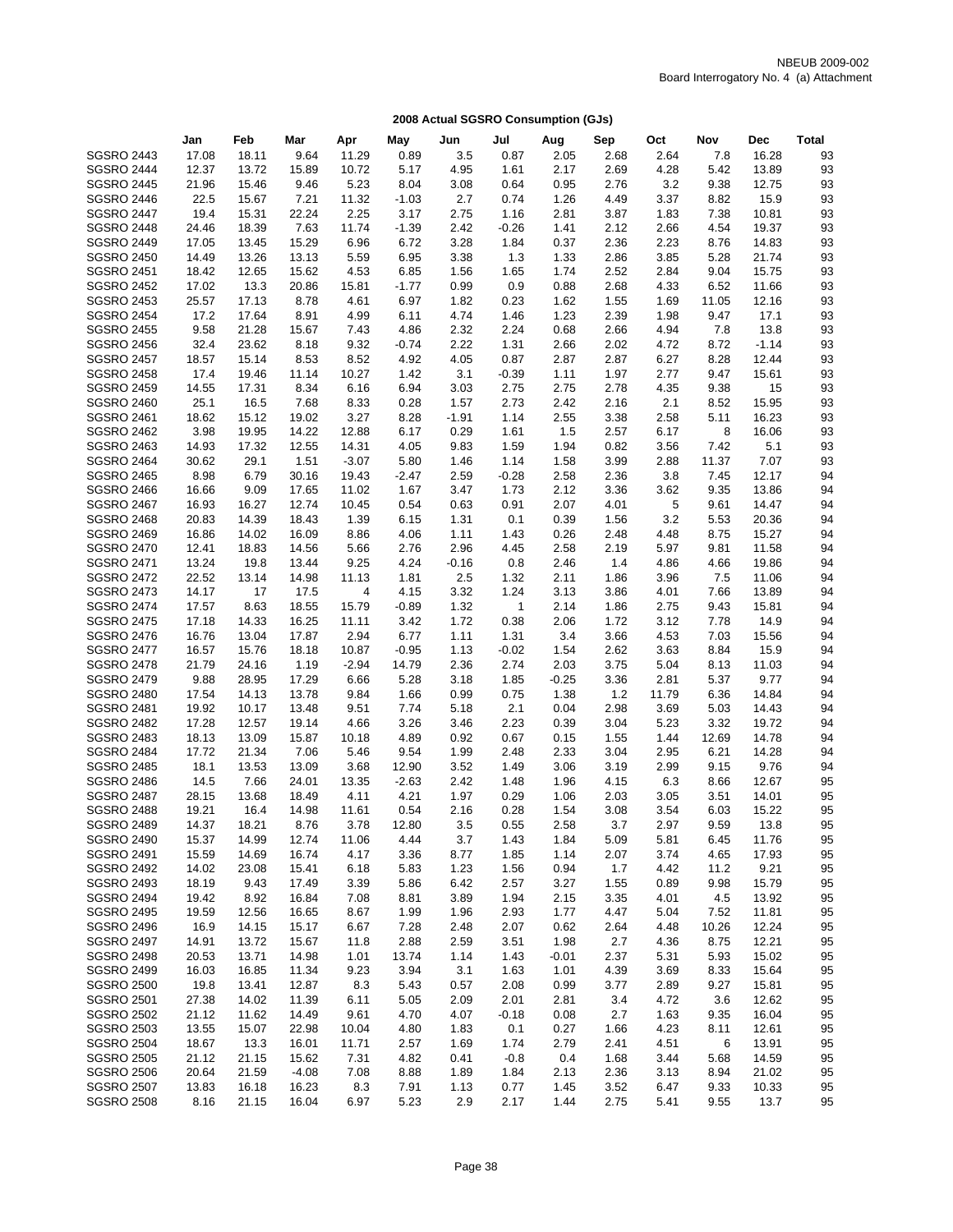|                                        | Jan            | Feb            | Mar            | Apr           | May          | Jun          | Jul          | Aug          | Sep          | Oct  | Nov          | <b>Dec</b>     | <b>Total</b> |
|----------------------------------------|----------------|----------------|----------------|---------------|--------------|--------------|--------------|--------------|--------------|------|--------------|----------------|--------------|
| <b>SGSRO 2509</b>                      | 22.41          | 22.65          | 13.15          | 8.78          | 2.81         | 1.21         | $-0.95$      | 0.29         | 1.96         | 2.48 | 8.35         | 12.34          | 95           |
| <b>SGSRO 2510</b>                      | 19.86          | 17.7           | 8.92           | 3.98          | 9.88         | 3.26         | 0.81         | 2.46         | 3.23         | 3.01 | 6.45         | 16             | 96           |
| <b>SGSRO 2511</b>                      | 9.5            | 23.43          | 12.74          | 11.19         | 7.81         | 0.15         | 1.86         | 1.59         | 2.87         | 4.45 | 8.87         | 11.16          | 96           |
| <b>SGSRO 2512</b>                      | 17.35          | 15.99          | 14.85          | 10.61         | 3.25         | 3.49         | 2.08         | 2.38         | 2.39         | 3.26 | 7.97         | 12.04          | 96           |
| <b>SGSRO 2513</b>                      | 14.68          | 13.95          | 24.29          | 14.7          | $-1.82$      | 1.36         | $-0.49$      | 1.18         | 2.35         | 3.33 | 6.5          | 15.63          | 96           |
| <b>SGSRO 2514</b>                      | 19.9           | 17.87          | 19.48          | 1.78          | 6.19         | $-1.14$      | 0.88         | 1.17         | 3.04         | 4.24 | 8.29         | 14.01          | 96           |
| <b>SGSRO 2515</b>                      | 14.19          | 18.06          | 14.14          | 11.07         | 4.44         | 2.24         | 1.92         | 2.95         | 3.9          | 4.79 | 3.2          | 14.84          | 96           |
| <b>SGSRO 2516</b>                      | 17.71          | 11.47          | 12.34          | 6.52          | 4.28         | 2.86         | 2.56         | 1.91         | 4            | 6.89 | 6.8          | 18.42          | 96           |
| <b>SGSRO 2517</b>                      | 16.21          | 13.96          | 15.48          | 11.46         | 2.62         | 2            | 1            | 1.47         | 2.93         | 3.03 | 8.45         | 17.15          | 96           |
| <b>SGSRO 2518</b>                      | 18.94          | 12.86          | 15.28          | 10.36         | 1.36         | 2.34         | 5.02         | 2.42         | 3.03         | 4.31 | 8.01         | 11.84          | 96           |
| <b>SGSRO 2519</b>                      | 17.29          | 6.21           | 14.67          | 26.77         | 1.84         | 0.52         | 2.49         | 0.43         | 2.84         | 2.77 | 2.53         | 17.48          | 96           |
| <b>SGSRO 2520</b>                      | 15.37          | 14.05          | 18.37          | 9.52          | 2.27         | 1.94         | $\mathbf{1}$ | 1.71         | 2.23         | 2.88 | 8.75         | 17.76          | 96           |
| <b>SGSRO 2521</b>                      | 17.62          | 17.2           | 9.32           | 7.2           | 6.45         | 2.16         | 2.54         | 2.87         | 2.02         | 4.82 | 9.17         | 14.51          | 96           |
| <b>SGSRO 2522</b>                      | 27.64          | 13.62          | 11.34          | 6.11          | 5.42         | 2.35         | 1.26         | 2.29         | 3.82         | 3.62 | 3.89         | 14.54          | 96           |
| <b>SGSRO 2523</b>                      | 13.01          | 19.4           | 17.18          | 5.49          | 8.40         | 0.26         | 1.39         | 1.62         | 3.15         | 5.59 | 9.47         | 10.98          | 96           |
| <b>SGSRO 2524</b>                      | 18.34          | 15.02          | 17.84          | 6.46          | 4.64         | 0.91         | 0.4          | 1.85         | 2.49         | 4.12 | 8.39         | 15.55          | 96           |
| <b>SGSRO 2525</b>                      | 16.45          | 15.98          | 10.33          | 10.01         | 3.15         | 2.42         | 1.63         | 3.42         | 3.97         | 3.29 | 9.7          | 15.73          | 96           |
| <b>SGSRO 2526</b>                      | 32.23          | $-2.3$         | 0.52           | 13.1          | 2.17         | 0.49         | 0.52         | 1.43         | 1.23         | 6.4  | 10.55        | 29.79          | 96           |
| <b>SGSRO 2527</b>                      | 15.32          | 17.27          | 16.27          | 5.96          | 7.04         | 2.71         | 3.02         | 1.57         | 3.14         | 2.4  | 5.17         | 16.27          | 96           |
| <b>SGSRO 2528</b>                      | 15.89          | 16.76          | 16.05          | 7.84          | 5.98         | 1.4          | 2.4          | 0.89         | 2.64         | 5.16 | 7.62         | 13.54          | 96           |
| <b>SGSRO 2529</b>                      | 16.2           | 14.97          | 11.51          | 6.68          | 6.89         | 5.69         | 3.44         | 2.83         | 2.17         | 3.36 | 7.47         | 14.98          | 96           |
| <b>SGSRO 2530</b>                      | 16.92          | 18.8           | 9.37           | 10.46         | 4.19         | 4.03         | 2.31         | 2.94         | 4.78         | 5.51 | 6.54         | 10.35          | 96           |
| <b>SGSRO 2531</b>                      | 18.42          | 17.25          | 12.06          | 10.42         | 3.63         | 1.06         | 1.86         | 2.46         | 1.5          | 1.83 | 11.47        | 14.3           | 96           |
| <b>SGSRO 2532</b>                      | 25.96          | 10.93          | 12.74          | 13.19         | $-1.40$      | 0.18         | $-0.54$      | 0.87         | 1.93         | 7.59 | 6.19         | 18.64          | 96           |
| <b>SGSRO 2533</b>                      | 18.8           | 17.73          | 15.54          | 8.41          | 4.10         | 3.22         | 0.87         | 1.81         | 1.76         | 2.08 | 5.31         | 16.72          | 96           |
| <b>SGSRO 2534</b>                      | 16.06          | 14.4           | 15.45          | 12.14         | 3.15         | 2.37         | $-0.58$      | 2.45         | 1.7          | 2.72 | 10.75        | 15.75          | 96           |
| <b>SGSRO 2535</b>                      | 18.5           | 12.29          | 15.12          | 9             | 4.46         | 2.65         | 2.41         | 2.11         | 3.47         | 3.67 | 8.29         | 14.41          | 96           |
| <b>SGSRO 2536</b>                      | 18.44          | 11.59          | 17.84          | 14.85         | $-2.89$      | 0.37         | 3.96         | 3.77         | 0.34         | 1.33 | 7.46         | 19.36          | 96           |
| <b>SGSRO 2537</b>                      | 19.96          | 15.12          | 15.78          | 8.76          | 1.78         | 2.14         | 0.67         | 1.52         | 3.08         | 3.03 | 8.35         | 16.33          | 97           |
| <b>SGSRO 2538</b>                      | 10.93          | 24.38          | 18.14          | 5.94          | 3.37         | 3.75         | 2.19         | 1.72         | 3.32         | 4.08 | 6.14         | 12.58          | 97           |
| <b>SGSRO 2539</b>                      | 15.9           | 20.13          | 19.04          | $-4.99$       | 5.74         | 1.55         | 2.03         | 2.96         | 4.07         | 7.32 | 6.89         | 15.92          | 97           |
| <b>SGSRO 2540</b>                      | 19.32          | 17.84          | 10.42          | 9.57          | 2.92         | 3.2          | 2.09         | 2.64         | 2.45         | 2.07 | 7.52         | 16.58          | 97           |
| <b>SGSRO 2541</b>                      | 15.1           | 15.59          | 19.2           | 11.4          | 5.60         | 2.64         | 1.65         | 2.37         | 2.88         | 3.48 | 7.28         | 9.44           | 97           |
| <b>SGSRO 2542</b>                      | 15.77          | 15.14          | 11.56          | 9.77          | 3.65         | 2.1          | 1.33         | 3.81         | 3.49         | 3.98 | 9.63         | 16.44          | 97           |
| <b>SGSRO 2543</b>                      | 19.63          | 17.4           | 22.33          | 12.69         | $-2.27$      | 1.54         | 0.62         | 0.45         | 2.62         | 1.86 | 6.63         | 13.19          | 97           |
| <b>SGSRO 2544</b>                      | 17.2           | 17.29          | 15             | 13.36         | 1.05         | 3.01         | 5.6          | 2.31         | 1.74         | 4.85 | 3.27         | 12.11          | 97           |
| <b>SGSRO 2545</b>                      | 18.76          | 13.73          | 16.2           | 3.92          | 10.16        | 0.04         | 5.83         | 4.46         | 1.58         | 1.83 | 7.76         | 12.56          | 97           |
| <b>SGSRO 2546</b>                      | 14.58          | 19.79          | 20.17          | 5.6           | 8.48         | $-1.66$      | 1.46         | 1.24         | 2.93         | 4.67 | 6.91         | 12.69          | 97           |
| <b>SGSRO 2547</b>                      | 23.81          | 19.81          | 10.81          | 10.84         | $-3.10$      | 1.85         | 1.16         | 1.11         | 2.12         | 1.87 | 4.52         | 22.08          | 97           |
| <b>SGSRO 2548</b>                      | 29.68          | 13.71          | 15.48          | 6.07          | 5.05         | 2.4          | 1.66         | 0.91         | 1.97         | 4.75 | 3.72         | 11.54          | 97           |
| <b>SGSRO 2549</b>                      | 25.04          | 20.06          | 17.11          | $-0.33$       | 4.13         | 2.54         | 1.3          | 3.86         | 5.33         | 4.32 | 3.49         | 10.15          | 97           |
| <b>SGSRO 2550</b>                      | 20.4           | 17.83          | 21.55          | 4.49          | 7.29         | 1.28         | 0.85         | 0.19         | 3.24         | 3.51 | 0.93         | 15.5           | 97           |
| <b>SGSRO 2551</b>                      | 13.23          | 14.67          | 21.61          | 9.55          | 6.03         | 2.3          |              | 2.14         | 3.24         | 5.33 | 8.11         | 9.22           | 97           |
|                                        |                | 10.76          | 18.09          | 9.28          | 9.96         |              | 1.73         |              |              | 4.74 | 8.99         | 11.7           | 97           |
| <b>SGSRO 2552</b><br><b>SGSRO 2553</b> | 11.88          |                |                |               |              | 4.41         | 3.38         | 0.95<br>1.44 | 3.07         | 3.38 |              |                | 97           |
| <b>SGSRO 2554</b>                      | 13.38<br>17.55 | 13.36<br>13.92 | 17.51<br>15.91 | 12.12<br>4.32 | 6.21<br>5.24 | 2.95<br>1.65 | 1.43<br>2.77 | 1.95         | 2.99<br>2.42 | 3.44 | 8.25<br>9.07 | 14.31<br>19.21 | 97           |
| <b>SGSRO 2555</b>                      | 17.72          | 14.92          | 14.31          | 10.15         | 4.28         | 0.84         | 1.16         | 0.93         | 2.41         | 5.16 | 9.91         | 15.69          | 97           |
| <b>SGSRO 2556</b>                      | 16.51          | 13.32          | 22.75          | 12.16         | $-1.85$      | 2.74         | 0.31         | 1.21         | 2.94         | 5.98 | 5.65         | 15.78          | 98           |
| <b>SGSRO 2557</b>                      | 18.42          | 22.82          | 19.05          | 11.33         | $-1.80$      | 3.13         | $-0.17$      | 0.67         | 2.45         | 2.97 | 2.83         | 15.81          | 98           |
| <b>SGSRO 2558</b>                      | 18.8           | 13.28          | 12.65          | 9.58          | 3.97         | 3.57         | 0.73         | 2.38         | 4.8          | 3.79 | 11.3         | 12.72          |              |
| <b>SGSRO 2559</b>                      | 12.18          | 14.31          |                | 9.01          | 5.68         | 20.44        |              | 0.74         | 2.58         | 3.14 | 4.08         | 16.72          | 98           |
| <b>SGSRO 2560</b>                      | 15.84          | 13.19          | 6.99<br>2.88   | 17.06         | 9.19         | 3.81         | 1.71<br>3.29 | 2.79         | 2.43         | 3    | 11.08        | 13.09          | 98<br>98     |
| <b>SGSRO 2561</b>                      | 19.23          | 13.02          | 15.25          | 2.87          | 10.47        | 2.75         | 0.96         | 1.35         | 3.87         | 3.1  | 9.65         | 15.22          | 98           |
| <b>SGSRO 2562</b>                      | 18.89          | 12.4           | 18.55          | 9.4           | 2.56         | 3.32         | 1.64         | 0.92         | 3.68         | 2.82 | 10.63        | 12.95          | 98           |
| SGSRO 2563                             | 11.88          | 19             | 23.35          | 5.15          | 5.50         | 1.03         | 0.2          | 1.92         | 3.24         | 3.38 | 8.77         | 14.44          |              |
| <b>SGSRO 2564</b>                      |                | 13.43          |                |               |              |              |              | 1.2          | 2.82         |      |              | 17.63          | 98           |
| <b>SGSRO 2565</b>                      | 12.66          |                | 15.88          | 12.25         | 8.62         | 1.17         | 2.15         |              |              | 3.76 | 6.4          |                | 98           |
|                                        | 14.87          | 20.51          | 21.15          | 15.6          | $-0.43$      | 0.86         | 4.1          | 0.75         | 2.98         | 2.68 | 5.16         | 9.75           | 98           |
| <b>SGSRO 2566</b>                      | 17.34          | 14.3           | 15.07          | 6.41          | 7.29         | 2.14         | 2.29         | 2.13         | 5.61         | 4.55 | 7.26         | 13.61          | 98           |
| <b>SGSRO 2567</b>                      | 23.57          | 24.29          | 8.93           | 8.7           | 1.48         | 1.43         | 0.06         | 0.99         | 2.48         | 1.64 | 4.33         | 20.25          | 98           |
| <b>SGSRO 2568</b>                      | 14.37          | 17.13          | 16.01          | 7.55          | 5.24         | 1.98         | 2.95         | 1.77         | 3.57         | 4.09 | 9.65         | 13.97          | 98           |
| <b>SGSRO 2569</b>                      | 14.04          | 13.29          | 15.97          | 4.35          | 12.48        | 2.49         | 4.74         | 3.02         | 6.38         | 4.59 | 4.12         | 12.92          | 98           |
| <b>SGSRO 2570</b>                      | 20.56          | 12.9           | 16.88          | 12.83         | 0.54         | 1.49         | 1.5          | 1.01         | 2.73         | 2.1  | 8.88         | 17.02          | 98           |
| <b>SGSRO 2571</b>                      | 10.6           | 8.21           | 3.69           | 0.35          | 19.03        | 0.65         | 10.51        | 2.35         | 5.34         | 3.16 | 15.18        | 19.4           | 98           |
| <b>SGSRO 2572</b>                      | 17.8           | 12.33          | 20.41          | 16.41         | $-3.06$      | 1.14         | $-0.03$      | $-0.01$      | 1.87         | 2.86 | 8.03         | 20.72          | 98           |
| <b>SGSRO 2573</b>                      | 5.82           | 32.34          | 15.19          | 8.37          | 7.09         | 0.28         | 1.56         | 2.15         | 2.8          | 6.13 | 5.45         | 11.32          | 99           |
| <b>SGSRO 2574</b>                      | 25.6           | 14.27          | 15.6           | 7.62          | 2.80         | 4.35         | 1.78         | 1.32         | 2.3          | 1.64 | 6.2          | 15.08          | 99           |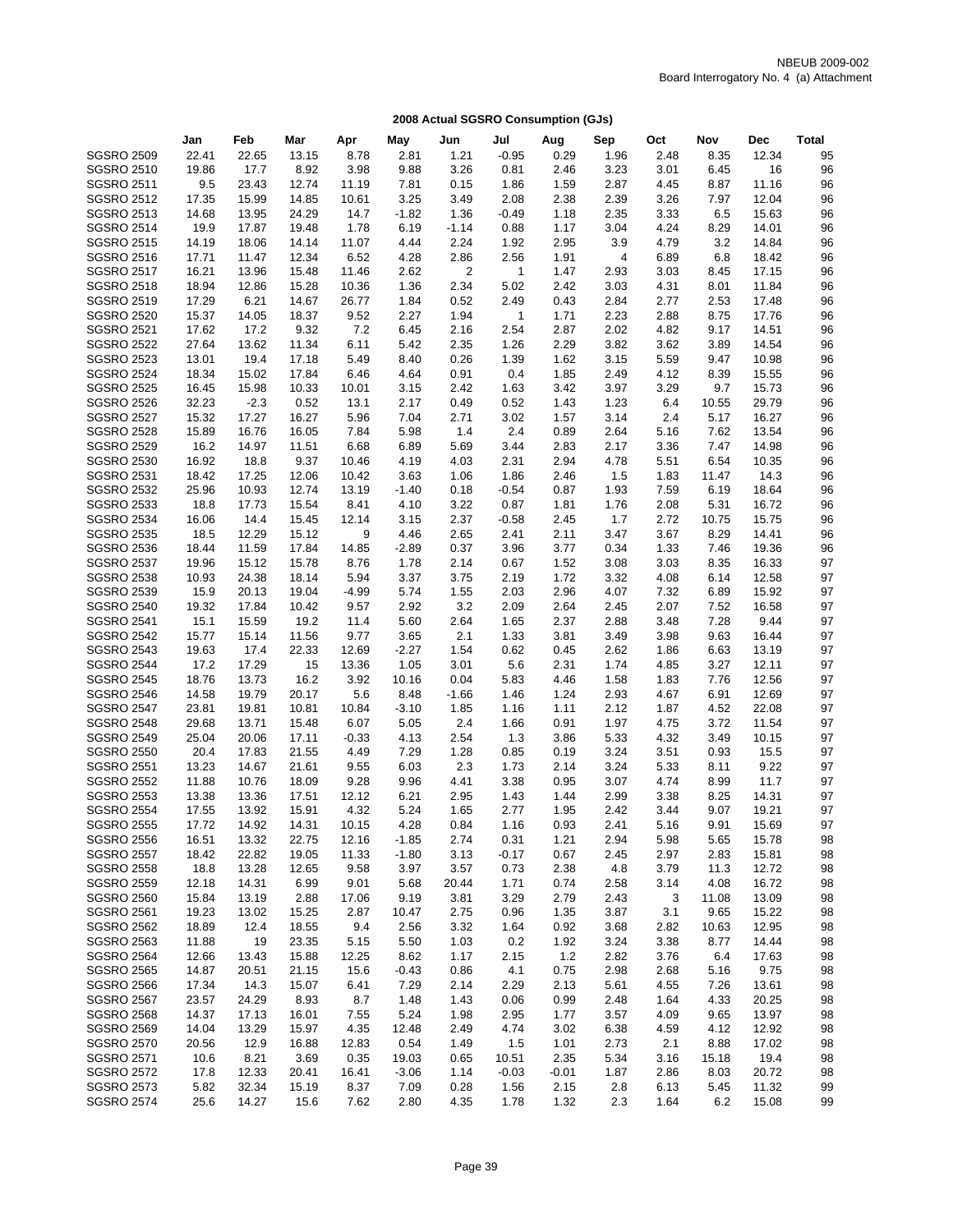|                   | Jan   | Feb   | Mar   | Apr     | May     | Jun     | Jul     | Aug          | Sep     | Oct  | Nov     | Dec       | <b>Total</b> |
|-------------------|-------|-------|-------|---------|---------|---------|---------|--------------|---------|------|---------|-----------|--------------|
| <b>SGSRO 2575</b> | 13.88 | 18.13 | 16.82 | 9.31    | 2.42    | 2.31    | 2.19    | 2.53         | 3.99    | 5.49 | 6.76    | 14.73     | 99           |
| <b>SGSRO 2576</b> | 14.09 | 13.17 | 15.31 | 11.32   | 6.75    | 1.62    | 5.21    | 1.92         | 2.9     | 4.73 | 8.95    | 12.64     | 99           |
| <b>SGSRO 2577</b> | 14.49 | 14.23 | 12.38 | 11.16   | 4.88    | 2.33    | 4.33    | 4.32         | 4.64    | 4.95 | 8.53    | 12.38     | 99           |
| <b>SGSRO 2578</b> | 27.83 | 13.26 | 16.38 | 15.26   | $-1.54$ | 1.42    | 1.21    | 0.29         | 0.84    | 0.38 | $-0.2$  | 23.53     | 99           |
| <b>SGSRO 2579</b> | 22.81 | 12.47 | 12.97 | 7.96    | 5.59    | 1.67    | 1.81    | $-0.05$      | 2.34    | 3.7  | 4.08    | 23.34     | 99           |
| <b>SGSRO 2580</b> | 19.76 | 16.68 | 13.83 | 7.58    | 5.95    | 2.23    | 0.5     | 1.66         | 2.52    | 2.39 | 12.15   | 13.47     | 99           |
| <b>SGSRO 2581</b> | 20.7  | 17.98 | 12.1  | 8.83    | 2.70    | 1.87    | 0.91    | 1.19         | 2.39    | 2.31 | 10.7    | 17.11     | 99           |
| <b>SGSRO 2582</b> | 17.03 | 11.8  | 18.56 | 9.72    | 6.26    | 2.04    | $-0.42$ | 1.62         | 3.28    | 2.08 | 12.68   | 14.18     | 99           |
| <b>SGSRO 2583</b> | 14.07 | 9.84  | 14.17 | 15.64   | 14.39   | 2.11    | 0.52    | 1.77         | 2.3     | 4.26 | 10.39   | 9.41      | 99           |
| <b>SGSRO 2584</b> | 13.48 | 19.87 | 17.76 | 3.97    | 5.69    | 2.19    | 2.28    | 0.64         | 3.5     | 4.7  | 11.47   | 13.4      | 99           |
| <b>SGSRO 2585</b> | 22.85 | 15.59 | 12.94 | 8.48    | 2.86    | 3.75    | 2.39    | 2.83         | 1.43    | 3.1  | 8.6     | 14.16     | 99           |
| <b>SGSRO 2586</b> | 14.48 | 13.56 | 13.4  | 8.97    | 8.27    | 3.49    | 5.43    | 3.16         | 5       | 4.2  | 9.92    | 9.11      | 99           |
| <b>SGSRO 2587</b> | 16.89 | 9.1   | 15.25 | 12.34   | 10.65   | 1.82    | $-0.02$ | 2.02         | 4.25    | 5.73 | 7.95    | 13.06     | 99           |
| <b>SGSRO 2588</b> | 16.19 | 18.5  | 18.83 | 8.28    | 2.52    | 1.19    | 1.38    | 2.22         | 3.28    | 4.04 | 8.47    | 14.2      | 99           |
| <b>SGSRO 2589</b> | 6.13  | 20.38 | 17.2  | 7.6     | 6.14    | 4.72    | 1.44    | 3.34         | 4.52    | 3.65 | 3.11    | 20.87     | 99           |
| <b>SGSRO 2590</b> | 19.96 | 12.9  | 15.53 | 10.35   | 2.67    | 2.18    | $-0.7$  | 1.42         | 2.9     | 4.65 | 9.27    | 18.02     | 99           |
| <b>SGSRO 2591</b> | 17.1  | 11.19 | 15.07 | 6.7     | 6.11    | 6.2     | 1.38    | 1.74         | 3.57    | 0.64 | 11.02   | 18.44     | 99           |
| <b>SGSRO 2592</b> | 24.05 | 13.81 | 11.94 | 7.48    | 4.27    | 6.91    | 2.11    | 1.1          | 3.67    | 2.27 | 5.78    | 15.87     | 99           |
| <b>SGSRO 2593</b> | 16.31 | 12.51 | 17.62 | 6.88    | 11.09   | 0.72    | 2.23    | 0.95         | 3.91    | 3.62 | 10.04   | 13.4      | 99           |
| <b>SGSRO 2594</b> | 19.46 | 17.91 | 12.04 | 8.57    | 5.31    | 4.53    | 1.4     | 1.9          | 2.21    | 2.06 | 5.84    | 18.13     | 99           |
| <b>SGSRO 2595</b> | 22.53 | 16.21 | 9.68  | 8.5     | 3.73    | 4.22    | 0.81    | 1.58         | 2.96    | 2.15 | 6.92    | 20.15     | 99           |
| <b>SGSRO 2596</b> | 21.88 | 8.55  | 19.22 | 5.8     | 7.86    | 2.3     | 1.99    | $-0.17$      | 0.48    | 5.47 | 8.13    | 17.94     | 99           |
| <b>SGSRO 2597</b> | 15.89 | 14.75 | 13.93 | 10.58   | 4.44    | 2.24    | 3.97    | 1.28         | 3.61    | 3.14 | 9.24    | 16.41     | 99           |
| <b>SGSRO 2598</b> | 18.78 | 10.99 | 24.28 | 4.54    | 2.43    | 4.59    | 0.76    | 0.15         | 3.32    | 7.21 | 7.05    | 15.45     | 100          |
| <b>SGSRO 2599</b> | 14.12 | 24.71 | 18.36 | 6.81    | 6.23    | 1.06    | 1.6     | 34.85        | 105.51  | 3.23 | 45.92   | $-162.79$ | 100          |
| <b>SGSRO 2600</b> | 17.55 | 12.97 | 17.21 | 15.03   | $-0.51$ | 1.76    | 0.73    | 1.68         | 2.58    | 3.9  | 10.64   | 16.09     | 100          |
| <b>SGSRO 2601</b> | 17.85 | 19.73 | 18.22 | 3.48    | 9.43    | 3.17    | 1.93    | 2.11         | 2.71    | 3.45 | 9.13    | 8.45      | 100          |
| <b>SGSRO 2602</b> | 20.74 | 14.71 | 15.45 | 8.41    | 1.99    | 3.69    | 1.43    | 1.27         | 3.73    | 2.7  | 8.12    | 17.49     | 100          |
| <b>SGSRO 2603</b> | 37.41 | 14.94 | 13.32 | 7.39    | 3.84    | 0.47    | 1.39    | 0.75         | 4.16    | 3.24 | $-0.16$ | 13.02     | 100          |
| <b>SGSRO 2604</b> | 14.94 | 17.92 | 18.81 | 7.41    | 2.75    | 1.81    | $-0.35$ | 0.96         | 2.58    | 3.57 | 9.97    | 19.49     | 100          |
| <b>SGSRO 2605</b> | 21.5  | 14.56 | 18.35 | 16.37   | $-1.91$ | $-0.15$ | 0.14    | 0.05         | 0.64    | 1.28 | 6.57    | 22.6      | 100          |
| <b>SGSRO 2606</b> | 19.43 | 19.3  | 14.59 | 10.28   | 3.41    | $-0.58$ | $-0.05$ | 0.07         | 1.41    | 4.39 | 9.92    | 17.89     | 100          |
| <b>SGSRO 2607</b> | 18.42 | 20.23 | 19.17 | 8.36    | 7.99    | 0.37    | 1.26    | 0.3          | 3.32    | 2.03 | 11.88   | 6.76      | 100          |
| <b>SGSRO 2608</b> | 17.14 | 14.48 | 13.5  | 7.31    | 8.16    | 0.9     | 1.95    | 4.18         | 2.93    | 5.68 | 5.66    | 18.25     | 100          |
| <b>SGSRO 2609</b> | 17.54 | 13.66 | 19.85 | 3.57    | 7.33    | 1.47    | 1.69    | $-0.84$      | 3.25    | 5.27 | 3.72    | 23.7      | 100          |
| <b>SGSRO 2610</b> | 22.29 | 14.16 | 15.17 | 5.66    | 5.62    | 0.39    | 1.49    | 2.08         | 3.09    | 4.43 | 2.38    | 23.46     | 100          |
| <b>SGSRO 2611</b> | 15.05 | 13.83 | 20.06 | 8.06    | 7.19    | 2.17    | 1.59    | 2.75         | 3.53    | 5.03 | 6.54    | 14.59     | 100          |
| <b>SGSRO 2612</b> | 20.6  | 20.78 | 11.37 | 11.22   | 0.91    | 1.78    | 0.99    | 1.21         | 2.6     | 1.88 | 10.49   | 16.66     | 100          |
| <b>SGSRO 2613</b> | 17.9  | 20.32 | 15.88 | 11.68   | 1.42    | 2.69    | 0.6     | 2            | 3.38    | 3.34 | 7.22    | 14.09     | 101          |
| <b>SGSRO 2614</b> | 19.36 | 18.35 | 16.01 | 7.81    | 6.44    | 1.76    | 2.73    | 0.19         | 2.79    | 1.72 | 8.23    | 15.25     | 101          |
| <b>SGSRO 2615</b> | 10.75 | 20.1  | 13.69 | 9.05    | 7.51    | 1.73    | 3.46    | 4.09         | 4.52    | 6.39 | 8.73    | 10.63     | 101          |
| <b>SGSRO 2616</b> | 19.37 | 21.47 | 7.08  | 10.46   | 3.72    | 3.21    | 1.6     | 1.89         | 1.8     | 2.03 | 13.67   | 14.36     | 101          |
| <b>SGSRO 2617</b> | 19.19 | 11.29 | 16.83 | 8.79    | 6.46    | 1.42    | 1.41    | 1.25         | 2.52    | 3.35 | 11.38   | 16.82     | 101          |
| <b>SGSRO 2618</b> | 15.06 | 23.68 | 6.99  | 1.05    | 16.63   | 4.22    | $-0.88$ | 1.39         | 3.16    | 5.06 | 11.56   | 12.87     | 101          |
| <b>SGSRO 2619</b> | 18.34 | 14.91 | 17.32 | 5.75    | 7.14    | 0.24    | 0.38    | 4.53         | 2.34    | 5.84 | 9.68    | 14.33     | 101          |
| <b>SGSRO 2620</b> | 20.67 | 17.01 | 14.71 | 10.7    | 1.22    | 1.64    | $-0.01$ | 1.59         | 2.05    | 2.37 | 10.64   | 18.3      | 101          |
| <b>SGSRO 2621</b> | 32.98 | 18.47 | 14.57 | 2.28    | 4.27    | $-1.27$ | 0.28    | 0.98         | $-0.26$ | 7.66 | 3.18    | 17.86     | 101          |
| <b>SGSRO 2622</b> | 17.17 | 19.08 | 9.08  | 9.43    | 3.99    | 5.58    | 2.41    | 2.28         | 2.66    | 3.47 | 10.22   | 15.73     | 101          |
| <b>SGSRO 2623</b> | 16.58 | 14.64 | 14.88 | 5.68    | 8.22    | 0.6     | 1.5     | 4.13         | 3.85    | 7.04 | 9.98    | 14.16     | 101          |
| <b>SGSRO 2624</b> | 14.69 | 35.44 | 17.68 | 10.96   | 4.00    | 1.49    | 1.33    | 0.97         | 3.15    | 2.54 | 7.39    | 1.66      | 101          |
| <b>SGSRO 2625</b> | 13.79 | 16.34 | 14.14 | 13.82   | 10.10   | $-0.67$ | 0.7     | 3.16         | 4.14    | 6.33 | 6.65    | 12.81     | 101          |
| <b>SGSRO 2626</b> | 20.23 | 15.82 | 20.79 | 1.35    | 3.84    | $-0.33$ | 2.88    | 0.99         | 3.34    | 5.96 | 11.4    | 15.05     | 101          |
| <b>SGSRO 2627</b> | 24.22 | 24.87 | 2.04  | 9.7     | 5.75    | 1.05    | 2.83    | 2.03         | 2.56    | 3.23 | 7.92    | 15.13     | 101          |
| <b>SGSRO 2628</b> | 15.51 | 17.64 | 15.57 | 17.01   | 6.80    | 0.02    | 1.99    | $-0.42$      | 0.1     | 4.89 | $-0.98$ | 23.25     | 101          |
| <b>SGSRO 2629</b> | 17.21 | 18.33 | 16.28 | 9.52    | 5.06    | 0.96    | 2.11    | $\mathbf{1}$ | 3.99    | 2.99 | 8.34    | 15.68     | 101          |
| <b>SGSRO 2630</b> | 27.68 | 8.17  | 19.06 | $-0.04$ | 5.09    | 1.99    | 0.61    | 4.16         | 4.58    | 5.12 | 6.23    | 18.83     | 101          |
| <b>SGSRO 2631</b> | 12.74 | 12.78 | 19.42 | 8.7     | 5.53    | 1.07    | 2.55    | 2.17         | 5.14    | 5.58 | 12.94   | 12.87     | 101          |
| <b>SGSRO 2632</b> | 20.55 | 17.41 | 15.8  | 13.05   | $-0.21$ | 2.23    | 1.44    | 1.11         | 3.18    | 2.53 | 5.12    | 19.35     | 102          |
| SGSRO 2633        | 17.5  | 15.93 | 15.4  | 10.81   | 4.60    | 1.49    | 3.07    | 1.12         | 6.39    | 5.42 | 6.52    | 13.32     | 102          |
| <b>SGSRO 2634</b> | 17.8  | 13.19 | 21.59 | 9.63    | 6.05    | 1.6     | 6.08    | $-0.48$      | 1.33    | 0.13 | 6.89    | 17.83     | 102          |
| <b>SGSRO 2635</b> | 12.15 | 6.79  | 26.78 | 11.57   | 5.83    | 2.66    | 0.31    | 0.22         | 3.06    | 1.97 | 15.25   | 15.06     | 102          |
| <b>SGSRO 2636</b> | 20.08 | 3.27  | 9.31  | 26.11   | 8.69    | $-1.62$ | 1.54    | 4.58         | 3.46    | 4.87 | 6.02    | 15.35     | 102          |
| <b>SGSRO 2637</b> | 16.72 | 4.23  | 17.69 | 22.33   | 6.05    | 0.14    | 2.06    | 0.42         | 3.12    | 6.07 | 6.03    | 16.8      | 102          |
| <b>SGSRO 2638</b> | 17.98 | 9.28  | 15.05 | 6.06    | 14.88   | 5.61    | 2.29    | 2.69         | 3.5     | 3.74 | 7.46    | 13.18     | 102          |
| <b>SGSRO 2639</b> | 23.64 | 18.08 | 8.35  | 7.28    | 7.98    | 1.74    | 3.57    | 2.33         | 2.46    | 2.53 | 8.76    | 15.05     | 102          |
| <b>SGSRO 2640</b> | 15.45 | 18.24 | 10.39 | 7.54    | 3.94    | 4.95    | 0.43    | 3.29         | 2.97    | 2.57 | 12.71   | 19.31     | 102          |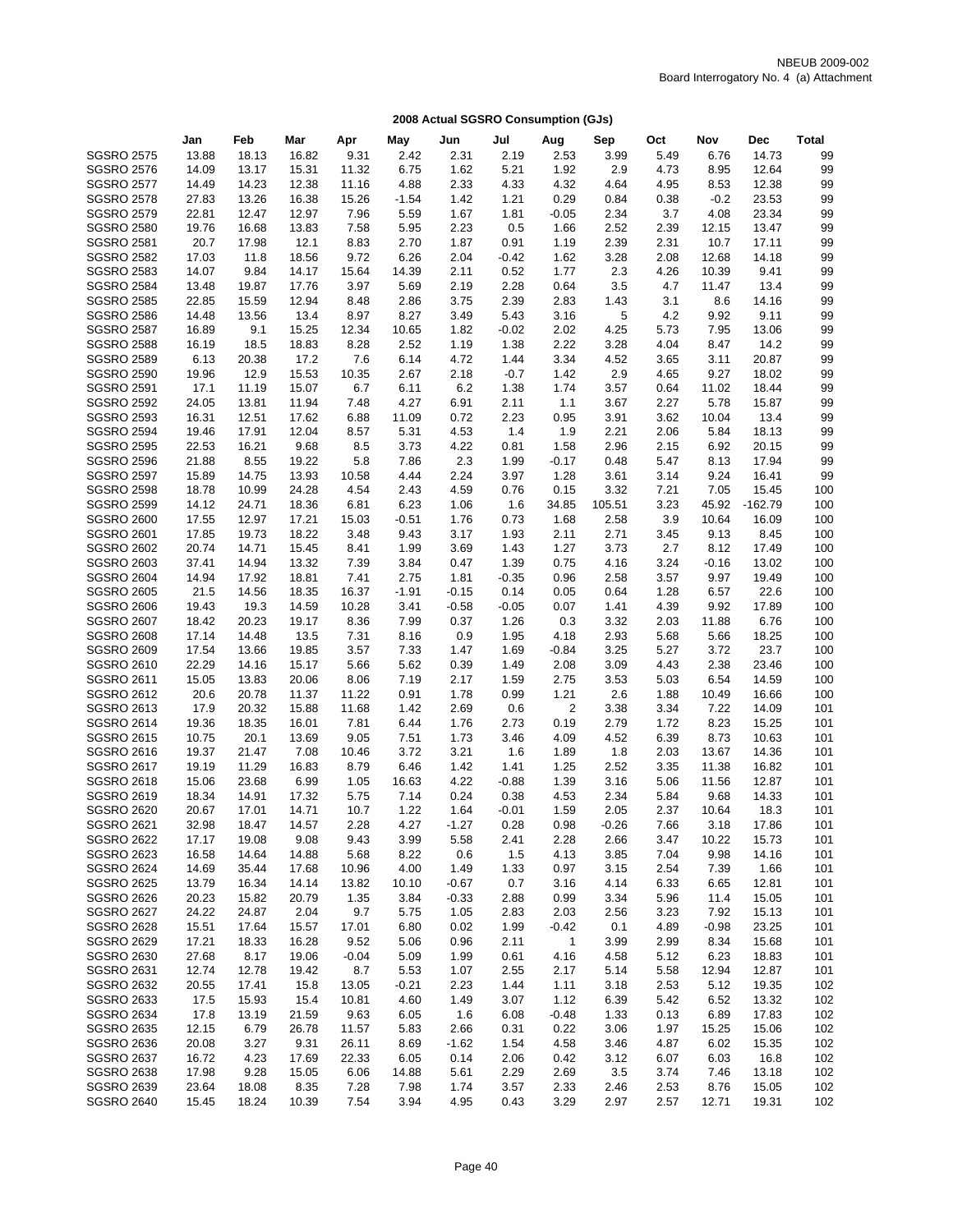|                   | Jan           | Feb   | Mar   | Apr     | May     | Jun     | Jul            | Aug          | Sep            | Oct     | Nov     | Dec   | <b>Total</b> |
|-------------------|---------------|-------|-------|---------|---------|---------|----------------|--------------|----------------|---------|---------|-------|--------------|
| <b>SGSRO 2641</b> | 17.73         | 12.7  | 19.25 | 13.31   | 2.01    | 2.43    | 3.07           | 1.96         | 2.56           | 5.3     | 8.59    | 12.93 | 102          |
| <b>SGSRO 2642</b> | 17.88         | 13.21 | 17.38 | 13.05   | 3.57    | 2.11    | 3.07           | 2.41         | 2.54           | 1.76    | 9.88    | 15.01 | 102          |
| <b>SGSRO 2643</b> |               | 37.77 | 8.59  | $-1.17$ | 19.55   | 4.51    | 1.8            | 1.94         |                | 2.19    |         | 4.31  | 102          |
|                   | 5.49<br>25.05 |       |       |         |         |         |                |              | 3.15           | $-2.44$ | 13.85   | 22.58 | 102          |
| <b>SGSRO 2644</b> |               | 19.04 | 7.14  | 11.93   | 4.93    | 4.84    | 1.36           | 1.8          | 1.12           |         | 4.65    |       |              |
| <b>SGSRO 2645</b> | 24.69         | 18.97 | 10.41 | 9.28    | 2.66    | 0.79    | 0.99           | 1.33         | 3.79           | 6.05    | 5.05    | 18.05 | 102          |
| <b>SGSRO 2646</b> | 23.53         | 11.74 | 14.37 | 6.05    | 6.81    | 0.58    | 0.97           | 2.32         | 2.97           | 3.35    | 6.04    | 23.35 | 102          |
| <b>SGSRO 2647</b> | 16.4          | 15.31 | 15.79 | 11.94   | 5.89    | 2.41    | 1.44           | 2.26         | 1.54           | 2.38    | 10.79   | 15.95 | 102          |
| <b>SGSRO 2648</b> | 23.21         | 9.96  | 21.3  | 10.51   | 3.45    | 3.15    | $-0.18$        | 0.42         | 1.6            | 2.69    | 12.47   | 13.58 | 102          |
| <b>SGSRO 2649</b> | 19.85         | 19.41 | 13.81 | 8.7     | 3.36    | 1.92    | 1.58           | 2.17         | 3.84           | 4.7     | 4.73    | 18.19 | 102          |
| <b>SGSRO 2650</b> | 30.71         | 15.76 | 20.54 | 2.38    | 1.41    | $-1.88$ | 5              | 0.1          | 4.36           | 0.85    | 12.97   | 10.08 | 102          |
| <b>SGSRO 2651</b> | 17.72         | 14.58 | 16.99 | 13.21   | 2.14    | 2.24    | 1.33           | 2.24         | $\overline{2}$ | 0.71    | 15.27   | 13.86 | 102          |
| <b>SGSRO 2652</b> | 21.74         | 16.03 | 18.09 | 9.39    | 3.66    | 3.2     | 0.91           | 0.67         | 2.63           | 3.38    | 6.34    | 16.32 | 102          |
| <b>SGSRO 2653</b> | 13.85         | 18.17 | 14.23 | 4.73    | 6.57    | 1.55    | 2.83           | 2.13         | 3.2            | 8.46    | 11.19   | 15.49 | 102          |
| <b>SGSRO 2654</b> | 18.46         | 13.21 | 17.02 | 10.58   | 4.52    | 1.42    | 0.63           | 1.29         | 2.58           | 3.52    | 10.05   | 19.21 | 102          |
| <b>SGSRO 2655</b> | 29.6          | 13.08 | 15.12 | 10.51   | 2.34    | 2.88    | 1.73           | 1.07         | 2.44           | 3.37    | 2.74    | 17.61 | 102          |
| <b>SGSRO 2656</b> | 30.69         | 14.81 | 4.79  | 13.48   | 5.12    | 2.58    | 1.01           | 2.56         | 3.28           | 4.91    | 4.33    | 14.98 | 103          |
| <b>SGSRO 2657</b> | 19.44         | 15.76 | 17.54 | 9.1     | 8.39    | 2.91    | 2.29           | 0.83         | 4.06           | 4.8     | 4.35    | 13.1  | 103          |
| <b>SGSRO 2658</b> | 29.57         | 13.88 | 14.84 | 10.29   | 2.15    | 2.27    | 1.68           | 1.71         | 2.74           | 3.27    | 2.82    | 17.4  | 103          |
| <b>SGSRO 2659</b> | 16.36         | 19.35 | 20.73 | 5.93    | 8.21    | 1.6     | 1.31           | 0.63         | 2.72           | 5.44    | 5.38    | 15.13 | 103          |
| <b>SGSRO 2660</b> | 11.1          | 23.87 | 18.49 | 6.93    | 7.26    | 0.33    | 2.28           | 1.67         | 3.97           | 4.6     | 10.48   | 11.85 | 103          |
| <b>SGSRO 2661</b> | 18.87         | 14.3  | 15.78 | 12.95   | 2.71    | 2.79    | 1.75           | $\mathbf{1}$ | 3.62           | 2.74    | 9       | 17.35 | 103          |
| <b>SGSRO 2662</b> | 16.34         | 13.02 | 17.73 | 11.34   | 5.51    | 2.48    | 2.48           | 2.81         | 3.9            | 2.55    | 9.84    | 14.88 | 103          |
| <b>SGSRO 2663</b> | 20.32         | 19.51 | 11.68 | 3.62    | 7.57    | 1.87    | 0.35           | 2.38         | 2.45           | 4.05    | 10.15   | 18.94 | 103          |
| <b>SGSRO 2664</b> | 18.05         | 17.43 | 14.55 | 7.6     | 10.97   | 2.26    | 1.85           | 1.68         | 5.41           | 4.47    | 5.78    | 12.85 | 103          |
|                   |               |       |       |         | $-1.72$ |         |                |              |                | 4.25    |         |       | 103          |
| <b>SGSRO 2665</b> | 19.76         | 13.8  | 20.53 | 18.21   |         | 1.71    | 0.37           | 1.69         | 3.33           |         | 8.28    | 12.83 |              |
| <b>SGSRO 2666</b> | 19.58         | 14.33 | 16.76 | 19.55   | $-5.29$ | 2.92    | 2              | 2.92         | 2.08           | 0.08    | 12.83   | 15.38 | 103          |
| <b>SGSRO 2667</b> | 12.14         | 4.37  | 27.05 | 10.03   | 8.15    | 6.09    | 5.05           | 5.63         | 6.87           | 7.72    | 5.08    | 4.98  | 103          |
| <b>SGSRO 2668</b> | 21.49         | 23.19 | 4.52  | 6.87    | 2.17    | 1.85    | 1.07           | 1.77         | 2.99           | 4.51    | 16.06   | 16.67 | 103          |
| <b>SGSRO 2669</b> | 17.26         | 12.28 | 15.91 | 8.36    | 7.15    | 6.05    | 2.51           | 1.68         | 3.99           | 3.86    | 11.93   | 12.25 | 103          |
| <b>SGSRO 2670</b> | 17.93         | 16.55 | 12.88 | 8.35    | 4.83    | 5       | 1.36           | 1.22         | 2.76           | 2.35    | 8.49    | 21.53 | 103          |
| <b>SGSRO 2671</b> | 18.59         | 17.22 | 15.77 | 14.05   | 0.28    | 0.82    | 1.55           | 3.28         | 1.58           | 3.84    | 8.4     | 17.98 | 103          |
| <b>SGSRO 2672</b> | 17.61         | 15.78 | 15.68 | 10.23   | 6.97    | 0.83    | 1.72           | 1.27         | 3.79           | 6.49    | 6.48    | 16.59 | 103          |
| <b>SGSRO 2673</b> | 16.69         | 14.28 | 14.88 | 9.07    | 10.78   | $-0.79$ | 1.49           | 2.9          | 3.62           | 7.04    | 8.45    | 15.09 | 104          |
| <b>SGSRO 2674</b> | 26.32         | 19.39 | 23.39 | 6.88    | 10.06   | 2.8     | 0.03           | 1.35         | 2.88           | 2.37    | $-0.66$ | 8.71  | 104          |
| <b>SGSRO 2675</b> | 17.43         | 13.42 | 16.25 | 10.76   | 3.68    | 3.14    | 1.72           | 2.55         | 4.35           | 4.73    | 9.26    | 16.28 | 104          |
| <b>SGSRO 2676</b> | 23.35         | 17.75 | 15.97 | 10.24   | 5.18    | 1.92    | 0.74           | 1.53         | 3.03           | 2.43    | 8.09    | 13.43 | 104          |
| <b>SGSRO 2677</b> | 18.67         | 16.93 | 12.89 | 7.6     | 4.71    | 4.07    | $\overline{c}$ | 0.82         | 4.99           | 2.91    | 9.97    | 18.15 | 104          |
| <b>SGSRO 2678</b> | 22.58         | 21.75 | 12.22 | 8.31    | 1.18    | 0.69    | 1.27           | 3.65         | 2.6            | 3.51    | 9.78    | 16.52 | 104          |
| <b>SGSRO 2679</b> | 23.04         | 26.19 | 6.24  | 9.6     | $-0.57$ | 1.85    | 0.72           | 1.03         | 2.78           | 2.18    | 9.81    | 21.2  | 104          |
| <b>SGSRO 2680</b> | 18.04         | 11.31 | 11.87 | 6.57    | 10.22   | 5.01    | 1.28           | 3.39         | 4.07           | 6.56    | 6.41    | 19.35 | 104          |
| <b>SGSRO 2681</b> | 26.75         | 17.32 | 18.09 | 13.86   | $-1.66$ | 2.34    | 1.49           | 1.71         | 3.6            | 2.26    | 3.45    | 14.9  | 104          |
| <b>SGSRO 2682</b> | 21.58         | 19.01 | 17.78 | 10.04   | 4.13    | 2.2     | $-0.11$        | 0.33         | 1.74           | 4.04    | 8.13    | 15.3  | 104          |
| <b>SGSRO 2683</b> | 22.35         | 14.54 | 21.71 | 6.76    | 1.21    | 7.16    | 2.51           | $-0.36$      | 2.97           | 4.27    | 3.59    | 17.47 | 104          |
| <b>SGSRO 2684</b> | 17.81         | 21.99 | 22.47 | 2.84    | 2.65    | 4.27    | 0.89           | 0.68         | 1.95           | 4.28    | 5.28    | 19.15 | 104          |
| <b>SGSRO 2685</b> | 15.34         | 26.34 | 25.78 | $-0.49$ | 8.05    | 1.81    | 1.25           | 2.36         | 4.07           | 3.39    | 3.15    | 13.24 | 104          |
| <b>SGSRO 2686</b> | 19.61         | 19.16 | 12.29 | 7.53    | 6.09    | 1.6     | 1.48           | 2.26         | 2.45           | 3.7     | 10.82   | 17.4  | 104          |
| <b>SGSRO 2687</b> | 16.41         | 16.65 | 18.05 | 7.92    | 6.80    | 3.04    | 1.73           | 2.93         | 4.01           | 5.7     | 7.69    | 13.48 | 104          |
| <b>SGSRO 2688</b> | 26.24         | 17.81 | 11.59 | 6.14    | 7.11    | 2.03    | 0.09           | 2.71         | 2.63           | 2.28    | 10.49   | 15.36 | 104          |
| <b>SGSRO 2689</b> | 37.47         | 16.86 | 14.48 | 2.52    | 3.27    | 0.82    | 1.52           | 1.13         | 2.8            | 4.88    | 4.15    | 14.59 | 104          |
|                   |               |       |       |         |         |         |                |              |                |         |         |       |              |
| <b>SGSRO 2690</b> | 21.15         | 20.29 | 21.49 | $-1.08$ | 7.32    | 1.84    | 2.35           | 0.79         | 2.44           | 2.5     | 10.22   | 15.31 | 105          |
| <b>SGSRO 2691</b> | 23.56         | 16.22 | 11.16 | 3.38    | 14.15   | 2.66    | 5.79           | 2.55         | 6.35           | 4.41    | 7.04    | 7.45  | 105          |
| <b>SGSRO 2692</b> | 18.58         | 7.04  | 26    | 8.78    | 2.93    | 1.23    | 2.09           | 2.39         | 3.43           | 3.94    | 13.21   | 15.14 | 105          |
| <b>SGSRO 2693</b> | 23.81         | 14.62 | 14.97 | 7.45    | 5.58    | 1.13    | 3.83           | 2.01         | 1.77           | 2.74    | 12.87   | 14.06 | 105          |
| <b>SGSRO 2694</b> | 17.38         | 13.93 | 14.11 | 8.56    | 7.56    | 3.09    | 2.09           | 1.21         | 1.7            | 8.26    | 10.07   | 16.9  | 105          |
| <b>SGSRO 2695</b> | 22.43         | 18.6  | 17.32 | 4.31    | 4.76    | 1.75    | 1.49           | 1.53         | 2.83           | 4.37    | 6.01    | 19.5  | 105          |
| <b>SGSRO 2696</b> | 19.82         | 17.67 | 13.96 | 6.76    | 7.57    | 3.39    | 1.84           | 1.21         | 1.77           | 1.93    | 11.87   | 17.16 | 105          |
| <b>SGSRO 2697</b> | 31.33         | 17.67 | 17.93 | 4.03    | 2.65    | $-0.54$ | $-0.21$        | 0.11         | 1.52           | 1.47    | 2.51    | 26.52 | 105          |
| <b>SGSRO 2698</b> | 18.64         | 18.07 | 15.13 | 10.76   | 2.42    | 3.76    | 0.25           | 2.19         | 3.12           | 2.81    | 12.06   | 16.03 | 105          |
| <b>SGSRO 2699</b> | 14.57         | 10.44 | 17.52 | 24.1    | 1.72    | 1.81    | 1.91           | 2.27         | 3.84           | 5.36    | 7.32    | 14.43 | 105          |
| <b>SGSRO 2700</b> | 19.62         | 13.84 | 15.47 | 12.76   | 4.05    | 1.9     | 1.84           | 2.59         | 2.92           | 2.44    | 12.89   | 15    | 105          |
| <b>SGSRO 2701</b> | 16.45         | 16.23 | 33.6  | 12.41   | 5.41    | 2.6     | 2.43           | 2.17         | 3.17           | 1.65    | 2.08    | 7.19  | 105          |
| <b>SGSRO 2702</b> | 14.19         | 13.5  | 13.47 | 8.05    | 7.07    | 6.27    | 1.01           | 1.4          | 2.99           | 1.73    | 15.91   | 19.81 | 105          |
| <b>SGSRO 2703</b> | 18.21         | 17.15 | 21.83 | 6.73    | 9.47    | 0.64    | 0.24           | 0.81         | 2.55           | 3.14    | 13.34   | 11.37 | 105          |
| <b>SGSRO 2704</b> | 31.14         | 25.22 | 4.71  | 0       | 11.32   | 2.08    | 0.27           | 1.7          | 4.01           | 5.41    | 7.53    | 12.1  | 105          |
| <b>SGSRO 2705</b> | 19.73         | 13.64 | 21.65 | 6.45    | 8.23    | 5.17    | 0.64           | 1.26         | 2.75           | 2.29    | 14      | 9.75  | 106          |
| <b>SGSRO 2706</b> | 13.99         | 19.63 | 18.83 | 4.18    | 7.38    | 6.79    | 0.19           | 1.63         | 3.04           | 3.22    | 9.95    | 16.8  | 106          |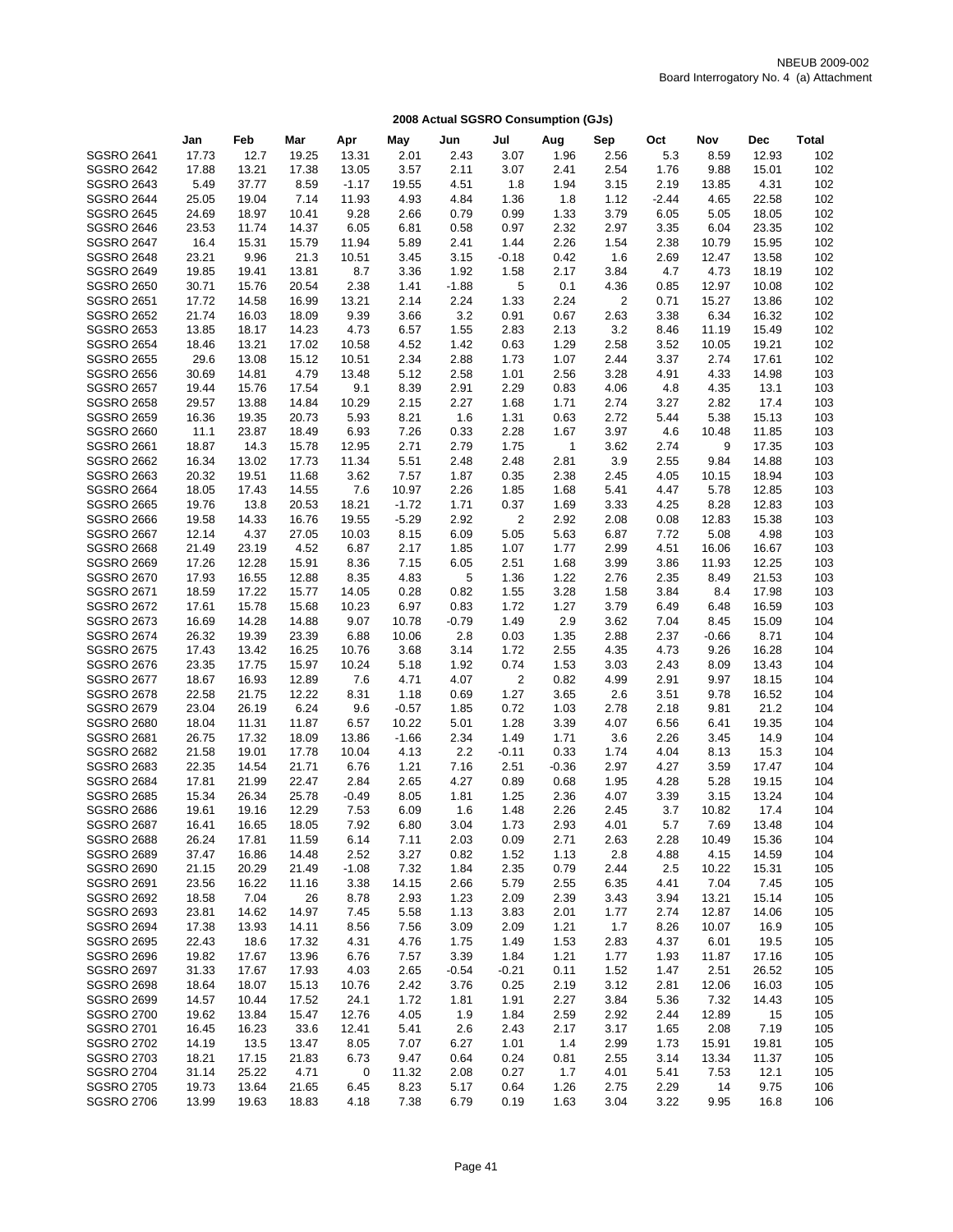|                   | Jan            | Feb     | Mar   | Apr      | May     | Jun     | Jul     | Aug     | Sep  | Oct  | Nov   | <b>Dec</b> | <b>Total</b> |
|-------------------|----------------|---------|-------|----------|---------|---------|---------|---------|------|------|-------|------------|--------------|
| <b>SGSRO 2707</b> | 6.73           | 14.05   | 29.92 | 17.91    | 4.39    | 5.44    | 1.35    | 1.69    | 3.4  | 5.09 | 5.65  | 10.03      | 106          |
| <b>SGSRO 2708</b> | 24.84          | 16.7    | 13.63 | 10.79    | 3.84    | 1.82    | 0.29    | 2.36    | 2.47 | 2.42 | 7.4   | 19.17      | 106          |
|                   |                |         |       |          | 6.29    |         | 1.35    |         |      |      |       | 16.72      | 106          |
| <b>SGSRO 2709</b> | 20.29          | 14.98   | 19.08 | 9.16     |         | $-1.12$ |         | 1.4     | 2.92 | 4.39 | 10.33 |            |              |
| <b>SGSRO 2710</b> | 19.47          | 17.26   | 16.45 | 7.01     | 8.47    | 1.28    | 2.11    | 1.42    | 2.92 | 4.99 | 9.51  | 14.95      | 106          |
| <b>SGSRO 2711</b> | 5.05           | 19.24   | 29.47 | 6.56     | 8.61    | 2.54    | 0.88    | 2.19    | 4.21 | 4.05 | 10.06 | 13.14      | 106          |
| <b>SGSRO 2712</b> | 19.16          | 15.8    | 15.24 | 10.01    | 4.89    | 1.98    | 2.82    | 2.11    | 4.57 | 3.74 | 10.51 | 15.19      | 106          |
| <b>SGSRO 2713</b> | 20.09          | 15.59   | 18.36 | 6.57     | 8.29    | 2.83    | 1.73    | 1.84    | 2.5  | 3.24 | 8.24  | 16.76      | 106          |
| <b>SGSRO 2714</b> | 10.24          | 18.95   | 16.39 | 8.15     | 4.08    | 5.73    | 1.87    | 1.17    | 3.3  | 9.27 | 9.27  | 17.82      | 106          |
| <b>SGSRO 2715</b> | 22.96          | 12.35   | 20.35 | 9.17     | 5.57    | 1.52    | 1.93    | 1.77    | 2.72 | 2.75 | 9.68  | 15.51      | 106          |
| <b>SGSRO 2716</b> | 23.25          | 16.59   | 16.95 | 14.16    | $-3.05$ | 0.61    | 0.32    | 0.49    | 1.91 | 1.86 | 13.67 | 19.55      | 106          |
| <b>SGSRO 2717</b> | 21.7           | 17.4    | 19.73 | 5.99     | 4.75    | 0.33    | 0.66    | 1.76    | 3.45 | 5.23 | 5.99  | 19.41      | 106          |
| <b>SGSRO 2718</b> | 22.12          | 11.24   | 24.16 | 11.06    | 7.96    | 2.53    | $-0.17$ | 2.51    | 2.03 | 6.21 | 6.48  | 10.28      | 106          |
| <b>SGSRO 2719</b> | 13.27          | 18.2    | 23.83 | 12.04    | $-1.32$ | 3.19    | 0.8     | 2.41    | 3.25 | 3.97 | 10.4  | 16.45      | 106          |
| <b>SGSRO 2720</b> | 27.91          | 19.66   | 7.63  | 5.3      | 8.72    | 1.13    | 0.7     | 0.79    | 2.5  | 1.69 | 10.06 | 20.4       | 106          |
| <b>SGSRO 2721</b> | 19.63          | 14.83   | 16.13 | 10.24    | 8.06    | 2.18    | 1.44    | 1.66    | 1.78 | 1.86 | 12.97 | 15.76      | 107          |
| <b>SGSRO 2722</b> | 20.66          | 13.97   | 19.91 | 4.8      | 9.21    | 2.75    | 1.95    | 3.11    | 2.74 | 3.71 | 10.99 | 12.75      | 107          |
| <b>SGSRO 2723</b> | 25.23          | 13.2    | 17.15 | 12       | 1.65    | 3.67    | 0.13    | 1.86    | 3.22 | 2.52 | 8.54  | 17.44      | 107          |
| <b>SGSRO 2724</b> |                | 18.05   | 9.52  | 4.24     | 9.64    | 1.89    |         | 2.6     | 2.5  | 1.9  |       | 18.94      | 107          |
| <b>SGSRO 2725</b> | 24.13<br>26.78 |         |       |          |         |         | 0.86    |         |      |      | 12.56 |            |              |
|                   |                | 12.71   | 16.18 | 7.99     | 4.90    | 1.91    | 1.47    | 2.47    | 2.6  | 3.62 | 8.52  | 17.78      | 107          |
| <b>SGSRO 2726</b> | 31.52          | 23.39   | 8.48  | 9.07     | 3.70    | 3.3     | 0.62    | 1.22    | 2.74 | 2.3  | 5.43  | 15.16      | 107          |
| <b>SGSRO 2727</b> | 34.08          | 17      | 10.42 | 7.94     | 6.35    | 3.03    | 0.38    | 2.14    | 3.15 | 3    | 3.57  | 15.96      | 107          |
| <b>SGSRO 2728</b> | 17.81          | 14.86   | 16.71 | 8.48     | 5.84    | 4.34    | 0.53    | 1.21    | 2.68 | 6.99 | 4.31  | 23.28      | 107          |
| <b>SGSRO 2729</b> | 19.72          | 18.33   | 14.72 | 12.39    | 5.46    | 1.84    | 2.85    | 1.42    | 3.05 | 5.38 | 7.94  | 14.02      | 107          |
| <b>SGSRO 2730</b> | 34.23          | 15.56   | 10.59 | 9.85     | 5.84    | 1.67    | 1.24    | 0.23    | 2.46 | 5.3  | 4.85  | 15.32      | 107          |
| <b>SGSRO 2731</b> | 28.72          | 12.15   | 16.3  | 0.77     | 15.47   | 2.55    | 1.45    | 2.18    | 3.31 | 5    | 4.62  | 14.63      | 107          |
| <b>SGSRO 2732</b> | 31.31          | $-4.27$ | 8.99  | 30.75    | 10.48   | 1.94    | 1.48    | 1.38    | 2.59 | 2.83 | 2.52  | 17.21      | 107          |
| <b>SGSRO 2733</b> | 21.56          | 12      | 18.45 | 5.39     | 8.32    | 5.04    | 3.12    | 0.75    | 3.13 | 2.55 | 9.09  | 17.86      | 107          |
| <b>SGSRO 2734</b> | 22.51          | 20.91   | 17.55 | 8.71     | 1.86    | 1.59    | 1.34    | 0.84    | 2.65 | 5.86 | 5.76  | 17.69      | 107          |
| <b>SGSRO 2735</b> | 41.7           | 19.29   | 16.52 | 3.41     | 3.25    | $-1.78$ | $-0.07$ | 0.14    | 1.99 | 2.92 | 3.11  | 16.96      | 107          |
| <b>SGSRO 2736</b> | 27.05          | 12.31   | 17.67 | 5.49     | 6.63    | 0.58    | 1.87    | 5.16    | 3.99 | 3.88 | 4.48  | 18.44      | 108          |
| <b>SGSRO 2737</b> | 23.75          | 24.38   | 6.6   | 9.57     | 1.61    | 2.69    | $-0.64$ | 1.14    | 4.9  | 5.25 | 10.12 | 18.19      | 108          |
| <b>SGSRO 2738</b> | 21.85          | 17.01   | 14.34 | 8.51     | 7.33    | 0.97    | 2.38    | 3.06    | 2.62 | 2.5  | 10.03 | 17.09      | 108          |
| <b>SGSRO 2739</b> | 18.56          | 14.35   | 20.64 | 6.42     | 5.58    | 6.93    | 0.83    | 3.11    | 3.94 | 6.55 | 7.23  | 13.57      | 108          |
| <b>SGSRO 2740</b> | 16.45          | 16.6    | 20.54 | 7.38     | 3.34    | 2.02    | 2.94    | 3.01    | 3.25 | 4.26 | 11.2  | 16.81      | 108          |
| <b>SGSRO 2741</b> | 21.22          | 17.59   | 14.23 | 7.06     | 6.41    | 1.87    | 2.54    | 2.89    | 4.67 | 5.34 | 7.11  | 16.89      | 108          |
| <b>SGSRO 2742</b> | 20.88          | 14.44   | 15.43 | 8.86     | 3.18    | 2.54    | 3.13    | 2.23    | 4.77 | 4.25 | 10.23 | 17.97      | 108          |
|                   |                |         |       |          |         |         |         |         |      |      |       |            |              |
| <b>SGSRO 2743</b> | 34.67          | 39.84   | 4.19  | $-11.69$ | 1.73    | 1.91    | 2.04    | 1.94    | 1.2  | 2.3  | 15.1  | 14.77      | 108          |
| <b>SGSRO 2744</b> | 17.05          | 19.19   | 20.06 | 13.36    | 5.39    | 0.24    | $-0.03$ | 1.2     | 3.11 | 2.97 | 4.23  | 21.23      | 108          |
| <b>SGSRO 2745</b> | 21.48          | 17.49   | 15.53 | 1.12     | 16.34   | 0.78    | 3.88    | 2.15    | 4.41 | 3.86 | 10.8  | 10.22      | 108          |
| <b>SGSRO 2746</b> | 19.79          | 22.56   | 11.02 | 10.42    | 1.45    | 5       | 2.42    | 2.29    | 1.69 | 5.14 | 5.77  | 20.52      | 108          |
| <b>SGSRO 2747</b> | 19.26          | 15.39   | 21.89 | 4.01     | 9.25    | $-1.11$ | 1.63    | 4.01    | 4.46 | 5    | 5.48  | 19.02      | 108          |
| <b>SGSRO 2748</b> | 19.53          | 22.05   | 9.16  | 9.71     | $-0.54$ | 1.05    | 1.72    | 2.59    | 1.74 | 2.42 | 20.04 | 18.87      | 108          |
| <b>SGSRO 2749</b> | 19.96          | 17.29   | 18.13 | 8.62     | 5.98    | 3.65    | 1.81    | $-0.03$ | 3.41 | 7.04 | 7.17  | 15.55      | 109          |
| <b>SGSRO 2750</b> | 17.97          | 28.17   | 20.53 | 1.24     | 6.53    | 2.52    | 0.81    | 1.56    | 4.47 | 2.84 | 6.7   | 15.31      | 109          |
| <b>SGSRO 2751</b> | 19.46          | 11.77   | 22.25 | 10.19    | 8.44    | 7.37    | 1.31    | 2.55    | 0.93 | 2.21 | 7.57  | 14.64      | 109          |
| <b>SGSRO 2752</b> | 17.79          | 22.97   | 16.31 | 8.97     | 5.54    | 2.52    | 1.31    | 2.5     | 0.66 | 2.97 | 12.45 | 14.72      | 109          |
| <b>SGSRO 2753</b> | 32.95          | 16.53   | 13.17 | 8.82     | 4.32    | 1.98    | $-0.42$ | 1.95    | 1.71 | 2.27 | 8.46  | 17.25      | 109          |
| <b>SGSRO 2754</b> | 12.48          | 30.76   | 24.08 | 6.35     | $-0.40$ | 4.62    | 3.22    | $-0.9$  | 3.05 | 4.31 | 3.67  | 17.8       | 109          |
| <b>SGSRO 2755</b> | 16.7           | 16.09   | 16.26 | 8.22     | 6.73    | 4.07    | 2.74    | 2.68    | 4.21 | 4.95 | 11.17 | 15.24      | 109          |
| <b>SGSRO 2756</b> | 38.72          | 15.58   | 15.89 | 0.04     | 3.43    | 1.6     | -0.49   | 2.45    | 3.11 | 4.82 | 2.97  | 20.97      | 109          |
| <b>SGSRO 2757</b> | 20.41          | 3.35    | 21.21 | 9.48     | 8.74    | 3.33    | 3.39    | 2.87    | 4.66 | 3.98 | 11.46 | 16.21      | 109          |
| <b>SGSRO 2758</b> | 19.43          | 16.35   | 19.57 | 2.5      | 8.19    | 2.65    | 1.78    | 2.08    | 2.13 | 7.52 | 8.78  | 18.12      | 109          |
| <b>SGSRO 2759</b> | 15.43          | 23.46   | 24.43 | 2.6      | 2.71    | 5.26    | 2.31    | 0.37    | 3.75 | 3.86 | 4.79  | 20.13      | 109          |
| <b>SGSRO 2760</b> | 21.18          | 16.09   | 18.67 | 13.78    | 0.82    | 1.02    | 2.09    | 2.55    | 1.14 | 2.24 | 10.35 | 19.18      | 109          |
| <b>SGSRO 2761</b> | 31.3           | 14.65   | 13.29 | 4.77     | 4.84    | 3.73    | 1.48    | 5.92    | 4.08 | 5.97 | 5.83  | 13.29      | 109          |
|                   |                |         |       |          |         |         |         |         |      |      |       |            |              |
| <b>SGSRO 2762</b> | 33.02          | 15.64   | 13.27 | 6.67     | 5.42    | 1.87    | 1.28    | 2.1     | 3.81 | 4.75 | 4.28  | 17.32      | 109          |
| <b>SGSRO 2763</b> | 19.01          | 14.02   | 38.58 | 9.61     | $-1.73$ | 0.53    | 1.36    | 2.3     | 2.55 | 4.46 | 2.91  | 15.91      | 110          |
| <b>SGSRO 2764</b> | 16.21          | 13.45   | 18.16 | 11.81    | 5.24    | 1.89    | 0.79    | 1.39    | 1.89 | 1.73 | 14.79 | 22.31      | 110          |
| <b>SGSRO 2765</b> | 24.18          | 30.51   | 5.9   | 10.67    | 3.15    | 3.09    | 1.34    | 2.09    | 2.63 | 2.24 | 8.55  | 15.41      | 110          |
| <b>SGSRO 2766</b> | 16.46          | 18.02   | 15.76 | 9.66     | 10.74   | 4.55    | 2.17    | 3.32    | 4.32 | 4.43 | 8.03  | 12.42      | 110          |
| <b>SGSRO 2767</b> | 13.83          | 20.36   | 17.86 | 8.81     | 11.99   | 3.88    | 1.61    | 1.88    | 2.3  | 4.42 | 11.05 | 11.94      | 110          |
| <b>SGSRO 2768</b> | 21.88          | 16.71   | 18.05 | 11.22    | 5.67    | 1.65    | 1.72    | 1.39    | 3.93 | 5.01 | 8.65  | 14.07      | 110          |
| <b>SGSRO 2769</b> | 19.15          | 16.11   | 15.84 | 11.78    | 5.82    | 2.01    | 1.17    | 1.8     | 2.58 | 5.9  | 7.05  | 20.76      | 110          |
| <b>SGSRO 2770</b> | 22.32          | 15.37   | 18.14 | 10.66    | 4.25    | 1.95    | 1.62    | 1.16    | 3.47 | 2.36 | 12.49 | 16.19      | 110          |
| <b>SGSRO 2771</b> | 26.78          | 13.98   | 16.77 | 7.64     | 5.95    | 2.57    | 0.86    | 1.27    | 3.94 | 3.08 | 8.52  | 18.91      | 110          |
| <b>SGSRO 2772</b> | 11.72          | 2.31    | 12.81 | 38.59    | 8.86    | 0.49    | 1.86    | 4.07    | 4.56 | 5.34 | 5.56  | 14.1       | 110          |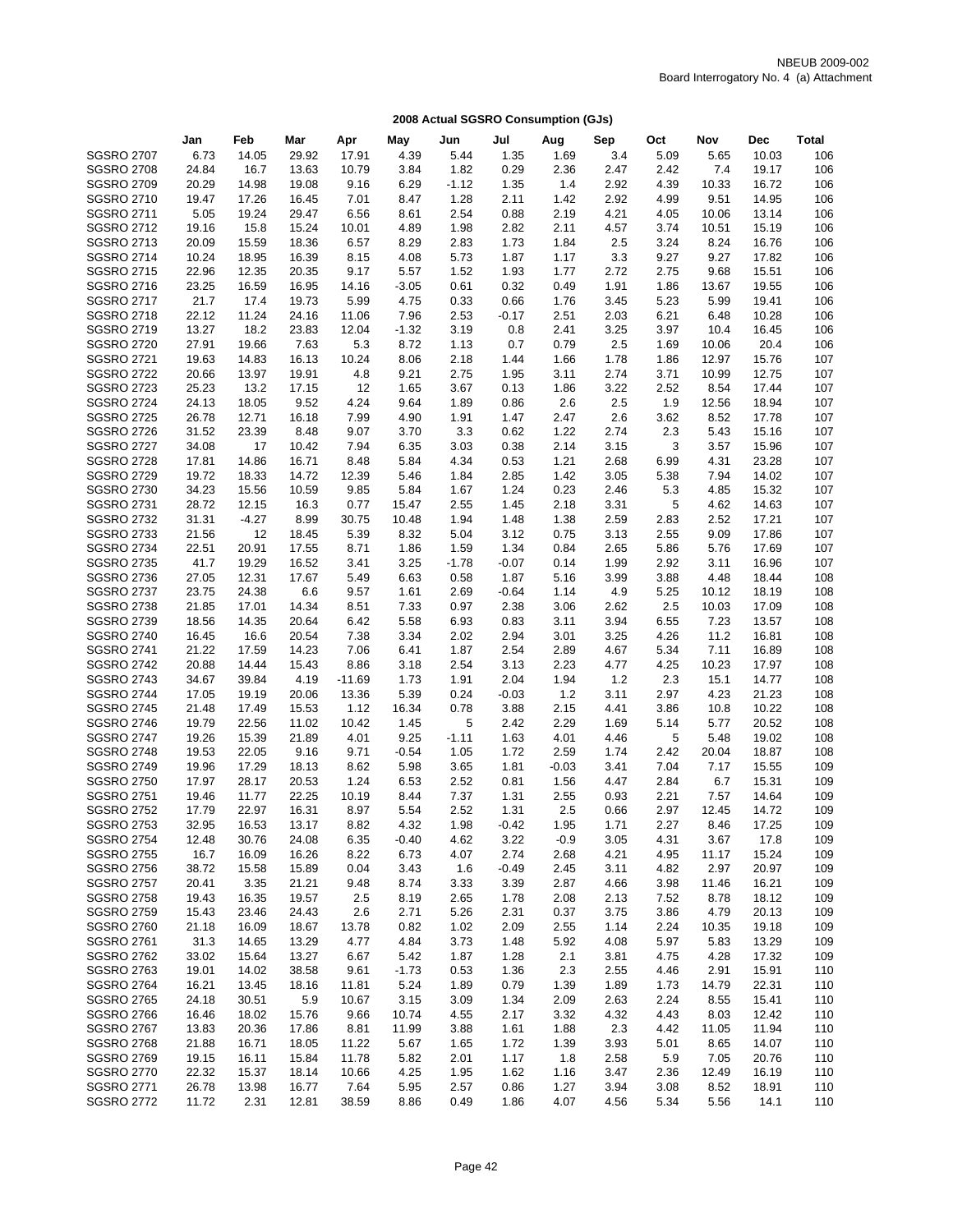|                   | Jan   | Feb   | Mar     | Apr     | May     | Jun     | Jul     | Aug     | Sep  | Oct  | Nov   | Dec   | Total |
|-------------------|-------|-------|---------|---------|---------|---------|---------|---------|------|------|-------|-------|-------|
| <b>SGSRO 2773</b> | 22.16 | 14.56 | 14.72   | 16.48   | 0.83    | 3.85    | 6.46    | 2.98    | 6.63 | 5.56 | 4.55  | 11.51 | 110   |
| <b>SGSRO 2774</b> | 19.74 | 14.77 | 16.63   | 12.99   | 4.03    | 1.85    | 2.93    | 3.07    | 4.24 | 3.74 | 9.13  | 17.25 | 110   |
| <b>SGSRO 2775</b> | 20.51 | 18.55 | 23.03   | 12.87   | $-1.84$ | 1.43    | $-0.08$ | 1.48    | 3.42 | 4.06 | 8.73  | 18.29 | 110   |
| <b>SGSRO 2776</b> | 15.28 | 31.98 | 20.28   | 8.03    | 3.91    | 1.05    | 0.93    | $-0.11$ | 1.71 | 3.64 | 3.87  | 19.93 | 111   |
| <b>SGSRO 2777</b> | 19.8  | 15.54 | 18.46   | 8.63    | 5.50    | 4.3     | 0.35    | 2.57    | 3.76 | 6.35 | 8.61  | 16.65 | 111   |
| <b>SGSRO 2778</b> | 16.74 | 15.92 | 22.68   | 10.94   | 3.22    | 2.52    | 2.01    | 0.76    | 2.27 | 5.87 | 10.38 | 17.35 | 111   |
| <b>SGSRO 2779</b> | 17.62 | 17.63 | 26.22   | 10.04   | 1.62    | 2.31    | $-1.3$  | 3.32    | 2.72 | 3.93 | 10.16 | 16.42 | 111   |
| <b>SGSRO 2780</b> | 17.25 | 23.72 | 21.3    | 4.34    | 8.26    | 2.95    | 2.14    | 1.34    | 4.1  | 4.7  | 6.54  | 14.05 | 111   |
| <b>SGSRO 2781</b> | 10.42 | 22.32 | 15.87   | 13.26   | 4.60    | 6.01    | 7.6     | 3.62    | 5.5  | 5.15 | 8.31  | 8.15  | 111   |
| <b>SGSRO 2782</b> | 18.16 | 24.98 | 18.39   | 19.22   | 1.25    | 6.61    | 0.56    | 1.01    | 3.3  | 3.32 | 10.19 | 3.92  | 111   |
| <b>SGSRO 2783</b> | 17.03 | 14.7  | 14.96   | 8.6     | 5.56    | 6.23    | 1.74    | 5.08    | 4.56 | 6.51 | 11.5  | 14.57 | 111   |
| <b>SGSRO 2784</b> | 19.06 | 17.81 | 12.72   | 8.82    | 9.26    | 1.74    | 4.2     | 3.65    | 3.87 | 4.16 | 11.13 | 14.87 | 111   |
| <b>SGSRO 2785</b> | 22.81 | 16.97 | 19.74   | 10.31   | 4.90    | 1.58    | 1.12    | 1.32    | 2.4  | 1.98 | 11.47 | 16.71 | 111   |
| <b>SGSRO 2786</b> | 12.97 | 37.66 | 17      | 15.29   | $-0.68$ | 1.83    | $-0.05$ | 0.25    | 3.16 | 1.91 | 11.93 | 10.07 | 111   |
| <b>SGSRO 2787</b> | 18.07 | 17.75 | 22.83   | 11.33   | 2.03    | 2.13    | 0.2     | 2.31    | 3.49 | 3.66 | 9.28  | 18.41 | 111   |
| <b>SGSRO 2788</b> | 21.1  | 11.56 | 20.44   | 6.62    | 7.52    | 1.81    | 5.98    | 4.05    | 2.29 | 4.29 | 12.65 | 13.39 | 112   |
| <b>SGSRO 2789</b> | 16.89 | 12.89 | 27.03   | 10.29   | 6.60    | 1.98    | 0.39    | 1.36    | 2.63 | 4.59 | 10.37 | 16.7  | 112   |
| <b>SGSRO 2790</b> | 17.16 | 1.96  | 11.64   | 42.08   | 6.58    | 0.38    | 2.89    | 1.81    | 3.22 | 5.02 | 5.62  | 13.51 | 112   |
| <b>SGSRO 2791</b> | 23.16 | 24.88 | 13.81   | 11.73   | 9.99    | 2.83    | 3.06    | 0.46    | 6.07 | 1.48 | 2.11  | 12.32 | 112   |
| <b>SGSRO 2792</b> | 25.08 | 17.28 | 12.16   | 10.05   | 3.98    | 1.53    | 1.39    | 1.1     | 5.14 | 2.6  | 13.31 | 18.33 | 112   |
| <b>SGSRO 2793</b> | 13.15 | 11.42 | 25.25   | 11.09   | 3.98    | 1.4     | $-0.97$ | 2.2     | 3.39 | 3.52 | 16.43 | 21.14 | 112   |
| <b>SGSRO 2794</b> | 18.62 | 15.91 | 19.49   | 8.9     | 7.33    | 2.2     | 1.48    | 2.64    | 2.3  | 6.61 | 10.9  | 15.69 | 112   |
| <b>SGSRO 2795</b> | 22.53 | 12.38 | 23.19   | 9.42    | 2.43    | 2.29    | 1.28    | 2.11    | 4.05 | 4.47 | 9.84  | 18.14 | 112   |
| <b>SGSRO 2796</b> | 12.1  | 31.68 | 19.38   | 11.22   | 6.20    | 2.92    | 1.69    | 1.55    | 2.75 | 5.04 | 6.83  | 10.92 | 112   |
| <b>SGSRO 2797</b> | 4.85  | 39.5  | $-2.18$ | 5.89    | 3.32    | 4.61    | 2.67    | 3.39    | 5.42 | 5.22 | 16.48 | 23.18 | 112   |
| <b>SGSRO 2798</b> | 13.73 | 29.57 | 15.48   | 11.45   | 5.38    | 2.85    | 0.54    | 2.55    | 1.46 | 3.41 | 13.71 | 12.24 | 112   |
| <b>SGSRO 2799</b> | 23.3  | 24.82 | 14.01   | 10.05   | 4.09    | 1.72    | $-0.09$ | 1.02    | 2.78 | 5.88 | 7.6   | 17.32 | 113   |
| <b>SGSRO 2800</b> | 26.57 | 29.99 | 18.41   | 0.8     | 9.29    | $-1.65$ | $-0.07$ | 0.1     | 1.54 | 1.28 | 6.7   | 19.66 | 113   |
| <b>SGSRO 2801</b> | 22.57 | 17.03 | 16.54   | 13.47   | 1.95    | 3.64    | 1.47    | 1.9     | 2    | 2.69 | 10.34 | 19.03 | 113   |
| <b>SGSRO 2802</b> | 21.22 | 16.97 | 18.06   | 10.26   | 1.97    | 2.82    | 2.17    | 2.04    | 2.59 | 2.75 | 8.59  | 23.2  | 113   |
| <b>SGSRO 2803</b> | 23.02 | 12.45 | 28.29   | 11.43   | 2.69    | 0.26    | $-0.1$  | 0.1     | 1.95 | 3.42 | 8.3   | 20.85 | 113   |
| <b>SGSRO 2804</b> | 21.76 | 15.37 | 14.92   | 7.97    | 5.96    | 5.24    | 2.6     | 2.83    | 3.76 | 4.17 | 14.26 | 13.96 | 113   |
| <b>SGSRO 2805</b> | 20.74 | 22.23 | 17.14   | 10.23   | 5.38    | 1.55    | 1.08    | 1.19    | 2.41 | 4.24 | 11.34 | 15.41 | 113   |
| <b>SGSRO 2806</b> | 19.87 | 15.77 | 17.19   | 7.26    | 7.18    | 0.47    | 1.21    | 3.94    | 3.91 | 7.44 | 10.36 | 18.39 | 113   |
| <b>SGSRO 2807</b> | 26.63 | 19.11 | 10.99   | 13.13   | 7.85    | 2.33    | 1.52    | 2.36    | 3.69 | 5.56 | 6.38  | 13.46 | 113   |
| <b>SGSRO 2808</b> | 23.18 | 25.06 | 14.77   | 9.25    | 3.33    | 0.09    | 0.82    | 1.8     | 2.6  | 3.82 | 9.66  | 18.92 | 113   |
| <b>SGSRO 2809</b> | 11.36 | 30.95 | 37.98   | $-2.23$ | 8.63    | 1.99    | 3.12    | 1.01    | 3.42 | 3.63 | 4.02  | 9.61  | 113   |
| <b>SGSRO 2810</b> | 37.84 | 17.09 | 10.34   | 11.64   | 5.46    | 1.75    | 1.17    | 1.4     | 2.7  | 4.21 | 4.36  | 15.56 | 114   |
| <b>SGSRO 2811</b> | 18.21 | 16.07 | 17.63   | 15.29   | 2.13    | 2.61    | 2.35    | 2.23    | 3.08 | 3.9  | 11.82 | 18.34 | 114   |
| <b>SGSRO 2812</b> | 34.58 | 18.51 | 14.83   | 9.75    | 3.21    | 3.01    | 0.12    | 1.16    | 3.19 | 1.98 | 5.66  | 17.74 | 114   |
| <b>SGSRO 2813</b> | 35.53 | 17.03 | 13.44   | 6.69    | 5.49    | 2.07    | 1.59    | 1.56    | 2.48 | 6.56 | 5.1   | 16.3  | 114   |
| <b>SGSRO 2814</b> | 14.19 | 47.4  | 9.27    | 14.11   | 4.04    | $-0.83$ | 0.81    | 0.92    | 3.02 | 1.97 | 5.25  | 13.74 | 114   |
| <b>SGSRO 2815</b> | 16.62 | 23.7  | 17.58   | 10.86   | 5.47    | $-1.06$ | 2.24    | 2.01    | 3.34 | 7.07 | 10.02 | 16.05 | 114   |
| <b>SGSRO 2816</b> | 21.12 | 17.77 | 15.05   | 5.44    | 8.20    | 6.16    | $-0.27$ | 1.44    | 4.49 | 4.14 | 14.14 | 16.22 | 114   |
| <b>SGSRO 2817</b> | 37.09 | 26.1  | $-1.52$ | 8.25    | $-1.12$ | 1.02    | 1.12    | 1.07    | 2.38 | 1.96 | 11.56 | 26.02 | 114   |
| <b>SGSRO 2818</b> | 25.08 | 25.19 | 10.58   | 14.42   | 4.86    | 2.27    | 0.19    | 2.25    | 1.06 | 2.49 | 8.29  | 17.25 | 114   |
| <b>SGSRO 2819</b> | 19.21 | 15.61 | 20.27   | 8.35    | 8.05    | 1.05    | 0.62    | 5.79    | 2.74 | 6.16 | 11.77 | 14.34 | 114   |
| <b>SGSRO 2820</b> | 36.09 | 16.25 | 13.82   | 7.19    | 5.81    | 2.45    | 1.61    | 1.42    | 2.43 | 5.85 | 4.54  | 16.6  | 114   |
| <b>SGSRO 2821</b> | 20.27 | 21.02 | 18.78   | 7.4     | 2.20    | 7.22    | 1.75    | 3.27    | 1.62 | 1.33 | 5.47  | 23.87 | 114   |
| <b>SGSRO 2822</b> | 17.13 | 27.18 | 16.61   | 12.35   | 6.37    | 1.27    | 1.83    | 1.04    | 3.67 | 5.53 | 6.31  | 14.92 | 114   |
| <b>SGSRO 2823</b> | 21.07 | 19.6  | 15.95   | 8.81    | 5.79    | 2.04    | $-0.47$ | 1.62    | 2.93 | 4.3  | 12.97 | 19.66 | 114   |
| <b>SGSRO 2824</b> | 35.82 | 20.79 | 7.9     | 4.89    | 6.60    | 2.1     | 1.35    | 2.52    | 3.74 | 3.72 | 4.64  | 20.33 | 114   |
| <b>SGSRO 2825</b> | 19.64 | 14.74 | 18.45   | 16.2    | 0.17    | 2.93    | 3.21    | 2.53    | 4.65 | 3.95 | 10.06 | 17.95 | 114   |
| <b>SGSRO 2826</b> | 19.09 | 20.29 | 18.09   | 5.82    | 3.88    | 3.52    | 2.66    | 2.44    | 3.12 | 6.42 | 7.68  | 21.48 | 114   |
| <b>SGSRO 2827</b> | 18.79 | 15.85 | 16.18   | 9.23    | 6.66    | 2.42    | 5.54    | 3.81    | 4.42 | 4.3  | 10.62 | 16.69 | 115   |
| <b>SGSRO 2828</b> | 23.05 | 23.15 | 14.53   | 6.87    | 10.91   | 0.16    | $-0.68$ | 2.29    | 1.57 | 2.68 | 9.85  | 20.18 | 115   |
| <b>SGSRO 2829</b> | 16.9  | 27.36 | 36.49   | $-3.18$ | 6.90    | 2.8     | 1.72    | 0.46    | 3.68 | 3.68 | 5.51  | 12.25 | 115   |
| <b>SGSRO 2830</b> | 21.62 | 18.7  | 17.66   | 11.24   | 3.71    | 3.13    | 2.03    | 2.78    | 2.25 | 1.63 | 13.42 | 16.86 | 115   |
| <b>SGSRO 2831</b> | 35.55 | 1.02  | 23.65   | $-4.9$  | 2.75    | 3.29    | 1.21    | 1.23    | 2.92 | 9.81 | 7.29  | 31.29 | 115   |
| <b>SGSRO 2832</b> | 22.25 | 24.24 | 2.27    | 4.61    | 13.18   | 6.02    | 0.02    | 1.86    | 9    | 5.68 | 11    | 15.17 | 115   |
| <b>SGSRO 2833</b> | 24.69 | 21.9  | 7.07    | 11.02   | 5.38    | 2.24    | 3.27    | 2.14    | 4.96 | 6.06 | 8.28  | 18.32 | 115   |
| <b>SGSRO 2834</b> | 26.52 | 13.54 | 21.83   | 14.65   | 0.74    | 1.41    | 1.63    | 1.23    | 2.55 | 2.21 | 7.91  | 21.16 | 115   |
| <b>SGSRO 2835</b> | 16.43 | 27.01 | 9.19    | 2.63    | 9.77    | 2.16    | 2.14    | 3.16    | 2.24 | 3.95 | 14.22 | 22.53 | 115   |
| <b>SGSRO 2836</b> | 16.48 | 21.15 | 20.17   | 12.82   | 5.32    | 0.06    | 2.53    | 1.12    | 2.54 | 5.7  | 11.09 | 16.55 | 116   |
| <b>SGSRO 2837</b> | 10.02 | 28.81 | 17.81   | 7.84    | 5.27    | 4.4     | 1.92    | 5.4     | 2.96 | 4.25 | 12.47 | 14.66 | 116   |
| <b>SGSRO 2838</b> | 40.51 | 17.82 | 10.93   | 8.31    | 3.92    | 0.78    | 1.04    | 1.5     | 3.28 | 4.41 | 4.08  | 19.44 | 116   |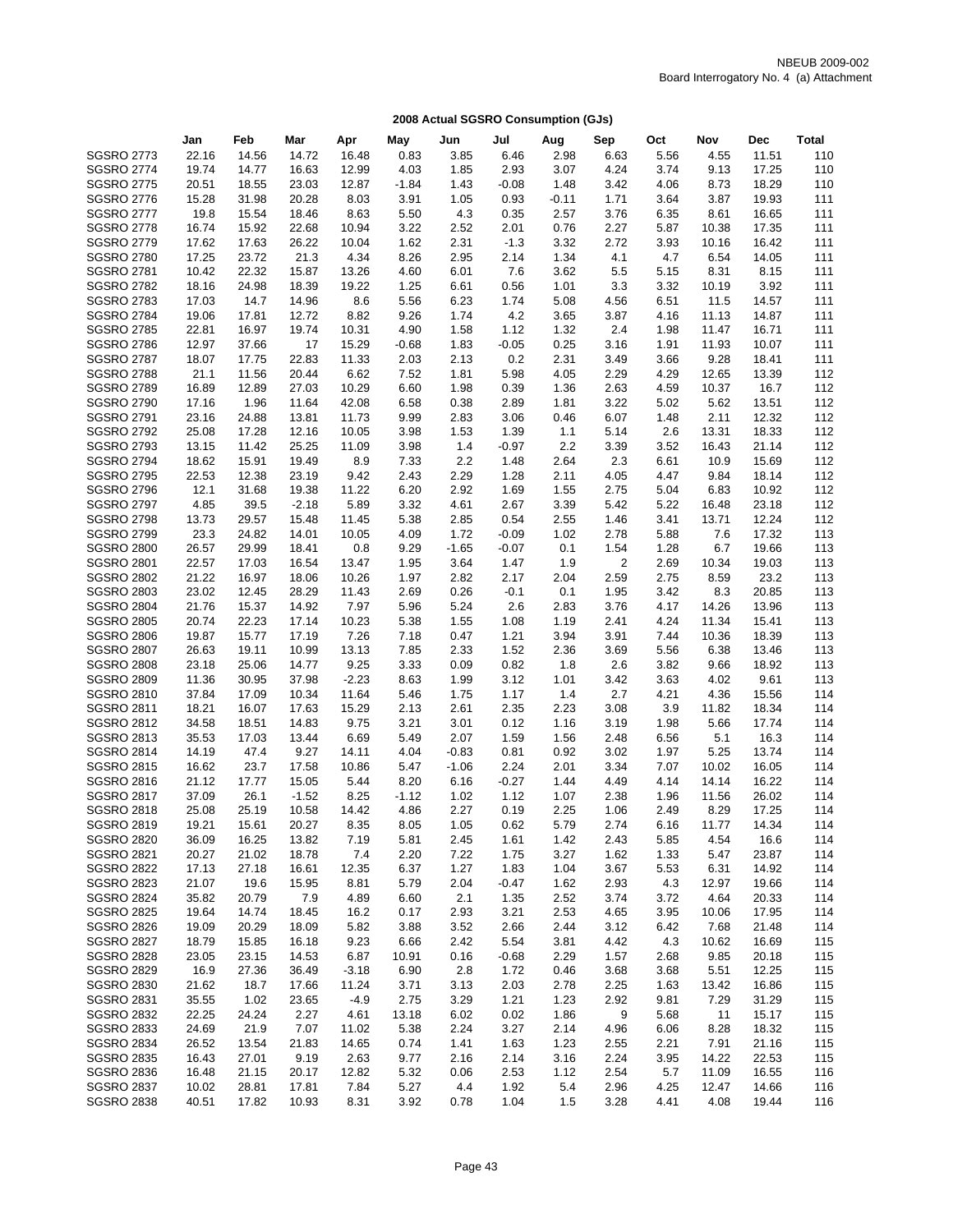|                                        | Jan            | Feb            | Mar            | Apr          | May          | Jun          | Jul          | Aug            | Sep          | Oct         | Nov          | Dec            | <b>Total</b> |
|----------------------------------------|----------------|----------------|----------------|--------------|--------------|--------------|--------------|----------------|--------------|-------------|--------------|----------------|--------------|
| <b>SGSRO 2839</b>                      | 24.63          | 25.2           | 9.67           | 10.62        | 1.83         | 1.94         | 1.17         | 1.93           | 3.17         | 2.16        | 9.91         | 23.93          | 116          |
| <b>SGSRO 2840</b>                      | 26.21          | 22.52          | 8.18           | 10.29        | 4.86         | 2.64         | 1.94         | 2.1            | 5.43         | 6.69        | 10.76        | 14.57          | 116          |
| <b>SGSRO 2841</b>                      | 28.11          | 18.53          | 22.71          | 15.28        | 10.17        | 3.09         | 6.63         | $-1.72$        | 5.8          | 14.37       | $-13.27$     | 6.5            | 116          |
| <b>SGSRO 2842</b>                      | 20.51          | 15.76          | 20.52          | 10.13        | 7.36         | 1.49         | 3.16         | 1.69           | 4.09         | 5.45        | 9.72         | 16.33          | 116          |
| <b>SGSRO 2843</b>                      | 23.91          | 17.69          | 21.37          | 10.76        | 3.09         | 2.25         | 1.7          | 1.73           | 2.53         | 3.57        | 8.68         | 18.97          | 116          |
| <b>SGSRO 2844</b>                      | 15.05          | 20.61          | 16.7           | 9.37         | 4.55         | 20.97        | 1.11         | 0.98           | 1.84         | 2.66        | 10.16        | 12.26          | 116          |
| <b>SGSRO 2845</b>                      | 23.7           | 20.73          | 17.33          | 10.62        | 1.23         | 1.98         | 0.07         | 1.75           | 2.64         | 6.32        | 8.67         | 21.3           | 116          |
| <b>SGSRO 2846</b>                      | 32.45          | 22.29          | 8.69           | 11.53        | 1.93         | 3.63         | 0.69         | 1.27           | 1.38         | 1.62        | 12           | 18.87          | 116          |
| <b>SGSRO 2847</b>                      | 42.54          | 20.48          | 13.87          | 2.89         | 6.07         | 2            | 0.75         | 1.72           | 2.87         | 3.68        | 2.78         | 16.79          | 116          |
| <b>SGSRO 2848</b>                      | 13.2           | 19.13          | 17.58          | 14.53        | 6.68         | 4.99         | 1.22         | 5.31           | 1.29         | 4.55        | 12.85        | 15.23          | 117          |
| <b>SGSRO 2849</b>                      | 20.53          | 21.77          | 16.55          | 13.03        | 3.55         | 3.18         | 1.35         | 1.72           | 2.04         | 2.3         | 13.46        | 17.12          | 117          |
| <b>SGSRO 2850</b>                      | 32.64          | 21.63          | 18.6           | 5.79         | 5.34         | $-0.41$      | $-0.32$      | 0.24           | 2.78         | 4.38        | 6.13         | 19.95          | 117          |
| <b>SGSRO 2851</b>                      | 21.45          | 15.57          | 22.72          | 8.09         | 7.02         | 1.33         | 2.53         | 1.48           | 3.44         | 4.76        | 10.82        | 17.63          | 117          |
| <b>SGSRO 2852</b>                      | 1.2            | 1.66           | 43.63          | 15.05        | 4.58         | 2.24         | 5.02         | 1.34           | 5.8          | 3.84        | 18.11        | 14.47          | 117          |
| <b>SGSRO 2853</b>                      | 17.27          | 27.36          | 28.36          | $-0.7$       | 7.68         | 0.83         | 2.17         | 0.68           | 3.69         | 4.16        | 8.76         | 17.08          | 117          |
| <b>SGSRO 2854</b>                      | 14.81          | 23.53          | 18.28          | 16.34        | 5.29         | 4.61         | 1.92         | 2.07           | 4.16         | 4.51        | 10.35        | 11.49          | 117          |
| <b>SGSRO 2855</b>                      | 25.35          | 22.82          | 16.21          | 9.47         | 2.40         | 3.79         | 1.12         | 1.43           | 2.21         | 1.96        | 9.71         | 21.18          | 118          |
| <b>SGSRO 2856</b>                      | 20.59          | 20.15          | 24.41          | 6.48         | 9.76         | 1.88         | 1.15         | 0.5            | 3.41         | 4.77        | 4.66         | 19.9           | 118          |
| <b>SGSRO 2857</b>                      | 17.68          | 20.8           | 16.93          | 13.97        | 3.39         | 2.44         | 1.61         | 0.95           | 2.9          | 5.65        | 8.31         | 23.05          | 118          |
| <b>SGSRO 2858</b>                      | 21.5           | 16.64          | 20.51          | 11.55        | 1.71         | 2.33         | 4.13         | 2.78           | 5.37         | 4.75        | 8.82         | 17.6           | 118          |
| <b>SGSRO 2859</b>                      | 30.32          | 13.7           | 12.21          | 12.96        | 2.58         | 4.54         | 4.34         | 4.14           | 5.03         | 4.52        | 5.66         | 17.87          | 118          |
| <b>SGSRO 2860</b>                      | 21.18          | 16.98          | 18.34          | 13.87        | 6.69         | 1.96         | $-0.2$       | 2.84           | 2.8          | 5.79        | 8.97         | 18.69          | 118          |
| <b>SGSRO 2861</b>                      | 16.86          | 22.66          | 6.37           | 10.88        | 8.22         | 3.23         | 2.7          | 2.72           | 3.56         | 3.89        | 18.68        | 18.15          | 118          |
| <b>SGSRO 2862</b>                      | 21.22          | 18.63          | 16.8           | 12.65        | 5.13         | 2.85         | 0.53         | 2.1            | 3.38         | 2.9         | 14.9         | 16.88          | 118          |
| <b>SGSRO 2863</b>                      | 34.74          | 20.54          | 7.36           | 14.89        | $-2.67$      | 1.64         | 2.77         | 2.47           | 2.29         | 2.04        | 9.78         | 22.13          | 118          |
| <b>SGSRO 2864</b>                      | 21.05          | 20.2           | 11.31          | 42.37        | $-9.48$      | 2.17         | 0.92         | 1.5            | 3.5          | 2.47        | 7.95         | 14.06          | 118          |
| <b>SGSRO 2865</b>                      | 19.97          | 11.39          | 16.09          | 8.09         | 10.07        | 6.86         | 1.24         | 7.55           | 5.92         | 5.95        | 14.67        | 10.48          | 118          |
| <b>SGSRO 2866</b>                      | 15.67          | 26.29          | 17.58          | 13.04        | 6.72         | 1.26         | 0.89         | 2.6            | 3.3          | 4.42        | 10.55        | 15.97          | 118          |
| <b>SGSRO 2867</b>                      | 7.97           | 32.04          | 20.91          | 9.35         | 8.36         | $-0.04$      | 1.39         | 0.36           | $-0.3$       | 7.67        | 7.48         | 23.11          | 118          |
| <b>SGSRO 2868</b>                      | 36.64          | 15.72          | 14.66          | 7.68         | 10.09        | 3.45         | 1.12         | 1.36           | 3.55         | 3.71        | 3.22         | 17.14          | 118          |
| <b>SGSRO 2869</b>                      | 23.85          | 16.08          | 20.38          | 12.54        | 6.17         | 2.86         | 2.37         | 3.04           | 1.51         | 1.07        | 9.95         | 18.53          | 118          |
| <b>SGSRO 2870</b>                      | 22.57          | 23.94          | 13.76          | 13.81        | $-1.41$      | 3.04         | 0.31         | 2.89           | 4.27         | 4.45        | 10.87        | 19.86          | 118          |
| <b>SGSRO 2871</b>                      | 14.59          | 20.02          | 13.54          | 12.46        | 3.08         | 6.18         | 1.39         | 3.75           | 2.93         | 11.2        | 10.13        | 19.16          | 118          |
| <b>SGSRO 2872</b>                      | 23.73          | 25.9           | 19.48          | 10.02        | 0.73         | 2.15         | 0.27         | 1.28           | 3.27         | 2.96        | 9.04         | 19.62          | 118          |
| <b>SGSRO 2873</b>                      | 21.69          | 25.47          | 10.28          | 8.48         | 7.59         | 2.25         | 1.11         | 1.98           | 3.1          | 2.23        | 13.11        | 21.21          | 119          |
| <b>SGSRO 2874</b>                      | 18             | 24.28          | 12.84          | 9.3          | 3.50         | 5.7          | 2.07         | 2.89           | 3.18         | 2.9         | 15.24        | 18.73          | 119          |
| <b>SGSRO 2875</b>                      | 0.61           | 13.29          | 16.05          | 25.03        | 11.81        | 4.84         | 0.71         | 2.91           | 5.09         | 8.28        | 9.87         | 20.14          | 119          |
| <b>SGSRO 2876</b>                      | 72.15          | 10.3           | 9.37           | 3.62         | 0.51         | 1.11         | 0.61         | 1.3            | 1.72         | 2.17        | 4.92         | 10.94          | 119          |
| <b>SGSRO 2877</b>                      | 20.52          | 18.16          | 13.56          | 8.62         | 9.80         | 2.92         | 2.78         | 3.01           | 2.85         | 3.11        | 15.23        | 18.21          | 119          |
| <b>SGSRO 2878</b>                      | 21.81          | 20.6           | 14.84          | 14.39        | 4.00         | 3.53         | 1.22         | 2.49           | 3.41         | 4.97        | 9.94         | 17.67          | 119          |
| <b>SGSRO 2879</b><br><b>SGSRO 2880</b> | 20.49          | 21.31          | 19.93          | 10.3<br>9.36 | 8.55         | 3.07         | 1.88         | 2.45           | 4.78         | 4.03        | 7.87         | 14.36          | 119<br>119   |
| <b>SGSRO 2881</b>                      | 18.69<br>21.59 | 12.11<br>17.44 | 17.13<br>17.07 | 7.23         | 8.41         | 8.05         | 3.55         | 5.35<br>2.55   | 3.98<br>3.49 | 5.4<br>2.82 | 12.49        | 14.54<br>20.16 | 119          |
| <b>SGSRO 2882</b>                      | 42.41          | 20.05          | 14.71          | 2.92         | 6.87<br>3.85 | 4.75<br>4.35 | 2.08<br>4.02 | 0.68           |              | 3.32        | 13.23<br>5.2 | 16.18          | 119          |
| <b>SGSRO 2883</b>                      | 21.29          | 22.73          | 19.51          | 5.15         | 6.72         | 2.72         | 2.03         | 1.01           | 1.68<br>2.63 | 5.58        | 7.48         | 22.61          | 119          |
| <b>SGSRO 2884</b>                      | 21.82          | 18.9           | 15.59          | 7.47         | 6.27         | 2.54         | 3.06         | 1.59           | 4.72         | 6.38        | 12.01        | 19.23          | 120          |
| <b>SGSRO 2885</b>                      | 5.8            | 19.22          | 18.21          | 18.1         | 11.37        | 6.64         | 1.09         | 3.45           | 2.59         | 5.54        | 4.12         | 23.55          | 120          |
| <b>SGSRO 2886</b>                      | 25.64          | 27.49          | 14.71          | 8.45         | 2.60         | 2.99         | 0.61         | 1.35           | 2.85         | 3.87        | 7.86         | 21.47          | 120          |
| <b>SGSRO 2887</b>                      | 35.45          | 19.5           | 13.97          | 13.41        | 7.08         | 0.97         | 1.31         | 0.57           | 3.06         | 3.72        | 4.01         | 16.96          | 120          |
| <b>SGSRO 2888</b>                      | 18.46          | 18.08          | 17.91          | 8.77         | 6.01         | 4.34         | 0.06         | 2.4            | 4.48         | 6.62        | 9            | 24.1           | 120          |
| <b>SGSRO 2889</b>                      | 26.78          | 15.47          | 12.84          | 7.89         | 12.40        | 4.77         | 0.37         | 2.47           | 3.09         | 4.28        | 8.6          | 21.34          | 120          |
| <b>SGSRO 2890</b>                      | 23.97          | 22.04          | 13.77          | 8.46         | 8.76         | 3.07         | $-0.47$      | 2.62           | 5.06         | 4.05        | 11.01        | 18.11          | 120          |
| <b>SGSRO 2891</b>                      | 19.65          | 29.31          | 18.32          | 11.34        | 4.89         | 0.31         | 2.3          | 0.87           | 3.56         | 5.42        | 6.83         | 17.82          | 121          |
| <b>SGSRO 2892</b>                      | 27.7           | 16.49          | 26.57          | 8.76         | $-3.06$      | 2.65         | 0.47         | 1.16           | 5.36         | 3.19        | 11.25        | 20.24          | 121          |
| <b>SGSRO 2893</b>                      | 20.96          | 17.98          | 17.27          | 11.89        | 6.08         | 5.35         | 2.17         | 1.11           | 3.68         | 8.15        | 6.99         | 19.35          | 121          |
| <b>SGSRO 2894</b>                      | 26.2           | 28.97          | 13.57          | 9.42         | 7.96         | 0.1          | 0.69         | 1.21           | 2.91         | 4.7         | 9.17         | 16.25          | 121          |
| <b>SGSRO 2895</b>                      | 17.4           | 15.95          | 7.17           | 8.64         | 0.24         | 1.93         | 18.51        | 2.32           | 19.98        | 12.92       | 4.62         | 11.55          | 121          |
| <b>SGSRO 2896</b>                      | 21.93          | 17.51          | 20.87          | 11.89        | 4.98         | 2.85         | 1.55         | 2.47           | 1.65         | 2.62        | 16.02        | 17.12          | 121          |
| <b>SGSRO 2897</b>                      | 20.33          | 15.57          | 21.12          | 11.91        | 7.76         | 2.82         | 2.4          | 3.43           | 4.51         | 6.31        | 7.62         | 17.98          | 122          |
| <b>SGSRO 2898</b>                      | 24.94          | 20.59          | 19.71          | 15.38        | 2.86         | 3.71         | 1.82         | 2.41           | 1.77         | 8.3         | 7.46         | 12.85          | 122          |
| <b>SGSRO 2899</b>                      | 25.18          | 8.72           | 18.18          | 11.8         | 6.49         | 1.15         | 2.25         | 5.46           | 3.71         | 9.13        | 11.06        | 18.72          | 122          |
| <b>SGSRO 2900</b>                      | 22.08          | 16.27          | 20.1           | 18.55        | $-1.23$      | 2.28         | 2.52         | 2.43           | 3.02         | 3.43        | 12.95        | 19.46          | 122          |
| <b>SGSRO 2901</b>                      | 22.36          | 23.72          | 23.01          | 8.65         | $-0.14$      | 1.37         | 0.22         | $\overline{c}$ | 3.16         | 4.58        | 13.67        | 19.38          | 122          |
| <b>SGSRO 2902</b>                      | 22.56          | 15.44          | 19.39          | 8.92         | 9.64         | 4.17         | 1.95         | 0.45           | 2.06         | 6.17        | 12.8         | 18.58          | 122          |
| <b>SGSRO 2903</b>                      | 18.7           | 23.05          | 29.03          | 6.98         | 6.41         | 2.05         | 1.53         | 1.94           | 2.86         | 3.82        | 8.03         | 17.94          | 122          |
| <b>SGSRO 2904</b>                      | 15.67          | 15.04          | 40.55          | 13.25        | 5.40         | 1.22         | 1.75         | 1.45           | 3.44         | 5.57        | 10.15        | 9.02           | 123          |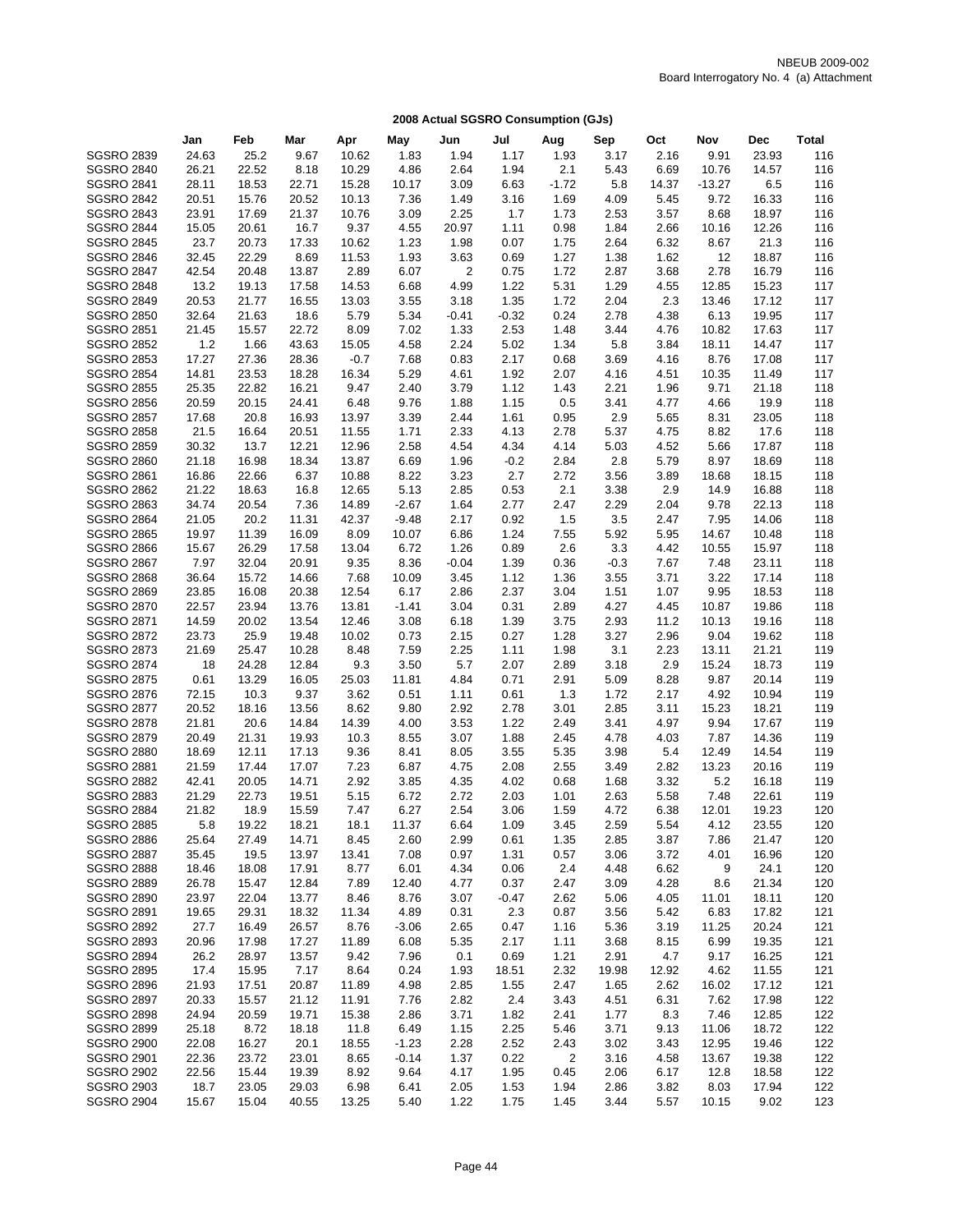|                   | Jan   | Feb   | Mar   | Apr      | May     | Jun     | Jul     | Aug   | Sep   | Oct   | Nov   | <b>Dec</b> | <b>Total</b> |
|-------------------|-------|-------|-------|----------|---------|---------|---------|-------|-------|-------|-------|------------|--------------|
| <b>SGSRO 2905</b> | 23.81 | 17.3  | 19.7  | 10.58    | 6.40    | 6.28    | 3.63    | 2.31  | 3.87  | 7.11  | 13.45 | 8.22       | 123          |
| <b>SGSRO 2906</b> | 17.57 | 16.55 | 21.37 | 31.72    | $-0.48$ | 0.62    | $-0.05$ | 0.16  | 1.74  | 4.49  | 13.42 | 15.56      | 123          |
| <b>SGSRO 2907</b> | 12.69 | 15.6  | 13.6  | 11.95    | 8.56    | 4.06    | 0.63    | 1.54  | 3.63  | 20.06 | 14.13 | 16.34      | 123          |
| <b>SGSRO 2908</b> | 22.68 | 21.64 | 15.09 | 12.04    | 4.94    | 4.12    | 0.09    | 3.05  | 4.86  | 3.97  | 12.76 | 17.69      | 123          |
| <b>SGSRO 2909</b> | 28.33 | 25.45 | 19.23 | 9.27     | 6.33    | 0.15    | 1.45    | 3.32  | 3.24  | 0.94  | 8.25  | 17.05      | 123          |
| <b>SGSRO 2910</b> | 21.78 | 18.12 | 15.87 | 18.52    | 0.79    | 3.62    | 2.33    | 2.59  | 1.09  | 2.73  | 11.46 | 24.19      | 123          |
| <b>SGSRO 2911</b> | 15.65 | 20.64 | 20.04 | 12.48    | 8.44    | 2.64    | 1.91    | 1.64  | 1.68  | 9.87  | 10.98 | 17.14      | 123          |
| <b>SGSRO 2912</b> | 23.45 | 18.9  | 29.05 | 12.46    | 5.99    | 2.25    | 2.5     | 0.33  | 4.49  | 5.51  | 6.37  | 11.91      | 123          |
| <b>SGSRO 2913</b> | 16.15 | 30.76 | 20.73 | 10.57    | 8.86    | 0.09    | 3.31    | 3.14  | 5.42  | 4.98  | 7.5   | 11.77      | 123          |
| <b>SGSRO 2914</b> | 23.33 | 19.22 | 15.31 | 16.06    | 4.48    | 1.47    | 2.17    | 0.66  | 3.05  | 5.38  | 11.49 | 21.11      | 124          |
| <b>SGSRO 2915</b> | 10.25 | 4.12  | 50.67 | $-18.14$ | 7.12    | 12.31   | $-0.09$ | 46.22 | 6.61  | 4.61  | 8.02  | $-7.95$    | 124          |
| <b>SGSRO 2916</b> | 23.92 | 23.82 | 21.6  | 7.38     | 4.49    | 1.62    | 0.83    | 1.44  | 3.39  | 5.68  | 11.89 | 17.74      | 124          |
| <b>SGSRO 2917</b> | 12.56 | 17.11 | 20.31 | 13.92    | 7.59    | 2.88    | 6.43    | 2.54  | 6.56  | 4.57  | 9.72  | 19.65      | 124          |
| <b>SGSRO 2918</b> | 22.71 | 25.05 | 10.04 | 10.14    | 8.42    | 2.34    | 2.27    | 3.28  | 1.95  | 3.31  | 15.24 | 19.15      | 124          |
| <b>SGSRO 2919</b> | 13.95 | 14.75 | 15.88 | 12.15    | 10.63   | 6.43    | 4.72    | 8.04  | 6.21  | 8.86  | 8.53  | 13.85      | 124          |
| <b>SGSRO 2920</b> | 20.7  | 21.48 | 22.52 | 7.16     | 4.38    | 7.09    | 5.34    | 4.28  | 2.26  | 6.63  | 5.76  | 16.51      | 124          |
| <b>SGSRO 2921</b> | 26.34 | 18.76 | 22.94 | 11       | 6.23    | 1.34    | 0.81    | 0.59  | 2.63  | 4.37  | 9.83  | 19.32      | 124          |
| <b>SGSRO 2922</b> | 24.89 | 17.04 | 20.18 | 9.43     | 6.21    | 1.58    | 2.07    | 1.13  | 3.51  | 3.1   | 13.5  | 21.59      | 124          |
| <b>SGSRO 2923</b> | 17.98 | 21.54 | 20.38 | 8.15     | 10.01   | 5.16    | 0.08    | 3.28  | 4.08  | 6.67  | 3.53  | 23.4       | 124          |
| <b>SGSRO 2924</b> | 28.61 | 21.25 | 21.57 | 13.85    | 2.88    | 2.26    | 1.33    | 2.35  | 3.08  | 5.49  | 4.74  | 17.05      | 124          |
| <b>SGSRO 2925</b> | 40.79 | 17.26 | 15.93 | 8.17     | 6.45    | 1.34    | 1.08    | 0.88  | 3.17  | 4.12  | 3.69  | 21.68      | 125          |
| <b>SGSRO 2926</b> | 36.04 | 16.05 | 17.81 | 5.86     | 7.98    | 5.23    | 1.18    | 3.66  | 3.74  | 6.46  | 5.62  | 15.02      | 125          |
| <b>SGSRO 2927</b> | 23.76 | 18.46 | 18.23 | 9.54     | 4.79    | 1.61    | 2.95    | 3.35  | 3.48  | 4.62  | 18.37 | 15.49      | 125          |
| <b>SGSRO 2928</b> | 29.82 | 19.47 | 12.31 | 15.15    | 7.03    | 3.26    | 0.76    | 2.29  | 4.18  | 5.11  | 5.87  | 19.41      | 125          |
| <b>SGSRO 2929</b> | 25.31 | 17.34 | 14.29 | 12.14    | 3.43    | 4.69    | 3.9     | 2.11  | 5.73  | 4.36  | 12.75 | 18.63      | 125          |
| <b>SGSRO 2930</b> | 20.68 | 17.69 | 20.38 | 7.51     | 8.81    | 0.6     | 2.02    | 1.43  | 1.96  | 8.18  | 11.48 | 24         | 125          |
| <b>SGSRO 2931</b> | 25.61 | 21.04 | 15.43 | 11.1     | 5.95    | 1.85    | 3.79    | 2.9   | 3.02  | 3.73  | 11.89 | 18.64      | 125          |
| <b>SGSRO 2932</b> | 41.28 | 22.69 | 15.96 | 8.53     | 7.22    | 1.83    | $-0.84$ | 3.75  | 3.23  | 3.44  | 3.57  | 14.33      | 125          |
| <b>SGSRO 2933</b> | 27.27 | 13.97 | 19.33 | 18.41    | 3.65    | 4.99    | $-0.1$  | 0.16  | 0.84  | 4.52  | 11.03 | 20.99      | 125          |
| <b>SGSRO 2934</b> | 39.49 | 17.92 | 13.5  | 11.79    | 5.58    | 1.62    | 1.27    | 1.65  | 3.63  | 5.47  | 4.48  | 18.75      | 125          |
| <b>SGSRO 2935</b> | 18.72 | 19.65 | 27.87 | 8.56     | 7.14    | 1.35    | 2.53    | 3.52  | 2.9   | 4.07  | 13.4  | 15.58      | 125          |
| <b>SGSRO 2936</b> | 34.35 | 15.83 | 11.7  | 11.02    | 7.28    | 2.83    | 2       | 5.6   | 3.41  | 8.31  | 7.78  | 15.34      | 125          |
| <b>SGSRO 2937</b> | 20.86 | 19.02 | 18.77 | 11.35    | 7.67    | 3.14    | 4.89    | 2.49  | 5.43  | 5.39  | 10.13 | 16.33      | 125          |
| <b>SGSRO 2938</b> | 23.91 | 16.54 | 18.07 | 12.61    | 10.85   | 2.73    | 1.75    | 2.96  | 3.86  | 5.58  | 6.48  | 20.23      | 126          |
| <b>SGSRO 2939</b> | 21.86 | 12.83 | 39.47 | 8.19     | 4.24    | 4.38    | 2.13    | 1.17  | 3.66  | 3.6   | 10.01 | 14.12      | 126          |
| <b>SGSRO 2940</b> | 25.85 | 32.58 | 8.64  | 7.15     | 8.57    | 1.95    | 0.31    | 0.44  | 5.86  | 5.57  | 13.86 | 14.9       | 126          |
| <b>SGSRO 2941</b> | 26.05 | 19.16 | 21.13 | 10.71    | 8.86    | 1.99    | 1.96    | 2.57  | 3.82  | 2.88  | 9.15  | 17.48      | 126          |
| <b>SGSRO 2942</b> | 36.08 | 23.55 | 10.54 | 6.56     | 5.49    | 4.96    | 2.36    | 2.58  | 3.18  | 2.09  | 7.91  | 20.52      | 126          |
| <b>SGSRO 2943</b> | 32.35 | 18.75 | 14.93 | 11.76    | 4.14    | 1.81    | 2.48    | 2.52  | 3.83  | 2.54  | 10.47 | 20.59      | 126          |
| <b>SGSRO 2944</b> | 19.49 | 17.78 | 24.06 | 11.49    | 2.14    | 5.91    | 1.34    | 1.62  | 2.36  | 10.76 | 6.09  | 23.15      | 126          |
| <b>SGSRO 2945</b> | 19.1  | 2.82  | 18.92 | 32.78    | 7.27    | 3.13    | 1.42    | 3.59  | 4.85  | 5.23  | 7.85  | 19.62      | 127          |
| <b>SGSRO 2946</b> | 20.35 | 24.25 | 22.3  | 8.81     | 5.41    | 2.57    | $-0.59$ | 2.07  | 3.55  | 4.17  | 9.76  | 23.98      | 127          |
| <b>SGSRO 2947</b> | 23.1  | 18.49 | 20.48 | 5.77     | 11.32   | 4.04    | 2.32    | 1.32  | 2.65  | 6.1   | 10.54 | 20.56      | 127          |
| <b>SGSRO 2948</b> | 25.41 | 16.14 | 21.83 | 15.1     | 4.75    | 1.66    | 2.06    | 2.18  | 1.75  | 1.94  | 11.69 | 22.21      | 127          |
| <b>SGSRO 2949</b> | 38.89 | 20.5  | 13.11 | 13.16    | 5.43    | 0.36    | 0.99    | 2.41  | 3.69  | 5.8   | 4.6   | 17.79      | 127          |
| <b>SGSRO 2950</b> | 22.25 | 23.34 | 17.18 | 16.62    | $-0.54$ | 2.08    | 2.73    | 1.68  | 3.08  | 4.2   | 13.76 | 20.4       | 127          |
| <b>SGSRO 2951</b> | 10.5  | 21.42 | 30.5  | 0.58     | 8.01    | 1.71    | 1.06    | 21.33 | 10.65 | 6.05  | 3.71  | 11.35      | 127          |
| <b>SGSRO 2952</b> | 30.32 | 13.55 | 21.23 | 8.8      | 3.73    | 2.1     | 2.9     | 1.78  | 3.03  | 6.12  | 14.72 | 18.85      | 127          |
| <b>SGSRO 2953</b> | 20.34 | 15.5  | 25.33 | 3.12     | 20.48   | 4.93    | 3.29    | 3.27  | 4.58  | 9.24  | 7.87  | 9.29       | 127          |
| <b>SGSRO 2954</b> | 22.3  | 20.88 | 12.89 | 6.19     | 12.30   | 9.06    | 4.37    | 2.89  | 4.31  | 3.17  | 9.63  | 19.37      | 127          |
| <b>SGSRO 2955</b> | 20.52 | 20.65 | 36.5  | 10.04    | 2.44    | 0.71    | $-1.01$ | 0.42  | 2.57  | 3.34  | 11.77 | 19.44      | 127          |
| <b>SGSRO 2956</b> | 25.05 | 17.84 | 18.69 | 9.05     | 7.27    | 2.58    | 2.39    | 2.38  | 5.15  | 5.14  | 15.59 | 16.26      | 127          |
| <b>SGSRO 2957</b> | 20.88 | 24.84 | 26.61 | 6.64     | 2.37    | 3.48    | 1.78    | 1.37  | 4.63  | 6.85  | 5.47  | 22.52      | 127          |
| <b>SGSRO 2958</b> | 17.39 | 17.55 | 28.72 | 10.46    | 6.87    | 0.24    | 4.84    | 1.69  | 2.72  | 5.65  | 12.35 | 19.06      | 128          |
| <b>SGSRO 2959</b> | 20.67 | 18.97 | 15.62 | 6.35     | 11.76   | 4.66    | 3.18    | 3.22  | 4.67  | 4.57  | 15.28 | 18.76      | 128          |
| <b>SGSRO 2960</b> | 23.13 | 15    | 18.76 | 15.4     | 6.77    | 3.3     | 1.99    | 4.74  | 2.79  | 6     | 10.94 | 18.93      | 128          |
| SGSRO 2961        | 25.77 | 17.7  | 19.39 | 10.43    | 4.70    | 1.56    | 2.99    | 2.62  | 4.56  | 7.5   | 11.84 | 18.74      | 128          |
| <b>SGSRO 2962</b> | 40.88 | 19.27 | 12.45 | 10.59    | 6.16    | 1.16    | 1.79    | 3.05  | 3.31  | 6.4   | 6.69  | 16.54      | 128          |
| <b>SGSRO 2963</b> | 22.29 | 16.59 | 19.2  | 15.39    | 1.84    | 3.24    | 0.95    | 1.3   | 3.93  | 3.57  | 15.16 | 24.86      | 128          |
| <b>SGSRO 2964</b> | 25.54 | 28.14 | 10.7  | 8.54     | 5.12    | 2.87    | 2.54    | 2.25  | 4.06  | 6.28  | 8.88  | 23.46      | 128          |
| <b>SGSRO 2965</b> | 23.62 | 24.46 | 21.31 | 8.02     | 9.74    | 1.57    | 0.4     | 0.32  | 2.18  | 1.39  | 17.51 | 17.99      | 129          |
| <b>SGSRO 2966</b> | 27.95 | 29.37 | 11.42 | 6.78     | 11.38   | 3.18    | 1.99    | 2.67  | 3.46  | 2.77  | 11.41 | 16.35      | 129          |
| <b>SGSRO 2967</b> | 20.9  | 20.27 | 12.41 | 11.84    | 8.06    | 5.63    | 4.77    | 5.57  | 6.28  | 7.87  | 11.3  | 14.02      | 129          |
| <b>SGSRO 2968</b> | 20.01 | 20.88 | 24.03 | 12.58    | 5.02    | 2.57    | 1.27    | 0.38  | 3.43  | 6.65  | 13.25 | 18.86      | 129          |
| <b>SGSRO 2969</b> | 16.86 | 36.07 | 18.18 | 10.77    | 8.62    | $-2.84$ | 1.48    | 1.88  | 4.29  | 6.05  | 6.08  | 21.7       | 129          |
| <b>SGSRO 2970</b> | 23.84 | 20.16 | 19.58 | 10.62    | 5.06    | 1.25    | 4.76    | 3.41  | 4.78  | 4.71  | 12.11 | 19.04      | 129          |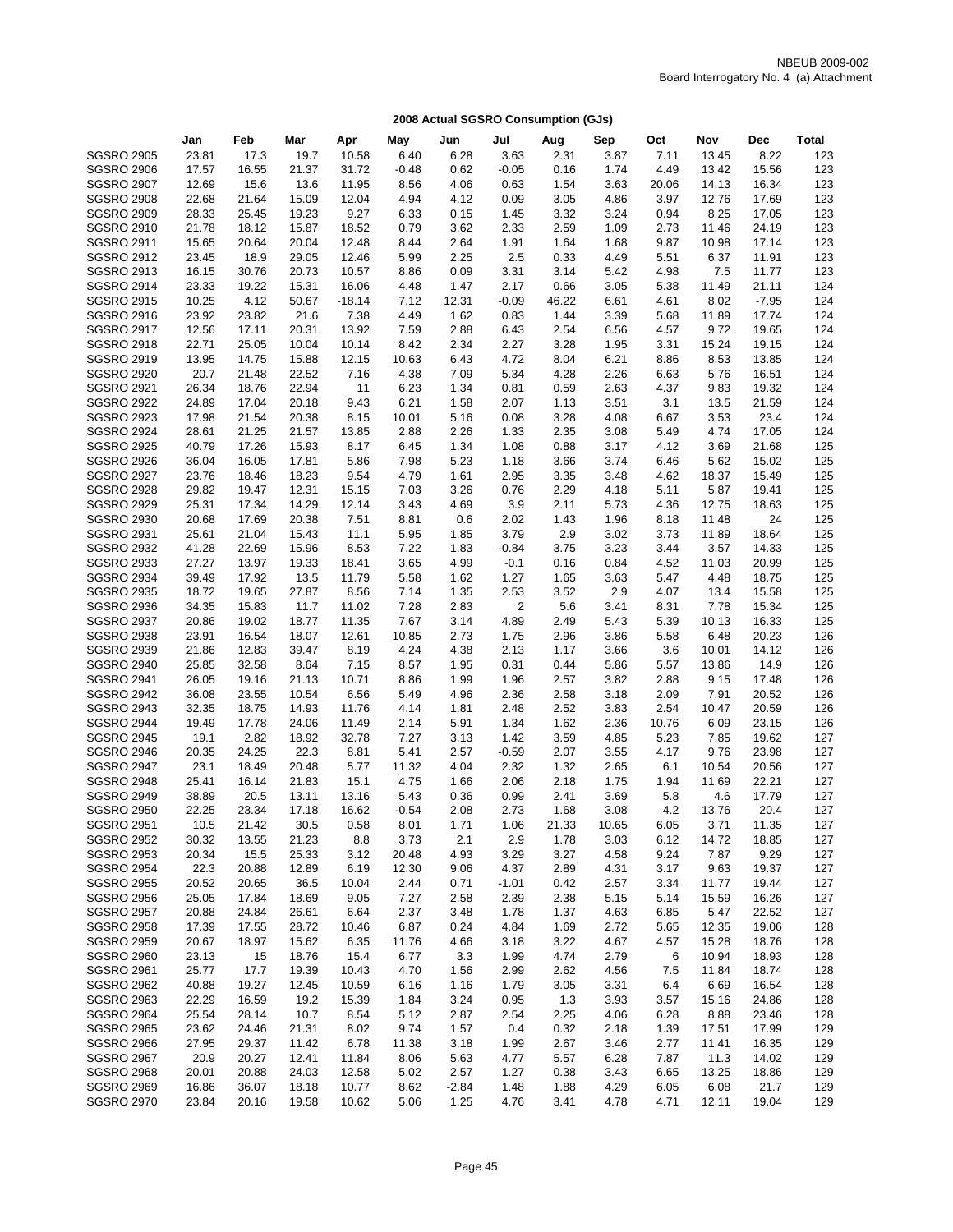|                                        | Jan            | Feb            | Mar            | Apr           | May           | Jun            | Jul          | Aug          | Sep          | Oct           | Nov            | Dec            | <b>Total</b> |
|----------------------------------------|----------------|----------------|----------------|---------------|---------------|----------------|--------------|--------------|--------------|---------------|----------------|----------------|--------------|
| <b>SGSRO 2971</b>                      | 21.84          | 25.26          | 17.99          | 16.85         | 2.56          | 3.04           | 1.56         | 1.59         | 3.04         | 5.81          | 11.86          | 17.96          | 129          |
| <b>SGSRO 2972</b>                      | 13.55          | 30.07          | 21.06          | 8.84          | 4.77          | 5.18           | 0.34         | 6.55         | 4.19         | 5.2           | 13.3           | 16.53          | 130          |
| <b>SGSRO 2973</b>                      | 25.74          | 18.72          | 22.6           | 12.35         | $-0.56$       | 2.2            | 2.89         | 2.16         | 4.07         | 4.39          | 14.71          | 20.4           | 130          |
| <b>SGSRO 2974</b>                      | 25.55          | 19.94          | 23.2           | 9.03          | 8.80          | $-0.45$        | 1.46         | 2.47         | 4.96         | 5.58          | 7.65           | 21.49          | 130          |
| <b>SGSRO 2975</b>                      | 20.24          | 39.1           | 20.08          | 14.58         | 5.24          | $-1.08$        | 1.82         | 1.57         | 4.1          | 2.77          | 5.63           | 15.79          | 130          |
| <b>SGSRO 2976</b>                      | 12.22          | 36.66          | 14.84          | 15.78         | 8.40          | 4.57           | 2.25         | 1.28         | 2.95         | 7.86          | 7.62           | 15.41          | 130          |
| <b>SGSRO 2977</b>                      | 23.05          | 20.21          | 19.18          | 16.92         | 8.14          | 0.83           | 1.3          | 2.53         | 4.7          | 6.54          | 4.96           | 21.51          | 130          |
| <b>SGSRO 2978</b>                      | 24.6           | 18.33          | 17.28          | 2.58          | 11.82         | 2.22           | 3.54         | 0.97         | 5.14         | 5.44          | 16.86          | 21.27          | 130          |
| <b>SGSRO 2979</b>                      | 25.86          | 15.83          | 21.96          | 7.87          | 7.50          | 1.38           | 1.5          | 2.96         | 2.74         | 2.1           | 15.62          | 24.81          | 130          |
| <b>SGSRO 2980</b>                      | 21.23          | 26.58          | 17.68          | 6.6           | 12.35         | 1.62           | 3.36         | 2.58         | 4.53         | 5.94          | 10.76          | 16.92          | 130          |
| <b>SGSRO 2981</b>                      | 45.07          | 21.92          | 11.18          | 20.8          | 5.90          | 1.01           | 1.26         | 1.04         | 3.33         | 3.55          | 4.31           | 10.8           | 130          |
| <b>SGSRO 2982</b>                      | 25.2           | 27.01          | 18.79          | 9.92          | 6.93          | 2.87           | 3.4          | 1.89         | 3.86         | 5.24          | $\overline{4}$ | 21.09          | 130          |
| <b>SGSRO 2983</b>                      | 21.63          | 16.59          | 22.51          | 11.4          | 6.44          | 1.83           | 3.69         | 2.7          | 3.83         | 7.06          | 13.28          | 19.46          | 130          |
| <b>SGSRO 2984</b>                      | 43.52          | 20.9           | 19.72          | 5.59          | 4.64          | 0.79           | 0.78         | 2            | 3.68         | 4.55          | 4.51           | 19.83          | 131          |
| <b>SGSRO 2985</b><br><b>SGSRO 2986</b> | 18.72<br>19.31 | 17.59<br>28.02 | 16.24<br>22.74 | 7.02<br>6     | 7.73<br>9.11  | 3.85<br>1.51   | 4.51         | 2.07<br>1.86 | 4.49         | 19.79<br>5.13 | 11.62<br>12.32 | 17.03<br>19.84 | 131<br>131   |
| <b>SGSRO 2987</b>                      | 26.07          | 26.25          | 12.22          | 2.49          | 11.59         | 4.09           | 1.13<br>1.73 | 1.61         | 4.19<br>3.46 | 2.84          | 18.92          | 20.28          | 132          |
| <b>SGSRO 2988</b>                      | 20.1           | 23.81          | 26.34          | 11.9          | 3.54          | 2.73           | 0.55         | 2.24         | 3.7          | 4.56          | 14.4           | 17.75          | 132          |
| <b>SGSRO 2989</b>                      | 20.78          | 21.41          | 23.09          | 11.42         | 7.33          | 0.63           | 1.47         | 3.87         | 4.36         | 9.15          | 10.69          | 18             | 132          |
| <b>SGSRO 2990</b>                      | 27.55          | 19.91          | 23.13          | 6.88          | 12.25         | 0.53           | 0.93         | 6.13         | 28.68        | $-5.58$       | 23.67          | $-11.61$       | 132          |
| <b>SGSRO 2991</b>                      | 21.3           | 17.28          | 17.09          | 12.07         | 11.44         | 4.05           | 3.19         | 2.49         | 5.43         | 4.29          | 18.84          | 15.18          | 133          |
| <b>SGSRO 2992</b>                      | 27.38          | 24.88          | 12             | 9.25          | 10.87         | 1.99           | 0.19         | 0.09         | 5.33         | 3.67          | 10.39          | 26.68          | 133          |
| <b>SGSRO 2993</b>                      | 29.62          | 20.15          | 16.18          | 11.71         | 8.38          | 3.33           | 1.61         | 2.43         | 3.55         | 3.91          | 10.42          | 21.73          | 133          |
| <b>SGSRO 2994</b>                      | 20.05          | 22.13          | 24.47          | 15.86         | 3.97          | 3.4            | $-0.21$      | 1.65         | 3.69         | 4.76          | 13.49          | 19.98          | 133          |
| <b>SGSRO 2995</b>                      | 24.16          | 20.86          | 19.5           | 11.62         | 4.50          | 2.24           | 3.36         | 2.2          | 5.87         | 5.75          | 12.04          | 21.43          | 134          |
| <b>SGSRO 2996</b>                      | 21.35          | 15.27          | 44.99          | 12.11         | 7.43          | 0.71           | 0.6          | $-0.93$      | 3.07         | 6.13          | 3.36           | 19.52          | 134          |
| <b>SGSRO 2997</b>                      | 25.03          | 19.61          | 20.62          | 12.93         | 8.98          | 3.12           | 2.95         | 1.86         | 2.57         | 3.24          | 13.72          | 19.22          | 134          |
| <b>SGSRO 2998</b>                      | 23.2           | 17.29          | 25.52          | 6.9           | 12.21         | 4.16           | 5.33         | 4.05         | 6.59         | 6.51          | 8.37           | 13.82          | 134          |
| <b>SGSRO 2999</b>                      | 35.05          | 19.93          | 20.12          | 7.21          | 6.64          | 2.54           | 1.64         | 1.97         | 3.96         | 3.3           | 11.04          | 20.73          | 134          |
| <b>SGSRO 3000</b>                      | 29.95          | 30.85          | 28.88          | 1.54          | 1.57          | 2.13           | 2.12         | 2.21         | 5.25         | 4.07          | 3.45           | 22.15          | 134          |
| <b>SGSRO 3001</b>                      | 25.02          | 29.14          | 15.66          | 7.15          | 9.14          | 1.57           | $-0.96$      | 1.17         | 4.18         | 4.98          | 13.23          | 24             | 134          |
| <b>SGSRO 3002</b>                      | 33.45          | 26.41          | 12.77          | 12.77         | 4.60          | 2.83           | 1.04         | 1.8          | 3.24         | 4.02          | 12.69          | 18.7           | 134          |
| <b>SGSRO 3003</b>                      | 33.83          | 15.91          | 21.8           | 12.77         | 5.83          | 2.21           | 4.15         | 2.98         | 3.66         | 2.53          | 13.7           | 15.03          | 134          |
| <b>SGSRO 3004</b>                      | 27.03          | 15.23          | 27.4           | 7.75          | 13.15         | 2.77           | 0.54         | 1.12         | 3.51         | 2.99          | 12.75          | 20.37          | 135          |
| <b>SGSRO 3005</b>                      | 10.35          | 190.29         | $-89.18$       | 2.07          | $-1.29$       | 2.55           | $-0.26$      | 2.62<br>2.1  | 8.72         | 2.96          | 3.99           | 1.86           | 135          |
| <b>SGSRO 3006</b><br><b>SGSRO 3007</b> | 23.13<br>24.17 | 22.8<br>23.39  | 18.66<br>16.36 | 9.73<br>11.48 | 10.86<br>6.26 | 2.57<br>5.39   | 4.08<br>3.62 | 2.82         | 5.02<br>4.46 | 6.63<br>3.41  | 14.29<br>14.33 | 14.89<br>19.16 | 135<br>135   |
| <b>SGSRO 3008</b>                      | 41.38          | 19.98          | 19.7           | 5.25          | 7.32          | 2.98           | 1.39         | 4.7          | 3.57         | 6.39          | 5.51           | 16.76          | 135          |
| <b>SGSRO 3009</b>                      | 39.95          | 19.53          | 21.99          | 9.56          | 11.83         | $-2.29$        | $-0.42$      | 2.07         | 1.96         | 7.63          | 8.61           | 14.6           | 135          |
| <b>SGSRO 3010</b>                      | 18.39          | 25.89          | 18.35          | 15.1          | 6.19          | 2.92           | 3.06         | 2.58         | 4.33         | 5.13          | 12.14          | 21.1           | 135          |
| <b>SGSRO 3011</b>                      | 33.64          | 23.05          | 27.99          | $-3.84$       | 6.00          | 2.18           | 1.42         | 1.3          | 3.65         | 4.7           | 5.63           | 29.6           | 135          |
| <b>SGSRO 3012</b>                      | 42.8           | 20.35          | 18.08          | 4.78          | 6.93          | 3.61           | 1.48         | 2.85         | 3.89         | 5.24          | 4.77           | 20.78          | 136          |
| <b>SGSRO 3013</b>                      | 26.99          | 19.28          | 31.07          | 1.04          | 6.90          | 6              | 1.69         | 1.92         | 4.44         | 6.54          | 6.66           | 23.11          | 136          |
| <b>SGSRO 3014</b>                      | 23.5           | 26.34          | 14.27          | 13.48         | 7.15          | 6.29           | 3.8          | 2.99         | 4.49         | 3.51          | 10.66          | 19.24          | 136          |
| <b>SGSRO 3015</b>                      | 19.51          | 22.71          | 32.45          | 24.57         | $-1.94$       | 4.36           | $-0.64$      | 3.45         | 3.64         | 4.93          | 9.24           | 13.54          | 136          |
| <b>SGSRO 3016</b>                      | 17.4           | 17.54          | 28.96          | 11.23         | 11.19         | 1.81           | 4.5          | 2.67         | 4.39         | 4.04          | 15.47          | 16.79          | 136          |
| <b>SGSRO 3017</b>                      | 30.83          | 21.49          | 18.64          | 11.72         | 9.72          | 4              | 1.23         | 1.29         | 3.14         | 7.42          | 6.87           | 20.19          | 137          |
| <b>SGSRO 3018</b>                      | 23.52          | 23.35          | 16.61          | 12.17         | 9.46          | 3.12           | 5.36         | 2.33         | 6.04         | 7.03          | 12.32          | 15.7           | 137          |
| <b>SGSRO 3019</b>                      | 43.03          | 24.38          | 18.77          | $-7.37$       | 10.05         | 3.52           | 0.79         | 2.07         | 3.88         | 7.63          | 7.23           | 23.11          | 137          |
| <b>SGSRO 3020</b>                      | 23.65          | 22.69          | 24.77          | 10.67         | 8.65          | 2.79           | 2.3          | 1.5          | 3.98         | 6.54          | 14.54          | 15.13          | 137          |
| <b>SGSRO 3021</b>                      | 29.64          | 17.66          | 27.67          | 25.04         | $-2.20$       | 1.87           | 1.05         | 2.47         | 6.18         | 7.69          | 6.59           | 13.62          | 137          |
| <b>SGSRO 3022</b>                      | 22.49          | 0.15           | 10.52          | 70.53         | 5.19          | 0.99           | 2.12         | 1.05         | 3.56         | 4.1           | 5.02           | 11.72          | 137          |
| <b>SGSRO 3023</b>                      | 28.62          | 17.25          | 29.55          | 9.92          | 4.18          | 2.51           | 1.19         | 2.58         | 3.74         | 4.87          | 13.53          | 19.61          | 138          |
| <b>SGSRO 3024</b>                      | 12.08          | 39.54          | 18             | 10.1          | 13.24         | 6.88           | $-0.42$      | 2.4          | 4.13         | 3.96          | 15.84          | 11.96          | 138          |
| <b>SGSRO 3025</b>                      | 24.1           | 29.28          | 15.52          | 18.63         | 4.58          | 3.79           | 2.41         | 0.9          | 3.65         | 6.05          | 7.22           | 21.83          | 138          |
| <b>SGSRO 3026</b><br><b>SGSRO 3027</b> | 24.69          | 17.88          | 21.25          | 13.13         | 7.38          | 4.34           | 2.06         | 1.18         | 3.95         | 7.06          | 8.01           | 27.12          | 138          |
| <b>SGSRO 3028</b>                      | 32.31<br>54.38 | 36.04<br>34.51 | 7.96<br>1.16   | 6.72<br>10.98 | 6.80<br>0.68  | 1.6<br>$-1.25$ | 0.53<br>1.31 | 1.16<br>1.64 | 4.32<br>2.37 | 2.71<br>3.66  | 8.78<br>9.18   | 29.36<br>19.72 | 138<br>138   |
| <b>SGSRO 3029</b>                      | 34.08          | 14.78          | 28.6           | 8.41          | 11.99         | 1.93           | 0.33         | 1.32         | 3.6          | 2.12          | 12.89          | 18.65          | 139          |
| <b>SGSRO 3030</b>                      | 39.98          | 23.29          | 17.28          | 9.2           | 6.18          | 2              | 2.67         | 3.02         | 4.6          | 5.52          | 4.69           | 20.43          | 139          |
| <b>SGSRO 3031</b>                      | 25.73          | 21.01          | 23.27          | 17.45         | 1.18          | 3.9            | 1.88         | 3.5          | 3.93         | 3.11          | 3.83           | 30.18          | 139          |
| <b>SGSRO 3032</b>                      | 21.02          | 21.78          | 16.38          | 10.9          | 8.78          | 5.34           | 0.58         | 2.65         | 4.54         | 4.08          | 18.01          | 24.94          | 139          |
| <b>SGSRO 3033</b>                      | 28.35          | 25.6           | 18.49          | 15.33         | 10.23         | 1.09           | 0.28         | 2.42         | 3.39         | 4.87          | 7.92           | 21.08          | 139          |
| <b>SGSRO 3034</b>                      | 23.01          | 19.38          | 21.89          | 13.03         | 10.96         | 3.41           | 2.37         | 1.82         | 6.28         | 5             | 14.49          | 17.71          | 139          |
| <b>SGSRO 3035</b>                      | 26.62          | 21.89          | 19.24          | 13.41         | 4.47          | 3.52           | 3.23         | 4.64         | 3.95         | 5.06          | 12.6           | 20.94          | 140          |
| <b>SGSRO 3036</b>                      | 22.54          | 19.15          | 23.49          | 12.56         | 8.02          | 3.58           | 3.42         | 2.27         | 4.23         | 7.67          | 15.71          | 17.06          | 140          |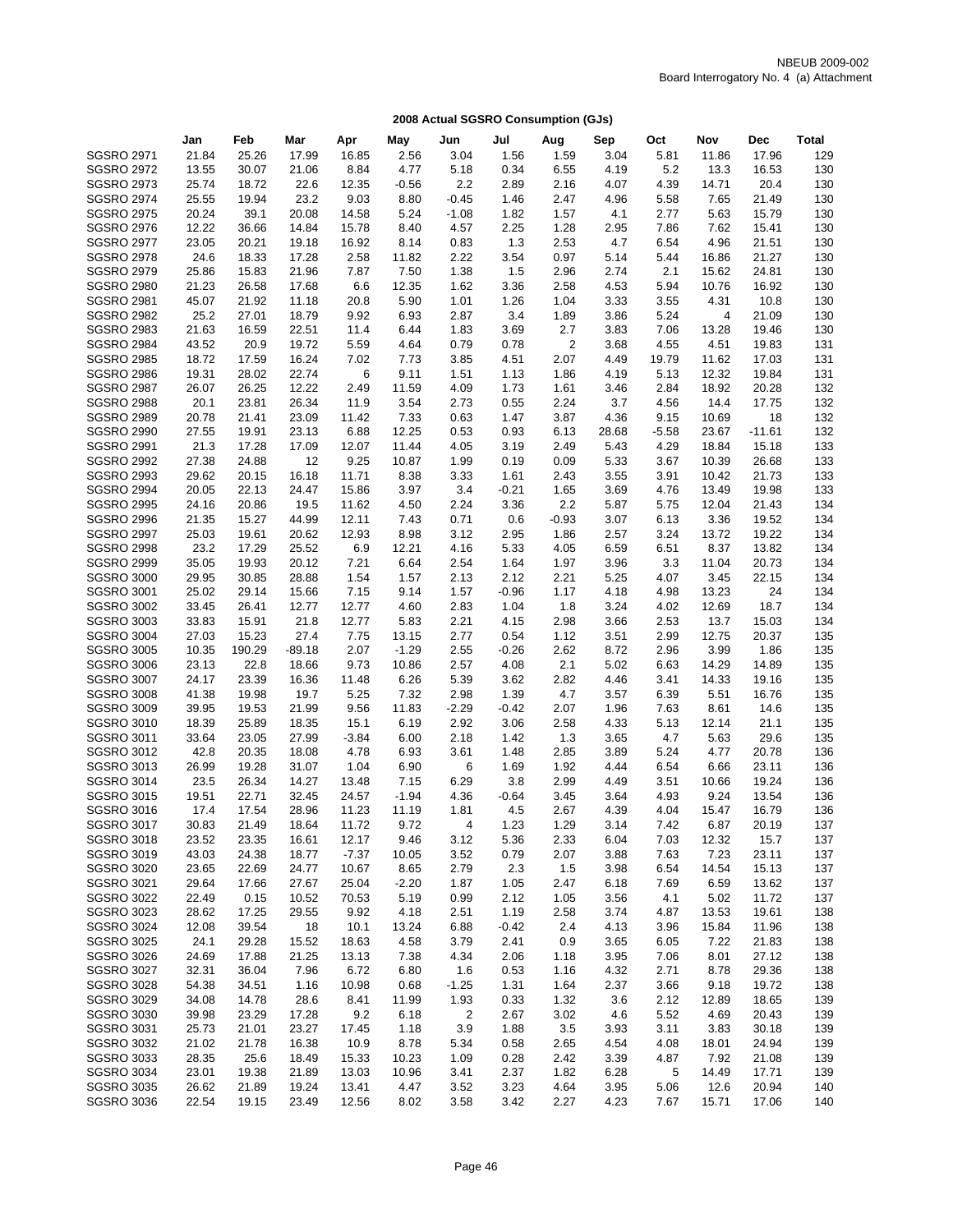|                   | Jan   | Feb   | Mar   | Apr     | May     | Jun         | Jul     | Aug     | Sep   | Oct          | Nov   | Dec   | Total |
|-------------------|-------|-------|-------|---------|---------|-------------|---------|---------|-------|--------------|-------|-------|-------|
| <b>SGSRO 3037</b> | 47.32 | 15.89 | 9.27  | 16.29   | 5.14    | 2.59        | 1.32    | 2.78    | 4.14  | 7.9          | 7.67  | 19.51 | 140   |
| <b>SGSRO 3038</b> | 15.09 | 24.78 | 16.05 | 15.53   | 6.38    | 7.16        | 2.8     | 4.91    | 4.86  | 10.45        | 9.77  | 22.06 | 140   |
| <b>SGSRO 3039</b> | 16.34 | 28.21 | 20.25 | 16.95   | 7.87    | 3.52        | 1.99    | 2.25    | 2.47  | 2.96         | 19.9  | 17.14 | 140   |
| <b>SGSRO 3040</b> | 27.48 | 27.59 | 8.46  | $-5.4$  | 19.88   | 4.7         | 0.22    | 4.41    | 2.84  | 4.14         | 18.24 | 27.31 | 140   |
| <b>SGSRO 3041</b> | 30.28 | 32.59 | 10.15 | 10.11   | 7.80    | 3.59        | 0.26    | 1.17    | 3.76  | 3.08         | 11    | 26.34 | 140   |
| <b>SGSRO 3042</b> | 17.91 | 32.51 | 13.36 | 6.31    | 12.22   | 2.27        | 4.39    | 3.03    | 4     | 3.99         | 13.7  | 26.89 | 141   |
| <b>SGSRO 3043</b> | 29.82 | 19.05 | 23.95 | 9.28    | 8.22    | $-0.46$     | 1.69    | 1.54    | 3.24  | 7.96         | 14.48 | 21.81 | 141   |
| <b>SGSRO 3044</b> | 24.3  | 18.59 | 22.49 | 15.25   | 10.83   | 1.96        | 1.56    | 1.77    | 5.41  | 4.19         | 12.81 | 21.48 | 141   |
| <b>SGSRO 3045</b> | 38.99 | 19.7  | 18.89 | 9.97    | 9.01    | 3.2         | 2.03    | 0.63    | 5.06  | 5.4          | 5.62  | 22.18 | 141   |
| <b>SGSRO 3046</b> | 29.17 | 25.32 | 26.25 | 9.76    | 4.78    | $-0.05$     | 0.4     | 1.17    | 3.35  | 7.81         | 12.46 | 20.41 | 141   |
| <b>SGSRO 3047</b> | 19.02 | 17.34 | 33.64 | 10.75   | 8.63    | 3.9         | 4.64    | 3.68    | 3.89  | 5.55         | 13.48 | 16.52 | 141   |
| <b>SGSRO 3048</b> | 32.64 | 13.18 | 19.06 | 7.29    | 6.07    | 4.95        | 1.55    | 5.81    | 4.23  | 9.61         | 9.32  | 27.34 | 141   |
| <b>SGSRO 3049</b> | 44.27 | 16.98 | 20.5  | 5.5     | 4.19    | 0.97        | 4.11    | 0.45    | 2.03  | 8.71         | 6.4   | 26.95 | 141   |
| <b>SGSRO 3050</b> | 20.28 | 22.97 | 28.63 | 7.06    | 6.53    | 1.77        | 2.84    | 4       | 3.14  | 4.18         | 14.11 | 25.87 | 141   |
| <b>SGSRO 3051</b> | 28.61 | 24.52 | 27.39 | 28.1    | $-3.12$ | 0.2         | 2.55    | 0.29    | 1.51  | 4.18         | 18.64 | 8.75  | 142   |
| <b>SGSRO 3052</b> | 23.82 | 15.45 | 40.52 | 13.48   | 6.09    | 3.95        | 0.42    | 1.36    | 3.69  | 8.33         | 10.65 | 13.89 | 142   |
| <b>SGSRO 3053</b> | 27    | 26.65 | 24.82 | 6.51    | 7.78    | 2.74        | 0.27    | 3.56    | 3.82  | 6.89         | 9.72  | 22.28 | 142   |
| <b>SGSRO 3054</b> | 25.44 | 20.75 | 20.43 | 10.5    | 7.96    | 2.81        | 1.87    | 0.59    | 3.13  | 11.33        | 15.06 | 22.36 | 142   |
| <b>SGSRO 3055</b> | 29.39 | 23.26 | 23.01 | 16.05   | $-0.29$ | 7.19        | 1.86    | 2.77    | 3.88  | 2.85         | 12.6  | 19.67 | 142   |
| <b>SGSRO 3056</b> | 26.85 | 19.84 | 16.58 | 13.23   | 13.98   | 3.51        | 4.39    | $-0.06$ | 6.22  | 7.59         | 6.91  | 24.14 | 143   |
| <b>SGSRO 3057</b> | 25.45 | 25.68 | 13.53 | 12.73   | 6.85    | 5.33        | 1.46    | 2.45    | 5.79  | 6.1          | 13.05 | 24.94 | 143   |
| <b>SGSRO 3058</b> | 27.53 | 21.55 | 19.12 | 12.95   | 10.77   | 1.03        | 2.08    | 4       | 4.17  | 6.93         | 9.23  | 24.02 | 143   |
| <b>SGSRO 3059</b> | 29.02 | 21.53 | 23.34 | 11.02   | 6.94    | 2.37        | 0.58    | 2.01    | 4.43  | 4.73         | 5.96  | 31.56 | 143   |
| <b>SGSRO 3060</b> | 48.28 | 23.04 | 15.3  | 11.05   | 6.22    | 1.52        | 0.78    | 3.77    | 3.68  | 6.33         | 4.71  | 18.83 | 144   |
| <b>SGSRO 3061</b> | 30.39 | 34.64 | 11.52 | 9.99    | 7.46    | 1.64        | 0.39    | 1.36    | 3.24  | 7.72         | 5.55  | 29.76 | 144   |
| <b>SGSRO 3062</b> | 17.78 | 26.19 | 18.16 | 13.3    | 6.53    | 2.02        | 4.47    | 2.64    | 5.06  | 12.13        | 12.57 | 22.93 | 144   |
| <b>SGSRO 3063</b> | 28.59 | 37.68 | 22.45 | 3.2     | 5.81    | $-0.65$     | 2.19    | 1.31    | 2.99  | 4.48         | 15.67 | 20.27 | 144   |
| <b>SGSRO 3064</b> | 27.6  | 33.26 | 11.68 | 18.59   | 12.93   | 5.11        | 2.15    | 2.09    | 0.74  | 4.05         | 5.64  | 20.18 | 144   |
| <b>SGSRO 3065</b> | 26.49 | 24.92 | 21.54 | 13.44   | 7.95    | 7.05        | 1.59    | 2.12    | 0.57  | 4.71         | 15.74 | 17.91 | 144   |
| <b>SGSRO 3066</b> | 22.41 | 22.12 | 25.93 | 22.47   | 0.91    | 2.07        | 2.05    | 0.98    | 3.88  | 2.56         | 12.3  | 26.67 | 144   |
| <b>SGSRO 3067</b> | 31.37 | 21.59 | 30.24 | 17.45   | 5.21    | 1.08        | 1.02    | 0.9     | 2.01  | 1.43         | 9.87  | 22.27 | 144   |
| <b>SGSRO 3068</b> | 40.51 | 26.35 | 16.05 | 10.6    | 10.90   | 2.84        | 0.83    | 2.78    | 4.43  | 7.21         | 5.06  | 16.93 | 144   |
| <b>SGSRO 3069</b> | 26.58 | 34.45 | 16.57 | 5.76    | 13.54   | 2.42        | 2.64    | 1.69    | 5.54  | 4.02         | 15.47 | 15.92 | 145   |
| <b>SGSRO 3070</b> | 24.56 | 17.32 | 27.36 | 11.56   | 12.78   | 2.43        | 4.31    | 3.34    | 2.9   | 6.97         | 12.26 | 18.9  | 145   |
| <b>SGSRO 3071</b> | 31.09 | 25.52 | 19.49 | 10.6    | 6.13    | 0.8         | 1.99    | 1.49    | 2.98  | 6.23         | 13.8  | 24.71 | 145   |
| <b>SGSRO 3072</b> | 26.86 | 30.59 | 17.03 | 5.9     | 17.23   | 2.32        | 2.25    | 1.98    | 4.56  | 4.04         | 18.44 | 13.69 | 145   |
| <b>SGSRO 3073</b> | 19.95 | 33    | 22.81 | 17.4    | 6.89    | 0.56        | 1.1     | 1.45    | 4.56  |              | 9.03  | 21.77 | 145   |
|                   | 31.7  |       | 33.08 |         |         |             | 3.4     | 0.13    | 2.12  | 6.42<br>7.72 | 7.15  | 30.45 | 145   |
| <b>SGSRO 3074</b> |       | 17.34 |       | $-1.79$ | 12.76   | 1.21        |         |         |       |              |       | 22.94 | 146   |
| <b>SGSRO 3075</b> | 37.94 | 26.18 | 15.39 | 8.38    | 8.78    | 2.3<br>2.11 | 2.01    | 2.15    | 5.67  | 3.77         | 9.99  |       | 146   |
| <b>SGSRO 3076</b> | 34.01 | 17.46 | 25.23 | 7.15    | 6.97    |             | 2.62    | 1.94    | 3.82  | 5.38         | 12.94 | 26.09 |       |
| <b>SGSRO 3077</b> | 15.99 | 16.31 | 27.97 | 5.54    | 5.50    | 16.74       | 0.28    | 3.18    | 20.87 | 10.09        | 15.25 | 8.21  | 146   |
| <b>SGSRO 3078</b> | 32.02 | 22.53 | 24.47 | 10.53   | 3.59    | 2.15        | 0.31    | 2.32    | 2.77  | 3.28         | 14.38 | 27.62 | 146   |
| <b>SGSRO 3079</b> | 45.26 | 20.84 | 15.66 | 13.14   | 7.40    | 3           | 0.39    | 3.71    | 3.41  | 7.2          | 6.69  | 19.58 | 146   |
| <b>SGSRO 3080</b> | 28.28 | 20.33 | 25.04 | 13.44   | 7.37    | 3.3         | 2.18    | 2.14    | 3.5   | 3.53         | 16.26 | 21.05 | 146   |
| <b>SGSRO 3081</b> | 15.62 | 13    | 54.28 | 19.29   | 5.02    | 0.45        | 1.81    | 0.87    | 4.23  | 7.3          | 11    | 13.6  | 146   |
| <b>SGSRO 3082</b> | 29.36 | 23.21 | 39.85 | $-5.25$ | 7.33    | 1.06        | $-0.11$ | 0.43    | 5.36  | 3.84         | 23.03 | 18.38 | 146   |
| <b>SGSRO 3083</b> | 25.61 | 35.82 | 20.57 | 13.58   | 7.81    | 1.28        | 1.15    | 0.73    | 3.4   | 6.28         | 5.56  | 24.8  | 147   |
| <b>SGSRO 3084</b> | 28.8  | 22.45 | 22.06 | 11.62   | 6.55    | 1.77        | 2.14    | 1.25    | 2.62  | 7.94         | 11.12 | 28.35 | 147   |
| <b>SGSRO 3085</b> | 49.69 | 23.96 | 14.25 | 10.8    | 6.14    | 1.18        | 1.21    | 1.02    | 3.86  | 6.08         | 5.32  | 23.25 | 147   |
| <b>SGSRO 3086</b> | 28.75 | 26.14 | 19.46 | 7.36    | 12.96   | 0.92        | 5.27    | 2.65    | 5.38  | 7.4          | 10.19 | 20.62 | 147   |
| <b>SGSRO 3087</b> | 21.92 | 23.31 | 24.95 | 10.99   | 7.58    | 6.86        | 1.36    | 4.25    | 3.43  | 7.29         | 7.55  | 27.69 | 147   |
| <b>SGSRO 3088</b> | 38.05 | 27.47 | 10.51 | 11.23   | 8.17    | 1.83        | 2.16    | 2.93    | 4.05  | 2.96         | 14.75 | 23.42 | 148   |
| <b>SGSRO 3089</b> | 20.2  | 17.62 | 32.87 | 28.75   | $-2.18$ | 3.08        | 1.84    | 3.12    | 4.78  | 6.65         | 12.51 | 18.3  | 148   |
| <b>SGSRO 3090</b> | 6.45  | 8.73  | 62.66 | 4.52    | 24.92   | 0.91        | 1.47    | 3.19    | 2.62  | 2.96         | 12.99 | 16.26 | 148   |
| <b>SGSRO 3091</b> | 28.48 | 30.92 | 15.38 | 8.8     | 9.73    | 2.15        | 0.79    | 3.08    | 2.33  | 3.92         | 17.61 | 24.59 | 148   |
| <b>SGSRO 3092</b> | 25.09 | 15.05 | 31.76 | 11.61   | 11.05   | 1.16        | 2.59    | 2.69    | 4.23  | 6.45         | 13.83 | 23.04 | 149   |
| <b>SGSRO 3093</b> | 27.14 | 23.68 | 25.27 | 10.89   | 6.23    | 6.07        | 2.15    | 1.66    | 3.2   | 6.56         | 10.99 | 24.72 | 149   |
| <b>SGSRO 3094</b> | 21.67 | 17.62 | 32.2  | 10.44   | 8.93    | 1.1         | 6.15    | 1.8     | 7.45  | 6.09         | 19.87 | 15.53 | 149   |
| <b>SGSRO 3095</b> | 22.3  | 24.21 | 14.43 | 6.49    | 16.27   | 4.34        | 5.44    | 6.21    | 6.47  | 6.47         | 17.05 | 19.19 | 149   |
| <b>SGSRO 3096</b> | 46.41 | 31.3  | 25.94 | 2.25    | 7.04    | 0.36        | $-0.11$ | 0.22    | 2.09  | 5.83         | 4.38  | 23.23 | 149   |
| <b>SGSRO 3097</b> | 44.36 | 24.31 | 19.83 | 14.22   | 4.01    | 2.32        | 2.36    | 1.92    | 5.16  | 3.92         | 8.73  | 17.81 | 149   |
| <b>SGSRO 3098</b> | 25.98 | 20.77 | 28.41 | 8.68    | 13.44   | 1.2         | 0.21    | 0.09    | 1.44  | 3.43         | 14.89 | 30.43 | 149   |
| <b>SGSRO 3099</b> | 48.36 | 30.96 | 14.35 | 18.39   | 6.39    | $-2.32$     | $-1.09$ | 0.29    | 2.43  | 3.94         | 3.01  | 24.3  | 149   |
| <b>SGSRO 3100</b> | 31.31 | 33.1  | 12.46 | 12.41   | 3.76    | 4.49        | 0.96    | 3.06    | 5.18  | 5.72         | 15.85 | 21.33 | 150   |
| SGSRO 3101        | 20.36 | 19.06 | 17.93 | 12.19   | 5.38    | 9.63        | 3.57    | 6       | 4.76  | 14.74        | 13.13 | 23.27 | 150   |
| <b>SGSRO 3102</b> | 31.22 | 30.16 | 10.4  | 6.99    | 13.74   | 2.32        | 0.71    | 1.77    | 6.14  | 5.18         | 20.2  | 21.53 | 150   |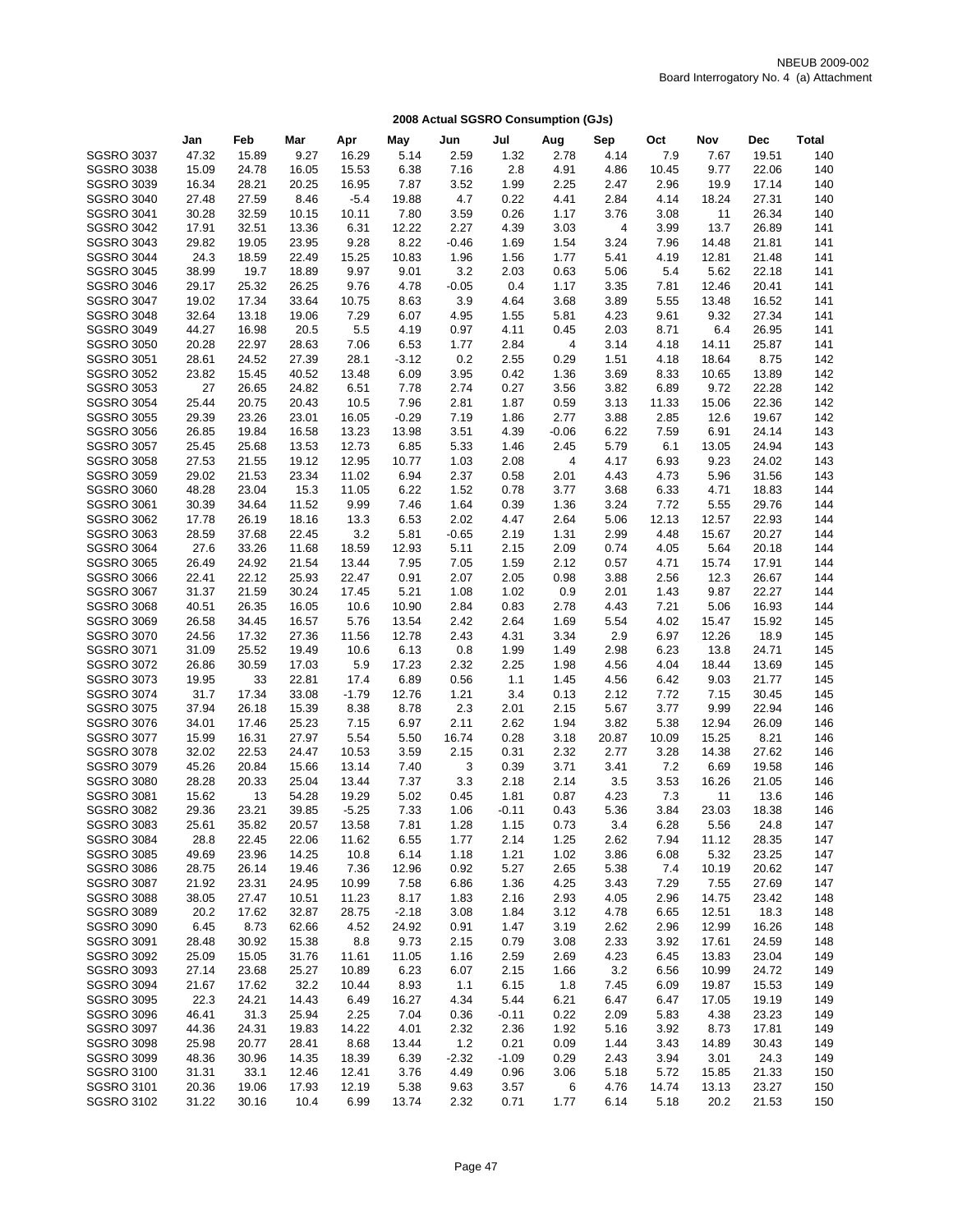|                   | Jan   | Feb   | Mar   | Apr     | May     | Jun     | Jul     | Aug     | Sep  | Oct   | Nov   | <b>Dec</b> | Total |
|-------------------|-------|-------|-------|---------|---------|---------|---------|---------|------|-------|-------|------------|-------|
| <b>SGSRO 3103</b> | 27.31 | 24.38 | 19.22 | 16.81   | 5.88    | 4.18    | 3.77    | 4.2     | 3.73 | 7.27  | 13.11 | 20.81      | 151   |
| <b>SGSRO 3104</b> | 19.56 | 25.68 | 24.76 | 18      | 7.20    | 5.92    | 2.95    | 2.43    | 5.52 | 7.64  | 10.21 | 20.93      | 151   |
| <b>SGSRO 3105</b> | 49.87 | 23.74 | 15.14 | 13.03   | 5.72    | 3.02    | 0.3     | 2.65    | 4.31 | 5.93  | 5.32  | 21.85      | 151   |
| <b>SGSRO 3106</b> | 36.04 | 25.12 | 27.6  | 9.94    | 10.37   | 4.5     | 2.38    | 2.47    | 4.4  | 1.1   | 18.6  | 8.42       | 151   |
| <b>SGSRO 3107</b> | 24.04 | 27.22 | 32.46 | 9.84    | 8.48    | 2.17    | 0.52    | 1.97    | 3.3  | 4.21  | 13.33 | 23.5       | 151   |
| <b>SGSRO 3108</b> | 28.72 | 22.48 | 23.85 | 15.24   | 5.72    | 1.29    | 4.43    | 1.93    | 6.94 | 4.52  | 17.85 | 18.12      | 151   |
| <b>SGSRO 3109</b> | 49.27 | 23.84 | 15.17 | 12.58   | 6.73    | 1.99    | 0.77    | 2.44    | 3.6  | 6.55  | 6.85  | 21.48      | 151   |
| <b>SGSRO 3110</b> | 44.46 | 26.97 | 21.27 | 2.98    | 9.77    | 1.08    | 2       | 1.25    | 5.07 | 3.06  | 5.66  | 27.82      | 151   |
| <b>SGSRO 3111</b> | 24.28 | 33.32 | 24.61 | 13.46   | 2.17    | 3.69    | 0.83    | 4.53    | 3.38 | 6     | 14.77 | 20.53      | 152   |
| SGSRO 3112        | 40.24 | 13.99 | 32.19 | 7.51    | 6.82    | 0.54    | 6.81    | 4.61    | 9.41 | 5.83  | 8     | 15.7       | 152   |
| <b>SGSRO 3113</b> | 44.67 | 17.1  | 22.89 | 16.67   | 2.32    | 2.94    | 0.53    | 1.23    | 2.79 | 1.97  | 10.94 | 27.63      | 152   |
| <b>SGSRO 3114</b> | 21.26 | 32.74 | 23.45 | 7.03    | 8.86    | 1.38    | $-0.06$ | 1.77    | 4.95 | 13.17 | 14.26 | 23.29      | 152   |
| <b>SGSRO 3115</b> | 9.39  | 71.6  | 16.04 | 9.91    | 7.18    | 0.79    | 2.56    | 0.09    | 3.18 | 4.63  | 3.44  | 24.42      | 153   |
| SGSRO 3116        | 53.07 | 22.57 | 16.05 | 15.96   | 6.41    | 0.87    | 0.76    | 1.92    | 3.95 | 4.62  | 4.02  | 23.05      | 153   |
| <b>SGSRO 3117</b> | 50.04 | 21.93 | 17.22 | 19.6    | 6.54    | 5.74    | 1.21    | $-0.61$ | 1.4  | 5.3   | 8.12  | 16.86      | 153   |
| <b>SGSRO 3118</b> | 23.44 | 6.9   | 13.2  | 8.46    | 62.50   | 6.02    | 2.02    | 1.57    | 1.73 | 4.87  | 8.04  | 14.61      | 153   |
| <b>SGSRO 3119</b> | 23.32 | 17.55 | 24.34 | 18.24   | 4.81    | 5.31    | 1.24    | 1.31    | 6.2  | 5.34  | 17.24 | 28.46      | 153   |
| <b>SGSRO 3120</b> | 25.92 | 26.68 | 18.91 | 25.24   | 2.62    | 2.84    | 2.97    | 3.86    | 1.88 | 3.7   | 16.29 | 22.46      | 153   |
| <b>SGSRO 3121</b> | 31.22 | 23.73 | 27.02 | 11.02   | 10.87   | 1.72    | 1.23    | 1.41    | 6.08 | 5.67  | 14.26 | 20.18      | 154   |
| <b>SGSRO 3122</b> | 31.63 | 24.32 | 25.34 | 10.42   | 13.00   | 2.16    | 0.8     | 1.87    | 3.88 | 3.41  | 18.44 | 19.93      | 155   |
| <b>SGSRO 3123</b> | 22.72 | 22.11 | 31.13 | 26.54   | $-2.91$ | 2.22    | 4.42    | 2.85    | 4.18 | 8.02  | 12.92 | 21.02      | 155   |
| <b>SGSRO 3124</b> | 25.9  | 29    | 32.09 | 10.59   | 9.88    | 1.66    | 2.73    | 2.43    | 5.68 | 7.3   | 7.43  | 20.54      | 155   |
| <b>SGSRO 3125</b> | 29.79 | 26.89 | 24.08 | 7.56    | 10.58   | $-2.8$  | 2.51    | 2.49    | 5.53 | 14.81 | 7.35  | 27.63      | 156   |
| <b>SGSRO 3126</b> | 37.96 | 26.16 | 26.64 | 6.99    | 9.34    | 0.73    | 1.23    | 0.49    | 4.21 | 3.47  | 17.15 | 22.1       | 156   |
| <b>SGSRO 3127</b> | 26.77 | 23.7  | 27.8  | 16.02   | 5.17    | 3.12    | 2.67    | 1.89    | 1.47 | 7.72  | 19.14 | 21.3       | 157   |
| <b>SGSRO 3128</b> | 53.65 | 24.91 | 20.77 | 7.2     | 2.64    | 0.59    | 0.46    | 1.88    | 4.02 | 6.41  | 0.05  | 34.66      | 157   |
| <b>SGSRO 3129</b> | 29.94 | 23.84 | 24.15 | 12.13   | 8.46    | 5.56    | 4.69    | 3.27    | 3.91 | 7.46  | 11.5  | 22.92      | 158   |
| SGSRO 3130        | 15.09 | 36.82 | 25.05 | 11.86   | 10.57   | 4.7     | 3.9     | 1.96    | 2.73 | 6.49  | 9.67  | 29.96      | 159   |
| <b>SGSRO 3131</b> | 28.38 | 21.28 | 23.21 | 16.73   | 7.45    | 3.43    | 4.19    | 2.14    | 5.61 | 4.73  | 18.68 | 23.04      | 159   |
| SGSRO 3132        | 25.72 | 22.14 | 24.46 | 12.99   | 10.09   | 5.1     | 6.09    | 3.48    | 7.46 | 8.63  | 15.27 | 17.6       | 159   |
| SGSRO 3133        | 28.93 | 26.75 | 19.58 | 15.52   | 5.58    | 4.17    | 1.53    | 3.27    | 5.59 | 4.22  | 16.71 | 27.27      | 159   |
| SGSRO 3134        | 35.19 | 24.4  | 27.02 | 7.47    | 12.80   | 1.98    | 1       | 2.24    | 3.42 | 4.77  | 17.74 | 21.56      | 160   |
| <b>SGSRO 3135</b> | 26.58 | 20.87 | 22.6  | 14.16   | 10.77   | 3.25    | 6.03    | 2.85    | 7.99 | 7.15  | 17.08 | 20.39      | 160   |
| <b>SGSRO 3136</b> | 33.25 | 22.55 | 23.05 | 18.54   | 3.52    | 4.61    | 0.55    | 1.36    | 5.3  | 3.77  | 17.43 | 25.9       | 160   |
| <b>SGSRO 3137</b> | 26.43 | 25.97 | 38.07 | 7.18    | 15.69   | 0.75    | $-0.77$ | 0.66    | 3.39 | 5.64  | 16.54 | 20.33      | 160   |
| <b>SGSRO 3138</b> | 35.75 | 12.85 | 31.26 | 14.67   | 4.72    | 4.82    | 2.39    | 3.07    | 6.18 | 5.7   | 13.93 | 24.58      | 160   |
| <b>SGSRO 3139</b> | 30.29 | 36.21 | 18.63 | 11.27   | 5.00    | 2.98    | 2.61    | 0.72    | 3.64 | 4.81  | 13.33 | 30.56      | 160   |
| <b>SGSRO 3140</b> | 33.95 | 22.34 | 30.12 | 14.52   | 9.88    | 1.87    | 1.06    | 2.98    | 3.25 | 3.29  | 14.53 | 22.33      | 160   |
| <b>SGSRO 3141</b> | 50.15 | 21.41 | 17.41 | 20.89   | 10.21   | $-0.28$ | 2.08    | 1.97    | 5.47 | 6.09  | 6.53  | 18.2       | 160   |
| <b>SGSRO 3142</b> | 29.15 | 18.91 | 28.19 | 3.72    | 12.82   | $-3.33$ | 2.28    | 11.31   | 6.86 | 12.41 | 10.83 | 27.13      | 160   |
| <b>SGSRO 3143</b> | 23.11 | 24.62 | 40.43 | 12.57   | 4.70    | 10.54   | $-1.28$ | 0.52    | 3.22 | 4.17  | 17.81 | 20.55      | 161   |
| <b>SGSRO 3144</b> | 26.05 | 16.78 | 37.28 | 12.29   | 13.94   | 0.61    | 4.56    | 2.93    | 4.15 | 6.89  | 12.64 | 22.84      | 161   |
| <b>SGSRO 3145</b> | 14.28 | 36.15 | 37.71 | $-1.24$ | 8.14    | 9.43    | 5.47    | 2.33    | 3.08 | 10.25 | 15.81 | 19.91      | 161   |
| <b>SGSRO 3146</b> | 35.79 | 40.59 | 16.07 | 9.12    | 9.77    | 5.59    | 1.27    | 2.13    | 4.5  | 5.85  | 5.22  | 26.22      | 162   |
| <b>SGSRO 3147</b> | 6.44  | 13.49 | 42.74 | 32.01   | 20.05   | 0.49    | $-0.41$ | 2.72    | 6.27 | 6.78  | 13.15 | 18.64      | 162   |
| <b>SGSRO 3148</b> | 35.58 | 26.09 | 27.54 | 7.29    | 17.40   | 2.46    | 3.96    | 1.94    | 8.12 | 7.66  | 6.86  | 17.85      | 163   |
| <b>SGSRO 3149</b> | 27.86 | 35.53 | 22.02 | 16.09   | 4.27    | 1.12    | $-0.06$ | 0.36    | 1.71 | 8.48  | 14.73 | 30.8       | 163   |
| <b>SGSRO 3150</b> | 23.98 | 24.61 | 18.3  | 2.64    | 33.74   | 2.82    | 1.7     | 3.76    | 5.19 | 7.1   | 15.27 | 23.8       | 163   |
| SGSRO 3151        | 27.56 | 33.14 | 28.94 | 5.2     | 8.58    | 1.46    | 2.23    | 3.8     | 5.93 | 10.98 | 12.12 | 23.35      | 163   |
| <b>SGSRO 3152</b> | 36.25 | 32.28 | 22.38 | 6.34    | 15.46   | 3.58    | 0.57    | 2.53    | 5.92 | 8.73  | 9.36  | 20.44      | 164   |
| <b>SGSRO 3153</b> | 29.39 | 23.31 | 25.92 | 9.72    | 11.95   | 5.61    | 3.33    | 3.9     | 4.55 | 8.82  | 15.11 | 22.33      | 164   |
| <b>SGSRO 3154</b> | 46.11 | 32.87 | 11.61 | 6.96    | 14.52   | 1.97    | 2.66    | 3.25    | 3.51 | 3.7   | 13.54 | 23.56      | 164   |
| <b>SGSRO 3155</b> | 22.66 | 26.79 | 25.83 | 17.53   | 7.89    | 3.82    | 3.62    | 2.52    | 4.82 | 9.82  | 14.87 | 24.09      | 164   |
| <b>SGSRO 3156</b> | 28.25 | 32.03 | 30.12 | 13.87   | 8.33    | $-0.16$ | 3.48    | 1.57    | 5.23 | 6.76  | 16.28 | 18.51      | 164   |
| <b>SGSRO 3157</b> | 58.18 | 28.27 | 19.39 | 9.08    | 7.42    | 0.98    | 4.16    | 0.34    | 2.18 | 5.01  | 3.36  | 26.02      | 164   |
| <b>SGSRO 3158</b> | 25.09 | 27.9  | 20.53 | 14.63   | 9.14    | 5.74    | 3.81    | 3.81    | 7.2  | 10.81 | 15.88 | 19.94      | 164   |
| SGSRO 3159        | 30.07 | 22.17 | 27.34 | 11.89   | 13.28   | 4.29    | 2.02    | 3.21    | 5.32 | 5.37  | 19.77 | 19.83      | 165   |
| <b>SGSRO 3160</b> | 29.77 | 18.67 | 33.27 | 16.3    | 6.94    | 6.18    | 3.32    | 1.7     | 5.05 | 7.32  | 13.33 | 22.79      | 165   |
| SGSRO 3161        | 8.54  | 28.8  | 22.35 | 21.97   | 7.40    | 14.87   | 4.28    | 4.8     | 5.74 | 8.47  | 13.64 | 23.79      | 165   |
| SGSRO 3162        | 21.76 | 35.31 | 28.64 | 17.13   | 7.21    | 7.62    | 0.48    | 1.1     | 3.42 | 10.58 | 8.78  | 22.96      | 165   |
| SGSRO 3163        | 33.25 | 9.43  | 10.69 | 24.13   | 9.52    | 1.75    | 2.42    | 3.73    | 5.04 | 8.43  | 20.29 | 37.48      | 166   |
| <b>SGSRO 3164</b> | 29.19 | 28.23 | 28.14 | 14.91   | 12.99   | $-3.36$ | 1.99    | $-1.12$ | 4.37 | 10.26 | 3.09  | 37.78      | 166   |
| <b>SGSRO 3165</b> | 35.95 | 24.5  | 22.98 | 11.76   | 6.40    | 3.21    | 2.56    | 2.55    | 4.43 | 11.05 | 15.98 | 25.14      | 167   |
| <b>SGSRO 3166</b> | 32.43 | 35.91 | 22.99 | 12.77   | 11.66   | 3.73    | 0.65    | 0.53    | 3.23 | 6.12  | 17.5  | 19.45      | 167   |
| <b>SGSRO 3167</b> | 33.47 | 31.96 | 17.57 | 10.83   | 9.82    | 3.28    | 1.51    | 2.47    | 5.52 | 6.09  | 23.18 | 23.53      | 169   |
| <b>SGSRO 3168</b> | 34.53 | 27.53 | 33.46 | 4.88    | 6.11    | 1.53    | 3.31    | 1.74    | 4.21 | 7.78  | 19.62 | 26.03      | 171   |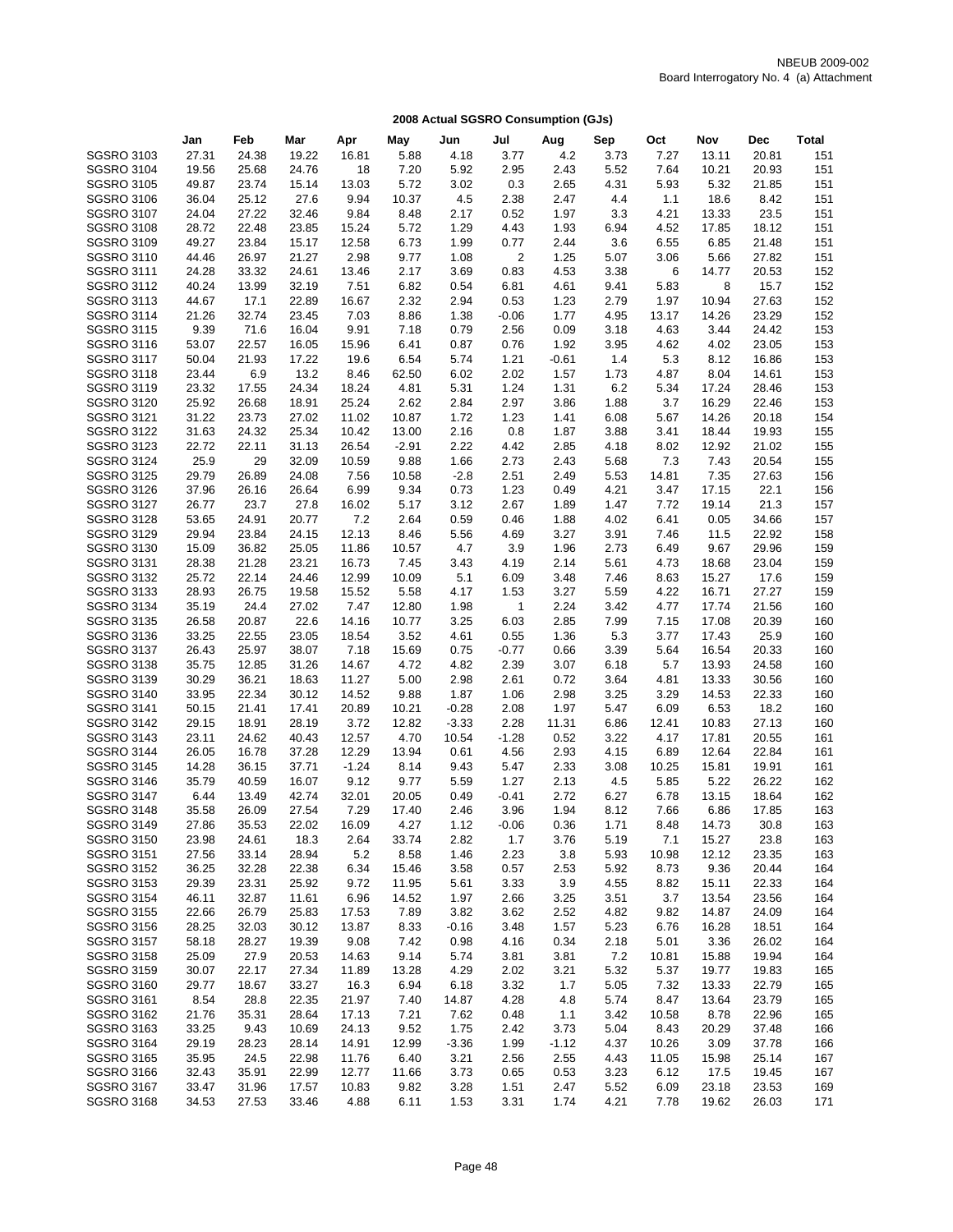|                   | Jan   | Feb   | Mar   | Apr     | May     | Jun     | Jul     | Aug     | Sep   | Oct   | Nov     | <b>Dec</b> | <b>Total</b> |
|-------------------|-------|-------|-------|---------|---------|---------|---------|---------|-------|-------|---------|------------|--------------|
| <b>SGSRO 3169</b> | 39.51 | 26.07 | 28.38 | 13.71   | 6.98    | $-0.85$ | 5.5     | 1.02    | 5     | 2.7   | 17.83   | 25.3       | 171          |
| <b>SGSRO 3170</b> | 35.15 | 25.06 | 21.37 | 9.83    | 9.74    | 4.42    | 4.07    | 2.63    | 9.86  | 8.1   | 11.18   | 30.28      | 172          |
| <b>SGSRO 3171</b> | 33.17 | 24.99 | 28.54 | 23.93   | $-0.44$ | 2.96    | 2.07    | 3.62    | 4.88  | 7.15  | 17.76   | 23.1       | 172          |
| <b>SGSRO 3172</b> | 31.43 | 28.48 | 24.02 | 17.66   | 6.82    | 8.43    | 2.03    | 1.11    | 3.27  | 11.77 | 8.43    | 28.35      | 172          |
| <b>SGSRO 3173</b> | 24.02 | 21.66 | 22.39 | 18.26   | 7.97    | 5.06    | $-0.4$  | 4.85    | 3.89  | 26.9  | 13.56   | 24.17      | 172          |
| <b>SGSRO 3174</b> | 19.41 | 40.94 | 45.65 | $-5.02$ | 5.27    | 6.65    | 5.21    | 3.1     | 3.32  | 8.34  | 16.23   | 23.38      | 172          |
| <b>SGSRO 3175</b> | 33.26 | 34.52 | 32.17 | 8.73    | 7.13    | 0.5     | 0.85    | 0.12    | 3.31  | 5.42  | 7.41    | 39.15      | 173          |
| <b>SGSRO 3176</b> | 24.57 | 38.06 | 24.77 | 18.01   | 5.42    | 3.35    | 1.56    | 2.27    | 5.07  | 7.64  | 13.68   | 28.39      | 173          |
| <b>SGSRO 3177</b> | 55.66 | 27.33 | 17.98 | 14.57   | 9.76    | 2.83    | 0.16    | 1.17    | 3.14  | 6.62  | 5.53    | 28.07      | 173          |
| <b>SGSRO 3178</b> | 28.67 | 28.04 | 29.76 | 12.53   | 6.88    | 7.55    | 1.47    | 3.72    | 6.02  | 10.73 | $-0.71$ | 38.58      | 173          |
| <b>SGSRO 3179</b> | 40.01 | 37.75 | 30.24 | $-8.17$ | 9.88    | 2.33    | 2.2     | 1.34    | 3.89  | 7.02  | 19.86   | 27.19      | 174          |
| <b>SGSRO 3180</b> | 34.4  | 28.17 | 25.01 | 14.95   | 7.79    | 1.81    | 4.05    | 3.24    | 4.33  | 3.64  | 20.83   | 25.78      | 174          |
| <b>SGSRO 3181</b> | 66.89 | 34.41 | 22.69 | 15.33   | 6.29    | 0.51    | 1.06    | 1.43    | 4.2   | 6.74  | 5.38    | 9.52       | 174          |
| <b>SGSRO 3182</b> | 35.64 | 41.57 | 18.21 | 9.85    | 9.48    | 0.89    | 0.43    | 0.45    | 1.5   | 6.01  | 10.47   | 40.41      | 175          |
| <b>SGSRO 3183</b> | 18.07 | 41.68 | 30.76 | 12.01   | 7.69    | 3.79    | 0.74    | 4.24    | 4.31  | 9.07  | 11.08   | 32.31      | 176          |
| <b>SGSRO 3184</b> | 45.58 | 27    | 30.28 | 20.26   | 3.81    | 2.57    | 2.19    | 2.28    | 4.86  | 4.74  | 9.22    | 22.99      | 176          |
| <b>SGSRO 3185</b> | 28.87 | 19.47 | 38.17 | 8.94    | 18.17   | 1.06    | 3.6     | 2.43    | 4.96  | 3.46  | 23      | 24.49      | 177          |
| <b>SGSRO 3186</b> | 26.16 | 29.99 | 24.18 | 17.99   | 3.21    | 6.21    | 1.6     | 4.48    | 5.42  | 14.16 | 13.4    | 30.36      | 177          |
| <b>SGSRO 3187</b> | 18.11 | 38.29 | 27.98 | 16.48   | 6.83    | 4.38    | 1.78    | 3.06    | 4.14  | 12.95 | 12.85   | 30.95      | 178          |
| <b>SGSRO 3188</b> | 27.44 | 32.04 | 23.46 | 16.62   | 9.06    | 10.75   | 1.52    | 4.2     | 3.91  | 1.37  | 17.5    | 29.94      | 178          |
| <b>SGSRO 3189</b> | 30.74 | 30.91 | 27.9  | 13.98   | 7.79    | 1       | 1.82    | 0.73    | 3.45  | 14.22 | 14.38   | 31.29      | 178          |
| <b>SGSRO 3190</b> | 33.36 | 26.25 | 31.32 | 7.36    | 16.13   | 2.04    | 2.04    | 1.09    | 1.36  | 5.35  | 16.54   | 37.73      | 181          |
| <b>SGSRO 3191</b> | 39.45 | 24.19 | 30.17 | 15.96   | 2.30    | 8.17    | 2.64    | 1.81    | 4.02  | 2.74  | 16.88   | 33.27      | 182          |
| <b>SGSRO 3192</b> | 24.63 | 31.9  | 29.45 | 17.69   | 22.87   | $-0.02$ | 0.24    | 0.72    | 3.4   | 6.76  | 18.06   | 27.47      | 183          |
| <b>SGSRO 3193</b> | 62.15 | 39.87 | 1.74  | 18.35   | 14.05   | 1.24    | 1.58    | 2.96    | 5.61  | 5.29  | 5.08    | 25.65      | 184          |
| <b>SGSRO 3194</b> | 35.8  | 46.46 | 7.61  | 11.79   | 12.79   | 5.38    | 3.68    | 3.76    | 8.75  | 5.22  | 19.52   | 23.57      | 184          |
| <b>SGSRO 3195</b> | 7.88  | 17.12 | 16.58 | 10.62   | 7.27    | 2.75    | $-0.4$  | 2.49    | 88.67 | 6.51  | 12.54   | 13.38      | 185          |
| <b>SGSRO 3196</b> | 30.91 | 40.69 | 36.33 | 7.91    | 10.95   | 3.5     | 1.85    | 7.91    | 4.3   | 3.86  | 10.48   | 26.87      | 186          |
| <b>SGSRO 3197</b> | 36.86 | 35.91 | 22.07 | 11.24   | 11.47   | 2.74    | 0.57    | 3.96    | 5.28  | 5.73  | 16.19   | 34.38      | 186          |
| <b>SGSRO 3198</b> | 26.95 | 30.16 | 28.48 | 17.83   | 18.87   | 6.35    | 4.23    | $-0.19$ | 4.97  | 11.41 | 13.35   | 23.99      | 186          |
| <b>SGSRO 3199</b> | 30.65 | 20.68 | 29.66 | 9.27    | 14.01   | 8.85    | 3.61    | 5.89    | 5.13  | 13.31 | 17.44   | 28.12      | 187          |
| <b>SGSRO 3200</b> | 34.92 | 35.96 | 22.1  | 15.79   | 8.01    | 8.15    | 3.91    | 3.75    | 5.67  | 5.21  | 10.01   | 33.69      | 187          |
| <b>SGSRO 3201</b> | 50    | 24.92 | 32.73 | 11.1    | 10.42   | 2.35    | 5.25    | 2.4     | 3.24  | 2.86  | 20.85   | 21.75      | 188          |
| <b>SGSRO 3202</b> | 36.09 | 33.49 | 29.49 | 7.12    | 13.51   | 1.1     | 2.17    | 2.37    | 7.56  | 7.59  | 16.25   | 31.26      | 188          |
| <b>SGSRO 3203</b> | 61.95 | 22.39 | 27.41 | 8.28    | $-5.25$ | $-0.27$ | 0.16    | 1.99    | 5.52  | 1.71  | 21.42   | 43.41      | 189          |
| <b>SGSRO 3204</b> | 30.08 | 33.47 | 24.84 | 22.08   | 8.12    | 2.55    | 3.94    | 2.22    | 2.66  | 8.95  | 19.73   | 31.22      | 190          |
| <b>SGSRO 3205</b> | 28.25 | 32.61 | 27.07 | 18.09   | 13.64   | $-2.27$ | 2.92    | 4.64    | 5.59  | 9.96  | 17.8    | 33.48      | 192          |
| <b>SGSRO 3206</b> | 22.63 | 42.88 | 32.7  | 16.31   | 13.67   | 0.47    | 0.68    | 1.23    | 4.13  | 11.41 | 14.17   | 32.91      | 193          |
| <b>SGSRO 3207</b> | 32.57 | 26.26 | 21.96 | 18.01   | 2.65    | 8.26    | 4.84    | 17.08   | 22.87 | 15.17 | 2.63    | 21.41      | 194          |
| <b>SGSRO 3208</b> | 40.56 | 30.63 | 28.76 | 10      | 14.51   | 6.24    | 2.41    | 3.51    | 6.65  | 11.58 | $-0.99$ | 39.99      | 194          |
| <b>SGSRO 3209</b> | 40.92 | 27.87 | 35.6  | 11.91   | 11.16   | 0.5     | 2.01    | 2.52    | 5.49  | 9.27  | 8.24    | 38.68      | 194          |
| <b>SGSRO 3210</b> | 19.68 | 22.12 | 25.7  | 22.03   | 6.35    | 17.91   | 5.74    | 22.71   | 11.76 | 13.43 | 9.36    | 17.55      | 194          |
| SGSRO 3211        | 21.87 | 14.71 | 19.31 | 12.14   | 40.35   | 0.55    | 5.48    | 4.21    | 6.22  | 15.37 | 16.2    | 38.48      | 195          |
| SGSRO 3212        | 31.68 | 23.84 | 53.91 | 13.5    | 8.24    | 0.66    | $-0.83$ | 2.14    | 6.41  | 7.62  | 18.23   | 29.67      | 195          |
| <b>SGSRO 3213</b> | 38.51 | 33.28 | 32.86 | 7.98    | 16.33   | 2.56    | 2.61    | 2.34    | 7.32  | 8.18  | 19.74   | 23.89      | 196          |
| <b>SGSRO 3214</b> | 35.52 | 33.06 | 31.48 | 17.01   | 7.55    | 3.54    | 2.86    | 1.46    | 3.36  | 8.1   | 20.45   | 31.28      | 196          |
| <b>SGSRO 3215</b> | 36.32 | 24.97 | 34.23 | 18.34   | 15.04   | 4.72    | 1.83    | 0.31    | 2.09  | 3.12  | 23.85   | 31.05      | 196          |
| SGSRO 3216        | 35.36 | 44.15 | 24.51 | 16.44   | 9.84    | 3.84    | 2.55    | 0.41    | 3.74  | 8.64  | 11.19   | 35.89      | 197          |
| <b>SGSRO 3217</b> | 1.43  | 21.66 | 16.05 | 92.62   | $-7.26$ | 2.99    | $-0.7$  | 1.76    | 6.8   | 9.98  | 12.91   | 38.52      | 197          |
| <b>SGSRO 3218</b> | 41.24 | 34.49 | 30.21 | 3.25    | 16.24   | 4.39    | $-0.3$  | 2.2     | 5.95  | 7.83  | 1.99    | 49.59      | 197          |
| SGSRO 3219        | 38.15 | 35.26 | 36.16 | 7.81    | 4.30    | $-0.1$  | $-0.08$ | 0.14    | 2.33  | 11.9  | 22.86   | 39.05      | 198          |
| <b>SGSRO 3220</b> | 48.81 | 41.79 | 28.96 | 12.3    | 5.26    | $-1.66$ | 1.19    | 0.61    | 3.93  | 8.25  | 11.02   | 37.85      | 198          |
| <b>SGSRO 3221</b> | 36.96 | 42    | 12.42 | 20.96   | $-3.62$ | 3.22    | 9.02    | 4.41    | 15.75 | 8.63  | 15.56   | 35.55      | 201          |
| <b>SGSRO 3222</b> | 26.15 | 25.94 | 51.32 | 15.09   | 11.95   | 1.23    | 4.24    | 3.53    | 5.7   | 8.09  | 19.65   | 28.04      | 201          |
| <b>SGSRO 3223</b> | 66.54 | 34.73 | 23    | 5.37    | 9.96    | 3.08    | 0.92    | 3.43    | 5.46  | 8.33  | 8.57    | 32.11      | 202          |
| <b>SGSRO 3224</b> | 50.24 | 24.65 | 32.72 | 15.84   | 10.81   | 4.19    | 2.55    | 2.8     | 7.5   | 6.74  | 16.29   | 27.45      | 202          |
| SGSRO 3225        | 17.11 | 43.09 | 32.67 | 20.44   | 7.86    | 10.91   | 1.21    | 7.03    | 4.83  | 14.01 | 14.3    | 28.87      | 202          |
| <b>SGSRO 3226</b> | 28.92 | 32.16 | 34.62 | 12.4    | 7.61    | 9.39    | 0.48    | 8.4     | 7.08  | 12.98 | 11.16   | 37.28      | 202          |
| <b>SGSRO 3227</b> | 57.04 | 45.51 | 28.43 | 7.59    | 0.84    | 4       | 2.87    | 0.65    | 2.99  | 4.89  | 5.95    | 42.29      | 203          |
| <b>SGSRO 3228</b> | 32.45 | 45.24 | 39.88 | 7.88    | 7.84    | 3.46    | $-0.44$ | 0.23    | 2.99  | 8.45  | 17.94   | 39.16      | 205          |
| <b>SGSRO 3229</b> | 38.03 | 47.07 | 23    | 11.25   | 25.17   | 1.46    | 1.01    | 0.47    | 3.44  | 2.76  | 15.32   | 36.9       | 206          |
| <b>SGSRO 3230</b> | 37.41 | 34.46 | 17.55 | 19.56   | 19.07   | 0.79    | 6.63    | 3.02    | 5.43  | 6.08  | 24.06   | 32.09      | 206          |
| <b>SGSRO 3231</b> | 42.38 | 39.66 | 29.2  | 20.88   | 1.50    | 2.63    | 3.99    | 2.77    | 3.85  | 6.22  | 25.28   | 29.93      | 208          |
| <b>SGSRO 3232</b> | 40.59 | 35.41 | 33.48 | 20.99   | 10.40   | 4.88    | $-0.85$ | 1.98    | 5.69  | 2.83  | 24.62   | 28.4       | 208          |
| SGSRO 3233        | 36.97 | 33.94 | 33.1  | 10.47   | 14.06   | 5.54    | 5.4     | 2.14    | 2.78  | 10.64 | 15.99   | 39.18      | 210          |
| <b>SGSRO 3234</b> | 36.37 | 37.34 | 39.53 | 17.1    | 5.78    | 2.15    | 4.15    | 2.72    | 6.79  | 8.63  | 15.54   | 34.74      | 211          |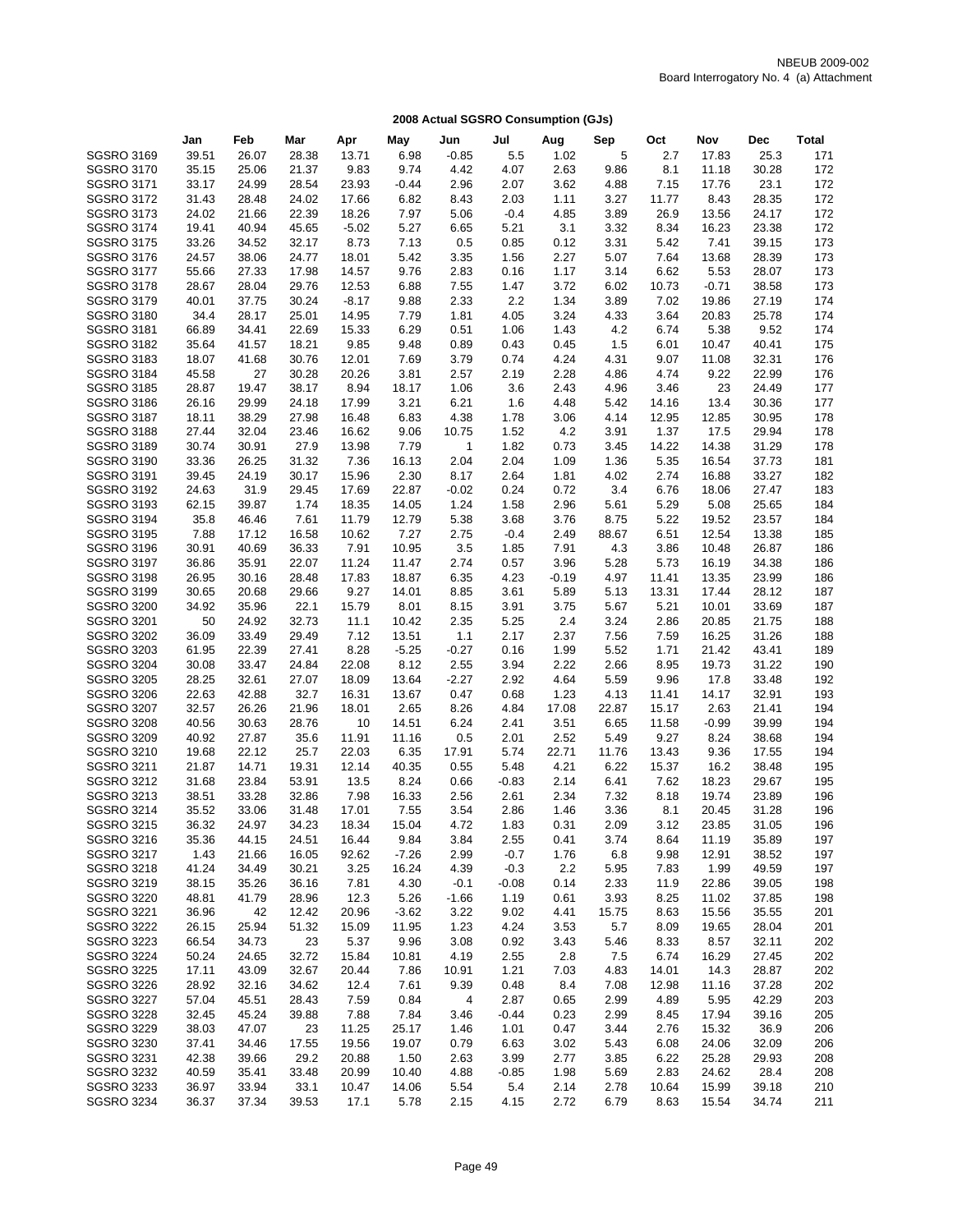|                                        | Jan           | Feb            | Mar           | Apr            | May            | Jun          | Jul          | Aug          | Sep          | Oct           | Nov            | Dec            | <b>Total</b> |
|----------------------------------------|---------------|----------------|---------------|----------------|----------------|--------------|--------------|--------------|--------------|---------------|----------------|----------------|--------------|
| <b>SGSRO 3235</b>                      | 40.76         | 28.52          | 37.97         | 15.35          | 10.47          | $-1.04$      | 5.68         | 2.77         | 5.04         | 6.93          | 22.55          | 36.24          | 211          |
| <b>SGSRO 3236</b>                      | 35.8          | 36.91          | 31.55         | 18.11          | 12.95          | 2.82         | 3.52         | 2.89         | 3.78         | 5.09          | 27.16          | 31.82          | 212          |
| <b>SGSRO 3237</b>                      | 44.14         | 20.79          | 42.18         | 21.6           | 2.09           | 8.3          | 5.35         | 5.18         | 8.56         | 5.85          | 17.12          | 31.51          | 213          |
| <b>SGSRO 3238</b>                      | 40.85         | 33.43          | 29.53         | 8.72           | 20.52          | 3.43         | 3.31         | 2.7          | 7.14         | 5.31          | 24.65          | 33.09          | 213          |
| <b>SGSRO 3239</b>                      | 39.52         | 40.38          | 28.51         | 19.47          | 11.94          | 1.47         | 1.76         | 2.1          | 6.02         | 12.48         | 15.94          | 34.19          | 214          |
| <b>SGSRO 3240</b>                      | 32.15         | 37.68          | 41.3          | 8.61           | 15.44          | 6.82         | 3.83         | 3.85         | 6.35         | 9.36          | 19.52          | 29.04          | 214          |
| <b>SGSRO 3241</b>                      | 34.48         | 33.45          | 31.75         | 21.98          | 3.85           | 8.67         | 1.56         | 6.91         | 4.99         | 11.51         | 17.48          | 37.83          | 214          |
| <b>SGSRO 3242</b>                      | 76.13         | 32.66          | 22.63         | 16.93          | 5.68           | 2.48         | 0.84         | 1.36         | 4.15         | 7.77          | 9.17           | 35.1           | 215          |
| <b>SGSRO 3243</b>                      | 73            | 36.19          | 21.56         | 9.92           | 19.21          | 3.25         | 0.5          | 1.94         | 4.67         | 7.95          | 6.11           | 31.22          | 216          |
| <b>SGSRO 3244</b>                      | 37.42         | 26.86          | 30.55         | 12.93          | 20.05          | 4.45         | 4.86         | 3.81         | 5.88         | 7.79          | 30.67          | 30.98          | 216          |
| <b>SGSRO 3245</b>                      | 39.5          | 33.5           | 39.27         | 16.1           | 14.30          | 1.85         | 4.11         | 2.15         | 4.43         | 10.13         | 22.54          | 28.59          | 216          |
| <b>SGSRO 3246</b>                      | 64.15         | 28.58          | 35.77         | 14.57          | 6.60           | 1.83         | 1.49         | 1.83         | 2.59         | 9.65          | 13.89          | 36.33          | 217          |
| <b>SGSRO 3247</b>                      | 50.03         | 48.48          | 38.61         | 25.66          | 4.25           | $-0.56$      | 3.25         | $\mathbf{1}$ | 2.63         | 2.79          | 15.02          | 26.66          | 218          |
| <b>SGSRO 3248</b>                      | 21.33         | 8.97           | 93.06         | 24.54          | 2.88           | 13.13        | 2.41         | 2.49         | 7.34         | 7.48          | 19.82          | 14.86          | 218          |
| <b>SGSRO 3249</b>                      | 30.7          | 67.86          | 31.9          | 15.76          | 10.67          | 3.39         | 2.28         | $1.2$        | 3.8          | 8.84          | 7.94           | 35.11          | 219          |
| <b>SGSRO 3250</b>                      | 39.89         | 39.18          | 26.62         | 24.11          | 5.05           | 2.43         | 4.09         | 5.4          | 1.34         | 4.16          | 28.53          | 39.01          | 220          |
| <b>SGSRO 3251</b>                      | 38.61         | 45.53          | 35.59         | 16.03          | 5.24           | 2.59         | 0.91         | 2.37         | 6.11         | 7.07          | 23.88          | 38.64          | 223          |
| <b>SGSRO 3252</b>                      | 42.27         | 45.07          | 20.68         | 23.89          | 10.03          | 2.99         | 3.36         | 6.1          | 7.62         | 15.94         | 20.35          | 24.69          | 223          |
| <b>SGSRO 3253</b>                      | 43.33         | 52.97          | 33.43         | 10.36          | 6.89           | $-1.03$      | 0.32         | 0.75         | 3.08         | 11.17         | 23.92          | 40.01          | 225          |
| <b>SGSRO 3254</b>                      | 34.39         | 28.45          | 32.9          | 19.23          | 23.98          | 5.49         | 0.33         | 2.88         | 12.89        | 10.54         | 29.17          | 26.41          | 227          |
| <b>SGSRO 3255</b>                      | 32.62         | 46.2           | 40.95         | 15.8           | 13.75          | 3.07         | 4.43         | 6.8          | 7.26         | 12.71         | 23.35          | 20.9           | 228          |
| <b>SGSRO 3256</b>                      | 45.11         | 44.76          | 26.16         | 17.51          | 12.34          | 2.43         | 3.03         | 2.62         | 5.77         | 5.94          | 24.57          | 38.47          | 229          |
| <b>SGSRO 3257</b>                      | 37.65         | 31.39          | 56.76         | 21.35          | 1.82           | $-1.46$      | 3.19         | 1.66         | 8.41         | 9.26          | 24.09          | 36.85          | 231          |
| <b>SGSRO 3258</b>                      | 46.55         | 36.59          | 44.47         | 25.3           | $-2.46$        | 0.88         | 0.74         | 0.14         | 2.8          | 3.38          | 31.43          | 42.65          | 232          |
| <b>SGSRO 3259</b>                      | 33.34         | 34.26          | 32.82         | 25.83          | 7.71           | 20.16        | 6.86         | 1.59         | 2.73         | 15.99         | 28.12          | 23.88          | 233          |
| <b>SGSRO 3260</b>                      | 31.42         | 52.71          | 36            | 18.02          | 14.74          | 5.88         | 1.95         | 3.2          | 5.7          | 9.27          | 7.07           | 48.62          | 235          |
| <b>SGSRO 3261</b>                      | 34.53         | 28.64          | 31.04         | 14.32          | 9.25           | 36.92        | 3.55         | 4.83         | 8.32         | 12.14         | 23.47          | 29.14          | 236          |
| <b>SGSRO 3262</b>                      | 40.33         | 51.94          | 32.44         | 8.81           | 14.92          | 4.1          | 3.79         | 2.01         | 8.09         | 10.13         | 18.12          | 45.49          | 240          |
| <b>SGSRO 3263</b>                      | 39.68         | 40.44          | 39.84         | 12.87          | 13.22          | 5.28         | 4.89         | 1.23         | 5.66         | 12.47         | 23.79          | 42.94          | 242          |
| <b>SGSRO 3264</b>                      | 43.65         | 37.9           | 22.14         | 34.1           | 2.89           | 3.95         | 1.62         | 0.98         | 5.14         | 19.54         | 27.84          | 43.67          | 243          |
| <b>SGSRO 3265</b>                      | 52.12         | 56.29          | 39.07         | 4.89           | 8.90           | 2.46         | $-0.17$      | 0.25         | 3.04         | 9.84          | 25.31          | 41.89          | 244          |
| <b>SGSRO 3266</b>                      | 40.28         | 55.25          | 33.14         | 34.26          | 7.72           | $-1.52$      | 0.14         | 2.44         | 5.25         | 6.82          | 14.74          | 46.35          | 245          |
| <b>SGSRO 3267</b>                      | 48.68         | 48.96          | 38.23         | 30.86          | 7.69           | 1.69         | 3.14         | 2.41         | 9.17         | 9.96          | 15.1           | 31.41          | 247          |
| <b>SGSRO 3268</b>                      | 44.66         | 44.31          | 44.38         | 16.04          | 8.01           | 5.73         | 0.5          | 2.83         | 4.96         | 5.3           | 13.45          | 58.11          | 248          |
| <b>SGSRO 3269</b>                      | 47.7          | 45.9           | 40.74         | 17.84          | 7.83           | 4.26         | 3.2          | 4.37         | 3.51         | 13.99         | 28.78          | 31.95          | 250          |
| <b>SGSRO 3270</b>                      | 43.8          | 44.15          | 36.93         | 28.8           | 7.23           | 3.58         | 4.69         | 4            | 1.94         | 7.06          | 29.06          | 41.99          | 253          |
| <b>SGSRO 3271</b>                      | 46.97         | 53.23          | 47.02         | 19.65          | 12.13          | 1.12         | $-0.57$      | 0.64         | 4.11         | 7.07          | 17.86          | 45.51          | 255          |
| <b>SGSRO 3272</b>                      | 48.38<br>40.1 | 48.35<br>38.16 | 37.54         | 16.12          | 20.22          | 4.62<br>2.89 | 5.65<br>0.58 | 4.57         | 6.16         | 9.37          | 34.66          | 19.62          | 255<br>261   |
| <b>SGSRO 3273</b><br><b>SGSRO 3274</b> | 57.42         | 32.46          | 37.6<br>48.81 | 32.01<br>21.05 | 11.19<br>14.33 | $-3.08$      | 6.52         | 6.4<br>0.16  | 6.28<br>6.66 | 15.47<br>6.73 | 11.96<br>30.39 | 58.66<br>43.95 | 265          |
| <b>SGSRO 3275</b>                      | 59.15         | 27.25          | 39.24         | 21.98          | 8.88           | 12.16        | 5.93         | 5.64         | 8            | 13.64         | 18.46          | 45.72          | 266          |
| <b>SGSRO 3276</b>                      | 43.23         | 58.07          | 56.83         | 7.62           | 14.38          | 1.62         | 2.52         | 5.89         | 10           | 11.6          | 14.4           | 45.11          | 271          |
| <b>SGSRO 3277</b>                      | 52.64         | 45.42          | 42.99         | 33             | 3.24           | 2.28         | 5.23         | 4.34         | 3.03         | 5.75          | 34.99          | 40.03          | 273          |
| <b>SGSRO 3278</b>                      | 87.72         | 43.34          | 37.97         | 14.4           | 14.68          | 5.57         | 0.79         | 2.67         | 6.47         | 11.4          | 8.78           | 40.87          | 275          |
| <b>SGSRO 3279</b>                      | 43.61         | 50.11          | 48.07         | 17.74          | 9.63           | 8.78         | 2.42         | 4.26         | 6.84         | 16.62         | 7.35           | 60.15          | 276          |
| <b>SGSRO 3280</b>                      | 34.94         | 59.16          | 62.83         | 9.46           | 16.67          | 4.98         | 6.83         | 2.07         | 10.42        | 13.12         | 14.26          | 42.94          | 278          |
| <b>SGSRO 3281</b>                      | 36.45         | 57.19          | 41.25         | 36.09          | 13.34          | 4.69         | 3.39         | 8.31         | 1.86         | 20.44         | 24.29          | 38.23          | 286          |
| <b>SGSRO 3282</b>                      | 63.39         | 25.38          | 43.17         | 22.57          | 19.15          | 0.57         | 4.66         | 5.49         | 8.76         | 13.55         | 12.7           | 70.72          | 290          |
| <b>SGSRO 3283</b>                      | 54.27         | 29.22          | 35.01         | 37.81          | 8.70           | 3.87         | 4.92         | 6.67         | 5.87         | 25.72         | 21.41          | 69.39          | 303          |
| <b>SGSRO 3284</b>                      | 61.62         | 33.26          | 48.57         | 30.29          | 16.58          | 6.05         | 3.04         | 3.33         | 10.54        | 14.43         | 29.6           | 46.85          | 304          |
| <b>SGSRO 3285</b>                      | 53.83         | 42.06          | 46.19         | 12.04          | 39.13          | 15.62        | 1.37         | 8.01         | 10.98        | 8.62          | 30.38          | 36.62          | 305          |
| <b>SGSRO 3286</b>                      | 60.33         | 52.34          | 57.39         | 25.01          | 22.03          | 7.09         | 3.76         | 4.74         | 9.67         | 11.17         | 34.91          | 17.42          | 306          |
| <b>SGSRO 3287</b>                      | 53.02         | 36.73          | 49.24         | 24.3           | 16.32          | 16.7         | 5.04         | 3.5          | 6.08         | 19.02         | 30.88          | 52.85          | 314          |
| <b>SGSRO 3288</b>                      | 44.11         | 24.2           | 116.67        | 28.23          | 18.04          | 2.51         | 3.36         | 2.94         | 5.53         | 4.15          | 48.65          | 33.36          | 332          |
| <b>SGSRO 3289</b>                      | 50.18         | 62.9           | 57.24         | 23.04          | 9.30           | 10.59        | 5.24         | 9.48         | 11.13        | 17.41         | 18.79          | 66.67          | 342          |
| <b>SGSRO 3290</b>                      | 58.75         | 58.46          | 64.04         | 18.05          | 12.84          | 1.26         | 3.26         | 6.17         | 8.77         | 18.8          | 24.14          | 68.4           | 343          |
| SGSRO 3291                             | 48.78         | 87.95          | 63.48         | 37.16          | 13.12          | 3.41         | 1.82         | 0.68         | 5.8          | 4.44          | 8.51           | 74.47          | 350          |
| SGSRO 3292                             | 56.83         | 47.57          | 51.61         | 36.19          | 26.81          | $-5.58$      | $-0.34$      | 11.54        | 12.24        | 22.67         | 23.81          | 73.19          | 357          |
| <b>SGSRO 3293</b>                      | 58.41         | 56.28          | 63.03         | 31.21          | 26.41          | 6.97         | 1.63         | 0.27         | 4.46         | 8.03          | 49.49          | 51.2           | 357          |
| <b>SGSRO 3294</b>                      | 73.09         | 52.37          | 61.35         | 26.34          | 9.87           | 6.23         | 5.92         | 6.31         | 6.58         | 20.02         | 35.25          | 58.13          | 361          |
| <b>SGSRO 3295</b>                      | 45.68         | 87.57          | 65.19         | 35.78          | 24.33          | 13.15        | 1.24         | 6.38         | 10.93        | 23.17         | 10.03          | 82.67          | 406          |
| Average<br>Weighting                   | 16<br>19%     | 14<br>16%      | 13<br>15%     | 7<br>8%        | 4<br>5%        | 2<br>2%      | 1<br>2%      | 2<br>2%      | 3<br>3%      | 3<br>4%       | 6<br>8%        | 13<br>15%      | 84<br>100%   |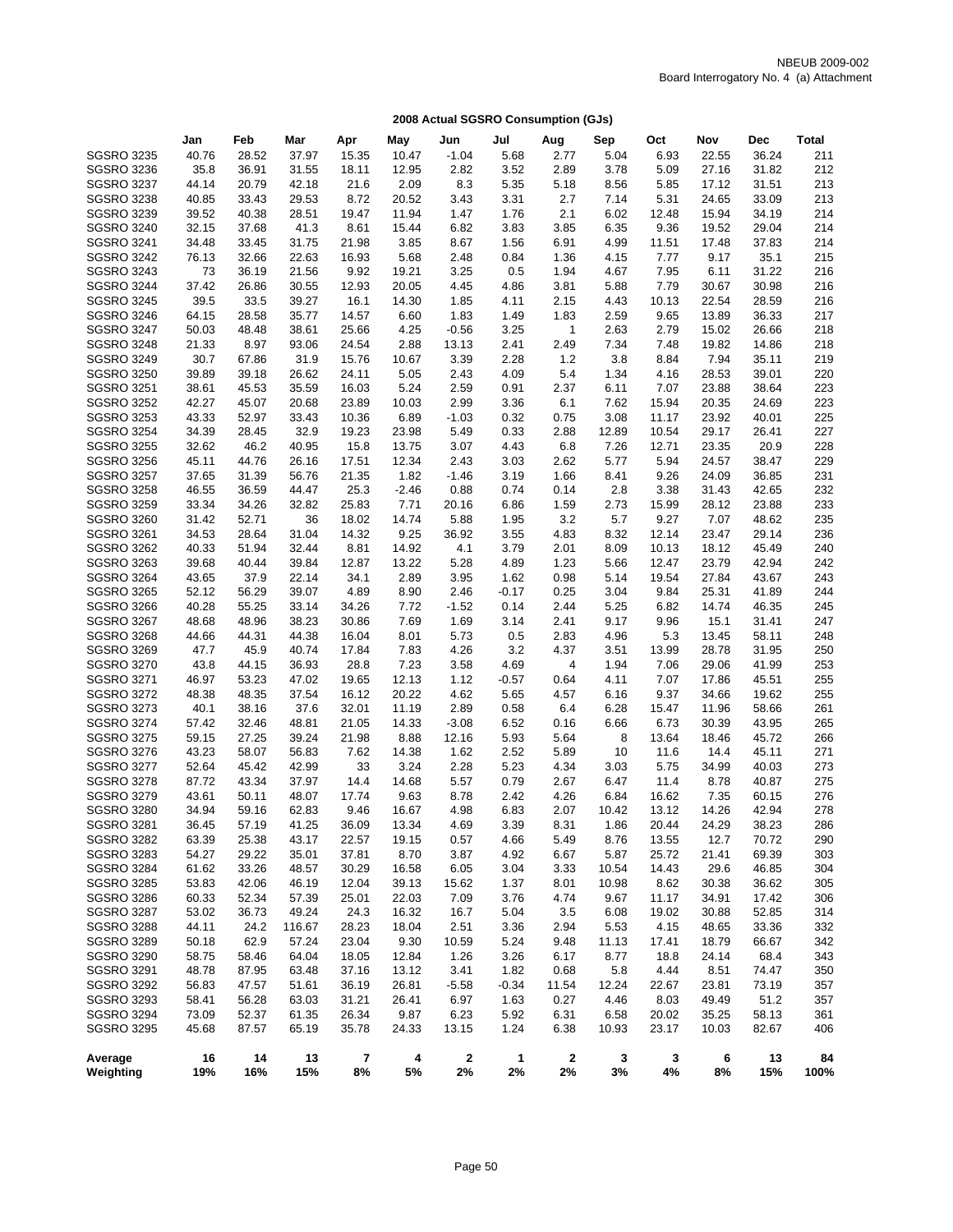|                       |                                          |                   |                | <b>Efficiency</b> |             |                         |
|-----------------------|------------------------------------------|-------------------|----------------|-------------------|-------------|-------------------------|
| <b>Appliance Type</b> | <b>Manufacturer</b>                      | Model #           | <b>Units</b>   | Rating            |             | <b>Remarks/Comments</b> |
| <b>BOILER</b>         | <b>BIASI</b>                             | <b>B4</b>         |                |                   | $0.86$ afue |                         |
| <b>BOILER</b>         | <b>BIASI</b>                             | B <sub>5</sub>    | $\mathbf{1}$   |                   | $0.87$ afue |                         |
| <b>BOILER</b>         | <b>BIASI</b>                             | B <sub>6</sub>    | 5              |                   | $0.87$ afue |                         |
| <b>BOILER</b>         | <b>BIASI</b>                             | B <sub>8</sub>    | $\mathbf{1}$   |                   | $0.84$ afue |                         |
| <b>BOILER</b>         | <b>BIASI</b>                             | B <sub>8</sub>    | 9              |                   | $0.87$ afue |                         |
| <b>BOILER</b>         | <b>BIASI</b>                             | B <sub>9</sub>    | 2              |                   | $0.87$ afue |                         |
| <b>BOILER</b>         | <b>BIASI</b>                             | BIAZOB9           |                |                   | 0.87        |                         |
| <b>BOILER</b>         | <b>BIASI</b>                             | HT330             |                |                   | 0.93        |                         |
| <b>BOILER</b>         | <b>BIASI</b>                             | <b>LUNA 1.33</b>  |                |                   | $0.93$ afue |                         |
| <b>BOILER</b>         | <b>CLEAVER BROOKS</b>                    | CB100100A         |                |                   |             | 0.80 Thermal Efficiency |
| <b>BOILER</b>         | <b>CLEAVER BROOKS</b>                    | CB60030015        |                |                   |             | 0.80 Thermal Efficiency |
| <b>BOILER</b>         | <b>CLEAVER BROOKS</b>                    | CBH10040          | 2              |                   |             | 0.80 Thermal Efficiency |
| <b>BOILER</b>         | <b>CLEAVER BROOKS</b>                    | CBH10050          | 2              |                   |             | 0.80 Thermal Efficiency |
| <b>BOILER</b>         | <b>CLEAVER BROOKS</b>                    | MB1137            | $\mathbf 1$    |                   | n/a         |                         |
| <b>BOILER</b>         | <b>CLEAVER BROOKS</b>                    | P10030            | $\overline{2}$ |                   | n/a         |                         |
| <b>BOILER</b>         | DE DIETRICH                              | GT123             | $\mathbf{1}$   |                   |             | 0.84 Thermal Efficiency |
| <b>BOILER</b>         | DE DIETRICH                              | GT210A            | 3              |                   |             | 0.85 Thermal Efficiency |
| <b>BOILER</b>         | DE DIETRICH                              | GT214A            | 30             |                   |             | 0.85 Thermal Efficiency |
| <b>BOILER</b>         | DE DIETRICH                              | GT215A            | 27             |                   |             | 0.85 Thermal Efficiency |
| <b>BOILER</b>         | DE DIETRICH                              | GT216A            | 18             |                   |             | 0.85 Thermal Efficiency |
| <b>BOILER</b>         | DE DIETRICH                              | GT217A            | 105            |                   |             | 0.85 Thermal Efficiency |
| <b>BOILER</b>         | DE DIETRICH                              | GT218A            | 29             |                   |             | 0.85 Thermal Efficiency |
| <b>BOILER</b>         | DE DIETRICH                              | GT228A            | $\overline{1}$ |                   |             | 0.85 Thermal Efficiency |
| <b>BOILER</b>         | <b>DE DIETRICH</b>                       | GT300A            | $\mathbf 1$    |                   |             | 0.85 Thermal Efficiency |
| <b>BOILER</b>         | DE DIETRICH                              | GT304A            | $\overline{4}$ |                   |             | 0.85 Thermal Efficiency |
| <b>BOILER</b>         | DE DIETRICH                              | GT304A11          | 6              |                   |             | 0.85 Thermal Efficiency |
| <b>BOILER</b>         | DE DIETRICH                              | GT305A            | 15             |                   |             | 0.85 Thermal Efficiency |
| <b>BOILER</b>         | DE DIETRICH                              | GT306A            | 12             |                   |             | 0.85 Thermal Efficiency |
| <b>BOILER</b>         | DE DIETRICH                              | GT307A            | $\overline{2}$ |                   |             | 0.85 Thermal Efficiency |
| <b>BOILER</b>         | DE DIETRICH                              | GT309A            | $\mathbf{1}$   |                   |             | 0.85 Thermal Efficiency |
| <b>BOILER</b>         | DE DIETRICH                              | GT410A            | $\overline{2}$ |                   |             | 0.85 Thermal Efficiency |
| <b>BOILER</b>         | <b>DE DIETRICH</b>                       | GTE521A           | 2              |                   |             | 0.85 Thermal Efficiency |
| <b>BOILER</b>         | FULTON GAS FIRED PULSE COMBUSTION BOILER | <b>PHW750</b>     | $\overline{4}$ |                   |             | 0.99 Thermal Efficiency |
| <b>BOILER</b>         | <b>GALAXY</b>                            | GG250HXP          |                |                   |             | 0.85 Thermal Efficiency |
| <b>BOILER</b>         | <b>GALAXY</b>                            | GGH399XP          |                |                   |             | 0.85 Thermal Efficiency |
| <b>BOILER</b>         | <b>HYRDOTHERM</b>                        | FX105             |                |                   | 0.86        |                         |
| <b>BOILER</b>         | <b>LAARS MIGHTY THERM</b>                | PW0250CP12CBDCN   | 2              |                   | $0.82$ afue |                         |
| <b>BOILER</b>         | <b>LAARS MIGHTY THERM</b>                | PW0500IP16C1CCUJ  | Δ              |                   | $0.82$ afue |                         |
| <b>BOILER</b>         | <b>LOCHINVAR</b>                         | <b>KBN285</b>     |                |                   | $0.93$ afue |                         |
| <b>BOILER</b>         | <b>LOCHINVAR</b>                         | <b>KBN399</b>     | 3              |                   |             | 0.92 Thermal Efficiency |
| <b>BOILER</b>         | <b>LOCHINVAR</b>                         | <b>KBN399</b>     |                |                   |             | 0.92 Thermal Efficiency |
| <b>BOILER</b>         | <b>LOCHINVAR</b>                         | <b>KBN500</b>     | 2              |                   |             | 0.92 Thermal Efficiency |
| <b>BOILER</b>         | <b>LUNA</b>                              | LUNA HT 330 COMBI | $\mathbf{1}$   |                   | $0.93$ afue |                         |
| <b>BOILER</b>         | NEW YORK THERMAL INC                     | TI150             | 8              |                   | $0.93$ afue |                         |
| <b>BOILER</b>         | NEW YORK THERMAL INC                     | TI200             | $\overline{2}$ |                   | $0.93$ afue |                         |
| <b>BOILER</b>         | <b>NY MATRIX</b>                         | M100              |                |                   | $0.93$ afue |                         |
| <b>BOILER</b>         | NY THERMAL                               | TI200             |                |                   | $0.93$ afue |                         |
| <b>BOILER</b>         | <b>PRESTIGE</b>                          | PS110             | 3              |                   | $0.93$ afue |                         |
| <b>BOILER</b>         | <b>VIESSMANN</b>                         | 50ECD             |                |                   | 0.84        |                         |
| <b>BOILER</b>         | <b>VIESSMANN</b>                         | 7133338           |                |                   | n/a         |                         |
| <b>BOILER</b>         | VIESSMANN                                | BEA46             |                |                   | n/a         |                         |
| <b>BOILER</b>         | <b>VIESSMANN</b>                         | BEA58             | 6              |                   | n/a         |                         |
| <b>BOILER</b>         | <b>VIESSMANN</b>                         | CB250             |                |                   | n/a         |                         |
| <b>BOILER</b>         | <b>VIESSMANN</b>                         | ECD150            |                |                   | $0.84$ afue |                         |
| <b>BOILER</b>         | <b>VIESSMANN</b>                         | ECD155            | 2              |                   | $0.84$ afue |                         |
|                       |                                          |                   |                |                   |             |                         |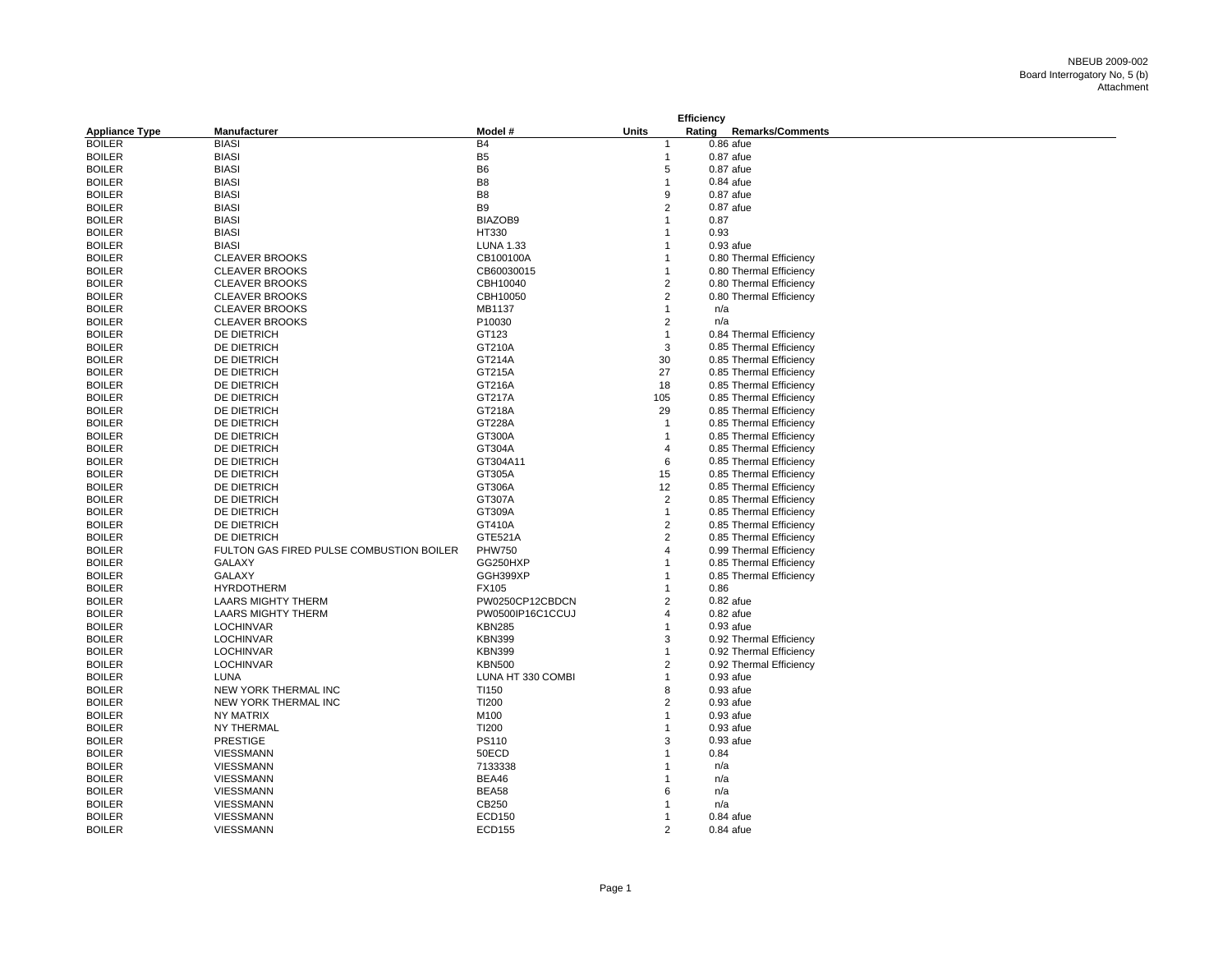| Rating<br><b>Remarks/Comments</b><br><b>Appliance Type</b><br>Manufacturer<br>Model #<br><b>Units</b><br><b>BOILER</b><br><b>VIESSMANN</b><br><b>ECD180</b><br>2<br>$0.84$ afue<br>$\overline{2}$<br><b>BOILER</b><br>VIESSMANN<br><b>ECD200</b><br>$0.84$ afue<br>$\overline{2}$<br>$0.84$ afue<br><b>BOILER</b><br><b>VIESSMANN</b><br>EDC180<br><b>BOILER</b><br>VIESSMANN<br>G51072<br>$\overline{1}$<br>0.86 Combustion Efficiency<br>GS1084<br><b>BOILER</b><br>VIESSMANN<br>$\overline{1}$<br>0.86 Steady State<br>GS148<br><b>BOILER</b><br>VIESSMANN<br>$0.86$ afue<br>$\mathbf{1}$<br>$0.86$ afue<br><b>BOILER</b><br>VIESSMANN<br>GS160<br>1<br><b>BOILER</b><br><b>UB233</b><br>$0.87$ afue<br>VIESSMANN<br>$\mathbf{1}$<br><b>UB250</b><br><b>BOILER</b><br>VIESSMANN<br>3<br>$0.87$ afue<br>UBC63<br><b>BOILER</b><br>VIESSMANN<br>$\overline{1}$<br>$0.87$ afue<br><b>BOILER</b><br>VIESSMANN<br><b>VB233</b><br>$0.87$ afue<br>$\mathbf{1}$<br><b>VB250</b><br>$\overline{2}$<br><b>BOILER</b><br>VIESSMANN<br>0.87 afue<br>3<br><b>BOILER</b><br><b>VB263</b><br><b>VIESSMANN</b><br>0.87 afue<br><b>BOILER</b><br>VIESSMANN<br>VBC33<br>2<br>$0.87$ afue<br><b>BOILER</b><br>VIESSMANN<br>VBC40<br>5<br>$0.87$ afue<br>$\overline{2}$<br><b>BOILER</b><br><b>VBC50</b><br>$0.87$ afue<br>VIESSMANN<br>VBC63<br><b>BOILER</b><br>VIESSMANN<br>10<br>0.87 afue<br>VCB50<br><b>BOILER</b><br>VIESSMANN<br>$0.87$ afue<br>$\mathbf{1}$<br><b>VCD180</b><br>n/a<br><b>BOILER</b><br>VIESSMANN<br>$\overline{1}$<br>VITODEN 100<br>0.95<br><b>BOILER</b><br>VIESSMANN<br>$\mathbf{1}$<br><b>BOILER</b><br>VITOGAS 100 GS1<br>0.85 afue<br>VIESSMANN<br>$\mathbf 1$<br><b>BOILER</b><br>VITOGAS 50ECV100<br>$0.84$ afue<br>VIESSMANN<br>$\overline{1}$<br><b>BOILER</b><br>VIESSMANN<br>VITOLA 200VB263<br>$0.87$ afue<br>1<br><b>BOILER</b><br>VIESSMANN<br>VITOLA VBC63<br>$0.87$ afue<br>$\overline{1}$<br><b>BOILER</b><br>VIESSMANN<br><b>VNE63</b><br>$\mathbf{1}$<br>n/a<br><b>BOILER</b><br>W30<br>VIESSMANN<br>n/a<br>1<br><b>WB1A824</b><br><b>BOILER</b><br>VIESSMANN<br>$0.95$ afue<br>1<br><b>BOILER</b><br>VIESSMANN<br><b>WB1A825</b><br>0.95 afue<br>$\mathbf 1$<br><b>WB1A826</b><br><b>BOILER</b><br>VIESSMANN<br>0.95 afue<br>1<br><b>VIESSMANN</b><br><b>WB1A827</b><br><b>BOILER</b><br>0.95 afue<br>1<br><b>BOILER</b><br>VIESSMANN<br><b>WB1A828</b><br>0.95 afue<br>$\mathbf{1}$<br><b>BOILER</b><br>VIESSMANN<br><b>WB1A829</b><br>$\overline{1}$<br>0.95 afue<br><b>BOILER</b><br>VIESSMANN<br><b>WB1A830</b><br>$\overline{c}$<br>0.95 afue<br>$\overline{2}$<br><b>BOILER</b><br>VIESSMANN<br><b>WB1A831</b><br>0.95 afue<br>$\overline{2}$<br><b>BOILER</b><br>VIESSMANN<br><b>WB1A832</b><br>0.95 afue<br>$\overline{2}$<br><b>BOILER</b><br>VIESSMANN<br><b>WB1A833</b><br>0.95 afue<br>$\overline{\mathbf{c}}$<br><b>WB1A834</b><br><b>BOILER</b><br>VIESSMANN<br>0.95 afue<br>$\overline{2}$<br><b>BOILER</b><br><b>WB1A835</b><br>VIESSMANN<br>0.95 afue<br>$\overline{2}$<br>VIESSMANN<br><b>WB1A836</b><br>0.95 afue<br><b>BOILER</b><br>$\overline{2}$<br><b>BOILER</b><br>VIESSMANN<br><b>WB1A837</b><br>$0.95$ afue<br>$\overline{2}$<br><b>BOILER</b><br>VIESSMANN<br><b>WB1A838</b><br>0.95 afue<br>$\overline{2}$<br><b>BOILER</b><br>VIESSMANN<br><b>WB1A839</b><br>0.95 afue<br><b>WB1A840</b><br>$\overline{2}$<br><b>BOILER</b><br>VIESSMANN<br>0.95 afue<br><b>WB1A841</b><br>$0.95$ afue<br><b>BOILER</b><br>VIESSMANN<br>$\overline{1}$<br><b>WB1A842</b><br><b>BOILER</b><br>VIESSMANN<br>$\overline{1}$<br>0.95 afue<br><b>BOILER</b><br>VIESSMANN<br><b>WB1A843</b><br>0.95 afue<br>1<br><b>BOILER</b><br>VIESSMANN<br><b>WB1A844</b><br>0.95 afue<br>$\overline{1}$<br><b>BOILER</b><br>VIESSMANN<br><b>WB1A845</b><br>0.95 afue<br>$\mathbf{1}$<br><b>BOILER</b><br>VIESSMANN<br><b>WB1A846</b><br>0.95 afue<br>1<br><b>WB1A847</b><br><b>BOILER</b><br>VIESSMANN<br>0.95 afue<br>1<br><b>BOILER</b><br>VIESSMANN<br><b>WB1A848</b><br>0.95 afue<br>$\mathbf 1$<br><b>BOILER</b><br>VIESSMANN<br><b>WB1A849</b><br>0.95 afue<br>1<br><b>BOILER</b><br><b>VIESSMANN</b><br><b>WB1A850</b><br>$0.95$ afue<br>$\mathbf 1$<br><b>WB1A851</b><br><b>BOILER</b><br><b>VIESSMANN</b><br>0.95 afue<br>$\mathbf 1$<br><b>BOILER</b><br><b>WB1A852</b><br>VIESSMANN<br>$\mathbf{1}$<br>0.95 afue |  |  | <b>Efficiency</b> |  |
|---------------------------------------------------------------------------------------------------------------------------------------------------------------------------------------------------------------------------------------------------------------------------------------------------------------------------------------------------------------------------------------------------------------------------------------------------------------------------------------------------------------------------------------------------------------------------------------------------------------------------------------------------------------------------------------------------------------------------------------------------------------------------------------------------------------------------------------------------------------------------------------------------------------------------------------------------------------------------------------------------------------------------------------------------------------------------------------------------------------------------------------------------------------------------------------------------------------------------------------------------------------------------------------------------------------------------------------------------------------------------------------------------------------------------------------------------------------------------------------------------------------------------------------------------------------------------------------------------------------------------------------------------------------------------------------------------------------------------------------------------------------------------------------------------------------------------------------------------------------------------------------------------------------------------------------------------------------------------------------------------------------------------------------------------------------------------------------------------------------------------------------------------------------------------------------------------------------------------------------------------------------------------------------------------------------------------------------------------------------------------------------------------------------------------------------------------------------------------------------------------------------------------------------------------------------------------------------------------------------------------------------------------------------------------------------------------------------------------------------------------------------------------------------------------------------------------------------------------------------------------------------------------------------------------------------------------------------------------------------------------------------------------------------------------------------------------------------------------------------------------------------------------------------------------------------------------------------------------------------------------------------------------------------------------------------------------------------------------------------------------------------------------------------------------------------------------------------------------------------------------------------------------------------------------------------------------------------------------------------------------------------------------------------------------------------------------------------------------------------------------------------------------------------------------------------------------------------------------------------------------------------------------------------------------------------------------------------------------------------------------------------------------------------------------------------------------------------------------------------------------------------------------------------------------------------------------------------------------------------------------------------------------------------------------------------------------------------------------------|--|--|-------------------|--|
|                                                                                                                                                                                                                                                                                                                                                                                                                                                                                                                                                                                                                                                                                                                                                                                                                                                                                                                                                                                                                                                                                                                                                                                                                                                                                                                                                                                                                                                                                                                                                                                                                                                                                                                                                                                                                                                                                                                                                                                                                                                                                                                                                                                                                                                                                                                                                                                                                                                                                                                                                                                                                                                                                                                                                                                                                                                                                                                                                                                                                                                                                                                                                                                                                                                                                                                                                                                                                                                                                                                                                                                                                                                                                                                                                                                                                                                                                                                                                                                                                                                                                                                                                                                                                                                                                                                                                         |  |  |                   |  |
|                                                                                                                                                                                                                                                                                                                                                                                                                                                                                                                                                                                                                                                                                                                                                                                                                                                                                                                                                                                                                                                                                                                                                                                                                                                                                                                                                                                                                                                                                                                                                                                                                                                                                                                                                                                                                                                                                                                                                                                                                                                                                                                                                                                                                                                                                                                                                                                                                                                                                                                                                                                                                                                                                                                                                                                                                                                                                                                                                                                                                                                                                                                                                                                                                                                                                                                                                                                                                                                                                                                                                                                                                                                                                                                                                                                                                                                                                                                                                                                                                                                                                                                                                                                                                                                                                                                                                         |  |  |                   |  |
|                                                                                                                                                                                                                                                                                                                                                                                                                                                                                                                                                                                                                                                                                                                                                                                                                                                                                                                                                                                                                                                                                                                                                                                                                                                                                                                                                                                                                                                                                                                                                                                                                                                                                                                                                                                                                                                                                                                                                                                                                                                                                                                                                                                                                                                                                                                                                                                                                                                                                                                                                                                                                                                                                                                                                                                                                                                                                                                                                                                                                                                                                                                                                                                                                                                                                                                                                                                                                                                                                                                                                                                                                                                                                                                                                                                                                                                                                                                                                                                                                                                                                                                                                                                                                                                                                                                                                         |  |  |                   |  |
|                                                                                                                                                                                                                                                                                                                                                                                                                                                                                                                                                                                                                                                                                                                                                                                                                                                                                                                                                                                                                                                                                                                                                                                                                                                                                                                                                                                                                                                                                                                                                                                                                                                                                                                                                                                                                                                                                                                                                                                                                                                                                                                                                                                                                                                                                                                                                                                                                                                                                                                                                                                                                                                                                                                                                                                                                                                                                                                                                                                                                                                                                                                                                                                                                                                                                                                                                                                                                                                                                                                                                                                                                                                                                                                                                                                                                                                                                                                                                                                                                                                                                                                                                                                                                                                                                                                                                         |  |  |                   |  |
|                                                                                                                                                                                                                                                                                                                                                                                                                                                                                                                                                                                                                                                                                                                                                                                                                                                                                                                                                                                                                                                                                                                                                                                                                                                                                                                                                                                                                                                                                                                                                                                                                                                                                                                                                                                                                                                                                                                                                                                                                                                                                                                                                                                                                                                                                                                                                                                                                                                                                                                                                                                                                                                                                                                                                                                                                                                                                                                                                                                                                                                                                                                                                                                                                                                                                                                                                                                                                                                                                                                                                                                                                                                                                                                                                                                                                                                                                                                                                                                                                                                                                                                                                                                                                                                                                                                                                         |  |  |                   |  |
|                                                                                                                                                                                                                                                                                                                                                                                                                                                                                                                                                                                                                                                                                                                                                                                                                                                                                                                                                                                                                                                                                                                                                                                                                                                                                                                                                                                                                                                                                                                                                                                                                                                                                                                                                                                                                                                                                                                                                                                                                                                                                                                                                                                                                                                                                                                                                                                                                                                                                                                                                                                                                                                                                                                                                                                                                                                                                                                                                                                                                                                                                                                                                                                                                                                                                                                                                                                                                                                                                                                                                                                                                                                                                                                                                                                                                                                                                                                                                                                                                                                                                                                                                                                                                                                                                                                                                         |  |  |                   |  |
|                                                                                                                                                                                                                                                                                                                                                                                                                                                                                                                                                                                                                                                                                                                                                                                                                                                                                                                                                                                                                                                                                                                                                                                                                                                                                                                                                                                                                                                                                                                                                                                                                                                                                                                                                                                                                                                                                                                                                                                                                                                                                                                                                                                                                                                                                                                                                                                                                                                                                                                                                                                                                                                                                                                                                                                                                                                                                                                                                                                                                                                                                                                                                                                                                                                                                                                                                                                                                                                                                                                                                                                                                                                                                                                                                                                                                                                                                                                                                                                                                                                                                                                                                                                                                                                                                                                                                         |  |  |                   |  |
|                                                                                                                                                                                                                                                                                                                                                                                                                                                                                                                                                                                                                                                                                                                                                                                                                                                                                                                                                                                                                                                                                                                                                                                                                                                                                                                                                                                                                                                                                                                                                                                                                                                                                                                                                                                                                                                                                                                                                                                                                                                                                                                                                                                                                                                                                                                                                                                                                                                                                                                                                                                                                                                                                                                                                                                                                                                                                                                                                                                                                                                                                                                                                                                                                                                                                                                                                                                                                                                                                                                                                                                                                                                                                                                                                                                                                                                                                                                                                                                                                                                                                                                                                                                                                                                                                                                                                         |  |  |                   |  |
|                                                                                                                                                                                                                                                                                                                                                                                                                                                                                                                                                                                                                                                                                                                                                                                                                                                                                                                                                                                                                                                                                                                                                                                                                                                                                                                                                                                                                                                                                                                                                                                                                                                                                                                                                                                                                                                                                                                                                                                                                                                                                                                                                                                                                                                                                                                                                                                                                                                                                                                                                                                                                                                                                                                                                                                                                                                                                                                                                                                                                                                                                                                                                                                                                                                                                                                                                                                                                                                                                                                                                                                                                                                                                                                                                                                                                                                                                                                                                                                                                                                                                                                                                                                                                                                                                                                                                         |  |  |                   |  |
|                                                                                                                                                                                                                                                                                                                                                                                                                                                                                                                                                                                                                                                                                                                                                                                                                                                                                                                                                                                                                                                                                                                                                                                                                                                                                                                                                                                                                                                                                                                                                                                                                                                                                                                                                                                                                                                                                                                                                                                                                                                                                                                                                                                                                                                                                                                                                                                                                                                                                                                                                                                                                                                                                                                                                                                                                                                                                                                                                                                                                                                                                                                                                                                                                                                                                                                                                                                                                                                                                                                                                                                                                                                                                                                                                                                                                                                                                                                                                                                                                                                                                                                                                                                                                                                                                                                                                         |  |  |                   |  |
|                                                                                                                                                                                                                                                                                                                                                                                                                                                                                                                                                                                                                                                                                                                                                                                                                                                                                                                                                                                                                                                                                                                                                                                                                                                                                                                                                                                                                                                                                                                                                                                                                                                                                                                                                                                                                                                                                                                                                                                                                                                                                                                                                                                                                                                                                                                                                                                                                                                                                                                                                                                                                                                                                                                                                                                                                                                                                                                                                                                                                                                                                                                                                                                                                                                                                                                                                                                                                                                                                                                                                                                                                                                                                                                                                                                                                                                                                                                                                                                                                                                                                                                                                                                                                                                                                                                                                         |  |  |                   |  |
|                                                                                                                                                                                                                                                                                                                                                                                                                                                                                                                                                                                                                                                                                                                                                                                                                                                                                                                                                                                                                                                                                                                                                                                                                                                                                                                                                                                                                                                                                                                                                                                                                                                                                                                                                                                                                                                                                                                                                                                                                                                                                                                                                                                                                                                                                                                                                                                                                                                                                                                                                                                                                                                                                                                                                                                                                                                                                                                                                                                                                                                                                                                                                                                                                                                                                                                                                                                                                                                                                                                                                                                                                                                                                                                                                                                                                                                                                                                                                                                                                                                                                                                                                                                                                                                                                                                                                         |  |  |                   |  |
|                                                                                                                                                                                                                                                                                                                                                                                                                                                                                                                                                                                                                                                                                                                                                                                                                                                                                                                                                                                                                                                                                                                                                                                                                                                                                                                                                                                                                                                                                                                                                                                                                                                                                                                                                                                                                                                                                                                                                                                                                                                                                                                                                                                                                                                                                                                                                                                                                                                                                                                                                                                                                                                                                                                                                                                                                                                                                                                                                                                                                                                                                                                                                                                                                                                                                                                                                                                                                                                                                                                                                                                                                                                                                                                                                                                                                                                                                                                                                                                                                                                                                                                                                                                                                                                                                                                                                         |  |  |                   |  |
|                                                                                                                                                                                                                                                                                                                                                                                                                                                                                                                                                                                                                                                                                                                                                                                                                                                                                                                                                                                                                                                                                                                                                                                                                                                                                                                                                                                                                                                                                                                                                                                                                                                                                                                                                                                                                                                                                                                                                                                                                                                                                                                                                                                                                                                                                                                                                                                                                                                                                                                                                                                                                                                                                                                                                                                                                                                                                                                                                                                                                                                                                                                                                                                                                                                                                                                                                                                                                                                                                                                                                                                                                                                                                                                                                                                                                                                                                                                                                                                                                                                                                                                                                                                                                                                                                                                                                         |  |  |                   |  |
|                                                                                                                                                                                                                                                                                                                                                                                                                                                                                                                                                                                                                                                                                                                                                                                                                                                                                                                                                                                                                                                                                                                                                                                                                                                                                                                                                                                                                                                                                                                                                                                                                                                                                                                                                                                                                                                                                                                                                                                                                                                                                                                                                                                                                                                                                                                                                                                                                                                                                                                                                                                                                                                                                                                                                                                                                                                                                                                                                                                                                                                                                                                                                                                                                                                                                                                                                                                                                                                                                                                                                                                                                                                                                                                                                                                                                                                                                                                                                                                                                                                                                                                                                                                                                                                                                                                                                         |  |  |                   |  |
|                                                                                                                                                                                                                                                                                                                                                                                                                                                                                                                                                                                                                                                                                                                                                                                                                                                                                                                                                                                                                                                                                                                                                                                                                                                                                                                                                                                                                                                                                                                                                                                                                                                                                                                                                                                                                                                                                                                                                                                                                                                                                                                                                                                                                                                                                                                                                                                                                                                                                                                                                                                                                                                                                                                                                                                                                                                                                                                                                                                                                                                                                                                                                                                                                                                                                                                                                                                                                                                                                                                                                                                                                                                                                                                                                                                                                                                                                                                                                                                                                                                                                                                                                                                                                                                                                                                                                         |  |  |                   |  |
|                                                                                                                                                                                                                                                                                                                                                                                                                                                                                                                                                                                                                                                                                                                                                                                                                                                                                                                                                                                                                                                                                                                                                                                                                                                                                                                                                                                                                                                                                                                                                                                                                                                                                                                                                                                                                                                                                                                                                                                                                                                                                                                                                                                                                                                                                                                                                                                                                                                                                                                                                                                                                                                                                                                                                                                                                                                                                                                                                                                                                                                                                                                                                                                                                                                                                                                                                                                                                                                                                                                                                                                                                                                                                                                                                                                                                                                                                                                                                                                                                                                                                                                                                                                                                                                                                                                                                         |  |  |                   |  |
|                                                                                                                                                                                                                                                                                                                                                                                                                                                                                                                                                                                                                                                                                                                                                                                                                                                                                                                                                                                                                                                                                                                                                                                                                                                                                                                                                                                                                                                                                                                                                                                                                                                                                                                                                                                                                                                                                                                                                                                                                                                                                                                                                                                                                                                                                                                                                                                                                                                                                                                                                                                                                                                                                                                                                                                                                                                                                                                                                                                                                                                                                                                                                                                                                                                                                                                                                                                                                                                                                                                                                                                                                                                                                                                                                                                                                                                                                                                                                                                                                                                                                                                                                                                                                                                                                                                                                         |  |  |                   |  |
|                                                                                                                                                                                                                                                                                                                                                                                                                                                                                                                                                                                                                                                                                                                                                                                                                                                                                                                                                                                                                                                                                                                                                                                                                                                                                                                                                                                                                                                                                                                                                                                                                                                                                                                                                                                                                                                                                                                                                                                                                                                                                                                                                                                                                                                                                                                                                                                                                                                                                                                                                                                                                                                                                                                                                                                                                                                                                                                                                                                                                                                                                                                                                                                                                                                                                                                                                                                                                                                                                                                                                                                                                                                                                                                                                                                                                                                                                                                                                                                                                                                                                                                                                                                                                                                                                                                                                         |  |  |                   |  |
|                                                                                                                                                                                                                                                                                                                                                                                                                                                                                                                                                                                                                                                                                                                                                                                                                                                                                                                                                                                                                                                                                                                                                                                                                                                                                                                                                                                                                                                                                                                                                                                                                                                                                                                                                                                                                                                                                                                                                                                                                                                                                                                                                                                                                                                                                                                                                                                                                                                                                                                                                                                                                                                                                                                                                                                                                                                                                                                                                                                                                                                                                                                                                                                                                                                                                                                                                                                                                                                                                                                                                                                                                                                                                                                                                                                                                                                                                                                                                                                                                                                                                                                                                                                                                                                                                                                                                         |  |  |                   |  |
|                                                                                                                                                                                                                                                                                                                                                                                                                                                                                                                                                                                                                                                                                                                                                                                                                                                                                                                                                                                                                                                                                                                                                                                                                                                                                                                                                                                                                                                                                                                                                                                                                                                                                                                                                                                                                                                                                                                                                                                                                                                                                                                                                                                                                                                                                                                                                                                                                                                                                                                                                                                                                                                                                                                                                                                                                                                                                                                                                                                                                                                                                                                                                                                                                                                                                                                                                                                                                                                                                                                                                                                                                                                                                                                                                                                                                                                                                                                                                                                                                                                                                                                                                                                                                                                                                                                                                         |  |  |                   |  |
|                                                                                                                                                                                                                                                                                                                                                                                                                                                                                                                                                                                                                                                                                                                                                                                                                                                                                                                                                                                                                                                                                                                                                                                                                                                                                                                                                                                                                                                                                                                                                                                                                                                                                                                                                                                                                                                                                                                                                                                                                                                                                                                                                                                                                                                                                                                                                                                                                                                                                                                                                                                                                                                                                                                                                                                                                                                                                                                                                                                                                                                                                                                                                                                                                                                                                                                                                                                                                                                                                                                                                                                                                                                                                                                                                                                                                                                                                                                                                                                                                                                                                                                                                                                                                                                                                                                                                         |  |  |                   |  |
|                                                                                                                                                                                                                                                                                                                                                                                                                                                                                                                                                                                                                                                                                                                                                                                                                                                                                                                                                                                                                                                                                                                                                                                                                                                                                                                                                                                                                                                                                                                                                                                                                                                                                                                                                                                                                                                                                                                                                                                                                                                                                                                                                                                                                                                                                                                                                                                                                                                                                                                                                                                                                                                                                                                                                                                                                                                                                                                                                                                                                                                                                                                                                                                                                                                                                                                                                                                                                                                                                                                                                                                                                                                                                                                                                                                                                                                                                                                                                                                                                                                                                                                                                                                                                                                                                                                                                         |  |  |                   |  |
|                                                                                                                                                                                                                                                                                                                                                                                                                                                                                                                                                                                                                                                                                                                                                                                                                                                                                                                                                                                                                                                                                                                                                                                                                                                                                                                                                                                                                                                                                                                                                                                                                                                                                                                                                                                                                                                                                                                                                                                                                                                                                                                                                                                                                                                                                                                                                                                                                                                                                                                                                                                                                                                                                                                                                                                                                                                                                                                                                                                                                                                                                                                                                                                                                                                                                                                                                                                                                                                                                                                                                                                                                                                                                                                                                                                                                                                                                                                                                                                                                                                                                                                                                                                                                                                                                                                                                         |  |  |                   |  |
|                                                                                                                                                                                                                                                                                                                                                                                                                                                                                                                                                                                                                                                                                                                                                                                                                                                                                                                                                                                                                                                                                                                                                                                                                                                                                                                                                                                                                                                                                                                                                                                                                                                                                                                                                                                                                                                                                                                                                                                                                                                                                                                                                                                                                                                                                                                                                                                                                                                                                                                                                                                                                                                                                                                                                                                                                                                                                                                                                                                                                                                                                                                                                                                                                                                                                                                                                                                                                                                                                                                                                                                                                                                                                                                                                                                                                                                                                                                                                                                                                                                                                                                                                                                                                                                                                                                                                         |  |  |                   |  |
|                                                                                                                                                                                                                                                                                                                                                                                                                                                                                                                                                                                                                                                                                                                                                                                                                                                                                                                                                                                                                                                                                                                                                                                                                                                                                                                                                                                                                                                                                                                                                                                                                                                                                                                                                                                                                                                                                                                                                                                                                                                                                                                                                                                                                                                                                                                                                                                                                                                                                                                                                                                                                                                                                                                                                                                                                                                                                                                                                                                                                                                                                                                                                                                                                                                                                                                                                                                                                                                                                                                                                                                                                                                                                                                                                                                                                                                                                                                                                                                                                                                                                                                                                                                                                                                                                                                                                         |  |  |                   |  |
|                                                                                                                                                                                                                                                                                                                                                                                                                                                                                                                                                                                                                                                                                                                                                                                                                                                                                                                                                                                                                                                                                                                                                                                                                                                                                                                                                                                                                                                                                                                                                                                                                                                                                                                                                                                                                                                                                                                                                                                                                                                                                                                                                                                                                                                                                                                                                                                                                                                                                                                                                                                                                                                                                                                                                                                                                                                                                                                                                                                                                                                                                                                                                                                                                                                                                                                                                                                                                                                                                                                                                                                                                                                                                                                                                                                                                                                                                                                                                                                                                                                                                                                                                                                                                                                                                                                                                         |  |  |                   |  |
|                                                                                                                                                                                                                                                                                                                                                                                                                                                                                                                                                                                                                                                                                                                                                                                                                                                                                                                                                                                                                                                                                                                                                                                                                                                                                                                                                                                                                                                                                                                                                                                                                                                                                                                                                                                                                                                                                                                                                                                                                                                                                                                                                                                                                                                                                                                                                                                                                                                                                                                                                                                                                                                                                                                                                                                                                                                                                                                                                                                                                                                                                                                                                                                                                                                                                                                                                                                                                                                                                                                                                                                                                                                                                                                                                                                                                                                                                                                                                                                                                                                                                                                                                                                                                                                                                                                                                         |  |  |                   |  |
|                                                                                                                                                                                                                                                                                                                                                                                                                                                                                                                                                                                                                                                                                                                                                                                                                                                                                                                                                                                                                                                                                                                                                                                                                                                                                                                                                                                                                                                                                                                                                                                                                                                                                                                                                                                                                                                                                                                                                                                                                                                                                                                                                                                                                                                                                                                                                                                                                                                                                                                                                                                                                                                                                                                                                                                                                                                                                                                                                                                                                                                                                                                                                                                                                                                                                                                                                                                                                                                                                                                                                                                                                                                                                                                                                                                                                                                                                                                                                                                                                                                                                                                                                                                                                                                                                                                                                         |  |  |                   |  |
|                                                                                                                                                                                                                                                                                                                                                                                                                                                                                                                                                                                                                                                                                                                                                                                                                                                                                                                                                                                                                                                                                                                                                                                                                                                                                                                                                                                                                                                                                                                                                                                                                                                                                                                                                                                                                                                                                                                                                                                                                                                                                                                                                                                                                                                                                                                                                                                                                                                                                                                                                                                                                                                                                                                                                                                                                                                                                                                                                                                                                                                                                                                                                                                                                                                                                                                                                                                                                                                                                                                                                                                                                                                                                                                                                                                                                                                                                                                                                                                                                                                                                                                                                                                                                                                                                                                                                         |  |  |                   |  |
|                                                                                                                                                                                                                                                                                                                                                                                                                                                                                                                                                                                                                                                                                                                                                                                                                                                                                                                                                                                                                                                                                                                                                                                                                                                                                                                                                                                                                                                                                                                                                                                                                                                                                                                                                                                                                                                                                                                                                                                                                                                                                                                                                                                                                                                                                                                                                                                                                                                                                                                                                                                                                                                                                                                                                                                                                                                                                                                                                                                                                                                                                                                                                                                                                                                                                                                                                                                                                                                                                                                                                                                                                                                                                                                                                                                                                                                                                                                                                                                                                                                                                                                                                                                                                                                                                                                                                         |  |  |                   |  |
|                                                                                                                                                                                                                                                                                                                                                                                                                                                                                                                                                                                                                                                                                                                                                                                                                                                                                                                                                                                                                                                                                                                                                                                                                                                                                                                                                                                                                                                                                                                                                                                                                                                                                                                                                                                                                                                                                                                                                                                                                                                                                                                                                                                                                                                                                                                                                                                                                                                                                                                                                                                                                                                                                                                                                                                                                                                                                                                                                                                                                                                                                                                                                                                                                                                                                                                                                                                                                                                                                                                                                                                                                                                                                                                                                                                                                                                                                                                                                                                                                                                                                                                                                                                                                                                                                                                                                         |  |  |                   |  |
|                                                                                                                                                                                                                                                                                                                                                                                                                                                                                                                                                                                                                                                                                                                                                                                                                                                                                                                                                                                                                                                                                                                                                                                                                                                                                                                                                                                                                                                                                                                                                                                                                                                                                                                                                                                                                                                                                                                                                                                                                                                                                                                                                                                                                                                                                                                                                                                                                                                                                                                                                                                                                                                                                                                                                                                                                                                                                                                                                                                                                                                                                                                                                                                                                                                                                                                                                                                                                                                                                                                                                                                                                                                                                                                                                                                                                                                                                                                                                                                                                                                                                                                                                                                                                                                                                                                                                         |  |  |                   |  |
|                                                                                                                                                                                                                                                                                                                                                                                                                                                                                                                                                                                                                                                                                                                                                                                                                                                                                                                                                                                                                                                                                                                                                                                                                                                                                                                                                                                                                                                                                                                                                                                                                                                                                                                                                                                                                                                                                                                                                                                                                                                                                                                                                                                                                                                                                                                                                                                                                                                                                                                                                                                                                                                                                                                                                                                                                                                                                                                                                                                                                                                                                                                                                                                                                                                                                                                                                                                                                                                                                                                                                                                                                                                                                                                                                                                                                                                                                                                                                                                                                                                                                                                                                                                                                                                                                                                                                         |  |  |                   |  |
|                                                                                                                                                                                                                                                                                                                                                                                                                                                                                                                                                                                                                                                                                                                                                                                                                                                                                                                                                                                                                                                                                                                                                                                                                                                                                                                                                                                                                                                                                                                                                                                                                                                                                                                                                                                                                                                                                                                                                                                                                                                                                                                                                                                                                                                                                                                                                                                                                                                                                                                                                                                                                                                                                                                                                                                                                                                                                                                                                                                                                                                                                                                                                                                                                                                                                                                                                                                                                                                                                                                                                                                                                                                                                                                                                                                                                                                                                                                                                                                                                                                                                                                                                                                                                                                                                                                                                         |  |  |                   |  |
|                                                                                                                                                                                                                                                                                                                                                                                                                                                                                                                                                                                                                                                                                                                                                                                                                                                                                                                                                                                                                                                                                                                                                                                                                                                                                                                                                                                                                                                                                                                                                                                                                                                                                                                                                                                                                                                                                                                                                                                                                                                                                                                                                                                                                                                                                                                                                                                                                                                                                                                                                                                                                                                                                                                                                                                                                                                                                                                                                                                                                                                                                                                                                                                                                                                                                                                                                                                                                                                                                                                                                                                                                                                                                                                                                                                                                                                                                                                                                                                                                                                                                                                                                                                                                                                                                                                                                         |  |  |                   |  |
|                                                                                                                                                                                                                                                                                                                                                                                                                                                                                                                                                                                                                                                                                                                                                                                                                                                                                                                                                                                                                                                                                                                                                                                                                                                                                                                                                                                                                                                                                                                                                                                                                                                                                                                                                                                                                                                                                                                                                                                                                                                                                                                                                                                                                                                                                                                                                                                                                                                                                                                                                                                                                                                                                                                                                                                                                                                                                                                                                                                                                                                                                                                                                                                                                                                                                                                                                                                                                                                                                                                                                                                                                                                                                                                                                                                                                                                                                                                                                                                                                                                                                                                                                                                                                                                                                                                                                         |  |  |                   |  |
|                                                                                                                                                                                                                                                                                                                                                                                                                                                                                                                                                                                                                                                                                                                                                                                                                                                                                                                                                                                                                                                                                                                                                                                                                                                                                                                                                                                                                                                                                                                                                                                                                                                                                                                                                                                                                                                                                                                                                                                                                                                                                                                                                                                                                                                                                                                                                                                                                                                                                                                                                                                                                                                                                                                                                                                                                                                                                                                                                                                                                                                                                                                                                                                                                                                                                                                                                                                                                                                                                                                                                                                                                                                                                                                                                                                                                                                                                                                                                                                                                                                                                                                                                                                                                                                                                                                                                         |  |  |                   |  |
|                                                                                                                                                                                                                                                                                                                                                                                                                                                                                                                                                                                                                                                                                                                                                                                                                                                                                                                                                                                                                                                                                                                                                                                                                                                                                                                                                                                                                                                                                                                                                                                                                                                                                                                                                                                                                                                                                                                                                                                                                                                                                                                                                                                                                                                                                                                                                                                                                                                                                                                                                                                                                                                                                                                                                                                                                                                                                                                                                                                                                                                                                                                                                                                                                                                                                                                                                                                                                                                                                                                                                                                                                                                                                                                                                                                                                                                                                                                                                                                                                                                                                                                                                                                                                                                                                                                                                         |  |  |                   |  |
|                                                                                                                                                                                                                                                                                                                                                                                                                                                                                                                                                                                                                                                                                                                                                                                                                                                                                                                                                                                                                                                                                                                                                                                                                                                                                                                                                                                                                                                                                                                                                                                                                                                                                                                                                                                                                                                                                                                                                                                                                                                                                                                                                                                                                                                                                                                                                                                                                                                                                                                                                                                                                                                                                                                                                                                                                                                                                                                                                                                                                                                                                                                                                                                                                                                                                                                                                                                                                                                                                                                                                                                                                                                                                                                                                                                                                                                                                                                                                                                                                                                                                                                                                                                                                                                                                                                                                         |  |  |                   |  |
|                                                                                                                                                                                                                                                                                                                                                                                                                                                                                                                                                                                                                                                                                                                                                                                                                                                                                                                                                                                                                                                                                                                                                                                                                                                                                                                                                                                                                                                                                                                                                                                                                                                                                                                                                                                                                                                                                                                                                                                                                                                                                                                                                                                                                                                                                                                                                                                                                                                                                                                                                                                                                                                                                                                                                                                                                                                                                                                                                                                                                                                                                                                                                                                                                                                                                                                                                                                                                                                                                                                                                                                                                                                                                                                                                                                                                                                                                                                                                                                                                                                                                                                                                                                                                                                                                                                                                         |  |  |                   |  |
|                                                                                                                                                                                                                                                                                                                                                                                                                                                                                                                                                                                                                                                                                                                                                                                                                                                                                                                                                                                                                                                                                                                                                                                                                                                                                                                                                                                                                                                                                                                                                                                                                                                                                                                                                                                                                                                                                                                                                                                                                                                                                                                                                                                                                                                                                                                                                                                                                                                                                                                                                                                                                                                                                                                                                                                                                                                                                                                                                                                                                                                                                                                                                                                                                                                                                                                                                                                                                                                                                                                                                                                                                                                                                                                                                                                                                                                                                                                                                                                                                                                                                                                                                                                                                                                                                                                                                         |  |  |                   |  |
|                                                                                                                                                                                                                                                                                                                                                                                                                                                                                                                                                                                                                                                                                                                                                                                                                                                                                                                                                                                                                                                                                                                                                                                                                                                                                                                                                                                                                                                                                                                                                                                                                                                                                                                                                                                                                                                                                                                                                                                                                                                                                                                                                                                                                                                                                                                                                                                                                                                                                                                                                                                                                                                                                                                                                                                                                                                                                                                                                                                                                                                                                                                                                                                                                                                                                                                                                                                                                                                                                                                                                                                                                                                                                                                                                                                                                                                                                                                                                                                                                                                                                                                                                                                                                                                                                                                                                         |  |  |                   |  |
|                                                                                                                                                                                                                                                                                                                                                                                                                                                                                                                                                                                                                                                                                                                                                                                                                                                                                                                                                                                                                                                                                                                                                                                                                                                                                                                                                                                                                                                                                                                                                                                                                                                                                                                                                                                                                                                                                                                                                                                                                                                                                                                                                                                                                                                                                                                                                                                                                                                                                                                                                                                                                                                                                                                                                                                                                                                                                                                                                                                                                                                                                                                                                                                                                                                                                                                                                                                                                                                                                                                                                                                                                                                                                                                                                                                                                                                                                                                                                                                                                                                                                                                                                                                                                                                                                                                                                         |  |  |                   |  |
|                                                                                                                                                                                                                                                                                                                                                                                                                                                                                                                                                                                                                                                                                                                                                                                                                                                                                                                                                                                                                                                                                                                                                                                                                                                                                                                                                                                                                                                                                                                                                                                                                                                                                                                                                                                                                                                                                                                                                                                                                                                                                                                                                                                                                                                                                                                                                                                                                                                                                                                                                                                                                                                                                                                                                                                                                                                                                                                                                                                                                                                                                                                                                                                                                                                                                                                                                                                                                                                                                                                                                                                                                                                                                                                                                                                                                                                                                                                                                                                                                                                                                                                                                                                                                                                                                                                                                         |  |  |                   |  |
|                                                                                                                                                                                                                                                                                                                                                                                                                                                                                                                                                                                                                                                                                                                                                                                                                                                                                                                                                                                                                                                                                                                                                                                                                                                                                                                                                                                                                                                                                                                                                                                                                                                                                                                                                                                                                                                                                                                                                                                                                                                                                                                                                                                                                                                                                                                                                                                                                                                                                                                                                                                                                                                                                                                                                                                                                                                                                                                                                                                                                                                                                                                                                                                                                                                                                                                                                                                                                                                                                                                                                                                                                                                                                                                                                                                                                                                                                                                                                                                                                                                                                                                                                                                                                                                                                                                                                         |  |  |                   |  |
|                                                                                                                                                                                                                                                                                                                                                                                                                                                                                                                                                                                                                                                                                                                                                                                                                                                                                                                                                                                                                                                                                                                                                                                                                                                                                                                                                                                                                                                                                                                                                                                                                                                                                                                                                                                                                                                                                                                                                                                                                                                                                                                                                                                                                                                                                                                                                                                                                                                                                                                                                                                                                                                                                                                                                                                                                                                                                                                                                                                                                                                                                                                                                                                                                                                                                                                                                                                                                                                                                                                                                                                                                                                                                                                                                                                                                                                                                                                                                                                                                                                                                                                                                                                                                                                                                                                                                         |  |  |                   |  |
|                                                                                                                                                                                                                                                                                                                                                                                                                                                                                                                                                                                                                                                                                                                                                                                                                                                                                                                                                                                                                                                                                                                                                                                                                                                                                                                                                                                                                                                                                                                                                                                                                                                                                                                                                                                                                                                                                                                                                                                                                                                                                                                                                                                                                                                                                                                                                                                                                                                                                                                                                                                                                                                                                                                                                                                                                                                                                                                                                                                                                                                                                                                                                                                                                                                                                                                                                                                                                                                                                                                                                                                                                                                                                                                                                                                                                                                                                                                                                                                                                                                                                                                                                                                                                                                                                                                                                         |  |  |                   |  |
|                                                                                                                                                                                                                                                                                                                                                                                                                                                                                                                                                                                                                                                                                                                                                                                                                                                                                                                                                                                                                                                                                                                                                                                                                                                                                                                                                                                                                                                                                                                                                                                                                                                                                                                                                                                                                                                                                                                                                                                                                                                                                                                                                                                                                                                                                                                                                                                                                                                                                                                                                                                                                                                                                                                                                                                                                                                                                                                                                                                                                                                                                                                                                                                                                                                                                                                                                                                                                                                                                                                                                                                                                                                                                                                                                                                                                                                                                                                                                                                                                                                                                                                                                                                                                                                                                                                                                         |  |  |                   |  |
|                                                                                                                                                                                                                                                                                                                                                                                                                                                                                                                                                                                                                                                                                                                                                                                                                                                                                                                                                                                                                                                                                                                                                                                                                                                                                                                                                                                                                                                                                                                                                                                                                                                                                                                                                                                                                                                                                                                                                                                                                                                                                                                                                                                                                                                                                                                                                                                                                                                                                                                                                                                                                                                                                                                                                                                                                                                                                                                                                                                                                                                                                                                                                                                                                                                                                                                                                                                                                                                                                                                                                                                                                                                                                                                                                                                                                                                                                                                                                                                                                                                                                                                                                                                                                                                                                                                                                         |  |  |                   |  |
|                                                                                                                                                                                                                                                                                                                                                                                                                                                                                                                                                                                                                                                                                                                                                                                                                                                                                                                                                                                                                                                                                                                                                                                                                                                                                                                                                                                                                                                                                                                                                                                                                                                                                                                                                                                                                                                                                                                                                                                                                                                                                                                                                                                                                                                                                                                                                                                                                                                                                                                                                                                                                                                                                                                                                                                                                                                                                                                                                                                                                                                                                                                                                                                                                                                                                                                                                                                                                                                                                                                                                                                                                                                                                                                                                                                                                                                                                                                                                                                                                                                                                                                                                                                                                                                                                                                                                         |  |  |                   |  |
|                                                                                                                                                                                                                                                                                                                                                                                                                                                                                                                                                                                                                                                                                                                                                                                                                                                                                                                                                                                                                                                                                                                                                                                                                                                                                                                                                                                                                                                                                                                                                                                                                                                                                                                                                                                                                                                                                                                                                                                                                                                                                                                                                                                                                                                                                                                                                                                                                                                                                                                                                                                                                                                                                                                                                                                                                                                                                                                                                                                                                                                                                                                                                                                                                                                                                                                                                                                                                                                                                                                                                                                                                                                                                                                                                                                                                                                                                                                                                                                                                                                                                                                                                                                                                                                                                                                                                         |  |  |                   |  |
|                                                                                                                                                                                                                                                                                                                                                                                                                                                                                                                                                                                                                                                                                                                                                                                                                                                                                                                                                                                                                                                                                                                                                                                                                                                                                                                                                                                                                                                                                                                                                                                                                                                                                                                                                                                                                                                                                                                                                                                                                                                                                                                                                                                                                                                                                                                                                                                                                                                                                                                                                                                                                                                                                                                                                                                                                                                                                                                                                                                                                                                                                                                                                                                                                                                                                                                                                                                                                                                                                                                                                                                                                                                                                                                                                                                                                                                                                                                                                                                                                                                                                                                                                                                                                                                                                                                                                         |  |  |                   |  |
|                                                                                                                                                                                                                                                                                                                                                                                                                                                                                                                                                                                                                                                                                                                                                                                                                                                                                                                                                                                                                                                                                                                                                                                                                                                                                                                                                                                                                                                                                                                                                                                                                                                                                                                                                                                                                                                                                                                                                                                                                                                                                                                                                                                                                                                                                                                                                                                                                                                                                                                                                                                                                                                                                                                                                                                                                                                                                                                                                                                                                                                                                                                                                                                                                                                                                                                                                                                                                                                                                                                                                                                                                                                                                                                                                                                                                                                                                                                                                                                                                                                                                                                                                                                                                                                                                                                                                         |  |  |                   |  |
|                                                                                                                                                                                                                                                                                                                                                                                                                                                                                                                                                                                                                                                                                                                                                                                                                                                                                                                                                                                                                                                                                                                                                                                                                                                                                                                                                                                                                                                                                                                                                                                                                                                                                                                                                                                                                                                                                                                                                                                                                                                                                                                                                                                                                                                                                                                                                                                                                                                                                                                                                                                                                                                                                                                                                                                                                                                                                                                                                                                                                                                                                                                                                                                                                                                                                                                                                                                                                                                                                                                                                                                                                                                                                                                                                                                                                                                                                                                                                                                                                                                                                                                                                                                                                                                                                                                                                         |  |  |                   |  |
|                                                                                                                                                                                                                                                                                                                                                                                                                                                                                                                                                                                                                                                                                                                                                                                                                                                                                                                                                                                                                                                                                                                                                                                                                                                                                                                                                                                                                                                                                                                                                                                                                                                                                                                                                                                                                                                                                                                                                                                                                                                                                                                                                                                                                                                                                                                                                                                                                                                                                                                                                                                                                                                                                                                                                                                                                                                                                                                                                                                                                                                                                                                                                                                                                                                                                                                                                                                                                                                                                                                                                                                                                                                                                                                                                                                                                                                                                                                                                                                                                                                                                                                                                                                                                                                                                                                                                         |  |  |                   |  |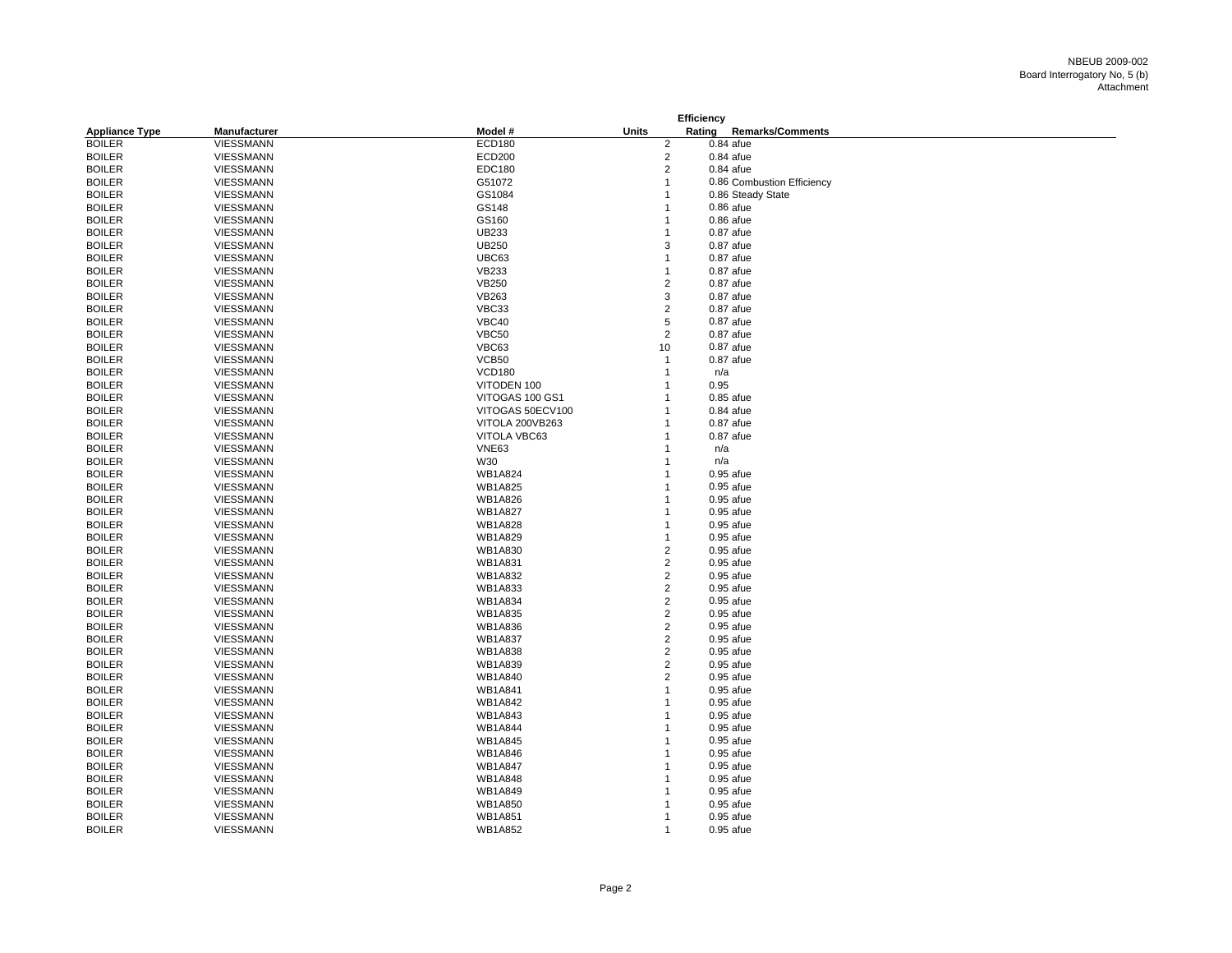| <b>Units</b><br>Rating<br><b>Remarks/Comments</b><br><b>Appliance Type</b><br>Manufacturer<br>Model #<br><b>BOILER</b><br><b>WB1A853</b><br><b>VIESSMANN</b><br>$0.95$ afue<br><b>BOILER</b><br>VIESSMANN<br><b>WB1A854</b><br>$0.95$ afue<br>-1<br><b>BOILER</b><br>VIESSMANN<br><b>WB1A855</b><br>$0.95$ afue<br>1<br><b>BOILER</b><br><b>WB1A856</b><br>VIESSMANN<br>$0.95$ afue<br>1<br><b>BOILER</b><br><b>WB1A857</b><br>VIESSMANN<br>0.95 afue<br><b>BOILER</b><br>VIESSMANN<br><b>WB1A858</b><br>$0.95$ afue<br><b>WB1A859</b><br>$0.95$ afue<br><b>BOILER</b><br>VIESSMANN<br><b>BOILER</b><br>VIESSMANN<br><b>WB1A860</b><br>0.95 afue<br>1<br><b>BOILER</b><br>VIESSMANN<br><b>WB1A861</b><br>0.95 afue<br><b>BOILER</b><br><b>WB1A862</b><br>VIESSMANN<br>0.95 afue<br><b>BOILER</b><br>VIESSMANN<br>WB1A863<br>$0.95$ afue<br><b>BOILER</b><br>VIESSMANN<br><b>WB1A864</b><br>$0.95$ afue<br><b>BOILER</b><br>VIESSMANN<br><b>WB1A865</b><br>$0.95$ afue<br><b>BOILER</b><br><b>WB1A866</b><br>VIESSMANN<br>0.95 afue<br><b>WB1A867</b><br><b>BOILER</b><br>VIESSMANN<br>$0.95$ afue<br><b>VIESSMANN</b><br><b>WB1A868</b><br><b>BOILER</b><br>$0.95$ afue<br>WB1A869<br><b>BOILER</b><br>VIESSMANN<br>0.95 afue<br><b>BOILER</b><br>WB1A870<br>VIESSMANN<br>$0.95$ afue<br><b>BOILER</b><br>VIESSMANN<br><b>WB1A871</b><br>$0.95$ afue<br><b>BOILER</b><br>VIESSMANN<br><b>WB1A872</b><br>$0.95$ afue<br><b>BOILER</b><br>VIESSMANN<br><b>WB1A873</b><br>0.95 afue<br><b>BOILER</b><br>VIESSMANN<br><b>WB1A874</b><br>$0.95$ afue<br><b>BOILER</b><br><b>WB1A875</b><br>VIESSMANN<br>0.95 afue<br><b>BOILER</b><br>VIESSMANN<br><b>WB1A876</b><br>0.95 afue<br><b>BOILER</b><br><b>WB1A877</b><br>VIESSMANN<br>0.95 afue<br><b>VIESSMANN</b><br><b>WB1A878</b><br><b>BOILER</b><br>$0.95$ afue<br><b>BOILER</b><br><b>WB1A879</b><br>VIESSMANN<br>0.95 afue<br><b>WB1A880</b><br><b>BOILER</b><br>VIESSMANN<br>$0.95$ afue<br><b>BOILER</b><br>VIESSMANN<br><b>WB1A881</b><br>0.95 afue<br><b>BOILER</b><br>VIESSMANN<br><b>WB1A882</b><br>0.95 afue<br>WB1A883<br><b>BOILER</b><br>VIESSMANN<br>0.95 afue<br>$\mathbf{1}$<br><b>BOILER</b><br><b>VIESSMANN</b><br><b>WB2624C</b><br>15<br>$0.95$ afue<br><b>BOILER</b><br>WITODENS100<br>VIESSMANN<br>0.95 afue<br>$\mathbf 1$<br><b>WB1A24</b><br><b>BOILER</b><br><b>VITODENS</b><br>$0.95$ afue<br>1<br><b>BOILER</b><br><b>VITODENS</b><br><b>WB1A884</b><br>0.95 afue<br><b>BOILER</b><br><b>VITODENS</b><br><b>WB1A885</b><br>$0.95$ afue<br><b>BOILER</b><br><b>WB2624C</b><br><b>VITODENS</b><br>0.95 afue<br><b>BOILER</b><br><b>VITOGAS</b><br>100 GS1062S STAGE<br>n/a<br><b>BOILER</b><br>VOLCANO<br>JB1C03RM7895CHH12ULC<br>n/a<br><b>BOILER</b><br>WEBSTER ENGINEERING & MANUFACTURING<br>JB1G-07-RM7895A-H<br>n/a<br><b>BOILER</b><br><b>WEIL MCLAIN</b><br>5301157<br>n/a<br>702CRP<br><b>BOILER</b><br><b>WEIL MCLAIN</b><br>n/a<br><b>BOILER</b><br><b>BL1788W</b><br><b>WEIL MCLAIN</b><br>n/a<br><b>BOILER</b><br><b>WEIL MCLAIN</b><br><b>BL788</b><br>n/a<br>-1<br><b>BOILER</b><br><b>WEIL MCLAIN</b><br>CGI25PIN<br>3<br>$0.84$ afue<br><b>BOILER</b><br><b>CGI3PIN</b><br><b>WEIL MCLAIN</b><br>59<br>$0.84$ afue<br>CGI4PIN<br>56<br><b>BOILER</b><br><b>WEIL MCLAIN</b><br>$0.84$ afue<br><b>CGI5PIN</b><br><b>BOILER</b><br><b>WEIL MCLAIN</b><br>24<br>$0.84$ afue<br><b>CGI6PIN</b><br>$0.83$ afue<br><b>BOILER</b><br><b>WEIL MCLAIN</b><br>10<br><b>CGI7PIN</b><br><b>BOILER</b><br><b>WEIL MCLAIN</b><br>$\overline{\mathbf{c}}$<br>$0.83$ afue<br><b>CGI8PIN</b><br><b>BOILER</b><br><b>WEIL MCLAIN</b><br>$0.83$ afue<br>$\overline{1}$<br>$\overline{2}$<br><b>BOILER</b><br>GV3<br>0.88<br><b>WEIL MCLAIN</b><br><b>BOILER</b><br><b>WEIL MCLAIN</b><br>ULTRA 105<br>39<br>$0.92$ afue<br><b>BOILER</b><br><b>WEIL MCLAIN</b><br>64<br>ULTRA 155<br>$0.93$ afue |  |  | Efficiency |  |
|---------------------------------------------------------------------------------------------------------------------------------------------------------------------------------------------------------------------------------------------------------------------------------------------------------------------------------------------------------------------------------------------------------------------------------------------------------------------------------------------------------------------------------------------------------------------------------------------------------------------------------------------------------------------------------------------------------------------------------------------------------------------------------------------------------------------------------------------------------------------------------------------------------------------------------------------------------------------------------------------------------------------------------------------------------------------------------------------------------------------------------------------------------------------------------------------------------------------------------------------------------------------------------------------------------------------------------------------------------------------------------------------------------------------------------------------------------------------------------------------------------------------------------------------------------------------------------------------------------------------------------------------------------------------------------------------------------------------------------------------------------------------------------------------------------------------------------------------------------------------------------------------------------------------------------------------------------------------------------------------------------------------------------------------------------------------------------------------------------------------------------------------------------------------------------------------------------------------------------------------------------------------------------------------------------------------------------------------------------------------------------------------------------------------------------------------------------------------------------------------------------------------------------------------------------------------------------------------------------------------------------------------------------------------------------------------------------------------------------------------------------------------------------------------------------------------------------------------------------------------------------------------------------------------------------------------------------------------------------------------------------------------------------------------------------------------------------------------------------------------------------------------------------------------------------------------------------------------------------------------------------------------------------------------------------------------------------------------------------------------------------------------------------------------------------------------------------------------------------------------------------------------------------------------------------------------------------------------------------------------------------------------------------------------------------------------------------------------------------------------------------------------------------------------------------------------------------------------------------------------|--|--|------------|--|
|                                                                                                                                                                                                                                                                                                                                                                                                                                                                                                                                                                                                                                                                                                                                                                                                                                                                                                                                                                                                                                                                                                                                                                                                                                                                                                                                                                                                                                                                                                                                                                                                                                                                                                                                                                                                                                                                                                                                                                                                                                                                                                                                                                                                                                                                                                                                                                                                                                                                                                                                                                                                                                                                                                                                                                                                                                                                                                                                                                                                                                                                                                                                                                                                                                                                                                                                                                                                                                                                                                                                                                                                                                                                                                                                                                                                                                                                     |  |  |            |  |
|                                                                                                                                                                                                                                                                                                                                                                                                                                                                                                                                                                                                                                                                                                                                                                                                                                                                                                                                                                                                                                                                                                                                                                                                                                                                                                                                                                                                                                                                                                                                                                                                                                                                                                                                                                                                                                                                                                                                                                                                                                                                                                                                                                                                                                                                                                                                                                                                                                                                                                                                                                                                                                                                                                                                                                                                                                                                                                                                                                                                                                                                                                                                                                                                                                                                                                                                                                                                                                                                                                                                                                                                                                                                                                                                                                                                                                                                     |  |  |            |  |
|                                                                                                                                                                                                                                                                                                                                                                                                                                                                                                                                                                                                                                                                                                                                                                                                                                                                                                                                                                                                                                                                                                                                                                                                                                                                                                                                                                                                                                                                                                                                                                                                                                                                                                                                                                                                                                                                                                                                                                                                                                                                                                                                                                                                                                                                                                                                                                                                                                                                                                                                                                                                                                                                                                                                                                                                                                                                                                                                                                                                                                                                                                                                                                                                                                                                                                                                                                                                                                                                                                                                                                                                                                                                                                                                                                                                                                                                     |  |  |            |  |
|                                                                                                                                                                                                                                                                                                                                                                                                                                                                                                                                                                                                                                                                                                                                                                                                                                                                                                                                                                                                                                                                                                                                                                                                                                                                                                                                                                                                                                                                                                                                                                                                                                                                                                                                                                                                                                                                                                                                                                                                                                                                                                                                                                                                                                                                                                                                                                                                                                                                                                                                                                                                                                                                                                                                                                                                                                                                                                                                                                                                                                                                                                                                                                                                                                                                                                                                                                                                                                                                                                                                                                                                                                                                                                                                                                                                                                                                     |  |  |            |  |
|                                                                                                                                                                                                                                                                                                                                                                                                                                                                                                                                                                                                                                                                                                                                                                                                                                                                                                                                                                                                                                                                                                                                                                                                                                                                                                                                                                                                                                                                                                                                                                                                                                                                                                                                                                                                                                                                                                                                                                                                                                                                                                                                                                                                                                                                                                                                                                                                                                                                                                                                                                                                                                                                                                                                                                                                                                                                                                                                                                                                                                                                                                                                                                                                                                                                                                                                                                                                                                                                                                                                                                                                                                                                                                                                                                                                                                                                     |  |  |            |  |
|                                                                                                                                                                                                                                                                                                                                                                                                                                                                                                                                                                                                                                                                                                                                                                                                                                                                                                                                                                                                                                                                                                                                                                                                                                                                                                                                                                                                                                                                                                                                                                                                                                                                                                                                                                                                                                                                                                                                                                                                                                                                                                                                                                                                                                                                                                                                                                                                                                                                                                                                                                                                                                                                                                                                                                                                                                                                                                                                                                                                                                                                                                                                                                                                                                                                                                                                                                                                                                                                                                                                                                                                                                                                                                                                                                                                                                                                     |  |  |            |  |
|                                                                                                                                                                                                                                                                                                                                                                                                                                                                                                                                                                                                                                                                                                                                                                                                                                                                                                                                                                                                                                                                                                                                                                                                                                                                                                                                                                                                                                                                                                                                                                                                                                                                                                                                                                                                                                                                                                                                                                                                                                                                                                                                                                                                                                                                                                                                                                                                                                                                                                                                                                                                                                                                                                                                                                                                                                                                                                                                                                                                                                                                                                                                                                                                                                                                                                                                                                                                                                                                                                                                                                                                                                                                                                                                                                                                                                                                     |  |  |            |  |
|                                                                                                                                                                                                                                                                                                                                                                                                                                                                                                                                                                                                                                                                                                                                                                                                                                                                                                                                                                                                                                                                                                                                                                                                                                                                                                                                                                                                                                                                                                                                                                                                                                                                                                                                                                                                                                                                                                                                                                                                                                                                                                                                                                                                                                                                                                                                                                                                                                                                                                                                                                                                                                                                                                                                                                                                                                                                                                                                                                                                                                                                                                                                                                                                                                                                                                                                                                                                                                                                                                                                                                                                                                                                                                                                                                                                                                                                     |  |  |            |  |
|                                                                                                                                                                                                                                                                                                                                                                                                                                                                                                                                                                                                                                                                                                                                                                                                                                                                                                                                                                                                                                                                                                                                                                                                                                                                                                                                                                                                                                                                                                                                                                                                                                                                                                                                                                                                                                                                                                                                                                                                                                                                                                                                                                                                                                                                                                                                                                                                                                                                                                                                                                                                                                                                                                                                                                                                                                                                                                                                                                                                                                                                                                                                                                                                                                                                                                                                                                                                                                                                                                                                                                                                                                                                                                                                                                                                                                                                     |  |  |            |  |
|                                                                                                                                                                                                                                                                                                                                                                                                                                                                                                                                                                                                                                                                                                                                                                                                                                                                                                                                                                                                                                                                                                                                                                                                                                                                                                                                                                                                                                                                                                                                                                                                                                                                                                                                                                                                                                                                                                                                                                                                                                                                                                                                                                                                                                                                                                                                                                                                                                                                                                                                                                                                                                                                                                                                                                                                                                                                                                                                                                                                                                                                                                                                                                                                                                                                                                                                                                                                                                                                                                                                                                                                                                                                                                                                                                                                                                                                     |  |  |            |  |
|                                                                                                                                                                                                                                                                                                                                                                                                                                                                                                                                                                                                                                                                                                                                                                                                                                                                                                                                                                                                                                                                                                                                                                                                                                                                                                                                                                                                                                                                                                                                                                                                                                                                                                                                                                                                                                                                                                                                                                                                                                                                                                                                                                                                                                                                                                                                                                                                                                                                                                                                                                                                                                                                                                                                                                                                                                                                                                                                                                                                                                                                                                                                                                                                                                                                                                                                                                                                                                                                                                                                                                                                                                                                                                                                                                                                                                                                     |  |  |            |  |
|                                                                                                                                                                                                                                                                                                                                                                                                                                                                                                                                                                                                                                                                                                                                                                                                                                                                                                                                                                                                                                                                                                                                                                                                                                                                                                                                                                                                                                                                                                                                                                                                                                                                                                                                                                                                                                                                                                                                                                                                                                                                                                                                                                                                                                                                                                                                                                                                                                                                                                                                                                                                                                                                                                                                                                                                                                                                                                                                                                                                                                                                                                                                                                                                                                                                                                                                                                                                                                                                                                                                                                                                                                                                                                                                                                                                                                                                     |  |  |            |  |
|                                                                                                                                                                                                                                                                                                                                                                                                                                                                                                                                                                                                                                                                                                                                                                                                                                                                                                                                                                                                                                                                                                                                                                                                                                                                                                                                                                                                                                                                                                                                                                                                                                                                                                                                                                                                                                                                                                                                                                                                                                                                                                                                                                                                                                                                                                                                                                                                                                                                                                                                                                                                                                                                                                                                                                                                                                                                                                                                                                                                                                                                                                                                                                                                                                                                                                                                                                                                                                                                                                                                                                                                                                                                                                                                                                                                                                                                     |  |  |            |  |
|                                                                                                                                                                                                                                                                                                                                                                                                                                                                                                                                                                                                                                                                                                                                                                                                                                                                                                                                                                                                                                                                                                                                                                                                                                                                                                                                                                                                                                                                                                                                                                                                                                                                                                                                                                                                                                                                                                                                                                                                                                                                                                                                                                                                                                                                                                                                                                                                                                                                                                                                                                                                                                                                                                                                                                                                                                                                                                                                                                                                                                                                                                                                                                                                                                                                                                                                                                                                                                                                                                                                                                                                                                                                                                                                                                                                                                                                     |  |  |            |  |
|                                                                                                                                                                                                                                                                                                                                                                                                                                                                                                                                                                                                                                                                                                                                                                                                                                                                                                                                                                                                                                                                                                                                                                                                                                                                                                                                                                                                                                                                                                                                                                                                                                                                                                                                                                                                                                                                                                                                                                                                                                                                                                                                                                                                                                                                                                                                                                                                                                                                                                                                                                                                                                                                                                                                                                                                                                                                                                                                                                                                                                                                                                                                                                                                                                                                                                                                                                                                                                                                                                                                                                                                                                                                                                                                                                                                                                                                     |  |  |            |  |
|                                                                                                                                                                                                                                                                                                                                                                                                                                                                                                                                                                                                                                                                                                                                                                                                                                                                                                                                                                                                                                                                                                                                                                                                                                                                                                                                                                                                                                                                                                                                                                                                                                                                                                                                                                                                                                                                                                                                                                                                                                                                                                                                                                                                                                                                                                                                                                                                                                                                                                                                                                                                                                                                                                                                                                                                                                                                                                                                                                                                                                                                                                                                                                                                                                                                                                                                                                                                                                                                                                                                                                                                                                                                                                                                                                                                                                                                     |  |  |            |  |
|                                                                                                                                                                                                                                                                                                                                                                                                                                                                                                                                                                                                                                                                                                                                                                                                                                                                                                                                                                                                                                                                                                                                                                                                                                                                                                                                                                                                                                                                                                                                                                                                                                                                                                                                                                                                                                                                                                                                                                                                                                                                                                                                                                                                                                                                                                                                                                                                                                                                                                                                                                                                                                                                                                                                                                                                                                                                                                                                                                                                                                                                                                                                                                                                                                                                                                                                                                                                                                                                                                                                                                                                                                                                                                                                                                                                                                                                     |  |  |            |  |
|                                                                                                                                                                                                                                                                                                                                                                                                                                                                                                                                                                                                                                                                                                                                                                                                                                                                                                                                                                                                                                                                                                                                                                                                                                                                                                                                                                                                                                                                                                                                                                                                                                                                                                                                                                                                                                                                                                                                                                                                                                                                                                                                                                                                                                                                                                                                                                                                                                                                                                                                                                                                                                                                                                                                                                                                                                                                                                                                                                                                                                                                                                                                                                                                                                                                                                                                                                                                                                                                                                                                                                                                                                                                                                                                                                                                                                                                     |  |  |            |  |
|                                                                                                                                                                                                                                                                                                                                                                                                                                                                                                                                                                                                                                                                                                                                                                                                                                                                                                                                                                                                                                                                                                                                                                                                                                                                                                                                                                                                                                                                                                                                                                                                                                                                                                                                                                                                                                                                                                                                                                                                                                                                                                                                                                                                                                                                                                                                                                                                                                                                                                                                                                                                                                                                                                                                                                                                                                                                                                                                                                                                                                                                                                                                                                                                                                                                                                                                                                                                                                                                                                                                                                                                                                                                                                                                                                                                                                                                     |  |  |            |  |
|                                                                                                                                                                                                                                                                                                                                                                                                                                                                                                                                                                                                                                                                                                                                                                                                                                                                                                                                                                                                                                                                                                                                                                                                                                                                                                                                                                                                                                                                                                                                                                                                                                                                                                                                                                                                                                                                                                                                                                                                                                                                                                                                                                                                                                                                                                                                                                                                                                                                                                                                                                                                                                                                                                                                                                                                                                                                                                                                                                                                                                                                                                                                                                                                                                                                                                                                                                                                                                                                                                                                                                                                                                                                                                                                                                                                                                                                     |  |  |            |  |
|                                                                                                                                                                                                                                                                                                                                                                                                                                                                                                                                                                                                                                                                                                                                                                                                                                                                                                                                                                                                                                                                                                                                                                                                                                                                                                                                                                                                                                                                                                                                                                                                                                                                                                                                                                                                                                                                                                                                                                                                                                                                                                                                                                                                                                                                                                                                                                                                                                                                                                                                                                                                                                                                                                                                                                                                                                                                                                                                                                                                                                                                                                                                                                                                                                                                                                                                                                                                                                                                                                                                                                                                                                                                                                                                                                                                                                                                     |  |  |            |  |
|                                                                                                                                                                                                                                                                                                                                                                                                                                                                                                                                                                                                                                                                                                                                                                                                                                                                                                                                                                                                                                                                                                                                                                                                                                                                                                                                                                                                                                                                                                                                                                                                                                                                                                                                                                                                                                                                                                                                                                                                                                                                                                                                                                                                                                                                                                                                                                                                                                                                                                                                                                                                                                                                                                                                                                                                                                                                                                                                                                                                                                                                                                                                                                                                                                                                                                                                                                                                                                                                                                                                                                                                                                                                                                                                                                                                                                                                     |  |  |            |  |
|                                                                                                                                                                                                                                                                                                                                                                                                                                                                                                                                                                                                                                                                                                                                                                                                                                                                                                                                                                                                                                                                                                                                                                                                                                                                                                                                                                                                                                                                                                                                                                                                                                                                                                                                                                                                                                                                                                                                                                                                                                                                                                                                                                                                                                                                                                                                                                                                                                                                                                                                                                                                                                                                                                                                                                                                                                                                                                                                                                                                                                                                                                                                                                                                                                                                                                                                                                                                                                                                                                                                                                                                                                                                                                                                                                                                                                                                     |  |  |            |  |
|                                                                                                                                                                                                                                                                                                                                                                                                                                                                                                                                                                                                                                                                                                                                                                                                                                                                                                                                                                                                                                                                                                                                                                                                                                                                                                                                                                                                                                                                                                                                                                                                                                                                                                                                                                                                                                                                                                                                                                                                                                                                                                                                                                                                                                                                                                                                                                                                                                                                                                                                                                                                                                                                                                                                                                                                                                                                                                                                                                                                                                                                                                                                                                                                                                                                                                                                                                                                                                                                                                                                                                                                                                                                                                                                                                                                                                                                     |  |  |            |  |
|                                                                                                                                                                                                                                                                                                                                                                                                                                                                                                                                                                                                                                                                                                                                                                                                                                                                                                                                                                                                                                                                                                                                                                                                                                                                                                                                                                                                                                                                                                                                                                                                                                                                                                                                                                                                                                                                                                                                                                                                                                                                                                                                                                                                                                                                                                                                                                                                                                                                                                                                                                                                                                                                                                                                                                                                                                                                                                                                                                                                                                                                                                                                                                                                                                                                                                                                                                                                                                                                                                                                                                                                                                                                                                                                                                                                                                                                     |  |  |            |  |
|                                                                                                                                                                                                                                                                                                                                                                                                                                                                                                                                                                                                                                                                                                                                                                                                                                                                                                                                                                                                                                                                                                                                                                                                                                                                                                                                                                                                                                                                                                                                                                                                                                                                                                                                                                                                                                                                                                                                                                                                                                                                                                                                                                                                                                                                                                                                                                                                                                                                                                                                                                                                                                                                                                                                                                                                                                                                                                                                                                                                                                                                                                                                                                                                                                                                                                                                                                                                                                                                                                                                                                                                                                                                                                                                                                                                                                                                     |  |  |            |  |
|                                                                                                                                                                                                                                                                                                                                                                                                                                                                                                                                                                                                                                                                                                                                                                                                                                                                                                                                                                                                                                                                                                                                                                                                                                                                                                                                                                                                                                                                                                                                                                                                                                                                                                                                                                                                                                                                                                                                                                                                                                                                                                                                                                                                                                                                                                                                                                                                                                                                                                                                                                                                                                                                                                                                                                                                                                                                                                                                                                                                                                                                                                                                                                                                                                                                                                                                                                                                                                                                                                                                                                                                                                                                                                                                                                                                                                                                     |  |  |            |  |
|                                                                                                                                                                                                                                                                                                                                                                                                                                                                                                                                                                                                                                                                                                                                                                                                                                                                                                                                                                                                                                                                                                                                                                                                                                                                                                                                                                                                                                                                                                                                                                                                                                                                                                                                                                                                                                                                                                                                                                                                                                                                                                                                                                                                                                                                                                                                                                                                                                                                                                                                                                                                                                                                                                                                                                                                                                                                                                                                                                                                                                                                                                                                                                                                                                                                                                                                                                                                                                                                                                                                                                                                                                                                                                                                                                                                                                                                     |  |  |            |  |
|                                                                                                                                                                                                                                                                                                                                                                                                                                                                                                                                                                                                                                                                                                                                                                                                                                                                                                                                                                                                                                                                                                                                                                                                                                                                                                                                                                                                                                                                                                                                                                                                                                                                                                                                                                                                                                                                                                                                                                                                                                                                                                                                                                                                                                                                                                                                                                                                                                                                                                                                                                                                                                                                                                                                                                                                                                                                                                                                                                                                                                                                                                                                                                                                                                                                                                                                                                                                                                                                                                                                                                                                                                                                                                                                                                                                                                                                     |  |  |            |  |
|                                                                                                                                                                                                                                                                                                                                                                                                                                                                                                                                                                                                                                                                                                                                                                                                                                                                                                                                                                                                                                                                                                                                                                                                                                                                                                                                                                                                                                                                                                                                                                                                                                                                                                                                                                                                                                                                                                                                                                                                                                                                                                                                                                                                                                                                                                                                                                                                                                                                                                                                                                                                                                                                                                                                                                                                                                                                                                                                                                                                                                                                                                                                                                                                                                                                                                                                                                                                                                                                                                                                                                                                                                                                                                                                                                                                                                                                     |  |  |            |  |
|                                                                                                                                                                                                                                                                                                                                                                                                                                                                                                                                                                                                                                                                                                                                                                                                                                                                                                                                                                                                                                                                                                                                                                                                                                                                                                                                                                                                                                                                                                                                                                                                                                                                                                                                                                                                                                                                                                                                                                                                                                                                                                                                                                                                                                                                                                                                                                                                                                                                                                                                                                                                                                                                                                                                                                                                                                                                                                                                                                                                                                                                                                                                                                                                                                                                                                                                                                                                                                                                                                                                                                                                                                                                                                                                                                                                                                                                     |  |  |            |  |
|                                                                                                                                                                                                                                                                                                                                                                                                                                                                                                                                                                                                                                                                                                                                                                                                                                                                                                                                                                                                                                                                                                                                                                                                                                                                                                                                                                                                                                                                                                                                                                                                                                                                                                                                                                                                                                                                                                                                                                                                                                                                                                                                                                                                                                                                                                                                                                                                                                                                                                                                                                                                                                                                                                                                                                                                                                                                                                                                                                                                                                                                                                                                                                                                                                                                                                                                                                                                                                                                                                                                                                                                                                                                                                                                                                                                                                                                     |  |  |            |  |
|                                                                                                                                                                                                                                                                                                                                                                                                                                                                                                                                                                                                                                                                                                                                                                                                                                                                                                                                                                                                                                                                                                                                                                                                                                                                                                                                                                                                                                                                                                                                                                                                                                                                                                                                                                                                                                                                                                                                                                                                                                                                                                                                                                                                                                                                                                                                                                                                                                                                                                                                                                                                                                                                                                                                                                                                                                                                                                                                                                                                                                                                                                                                                                                                                                                                                                                                                                                                                                                                                                                                                                                                                                                                                                                                                                                                                                                                     |  |  |            |  |
|                                                                                                                                                                                                                                                                                                                                                                                                                                                                                                                                                                                                                                                                                                                                                                                                                                                                                                                                                                                                                                                                                                                                                                                                                                                                                                                                                                                                                                                                                                                                                                                                                                                                                                                                                                                                                                                                                                                                                                                                                                                                                                                                                                                                                                                                                                                                                                                                                                                                                                                                                                                                                                                                                                                                                                                                                                                                                                                                                                                                                                                                                                                                                                                                                                                                                                                                                                                                                                                                                                                                                                                                                                                                                                                                                                                                                                                                     |  |  |            |  |
|                                                                                                                                                                                                                                                                                                                                                                                                                                                                                                                                                                                                                                                                                                                                                                                                                                                                                                                                                                                                                                                                                                                                                                                                                                                                                                                                                                                                                                                                                                                                                                                                                                                                                                                                                                                                                                                                                                                                                                                                                                                                                                                                                                                                                                                                                                                                                                                                                                                                                                                                                                                                                                                                                                                                                                                                                                                                                                                                                                                                                                                                                                                                                                                                                                                                                                                                                                                                                                                                                                                                                                                                                                                                                                                                                                                                                                                                     |  |  |            |  |
|                                                                                                                                                                                                                                                                                                                                                                                                                                                                                                                                                                                                                                                                                                                                                                                                                                                                                                                                                                                                                                                                                                                                                                                                                                                                                                                                                                                                                                                                                                                                                                                                                                                                                                                                                                                                                                                                                                                                                                                                                                                                                                                                                                                                                                                                                                                                                                                                                                                                                                                                                                                                                                                                                                                                                                                                                                                                                                                                                                                                                                                                                                                                                                                                                                                                                                                                                                                                                                                                                                                                                                                                                                                                                                                                                                                                                                                                     |  |  |            |  |
|                                                                                                                                                                                                                                                                                                                                                                                                                                                                                                                                                                                                                                                                                                                                                                                                                                                                                                                                                                                                                                                                                                                                                                                                                                                                                                                                                                                                                                                                                                                                                                                                                                                                                                                                                                                                                                                                                                                                                                                                                                                                                                                                                                                                                                                                                                                                                                                                                                                                                                                                                                                                                                                                                                                                                                                                                                                                                                                                                                                                                                                                                                                                                                                                                                                                                                                                                                                                                                                                                                                                                                                                                                                                                                                                                                                                                                                                     |  |  |            |  |
|                                                                                                                                                                                                                                                                                                                                                                                                                                                                                                                                                                                                                                                                                                                                                                                                                                                                                                                                                                                                                                                                                                                                                                                                                                                                                                                                                                                                                                                                                                                                                                                                                                                                                                                                                                                                                                                                                                                                                                                                                                                                                                                                                                                                                                                                                                                                                                                                                                                                                                                                                                                                                                                                                                                                                                                                                                                                                                                                                                                                                                                                                                                                                                                                                                                                                                                                                                                                                                                                                                                                                                                                                                                                                                                                                                                                                                                                     |  |  |            |  |
|                                                                                                                                                                                                                                                                                                                                                                                                                                                                                                                                                                                                                                                                                                                                                                                                                                                                                                                                                                                                                                                                                                                                                                                                                                                                                                                                                                                                                                                                                                                                                                                                                                                                                                                                                                                                                                                                                                                                                                                                                                                                                                                                                                                                                                                                                                                                                                                                                                                                                                                                                                                                                                                                                                                                                                                                                                                                                                                                                                                                                                                                                                                                                                                                                                                                                                                                                                                                                                                                                                                                                                                                                                                                                                                                                                                                                                                                     |  |  |            |  |
|                                                                                                                                                                                                                                                                                                                                                                                                                                                                                                                                                                                                                                                                                                                                                                                                                                                                                                                                                                                                                                                                                                                                                                                                                                                                                                                                                                                                                                                                                                                                                                                                                                                                                                                                                                                                                                                                                                                                                                                                                                                                                                                                                                                                                                                                                                                                                                                                                                                                                                                                                                                                                                                                                                                                                                                                                                                                                                                                                                                                                                                                                                                                                                                                                                                                                                                                                                                                                                                                                                                                                                                                                                                                                                                                                                                                                                                                     |  |  |            |  |
|                                                                                                                                                                                                                                                                                                                                                                                                                                                                                                                                                                                                                                                                                                                                                                                                                                                                                                                                                                                                                                                                                                                                                                                                                                                                                                                                                                                                                                                                                                                                                                                                                                                                                                                                                                                                                                                                                                                                                                                                                                                                                                                                                                                                                                                                                                                                                                                                                                                                                                                                                                                                                                                                                                                                                                                                                                                                                                                                                                                                                                                                                                                                                                                                                                                                                                                                                                                                                                                                                                                                                                                                                                                                                                                                                                                                                                                                     |  |  |            |  |
|                                                                                                                                                                                                                                                                                                                                                                                                                                                                                                                                                                                                                                                                                                                                                                                                                                                                                                                                                                                                                                                                                                                                                                                                                                                                                                                                                                                                                                                                                                                                                                                                                                                                                                                                                                                                                                                                                                                                                                                                                                                                                                                                                                                                                                                                                                                                                                                                                                                                                                                                                                                                                                                                                                                                                                                                                                                                                                                                                                                                                                                                                                                                                                                                                                                                                                                                                                                                                                                                                                                                                                                                                                                                                                                                                                                                                                                                     |  |  |            |  |
|                                                                                                                                                                                                                                                                                                                                                                                                                                                                                                                                                                                                                                                                                                                                                                                                                                                                                                                                                                                                                                                                                                                                                                                                                                                                                                                                                                                                                                                                                                                                                                                                                                                                                                                                                                                                                                                                                                                                                                                                                                                                                                                                                                                                                                                                                                                                                                                                                                                                                                                                                                                                                                                                                                                                                                                                                                                                                                                                                                                                                                                                                                                                                                                                                                                                                                                                                                                                                                                                                                                                                                                                                                                                                                                                                                                                                                                                     |  |  |            |  |
|                                                                                                                                                                                                                                                                                                                                                                                                                                                                                                                                                                                                                                                                                                                                                                                                                                                                                                                                                                                                                                                                                                                                                                                                                                                                                                                                                                                                                                                                                                                                                                                                                                                                                                                                                                                                                                                                                                                                                                                                                                                                                                                                                                                                                                                                                                                                                                                                                                                                                                                                                                                                                                                                                                                                                                                                                                                                                                                                                                                                                                                                                                                                                                                                                                                                                                                                                                                                                                                                                                                                                                                                                                                                                                                                                                                                                                                                     |  |  |            |  |
|                                                                                                                                                                                                                                                                                                                                                                                                                                                                                                                                                                                                                                                                                                                                                                                                                                                                                                                                                                                                                                                                                                                                                                                                                                                                                                                                                                                                                                                                                                                                                                                                                                                                                                                                                                                                                                                                                                                                                                                                                                                                                                                                                                                                                                                                                                                                                                                                                                                                                                                                                                                                                                                                                                                                                                                                                                                                                                                                                                                                                                                                                                                                                                                                                                                                                                                                                                                                                                                                                                                                                                                                                                                                                                                                                                                                                                                                     |  |  |            |  |
|                                                                                                                                                                                                                                                                                                                                                                                                                                                                                                                                                                                                                                                                                                                                                                                                                                                                                                                                                                                                                                                                                                                                                                                                                                                                                                                                                                                                                                                                                                                                                                                                                                                                                                                                                                                                                                                                                                                                                                                                                                                                                                                                                                                                                                                                                                                                                                                                                                                                                                                                                                                                                                                                                                                                                                                                                                                                                                                                                                                                                                                                                                                                                                                                                                                                                                                                                                                                                                                                                                                                                                                                                                                                                                                                                                                                                                                                     |  |  |            |  |
|                                                                                                                                                                                                                                                                                                                                                                                                                                                                                                                                                                                                                                                                                                                                                                                                                                                                                                                                                                                                                                                                                                                                                                                                                                                                                                                                                                                                                                                                                                                                                                                                                                                                                                                                                                                                                                                                                                                                                                                                                                                                                                                                                                                                                                                                                                                                                                                                                                                                                                                                                                                                                                                                                                                                                                                                                                                                                                                                                                                                                                                                                                                                                                                                                                                                                                                                                                                                                                                                                                                                                                                                                                                                                                                                                                                                                                                                     |  |  |            |  |
|                                                                                                                                                                                                                                                                                                                                                                                                                                                                                                                                                                                                                                                                                                                                                                                                                                                                                                                                                                                                                                                                                                                                                                                                                                                                                                                                                                                                                                                                                                                                                                                                                                                                                                                                                                                                                                                                                                                                                                                                                                                                                                                                                                                                                                                                                                                                                                                                                                                                                                                                                                                                                                                                                                                                                                                                                                                                                                                                                                                                                                                                                                                                                                                                                                                                                                                                                                                                                                                                                                                                                                                                                                                                                                                                                                                                                                                                     |  |  |            |  |
|                                                                                                                                                                                                                                                                                                                                                                                                                                                                                                                                                                                                                                                                                                                                                                                                                                                                                                                                                                                                                                                                                                                                                                                                                                                                                                                                                                                                                                                                                                                                                                                                                                                                                                                                                                                                                                                                                                                                                                                                                                                                                                                                                                                                                                                                                                                                                                                                                                                                                                                                                                                                                                                                                                                                                                                                                                                                                                                                                                                                                                                                                                                                                                                                                                                                                                                                                                                                                                                                                                                                                                                                                                                                                                                                                                                                                                                                     |  |  |            |  |
|                                                                                                                                                                                                                                                                                                                                                                                                                                                                                                                                                                                                                                                                                                                                                                                                                                                                                                                                                                                                                                                                                                                                                                                                                                                                                                                                                                                                                                                                                                                                                                                                                                                                                                                                                                                                                                                                                                                                                                                                                                                                                                                                                                                                                                                                                                                                                                                                                                                                                                                                                                                                                                                                                                                                                                                                                                                                                                                                                                                                                                                                                                                                                                                                                                                                                                                                                                                                                                                                                                                                                                                                                                                                                                                                                                                                                                                                     |  |  |            |  |
|                                                                                                                                                                                                                                                                                                                                                                                                                                                                                                                                                                                                                                                                                                                                                                                                                                                                                                                                                                                                                                                                                                                                                                                                                                                                                                                                                                                                                                                                                                                                                                                                                                                                                                                                                                                                                                                                                                                                                                                                                                                                                                                                                                                                                                                                                                                                                                                                                                                                                                                                                                                                                                                                                                                                                                                                                                                                                                                                                                                                                                                                                                                                                                                                                                                                                                                                                                                                                                                                                                                                                                                                                                                                                                                                                                                                                                                                     |  |  |            |  |
|                                                                                                                                                                                                                                                                                                                                                                                                                                                                                                                                                                                                                                                                                                                                                                                                                                                                                                                                                                                                                                                                                                                                                                                                                                                                                                                                                                                                                                                                                                                                                                                                                                                                                                                                                                                                                                                                                                                                                                                                                                                                                                                                                                                                                                                                                                                                                                                                                                                                                                                                                                                                                                                                                                                                                                                                                                                                                                                                                                                                                                                                                                                                                                                                                                                                                                                                                                                                                                                                                                                                                                                                                                                                                                                                                                                                                                                                     |  |  |            |  |
|                                                                                                                                                                                                                                                                                                                                                                                                                                                                                                                                                                                                                                                                                                                                                                                                                                                                                                                                                                                                                                                                                                                                                                                                                                                                                                                                                                                                                                                                                                                                                                                                                                                                                                                                                                                                                                                                                                                                                                                                                                                                                                                                                                                                                                                                                                                                                                                                                                                                                                                                                                                                                                                                                                                                                                                                                                                                                                                                                                                                                                                                                                                                                                                                                                                                                                                                                                                                                                                                                                                                                                                                                                                                                                                                                                                                                                                                     |  |  |            |  |
|                                                                                                                                                                                                                                                                                                                                                                                                                                                                                                                                                                                                                                                                                                                                                                                                                                                                                                                                                                                                                                                                                                                                                                                                                                                                                                                                                                                                                                                                                                                                                                                                                                                                                                                                                                                                                                                                                                                                                                                                                                                                                                                                                                                                                                                                                                                                                                                                                                                                                                                                                                                                                                                                                                                                                                                                                                                                                                                                                                                                                                                                                                                                                                                                                                                                                                                                                                                                                                                                                                                                                                                                                                                                                                                                                                                                                                                                     |  |  |            |  |
|                                                                                                                                                                                                                                                                                                                                                                                                                                                                                                                                                                                                                                                                                                                                                                                                                                                                                                                                                                                                                                                                                                                                                                                                                                                                                                                                                                                                                                                                                                                                                                                                                                                                                                                                                                                                                                                                                                                                                                                                                                                                                                                                                                                                                                                                                                                                                                                                                                                                                                                                                                                                                                                                                                                                                                                                                                                                                                                                                                                                                                                                                                                                                                                                                                                                                                                                                                                                                                                                                                                                                                                                                                                                                                                                                                                                                                                                     |  |  |            |  |
| <b>BOILER</b><br><b>WEIL MCLAIN</b><br>ULTRA 230<br>73<br>$0.93$ afue                                                                                                                                                                                                                                                                                                                                                                                                                                                                                                                                                                                                                                                                                                                                                                                                                                                                                                                                                                                                                                                                                                                                                                                                                                                                                                                                                                                                                                                                                                                                                                                                                                                                                                                                                                                                                                                                                                                                                                                                                                                                                                                                                                                                                                                                                                                                                                                                                                                                                                                                                                                                                                                                                                                                                                                                                                                                                                                                                                                                                                                                                                                                                                                                                                                                                                                                                                                                                                                                                                                                                                                                                                                                                                                                                                                               |  |  |            |  |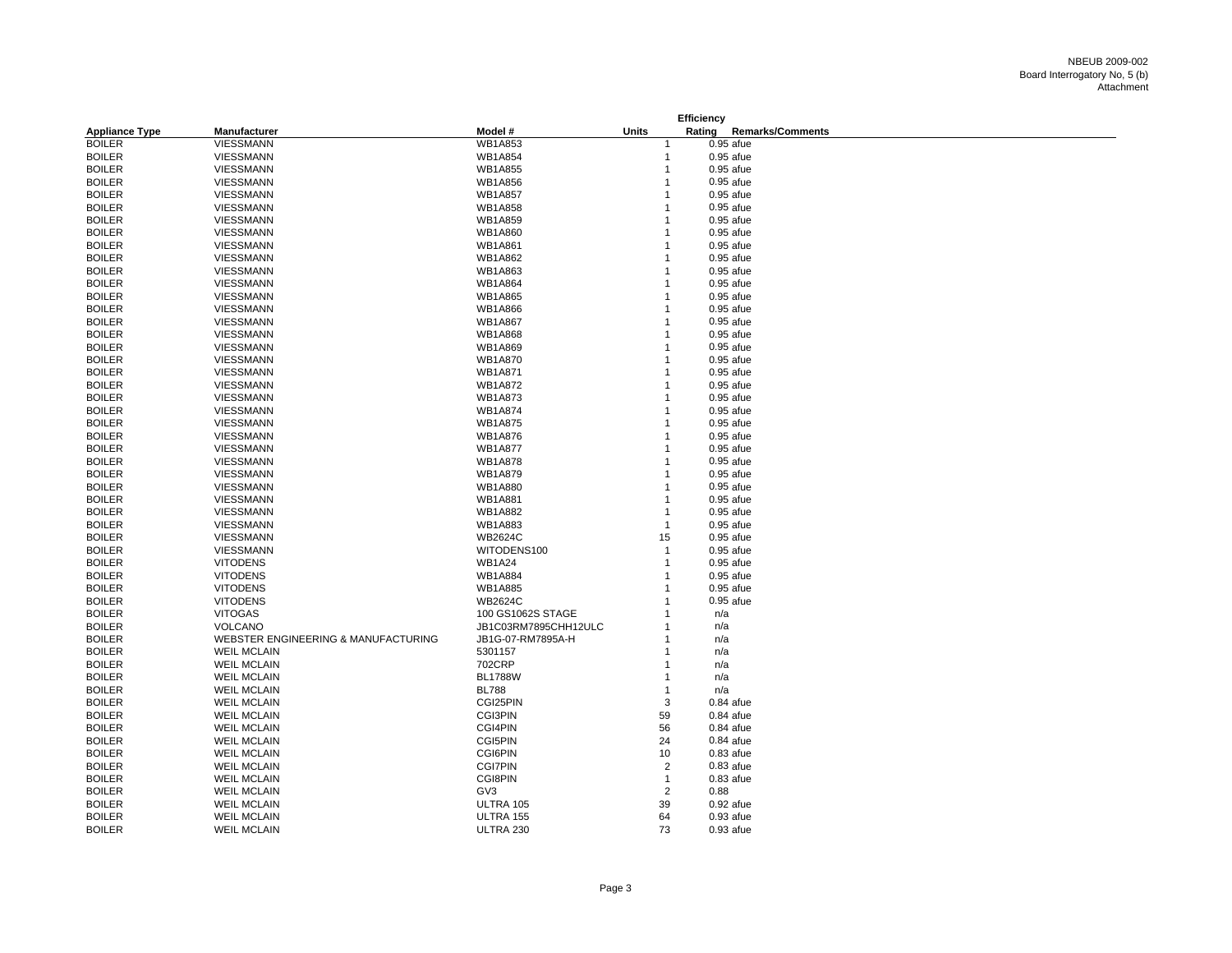|                          |                                     |                     |                | Efficiency |                             |
|--------------------------|-------------------------------------|---------------------|----------------|------------|-----------------------------|
| <b>Appliance Type</b>    | Manufacturer                        | Model #             | <b>Units</b>   | Rating     | <b>Remarks/Comments</b>     |
| <b>BOILER</b>            | <b>WEIL MCLAIN</b>                  | ULTRA 300           | $\mathbf 1$    |            | 0.96 Combustion Efficiency. |
| <b>BOILER</b>            | <b>WEIL MCLAIN</b>                  | ULTRA 310           | 67             |            | 0.96 Combustion Efficiency  |
| <b>BOILER</b>            | <b>WEIL MCLAIN</b>                  | ULTRA 80            | 131            |            | 0.93 afue                   |
| <b>CONVERSION BURNER</b> | DE DIETRICH                         | GT216A              | -1             |            | 0.85 Thermal Efficiency     |
| <b>CONVERSION BURNER</b> | DE DIETRICH                         | GT217A              | $\overline{4}$ |            | 0.85 Thermal Efficiency     |
| <b>CONVERSION BURNER</b> | DE DIETRICH                         | GT218A              | $\mathbf{1}$   |            | 0.85 Thermal Efficiency     |
| <b>CONVERSION BURNER</b> | DE DIETRICH                         | GT307A              | $\mathbf{1}$   |            | 0.85 Thermal Efficiency     |
| <b>CONVERSION BURNER</b> | <b>HEATWISE INC</b>                 | SU <sub>2</sub> A   | 18             | n/a        |                             |
| <b>CONVERSION BURNER</b> | <b>HEATWISE INC</b>                 | SU <sub>3</sub>     | 12             | n/a        |                             |
| <b>CONVERSION BURNER</b> | <b>HEATWISE INC</b>                 | SU <sub>5</sub>     | $\mathbf 1$    | n/a        |                             |
| <b>CONVERSION BURNER</b> | INTERNATIONAL COMBUSTION PRODUCTS   | G51MP60D13507       | -1             | n/a        |                             |
| <b>CONVERSION BURNER</b> | INTERNATIONAL COMBUSTION PRODUCTS   | GNE100F14A1         | -1             | n/a        |                             |
| <b>CONVERSION BURNER</b> | INTERNATIONAL COMBUSTION PRODUCTS   | H9MPD100J20A2       |                | n/a        |                             |
| <b>CONVERSION BURNER</b> | INTERNATIONAL COMBUSTION PRODUCTS   | NTGM125EKA3         |                | n/a        |                             |
| <b>CONVERSION BURNER</b> | INTERNATIONAL COMBUSTION PRODUCTS   | PGE0485115AA        | $\mathbf 1$    | n/a        |                             |
| <b>CONVERSION BURNER</b> | INTERNATIONAL COMBUSTION PRODUCTS   | PGE210S360AA        | $\overline{2}$ | n/a        |                             |
| <b>CONVERSION BURNER</b> | INTERNATIONAL COMBUSTION PRODUCTS   | T9MPT075F14C1       | $\overline{1}$ | n/a        |                             |
| <b>CONVERSION BURNER</b> | INTERNATIONAL COMBUSTION PRODUCTS   | T9MPT125L20C1       |                | n/a        |                             |
| <b>CONVERSION BURNER</b> | INTERNATIONAL COMBUSTION PRODUCTS   | T9MPV125L25001      | $\overline{2}$ | n/a        |                             |
| <b>CONVERSION BURNER</b> | POWER FLAME INCORPORATED            | BCC2G020BC          | $\mathbf 1$    | n/a        |                             |
| <b>CONVERSION BURNER</b> | POWER FLAME INCORPORATED            | C2G20BC             | $\overline{2}$ | n/a        |                             |
| <b>CONVERSION BURNER</b> | POWER FLAME INCORPORATED            | C3G20C              | $\overline{2}$ | n/a        |                             |
| <b>CONVERSION BURNER</b> | POWER FLAME INCORPORATED            | <b>CR2G15C</b>      | $\overline{2}$ | n/a        |                             |
| <b>CONVERSION BURNER</b> | POWER FLAME INCORPORATED            | CR2G20BC            |                | n/a        |                             |
|                          |                                     |                     | -1             |            |                             |
| <b>CONVERSION BURNER</b> | POWER FLAME INCORPORATED            | CR2G20BC3           |                | n/a        |                             |
| <b>CONVERSION BURNER</b> | POWER FLAME INCORPORATED            | J50A15C             |                | n/a        |                             |
| <b>CONVERSION BURNER</b> | POWER FLAME INCORPORATED            | <b>JR30A10C</b>     |                | n/a        |                             |
| <b>CONVERSION BURNER</b> | POWER FLAME INCORPORATED            | <b>JR30A12C</b>     | 2              | n/a        |                             |
| <b>CONVERSION BURNER</b> | RIELLO CANADA                       | 40N2005             | 6              | n/a        |                             |
| <b>CONVERSION BURNER</b> | RIELLO CANADA                       | 40N4005             | 8              | n/a        |                             |
| <b>CONVERSION BURNER</b> | RIELLO CANADA                       | 40N9005             |                | n/a        |                             |
| <b>CONVERSION BURNER</b> | RIELLO CANADA                       | GT216A              |                | n/a        |                             |
| <b>CONVERSION BURNER</b> | RIELLO CANADA                       | GT217A              |                | n/a        |                             |
| <b>CONVERSION BURNER</b> | RIELLO CANADA                       | N400S               | 2              | n/a        |                             |
| <b>CONVERSION BURNER</b> | RIELLO CANADA                       | <b>RS190M</b>       | 3              | n/a        |                             |
| <b>CONVERSION BURNER</b> | VIESSMANN                           | 58MTB100            |                | 0.93       |                             |
| <b>CONVERSION BURNER</b> | <b>VIESSMANN</b>                    | 7133339             |                | n/a        |                             |
| <b>CONVERSION BURNER</b> | <b>VIESSMANN</b>                    | VGA40               |                | n/a        |                             |
| <b>CONVERSION BURNER</b> | <b>VIESSMANN</b>                    | VGA50               |                | n/a        |                             |
| <b>CONVERSION BURNER</b> | <b>VIESSMANN</b>                    | <b>VGA-50</b>       |                | n/a        |                             |
| <b>CONVERSION BURNER</b> | <b>VIESSMANN</b>                    | VGA63               | $\overline{2}$ | n/a        |                             |
| <b>CONVERSION BURNER</b> | <b>VIESSMANN</b>                    | VITA FLAME 200      | -1             | n/a        |                             |
| <b>CONVERSION BURNER</b> | VIESSMANN                           | VITOFLAME 200       | 7              | n/a        |                             |
| <b>CONVERSION BURNER</b> | <b>VIESSMANN</b>                    | VITOFLAME200        | 19             | n/a        |                             |
| <b>CONVERSION BURNER</b> | <b>WAYNE</b>                        | <b>HSG400</b>       | $\mathbf{1}$   | n/a        |                             |
| <b>CONVERSION BURNER</b> | WEBSTER ENGINEERING & MANUFACTURING | JB1G02RMU895L       | 3              | n/a        |                             |
| <b>CONVERSION BURNER</b> | WEBSTER ENGINEERING & MANUFACTURING | JB1G03RM787AH10UJC  |                | n/a        |                             |
| <b>CONVERSION BURNER</b> | WEBSTER ENGINEERING & MANUFACTURING | JB1G03RM7895CH12ULC | $\mathbf 1$    | n/a        |                             |
| <b>CONVERSION BURNER</b> | WEBSTER ENGINEERING & MANUFACTURING | JB1G03RM7897AH10UJC | $\overline{2}$ | n/a        |                             |
| <b>CONVERSION BURNER</b> | WEBSTER ENGINEERING & MANUFACTURING | JB1G05RM7897AH15    |                | n/a        |                             |
| <b>CONVERSION BURNER</b> | WEBSTER ENGINEERING & MANUFACTURING | JBIG03RM7895AH12ULC | $\mathbf 1$    | n/a        |                             |
| <b>CONVERSION BURNER</b> | WEISHAUPT                           | G5/1-D-ZMD          | $\mathbf 1$    | n/a        |                             |
| Furnace                  | <b>CARRIER CORPORATION</b>          | 58MCA040            | 12             | 0.92       |                             |
| Furnace                  | <b>CARRIER CORPORATION</b>          | 58MCA080            | $\overline{4}$ | 0.92       |                             |
| Furnace                  | <b>CARRIER CORPORATION</b>          | 58MCA100            | $\mathbf{1}$   | 0.92       |                             |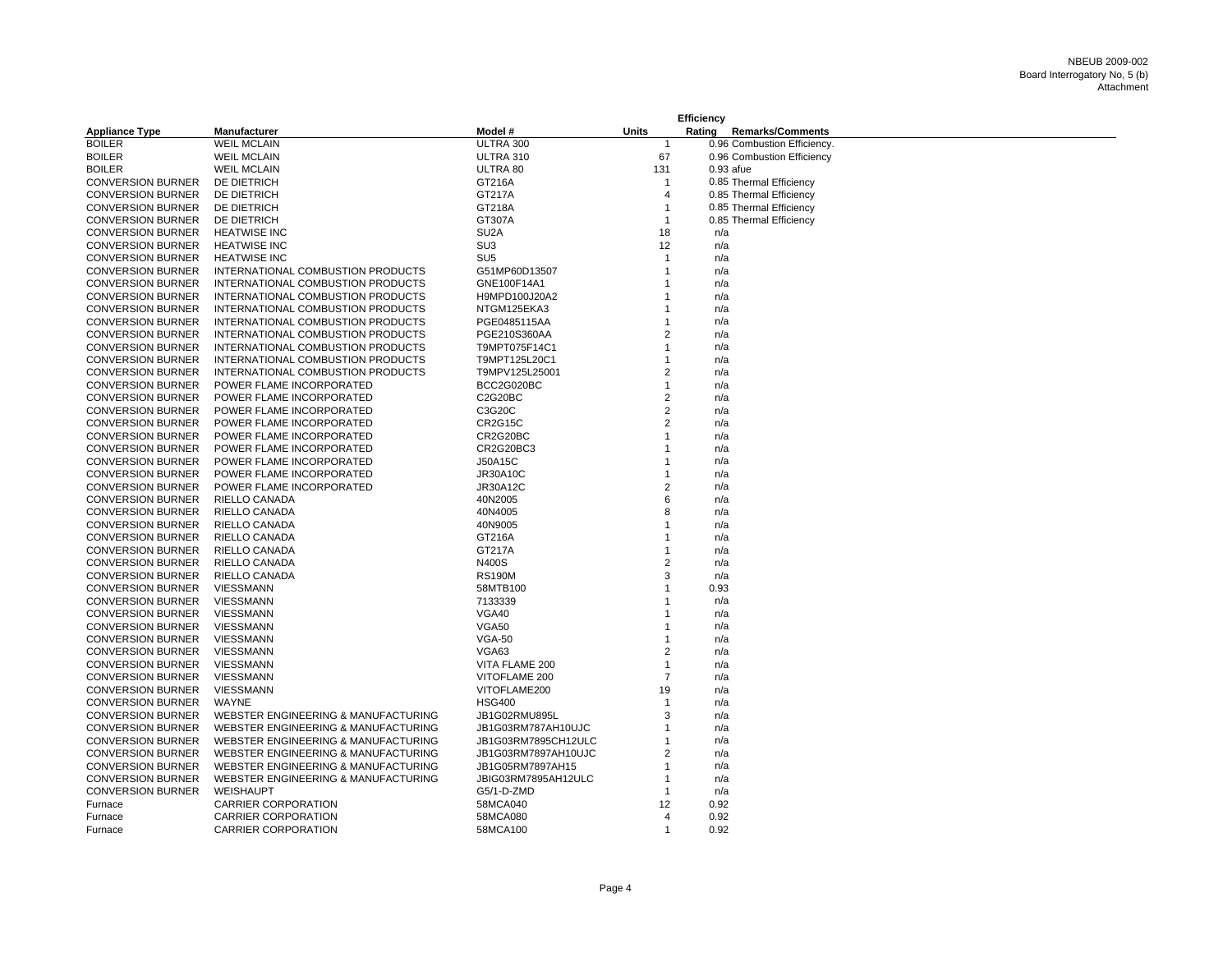|                       |                                   |                   |                         | <b>Efficiency</b> |             |                                                                                        |
|-----------------------|-----------------------------------|-------------------|-------------------------|-------------------|-------------|----------------------------------------------------------------------------------------|
| <b>Appliance Type</b> | Manufacturer                      | Model #           | Units                   | Rating            |             | <b>Remarks/Comments</b>                                                                |
| Furnace               | CARRIER CORPORATION               | 58MCA140          | 2                       |                   | 0.92        |                                                                                        |
| Furnace               | <b>CARRIER CORPORATION</b>        | 58MCB040          | 161                     |                   | 0.92        |                                                                                        |
| Furnace               | <b>CARRIER CORPORATION</b>        | 58MCB060          | 691                     |                   | 0.92        |                                                                                        |
| Furnace               | CARRIER CORPORATION               | 58MCB080          | 191                     |                   | 0.92        |                                                                                        |
| Furnace               | <b>CARRIER CORPORATION</b>        | 58MCB100          | 19                      |                   | 0.92        |                                                                                        |
| Furnace               | <b>CARRIER CORPORATION</b>        | 58MCB120          | $\overline{4}$          |                   | 0.92        |                                                                                        |
| Furnace               | <b>CARRIER CORPORATION</b>        | 58MCB140          | 1                       |                   | 0.92        |                                                                                        |
| Furnace               | <b>CARRIER CORPORATION</b>        | 58MTA060          | $\overline{2}$          |                   | 0.93        |                                                                                        |
| Furnace               | <b>CARRIER CORPORATION</b>        | 58MTA080          | 3                       |                   | 0.93        |                                                                                        |
| Furnace               | <b>CARRIER CORPORATION</b>        | 58MTB060          | 292                     |                   | 0.93        |                                                                                        |
| Furnace               | <b>CARRIER CORPORATION</b>        | 58MTB080          | 10                      |                   | 0.93        |                                                                                        |
| Furnace               | CARRIER CORPORATION               | 58MTB100          | $\overline{7}$          |                   | 0.93        |                                                                                        |
| Furnace               | <b>CARRIER CORPORATION</b>        | 58MTB120          | 8                       |                   | 0.93        |                                                                                        |
| Furnace               | <b>CARRIER CORPORATION</b>        | 58MVB040          | $\overline{2}$          |                   | 0.97        |                                                                                        |
| Furnace               | <b>CARRIER CORPORATION</b>        | 58MVB060          | 1494                    |                   | 0.94        |                                                                                        |
| Furnace               | <b>CARRIER CORPORATION</b>        | 58MVB080          | 190                     |                   | 0.94        |                                                                                        |
| Furnace               | <b>CARRIER CORPORATION</b>        | 58MVB100          | 17                      |                   | 0.94        |                                                                                        |
| Furnace               | <b>CARRIER CORPORATION</b>        | 58MVB120          | $\overline{2}$          |                   | 0.94        |                                                                                        |
| Furnace               | GOODMAN MANUFACTURING COMPANY     | <b>GMNT1004</b>   | 1                       |                   | n/a         |                                                                                        |
| Furnace               | INTERNATIONAL COMBUSTION PRODUCTS | 58MCB100          | 1                       |                   | 0.92        |                                                                                        |
| Furnace               | LENNOX INDUSTRIES INC             | G51MP36B07007     | $\overline{2}$          |                   | 0.92 afue   |                                                                                        |
| Furnace               | LENNOX INDUSTRIES INC             | G51MP36B07008     | $\mathbf{1}$            |                   | $0.92$ afue |                                                                                        |
| Furnace               | LENNOX INDUSTRIES INC             | G51MP36C09007     | 1                       |                   | 0.92 afue   |                                                                                        |
| Furnace               | LENNOX INDUSTRIES INC             | G51MP60D13507     | $\overline{2}$          |                   | $0.92$ afue |                                                                                        |
| Furnace               | LENNOX INDUSTRIES INC             | G51MP60D13508     | $\overline{2}$          |                   | $0.92$ afue |                                                                                        |
| Furnace               | MODINE MANUFACTURING GROUP        | DFS400AMRLN20D2   | 1                       |                   | n/a         |                                                                                        |
| Furnace               | PAYNE HEATING & COOLING           | PG9MAA036060      | 1                       |                   | $0.92$ afue |                                                                                        |
| Furnace               | PAYNE HEATING & COOLING           | PG9MAA036080      | 3                       |                   | 0.92 afue   |                                                                                        |
| Furnace               | PAYNE HEATING & COOLING           | PG9MAA060140      | 1                       |                   | 0.92 afue   |                                                                                        |
| Furnace               | PAYNE HEATING & COOLING           | PG9MAA063060      | 1                       |                   | 0.92 afue   |                                                                                        |
| Furnace               | UNITARY PRODUCTS GROUP            | PC9B12N06NUP11A   | 1                       |                   | $0.92$ afue |                                                                                        |
| Furnace               | UNITARY PRODUCTS GROUP            | PS9B12N080UP11A   | 1                       |                   | $0.92$ afue |                                                                                        |
| Furnace               | UNITARY PRODUCTS GROUP            | PV9C16080UP118    | 1                       |                   | $0.92$ afue |                                                                                        |
| Furnace               | UNITARY PRODUCTS GROUP            | PV9C20N100UP11C   | 1                       |                   | 0.92 afue   |                                                                                        |
| Furnace               | UNITARY PRODUCTS GROUP            | W0A6745354        | $\mathbf{1}$            |                   | n/a         |                                                                                        |
| Furnace               | VANEE                             | 60HERV45          | $\overline{2}$          |                   | n/a         |                                                                                        |
| Furnace               | YORK UNITARY PRODUCT              | PC9C16N0804P11A   | 1                       |                   | $0.92$ afue |                                                                                        |
| Furnace               | YORK UNITARY PRODUCT              | PV9C16N080UP11C   | 1                       |                   | n/a         |                                                                                        |
| RADIANT HEATER        | AMIGA                             | AMIGA10           | $\overline{7}$          |                   |             | 0.90 No certified efficiency standard for infrared heaters but equivalent AFUE is >90% |
| <b>RADIANT HEATER</b> | <b>EASY RADIANT MFG LTD</b>       | EZ10030           | 1                       |                   |             | n/a No certified efficiency standard for infrared heaters but equivalent AFUE is >90%  |
| <b>RADIANT HEATER</b> | <b>EASY RADIANT MFG LTD</b>       | EZ10040           | $\overline{2}$          |                   |             | n/a No certified efficiency standard for infrared heaters but equivalent AFUE is >90%  |
| RADIANT HEATER        | <b>GORDON RAY</b>                 | GR280             | 3                       |                   |             | 0.90 No certified efficiency standard for infrared heaters but equivalent AFUE is >90% |
| <b>RADIANT HEATER</b> | <b>ROBERTS GORDON</b>             | CTH150            | $\mathbf{1}$            |                   |             | 0.90 No certified efficiency standard for infrared heaters but equivalent AFUE is >90% |
| <b>RADIANT HEATER</b> | <b>ROBERTS GORDON</b>             | CTH2100           | $\overline{4}$          |                   |             | 0.90 No certified efficiency standard for infrared heaters but equivalent AFUE is >90% |
| <b>RADIANT HEATER</b> | <b>ROBERTS GORDON</b>             | CTH2125           | 5                       |                   |             | 0.90 No certified efficiency standard for infrared heaters but equivalent AFUE is >90% |
| <b>RADIANT HEATER</b> | ROBERTS GORDON                    | <b>CTH260</b>     | 1                       |                   |             | 0.90 No certified efficiency standard for infrared heaters but equivalent AFUE is >90% |
| <b>RADIANT HEATER</b> | <b>ROBERTS GORDON</b>             | CTH80             | 1                       |                   |             | 0.90 No certified efficiency standard for infrared heaters but equivalent AFUE is >90% |
| RADIANT HEATER        | <b>SCHWANK</b>                    | 1Q110             | 2                       |                   |             | 0.90 No certified efficiency standard for infrared heaters but equivalent AFUE is >90% |
| RADIANT HEATER        | <b>SCHWANK</b>                    | ECO <sub>18</sub> | 9                       |                   |             | 0.90 No certified efficiency standard for infrared heaters but equivalent AFUE is >90% |
| RADIANT HEATER        | <b>SCHWANK</b>                    | S100100NCH        | 3                       |                   |             | 0.90 No certified efficiency standard for infrared heaters but equivalent AFUE is >90% |
| <b>RADIANT HEATER</b> | <b>SCHWANK</b>                    | S100155NCH        | $\overline{\mathbf{c}}$ |                   |             | 0.90 No certified efficiency standard for infrared heaters but equivalent AFUE is >90% |
| RADIANT HEATER        | <b>SCHWANK</b>                    | S1008052MFN       | $\overline{2}$          |                   |             | 0.90 No certified efficiency standard for infrared heaters but equivalent AFUE is >90% |
| RADIANT HEATER        | <b>SCHWANK</b>                    | S10080NCA         | 2                       |                   |             | 0.90 No certified efficiency standard for infrared heaters but equivalent AFUE is >90% |
| RADIANT HEATER        | <b>SCHWANK</b>                    | S10080NCH         | 10                      |                   |             | 0.90 No certified efficiency standard for infrared heaters but equivalent AFUE is >90% |
| <b>RADIANT HEATER</b> | <b>SCHWANK</b>                    | STRJX45NX1        | 3                       |                   |             | 0.90 No certified efficiency standard for infrared heaters but equivalent AFUE is >90% |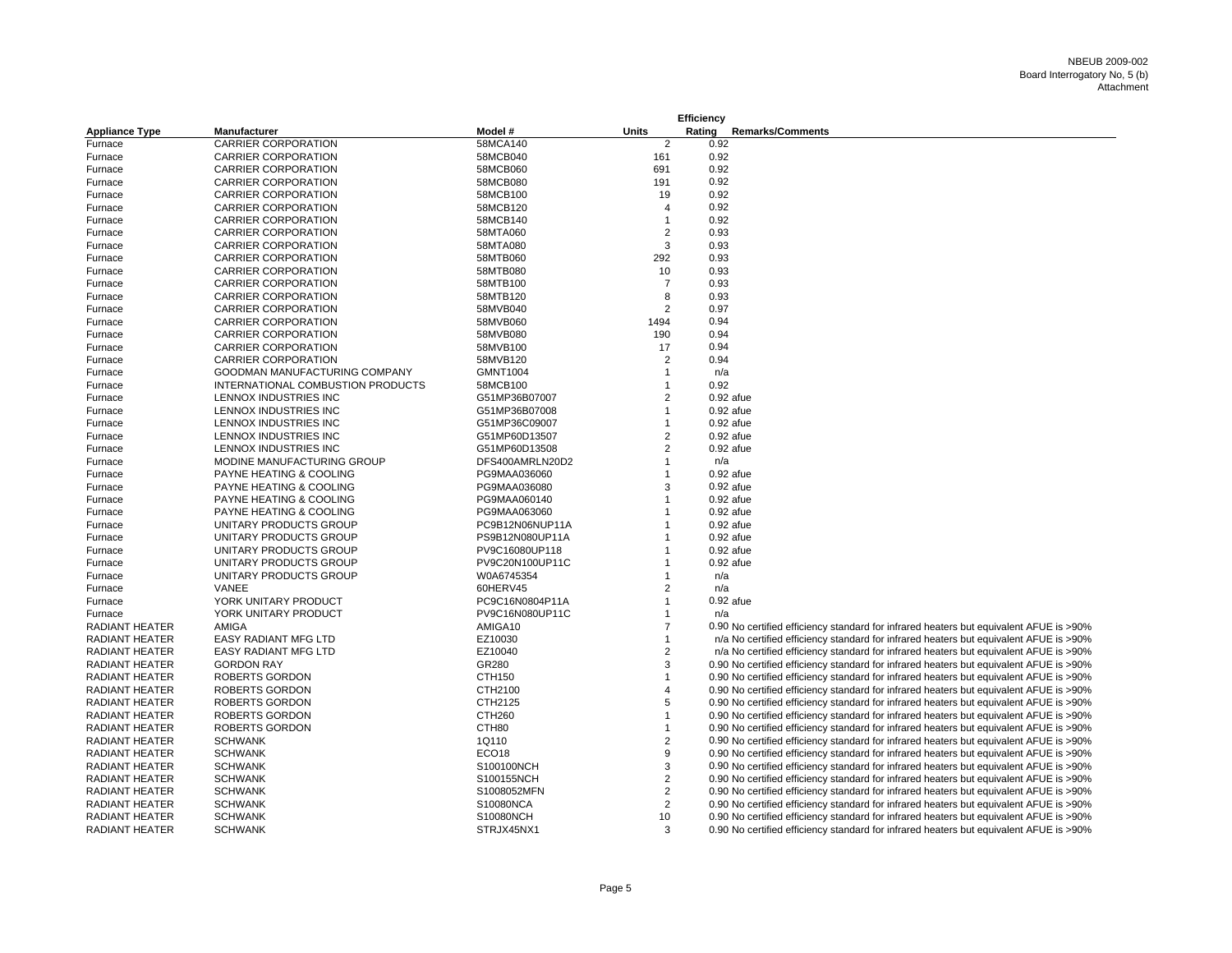|                       |                               |                  |                | Efficiency |                   |                                                                                        |
|-----------------------|-------------------------------|------------------|----------------|------------|-------------------|----------------------------------------------------------------------------------------|
| <b>Appliance Type</b> | <b>Manufacturer</b>           | Model #          | <b>Units</b>   | Rating     |                   | <b>Remarks/Comments</b>                                                                |
| <b>RADIANT HEATER</b> | <b>SCHWANK</b>                | STRJZ45NX1       | $\overline{2}$ |            |                   | 0.90 No certified efficiency standard for infrared heaters but equivalent AFUE is >90% |
| <b>RADIANT HEATER</b> | <b>SCHWANK</b>                | STS11040         | $\overline{1}$ |            |                   | 0.90 No certified efficiency standard for infrared heaters but equivalent AFUE is >90% |
| <b>RADIANT HEATER</b> | <b>SCHWANK</b>                | STS11050         | $\overline{1}$ |            |                   | 0.90 No certified efficiency standard for infrared heaters but equivalent AFUE is >90% |
| <b>RADIANT HEATER</b> | <b>SCHWANK</b>                | STS13040         | $\overline{1}$ |            |                   | 0.90 No certified efficiency standard for infrared heaters but equivalent AFUE is >90% |
| <b>RADIANT HEATER</b> | <b>SCHWANK</b>                | STS8030          | $\overline{2}$ |            |                   | 0.90 No certified efficiency standard for infrared heaters but equivalent AFUE is >90% |
| <b>RADIANT HEATER</b> | <b>SCHWANK</b>                | STS98040         | $\mathbf{1}$   |            |                   | 0.90 No certified efficiency standard for infrared heaters but equivalent AFUE is >90% |
| <b>RADIANT HEATER</b> | <b>SCHWANK</b>                | STSJ2100N        | $\mathbf{1}$   |            |                   | 0.90 No certified efficiency standard for infrared heaters but equivalent AFUE is >90% |
| RADIANT HEATER        | <b>SCHWANK</b>                | STSJ2155N        | $\overline{4}$ |            |                   | 0.90 No certified efficiency standard for infrared heaters but equivalent AFUE is >90% |
| <b>RADIANT HEATER</b> | <b>SCHWANK</b>                | STSJ260N         | 3              |            |                   | 0.90 No certified efficiency standard for infrared heaters but equivalent AFUE is >90% |
| <b>RADIANT HEATER</b> | <b>SCHWANK</b>                | STSJ280N         | $\overline{2}$ |            |                   | 0.90 No certified efficiency standard for infrared heaters but equivalent AFUE is >90% |
| <b>RADIANT HEATER</b> | <b>SCHWANK</b>                | STSJZ100         | $\overline{4}$ |            |                   | 0.90 No certified efficiency standard for infrared heaters but equivalent AFUE is >90% |
| <b>RADIANT HEATER</b> | <b>SCHWANK</b>                | STSJZ100N        | $\overline{4}$ |            |                   | 0.90 No certified efficiency standard for infrared heaters but equivalent AFUE is >90% |
| <b>RADIANT HEATER</b> | <b>SCHWANK</b>                | STSJZ110N        | 2              |            |                   | 0.90 No certified efficiency standard for infrared heaters but equivalent AFUE is >90% |
| <b>RADIANT HEATER</b> | <b>SCHWANK</b>                | STSJZ130         | $\overline{7}$ |            |                   | 0.90 No certified efficiency standard for infrared heaters but equivalent AFUE is >90% |
| <b>RADIANT HEATER</b> | <b>SCHWANK</b>                | STSJZ130         | 17             |            |                   | 0.90 No certified efficiency standard for infrared heaters but equivalent AFUE is >90% |
| RADIANT HEATER        | <b>SCHWANK</b>                | STSJZ155         | 3              |            |                   | 0.90 No certified efficiency standard for infrared heaters but equivalent AFUE is >90% |
| RADIANT HEATER        | <b>SCHWANK</b>                | STSJZ155         | 14             |            |                   | 0.90 No certified efficiency standard for infrared heaters but equivalent AFUE is >90% |
| <b>RADIANT HEATER</b> | <b>SCHWANK</b>                | STSJZ160N        | $\overline{1}$ |            |                   | 0.90 No certified efficiency standard for infrared heaters but equivalent AFUE is >90% |
| <b>RADIANT HEATER</b> | <b>SCHWANK</b>                | STSJZ175N        | 21             |            |                   | 0.90 No certified efficiency standard for infrared heaters but equivalent AFUE is >90% |
| <b>RADIANT HEATER</b> | <b>SCHWANK</b>                | STSJZ200N        | 9              |            |                   | 0.90 No certified efficiency standard for infrared heaters but equivalent AFUE is >90% |
| RADIANT HEATER        | <b>SCHWANK</b>                | STSJZ60N         | $\overline{1}$ |            |                   | 0.90 No certified efficiency standard for infrared heaters but equivalent AFUE is >90% |
| <b>RADIANT HEATER</b> | <b>SCHWANK</b>                | STSJZ80          | 5              |            |                   | 0.90 No certified efficiency standard for infrared heaters but equivalent AFUE is >90% |
| <b>RADIANT HEATER</b> | <b>SCHWANK</b>                | STSP15550        | 2              |            |                   | 0.90 No certified efficiency standard for infrared heaters but equivalent AFUE is >90% |
| <b>RADIANT HEATER</b> | <b>SCHWANK</b>                | STSP175NCA       | $\overline{1}$ |            |                   | 0.90 No certified efficiency standard for infrared heaters but equivalent AFUE is >90% |
| <b>RADIANT HEATER</b> | <b>SCHWANK</b>                | STSP-60-20       | $\overline{1}$ |            |                   | 0.90 No certified efficiency standard for infrared heaters but equivalent AFUE is >90% |
| <b>RADIANT HEATER</b> | <b>SCHWANK</b>                | STSP8040         | 2              |            |                   | 0.90 No certified efficiency standard for infrared heaters but equivalent AFUE is >90% |
| <b>RADIANT HEATER</b> | <b>SCHWANK</b>                | STWJ2130N55      | 3              |            |                   | 0.90 No certified efficiency standard for infrared heaters but equivalent AFUE is >90% |
| <b>RADIANT HEATER</b> | <b>SCHWANK</b>                | STWJZ155         | $\overline{1}$ |            |                   | 0.90 No certified efficiency standard for infrared heaters but equivalent AFUE is >90% |
| RADIANT HEATER        | <b>SCHWANK</b>                | STWJZ80NSS       | $\mathbf{1}$   |            |                   | 0.90 No certified efficiency standard for infrared heaters but equivalent AFUE is >90% |
| <b>RADIANT HEATER</b> | SUPERIOR RADIANT PRODUCTS LTD | <b>UA125</b>     | $\overline{2}$ |            |                   | 0.90 No certified efficiency standard for infrared heaters but equivalent AFUE is >90% |
| RADIANT HEATER        | SUPERIOR RADIANT PRODUCTS LTD | <b>UA150</b>     | $\overline{1}$ |            |                   | 0.90 No certified efficiency standard for infrared heaters but equivalent AFUE is >90% |
| <b>RADIANT HEATER</b> | SUPERIOR RADIANT PRODUCTS LTD | <b>UX150</b>     | 3              |            |                   | 0.90 No certified efficiency standard for infrared heaters but equivalent AFUE is >90% |
| <b>RADIANT HEATER</b> | VANTAGE                       | CTH2100          | $\overline{1}$ |            |                   | 0.90 No certified efficiency standard for infrared heaters but equivalent AFUE is >90% |
| <b>RADIANT HEATER</b> | VANTAGE                       | CTH2125          | $\overline{4}$ |            |                   | 0.90 No certified efficiency standard for infrared heaters but equivalent AFUE is >90% |
| <b>RADIANT HEATER</b> | VANTAGE                       | CTH2150          | $\overline{4}$ |            |                   | 0.90 No certified efficiency standard for infrared heaters but equivalent AFUE is >90% |
| ROOF TOP UNIT         | <b>BDP COMPANY</b>            | 580DTV120224ABAA | $\mathbf 1$    |            | n/a               |                                                                                        |
| ROOF TOP UNIT         | <b>CARRIER CORPORATION</b>    | 48FE012A121HQ    | -1             |            | 0.80              |                                                                                        |
| ROOF TOP UNIT         | <b>CARRIER CORPORATION</b>    | 48HJE006151HQ    | $\mathbf 1$    |            | 0.83              |                                                                                        |
| ROOF TOP UNIT         | <b>CARRIER CORPORATION</b>    | 48HJE006541HQ    | $\overline{1}$ |            | 0.83              |                                                                                        |
| ROOF TOP UNIT         | <b>CARRIER CORPORATION</b>    | 48HJE008541HQ    | $\overline{2}$ |            | 0.83              |                                                                                        |
| <b>ROOF TOP UNIT</b>  | <b>CARRIER CORPORATION</b>    | 48TFE005A121HQ   | $\overline{2}$ |            | 0.80              |                                                                                        |
| ROOF TOP UNIT         | <b>CARRIER CORPORATION</b>    | 48TFF008A121H0   | $\mathbf{1}$   |            | 0.80              |                                                                                        |
| ROOF TOP UNIT         | LENNOX INDUSTRIES INC         | CS166511253P     | $\mathbf{1}$   |            | 0.80              |                                                                                        |
| ROOF TOP UNIT         | LENNOX INDUSTRIES INC         | LGA060H2BH       | 2              |            | 0.80 Steady State |                                                                                        |
| <b>ROOF TOP UNIT</b>  | LENNOX INDUSTRIES INC         | LGA060H2BH2Y     | 2              |            | 0.80 Steady State |                                                                                        |
| ROOF TOP UNIT         | LENNOX INDUSTRIES INC         | LGA060H4BH5Y     | $\overline{1}$ |            | 0.80 Steady State |                                                                                        |
| ROOF TOP UNIT         | LENNOX INDUSTRIES INC         | LGC090S2BS2Y     | $\mathbf{1}$   |            | 0.80 Steady State |                                                                                        |
| ROOF TOP UNIT         | LENNOX INDUSTRIES INC         | LGC240S2BS2Y     | $\mathbf{1}$   |            | 0.80 Steady State |                                                                                        |
| <b>ROOF TOP UNIT</b>  | LENNOX INDUSTRIES INC         | TGA03652DM       | $\overline{1}$ |            |                   | 0.80 Thermal Efficiency                                                                |
| ROOF TOP UNIT         | LENNOX INDUSTRIES INC         | TGA04852BH1P     | 2              |            |                   | 0.80 Thermal Efficiency                                                                |
| ROOF TOP UNIT         | LENNOX INDUSTRIES INC         | TGA04852DH1J     | 2              |            |                   | 0.80 Thermal Efficiency                                                                |
| ROOF TOP UNIT         | LENNOX INDUSTRIES INC         | TGA048S2D41J     | $\mathbf{1}$   |            |                   | 0.80 Thermal Efficiency                                                                |
| <b>ROOF TOP UNIT</b>  | LENNOX INDUSTRIES INC         | TGA06052BH14     | $\mathbf{1}$   |            |                   | 0.80 Thermal Efficiency                                                                |
| ROOF TOP UNIT         | LENNOX INDUSTRIES INC         | TGA06052BH1J     | $\mathbf 1$    |            |                   | 0.80 Thermal Efficiency                                                                |
| ROOF TOP UNIT         | LENNOX INDUSTRIES INC         | TGA06052BH1Y     | $\overline{1}$ |            |                   | 0.80 Thermal Efficiency                                                                |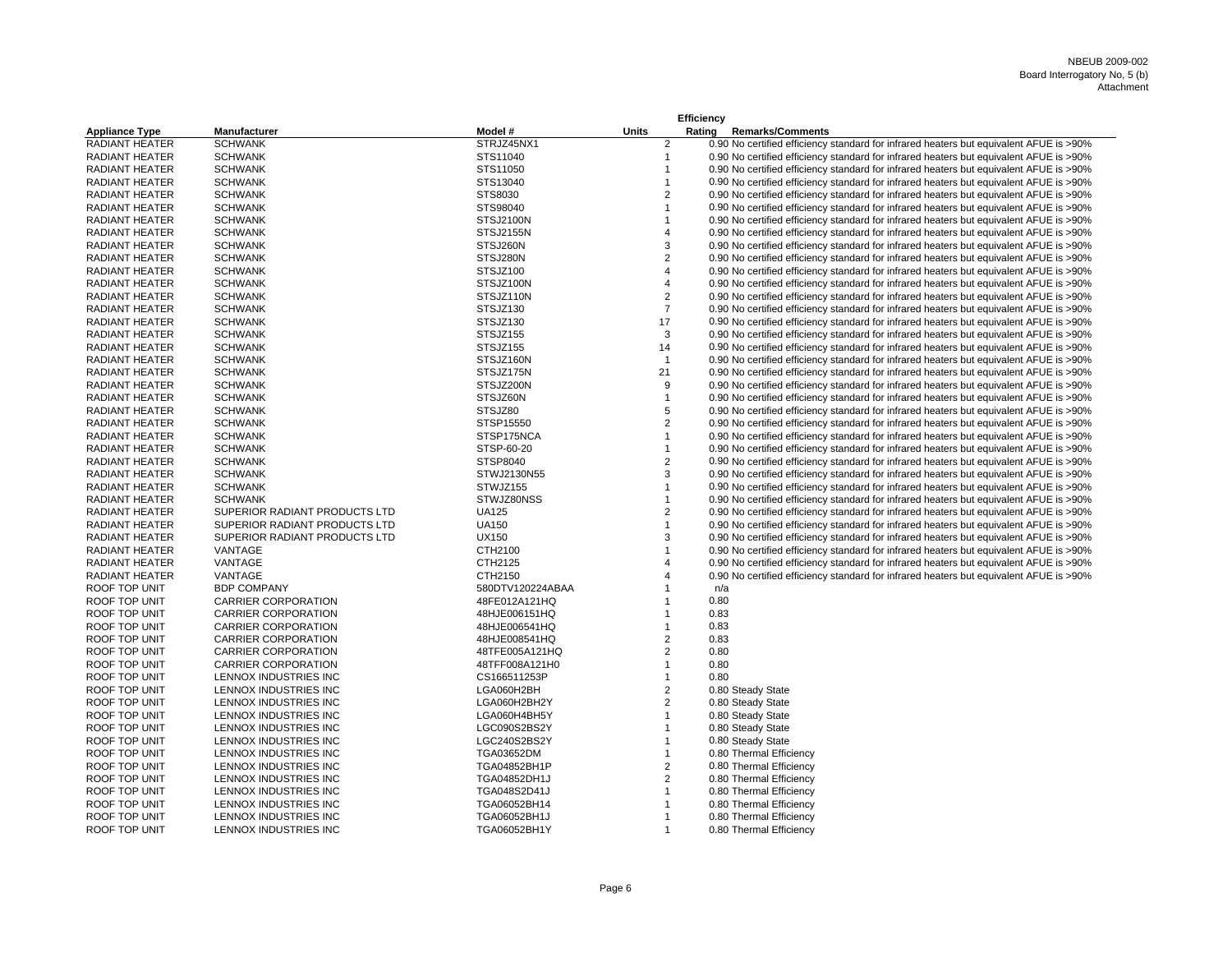|                       |                            |                          |                | Efficiency              |                         |
|-----------------------|----------------------------|--------------------------|----------------|-------------------------|-------------------------|
| <b>Appliance Type</b> | <b>Manufacturer</b>        | Model #                  | <b>Units</b>   | Rating                  | <b>Remarks/Comments</b> |
| ROOF TOP UNIT         | LENNOX INDUSTRIES INC      | <b>TGA06052DH</b>        | 1              | 0.80 Thermal Efficiency |                         |
| ROOF TOP UNIT         | LENNOX INDUSTRIES INC      | TGA06052DH1J             | $\overline{7}$ | 0.80 Thermal Efficiency |                         |
| ROOF TOP UNIT         | LENNOX INDUSTRIES INC      | <b>TGA060S2BH1Y</b>      | 1              | 0.80 Thermal Efficiency |                         |
| ROOF TOP UNIT         | LENNOX INDUSTRIES INC      | <b>TGA060S2DH1J</b>      | 1              | 0.80 Thermal Efficiency |                         |
| ROOF TOP UNIT         | LENNOX INDUSTRIES INC      | TGA090H2BM               | 1              | 0.80 Thermal Efficiency |                         |
| <b>ROOF TOP UNIT</b>  | LENNOX INDUSTRIES INC      | TGA090H2BM1Y             | 1              | 0.80 Thermal Efficiency |                         |
| ROOF TOP UNIT         | LENNOX INDUSTRIES INC      | TGA090S2BM1Y             | 1              | 0.80 Thermal Efficiency |                         |
| ROOF TOP UNIT         | LENNOX INDUSTRIES INC      | <b>TGA102S2BM1Y</b>      | 1              | 0.80 Thermal Efficiency |                         |
| ROOF TOP UNIT         | LENNOX INDUSTRIES INC      | TGA12052BH1Y             | 1              | 0.80 Thermal Efficiency |                         |
| ROOF TOP UNIT         | LENNOX INDUSTRIES INC      | TGA120S2BH               | $\overline{2}$ | 0.80 Thermal Efficiency |                         |
| ROOF TOP UNIT         | LENNOX INDUSTRIES INC      | <b>TGA120S2BH1J</b>      | $\overline{2}$ | 0.80 Thermal Efficiency |                         |
| ROOF TOP UNIT         | LENNOX INDUSTRIES INC      | TGA120S2BM1J             | $\overline{2}$ | 0.80 Thermal Efficiency |                         |
| ROOF TOP UNIT         | LENNOX INDUSTRIES INC      | TGA24052BH1J             | $\mathbf{1}$   | 0.80 Thermal Efficiency |                         |
| ROOF TOP UNIT         | LENNOX INDUSTRIES INC      | TGA240S2BH1J             | 1              | 0.80 Thermal Efficiency |                         |
| ROOF TOP UNIT         | MODINE MANUFACTURING GROUP | HFP300TMRLP70D2          | 5              | n/a                     |                         |
| ROOF TOP UNIT         | <b>REZNOR</b>              | <b>RGB758</b>            | $\overline{4}$ | n/a                     |                         |
| ROOF TOP UNIT         | <b>RHEEM</b>               | RKKBA120YL22E            | 1              | n/a                     |                         |
| ROOF TOP UNIT         | <b>RHEEM</b>               | RKKBA240YL40E            | 1              | n/a                     |                         |
| ROOF TOP UNIT         | <b>TRANE</b>               | Y5C060AWELAZTD0000       | 1              | 0.78 Thermal Efficiency |                         |
| ROOF TOP UNIT         | <b>TRANE</b>               | YCC018F1LOBE             | 2              | n/a                     |                         |
| ROOF TOP UNIT         | <b>TRANE</b>               | YCC024F1LOBE             | 6              | n/a                     |                         |
| ROOF TOP UNIT         | <b>TRANE</b>               | YCC0301L0BC              | 1              | n/a                     |                         |
| ROOF TOP UNIT         | <b>TRANE</b>               | YCD04BC3HABD             | 1              | n/a                     |                         |
| ROOF TOP UNIT         | <b>TRANE</b>               | YCD04BCBHABD             | 1              | n/a                     |                         |
| ROOF TOP UNIT         | <b>TRANE</b>               | YCD060C3H0BF             | 1              | n/a                     |                         |
| ROOF TOP UNIT         | <b>TRANE</b>               | YCD060C3HABD             | 1              | n/a                     |                         |
| ROOF TOP UNIT         | <b>TRANE</b>               | YCD060C3HABE             | 1              | n/a                     |                         |
| ROOF TOP UNIT         | <b>TRANE</b>               | YCD090C3HABD             | 1              | n/a                     |                         |
| ROOF TOP UNIT         | <b>TRANE</b>               | YCD150C3HAAA             | 1              | n/a                     |                         |
| ROOF TOP UNIT         | <b>TRANE</b>               | YCD150D3HCBB             | 1              | n/a                     |                         |
| ROOF TOP UNIT         | <b>TRANE</b>               | YCD180B3H0DE             | $\overline{2}$ | n/a                     |                         |
| ROOF TOP UNIT         | <b>TRANE</b>               | YHC063A3EHA1GD000A1B000  | 5              | $0.78$ afue             |                         |
| ROOF TOP UNIT         | TRANE                      | YSC048AWELA2MD2          | 6              | $0.79$ afue             |                         |
| ROOF TOP UNIT         | <b>TRANE</b>               | YSC048AWRHA2MD2B00003    | 1              | $0.79$ afue             |                         |
| ROOF TOP UNIT         | <b>TRANE</b>               | YSC060AWELA001YA         | 1              | $0.78$ afue             |                         |
| <b>ROOF TOP UNIT</b>  | <b>TRANE</b>               | YSC072A3EHA2U00000000000 | $\mathbf{1}$   | $0.81$ afue             |                         |
| ROOF TOP UNIT         | TRANE                      | YSC072AWEHA240000000000  | $\mathbf{1}$   | $0.81$ afue             |                         |
| ROOF TOP UNIT         | <b>TRANE</b>               | YSC072AWELA001SC         | $\overline{7}$ | $0.81$ afue             |                         |
| ROOF TOP UNIT         | <b>TRANE</b>               | YSC090AWELA2TD           | 3              | $0.81$ afue             |                         |
| ROOF TOP UNIT         | <b>TRANE</b>               | YSC092AWEHA              | 3              | $0.81$ afue             |                         |
| ROOF TOP UNIT         | <b>TRANE</b>               | YSC102AWEHA2YD           | 6              | $0.81$ afue             |                         |
| ROOF TOP UNIT         | <b>TRANE</b>               | YSC120A3EHA12            | 1              | $0.81$ afue             |                         |
| ROOF TOP UNIT         | <b>TRANE</b>               | YSC120A3EHA2RD1          | $\overline{2}$ | $0.81$ afue             |                         |
| ROOF TOP UNIT         | <b>TRANE</b>               | YSC120A3EHA2RD1000000000 | $\overline{2}$ | $0.81$ afue             |                         |
| ROOF TOP UNIT         | <b>TRANE</b>               | YSC120AWELA001SD         | 6              | $0.81$ afue             |                         |
| ROOF TOP UNIT         | <b>TRANE</b>               | YSCO72AWELA2JDO          | $\overline{2}$ | $0.81$ afue             |                         |
| ROOF TOP UNIT         | UNITARY PRODUCTS GROUP     | D3CG072N09958BDA         | 1              | n/a                     |                         |
| ROOF TOP UNIT         | UNITARY PRODUCTS GROUP     | D3CG120N20025USB         | 1              | n/a                     |                         |
| ROOF TOP UNIT         | UNITARY PRODUCTS GROUP     | D3CG150N20025JSB         | 1              | n/a                     |                         |
| ROOF TOP UNIT         | UNITARY PRODUCTS GROUP     | D6CG036N07925A           | 1              | n/a                     |                         |
| ROOF TOP UNIT         | UNITARY PRODUCTS GROUP     | D6CG048N09925A           | 1              | n/a                     |                         |
| ROOF TOP UNIT         | UNITARY PRODUCTS GROUP     | D7CG036N04025A           | 1              | n/a                     |                         |
| ROOF TOP UNIT         | UNITARY PRODUCTS GROUP     | D7CG060N07906A           |                | n/a                     |                         |
| ROOF TOP UNIT         | UNITARY PRODUCTS GROUP     | D7CG060N07958BA          | 1              | n/a                     |                         |
| <b>ROOF TOP UNIT</b>  | UNITARY PRODUCTS GROUP     | D8CG060N09925A           |                | n/a                     |                         |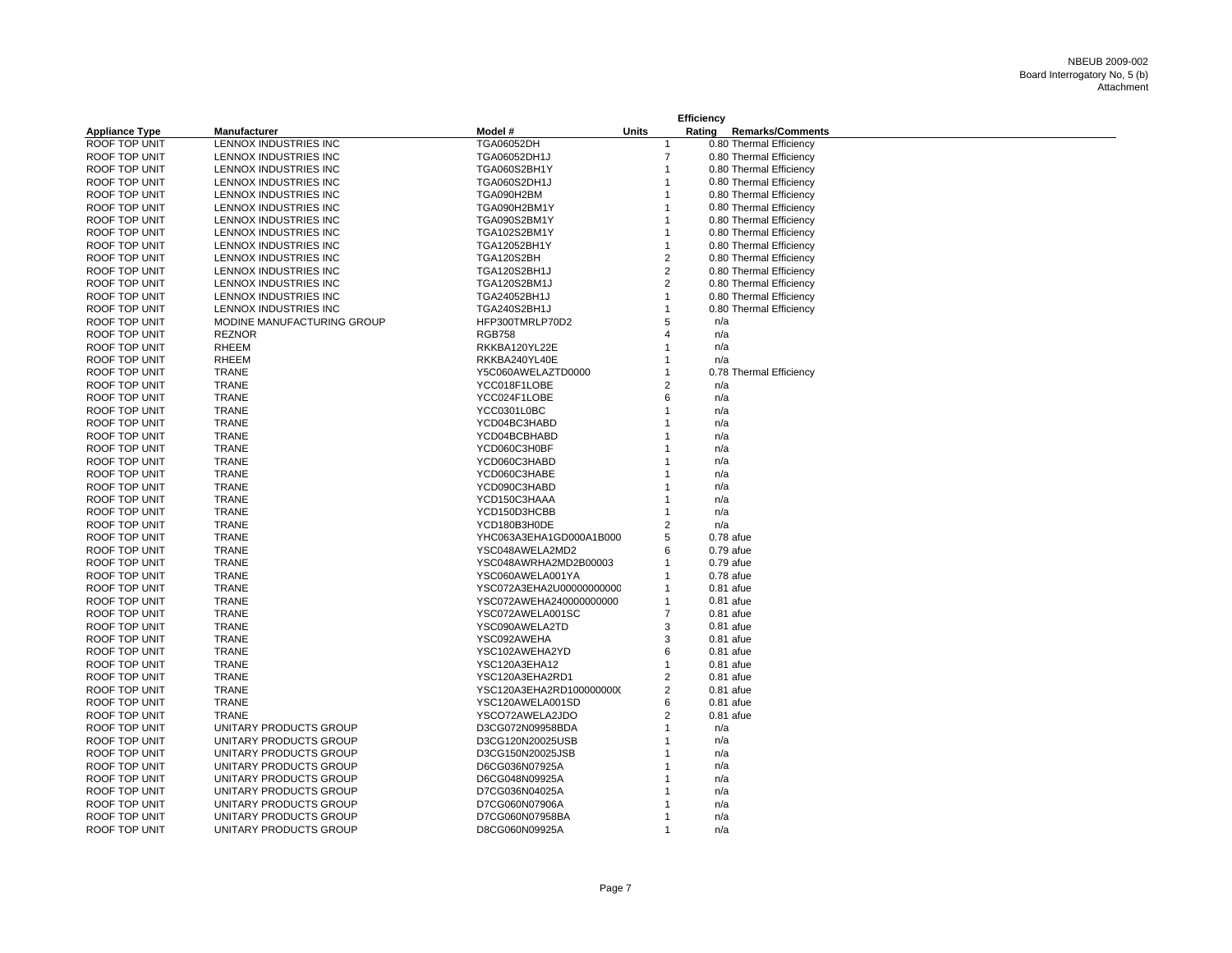|                       |                            |                                  |                | <b>Efficiency</b> |      |                         |
|-----------------------|----------------------------|----------------------------------|----------------|-------------------|------|-------------------------|
| <b>Appliance Type</b> | Manufacturer               | Model #                          | <b>Units</b>   | Rating            |      | <b>Remarks/Comments</b> |
| <b>ROOF TOP UNIT</b>  | UNITARY PRODUCTS GROUP     | DF072N10P2AAA2B                  | 5              |                   | 0.80 |                         |
| ROOF TOP UNIT         | UNITARY PRODUCTS GROUP     | DF072N10P2AAAB                   | $\overline{2}$ |                   | 0.80 |                         |
| ROOF TOP UNIT         | UNITARY PRODUCTS GROUP     | DF072N10P5AAA2                   | $\overline{4}$ |                   | 0.80 |                         |
| ROOF TOP UNIT         | UNITARY PRODUCTS GROUP     | DF072N10P5AAA2B                  | $\overline{2}$ |                   | 0.80 |                         |
| ROOF TOP UNIT         | UNITARY PRODUCTS GROUP     | DF090N15P5AAA4B                  | 1              |                   | 0.80 |                         |
| ROOF TOP UNIT         | UNITARY PRODUCTS GROUP     | DF102N15N5AA                     |                |                   | 0.80 |                         |
| ROOF TOP UNIT         | UNITARY PRODUCTS GROUP     | DF102N15P2AAA4B                  |                |                   | 0.80 |                         |
| ROOF TOP UNIT         | UNITARY PRODUCTS GROUP     | DF102N15P5AAA4                   | 1              |                   | 0.80 |                         |
| ROOF TOP UNIT         | UNITARY PRODUCTS GROUP     | DF102N15P5AAA4A                  |                |                   | 0.80 |                         |
| ROOF TOP UNIT         | UNITARY PRODUCTS GROUP     | DF102N15P5AAA4B                  |                |                   | 0.80 |                         |
| ROOF TOP UNIT         | UNITARY PRODUCTS GROUP     | DH180S32B5AAA2B                  | 1              |                   | 0.80 |                         |
| ROOF TOP UNIT         | UNITARY PRODUCTS GROUP     | DH240S32B5AAA1                   | 1              |                   | 0.80 |                         |
| ROOF TOP UNIT         | UNITARY PRODUCTS GROUP     | DH240S32B5AAA1D                  | 1              |                   | 0.80 |                         |
| ROOF TOP UNIT         | UNITARY PRODUCTS GROUP     | DJ036N08P5AAA2A                  | 1              |                   | 0.80 |                         |
| ROOF TOP UNIT         | UNITARY PRODUCTS GROUP     | DJ048N06P2AAA2                   | $\overline{2}$ |                   | 0.80 |                         |
| ROOF TOP UNIT         | UNITARY PRODUCTS GROUP     | DJ048N10P5AAA2                   | 1              |                   | 0.80 |                         |
| ROOF TOP UNIT         | UNITARY PRODUCTS GROUP     | DJ048N10P5AAA2A                  |                |                   | 0.80 |                         |
| ROOF TOP UNIT         | UNITARY PRODUCTS GROUP     | DJ060N10P2AAAZA                  | 1              |                   | 0.80 |                         |
| ROOF TOP UNIT         | UNITARY PRODUCTS GROUP     | DM090N15P2AAA3C                  | 1              |                   | 0.80 |                         |
| ROOF TOP UNIT         | UNITARY PRODUCTS GROUP     | DM090N15P2AAA4A                  | $\overline{2}$ |                   | 0.80 |                         |
| ROOF TOP UNIT         | UNITARY PRODUCTS GROUP     | DM120N15N2AAA3C                  | $\mathbf{1}$   |                   | 0.80 |                         |
| ROOF TOP UNIT         | UNITARY PRODUCTS GROUP     | DM120N15P5AAA3C                  | 3              |                   |      | 0.80 Thermal Efficiency |
| ROOF TOP UNIT         | UNITARY PRODUCTS GROUP     | DM18024C2AAAIC                   | 1              |                   |      | 0.80 Thermal Efficiency |
| ROOF TOP UNIT         | UNITARY PRODUCTS GROUP     | NOM6216184                       | 1              |                   | n/a  |                         |
| ROOF TOP UNIT         |                            |                                  |                |                   |      |                         |
| ROOF TOP UNIT         | YORK UNITARY PRODUCT       | D2CG240W32058FDF                 |                |                   | n/a  |                         |
| ROOF TOP UNIT         | YORK UNITARY PRODUCT       | D7CG048N06058A<br>D7CG048N09925A |                |                   | n/a  |                         |
|                       | YORK UNITARY PRODUCT       |                                  | 1              |                   | n/a  |                         |
| ROOF TOP UNIT         | YORK UNITARY PRODUCT       | D7CG060N07958BDA                 | 2              |                   | n/a  |                         |
| ROOF TOP UNIT         | YORK UNITARY PRODUCT       | D7CG060N09906A                   | 1              |                   | n/a  |                         |
| ROOF TOP UNIT         | YORK UNITARY PRODUCT       | D7CG060N09958BDA                 |                |                   | n/a  |                         |
| ROOF TOP UNIT         | YORK UNITARY PRODUCT       | D7CG06ON09958BDA                 |                |                   | n/a  |                         |
| ROOF TOP UNIT         | YORK UNITARY PRODUCT       | D7G048N09958BDA                  |                |                   | n/a  |                         |
| ROOF TOP UNIT         | YORK UNITARY PRODUCT       | DF072N10P2AAA2A                  |                |                   | n/a  |                         |
| ROOF TOP UNIT         | YORK UNITARY PRODUCT       | DF090N15P2AAA4A                  |                |                   | n/a  |                         |
| ROOF TOP UNIT         | YORK UNITARY PRODUCT       | DF090N15P2AAA4B                  |                |                   | n/a  |                         |
| <b>ROOF TOP UNIT</b>  | YORK UNITARY PRODUCT       | DF120N15P2AAA3D                  |                |                   | n/a  |                         |
| ROOF TOP UNIT         | YORK UNITARY PRODUCT       | DH240N32B5AAA1E                  |                |                   | n/a  |                         |
| ROOF TOP UNIT         | YORK UNITARY PRODUCT       | DJ048N10P2AAA2                   | 2              |                   | n/a  |                         |
| ROOF TOP UNIT         | YORK UNITARY PRODUCT       | DJ048W10P2AAA2B                  | 1              |                   | n/a  |                         |
| ROOF TOP UNIT         | YORK UNITARY PRODUCT       | DJ060N10P2AAA3                   |                |                   | n/a  |                         |
| ROOF TOP UNIT         | YORK UNITARY PRODUCT       | DJ060N10P2AAA3A                  |                |                   | n/a  |                         |
| ROOF TOP UNIT         | YORK UNITARY PRODUCT       | DM060N10A1AAA2                   |                |                   | n/a  |                         |
| ROOF TOP UNIT         | YORK UNITARY PRODUCT       | DM090N15P2AAA3C                  |                |                   | n/a  |                         |
| ROOF TOP UNIT         | YORK UNITARY PRODUCT       | DM102N10Q5AAA3C                  | $\overline{2}$ |                   | n/a  |                         |
| ROOF TOP UNIT         | YORK UNITARY PRODUCT       | DM120N15P2AAA1A                  | 1              |                   | n/a  |                         |
| ROOF TOP UNIT         | YORK UNITARY PRODUCT       | DM240S32P5AAA1                   | 1              |                   | n/a  |                         |
| UNIT HEATER           | LENNOX INDUSTRIES INC      | LF21150A1                        | 1              |                   |      | 0.80 Steady State       |
| <b>UNIT HEATER</b>    | LENNOX INDUSTRIES INC      | LF24125A1                        | $\overline{2}$ |                   |      | 0.80 Steady State       |
| <b>UNIT HEATER</b>    | LENNOX INDUSTRIES INC      | LF24150A5                        |                |                   |      | 0.80 Steady State       |
| UNIT HEATER           | LENNOX INDUSTRIES INC      | LF24750A5                        | $\overline{1}$ |                   |      | 0.80 Steady State       |
| UNIT HEATER           | MODINE MANUFACTURING GROUP | 11D45                            | 1              |                   | n/a  |                         |
| UNIT HEATER           | MODINE MANUFACTURING GROUP | <b>BSH280</b>                    | 1              |                   | 0.82 |                         |
| <b>UNIT HEATER</b>    | MODINE MANUFACTURING GROUP | HD100A50111                      | 3              |                   |      | 0.80 Thermal Efficiency |
| UNIT HEATER           | MODINE MANUFACTURING GROUP | HD125SS0111                      | $\mathbf 1$    |                   |      | 0.80 Thermal Efficiency |
| UNIT HEATER           | MODINE MANUFACTURING GROUP | HD45A5011                        | $\mathbf 1$    |                   |      | 0.80 Thermal Efficiency |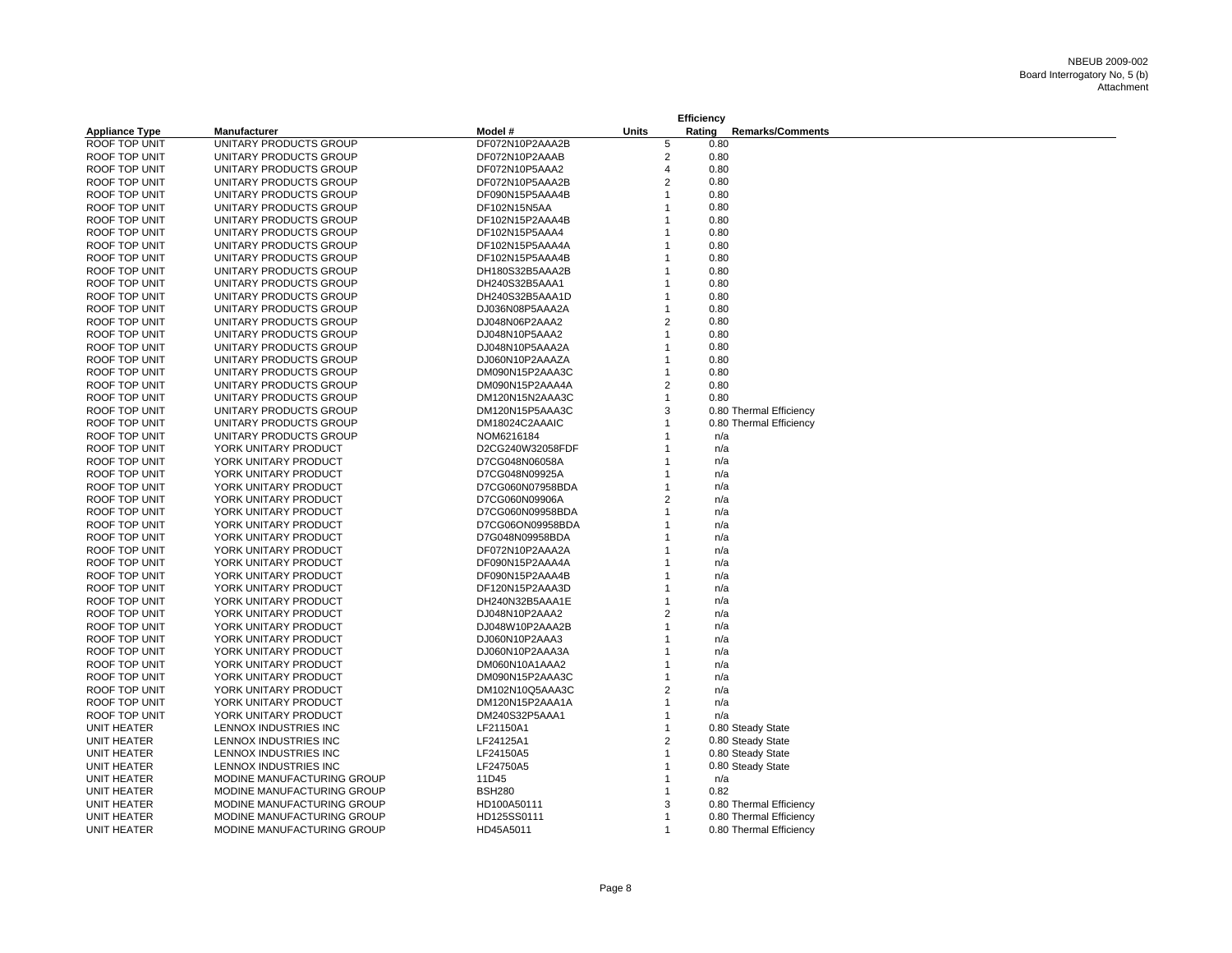|                       |                            | Efficiency         |                |        |                         |  |
|-----------------------|----------------------------|--------------------|----------------|--------|-------------------------|--|
| <b>Appliance Type</b> | <b>Manufacturer</b>        | Model #            | <b>Units</b>   | Rating | <b>Remarks/Comments</b> |  |
| <b>UNIT HEATER</b>    | MODINE MANUFACTURING GROUP | HD45AH0134         | 8              |        | 0.80 Thermal Efficiency |  |
| UNIT HEATER           | MODINE MANUFACTURING GROUP | HD575AH0134        | 3              |        | 0.80 Thermal Efficiency |  |
| UNIT HEATER           | MODINE MANUFACTURING GROUP | HD60AH0174         | $\mathbf{1}$   |        | 0.80 Thermal Efficiency |  |
| UNIT HEATER           | MODINE MANUFACTURING GROUP | HD60AS0111         | $\overline{7}$ |        | 0.80 Thermal Efficiency |  |
| UNIT HEATER           | MODINE MANUFACTURING GROUP | HD7555011          | 2              |        | 0.80 Thermal Efficiency |  |
| UNIT HEATER           | MODINE MANUFACTURING GROUP | HD75AH0134         | 10             |        | 0.80 Thermal Efficiency |  |
| UNIT HEATER           | MODINE MANUFACTURING GROUP | HD75AU0134         | 5              |        | 0.80 Thermal Efficiency |  |
| UNIT HEATER           | MODINE MANUFACTURING GROUP | <b>HDS125</b>      | 2              |        | 0.80 Thermal Efficiency |  |
| UNIT HEATER           | MODINE MANUFACTURING GROUP | HFP300TMRLP70D2    | 1              | n/a    |                         |  |
| UNIT HEATER           | MODINE MANUFACTURING GROUP | MDG WC47           |                |        | 0.82 Thermal Efficiency |  |
| UNIT HEATER           | MODINE MANUFACTURING GROUP | <b>PA105AB</b>     |                | n/a    |                         |  |
| UNIT HEATER           | MODINE MANUFACTURING GROUP | PA75AB             |                | n/a    |                         |  |
| UNIT HEATER           | MODINE MANUFACTURING GROUP | PAE145AC           |                | n/a    |                         |  |
| UNIT HEATER           | MODINE MANUFACTURING GROUP | PAH300AF           | $\mathbf{1}$   | n/a    |                         |  |
| UNIT HEATER           | MODINE MANUFACTURING GROUP | PDP100AE0130       | 6              |        | 0.80 Thermal Efficiency |  |
| UNIT HEATER           | MODINE MANUFACTURING GROUP | PDP125AE0130       | $\overline{7}$ |        | 0.80 Thermal Efficiency |  |
| UNIT HEATER           | MODINE MANUFACTURING GROUP | PDP200AE0130       | 3              |        | 0.80 Thermal Efficiency |  |
| UNIT HEATER           | MODINE MANUFACTURING GROUP | PDP250AE0130       | 22             |        | 0.80 Thermal Efficiency |  |
| UNIT HEATER           | MODINE MANUFACTURING GROUP | PDP250AW0130       | $\mathbf{1}$   |        | 0.80 Thermal Efficiency |  |
| UNIT HEATER           | MODINE MANUFACTURING GROUP | PDP400AE0130       | 1              |        | 0.80 Thermal Efficiency |  |
| UNIT HEATER           | MODINE MANUFACTURING GROUP | PDP50SE0185        | $\overline{2}$ |        | 0.80 Thermal Efficiency |  |
| UNIT HEATER           | MODINE MANUFACTURING GROUP | PF14280AB0185      | 1              | n/a    |                         |  |
| UNIT HEATER           | MODINE MANUFACTURING GROUP | PNP400AE0130       | 1              | n/a    |                         |  |
| UNIT HEATER           | MODINE MANUFACTURING GROUP | PSH130AU0130       | $\mathbf 1$    |        | 0.82 Thermal Efficiency |  |
| UNIT HEATER           | MODINE MANUFACTURING GROUP | PSH130AV0130       | 1              |        | 0.82 Thermal Efficiency |  |
| UNIT HEATER           | MODINE MANUFACTURING GROUP | <b>PSH170</b>      |                |        | 0.82 Thermal Efficiency |  |
| UNIT HEATER           | MODINE MANUFACTURING GROUP | <b>PSH-225</b>     | $\mathbf{1}$   |        | 0.82 Thermal Efficiency |  |
| UNIT HEATER           | MODINE MANUFACTURING GROUP | <b>PSH-225 C/W</b> | 3              |        | 0.82 Thermal Efficiency |  |
| UNIT HEATER           | MODINE MANUFACTURING GROUP | PSH225AU0130       | 3              |        | 0.82 Thermal Efficiency |  |
| UNIT HEATER           | MODINE MANUFACTURING GROUP | PV175AE0185        |                | n/a    |                         |  |
| UNIT HEATER           | MODINE MANUFACTURING GROUP | ZG45AAH0134        | $\mathbf 1$    | n/a    |                         |  |
| UNIT HEATER           | <b>OLSEN</b>               | <b>KAS100</b>      |                | n/a    |                         |  |
| UNIT HEATER           | <b>OLSEN</b>               | <b>KAS-130</b>     |                | n/a    |                         |  |
| UNIT HEATER           | <b>OLSEN</b>               | <b>KAS200</b>      |                | n/a    |                         |  |
| UNIT HEATER           | <b>OLSEN</b>               | <b>KAS80</b>       |                | n/a    |                         |  |
| UNIT HEATER           | <b>REZNOR</b>              | <b>CEEXL1253</b>   |                | n/a    |                         |  |
| UNIT HEATER           | <b>REZNOR</b>              | <b>CEEXL1703</b>   | 2              | n/a    |                         |  |
| UNIT HEATER           | <b>REZNOR</b>              | F100               | 3              |        | 0.80 Thermal Efficiency |  |
| UNIT HEATER           | <b>REZNOR</b>              | F200               | 1              |        | 0.80 Thermal Efficiency |  |
| UNIT HEATER           | <b>REZNOR</b>              | FE100              | 2              |        | 0.80 Thermal Efficiency |  |
| UNIT HEATER           | <b>REZNOR</b>              | FE125              | $\mathbf{1}$   |        | 0.80 Thermal Efficiency |  |
| UNIT HEATER           | <b>REZNOR</b>              | FE200              | 1              |        | 0.80 Thermal Efficiency |  |
| UNIT HEATER           | <b>REZNOR</b>              | FE300              | 1              |        | 0.80 Thermal Efficiency |  |
| UNIT HEATER           | <b>REZNOR</b>              | REZ-UDAS200N       | 2              |        | 0.82 Thermal Efficiency |  |
| UNIT HEATER           | <b>REZNOR</b>              | <b>UDAP175</b>     | $\mathbf{1}$   |        | 0.82 Thermal Efficiency |  |
| UNIT HEATER           | <b>REZNOR</b>              | UDAP60             |                |        | 0.82 Thermal Efficiency |  |
| UNIT HEATER           | <b>STERLING</b>            | <b>RF60</b>        | $\mathbf 1$    |        | 0.81 Thermal Efficiency |  |
| UNIT HEATER           | <b>TRANE</b>               | GPND010AD          | $\overline{2}$ | n/a    |                         |  |
| UNIT HEATER           | VANTAGE                    | CTH2125            | $\overline{2}$ | n/a    |                         |  |
| <b>WATER HEATER</b>   | A O SMITH                  | <b>BTF7575</b>     | 3              | n/a    |                         |  |
| <b>WATER HEATER</b>   | A O SMITH                  | BTF80200           | 6              |        | 0.80 Thermal Efficiency |  |
| <b>WATER HEATER</b>   | A O SMITH                  | BTH120100          | 10             |        | 0.94 Thermal Efficiency |  |
| <b>WATER HEATER</b>   | A O SMITH                  | BTH120970          | 7              |        | 0.94 Thermal Efficiency |  |
| <b>WATER HEATER</b>   | A O SMITH                  | BTH199100          | 5              |        | 0.94 Thermal Efficiency |  |
| <b>WATER HEATER</b>   | A O SMITH                  | BTH199970          | 3              |        | 0.94 Thermal Efficiency |  |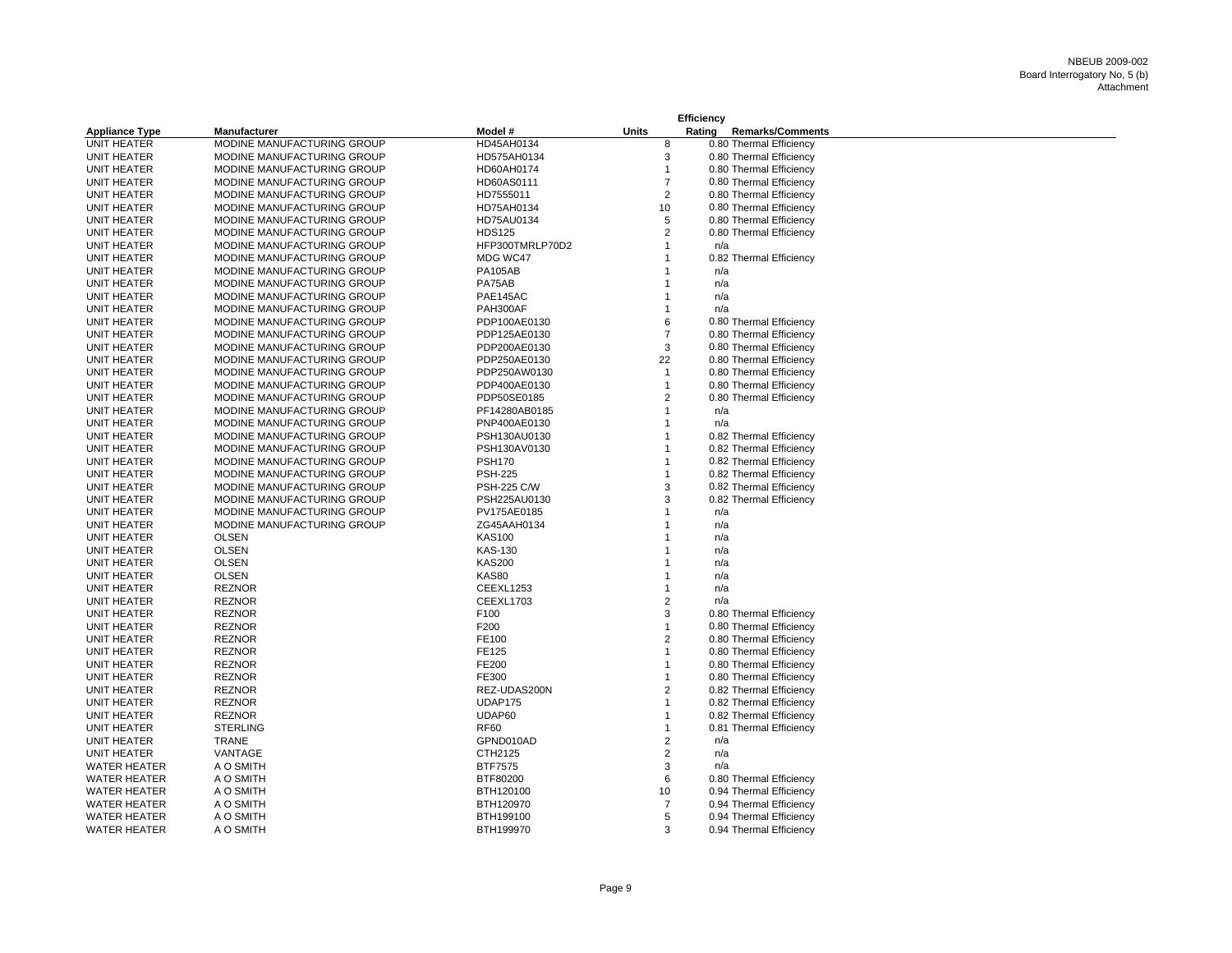|                       |                            |                   |                | Efficiency |                                      |
|-----------------------|----------------------------|-------------------|----------------|------------|--------------------------------------|
| <b>Appliance Type</b> | <b>Manufacturer</b>        | Model #           | <b>Units</b>   | Rating     | <b>Remarks/Comments</b>              |
| <b>WATER HEATER</b>   | A O SMITH                  | BTH250100         | $\mathbf 1$    |            | 0.94 Thermal Efficiency              |
| <b>WATER HEATER</b>   | A O SMITH                  | BTH250970         | $\overline{7}$ |            | 0.94 Thermal Efficiency              |
| <b>WATER HEATER</b>   | A O SMITH                  | BTH300A100        | $\mathbf{1}$   |            | 0.96 Thermal Efficiency              |
| <b>WATER HEATER</b>   | A O SMITH                  | BTH300A974        | $\overline{2}$ |            | 0.96 Thermal Efficiency              |
| <b>WATER HEATER</b>   | A O SMITH                  | BTH75270          | $\mathbf{1}$   |            | n/a                                  |
| <b>WATER HEATER</b>   | A O SMITH                  | BTRC120111        | $\mathbf{1}$   |            | 0.80 Thermal Efficiency              |
| <b>WATER HEATER</b>   | A O SMITH                  | BTRC197           | $\overline{1}$ |            | 0.80 Thermal Efficiency              |
| <b>WATER HEATER</b>   | A O SMITH                  | BTRC199           | $\sqrt{2}$     |            | 0.80 Thermal Efficiency              |
| <b>WATER HEATER</b>   | A O SMITH                  | <b>BTRC275</b>    | $\overline{2}$ |            | 0.80 Thermal Efficiency              |
| <b>WATER HEATER</b>   | A O SMITH                  | BTX100100         | $\overline{2}$ |            | n/a                                  |
| <b>WATER HEATER</b>   | A O SMITH                  | BTX80100          | 9              |            | 0.90 Thermal Efficiency              |
| <b>WATER HEATER</b>   | BRADFORD WHITE CORPORATION | MIITW50T6BN       | 19             |            | 0.66 Energy Factor                   |
| <b>WATER HEATER</b>   | BRADFORD WHITE CORPORATION | MIITW65T6BN       | 6              |            | 0.66 Energy Factor                   |
| <b>WATER HEATER</b>   | BRADFORD WHITE CORPORATION | PDX250T6BN        | 79             |            | 0.62 Energy Factor                   |
| <b>WATER HEATER</b>   | BRADFORD WHITE CORPORATION | PDX265T6BN        | $\overline{2}$ |            | 0.60 Energy Factor                   |
| <b>WATER HEATER</b>   | BRADFORD WHITE CORPORATION | PDX275T6BN        | $\overline{4}$ |            | 0.59 Energy Factor                   |
| <b>WATER HEATER</b>   | BRADFORD WHITE CORPORATION | SW240L231         | $\mathbf{1}$   |            | n/a                                  |
| <b>WATER HEATER</b>   | BRADFORD WHITE CORPORATION | <b>SW265L</b>     | $\mathbf{1}$   |            | n/a                                  |
| <b>WATER HEATER</b>   | <b>GIANT FACTORIES INC</b> | UG4033LFPV        | 71             |            | 0.59 Energy Factor                   |
| <b>WATER HEATER</b>   | <b>GIANT FACTORIES INC</b> | <b>UG4036LE</b>   | $\overline{1}$ |            | 0.59 Energy Factor                   |
| <b>WATER HEATER</b>   | <b>GIANT FACTORIES INC</b> | UG4036LFPV        | 11             |            | 0.59 Energy Factor                   |
| <b>WATER HEATER</b>   | <b>GIANT FACTORIES INC</b> | UG5038LFPV        | 230            |            | 0.58 Energy Factor                   |
| <b>WATER HEATER</b>   | <b>GIANT FACTORIES INC</b> | UG5040LFPV        | 310            |            | 0.58 Energy Factor                   |
| <b>WATER HEATER</b>   | <b>GIANT FACTORIES INC</b> | UG5047LFPV        | 1293           |            | 0.58 Energy Factor                   |
| <b>WATER HEATER</b>   | <b>GIANT FACTORIES INC</b> | UG5065LFPV        | 133            |            | 0.59 Energy Factor                   |
| <b>WATER HEATER</b>   | <b>GIANT FACTORIES INC</b> | UG6038MEPV        | 97             |            | 0.57 Energy Factor                   |
| <b>WATER HEATER</b>   | <b>GIANT FACTORIES INC</b> | UG6040LFPV        | 14             |            | 0.57 Energy Factor                   |
| <b>WATER HEATER</b>   | <b>GIANT FACTORIES INC</b> | UG6040MEPV        | 39             |            | 0.57 Energy Factor                   |
| <b>WATER HEATER</b>   | <b>GIANT FACTORIES INC</b> | UG6047MEPV        | 281            |            | 0.57 Energy Factor                   |
| <b>WATER HEATER</b>   | <b>GIANT FACTORIES INC</b> | UG6050LFPV        | $\overline{1}$ |            | 0.57 Energy Factor                   |
| <b>WATER HEATER</b>   | <b>GIANT FACTORIES INC</b> | UG7575MEPV        | 16             |            | n/a Thermal Efficiency not published |
| <b>WATER HEATER</b>   | GSW / JOHN WOOD            | 6G40NVH           | $\overline{4}$ |            | 0.57 Energy Factor                   |
| <b>WATER HEATER</b>   | GSW / JOHN WOOD            | 6G5065SPV         | 18             |            | 0.60 Energy Factor                   |
| <b>WATER HEATER</b>   | GSW / JOHN WOOD            | 6G50NVH           | 530            |            | 0.55 Energy Factor                   |
| <b>WATER HEATER</b>   | GSW / JOHN WOOD            | 6G50NVH02         | $\overline{1}$ |            | 0.55 Energy Factor                   |
| <b>WATER HEATER</b>   | GSW / JOHN WOOD            | JW100199PED       | $\overline{1}$ |            | 0.80 Thermal Efficiency              |
| <b>WATER HEATER</b>   | GSW / JOHN WOOD            | <b>JW5040SNV</b>  | $\overline{1}$ |            | n/a                                  |
| <b>WATER HEATER</b>   | GSW / JOHN WOOD            | <b>JW5065SNV</b>  | 335            |            | 0.60 Energy Factor                   |
| <b>WATER HEATER</b>   | GSW / JOHN WOOD            | <b>JW50S40FV</b>  | 19             |            | 0.58 Energy Factor                   |
| <b>WATER HEATER</b>   | GSW / JOHN WOOD            | <b>JW6595NED</b>  | 5              |            | 0.80 Thermal Efficiency              |
| <b>WATER HEATER</b>   | GSW / JOHN WOOD            | <b>JW6753NCV</b>  | 27             |            | 0.80 Thermal Efficiency              |
| <b>WATER HEATER</b>   | GSW / JOHN WOOD            | <b>JW70300PER</b> | $\mathbf{1}$   |            | 0.80 Thermal Efficiency              |
| <b>WATER HEATER</b>   | GSW / JOHN WOOD            | <b>JWSC75125N</b> | $\overline{2}$ |            | 0.80 Thermal Efficiency              |
| <b>WATER HEATER</b>   | <b>RHEEM</b>               | PVS40NAT          | $\overline{2}$ |            | n/a                                  |
| <b>WATER HEATER</b>   | <b>RINNAI</b>              | R75LSI            | 3              |            | 0.82 Energy Factor                   |
| <b>WATER HEATER</b>   | <b>STATE</b>               | GP650YTVITCGA     | $\mathbf{1}$   |            | 0.90 Thermal Efficiency              |
| <b>WATER HEATER</b>   | <b>STATE</b>               | GP65OYTVTCGA      | $\mathbf{1}$   |            | 0.90 Thermal Efficiency              |
| <b>WATER HEATER</b>   | <b>STATE</b>               | PR65OWOVITCGA     | $\mathbf{1}$   |            | n/a                                  |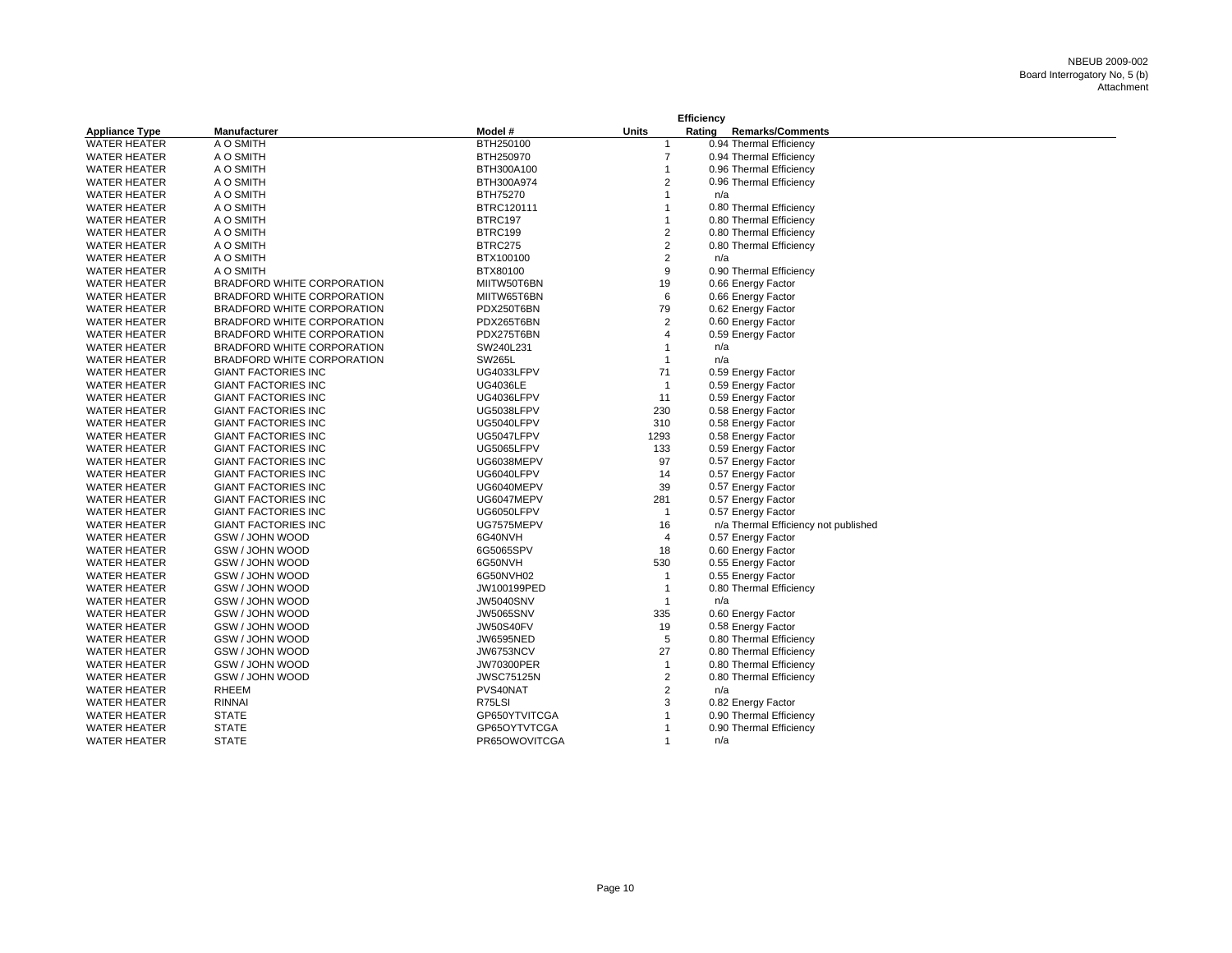| 1-Oct-97<br>1.62<br>4<br>5<br>2-Oct-97<br>1.58<br>1.40<br>6<br>3-Oct-97<br>7<br>1.63<br>4-Oct-97<br>1<br>2.04<br>5-Oct-97<br>$\overline{\mathbf{c}}$<br>6-Oct-97<br>1.72<br>3<br>7-Oct-97<br>1.75<br>4<br>8-Oct-97<br>1.68<br>5<br>1.64<br>9-Oct-97<br>10-Oct-97<br>1.52<br>6<br>$\overline{7}$<br>11-Oct-97<br>1.76<br>1<br>12-Oct-97<br>1.97<br>13-Oct-97<br>2.16<br>2<br>1.70<br>3<br>14-Oct-97<br>4<br>15-Oct-97<br>1.75<br>5<br>16-Oct-97<br>1.71<br>17-Oct-97<br>1.46<br>6<br>7<br>18-Oct-97<br>1.79<br>1<br>2.23<br>19-Oct-97<br>$\overline{c}$<br>20-Oct-97<br>1.76<br>21-Oct-97<br>3<br>1.77<br>4<br>22-Oct-97<br>1.76<br>5<br>23-Oct-97<br>1.76<br>24-Oct-97<br>1.35<br>6<br>7<br>25-Oct-97<br>2.05<br>1<br>26-Oct-97<br>2.14<br>$\overline{c}$<br>27-Oct-97<br>1.92<br>3<br>28-Oct-97<br>1.96<br>4<br>1.80<br>29-Oct-97<br>5<br>30-Oct-97<br>1.75<br>54.9<br>31-Oct-97<br>1.77<br>6<br>7<br>1-Nov-97<br>1.92<br>1<br>2-Nov-97<br>2.19<br>$\overline{\mathbf{c}}$<br>3-Nov-97<br>1.92<br>3<br>1.87<br>4-Nov-97<br>4<br>5-Nov-97<br>1.94<br>5<br>6-Nov-97<br>1.74<br>6<br>7-Nov-97<br>1.81<br>1.83<br>7<br>8-Nov-97<br>1<br>9-Nov-97<br>2.28<br>$\overline{\mathbf{c}}$<br>10-Nov-97<br>1.86<br>3<br>11-Nov-97<br>2.04<br>1.90<br>4<br>12-Nov-97<br>13-Nov-97<br>1.86<br>5<br>14-Nov-97<br>1.84<br>6<br>7<br>15-Nov-97<br>2.09<br>1<br>16-Nov-97<br>2.50<br>$\overline{\mathbf{c}}$<br>17-Nov-97<br>2.12<br>3<br>2.25<br>18-Nov-97<br>4<br>19-Nov-97<br>2.21<br>5<br>20-Nov-97<br>2.09<br>21-Nov-97<br>1.74<br>6<br>7<br>22-Nov-97<br>2.20<br>1<br>23-Nov-97<br>2.46<br>$\overline{\mathbf{c}}$<br>2.07<br>24-Nov-97<br>3<br>25-Nov-97<br>2.19<br>4<br>26-Nov-97<br>2.12<br>27-Nov-97<br>1.98<br>5<br>2.01<br>6<br>28-Nov-97<br>2.11<br>7<br>29-Nov-97<br>1<br>2.70<br>30-Nov-97<br>61.85 | <b>Date</b> | m <sup>3</sup> | Day of week Month Total |
|----------------------------------------------------------------------------------------------------------------------------------------------------------------------------------------------------------------------------------------------------------------------------------------------------------------------------------------------------------------------------------------------------------------------------------------------------------------------------------------------------------------------------------------------------------------------------------------------------------------------------------------------------------------------------------------------------------------------------------------------------------------------------------------------------------------------------------------------------------------------------------------------------------------------------------------------------------------------------------------------------------------------------------------------------------------------------------------------------------------------------------------------------------------------------------------------------------------------------------------------------------------------------------------------------------------------------------------------------------------------------------------------------------------------------------------------------------------------------------------------------------------------------------------------------------------------------------------------------------------------------------------------------------------------------------------------------------------------------------------------------------------------------------------------------|-------------|----------------|-------------------------|
|                                                                                                                                                                                                                                                                                                                                                                                                                                                                                                                                                                                                                                                                                                                                                                                                                                                                                                                                                                                                                                                                                                                                                                                                                                                                                                                                                                                                                                                                                                                                                                                                                                                                                                                                                                                                    |             |                |                         |
|                                                                                                                                                                                                                                                                                                                                                                                                                                                                                                                                                                                                                                                                                                                                                                                                                                                                                                                                                                                                                                                                                                                                                                                                                                                                                                                                                                                                                                                                                                                                                                                                                                                                                                                                                                                                    |             |                |                         |
|                                                                                                                                                                                                                                                                                                                                                                                                                                                                                                                                                                                                                                                                                                                                                                                                                                                                                                                                                                                                                                                                                                                                                                                                                                                                                                                                                                                                                                                                                                                                                                                                                                                                                                                                                                                                    |             |                |                         |
|                                                                                                                                                                                                                                                                                                                                                                                                                                                                                                                                                                                                                                                                                                                                                                                                                                                                                                                                                                                                                                                                                                                                                                                                                                                                                                                                                                                                                                                                                                                                                                                                                                                                                                                                                                                                    |             |                |                         |
|                                                                                                                                                                                                                                                                                                                                                                                                                                                                                                                                                                                                                                                                                                                                                                                                                                                                                                                                                                                                                                                                                                                                                                                                                                                                                                                                                                                                                                                                                                                                                                                                                                                                                                                                                                                                    |             |                |                         |
|                                                                                                                                                                                                                                                                                                                                                                                                                                                                                                                                                                                                                                                                                                                                                                                                                                                                                                                                                                                                                                                                                                                                                                                                                                                                                                                                                                                                                                                                                                                                                                                                                                                                                                                                                                                                    |             |                |                         |
|                                                                                                                                                                                                                                                                                                                                                                                                                                                                                                                                                                                                                                                                                                                                                                                                                                                                                                                                                                                                                                                                                                                                                                                                                                                                                                                                                                                                                                                                                                                                                                                                                                                                                                                                                                                                    |             |                |                         |
|                                                                                                                                                                                                                                                                                                                                                                                                                                                                                                                                                                                                                                                                                                                                                                                                                                                                                                                                                                                                                                                                                                                                                                                                                                                                                                                                                                                                                                                                                                                                                                                                                                                                                                                                                                                                    |             |                |                         |
|                                                                                                                                                                                                                                                                                                                                                                                                                                                                                                                                                                                                                                                                                                                                                                                                                                                                                                                                                                                                                                                                                                                                                                                                                                                                                                                                                                                                                                                                                                                                                                                                                                                                                                                                                                                                    |             |                |                         |
|                                                                                                                                                                                                                                                                                                                                                                                                                                                                                                                                                                                                                                                                                                                                                                                                                                                                                                                                                                                                                                                                                                                                                                                                                                                                                                                                                                                                                                                                                                                                                                                                                                                                                                                                                                                                    |             |                |                         |
|                                                                                                                                                                                                                                                                                                                                                                                                                                                                                                                                                                                                                                                                                                                                                                                                                                                                                                                                                                                                                                                                                                                                                                                                                                                                                                                                                                                                                                                                                                                                                                                                                                                                                                                                                                                                    |             |                |                         |
|                                                                                                                                                                                                                                                                                                                                                                                                                                                                                                                                                                                                                                                                                                                                                                                                                                                                                                                                                                                                                                                                                                                                                                                                                                                                                                                                                                                                                                                                                                                                                                                                                                                                                                                                                                                                    |             |                |                         |
|                                                                                                                                                                                                                                                                                                                                                                                                                                                                                                                                                                                                                                                                                                                                                                                                                                                                                                                                                                                                                                                                                                                                                                                                                                                                                                                                                                                                                                                                                                                                                                                                                                                                                                                                                                                                    |             |                |                         |
|                                                                                                                                                                                                                                                                                                                                                                                                                                                                                                                                                                                                                                                                                                                                                                                                                                                                                                                                                                                                                                                                                                                                                                                                                                                                                                                                                                                                                                                                                                                                                                                                                                                                                                                                                                                                    |             |                |                         |
|                                                                                                                                                                                                                                                                                                                                                                                                                                                                                                                                                                                                                                                                                                                                                                                                                                                                                                                                                                                                                                                                                                                                                                                                                                                                                                                                                                                                                                                                                                                                                                                                                                                                                                                                                                                                    |             |                |                         |
|                                                                                                                                                                                                                                                                                                                                                                                                                                                                                                                                                                                                                                                                                                                                                                                                                                                                                                                                                                                                                                                                                                                                                                                                                                                                                                                                                                                                                                                                                                                                                                                                                                                                                                                                                                                                    |             |                |                         |
|                                                                                                                                                                                                                                                                                                                                                                                                                                                                                                                                                                                                                                                                                                                                                                                                                                                                                                                                                                                                                                                                                                                                                                                                                                                                                                                                                                                                                                                                                                                                                                                                                                                                                                                                                                                                    |             |                |                         |
|                                                                                                                                                                                                                                                                                                                                                                                                                                                                                                                                                                                                                                                                                                                                                                                                                                                                                                                                                                                                                                                                                                                                                                                                                                                                                                                                                                                                                                                                                                                                                                                                                                                                                                                                                                                                    |             |                |                         |
|                                                                                                                                                                                                                                                                                                                                                                                                                                                                                                                                                                                                                                                                                                                                                                                                                                                                                                                                                                                                                                                                                                                                                                                                                                                                                                                                                                                                                                                                                                                                                                                                                                                                                                                                                                                                    |             |                |                         |
|                                                                                                                                                                                                                                                                                                                                                                                                                                                                                                                                                                                                                                                                                                                                                                                                                                                                                                                                                                                                                                                                                                                                                                                                                                                                                                                                                                                                                                                                                                                                                                                                                                                                                                                                                                                                    |             |                |                         |
|                                                                                                                                                                                                                                                                                                                                                                                                                                                                                                                                                                                                                                                                                                                                                                                                                                                                                                                                                                                                                                                                                                                                                                                                                                                                                                                                                                                                                                                                                                                                                                                                                                                                                                                                                                                                    |             |                |                         |
|                                                                                                                                                                                                                                                                                                                                                                                                                                                                                                                                                                                                                                                                                                                                                                                                                                                                                                                                                                                                                                                                                                                                                                                                                                                                                                                                                                                                                                                                                                                                                                                                                                                                                                                                                                                                    |             |                |                         |
|                                                                                                                                                                                                                                                                                                                                                                                                                                                                                                                                                                                                                                                                                                                                                                                                                                                                                                                                                                                                                                                                                                                                                                                                                                                                                                                                                                                                                                                                                                                                                                                                                                                                                                                                                                                                    |             |                |                         |
|                                                                                                                                                                                                                                                                                                                                                                                                                                                                                                                                                                                                                                                                                                                                                                                                                                                                                                                                                                                                                                                                                                                                                                                                                                                                                                                                                                                                                                                                                                                                                                                                                                                                                                                                                                                                    |             |                |                         |
|                                                                                                                                                                                                                                                                                                                                                                                                                                                                                                                                                                                                                                                                                                                                                                                                                                                                                                                                                                                                                                                                                                                                                                                                                                                                                                                                                                                                                                                                                                                                                                                                                                                                                                                                                                                                    |             |                |                         |
|                                                                                                                                                                                                                                                                                                                                                                                                                                                                                                                                                                                                                                                                                                                                                                                                                                                                                                                                                                                                                                                                                                                                                                                                                                                                                                                                                                                                                                                                                                                                                                                                                                                                                                                                                                                                    |             |                |                         |
|                                                                                                                                                                                                                                                                                                                                                                                                                                                                                                                                                                                                                                                                                                                                                                                                                                                                                                                                                                                                                                                                                                                                                                                                                                                                                                                                                                                                                                                                                                                                                                                                                                                                                                                                                                                                    |             |                |                         |
|                                                                                                                                                                                                                                                                                                                                                                                                                                                                                                                                                                                                                                                                                                                                                                                                                                                                                                                                                                                                                                                                                                                                                                                                                                                                                                                                                                                                                                                                                                                                                                                                                                                                                                                                                                                                    |             |                |                         |
|                                                                                                                                                                                                                                                                                                                                                                                                                                                                                                                                                                                                                                                                                                                                                                                                                                                                                                                                                                                                                                                                                                                                                                                                                                                                                                                                                                                                                                                                                                                                                                                                                                                                                                                                                                                                    |             |                |                         |
|                                                                                                                                                                                                                                                                                                                                                                                                                                                                                                                                                                                                                                                                                                                                                                                                                                                                                                                                                                                                                                                                                                                                                                                                                                                                                                                                                                                                                                                                                                                                                                                                                                                                                                                                                                                                    |             |                |                         |
|                                                                                                                                                                                                                                                                                                                                                                                                                                                                                                                                                                                                                                                                                                                                                                                                                                                                                                                                                                                                                                                                                                                                                                                                                                                                                                                                                                                                                                                                                                                                                                                                                                                                                                                                                                                                    |             |                |                         |
|                                                                                                                                                                                                                                                                                                                                                                                                                                                                                                                                                                                                                                                                                                                                                                                                                                                                                                                                                                                                                                                                                                                                                                                                                                                                                                                                                                                                                                                                                                                                                                                                                                                                                                                                                                                                    |             |                |                         |
|                                                                                                                                                                                                                                                                                                                                                                                                                                                                                                                                                                                                                                                                                                                                                                                                                                                                                                                                                                                                                                                                                                                                                                                                                                                                                                                                                                                                                                                                                                                                                                                                                                                                                                                                                                                                    |             |                |                         |
|                                                                                                                                                                                                                                                                                                                                                                                                                                                                                                                                                                                                                                                                                                                                                                                                                                                                                                                                                                                                                                                                                                                                                                                                                                                                                                                                                                                                                                                                                                                                                                                                                                                                                                                                                                                                    |             |                |                         |
|                                                                                                                                                                                                                                                                                                                                                                                                                                                                                                                                                                                                                                                                                                                                                                                                                                                                                                                                                                                                                                                                                                                                                                                                                                                                                                                                                                                                                                                                                                                                                                                                                                                                                                                                                                                                    |             |                |                         |
|                                                                                                                                                                                                                                                                                                                                                                                                                                                                                                                                                                                                                                                                                                                                                                                                                                                                                                                                                                                                                                                                                                                                                                                                                                                                                                                                                                                                                                                                                                                                                                                                                                                                                                                                                                                                    |             |                |                         |
|                                                                                                                                                                                                                                                                                                                                                                                                                                                                                                                                                                                                                                                                                                                                                                                                                                                                                                                                                                                                                                                                                                                                                                                                                                                                                                                                                                                                                                                                                                                                                                                                                                                                                                                                                                                                    |             |                |                         |
|                                                                                                                                                                                                                                                                                                                                                                                                                                                                                                                                                                                                                                                                                                                                                                                                                                                                                                                                                                                                                                                                                                                                                                                                                                                                                                                                                                                                                                                                                                                                                                                                                                                                                                                                                                                                    |             |                |                         |
|                                                                                                                                                                                                                                                                                                                                                                                                                                                                                                                                                                                                                                                                                                                                                                                                                                                                                                                                                                                                                                                                                                                                                                                                                                                                                                                                                                                                                                                                                                                                                                                                                                                                                                                                                                                                    |             |                |                         |
|                                                                                                                                                                                                                                                                                                                                                                                                                                                                                                                                                                                                                                                                                                                                                                                                                                                                                                                                                                                                                                                                                                                                                                                                                                                                                                                                                                                                                                                                                                                                                                                                                                                                                                                                                                                                    |             |                |                         |
|                                                                                                                                                                                                                                                                                                                                                                                                                                                                                                                                                                                                                                                                                                                                                                                                                                                                                                                                                                                                                                                                                                                                                                                                                                                                                                                                                                                                                                                                                                                                                                                                                                                                                                                                                                                                    |             |                |                         |
|                                                                                                                                                                                                                                                                                                                                                                                                                                                                                                                                                                                                                                                                                                                                                                                                                                                                                                                                                                                                                                                                                                                                                                                                                                                                                                                                                                                                                                                                                                                                                                                                                                                                                                                                                                                                    |             |                |                         |
|                                                                                                                                                                                                                                                                                                                                                                                                                                                                                                                                                                                                                                                                                                                                                                                                                                                                                                                                                                                                                                                                                                                                                                                                                                                                                                                                                                                                                                                                                                                                                                                                                                                                                                                                                                                                    |             |                |                         |
|                                                                                                                                                                                                                                                                                                                                                                                                                                                                                                                                                                                                                                                                                                                                                                                                                                                                                                                                                                                                                                                                                                                                                                                                                                                                                                                                                                                                                                                                                                                                                                                                                                                                                                                                                                                                    |             |                |                         |
|                                                                                                                                                                                                                                                                                                                                                                                                                                                                                                                                                                                                                                                                                                                                                                                                                                                                                                                                                                                                                                                                                                                                                                                                                                                                                                                                                                                                                                                                                                                                                                                                                                                                                                                                                                                                    |             |                |                         |
|                                                                                                                                                                                                                                                                                                                                                                                                                                                                                                                                                                                                                                                                                                                                                                                                                                                                                                                                                                                                                                                                                                                                                                                                                                                                                                                                                                                                                                                                                                                                                                                                                                                                                                                                                                                                    |             |                |                         |
|                                                                                                                                                                                                                                                                                                                                                                                                                                                                                                                                                                                                                                                                                                                                                                                                                                                                                                                                                                                                                                                                                                                                                                                                                                                                                                                                                                                                                                                                                                                                                                                                                                                                                                                                                                                                    |             |                |                         |
|                                                                                                                                                                                                                                                                                                                                                                                                                                                                                                                                                                                                                                                                                                                                                                                                                                                                                                                                                                                                                                                                                                                                                                                                                                                                                                                                                                                                                                                                                                                                                                                                                                                                                                                                                                                                    |             |                |                         |
|                                                                                                                                                                                                                                                                                                                                                                                                                                                                                                                                                                                                                                                                                                                                                                                                                                                                                                                                                                                                                                                                                                                                                                                                                                                                                                                                                                                                                                                                                                                                                                                                                                                                                                                                                                                                    |             |                |                         |
|                                                                                                                                                                                                                                                                                                                                                                                                                                                                                                                                                                                                                                                                                                                                                                                                                                                                                                                                                                                                                                                                                                                                                                                                                                                                                                                                                                                                                                                                                                                                                                                                                                                                                                                                                                                                    |             |                |                         |
|                                                                                                                                                                                                                                                                                                                                                                                                                                                                                                                                                                                                                                                                                                                                                                                                                                                                                                                                                                                                                                                                                                                                                                                                                                                                                                                                                                                                                                                                                                                                                                                                                                                                                                                                                                                                    |             |                |                         |
|                                                                                                                                                                                                                                                                                                                                                                                                                                                                                                                                                                                                                                                                                                                                                                                                                                                                                                                                                                                                                                                                                                                                                                                                                                                                                                                                                                                                                                                                                                                                                                                                                                                                                                                                                                                                    |             |                |                         |
|                                                                                                                                                                                                                                                                                                                                                                                                                                                                                                                                                                                                                                                                                                                                                                                                                                                                                                                                                                                                                                                                                                                                                                                                                                                                                                                                                                                                                                                                                                                                                                                                                                                                                                                                                                                                    |             |                |                         |
|                                                                                                                                                                                                                                                                                                                                                                                                                                                                                                                                                                                                                                                                                                                                                                                                                                                                                                                                                                                                                                                                                                                                                                                                                                                                                                                                                                                                                                                                                                                                                                                                                                                                                                                                                                                                    |             |                |                         |
|                                                                                                                                                                                                                                                                                                                                                                                                                                                                                                                                                                                                                                                                                                                                                                                                                                                                                                                                                                                                                                                                                                                                                                                                                                                                                                                                                                                                                                                                                                                                                                                                                                                                                                                                                                                                    |             |                |                         |
|                                                                                                                                                                                                                                                                                                                                                                                                                                                                                                                                                                                                                                                                                                                                                                                                                                                                                                                                                                                                                                                                                                                                                                                                                                                                                                                                                                                                                                                                                                                                                                                                                                                                                                                                                                                                    |             |                |                         |
|                                                                                                                                                                                                                                                                                                                                                                                                                                                                                                                                                                                                                                                                                                                                                                                                                                                                                                                                                                                                                                                                                                                                                                                                                                                                                                                                                                                                                                                                                                                                                                                                                                                                                                                                                                                                    |             |                |                         |
|                                                                                                                                                                                                                                                                                                                                                                                                                                                                                                                                                                                                                                                                                                                                                                                                                                                                                                                                                                                                                                                                                                                                                                                                                                                                                                                                                                                                                                                                                                                                                                                                                                                                                                                                                                                                    |             |                |                         |
|                                                                                                                                                                                                                                                                                                                                                                                                                                                                                                                                                                                                                                                                                                                                                                                                                                                                                                                                                                                                                                                                                                                                                                                                                                                                                                                                                                                                                                                                                                                                                                                                                                                                                                                                                                                                    |             |                |                         |
|                                                                                                                                                                                                                                                                                                                                                                                                                                                                                                                                                                                                                                                                                                                                                                                                                                                                                                                                                                                                                                                                                                                                                                                                                                                                                                                                                                                                                                                                                                                                                                                                                                                                                                                                                                                                    |             |                |                         |
|                                                                                                                                                                                                                                                                                                                                                                                                                                                                                                                                                                                                                                                                                                                                                                                                                                                                                                                                                                                                                                                                                                                                                                                                                                                                                                                                                                                                                                                                                                                                                                                                                                                                                                                                                                                                    |             |                |                         |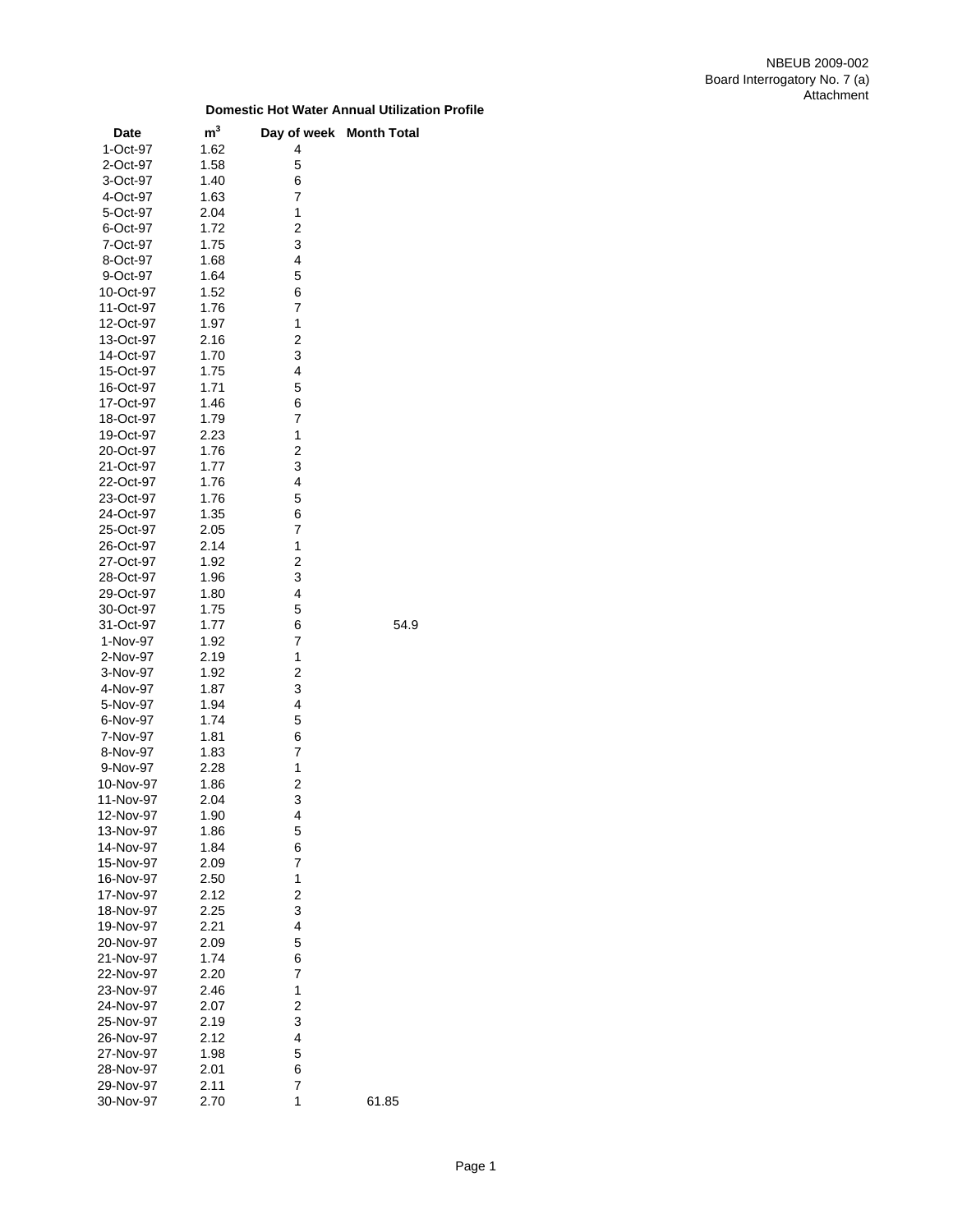| <b>Date</b> | m <sup>3</sup> |                         | Day of week Month Total |
|-------------|----------------|-------------------------|-------------------------|
| 1-Dec-97    | 2.05           | 2                       |                         |
| 2-Dec-97    | 2.18           | 3                       |                         |
| 3-Dec-97    | 2.16           | 4                       |                         |
| 4-Dec-97    | 2.21           | 5                       |                         |
| 5-Dec-97    | 1.92           | 6                       |                         |
| 6-Dec-97    | 2.29           | 7                       |                         |
| 7-Dec-97    | 2.67           | 1                       |                         |
| 8-Dec-97    | 2.09           | 2                       |                         |
| 9-Dec-97    | 2.17           | 3                       |                         |
| 10-Dec-97   | 2.18           | 4                       |                         |
| 11-Dec-97   | 2.09           | 5                       |                         |
| 12-Dec-97   | 2.05           | 6                       |                         |
| 13-Dec-97   | 2.20           | 7                       |                         |
| 14-Dec-97   | 2.82           | 1                       |                         |
| 15-Dec-97   | 2.26           | 2                       |                         |
| 16-Dec-97   | 2.25           | 3                       |                         |
| 17-Dec-97   | 2.33           | 4                       |                         |
| 18-Dec-97   | 2.30           | 5                       |                         |
| 19-Dec-97   | 2.13           | 6                       |                         |
| 20-Dec-97   | 2.31           | 7                       |                         |
| 21-Dec-97   | 2.62           | 1                       |                         |
| 22-Dec-97   | 2.33           | $\overline{c}$          |                         |
| 23-Dec-97   | 2.54           | 3                       |                         |
| 24-Dec-97   | 2.47           | 4                       |                         |
| 25-Dec-97   | 2.22           | 5                       |                         |
| 26-Dec-97   | 2.04           | 6                       |                         |
| 27-Dec-97   | 2.11           | 7                       |                         |
| 28-Dec-97   | 2.39           | 1                       |                         |
| 29-Dec-97   | 2.32           | $\overline{c}$          |                         |
| 30-Dec-97   | 2.43           | 3                       |                         |
| 31-Dec-97   | 2.54           | 4                       | 70.64                   |
| 1-Jan-98    | 2.27           | 5                       |                         |
| 2-Jan-98    | 1.83           | 6                       |                         |
| 3-Jan-98    | 2.27           | 7                       |                         |
| 4-Jan-98    | 2.76           | 1                       |                         |
| 5-Jan-98    | 2.03           | 2                       |                         |
| 6-Jan-98    | 2.24           | 3                       |                         |
| 7-Jan-98    | 2.07           | 4                       |                         |
| 8-Jan-98    | 2.07           | 5                       |                         |
| 9-Jan-98    | 2.21           | 6                       |                         |
| 10-Jan-98   | 2.25           | 7                       |                         |
| 11-Jan-98   | 2.51           | 1                       |                         |
| 12-Jan-98   | 2.25           | $\overline{\mathbf{c}}$ |                         |
| 13-Jan-98   | 2.41           | 3                       |                         |
| 14-Jan-98   | 2.31           | 4                       |                         |
| 15-Jan-98   | 2.22           | 5                       |                         |
| 16-Jan-98   | 1.89           | 6                       |                         |
| 17-Jan-98   | 2.11           | 7                       |                         |
| 18-Jan-98   | 2.95           | 1                       |                         |
| 19-Jan-98   | 2.07           | 2                       |                         |
| 20-Jan-98   | 2.15           | 3                       |                         |
| 21-Jan-98   | 2.17           | 4                       |                         |
| 22-Jan-98   | 2.18           | 5                       |                         |
| 23-Jan-98   | 1.87           | 6                       |                         |
| 24-Jan-98   | 2.32           | 7                       |                         |
| 25-Jan-98   | 2.61           | 1                       |                         |
| 26-Jan-98   | 2.25           | $\overline{c}$          |                         |
| 27-Jan-98   | 2.21           | 3                       |                         |
| 28-Jan-98   | 2.19           | 4                       |                         |
| 29-Jan-98   | 2.06           | 5                       |                         |
| 30-Jan-98   | 1.99           | 6                       |                         |
| 31-Jan-98   | 2.24           | 7                       | 68.94                   |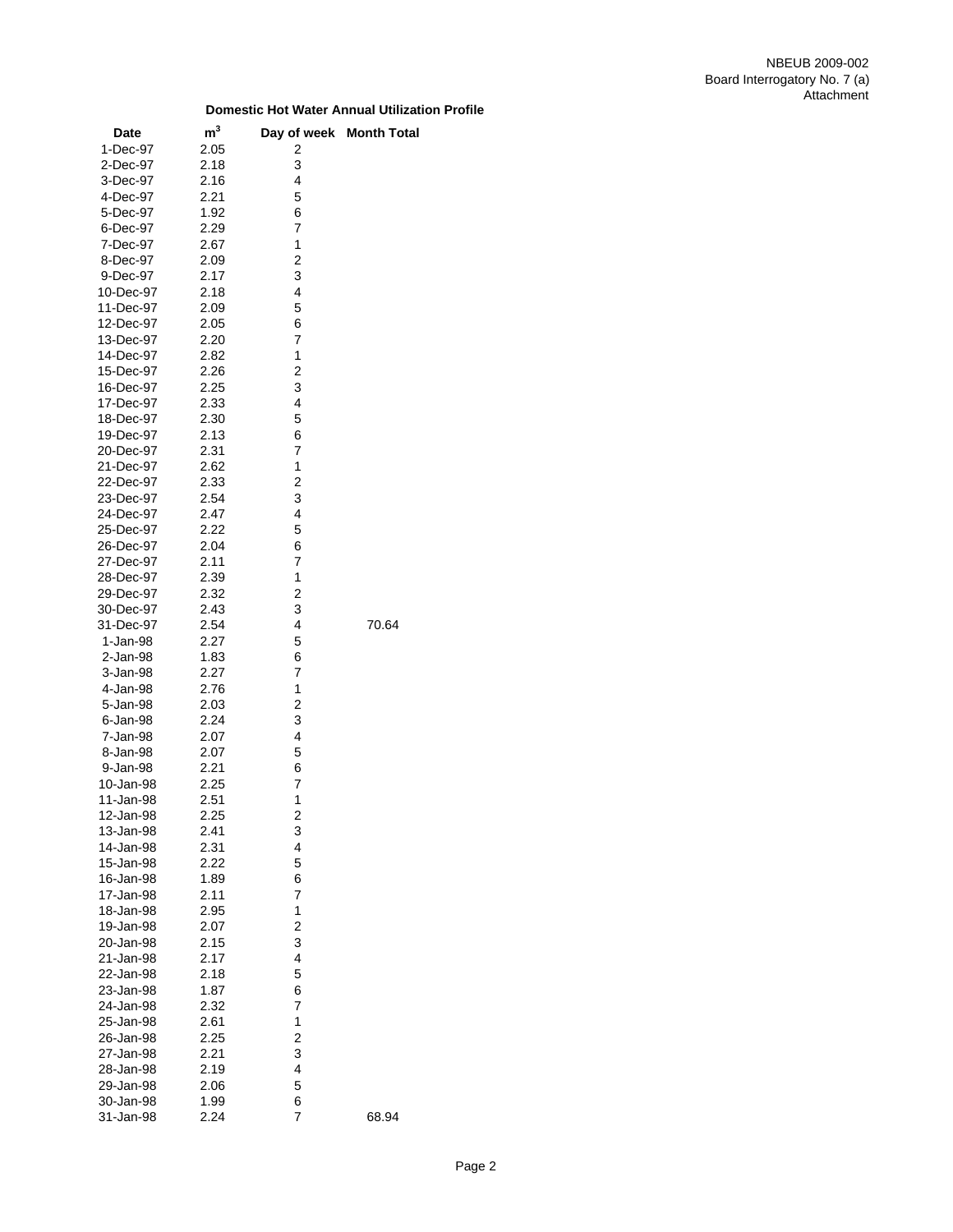| Date                   | $\mathsf{m}^3$ | Day of week Month Total |       |
|------------------------|----------------|-------------------------|-------|
| 1-Feb-98               | 2.81           | 1                       |       |
| 2-Feb-98               | 2.12           | 2                       |       |
| 3-Feb-98               | 2.20           | 3                       |       |
|                        |                | $\overline{\mathbf{4}}$ |       |
| 4-Feb-98               | 2.31           |                         |       |
| 5-Feb-98               | 2.12           | 5                       |       |
| 6-Feb-98               | 2.02           | 6                       |       |
| 7-Feb-98               | 2.14           | 7                       |       |
| 8-Feb-98               | 2.77           | 1                       |       |
| 9-Feb-98               | 2.24           | $\overline{c}$          |       |
| 10-Feb-98              | 2.27           | 3                       |       |
| 11-Feb-98              | 2.25           | $\overline{\mathbf{4}}$ |       |
| 12-Feb-98              | 2.23           | 5                       |       |
| 13-Feb-98              | 2.00           | 6                       |       |
| 14-Feb-98              | 2.27           | 7                       |       |
| 15-Feb-98              | 2.90           | 1                       |       |
| 16-Feb-98              | 2.27           | 2                       |       |
| 17-Feb-98              | 2.13           | 3                       |       |
| 18-Feb-98              | 2.27           | 4                       |       |
| 19-Feb-98              | 2.32           | 5                       |       |
| 20-Feb-98              | 2.10           | 6                       |       |
| 21-Feb-98              | 2.32           | $\overline{7}$          |       |
| 22-Feb-98              | 2.81           | 1                       |       |
| 23-Feb-98              | 2.38           | 2                       |       |
| 24-Feb-98              | 2.30           | 3                       |       |
| 25-Feb-98              | 2.26           | 4                       |       |
| 26-Feb-98              | 2.25           | 5                       |       |
| 27-Feb-98              | 2.11           | 6                       |       |
| 28-Feb-98              | 2.17           | $\overline{7}$          | 64.35 |
| 1-Mar-98               | 2.89           | 1                       |       |
| 2-Mar-98               | 2.16           | $\overline{c}$          |       |
| 3-Mar-98               | 2.31           | 3                       |       |
| 4-Mar-98               | 2.11           | 4                       |       |
| 5-Mar-98               | 2.19           | 5                       |       |
| 6-Mar-98               | 2.03           | 6                       |       |
| 7-Mar-98               | 2.35           | 7                       |       |
| 8-Mar-98               | 2.63           | 1                       |       |
| 9-Mar-98               | 2.29           | 2                       |       |
| 10-Mar-98              | 2.39           | 3                       |       |
| 11-Mar-98              | 2.27           | 4                       |       |
| 12-Mar-98              | 2.16           | 5                       |       |
| 13-Mar-98              | 1.96           | 6                       |       |
| 14-Mar-98              | 2.26           | $\overline{7}$          |       |
| 15-Mar-98              | 2.59           | 1                       |       |
| 16-Mar-98              | 2.33           | 2                       |       |
| 17-Mar-98              | 2.17           | 3                       |       |
| 18-Mar-98              | 2.12           | 4                       |       |
| 19-Mar-98              | 2.20           | 5                       |       |
| 20-Mar-98              | 2.12           | 6                       |       |
|                        | 2.32           | 7                       |       |
| 21-Mar-98<br>22-Mar-98 | 2.81           | 1                       |       |
|                        |                |                         |       |
| 23-Mar-98              | 2.35           | 2                       |       |
| 24-Mar-98              | 2.26           | 3                       |       |
| 25-Mar-98              | 2.18           | 4                       |       |
| 26-Mar-98              | 2.20           | 5                       |       |
| 27-Mar-98              | 2.03           | 6                       |       |
| 28-Mar-98              | 2.15           | 7                       |       |
| 29-Mar-98              | 2.66           | 1                       |       |
| 30-Mar-98              | 2.15           | 2                       | 68.64 |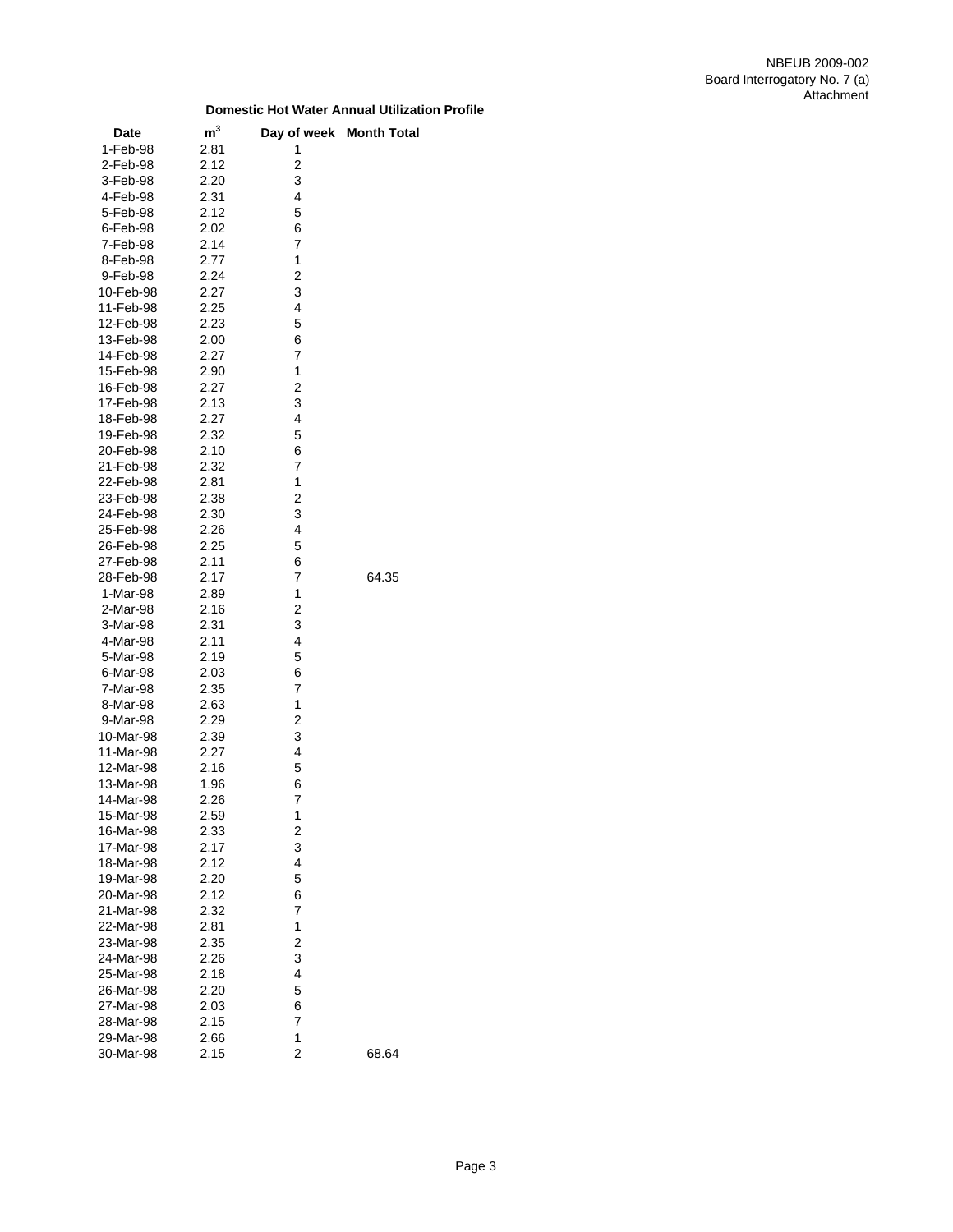| Date      | m <sup>3</sup> | Day of week    | <b>Month Total</b> |
|-----------|----------------|----------------|--------------------|
| 31-Mar-98 | 2.18           | 3              |                    |
| 1-Apr-98  | 2.19           | 4              |                    |
| 2-Apr-98  | 2.22           | 5              |                    |
| 3-Apr-98  | 1.97           | 6              |                    |
| 4-Apr-98  | 2.28           | 7              |                    |
| 5-Apr-98  | 2.61           | 1              |                    |
| 6-Apr-98  | 2.31           | 2              |                    |
| 7-Apr-98  | 2.15           | 3              |                    |
| 8-Apr-98  | 2.38           | 4              |                    |
| 9-Apr-98  | 2.20           | 5              |                    |
| 10-Apr-98 | 2.38           | 6              |                    |
| 11-Apr-98 | 2.16           | 7              |                    |
| 12-Apr-98 | 2.13           | 1              |                    |
| 13-Apr-98 | 2.42           | 2              |                    |
| 14-Apr-98 | 2.34           | 3              |                    |
| 15-Apr-98 | 2.16           | 4              |                    |
| 16-Apr-98 | 2.10           | 5              |                    |
| 17-Apr-98 | 1.94           | 6              |                    |
| 18-Apr-98 | 2.20           | 7              |                    |
| 19-Apr-98 | 2.51           | 1              |                    |
| 20-Apr-98 | 2.15           | $\overline{c}$ |                    |
| 21-Apr-98 | 2.15           | 3              |                    |
| 22-Apr-98 | 2.18           | 4              |                    |
| 23-Apr-98 | 2.01           | 5              |                    |
| 24-Apr-98 | 1.82           | 6              |                    |
| 25-Apr-98 | 2.05           | 7              |                    |
| 26-Apr-98 | 2.47           | 1              |                    |
| 27-Apr-98 | 2.20           | 2              |                    |
| 28-Apr-98 | 2.05           | 3              |                    |
| 29-Apr-98 | 1.94           | 4              |                    |
| 30-Apr-98 | 1.94           | 5              | 67.78              |
| 1-May-98  | 1.69           | 6              |                    |
| 2-May-98  | 2.09           | 7              |                    |
| 3-May-98  | 2.26           | 1              |                    |
| 4-May-98  | 2.02           | 2              |                    |
| 5-May-98  | 1.94           | 3              |                    |
| 6-May-98  | 1.83           | 4              |                    |
| 7-May-98  | 1.92           | 5              |                    |
| 8-May-98  | 1.69           | 6              |                    |
| 9-May-98  | 1.95           | 7              |                    |
| 10-May-98 | 1.94           | 1              |                    |
| 11-May-98 | 1.83           | 2              |                    |
| 12-May-98 | 1.91           | 3              |                    |
| 13-May-98 | 1.86           | 4              |                    |
| 14-May-98 | 1.89           | 5              |                    |
| 15-May-98 | 1.64           | 6              |                    |
| 16-May-98 | 1.72           | 7              |                    |
| 17-May-98 | 1.73           | 1              |                    |
| 18-May-98 | 1.98           | 2              |                    |
| 19-May-98 | 1.80           | 3              |                    |
| 20-May-98 | 1.73           | 4              |                    |
| 21-May-98 | 1.86           | 5              |                    |
| 22-May-98 | 1.44           | 6              |                    |
| 23-May-98 | 1.76           | 7              |                    |
| 24-May-98 | 2.15           | 1              |                    |
| 25-May-98 | 1.67           | 2              |                    |
| 26-May-98 | 1.73           | 3              |                    |
| 27-May-98 | 1.82           | 4              |                    |
| 28-May-98 | 1.71           | 5              |                    |
| 29-May-98 | 1.44           | 6              |                    |
| 30-May-98 | 1.60           | 7              |                    |
| 31-May-98 | 2.10           | 1              | 56.69              |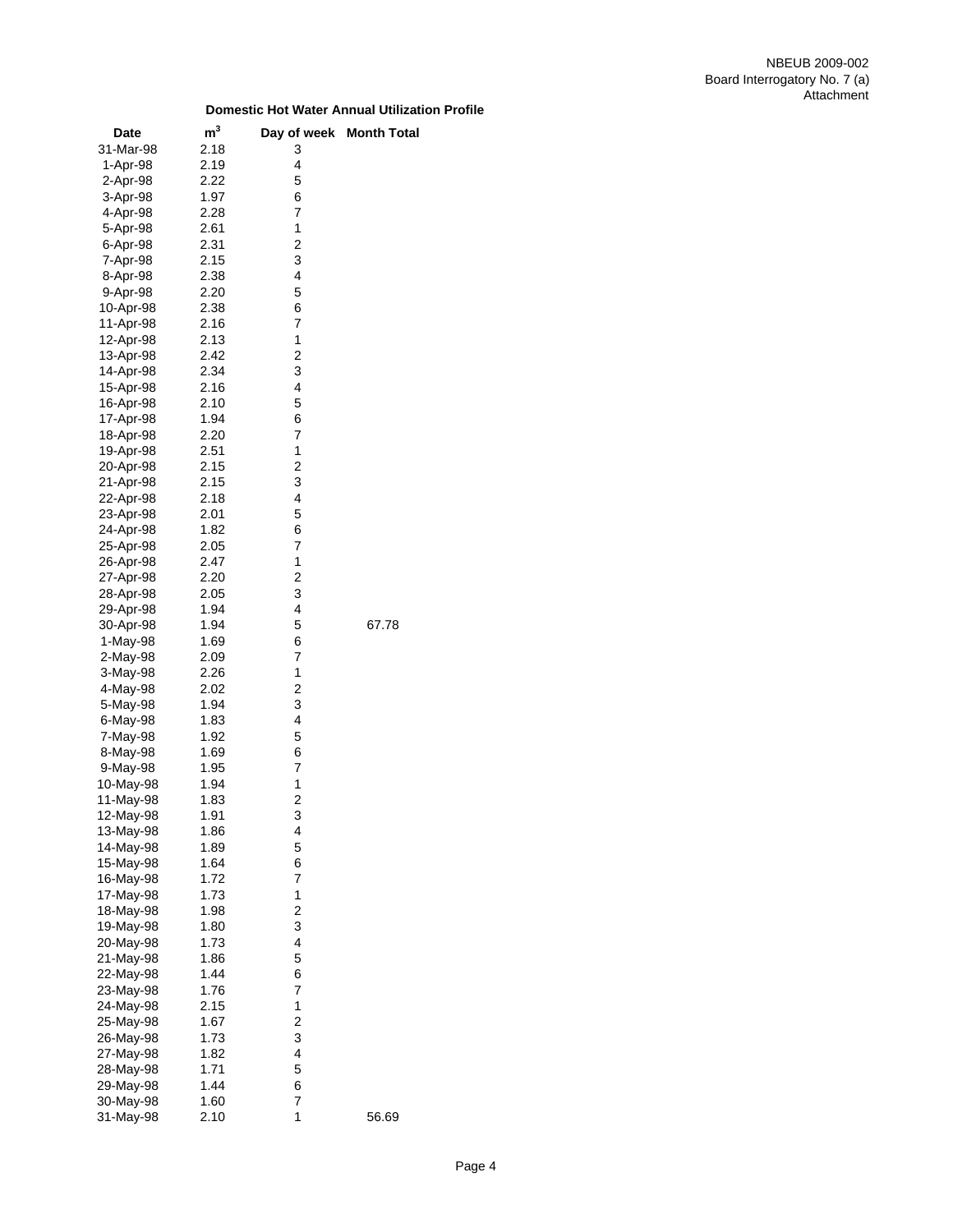| Date                   | $\mathsf{m}^3$ |                         | Day of week Month Total |
|------------------------|----------------|-------------------------|-------------------------|
| 1-Jun-98               | 1.80           | 2                       |                         |
| 2-Jun-98               | 1.77           | 3                       |                         |
| 3-Jun-98               | 1.83           | 4                       |                         |
| 4-Jun-98               | 1.83           | 5                       |                         |
| 5-Jun-98               | 1.61           | 6                       |                         |
| 6-Jun-98               | 1.74           | 7                       |                         |
| 7-Jun-98               | 2.14           | 1                       |                         |
| 8-Jun-98               | 1.74           | $\overline{\mathbf{c}}$ |                         |
| 9-Jun-98               | 1.72           | 3                       |                         |
| 10-Jun-98              | 1.60           | 4                       |                         |
| 11-Jun-98              | 1.61           | 5                       |                         |
| 12-Jun-98              | 1.38           | 6                       |                         |
| 13-Jun-98              | 1.62           | 7                       |                         |
| 14-Jun-98              | 1.98           | 1                       |                         |
| 15-Jun-98              | 1.66           | $\overline{\mathbf{c}}$ |                         |
| 16-Jun-98              | 1.60           | 3                       |                         |
| 17-Jun-98              | 1.62           | 4                       |                         |
| 18-Jun-98              | 1.60           | 5                       |                         |
| 19-Jun-98              | 1.48           | 6                       |                         |
| 20-Jun-98              | 1.57           | 7                       |                         |
| 21-Jun-98              | 1.66           | 1                       |                         |
| 22-Jun-98              | 1.50           | $\overline{\mathbf{c}}$ |                         |
| 23-Jun-98              | 1.53           | 3                       |                         |
| 24-Jun-98              | 1.55           | 4                       |                         |
| 25-Jun-98              | 1.49           | 5                       |                         |
| 26-Jun-98              | 1.46           | 6                       |                         |
| 27-Jun-98              | 1.43           | 7                       |                         |
| 28-Jun-98              | 1.66           | 1                       |                         |
| 29-Jun-98              | 1.62           | $\overline{\mathbf{c}}$ |                         |
| 30-Jun-98              | 1.27           | 3                       | 49.06                   |
| 1-Jul-98               | 1.77           | 4                       |                         |
| 2-Jul-98               | 1.58           | 5                       |                         |
| 3-Jul-98               | 1.33           | 6                       |                         |
| 4-Jul-98               | 1.49           | 7                       |                         |
| 5-Jul-98               | 1.69           | 1                       |                         |
| 6-Jul-98               | 1.53           | 2                       |                         |
| 7-Jul-98               | 1.48           | 3                       |                         |
| 8-Jul-98               | 1.60           | 4                       |                         |
| 9-Jul-98               | 1.47           | 5                       |                         |
| 10-Jul-98              | 1.43           | 6                       |                         |
| 11-Jul-98              | 1.47           | 7<br>1                  |                         |
| 12-Jul-98              | 1.63           | 2                       |                         |
| 13-Jul-98<br>14-Jul-98 | 1.45<br>1.50   | 3                       |                         |
| 15-Jul-98              | 1.41           | $\overline{\mathbf{4}}$ |                         |
| 16-Jul-98              | 1.51           | 5                       |                         |
| 17-Jul-98              | 1.35           | 6                       |                         |
| 18-Jul-98              | 1.47           | 7                       |                         |
| 19-Jul-98              | 1.56           | 1                       |                         |
| 20-Jul-98              | 1.53           | $\overline{\mathbf{c}}$ |                         |
| 21-Jul-98              | 1.25           | 3                       |                         |
| 22-Jul-98              | 1.43           | 4                       |                         |
| 23-Jul-98              | 1.36           | 5                       |                         |
| 24-Jul-98              | 1.29           | 6                       |                         |
| 25-Jul-98              | 1.50           | 7                       |                         |
| 26-Jul-98              | 1.47           | 1                       |                         |
| 27-Jul-98              | 1.43           | $\overline{\mathbf{c}}$ |                         |
| 28-Jul-98              | 1.40           | 3                       |                         |
| 29-Jul-98              | 1.43           | 4                       |                         |
| 30-Jul-98              | 1.44           | 5                       |                         |
| 31-Jul-98              | 1.32           | 6                       | 45.60                   |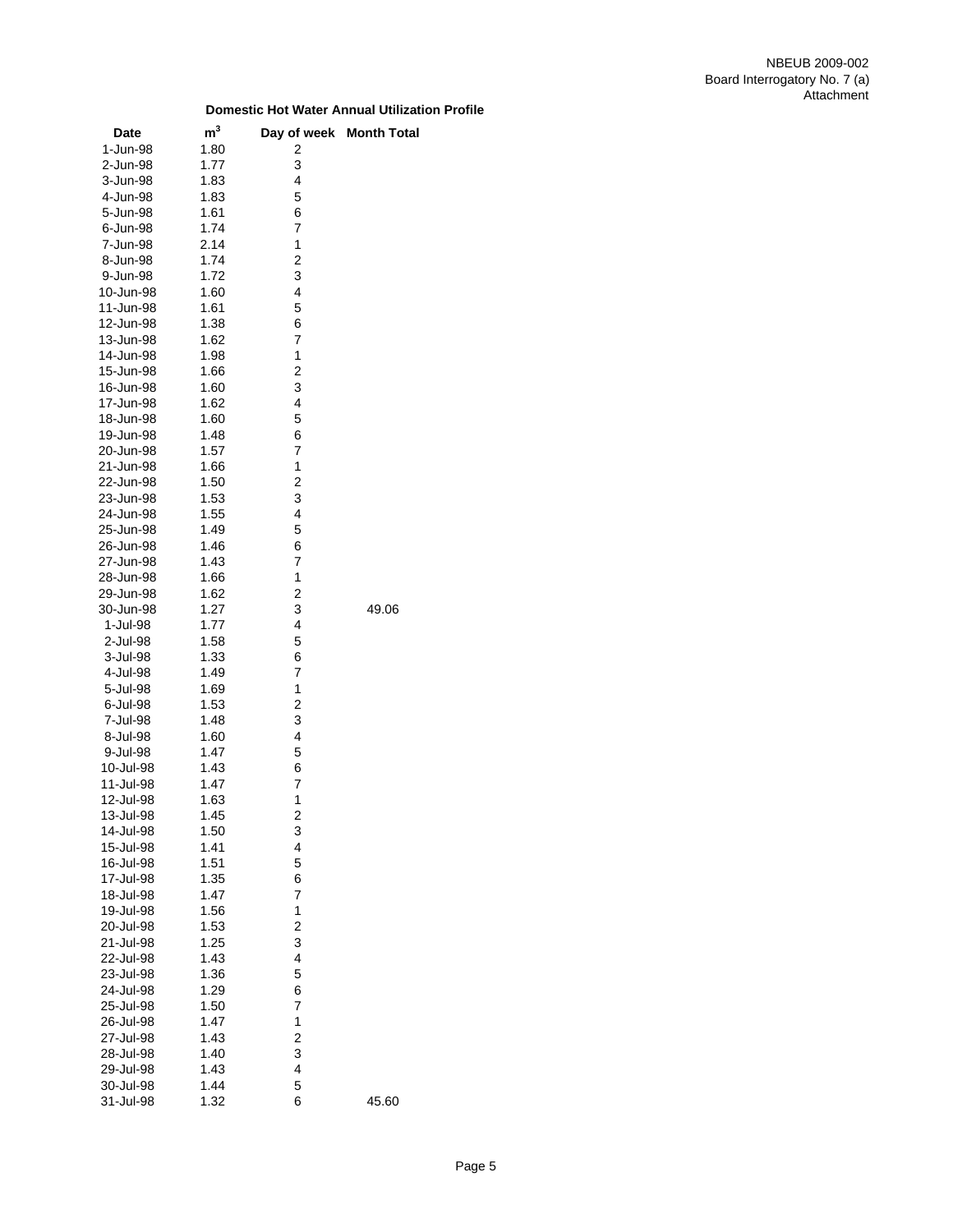| Date      | m <sup>3</sup> | Day of week             | <b>Month Total</b> |
|-----------|----------------|-------------------------|--------------------|
| 1-Aug-98  | 1.29           | 7                       |                    |
| 2-Aug-98  | 1.26           | 1                       |                    |
| 3-Aug-98  | 1.67           | 2                       |                    |
| 4-Aug-98  | 1.42           | 3                       |                    |
| 5-Aug-98  | 1.44           | 4                       |                    |
| 6-Aug-98  | 1.43           | 5                       |                    |
| 7-Aug-98  | 1.34           | 6                       |                    |
| 8-Aug-98  | 1.36           | 7                       |                    |
| 9-Aug-98  | 1.59           | 1                       |                    |
| 10-Aug-98 | 1.41           | 2                       |                    |
| 11-Aug-98 | 1.40           | 3                       |                    |
|           |                | 4                       |                    |
| 12-Aug-98 | 1.41           |                         |                    |
| 13-Aug-98 | 1.40           | 5                       |                    |
| 14-Aug-98 | 1.38           | 6                       |                    |
| 15-Aug-98 | 1.39           | 7                       |                    |
| 16-Aug-98 | 1.60           | 1                       |                    |
| 17-Aug-98 | 1.50           | $\overline{c}$          |                    |
| 18-Aug-98 | 1.60           | 3                       |                    |
| 19-Aug-98 | 1.41           | 4                       |                    |
| 20-Aug-98 | 1.41           | 5                       |                    |
| 21-Aug-98 | 1.41           | 6                       |                    |
| 22-Aug-98 | 1.45           | 7                       |                    |
| 23-Aug-98 | 1.69           | 1                       |                    |
| 24-Aug-98 | 1.40           | $\overline{c}$          |                    |
| 25-Aug-98 | 1.51           | 3                       |                    |
| 26-Aug-98 | 1.53           | 4                       |                    |
| 27-Aug-98 | 1.44           | 5                       |                    |
| 28-Aug-98 | 1.29           | 6                       |                    |
| 29-Aug-98 | 1.40           | 7                       |                    |
| 30-Aug-98 | 1.69           | 1                       |                    |
| 31-Aug-98 | 1.62           | $\overline{\mathbf{c}}$ | 45.18              |
| 1-Sep-98  | 1.56           | 3                       |                    |
| 2-Sep-98  | 1.54           | 4                       |                    |
| 3-Sep-98  | 1.50           | 5                       |                    |
| 4-Sep-98  | 1.33           | 6                       |                    |
| 5-Sep-98  | 1.47           | 7                       |                    |
| 6-Sep-98  | 1.35           | 1                       |                    |
| 7-Sep-98  | 1.84           | 2                       |                    |
| 8-Sep-98  | 1.52           | 3                       |                    |
| 9-Sep-98  | 1.53           | 4                       |                    |
|           |                |                         |                    |
| 10-Sep-98 | 1.52           | 5                       |                    |
| 11-Sep-98 | 1.43           | 6                       |                    |
| 12-Sep-98 | 1.56           | 7                       |                    |
| 13-Sep-98 | 1.90           | 1                       |                    |
| 14-Sep-98 | 1.54           | $\overline{c}$          |                    |
| 15-Sep-98 | 1.56           | 3                       |                    |
| 16-Sep-98 | 1.77           | 4                       |                    |
| 17-Sep-98 | 1.58           | 5                       |                    |
| 18-Sep-98 | 1.41           | 6                       |                    |
| 19-Sep-98 | 1.51           | 7                       |                    |
| 20-Sep-98 | 1.98           | 1                       |                    |
| 21-Sep-98 | 1.51           | $\overline{c}$          |                    |
| 22-Sep-98 | 1.68           | 3                       |                    |
| 23-Sep-98 | 1.71           | 4                       |                    |
| 24-Sep-98 | 1.63           | 5                       |                    |
| 25-Sep-98 | 1.46           | 6                       |                    |
| 26-Sep-98 | 1.51           | 7                       |                    |
| 27-Sep-98 | 1.86           | 1                       |                    |
| 28-Sep-98 | 1.71           | $\overline{\mathbf{c}}$ |                    |
| 29-Sep-98 | 1.57           | 3                       |                    |
| 30-Sep-98 | <u>1.58</u>    | 4                       | 47.61              |
|           | 701.22         |                         | 701.22             |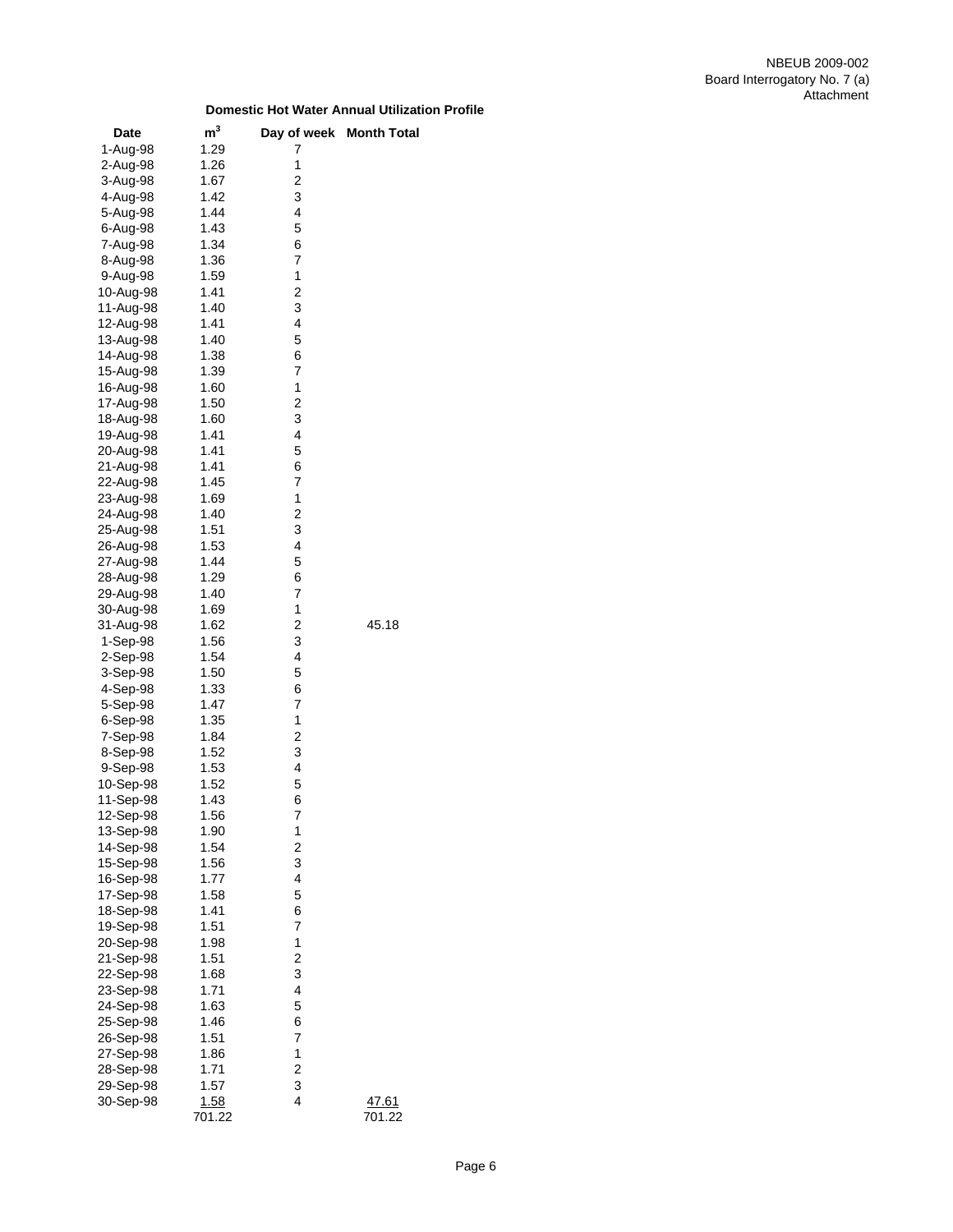|            | <b>Monthly Summary</b> |      |                     | Day of week | Avg $m^3$ |
|------------|------------------------|------|---------------------|-------------|-----------|
|            | m3                     | GJ   | <b>Distribution</b> |             | 2.22      |
| Jan        | 69                     | 2.6  | 10%                 | 2           | 1.93      |
| <b>Feb</b> | 64                     | 2.4  | 9%                  | 3           | 1.92      |
| Mar        | 69                     | 2.6  | 10%                 | 4           | 1.91      |
| Apr        | 68                     | 2.5  | 10%                 | 5           | 1.87      |
| May        | 57                     | 2.1  | 8%                  | 6           | 1.71      |
| Jun        | 49                     | 1.8  | 7%                  |             | 1.89      |
| Jul        | 46                     | 1.7  | 7%                  |             |           |
| Aug        | 45                     | 1.7  | 6%                  |             |           |
| Sep        | 48                     | 1.8  | 7%                  |             |           |
| Oct        | 55                     | 2.0  | 8%                  |             |           |
| Nov        | 62                     | 2.3  | 9%                  |             |           |
| Dec        | <u>71</u>              | 2.6  | <u>10%</u>          |             |           |
|            | 701                    | 26.1 | 100%                |             |           |

## Cubic Meters to GJ

| $BTU/m3 =$ | 35,300    |
|------------|-----------|
| $BTU/GJ =$ | 947.817   |
| $GJ/m3=$   | 0.0372435 |



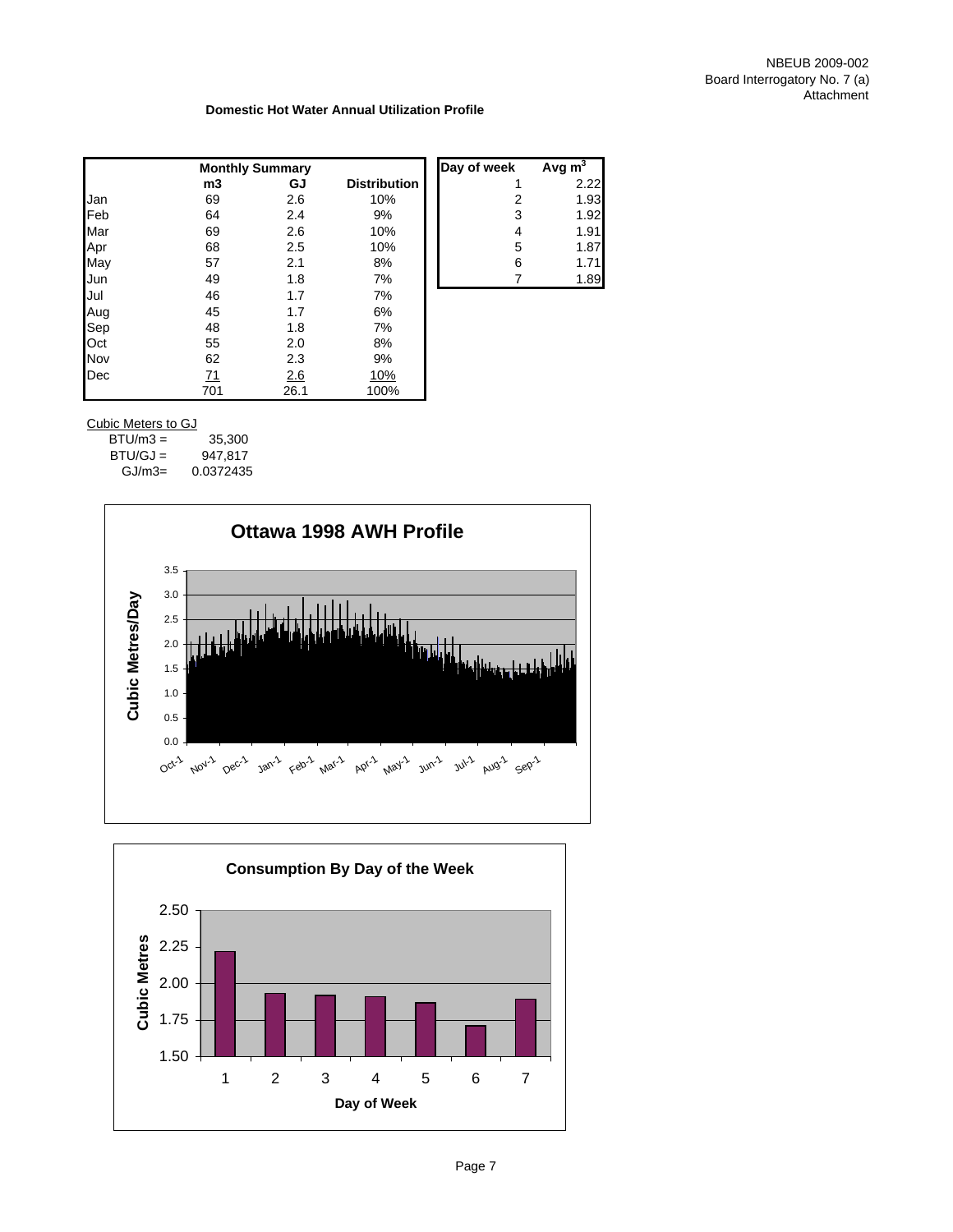## **Enbridge Gas New Brunswick**

Sales Report for Enbridge Utility Gas ("EUG") For the year ended December 31, 2007

## (in thousands of dollars)

|                                                                                                                                                                                                                                                      | <b>EUG Standard Offer</b>                                |                               |                                                 |  |  |
|------------------------------------------------------------------------------------------------------------------------------------------------------------------------------------------------------------------------------------------------------|----------------------------------------------------------|-------------------------------|-------------------------------------------------|--|--|
| Revenue                                                                                                                                                                                                                                              |                                                          |                               |                                                 |  |  |
| <b>Gas Sales</b>                                                                                                                                                                                                                                     | Revenue<br><b>YTD</b>                                    | Customers<br><b>YTD</b>       | Throughput TJs<br>YTD                           |  |  |
| Small general service (SGS)<br>General service (GS)<br>Contract general service (CGS)<br>Contract large general service (CLGS-LFO)<br>Contract large general service (CLGS-HFO)<br>Contract large volume off peak (CLVOPS)<br>Off peak service (OPS) | \$<br>3,024<br>2,075<br>1,703<br>506<br>1,889<br>0<br>53 | 4,619<br>402<br>59<br>7<br>17 | 380.4<br>276.9<br>197.1<br>76.5<br>170.4<br>5.6 |  |  |
| Total                                                                                                                                                                                                                                                | 9,250                                                    | 5,104                         | 1,106.9                                         |  |  |
| <b>Expenses</b>                                                                                                                                                                                                                                      |                                                          |                               |                                                 |  |  |
| Commodity                                                                                                                                                                                                                                            | 9,038                                                    |                               |                                                 |  |  |
| Transportation                                                                                                                                                                                                                                       | 934                                                      |                               |                                                 |  |  |
| <b>ABC Billing</b>                                                                                                                                                                                                                                   | 48                                                       |                               |                                                 |  |  |
| Administration                                                                                                                                                                                                                                       | 237                                                      |                               |                                                 |  |  |
| Total                                                                                                                                                                                                                                                | 10,257                                                   |                               |                                                 |  |  |
| <b>Price of Gas Variance Account (PGVA)</b>                                                                                                                                                                                                          | 1,007                                                    |                               |                                                 |  |  |

Notes: The price of the EUG standard offer is calculated using a forecast of the average cost of gas for the following twelve month period. Any difference between the forecast cost and the actual cost is recorded in the PGVA balance.

| Monthly 2007 EUG standard offer price (\$/GJ): |             |
|------------------------------------------------|-------------|
| January                                        | \$<br>10.95 |
| February                                       | \$<br>10.95 |
| March                                          | \$<br>10.95 |
| April                                          | \$<br>11.95 |
| May                                            | \$<br>11.95 |
| June                                           | \$<br>11.95 |
| July                                           | \$<br>11.40 |
| August                                         | \$<br>10.80 |
| September                                      | \$<br>10.80 |
| October                                        | \$<br>10.80 |
| November                                       | \$<br>10.80 |
| December                                       | \$<br>11.20 |